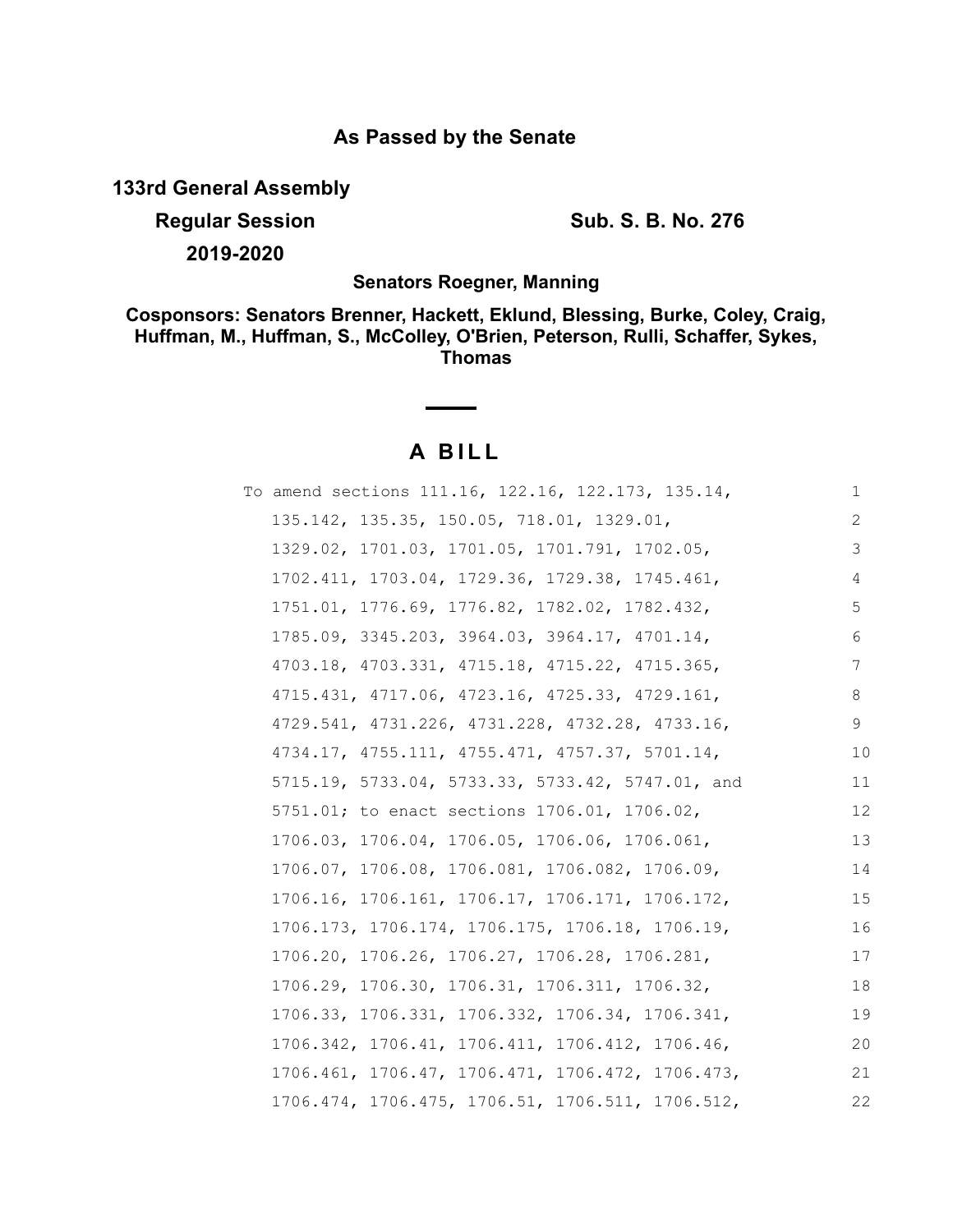### **Sub. S. B. No. 276 Page 2 As Passed by the Senate**

| 1706.513, 1706.514, 1706.515, 1706.61, 1706.611, | 23 |
|--------------------------------------------------|----|
| 1706.612, 1706.613, 1706.614, 1706.615,          | 24 |
| 1706.616, 1706.617, 1706.62, 1706.71, 1706.711,  | 25 |
| 1706.712, 1706.713, 1706.72, 1706.721, 1706.722, | 26 |
| 1706.723, 1706.73, 1706.74, 1706.76, 1706.761,   | 27 |
| 1706.762, 1706.763, 1706.764, 1706.765,          | 28 |
| 1706.766, 1706.767, 1706.768, 1706.769,          | 29 |
| 1706.7610, 1706.7611, 1706.7612, 1706.7613,      | 30 |
| 1706.81, 1706.82, 1706.83, and 1706.84; and to   | 31 |
| repeal sections 1705.01, 1705.02, 1705.03,       | 32 |
| 1705.031, 1705.04, 1705.05, 1705.06, 1705.07,    | 33 |
| 1705.08, 1705.081, 1705.09, 1705.10, 1705.11,    | 34 |
| 1705.12, 1705.13, 1705.14, 1705.15, 1705.16,     | 35 |
| 1705.161, 1705.17, 1705.18, 1705.19, 1705.20,    | 36 |
| 1705.21, 1705.22, 1705.23, 1705.24, 1705.25,     | 37 |
| 1705.26, 1705.27, 1705.28, 1705.281, 1705.282,   | 38 |
| 1705.29, 1705.291, 1705.292, 1705.30, 1705.31,   | 39 |
| 1705.32, 1705.33, 1705.34, 1705.35, 1705.36,     | 40 |
| 1705.361, 1705.37, 1705.371, 1705.38, 1705.381,  | 41 |
| 1705.39, 1705.391, 1705.40, 1705.41, 1705.42,    | 42 |
| 1705.43, 1705.44, 1705.45, 1705.46, 1705.47,     | 43 |
| 1705.48, 1705.49, 1705.50, 1705.51, 1705.52,     | 44 |
| 1705.53, 1705.54, 1705.55, 1705.56, 1705.57,     | 45 |
| 1705.58, and 1705.61 of the Revised Code to      | 46 |
| enact the Ohio Revised Limited Liability Company | 47 |
| Act.                                             | 48 |
|                                                  |    |

## **BE IT ENACTED BY THE GENERAL ASSEMBLY OF THE STATE OF OHIO:**

**Section 1.** That sections 111.16, 122.16, 122.173, 135.14,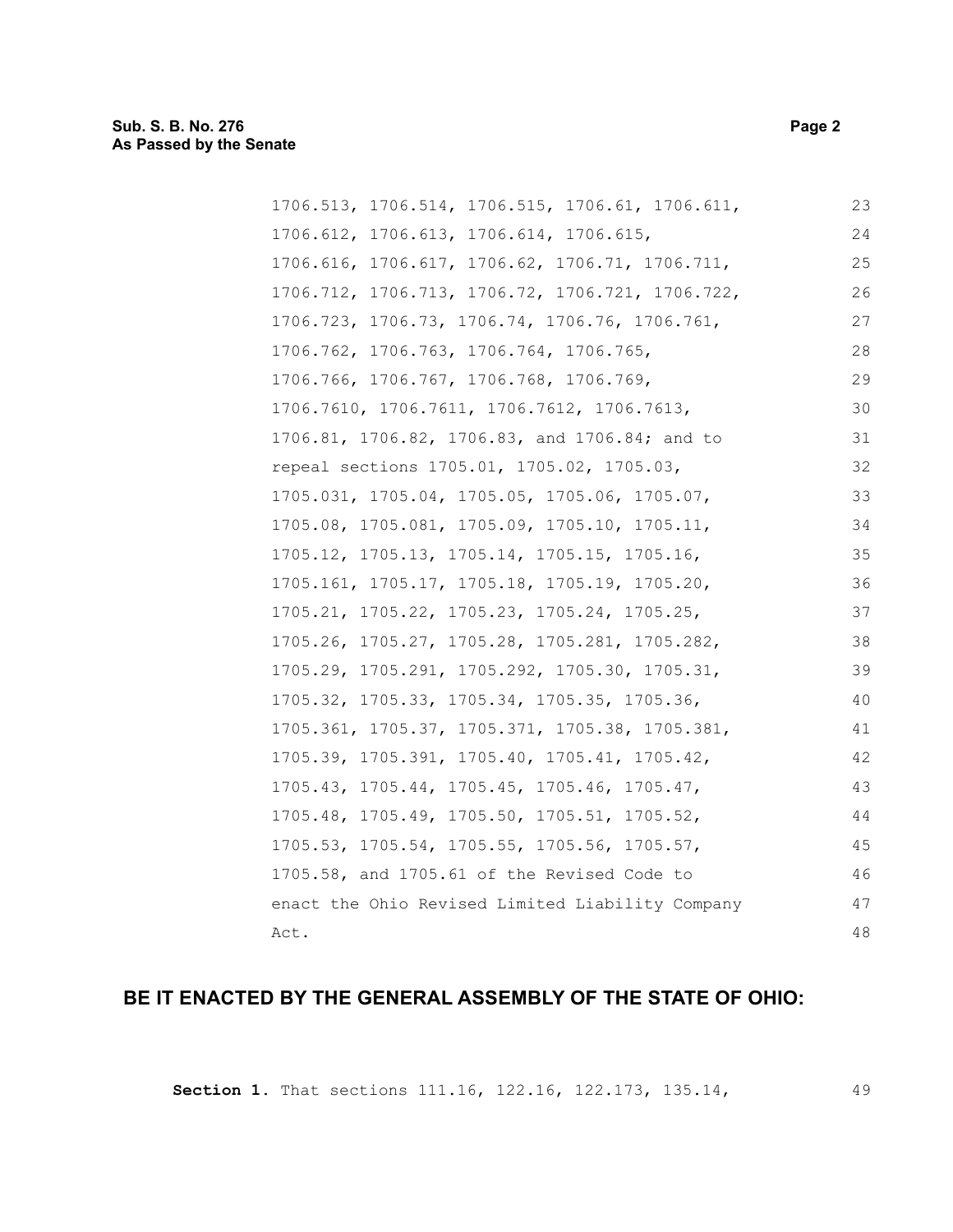| 135.142, 135.35, 150.05, 718.01, 1329.01, 1329.02, 1701.03,                | 50 |
|----------------------------------------------------------------------------|----|
| 1701.05, 1701.791, 1702.05, 1702.411, 1703.04, 1729.36, 1729.38,           | 51 |
| 1745.461, 1751.01, 1776.69, 1776.82, 1782.02, 1782.432, 1785.09,           | 52 |
| 3345.203, 3964.03, 3964.17, 4701.14, 4703.18, 4703.331, 4715.18,           | 53 |
| 4715.22, 4715.365, 4715.431, 4717.06, 4723.16, 4725.33,                    | 54 |
| 4729.161, 4729.541, 4731.226, 4731.228, 4732.28, 4733.16,                  | 55 |
| 4734.17, 4755.111, 4755.471, 4757.37, 5701.14, 5715.19, 5733.04,           | 56 |
| 5733.33, 5733.42, 5747.01, and 5751.01 be amended and sections             | 57 |
| 1706.01, 1706.02, 1706.03, 1706.04, 1706.05, 1706.06, 1706.061,            | 58 |
| 1706.07, 1706.08, 1706.081, 1706.082, 1706.09, 1706.16,                    | 59 |
| 1706.161, 1706.17, 1706.171, 1706.172, 1706.173, 1706.174,                 | 60 |
| 1706.175, 1706.18, 1706.19, 1706.20, 1706.26, 1706.27, 1706.28,            | 61 |
| 1706.281, 1706.29, 1706.30, 1706.31, 1706.311, 1706.32, 1706.33,           | 62 |
| 1706.331, 1706.332, 1706.34, 1706.341, 1706.342, 1706.41,                  | 63 |
| 1706.411, 1706.412, 1706.46, 1706.461, 1706.47, 1706.471,                  | 64 |
| 1706.472, 1706.473, 1706.474, 1706.475, 1706.51, 1706.511,                 | 65 |
| 1706.512, 1706.513, 1706.514, 1706.515, 1706.61, 1706.611,                 | 66 |
| 1706.612, 1706.613, 1706.614, 1706.615, 1706.616, 1706.617,                | 67 |
| $1706.62$ , $1706.71$ , $1706.711$ , $1706.712$ , $1706.713$ , $1706.72$ , | 68 |
| 1706.721, 1706.722, 1706.723, 1706.73, 1706.74, 1706.76,                   | 69 |
| 1706.761, 1706.762, 1706.763, 1706.764, 1706.765, 1706.766,                | 70 |
| 1706.767, 1706.768, 1706.769, 1706.7610, 1706.7611, 1706.7612,             | 71 |
| 1706.7613, 1706.81, 1706.82, 1706.83, and 1706.84 of the Revised           | 72 |
| Code be enacted to read as follows:                                        | 73 |
| Sec. 111.16. Except as provided in section 1701.041 of the                 | 74 |

Revised Code, the secretary of state shall charge and collect, for the benefit of the state, the following fees: 75 76

(A) For filing and recording articles of incorporation of a domestic corporation, including designation of agent: 77 78

(1) Wherein the corporation shall not be authorized to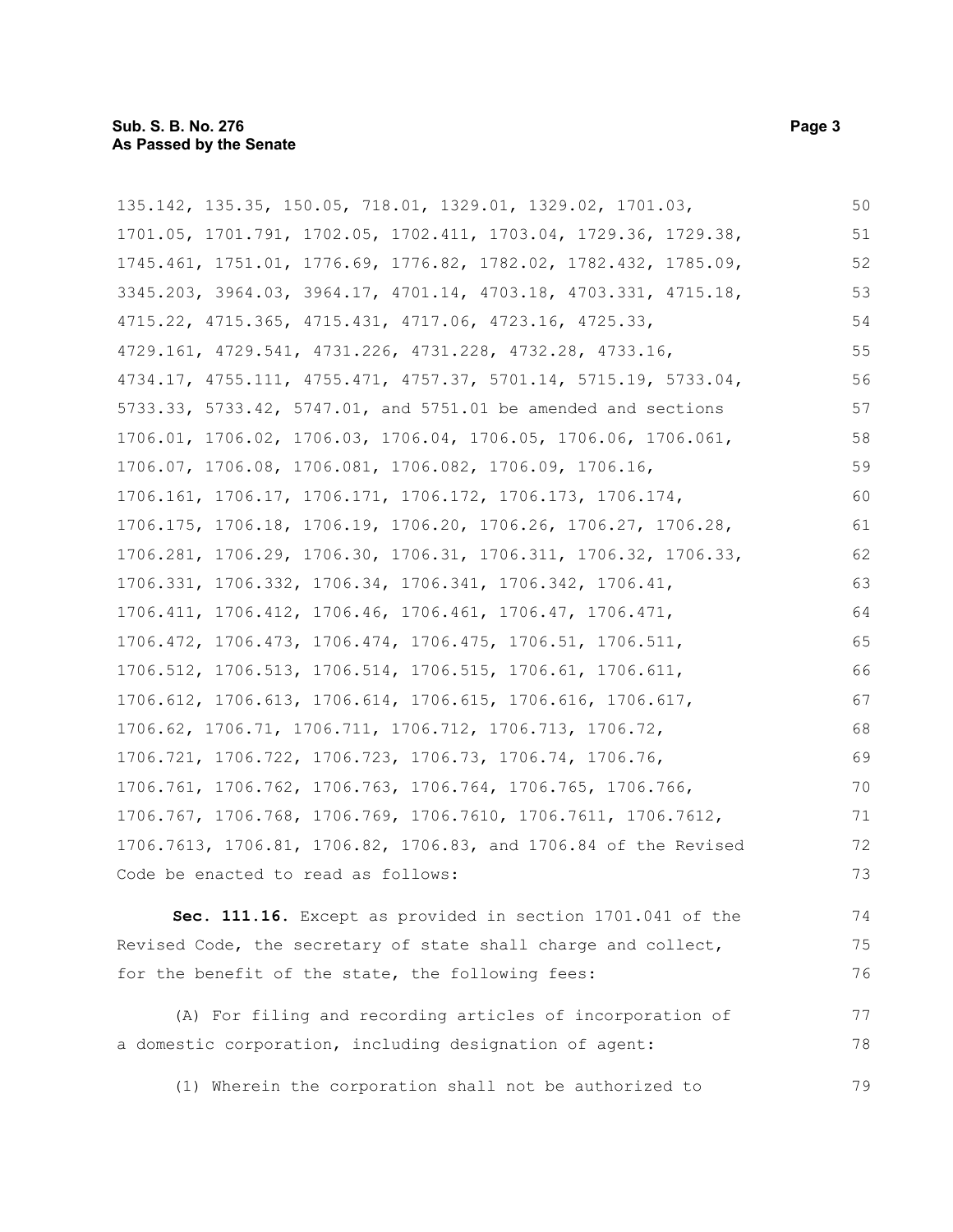| issue any shares of capital stock, ninety-nine dollars;          | 80  |
|------------------------------------------------------------------|-----|
| (2) Wherein the corporation shall be authorized to issue         | 81  |
| shares of capital stock, with or without par value:              | 82  |
| (a) Ten cents for each share authorized up to and                | 83  |
| including one thousand shares;                                   | 84  |
| (b) Five cents for each share authorized in excess of one        | 85  |
| thousand shares up to and including ten thousand shares;         | 86  |
| (c) Two cents for each share authorized in excess of ten         | 87  |
| thousand shares up to and including fifty thousand shares;       | 88  |
| (d) One cent for each share authorized in excess of fifty        | 89  |
| thousand shares up to and including one hundred thousand shares; | 90  |
| (e) One-half cent for each share authorized in excess of         | 91  |
| one hundred thousand shares up to and including five hundred     | 92  |
| thousand shares;                                                 | 93  |
| (f) One-quarter cent for each share authorized in excess         | 94  |
| of five hundred thousand shares; provided no fee shall be less   | 95  |
| than ninety-nine dollars or greater than one hundred thousand    | 96  |
| dollars.                                                         | 97  |
| (B) For filing and recording a certificate of amendment to       | 98  |
| or amended articles of incorporation of a domestic corporation,  | 99  |
| or for filing and recording a certificate of reorganization, a   | 100 |
| certificate of dissolution, or an amendment to a foreign license | 101 |
| application:                                                     | 102 |
| (1) If the domestic corporation is not authorized to issue       | 103 |
| any shares of capital stock, fifty dollars;                      | 104 |
| (2) If the domestic corporation is authorized to issue           | 105 |
| shares of capital stock, fifty dollars, and in case of any       | 106 |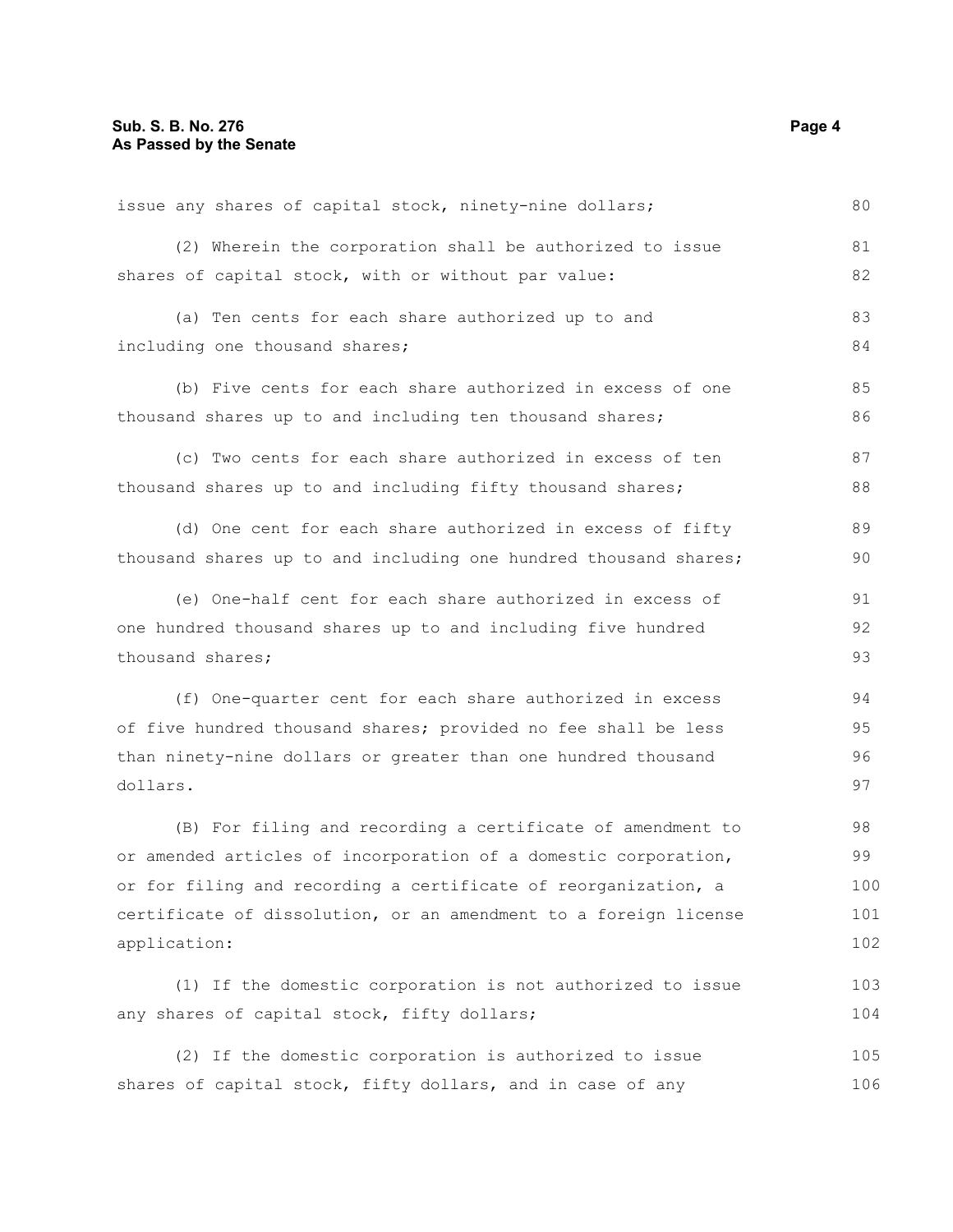increase in the number of shares authorized to be issued, a further sum computed in accordance with the schedule set forth in division (A)(2) of this section less a credit computed in the same manner for the number of shares previously authorized to be issued by the corporation; provided no fee under division (B)(2) of this section shall be greater than one hundred thousand dollars; 107 108 109 110 111 112 113

(3) If the foreign corporation is not authorized to issue any shares of capital stock, fifty dollars; 114 115

(4) If the foreign corporation is authorized to issue shares of capital stock, fifty dollars. 116 117

(C) For filing and recording articles of incorporation of a savings and loan association, ninety-nine dollars; and for filing and recording a certificate of amendment to or amended articles of incorporation of a savings and loan association, fifty dollars; 118 119 120 121 122

(D) For filing and recording a certificate of conversion, including a designation of agent, a certificate of merger, or a certificate of consolidation, ninety-nine dollars and, in the case of any new corporation resulting from a consolidation or any surviving corporation that has an increased number of shares authorized to be issued resulting from a merger, an additional sum computed in accordance with the schedule set forth in division (A)(2) of this section less a credit computed in the same manner for the number of shares previously authorized to be issued or represented in this state by each of the corporations for which a consolidation or merger is effected by the certificate; 123 124 125 126 127 128 129 130 131 132 133 134

(E) For filing and recording articles of incorporation of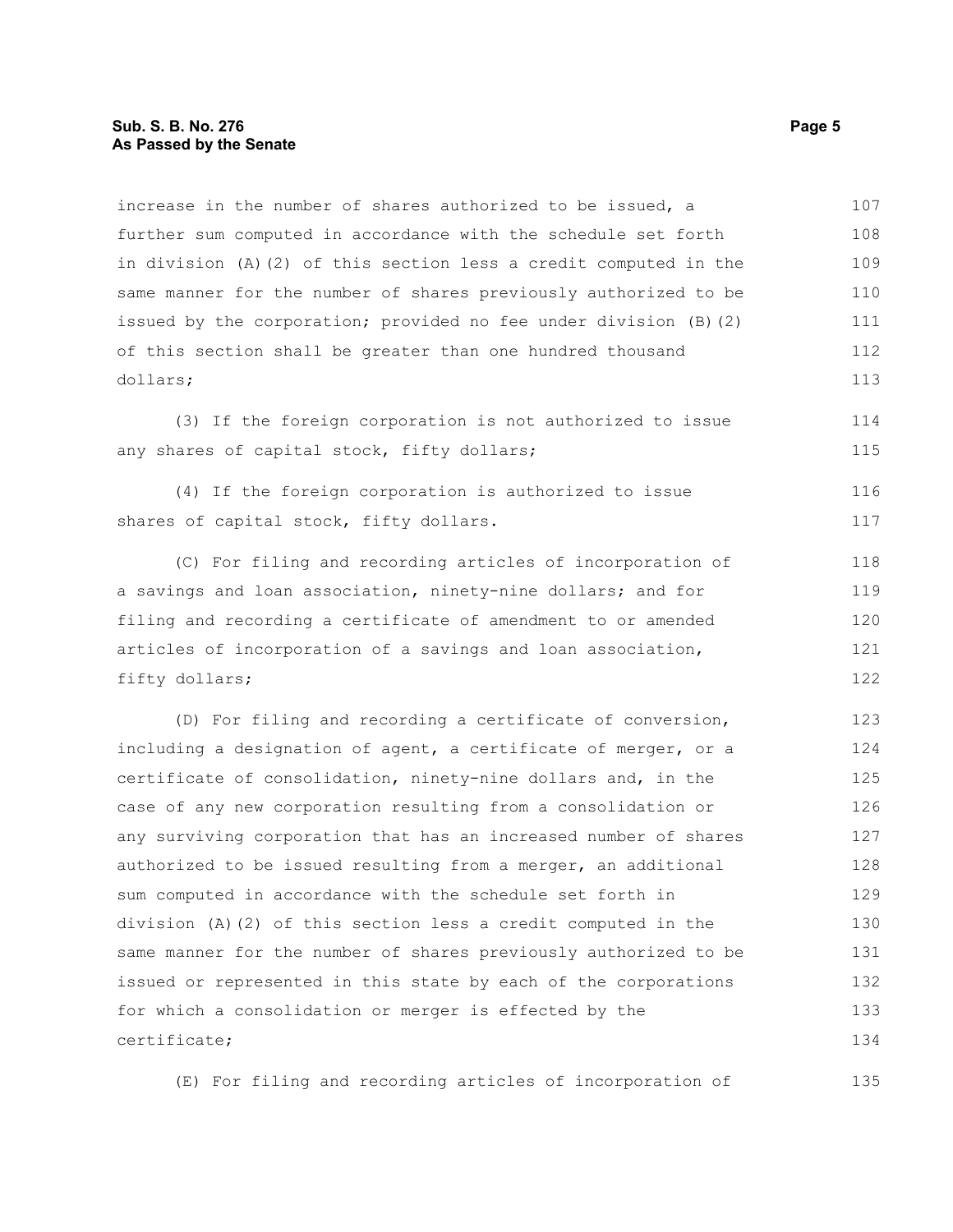#### **Sub. S. B. No. 276 Page 6 As Passed by the Senate**

a credit union or the American credit union guaranty association, ninety-nine dollars, and for filing and recording a certificate of increase in capital stock or any other amendment of the articles of incorporation of a credit union or the association, fifty dollars; 136 137 138 139 140

(F) For filing and recording articles of organization of a limited liability company, for filing and recording an application to become a registered foreign limited liability company, for filing and recording a registration application to become a domestic limited liability partnership, or for filing and recording an application to become a registered foreign limited liability partnership, ninety-nine dollars; 141 142 143 144 145 146 147

(G) For filing and recording a certificate of limited partnership or an application for registration as a foreign limited partnership, or for filing an initial statement of partnership authority pursuant to section 1776.33 of the Revised Code, ninety-nine dollars; 148 149 150 151 152

(H) For filing a copy of papers evidencing the incorporation of a municipal corporation or of annexation of territory by a municipal corporation, five dollars, to be paid by the municipal corporation, the petitioners therefor, or their agent; 153 154 155 156 157

(I) For filing and recording any of the following:

(1) A license to transact business in this state by a foreign corporation for profit pursuant to section 1703.04 of the Revised Code or a foreign nonprofit corporation pursuant to section 1703.27 of the Revised Code, ninety-nine dollars; 159 160 161 162

(2) A biennial report or biennial statement pursuant to section 1775.63, 1776.83, or 1785.06 of the Revised Code, 163 164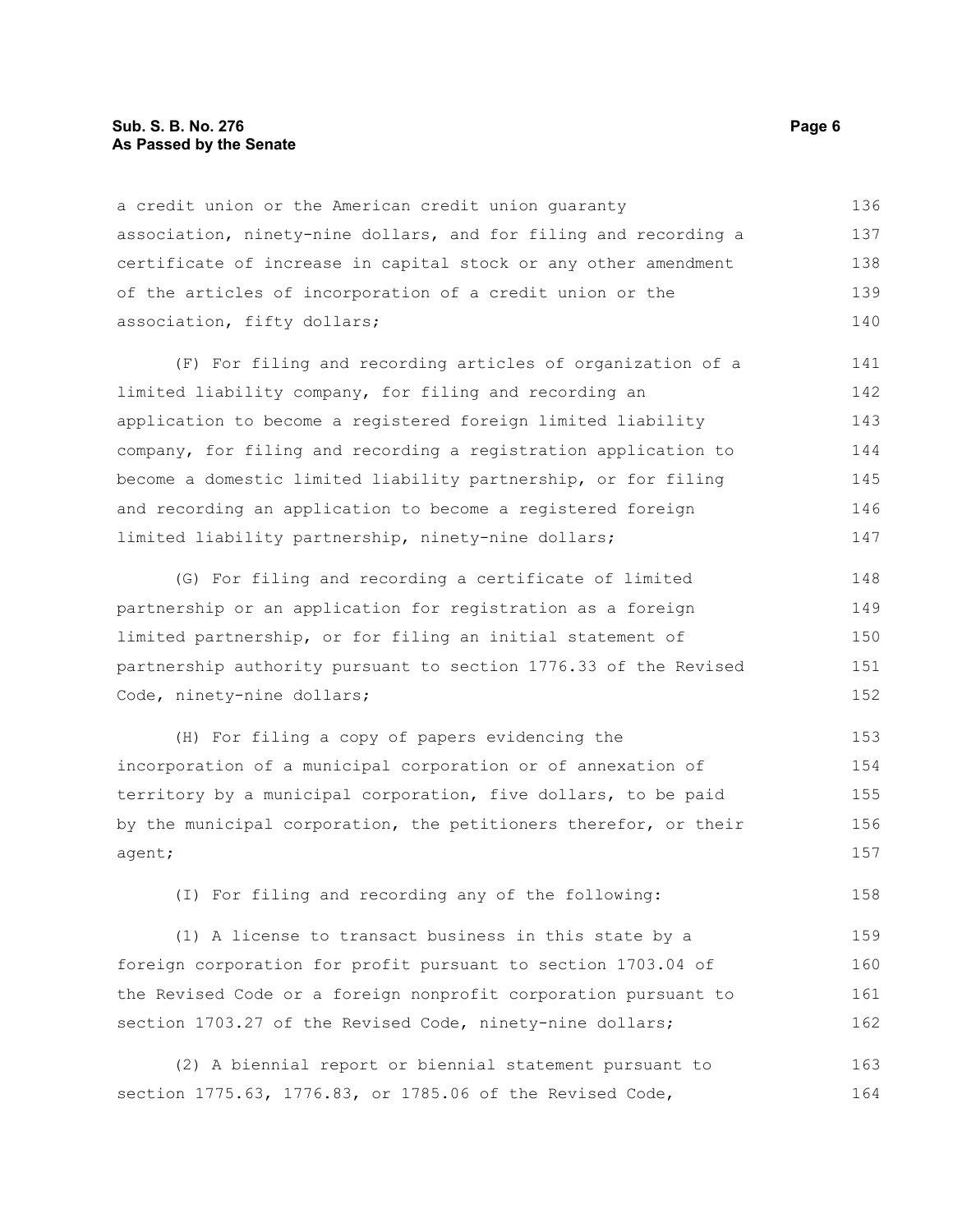twenty-five dollars;

(3) Except as otherwise provided in this section or any other section of the Revised Code, any other certificate or paper that is required to be filed and recorded or is permitted to be filed and recorded by any provision of the Revised Code with the secretary of state, twenty-five dollars. 166 167 168 169 170

(J) For filing any certificate or paper not required to be recorded, five dollars; 171 172

(K)(1) For making copies of any certificate or other paper filed in the office of the secretary of state, a fee not to exceed one dollar per page, except as otherwise provided in the Revised Code, and for creating and affixing the seal of the office of the secretary of state to any good standing or other certificate, five dollars. For copies of certificates or papers required by state officers for official purpose, no charge shall be made. 173 174 175 176 177 178 179 180

(2) For creating and affixing the seal of the office of the secretary of state to the certificates described in division (E) of section 1701.81, division (E) of section 1701.811, division (E) of section 1705.38, division (E) of section 1705.381, division (D) of section 1702.43, division (E) of section 1775.47, division (E) of section 1775.55, division (E) of section 1776.70, division (E) of section 1776.74, division (E) of section 1782.433, or division (E) of section 1782.4310 of the Revised Code, twenty-five dollars. 181 182 183 184 185 186 187 188 189

(L) For a minister's license to solemnize marriages, ten dollars; 190 191

(M) For examining documents to be filed at a later date for the purpose of advising as to the acceptability of the 192 193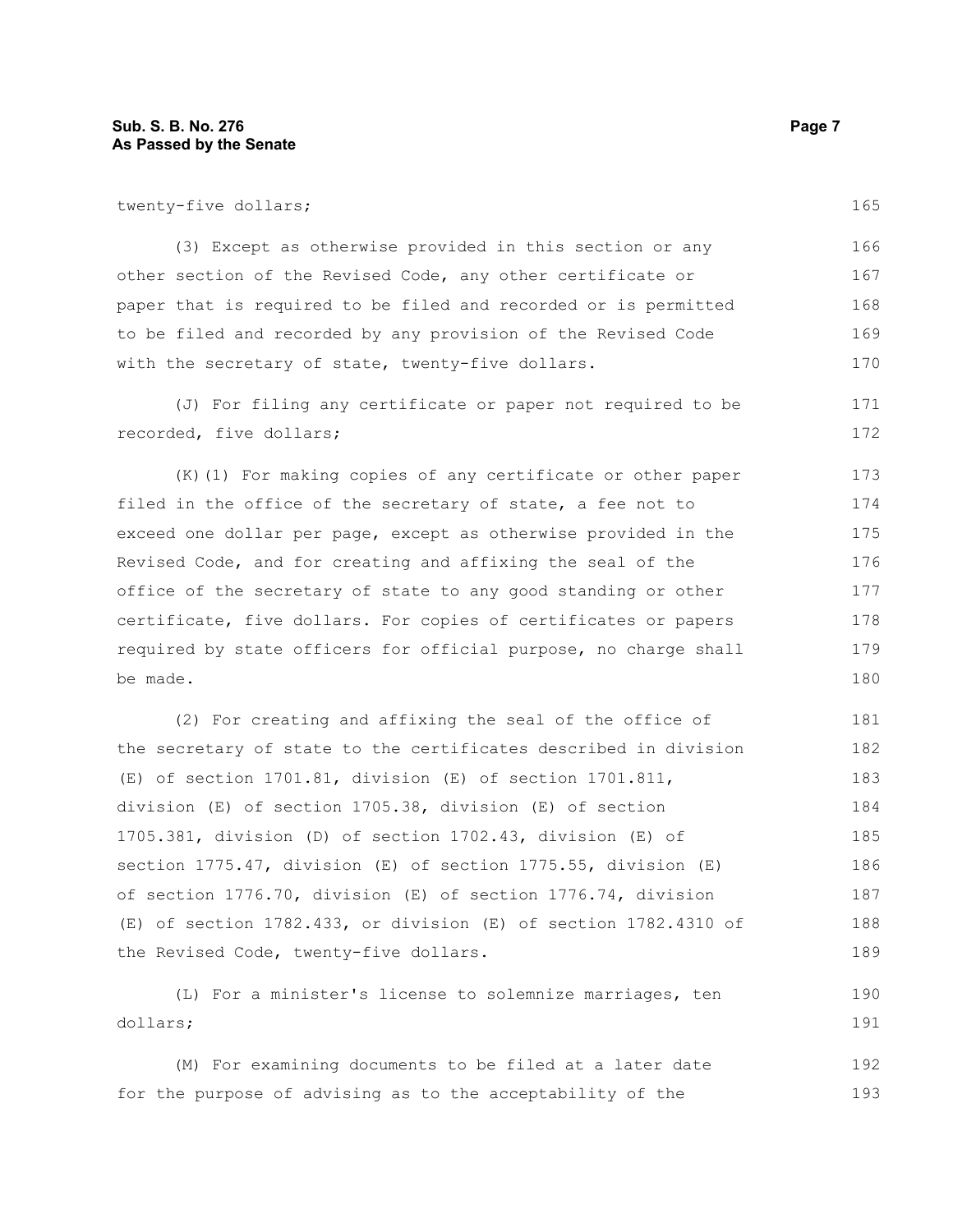proposed filing, fifty dollars; (N) Fifty dollars for filing and recording any of the following: (1) A certificate of dissolution and accompanying documents, or a certificate of cancellation, under section 1701.86, 1702.47, 1705.43, 1706.471, 1776.65, or 1782.10 of the Revised Code; (2) A notice of dissolution of a foreign licensed corporation or a certificate of surrender of license by a foreign licensed corporation under section 1703.17 of the Revised Code; (3) The withdrawal of registration of a foreign or domestic limited liability partnership under section 1775.61, 1775.64, 1776.81, or 1776.86 of the Revised Code, or the certificate of cancellation of registration of a foreign limited liability company under section 1705.57 or 1706.514 of the Revised Code; (4) The filing of a statement of denial under section 1776.34 of the Revised Code, a statement of dissociation under section 1776.57 of the Revised Code, a statement of disclaimer of general partner status under Chapter 1782. of the Revised Code, or a cancellation of disclaimer of general partner status under Chapter 1782. of the Revised Code. (O) For filing a statement of continued existence by a nonprofit corporation, twenty-five dollars; (P) For filing a restatement under section 1705.08, 194 195 196 197 198 199 200 201 202 203 204 205 206 207 208 209 210 211 212 213 214 215 216 217 218 219

1706.161, or 1782.09 of the Revised Code, an amendment to a certificate of cancellation under section 1782.10 of the Revised Code, an amendment under section 1705.08, 1706.161, or 1782.09 220 221 222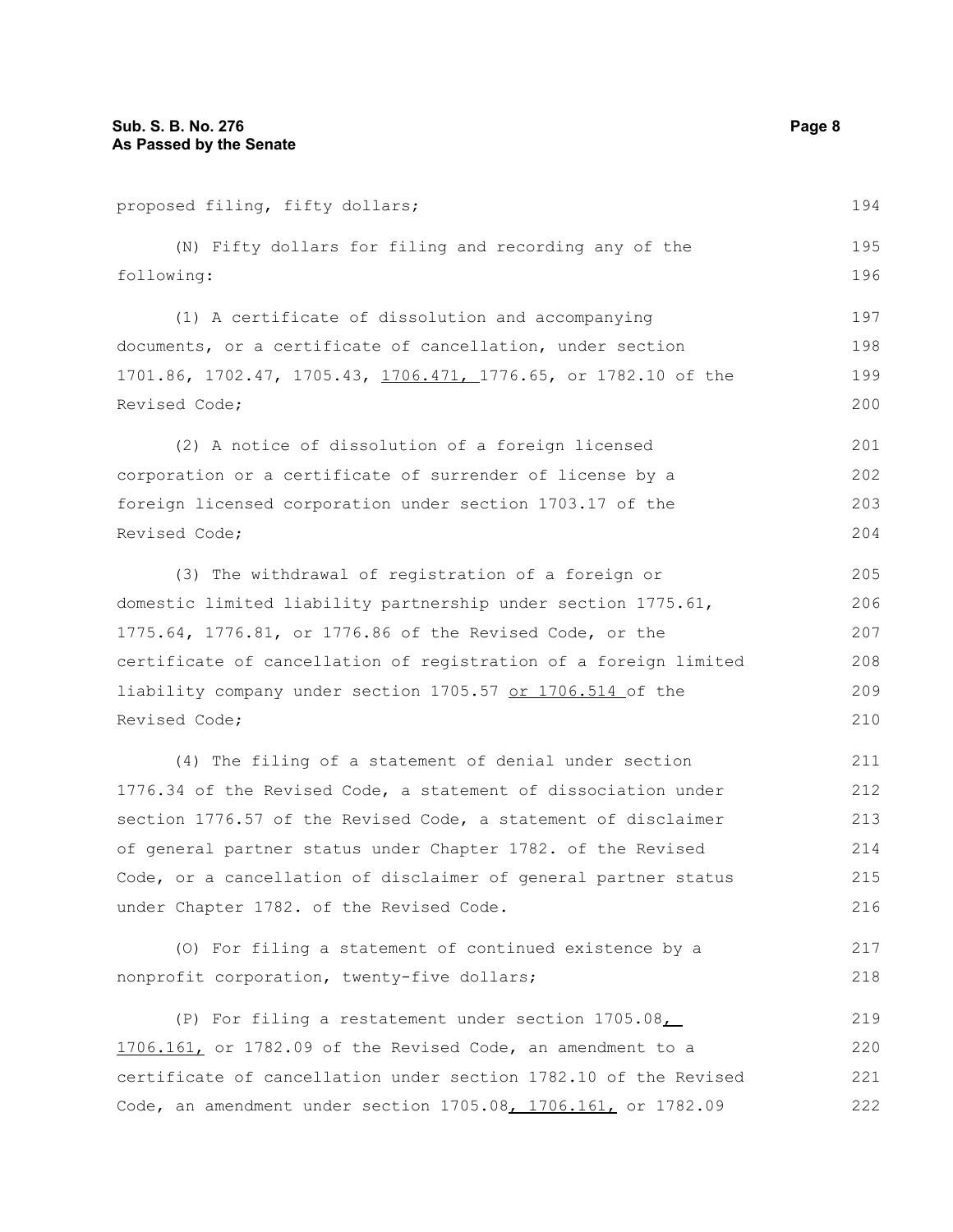| of the Revised Code, or a correction under section 1705.55,            | 223 |
|------------------------------------------------------------------------|-----|
| 1706.173, 1706.511, 1706.513, 1775.61, 1775.64, 1776.12, or            | 224 |
| 1782.52 of the Revised Code, fifty dollars;                            | 225 |
| (Q) For filing for reinstatement of an entity cancelled by             | 226 |
| operation of law, by the secretary of state, by order of the           | 227 |
| department of taxation, or by order of a court, twenty-five            | 228 |
| dollars;                                                               | 229 |
| (R) For filing and recording any of the following:                     | 230 |
| (1) A change of agent, resignation of agent, or change of              | 231 |
| agent's address under section 1701.07, 1702.06, 1703.041,              | 232 |
| 1703.27, 1705.06, 1705.55, <u>1706.09, 1</u> 746.04, 1747.03, 1776.07, | 233 |
| or 1782.04 of the Revised Code, twenty-five dollars;                   | 234 |
| (2) A multiple change of agent name or address,                        | 235 |
| standardization of agent address, or resignation of agent under        | 236 |
| section 1701.07, 1702.06, 1703.041, 1703.27, 1705.06, 1705.55,         | 237 |
| 1706.09, 1746.04, 1747.03, 1776.07, or 1782.04 of the Revised          | 238 |
| Code, one hundred twenty-five dollars, plus three dollars per          | 239 |
| entity record being changed, by the multiple agent update.             | 240 |
| (S) For filing and recording any of the following:                     | 241 |
| (1) An application for the exclusive right to use a name               | 242 |
| or an application to reserve a name for future use under section       | 243 |
| 1701.05, 1702.05, 1703.31, 1705.05, 1706.07, or 1746.06 of the         | 244 |
| Revised Code, thirty-nine dollars;                                     | 245 |
| (2) A trade name or fictitious name registration or                    | 246 |
| report, thirty-nine dollars;                                           | 247 |
| (3) An application to renew any item covered by division               | 248 |
| (S) (1) or (2) of this section that is permitted to be renewed,        | 249 |
| twenty-five dollars;                                                   | 250 |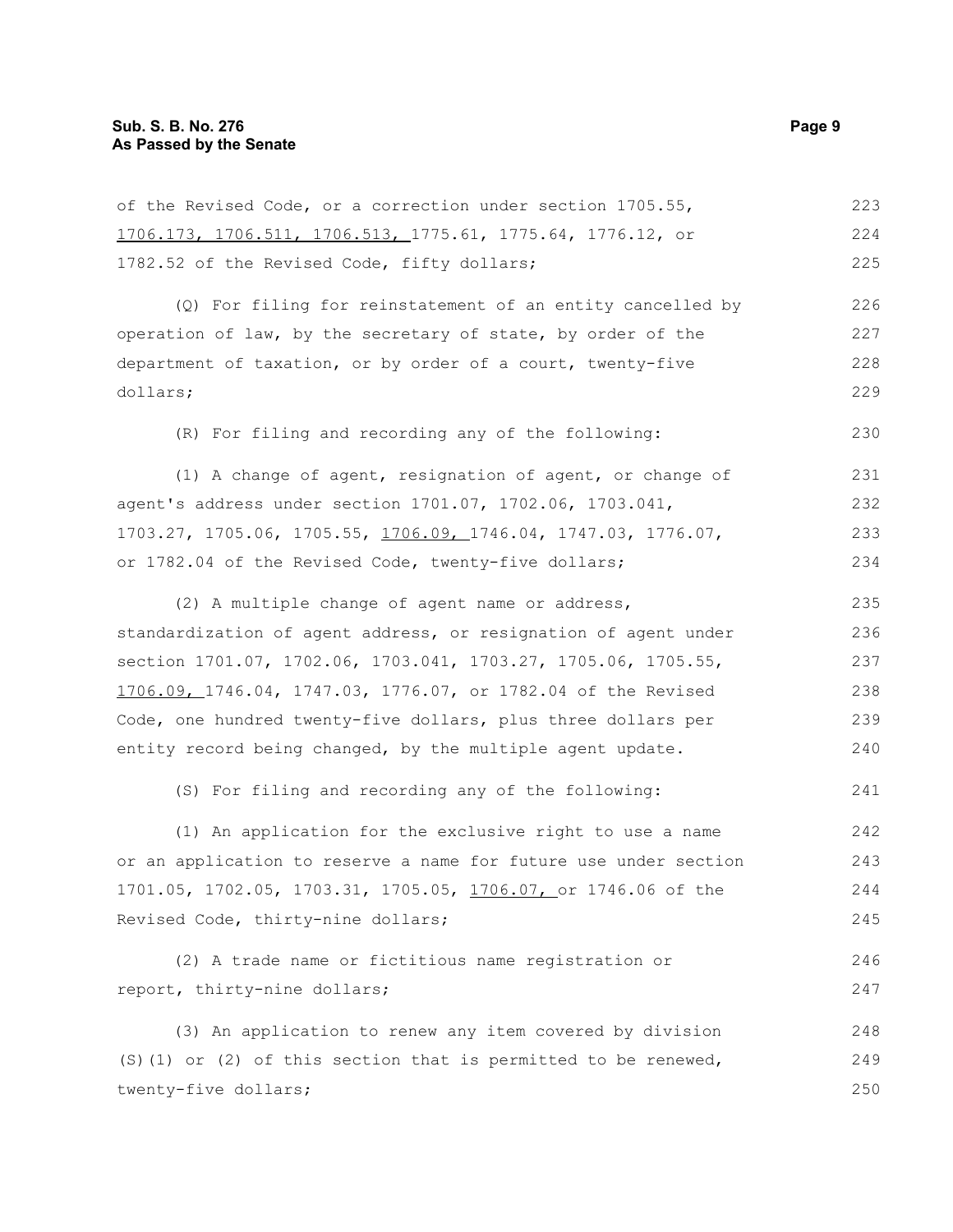#### **Sub. S. B. No. 276 Page 10 As Passed by the Senate**

(4) An assignment of rights for use of a name covered by division  $(S)(1)$ ,  $(2)$ , or  $(3)$  of this section, the cancellation of a name registration or name reservation that is so covered, or notice of a change of address of the registrant of a name that is so covered, twenty-five dollars. 251 252 253 254 255

(T) For filing and recording a report to operate a business trust or a real estate investment trust, either foreign or domestic, ninety-nine dollars; and for filing and recording an amendment to a report or associated trust instrument, or a surrender of authority, to operate a business trust or real estate investment trust, fifty dollars; 256 257 258 259 260 261

(U)(1) For filing and recording the registration of a trademark, service mark, or mark of ownership, one hundred twenty-five dollars;

(2) For filing and recording the change of address of a registrant, the assignment of rights to a registration, a renewal of a registration, or the cancellation of a registration associated with a trademark, service mark, or mark of ownership, twenty-five dollars.

(V) For filing a service of process with the secretary of state, five dollars, except as otherwise provided in any section of the Revised Code; 270 271 272

(W) For making, recording, and forwarding a commission under section 107.06 of the Revised Code, the applicable fee specified in that section. 273 274 275

Fees specified in this section may be paid by cash, check, or money order, by credit card in accordance with section 113.40 of the Revised Code, or by an alternative payment program in accordance with division (B) of section 111.18 of the Revised 276 277 278 279

262 263 264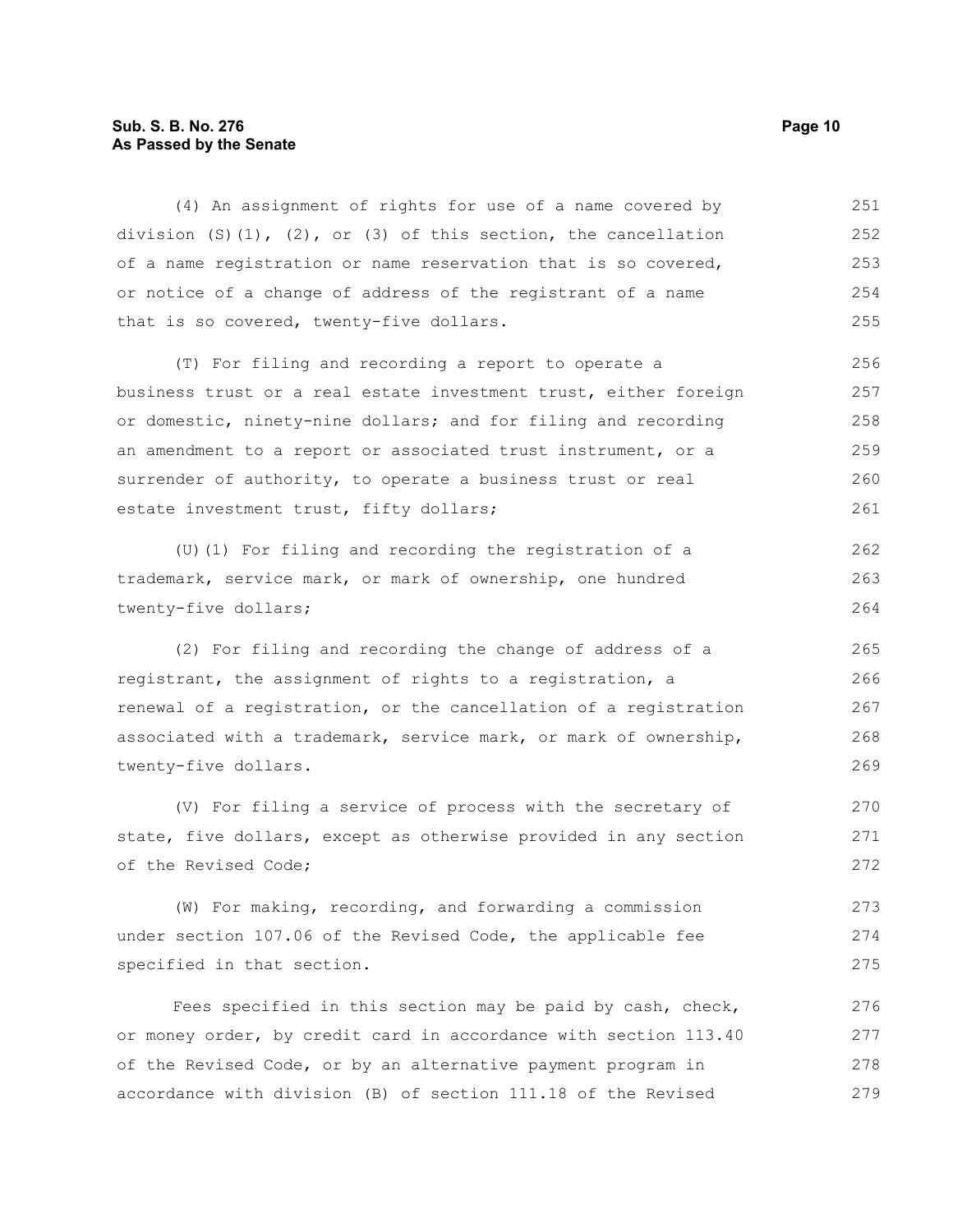Code. Any credit card number or the expiration date of any credit card is not subject to disclosure under Chapter 149. of the Revised Code. 280 281 282

```
Sec. 122.16. (A) As used in this section:
```
(1) "Distressed area" means either a municipal corporation that has a population of at least fifty thousand or a county, that meets two of the following criteria: 284 285 286

(a) Its average rate of unemployment, during the most recent five-year period for which data are available, is equal to at least one hundred twenty-five per cent of the average rate of unemployment for the United States for the same period. 287 288 289 290

(b) It has a per capita income equal to or below eighty per cent of the median county per capita income of the United States as determined by the most recently available figures from the United States census bureau. 291 292 293 294

(c)(i) In the case of a municipal corporation, at least twenty per cent of the residents have a total income for the most recent census year that is below the official poverty line. 295 296 297

(ii) In the case of a county, in intercensal years, the county has a ratio of transfer payment income to total county income equal to or greater than twenty-five per cent. 298 299 300

(2) "Eligible area" means a distressed area, a labor surplus area, an inner city area, or a situational distress area. 301 302 303

(3) "Eligible costs associated with a voluntary action" means costs incurred during the qualifying period in performing a remedy or remedial activities, as defined in section 3746.01 of the Revised Code, and any costs incurred during the 304 305 306 307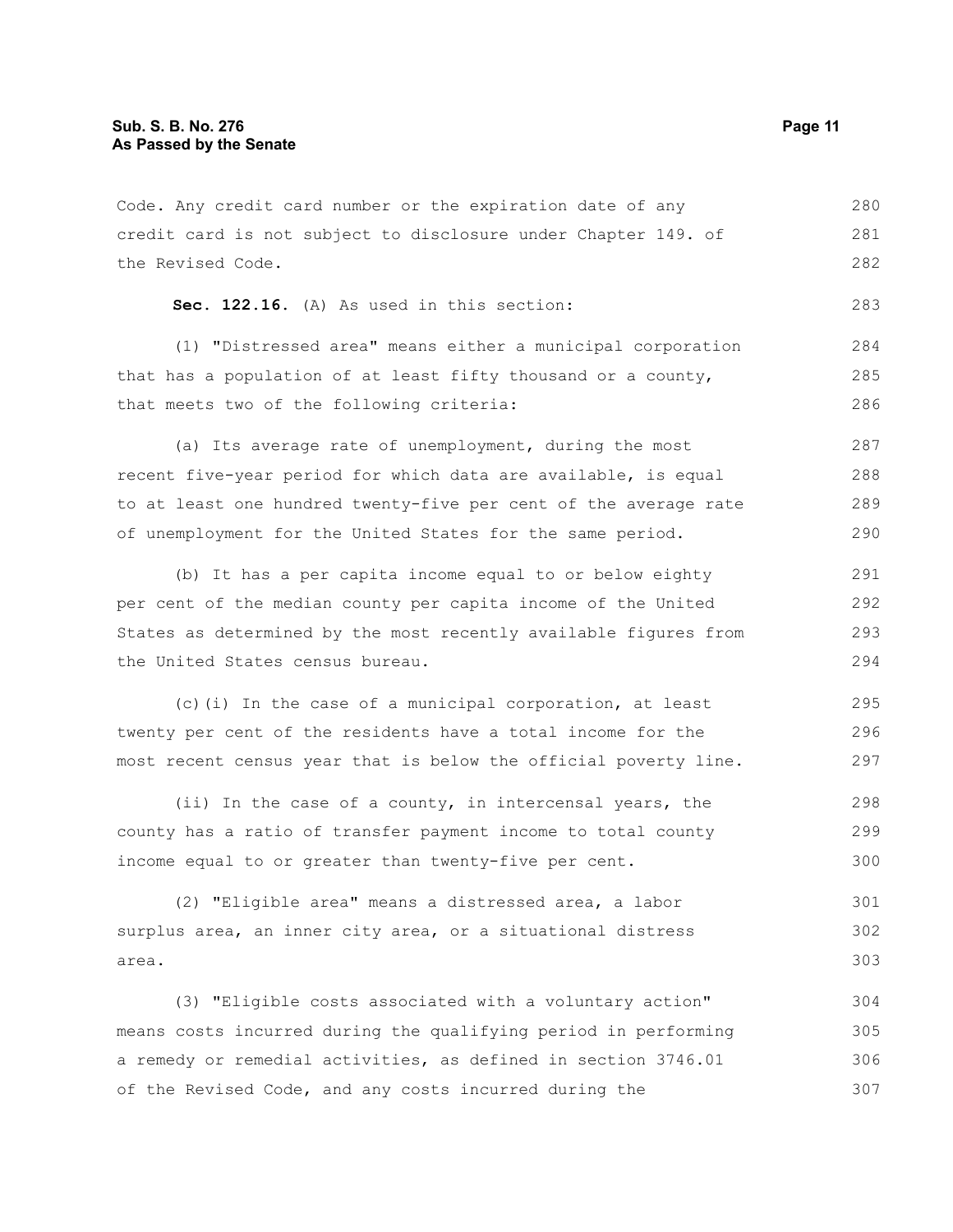#### **Sub. S. B. No. 276 Page 12 As Passed by the Senate**

qualifying period in performing both a phase I and phase II property assessment, as defined in the rules adopted under section 3746.04 of the Revised Code, provided that the performance of the phase I and phase II property assessment resulted in the implementation of the remedy or remedial activities. 308 309 310 311 312 313

(4) "Inner city area" means, in a municipal corporation that has a population of at least one hundred thousand and does not meet the criteria of a labor surplus area or a distressed area, targeted investment areas established by the municipal corporation within its boundaries that are comprised of the most recent census block tracts that individually have at least twenty per cent of their population at or below the state poverty level or other census block tracts contiguous to such census block tracts. 314 315 316 317 318 319 320 321 322

(5) "Labor surplus area" means an area designated as a labor surplus area by the United States department of labor. 323 324

(6) "Official poverty line" has the same meaning as in division (A) of section 3923.51 of the Revised Code. 325 326

(7) "Partner" includes a member of a limited liability company formed under Chapter 1705. or 1706. of the Revised Code or under the laws of any other state if the limited liability company is not treated as a corporation for purposes of Chapter 5733. of the Revised Code and is not classified as an association taxable as a corporation for federal income tax purposes. 327 328 329 330 331 332 333

(8) "Partnership" includes a limited liability company formed under Chapter 1705. or 1706. of the Revised Code or under the laws of any other state if the limited liability company is 334 335 336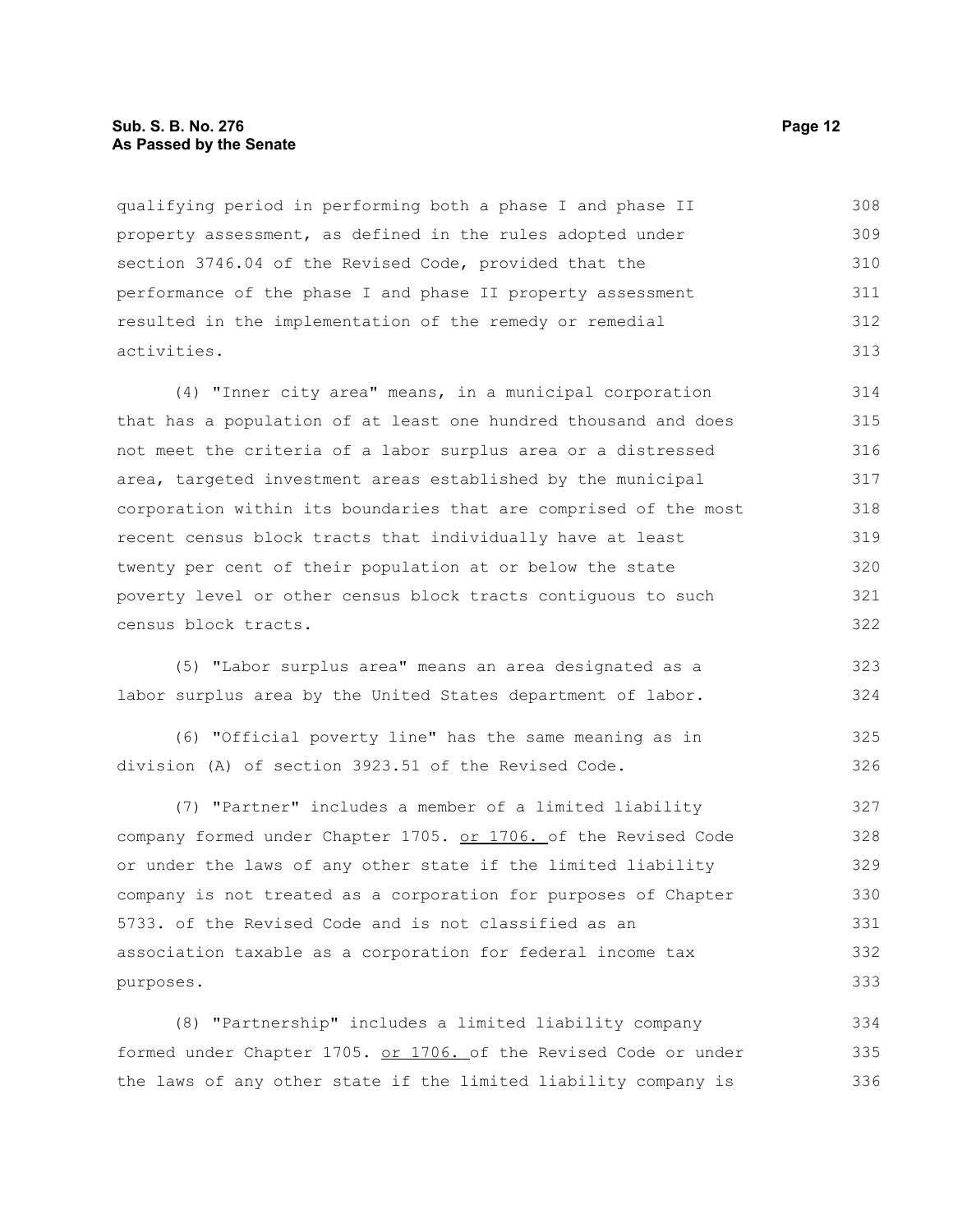not treated as a corporation for purposes of Chapter 5733. of the Revised Code and is not classified as an association taxable as a corporation for federal income tax purposes. 337 338 339

(9) "Qualifying period" means the period that begins July 1, 1996, and ends June 30, 1999. 340 341

(10) "S corporation" means a corporation that has made an election under subchapter S of chapter one of subtitle A of the Internal Revenue Code for its taxable year under the Internal Revenue Code; 342 343 344 345

(11) "Situational distress area" means a county or a municipal corporation that has experienced or is experiencing a closing or downsizing of a major employer that will adversely affect the economy of the county or municipal corporation. In order for a county or municipal corporation to be designated as a situational distress area, the governing body of the county or municipal corporation shall submit a petition to the director of development in the form prescribed by the director. A county or municipal corporation may be designated as a situational distress area for a period not exceeding thirty-six months. 346 347 348 349 350 351 352 353 354 355

The petition shall include written documentation that demonstrates all of the following: 356 357

(a) The number of jobs lost by the closing or downsizing; 358

(b) The impact that the job loss has on the unemployment rate of the county or municipal corporation as measured by the director of job and family services; 359 360 361

(c) The annual payroll associated with the job loss; 362

(d) The amount of state and local taxes associated with the job loss; 363 364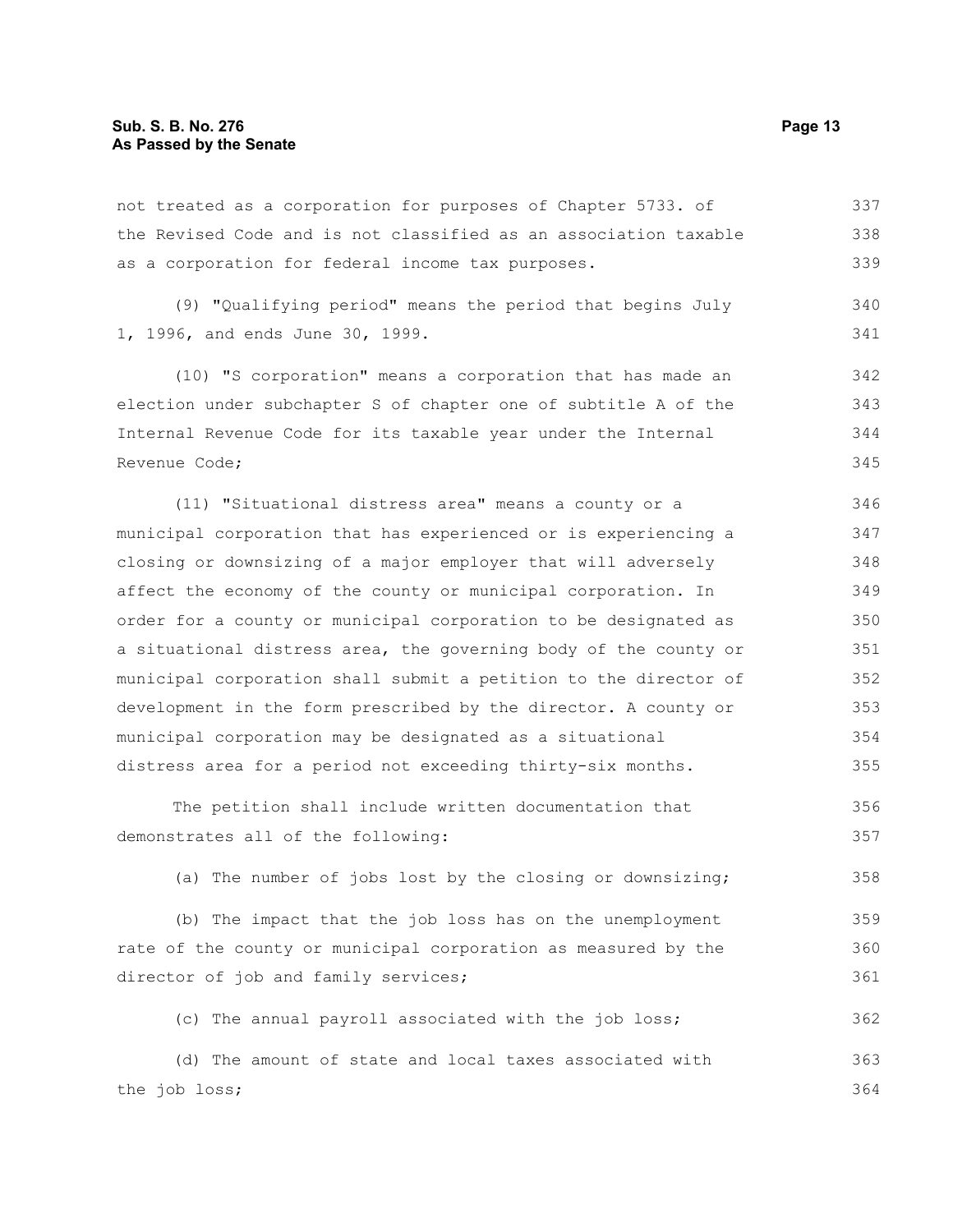(e) The impact that the closing or downsizing has on the suppliers located in the county or municipal corporation. (12) "Voluntary action" has the same meaning as in section 3746.01 of the Revised Code. (13) "Taxpayer" means a corporation subject to the tax imposed by section 5733.06 of the Revised Code or any person subject to the tax imposed by section 5747.02 of the Revised Code. (14) "Governing body" means the board of county commissioners of a county, the board of township trustees of a township, or the legislative authority of a municipal corporation. (15) "Eligible site" means property for which a covenant not to sue has been issued under section 3746.12 of the Revised Code. (B)(1) A taxpayer, partnership, or S corporation that has been issued, under section 3746.12 of the Revised Code, a covenant not to sue for a site by the director of environmental protection during the qualifying period may apply to the director of development, in the manner prescribed by the director, to enter into an agreement under which the applicant agrees to economically redevelop the site in a manner that will create employment opportunities and a credit will be granted to the applicant against the tax imposed by section 5733.06 or 5747.02 of the Revised Code. The application shall state the eligible costs associated with a voluntary action incurred by the applicant. The application shall be accompanied by proof, in a form prescribed by the director of development, that the covenant not to sue has been issued. 365 366 367 368 369 370 371 372 373 374 375 376 377 378 379 380 381 382 383 384 385 386 387 388 389 390 391 392 393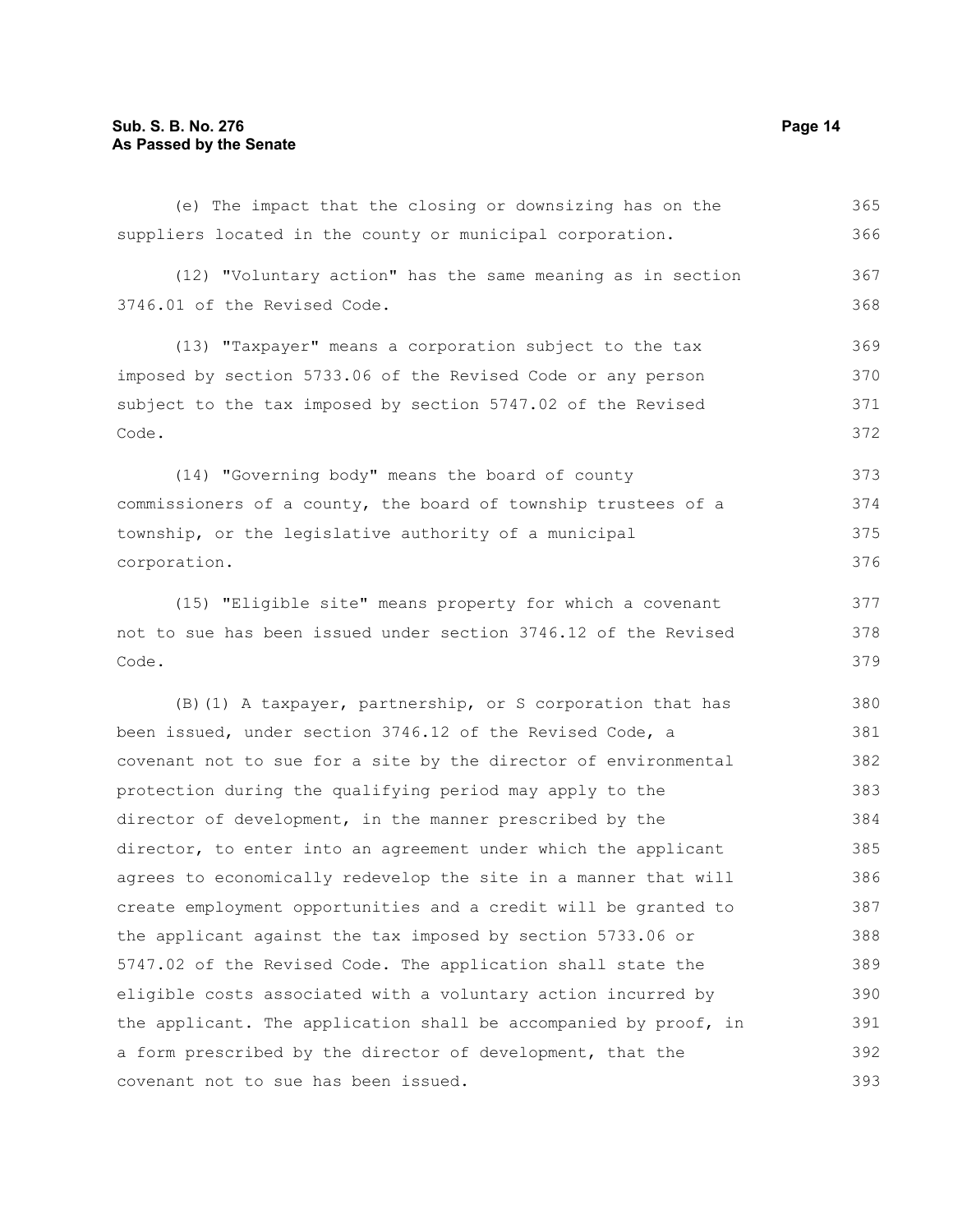#### **Sub. S. B. No. 276 Page 15 As Passed by the Senate**

The applicant shall request the certified professional that submitted the no further action letter for the eligible site under section 3746.11 of the Revised Code to submit an affidavit to the director of development verifying the eligible costs associated with the voluntary action at that site. 394 395 396 397 398

The director shall review the applications in the order they are received. If the director determines that the applicant meets the requirements of this section, the director may enter into an agreement granting a credit against the tax imposed by section 5733.06 or 5747.02 of the Revised Code. In making the determination, the director may consider the extent to which political subdivisions and other units of government will cooperate with the applicant to redevelop the eligible site. The agreement shall state the amount of the tax credit and the reporting requirements described in division (F) of this section. 399 400 401 402 403 404 405 406 407 408 409

(2) The maximum annual amount of credits the director of development may grant under such agreements shall be as follows:

| 1996 \$5,000,000  | 412 |
|-------------------|-----|
| 1997 \$10,000,000 | 413 |
| 1998 \$10,000,000 | 414 |
| 1999 \$5,000,000  | 415 |

For any year in which the director of development does not grant tax credits under this section equal to the maximum annual amount, the amount not granted for that year shall be added to the maximum annual amount that may be granted for the following year. However, the director shall not grant any tax credits under this section after June 30, 1999. 416 417 418 419 420 421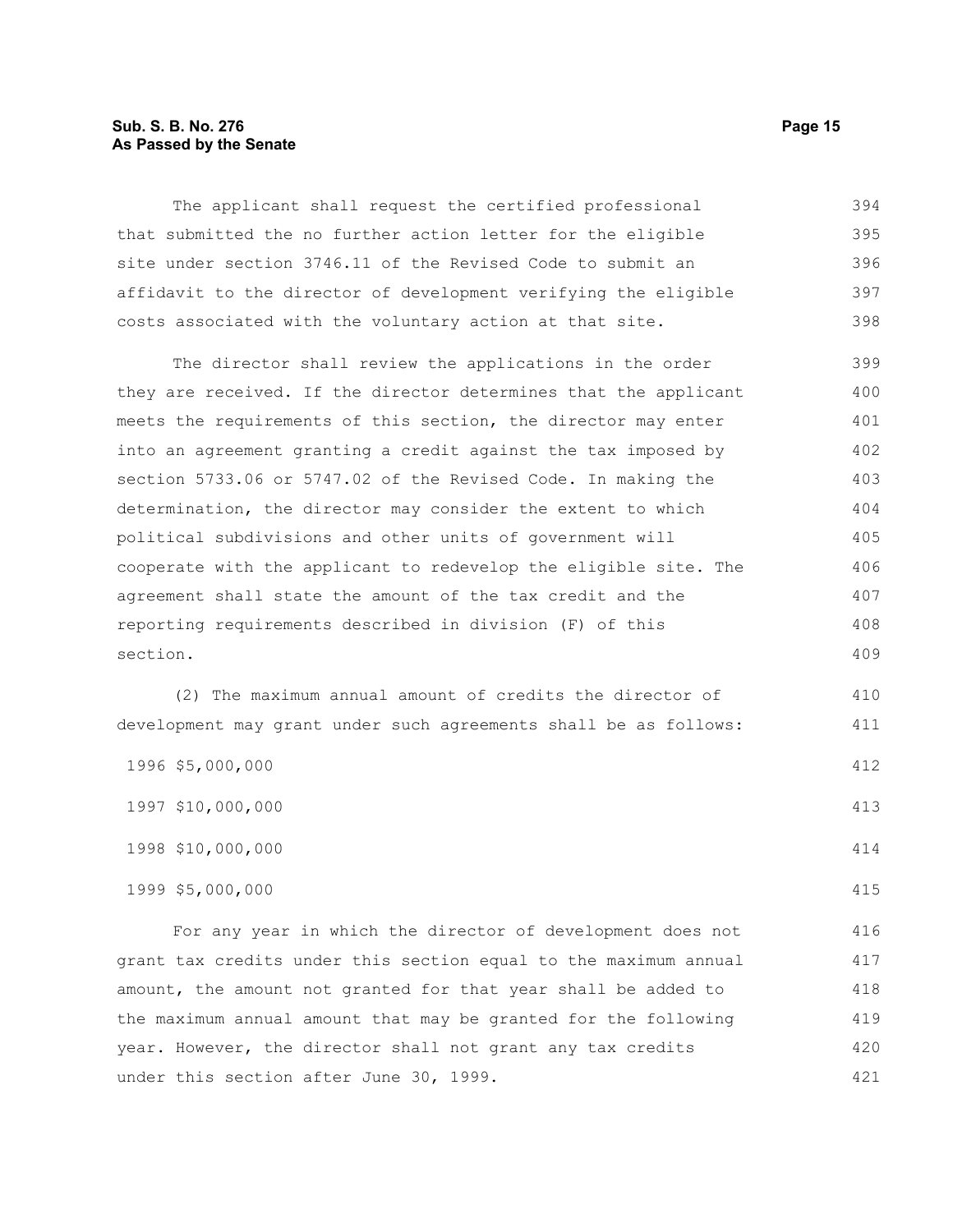#### **Sub. S. B. No. 276 Page 16 As Passed by the Senate**

(C)(1) If the covenant not to sue was issued in connection with a site that is not located in an eligible area, the credit amount is equal to the lesser of five hundred thousand dollars or ten per cent of the eligible costs associated with a voluntary action incurred by the taxpayer, partnership, or S corporation. 422 423 424 425 426 427

(2) If a covenant not to sue was issued in connection with a site that is located in an eligible area, the credit amount is equal to the lesser of seven hundred fifty thousand dollars or fifteen per cent of the eligible costs associated with a voluntary action incurred by the taxpayer, partnership, or S corporation.

(3) A taxpayer, partnership, or S corporation that has been issued covenants not to sue under section 3746.12 of the Revised Code for more than one site may apply to the director of development to enter into more than one agreement granting a credit against the tax imposed by section 5733.06 or 5747.02 of the Revised Code.

(4) For each year for which a taxpayer, partnership, or S corporation has been granted a credit under an agreement entered into under this section, the director of development shall issue a certificate to the taxpayer, partnership, or S corporation indicating the amount of the credit the taxpayer, the partners of the partnership, or the shareholders of the S corporation may claim for that year, not including any amount that may be carried forward from previous years under section 5733.34 of the Revised Code. 440 441 442 443 444 445 446 447 448

(D)(1) Each agreement entered into under this section shall incorporate a commitment by the taxpayer, partnership, or S corporation not to permit the use of an eligible site to cause 449 450 451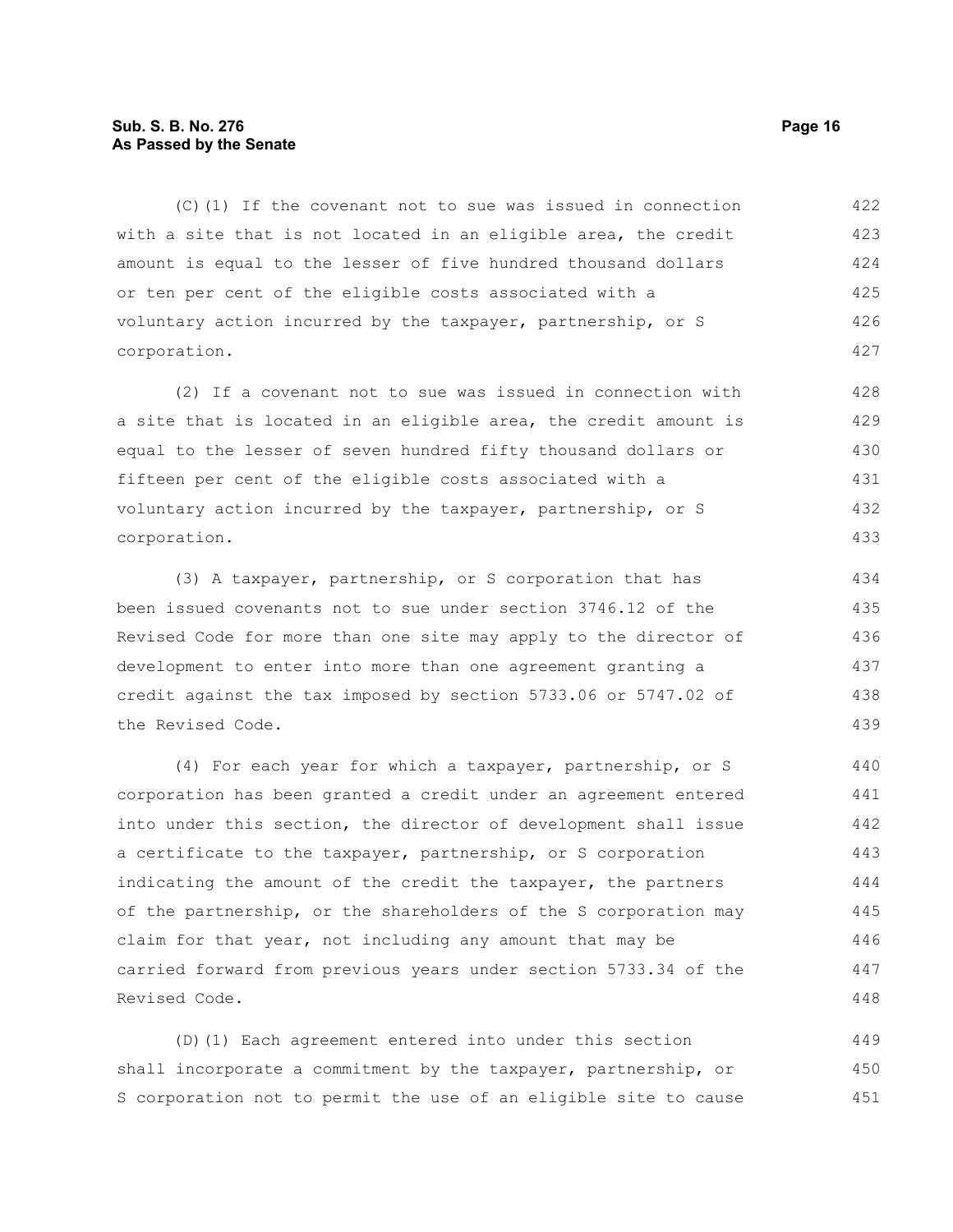#### **Sub. S. B. No. 276 Page 17 As Passed by the Senate**

the relocation of employment positions to that site from elsewhere in this state, except as otherwise provided in division (D)(2) of this section. The commitment shall be binding on the taxpayer, partnership, or S corporation for the lesser of five years from the date the agreement is entered into or the number of years the taxpayer, partnership, or S corporation is entitled to claim the tax credit under the agreement. 452 453 454 455 456 457 458

(2) An eligible site may be the site of employment positions relocated from elsewhere in this state if the director of development determines both of the following: 459 460 461

(a) That the site from which the employment positions would be relocated is inadequate to meet market and industry conditions, expansion plans, consolidation plans, or other business considerations affecting the relocating employer; 462 463 464 465

(b) That the governing body of the county, township, or municipal corporation from which the employment positions would be relocated has been notified of the possible relocation. 466 467 468

For purposes of this section, the movement of an employment position from one political subdivision to another political subdivision shall be considered a relocation of an employment position, but the transfer of an individual employee from one political subdivision to another political subdivision shall not be considered a relocation of an employment position as long as the individual's employment position in the first political subdivision is refilled. 469 470 471 472 473 474 475 476

(E) A taxpayer, partnership, or S corporation that has entered into an agreement granting a credit against the tax imposed by section 5733.06 or 5747.02 of the Revised Code that subsequently recovers in a lawsuit or settlement of a lawsuit at 477 478 479 480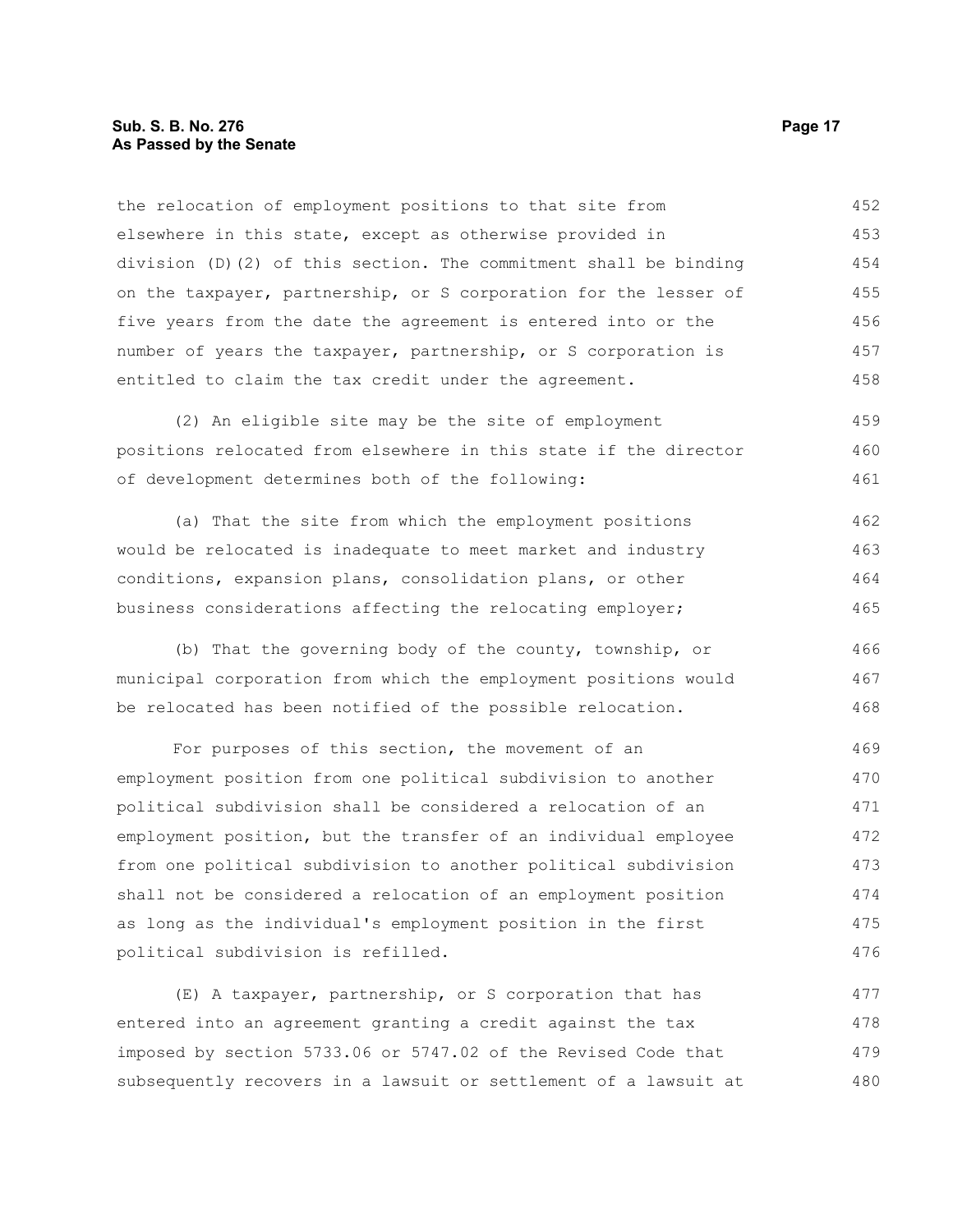#### **Sub. S. B. No. 276 Page 18 As Passed by the Senate**

least seventy-five per cent of the eligible costs associated with a voluntary action shall not claim any credit amount remaining, including any amounts carried forward from prior years, beginning with the taxable year in which the judgment in the lawsuit is entered or the settlement is finally agreed to. Any amount of credit that a taxpayer, partnership, or S corporation may not claim by reason of this division shall not be considered to have been granted for the purpose of determining the total amount of credits that may be issued under division (B)(2) of this section. (F) Each year for which a taxpayer, partnership, or S corporation claims a credit under section 5733.34 of the Revised Code, the taxpayer, partnership, or S corporation shall report the following to the director of development: (1) The status of all cost recovery litigation described in division (E) of this section to which it was a party during the previous year; (2) Confirmation that the covenant not to sue has not been revoked or has not been voided; (3) Confirmation that the taxpayer, partnership, or S corporation has not permitted the eligible site to be used in such a manner as to cause the relocation of employment positions from elsewhere in this state in violation of the commitment required under division (D) of this section; (4) Any other information the director of development requires to perform the director's duties under this section. 481 482 483 484 485 486 487 488 489 490 491 492 493 494 495 496 497 498 499 500 501 502 503 504 505 506

(G) The director of development shall annually certify, by the first day of January of each year during the qualifying period, the eligible areas for the calendar year that includes 507 508 509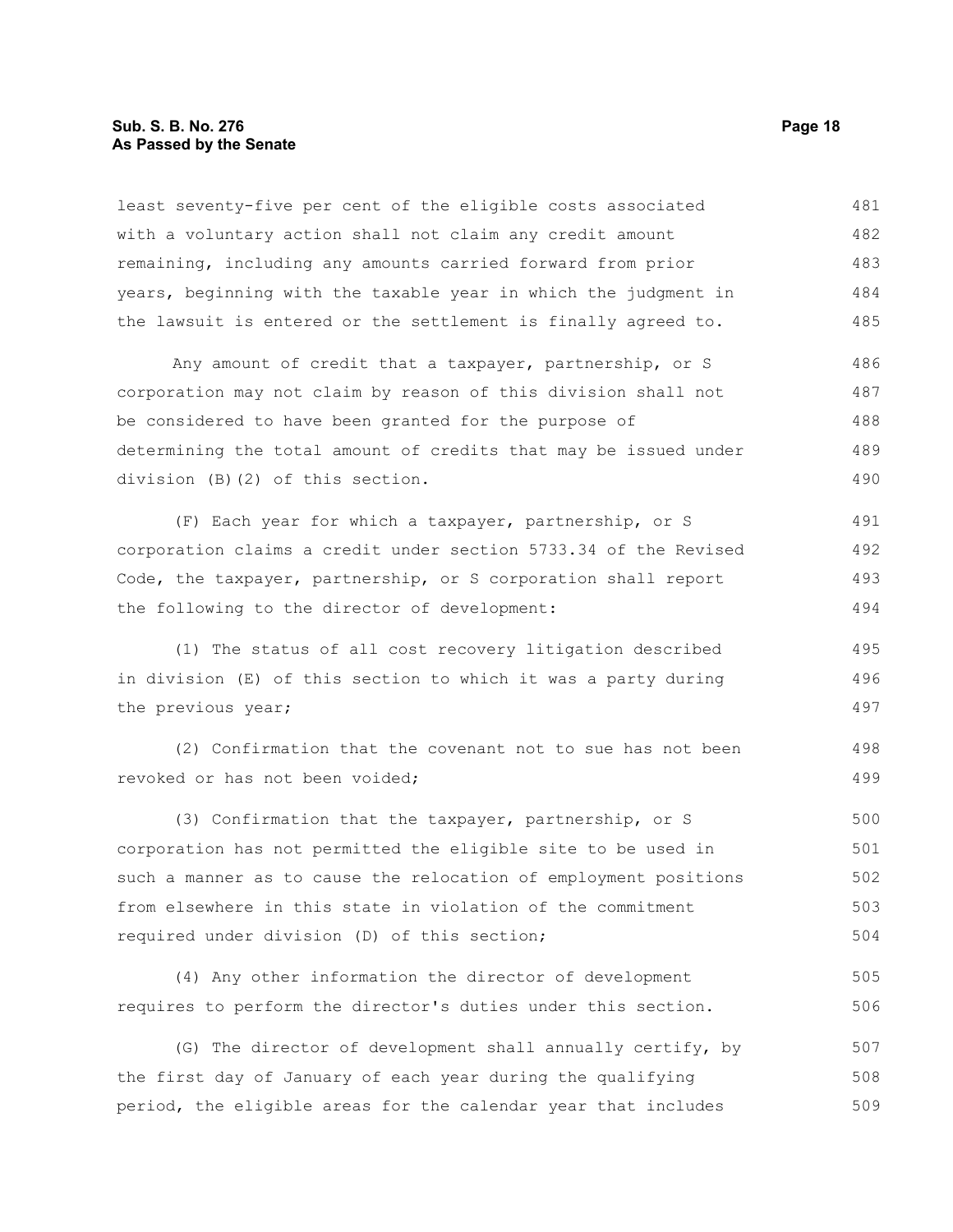that first day of January.

510

515

| (H) The director of development, in accordance with              | 511 |
|------------------------------------------------------------------|-----|
| Chapter 119. of the Revised Code, shall adopt rules necessary to | 512 |
| implement this section, including rules prescribing forms        | 513 |
| required for administering this section.                         | 514 |

#### **Sec. 122.173.** (A) As used in this section:

(1) "Manufacturing machinery and equipment" means engines and machinery, and tools and implements, of every kind used, or designed to be used, in refining and manufacturing. "Manufacturing machinery and equipment" does not include property acquired after December 31, 1999, that is used: 516 517 518 519 520

(a) For the transmission and distribution of electricity; 521

(b) For the generation of electricity, if fifty per cent or more of the electricity that the property generates is consumed, during the one-hundred-twenty-month period commencing with the date the property is placed in service, by persons that are not related members to the person who generates the electricity. 522 523 524 525 526 527

(2) "New manufacturing machinery and equipment" means manufacturing machinery and equipment, the original use in this state of which commences with the taxpayer or with a partnership of which the taxpayer is a partner. "New manufacturing machinery and equipment" does not include property acquired after December 31, 1999, that is used: 528 529 530 531 532 533

(a) For the transmission and distribution of electricity; 534

(b) For the generation of electricity, if fifty per cent or more of the electricity that the property generates is consumed, during the one-hundred-twenty-month period commencing 535 536 537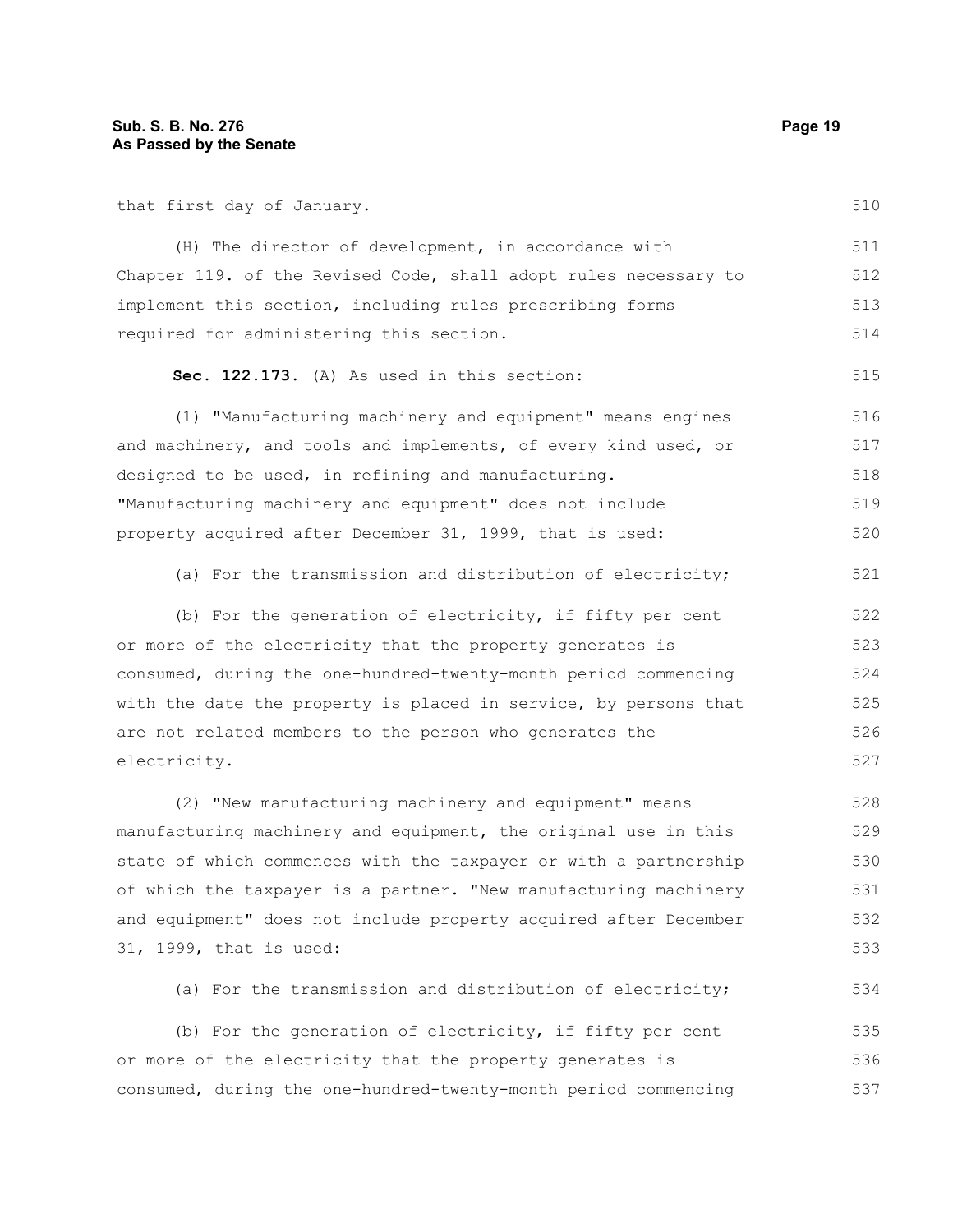with the date the property is placed in service, by persons that are not related members to the person who generates the electricity. (3)(a) "Purchase" has the same meaning as in section 179(d)(2) of the Internal Revenue Code. (b) For purposes of this section, any property that is not manufactured or assembled primarily by the taxpayer is considered purchased at the time the agreement to acquire the property becomes binding. Any property that is manufactured or assembled primarily by the taxpayer is considered purchased at the time the taxpayer places the property in service in the county for which the taxpayer will calculate the county excess amount. 538 539 540 541 542 543 544 545 546 547 548 549 550

(c) Notwithstanding section 179(d) of the Internal Revenue Code, a taxpayer's direct or indirect acquisition of new manufacturing machinery and equipment is not purchased on or after July 1, 1995, if the taxpayer, or a person whose relationship to the taxpayer is described in subparagraphs (A), (B), or (C) of section  $179(d)$  (2) of the Internal Revenue Code, had directly or indirectly entered into a binding agreement to acquire the property at any time prior to July 1, 1995. 551 552 553 554 555 556 557 558

(4) "Qualifying period" means the period that begins July 1, 1995, and ends June 30, 2005. 559 560

(5) "County average new manufacturing machinery and equipment investment" means either of the following: 561 562

(a) The average annual cost of new manufacturing machinery and equipment purchased for use in the county during baseline years, in the case of a taxpayer that was in existence for more than one year during baseline years. 563 564 565 566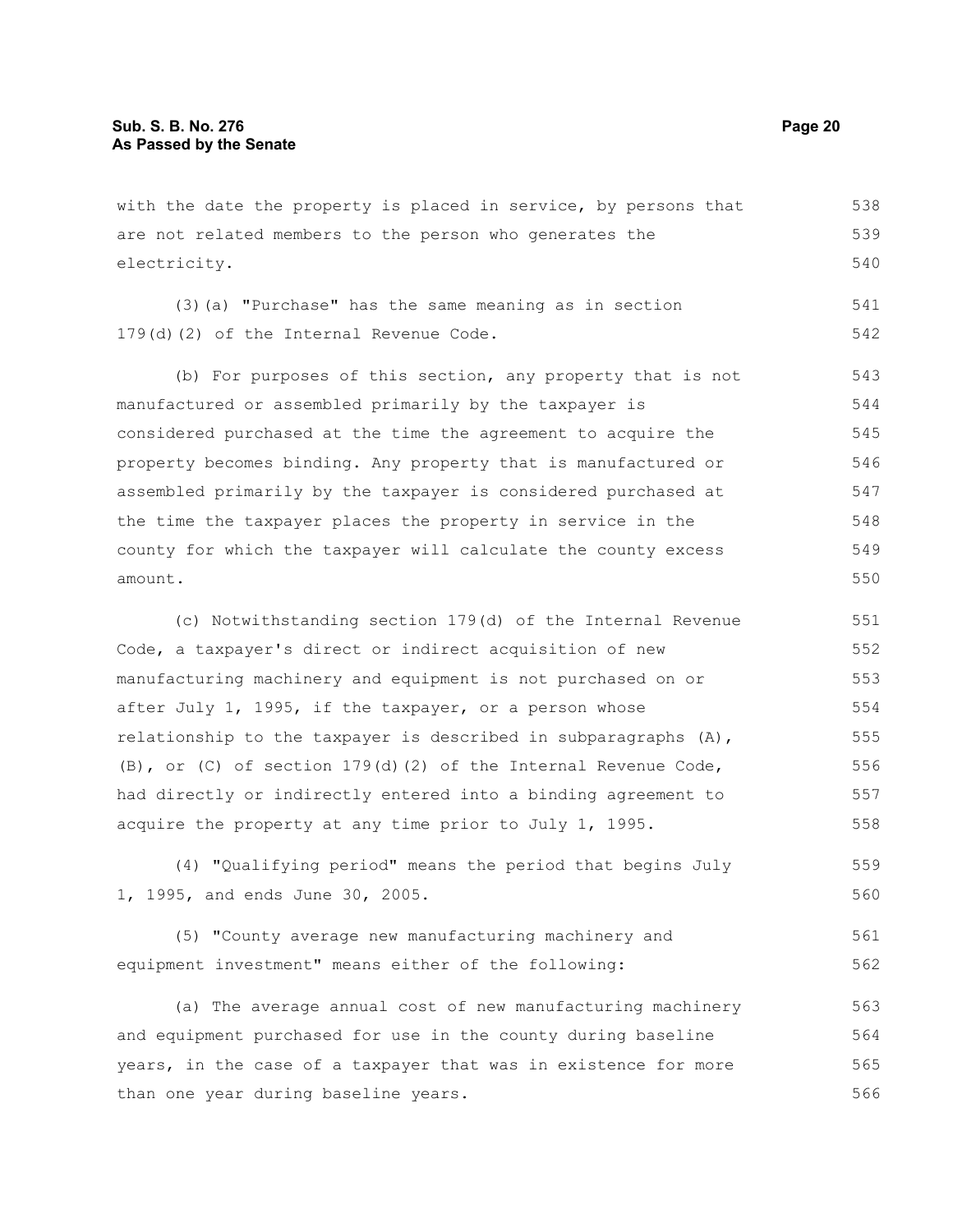(b) Zero, in the case of a taxpayer that was not in existence for more than one year during baseline years. 567 568

(6) "Partnership" includes a limited liability company formed under Chapter 1705. or 1706. of the Revised Code or under the laws of any other state, provided that the company is not classified for federal income tax purposes as an association taxable as a corporation. 569 570 571 572 573

(7) "Partner" includes a member of a limited liability company formed under Chapter 1705. or 1706. of the Revised Code or under the laws of any other state, provided that the company is not classified for federal income tax purposes as an association taxable as a corporation. 574 575 576 577 578

(8) "Distressed area" means either a municipal corporation that has a population of at least fifty thousand or a county that meets two of the following criteria of economic distress, or a municipal corporation the majority of the population of which is situated in such a county: 579 580 581 582 583

(a) Its average rate of unemployment, during the most recent five-year period for which data are available, is equal to at least one hundred twenty-five per cent of the average rate of unemployment for the United States for the same period; 584 585 586 587

(b) It has a per capita income equal to or below eighty per cent of the median county per capita income of the United States as determined by the most recently available figures from the United States census bureau; 588 589 590 591

(c)(i) In the case of a municipal corporation, at least twenty per cent of the residents have a total income for the most recent census year that is below the official poverty line; 592 593 594

(ii) In the case of a county, in intercensal years, the 595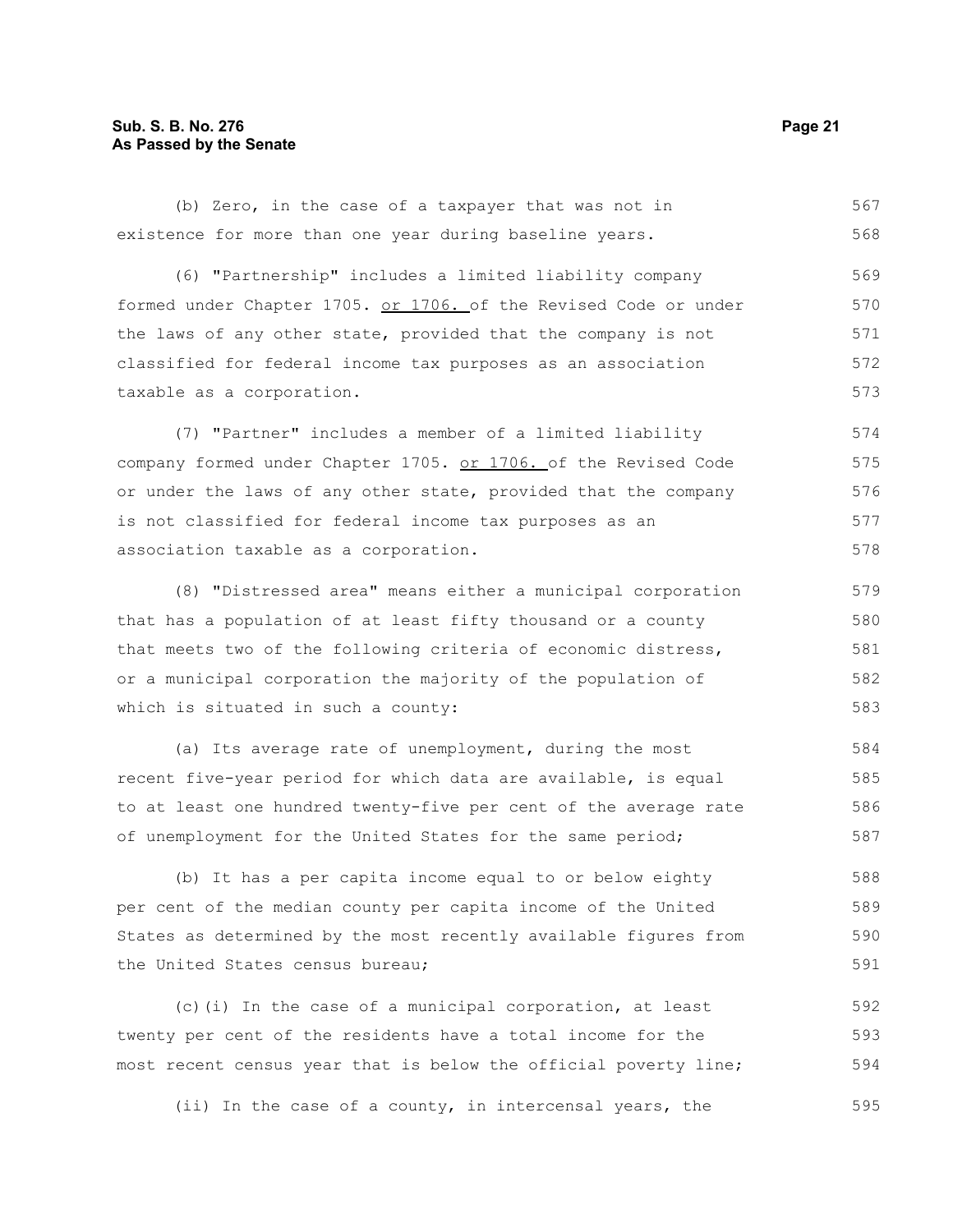county has a ratio of transfer payment income to total county income equal to or greater than twenty-five per cent. 596 597

(9) "Eligible area" means a distressed area, a labor surplus area, an inner city area, or a situational distress area. 598 599 600

(10) "Inner city area" means, in a municipal corporation that has a population of at least one hundred thousand and does not meet the criteria of a labor surplus area or a distressed area, targeted investment areas established by the municipal corporation within its boundaries that are comprised of the most recent census block tracts that individually have at least twenty per cent of their population at or below the state poverty level or other census block tracts contiguous to such census block tracts. 601 602 603 604 605 606 607 608 609

(11) "Labor surplus area" means an area designated as a labor surplus area by the United States department of labor. 610 611

(12) "Official poverty line" has the same meaning as in division (A) of section 3923.51 of the Revised Code. 612 613

(13) "Situational distress area" means a county or a municipal corporation that has experienced or is experiencing a closing or downsizing of a major employer that will adversely affect the county's or municipal corporation's economy. In order to be designated as a situational distress area, for a period not to exceed thirty-six months, the county or municipal corporation may petition the director of development. The petition shall include written documentation that demonstrates all of the following adverse effects on the local economy: 614 615 616 617 618 619 620 621 622

(a) The number of jobs lost by the closing or downsizing; (b) The impact that the job loss has on the county's or 623 624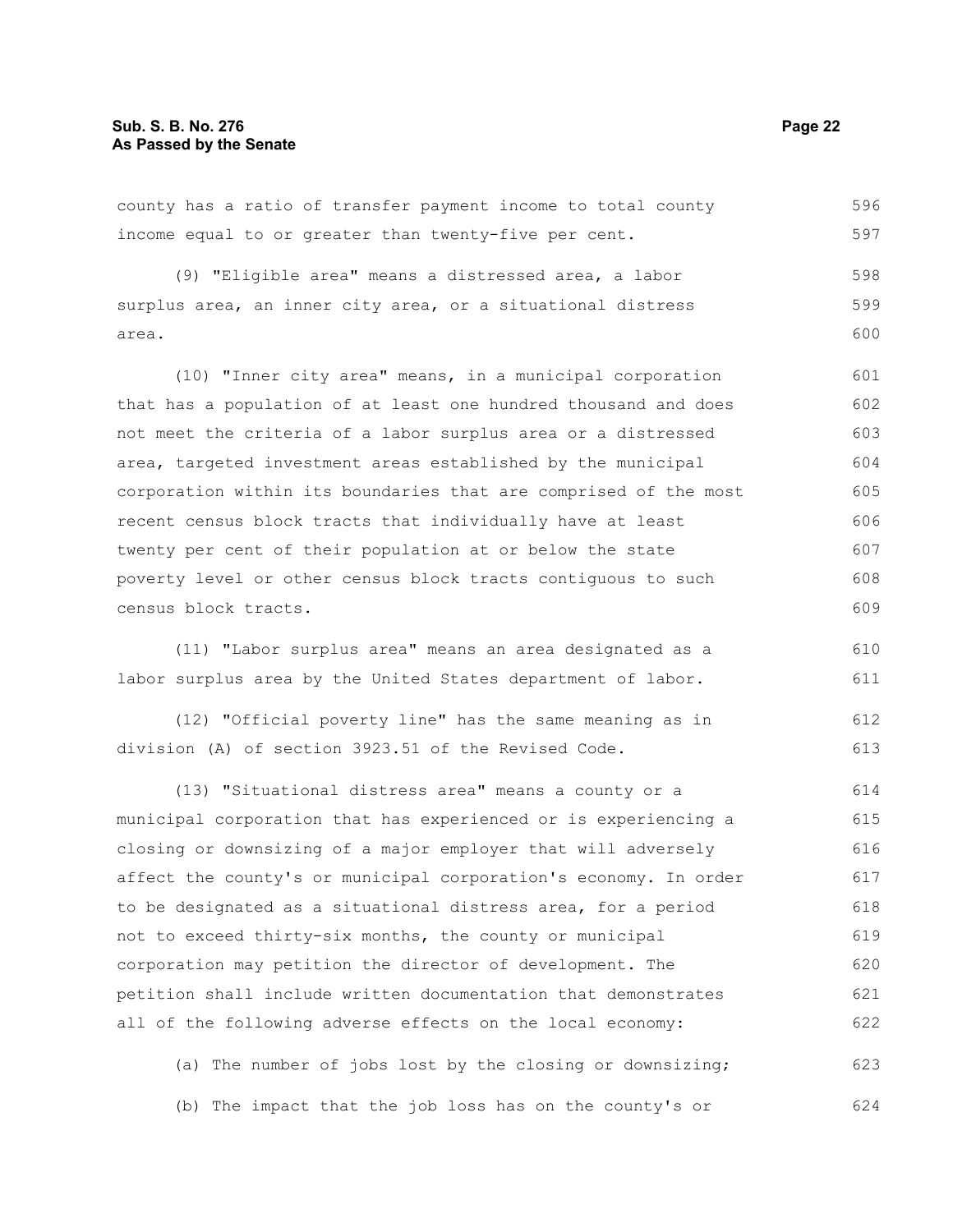| municipal corporation's unemployment rate as measured by the    | 625 |
|-----------------------------------------------------------------|-----|
| state director of job and family services;                      | 626 |
| (c) The annual payroll associated with the job loss;            | 627 |
| (d) The amount of state and local taxes associated with         | 628 |
| the job loss;                                                   | 629 |
| (e) The impact that the closing or downsizing has on            | 630 |
| suppliers located in the county or municipal corporation.       | 631 |
| (14) "Cost" has the same meaning and limitation as in           | 632 |
| section 179(d)(3) of the Internal Revenue Code.                 | 633 |
| (15) "Baseline years" means:                                    | 634 |
| (a) Calendar years 1992, 1993, and 1994, with regard to a       | 635 |
| grant claimed for the purchase during calendar year 1995, 1996, | 636 |
| 1997, or 1998 of new manufacturing machinery and equipment;     | 637 |
| (b) Calendar years 1993, 1994, and 1995, with regard to a       | 638 |
| grant claimed for the purchase during calendar year 1999 of new | 639 |
| manufacturing machinery and equipment;                          | 640 |
| (c) Calendar years 1994, 1995, and 1996, with regard to a       | 641 |
| grant claimed for the purchase during calendar year 2000 of new | 642 |
| manufacturing machinery and equipment;                          | 643 |
| (d) Calendar years 1995, 1996, and 1997, with regard to a       | 644 |
| grant claimed for the purchase during calendar year 2001 of new | 645 |
| manufacturing machinery and equipment;                          | 646 |
| (e) Calendar years 1996, 1997, and 1998, with regard to a       | 647 |
| grant claimed for the purchase during calendar year 2002 of new | 648 |
| manufacturing machinery and equipment;                          | 649 |
|                                                                 |     |
| grant claimed for the purchase during calendar year 2003 of new | 651 |
| (f) Calendar years 1997, 1998, and 1999, with regard to a       | 650 |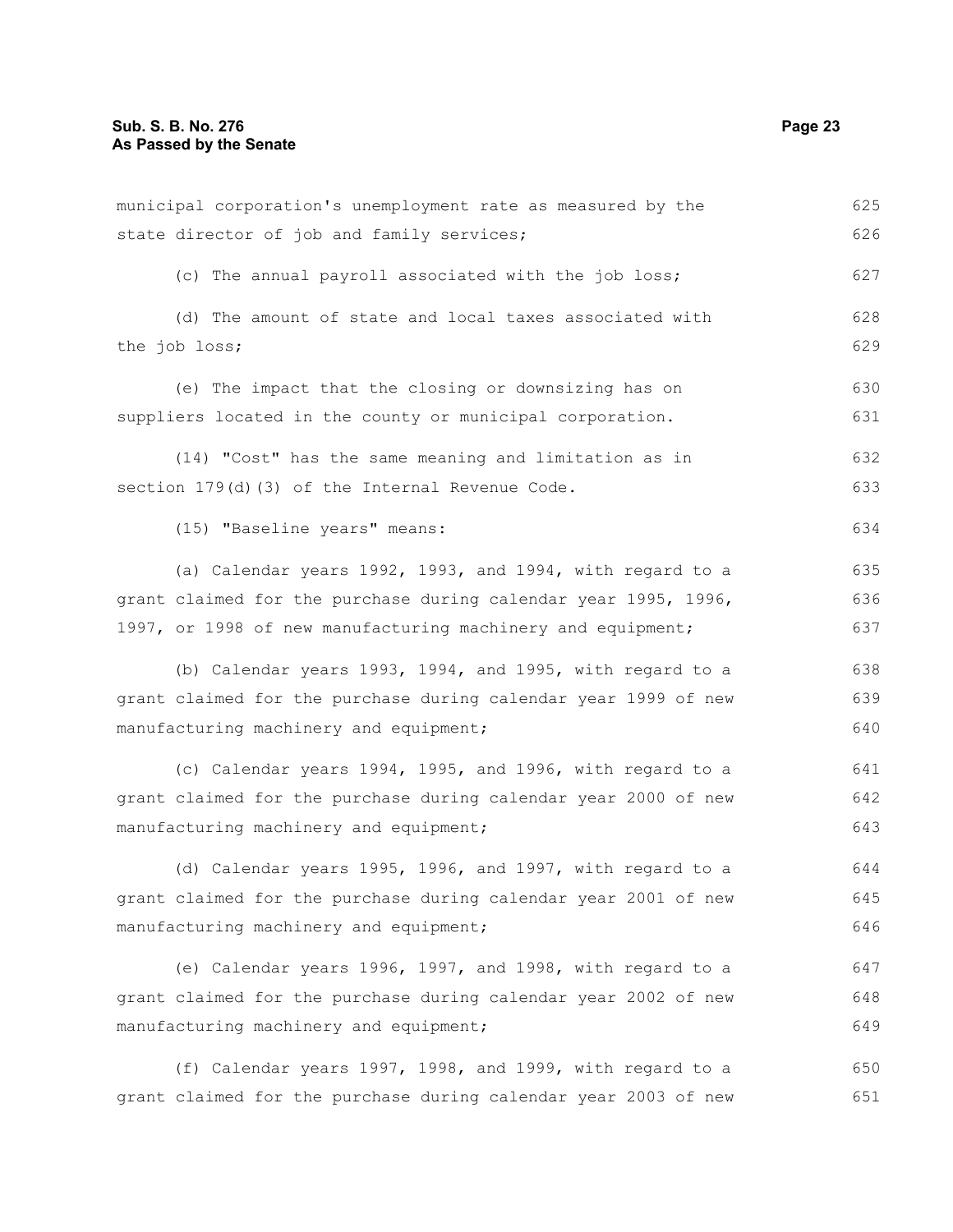| manufacturing machinery and equipment;                           | 652 |
|------------------------------------------------------------------|-----|
| (g) Calendar years 1998, 1999, and 2000, with regard to a        | 653 |
| grant claimed for the purchase during calendar year 2004 of new  | 654 |
| manufacturing machinery and equipment;                           | 655 |
| (h) Calendar years 1999, 2000, and 2001, with regard to a        | 656 |
| grant claimed for the purchase on or after January 1, 2005, and  | 657 |
| on or before June 30, 2005, of new manufacturing machinery and   | 658 |
| equipment.                                                       | 659 |
| (16) "Related member" has the same meaning as in section         | 660 |
| 5733.042 of the Revised Code.                                    | 661 |
| (17) "Qualifying controlled group" has the same meaning as       | 662 |
| in section 5733.04 of the Revised Code.                          | 663 |
| (18) "Tax liability" has the same meaning as in section          | 664 |
| 122.172 of the Revised Code.                                     | 665 |
| (B) (1) Subject to divisions (I) and (J) of this section, a      | 666 |
| grant is allowed against the tax imposed by section 5733.06 or   | 667 |
| 5747.02 of the Revised Code for a taxpayer that purchases new    | 668 |
| manufacturing machinery and equipment during the qualifying      | 669 |
| period, provided that the new manufacturing machinery and        | 670 |
| equipment are installed in this state not later than June 30,    | 671 |
| 2006.                                                            | 672 |
| (2) (a) Except as otherwise provided in division (B) (2) (b)     | 673 |
| of this section, a grant may be claimed under this section in    | 674 |
| excess of one million dollars only if the cost of all            | 675 |
| manufacturing machinery and equipment owned in this state by the | 676 |
| taxpayer claiming the grant on the last day of the calendar year | 677 |
| exceeds the cost of all manufacturing machinery and equipment    | 678 |
| owned in this state by the taxpayer on the first day of that     | 679 |
| calendar year.                                                   | 680 |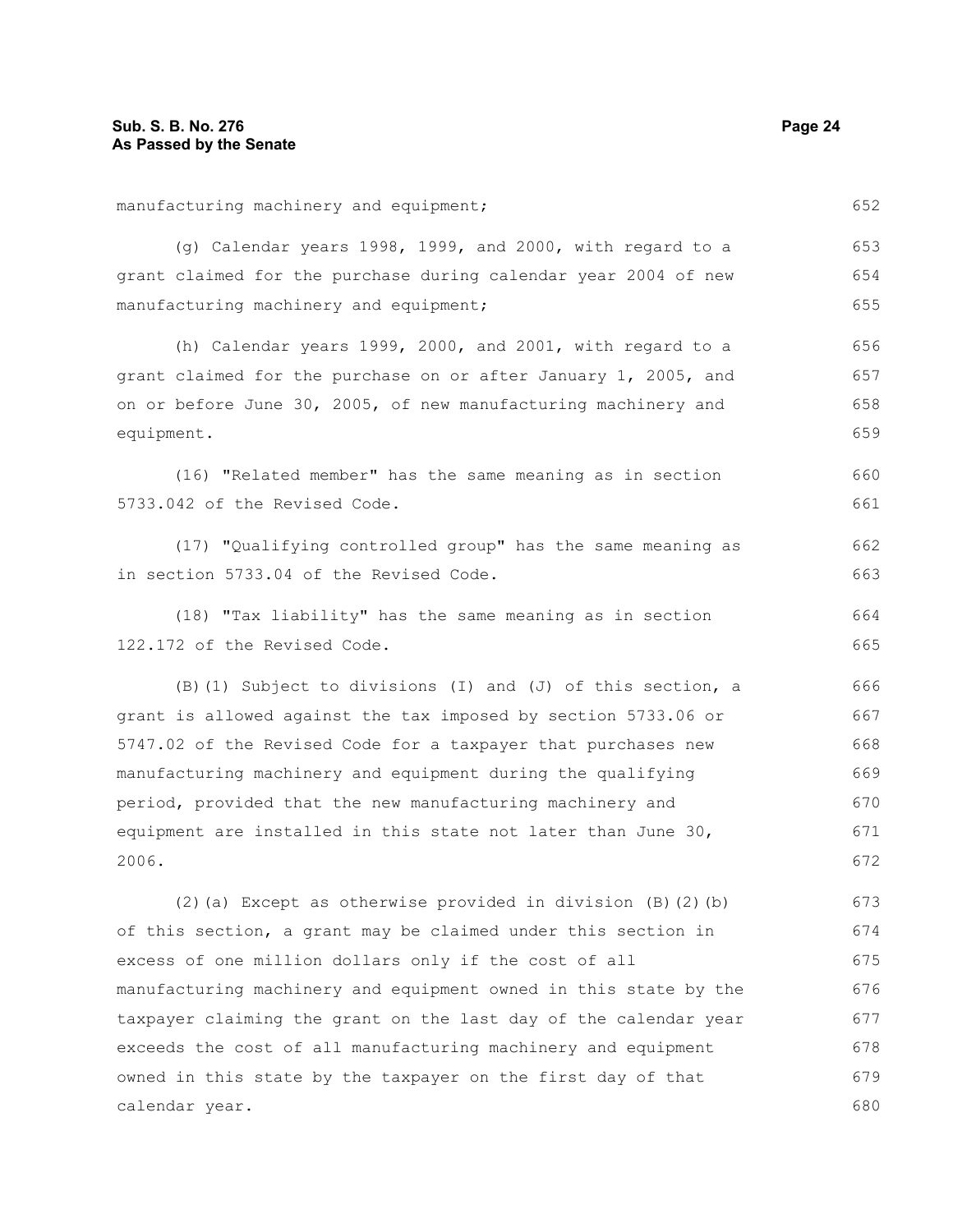#### **Sub. S. B. No. 276 Page 25 As Passed by the Senate**

As used in division (B)(2)(a) of this section, "calendar year" means the calendar year in which the machinery and equipment for which the grant is claimed was purchased. 681 682 683

(b) Division (B)(2)(a) of this section does not apply if the taxpayer claiming the grant applies for and is issued a waiver of the requirement of that division. A taxpayer may apply to the director of development for such a waiver in the manner prescribed by the director, and the director may issue such a waiver if the director determines that granting the grant is necessary to increase or retain employees in this state, and that the grant has not caused relocation of manufacturing machinery and equipment among counties within this state for the primary purpose of qualifying for the grant. 684 685 686 687 688 689 690 691 692 693

(C)(1) Except as otherwise provided in division (C)(2) and division (I) of this section, the grant amount is equal to seven and one-half per cent of the excess of the cost of the new manufacturing machinery and equipment purchased during the calendar year for use in a county over the county average new manufacturing machinery and equipment investment for that county.

(2) Subject to division (I) of this section, as used in division (C)(2) of this section, "county excess" means the taxpayer's excess cost for a county as computed under division (C)(1) of this section. 701 702 703 704

Subject to division (I) of this section, a taxpayer with a county excess, whose purchases included purchases for use in any eligible area in the county, the grant amount is equal to thirteen and one-half per cent of the cost of the new manufacturing machinery and equipment purchased during the calendar year for use in the eligible areas in the county, 705 706 707 708 709 710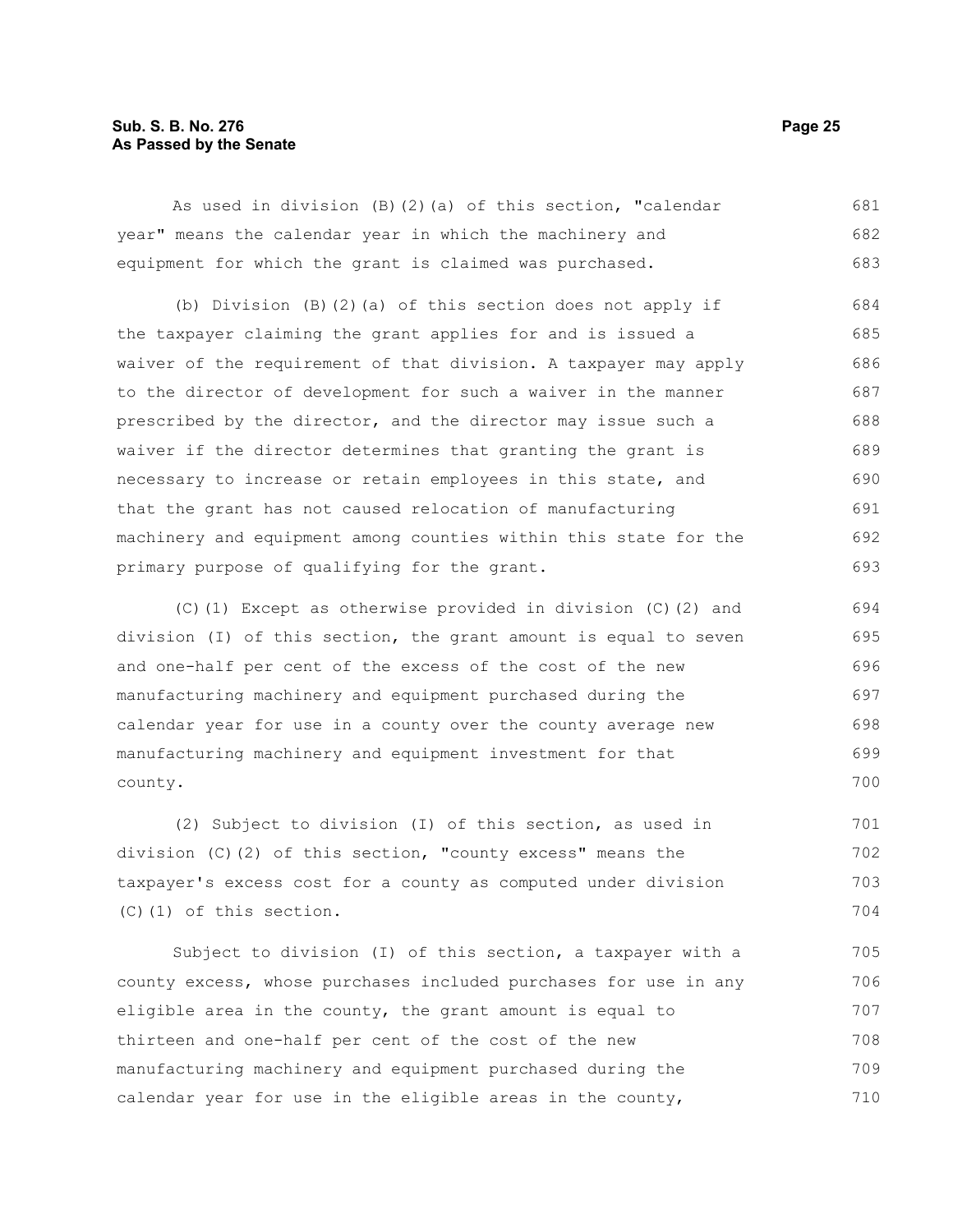#### **Sub. S. B. No. 276 Page 26 As Passed by the Senate**

provided that the cost subject to the thirteen and one-half per cent rate shall not exceed the county excess. If the county excess is greater than the cost of the new manufacturing machinery and equipment purchased during the calendar year for use in eligible areas in the county, the grant amount also shall include an amount equal to seven and one-half per cent of the amount of the difference. 711 712 713 714 715 716 717

(3) If a taxpayer is allowed a grant for purchases of new manufacturing machinery and equipment in more than one county or eligible area, it shall aggregate the amount of those grants each year. 718 719 720 721

(4) Except as provided in division (J) of this section, the taxpayer shall claim one-seventh of the grant amount for the taxable year ending in the calendar year in which the new manufacturing machinery and equipment is purchased for use in the county by the taxpayer or partnership. One-seventh of the taxpayer grant amount is allowed for each of the six ensuing taxable years. Except for carried-forward amounts, the taxpayer is not allowed any grant amount remaining if the new manufacturing machinery and equipment is sold by the taxpayer or partnership or is transferred by the taxpayer or partnership out of the county before the end of the seven-year period unless, at the time of the sale or transfer, the new manufacturing machinery and equipment has been fully depreciated for federal income tax purposes. 722 723 724 725 726 727 728 729 730 731 732 733 734 735

(5)(a) A taxpayer that acquires manufacturing machinery and equipment as a result of a merger with the taxpayer with whom commenced the original use in this state of the manufacturing machinery and equipment, or with a taxpayer that was a partner in a partnership with whom commenced the original 736 737 738 739 740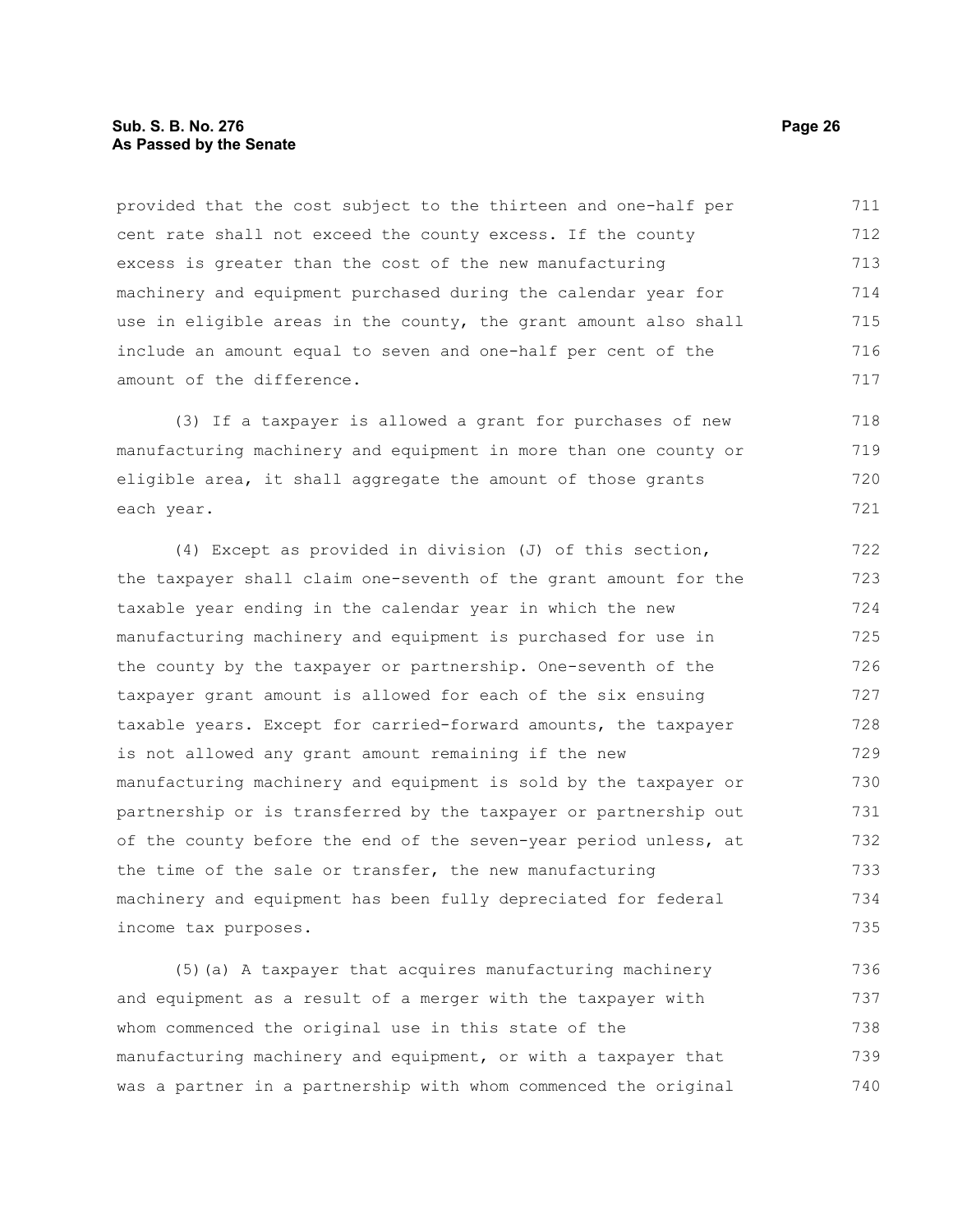use in this state of the manufacturing machinery and equipment, is entitled to any remaining or carried-forward grant amounts to which the taxpayer was entitled. 741 742 743

(b) A taxpayer that enters into an agreement under division (C)(3) of section 5709.62 of the Revised Code and that acquires manufacturing machinery or equipment as a result of purchasing a large manufacturing facility, as defined in section 5709.61 of the Revised Code, from another taxpayer with whom commenced the original use in this state of the manufacturing machinery or equipment, and that operates the large manufacturing facility so purchased, is entitled to any remaining or carried-forward grant amounts to which the other taxpayer who sold the facility would have been entitled under this section had the other taxpayer not sold the manufacturing facility or equipment. 744 745 746 747 748 749 750 751 752 753 754 755

(c) New manufacturing machinery and equipment is not considered sold if a pass-through entity transfers to another pass-through entity substantially all of its assets as part of a plan of reorganization under which substantially all gain and loss is not recognized by the pass-through entity that is transferring the new manufacturing machinery and equipment to the transferee and under which the transferee's basis in the new manufacturing machinery and equipment is determined, in whole or in part, by reference to the basis of the pass-through entity that transferred the new manufacturing machinery and equipment to the transferee. 756 757 758 759 760 761 762 763 764 765 766

(d) Division (C)(5) of this section applies only if the acquiring taxpayer or transferee does not sell the new manufacturing machinery and equipment or transfer the new manufacturing machinery and equipment out of the county before 767 768 769 770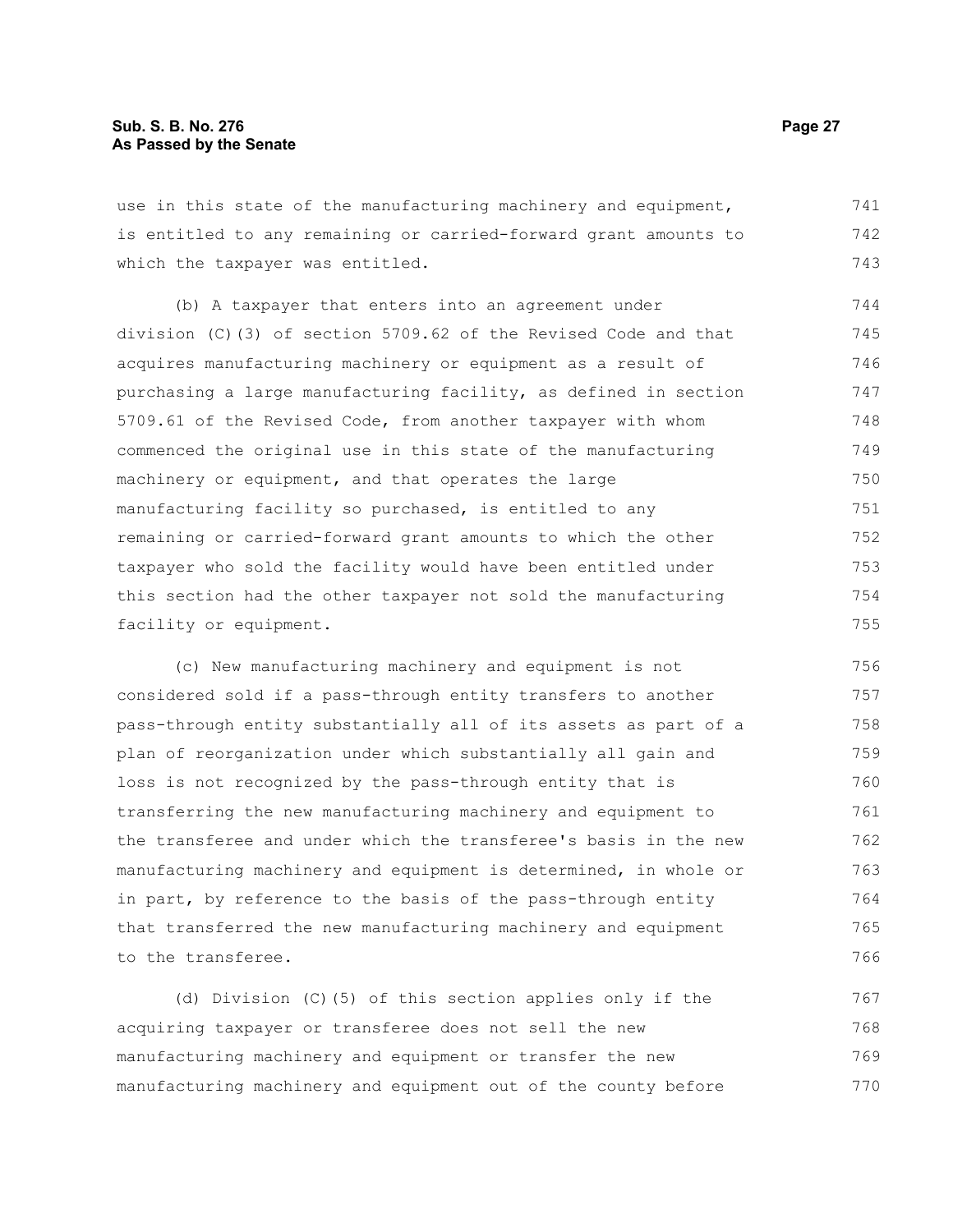(e) Division (C)(5)(b) of this section applies only to the extent that the taxpayer that sold the manufacturing machinery or equipment, upon request, timely provides to the tax commissioner any information that the tax commissioner considers to be necessary to ascertain any remaining or carried-forward amounts to which the taxpayer that sold the facility would have been entitled under this section had the taxpayer not sold the manufacturing machinery or equipment. Nothing in division (C)(5) (b) or (e) of this section shall be construed to allow a taxpayer to claim any grant amount with respect to the acquired manufacturing machinery or equipment that is greater than the amount that would have been available to the other taxpayer that sold the manufacturing machinery or equipment had the other taxpayer not sold the manufacturing machinery or equipment. 773 774 775 776 777 778 779 780 781 782 783 784 785 786

(D) The taxpayer shall claim the grant allowed by this section in the manner provided by section 122.172 of the Revised Code. Any portion of the grant in excess of the taxpayer's tax liability for the taxable year shall not be refundable but may be carried forward for the next three consecutive taxable years. 787 788 789 790 791

(E) A taxpayer purchasing new manufacturing machinery and equipment and intending to claim the grant shall file, with the director of development, a notice of intent to claim the grant on a form prescribed by the director of development. The director of development shall inform the tax commissioner of the notice of intent to claim the grant. No grant may be claimed under this section for any manufacturing machinery and equipment with respect to which a notice was not filed by the date of a timely filed return, including extensions, for the taxable year 792 793 794 795 796 797 798 799 800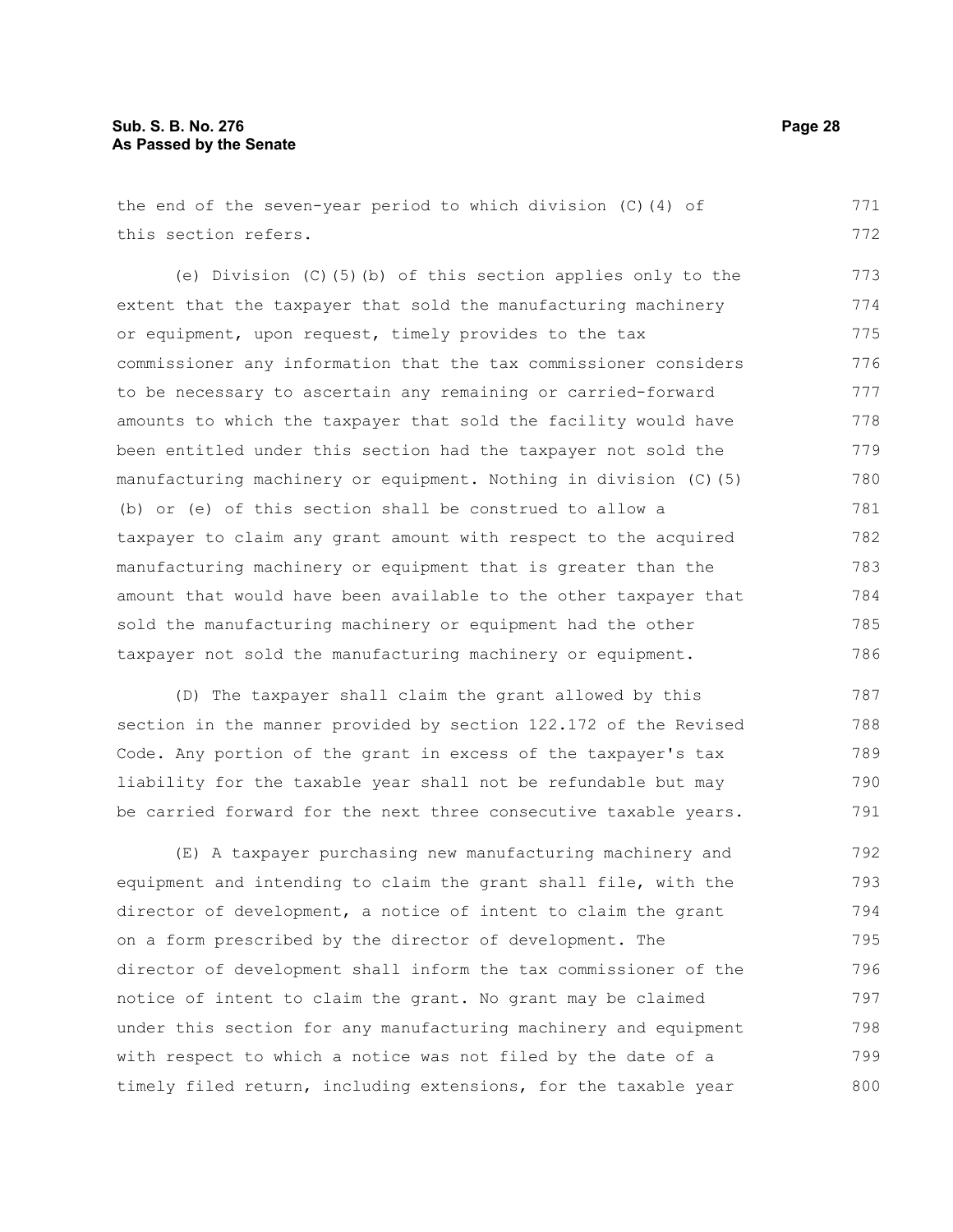#### **Sub. S. B. No. 276 Page 29 As Passed by the Senate**

that includes September 30, 2005, but a notice filed on or before such date under division (E) of section 5733.33 of the Revised Code of the intent to claim the credit under that section also shall be considered a notice of the intent to claim a grant under this section. 801 802 803 804 805

(F) The director of development shall annually certify, by the first day of January of each year during the qualifying period, the eligible areas for the tax grant for the calendar year that includes that first day of January. The director shall send a copy of the certification to the tax commissioner. 806 807 808 809 810

(G) New manufacturing machinery and equipment for which a taxpayer claims the credit under section 5733.31 or 5733.311 of the Revised Code shall not be considered new manufacturing machinery and equipment for purposes of the grant under this section. 811 812 813 814 815

(H)(1) Notwithstanding sections 5733.11 and 5747.13 of the Revised Code, but subject to division (H)(2) of this section, the tax commissioner may issue an assessment against a person with respect to a grant claimed under this section for new manufacturing machinery and equipment described in division (A) (1)(b) or (2)(b) of this section, if the machinery or equipment subsequently does not qualify for the grant. 816 817 818 819 820 821 822

(2) Division (H)(1) of this section shall not apply after the twenty-fourth month following the last day of the period described in divisions  $(A)(1)(b)$  and  $(2)(b)$  of this section. 823 824 825

(I) Notwithstanding any other provision of this section to the contrary, in the case of a qualifying controlled group, the grant available under this section to a taxpayer or taxpayers in the qualifying controlled group shall be computed as if all 826 827 828 829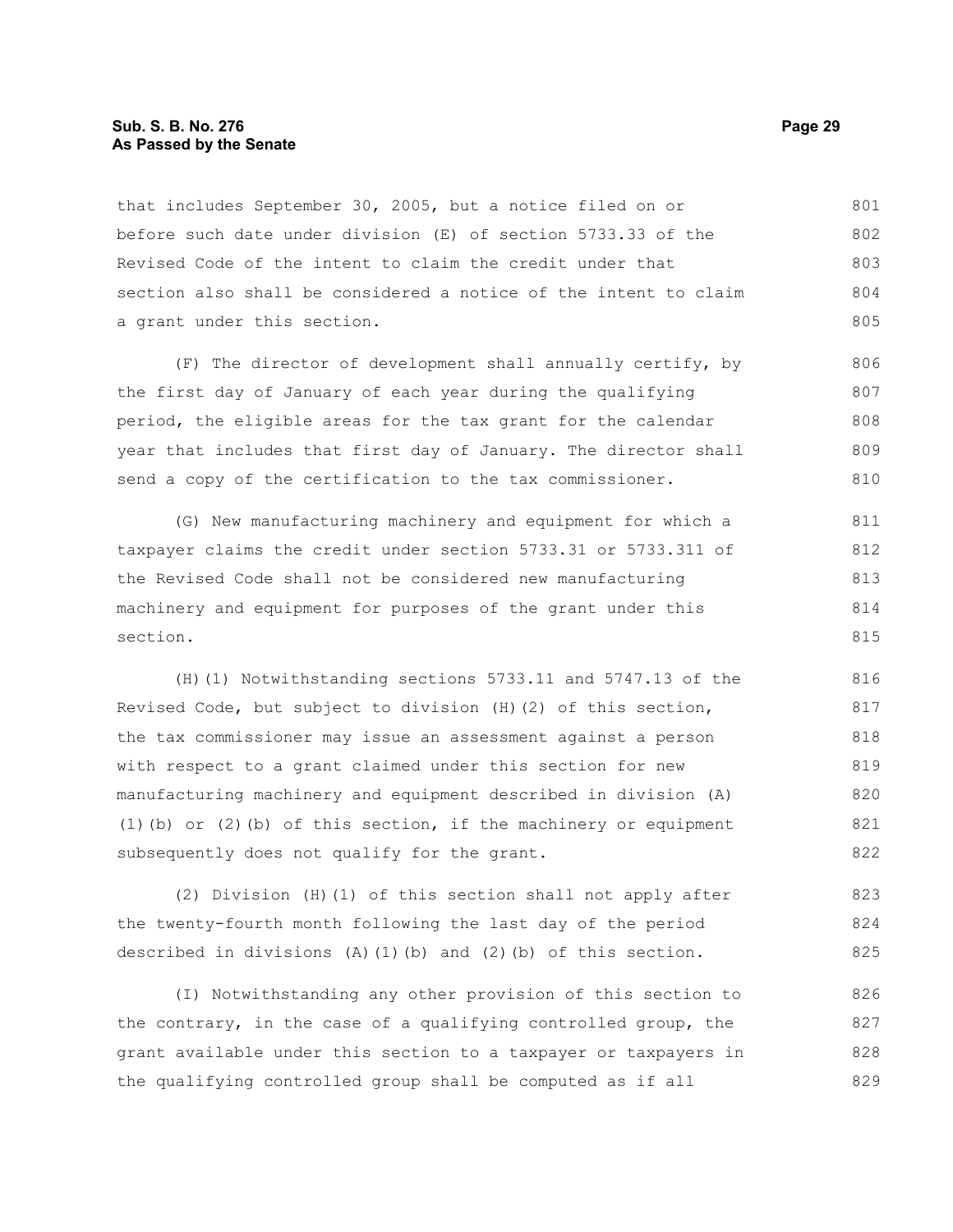#### **Sub. S. B. No. 276 Page 30 As Passed by the Senate**

corporations in the group were a single corporation. The grant shall be allocated to such a taxpayer or taxpayers in the group in any amount elected for the taxable year by the group. The election shall be revocable and amendable during the period described in division (B) of section 5733.12 of the Revised Code. 830 831 832 833 834 835

This division applies to all purchases of new manufacturing machinery and equipment made on or after January 1, 2001, and to all baseline years used to compute any grant attributable to such purchases; provided, that this division may be applied solely at the election of the qualifying controlled group with respect to all purchases of new manufacturing machinery and equipment made before that date, and to all baseline years used to compute any grant attributable to such purchases. The qualifying controlled group at any time may elect to apply this division to purchases made prior to January 1, 2001, subject to the following: 836 837 838 839 840 841 842 843 844 845 846

(1) The election is irrevocable;

(2) The election need not accompany a timely filed report, but the election may accompany a subsequently filed but timely application for refund, a subsequently filed but timely amended report, or a subsequently filed but timely petition for reassessment.

(J) Except as provided in division (B) of section 122.172 of the Revised Code, no grant under this section may be claimed for any taxable year for which a credit is allowed under section 5733.33 of the Revised Code. If the tax imposed by section 5733.06 of the Revised Code for which a grant is allowed under this section has been prorated under division (G)(2) of section 5733.01 of the Revised Code, the grant shall be prorated by the 853 854 855 856 857 858 859

847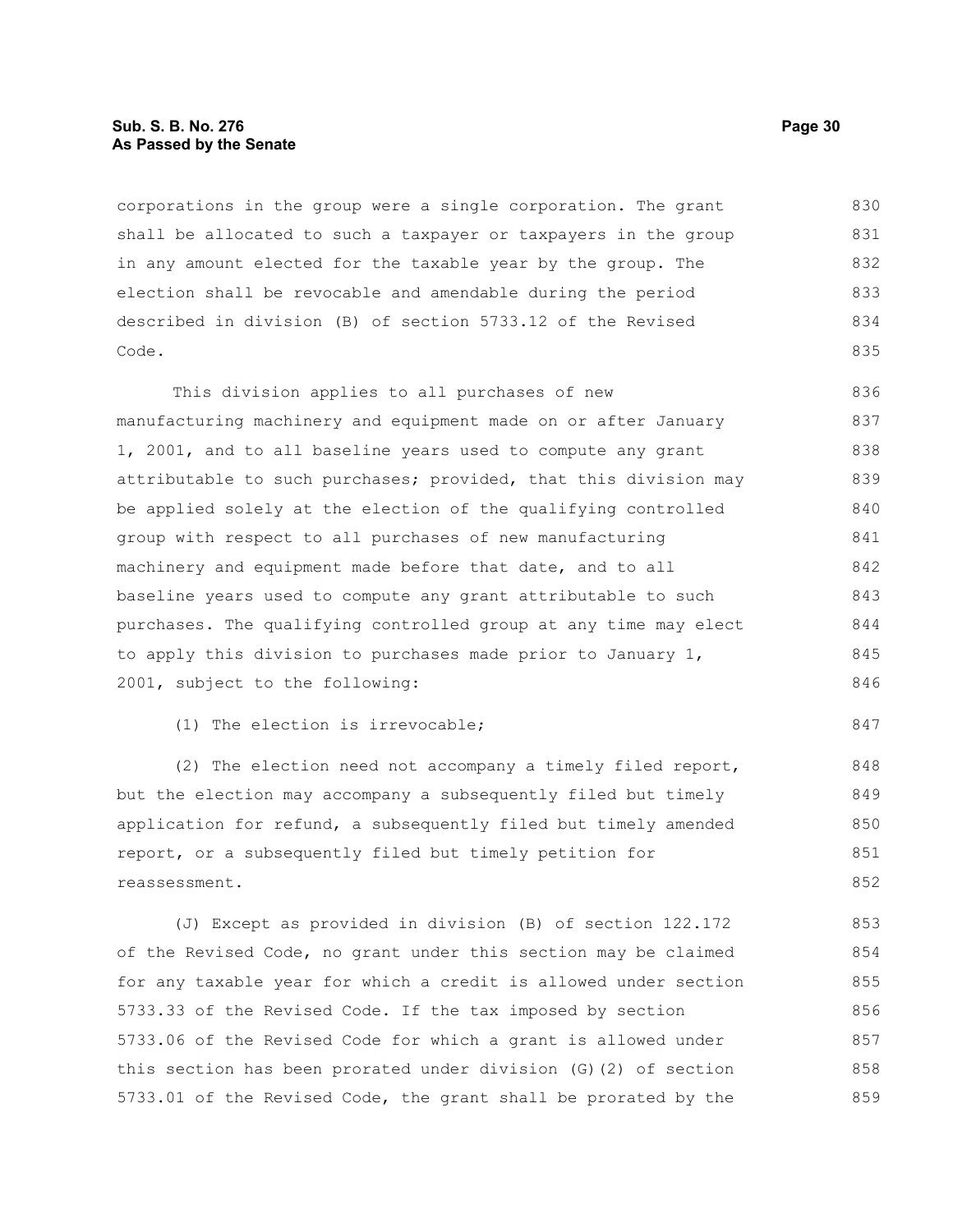| same percentage as the tax.                                     | 860 |
|-----------------------------------------------------------------|-----|
| Sec. 135.14. (A) As used in this section:                       | 861 |
| (1) "Treasurer" does not include the treasurer of state,        | 862 |
| and "governing board" does not include the state board of       | 863 |
| deposit.                                                        | 864 |
| (2) "Other obligations" includes notes whether or not           | 865 |
| issued in anticipation of the issuance of bonds.                | 866 |
| (B) The treasurer or governing board may invest or deposit      | 867 |
| any part or all of the interim moneys. The following            | 868 |
| classifications of obligations shall be eligible for such       | 869 |
| investment or deposit:                                          | 870 |
| (1) United States treasury bills, notes, bonds, or any          | 871 |
| other obligation or security issued by the United States        | 872 |
| treasury or any other obligation guaranteed as to principal and | 873 |
| interest by the United States.                                  | 874 |
| Nothing in the classification of eligible obligations set       | 875 |
| forth in division (B) (1) of this section or in the             | 876 |
| classifications of eligible obligations set forth in divisions  | 877 |
| (B) (2) to (7) of this section shall be construed to authorize  | 878 |
| any investment in stripped principal or interest obligations of | 879 |
| such eligible obligations.                                      | 880 |
| (2) Bonds, notes, debentures, or any other obligations or       | 881 |
| securities issued by any federal government agency or           | 882 |
| instrumentality, including but not limited to, the federal      | 883 |
| national mortgage association, federal home loan bank, federal  | 884 |

farm credit bank, federal home loan mortgage corporation, and government national mortgage association. All federal agency securities shall be direct issuances of federal government agencies or instrumentalities. 885 886 887 888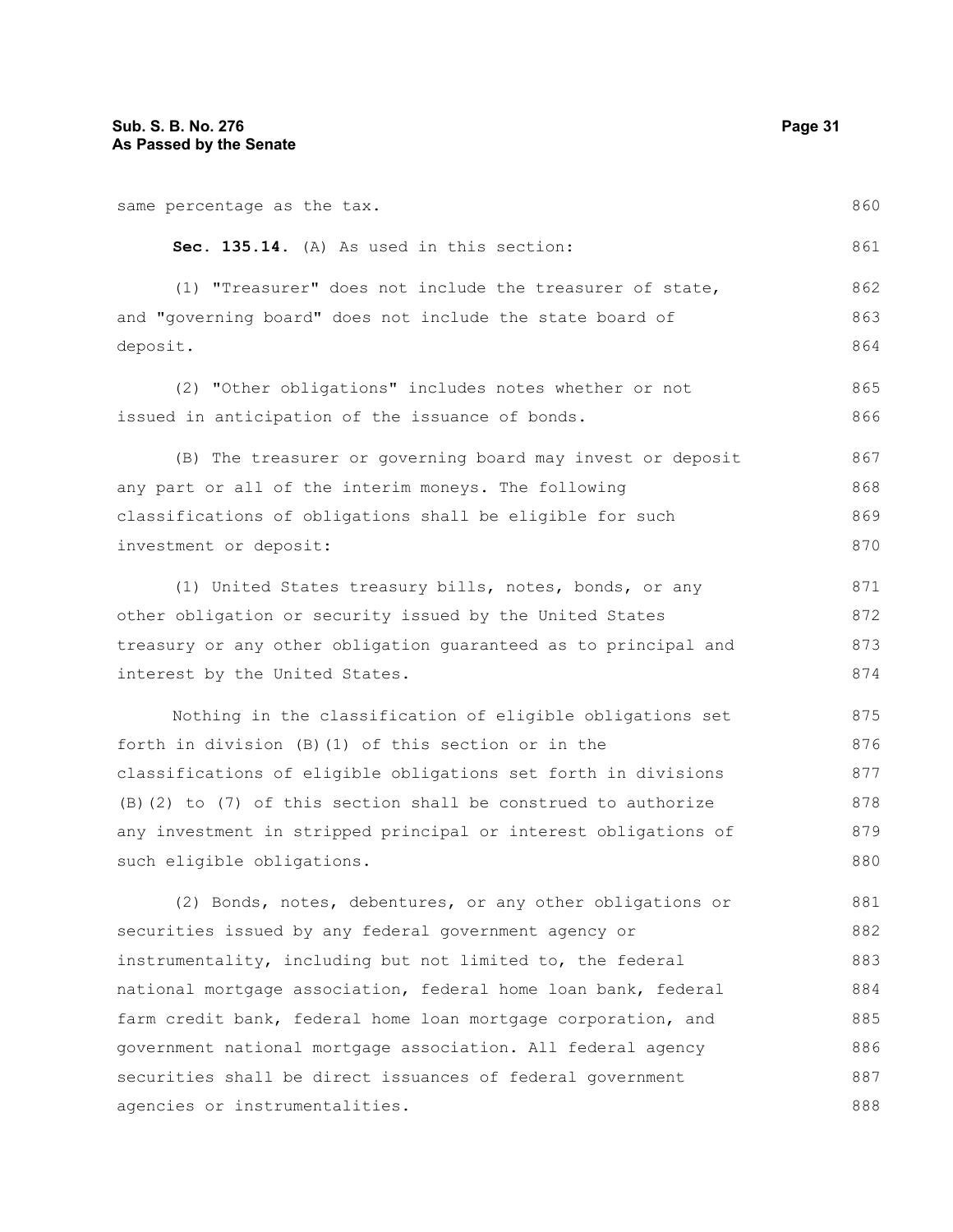#### **Sub. S. B. No. 276 Page 32 As Passed by the Senate**

(3) Interim deposits in the eligible institutions applying for interim moneys as provided in section 135.08 of the Revised Code. The award of interim deposits shall be made in accordance with section 135.09 of the Revised Code and the treasurer or the governing board shall determine the periods for which such interim deposits are to be made and shall award such interim deposits for such periods, provided that any eligible institution receiving an interim deposit award may, upon notification that the award has been made, decline to accept the interim deposit in which event the award shall be made as though the institution had not applied for such interim deposit. 889 890 891 892 893 894 895 896 897 898 899

(4) Bonds and other obligations of this state, or the political subdivisions of this state, provided that, with respect to bonds or other obligations of political subdivisions, all of the following apply:

(a) The bonds or other obligations are payable from general revenues of the political subdivision and backed by the full faith and credit of the political subdivision. 904 905 906

(b) The bonds or other obligations are rated at the time of purchase in the three highest classifications established by at least one nationally recognized standard rating service and purchased through a registered securities broker or dealer. 907 908 909 910

(c) The aggregate value of the bonds or other obligations does not exceed twenty per cent of interim moneys available for investment at the time of purchase. 911 912 913

(d) The treasurer or governing board is not the sole purchaser of the bonds or other obligations at original issuance. 914 915 916

(e) The bonds or other obligations mature within ten years 917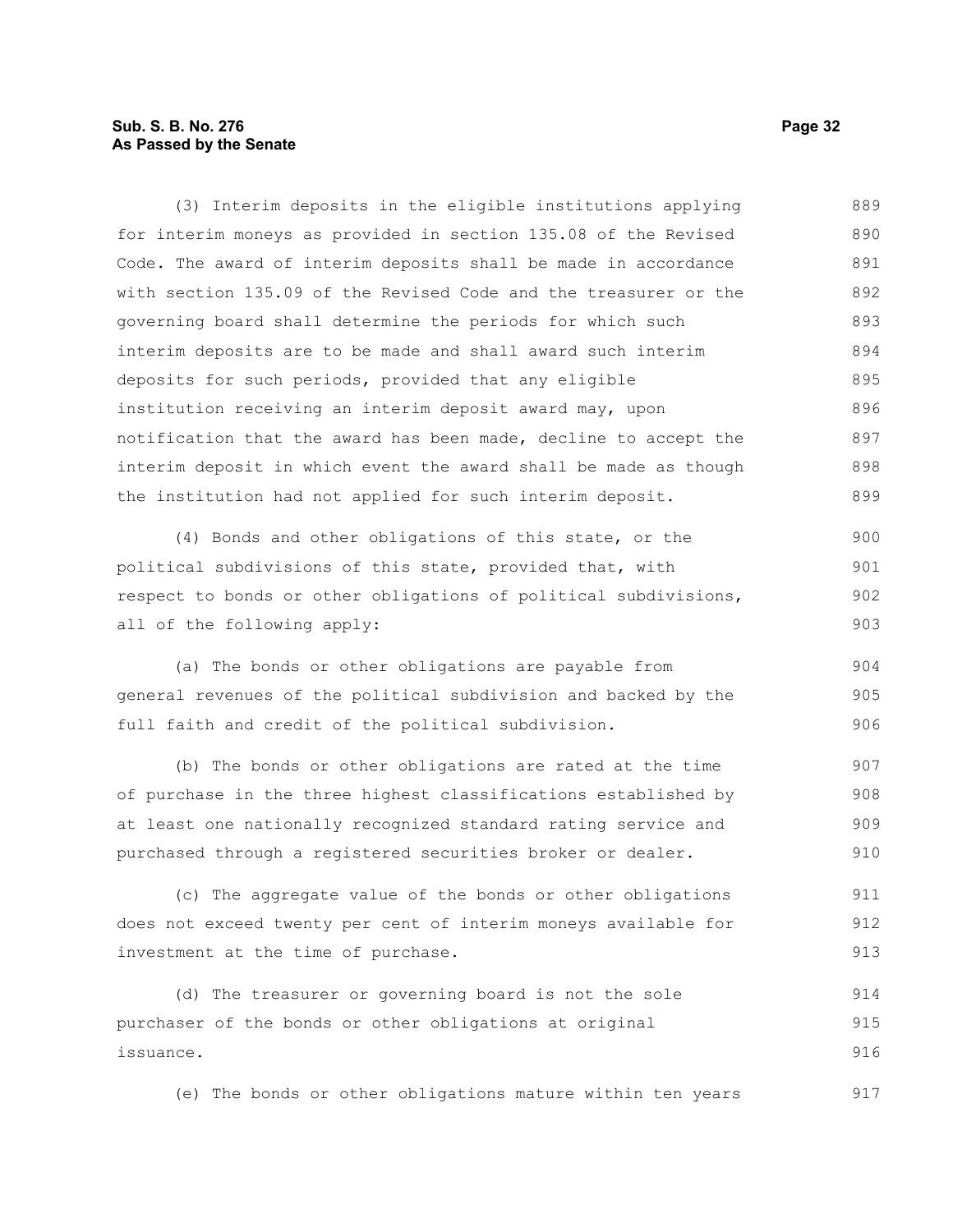from the date of settlement.

No investment shall be made under division (B)(4) of this section unless the treasurer or governing board has completed additional training for making the investments authorized by division (B)(4) of this section. The type and amount of additional training shall be approved by the treasurer of state and may be conducted by or provided under the supervision of the treasurer of state. 919 920 921 922 923 924 925

(5) No-load money market mutual funds consisting exclusively of obligations described in division (B)(1) or (2) of this section and repurchase agreements secured by such obligations, provided that investments in securities described in this division are made only through eligible institutions mentioned in section 135.03 of the Revised Code; 926 927 928 929 930 931

(6) The Ohio subdivision's fund as provided in section 135.45 of the Revised Code;

(7) Up to forty per cent of interim moneys available for investment in either of the following: 934 935

(a) Commercial paper notes issued by an entity that is defined in division (D) of section 1705.01 or division (E) of section 1706.01 of the Revised Code and that has assets exceeding five hundred million dollars, to which notes all of the following apply: 936 937 938 939 940

(i) The notes are rated at the time of purchase in the highest classification established by at least two nationally recognized standard rating services. 941 942 943

(ii) The aggregate value of the notes does not exceed ten per cent of the aggregate value of the outstanding commercial paper of the issuing corporation. 944 945 946

918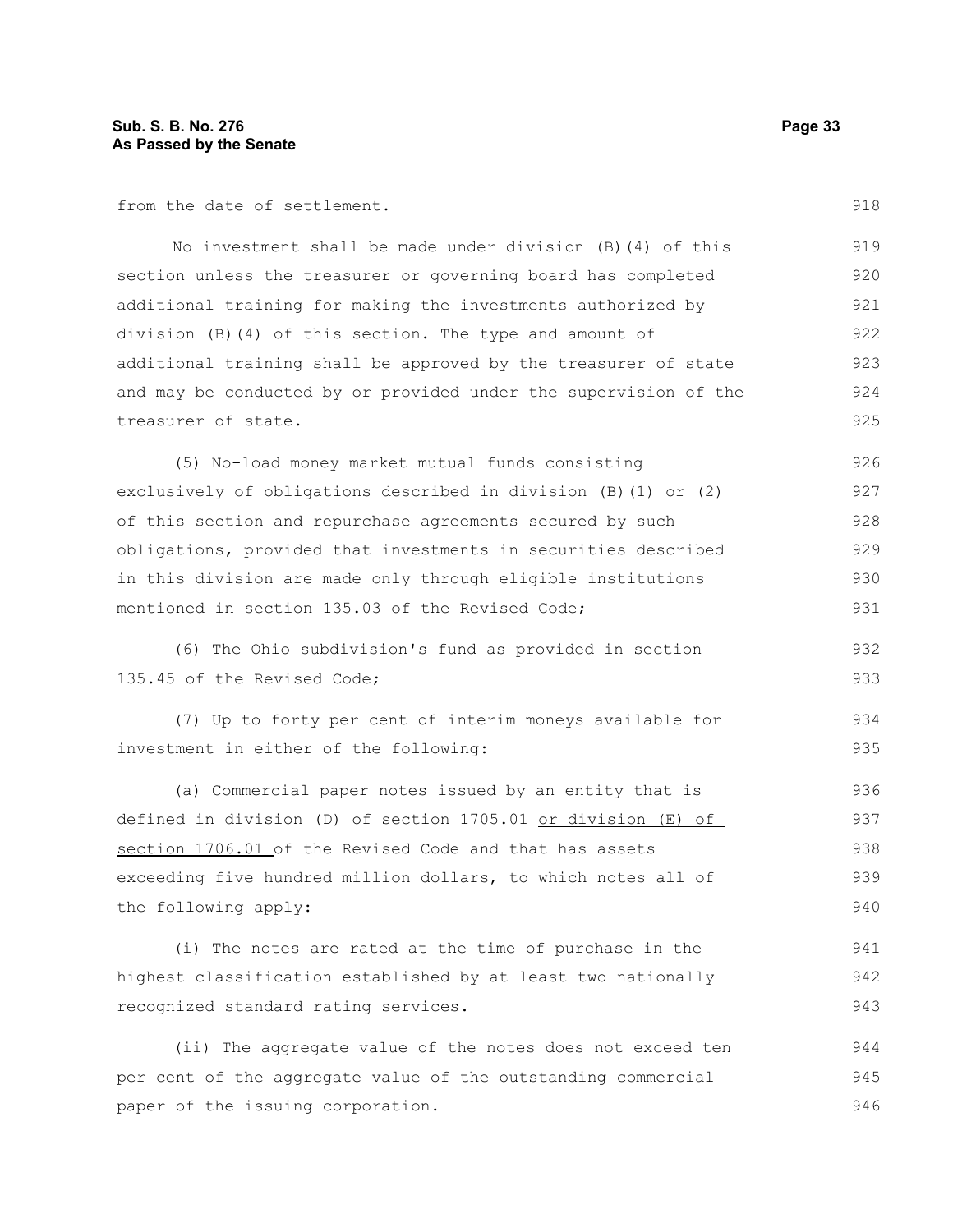(iii) The notes mature not later than two hundred seventy days after purchase. (iv) The investment in commercial paper notes of a single issuer shall not exceed in the aggregate five per cent of interim moneys available for investment at the time of purchase. (b) Bankers acceptances of banks that are insured by the federal deposit insurance corporation and that mature not later than one hundred eighty days after purchase. No investment shall be made pursuant to division (B)(7) of this section unless the treasurer or governing board has completed additional training for making the investments authorized by division (B)(7) of this section. The type and amount of additional training shall be approved by the treasurer of state and may be conducted by or provided under the supervision of the treasurer of state. (C) Nothing in the classifications of eligible obligations set forth in divisions (B)(1) to (7) of this section shall be construed to authorize any investment in a derivative, and no 947 948 949 950 951 952 953 954 955 956 957 958 959 960 961 962 963 964

treasurer or governing board shall invest in a derivative. For purposes of this division, "derivative" means a financial instrument or contract or obligation whose value or return is based upon or linked to another asset or index, or both, separate from the financial instrument, contract, or obligation itself. Any security, obligation, trust account, or other instrument that is created from an issue of the United States treasury or is created from an obligation of a federal agency or instrumentality or is created from both is considered a derivative instrument. An eligible investment described in this section with a variable interest rate payment, based upon a single interest payment or single index comprised of other 965 966 967 968 969 970 971 972 973 974 975 976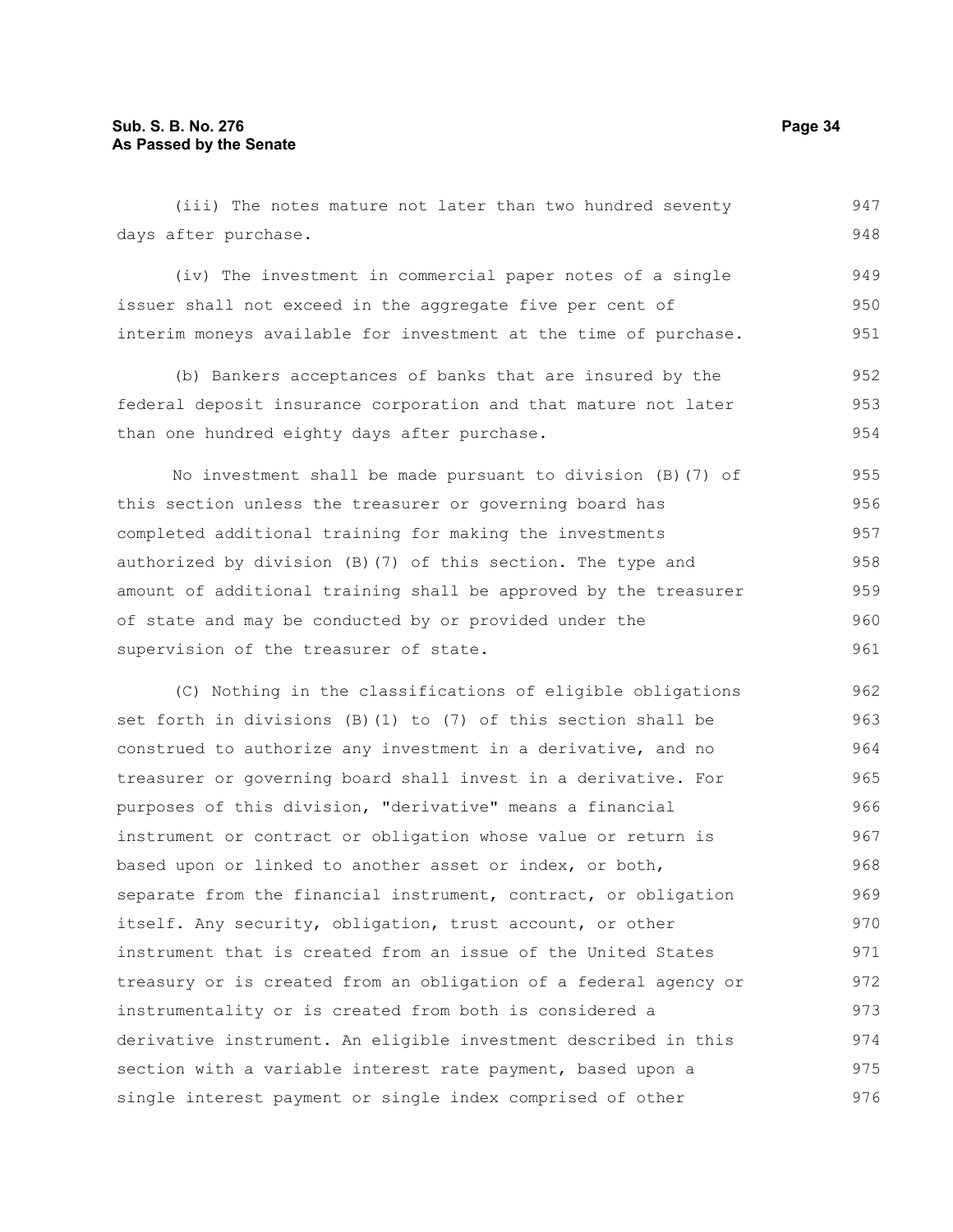#### **Sub. S. B. No. 276 Page 35 As Passed by the Senate**

eligible investments provided for in division (B)(1) or (2) of this section, is not a derivative, provided that such variable rate investment has a maximum maturity of two years. 977 978 979

(D) Except as provided in division (B)(4) or (E) of this section, any investment made pursuant to this section must mature within five years from the date of settlement, unless the investment is matched to a specific obligation or debt of the subdivision. 980 981 982 983 984

(E) The treasurer or governing board may also enter into a written repurchase agreement with any eligible institution mentioned in section 135.03 of the Revised Code or any eligible dealer pursuant to division (M) of this section, under the terms of which agreement the treasurer or governing board purchases, and such institution or dealer agrees unconditionally to repurchase any of the securities listed in divisions (D)(1) to (5), except letters of credit described in division (D)(2), of section 135.18 of the Revised Code. The market value of securities subject to an overnight written repurchase agreement must exceed the principal value of the overnight written repurchase agreement by at least two per cent. A written repurchase agreement shall not exceed thirty days and the market value of securities subject to a written repurchase agreement must exceed the principal value of the written repurchase agreement by at least two per cent and be marked to market daily. All securities purchased pursuant to this division shall be delivered into the custody of the treasurer or governing board or an agent designated by the treasurer or governing board. A written repurchase agreement with an eligible securities dealer shall be transacted on a delivery versus payment basis. The agreement shall contain the requirement that for each transaction pursuant to the agreement the participating 985 986 987 988 989 990 991 992 993 994 995 996 997 998 999 1000 1001 1002 1003 1004 1005 1006 1007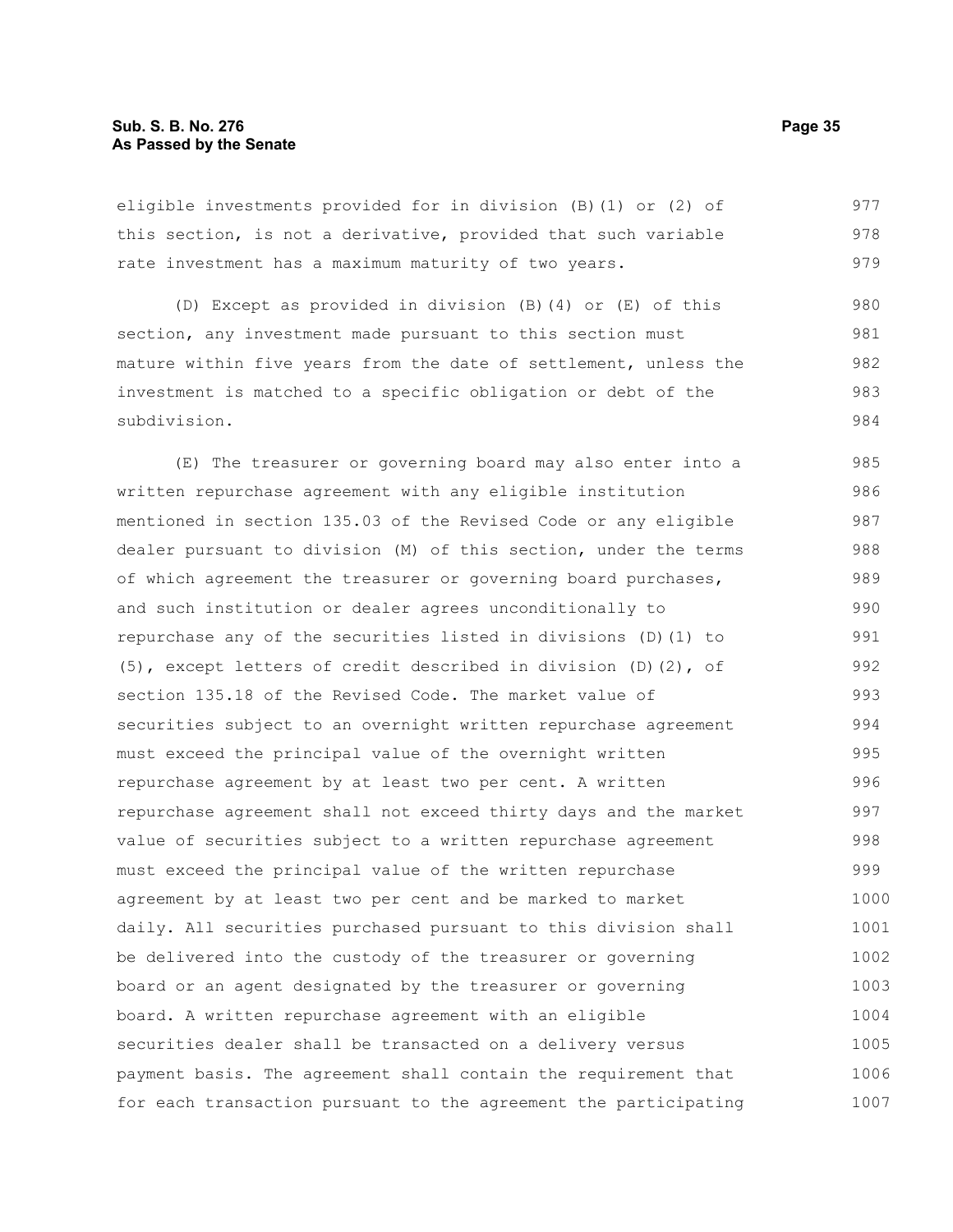(6) of this section;

| institution or dealer shall provide all of the following         | 1008 |
|------------------------------------------------------------------|------|
| information:                                                     | 1009 |
| (1) The par value of the securities;                             | 1010 |
| (2) The type, rate, and maturity date of the securities;         | 1011 |
| (3) A numerical identifier generally accepted in the             | 1012 |
| securities industry that designates the securities.              | 1013 |
| No treasurer or governing board shall enter into a written       | 1014 |
| repurchase agreement under the terms of which the treasurer or   | 1015 |
| governing board agrees to sell securities owned by the           | 1016 |
| subdivision to a purchaser and agrees with that purchaser to     | 1017 |
| unconditionally repurchase those securities.                     | 1018 |
| (F) No treasurer or governing board shall make an                | 1019 |
| investment under this section, unless the treasurer or governing | 1020 |
| board, at the time of making the investment, reasonably expects  | 1021 |
| that the investment can be held until its maturity.              | 1022 |
| (G) No treasurer or governing board shall pay interim            | 1023 |
| moneys into a fund established by another subdivision,           | 1024 |
| treasurer, governing board, or investing authority, if that fund | 1025 |
| was established for the purpose of investing the public moneys   | 1026 |
| of other subdivisions. This division does not apply to the       | 1027 |
| payment of public moneys into either of the following:           | 1028 |
| (1) The Ohio subdivision's fund pursuant to division (B)         | 1029 |

(2) A fund created solely for the purpose of acquiring, constructing, owning, leasing, or operating municipal utilities pursuant to the authority provided under section 715.02 of the Revised Code or Section 4 of Article XVIII, Ohio Constitution. 1031 1032 1033 1034

For purposes of division (G) of this section, 1035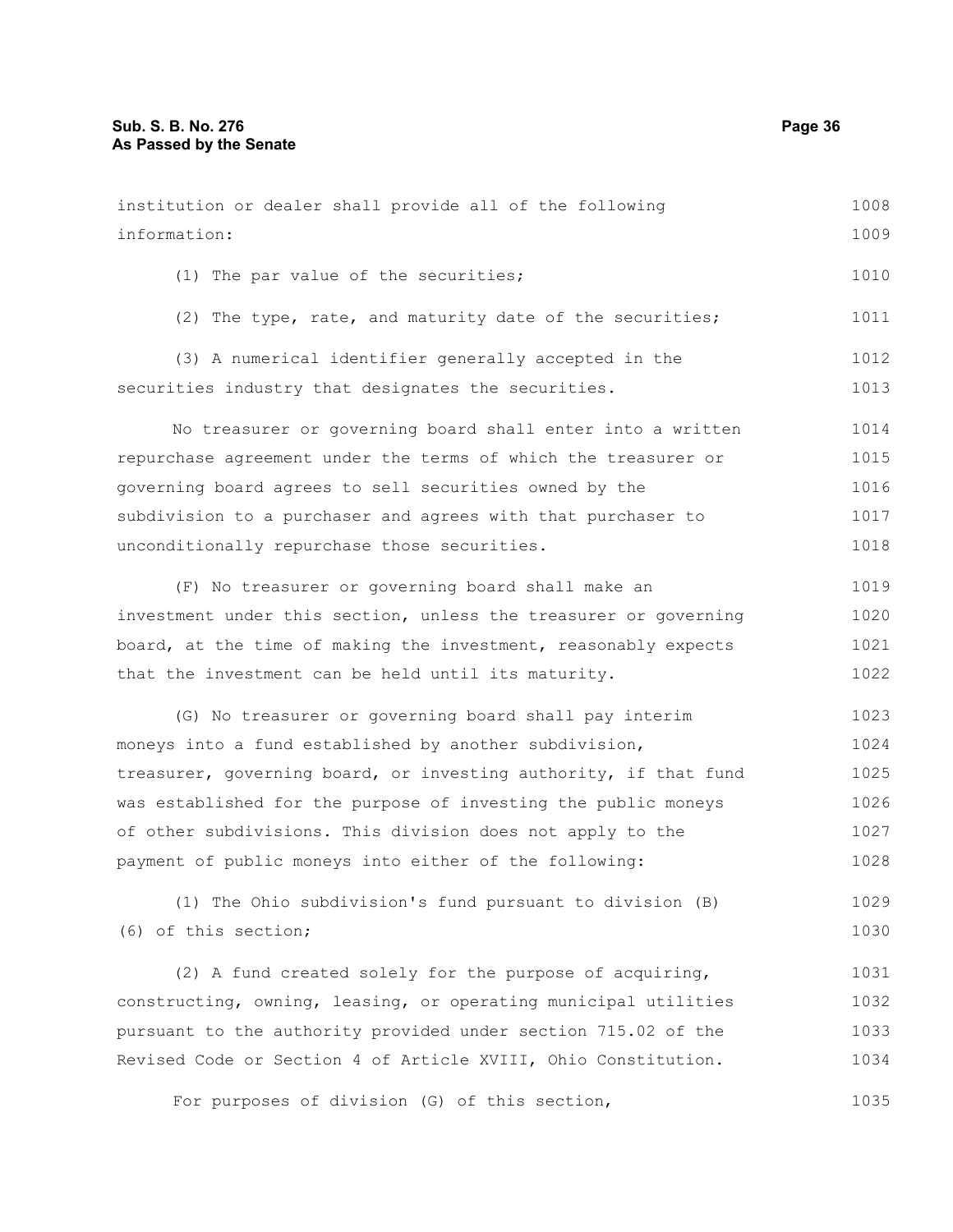"subdivision" includes a county.

(H) The use of leverage, in which the treasurer or governing board uses its current investment assets as collateral for the purpose of purchasing other assets, is prohibited. The issuance of taxable notes for the purpose of arbitrage is prohibited. Contracting to sell securities that have not yet been acquired by the treasurer or governing board, for the purpose of purchasing such securities on the speculation that bond prices will decline, is prohibited. 1037 1038 1039 1040 1041 1042 1043 1044

(I) Whenever, during a period of designation, the treasurer classifies public moneys as interim moneys, the treasurer shall notify the governing board of such action. The notification shall be given within thirty days after such classification and in the event the governing board does not concur in such classification or in the investments or deposits made under this section, the governing board may order the treasurer to sell or liquidate any of such investments or deposits, and any such order shall specifically describe the investments or deposits and fix the date upon which they are to be sold or liquidated. Investments or deposits so ordered to be sold or liquidated shall be sold or liquidated for cash by the treasurer on the date fixed in such order at the then current market price. Neither the treasurer nor the members of the board shall be held accountable for any loss occasioned by sales or liquidations of investments or deposits at prices lower than their cost. Any loss or expense incurred in making such sales or liquidations is payable as other expenses of the treasurer's office. 1045 1046 1047 1048 1049 1050 1051 1052 1053 1054 1055 1056 1057 1058 1059 1060 1061 1062 1063

(J) If any investments or deposits purchased under the authority of this section are issuable to a designated payee or 1064 1065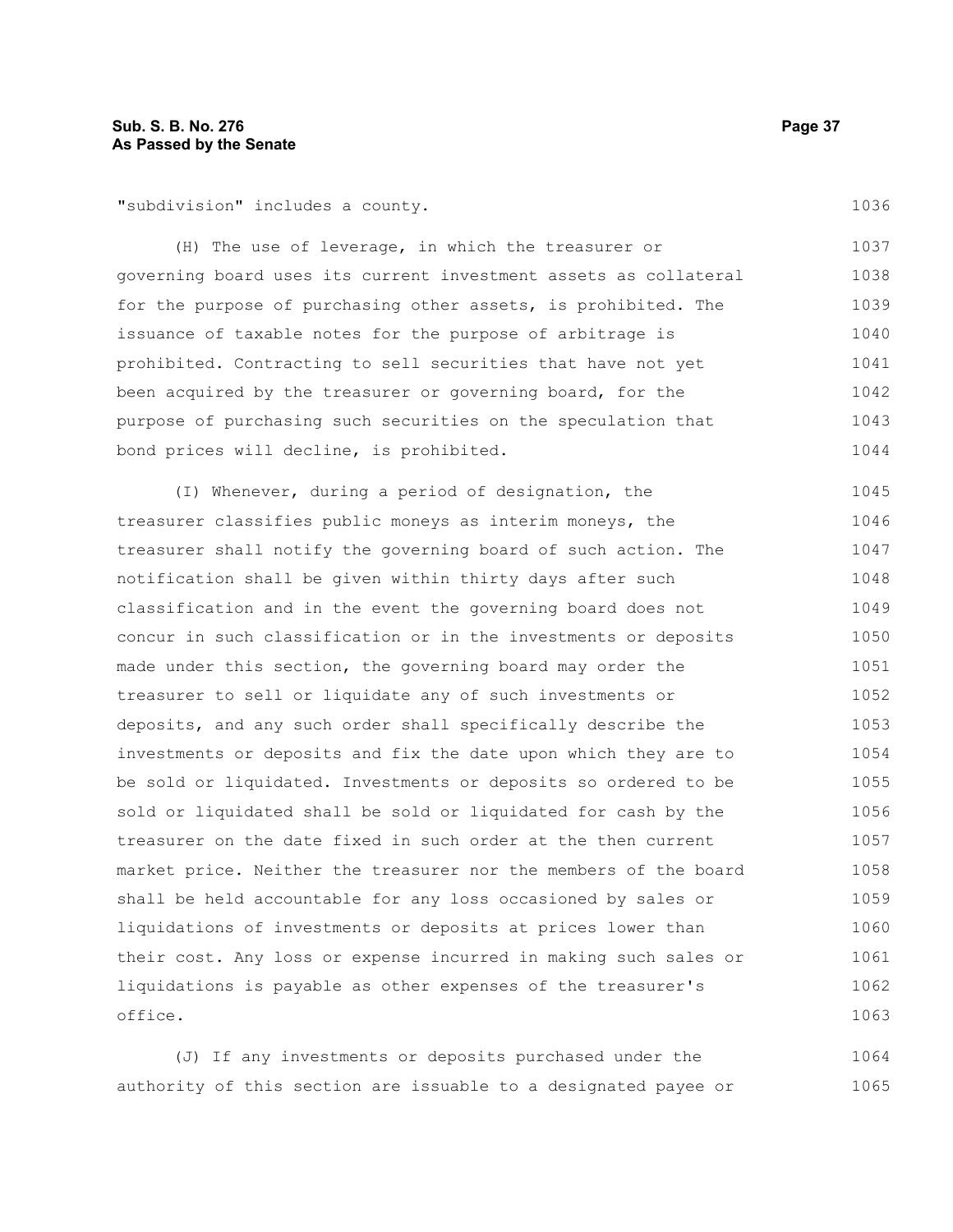## **Sub. S. B. No. 276 Page 38 As Passed by the Senate**

to the order of a designated payee, the name of the treasurer and the title of the treasurer's office shall be so designated. If any such securities are registrable either as to principal or interest, or both, then such securities shall be registered in the name of the treasurer as such. 1066 1067 1068 1069 1070

(K) The treasurer is responsible for the safekeeping of all documents evidencing a deposit or investment acquired by the treasurer under this section. Any securities may be deposited for safekeeping with a qualified trustee as provided in section 135.18 of the Revised Code, except the delivery of securities acquired under any repurchase agreement under this section shall be made to a qualified trustee, provided, however, that the qualified trustee shall be required to report to the treasurer, governing board, auditor of state, or an authorized outside auditor at any time upon request as to the identity, market value, and location of the document evidencing each security, and that if the participating institution is a designated depository of the subdivision for the current period of designation, the securities that are the subject of the repurchase agreement may be delivered to the treasurer or held in trust by the participating institution on behalf of the subdivision. Interest earned on any investments or deposits authorized by this section shall be collected by the treasurer and credited by the treasurer to the proper fund of the subdivision. 1071 1072 1073 1074 1075 1076 1077 1078 1079 1080 1081 1082 1083 1084 1085 1086 1087 1088 1089 1090

Upon the expiration of the term of office of a treasurer or in the event of a vacancy in the office of treasurer by reason of death, resignation, removal from office, or otherwise, the treasurer or the treasurer's legal representative shall transfer and deliver to the treasurer's successor all documents evidencing a deposit or investment held by the treasurer. For 1091 1092 1093 1094 1095 1096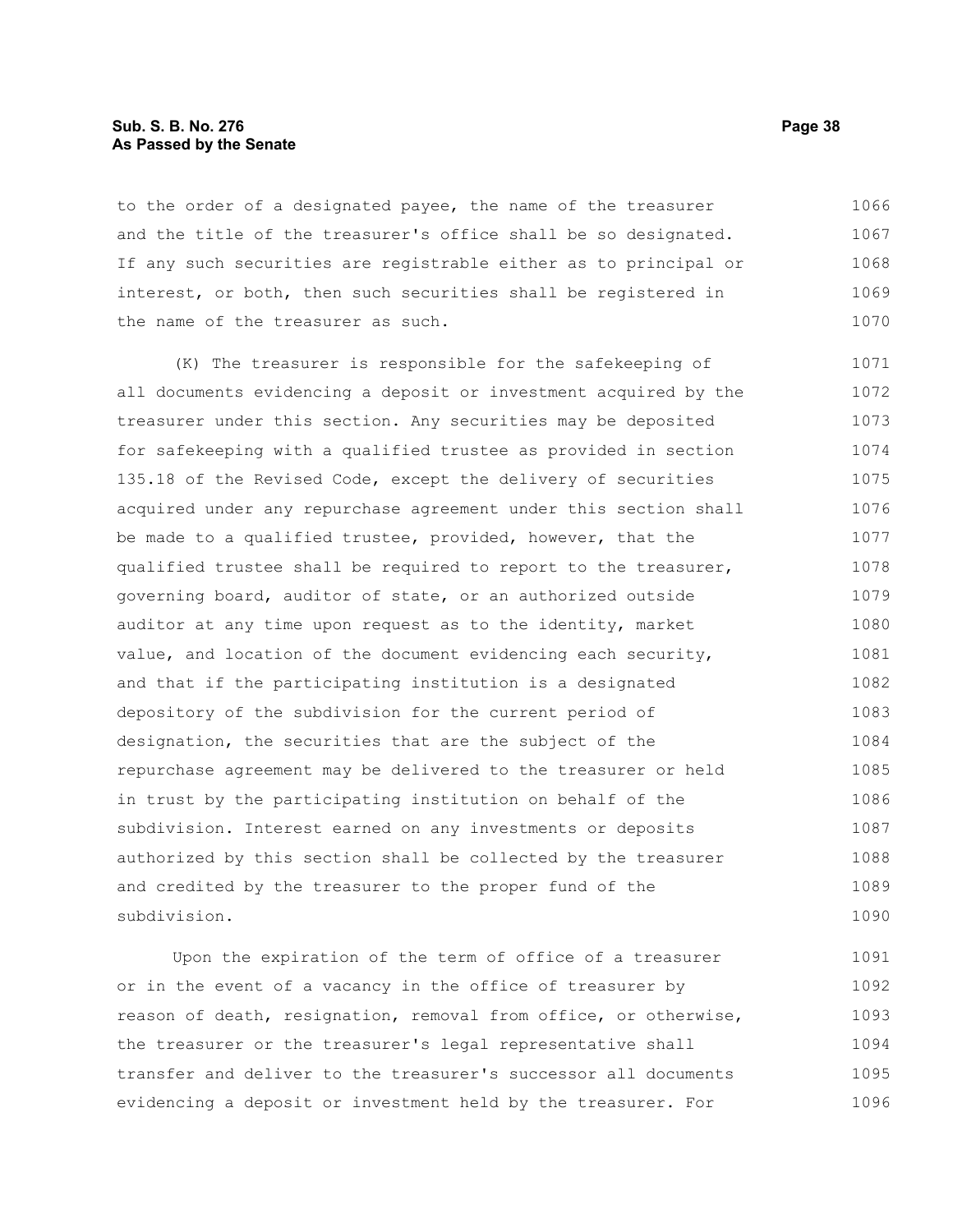the investments and deposits so transferred and delivered, such treasurer shall be credited with and the treasurer's successor shall be charged with the amount of money held in such investments and deposits. 1097 1098 1099 1100

(L) Whenever investments or deposits acquired under this section mature and become due and payable, the treasurer shall present them for payment according to their tenor, and shall collect the moneys payable thereon. The moneys so collected shall be treated as public moneys subject to sections 135.01 to 135.21 of the Revised Code. 1101 1102 1103 1104 1105 1106

(M)(1) All investments, except for investments in securities described in divisions (B)(5) and (6) of this section and for investments by a municipal corporation in the issues of such municipal corporation, shall be made only through a member of the financial industry regulatory authority (FINRA), through a bank, savings bank, or savings and loan association regulated by the superintendent of financial institutions, or through an institution regulated by the comptroller of the currency, federal deposit insurance corporation, or board of governors of the federal reserve system. 1107 1108 1109 1110 1111 1112 1113 1114 1115 1116

(2) Payment for investments shall be made only upon the delivery of securities representing such investments to the treasurer, governing board, or qualified trustee. If the securities transferred are not represented by a certificate, payment shall be made only upon receipt of confirmation of transfer from the custodian by the treasurer, governing board, or qualified trustee. 1117 1118 1119 1120 1121 1122 1123

(N) In making investments authorized by this section, a treasurer or governing board may retain the services of an investment advisor, provided the advisor is licensed by the 1124 1125 1126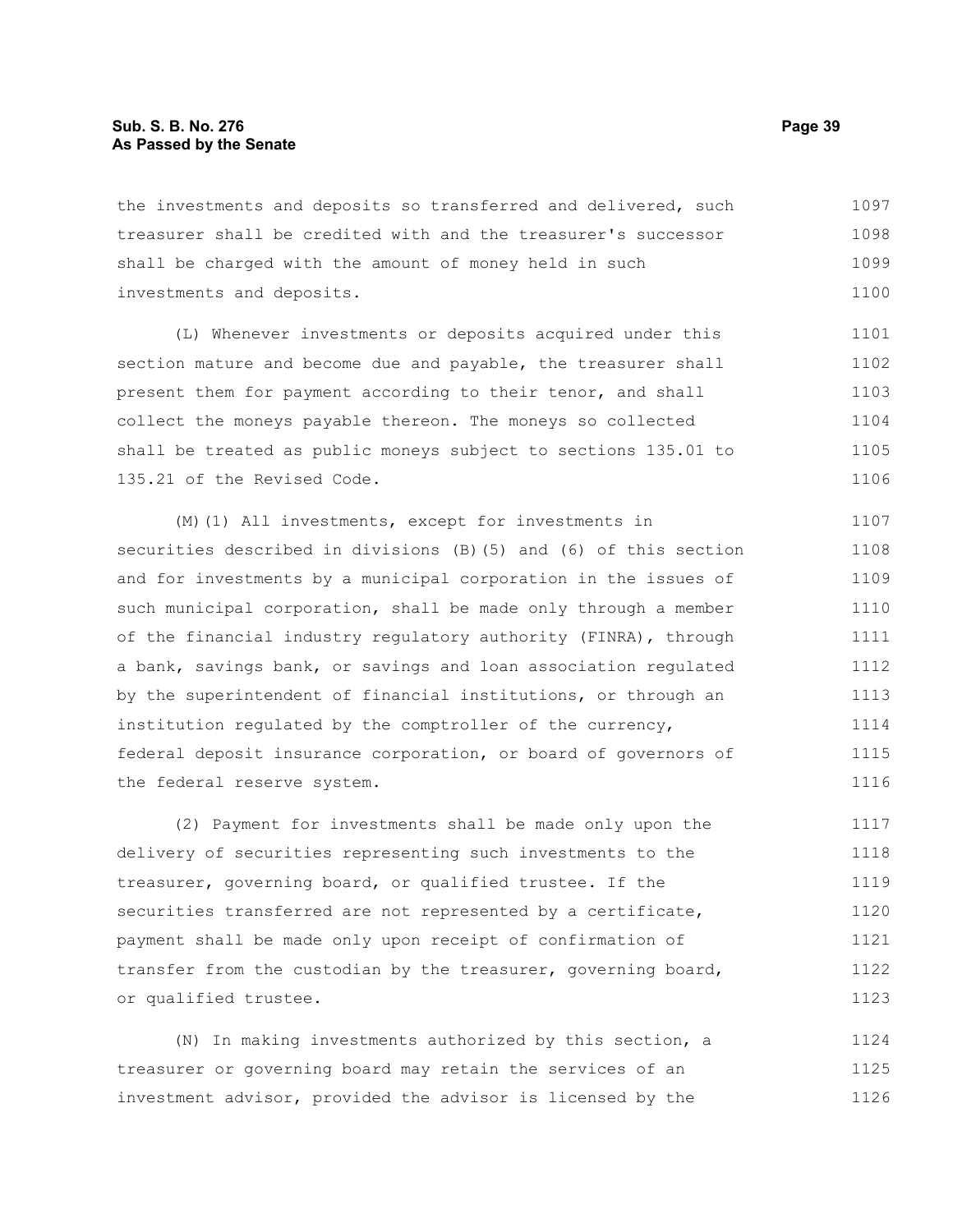### **Sub. S. B. No. 276 Page 40 As Passed by the Senate**

division of securities under section 1707.141 of the Revised Code or is registered with the securities and exchange commission, and possesses experience in public funds investment management, specifically in the area of state and local government investment portfolios, or the advisor is an eligible institution mentioned in section 135.03 of the Revised Code. 1127 1128 1129 1130 1131 1132

(O)(1) Except as otherwise provided in divisions (O)(2) and (3) of this section, no treasurer or governing board shall make an investment or deposit under this section, unless there is on file with the auditor of state a written investment policy approved by the treasurer or governing board. The policy shall require that all entities conducting investment business with the treasurer or governing board shall sign the investment policy of that subdivision. All brokers, dealers, and financial institutions, described in division (M)(1) of this section, initiating transactions with the treasurer or governing board by giving advice or making investment recommendations shall sign the treasurer's or governing board's investment policy thereby acknowledging their agreement to abide by the policy's contents. All brokers, dealers, and financial institutions, described in division (M)(1) of this section, executing transactions initiated by the treasurer or governing board, having read the policy's contents, shall sign the investment policy thereby acknowledging their comprehension and receipt. 1133 1134 1135 1136 1137 1138 1139 1140 1141 1142 1143 1144 1145 1146 1147 1148 1149 1150

(2) If a written investment policy described in division (O)(1) of this section is not filed on behalf of the subdivision with the auditor of state, the treasurer or governing board of that subdivision shall invest the subdivision's interim moneys only in interim deposits pursuant to division (B)(3) of this section or interim deposits pursuant to section 135.145 of the Revised Code and approved by the treasurer of state, no-load 1151 1152 1153 1154 1155 1156 1157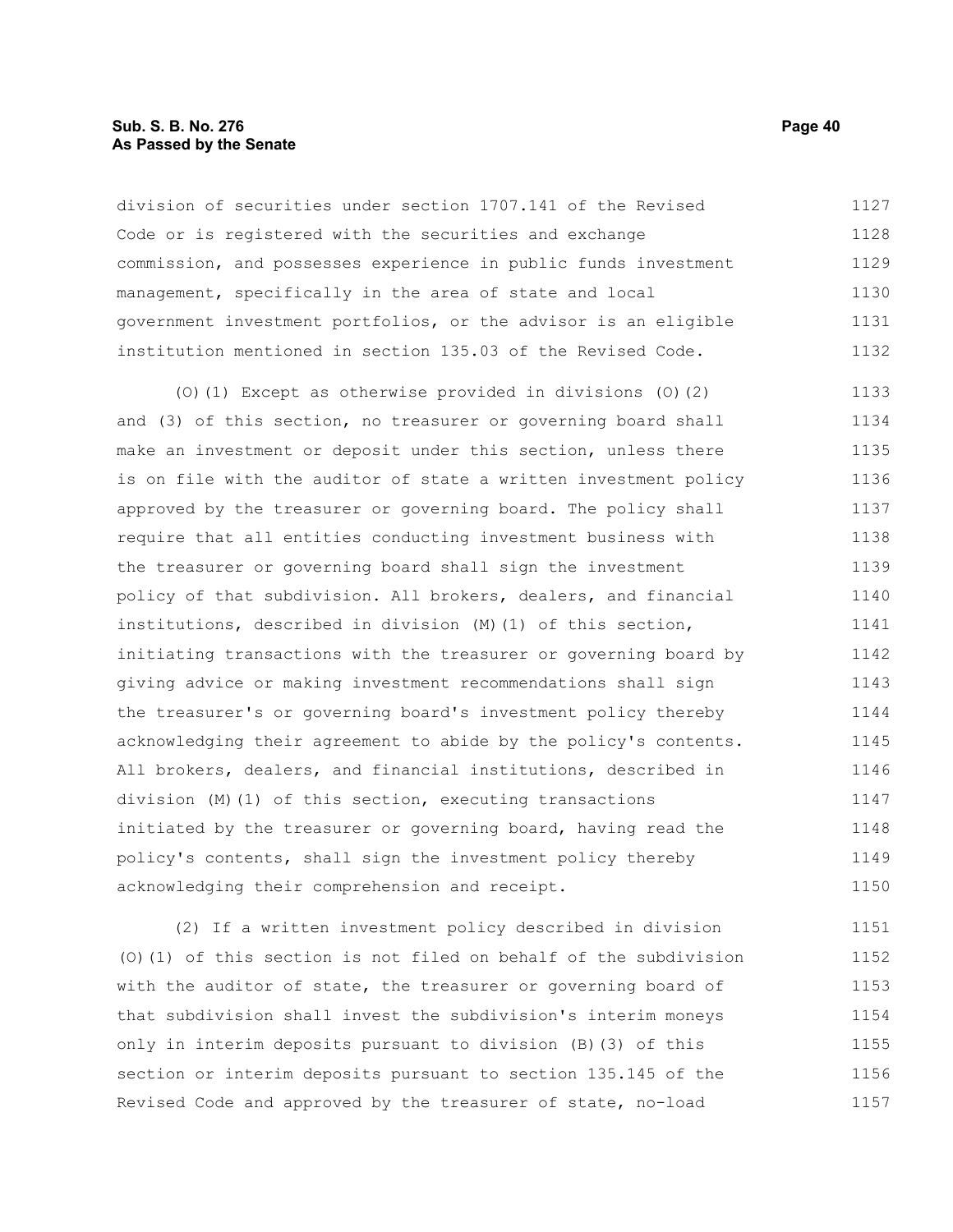money market mutual funds pursuant to division (B)(5) of this section, or the Ohio subdivision's fund pursuant to division (B) (6) of this section. 1158 1159 1160

(3) Divisions (O)(1) and (2) of this section do not apply to a treasurer or governing board of a subdivision whose average annual portfolio of investments held pursuant to this section is one hundred thousand dollars or less, provided that the treasurer or governing board certifies, on a form prescribed by the auditor of state, that the treasurer or governing board will comply and is in compliance with the provisions of sections 135.01 to 135.21 of the Revised Code. 1161 1162 1163 1164 1165 1166 1167 1168

(P) A treasurer or governing board may enter into a written investment or deposit agreement that includes a provision under which the parties agree to submit to nonbinding arbitration to settle any controversy that may arise out of the agreement, including any controversy pertaining to losses of public moneys resulting from investment or deposit. The arbitration provision shall be set forth entirely in the agreement, and the agreement shall include a conspicuous notice to the parties that any party to the arbitration may apply to the court of common pleas of the county in which the arbitration was held for an order to vacate, modify, or correct the award. Any such party may also apply to the court for an order to change venue to a court of common pleas located more than one hundred miles from the county in which the treasurer or governing board is located. 1169 1170 1171 1172 1173 1174 1175 1176 1177 1178 1179 1180 1181 1182 1183

For purposes of this division, "investment or deposit agreement" means any agreement between a treasurer or governing board and a person, under which agreement the person agrees to invest, deposit, or otherwise manage a subdivision's interim 1184 1185 1186 1187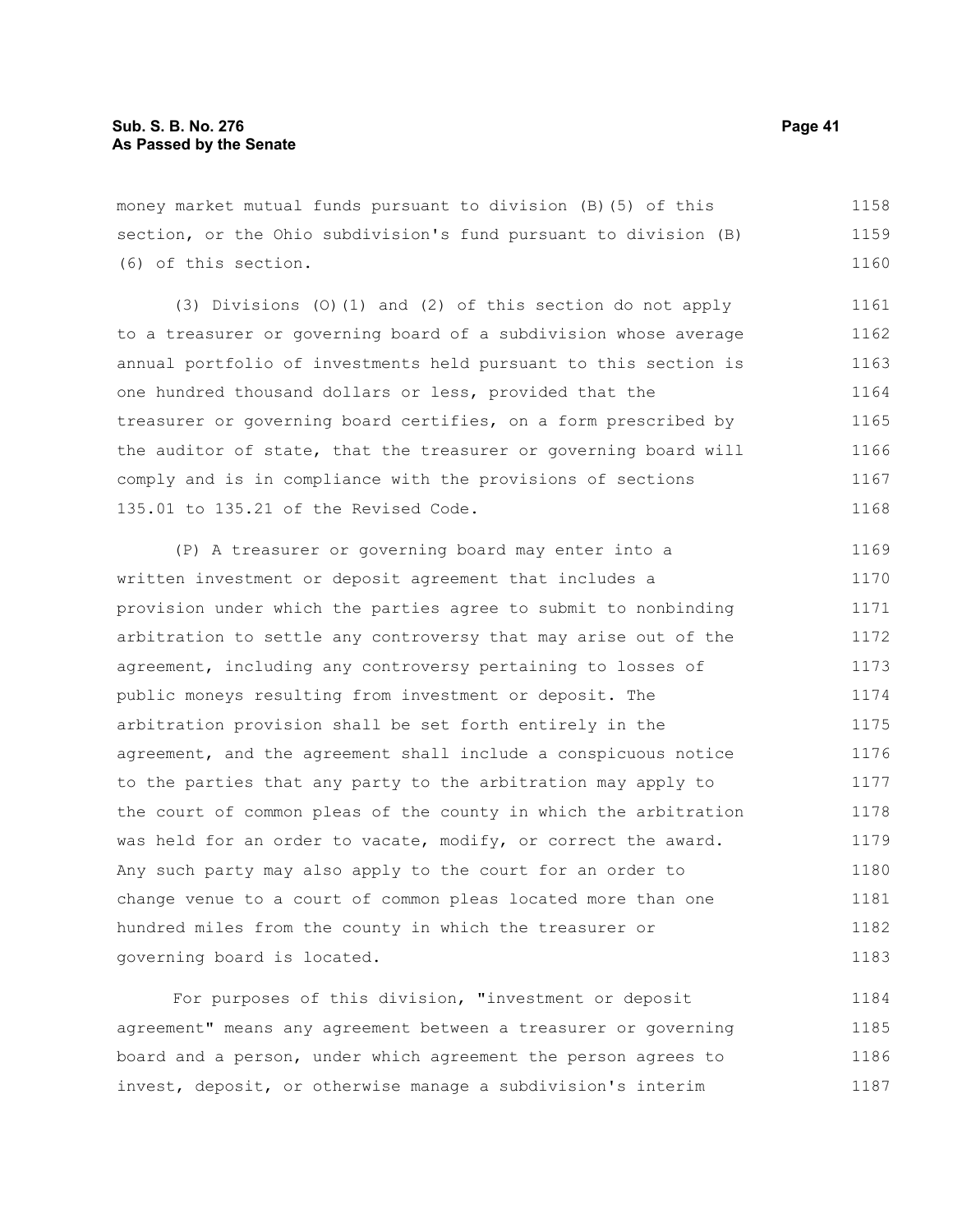moneys on behalf of the treasurer or governing board, or agrees to provide investment advice to the treasurer or governing board. 1188 1189 1190

(Q) An investment made by the treasurer or governing board pursuant to this section prior to September 27, 1996, that was a legal investment under the law as it existed before September 27, 1996, may be held until maturity. 1191 1192 1193 1194

**Sec. 135.142.** (A) In addition to the investments authorized by section 135.14 of the Revised Code, any board of education, by a two-thirds vote of its members, may authorize the treasurer of the board of education to invest up to forty per cent of the interim moneys of the board, available for investment at any one time, in either of the following: 1195 1196 1197 1198 1199 1200

(1) Commercial paper notes issued by any entity that is defined in division (D) of section 1705.01 or division (E) of section 1706.01 of the Revised Code and has assets exceeding five hundred million dollars, and to which notes all of the following apply: 1201 1202 1203 1204 1205

(a) The notes are rated at the time of purchase in the highest classification established by at least two nationally recognized standard rating services. 1206 1207 1208

(b) The aggregate value of the notes does not exceed ten per cent of the aggregate value of the outstanding commercial paper of the issuing corporation. 1209 1210 1211

(c) The notes mature no later than two hundred seventy days after purchase. 1212 1213

(d) The investment in commercial paper notes of a single issuer shall not exceed in the aggregate five per cent of interim moneys of the board available for investment at the time 1214 1215 1216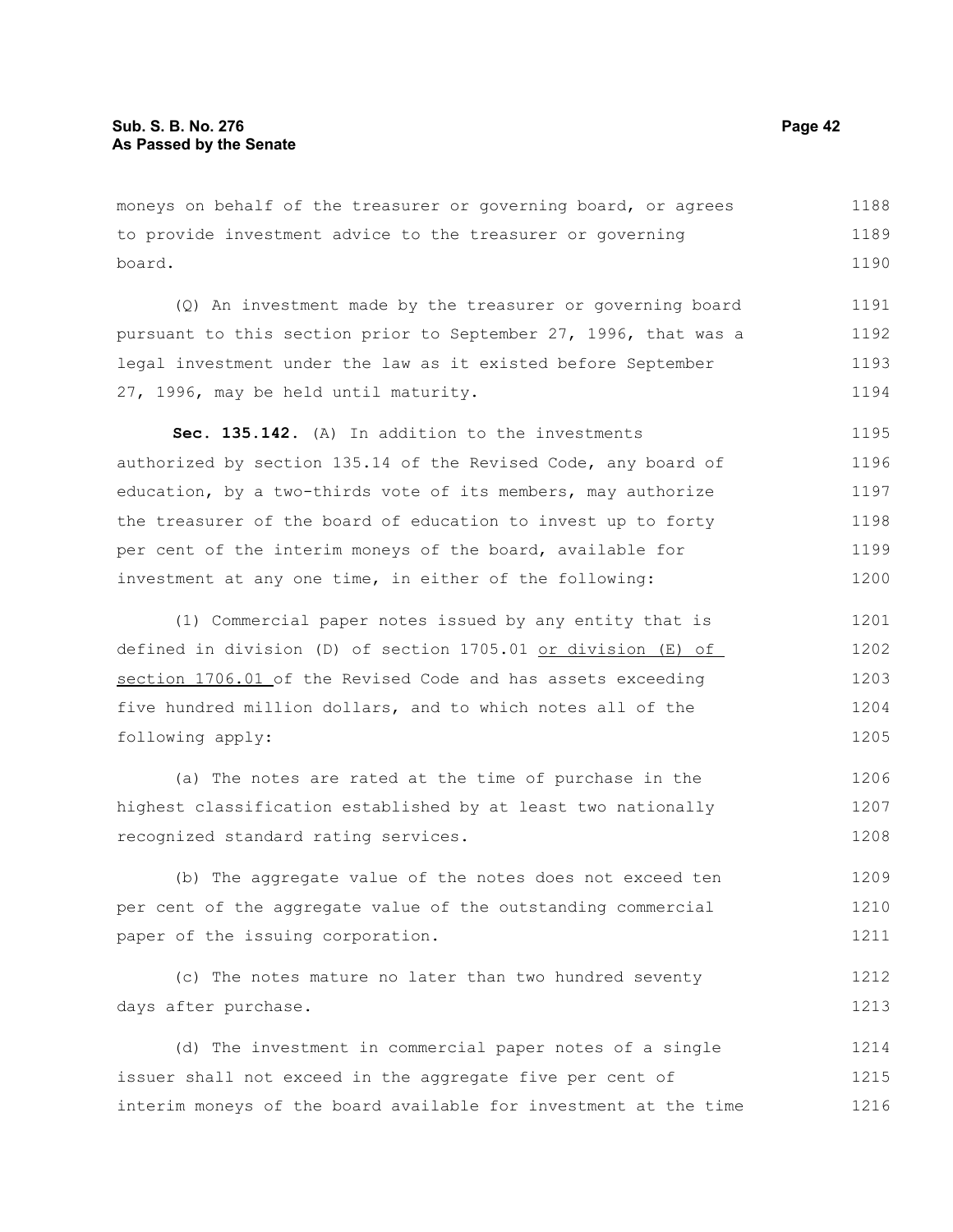| of purchase.                                                     | 1217 |  |  |  |  |  |  |  |  |
|------------------------------------------------------------------|------|--|--|--|--|--|--|--|--|
| (2) Bankers' acceptances of banks that are insured by the        | 1218 |  |  |  |  |  |  |  |  |
| federal deposit insurance corporation and that mature no later   |      |  |  |  |  |  |  |  |  |
| than one hundred eighty days after purchase.                     | 1220 |  |  |  |  |  |  |  |  |
| (B) No investment authorized pursuant to division (A) of         | 1221 |  |  |  |  |  |  |  |  |
| this section shall be made, whether or not authorized by a board | 1222 |  |  |  |  |  |  |  |  |
| of education, unless the treasurer of the board of education has | 1223 |  |  |  |  |  |  |  |  |
| completed additional training for making the types of            | 1224 |  |  |  |  |  |  |  |  |
| investments authorized pursuant to division (A) of this section. | 1225 |  |  |  |  |  |  |  |  |
| The type and amount of such training shall be approved and may   | 1226 |  |  |  |  |  |  |  |  |
| be conducted by or provided under the supervision of the         | 1227 |  |  |  |  |  |  |  |  |
| treasurer of state.                                              | 1228 |  |  |  |  |  |  |  |  |
| (C) The treasurer of the board of education shall prepare        | 1229 |  |  |  |  |  |  |  |  |

annually and submit to the board of education, the superintendent of public instruction, and the auditor of state, on or before the thirty-first day of August, a report listing each investment made pursuant to division (A) of this section during the preceding fiscal year, income earned from such investments, fees and commissions paid pursuant to division (D) of this section, and any other information required by the board, the superintendent, and the auditor of state. 1230 1231 1232 1233 1234 1235 1236 1237

(D) A board of education may make appropriations and expenditures for fees and commissions in connection with investments made pursuant to division (A) of this section. 1238 1239 1240

(E)(1) In addition to the investments authorized by section 135.14 of the Revised Code and division (A) of this section, any board of education that is a party to an agreement with the treasurer of state pursuant to division (G) of section 135.143 of the Revised Code and that has outstanding obligations 1241 1242 1243 1244 1245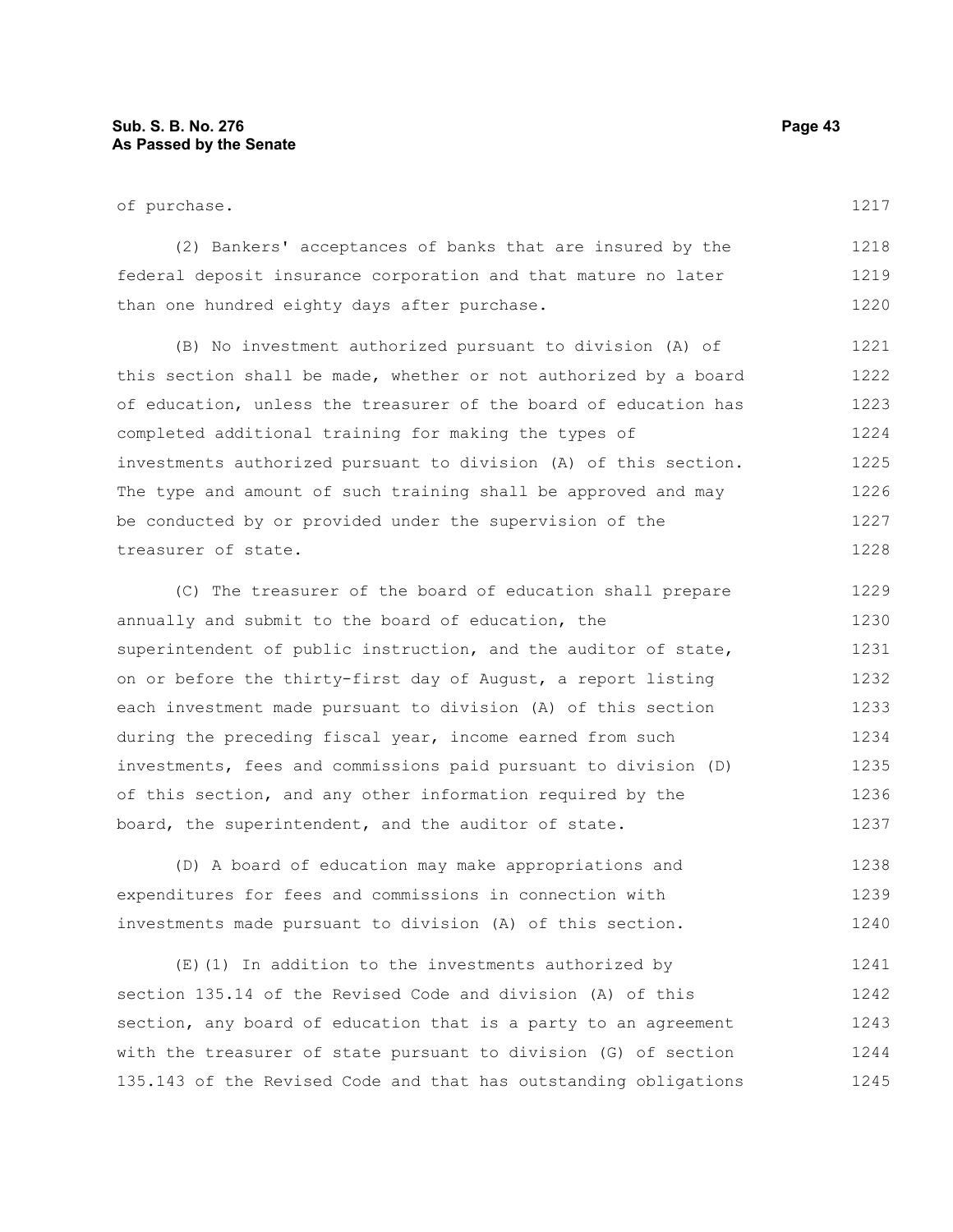# **Sub. S. B. No. 276 Page 44 As Passed by the Senate**

issued under authority of section 133.10 or 133.301 of the Revised Code may authorize the treasurer of the board of education to invest interim moneys of the board in debt interests rated in either of the two highest rating classifications by at least two nationally recognized standard rating services and issued by entities that are defined in division (D) of section 1705.01 or division (E) of section 1706.01 of the Revised Code. The debt interests purchased under authority of division (E) of this section shall mature not later than the latest maturity date of the outstanding obligations issued under authority of section 133.10 or 133.301 of the Revised Code. 1246 1247 1248 1249 1250 1251 1252 1253 1254 1255 1256 1257

(2) If any of the debt interests acquired under division  $(E)$  (1) of this section ceases to be rated as there required, its issuer shall notify the treasurer of state of this fact within twenty-four hours. At any time thereafter the treasurer of state may require collateralization at the rate of one hundred two per cent of any remaining obligation of the entity, with securities authorized for investment under section 135.143 of the Revised Code. The collateral shall be delivered to and held by a custodian acceptable to the treasurer of state, marked to market daily, and any default to be cured within twelve hours. Unlimited substitution shall be allowed of comparable securities. 1258 1259 1260 1261 1262 1263 1264 1265 1266 1267 1268 1269

**Sec. 135.35.** (A) The investing authority shall deposit or invest any part or all of the county's inactive moneys and shall invest all of the money in the county public library fund when required by section 135.352 of the Revised Code. The following classifications of securities and obligations are eligible for such deposit or investment: 1270 1271 1272 1273 1274 1275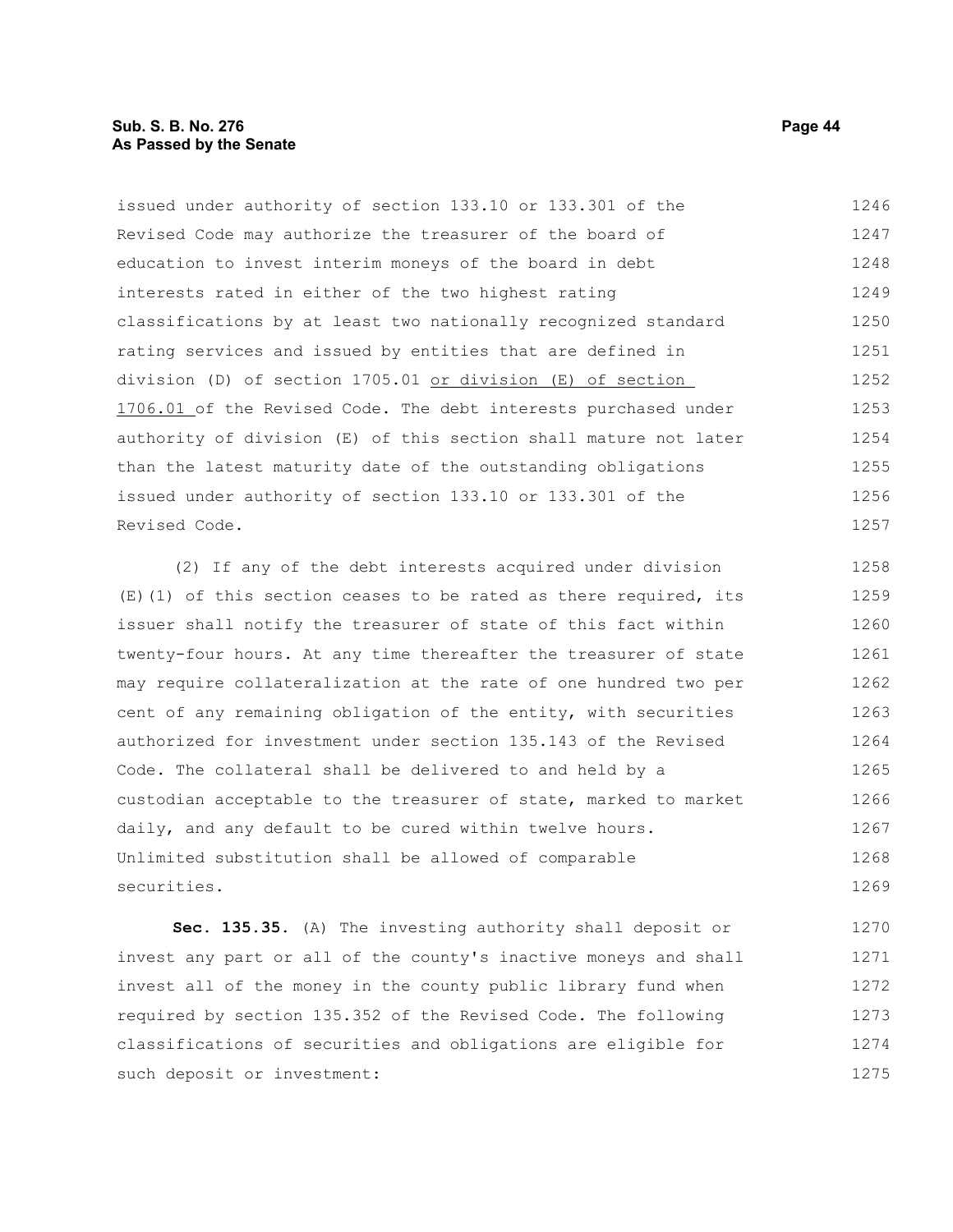# **Sub. S. B. No. 276 Page 45 As Passed by the Senate**

(1) United States treasury bills, notes, bonds, or any other obligation or security issued by the United States treasury, any other obligation guaranteed as to principal or interest by the United States, or any book entry, zero-coupon United States treasury security that is a direct obligation of the United States. 1276 1277 1278 1279 1280 1281

Nothing in the classification of eligible securities and obligations set forth in divisions (A)(2) to (10) of this section shall be construed to authorize any investment in stripped principal or interest obligations of such eligible securities and obligations. 1282 1283 1284 1285 1286

(2) Bonds, notes, debentures, or any other obligations or securities issued by any federal government agency or instrumentality, including, but not limited to, the federal national mortgage association, federal home loan bank, federal farm credit bank, federal home loan mortgage corporation, and government national mortgage association. All federal agency securities shall be direct issuances of federal government agencies or instrumentalities. 1287 1288 1289 1290 1291 1292 1293 1294

(3) Time certificates of deposit or savings or deposit accounts, including, but not limited to, passbook accounts, in any eligible institution mentioned in section 135.32 of the Revised Code; 1295 1296 1297 1298

(4) Bonds and other obligations of this state or the political subdivisions of this state, provided the bonds or other obligations of political subdivisions mature within ten years from the date of settlement; 1299 1300 1301 1302

(5) No-load money market mutual funds rated in the highest category at the time of purchase by at least one nationally 1303 1304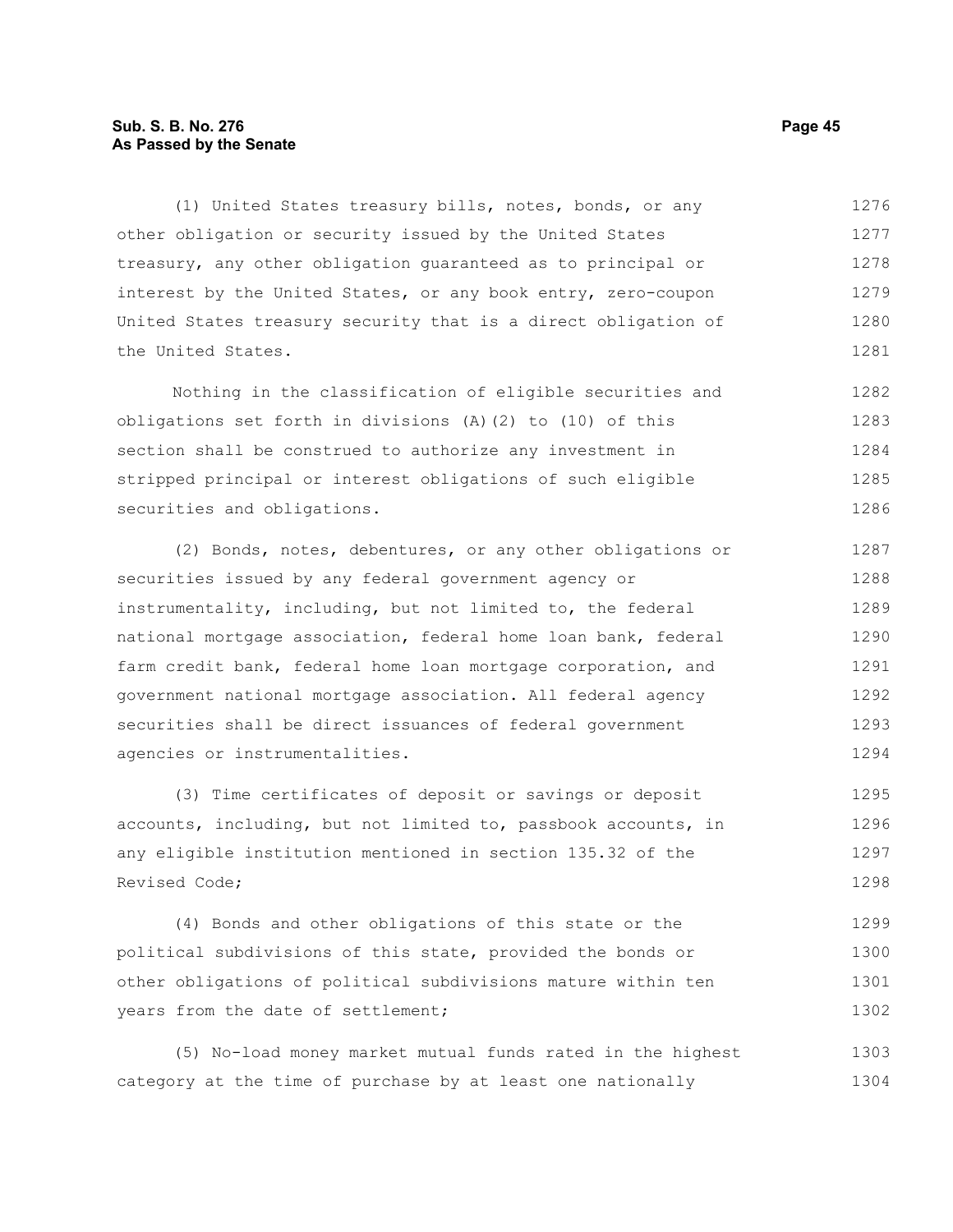## **Sub. S. B. No. 276 Page 46 As Passed by the Senate**

recognized standard rating service or consisting exclusively of obligations described in division  $(A)$   $(1)$ ,  $(2)$ , or  $(6)$  of section 135.143 of the Revised Code and repurchase agreements secured by such obligations, provided that investments in securities described in this division are made only through eligible institutions mentioned in section 135.32 of the Revised Code; 1305 1306 1307 1308 1309 1310

(6) The Ohio subdivision's fund as provided in section 135.45 of the Revised Code;

(7) Securities lending agreements with any eligible institution mentioned in section 135.32 of the Revised Code that is a member of the federal reserve system or federal home loan bank or with any recognized United States government securities dealer meeting the description in division  $(J)$  (1) of this section, under the terms of which agreements the investing authority lends securities and the eligible institution or dealer agrees to simultaneously exchange similar securities or cash, equal value for equal value. 1313 1314 1315 1316 1317 1318 1319 1320 1321

Securities and cash received as collateral for a securities lending agreement are not inactive moneys of the county or moneys of a county public library fund. The investment of cash collateral received pursuant to a securities lending agreement may be invested only in instruments specified by the investing authority in the written investment policy described in division (K) of this section. 1322 1323 1324 1325 1326 1327 1328

(8) Up to forty per cent of the county's total average portfolio in either of the following investments: 1329 1330

(a) Commercial paper notes issued by an entity that is defined in division (D) of section 1705.01 or division (E) of section 1706.01 of the Revised Code and that has assets 1331 1332 1333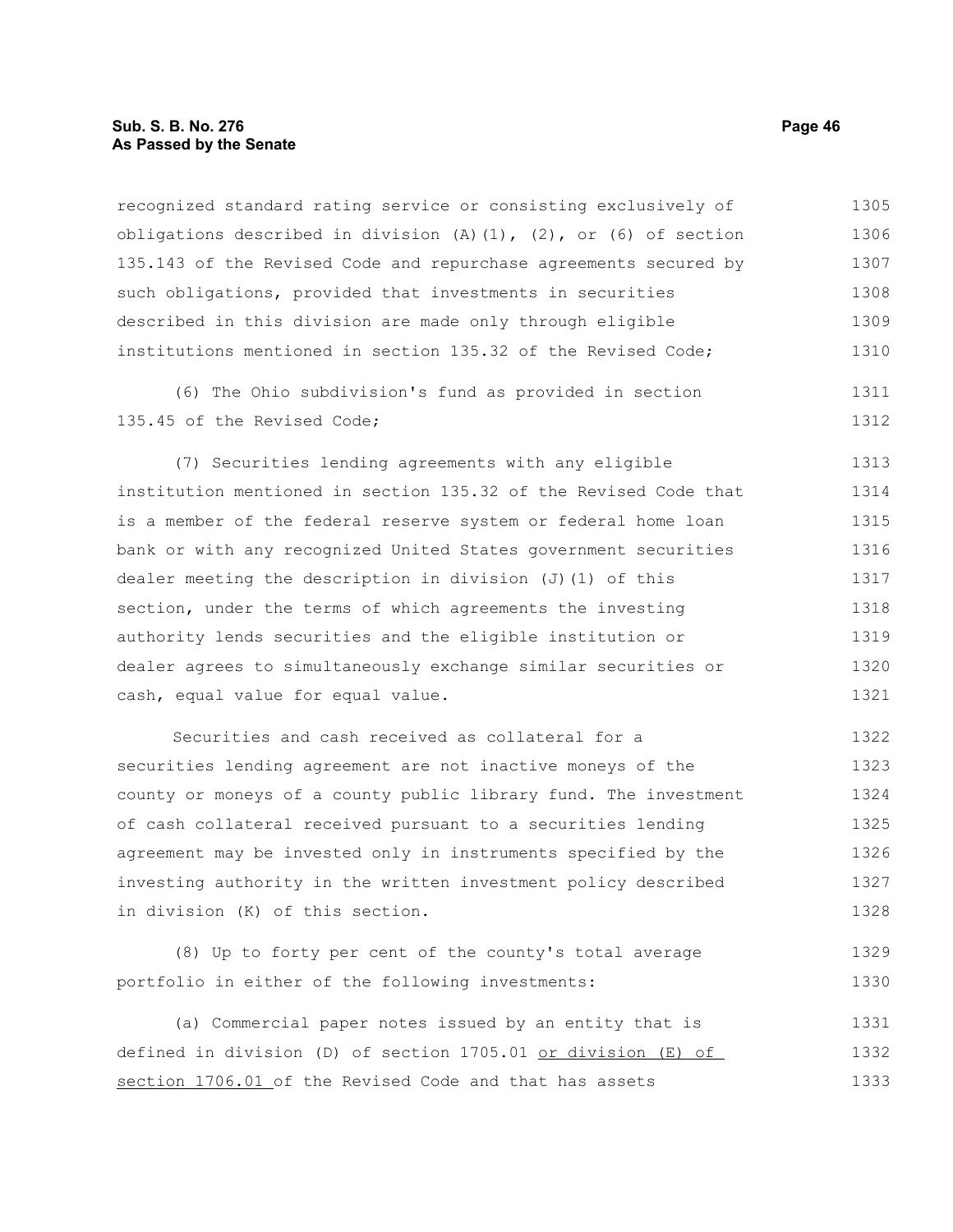| exceeding five hundred million dollars, to which notes all of |      |  |  |  |  |  |  |  |  |
|---------------------------------------------------------------|------|--|--|--|--|--|--|--|--|
| the following apply:                                          |      |  |  |  |  |  |  |  |  |
|                                                               |      |  |  |  |  |  |  |  |  |
| (i) The notes are rated at the time of purchase in the        | 1336 |  |  |  |  |  |  |  |  |
| highest classification established by at least two nationally |      |  |  |  |  |  |  |  |  |
| recognized standard rating services.                          |      |  |  |  |  |  |  |  |  |
|                                                               |      |  |  |  |  |  |  |  |  |
| (ii) The aggregate value of the notes does not exceed ten     | 1339 |  |  |  |  |  |  |  |  |
| per cent of the aggregate value of the outstanding commercial | 1340 |  |  |  |  |  |  |  |  |
| paper of the issuing corporation.                             |      |  |  |  |  |  |  |  |  |
|                                                               |      |  |  |  |  |  |  |  |  |
| (iii) The notes mature not later than two hundred seventy     | 1342 |  |  |  |  |  |  |  |  |
| days after purchase.                                          | 1343 |  |  |  |  |  |  |  |  |
| (iv) The investment in commercial paper notes of a single     | 1344 |  |  |  |  |  |  |  |  |

(iv) The investment in commercial paper notes of a single issuer shall not exceed in the aggregate five per cent of interim moneys available for investment at the time of purchase. 1345 1346

(b) Bankers acceptances of banks that are insured by the federal deposit insurance corporation and that mature not later than one hundred eighty days after purchase. 1347 1348 1349

No investment shall be made pursuant to division (A)(8) of this section unless the investing authority has completed additional training for making the investments authorized by division (A)(8) of this section. The type and amount of additional training shall be approved by the treasurer of state and may be conducted by or provided under the supervision of the treasurer of state. 1350 1351 1352 1353 1354 1355 1356

(9) Up to fifteen per cent of the county's total average portfolio in notes issued by corporations that are incorporated under the laws of the United States and that are operating within the United States, or by depository institutions that are doing business under authority granted by the United States or any state and that are operating within the United States, 1357 1358 1359 1360 1361 1362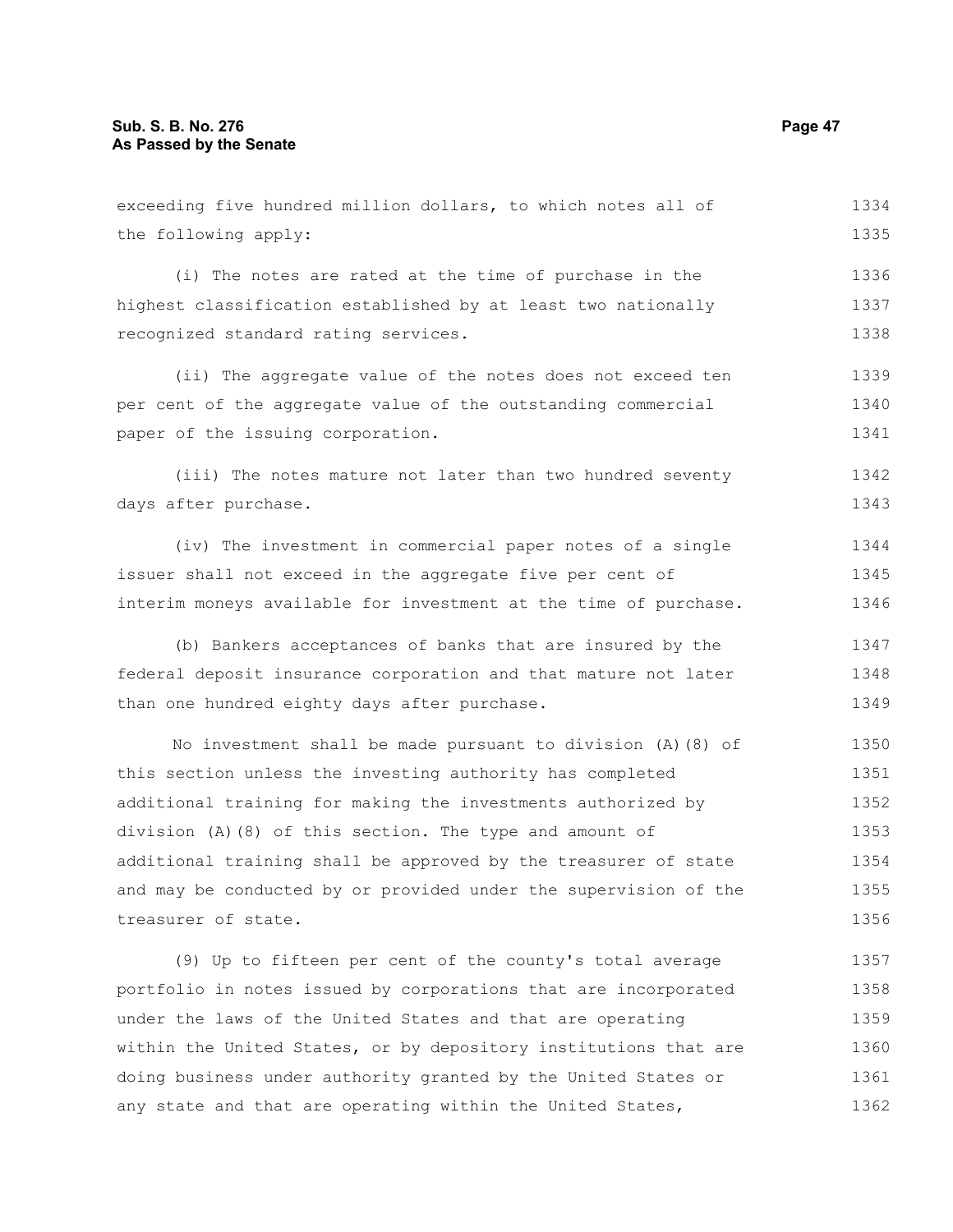provided both of the following apply:

(a) The notes are rated in the three highest categories by at least two nationally recognized standard rating services at the time of purchase. 1364 1365 1366

(b) The notes mature not later than three years after purchase. 1367 1368

(10) Debt interests rated at the time of purchase in the three highest categories by two nationally recognized standard rating services and issued by foreign nations diplomatically recognized by the United States government. All interest and principal shall be denominated and payable in United States funds. The investments made under division (A)(10) of this section shall not exceed in the aggregate two per cent of a county's total average portfolio. 1369 1370 1371 1372 1373 1374 1375 1376

The investing authority shall invest under division (A) (10) of this section in a debt interest issued by a foreign nation only if the debt interest is backed by the full faith and credit of that foreign nation, there is no prior history of default, and the debt interest matures not later than five years after purchase. For purposes of division (A)(10) of this section, a debt interest is rated in the three highest categories by two nationally recognized standard rating services if either the debt interest itself or the issuer of the debt interest is rated, or is implicitly rated, at the time of purchase in the three highest categories by two nationally recognized standard rating services. 1377 1378 1379 1380 1381 1382 1383 1384 1385 1386 1387 1388

(11) A current unpaid or delinquent tax line of credit authorized under division (G) of section 135.341 of the Revised Code, provided that all of the conditions for entering into such 1389 1390 1391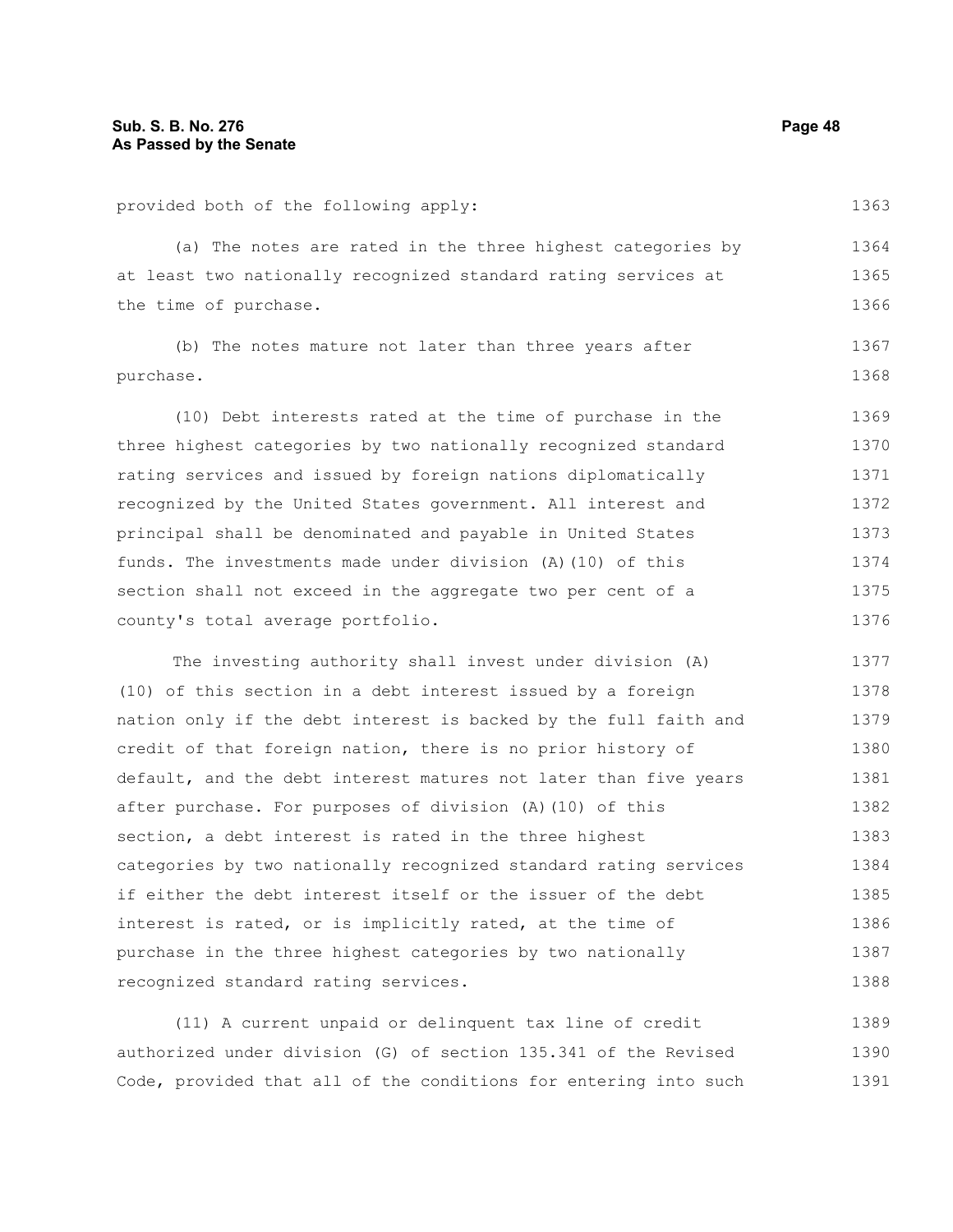## **Sub. S. B. No. 276 Page 49 As Passed by the Senate**

a line of credit under that division are satisfied, or bonds and other obligations of a county land reutilization corporation organized under Chapter 1724. of the Revised Code, if the county land reutilization corporation is located wholly or partly within the same county as the investing authority. 1392 1393 1394 1395 1396

(B) Nothing in the classifications of eligible obligations and securities set forth in divisions (A)(1) to (10) of this section shall be construed to authorize investment in a derivative, and no investing authority shall invest any county inactive moneys or any moneys in a county public library fund in a derivative. For purposes of this division, "derivative" means a financial instrument or contract or obligation whose value or return is based upon or linked to another asset or index, or both, separate from the financial instrument, contract, or obligation itself. Any security, obligation, trust account, or other instrument that is created from an issue of the United States treasury or is created from an obligation of a federal agency or instrumentality or is created from both is considered a derivative instrument. An eligible investment described in this section with a variable interest rate payment, based upon a single interest payment or single index comprised of other eligible investments provided for in division (A)(1) or (2) of this section, is not a derivative, provided that such variable rate investment has a maximum maturity of two years. A treasury inflation-protected security shall not be considered a derivative, provided the security matures not later than five years after purchase. 1397 1398 1399 1400 1401 1402 1403 1404 1405 1406 1407 1408 1409 1410 1411 1412 1413 1414 1415 1416 1417 1418

(C) Except as provided in division (A)(4) or (D) of this section, any investment made pursuant to this section must mature within five years from the date of settlement, unless the investment is matched to a specific obligation or debt of the 1419 1420 1421 1422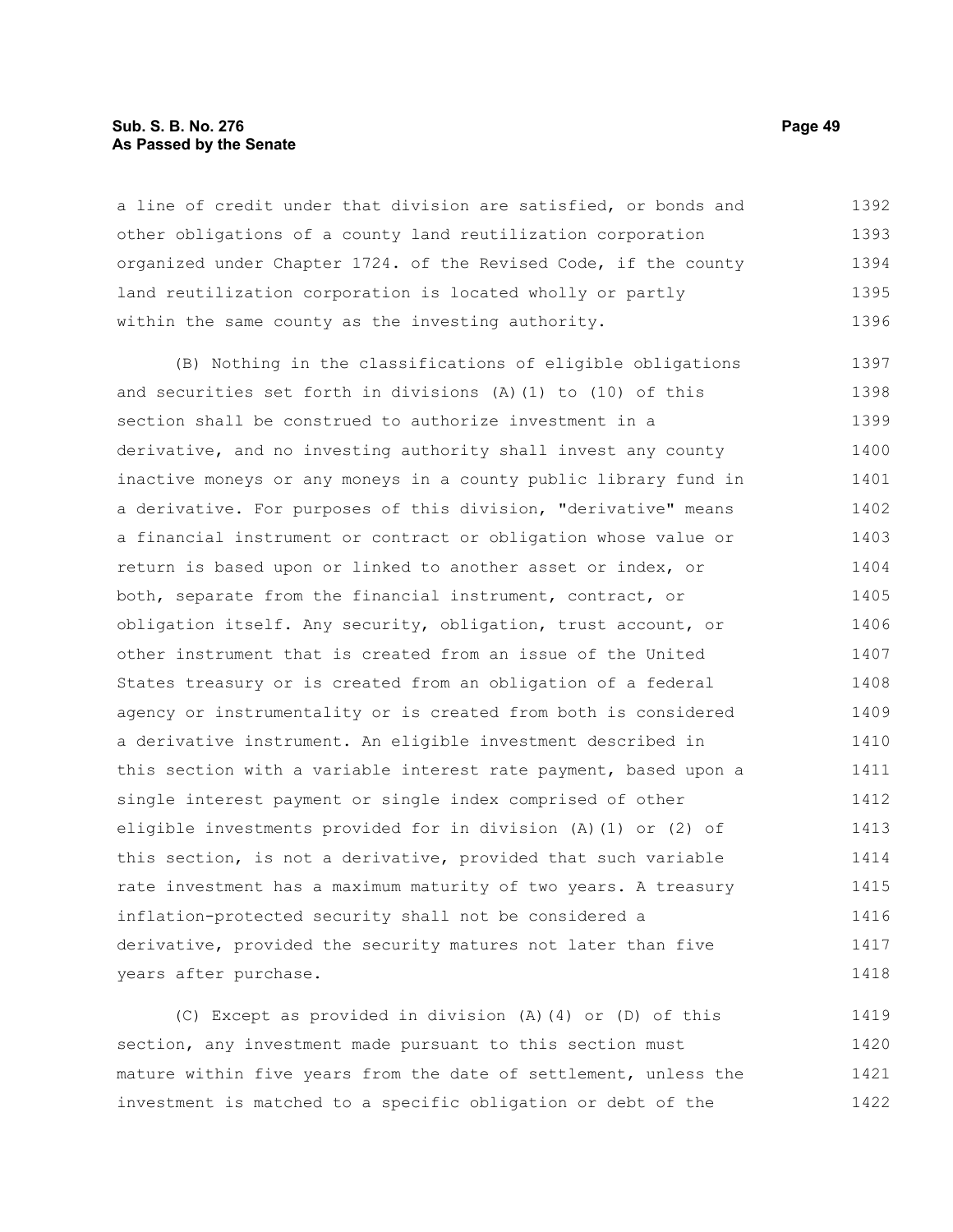county or to a specific obligation or debt of a political subdivision of this state, and the investment is specifically approved by the investment advisory committee. 1423 1424 1425

(D) The investing authority may also enter into a written repurchase agreement with any eligible institution mentioned in section 135.32 of the Revised Code or any eligible securities dealer pursuant to division (J) of this section, under the terms of which agreement the investing authority purchases and the eligible institution or dealer agrees unconditionally to repurchase any of the securities listed in divisions (D)(1) to (5), except letters of credit described in division (D)(2), of section 135.18 of the Revised Code. The market value of securities subject to an overnight written repurchase agreement must exceed the principal value of the overnight written repurchase agreement by at least two per cent. A written repurchase agreement must exceed the principal value of the overnight written repurchase agreement, by at least two per cent. A written repurchase agreement shall not exceed thirty days, and the market value of securities subject to a written repurchase agreement must exceed the principal value of the written repurchase agreement by at least two per cent and be marked to market daily. All securities purchased pursuant to this division shall be delivered into the custody of the investing authority or the qualified custodian of the investing authority or an agent designated by the investing authority. A written repurchase agreement with an eligible securities dealer shall be transacted on a delivery versus payment basis. The agreement shall contain the requirement that for each transaction pursuant to the agreement the participating institution shall provide all of the following information: 1426 1427 1428 1429 1430 1431 1432 1433 1434 1435 1436 1437 1438 1439 1440 1441 1442 1443 1444 1445 1446 1447 1448 1449 1450 1451 1452

(1) The par value of the securities; 1453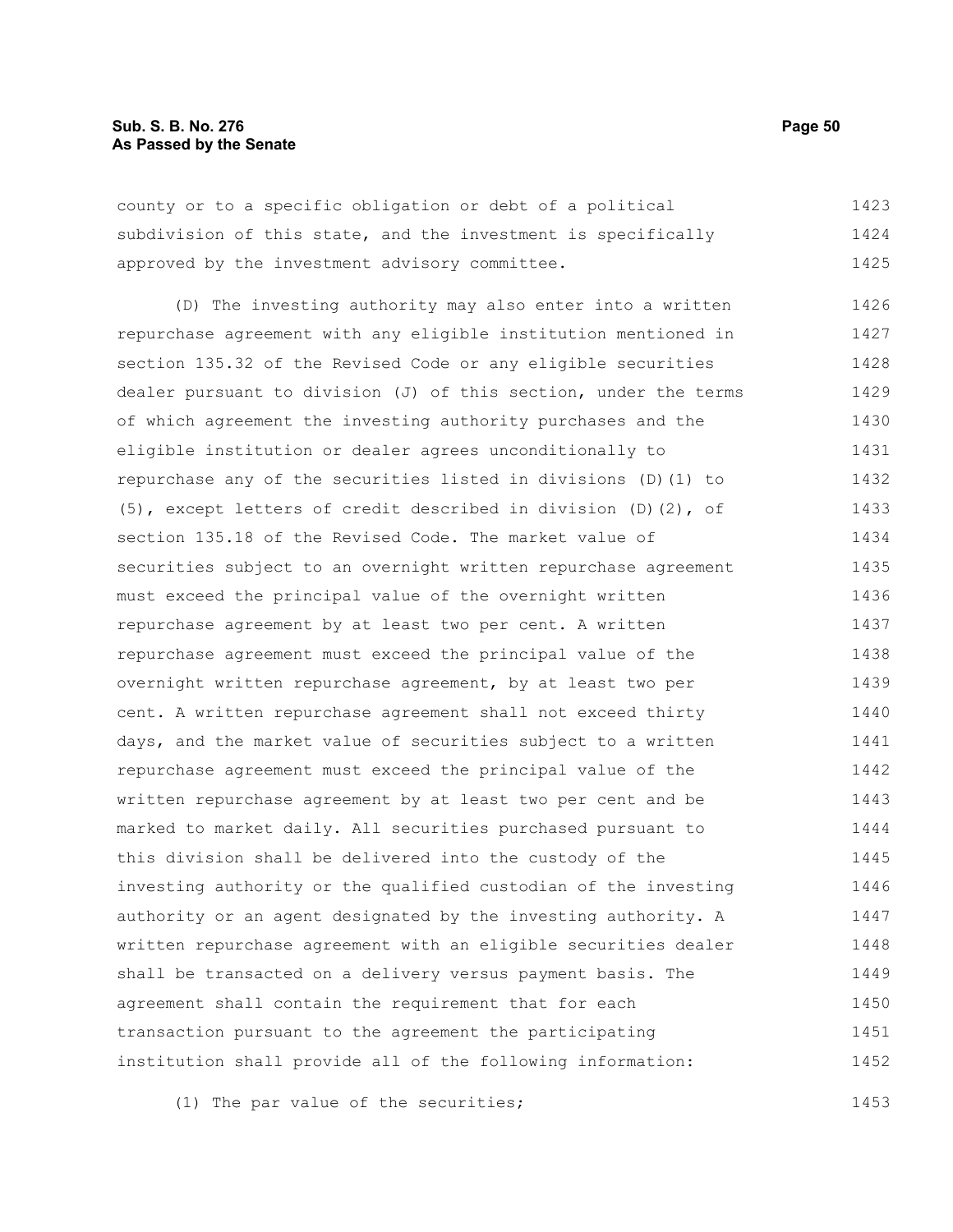(2) The type, rate, and maturity date of the securities; 1454

(3) A numerical identifier generally accepted in the securities industry that designates the securities. 1455 1456

No investing authority shall enter into a written repurchase agreement under the terms of which the investing authority agrees to sell securities owned by the county to a purchaser and agrees with that purchaser to unconditionally repurchase those securities. 1457 1458 1459 1460 1461

(E) No investing authority shall make an investment under this section, unless the investing authority, at the time of making the investment, reasonably expects that the investment can be held until its maturity. The investing authority's written investment policy shall specify the conditions under which an investment may be redeemed or sold prior to maturity. 1462 1463 1464 1465 1466 1467

(F) No investing authority shall pay a county's inactive moneys or moneys of a county public library fund into a fund established by another subdivision, treasurer, governing board, or investing authority, if that fund was established by the subdivision, treasurer, governing board, or investing authority for the purpose of investing or depositing the public moneys of other subdivisions. This division does not apply to the payment of public moneys into either of the following: 1468 1469 1470 1471 1472 1473 1474 1475

(1) The Ohio subdivision's fund pursuant to division (A) (6) of this section; 1476 1477

(2) A fund created solely for the purpose of acquiring, constructing, owning, leasing, or operating municipal utilities pursuant to the authority provided under section 715.02 of the Revised Code or Section 4 of Article XVIII, Ohio Constitution. 1478 1479 1480 1481

For purposes of division (F) of this section, 1482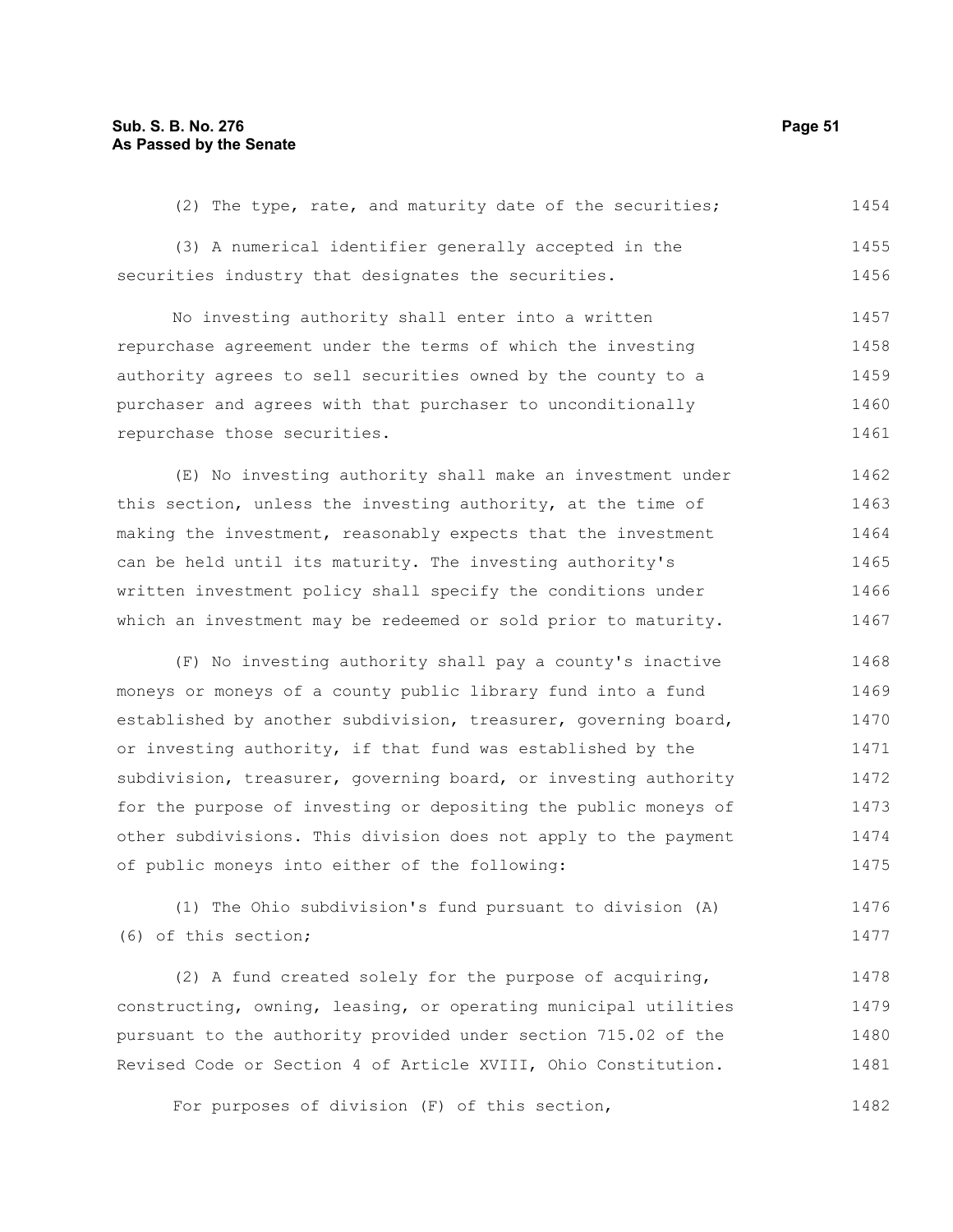"subdivision" includes a county.

(G) The use of leverage, in which the county uses its current investment assets as collateral for the purpose of purchasing other assets, is prohibited. The issuance of taxable notes for the purpose of arbitrage is prohibited. Contracting to sell securities not owned by the county, for the purpose of purchasing such securities on the speculation that bond prices will decline, is prohibited. 1484 1485 1486 1487 1488 1489 1490

(H) Any securities, certificates of deposit, deposit accounts, or any other documents evidencing deposits or investments made under authority of this section shall be issued in the name of the county with the county treasurer or investing authority as the designated payee. If any such deposits or investments are registrable either as to principal or interest, or both, they shall be registered in the name of the treasurer. 1491 1492 1493 1494 1495 1496 1497

(I) The investing authority shall be responsible for the safekeeping of all documents evidencing a deposit or investment acquired under this section, including, but not limited to, safekeeping receipts evidencing securities deposited with a qualified trustee, as provided in section 135.37 of the Revised Code, and documents confirming the purchase of securities under any repurchase agreement under this section shall be deposited with a qualified trustee, provided, however, that the qualified trustee shall be required to report to the investing authority, auditor of state, or an authorized outside auditor at any time upon request as to the identity, market value, and location of the document evidencing each security, and that if the participating institution is a designated depository of the county for the current period of designation, the securities that are the subject of the repurchase agreement may be 1498 1499 1500 1501 1502 1503 1504 1505 1506 1507 1508 1509 1510 1511 1512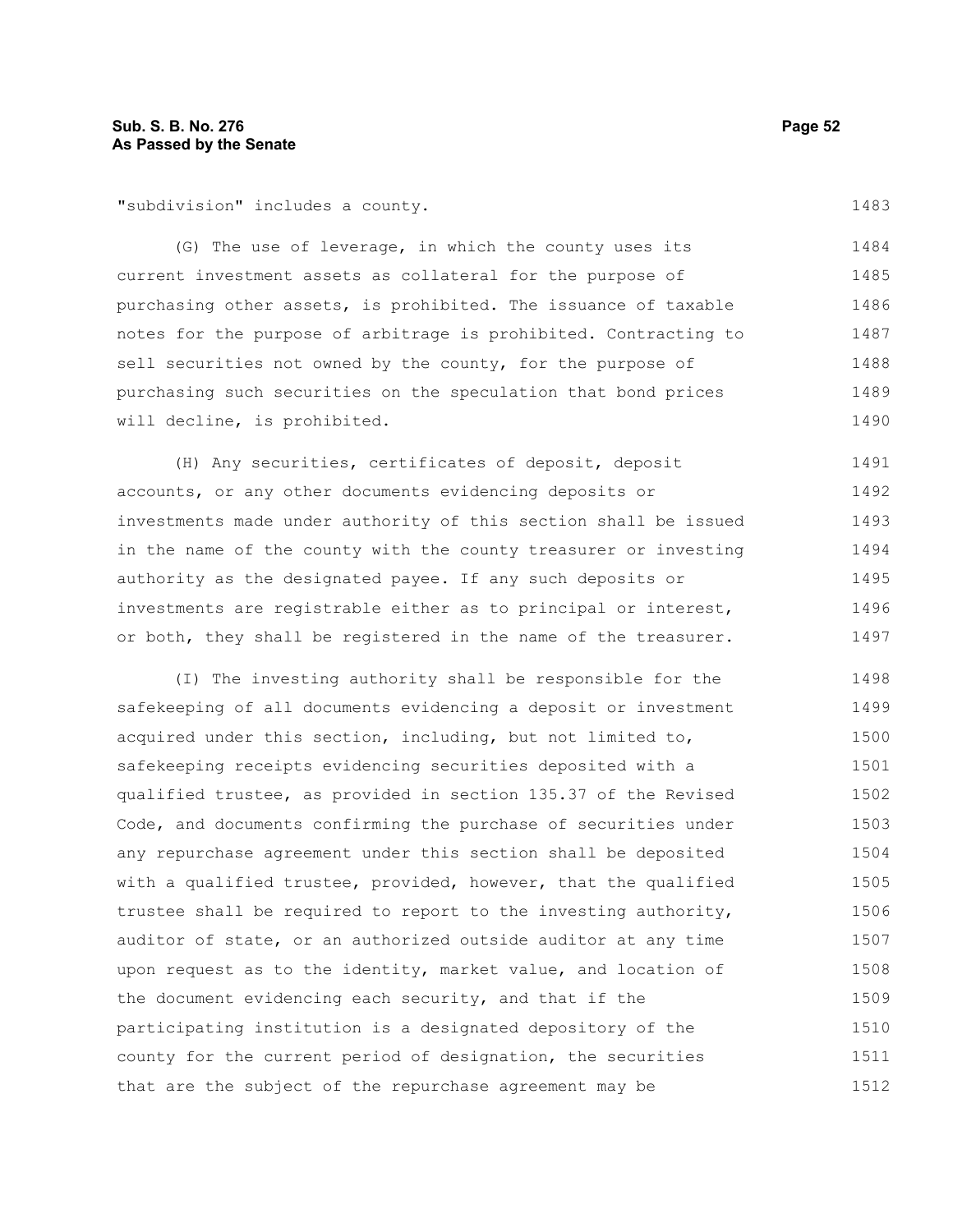# **Sub. S. B. No. 276 Page 53 As Passed by the Senate**

delivered to the treasurer or held in trust by the participating institution on behalf of the investing authority. 1513 1514

Upon the expiration of the term of office of an investing authority or in the event of a vacancy in the office for any reason, the officer or the officer's legal representative shall transfer and deliver to the officer's successor all documents mentioned in this division for which the officer has been responsible for safekeeping. For all such documents transferred and delivered, the officer shall be credited with, and the officer's successor shall be charged with, the amount of moneys evidenced by such documents. 1515 1516 1517 1518 1519 1520 1521 1522 1523

(J)(1) All investments, except for investments in securities described in divisions  $(A)$  (5), (6), and (11) of this section, shall be made only through a member of the financial industry regulatory authority (FINRA), through a bank, savings bank, or savings and loan association regulated by the superintendent of financial institutions, or through an institution regulated by the comptroller of the currency, federal deposit insurance corporation, or board of governors of the federal reserve system. 1524 1525 1526 1527 1528 1529 1530 1531 1532

(2) Payment for investments shall be made only upon the delivery of securities representing such investments to the treasurer, investing authority, or qualified trustee. If the securities transferred are not represented by a certificate, payment shall be made only upon receipt of confirmation of transfer from the custodian by the treasurer, governing board, or qualified trustee. 1533 1534 1535 1536 1537 1538 1539

(K)(1) Except as otherwise provided in division (K)(2) of this section, no investing authority shall make an investment or deposit under this section, unless there is on file with the 1540 1541 1542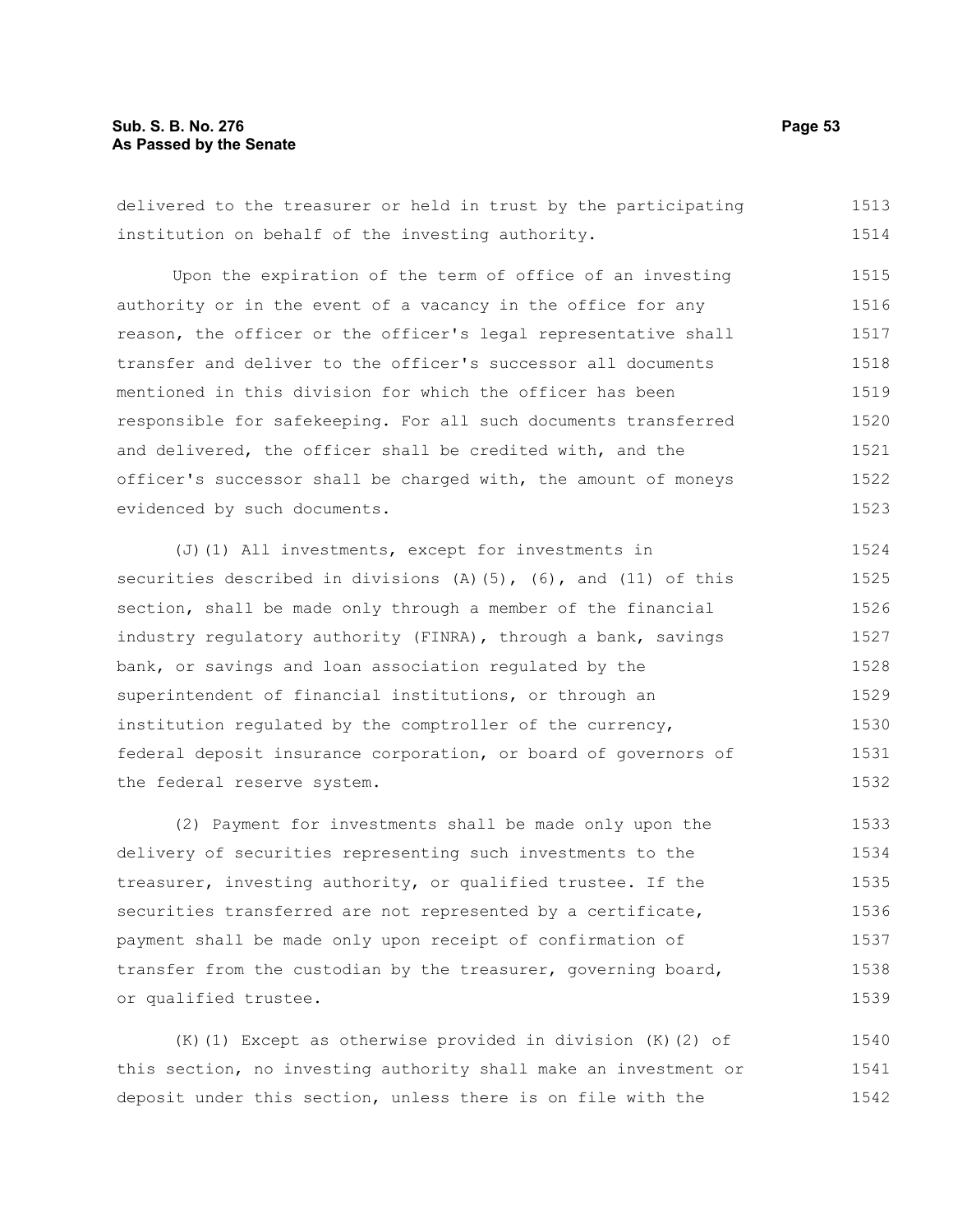## **Sub. S. B. No. 276 Page 54 As Passed by the Senate**

auditor of state a written investment policy approved by the investing authority. The policy shall require that all entities conducting investment business with the investing authority shall sign the investment policy of that investing authority. All brokers, dealers, and financial institutions, described in division (J)(1) of this section, initiating transactions with the investing authority by giving advice or making investment recommendations shall sign the investing authority's investment policy thereby acknowledging their agreement to abide by the policy's contents. All brokers, dealers, and financial institutions, described in division  $(J)$  (1) of this section, executing transactions initiated by the investing authority, having read the policy's contents, shall sign the investment policy thereby acknowledging their comprehension and receipt. 1543 1544 1545 1546 1547 1548 1549 1550 1551 1552 1553 1554 1555 1556

(2) If a written investment policy described in division (K)(1) of this section is not filed on behalf of the county with the auditor of state, the investing authority of that county shall invest the county's inactive moneys and moneys of the county public library fund only in time certificates of deposits or savings or deposit accounts pursuant to division (A)(3) of this section, no-load money market mutual funds pursuant to division (A)(5) of this section, or the Ohio subdivision's fund pursuant to division (A)(6) of this section. 1557 1558 1559 1560 1561 1562 1563 1564 1565

(L)(1) The investing authority shall establish and maintain an inventory of all obligations and securities acquired by the investing authority pursuant to this section. The inventory shall include a description of each obligation or security, including type, cost, par value, maturity date, settlement date, and any coupon rate. 1566 1567 1568 1569 1570 1571

(2) The investing authority shall also keep a complete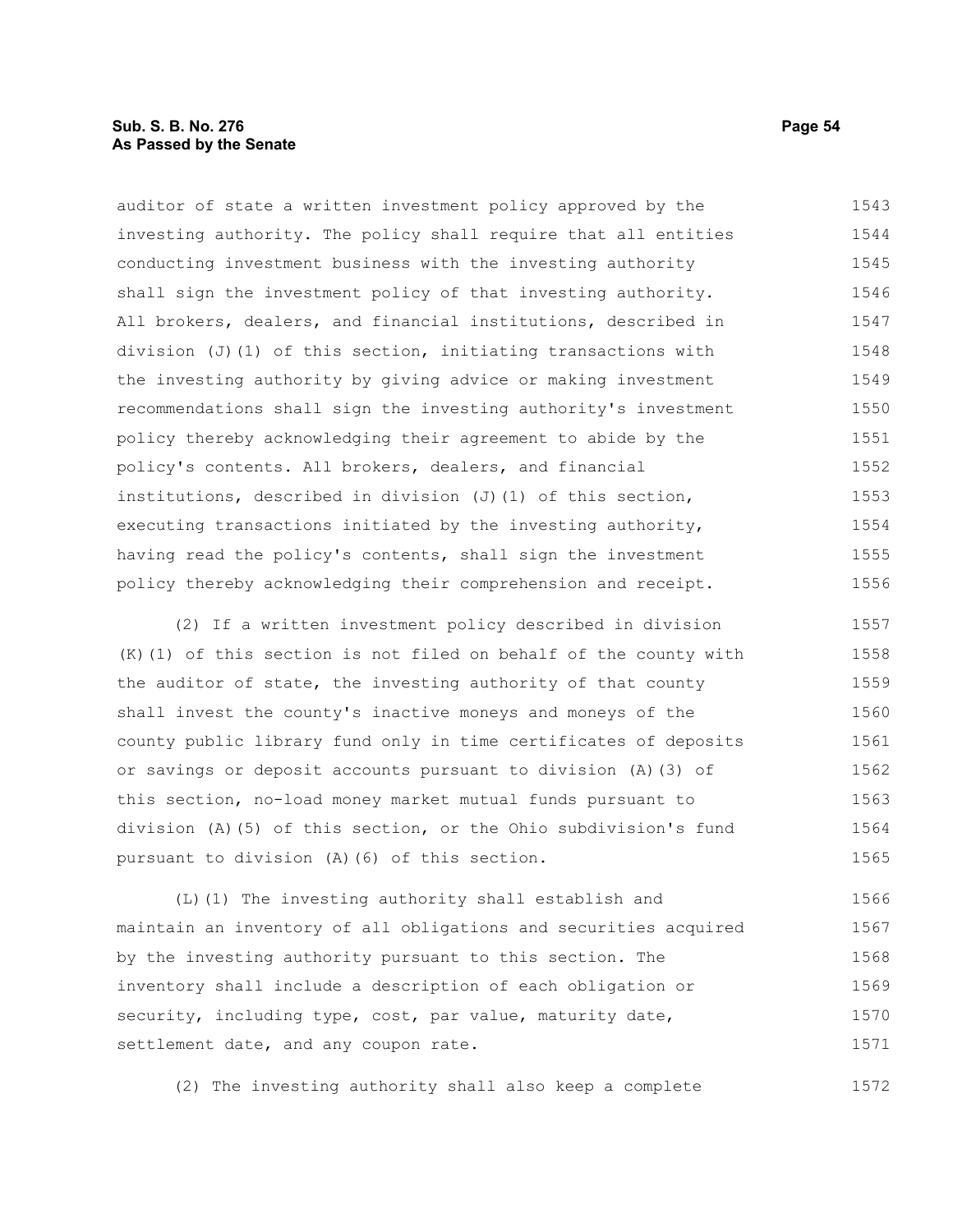# **Sub. S. B. No. 276 Page 55 As Passed by the Senate**

record of all purchases and sales of the obligations and securities made pursuant to this section. 1573 1574

(3) The investing authority shall maintain a monthly portfolio report and issue a copy of the monthly portfolio report describing such investments to the county investment advisory committee, detailing the current inventory of all obligations and securities, all transactions during the month that affected the inventory, any income received from the obligations and securities, and any investment expenses paid, and stating the names of any persons effecting transactions on behalf of the investing authority. 1575 1576 1577 1578 1579 1580 1581 1582 1583

(4) The monthly portfolio report shall be a public record and available for inspection under section 149.43 of the Revised Code.

(5) The inventory and the monthly portfolio report shall be filed with the board of county commissioners. The monthly portfolio report also shall be filed with the treasurer of state. 1587 1588 1589 1590

(M) An investing authority may enter into a written investment or deposit agreement that includes a provision under which the parties agree to submit to nonbinding arbitration to settle any controversy that may arise out of the agreement, including any controversy pertaining to losses of public moneys resulting from investment or deposit. The arbitration provision shall be set forth entirely in the agreement, and the agreement shall include a conspicuous notice to the parties that any party to the arbitration may apply to the court of common pleas of the county in which the arbitration was held for an order to vacate, modify, or correct the award. Any such party may also apply to the court for an order to change venue to a court of common 1591 1592 1593 1594 1595 1596 1597 1598 1599 1600 1601 1602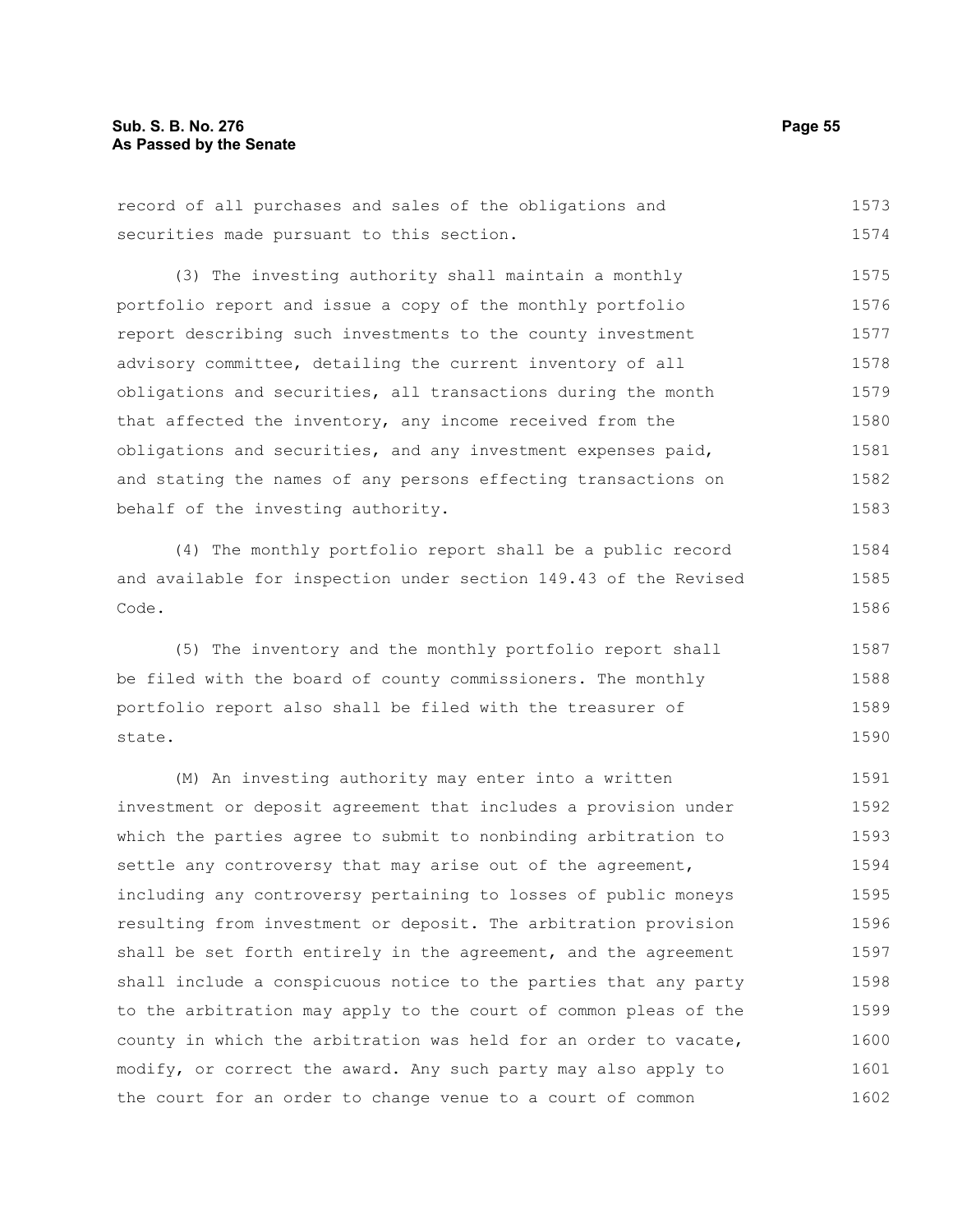the investing authority.

pleas located more than one hundred miles from the county in which the investing authority is located. For purposes of this division, "investment or deposit agreement" means any agreement between an investing authority and a person, under which agreement the person agrees to invest, deposit, or otherwise manage, on behalf of the investing authority, a county's inactive moneys or moneys in a county public library fund, or agrees to provide investment advice to 1603 1604 1605 1606 1607 1608 1609 1610

(N)(1) An investment held in the county portfolio on September 27, 1996, that was a legal investment under the law as it existed before September 27, 1996, may be held until maturity. 1612 1613 1614 1615

(2) An investment held in the county portfolio on September 10, 2012, that was a legal investment under the law as it existed before September 10, 2012, may be held until maturity. 1616 1617 1618 1619

**Sec. 150.05.** (A) The authority shall select, as program administrators, not more than two private, for-profit investment funds to acquire loans for the program fund and to invest money in the program fund as prescribed in the investment policy established or modified by the authority in accordance with sections 150.03 and 150.04 of the Revised Code. The authority shall give equal consideration, in selecting these program administrators, to minority owned and controlled investment funds, to funds owned and controlled by women, to ventures involving minority owned and controlled funds, and to ventures involving funds owned and controlled by women that otherwise meet the policies and criteria established by the authority. To be eligible for selection, an investment fund must be 1620 1621 1622 1623 1624 1625 1626 1627 1628 1629 1630 1631 1632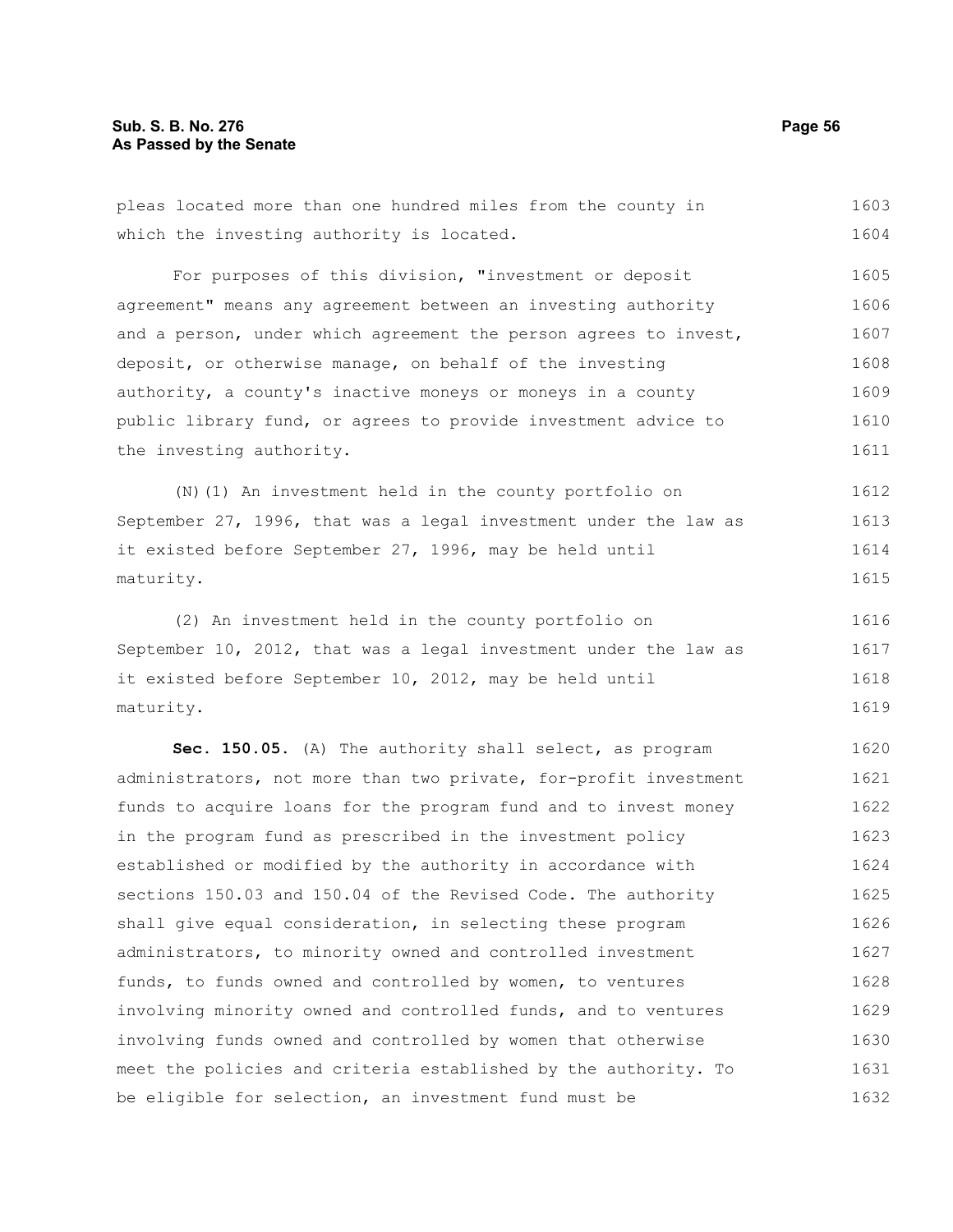## **Sub. S. B. No. 276 Page 57 As Passed by the Senate**

incorporated or organized under Chapter 1701., 1705., 1706., 1775., 1776., 1782., or 1783. of the Revised Code, must have an established business presence in this state, and must be capitalized in accordance with any state and federal laws applicable to the issuance or sale of securities. 1633 1634 1635 1636 1637

The authority shall select program administrators only after soliciting and evaluating requests for proposals as prescribed in this section. The authority shall publish a notice of a request for proposals in newspapers of general circulation in this state once each week for two consecutive weeks before a date specified by the authority as the date on which it will begin accepting proposals. The notices shall contain a general description of the subject of the proposed agreement and the location where the request for proposals may be obtained. The request for proposals shall include all the following: 1638 1639 1640 1641 1642 1643 1644 1645 1646 1647

(1) Instructions and information to respondents concerning the submission of proposals, including the name and address of the office where proposals are to be submitted; 1648 1649 1650

(2) Instructions regarding the manner in which respondents may communicate with the authority, including the names, titles, and telephone numbers of the individuals to whom such communications shall be directed; 1651 1652 1653 1654

(3) Description of the performance criteria that will be used to evaluate whether a respondent selected by the authority is satisfying the authority's investment policy; 1655 1656 1657

(4) Description of the factors and criteria to be considered in evaluating respondents' proposals, the relative importance of each factor or criterion, and description of the authority's evaluation procedure; 1658 1659 1660 1661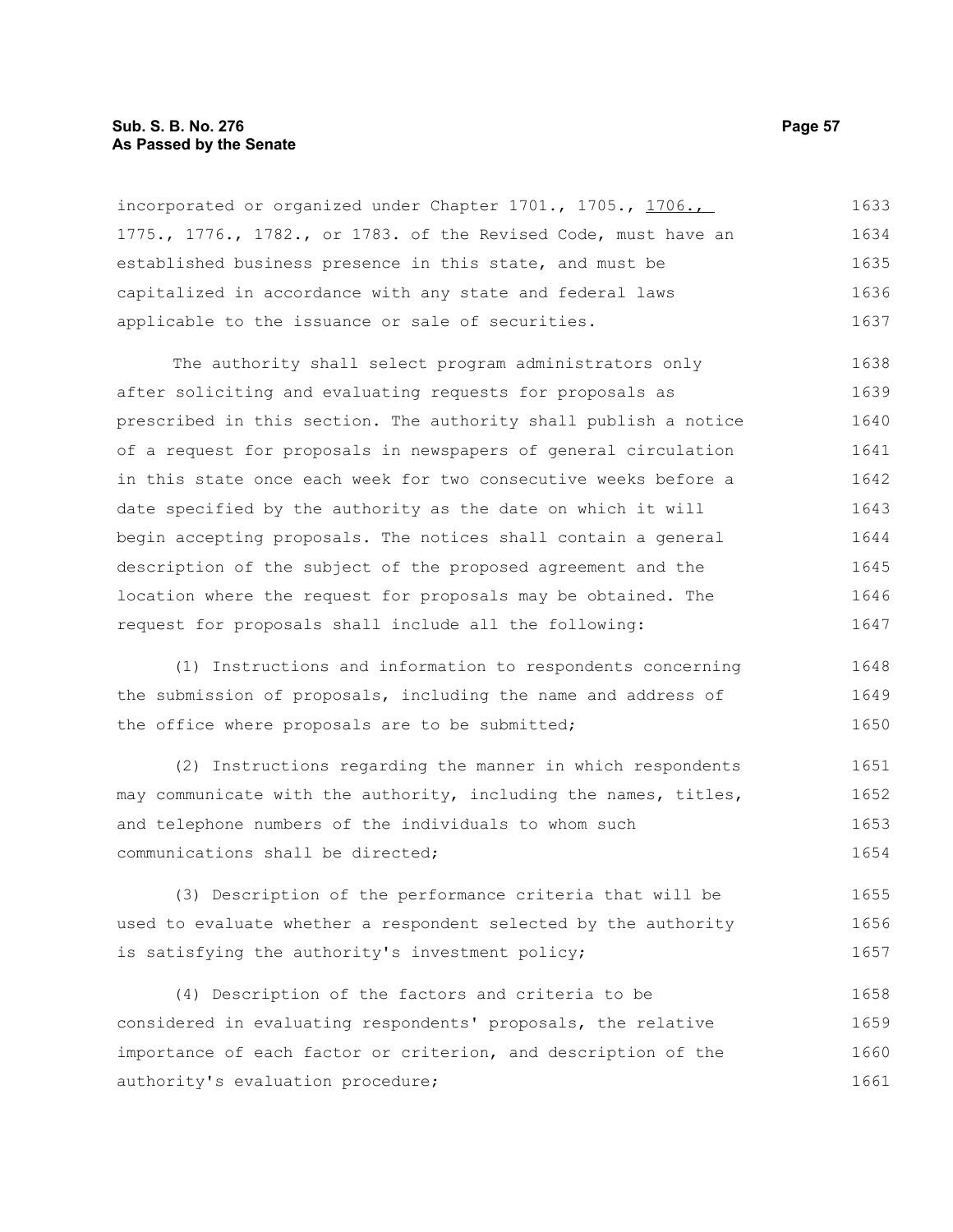# **Sub. S. B. No. 276 Page 58 As Passed by the Senate**

(5) Description of any documents that may be incorporated by reference into the request for proposals, provided that the request specifies where such documents may be obtained and such documents are readily available to all interested parties. 1662 1663 1664 1665

After the date specified for receiving proposals, the authority shall evaluate submitted proposals. The authority may discuss a respondent's proposal with that respondent to clarify or revise a proposal or the terms of the agreement. 1666 1667 1668 1669

The authority shall choose for review proposals from at least three respondents the authority considers qualified to operate the program in the best interests of the investment policy adopted by the authority. If three or fewer proposals are submitted, the authority shall review each proposal. The authority may cancel a request for proposals at any time before entering into an agreement with a respondent. The authority shall provide respondents fair and equal opportunity for such discussions. The authority may terminate discussions with any respondent upon written notice to the respondent. 1670 1671 1672 1673 1674 1675 1676 1677 1678 1679

(B) After reviewing the chosen proposals, the authority may select not more than two such respondents and enter into a written agreement with each of the selected respondents, provided that at no time shall there be agreements with more than two persons. 1680 1681 1682 1683 1684

The agreement shall do all of the following:

(1) Specify that borrowing and investing by the program administrator will be budgeted to guarantee that no tax credits will be granted during the first four years of the Ohio venture capital program, and will be structured to ensure that payments of principal, interest, or interest equivalent due in any fiscal 1686 1687 1688 1689 1690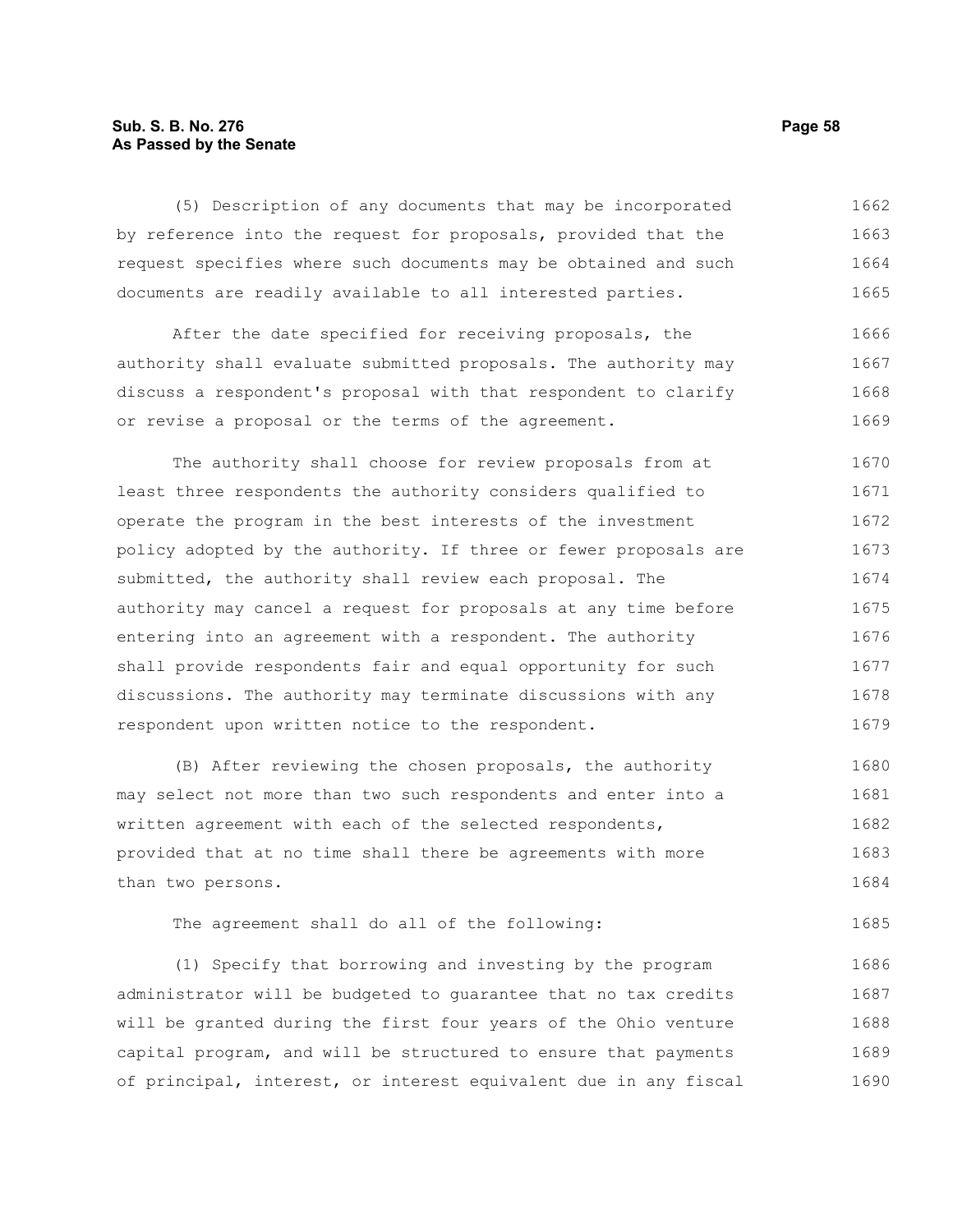# **Sub. S. B. No. 276 Page 59 As Passed by the Senate**

administrator, does not exceed twenty million dollars; (2) Require investment by the program administrator or the fund manager employed by the program administrator to be in compliance with the investment policy established or modified in accordance with sections 150.03 and 150.04 of the Revised Code that is in effect at the time the investment is made, and prohibit the program administrator or fund manager from engaging in any investment activities other than activities to carry out that policy; (3) Require periodic financial reporting by the program administrator to the authority, which reporting shall include an annual audit by an independent auditor and such other financial reporting as is specified in the agreement or otherwise required by the authority for the purpose of ensuring that the program administrator is carrying out the investment policy; (4) Specify any like standards or general limitations in addition to or in furtherance of investment standards or limitations that apply pursuant to division (H) of section 150.03 of the Revised Code; (5) Require the program administrator to apply program fund revenue first to the payment of principal borrowed by the program administrator for investment under the program, then to interest related to that principal, and then to amounts necessary to cover the program administrator's pro rata share required under division (B)(9) of this section; and require the 1692 1693 1694 1695 1696 1697 1698 1699 1700 1701 1702 1703 1704 1705 1706 1707 1708 1709 1710 1711 1712 1713 1714 1715 1716

program administrator to pay the authority not less than ninety

attributable to investments under the program administrator's

per cent of the amount by which program fund revenue

investment authority exceeds amounts so applied;

year, when added to such payments due from any other program 1691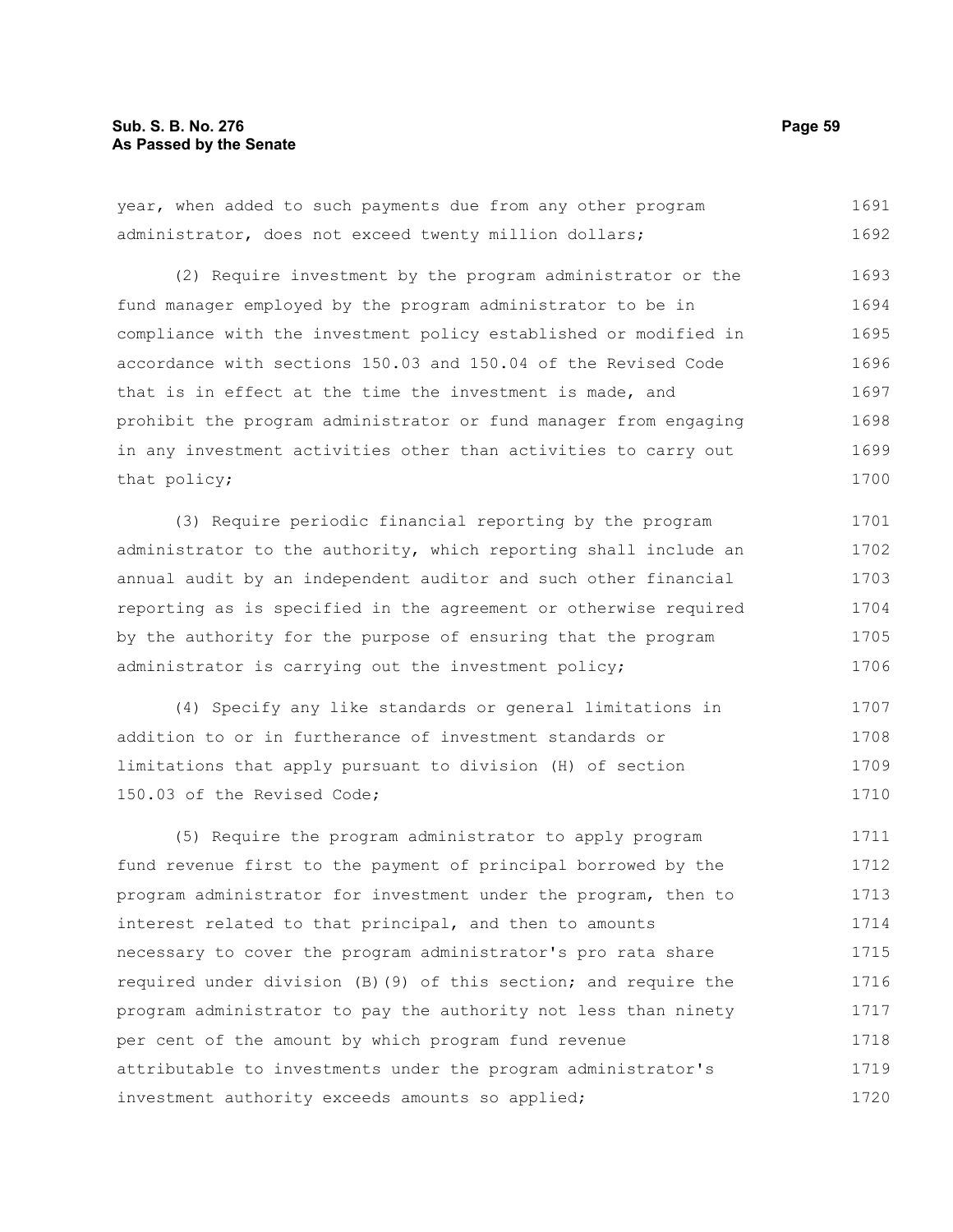# **Sub. S. B. No. 276 Page 60 As Passed by the Senate**

(6) Specify the procedures by which the program administrator shall certify immediately to the authority the necessity for the authority to issue tax credit certificates pursuant to contracts entered into under section 150.07 of the Revised Code; 1721 1722 1723 1724 1725

(7) Specify any general limitations regarding the employment of a fund manager by the program administrator, in addition to an express limitation that the fund manager be a person with demonstrated, substantial, successful experience in the design and management of seed and venture capital investment programs and in capital formation. The fund manager may be, but need not be, an equity owner or affiliate of the program administrator. 1726 1727 1728 1729 1730 1731 1732 1733

(8) Specify the terms and conditions under which the authority or the program administrator may terminate the agreement, including in the circumstance that the program administrator or fund manager violates the investment policy; 1734 1735 1736 1737

(9) Require the program administrator or fund manager employed by the program administrator to provide capital in the form of a loan equal to one per cent of the amount of outstanding loans by lenders to the program fund. The loan from the program administrator or fund manager shall be on the same terms and conditions as loans from other lenders, except that the loan from the program administrator or fund manager shall not be secured by the Ohio venture capital fund or tax credits available to other lenders under division (B) of section 150.04 of the Revised Code. Such capital shall be placed at the same risk as the proceeds from such loans. The program administrator shall receive a pro rata share of the net income, including net loss, from the investment of money from the program fund, but is 1738 1739 1740 1741 1742 1743 1744 1745 1746 1747 1748 1749 1750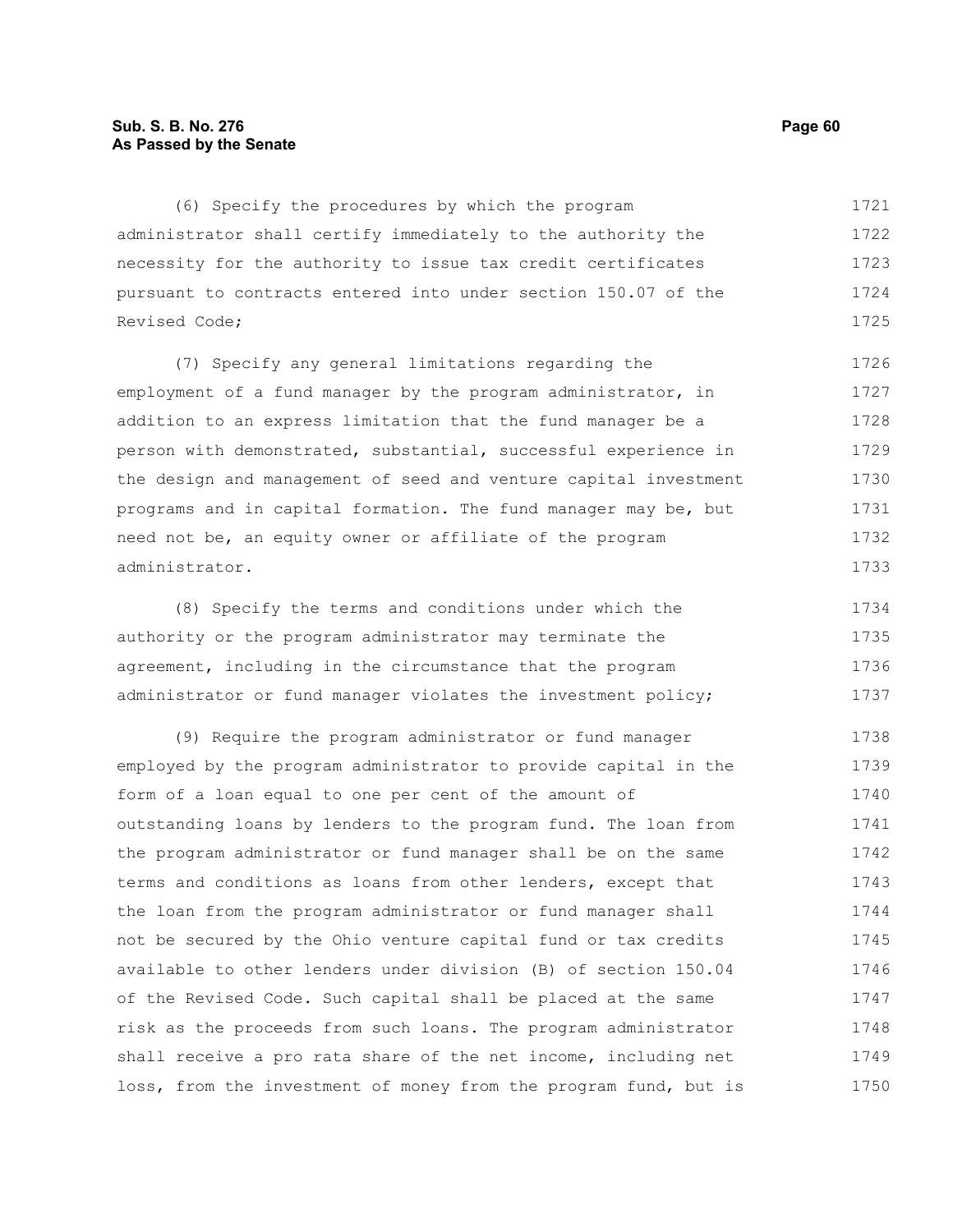# **Sub. S. B. No. 276 Page 61 As Passed by the Senate**

not entitled to the security against losses provided under section 150.04 of the Revised Code. 1751 1752

**Sec. 718.01.** Any term used in this chapter that is not otherwise defined in this chapter has the same meaning as when used in a comparable context in laws of the United States relating to federal income taxation or in Title LVII of the Revised Code, unless a different meaning is clearly required. Except as provided in section 718.81 of the Revised Code, if a term used in this chapter that is not otherwise defined in this chapter is used in a comparable context in both the laws of the United States relating to federal income tax and in Title LVII of the Revised Code and the use is not consistent, then the use of the term in the laws of the United States relating to federal income tax shall control over the use of the term in Title LVII of the Revised Code. 1753 1754 1755 1756 1757 1758 1759 1760 1761 1762 1763 1764 1765

Except as otherwise provided in section 718.81 of the Revised Code, as used in this chapter: 1766 1767

(A)(1) "Municipal taxable income" means the following: 1768

(a) For a person other than an individual, income apportioned or sitused to the municipal corporation under section 718.02 of the Revised Code, as applicable, reduced by any pre-2017 net operating loss carryforward available to the person for the municipal corporation. 1769 1770 1771 1772 1773

(b)(i) For an individual who is a resident of a municipal corporation other than a qualified municipal corporation, income reduced by exempt income to the extent otherwise included in income, then reduced as provided in division (A)(2) of this section, and further reduced by any pre-2017 net operating loss carryforward available to the individual for the municipal 1774 1775 1776 1777 1778 1779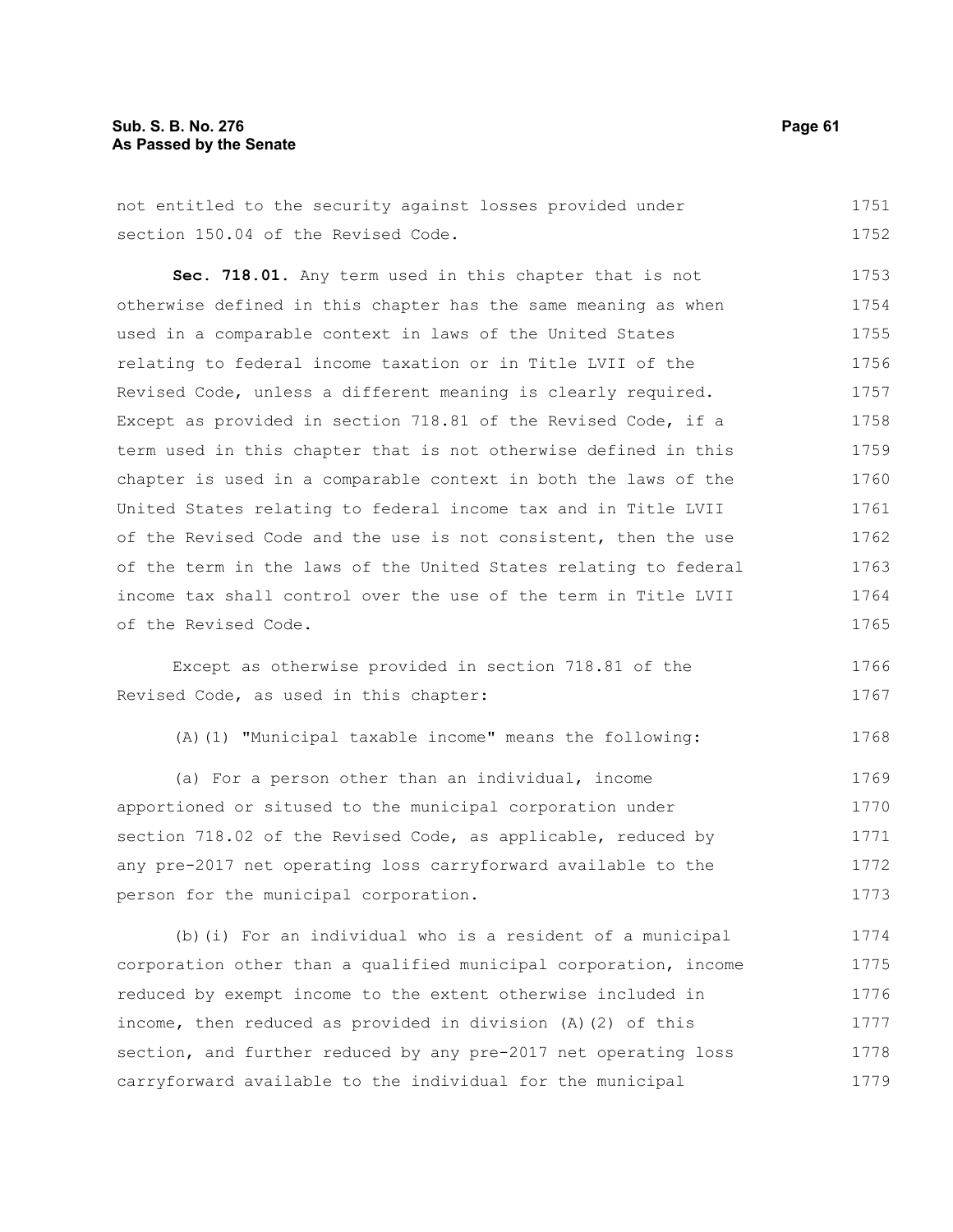(ii) For an individual who is a resident of a qualified municipal corporation, Ohio adjusted gross income reduced by income exempted, and increased by deductions excluded, by the qualified municipal corporation from the qualified municipal corporation's tax. If a qualified municipal corporation, on or before December 31, 2013, exempts income earned by individuals who are not residents of the qualified municipal corporation and net profit of persons that are not wholly located within the qualified municipal corporation, such individual or person shall have no municipal taxable income for the purposes of the tax levied by the qualified municipal corporation and may be exempted by the qualified municipal corporation from the requirements of section 718.03 of the Revised Code. 1781 1782 1783 1784 1785 1786 1787 1788 1789 1790 1791 1792 1793

(c) For an individual who is a nonresident of a municipal corporation, income reduced by exempt income to the extent otherwise included in income and then, as applicable, apportioned or sitused to the municipal corporation under section 718.02 of the Revised Code, then reduced as provided in division (A)(2) of this section, and further reduced by any pre-2017 net operating loss carryforward available to the individual for the municipal corporation. 1794 1795 1796 1797 1798 1799 1800 1801

(2) In computing the municipal taxable income of a taxpayer who is an individual, the taxpayer may subtract, as provided in division (A)(1)(b)(i) or (c) of this section, the amount of the individual's employee business expenses reported on the individual's form 2106 that the individual deducted for federal income tax purposes for the taxable year, subject to the limitation imposed by section 67 of the Internal Revenue Code. For the municipal corporation in which the taxpayer is a 1802 1803 1804 1805 1806 1807 1808 1809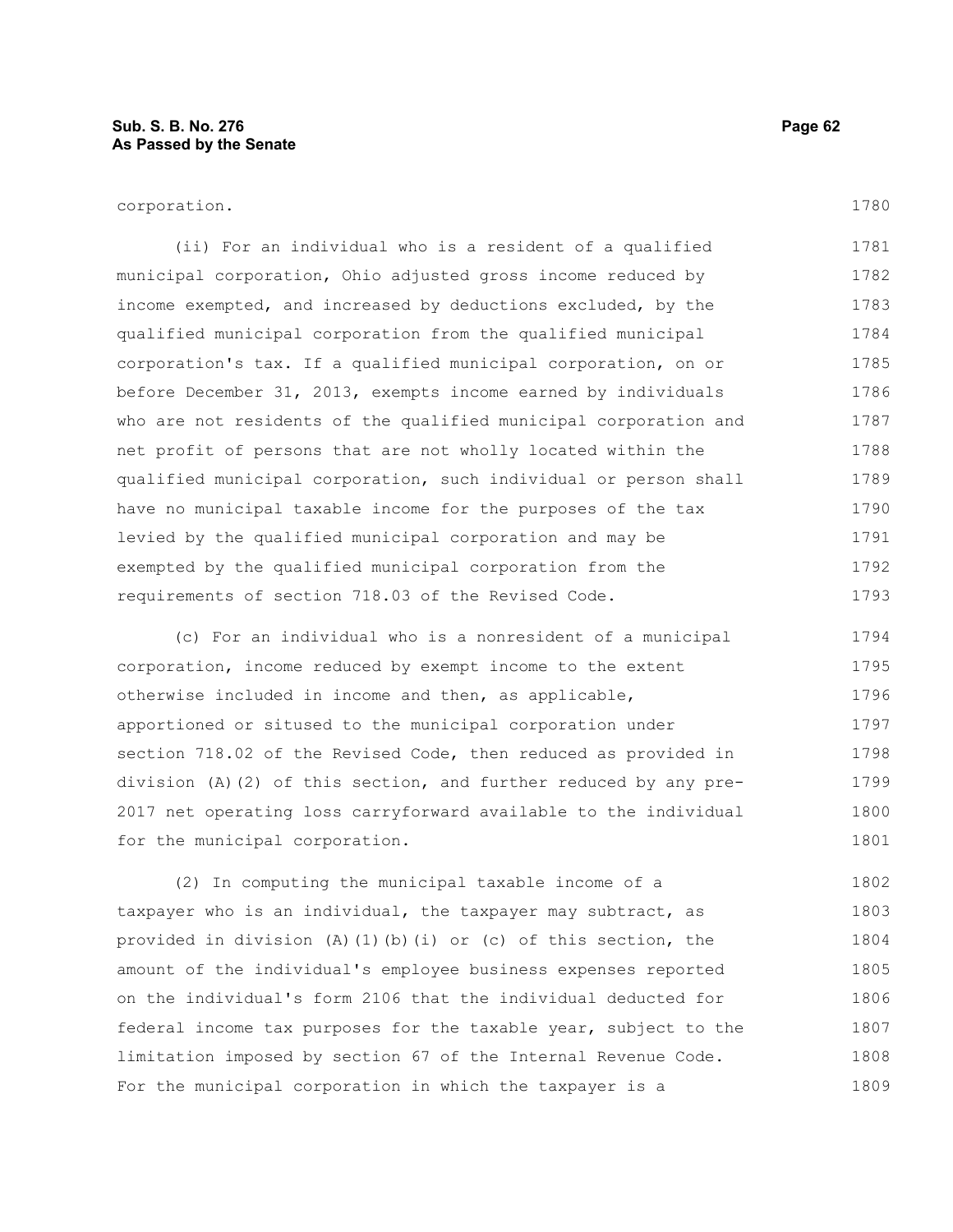## **Sub. S. B. No. 276 Page 63 As Passed by the Senate**

resident, the taxpayer may deduct all such expenses allowed for federal income tax purposes. For a municipal corporation in which the taxpayer is not a resident, the taxpayer may deduct such expenses only to the extent the expenses are related to the taxpayer's performance of personal services in that nonresident municipal corporation. 1810 1811 1812 1813 1814 1815

(B) "Income" means the following:

(1)(a) For residents, all income, salaries, qualifying wages, commissions, and other compensation from whatever source earned or received by the resident, including the resident's distributive share of the net profit of pass-through entities owned directly or indirectly by the resident and any net profit of the resident, except as provided in division (D)(5) of this section. 1817 1818 1819 1820 1821 1822 1823

(b) For the purposes of division (B)(1)(a) of this section: 1824 1825

(i) Any net operating loss of the resident incurred in the taxable year and the resident's distributive share of any net operating loss generated in the same taxable year and attributable to the resident's ownership interest in a passthrough entity shall be allowed as a deduction, for that taxable year and the following five taxable years, against any other net profit of the resident or the resident's distributive share of any net profit attributable to the resident's ownership interest in a pass-through entity until fully utilized, subject to division (B)(1)(d) of this section; 1826 1827 1828 1829 1830 1831 1832 1833 1834 1835

(ii) The resident's distributive share of the net profit of each pass-through entity owned directly or indirectly by the resident shall be calculated without regard to any net operating 1836 1837 1838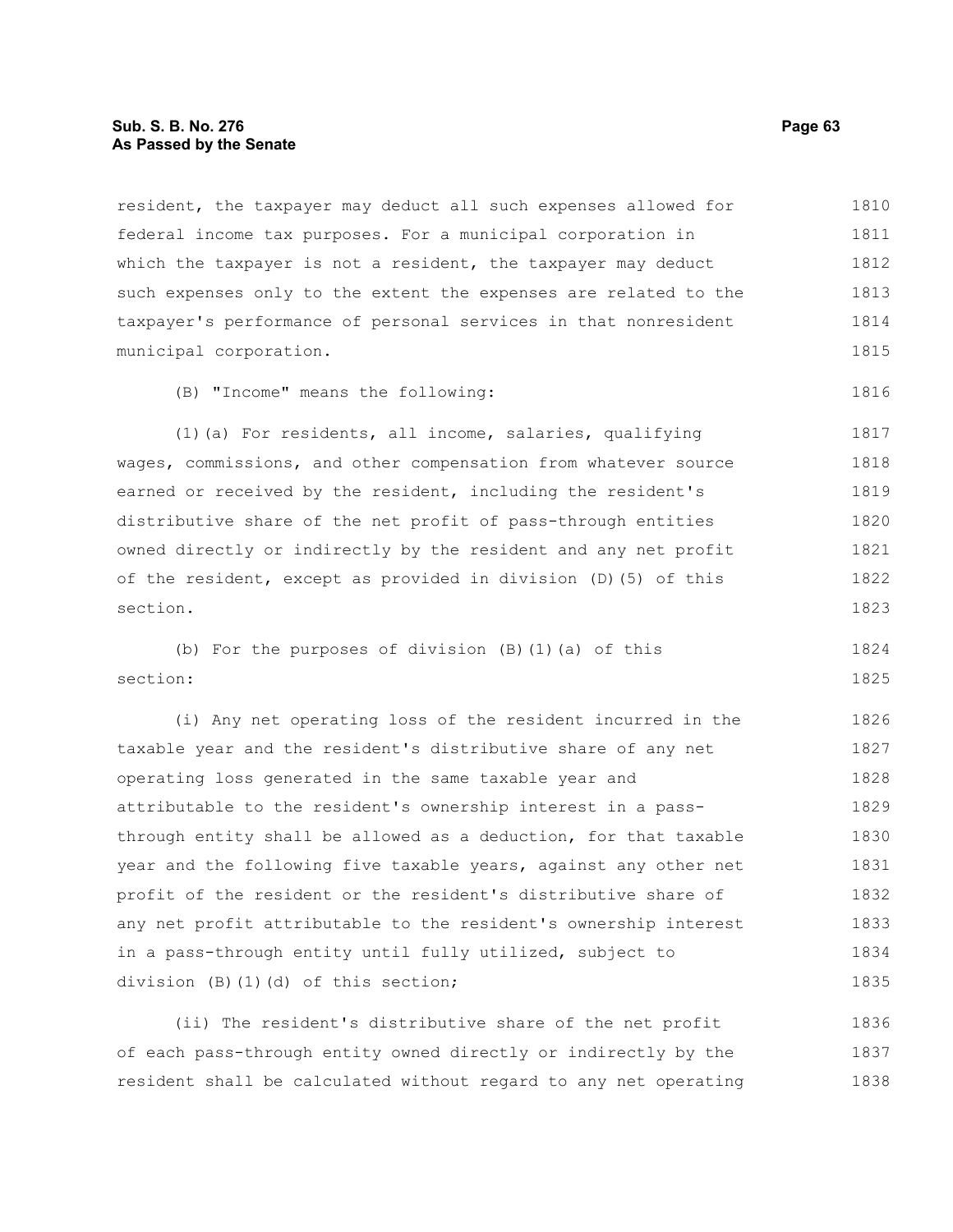loss that is carried forward by that entity from a prior taxable year and applied to reduce the entity's net profit for the current taxable year. 1839 1840 1841

(c) Division (B)(1)(b) of this section does not apply with respect to any net profit or net operating loss attributable to an ownership interest in an S corporation unless shareholders' distributive shares of net profits from S corporations are subject to tax in the municipal corporation as provided in division (C)(14)(b) or (c) of this section. 1842 1843 1844 1845 1846 1847

(d) Any amount of a net operating loss used to reduce a taxpayer's net profit for a taxable year shall reduce the amount of net operating loss that may be carried forward to any subsequent year for use by that taxpayer. In no event shall the cumulative deductions for all taxable years with respect to a taxpayer's net operating loss exceed the original amount of that net operating loss available to that taxpayer. 1848 1849 1850 1851 1852 1853 1854

(2) In the case of nonresidents, all income, salaries, qualifying wages, commissions, and other compensation from whatever source earned or received by the nonresident for work done, services performed or rendered, or activities conducted in the municipal corporation, including any net profit of the nonresident, but excluding the nonresident's distributive share of the net profit or loss of only pass-through entities owned directly or indirectly by the nonresident. 1855 1856 1857 1858 1859 1860 1861 1862

(3) For taxpayers that are not individuals, net profit of the taxpayer; 1863 1864

(4) Lottery, sweepstakes, gambling and sports winnings, winnings from games of chance, and prizes and awards. If the taxpayer is a professional gambler for federal income tax 1865 1866 1867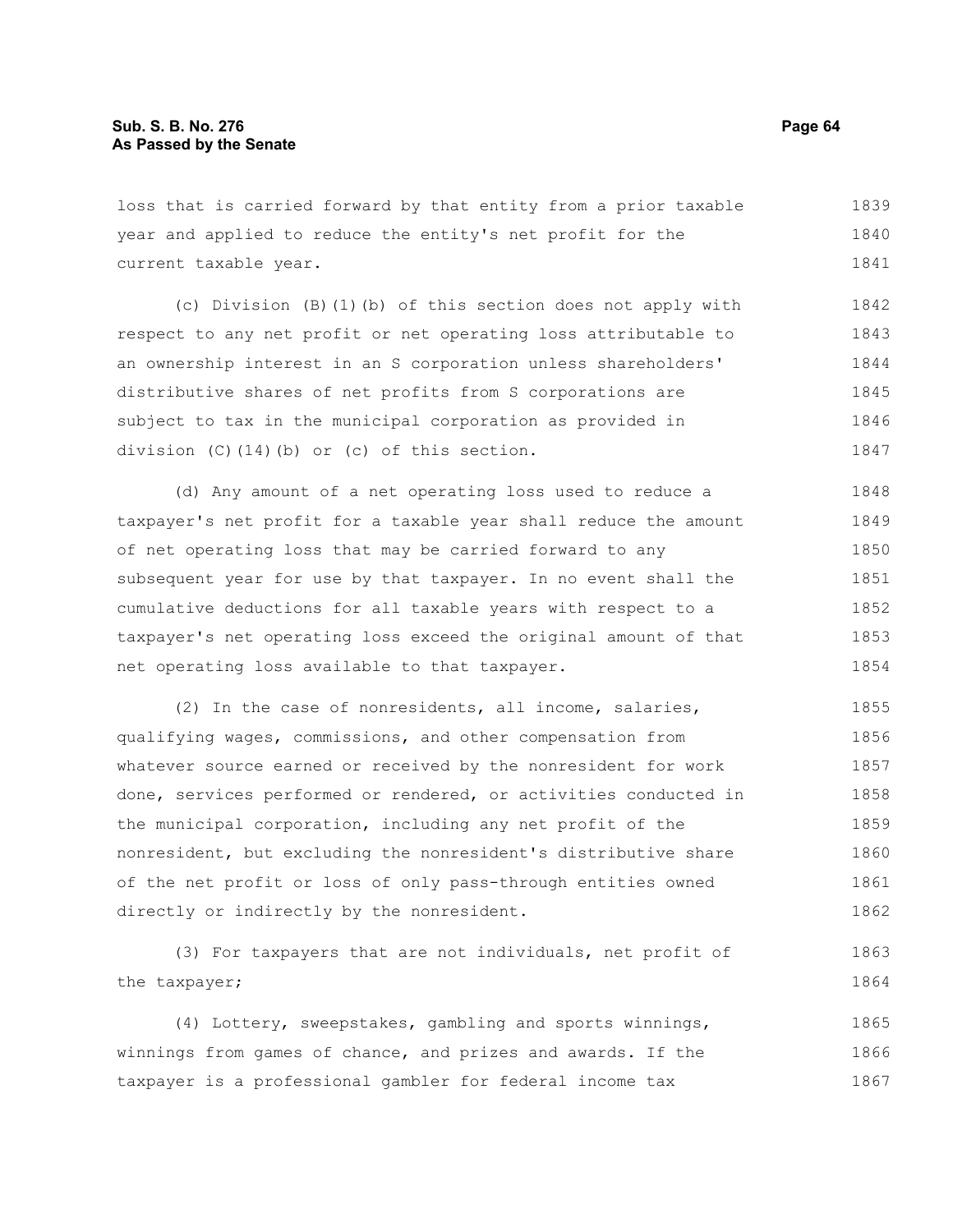purposes, the taxpayer may deduct related wagering losses and expenses to the extent authorized under the Internal Revenue Code and claimed against such winnings. 1868 1869 1870

(C) "Exempt income" means all of the following:

(1) The military pay or allowances of members of the armed forces of the United States or members of their reserve components, including the national guard of any state; 1872 1873 1874

(2)(a) Except as provided in division (C)(2)(b) of this section, intangible income; 1875 1876

(b) A municipal corporation that taxed any type of intangible income on March 29, 1988, pursuant to Section 3 of S.B. 238 of the 116th general assembly, may continue to tax that type of income if a majority of the electors of the municipal corporation voting on the question of whether to permit the taxation of that type of intangible income after 1988 voted in favor thereof at an election held on November 8, 1988. 1877 1878 1879 1880 1881 1882 1883

(3) Social security benefits, railroad retirement benefits, unemployment compensation, pensions, retirement benefit payments, payments from annuities, and similar payments made to an employee or to the beneficiary of an employee under a retirement program or plan, disability payments received from private industry or local, state, or federal governments or from charitable, religious or educational organizations, and the proceeds of sickness, accident, or liability insurance policies. As used in division (C)(3) of this section, "unemployment compensation" does not include supplemental unemployment compensation described in section 3402(o)(2) of the Internal Revenue Code. 1884 1885 1886 1887 1888 1889 1890 1891 1892 1893 1894 1895

(4) The income of religious, fraternal, charitable, 1896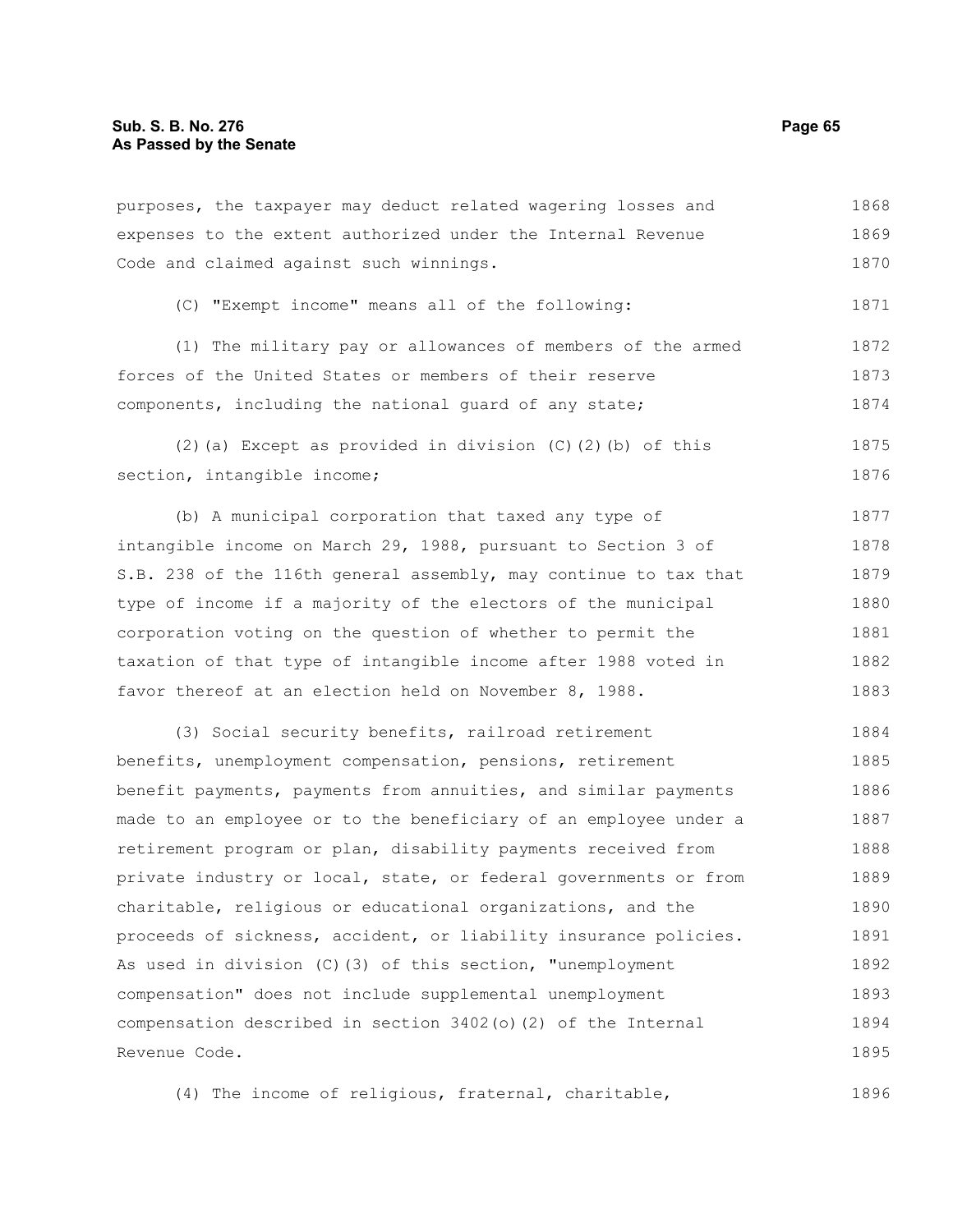scientific, literary, or educational institutions to the extent such income is derived from tax-exempt real estate, tax-exempt tangible or intangible property, or tax-exempt activities. 1897 1898 1899

(5) Compensation paid under section 3501.28 or 3501.36 of the Revised Code to a person serving as a precinct election official to the extent that such compensation does not exceed one thousand dollars for the taxable year. Such compensation in excess of one thousand dollars for the taxable year may be subject to taxation by a municipal corporation. A municipal corporation shall not require the payer of such compensation to withhold any tax from that compensation. 1900 1901 1902 1903 1904 1905 1906 1907

(6) Dues, contributions, and similar payments received by charitable, religious, educational, or literary organizations or labor unions, lodges, and similar organizations; 1908 1909 1910

(7) Alimony and child support received;

(8) Compensation for personal injuries or for damages to property from insurance proceeds or otherwise, excluding compensation paid for lost salaries or wages or compensation from punitive damages; 1912 1913 1914 1915

(9) Income of a public utility when that public utility is subject to the tax levied under section 5727.24 or 5727.30 of the Revised Code. Division (C)(9) of this section does not apply for purposes of Chapter 5745. of the Revised Code. 1916 1917 1918 1919

(10) Gains from involuntary conversions, interest on federal obligations, items of income subject to a tax levied by the state and that a municipal corporation is specifically prohibited by law from taxing, and income of a decedent's estate during the period of administration except such income from the operation of a trade or business; 1920 1921 1922 1923 1924 1925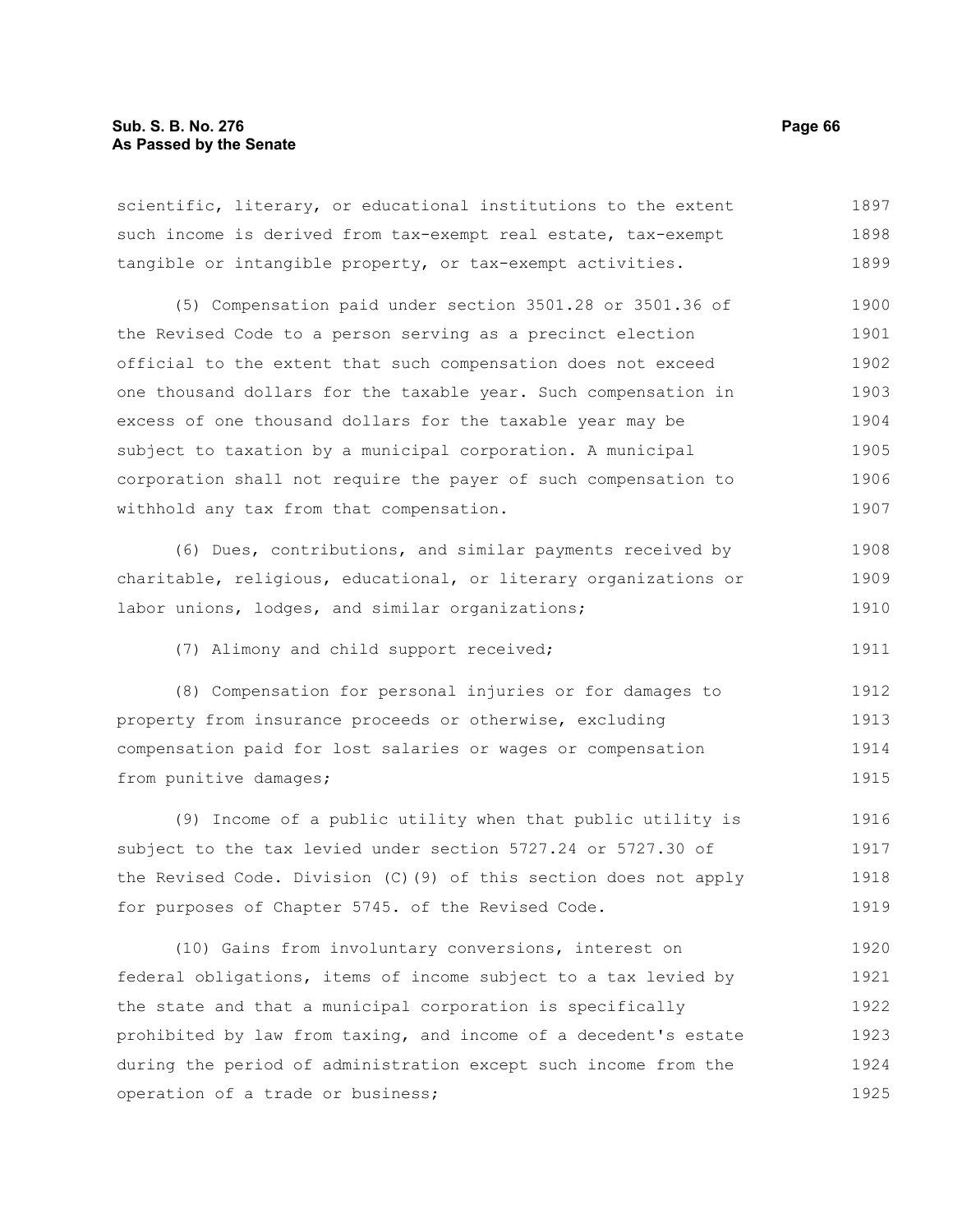# **Sub. S. B. No. 276 Page 67 As Passed by the Senate**

|  |  |  |  | (11) Compensation or allowances excluded from federal        |  |  | 1926 |
|--|--|--|--|--------------------------------------------------------------|--|--|------|
|  |  |  |  | gross income under section 107 of the Internal Revenue Code; |  |  | 1927 |

(12) Employee compensation that is not qualifying wages as defined in division (R) of this section; 1928 1929

(13) Compensation paid to a person employed within the boundaries of a United States air force base under the jurisdiction of the United States air force that is used for the housing of members of the United States air force and is a center for air force operations, unless the person is subject to taxation because of residence or domicile. If the compensation is subject to taxation because of residence or domicile, tax on such income shall be payable only to the municipal corporation of residence or domicile. 1930 1931 1932 1933 1934 1935 1936 1937 1938

(14)(a) Except as provided in division (C)(14)(b) or (c) of this section, an S corporation shareholder's distributive share of net profits of the S corporation, other than any part of the distributive share of net profits that represents wages as defined in section 3121(a) of the Internal Revenue Code or net earnings from self-employment as defined in section 1402(a) of the Internal Revenue Code. 1939 1940 1941 1942 1943 1944 1945

(b) If, pursuant to division (H) of former section 718.01 of the Revised Code as it existed before March 11, 2004, a majority of the electors of a municipal corporation voted in favor of the question at an election held on November 4, 2003, the municipal corporation may continue after 2002 to tax an S corporation shareholder's distributive share of net profits of an S corporation. 1946 1947 1948 1949 1950 1951 1952

(c) If, on December 6, 2002, a municipal corporation was imposing, assessing, and collecting a tax on an S corporation 1953 1954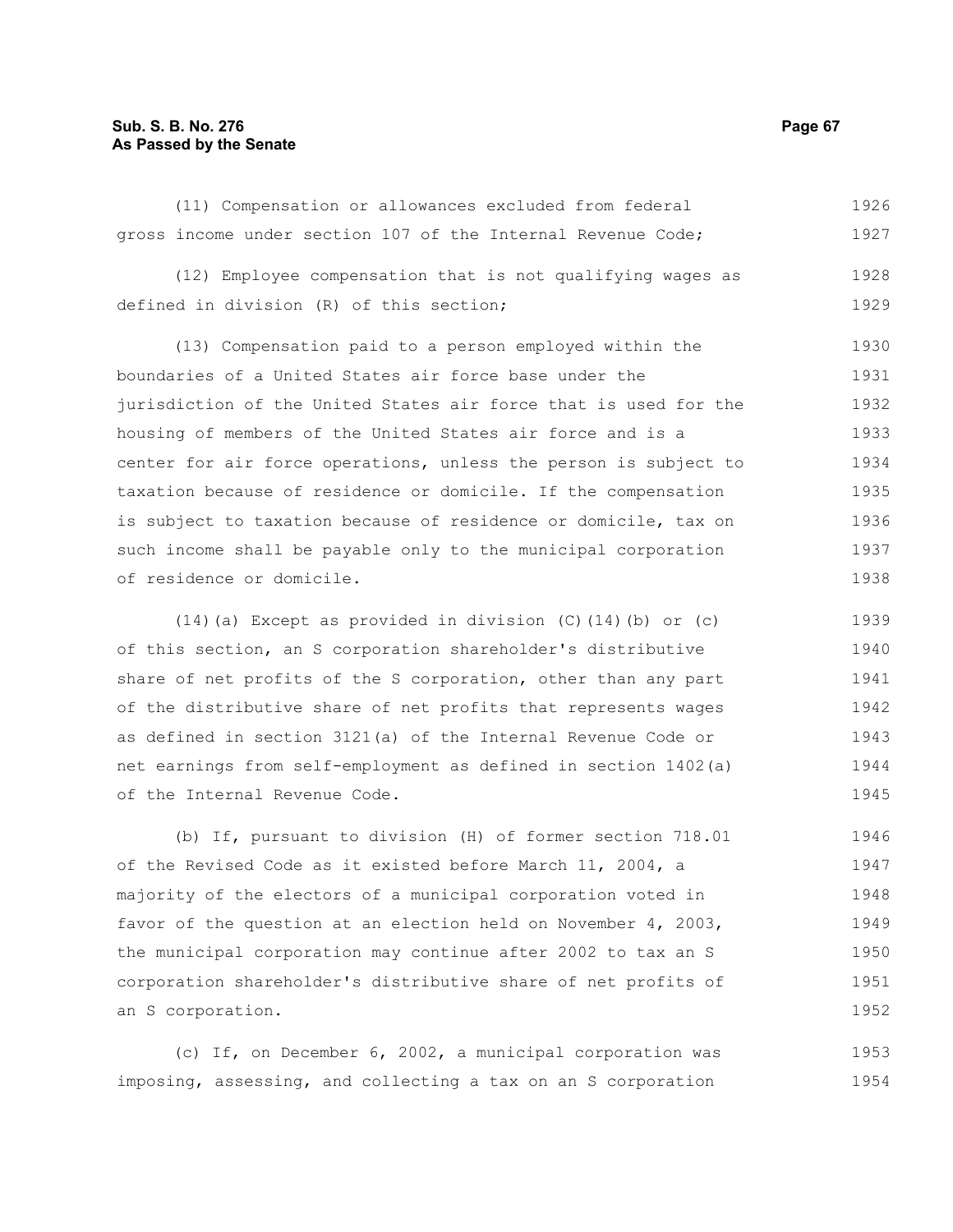# **Sub. S. B. No. 276 Page 68 As Passed by the Senate**

shareholder's distributive share of net profits of the S corporation to the extent the distributive share would be allocated or apportioned to this state under divisions (B)(1) and (2) of section 5733.05 of the Revised Code if the S corporation were a corporation subject to taxes imposed under Chapter 5733. of the Revised Code, the municipal corporation may continue to impose the tax on such distributive shares to the extent such shares would be so allocated or apportioned to this state only until December 31, 2004, unless a majority of the electors of the municipal corporation voting on the question of continuing to tax such shares after that date voted in favor of that question at an election held November 2, 2004. If a majority of those electors voted in favor of the question, the municipal corporation may continue after December 31, 2004, to impose the tax on such distributive shares only to the extent such shares would be so allocated or apportioned to this state. 1955 1956 1957 1958 1959 1960 1961 1962 1963 1964 1965 1966 1967 1968 1969 1970

(d) A municipal corporation shall be deemed to have elected to tax S corporation shareholders' distributive shares of net profits of the S corporation in the hands of the shareholders if a majority of the electors of a municipal corporation voted in favor of a question at an election held under division  $(C)$  (14)(b) or  $(c)$  of this section. The municipal corporation shall specify by resolution or ordinance that the tax applies to the distributive share of a shareholder of an S corporation in the hands of the shareholder of the S corporation. 1971 1972 1973 1974 1975 1976 1977 1978 1979 1980

(15) To the extent authorized under a resolution or ordinance adopted by a municipal corporation before January 1, 2016, all or a portion of the income of individuals or a class of individuals under eighteen years of age. 1981 1982 1983 1984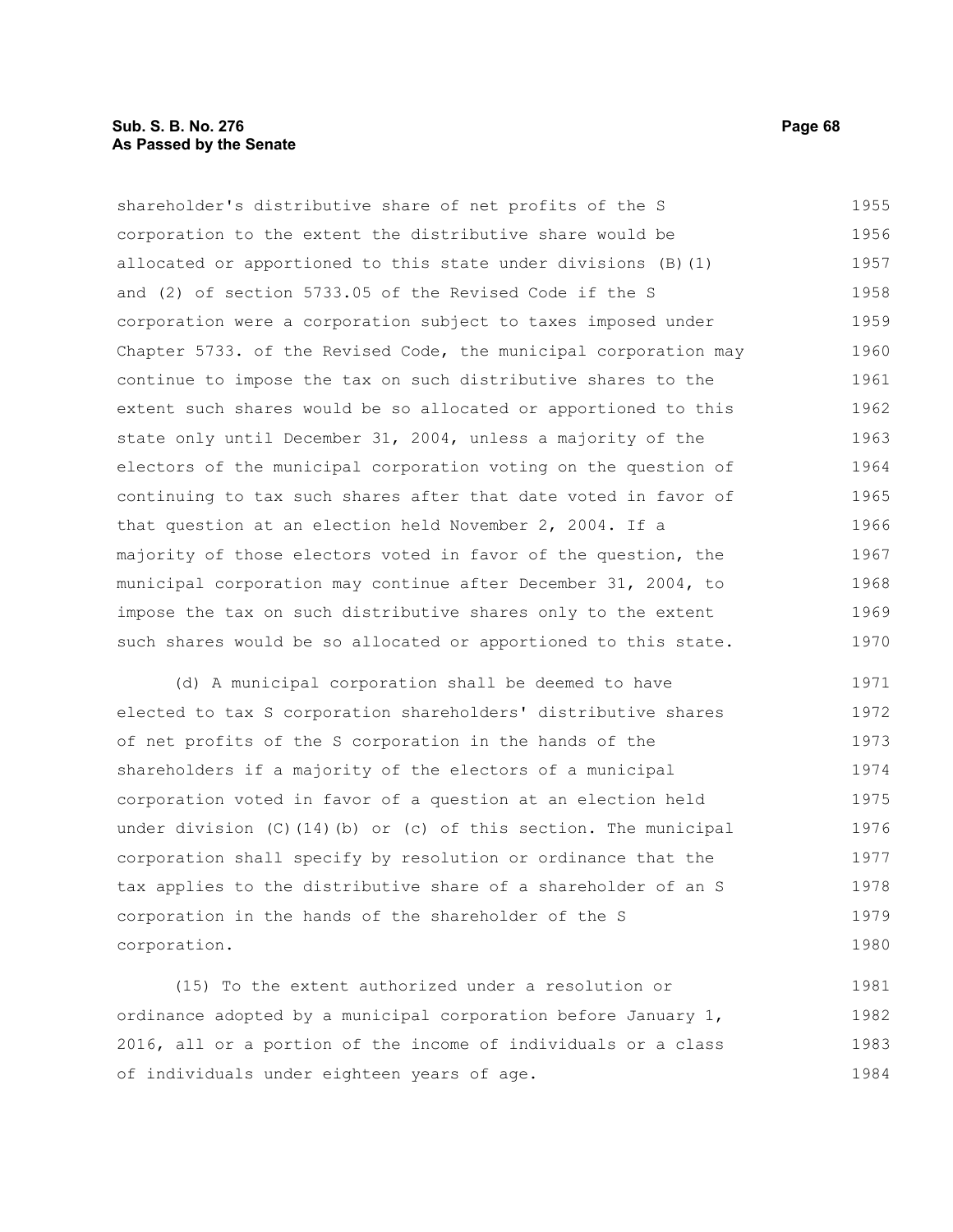# **Sub. S. B. No. 276 Page 69 As Passed by the Senate**

(16)(a) Except as provided in divisions (C)(16)(b),  $(c)$ , and (d) of this section, qualifying wages described in division (B)(1) or (E) of section 718.011 of the Revised Code to the extent the qualifying wages are not subject to withholding for the municipal corporation under either of those divisions. (b) The exemption provided in division (C)(16)(a) of this section does not apply with respect to the municipal corporation in which the employee resided at the time the employee earned the qualifying wages. (c) The exemption provided in division (C)(16)(a) of this section does not apply to qualifying wages that an employer elects to withhold under division (D)(2) of section 718.011 of the Revised Code. (d) The exemption provided in division (C)(16)(a) of this section does not apply to qualifying wages if both of the following conditions apply: (i) For qualifying wages described in division (B)(1) of section 718.011 of the Revised Code, the employee's employer withholds and remits tax on the qualifying wages to the municipal corporation in which the employee's principal place of work is situated, or, for qualifying wages described in division (E) of section 718.011 of the Revised Code, the employee's employer withholds and remits tax on the qualifying wages to the municipal corporation in which the employer's fixed location is located; 1985 1986 1987 1988 1989 1990 1991 1992 1993 1994 1995 1996 1997 1998 1999 2000 2001 2002 2003 2004 2005 2006 2007 2008 2009

(ii) The employee receives a refund of the tax described in division (C)(16)(d)(i) of this section on the basis of the employee not performing services in that municipal corporation. 2010 2011 2012

(17)(a) Except as provided in division (C)(17)(b) or (c) 2013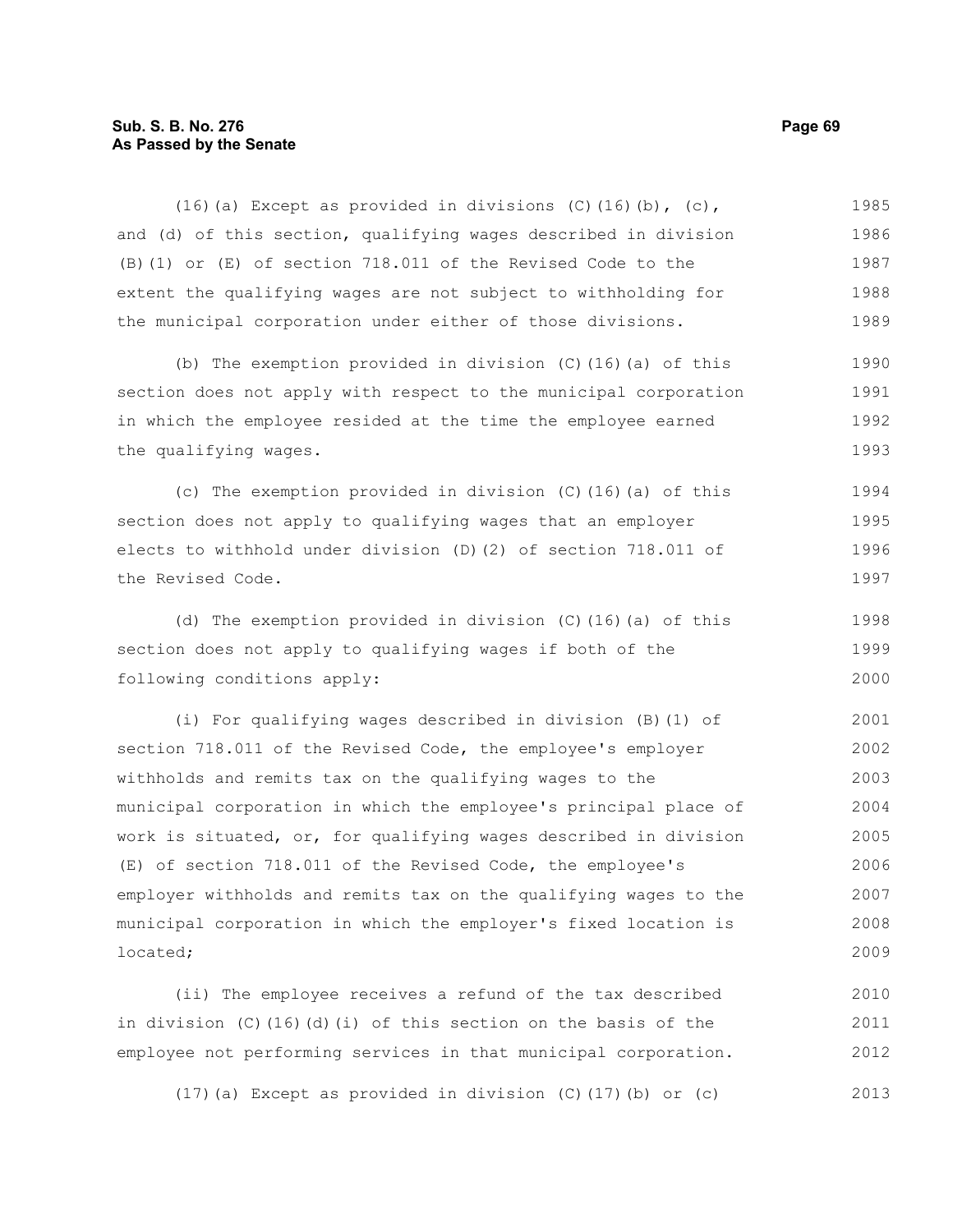of this section, compensation that is not qualifying wages paid to a nonresident individual for personal services performed in the municipal corporation on not more than twenty days in a taxable year. 2014 2015 2016 2017

(b) The exemption provided in division (C)(17)(a) of this section does not apply under either of the following circumstances: 2018 2019 2020

(i) The individual's base of operation is located in the municipal corporation. 2021 2022

(ii) The individual is a professional athlete, professional entertainer, or public figure, and the compensation is paid for the performance of services in the individual's capacity as a professional athlete, professional entertainer, or public figure. For purposes of division (C)(17)(b)(ii) of this section, "professional athlete," "professional entertainer," and "public figure" have the same meanings as in section 718.011 of the Revised Code. 2023 2024 2025 2026 2027 2028 2029 2030

(c) Compensation to which division (C)(17) of this section applies shall be treated as earned or received at the individual's base of operation. If the individual does not have a base of operation, the compensation shall be treated as earned or received where the individual is domiciled. 2031 2032 2033 2034 2035

(d) For purposes of division (C)(17) of this section, "base of operation" means the location where an individual owns or rents an office, storefront, or similar facility to which the individual regularly reports and at which the individual regularly performs personal services for compensation. 2036 2037 2038 2039 2040

(18) Compensation paid to a person for personal services performed for a political subdivision on property owned by the 2041 2042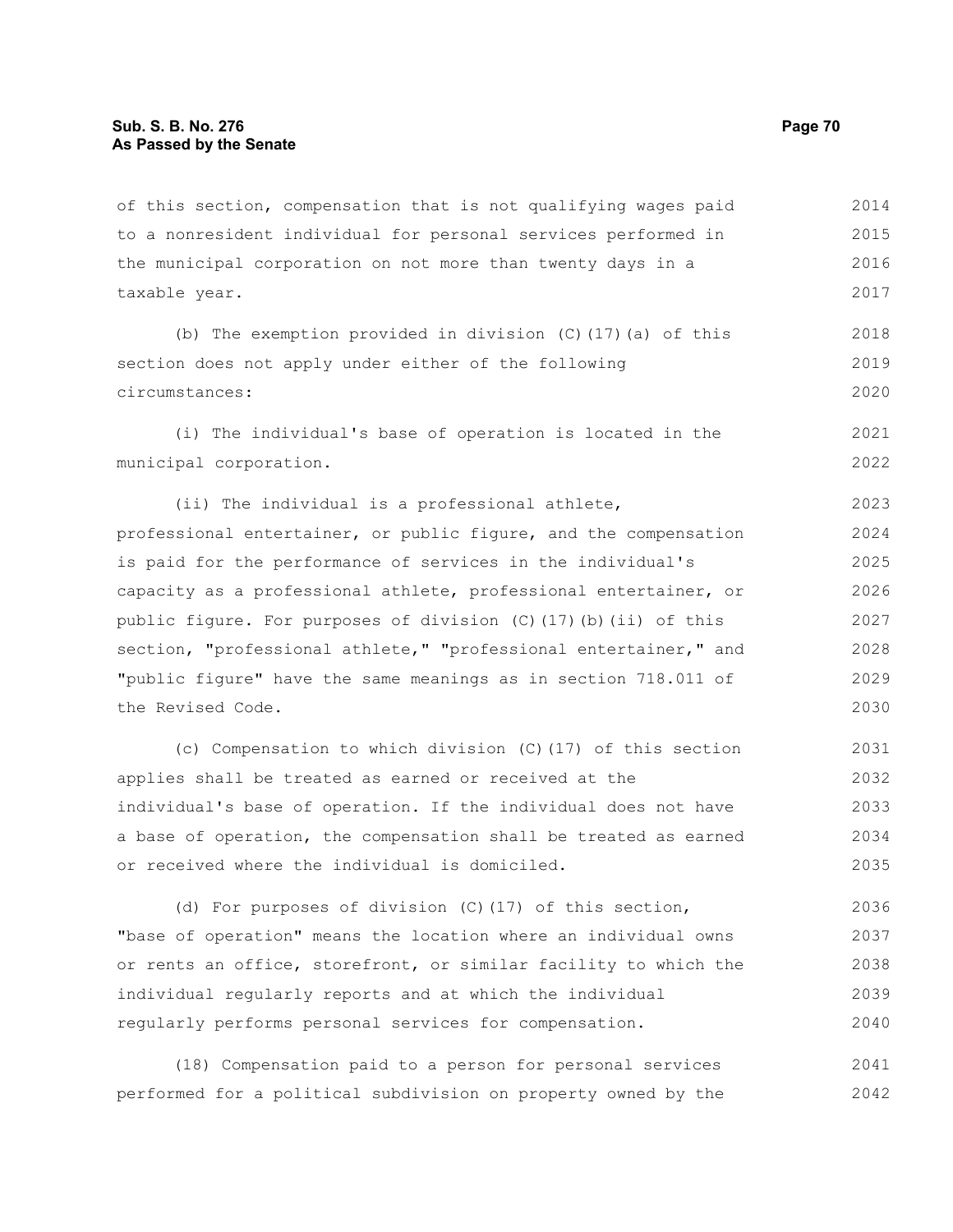# **Sub. S. B. No. 276 Page 71 As Passed by the Senate**

political subdivision, regardless of whether the compensation is received by an employee of the subdivision or another person performing services for the subdivision under a contract with the subdivision, if the property on which services are performed is annexed to a municipal corporation pursuant to section 709.023 of the Revised Code on or after March 27, 2013, unless the person is subject to such taxation because of residence. If the compensation is subject to taxation because of residence, municipal income tax shall be payable only to the municipal corporation of residence. 2043 2044 2045 2046 2047 2048 2049 2050 2051 2052

(19) In the case of a tax administered, collected, and enforced by a municipal corporation pursuant to an agreement with the board of directors of a joint economic development district under section 715.72 of the Revised Code, the net profits of a business, and the income of the employees of that business, exempted from the tax under division (Q) of that section. 2053 2054 2055 2056 2057 2058 2059

(20) All of the following:

(a) Income derived from disaster work conducted in this state by an out-of-state disaster business during a disaster response period pursuant to a qualifying solicitation received by the business; 2061 2062 2063 2064

(b) Income of a qualifying employee described in division (A)(14)(a) of section 5703.94 of the Revised Code, to the extent such income is derived from disaster work conducted in this state by the employee during a disaster response period pursuant to a qualifying solicitation received by the employee's employer; 2065 2066 2067 2068 2069 2070

(c) Income of a qualifying employee described in division

2060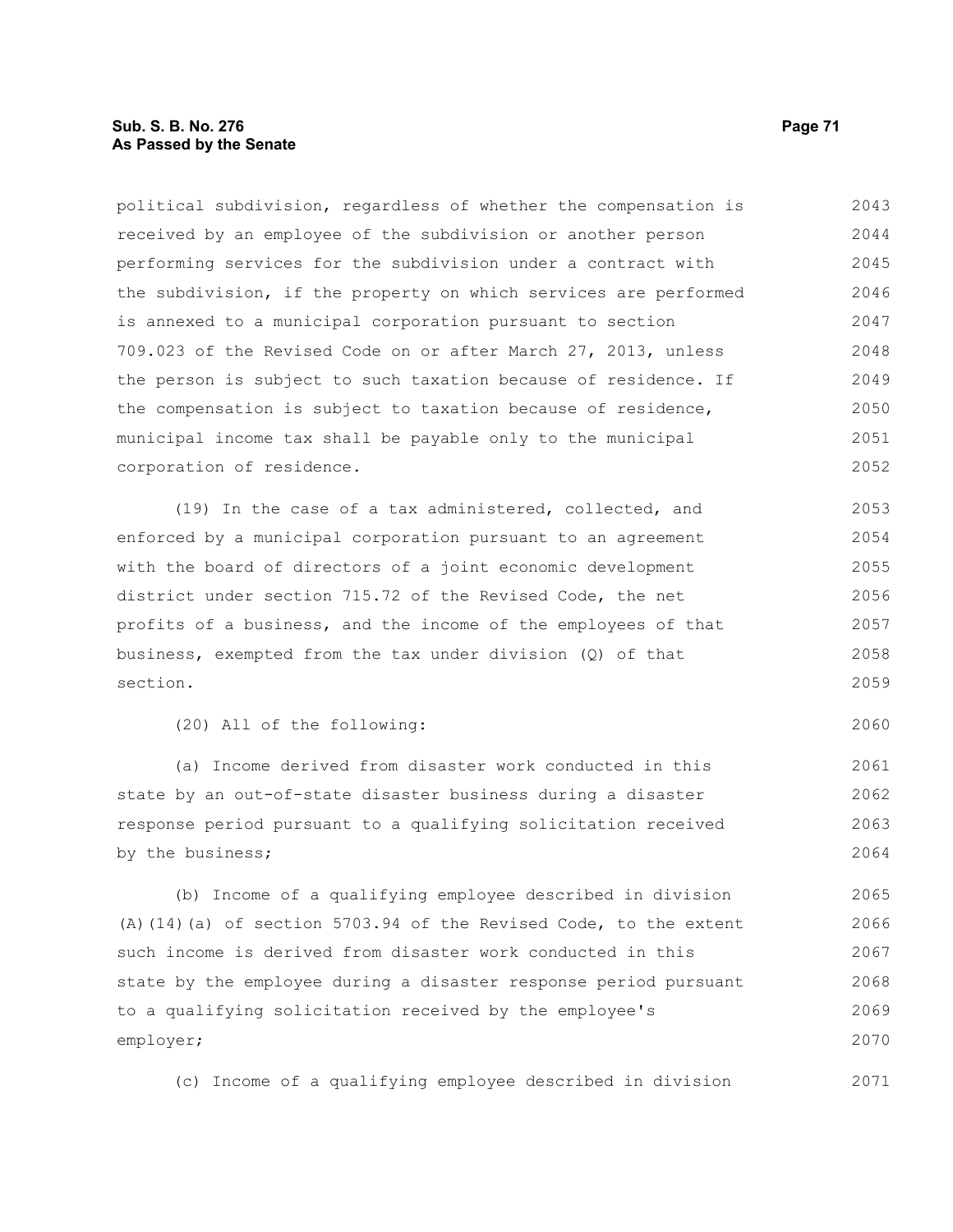## **Sub. S. B. No. 276 Page 72 As Passed by the Senate**

(A)(14)(b) of section 5703.94 of the Revised Code, to the extent such income is derived from disaster work conducted in this state by the employee during a disaster response period on critical infrastructure owned or used by the employee's employer. 2072 2073 2074 2075 2076

(21) Income the taxation of which is prohibited by the constitution or laws of the United States.

Any item of income that is exempt income of a pass-through entity under division (C) of this section is exempt income of each owner of the pass-through entity to the extent of that owner's distributive or proportionate share of that item of the entity's income. 2079 2080 2081 2082 2083

(D)(1) "Net profit" for a person who is an individual means the individual's net profit required to be reported on schedule C, schedule E, or schedule F reduced by any net operating loss carried forward. For the purposes of division (D) (1) of this section, the net operating loss carried forward shall be calculated and deducted in the same manner as provided in division (D)(3) of this section. 2084 2085 2086 2087 2088 2089 2090

(2) "Net profit" for a person other than an individual means adjusted federal taxable income reduced by any net operating loss incurred by the person in a taxable year beginning on or after January 1, 2017, subject to the limitations of division (D)(3) of this section. 2091 2092 2093 2094 2095

(3)(a) The amount of such net operating loss shall be deducted from net profit to the extent necessary to reduce municipal taxable income to zero, with any remaining unused portion of the net operating loss carried forward to not more than five consecutive taxable years following the taxable year 2096 2097 2098 2099 2100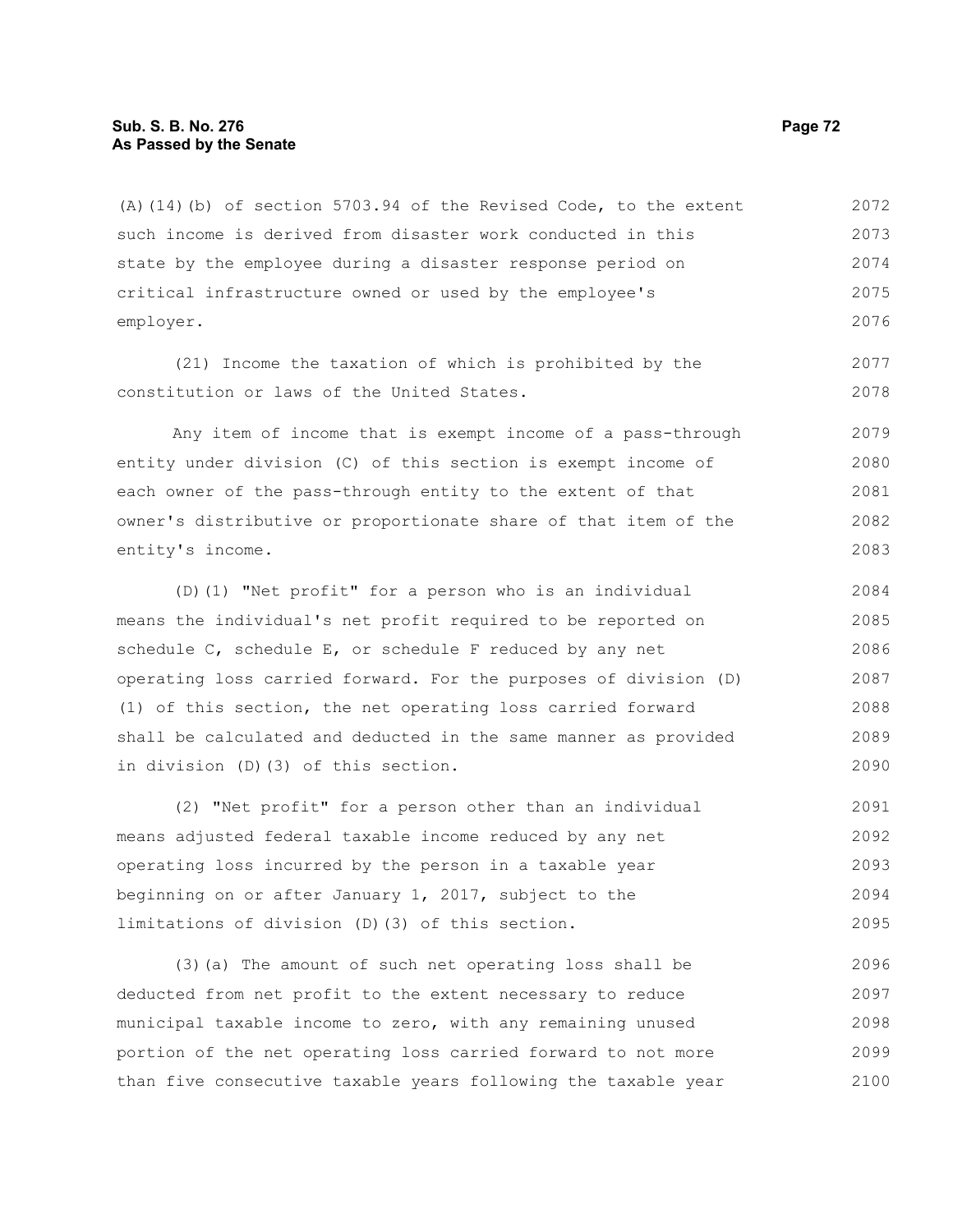|  |  | in which the loss was incurred, but in no case for more years |  |  |  |  | 2101 |
|--|--|---------------------------------------------------------------|--|--|--|--|------|
|  |  | than necessary for the deduction to be fully utilized.        |  |  |  |  | 2102 |

(b) No person shall use the deduction allowed by division (D)(3) of this section to offset qualifying wages. 2103 2104

(c)(i) For taxable years beginning in 2018, 2019, 2020, 2021, or 2022, a person may not deduct, for purposes of an income tax levied by a municipal corporation that levies an income tax before January 1, 2016, more than fifty per cent of the amount of the deduction otherwise allowed by division (D)(3) of this section. 2105 2106 2107 2108 2109 2110

(ii) For taxable years beginning in 2023 or thereafter, a person may deduct, for purposes of an income tax levied by a municipal corporation that levies an income tax before January 1, 2016, the full amount allowed by division (D)(3) of this section without regard to the limitation of division (D)(3)(b) (i) of this section. 2111 2112 2113 2114 2115 2116

(d) Any pre-2017 net operating loss carryforward deduction that is available may be utilized before a taxpayer may deduct any amount pursuant to division (D)(3) of this section. 2117 2118 2119

(e) Nothing in division (D)(3)(c)(i) of this section precludes a person from carrying forward, for use with respect to any return filed for a taxable year beginning after 2018, any amount of net operating loss that was not fully utilized by operation of division (D)(3)(c)(i) of this section. To the extent that an amount of net operating loss that was not fully utilized in one or more taxable years by operation of division (D)(3)(c)(i) of this section is carried forward for use with respect to a return filed for a taxable year beginning in 2019, 2020, 2021, or 2022, the limitation described in division (D)(3) 2120 2121 2122 2123 2124 2125 2126 2127 2128 2129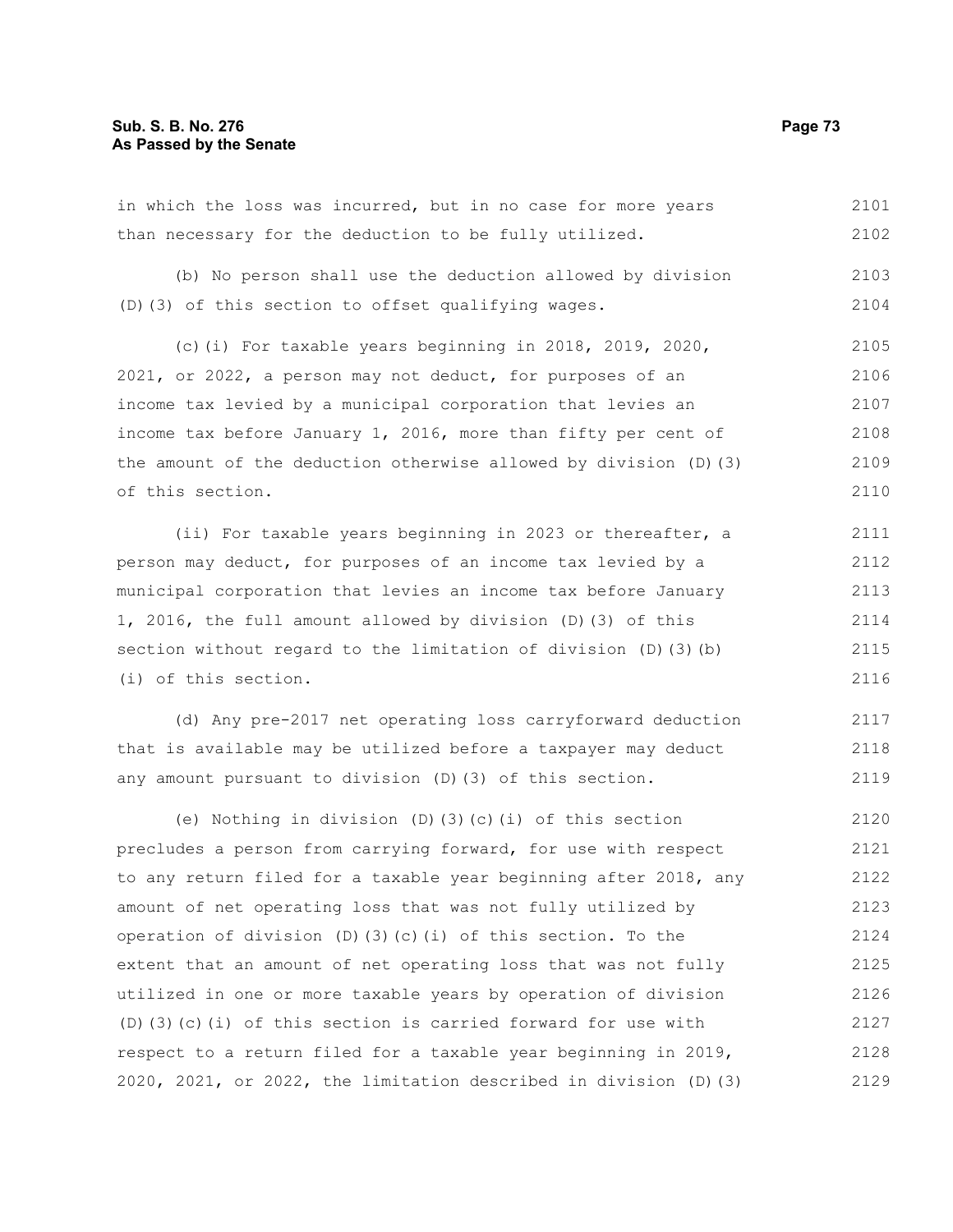(c)(i) of this section shall apply to the amount carried forward. 2130 2131

(4) For the purposes of this chapter, and notwithstanding division (D)(2) of this section, net profit of a disregarded entity shall not be taxable as against that disregarded entity, but shall instead be included in the net profit of the owner of the disregarded entity. 2132 2133 2134 2135 2136

(5) For the purposes of this chapter, and notwithstanding any other provision of this chapter, the net profit of a publicly traded partnership that makes the election described in division (D)(5) of this section shall be taxed as if the partnership were a C corporation, and shall not be treated as the net profit or income of any owner of the partnership. 2137 2138 2139 2140 2141 2142

A publicly traded partnership that is treated as a partnership for federal income tax purposes and that is subject to tax on its net profits in one or more municipal corporations in this state may elect to be treated as a C corporation for municipal income tax purposes. The publicly traded partnership shall make the election in every municipal corporation in which the partnership is subject to taxation on its net profits. The election shall be made on the annual tax return filed in each such municipal corporation. The publicly traded partnership shall not be required to file the election with any municipal corporation in which the partnership is not subject to taxation on its net profits, but division (D)(5) of this section applies to all municipal corporations in which an individual owner of the partnership resides. 2143 2144 2145 2146 2147 2148 2149 2150 2151 2152 2153 2154 2155 2156

(E) "Adjusted federal taxable income," for a person required to file as a C corporation, or for a person that has elected to be taxed as a C corporation under division (D)(5) of 2157 2158 2159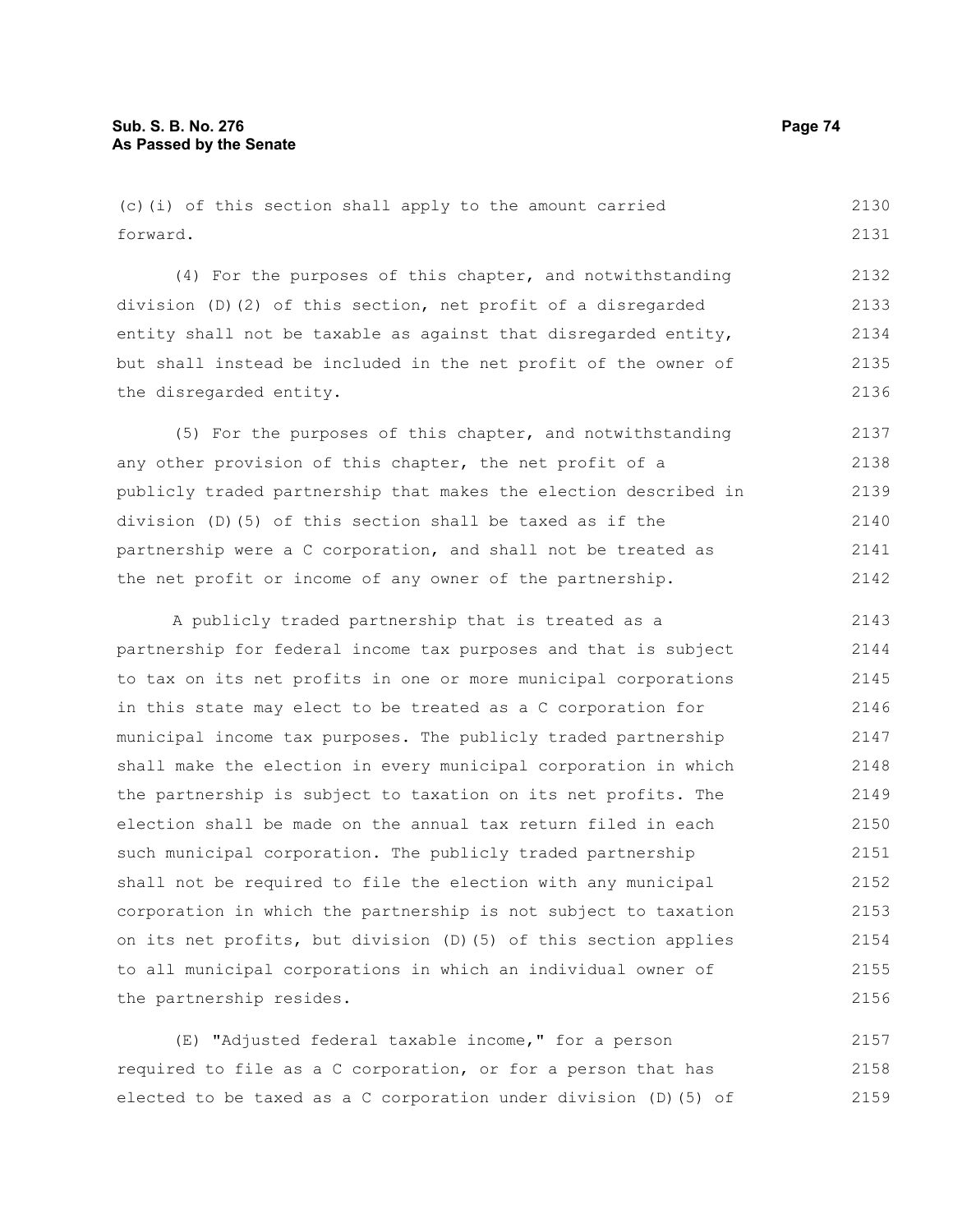# **Sub. S. B. No. 276 Page 75 As Passed by the Senate**

this section, means a C corporation's federal taxable income before net operating losses and special deductions as determined under the Internal Revenue Code, adjusted as follows: 2160 2161 2162

(1) Deduct intangible income to the extent included in federal taxable income. The deduction shall be allowed regardless of whether the intangible income relates to assets used in a trade or business or assets held for the production of income. 2163 2164 2165 2166 2167

(2) Add an amount equal to five per cent of intangible income deducted under division (E)(1) of this section, but excluding that portion of intangible income directly related to the sale, exchange, or other disposition of property described in section 1221 of the Internal Revenue Code; 2168 2169 2170 2171 2172

(3) Add any losses allowed as a deduction in the computation of federal taxable income if the losses directly relate to the sale, exchange, or other disposition of an asset described in section 1221 or 1231 of the Internal Revenue Code; 2173 2174 2175 2176

(4)(a) Except as provided in division  $(E)$  (4)(b) of this section, deduct income and gain included in federal taxable income to the extent the income and gain directly relate to the sale, exchange, or other disposition of an asset described in section 1221 or 1231 of the Internal Revenue Code; 2177 2178 2179 2180 2181

(b) Division (E)(4)(a) of this section does not apply to the extent the income or gain is income or gain described in section 1245 or 1250 of the Internal Revenue Code. 2182 2183 2184

(5) Add taxes on or measured by net income allowed as a deduction in the computation of federal taxable income; 2185 2186

(6) In the case of a real estate investment trust or regulated investment company, add all amounts with respect to 2187 2188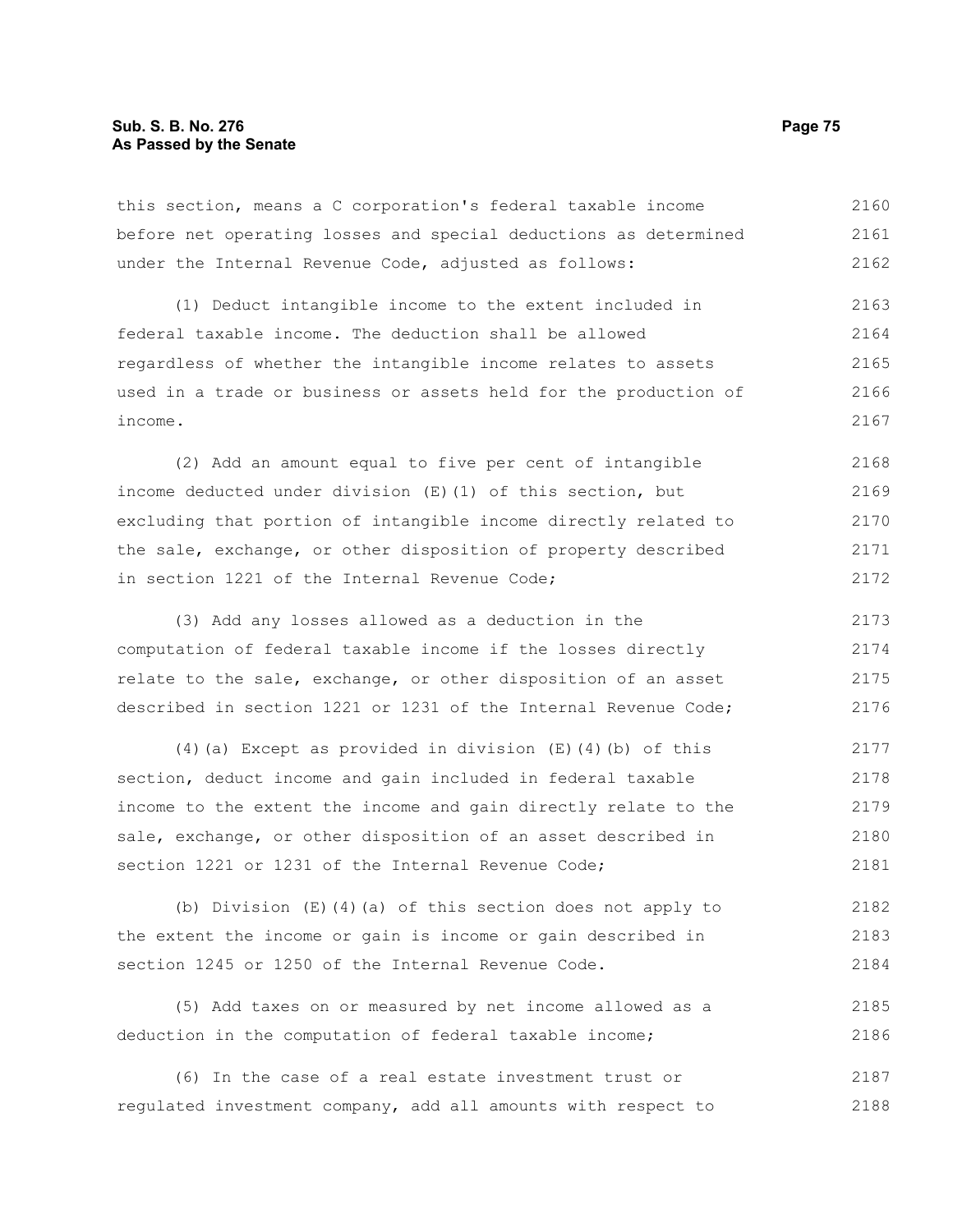dividends to, distributions to, or amounts set aside for or credited to the benefit of investors and allowed as a deduction in the computation of federal taxable income; 2189 2190 2191

(7) Deduct, to the extent not otherwise deducted or excluded in computing federal taxable income, any income derived from a transfer agreement or from the enterprise transferred under that agreement under section 4313.02 of the Revised Code; 2192 2193 2194 2195

(8) Deduct exempt income to the extent not otherwise deducted or excluded in computing adjusted federal taxable income. 2196 2197 2198

(9) Deduct any net profit of a pass-through entity owned directly or indirectly by the taxpayer and included in the taxpayer's federal taxable income unless an affiliated group of corporations includes that net profit in the group's federal taxable income in accordance with division (E)(3)(b) of section 718.06 of the Revised Code. 2199 2200 2201 2202 2203 2204

(10) Add any loss incurred by a pass-through entity owned directly or indirectly by the taxpayer and included in the taxpayer's federal taxable income unless an affiliated group of corporations includes that loss in the group's federal taxable income in accordance with division (E)(3)(b) of section 718.06 of the Revised Code. 2205 2206 2207 2208 2209 2210

If the taxpayer is not a C corporation, is not a disregarded entity that has made the election described in division (L)(2) of this section, is not a publicly traded partnership that has made the election described in division (D) (5) of this section, and is not an individual, the taxpayer shall compute adjusted federal taxable income under this section as if the taxpayer were a C corporation, except guaranteed 2211 2212 2213 2214 2215 2216 2217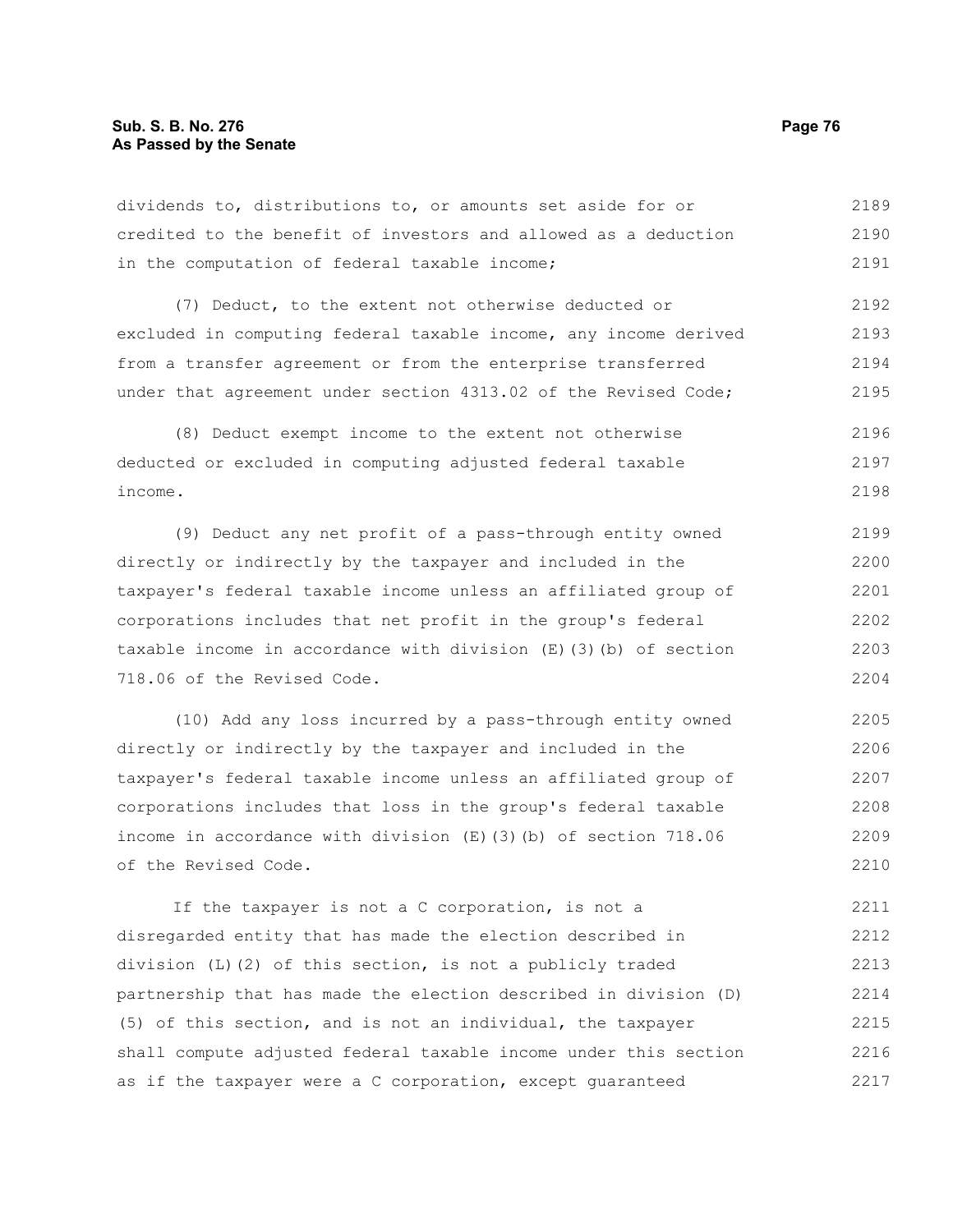# **Sub. S. B. No. 276 Page 77 As Passed by the Senate**

payments and other similar amounts paid or accrued to a partner, former partner, shareholder, former shareholder, member, or former member shall not be allowed as a deductible expense unless such payments are in consideration for the use of capital and treated as payment of interest under section 469 of the Internal Revenue Code or United States treasury regulations. Amounts paid or accrued to a qualified self-employed retirement plan with respect to a partner, former partner, shareholder, former shareholder, member, or former member of the taxpayer, amounts paid or accrued to or for health insurance for a partner, former partner, shareholder, former shareholder, member, or former member, and amounts paid or accrued to or for life insurance for a partner, former partner, shareholder, former shareholder, member, or former member shall not be allowed as a deduction. 2218 2219 2220 2221 2222 2223 2224 2225 2226 2227 2228 2229 2230 2231 2232

Nothing in division (E) of this section shall be construed as allowing the taxpayer to add or deduct any amount more than once or shall be construed as allowing any taxpayer to deduct any amount paid to or accrued for purposes of federal selfemployment tax. 2233 2234 2235 2236 2237

(F) "Schedule C" means internal revenue service schedule C (form 1040) filed by a taxpayer pursuant to the Internal Revenue Code. 2238 2239 2240

(G) "Schedule E" means internal revenue service schedule E (form 1040) filed by a taxpayer pursuant to the Internal Revenue Code. 2241 2242 2243

(H) "Schedule F" means internal revenue service schedule F (form 1040) filed by a taxpayer pursuant to the Internal Revenue Code. 2244 2245 2246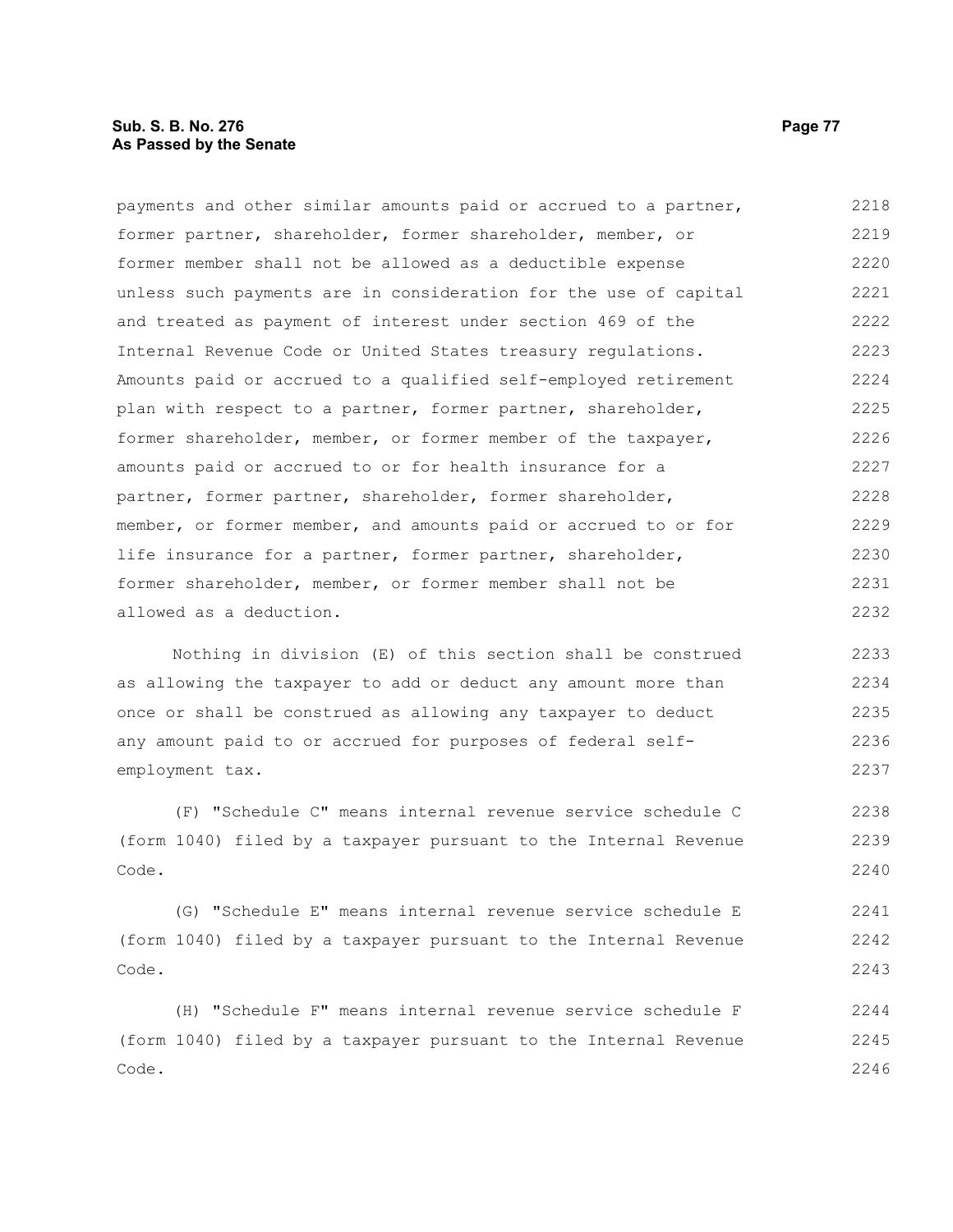(I) "Internal Revenue Code" has the same meaning as in section 5747.01 of the Revised Code. (J) "Resident" means an individual who is domiciled in the municipal corporation as determined under section 718.012 of the Revised Code. (K) "Nonresident" means an individual that is not a resident. (L)(1) "Taxpayer" means a person subject to a tax levied on income by a municipal corporation in accordance with this chapter. "Taxpayer" does not include a grantor trust or, except as provided in division (L)(2)(a) of this section, a disregarded entity. (2)(a) A single member limited liability company that is a disregarded entity for federal tax purposes may be a separate taxpayer from its single member in all Ohio municipal corporations in which it either filed as a separate taxpayer or did not file for its taxable year ending in 2003, if all of the following conditions are met: (i) The limited liability company's single member is also a limited liability company. (ii) The limited liability company and its single member 2247 2248 2249 2250 2251 2252 2253 2254 2255 2256 2257 2258 2259 2260 2261 2262 2263 2264 2265 2266 2267

were formed and doing business in one or more Ohio municipal corporations for at least five years before January 1, 2004. 2268 2269

(iii) Not later than December 31, 2004, the limited liability company and its single member each made an election to be treated as a separate taxpayer under division (L) of this section as this section existed on December 31, 2004. 2270 2271 2272 2273

(iv) The limited liability company was not formed for the 2274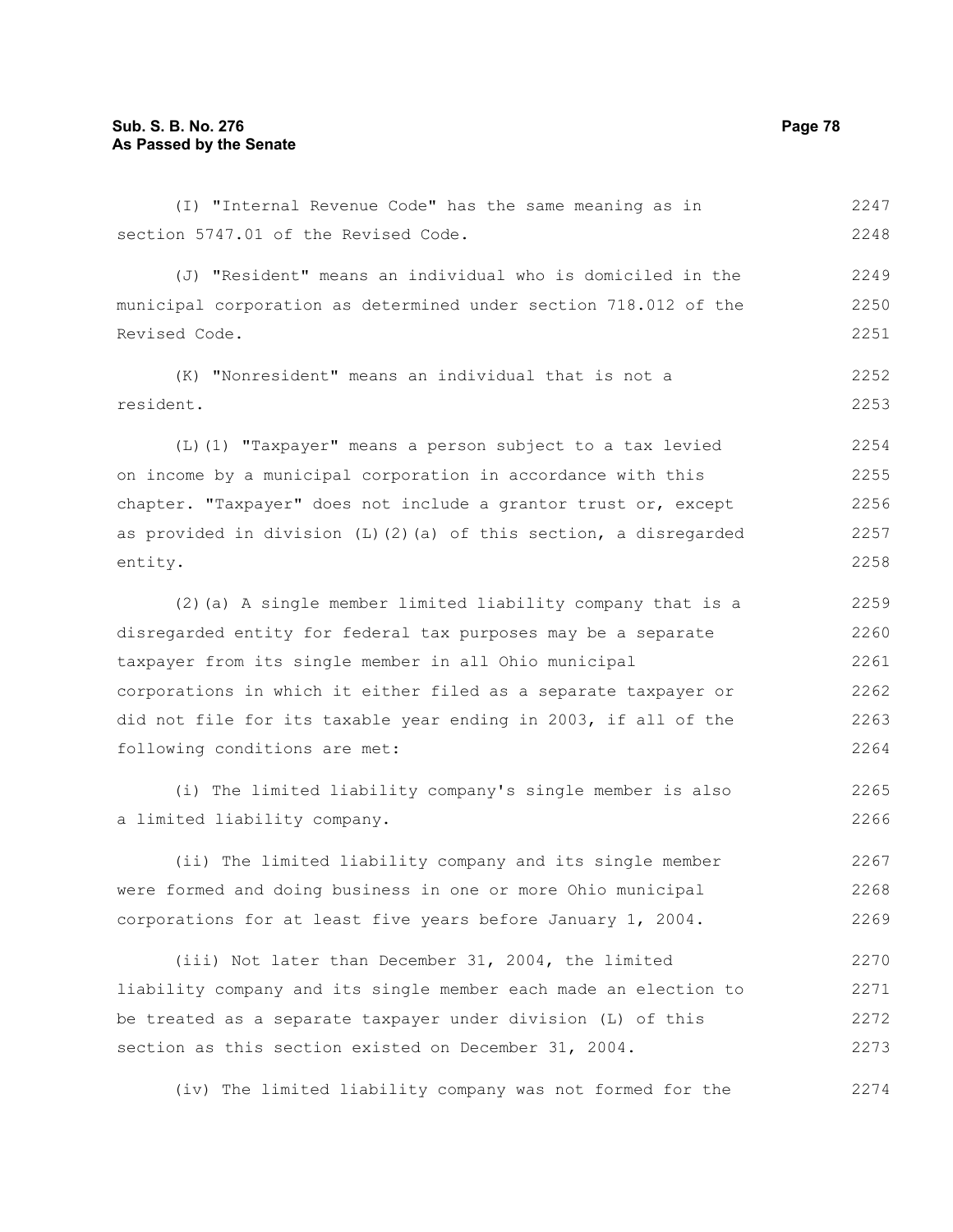purpose of evading or reducing Ohio municipal corporation income tax liability of the limited liability company or its single member. 2275 2276 2277

(v) The Ohio municipal corporation that was the primary place of business of the sole member of the limited liability company consented to the election. 2278 2279 2280

(b) For purposes of division  $(L)$   $(2)$   $(a)$   $(v)$  of this section, a municipal corporation was the primary place of business of a limited liability company if, for the limited liability company's taxable year ending in 2003, its income tax liability was greater in that municipal corporation than in any other municipal corporation in Ohio, and that tax liability to that municipal corporation for its taxable year ending in 2003 was at least four hundred thousand dollars. 2281 2282 2283 2284 2285 2286 2287 2288

(M) "Person" includes individuals, firms, companies, joint stock companies, business trusts, estates, trusts, partnerships, limited liability partnerships, limited liability companies, associations, C corporations, S corporations, governmental entities, and any other entity. 2289 2290 2291 2292 2293

(N) "Pass-through entity" means a partnership not treated as an association taxable as a C corporation for federal income tax purposes, a limited liability company not treated as an association taxable as a C corporation for federal income tax purposes, an S corporation, or any other class of entity from which the income or profits of the entity are given pass-through treatment for federal income tax purposes. "Pass-through entity" does not include a trust, estate, grantor of a grantor trust, or disregarded entity. 2294 2295 2296 2297 2298 2299 2300 2301 2302

(O) "S corporation" means a person that has made an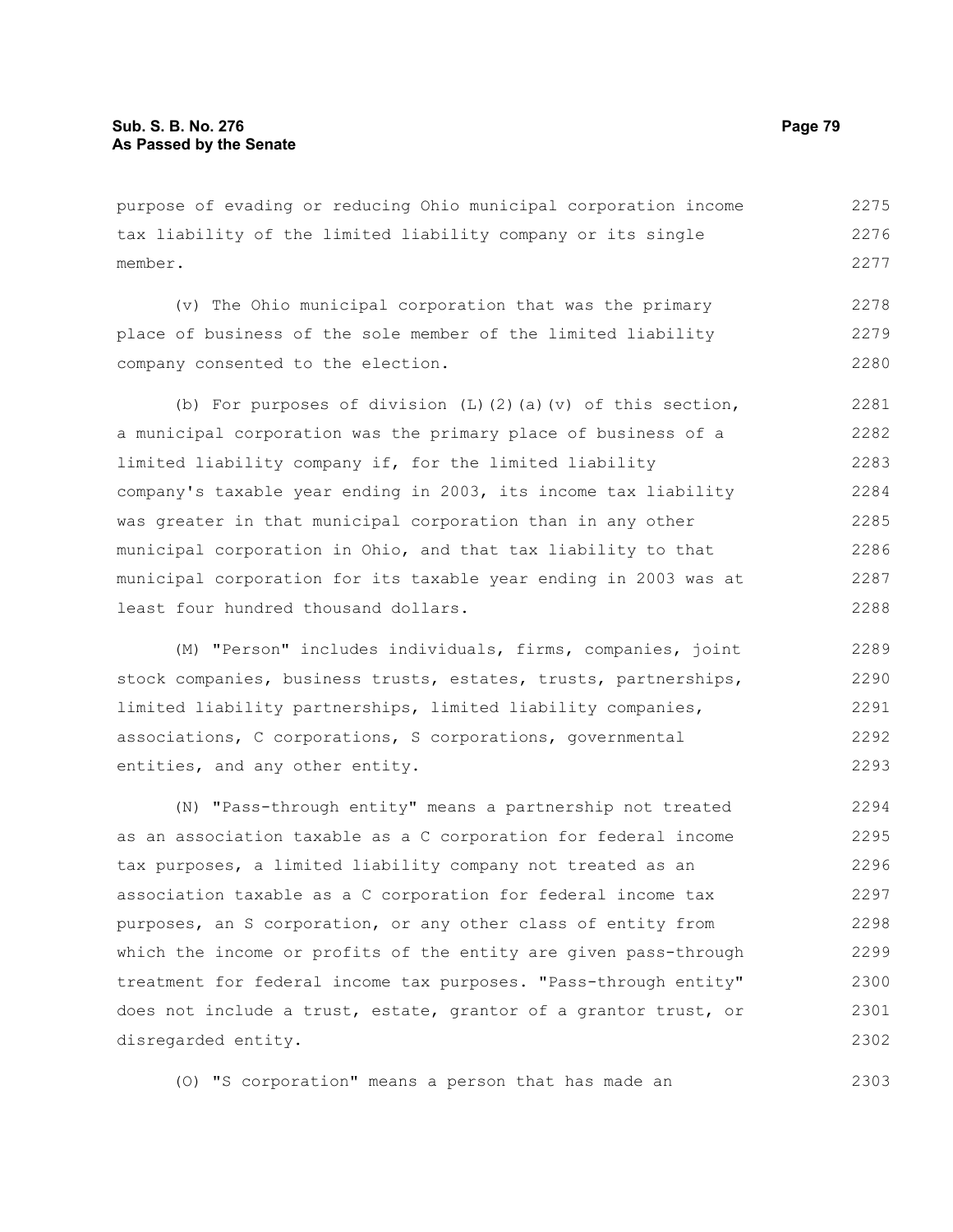Internal Revenue Code for its taxable year. (P) "Single member limited liability company" means a limited liability company that has one direct member. (Q) "Limited liability company" means a limited liability company formed under Chapter 1705. or 1706. of the Revised Code or under the laws of another state. (R) "Qualifying wages" means wages, as defined in section 3121(a) of the Internal Revenue Code, without regard to any wage limitations, adjusted as follows: (1) Deduct the following amounts: (a) Any amount included in wages if the amount constitutes compensation attributable to a plan or program described in section 125 of the Internal Revenue Code. (b) Any amount included in wages if the amount constitutes payment on account of a disability related to sickness or an accident paid by a party unrelated to the employer, agent of an employer, or other payer. (c) Any amount attributable to a nonqualified deferred compensation plan or program described in section  $3121(v)(2)(C)$ of the Internal Revenue Code if the compensation is included in wages and the municipal corporation has, by resolution or ordinance adopted before January 1, 2016, exempted the amount from withholding and tax. (d) Any amount included in wages if the amount arises from the sale, exchange, or other disposition of a stock option, the 2305 2306 2307 2308 2309 2310 2311 2312 2313 2314 2315 2316 2317 2318 2319 2320 2321 2322 2323 2324 2325 2326 2327 2328 2329

election under subchapter S of Chapter 1 of Subtitle A of the

exercise of a stock option, or the sale, exchange, or other disposition of stock purchased under a stock option and the 2330 2331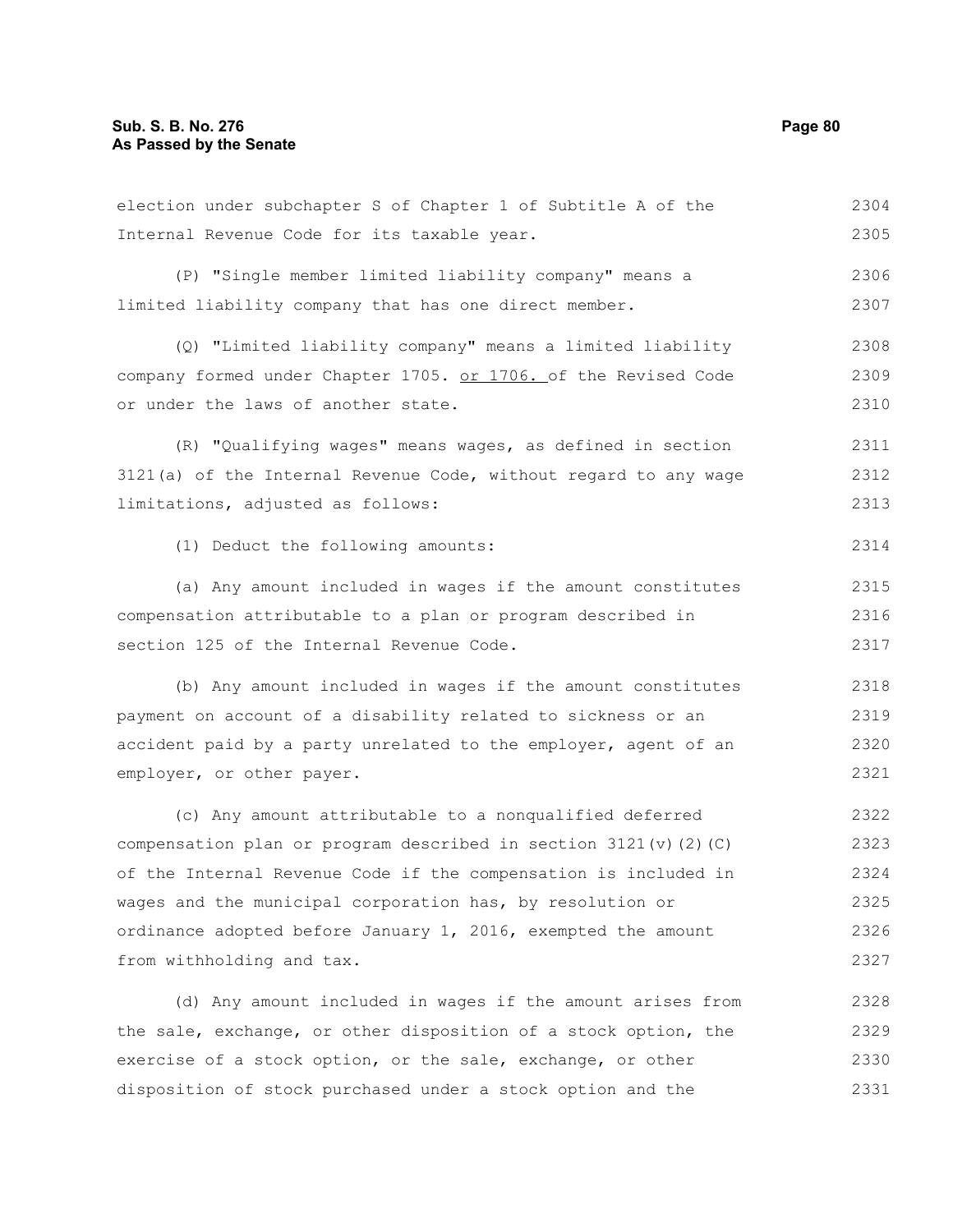municipal corporation has, by resolution or ordinance adopted before January 1, 2016, exempted the amount from withholding and tax. 2332 2333 2334

- (e) Any amount included in wages that is exempt income. 2335
- (2) Add the following amounts:

(a) Any amount not included in wages solely because the employee was employed by the employer before April 1, 1986. 2337 2338

(b) Any amount not included in wages because the amount arises from the sale, exchange, or other disposition of a stock option, the exercise of a stock option, or the sale, exchange, or other disposition of stock purchased under a stock option and the municipal corporation has not, by resolution or ordinance, exempted the amount from withholding and tax adopted before January 1, 2016. Division (R)(2)(b) of this section applies only to those amounts constituting ordinary income. 2339 2340 2341 2342 2343 2344 2345 2346

| (c) Any amount not included in wages if the amount is an          | 2347 |
|-------------------------------------------------------------------|------|
| amount described in section $401(k)$ , $403(b)$ , or $457$ of the | 2348 |
| Internal Revenue Code. Division $(R)$ $(2)$ $(c)$ of this section | 2349 |
| applies only to employee contributions and employee deferrals.    | 2350 |

(d) Any amount that is supplemental unemployment compensation benefits described in section 3402(o)(2) of the Internal Revenue Code and not included in wages. 2351 2352 2353

(e) Any amount received that is treated as self-employment income for federal tax purposes in accordance with section 1402(a)(8) of the Internal Revenue Code. 2354 2355 2356

(f) Any amount not included in wages if all of the following apply: 2357 2358

(i) For the taxable year the amount is employee 2359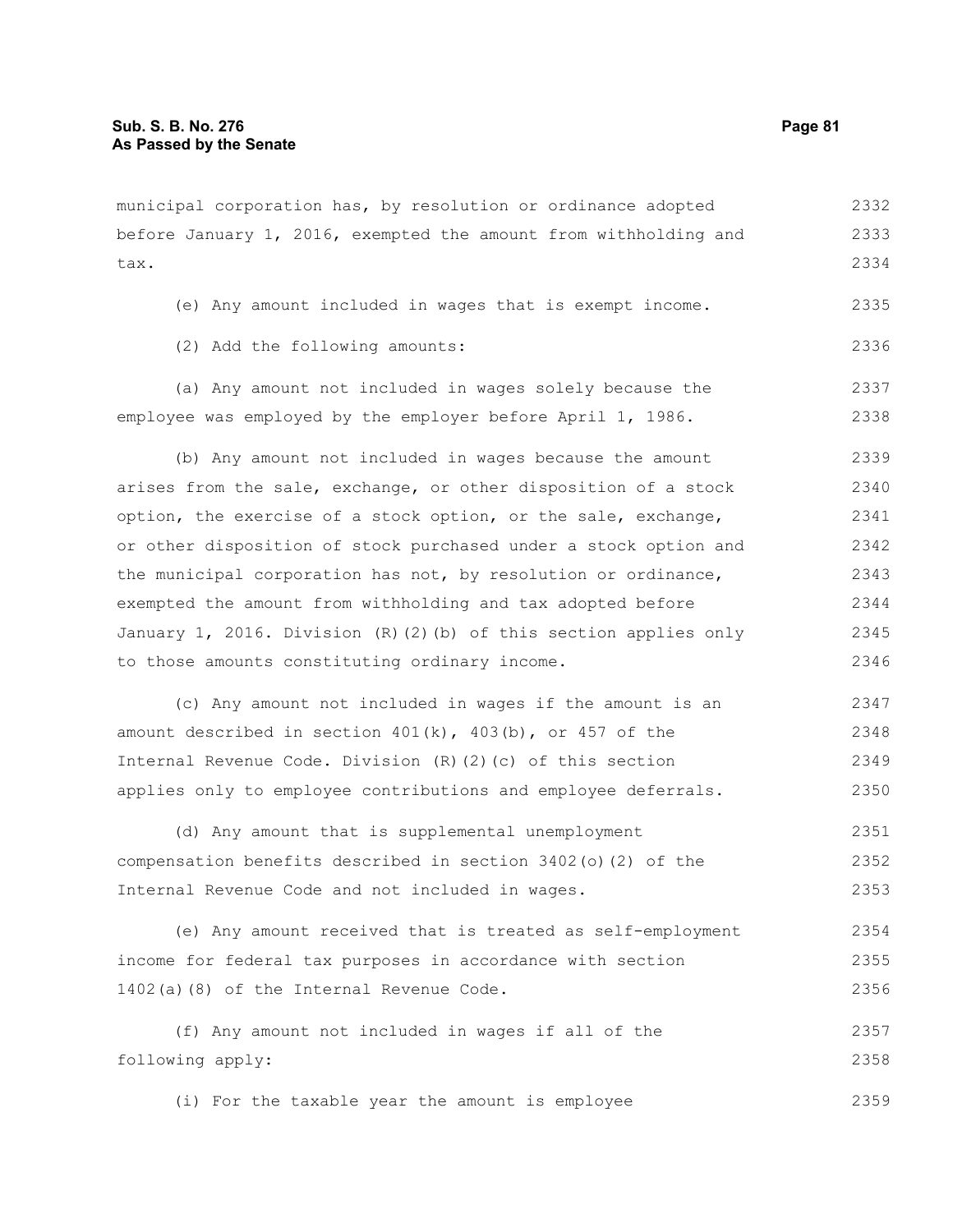# **Sub. S. B. No. 276 Page 82 As Passed by the Senate**

compensation that is earned outside of the United States and that either is included in the taxpayer's gross income for federal income tax purposes or would have been included in the taxpayer's gross income for such purposes if the taxpayer did not elect to exclude the income under section 911 of the Internal Revenue Code; 2360 2361 2362 2363 2364 2365

(ii) For no preceding taxable year did the amount constitute wages as defined in section 3121(a) of the Internal Revenue Code; 2366 2367 2368

(iii) For no succeeding taxable year will the amount constitute wages; and

(iv) For any taxable year the amount has not otherwise been added to wages pursuant to either division (R)(2) of this section or section 718.03 of the Revised Code, as that section existed before the effective date of H.B. 5 of the 130th general assembly, March 23, 2015.

(S) "Intangible income" means income of any of the following types: income yield, interest, capital gains, dividends, or other income arising from the ownership, sale, exchange, or other disposition of intangible property including, but not limited to, investments, deposits, money, or credits as those terms are defined in Chapter 5701. of the Revised Code, and patents, copyrights, trademarks, tradenames, investments in real estate investment trusts, investments in regulated investment companies, and appreciation on deferred compensation. "Intangible income" does not include prizes, awards, or other income associated with any lottery winnings, gambling winnings, or other similar games of chance. 2376 2377 2378 2379 2380 2381 2382 2383 2384 2385 2386 2387

(T) "Taxable year" means the corresponding tax reporting

2369 2370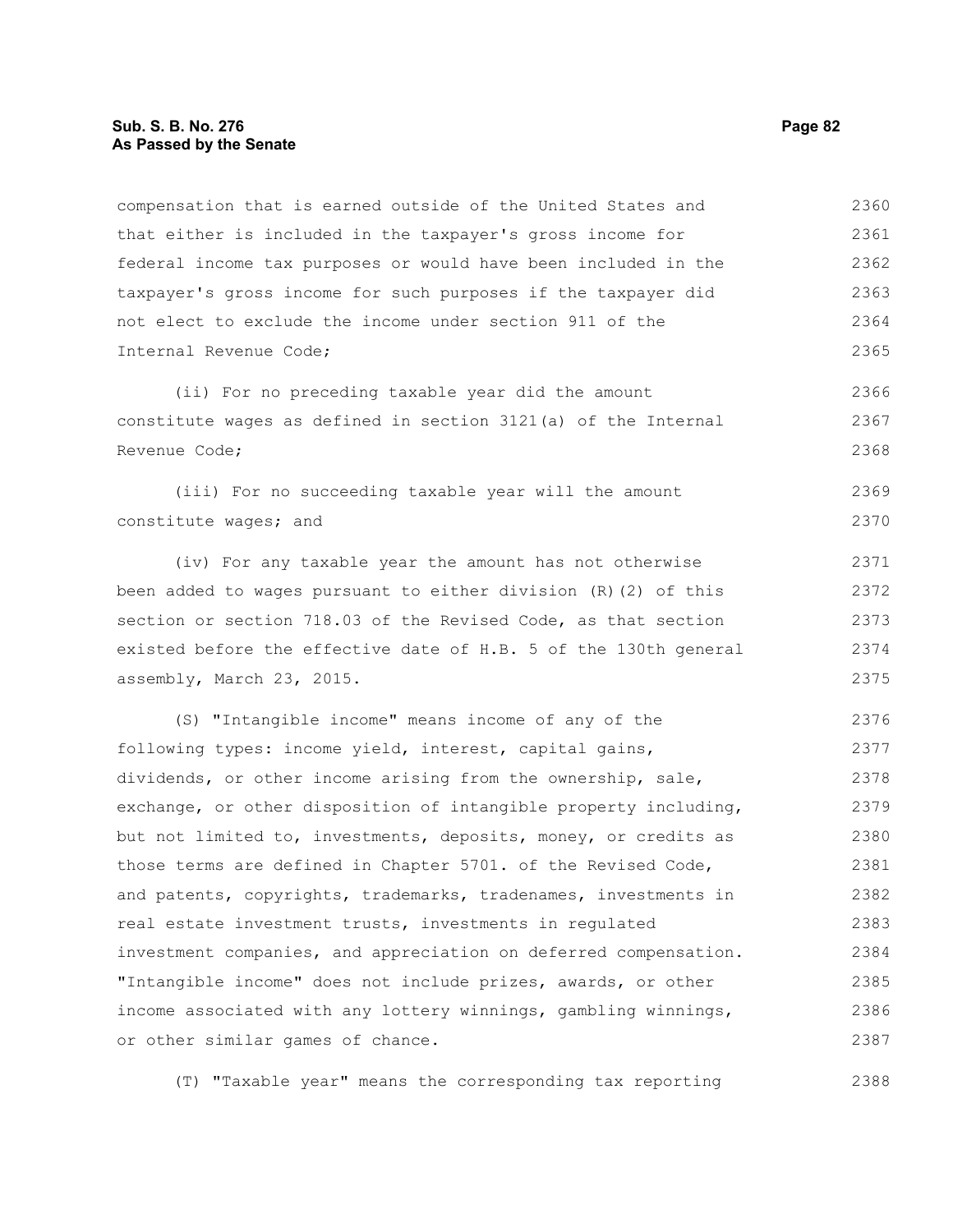period as prescribed for the taxpayer under the Internal Revenue Code. (U) "Tax administrator" means the individual charged with direct responsibility for administration of an income tax levied by a municipal corporation in accordance with this chapter, and also includes the following: (1) A municipal corporation acting as the agent of another municipal corporation; (2) A person retained by a municipal corporation to administer a tax levied by the municipal corporation, but only if the municipal corporation does not compensate the person in whole or in part on a contingency basis; (3) The central collection agency or the regional income tax agency or their successors in interest, or another entity organized to perform functions similar to those performed by the central collection agency and the regional income tax agency. "Tax administrator" does not include the tax commissioner. (V) "Employer" means a person that is an employer for federal income tax purposes. (W) "Employee" means an individual who is an employee for federal income tax purposes. (X) "Other payer" means any person, other than an individual's employer or the employer's agent, that pays an individual any amount included in the federal gross income of the individual. "Other payer" includes casino operators and video lottery terminal sales agents. 2389 2390 2391 2392 2393 2394 2395 2396 2397 2398 2399 2400 2401 2402 2403 2404 2405 2406 2407 2408 2409 2410 2411 2412 2413 2414

(Y) "Calendar quarter" means the three-month period ending on the last day of March, June, September, or December. 2415 2416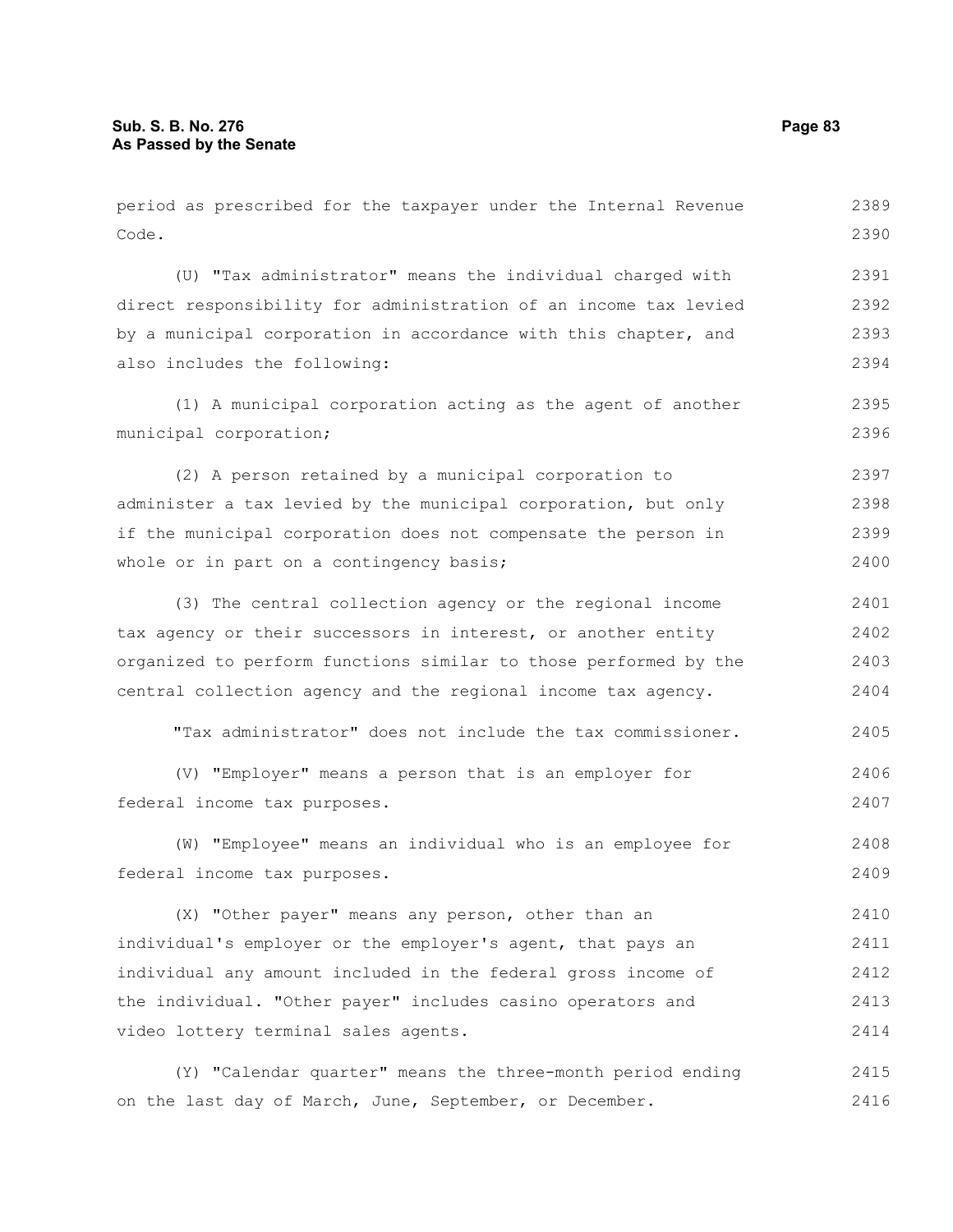(Z) "Form 2106" means internal revenue service form 2106 filed by a taxpayer pursuant to the Internal Revenue Code. (AA) "Municipal corporation" includes a joint economic development district or joint economic development zone that levies an income tax under section 715.691, 715.70, 715.71, or 715.72 of the Revised Code. (BB) "Disregarded entity" means a single member limited liability company, a qualifying subchapter S subsidiary, or another entity if the company, subsidiary, or entity is a disregarded entity for federal income tax purposes. (CC) "Generic form" means an electronic or paper form that 2417 2418 2419 2420 2421 2422 2423 2424 2425 2426 2427

is not prescribed by a particular municipal corporation and that is designed for reporting taxes withheld by an employer, agent of an employer, or other payer, estimated municipal income taxes, or annual municipal income tax liability or for filing a refund claim. 2428 2429 2430 2431 2432

(DD) "Tax return preparer" means any individual described in section 7701(a)(36) of the Internal Revenue Code and 26 C.F.R. 301.7701-15. 2433 2434 2435

(EE) "Ohio business gateway" means the online computer network system, created under section 125.30 of the Revised Code, that allows persons to electronically file business reply forms with state agencies and includes any successor electronic filing and payment system. 2436 2437 2438 2439 2440

(FF) "Local board of tax review" and "board of tax review" mean the entity created under section 718.11 of the Revised Code. 2441 2442 2443

(GG) "Net operating loss" means a loss incurred by a person in the operation of a trade or business. "Net operating 2444 2445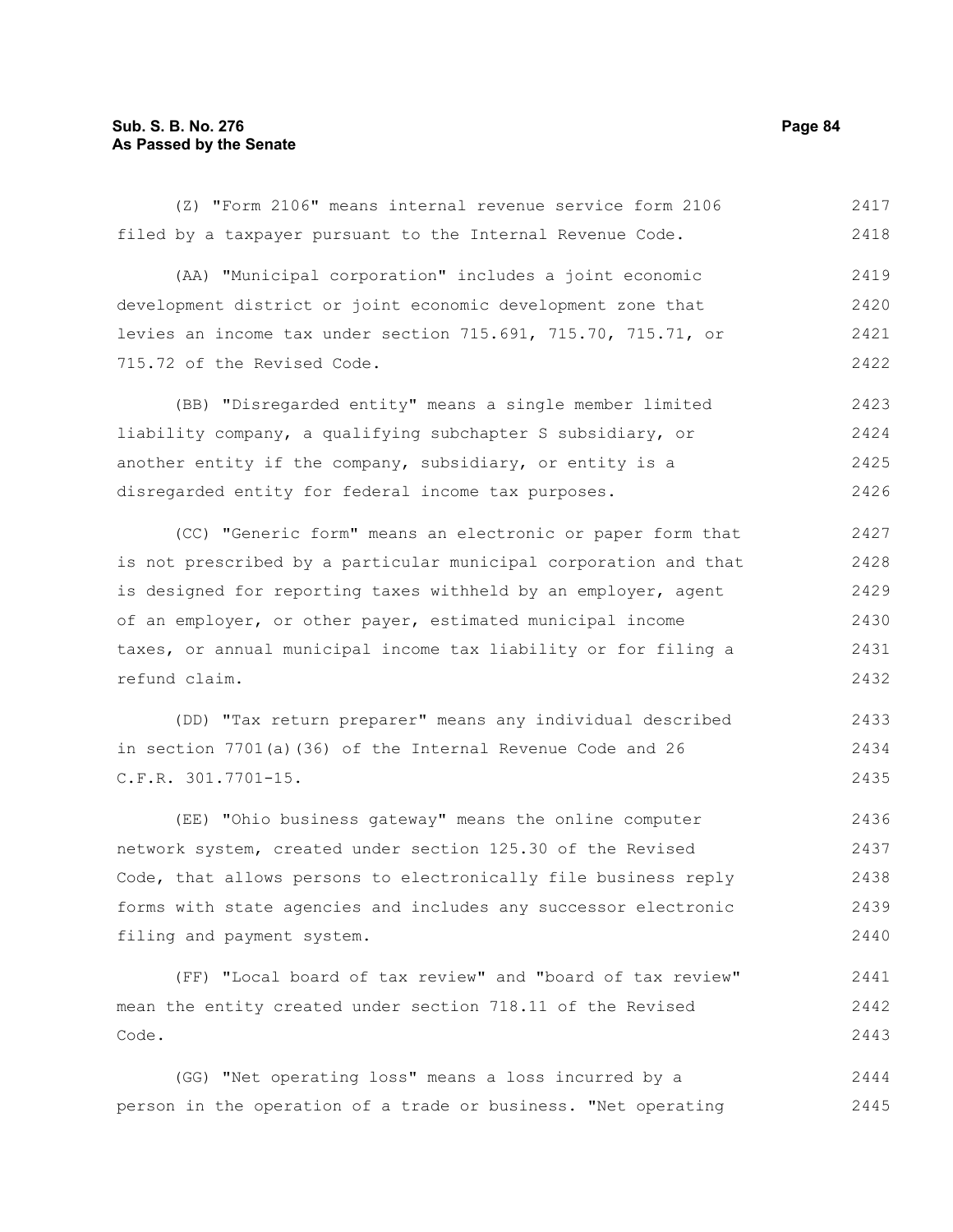limitations, at-risk limitations, or passive activity loss limitations. (HH) "Casino operator" and "casino facility" have the same meanings as in section 3772.01 of the Revised Code. (II) "Video lottery terminal" has the same meaning as in section 3770.21 of the Revised Code. (JJ) "Video lottery terminal sales agent" means a lottery sales agent licensed under Chapter 3770. of the Revised Code to conduct video lottery terminals on behalf of the state pursuant to section 3770.21 of the Revised Code. (KK) "Postal service" means the United States postal service. (LL) "Certified mail," "express mail," "United States mail," "postal service," and similar terms include any delivery service authorized pursuant to section 5703.056 of the Revised Code. (MM) "Postmark date," "date of postmark," and similar terms include the date recorded and marked in the manner described in division (B)(3) of section 5703.056 of the Revised Code. (NN) "Related member" means a person that, with respect to the taxpayer during all or any portion of the taxable year, is either a related entity, a component member as defined in section 1563(b) of the Internal Revenue Code, or a person to or from whom there is attribution of stock ownership in accordance 2447 2448 2449 2450 2451 2452 2453 2454 2455 2456 2457 2458 2459 2460 2461 2462 2463 2464 2465 2466 2467 2468 2469 2470 2471

loss" does not include unutilized losses resulting from basis

with section 1563(e) of the Internal Revenue Code except, for purposes of determining whether a person is a related member under this division, "twenty per cent" shall be substituted for 2472 2473 2474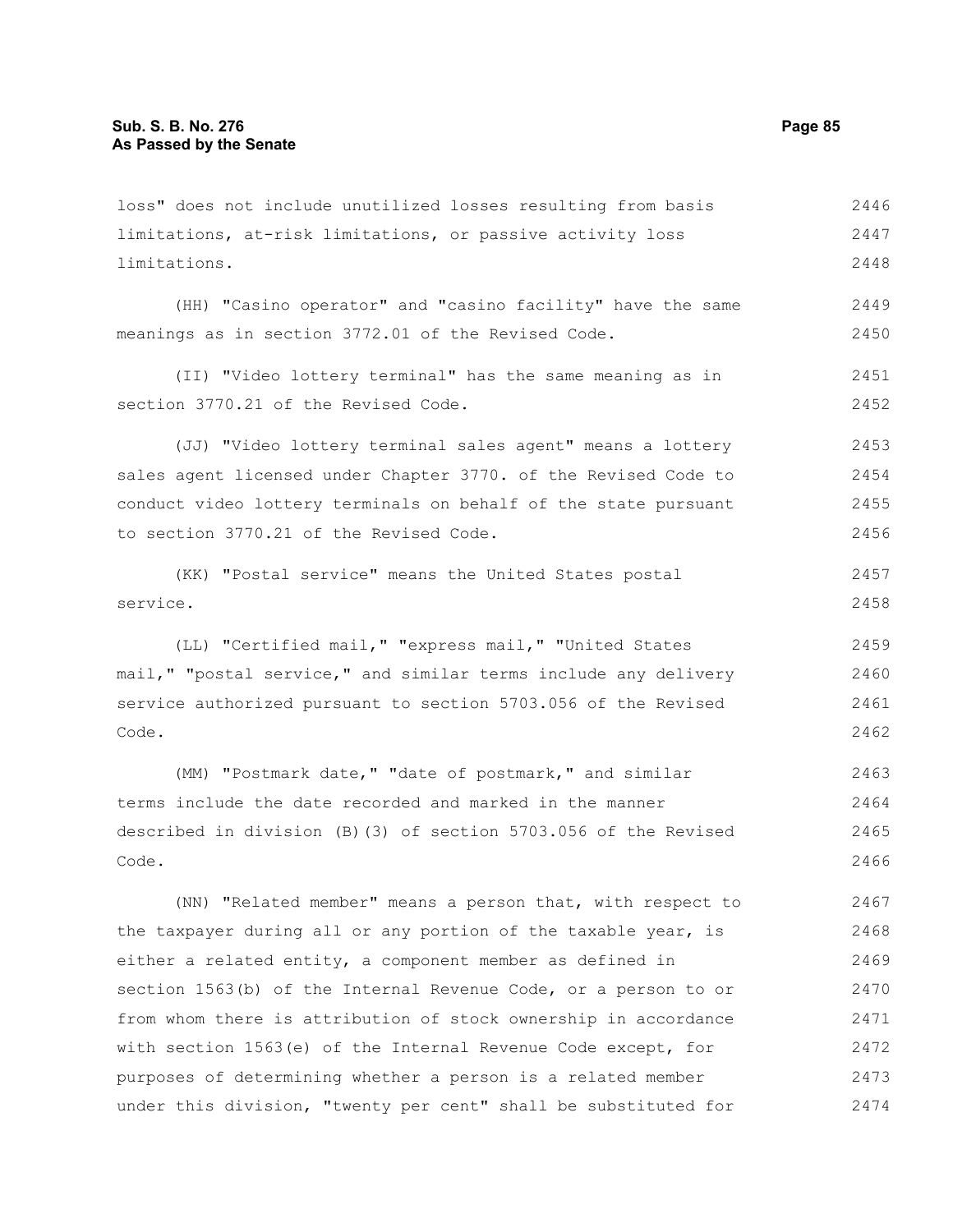"5 percent" wherever "5 percent" appears in section 1563(e) of the Internal Revenue Code. (OO) "Related entity" means any of the following: (1) An individual stockholder, or a member of the stockholder's family enumerated in section 318 of the Internal Revenue Code, if the stockholder and the members of the stockholder's family own directly, indirectly, beneficially, or constructively, in the aggregate, at least fifty per cent of the value of the taxpayer's outstanding stock; (2) A stockholder, or a stockholder's partnership, estate, trust, or corporation, if the stockholder and the stockholder's partnerships, estates, trusts, or corporations own directly, indirectly, beneficially, or constructively, in the aggregate, at least fifty per cent of the value of the taxpayer's 2475 2476 2477 2478 2479 2480 2481 2482 2483 2484 2485 2486 2487 2488

outstanding stock;

(3) A corporation, or a party related to the corporation in a manner that would require an attribution of stock from the corporation to the party or from the party to the corporation under division (OO)(4) of this section, provided the taxpayer owns directly, indirectly, beneficially, or constructively, at least fifty per cent of the value of the corporation's outstanding stock; 2490 2491 2492 2493 2494 2495 2496

(4) The attribution rules described in section 318 of the Internal Revenue Code apply for the purpose of determining whether the ownership requirements in divisions (OO)(1) to (3) of this section have been met. 2497 2498 2499 2500

(PP)(1) "Assessment" means a written finding by the tax administrator that a person has underpaid municipal income tax, or owes penalty and interest, or any combination of tax, 2501 2502 2503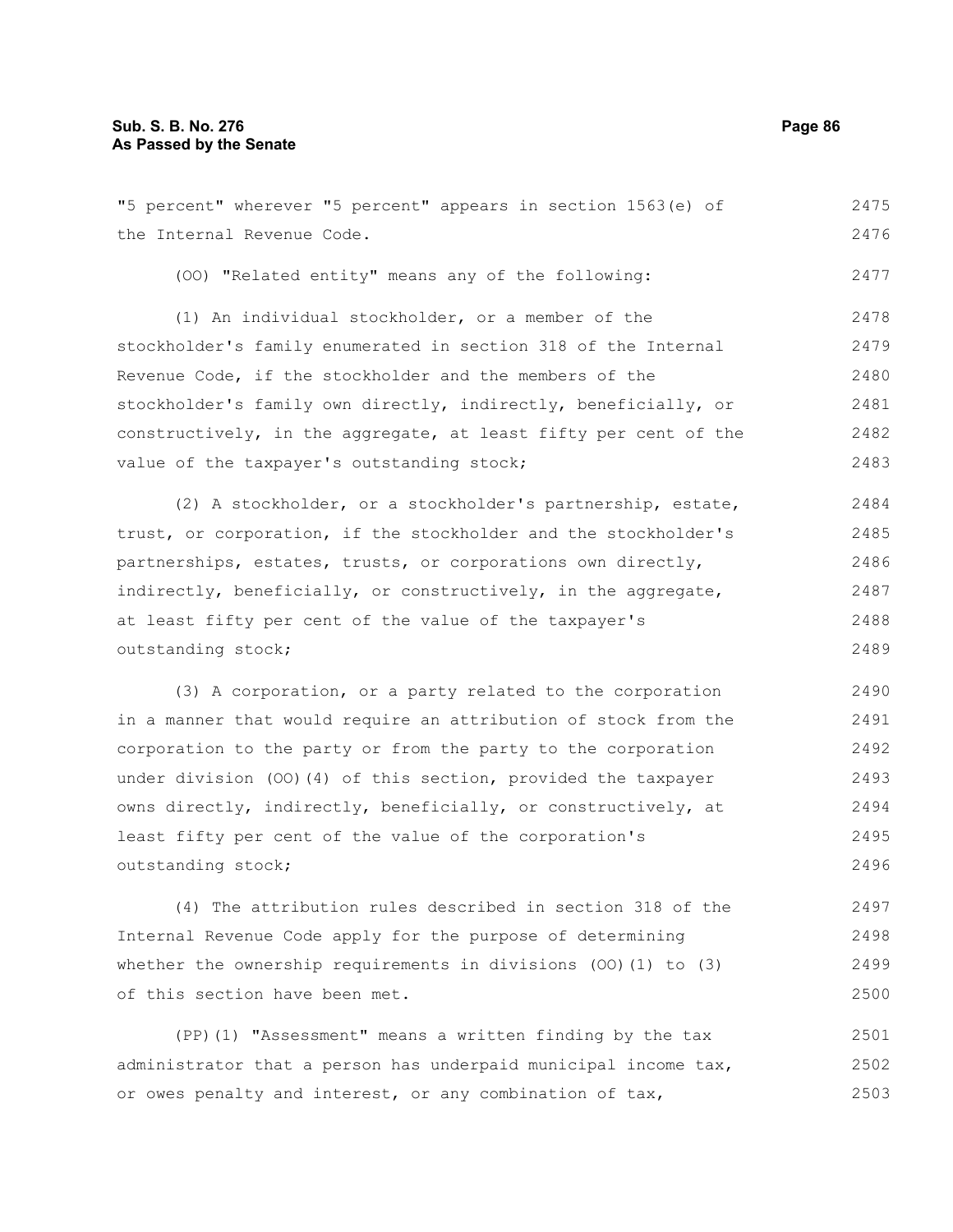# **Sub. S. B. No. 276 Page 87 As Passed by the Senate**

penalty, or interest, to the municipal corporation that commences the person's time limitation for making an appeal to the local board of tax review pursuant to section 718.11 of the Revised Code, and has "ASSESSMENT" written in all capital letters at the top of such finding. 2504 2505 2506 2507 2508

(2) "Assessment" does not include an informal notice denying a request for refund issued under division (B)(3) of section 718.19 of the Revised Code, a billing statement notifying a taxpayer of current or past-due balances owed to the municipal corporation, a tax administrator's request for additional information, a notification to the taxpayer of mathematical errors, or a tax administrator's other written correspondence to a person or taxpayer that does meet the criteria prescribed by division (PP)(1) of this section. 2509 2510 2511 2512 2513 2514 2515 2516 2517

(QQ) "Taxpayers' rights and responsibilities" means the rights provided to taxpayers in sections 718.11, 718.12, 718.19, 718.23, 718.36, 718.37, 718.38, 5717.011, and 5717.03 of the Revised Code and the responsibilities of taxpayers to file, report, withhold, remit, and pay municipal income tax and otherwise comply with Chapter 718. of the Revised Code and resolutions, ordinances, and rules adopted by a municipal corporation for the imposition and administration of a municipal income tax. 2518 2519 2520 2521 2522 2523 2524 2525 2526

(RR) "Qualified municipal corporation" means a municipal corporation that, by resolution or ordinance adopted on or before December 31, 2011, adopted Ohio adjusted gross income, as defined by section 5747.01 of the Revised Code, as the income subject to tax for the purposes of imposing a municipal income tax. 2527 2528 2529 2530 2531 2532

(SS)(1) "Pre-2017 net operating loss carryforward" means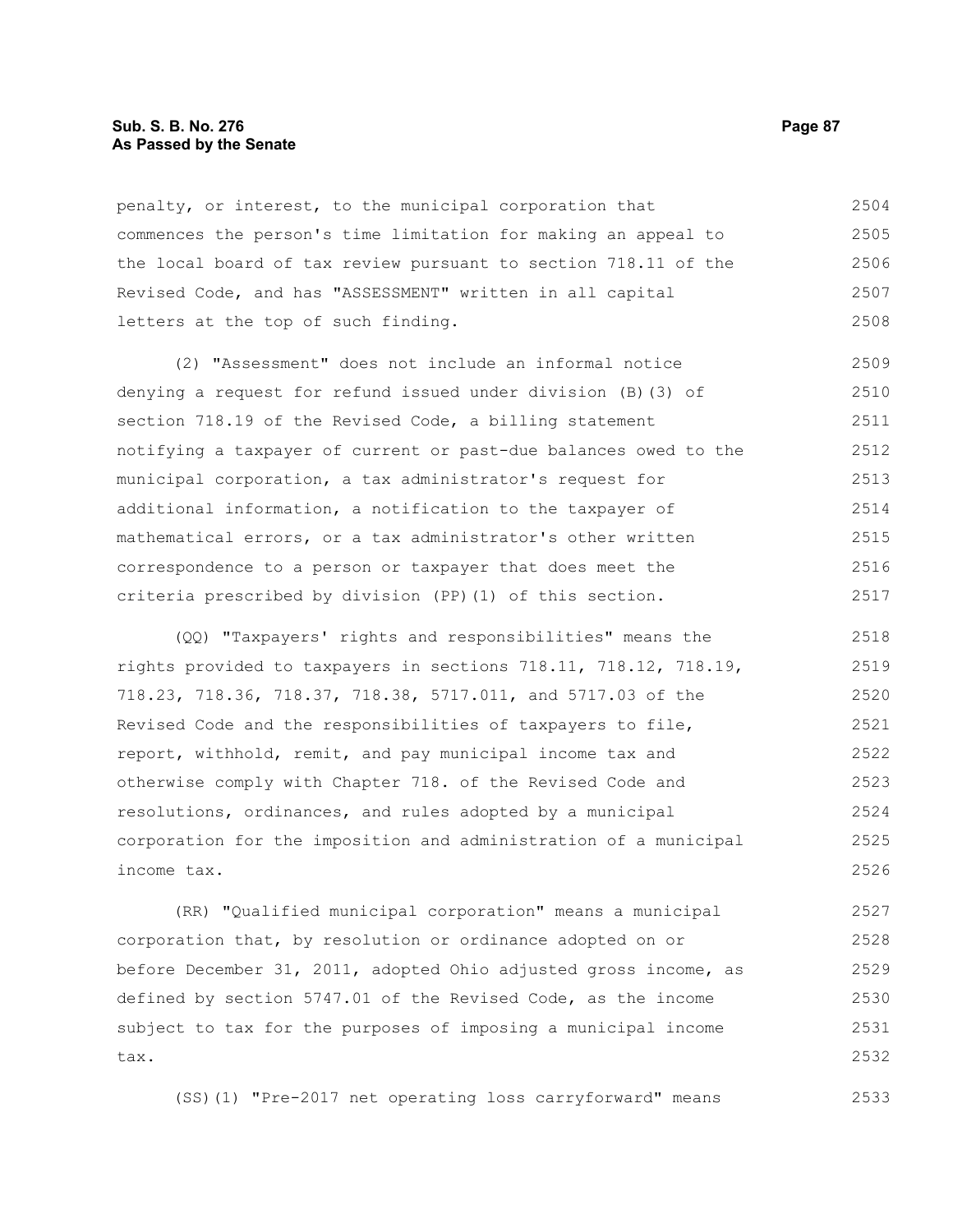# **Sub. S. B. No. 276 Page 88 As Passed by the Senate**

any net operating loss incurred in a taxable year beginning before January 1, 2017, to the extent such loss was permitted, by a resolution or ordinance of the municipal corporation that was adopted by the municipal corporation before January 1, 2016, to be carried forward and utilized to offset income or net profit generated in such municipal corporation in future taxable years. 2534 2535 2536 2537 2538 2539 2540

(2) For the purpose of calculating municipal taxable income, any pre-2017 net operating loss carryforward may be carried forward to any taxable year, including taxable years beginning in 2017 or thereafter, for the number of taxable years provided in the resolution or ordinance or until fully utilized, whichever is earlier. 2541 2542 2543 2544 2545 2546

(TT) "Small employer" means any employer that had total revenue of less than five hundred thousand dollars during the preceding taxable year. For purposes of this division, "total revenue" means receipts of any type or kind, including, but not limited to, sales receipts; payments; rents; profits; gains, dividends, and other investment income; compensation; commissions; premiums; money; property; grants; contributions; donations; gifts; program service revenue; patient service revenue; premiums; fees, including premium fees and service fees; tuition payments; unrelated business revenue; reimbursements; any type of payment from a governmental unit, including grants and other allocations; and any other similar receipts reported for federal income tax purposes or under generally accepted accounting principles. "Small employer" does not include the federal government; any state government, including any state agency or instrumentality; any political subdivision; or any entity treated as a government for financial accounting and reporting purposes. 2547 2548 2549 2550 2551 2552 2553 2554 2555 2556 2557 2558 2559 2560 2561 2562 2563 2564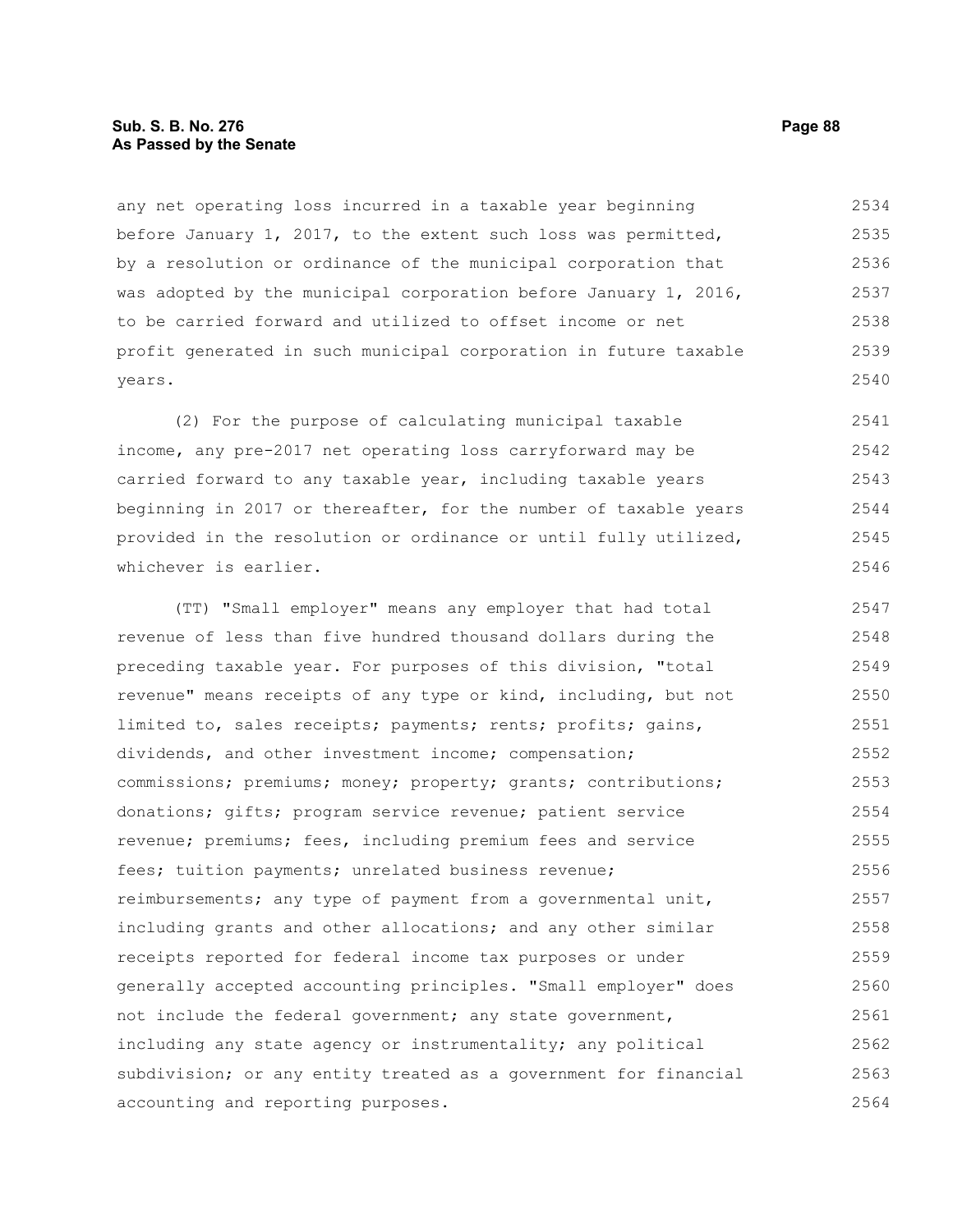(UU) "Audit" means the examination of a person or the inspection of the books, records, memoranda, or accounts of a person for the purpose of determining liability for a municipal income tax. 2565 2566 2567 2568

(VV) "Publicly traded partnership" means any partnership, an interest in which is regularly traded on an established securities market. A "publicly traded partnership" may have any number of partners. 2569 2570 2571 2572

(WW) "Tax commissioner" means the tax commissioner appointed under section 121.03 of the Revised Code. 2573 2574

(XX) "Out-of-state disaster business," "qualifying solicitation," "qualifying employee," "disaster work," "critical infrastructure," and "disaster response period" have the same meanings as in section 5703.94 of the Revised Code. 2575 2576 2577 2578

(YY) "Pension" means a retirement benefit plan, regardless of whether the plan satisfies the qualifications described under section 401(a) of the Internal Revenue Code, including amounts that are taxable under the "Federal Insurance Contributions Act," Chapter 21 of the Internal Revenue Code, excluding employee contributions and elective deferrals, and regardless of whether such amounts are paid in the same taxable year in which the amounts are included in the employee's wages, as defined by section 3121(a) of the Internal Revenue Code. 2579 2580 2581 2582 2583 2584 2585 2586 2587

(ZZ) "Retirement benefit plan" means an arrangement whereby an entity provides benefits to individuals either on or after their termination of service because of retirement or disability. "Retirement benefit plan" does not include wage continuation payments, severance payments, or payments made for accrued personal or vacation time. 2588 2589 2590 2591 2592 2593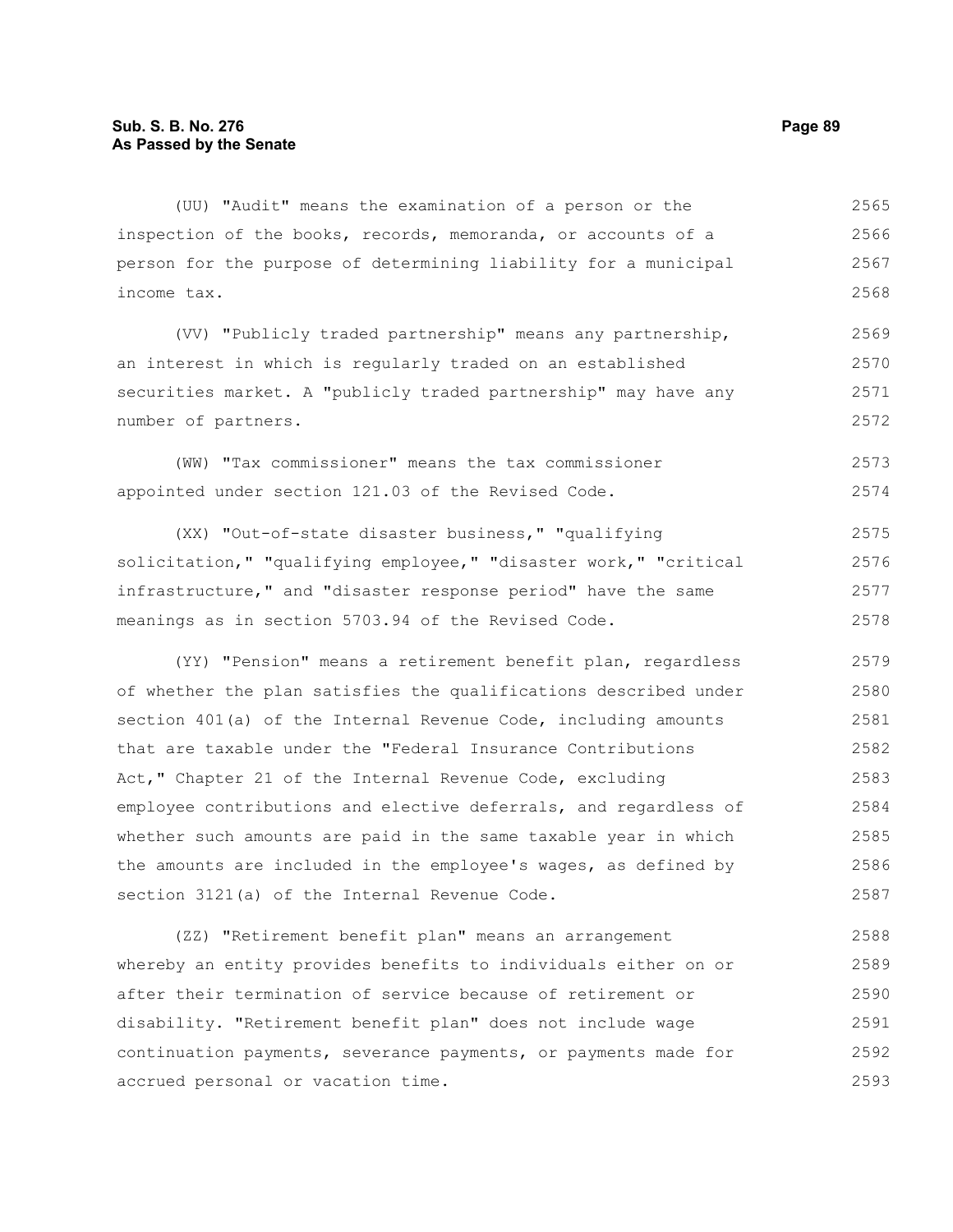**Sec. 1329.01.** (A) As used in sections 1329.01 to 1329.10 of the Revised Code: 2594 2595

(1) "Trade name" means a name used in business or trade to designate the business of the user and to which the user asserts a right to exclusive use.

(2) "Fictitious name" means a name used in business or trade that is fictitious and that the user has not registered or is not entitled to register as a trade name. It does not include the name of record of any domestic corporation that is formed under Chapter 1701. or 1702. of the Revised Code, any foreign corporation that is registered pursuant to Chapter 1703. of the Revised Code, any domestic or foreign limited liability company that is formed under or registered pursuant to Chapter 1705. or 1706. of the Revised Code, any domestic or foreign limited partnership that is formed under or registered pursuant to Chapter 1782. of the Revised Code, or any domestic or foreign limited liability partnership that is formed under or registered pursuant to Chapter 1775. or 1776. of the Revised Code. 2599 2600 2601 2602 2603 2604 2605 2606 2607 2608 2609 2610 2611

(3) "Person" includes any individual, general partnership, limited partnership, limited liability partnership, corporation, association, professional association, limited liability company, society, foundation, federation, or organization formed under the laws of this state or any other state. 2612 2613 2614 2615 2616

(B) Except as provided in section 1701.041 of the Revised Code and subject to sections 1329.01 to 1329.10 of the Revised Code, any person may register with the secretary of state, on a form prescribed by the secretary of state, any trade name under which the person is operating, setting forth all of the following: 2617 2618 2619 2620 2621 2622

2596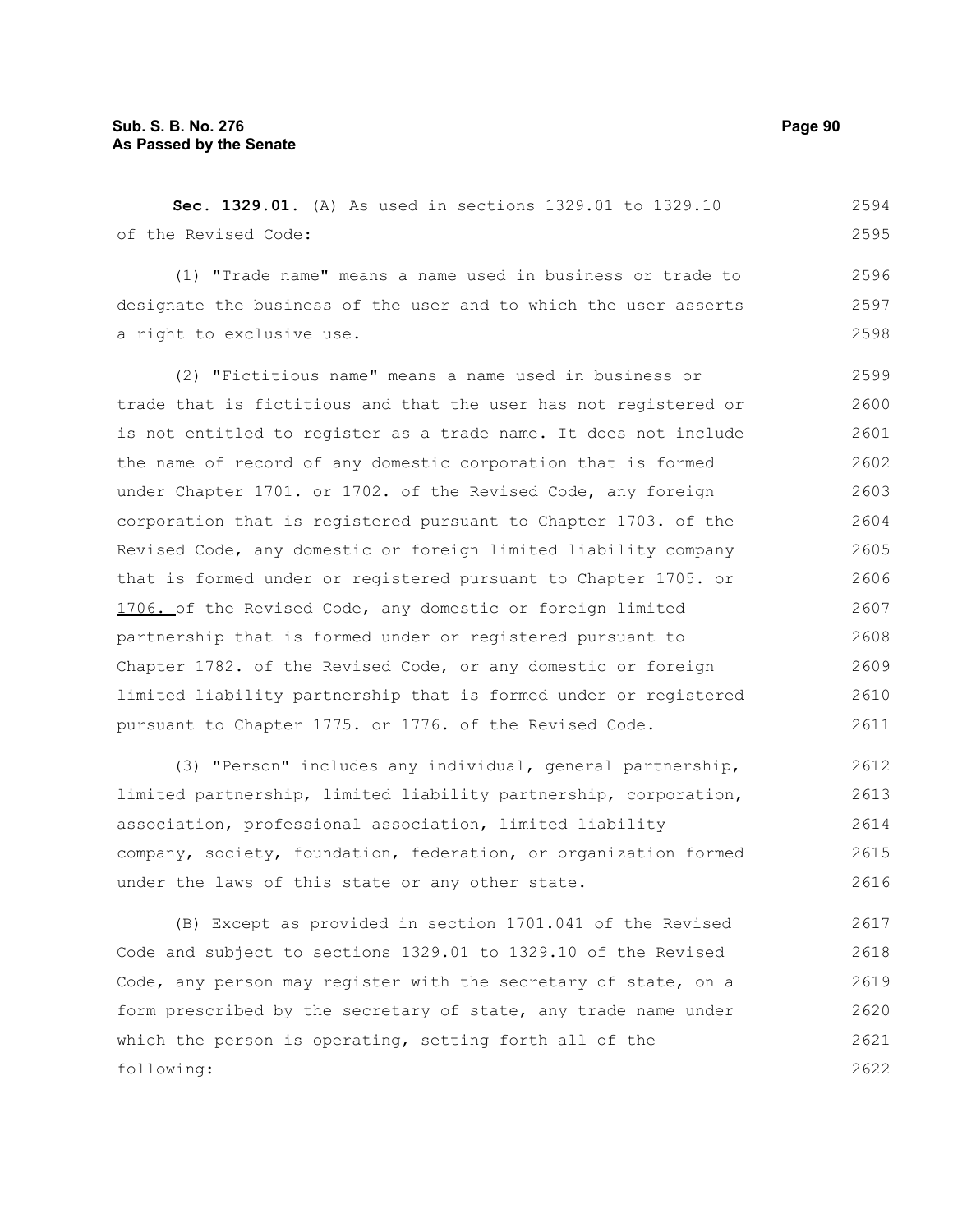# **Sub. S. B. No. 276 Page 91 As Passed by the Senate**

| (1) The name and business address of the applicant for           | 2623 |
|------------------------------------------------------------------|------|
| registration and any of the following that is applicable:        | 2624 |
| (a) If the applicant is a general partnership, the name          | 2625 |
| and address of at least one partner or the identifying number    | 2626 |
| the secretary of state assigns to the partnership pursuant to    | 2627 |
| section 1776.05 of the Revised Code;                             | 2628 |
| (b) If the applicant is a limited partnership, a                 | 2629 |
| corporation, professional association, limited liability         | 2630 |
| company, or other entity, the form of the entity and the state   | 2631 |
| under the laws of which it was formed.                           | 2632 |
| (2) The trade name to be registered;                             | 2633 |
| (3) The general nature of the business conducted by the          | 2634 |
| applicant;                                                       | 2635 |
| (4) The length of time during which the trade name has           | 2636 |
| been used by the applicant in business operations in this state. | 2637 |
| (C) The trade name application shall be signed by the            | 2638 |
| applicant or by any authorized representative of the applicant.  | 2639 |
| A single trade name may be registered upon each trade name       | 2640 |
| application submitted under sections 1329.01 to 1329.10 of the   | 2641 |
| Revised Code.                                                    | 2642 |
| The trade name application shall be accompanied by a             | 2643 |
| filing fee of thirty-nine dollars, payable to the secretary of   | 2644 |
| state.                                                           | 2645 |
| (D) Any person who does business under a fictitious name         | 2646 |
| and who has not registered and does not wish to register the     | 2647 |
| fictitious name as a trade name or who cannot do so because the  | 2648 |
| name is not available for registration shall report the use of   | 2649 |
| the fictitious name to the secretary of state, on a form         | 2650 |
|                                                                  |      |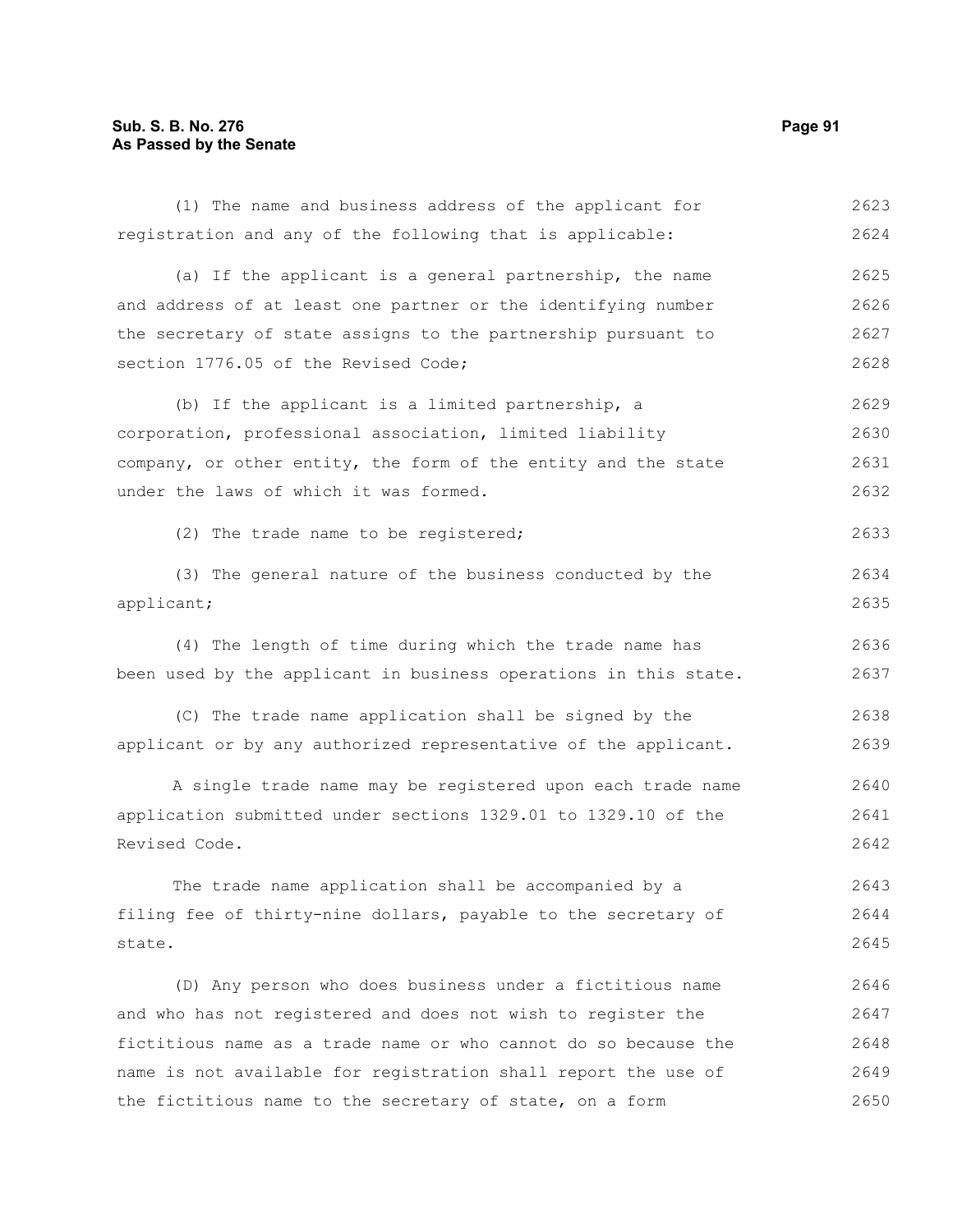prescribed by the secretary of state, setting forth all of the following: (1) The name and business address of the user and any of the following that is applicable: (a) If the user is a general partnership, the name and address of at least one partner or the identifying number the secretary of state assigns to the partnership pursuant to section 1775.105 of the Revised Code; (b) If the user is a limited partnership, a corporation, professional association, limited liability company, or other entity, the form of the entity and the state under whose laws it was formed. (2) The fictitious name being used; (3) The general nature of the business conducted by the user. (E) The report of use of a fictitious name shall be signed by the user or by any authorized representative of the user. A single fictitious name may be registered upon each fictitious name report submitted under sections 1329.01 to 1329.10 of the Revised Code. The fictitious name report shall be accompanied by a filing fee of thirty-nine dollars, payable to the secretary of state. A report under this division shall be made within thirty days after the date of the first use of the fictitious name. **Sec. 1329.02.** (A) The secretary of state shall not file an application for the registration of any trade name if the 2652 2653 2654 2655 2656 2657 2658 2659 2660 2661 2662 2663 2664 2665 2666 2667 2668 2669 2670 2671 2672 2673 2674 2675 2676 2677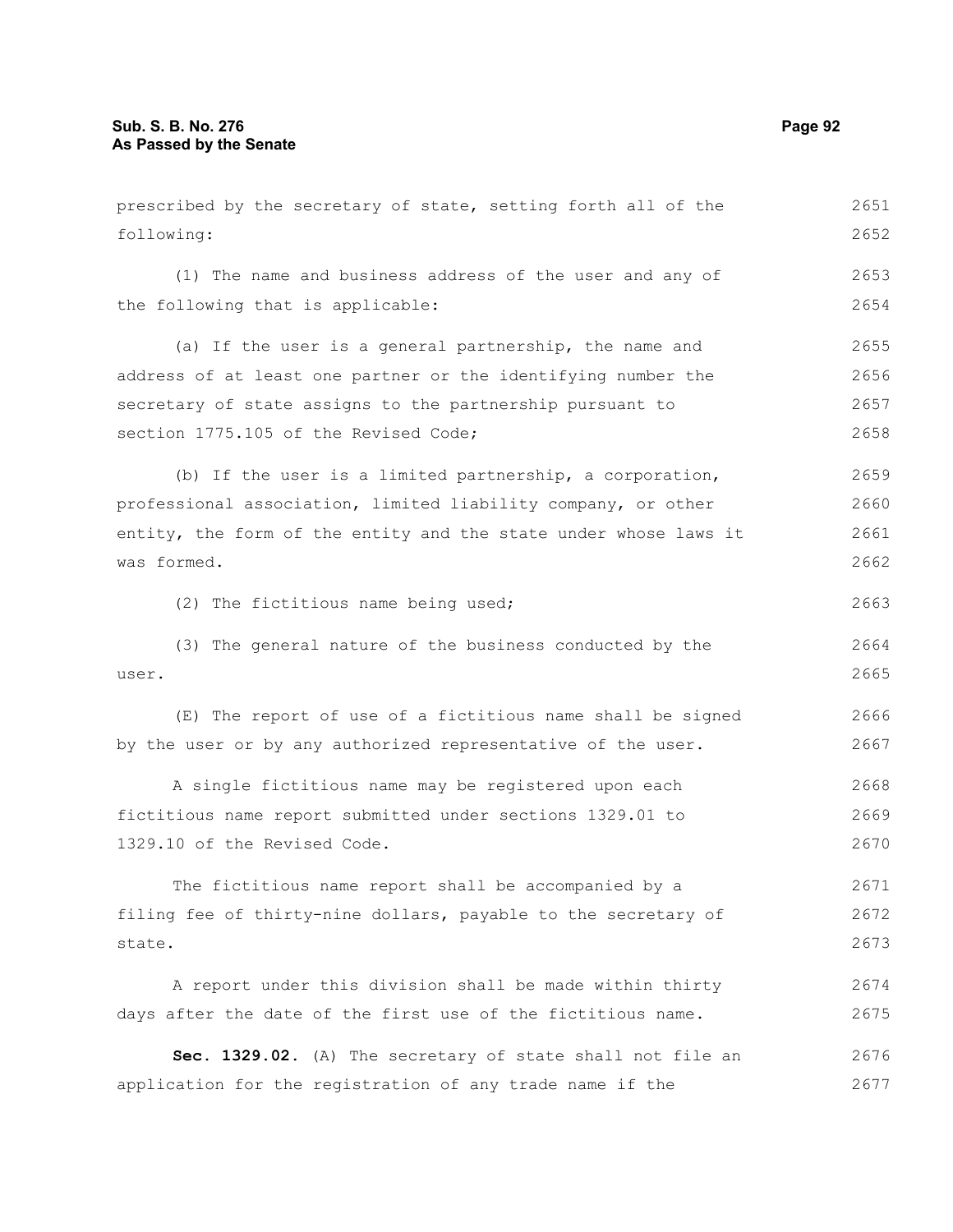# **Sub. S. B. No. 276 Page 93 As Passed by the Senate**

application indicates or implies that the trade name is connected with a government agency of this state, another state, or the United States and the trade name is not so connected or if the application indicates or implies that the applicant is incorporated and the application is not incorporated. Additionally, the secretary of state shall not file an application for the registration of any trade name if it is not distinguishable upon the records in the office of the secretary of state from any other trade name previously registered under sections 1329.01 to 1329.03 of the Revised Code, any corporate name, whether nonprofit or for profit and whether that of a domestic corporation or of a foreign corporation authorized to do business in this state, the name of any limited liability company registered in the office of the secretary of state pursuant to Chapter 1705. or 1706. of the Revised Code, whether domestic or foreign, the name of any limited liability partnership registered in the office of the secretary of state pursuant to Chapter 1775. or 1776. of the Revised Code, whether domestic or foreign, the name of any limited partnership registered in the office of the secretary of state pursuant to Chapter 1782. of the Revised Code, whether domestic or foreign, or any trademark, or service mark previously filed and recorded in the office of the secretary of state and not abandoned, unless the written consent of the corporation, limited liability company, limited liability partnership, or limited partnership, or the person to whom is registered the exclusive right to use the trade name is filed in accordance with division (C) of section 1701.05 of the Revised Code with the application or the written consent of the former registrant of the trademark or service mark is filed with the application. The application for the registration of a trade name and the consent form shall be on a form prescribed by the secretary of state. 2678 2679 2680 2681 2682 2683 2684 2685 2686 2687 2688 2689 2690 2691 2692 2693 2694 2695 2696 2697 2698 2699 2700 2701 2702 2703 2704 2705 2706 2707 2708 2709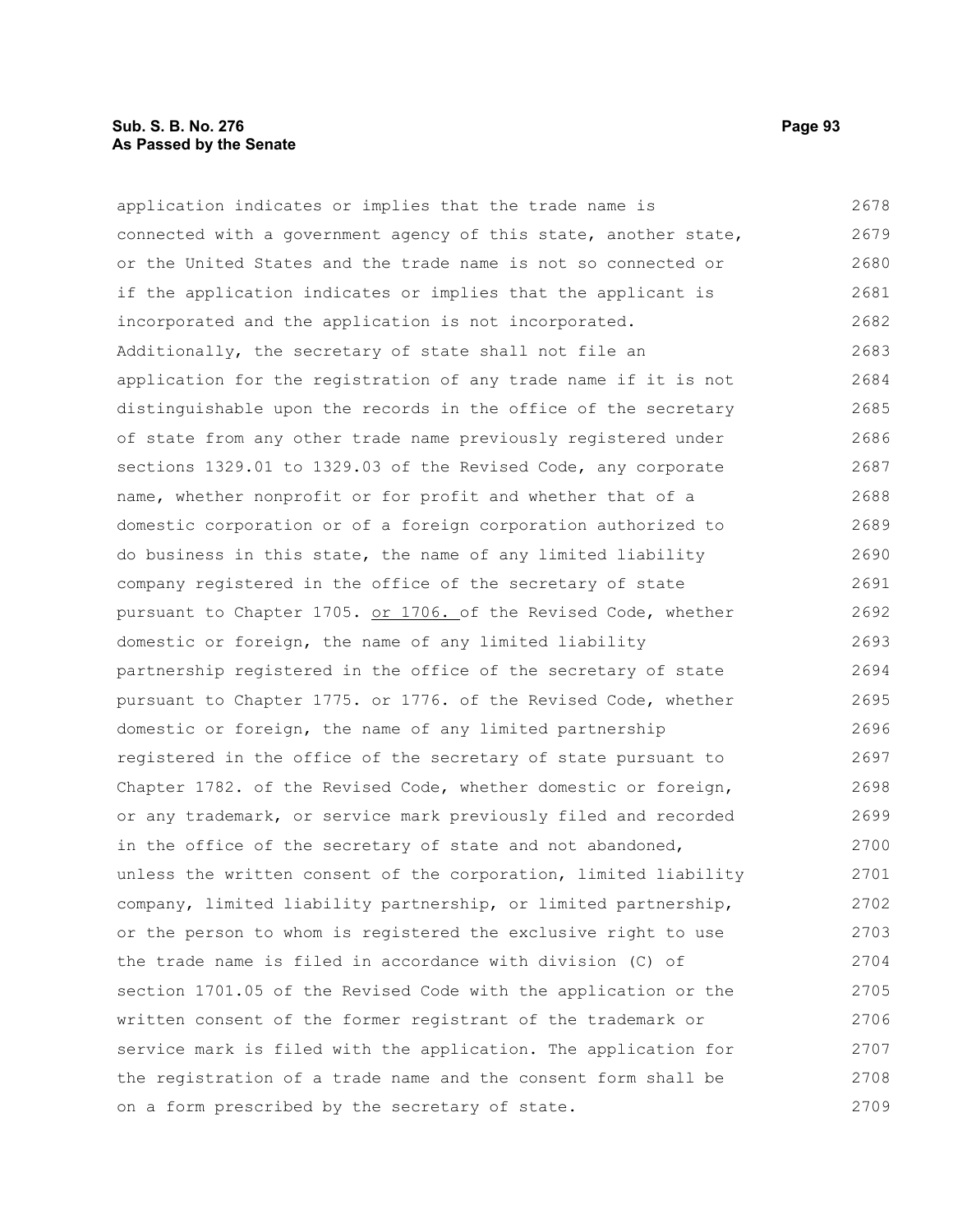# **Sub. S. B. No. 276 Page 94 As Passed by the Senate**

(B) The secretary of state shall determine for purposes of this section whether a name is distinguishable from another name in a manner consistent with the provisions of division (B) of section 1701.05 of the Revised Code. 2710 2711 2712 2713

**Sec. 1701.03.** (A) A corporation may be formed under this chapter for any purpose or combination of purposes for which individuals lawfully may associate themselves, except that, if the Revised Code contains special provisions pertaining to the formation of any designated type of corporation other than a professional association, as defined in section 1785.01 of the Revised Code, a corporation of that type shall be formed in accordance with the special provisions. 2714 2715 2716 2717 2718 2719 2720 2721

(B) On and after July 1, 1994, a corporation may be formed under this chapter for the purpose of carrying on the practice of any profession, including, but not limited to, a corporation for the purpose of providing public accounting or certified public accounting services, a corporation for the erection, owning, and conducting of a sanitarium for receiving and caring for patients, medical and hygienic treatment of patients, and instruction of nurses in the treatment of disease and in hygiene, a corporation for the purpose of providing architectural, landscape architectural, professional engineering, or surveying services or any combination of those types of services, and a corporation for the purpose of providing a combination of the professional services, as defined in section 1785.01 of the Revised Code, of optometrists authorized under Chapter 4725. of the Revised Code, chiropractors authorized under Chapter 4734. of the Revised Code to practice chiropractic or acupuncture, psychologists authorized under Chapter 4732. of the Revised Code, registered or licensed practical nurses authorized under Chapter 4723. of 2722 2723 2724 2725 2726 2727 2728 2729 2730 2731 2732 2733 2734 2735 2736 2737 2738 2739 2740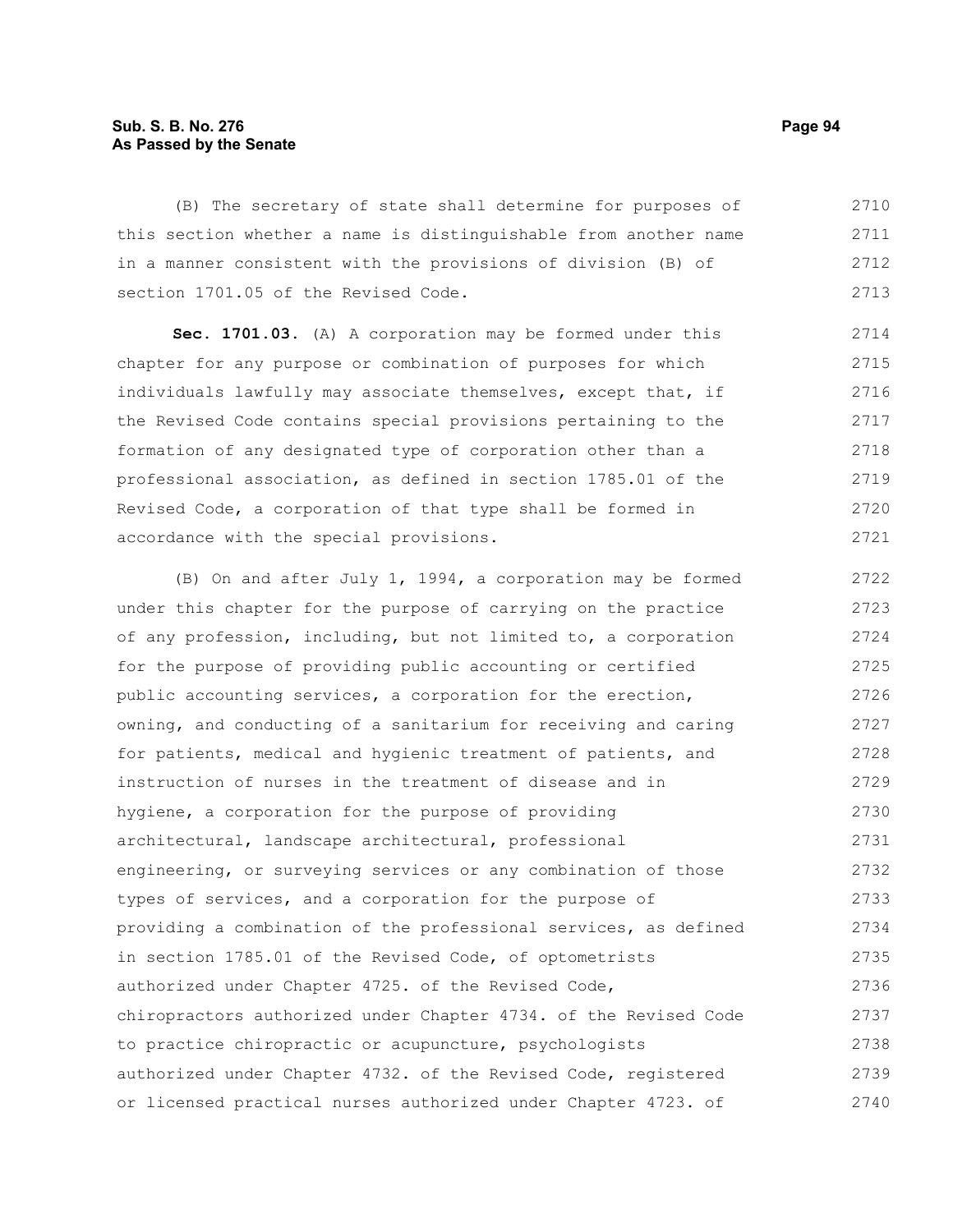# **Sub. S. B. No. 276 Page 95 As Passed by the Senate**

the Revised Code, pharmacists authorized under Chapter 4729. of the Revised Code, physical therapists authorized under sections 4755.40 to 4755.56 of the Revised Code, occupational therapists authorized under sections 4755.04 to 4755.13 of the Revised Code, mechanotherapists authorized under section 4731.151 of the Revised Code, doctors of medicine and surgery, osteopathic medicine and surgery, or podiatric medicine and surgery authorized under Chapter 4731. of the Revised Code, and licensed professional clinical counselors, licensed professional counselors, independent social workers, social workers, independent marriage and family therapists, or marriage and family therapists authorized under Chapter 4757. of the Revised Code. 2741 2742 2743 2744 2745 2746 2747 2748 2749 2750 2751 2752 2753

This chapter does not restrict, limit, or otherwise affect the authority or responsibilities of any agency, board, commission, department, office, or other entity to license, register, and otherwise regulate the professional conduct of individuals or organizations of any kind rendering professional services, as defined in section 1785.01 of the Revised Code, in this state or to regulate the practice of any profession that is within the jurisdiction of the agency, board, commission, department, office, or other entity, notwithstanding that an individual is a director, officer, employee, or other agent of a corporation formed under this chapter and is rendering professional services or engaging in the practice of a profession through a corporation formed under this chapter or that the organization is a corporation formed under this chapter. 2754 2755 2756 2757 2758 2759 2760 2761 2762 2763 2764 2765 2766 2767 2768

(C) Nothing in division (A) or (B) of this section precludes the organization of a professional association in accordance with this chapter and Chapter 1785. of the Revised 2769 2770 2771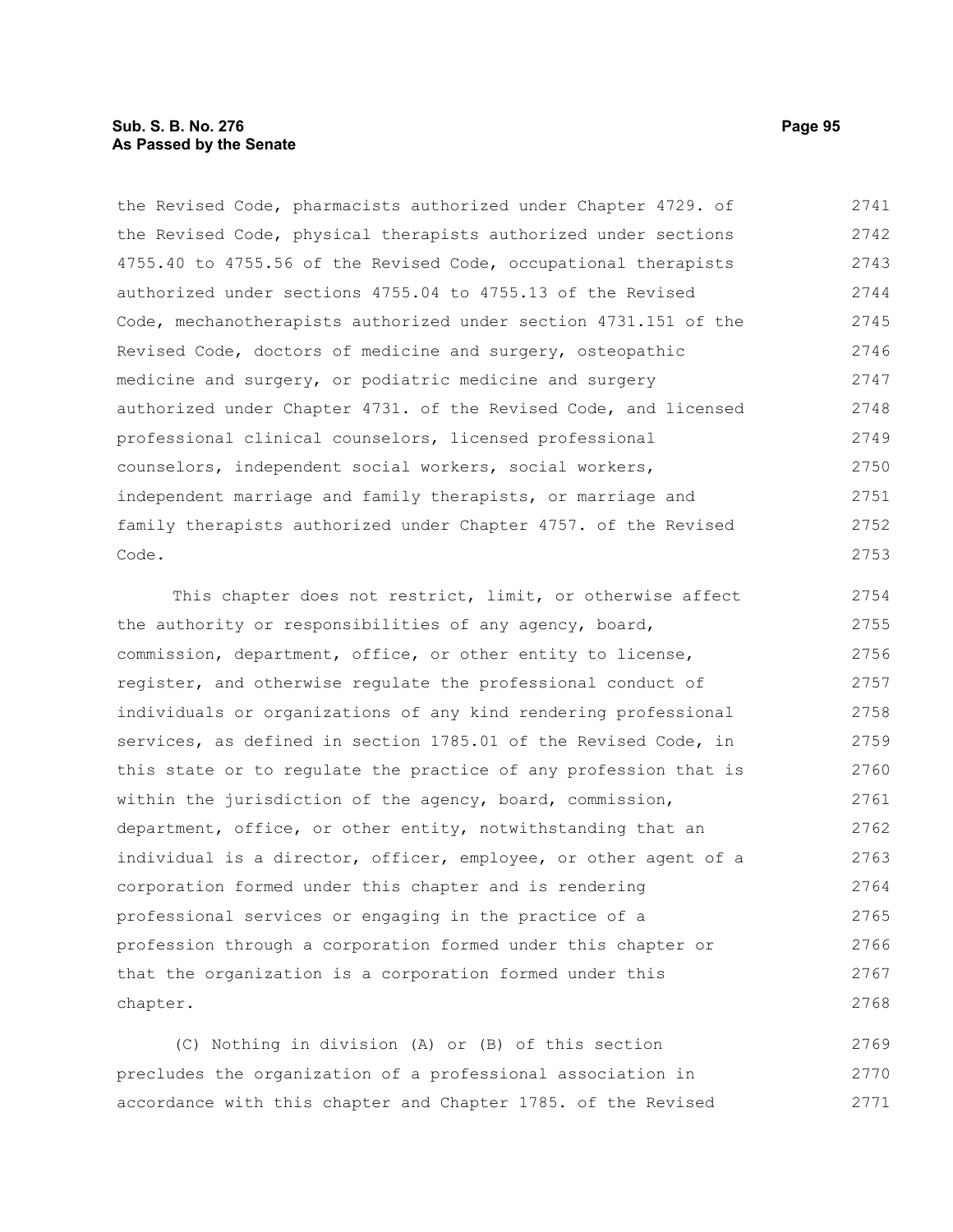# **Sub. S. B. No. 276 Page 96 As Passed by the Senate**

Code or the formation of a limited liability company under Chapter 1705. or 1706. of the Revised Code with respect to a business, as defined in section 1705.01 of the Revised Codetrade, occupation, or profession. 2772 2773 2774 2775

(D) No corporation formed for the purpose of providing a combination of the professional services, as defined in section 1785.01 of the Revised Code, of optometrists authorized under Chapter 4725. of the Revised Code, chiropractors authorized under Chapter 4734. of the Revised Code to practice chiropractic or acupuncture, psychologists authorized under Chapter 4732. of the Revised Code, registered or licensed practical nurses authorized under Chapter 4723. of the Revised Code, pharmacists authorized under Chapter 4729. of the Revised Code, physical therapists authorized under sections 4755.40 to 4755.56 of the Revised Code, occupational therapists authorized under sections 4755.04 to 4755.13 of the Revised Code, mechanotherapists authorized under section 4731.151 of the Revised Code, doctors of medicine and surgery, osteopathic medicine and surgery, or podiatric medicine and surgery authorized under Chapter 4731. of the Revised Code, and licensed professional clinical counselors, licensed professional counselors, independent social workers, social workers, independent marriage and family therapists, or marriage and family therapists authorized under Chapter 4757. of the Revised Code shall control the professional clinical judgment exercised within accepted and prevailing standards of practice of a licensed, certificated, or otherwise legally authorized optometrist, chiropractor, chiropractor practicing acupuncture through the state chiropractic board, psychologist, nurse, pharmacist, physical therapist, occupational therapist, mechanotherapist, doctor of medicine and surgery, osteopathic medicine and surgery, or podiatric medicine and surgery, 2776 2777 2778 2779 2780 2781 2782 2783 2784 2785 2786 2787 2788 2789 2790 2791 2792 2793 2794 2795 2796 2797 2798 2799 2800 2801 2802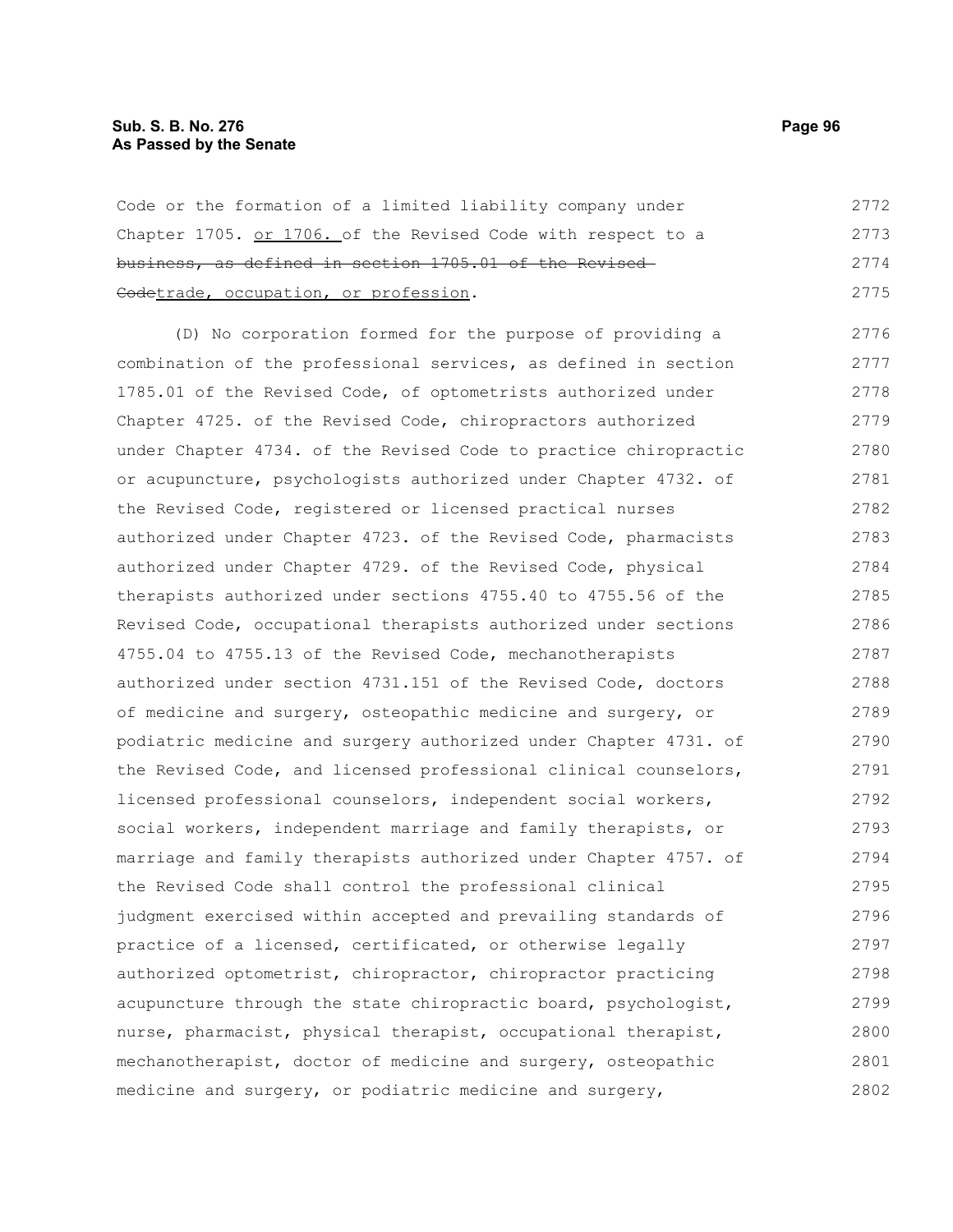# **Sub. S. B. No. 276 Page 97 As Passed by the Senate**

licensed professional clinical counselor, licensed professional counselor, independent social worker, social worker, independent marriage and family therapist, or marriage and family therapist in rendering care, treatment, or professional advice to an individual patient. 2803 2804 2805 2806 2807

This division does not prevent a hospital, as defined in section 3727.01 of the Revised Code, insurer, as defined in section 3999.36 of the Revised Code, or intermediary organization, as defined in section 1751.01 of the Revised Code, from entering into a contract with a corporation described in this division that includes a provision requiring utilization review, quality assurance, peer review, or other performance or quality standards. Those activities shall not be construed as controlling the professional clinical judgment of an individual practitioner listed in this division. 2808 2809 2810 2811 2812 2813 2814 2815 2816 2817

**Sec. 1701.05.** (A) Except as provided in this section, and in sections 1701.75, 1701.78, and 1701.82 of the Revised Code, which sections relate to the reorganization, merger, and consolidation of corporations, the corporate name of a domestic corporation shall comply with all of the following: 2818 2819 2820 2821 2822

(1) It shall end with or include the word or abbreviation "company," "co.," "corporation," "corp.," "incorporated," or "inc." 2823 2824 2825

(2) It shall be distinguishable upon the records in the office of the secretary of state from all of the following: 2826 2827

(a) The name of any other corporation, whether nonprofit or for profit and whether that of a domestic or of a foreign corporation authorized to do business in this state; 2828 2829 2830

(b) The name of any limited liability company registered 2831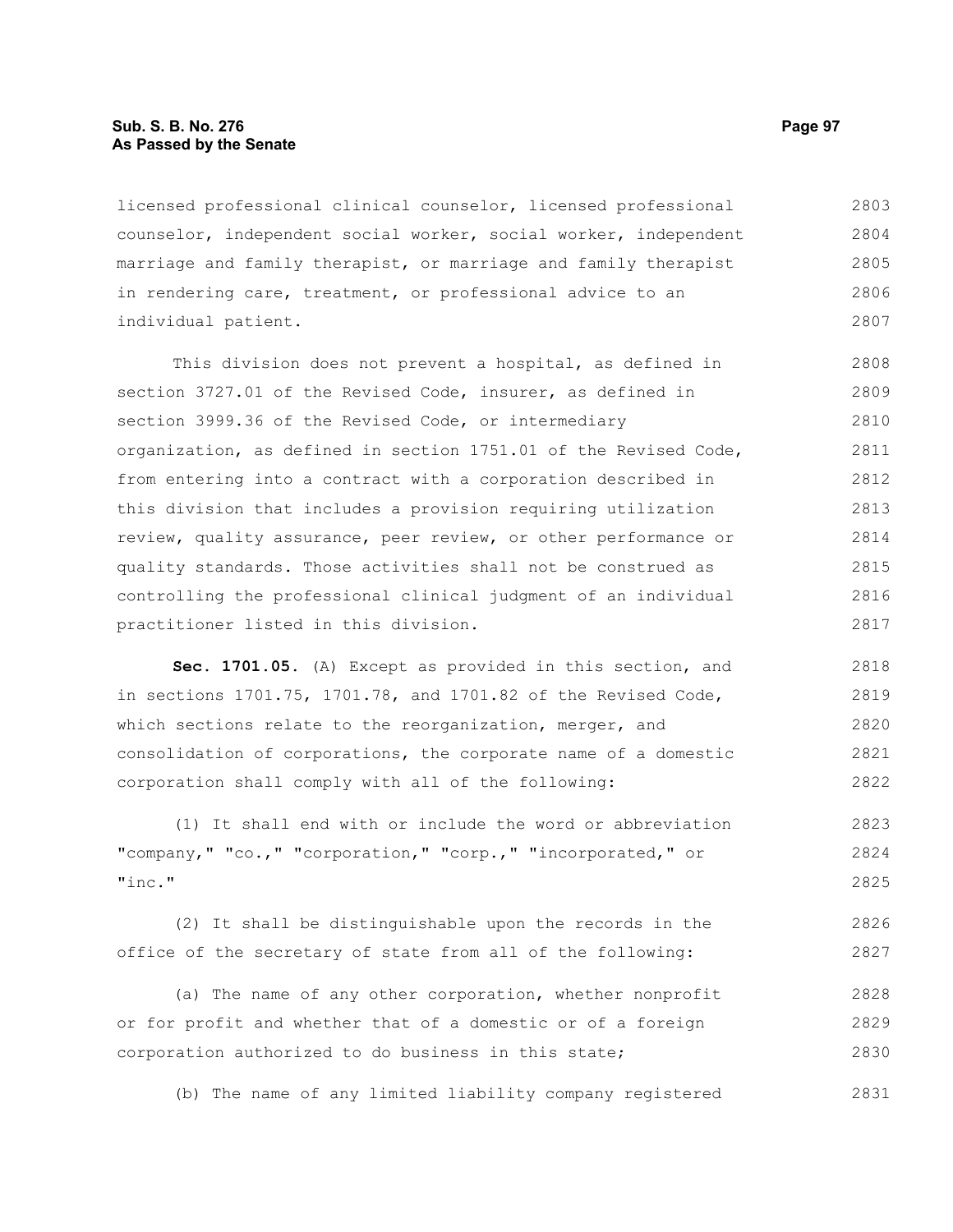in the office of the secretary of state pursuant to Chapter 1705. or 1706. of the Revised Code, whether domestic or foreign; 2832 2833

(c) The name of any limited liability partnership registered in the office of the secretary of state pursuant to Chapter 1775. or 1776. of the Revised Code, whether domestic or foreign; 2834 2835 2836 2837

(d) The name of any limited partnership registered in the office of the secretary of state pursuant to Chapter 1782. of the Revised Code, whether domestic or foreign; 2838 2839 2840

(e) Any trade name the exclusive right to which is at the time in question registered in the office of the secretary of state pursuant to Chapter 1329. of the Revised Code. 2841 2842 2843

(3) It shall not contain any language that indicates or implies that the corporation is connected with a government agency of this state, another state, or the United States. 2844 2845 2846

(B) The secretary of state shall determine for purposes of this section whether a name is "distinguishable" from another name upon the secretary of state's records. Without excluding other names that may not constitute distinguishable names in this state, a name is not considered distinguishable from another name for purposes of this section solely because it differs from the other name in only one or more of the following manners: 2847 2848 2849 2850 2851 2852 2853 2854

(1) The use of the word "corporation," "company," "incorporated," "limited," or any abbreviation of any of those words; 2855 2856 2857

(2) The use of any article, conjunction, contraction, abbreviation, or punctuation; 2858 2859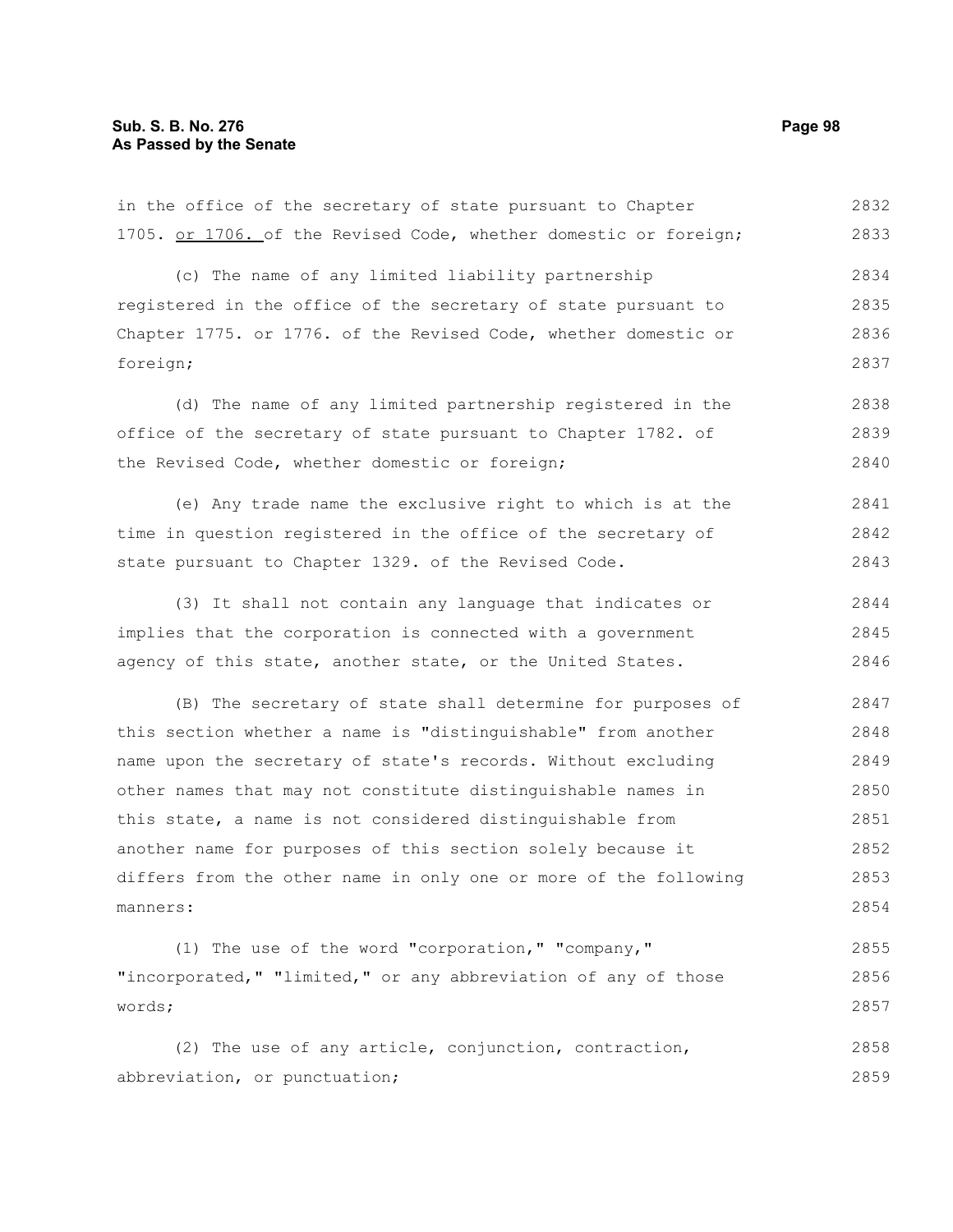(3) The use of a different tense or number of the same word. 2860 2861

(C) A corporation may apply to the secretary of state for authorization to use a name that is not distinguishable upon the secretary of state's records from the name of any other corporation, limited liability company, limited liability partnership, or limited partnership, or from a registered trade name, if there also is filed in the office of the secretary of state, on a form prescribed by the secretary of state, the consent of the other entity or, in the case of a registered trade name, the person in whose name is registered the exclusive right to use the name, which consent is evidenced in a writing signed by any authorized officer or any authorized representative of the other entity or person. 2862 2863 2864 2865 2866 2867 2868 2869 2870 2871 2872 2873

(D) In case of judicial sale or judicial transfer, by sale or transfer of good will or otherwise, of the right to use the name of a corporation, whether nonprofit or for profit, and whether that of a domestic corporation or of a foreign corporation authorized to exercise its corporate privileges in this state or to do business in this state, the secretary of state, at the instance of the purchaser or transferee of such right, shall accept for filing articles of a corporation with a name the same as or similar to the name of such other corporation, if there also is filed in the office of the secretary of state a certified copy of the decree or order of court confirming or otherwise evidencing the purchase or transfer. 2874 2875 2876 2877 2878 2879 2880 2881 2882 2883 2884 2885 2886

(E) Any person who wishes to reserve a name for a proposed new corporation, or any corporation intending to change its name, may submit to the secretary of state a written 2887 2888 2889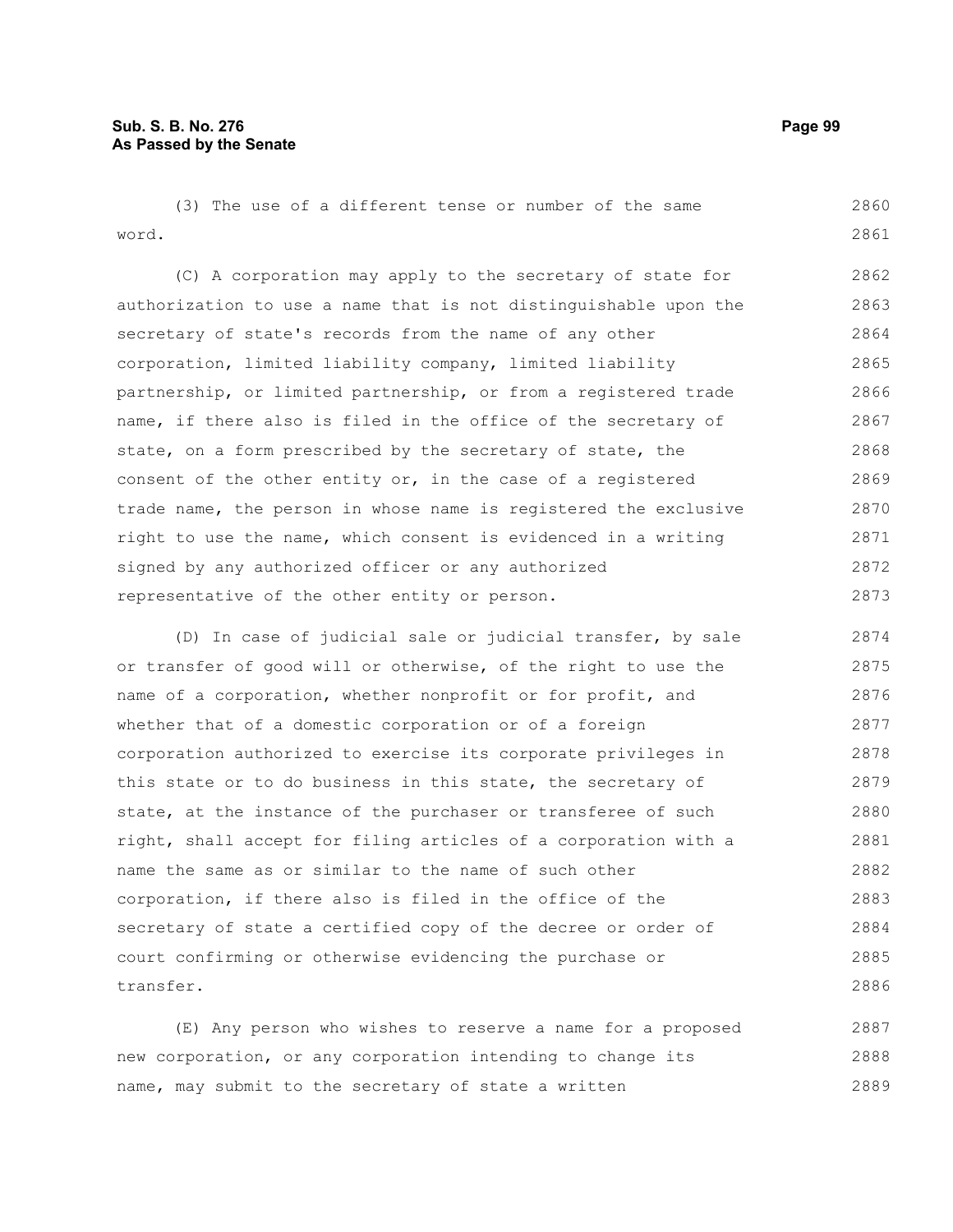# **Sub. S. B. No. 276 Page 100 As Passed by the Senate**

application, on a form prescribed by the secretary of state, for the exclusive right to use a specified name as the name of a corporation. If the secretary of state finds that, under this section, the specified name is available for such use, the secretary of state shall file the application and, from the date of the filing, the applicant shall have the exclusive right for one hundred eighty days to use the specified name as the name of a corporation, counting the date of such filing as the first of one hundred eighty days. The right so obtained may be transferred by the applicant or other holder thereof by the filing in the office of the secretary of state of a written transfer, on a form prescribed by the secretary of state, stating the name and address of the transferee. 2890 2891 2892 2893 2894 2895 2896 2897 2898 2899 2900 2901 2902

**Sec. 1701.791.** (A) If the constituent entities in a merger or consolidation include entities that are not corporations, the constituent entities may be merged or consolidated into a surviving or new entity that is not a domestic corporation, as provided in this section. Pursuant to an agreement of merger or consolidation between the constituent entities as provided in this section, a domestic corporation and, if so provided, one or more additional domestic or foreign entities, may be merged into a surviving entity other than a domestic corporation, or a domestic corporation together with one or more additional domestic or foreign entities may be consolidated into a new entity other than a domestic corporation, to be formed by such consolidation. The merger or consolidation must be permitted by the chapter of the Revised Code under which each domestic constituent entity exists and by the laws under which each foreign constituent entity exists. 2903 2904 2905 2906 2907 2908 2909 2910 2911 2912 2913 2914 2915 2916 2917 2918

(B) The agreement of merger or consolidation shall set forth all of the following: 2919 2920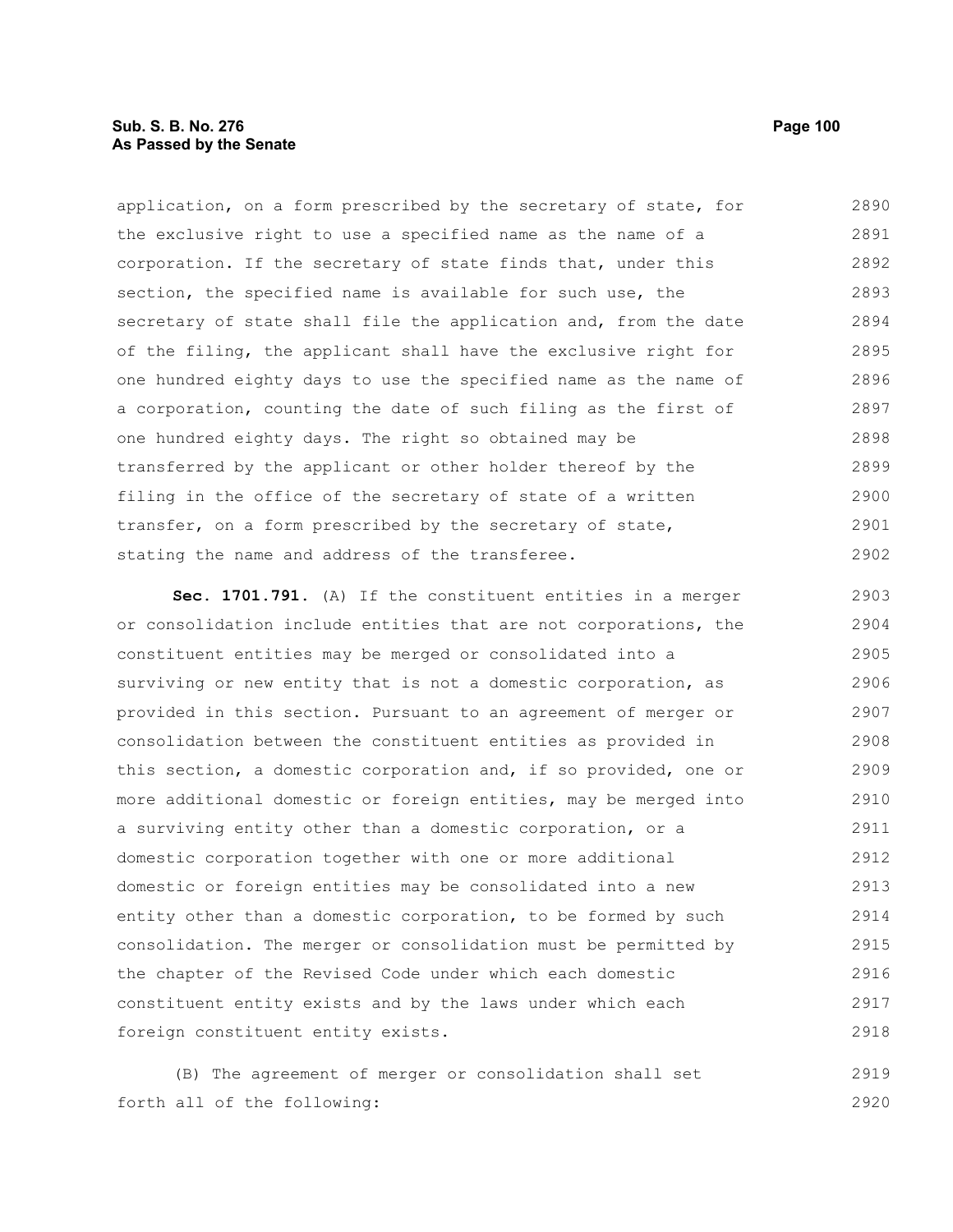(1) The name and the form of entity of each constituent entity and the state under the laws of which each constituent entity exists; 2921 2922 2923

(2) In the case of a merger, that one or more specified constituent entities will be merged into a specified surviving foreign entity or surviving domestic entity other than a domestic corporation or, in the case of a consolidation, that the constituent entities will be consolidated into a new foreign entity or domestic entity other than a corporation. The name of such a surviving or new entity may be the same as or similar to that of any constituent corporation or constituent limited liability company. 2924 2925 2926 2927 2928 2929 2930 2931 2932

(3) The terms of the merger or consolidation, the mode of carrying them into effect, and the manner and basis of converting the shares or interests of the constituent entities into, or substituting the shares or interests of the constituent entities for, shares, interests, evidences of indebtedness, other securities, cash, rights, or any other property or any combination of shares, interests, evidences of indebtedness, securities, cash, rights, or any other property of the surviving entity, of the new entity, or of any other entity, including the parent of any constituent entity, or any other person. No conversion or substitution shall be effected if there are reasonable grounds to believe that the surviving or new entity would be rendered insolvent by the conversion or substitution. 2933 2934 2935 2936 2937 2938 2939 2940 2941 2942 2943 2944 2945

(4) If the surviving or new entity is a foreign corporation, all additional statements and matters, other than the name and address of the statutory agent, that would be required by section 1701.78 of the Revised Code if the surviving or new corporation were a domestic corporation; 2946 2947 2948 2949 2950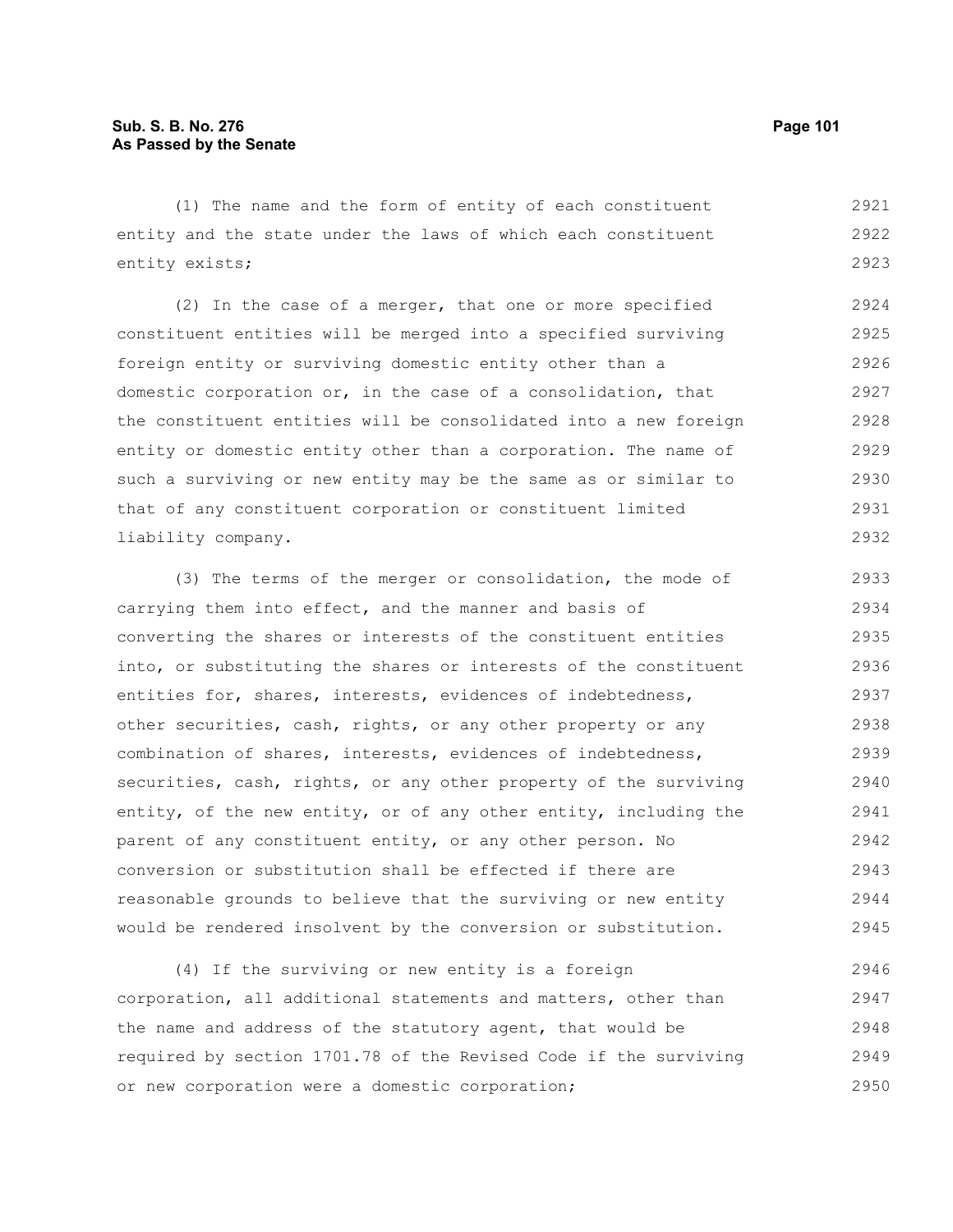# **Sub. S. B. No. 276 Page 102 As Passed by the Senate**

(5) The name and the form of entity of the surviving or new entity, the state under the laws of which the surviving entity exists or the new entity is to exist, and the location of the principal office of the surviving or new entity in that state; 2951 2952 2953 2954 2955

(6) All statements and matters required to be set forth in an agreement of merger or consolidation by the laws under which each constituent entity exists and, in the case of a consolidation, the new entity is to exist; 2956 2957 2958 2959

(7) The consent of the surviving or the new entity to be sued and served with process in this state and the irrevocable appointment of the secretary of state as its agent to accept service of process in any proceeding in this state to enforce against the surviving or new entity any obligation of any domestic constituent corporation, or to enforce the rights of a dissenting shareholder of any domestic constituent corporation; 2960 2961 2962 2963 2964 2965 2966

(8) If the surviving or new entity is a foreign corporation that desires to transact business in this state as a foreign corporation, a statement to that effect, together with a statement regarding the appointment of a statutory agent and service of any process, notice, or demand upon that statutory agent or the secretary of state, as required when a foreign corporation applies for a license to transact business in this state; 2967 2968 2969 2970 2971 2972 2973 2974

(9) If the surviving or new entity is a foreign limited partnership that desires to transact business in this state as a foreign limited partnership, a statement to that effect, together with all of the information required under section 1782.49 of the Revised Code when a foreign limited partnership registers to transact business in this state; 2975 2976 2977 2978 2979 2980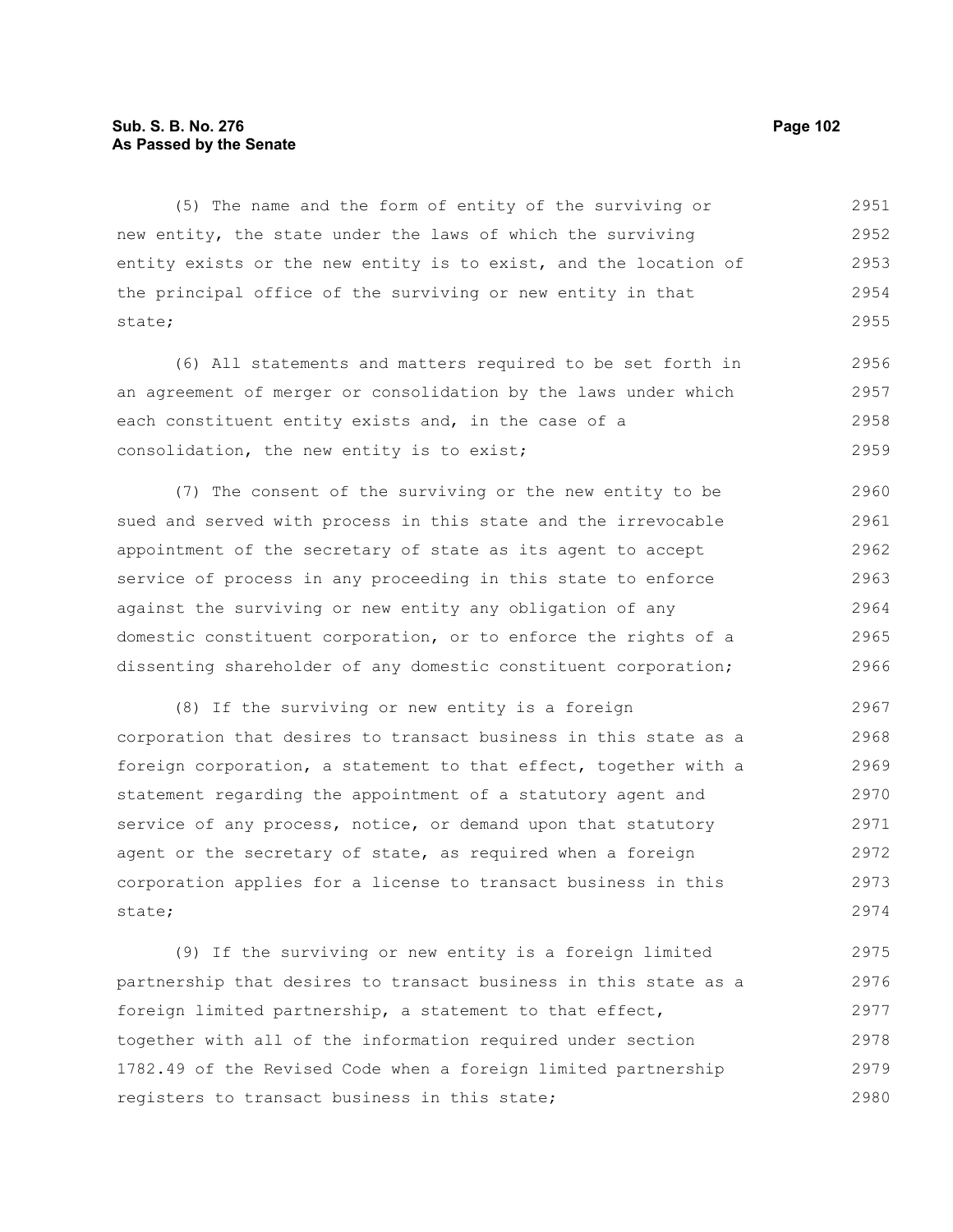# **Sub. S. B. No. 276 Page 103 As Passed by the Senate**

(10) If the surviving or new entity is a foreign limited liability company that desires to transact business in this state as a foreign limited liability company, a statement to that effect, together with all of the information required under section 1705.54 or 1706.511 of the Revised Code when a foreign limited liability company registers to transact business in this state. 2981 2982 2983 2984 2985 2986 2987

(C) The agreement of merger or consolidation also may set forth any additional provision permitted by the laws of any state under the laws of which any constituent entity exists, consistent with the laws under which the surviving entity exists or the new entity is to exist. 2988 2989 2990 2991 2992

(D) To effect the merger or consolidation, the agreement of merger or consolidation shall be approved by the directors of each domestic constituent corporation, and adopted by the shareholders of each domestic constituent corporation, in the same manner and with the same notice to and vote of shareholders or of holders of a particular class of shares as is required by section 1701.78 of the Revised Code. The agreement also shall be approved or otherwise authorized by or on behalf of each other constituent entity in accordance with the laws under which it exists. 2993 2994 2995 2996 2997 2998 2999 3000 3001 3002

(E) At any time before the filing of the certificate of merger or consolidation under section 1701.81 of the Revised Code, the merger or consolidation may be abandoned by the directors of any constituent corporation, the general partners of any constituent partnership, or the comparable representatives of any other constituent entity if the directors, general partners, or comparable representatives are authorized to do so by the agreement of merger or consolidation. 3003 3004 3005 3006 3007 3008 3009 3010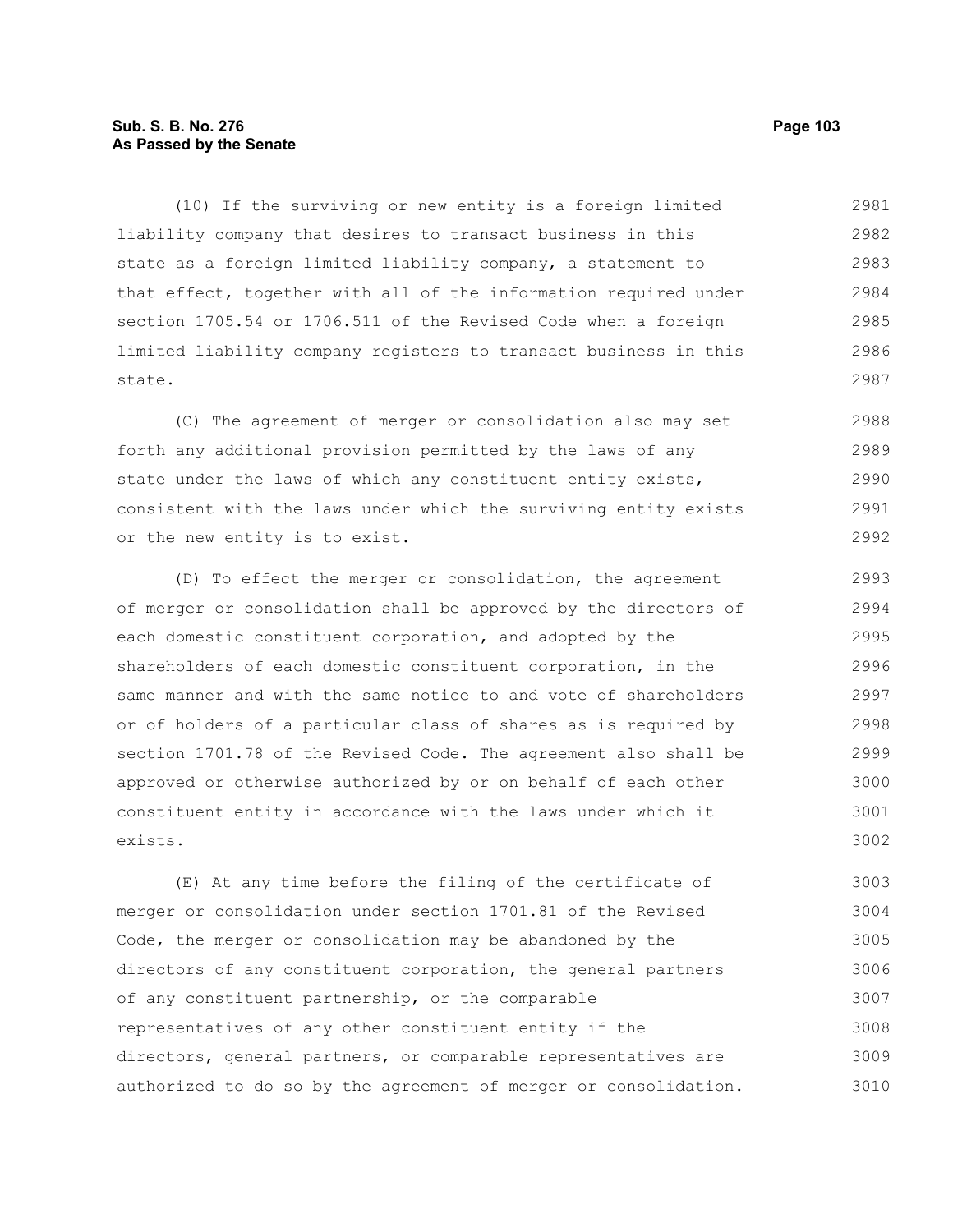# **Sub. S. B. No. 276 Page 104 As Passed by the Senate**

The agreement of merger or consolidation may contain a provision authorizing the directors of any constituent corporation, the general partners of any constituent partnership, or the comparable representatives of any other constituent entity to amend the agreement of merger or consolidation at any time before the filing of the certificate of merger or consolidation, except that, after the adoption of the agreement by the shareholders of any domestic constituent corporation, the directors shall not be authorized to amend the agreement to do any of the following: (1) Alter or change the amount or kind of shares, interests, evidences of indebtedness, other securities, cash, rights, or any other property to be received by shareholders of the domestic constituent corporation in conversion of, or in substitution for, their shares; (2) If the surviving or new entity is a foreign corporation, alter or change any term of the articles of the surviving or new foreign corporation, except for alterations or changes that could otherwise be adopted by the directors of the surviving or new foreign corporation; (3) If the surviving or new entity is a partnership or other entity other than a corporation, alter or change any term of the partnership agreement or comparable instrument of the surviving or new partnership or other entity, except for alterations or changes that otherwise could be adopted by the general partners or comparable representatives of the surviving or new partnership or other entity; 3011 3012 3013 3014 3015 3016 3017 3018 3019 3020 3021 3022 3023 3024 3025 3026 3027 3028 3029 3030 3031 3032 3033 3034 3035 3036 3037

(4) Alter or change any other terms and conditions of the agreement of merger or consolidation if any of the alterations or changes, alone or in the aggregate, would materially 3038 3039 3040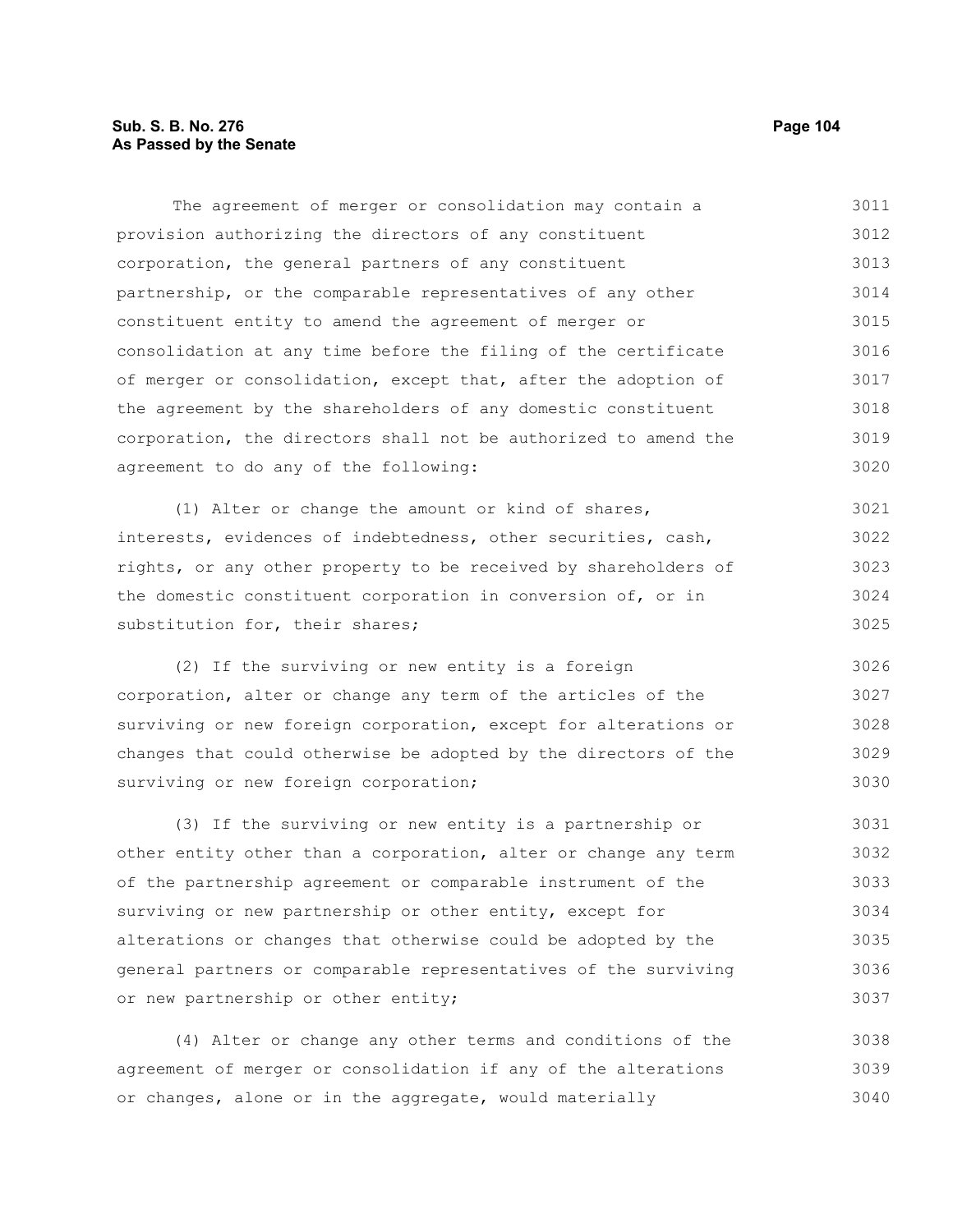adversely affect the holders of any class or series of shares of the domestic constituent corporation. **Sec. 1702.05.** (A) Except as provided in this section and in sections 1702.41 and 1702.411 of the Revised Code, the secretary of state shall not accept for filing in the secretary of state's office any articles if the corporate name set forth in the articles is not distinguishable upon the secretary of state's records from any of the following: (1) The name of any other corporation, whether a nonprofit corporation or a business corporation and whether that of a domestic or of a foreign corporation authorized to do business in this state; (2) The name of any limited liability company registered in the office of the secretary of state pursuant to Chapter 1705. or 1706. of the Revised Code, whether domestic or foreign; (3) The name of any limited liability partnership registered in the office of the secretary of state pursuant to Chapter 1775. or 1776. of the Revised Code, whether domestic or foreign; (4) The name of any limited partnership registered in the office of the secretary of state pursuant to Chapter 1782. of the Revised Code, whether domestic or foreign; (5) Any trade name, the exclusive right to which is at the time in question registered in the office of the secretary of state pursuant to Chapter 1329. of the Revised Code. (B) The secretary of state shall determine for purposes of 3041 3042 3043 3044 3045 3046 3047 3048 3049 3050 3051 3052 3053 3054 3055 3056 3057 3058 3059 3060 3061 3062 3063 3064 3065 3066

this section whether a name is "distinguishable" from another name upon the secretary of state's records. Without excluding other names that may not constitute distinguishable names in 3067 3068 3069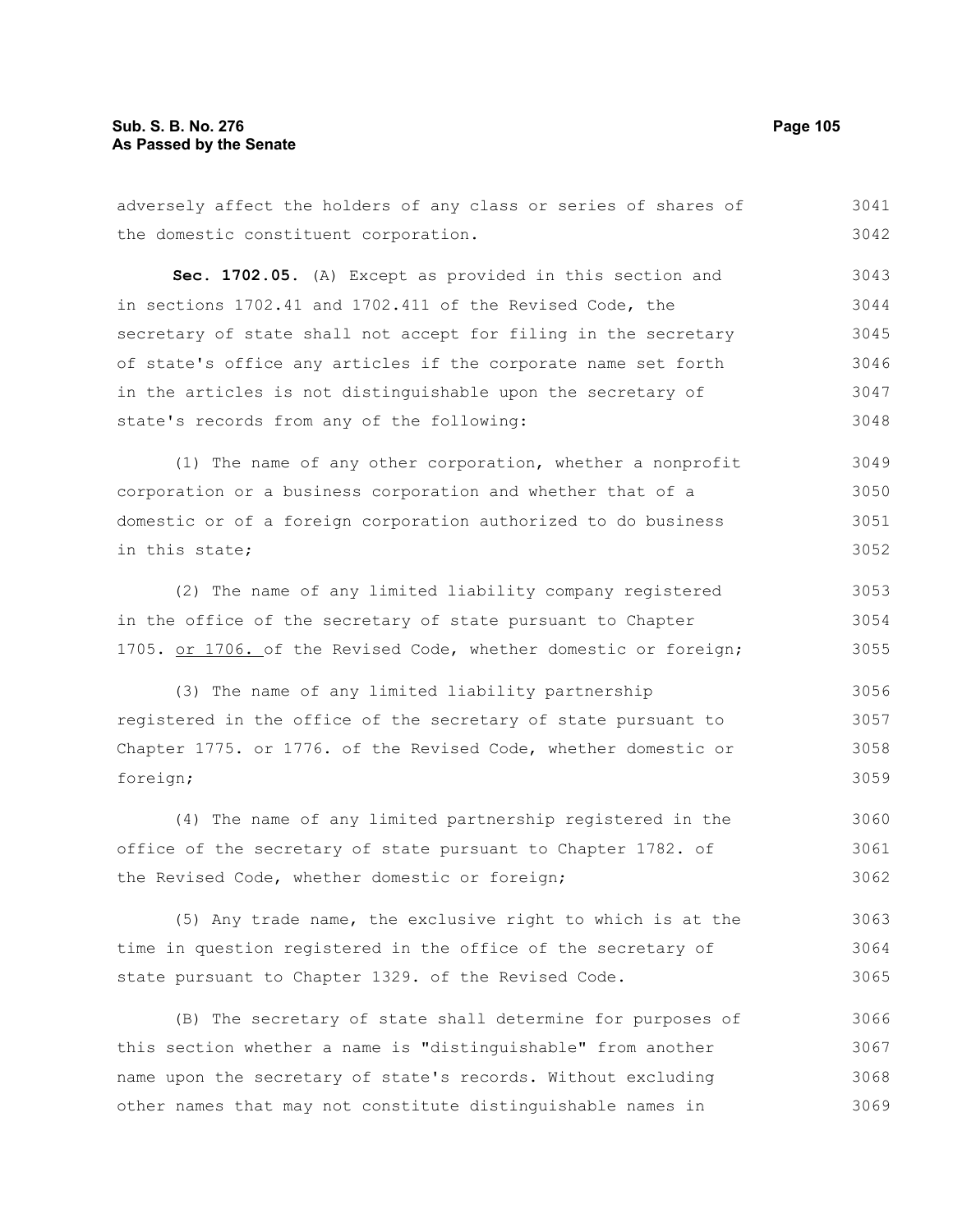this state, a name is not considered distinguishable from another name for purposes of this section solely because it differs from the other name in only one or more of the following manners: 3070 3071 3072 3073

(1) The use of the word "corporation," "company," "incorporated," "limited," or any abbreviation of any of those words; 3074 3075 3076

(2) The use of any article, conjunction, contraction, abbreviation, or punctuation; 3077 3078

(3) The use of a different tense or number of the same word. 3079 3080

(C) A corporation may apply to the secretary of state for authorization to use a name that is not distinguishable upon the secretary of state's records from the name of any other corporation, any limited liability company, limited liability partnership, or limited partnership, or from a registered trade name, if there also is filed in the office of the secretary of state, on a form prescribed by the secretary of state, the consent of the other entity, or, in the case of a registered trade name, the person in whose name is registered the exclusive right to use the name, which consent is evidenced in a writing signed by any authorized officer or authorized representative of the other entity or person. 3081 3082 3083 3084 3085 3086 3087 3088 3089 3090 3091 3092

(D) In case of judicial sale or judicial transfer, by sale or transfer of good will or otherwise, of the right to use the name of a nonprofit corporation or business corporation, whether that of a domestic corporation or of a foreign corporation authorized to exercise its corporate privileges in this state or to do business in this state, the secretary of state, at the 3093 3094 3095 3096 3097 3098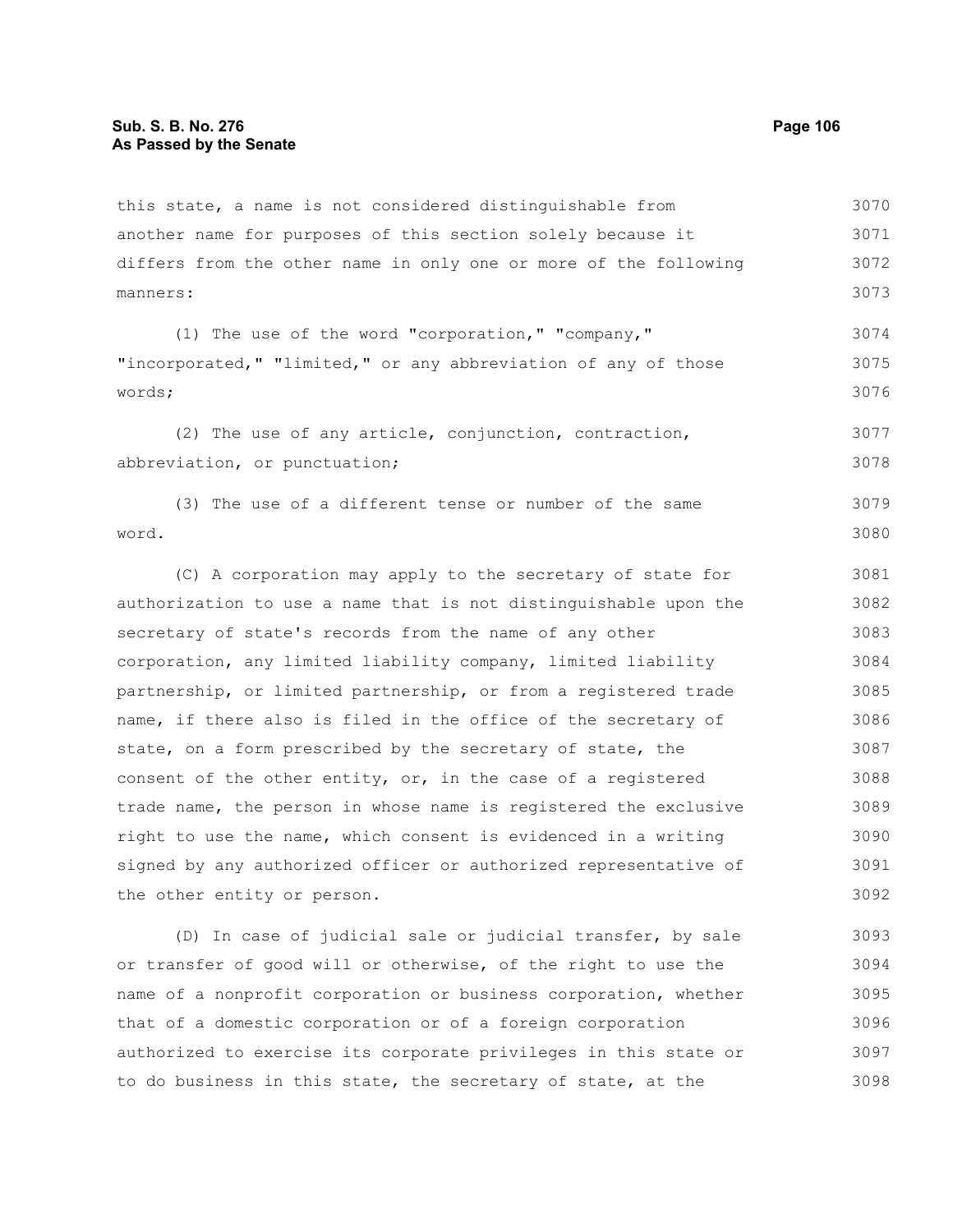## **Sub. S. B. No. 276 Page 107 As Passed by the Senate**

instance of the purchaser or transferee of such right, shall accept for filing articles of a corporation with a name the same as or similar to the name of such other corporation, if there also is filed in the office of the secretary of state a certified copy of the decree or order of court confirming or otherwise evidencing the purchase or transfer. 3099 3100 3101 3102 3103 3104

(E) Any person who wishes to reserve a name for a proposed new corporation, or any corporation intending to change its name, may submit to the secretary of state a written application, on a form prescribed by the secretary of state, for the exclusive right to use a specified name as the name of a corporation. If the secretary of state finds that, under this section, the specified name is available for such use, the secretary of state shall file such application, and, from the date of such filing, such applicant shall have the exclusive right for one hundred eighty days to use the specified name as the name of a corporation, counting the date of such filing as the first of the one hundred eighty days. The right so obtained may be transferred by the applicant or other holder of the right by the filing in the office of the secretary of state of a written transfer, on a form prescribed by the secretary of state, stating the name and address of the transferee. 3105 3106 3107 3108 3109 3110 3111 3112 3113 3114 3115 3116 3117 3118 3119 3120

**Sec. 1702.411.** (A)(1) Pursuant to an agreement of merger between the constituent entities as provided in this section, a domestic corporation and, if so provided, one or more additional domestic or foreign entities, may be merged into a surviving entity other than a domestic corporation. Pursuant to an agreement of consolidation, a domestic corporation together with one or more additional domestic or foreign entities may be consolidated into a new entity other than a domestic corporation, to be formed by that consolidation. The merger or 3121 3122 3123 3124 3125 3126 3127 3128 3129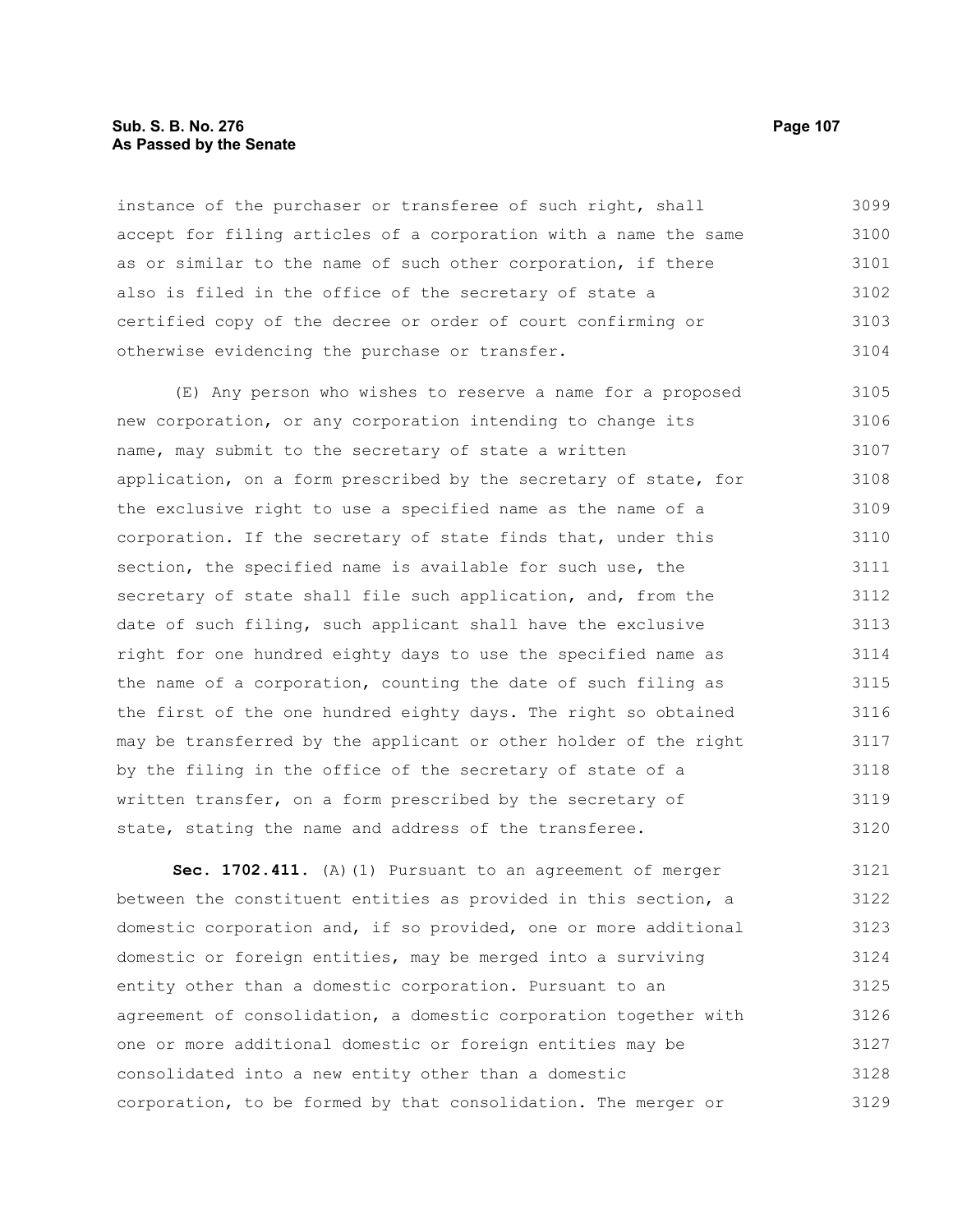# **Sub. S. B. No. 276 Page 108 As Passed by the Senate**

consolidation must be permitted by the chapter of the Revised Code under which each domestic constituent entity exists and by the laws under which each foreign constituent entity exists. The name of the surviving or new entity may be the same as or similar to that of any constituent entity. 3130 3131 3132 3133 3134

(2) To effect a merger or consolidation under this section, the directors of each constituent domestic corporation shall approve an agreement of merger or consolidation to be signed by the chairperson of the board of directors, the president, or a vice-president and by the secretary or an assistant secretary. The agreement of merger or consolidation shall be approved or otherwise authorized by or on behalf of each other constituent entity in accordance with the laws under which it exists. 3135 3136 3137 3138 3139 3140 3141 3142 3143

(3) The agreement of merger or consolidation shall set forth all of the following: 3144 3145

(a) The name and the form of entity of each constituent entity and the state under the laws of which each constituent entity exists; 3146 3147 3148

(b) In the case of a merger, that one or more specified constituent entities will be merged into a specified surviving foreign entity or surviving domestic entity other than a domestic corporation or, in the case of a consolidation, that the constituent entities will be consolidated into a new foreign entity or domestic entity other than a domestic corporation. 3149 3150 3151 3152 3153 3154

(c) The terms of the merger or consolidation and the mode of carrying those terms into effect; 3155 3156

(d) If the surviving or new entity is a foreign corporation, all additional statements and matters, other than 3157 3158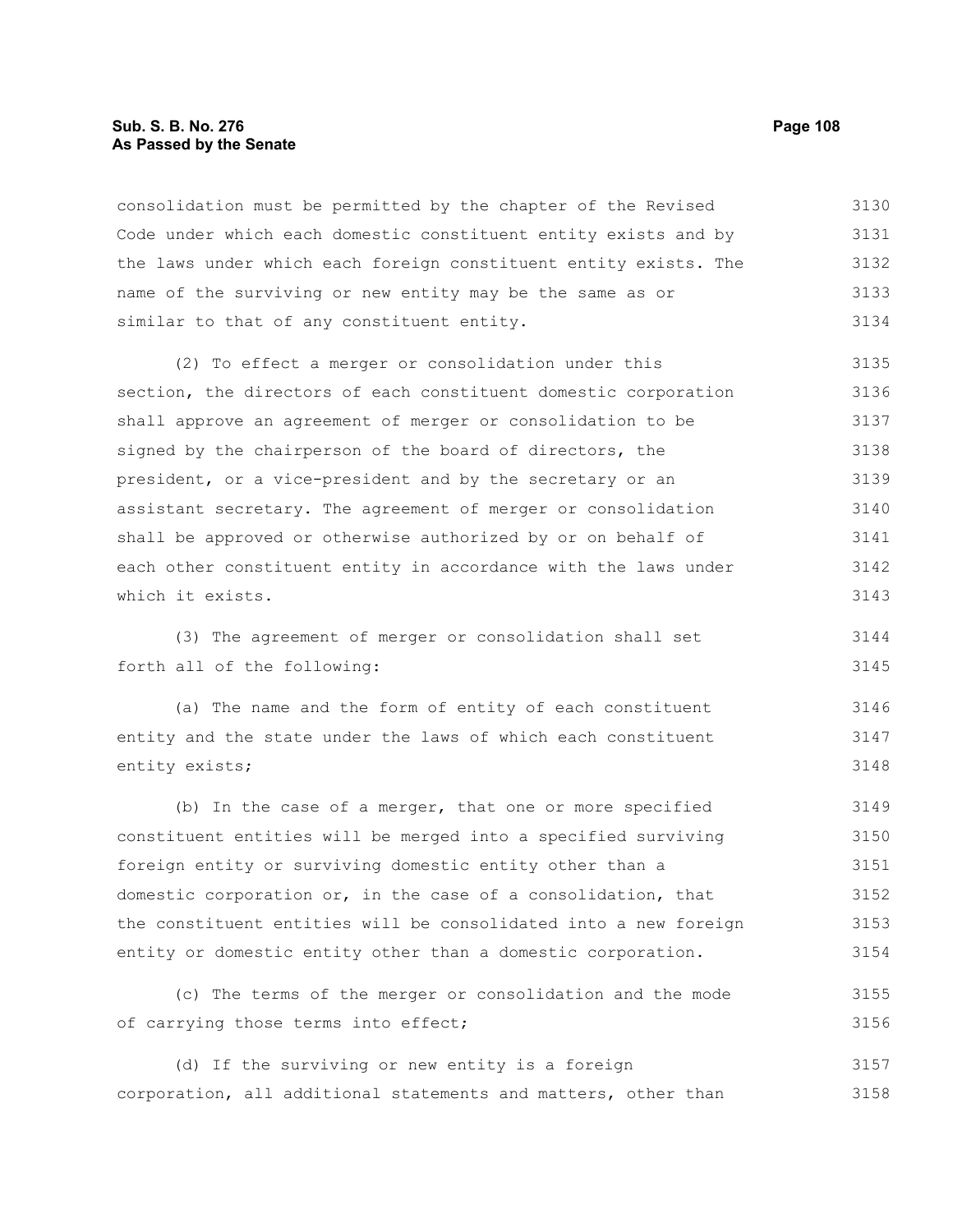the name and address of the statutory agent, that would be required by section 1702.41 of the Revised Code if the surviving or new corporation were a domestic corporation; 3159 3160 3161

(e) The name and the form of entity of the surviving or new entity, the state under the laws of which the surviving entity exists or the new entity is to exist, and the location of the principal office of the surviving or new entity in that state; 3162 3163 3164 3165 3166

(f) All statements and matters required to be set forth in an agreement of merger or consolidation by the laws under which each constituent entity exists and, in the case of a consolidation, the new entity is to exist; 3167 3168 3169 3170

(g) The consent of the surviving or the new entity to be sued and served with process in this state and the irrevocable appointment of the secretary of state as its agent to accept service of process in any proceeding in this state to enforce against the surviving or new entity any obligation of any domestic constituent corporation; 3171 3172 3173 3174 3175 3176

(h) If the surviving or new entity is a foreign corporation that desires to transact business in this state as a foreign corporation, a statement to that effect, together with a statement regarding the appointment of a statutory agent and service of any process, notice, or demand upon that statutory agent or the secretary of state, as required when a foreign corporation applies for a license to transact business in this state; 3177 3178 3179 3180 3181 3182 3183 3184

(i) If the surviving or new entity is a foreign limited partnership that desires to transact business in this state as a foreign limited partnership, a statement to that effect, 3185 3186 3187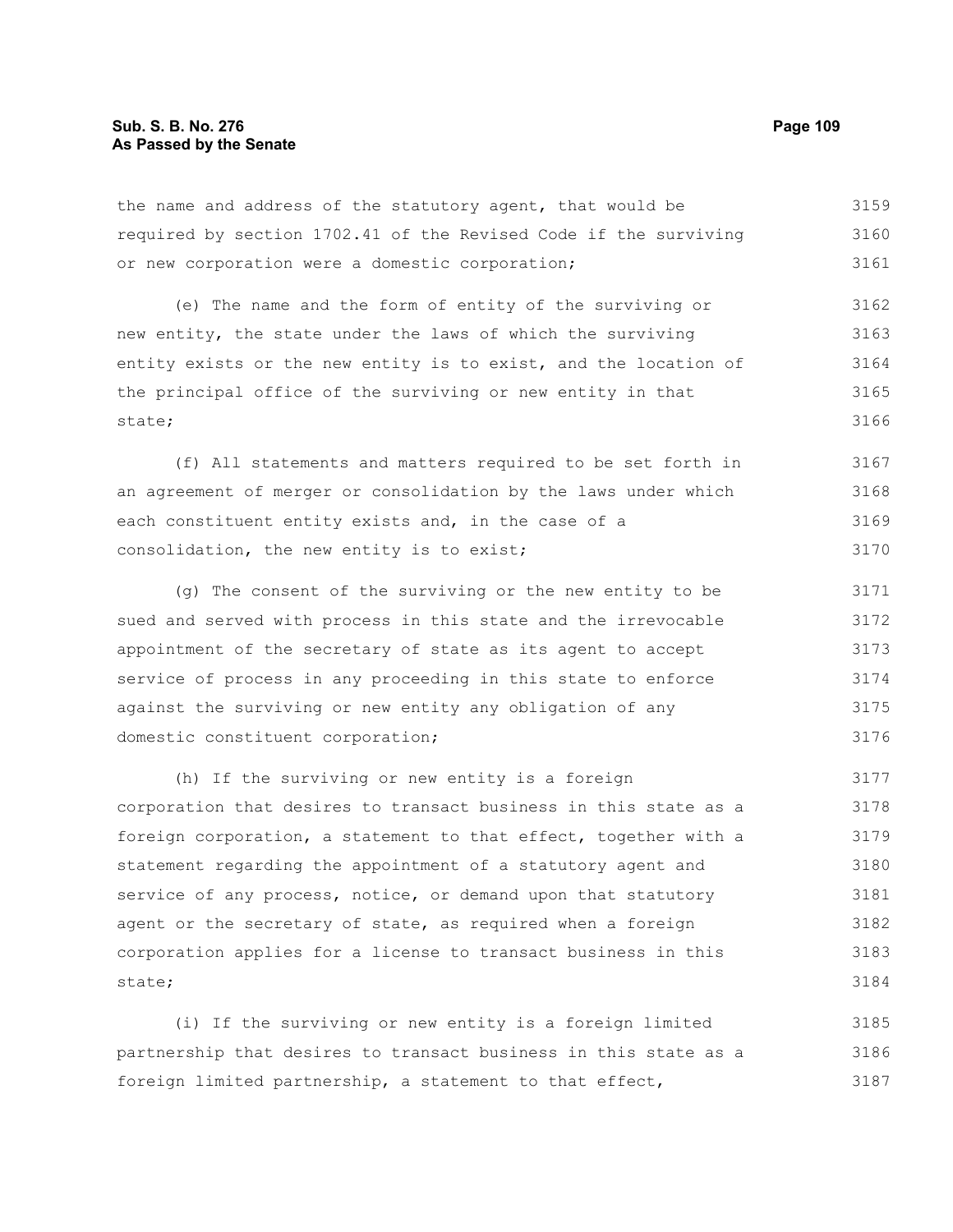together with all of the information required under section 1782.49 of the Revised Code when a foreign limited partnership registers to transact business in this state; 3188 3189 3190

(j) If the surviving or new entity is a foreign limited liability company that desires to transact business in this state as a foreign limited liability company, a statement to that effect, together with all of the information required under section 1705.54 or 1706.511 of the Revised Code when a foreign limited liability company registers to transact business in this state; 3191 3192 3193 3194 3195 3196 3197

(k) If the surviving or new entity is a foreign unincorporated association that desires to transact business in this state as a foreign unincorporated association, a statement to that effect, together with all of the information required under section 1745.461 of the Revised Code when a foreign unincorporated association registers to transact business in this state. 3198 3199 3200 3201 3202 3203 3204

(4) The agreement of merger or consolidation also may set forth any additional provision permitted by the laws of any state under the laws of which any constituent entity exists, consistent with the laws under which the surviving entity exists or the new entity is to exist. 3205 3206 3207 3208 3209

(B)(1) A merger or consolidation in which a domestic public benefit corporation is one of the constituent entities shall be approved by the court of common pleas of the county in this state in which the principal office of the domestic public benefit corporation is located in a proceeding of which the attorney general's charitable law section has been given written notice by certified mail within three days of the initiation of the proceeding and in which proceeding the attorney general may 3210 3211 3212 3213 3214 3215 3216 3217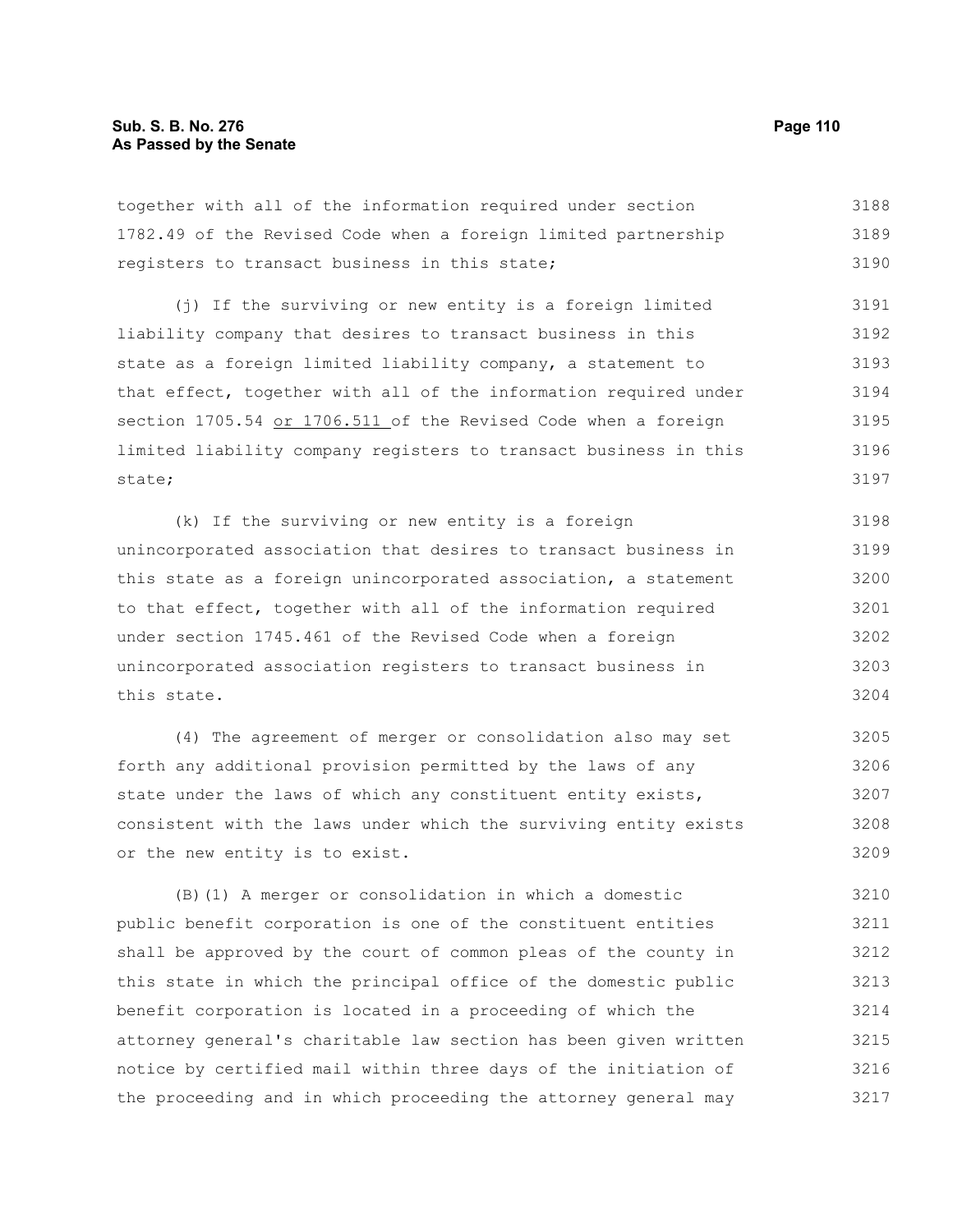intervene as of right. No approval by the court under division (B)(1) of this section is required if either of the following applies: 3218 3219

(a) A public benefit entity is the surviving entity in the case of a merger and continues to be a public benefit entity or is the new entity in the case of a consolidation and continues to be a public benefit entity. 3221 3222 3223 3224

(b) A public benefit entity is not the surviving entity in the case of a merger or is not the new entity in the case of a consolidation, and all of the following apply: 3225 3226 3227

(i) On or prior to the effective date of the merger or consolidation, assets with a value equal to the greater of the fair market value of the net tangible and intangible assets, including goodwill, of the domestic public benefit corporation or the fair market value of the domestic public benefit corporation if it is to be operated as a business concern are transferred or conveyed to one or more persons that would have received its assets under section 1702.49 of the Revised Code had it voluntarily dissolved. 3228 3229 3230 3233 3234 3235 3236

(ii) The domestic public benefit corporation returns, transfers, or conveys any assets held by it upon a condition requiring return, transfer, or conveyance, which condition occurs by reason of the merger or consolidation, in accordance with that condition. 3237 3238 3239 3240 3241

(iii) The merger or consolidation is approved by a majority of directors of the domestic public benefit corporation who will not receive any financial or other benefit, directly or indirectly, as a result of the merger or consolidation or by agreement, and who are not and will not as a result of the 3242 3243 3244 3245 3246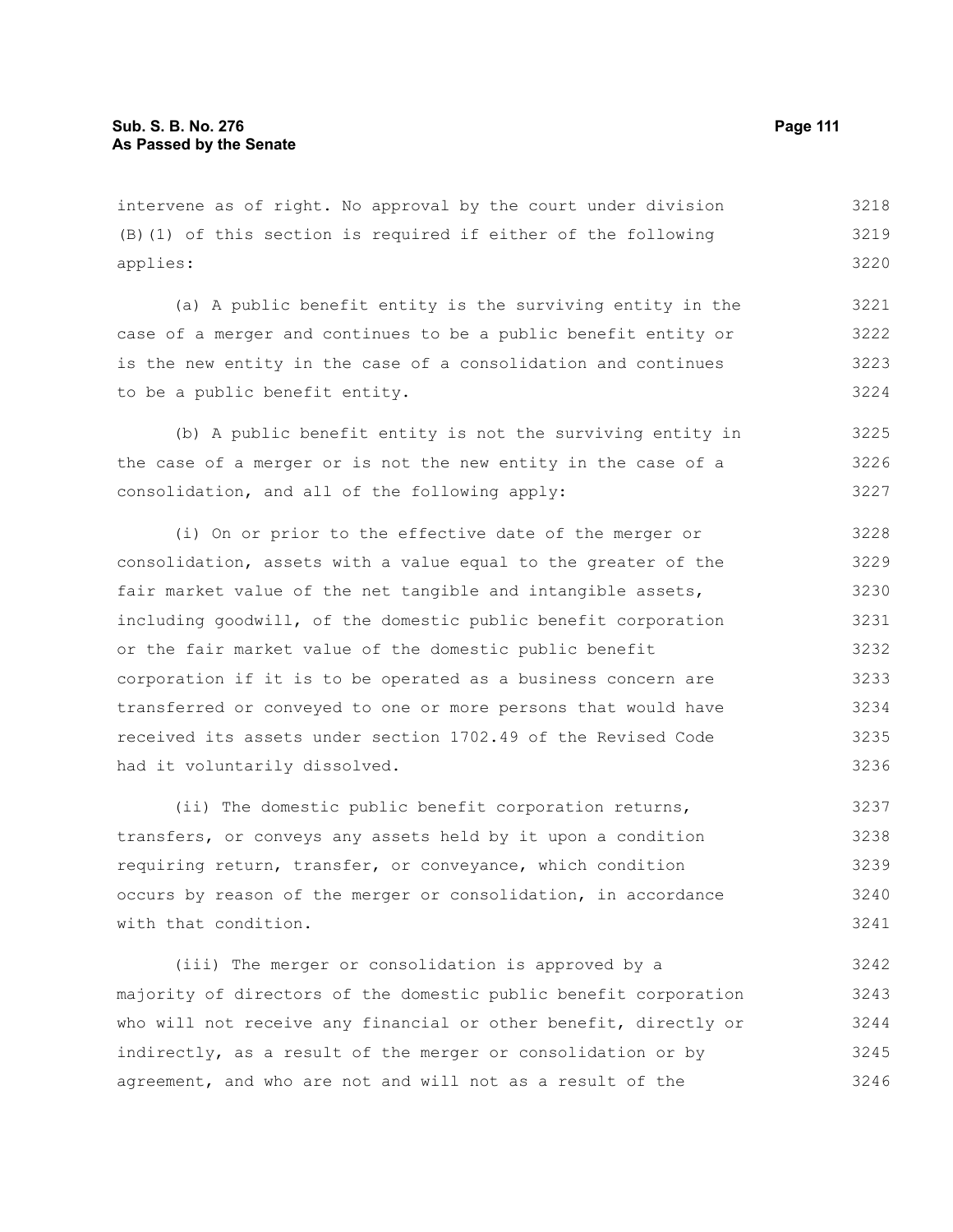### **Sub. S. B. No. 276 Page 112 As Passed by the Senate**

merger or consolidation become members, partners, or other owners, however denominated, of, shareholders in, directors, officers, managers, employees, agents, or other representatives of, or consultants to, the surviving or new entity. 3247 3248 3249 3250

(2) At least twenty days before consummation of any merger or consolidation of a domestic public benefit corporation pursuant to division (B)(1)(b) of this section, written notice, including a copy of the proposed plan of merger or consolidation, shall be delivered to the attorney general's charitable law section. The attorney general's charitable law section may review a proposed merger or consolidation of a domestic public benefit corporation under division (B)(1)(b) of this section. The attorney general may require pursuant to section 109.24 of the Revised Code the production of the documents necessary for review of a proposed merger or consolidation under division (B)(1)(b) of this section. The attorney general may retain at the expense of the domestic public benefit corporation one or more experts, including an investment banker, actuary, appraiser, certified public accountant, or other expert, that the attorney general considers reasonably necessary to provide assistance in reviewing a proposed merger or consolidation under division (B)(1)(b) of this section. The attorney general may extend the date of any merger or consolidation of a domestic public benefit corporation under division (B)(1)(b) of this section for a period not to exceed sixty days and shall provide notice of that extension to the domestic public benefit corporation. The notice shall set forth the reasons necessitating the extension. 3251 3252 3253 3254 3255 3256 3257 3258 3259 3260 3261 3262 3263 3264 3265 3266 3267 3268 3269 3270 3271 3272 3273 3274

(3) No member, other than a member that is a public benefit entity, or director of a domestic public benefit corporation in that person's capacity as a member or director 3275 3276 3277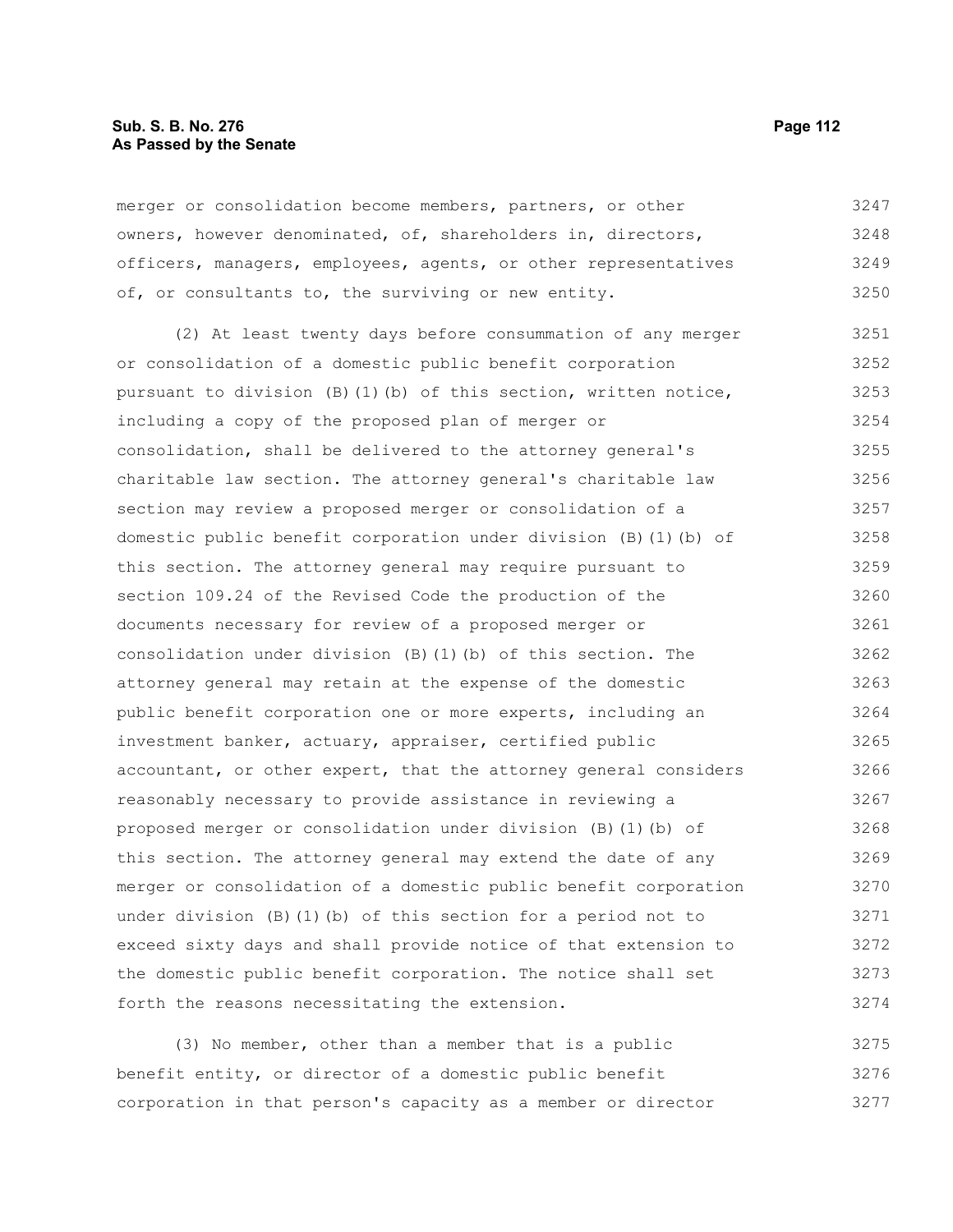### **Sub. S. B. No. 276 Page 113 As Passed by the Senate**

may receive or keep anything as a result of a merger or consolidation other than membership or directorship in the surviving or new public benefit entity without the prior written consent of the attorney general or of the court of common pleas of the county in this state in which the principal office of the domestic public benefit corporation is located that is obtained in a proceeding in which the attorney general's charitable law section has been given written notice by certified mail within three days of the initiation of the proceeding and in which proceeding the attorney general may intervene as of right. The court shall approve the transaction if it is in the public interest. 3278 3279 3280 3281 3282 3283 3284 3285 3286 3287 3288 3289

(4) The attorney general may institute a civil action to enforce the requirements of divisions  $(B)(1)$ ,  $(2)$ , and  $(3)$  of this section in the court of common pleas of the county in this state in which the principal office of the domestic public benefit corporation is located or in the Franklin county court of common pleas. In addition to any civil remedies that may exist under common law or the Revised Code, a court may rescind the transaction or grant injunctive relief or impose any combination of these remedies. 3290 3291 3292 3293 3294 3295 3296 3297 3298

**Sec. 1703.04.** (A) To procure a license to transact business in this state, a foreign corporation for profit shall file with the secretary of state a certificate of good standing or subsistence, dated not earlier than ninety days prior to the filing of the application, under the seal of the secretary of state, or other proper official, of the state under the laws of which said corporation was incorporated, setting forth the exact corporate title and the fact that the corporation is in good standing or is a subsisting corporation. 3299 3300 3301 3302 3303 3304 3305 3306 3307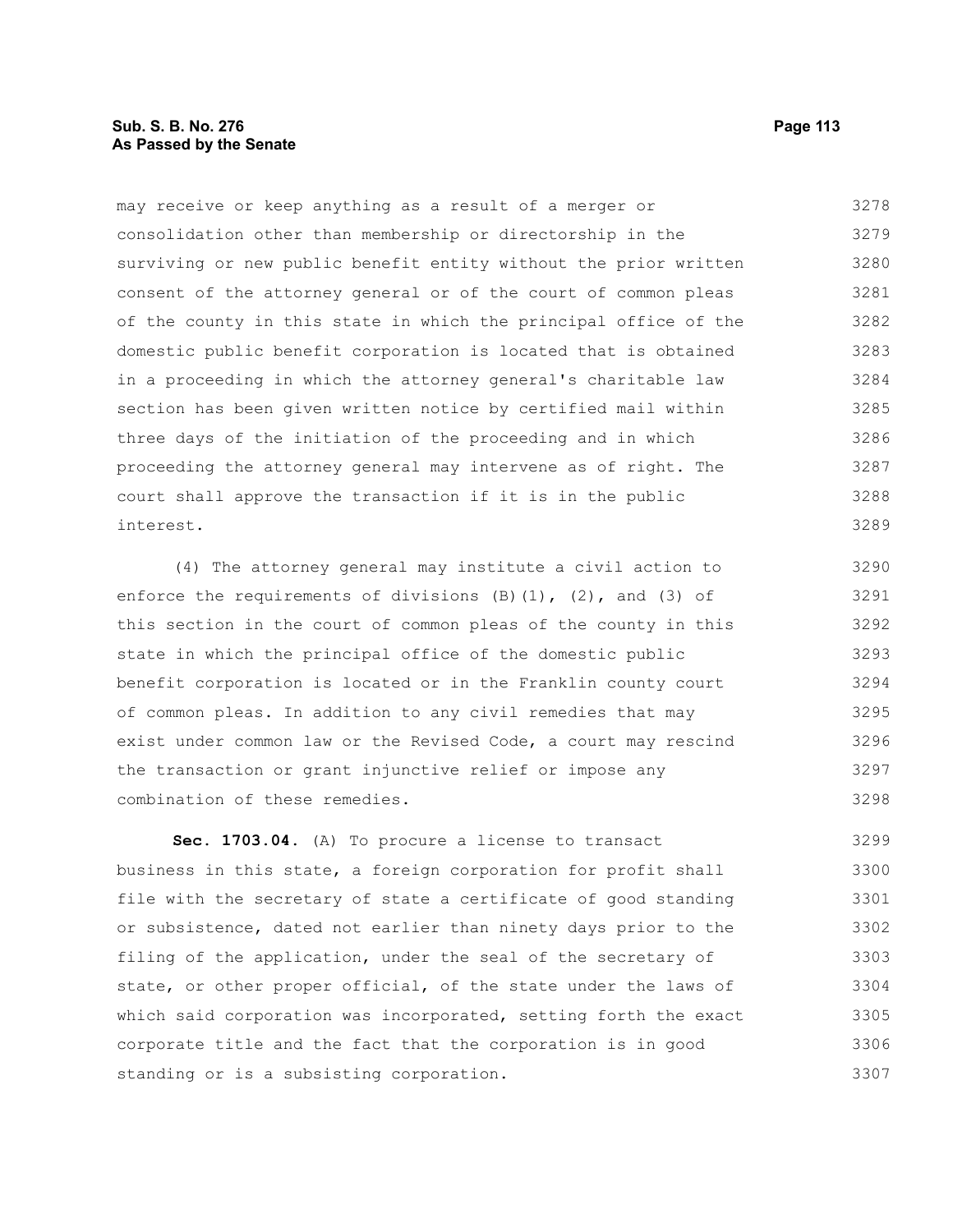(B) To procure such a license, such corporation also shall file with the secretary of state an application in such form as the secretary of state prescribes, verified by the oath of any authorized officer of such corporation, setting forth, but not limited to: 3308 3309 3310 3311 3312

(1) The name of the corporation and, if its corporate name is not available, the trade name under which it will do business in this state; 3313 3314 3315

(2) The name of the state under the laws of which it was incorporated; 3316 3317

(3) The location and complete address of its principal office; 3318 3319

(4) The name of the county and the municipal corporation or township in which its principal office within this state, if any, is to be located; 3320 3321 3322

(5) The appointment of a designated agent and the complete address of such agent; 3323 3324

(6) The irrevocable consent of such corporation to service of process on such agent so long as the authority of such agent continues and to service of process upon the secretary of state in the events provided for in section 1703.19 of the Revised Code; 3325 3326 3327 3328 3329

(7) A brief summary of the corporate purposes to be exercised within this state. 3330 3331

(C)(1) No such application for a license shall be accepted for filing if it appears that the name of the foreign corporation is prohibited by law or is not distinguishable upon the records in the office of the secretary of state from the 3332 3333 3334 3335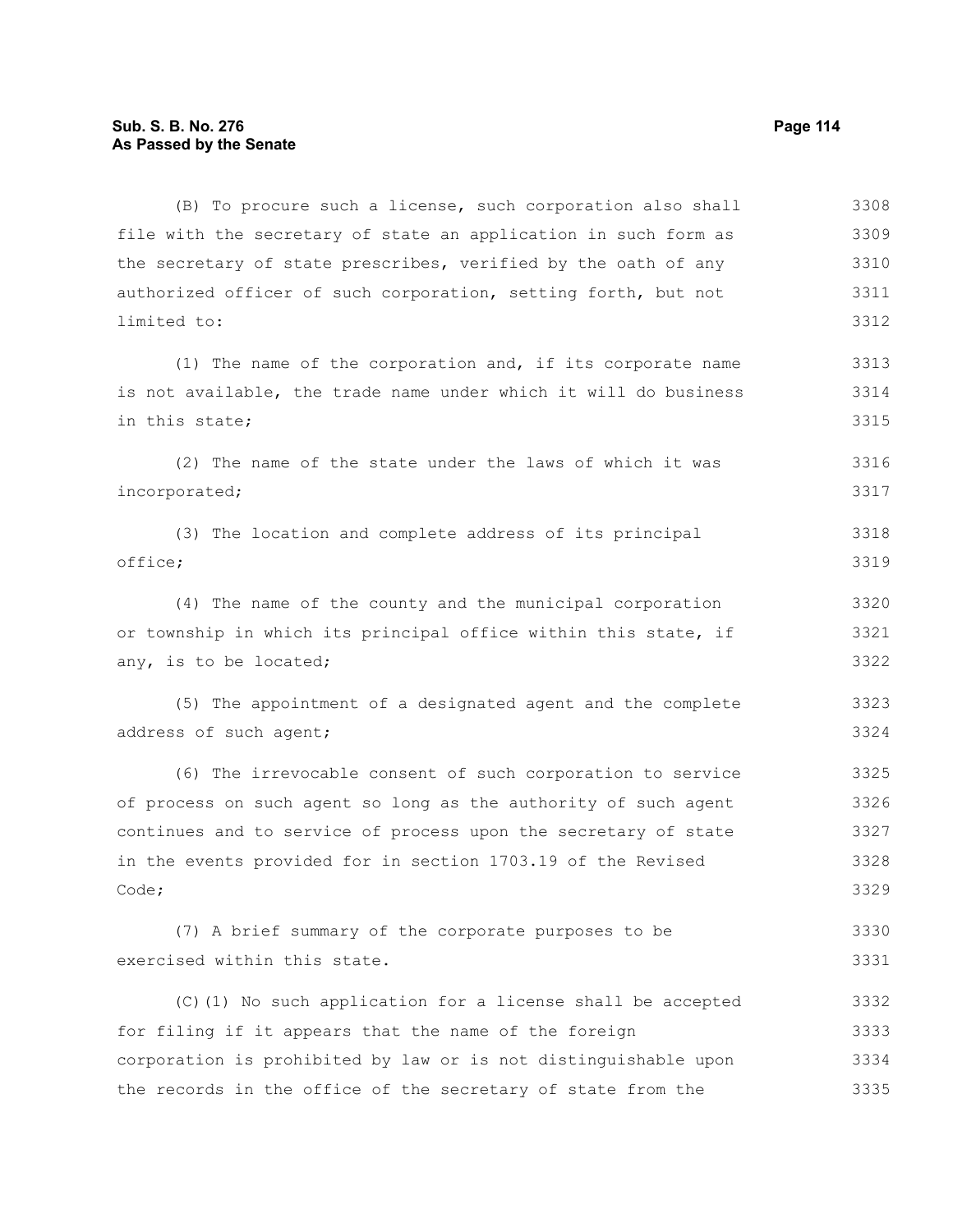### **Sub. S. B. No. 276 Page 115 As Passed by the Senate**

name of any other corporation, whether nonprofit or for profit and whether that of a domestic corporation or of a foreign corporation authorized to transact business in this state, the name of a limited liability company registered in the office of the secretary of state pursuant to Chapter 1705. or 1706. of the Revised Code, whether domestic or foreign, the name of any limited liability partnership registered in the office of the secretary of state pursuant to Chapter 1775. or 1776. of the Revised Code, whether domestic or foreign, the name of any limited partnership registered in the office of the secretary of state pursuant to Chapter 1782. of the Revised Code, whether domestic or foreign, or a trade name to which the exclusive right at the time in question is registered in the manner provided in Chapter 1329. of the Revised Code, unless there also is filed with the secretary of state, on a form prescribed by the secretary of state, the consent of the other entity or person to the use of the name, evidenced in a writing signed by any authorized officer of the other entity or authorized representative of the other person owning the exclusive right to the registered trade name. 3336 3337 3338 3339 3340 3341 3342 3343 3344 3345 3346 3347 3348 3349 3350 3351 3352 3353 3354 3355

(2) Notwithstanding division (C)(1) of this section, if an application for a license is not acceptable for filing solely because the name of the foreign corporation is not distinguishable from the name of another entity or registered trade name, the foreign corporation may be authorized to transact business in this state by filing with the secretary of state, in addition to those items otherwise prescribed by this section, a statement signed by an authorized officer directing the foreign corporation to make application for a license to transact business in this state under an assumed business name or names that comply with the requirements of this division and 3356 3357 3358 3359 3360 3361 3362 3363 3364 3365 3366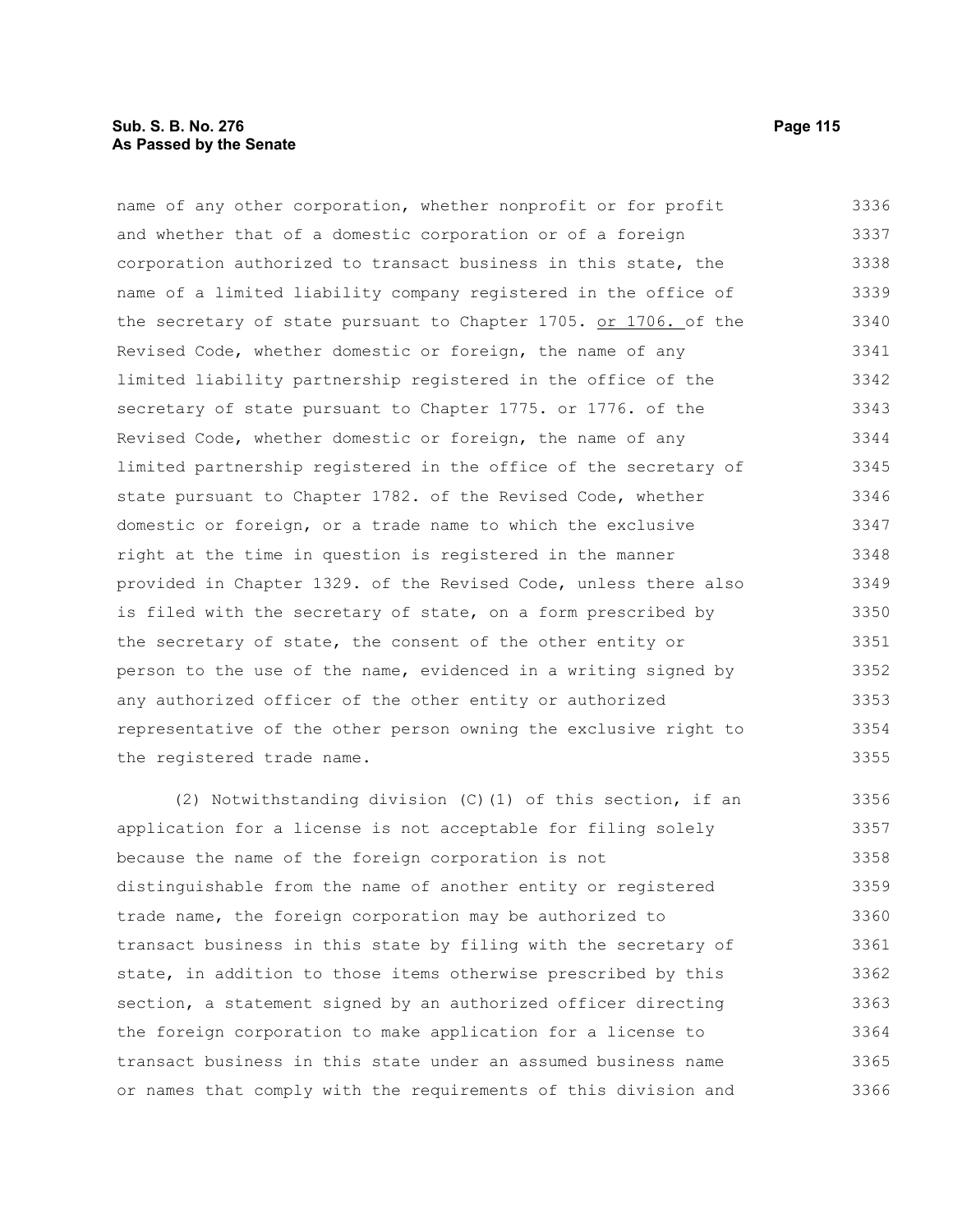stating that the foreign corporation will transact business in this state only under the assumed name or names. The application for a license shall be on a form prescribed by the secretary of state. **Sec. 1706.01.** As used in this chapter: (A) "Articles of organization" means the articles of organization described in section 1706.16 of the Revised Code, and those articles of organization as amended or restated. (B) "Assignment" means a transfer, conveyance, deed, bill of sale, lease, mortgage, security interest, encumbrance, gift, or transfer by operation of law. (C) "Constituent limited liability company" means a constituent entity that is a limited liability company. (D) "Constituent entity" means an entity that is party to a merger. (E) "Contribution" means anything of value including cash, property, or services rendered, or a promissory note or other binding obligation to contribute cash or property or to perform services, that a person contributes to a limited liability company, or a series thereof, in the person's capacity as a member. (F) "Converted entity" means the entity into which a converting entity converts pursuant to sections 1706.72 to 1706.723 of the Revised Code. (G) "Converting limited liability company" means a converting entity that is a limited liability company. (H) "Converting entity" means an entity that converts into a converted entity pursuant to sections 1706.72 to 1706.723 of 3367 3368 3369 3370 3371 3372 3373 3374 3375 3376 3377 3378 3379 3380 3381 3382 3383 3384 3385 3386 3387 3388 3389 3390 3391 3392 3393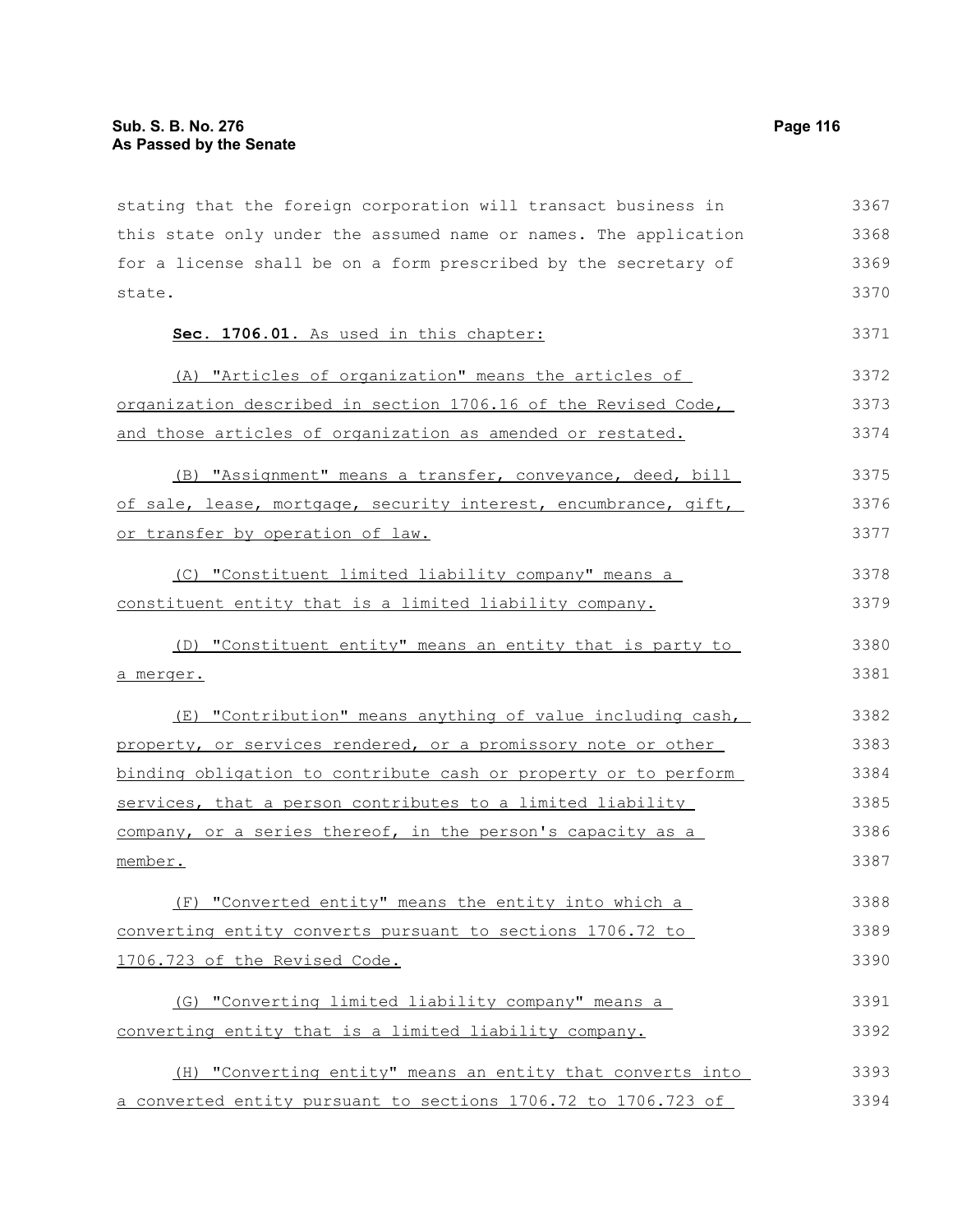| the Revised Code.                                                | 3395 |
|------------------------------------------------------------------|------|
| (I) "Debtor in bankruptcy" means a person who is the             | 3396 |
| subject of an order for relief under Title 11 of the United      | 3397 |
| States Code, a comparable order under a successor statute of     | 3398 |
| general application, or a comparable order under any federal,    | 3399 |
| state, or foreign law governing insolvency.                      | 3400 |
| (J) "Distribution" means a transfer of money or other            | 3401 |
| property from a limited liability company, or a series thereof,  | 3402 |
| to another person on account of a membership interest.           | 3403 |
| (K) "Entity" means a general partnership, limited                | 3404 |
| partnership, limited liability partnership, limited liability    | 3405 |
| company, association, corporation, professional corporation,     | 3406 |
| professional association, nonprofit corporation, business trust, | 3407 |
| real estate investment trust, common law trust, statutory trust, | 3408 |
| cooperative association, or any similar organization that has a  | 3409 |
| governing statute, in each case, whether foreign or domestic.    | 3410 |
| (L) "Foreign limited liability company" means an entity          | 3411 |
| that is all of the following:                                    | 3412 |
| (1) An unincorporated association;                               | 3413 |
| (2) Organized under the laws of a state other than this          | 3414 |
| state or under the laws of a foreign country:                    | 3415 |

state or under the laws of a foreign country;

(3) Organized under a statute pursuant to which an association may be formed that affords to each of its members limited liability with respect to the liabilities of the entity; 3416 3417 3418

(4) Not required to be registered, qualified, or organized under any statute of this state other than this chapter. 3419 3420

(M) "Governing statute" means the law that governs an entity's internal affairs. 3421 3422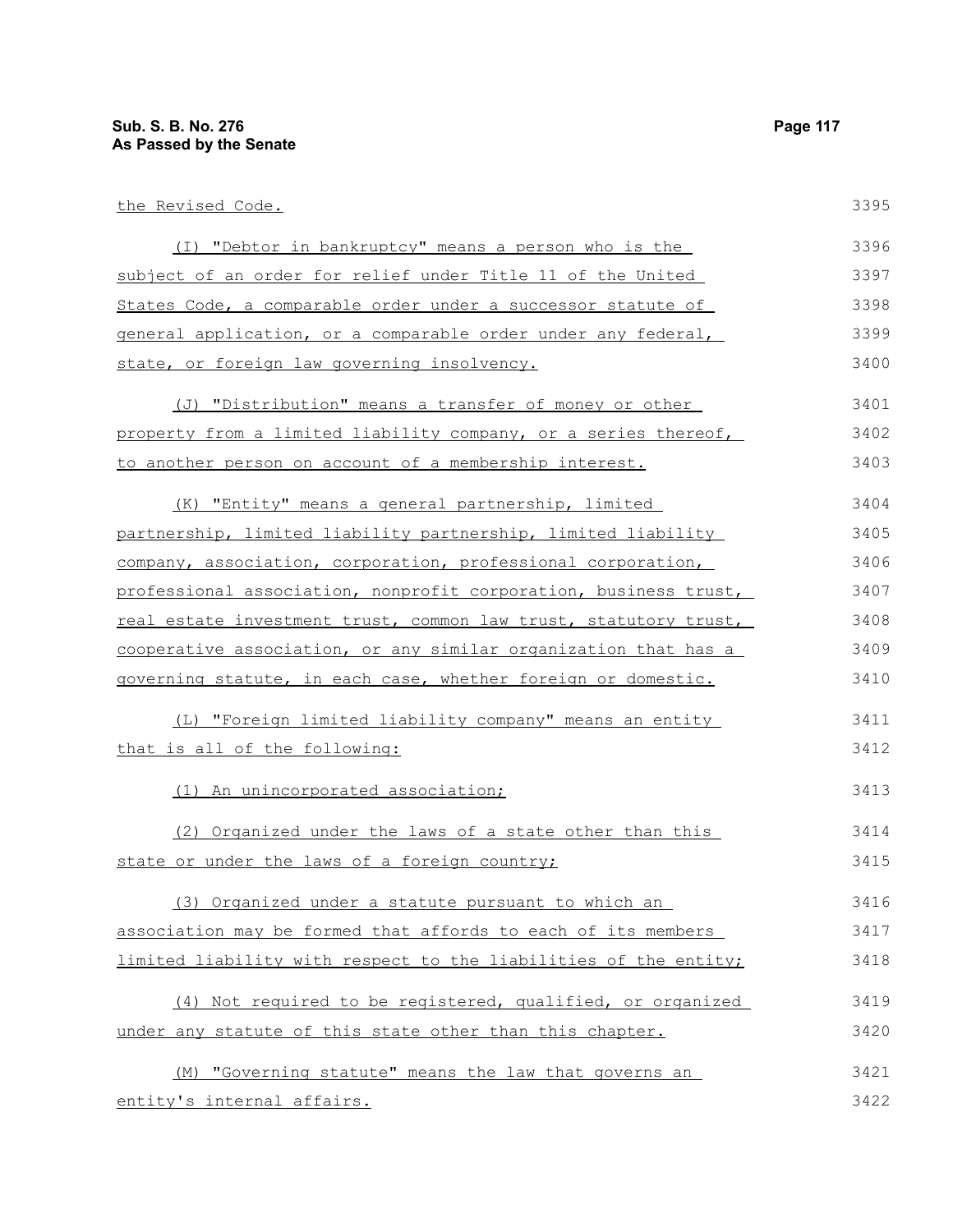(N) "Limited liability company," except in the phrase "foreign limited liability company," means an entity formed or existing under this chapter. (O) "Manager" means any person designated by the limited liability company or its members with the authority to manage all or part of the activities or affairs of the limited liability company on behalf of the limited liability company, which person has agreed to serve in such capacity, whether such person is designated as a manager, director, officer, or otherwise. (P) "Member" means a person that has been admitted as a member of a limited liability company under section 1706.27 of the Revised Code and that has not dissociated as a member. (Q) "Membership interest" means a member's right to receive distributions from a limited liability company or series thereof. (R) "Operating agreement" means any valid agreement, written or oral, of the members, or any written declaration of the sole member, as to the affairs and activities of a limited liability company and any series thereof. "Operating agreement" includes any amendments to the operating agreement. (S) "Organizational documents" means any of the following: (1) For a general partnership or foreign general partnership, its partnership agreement; (2) For a limited partnership or foreign limited partnership, its certificate of limited partnership and partnership agreement; 3424 3425 3426 3427 3428 3429 3430 3431 3432 3433 3434 3435 3436 3437 3438 3439 3440 3441 3442 3443 3444 3445 3446 3447 3448 3449

(3) For a limited liability limited partnership or foreign 3450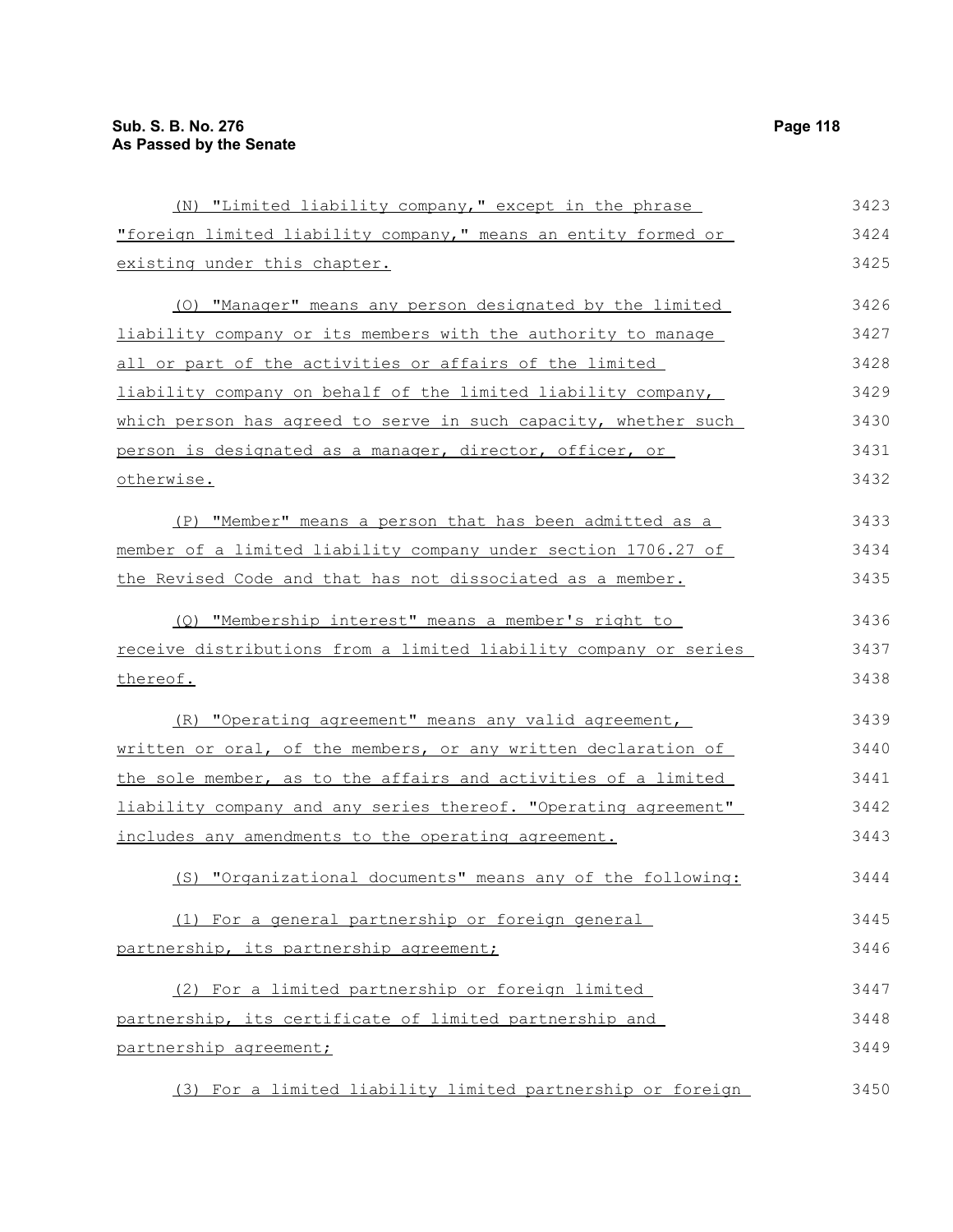| limited liability limited partnership, its certificate of        | 3451 |
|------------------------------------------------------------------|------|
| limited partnership and partnership agreement;                   | 3452 |
| (4) For a limited liability company or foreign limited           | 3453 |
| liability company, its articles of organization and operating    | 3454 |
| agreement, or comparable records as provided in its governing    | 3455 |
| statute;                                                         | 3456 |
| (5) For a business or statutory trust or foreign business        | 3457 |
| or statutory trust, its trust instrument, or comparable records  | 3458 |
| as provided in its governing statute;                            | 3459 |
| (6) For a for-profit corporation or foreign for-profit           | 3460 |
| corporation, its articles of incorporation, regulations, and     | 3461 |
| other agreements among its shareholders that are authorized by   | 3462 |
| its governing statute, or comparable records as provided in its  | 3463 |
| governing statute;                                               | 3464 |
| (7) For a nonprofit corporation or foreign nonprofit             | 3465 |
| corporation, its articles of incorporation, requlations, and     | 3466 |
| other agreements that are authorized by its governing statute or | 3467 |
| comparable records as provided in its governing statute;         | 3468 |
| (8) For a professional association, its articles of              | 3469 |
| incorporation, requlations, and other agreements among its       | 3470 |
| shareholders that are authorized by its governing statute, or    | 3471 |
| comparable records as provided in its governing statute;         | 3472 |
| (9) For any other entity, the basic records that create          | 3473 |
| the entity, determine its internal governance, and determine the | 3474 |
| relations among the persons that own it, are members of it, or   | 3475 |
| govern it.                                                       | 3476 |
| (T) "Organizer" means a person executing the initial             | 3477 |
| articles of organization filed by the secretary of state in      | 3478 |
| accordance with section 1706.16 of the Revised Code.             | 3479 |
|                                                                  |      |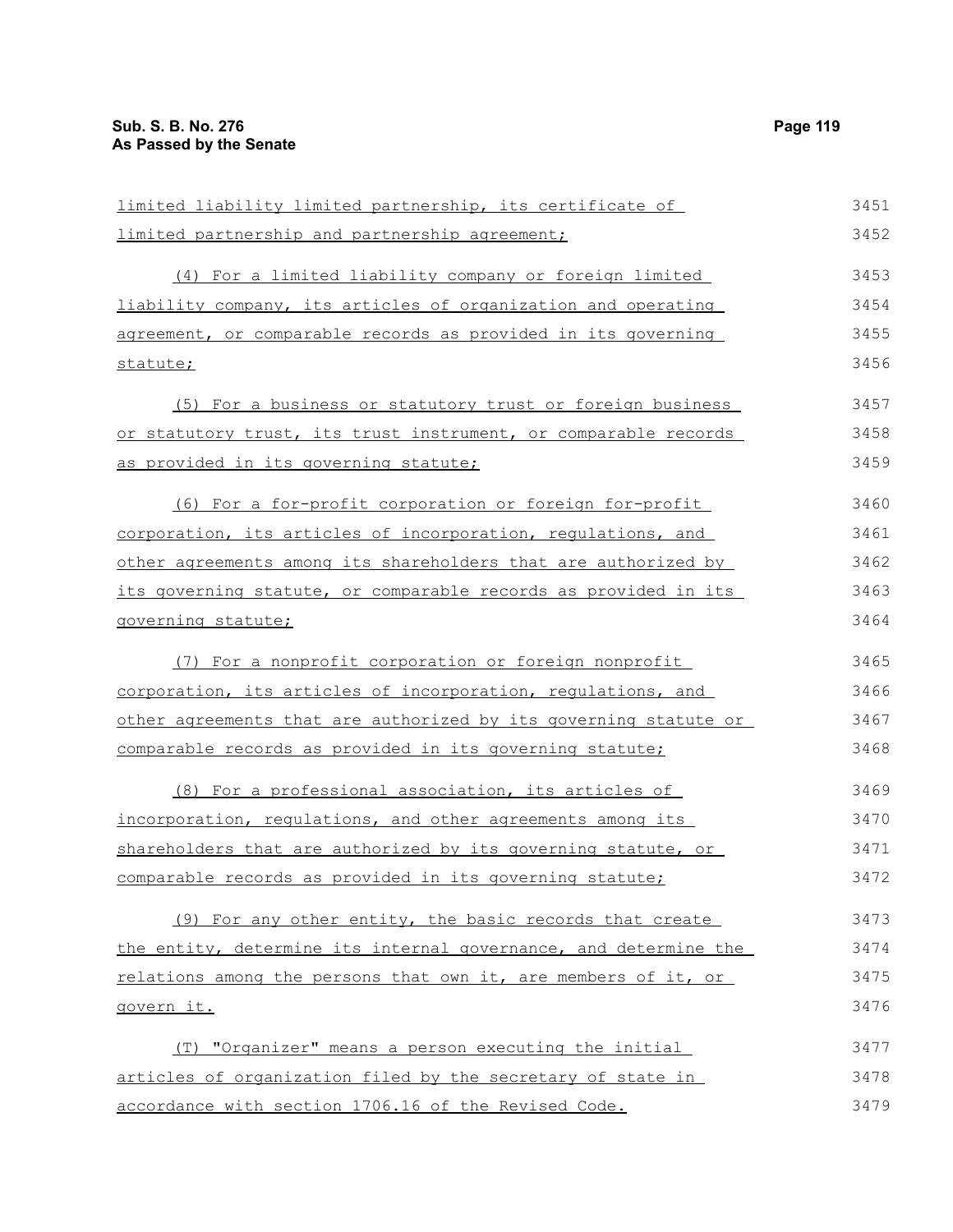| (U) "Person" means an individual, entity, trust, estate,             | 3480 |
|----------------------------------------------------------------------|------|
| government, custodian, nominee, trustee, personal                    | 3481 |
| representative, fiduciary, or any other individual, entity, or       | 3482 |
| series thereof in its own or any representative capacity, in         | 3483 |
| each case, whether foreign or domestic. As used in this              | 3484 |
| division, "government" includes a country, state, county, or         | 3485 |
| other political subdivision, agency, or instrumentality.             | 3486 |
| (V) "Principal office" means the location specified by a             | 3487 |
| limited liability company, foreign limited liability company, or     | 3488 |
| other entity as its principal office in the last filed record in     | 3489 |
| which the limited liability company, foreign limited liability       | 3490 |
| company, or other entity specified its principal office on the       | 3491 |
| records of the secretary of state. If no such location has           | 3492 |
| previously been specified, then "principal office" means the         | 3493 |
| <u>location reasonably apparent to an unaffiliated person as the</u> | 3494 |
| principal executive office of the limited liability company,         | 3495 |
| foreign limited liability company, or other entity.                  | 3496 |
| (W) "Record" means information that is inscribed on a                | 3497 |
| tangible medium or that is stored in an electronic or other          | 3498 |
| medium and is retrievable in written or paper form through an        | 3499 |
| automated process.                                                   | 3500 |
| (X) "Sign" means, with the present intent to authenticate            | 3501 |
| or adopt a record, either of the following:                          | 3502 |
| (1) To execute or adopt a tangible symbol;                           | 3503 |
| (2) To attach to or logically associate with the record an           | 3504 |
| electronic symbol, sound, or process.                                | 3505 |
| (Y) "State" means a state of the United States, the                  | 3506 |
| District of Columbia, Puerto Rico, the United States Virgin          | 3507 |

Islands, or any territory or insular possession subject to the 3508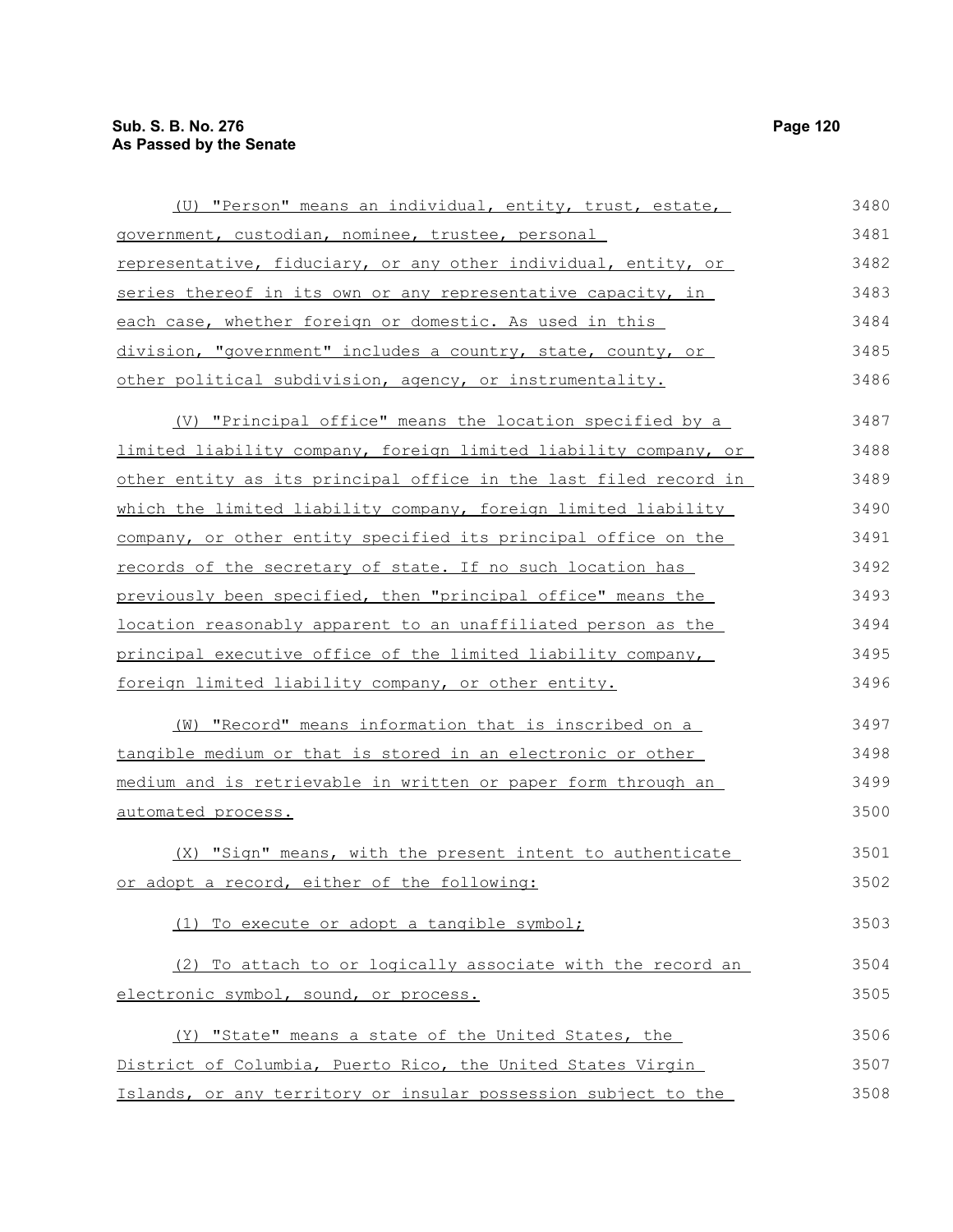| jurisdiction of the United States.                             | 3509 |
|----------------------------------------------------------------|------|
| (Z) "Surviving entity" means an entity into which one or       | 3510 |
| more other entities are merged, whether the entity pre-existed | 3511 |
| the merger or was created pursuant to the merger.              | 3512 |
| (AA) "Tribunal" means a court or, if provided in the           | 3513 |
| operating agreement or otherwise agreed, an arbitrator,        | 3514 |
| arbitration panel, or other tribunal.                          | 3515 |
| Sec. 1706.02. This chapter may be cited as the "Ohio           | 3516 |
| Revised Limited Liability Company Act."                        | 3517 |
| Sec. 1706.03. (A) A person knows a fact when either of the     | 3518 |
| following is met:                                              | 3519 |
| (1) The person has actual knowledge of the fact.               | 3520 |
| (2) The person is deemed to know the fact under law other      | 3521 |
| than this chapter.                                             | 3522 |
| (B) A person has notice of a fact when any of the              | 3523 |
| following is met:                                              | 3524 |
| (1) The person knows of the fact.                              | 3525 |
| (2) The person receives notification of the fact.              | 3526 |
| (3) The person has reason to know the fact from all the        | 3527 |
| facts known to the person at the time.                         | 3528 |
| (4) The person is deemed to have notice of the fact under      | 3529 |
| division (D) of this section.                                  | 3530 |
| (C) A person notifies another of a fact by taking steps        | 3531 |
| reasonably required to inform the other person in ordinary     | 3532 |
| course, whether or not the other person knows the fact.        | 3533 |
| (D) A person is deemed to have notice of the following:        | 3534 |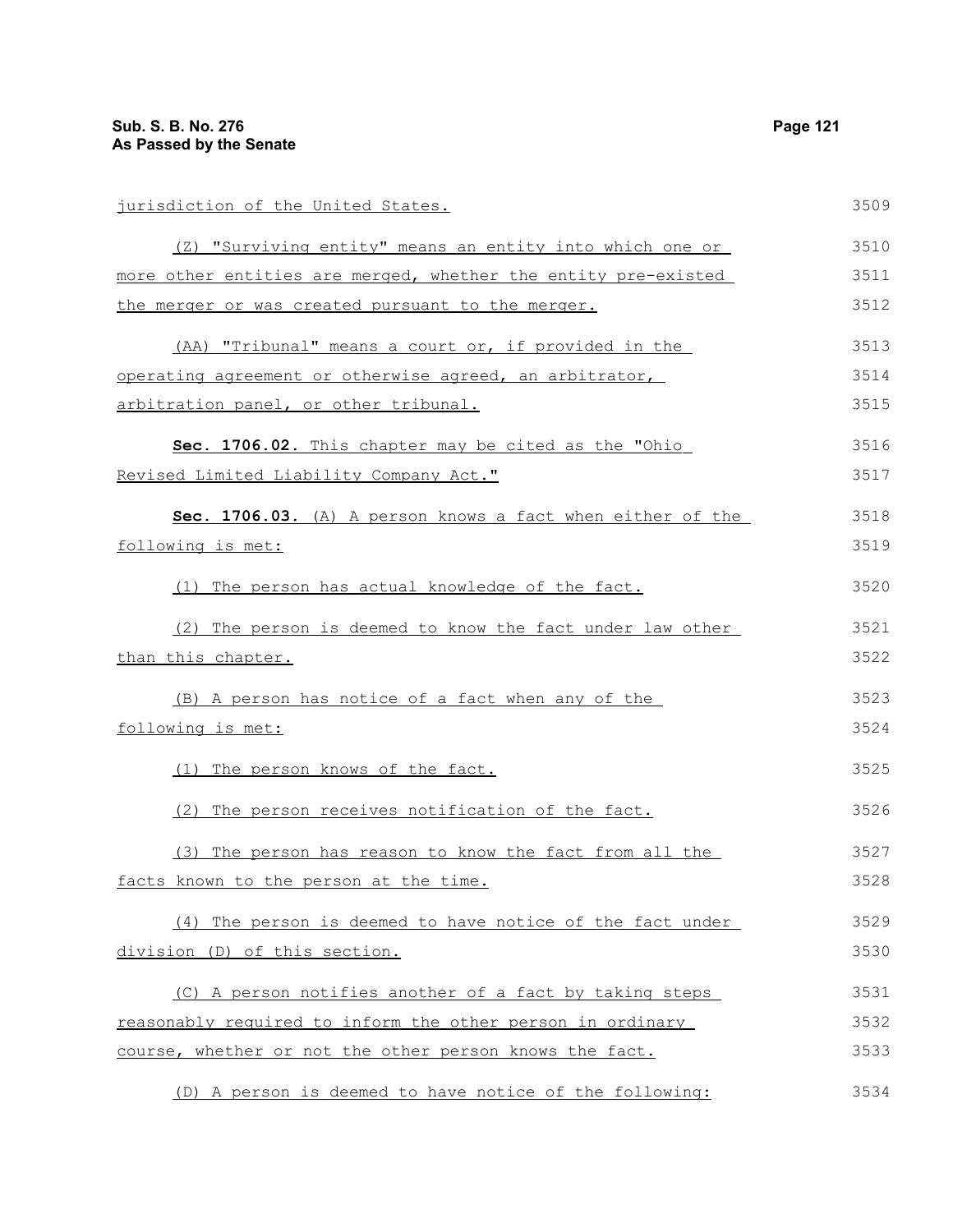(1) The matters included in a limited liability company's articles of organization under divisions (A)(1) to (3) of section 1706.16 of the Revised Code, upon the filing of the articles; (2) A limited liability company's dissolution, ninety days after a certificate of dissolution under section 1706.471 of the Revised Code becomes effective; (3) A limited liability company's merger or conversion, ninety days after a certificate of merger under section 1706.712 of the Revised Code or certificate of conversion under section 1706.722 of the Revised Code becomes effective. (E) A member's knowledge, notice, or receipt of a notification of a fact relating to the limited liability company is not knowledge, notice, or receipt of a notification of a fact by the limited liability company solely by reason of the member's capacity as a member. **Sec. 1706.04.** (A) A limited liability company is a separate legal entity. A limited liability company's status for tax purposes shall not affect its status as a separate legal entity formed under this chapter. (B) A limited liability company has perpetual duration. **Sec. 1706.05.** (A) A limited liability company may carry on any lawful activity, whether or not for profit. (B) A limited liability company shall possess and may exercise all the powers and privileges granted by this chapter or by any other law or by its operating agreement, together with any powers incidental thereto, including those powers and privileges necessary or convenient to the conduct, promotion, or attainment of the business, purposes, or activities of the 3535 3536 3537 3538 3539 3540 3541 3542 3543 3544 3545 3546 3547 3548 3549 3550 3551 3552 3553 3554 3555 3556 3557 3558 3559 3560 3561 3562 3563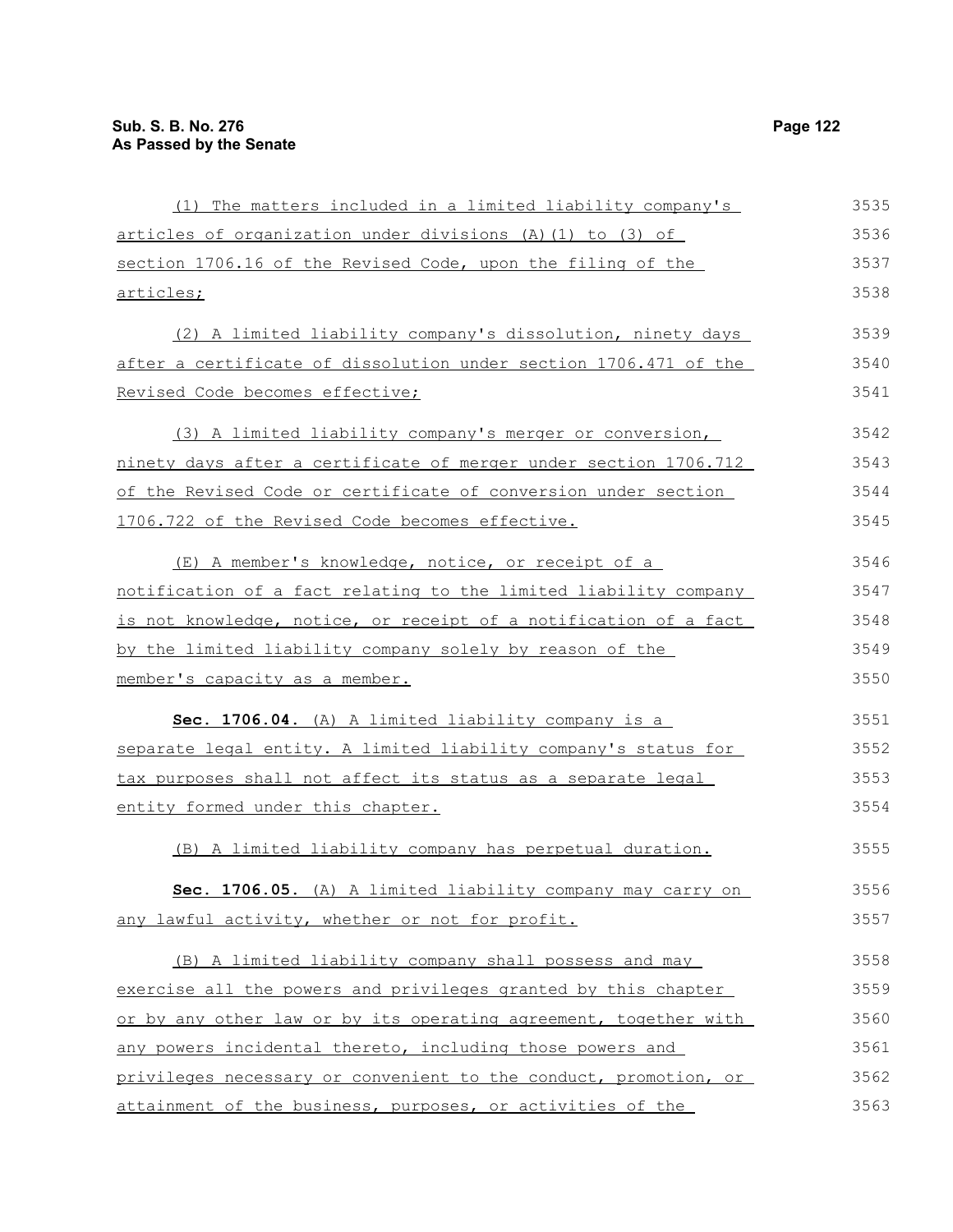| (C) Without limiting the general powers enumerated in            | 3565 |
|------------------------------------------------------------------|------|
| division (B) of this section, a limited liability company shall  | 3566 |
| have the power and authority to make contracts of quaranty and   | 3567 |
| suretyship and enter into interest rate, basis, currency, hedge, | 3568 |
| or other swap agreements, or cap, floor, put, call, option,      | 3569 |
| exchange, or collar agreements, derivative agreements, or other  | 3570 |
| agreements similar to any of the foregoing.                      | 3571 |
| (D) A series established under this chapter has the power        | 3572 |
| and capacity, in the series' own name, to do all of the          | 3573 |
| following:                                                       | 3574 |
| (1) Sue and be sued;                                             | 3575 |
| (2) Contract;                                                    | 3576 |
| (3) Hold and convey title to assets of the series,               | 3577 |
| including real property, personal property, and intangible       | 3578 |
| property;                                                        | 3579 |
| (4) Grant liens and security interests in assets of the          | 3580 |
| series.                                                          | 3581 |
| Sec. 1706.06. (A) This chapter shall be construed to give        | 3582 |
| maximum effect to the principles of freedom of contract and to   | 3583 |
| the enforceability of operating agreements.                      | 3584 |
| (B) Unless displaced by particular provisions of this            | 3585 |
| chapter, principles of law and equity supplement this chapter.   | 3586 |
| (C) Rules that statutes in derogation of the common law          | 3587 |
| are to be strictly construed shall have no application to this   | 3588 |
| chapter.                                                         | 3589 |
| (D) Sections 1309.406 and 1309.408 of the Revised Code do        | 3590 |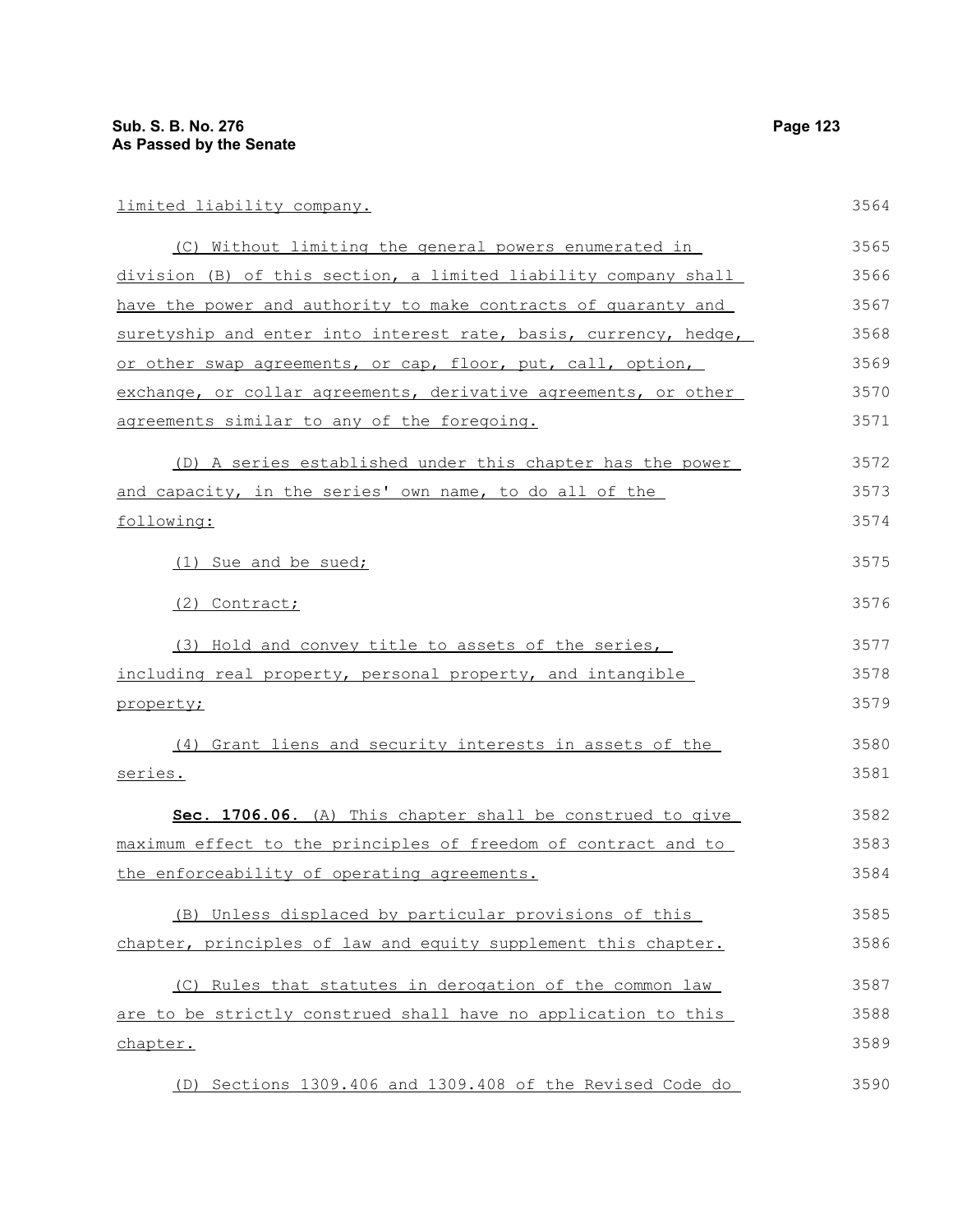| not apply to any interest in a limited liability company,        | 3591 |
|------------------------------------------------------------------|------|
| including all rights, powers, and interests arising under an     | 3592 |
| operating agreement or this chapter. This division prevails over | 3593 |
| those sections, and is expressly intended to permit the          | 3594 |
| enforcement of the provisions of an operating agreement that     | 3595 |
| would otherwise be ineffective under those sections.             | 3596 |
| (E) This chapter applies to all limited liability                | 3597 |
| companies equally regardless of whether the limited liability    | 3598 |
| company has one or more members or whether it is formed by a     | 3599 |
| filing under section 1706.16 of the Revised Code or by merger,   | 3600 |
| consolidation, conversion, or otherwise.                         | 3601 |
| Sec. 1706.061. The law of this state governs all of the          | 3602 |
| following:                                                       | 3603 |
| The organization and internal affairs of a limited<br>(A)        | 3604 |
| liability company;                                               | 3605 |
| (B) The liability of a member as a member for the debts,         | 3606 |
| obligations, or other liabilities of a limited liability         | 3607 |
| company;                                                         | 3608 |
| (C) The authority of the members and agents of a limited         | 3609 |
| liability company;                                               | 3610 |
| (D) The availability of the assets of a limited liability        | 3611 |
| company or series thereof for the obligations of the limited     | 3612 |
| liability company or another series thereof.                     | 3613 |
| Sec. 1706.07. (A) The name of a limited liability company        | 3614 |
| shall contain the words "limited liability company" or the       | 3615 |
| abbreviation "L.L.C.," "LLC," "limited," "ltd.," or "ltd".       | 3616 |
| (B) Except as provided in this section and in sections           | 3617 |
| 1701.75, 1701.78, 1701.82, 1705.36, and 1705.37 of the Revised   | 3618 |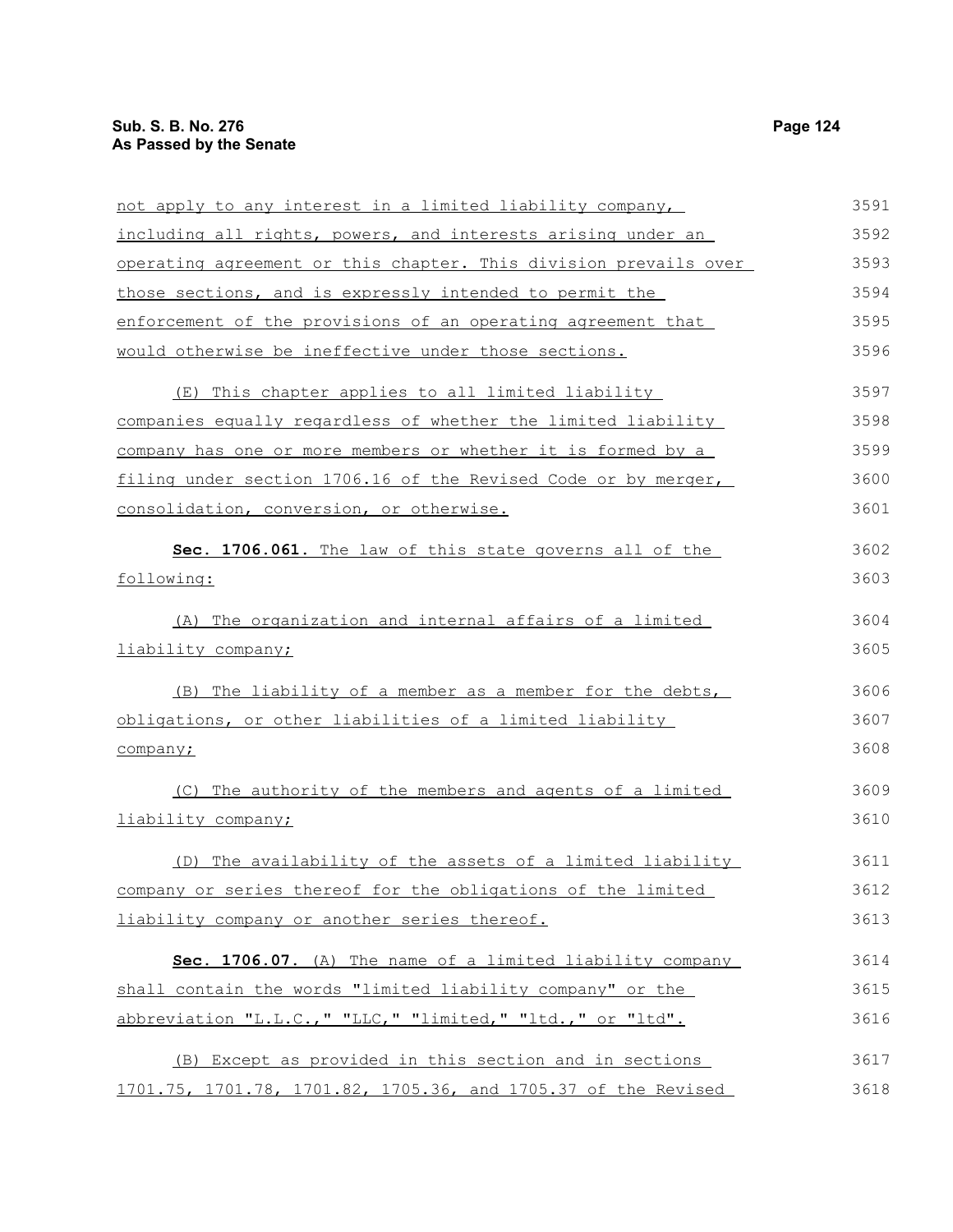| Code, the secretary of state shall not accept for filing in the  | 3619 |
|------------------------------------------------------------------|------|
| secretary of state's office the articles of organization of a    | 3620 |
| limited liability company if the company name set forth in the   | 3621 |
| articles is not distinguishable on the records of the secretary  | 3622 |
| of state from the name of any of the following:                  | 3623 |
| (1) Any other limited liability company, whether the name        | 3624 |
| is of a domestic limited liability company or of a foreign       | 3625 |
| limited liability company registered as a foreign limited        | 3626 |
| liability company under this chapter;                            | 3627 |
| (2) Any corporation, whether the name is of a domestic           | 3628 |
| corporation or of a foreign corporation holding a license as a   | 3629 |
| foreign corporation under the laws of this state pursuant to     | 3630 |
| Chapter 1701., 1702., or 1703. of the Revised Code;              | 3631 |
| (3) Any limited liability partnership, whether the name is       | 3632 |
| of a domestic limited liability partnership or a foreign limited | 3633 |
| liability partnership registered pursuant to Chapter 1775. or    | 3634 |
| 1776. of the Revised Code;                                       | 3635 |
| (4) Any limited partnership, whether the name is of a            | 3636 |
| domestic limited partnership or a foreign limited partnership    | 3637 |
| registered pursuant to Chapter 1782. of the Revised Code;        | 3638 |
| (5) Any trade name to which the exclusive right, at the          | 3639 |
| time in question, is registered in the office of the secretary   | 3640 |
| of state pursuant to Chapter 1329. of the Revised Code.          | 3641 |
| (C) A limited liability company may apply to the secretary       | 3642 |
| of state for authorization to use a name that is not             | 3643 |
| distinguishable from the names identified in division (B) of of  | 3644 |
| this section if there also is filed in the office of the         | 3645 |
| secretary of state, on a form prescribed by the secretary of     | 3646 |
| state, the consent of the other person or, in the case of a      | 3647 |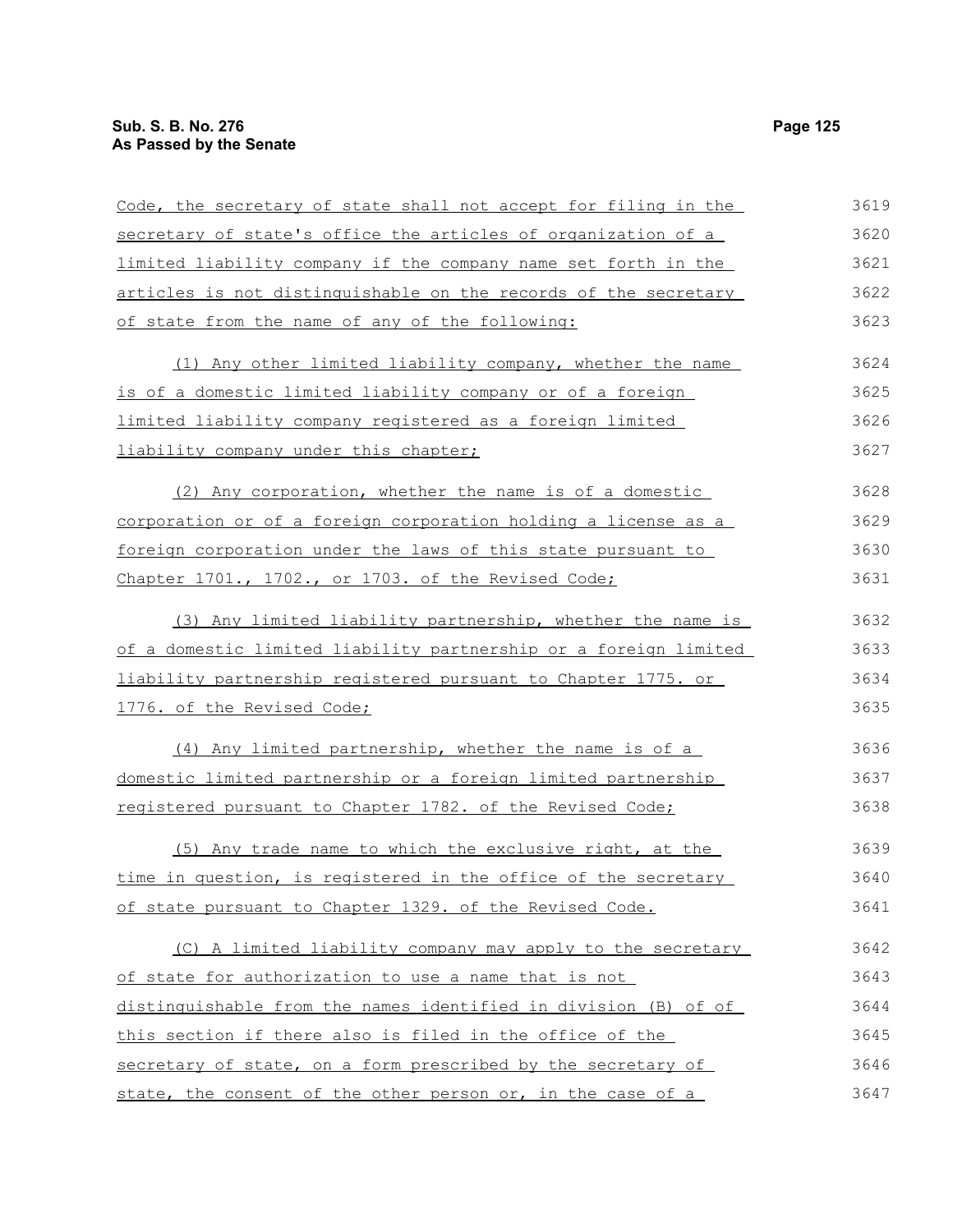| registered trade name, the person in whose name is registered          | 3648 |
|------------------------------------------------------------------------|------|
| the exclusive right to use the name, which consent is evidenced        | 3649 |
| in a writing signed by any authorized officer or any authorized        | 3650 |
| representative of the other person.                                    | 3651 |
| (D) If a judicial sale or other transfer by order of a                 | 3652 |
| tribunal involves the right to use the name of a limited               | 3653 |
| liability company or of a foreign limited liability company,           | 3654 |
| then division (B) of this section shall not be applicable with         | 3655 |
| <u>respect to any person that is subject to the order.</u>             | 3656 |
| (E) Any person that wishes to reserve a name for a                     | 3657 |
| proposed new limited liability company, a limited liability            | 3658 |
| company that intends to change its name, or an assumed name for        | 3659 |
| <u>a foreign limited liability company whose name is not available</u> | 3660 |
| may submit to the secretary of state, on a form prescribed by          | 3661 |
| the secretary of state, a written application for the exclusive        | 3662 |
| right to use a specified name as the name of the company. If the       | 3663 |
| secretary of state finds, consistent with this section, that the       | 3664 |
| specified name is available for use, the secretary of state            | 3665 |
| shall file the application. From the date of the filing, the           | 3666 |
| applicant has the exclusive right for one hundred eighty days to       | 3667 |
| use the specified name as the name of the limited liability            | 3668 |
| company, counting the date of the filing as the first of the one       | 3669 |
| hundred eighty days. The right so obtained may be transferred by       | 3670 |
| the applicant or other holder of the right by filing in the            | 3671 |
| office of the secretary of state a written transfer, on a form         | 3672 |
| prescribed by the secretary of state, that states the name and         | 3673 |
| address of the transferee.                                             | 3674 |
| Sec. 1706.08. (A) Except as otherwise provided in                      | 3675 |
| divisions (B) and (C) of this section, both of the following           | 3676 |

apply: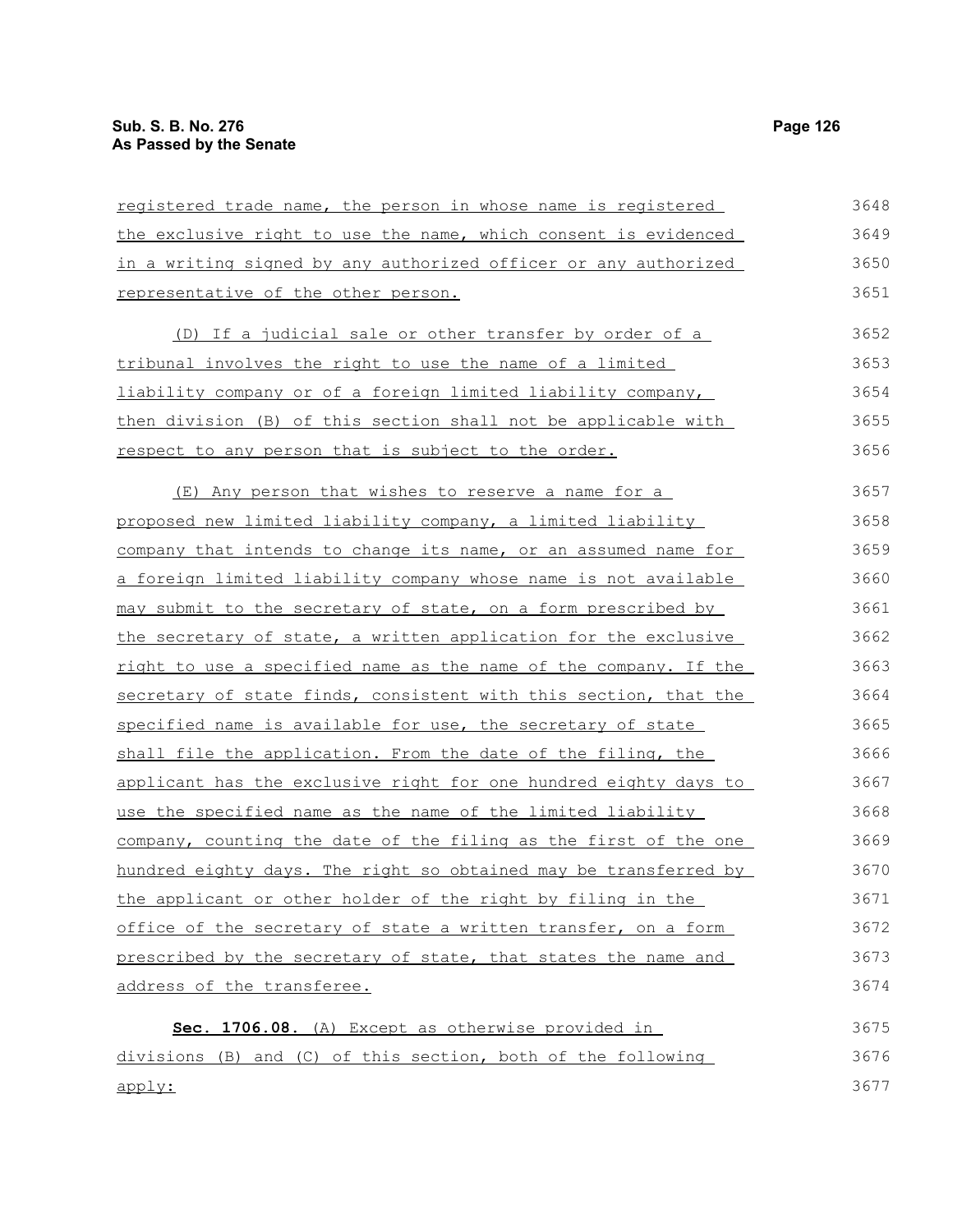members as members and between the members and the limited liability company. (2) To the extent that an operating agreement does not otherwise provide for a matter described in division (A)(1) of this section, this chapter governs the matter.  $(B)$  (1) To the extent that, at law or in equity, a member, manager, or other person has duties, including fiduciary duties, to the limited liability company, or to another member or to another person that is a party to or is otherwise bound by an operating agreement, those duties may be expanded or restricted or eliminated by a written operating agreement. However, an operating agreement may not eliminate the implied covenant of good faith and fair dealing. (2) A written operating agreement may provide for the limitation or elimination of any and all liabilities for breach of contract and breach of duties, including breach of fiduciary 3679 3680 3681 3682 3683 3684 3685 3686 3687 3688 3689 3690 3691 3692 3693 3694

duties, of a member, manager, or other person to a limited liability company or to another member or to another person that is a party to or is otherwise bound by an operating agreement. However, an operating agreement may not limit or eliminate liability for any act or omission that constitutes a bad faith violation of the implied covenant of good faith and fair dealing. 3695 3696 3697 3698 3699 3700 3701

(1) An operating agreement governs relations among the

(3) A member, manager, or other person shall not be liable to a limited liability company or to another member or to another person that is a party to or is otherwise bound by an operating agreement for breach of fiduciary duty for the member's or other person's good faith reliance on the operating agreement. 3702 3703 3704 3705 3706 3707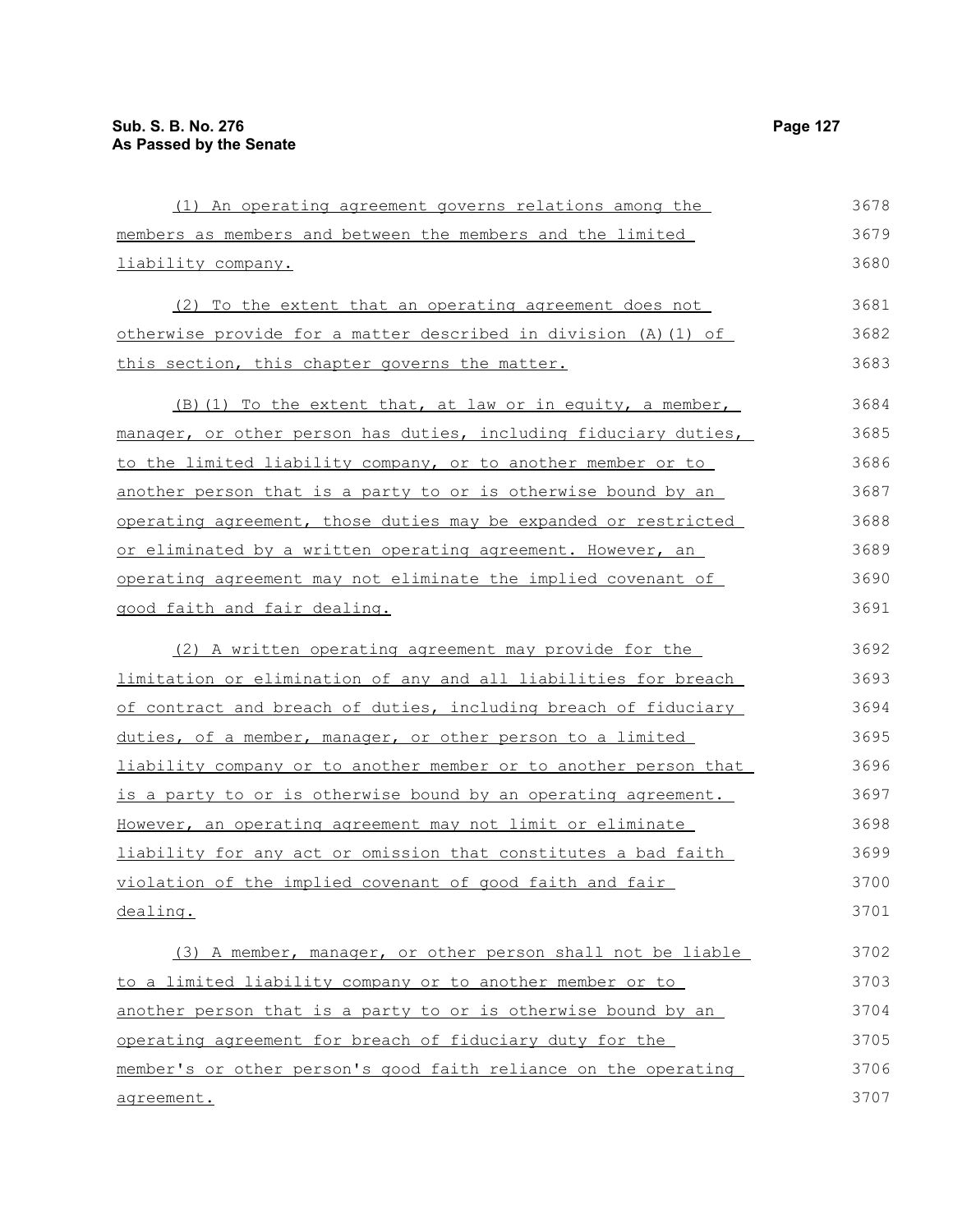| (4) An operating agreement may provide either or both of        | 3708 |
|-----------------------------------------------------------------|------|
| the following:                                                  | 3709 |
| (a) That, a member or assignee who fails to perform in          | 3710 |
| accordance with, or to comply with the terms and conditions of, | 3711 |
| the operating agreement shall be subject to specified penalties | 3712 |
| or specified consequences;                                      | 3713 |
| (b) That at the time or upon the happening of events            | 3714 |
| specified in the operating agreement, a member or assignee may  | 3715 |
| be subject to specified penalties or consequences.              | 3716 |
| (5) A penalty or consequence that may be specified under        | 3717 |
| $division$ (B) (4) of this section may include any of the       | 3718 |
| following:                                                      | 3719 |
| (a) Reducing or eliminating the defaulting member's or          | 3720 |
| assignee's proportionate interest in a limited liability        | 3721 |
| company;                                                        | 3722 |
| (b) Subordinating the member's or assignee's membership         | 3723 |
| interest to that of nondefaulting members or assignees;         | 3724 |
| (c) Forcing a sale of the member's or assignee's                | 3725 |
| membership interest;                                            | 3726 |
| (d) Forfeiting the defaulting member's or assignee's            | 3727 |
| membership interest;                                            | 3728 |
| (e) The lending by other members or assignees of the            | 3729 |
| amount necessary to meet the defaulting member's or assignee's  | 3730 |
| commitment;                                                     | 3731 |
| (f) A fixing of the value of the defaulting member's or         | 3732 |
| assignee's membership interest by appraisal or by formula and   | 3733 |
| redemption or sale of the membership interest at that value;    | 3734 |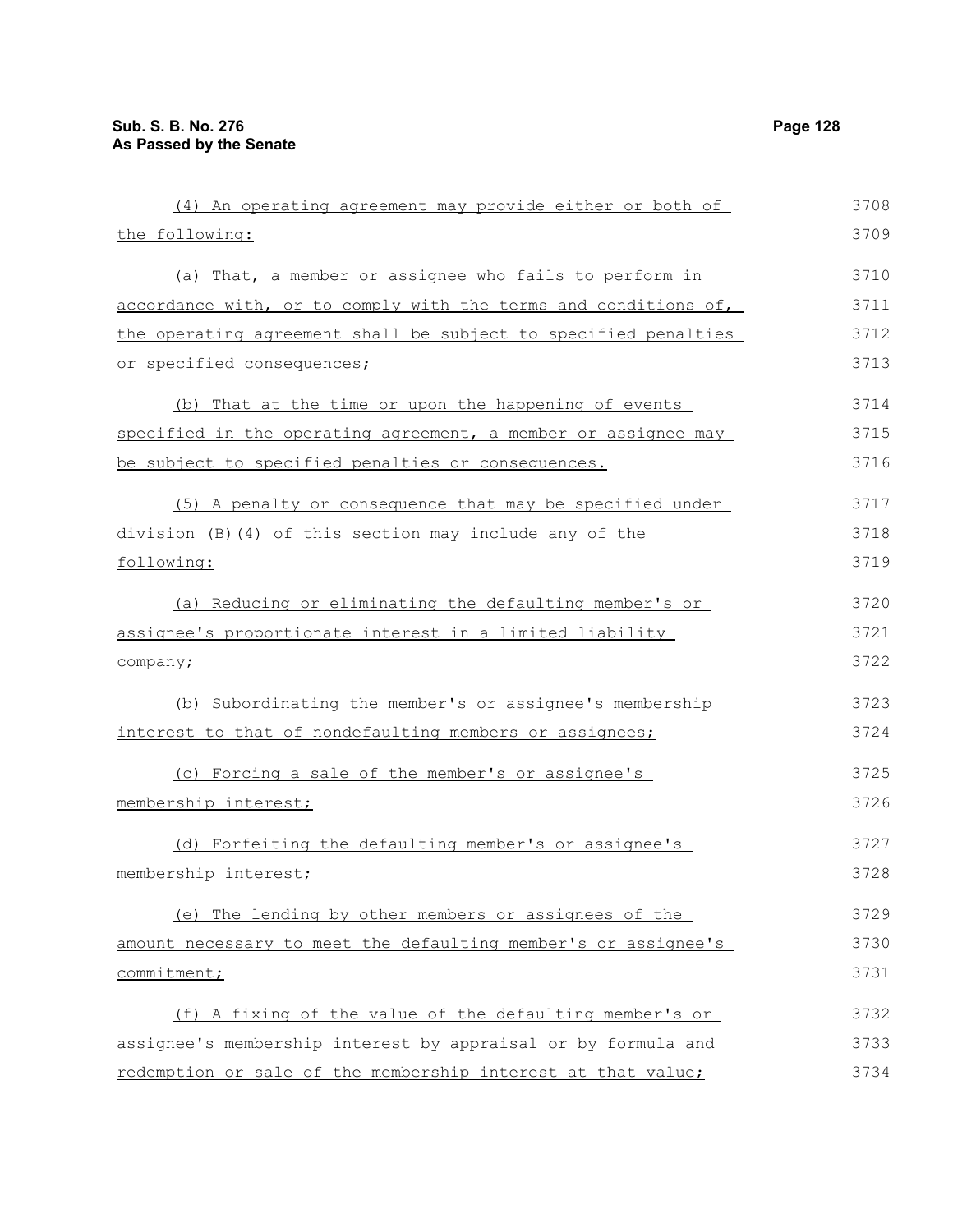(g) Any other penalty or consequence. (C) An operating agreement shall not do any of the following: (1) Vary the nature of the limited liability company as a separate legal entity under division (A) of section 1706.04 of the Revised Code; (2) Except as otherwise provided in division (B) of section 1706.082 of the Revised Code, restrict the rights under this chapter of a person other than a member, dissociated member, or assignee; (3) Vary the power of a court under section 1706.171 of the Revised Code; (4) Eliminate the implied covenant of good faith and fair dealing; (5) Eliminate or limit the liability of a member or other person for any act or omission that constitutes a bad faith violation of the implied covenant of good faith and fair dealing; (6) Waive the requirements of division (A) of section 1706.281 of the Revised Code; (7) Waive the prohibition on issuance of a certificate of a membership interest in bearer form under division (D) of section 1706.341 of the Revised Code; (8) Waive the requirements of division (B) of section 1706.761 of the Revised Code. Sec. 1706.081. (A) A limited liability company is bound by 3735 3736 3737 3738 3739 3740 3741 3742 3743 3744 3745 3746 3747 3748 3749 3750 3751 3752 3753 3754 3755 3756 3757 3758 3759 3760

and may enforce its operating agreement, whether or not the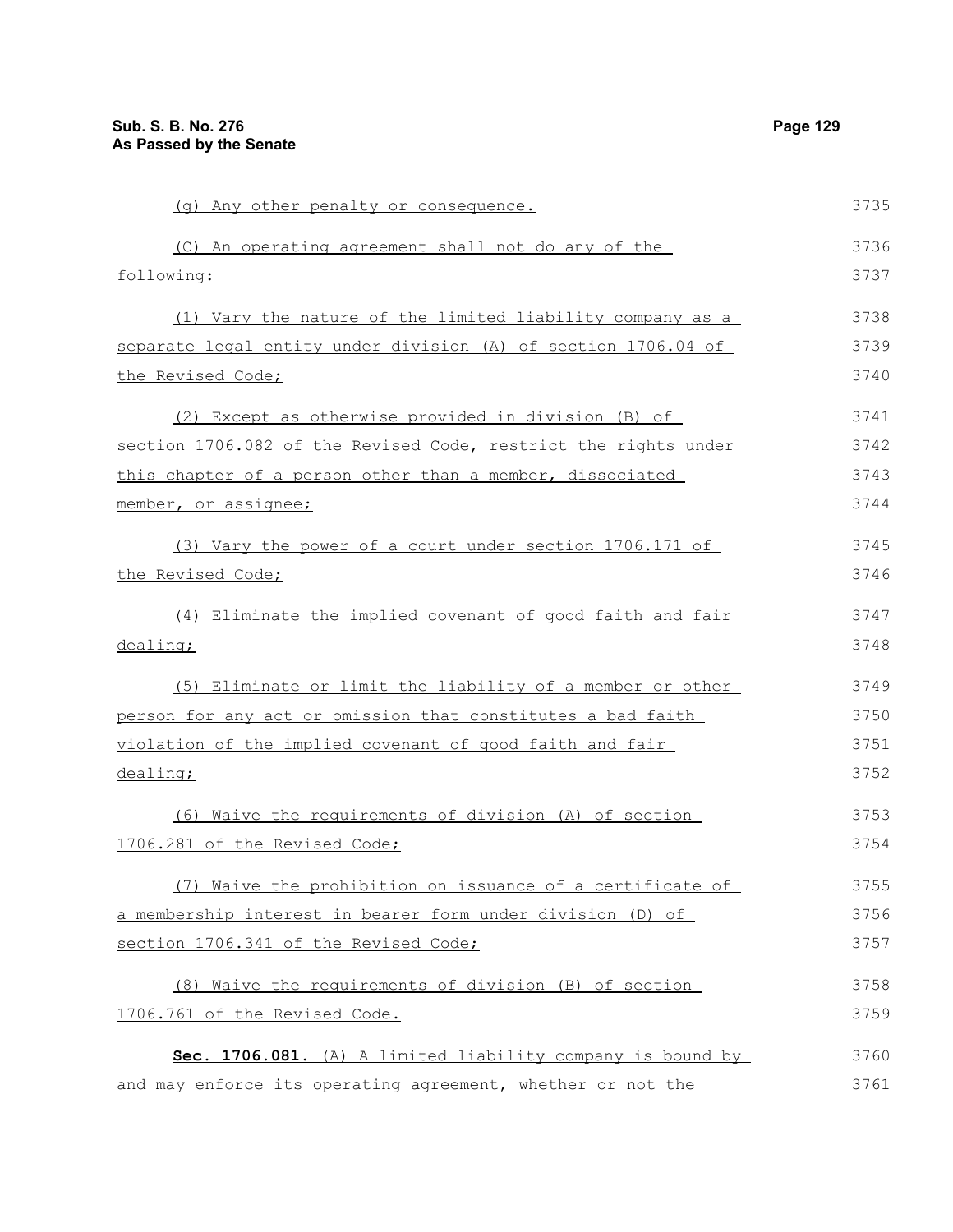| limited liability company has itself manifested assent to its    | 3762 |
|------------------------------------------------------------------|------|
| operating agreement.                                             | 3763 |
| (B) A person that is admitted as a member of a limited           | 3764 |
| liability company becomes a party to and assents to the          | 3765 |
| operating agreement subject to division (A) of section 1706.281  | 3766 |
| of the Revised Code.                                             | 3767 |
| (C) Two or more persons intending to be the initial              | 3768 |
| members of a limited liability company may make an agreement     | 3769 |
| providing that upon the formation of the limited liability       | 3770 |
| company the agreement will become its operating agreement. One   | 3771 |
| person intending to be the initial member of a limited liability | 3772 |
| company may assent to terms providing that upon the formation of | 3773 |
| the limited liability company the terms will become the          | 3774 |
| operating agreement.                                             | 3775 |
| (D) The operating agreement of a limited liability company       | 3776 |
| having only one member shall not be unenforceable by reason of   | 3777 |
| there being only one person who is a party to the operating      | 3778 |
| agreement.                                                       | 3779 |
| Sec. 1706.082. (A) An operating agreement may be amended         | 3780 |
| upon the consent of all the members of a limited liability       | 3781 |
| company or in such other manner authorized by the operating      | 3782 |
| agreement. If an operating agreement provides for the manner in  | 3783 |
| which it may be amended, including by requiring the approval of  | 3784 |
| a person who is not a party to the operating agreement or the    | 3785 |
| satisfaction of conditions, it may be amended only in that       | 3786 |
| manner or as otherwise permitted by law; except that the         | 3787 |
| approval of any person may be waived by that person and any      | 3788 |
| conditions may be waived by all persons for whose benefit those  | 3789 |
| conditions were intended.                                        | 3790 |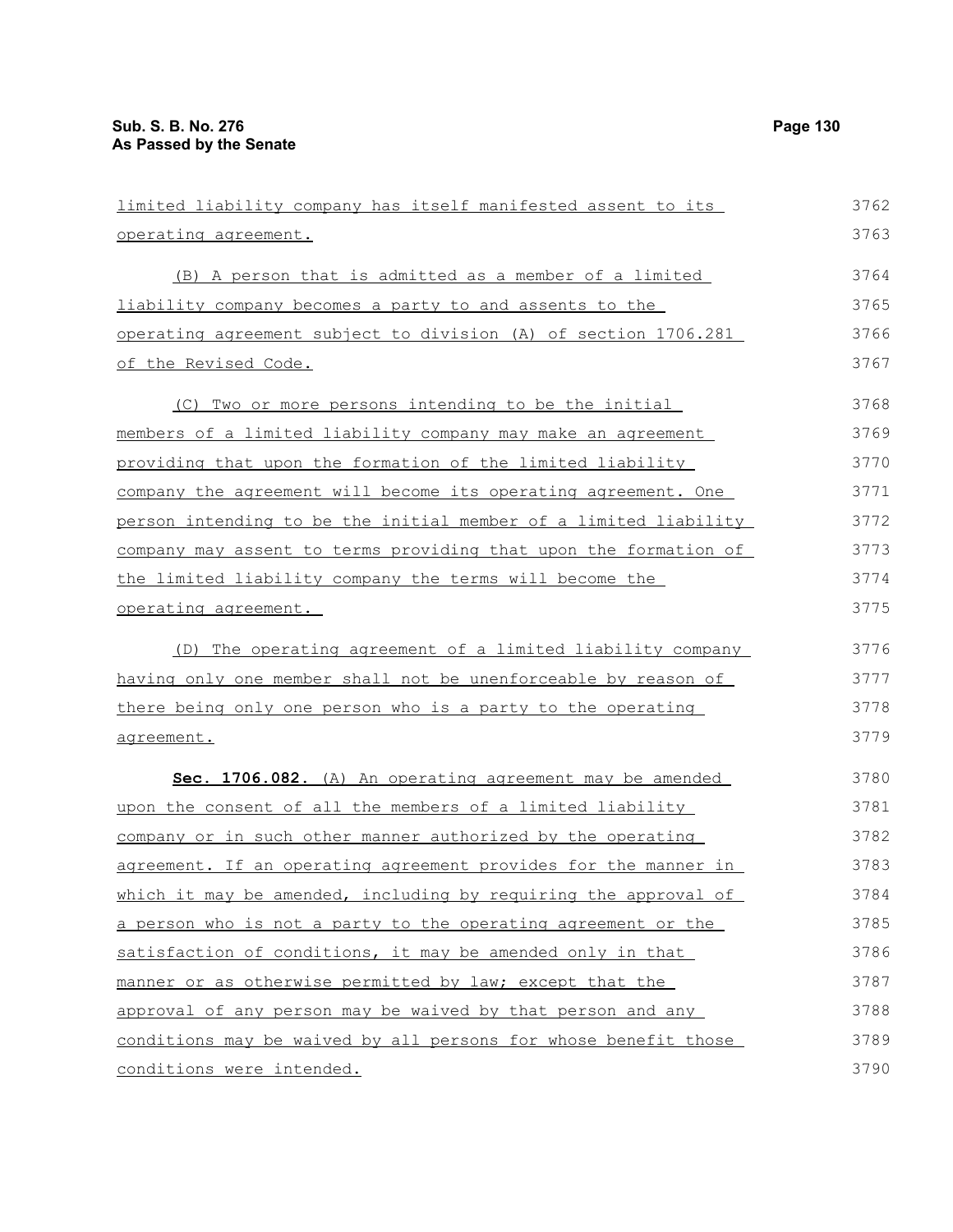(B) An operating agreement may provide rights to any person, including a person who is not a party to the operating agreement, to the extent set forth in the operating agreement. (C) The obligations of a limited liability company and its members to a person in the person's capacity as an assignee or dissociated member are governed by the operating agreement. An assignee and dissociated member are bound by the operating agreement. **Sec. 1706.09.** (A) Each limited liability company and foreign limited liability company that has an effective registration as a foreign limited liability company under section 1706.511 of the Revised Code shall maintain continuously in this state an agent for service of process on the company. The agent shall be one of the following: (1) A natural person who is a resident of this state; (2) A domestic or foreign corporation, nonprofit corporation, limited liability company, partnership, limited partnership, limited liability partnership, limited partnership association, professional association, business trust, or unincorporated nonprofit association that has a business address in this state. If the agent is an entity other than a domestic corporation, the agent shall meet the requirements of Title XVII of the Revised Code for an entity of the agent's type to transact business or exercise privileges in this state. (B)(1) The secretary of state shall not accept original articles of organization of a limited liability company or an original registration of a foreign limited liability company for filing unless both of the following accompany the articles or registration: 3791 3792 3793 3794 3795 3796 3797 3798 3799 3800 3801 3802 3803 3804 3805 3806 3807 3808 3809 3810 3811 3812 3813 3814 3815 3816 3817 3818 3819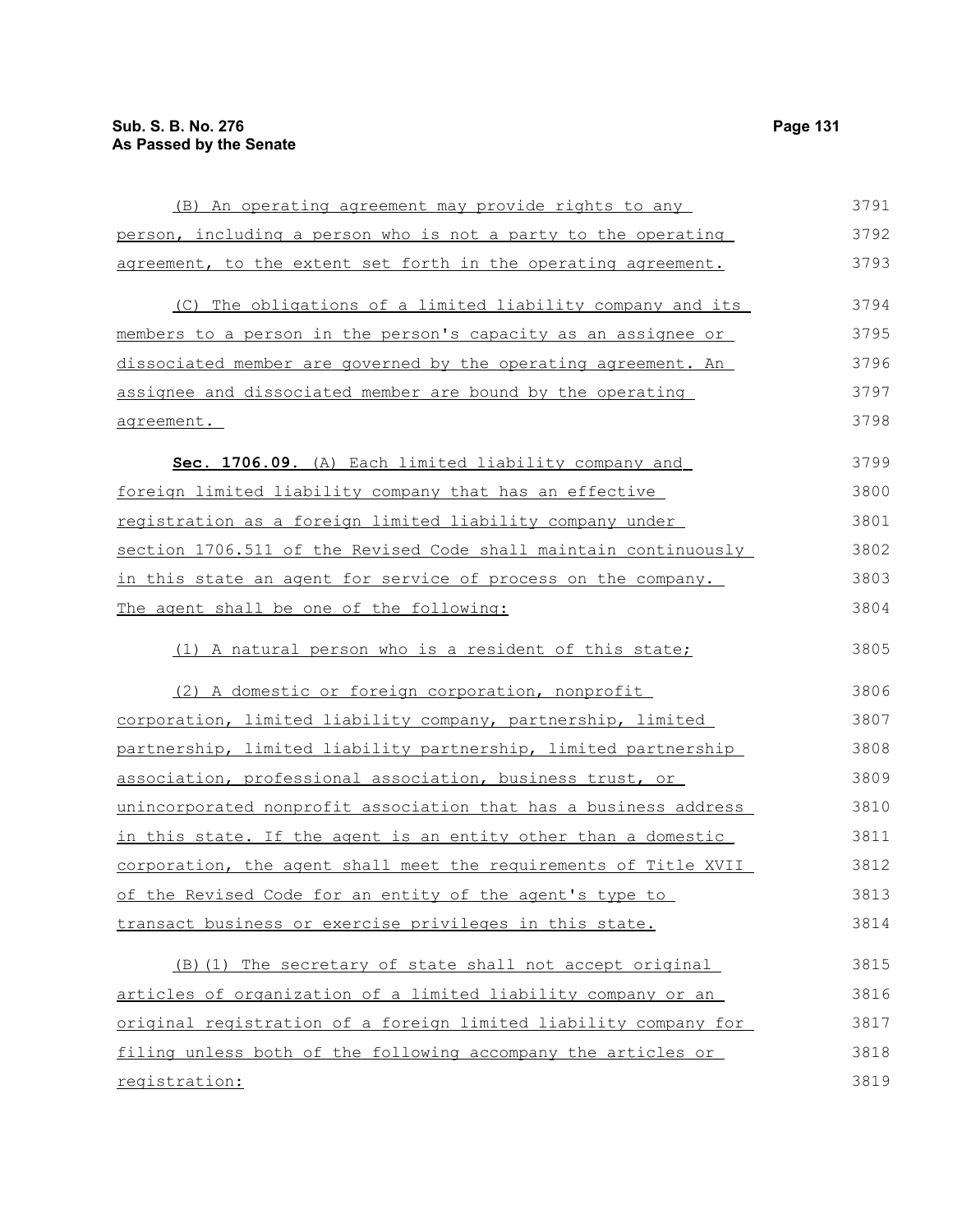(a) A written appointment of an agent as described in division (A) of this section that is signed by an authorized representative of the limited liability company or foreign limited liability company; (b) A written acceptance of the appointment that is signed by the designated agent on a form prescribed by the secretary of state. (2) In cases not covered by division (B)(1) of this section, the company shall appoint the agent described in division (A) of this section and shall file with the secretary of state, on a form prescribed by the secretary of state, a written appointment of that agent that is signed by an authorized representative of the company and a written acceptance of the appointment that is signed by the designated agent. (C) The written appointment of an agent shall set forth the name and address in this state of the agent, including the street and number or other particular description, and shall otherwise be in such form as the secretary of state prescribes. The secretary of state shall keep a record of the names of limited liability companies and foreign limited liability companies, and the names and addresses of their respective agents. (D) If any agent described in division (A) of this section dies, resigns, or moves outside of this state, the limited liability company or foreign limited liability company shall appoint forthwith another agent and file with the secretary of state, on a form prescribed by the secretary of state, a written appointment of the agent and acceptance of appointment as 3820 3821 3822 3823 3824 3825 3826 3827 3828 3829 3830 3831 3832 3833 3834 3835 3836 3837 3838 3839 3840 3841 3842 3843 3844 3845 3846 3847 3848

described in division (B)(2) of this section.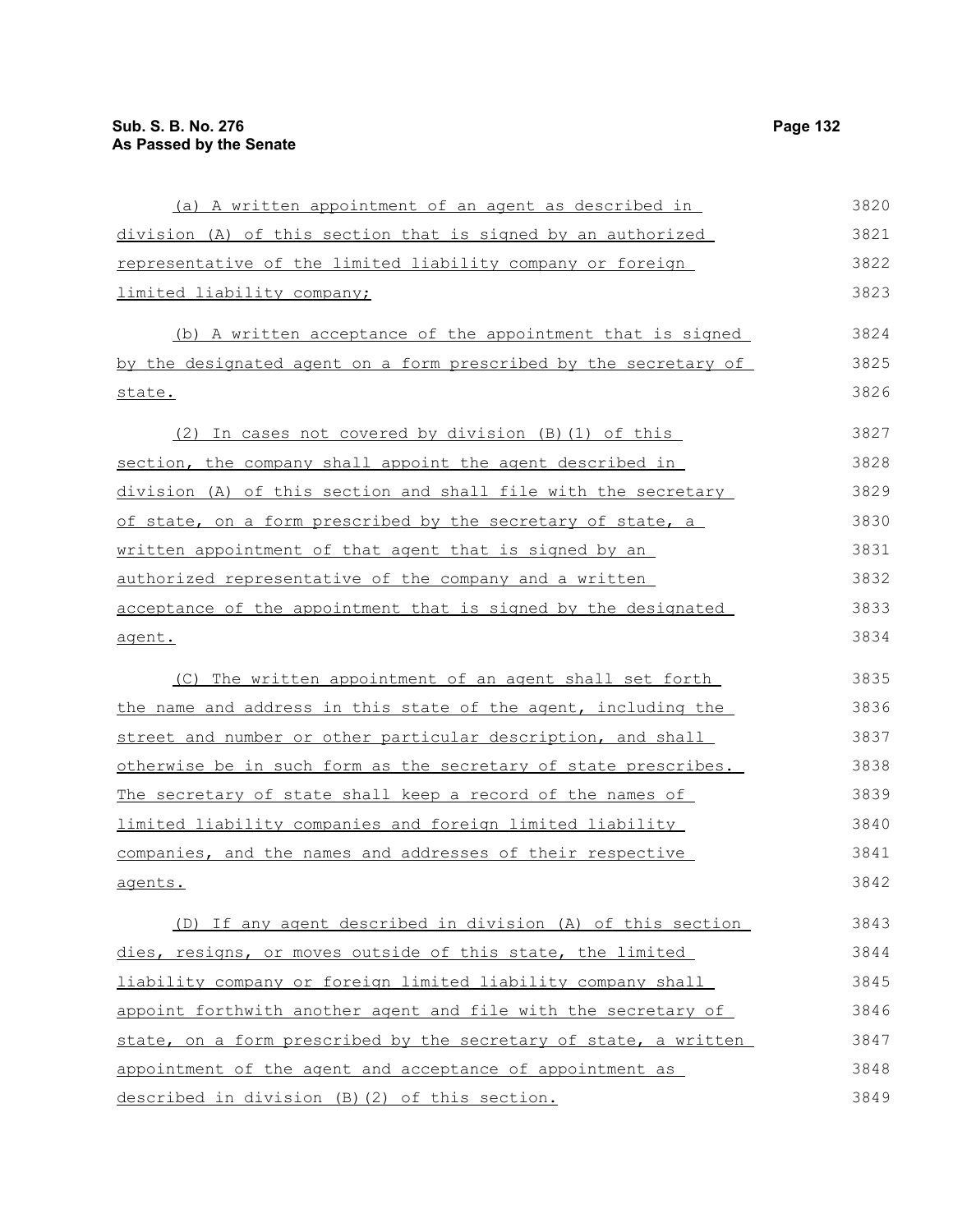| (E) If the agent described in division (A) of this section              | 3850 |
|-------------------------------------------------------------------------|------|
| changes the agent's address from the address stated in the              | 3851 |
| records of the secretary of state, the agent or the limited             | 3852 |
| liability company or foreign limited liability company shall            | 3853 |
| file forthwith with the secretary of state, on a form prescribed        | 3854 |
| by the secretary of state, a written statement setting forth the        | 3855 |
| new address.                                                            | 3856 |
| (F) An agent described in division (A) of this section may              | 3857 |
| resign by filing with the secretary of state, on a form                 | 3858 |
| prescribed by the secretary of state, a written notice of               | 3859 |
| <u>resignation that is signed by the agent and by mailing a copy of</u> | 3860 |
| that notice to the limited liability company or foreign limited         | 3861 |
| liability company at the current or last known address of its           | 3862 |
| principal office. The notice shall be mailed to the company on          | 3863 |
| or prior to the date that the notice is filed with the secretary        | 3864 |
| of state and shall set forth the name of the company, the name          | 3865 |
| and current address of the agent, the current or last known             | 3866 |
| address, including the street and number or other particular            | 3867 |
| description, of the company's principal office, a statement of          | 3868 |
| the resignation of the agent, and a statement that a copy of the        | 3869 |
| notice has been sent to the company within the time and in the          | 3870 |
| manner specified in this division. The authority of the                 | 3871 |
| resigning agent terminates thirty days after the filing of the          | 3872 |
| notice with the secretary of state.                                     | 3873 |
| (G) A limited liability company or foreign limited                      | 3874 |
| liability company may revoke the appointment of its agent               | 3875 |
| described in division (A) of this section by filing with the            | 3876 |
| secretary of state, on a form prescribed by the secretary of            | 3877 |
| state, a written appointment of another agent and an acceptance         | 3878 |
| of appointment in the manner described in division (B) (2) of           | 3879 |
| this section and a statement indicating that the appointment of         | 3880 |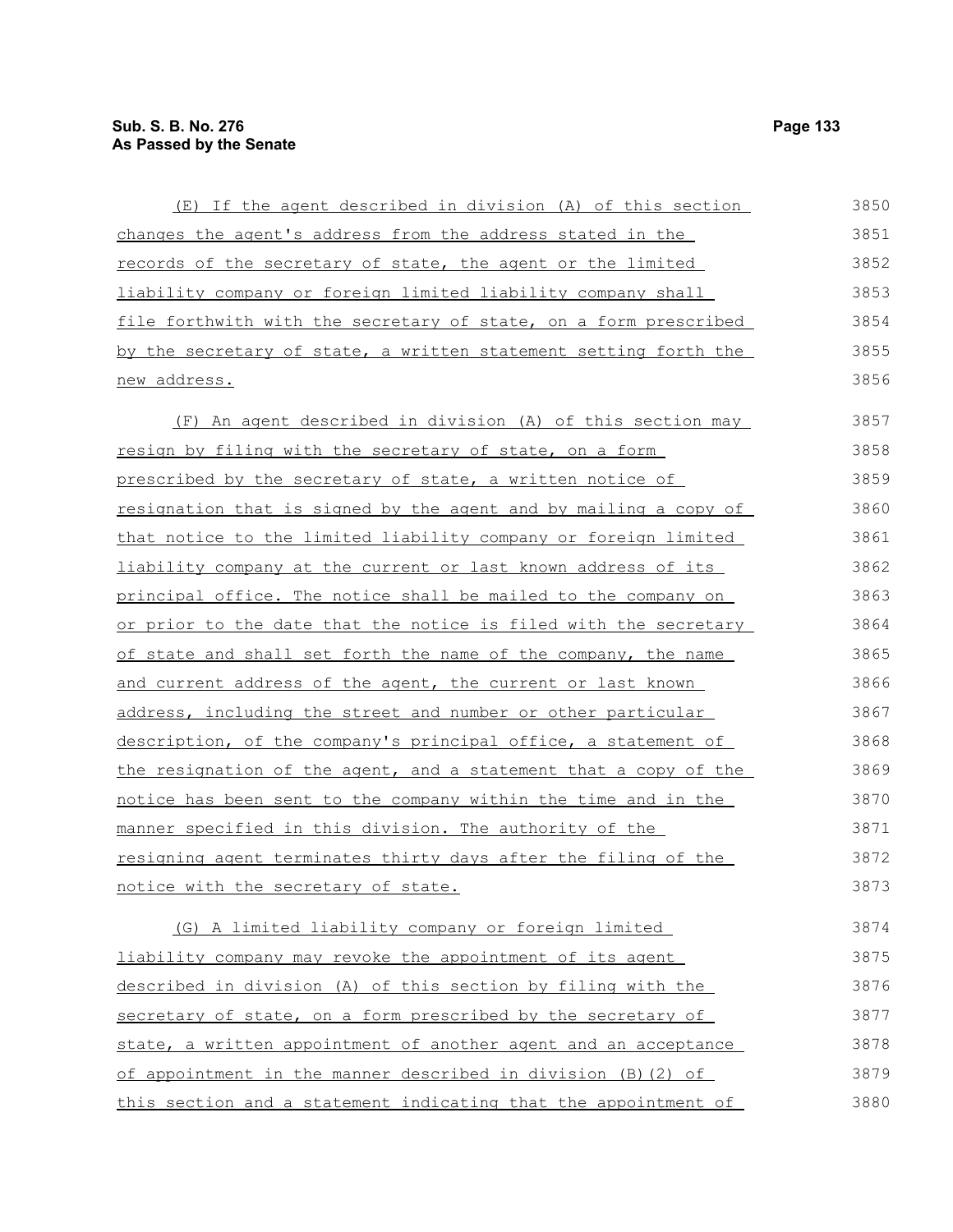| the former agent is revoked.                                            | 3881 |
|-------------------------------------------------------------------------|------|
| (H) (1) Any legal process, notice, or demand required or                | 3882 |
| permitted by law to be served upon a limited liability company          | 3883 |
| may be served upon the company as follows:                              | 3884 |
| (a) By delivering a copy of the process, notice, or demand              | 3885 |
| to the address of the agent in this state as contained in the           | 3886 |
| records of the secretary of state;                                      | 3887 |
| (b) If the agent described in division (A) of this section              | 3888 |
| is a natural person, by delivering a copy of the process,               | 3889 |
| notice, or demand to the agent.                                         | 3890 |
| (2) If the agent described in division (A) of this section              | 3891 |
| cannot be found or no longer has the address that is stated in          | 3892 |
| the records of the secretary of state or the limited liability          | 3893 |
| company or foreign limited liability company has failed to              | 3894 |
| maintain an agent as required by this section and if the party          | 3895 |
| or the agent or representative of the party that desires service        | 3896 |
| of the process, notice, or demand files with the secretary of           | 3897 |
| state an affidavit that states that one of those circumstances          | 3898 |
| exists and states the most recent address of the company that           | 3899 |
| <u>the party who desires service has been able to ascertain after a</u> | 3900 |
| diligent search, then the service of the process, notice, or            | 3901 |
| demand upon the secretary of state as the agent of the company          | 3902 |
| may be initiated by delivering to the secretary of state four           | 3903 |
| copies of the process, notice, or demand accompanied by a fee of        | 3904 |
| five dollars. The secretary of state shall give forthwith notice        | 3905 |
| of that delivery to the company at either its principal office          | 3906 |
| as shown upon the secretary of state's records or at any                | 3907 |
| different address specified in the affidavit of the party               | 3908 |
| desiring service and shall forward to the company at either             | 3909 |
| address by certified mail, return receipt requested, a copy of          | 3910 |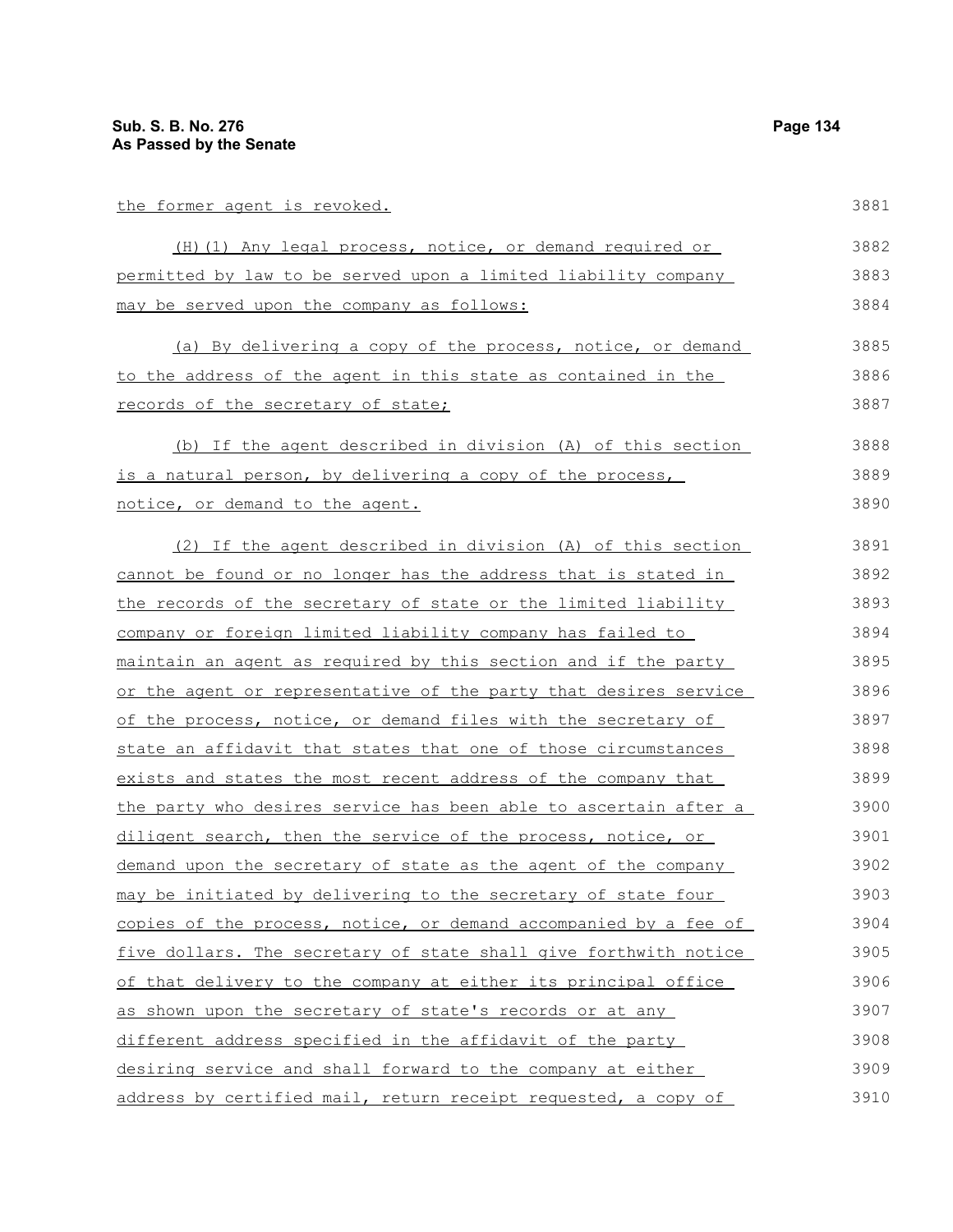| the process, notice, or demand. Service upon the company is made | 3911 |
|------------------------------------------------------------------|------|
| when the secretary of state gives the notice and forwards the    | 3912 |
| process, notice, or demand as set forth in division (H) (2) of   | 3913 |
| this section.                                                    | 3914 |
| (I) The secretary of state shall keep a record of each           | 3915 |
| process, notice, and demand that pertains to a limited liability | 3916 |
| company or foreign limited liability company and that is         | 3917 |
| delivered to the secretary of state's office under this section  | 3918 |
| or another law of this state that authorizes service upon the    | 3919 |
| secretary of state in connection with a limited liability        | 3920 |
| company or foreign limited liability company. In that record,    | 3921 |
| the secretary of state shall record the time of each delivery of | 3922 |
| that type and the secretary of state's subsequent action with    | 3923 |
| respect to the process, notice, or demand.                       | 3924 |
| (J) This section does not limit or affect the right to           | 3925 |
| serve any process, notice, or demand upon a limited liability    | 3926 |
| company or foreign limited liability company in any other manner | 3927 |
| permitted by law.                                                | 3928 |
| (K) A written appointment of an agent or a written               | 3929 |
| statement filed by a limited liability company or foreign        | 3930 |
| limited liability company with the secretary of state shall be   | 3931 |
| signed by an authorized representative of the company.           | 3932 |
| (L) Upon the failure of a limited liability company or           | 3933 |
| foreign limited liability company to continuously maintain a     | 3934 |
| statutory agent or file a change of name or address of a         | 3935 |
| statutory agent, the secretary of state shall give notice        | 3936 |
| thereof by ordinary or electronic mail to the company at the     | 3937 |
| electronic mail address provided to the secretary of state, or   | 3938 |
| at the address set forth in the notice of resignation. Unless    | 3939 |
| the default is cured within thirty days after the mailing by the | 3940 |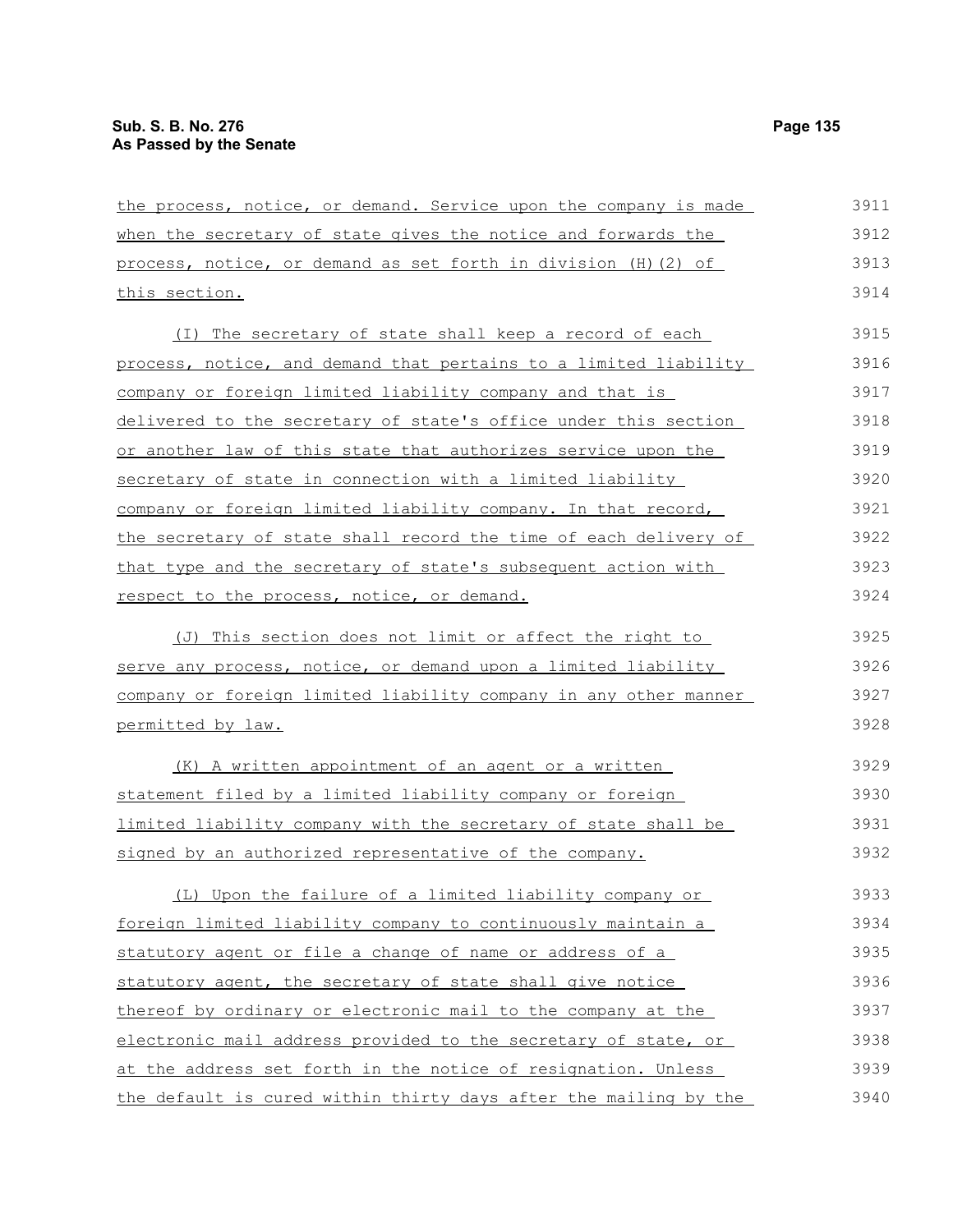| secretary of state of the notice or within any further period of       | 3941 |
|------------------------------------------------------------------------|------|
| time that the secretary of state grants, upon the expiration of        | 3942 |
| that period of time from the date of the mailing, the articles         | 3943 |
| of the limited liability company or the registration of the            | 3944 |
| foreign limited liability company shall be canceled without            | 3945 |
| further notice or action by the secretary of state. The                | 3946 |
| secretary of state shall make a notation of the cancellation on        | 3947 |
| the secretary of state's records.                                      | 3948 |
| A limited liability company or foreign limited liability               | 3949 |
| company whose articles or registration has been canceled may be        | 3950 |
| reinstated by filing, on a form prescribed by the secretary of         | 3951 |
| state, an application for reinstatement and the required               | 3952 |
| appointment of agent or required statement, and by paying the          | 3953 |
| filing fee specified in division $(Q)$ of section 111.16 of the        | 3954 |
| Revised Code. The rights and privileges of a limited liability         | 3955 |
| company or foreign limited liability company whose articles or         | 3956 |
| <u>registration has been reinstated are subject to section 1706.46</u> | 3957 |
| of the Revised Code. The secretary of state shall furnish the          | 3958 |
| tax commissioner a monthly list of all limited liability               | 3959 |
| companies and foreign limited liability companies canceled and         | 3960 |
| reinstated under this division.                                        | 3961 |
| Sec. 1706.16. (A) In order to form a limited liability                 | 3962 |
| company, one or more persons shall execute articles of                 | 3963 |
| organization and deliver the articles to the secretary of state        | 3964 |
| for filing. The articles of organization shall set forth all of        | 3965 |
| the following:                                                         | 3966 |
| The name of the limited liability company;<br>(1)                      | 3967 |
| (2) The name and street address of the limited liability               | 3968 |
| company's statutory agent and a written acceptance of the              | 3969 |
| appointment that is signed by the agent;                               | 3970 |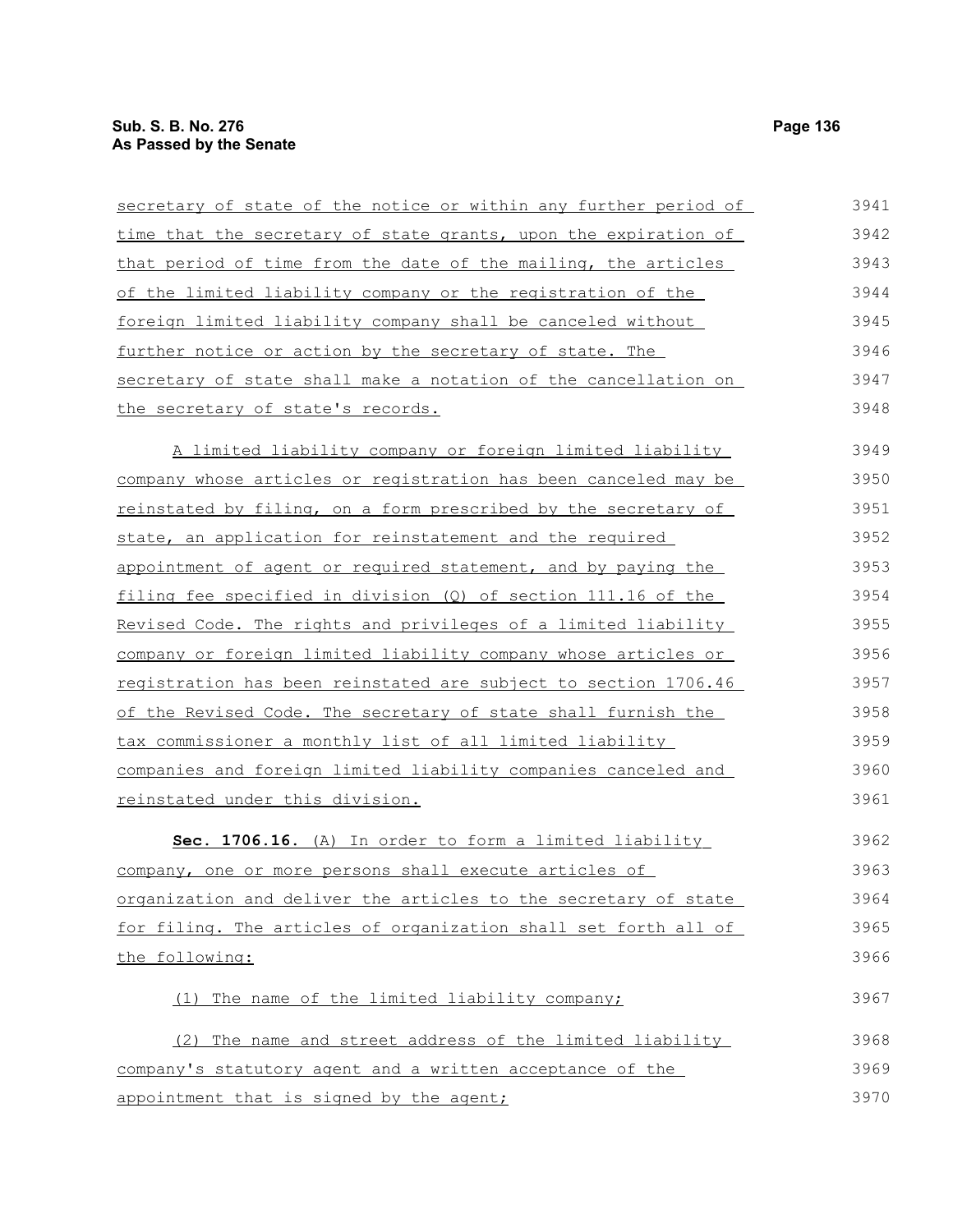organization.

(3) If applicable, a statement as provided in division (B) (3) of section 1706.761 of the Revised Code; (4) Any other matters the organizers or the members determine to include in the articles of organization. (B) A limited liability company is formed when the articles of organization are filed by the secretary of state or at any later date or time specified in the articles of (C) The fact that articles of organization are on file in 3971 3972 3973 3974 3975 3976 3977 3978 3979

the office of the secretary of state is notice of the matters required to be included by divisions (A)(1) to (3) of this section, but is not notice of any other fact. 3980 3981 3982

(D) An operating agreement may be entered into before, at the time of, or after the filing of the articles of organization. Regardless of when the operating agreement is entered into, it may be made effective as of the filing of the articles of organization or any other time provided in the operating agreement. 3983 3984 3985 3986 3987 3988

 **Sec. 1706.161.** (A) The articles of organization may be amended at any time. 3989 3990

(B) The articles of organization may be restated with or without amendment at any time. 3991 3992

(C) To amend its articles of organization, a limited liability company shall deliver to the secretary of state for filing, on a form prescribed by the secretary of state, a certificate of amendment containing both of the following information: 3993 3994 3995 3996 3997

(1) The name and registration number of the limited 3998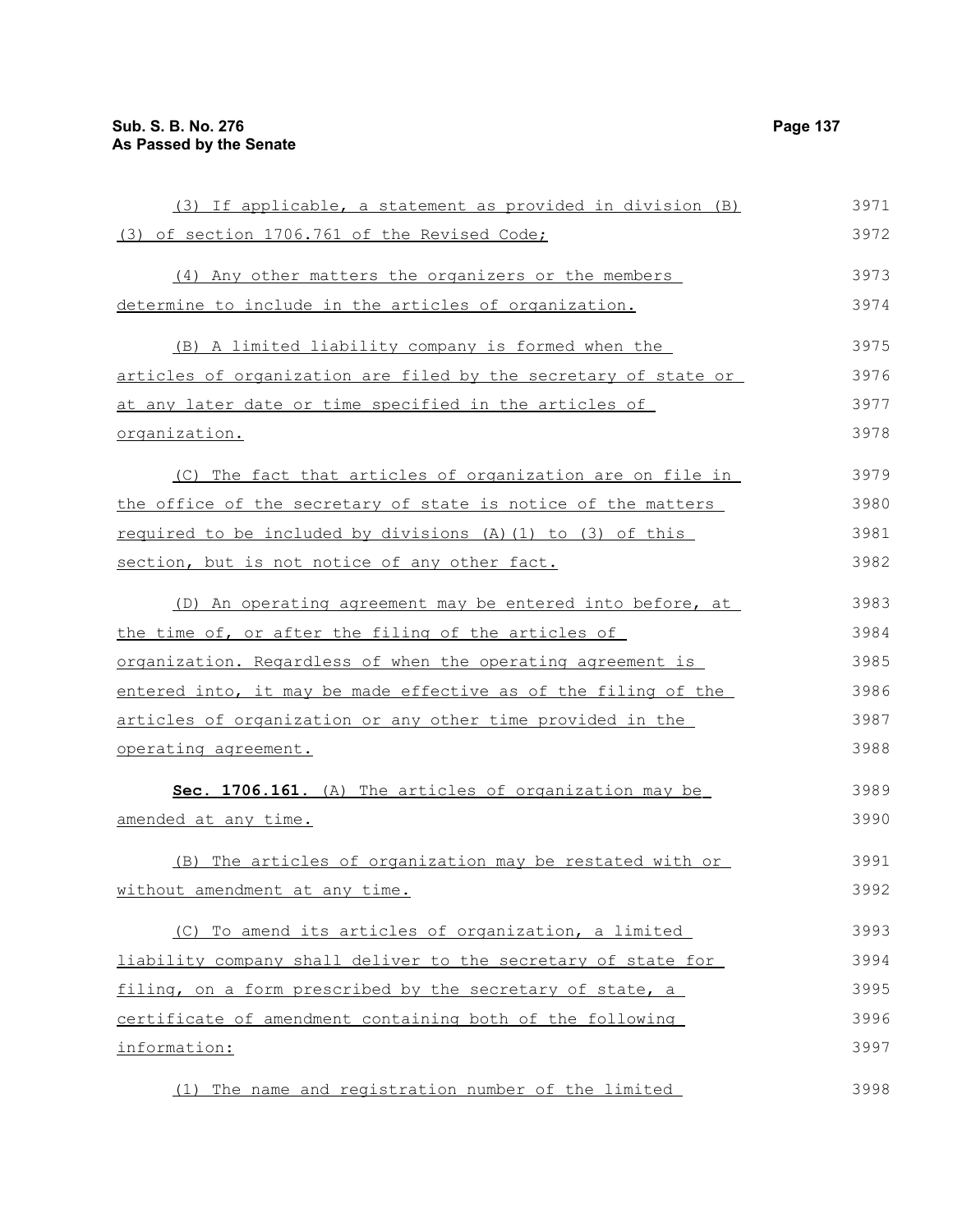| liability company;                                               | 3999 |
|------------------------------------------------------------------|------|
| (2) The changes the amendment makes to the articles of           | 4000 |
| organization as most recently amended or restated.               | 4001 |
| (D) Restated articles of organization shall be delivered         | 4002 |
| to the secretary of state for filing in the same manner as an    | 4003 |
| amendment. Restated articles of organization shall be designated | 4004 |
| as such in the heading and state in the heading or in an         | 4005 |
| introductory paragraph the limited liability company's name and  | 4006 |
| the date of the filing of its articles of organization. Any      | 4007 |
| amendment or change effected in connection with the restatement  | 4008 |
| of the articles of organization shall be subject to any other    | 4009 |
| provision of this chapter, not inconsistent with this section,   | 4010 |
| which would apply if a separate certificate of amendment were    | 4011 |
| filed to effect the amendment or change.                         | 4012 |
| (E) The original articles of organization, as amended or         | 4013 |
| supplemented, shall be superseded by the restated articles of    | 4014 |
| organization. Thereafter, the articles of organization,          | 4015 |
| including any further amendment or changes made thereby, shall   | 4016 |
| be the articles of organization of the limited liability         | 4017 |
| company, but the original effective date of formation shall      | 4018 |
| remain unchanged.                                                | 4019 |
| Sec. 1706.17. (A) A record delivered to the secretary of         | 4020 |
| state for filing pursuant to this chapter shall be signed as     | 4021 |
| provided by this section.                                        | 4022 |
| (1) A limited liability company's initial articles of            | 4023 |
| organization shall be signed by at least one person.             | 4024 |
| (2) A record signed on behalf of a limited liability             | 4025 |
| company shall be signed by a person authorized by the limited    | 4026 |
| liability company.                                               | 4027 |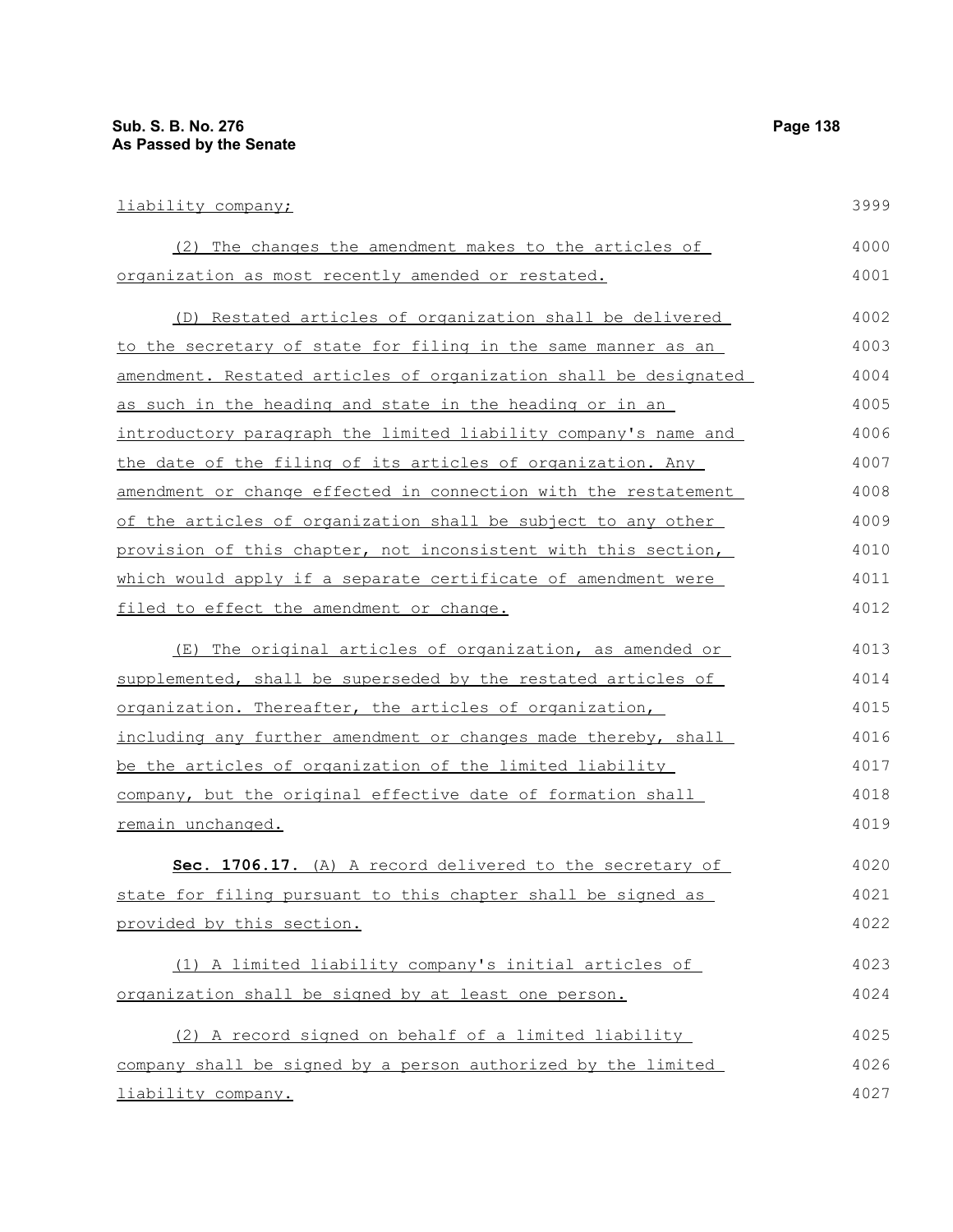## **Sub. S. B. No. 276 Page 139 As Passed by the Senate**

| (3) A record filed on behalf of a dissolved limited              | 4028 |
|------------------------------------------------------------------|------|
| liability company that has no members shall be signed by the     | 4029 |
| person winding up the limited liability company's activities     | 4030 |
| under division (A) of section 1706.472 of the Revised Code or a  | 4031 |
| person appointed under division (B) of section 1706.472 of the   | 4032 |
| Revised Code to wind up those activities.                        | 4033 |
| (4) A statement of denial by a person under section              | 4034 |
| 1706.20 of the Revised Code shall be signed by that person.      | 4035 |
| (5) Any other record shall be signed by the person on            | 4036 |
| whose behalf the record is delivered to the secretary of state.  | 4037 |
| (B) Any record to be filed under this chapter may be             | 4038 |
| signed by an agent, including an attorney-in-fact. Powers of     | 4039 |
| attorney relating to the signing of the record need not be       | 4040 |
| <u>delivered to the secretary of state.</u>                      | 4041 |
| Sec. 1706.171. (A) If a person required by this chapter to       | 4042 |
| sign a record or deliver a record to the secretary of state for  | 4043 |
| filing under this chapter does not do so, any other person that  | 4044 |
| is aggrieved by that failure to sign may petition the            | 4045 |
| appropriate court to order any of the following:                 | 4046 |
| (1) The person to sign the record;                               | 4047 |
| The person to deliver the record to the secretary of             | 4048 |
| state for filing;                                                | 4049 |
| (3) The secretary of state to file the record unsigned.          | 4050 |
| (B) If a petitioner under division (A) of this section is        | 4051 |
| not the limited liability company or foreign limited liability   | 4052 |
| company to whom the record pertains, the petitioner shall make   | 4053 |
| the limited liability company or foreign limited liability       | 4054 |
| company a party to the action. A person aggrieved under division | 4055 |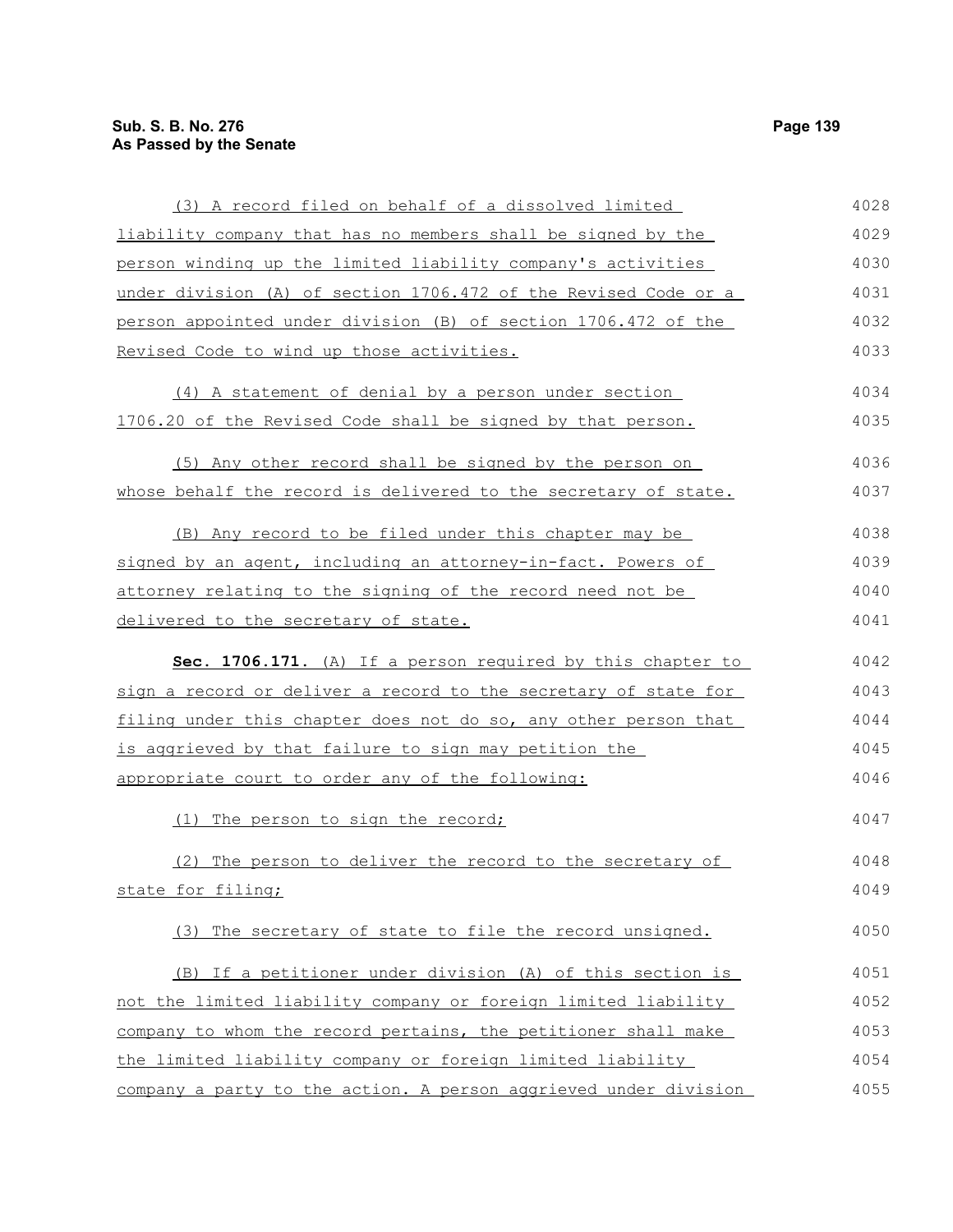this section.

the record is made a party.

(A) of this section may seek the remedies provided in that division in a separate action against the person required to sign the record or as a part of any other action concerning the limited liability company in which the person required to sign (C) A record filed unsigned pursuant to this section is effective without being signed. (D) A court may award reasonable expenses, including reasonable attorney's fees, to the prevailing party, in whole or in part, with respect to any claim made under division (A) of **Sec. 1706.172.** (A) Each record authorized or required to 4056 4057 4058 4059 4060 4061 4062 4063 4064 4065 4066 4067

(1) The record shall contain all information required by the law of this state to be contained in the record but, unless otherwise provided by law, shall not be required to contain other information. 4070 4071 4072 4073

be delivered to the secretary of state for filing under this

chapter shall meet all of the following requirements:

(2) The record shall be on or in a medium and in such form acceptable to the secretary of state and from which the secretary of state may create a record that contains all of the information stated in the record. The secretary of state may require that the record be delivered by any one or more means or on or in any one or more media acceptable to the secretary of state. The secretary of state is not required to file a record that is not delivered by a means and in a medium that complies with the requirements then established by the secretary of state for the delivery and filing of records. If the secretary of state permits a record to be delivered on paper, the record 4074 4075 4076 4077 4078 4079 4080 4081 4082 4083 4084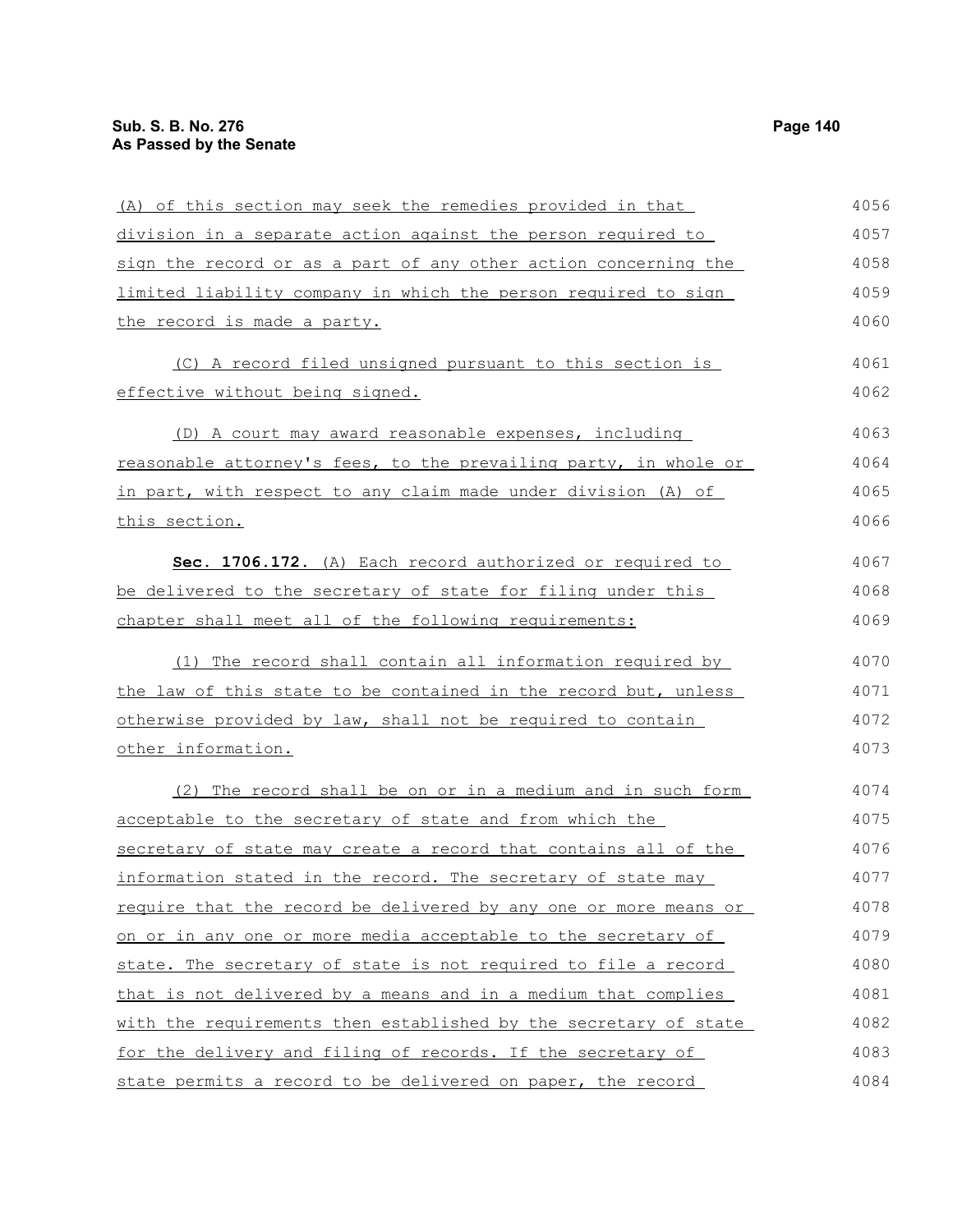| shall be typewritten or machine printed, and the secretary of    | 4085 |
|------------------------------------------------------------------|------|
| state may impose reasonable requirements upon the dimensions,    | 4086 |
| legibility, quality, and color of the paper and typewriting or   | 4087 |
| printing and upon the format and other attributes of any record  | 4088 |
| that is delivered electronically. The secretary of state shall,  | 4089 |
| at the earliest practicable time, allow for the delivery of a    | 4090 |
| record for filing to be accomplished electronically, without the | 4091 |
| necessity for the delivery of a physical original record or the  | 4092 |
| image thereof, if all required information is delivered and is   | 4093 |
| readily retrievable from the data delivered. If the delivery of  | 4094 |
| a record for filing is required to be accomplished               | 4095 |
| electronically, that record shall not be accompanied by any      | 4096 |
| physical record unless the secretary of state permits that       | 4097 |
| accompaniment.                                                   | 4098 |
| (3) The record shall be in English. A person's name set          | 4099 |
| forth in the record need not be in English if expressed in       | 4100 |
| English letters or Arabic or Roman numerals. Records of a        | 4101 |
| foreign person need not be in English if accompanied by a        | 4102 |
| reasonably authenticated English translation.                    | 4103 |
| (B) Unless the secretary of state determines that a record       | 4104 |
| does not comply with the filing requirements of this chapter,    | 4105 |
| the secretary of state shall file the record and send a          | 4106 |
| certificate and a receipt for the fees to the person who         | 4107 |
| submitted the record.                                            | 4108 |
| (C) Upon request and payment of the requisite fee, the           | 4109 |
| secretary of state shall furnish to the requester a certified    | 4110 |
| copy of a requested record.                                      | 4111 |
| (D) Except as otherwise provided in division (F) of              | 4112 |
| section 1706.09 and section 1706.173 of the Revised Code, a      | 4113 |
| record delivered to the secretary of state for filing under this | 4114 |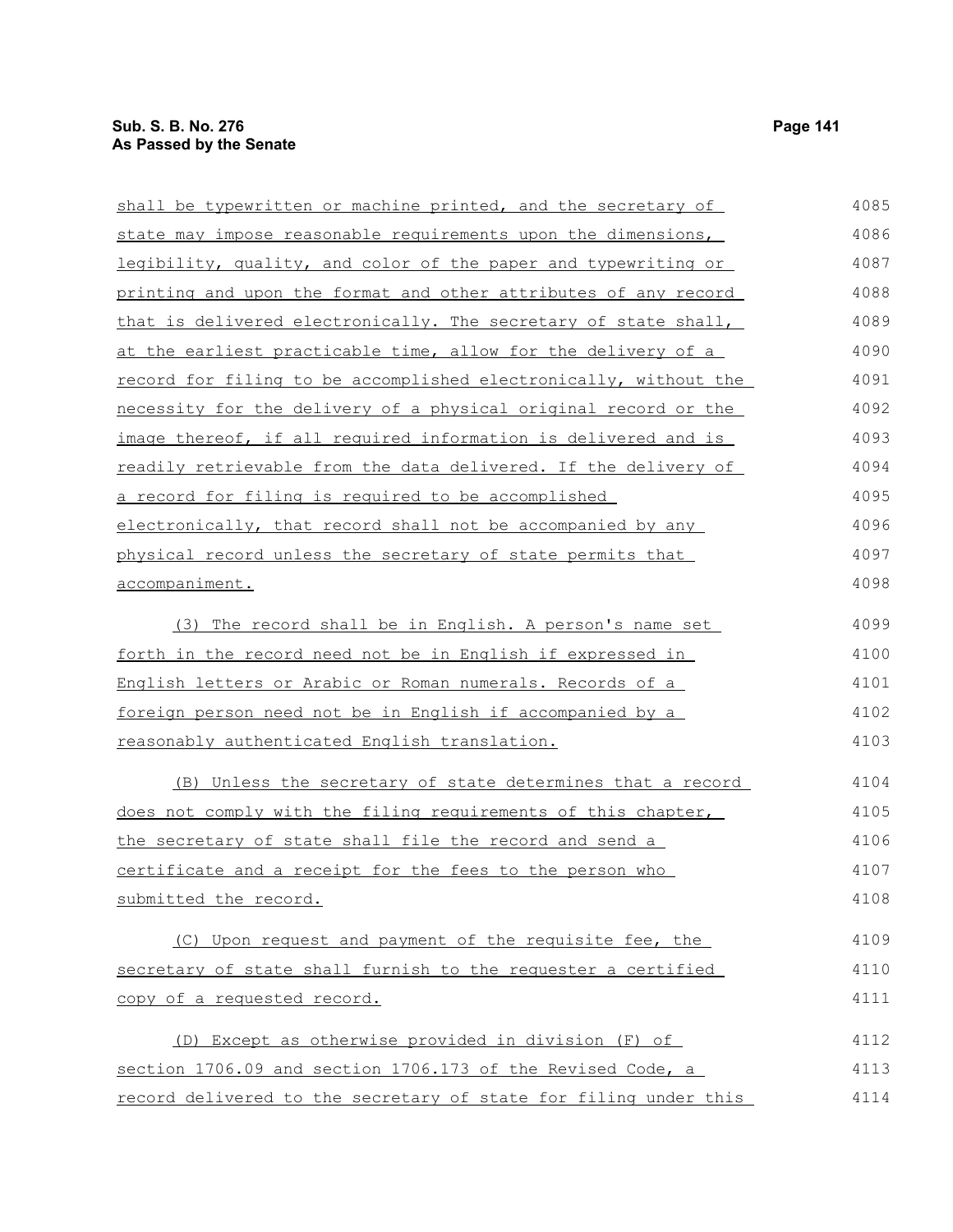| chapter may specify an effective time and a delayed effective    | 4115 |
|------------------------------------------------------------------|------|
| date of not more than ninety days following the date of receipt  | 4116 |
| by the secretary of state. Subject to division (F) of section    | 4117 |
| 1706.09 and section 1706.173 of the Revised Code, a record filed | 4118 |
| by the secretary of state is effective as follows:               | 4119 |
| (1) If the record does not specify an effective time and         | 4120 |
| does not specify a delayed effective date, on the date the       | 4121 |
| record is filed as evidenced by the secretary of state's         | 4122 |
| endorsement of the date on the record;                           | 4123 |
| (2) If the record specifies an effective time but not a          | 4124 |
| delayed effective date, on the date the record is filed at the   | 4125 |
| time specified in the record;                                    | 4126 |
| (3) If the record specifies a delayed effective date but         | 4127 |
| not an effective time, at 12:01 a.m. on the earlier of the       | 4128 |
| following:                                                       | 4129 |
| (a) The specified date;                                          | 4130 |
| (b) The ninetieth day after the record is filed.                 | 4131 |
| (4) If the record specifies an effective time and a              | 4132 |
| delayed effective date, at the specified time on the earlier of  | 4133 |
| the following:                                                   | 4134 |
| (a) The specified date;                                          | 4135 |
| (b) The ninetieth day after the record is filed.                 | 4136 |
| Sec. 1706.173. (A) A limited liability company or foreign        | 4137 |
| limited liability company may deliver to the secretary of state  | 4138 |
| for filing a certificate of correction to correct a record       | 4139 |
| previously delivered by the limited liability company or foreign | 4140 |
| limited liability company to the secretary of state and filed by | 4141 |
| the secretary of state if at the time of filing the record       | 4142 |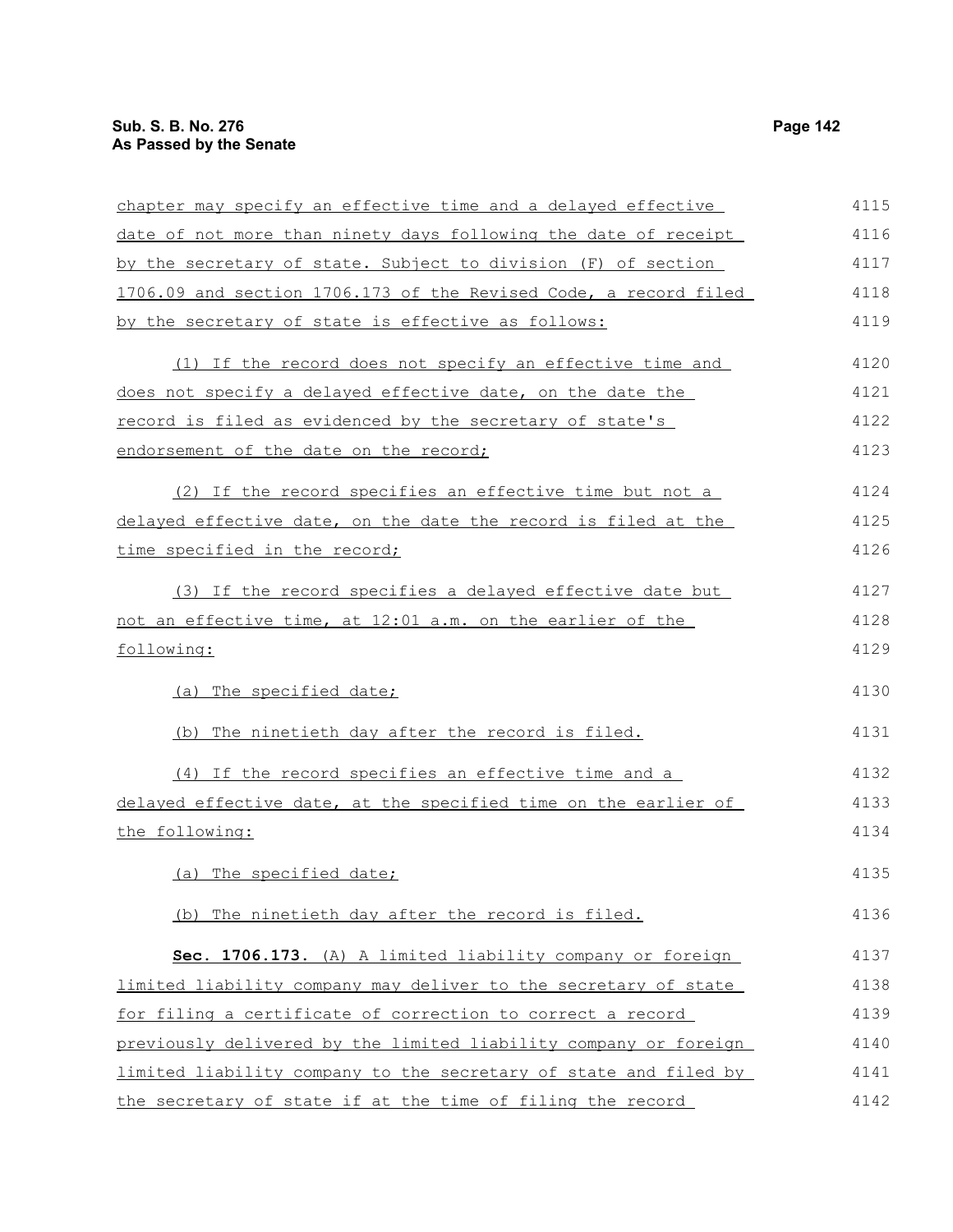| contained incorrect or inaccurate information or was defectively | 4143 |
|------------------------------------------------------------------|------|
| signed.                                                          | 4144 |
| (B) A certificate of correction under division (A) of this       | 4145 |
| section shall not state a delayed effective date and shall do    | 4146 |
| all of the following:                                            | 4147 |
| (1) Describe the record to be corrected, including its           | 4148 |
| filing date, or attach a copy of the record as filed;            | 4149 |
| (2) Specify the inaccurate information or the defect in          | 4150 |
| the signing;                                                     | 4151 |
| (3) Correct the incorrect or inaccurate information or           | 4152 |
| defective signature.                                             | 4153 |
| (C) When filed by the secretary of state, a certificate of       | 4154 |
| correction is effective retroactively as of the effective date   | 4155 |
| of the record the statement corrects, but the statement is       | 4156 |
| effective when filed as to persons that previously relied on the | 4157 |
| uncorrected record and would be adversely affected by the        | 4158 |
| correction.                                                      | 4159 |
| Sec. 1706.174. (A) A person who signs a record authorized        | 4160 |
| or required to be filed under this chapter thereby affirms under | 4161 |
| penalty for falsification as described in section 2921.13 of the | 4162 |
| Revised Code that the facts stated in the record are true in all | 4163 |
| material respects.                                               | 4164 |
| (B) If a record delivered to the secretary of state for          | 4165 |
| filing under this chapter and filed by the secretary of state    | 4166 |
| contains incorrect or inaccurate information, a person that      | 4167 |
| suffers a loss by reasonable reliance on the information may     | 4168 |
| recover damages for the loss from a person that signed the       | 4169 |
| record, or caused another to sign it on the person's behalf, and | 4170 |
| knew the information to be incorrect or inaccurate at the time   | 4171 |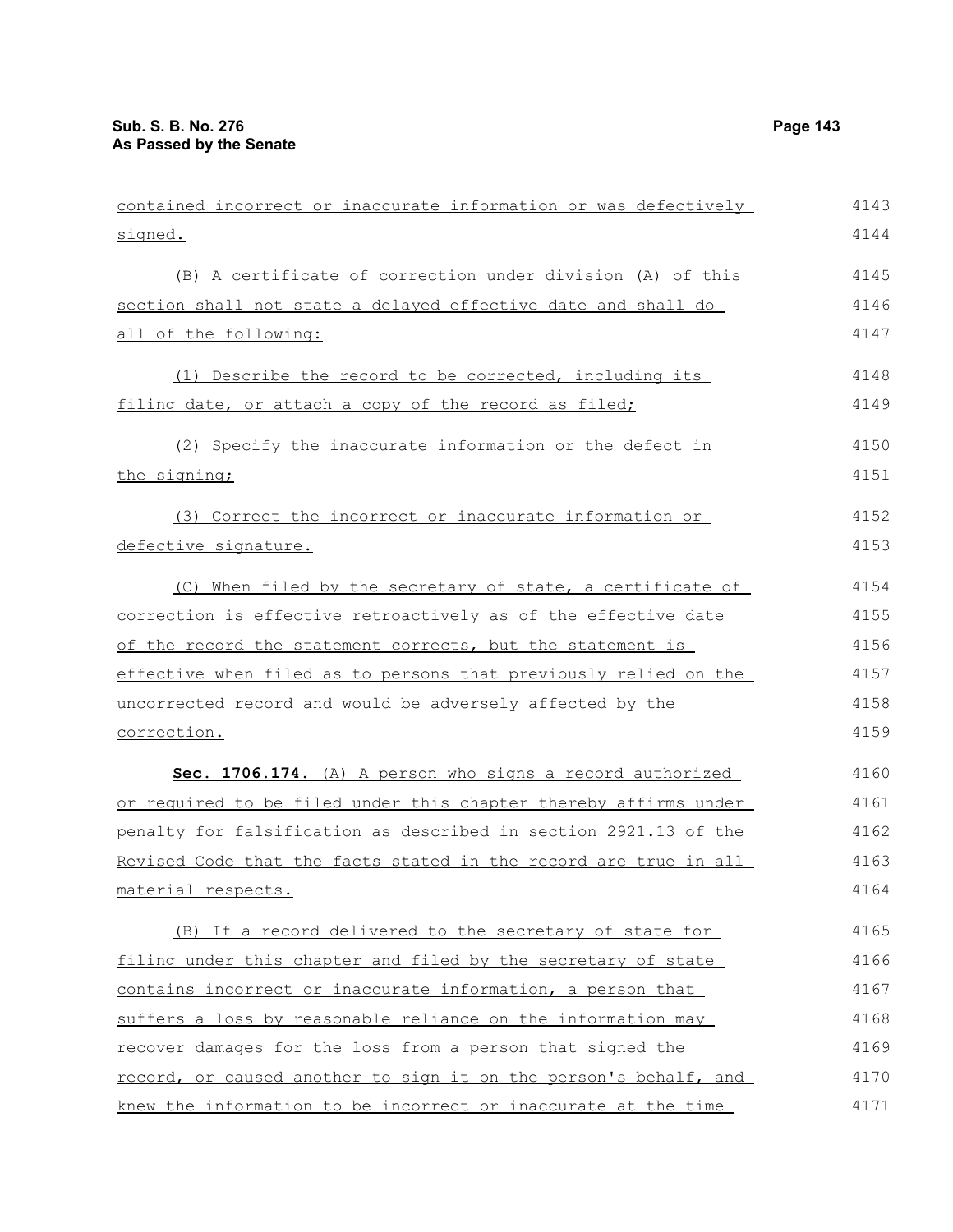| the record was signed.                                          | 4172 |
|-----------------------------------------------------------------|------|
| <b>Sec. 1706.175.</b> (A) The secretary of state, upon request  | 4173 |
| and payment of the requisite fee, shall furnish to any person a | 4174 |
| certificate of full force and effect for a limited liability    | 4175 |
| company if the records filed in the office of the secretary of  | 4176 |
| state show that the limited liability company has been formed   | 4177 |
| under the laws of this state. A certificate of full force and   | 4178 |
| effect shall state all of the following:                        | 4179 |
|                                                                 |      |

# (1) The limited liability company's name;

(2) The limited liability company's date of formation; 4181

|                                                      | (3) That the limited liability company is in full force | 4182 |
|------------------------------------------------------|---------------------------------------------------------|------|
| and effect on the records of the secretary of state. |                                                         | 4183 |

| (B) The secretary of state, upon request and payment of         | 4184 |
|-----------------------------------------------------------------|------|
| the requisite fee, shall furnish to any person a certificate of | 4185 |
| registration for a foreign limited liability company if the     | 4186 |
| records filed in the office of the secretary of state show that | 4187 |
| the secretary of state has filed a certificate of registration  | 4188 |
| for the foreign limited liability company, has not canceled the | 4189 |
| certificate of registration for the foreign limited liability   | 4190 |
| company, and has not filed a statement of cancellation of the   | 4191 |
| certificate of registration for the foreign limited liability   | 4192 |
| company. A certificate of registration shall state both of the  | 4193 |
| following:                                                      | 4194 |
|                                                                 |      |

### (1) The foreign limited liability company's name; (2) That the foreign limited liability company is authorized to transact business in this state. 4195 4196 4197

(C) Subject to any qualification stated in the certificate, a certificate of existence or certificate of 4198 4199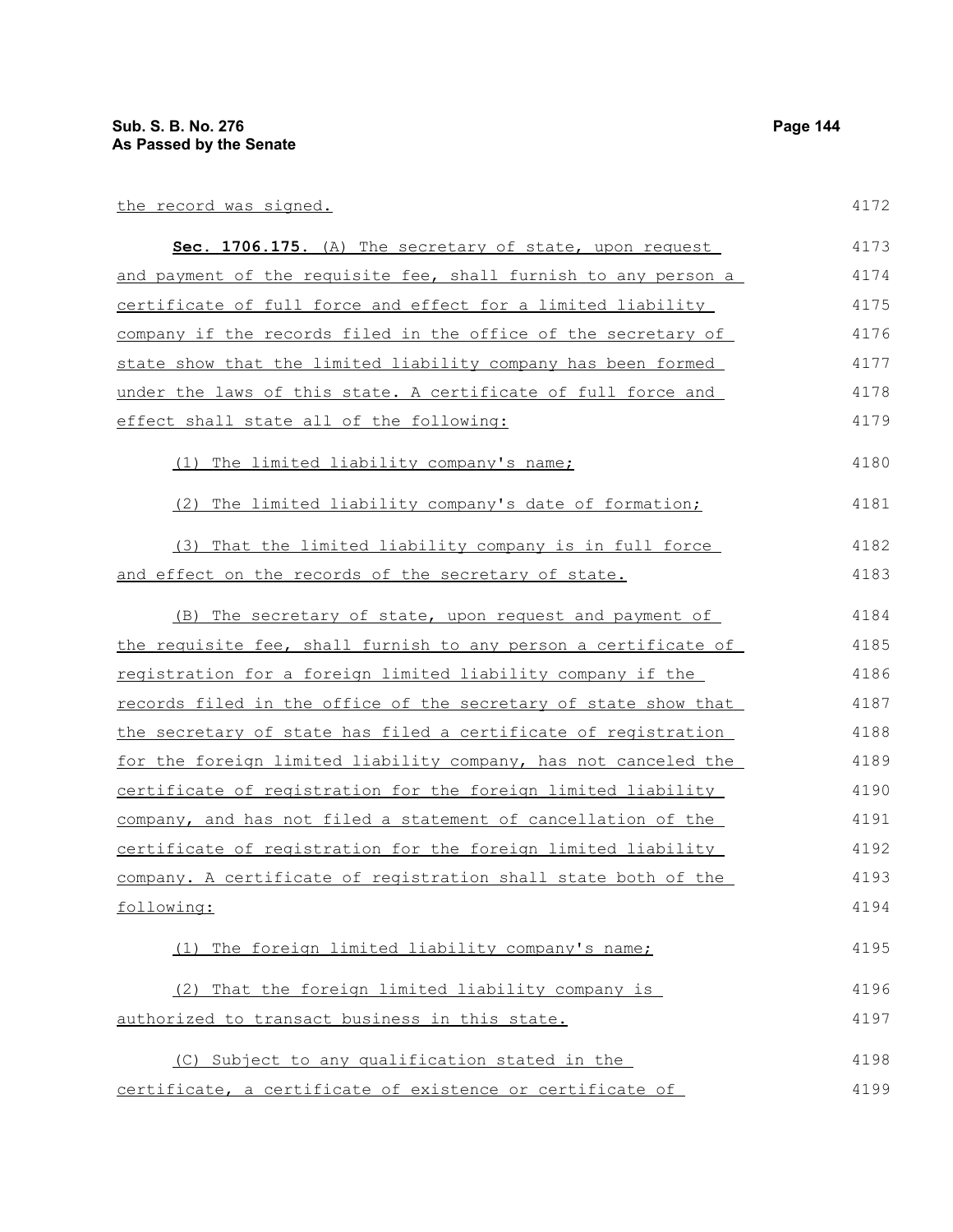| registration issued by the secretary of state is, for a period   | 4200 |
|------------------------------------------------------------------|------|
| of thirty days after the date of such certificate, conclusive    | 4201 |
| evidence that the limited liability company is in existence or   | 4202 |
| the foreign limited liability company is authorized to transact  | 4203 |
| <u>business in this state.</u>                                   | 4204 |
| Sec. 1706.18. No person shall have the power to bind the         | 4205 |
| limited liability company, or a series thereof, except:          | 4206 |
| (A) To the extent the person is authorized to act as the         | 4207 |
| agent of the limited liability company or a series thereof under | 4208 |
| or pursuant to the operating agreement;                          | 4209 |
| (B) To the extent the person is authorized to act as the         | 4210 |
| agent of the limited liability company or a series thereof       | 4211 |
| pursuant to division (A) of section 1706.30 of the Revised Code; | 4212 |
| (C) To the extent provided in section 1706.19 of the             | 4213 |
| Revised Code;                                                    | 4214 |
| (D) To the extent provided by law other than this chapter.       | 4215 |
| Sec. 1706.19. (A) A limited liability company, on behalf         | 4216 |
| of itself or a series thereof, may deliver to the secretary of   | 4217 |
| state for filing on a form prescribed by the secretary of state  | 4218 |
| a statement of authority. Such a statement:                      | 4219 |
| (1) Shall include the name and registration number of the        | 4220 |
| limited liability company;                                       | 4221 |
| (2) May state the authority of a specific person, or, with       | 4222 |
| respect to any position that exists in or with respect to the    | 4223 |
| limited liability company or series thereof, of all persons      | 4224 |
| holding the position, to enter into transactions on behalf of    | 4225 |
| the limited liability company or series thereof.                 | 4226 |
| (B) To amend or cancel a statement of authority filed by         | 4227 |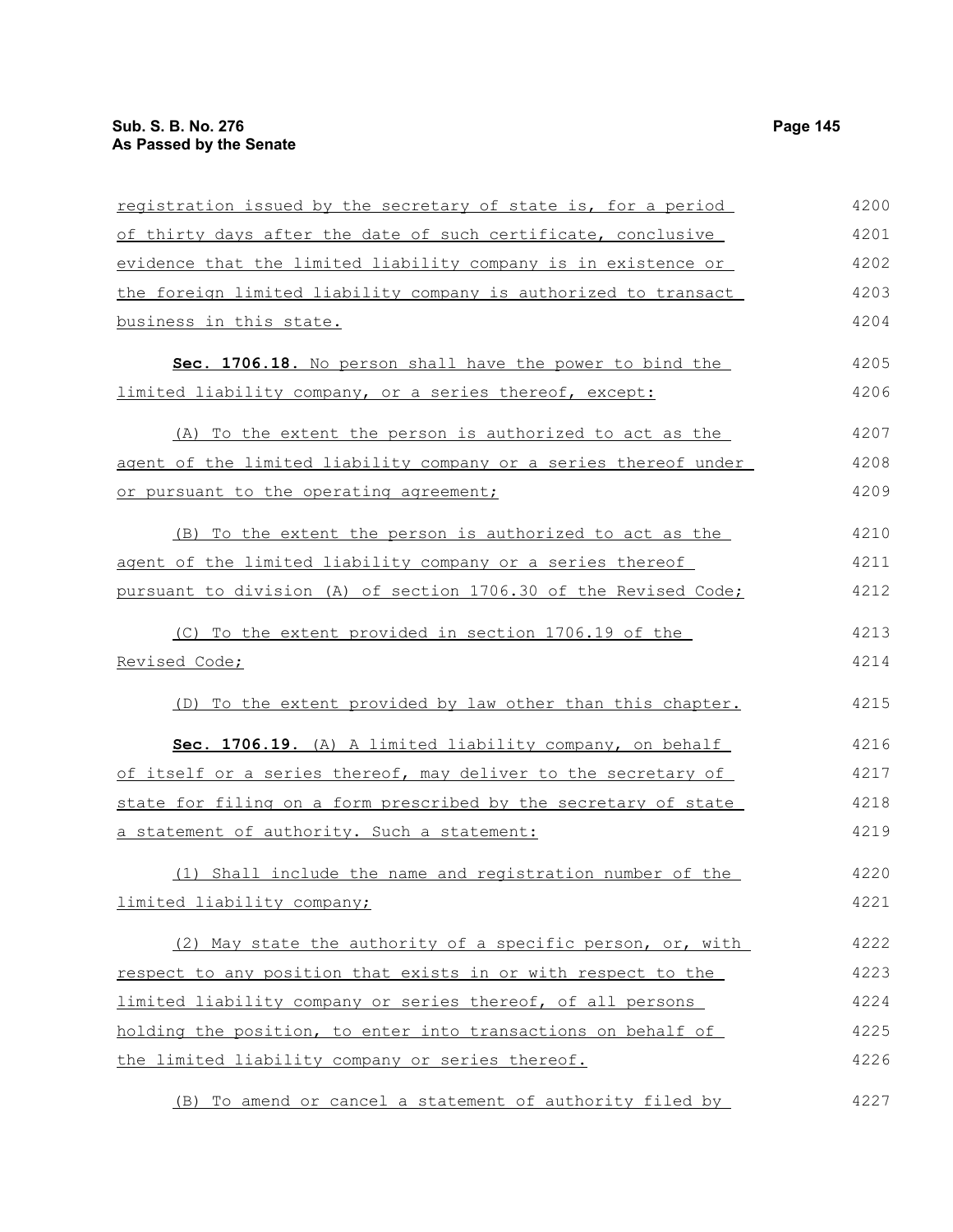| the secretary of state, a limited liability company shall, on    | 4228 |
|------------------------------------------------------------------|------|
| behalf of itself or a series thereof, deliver to the secretary   | 4229 |
| of state for filing an amendment or cancellation on a form       | 4230 |
| prescribed by the secretary of state stating all of the          | 4231 |
| following:                                                       | 4232 |
| (1) The name and registration number of the limited              | 4233 |
| liability company;                                               | 4234 |
| (2) The date of filing of the statement of authority to          | 4235 |
| which the amendment or cancellation statement pertains;          | 4236 |
|                                                                  |      |
| (3) The contents of the amendment or a declaration that          | 4237 |
| the statement to which it pertains is canceled.                  | 4238 |
| (C) An effective statement of authority is conclusive in         | 4239 |
| favor of a person that gives value in reliance on the statement, | 4240 |
| except to the extent that when the person gives value the person | 4241 |
| <u>has knowledge to the contrary.</u>                            | 4242 |
| (D) Upon filing, a certificate of dissolution filed              | 4243 |
| pursuant to division (B)(1) of section 1706.471 of the Revised   | 4244 |
| Code operates as a cancellation, under division (B) of this      | 4245 |
| section, of each statement of authority.                         | 4246 |
| (E) After a certificate of dissolution becomes effective,        | 4247 |
| a limited liability company may, on behalf of itself or a series | 4248 |
| thereof, deliver to the secretary of state for filing a          | 4249 |
| statement of authority that is designated as a post-dissolution  | 4250 |
| or post-cancellation statement of authority.                     | 4251 |
| (F) Upon filing, a statement of denial filed pursuant to         | 4252 |
| section 1706.20 of the Revised Code operates as an amendment,    | 4253 |
| under division (B) of this section, of the statement of          | 4254 |
| authority to which the statement of denial pertains.             | 4255 |
|                                                                  |      |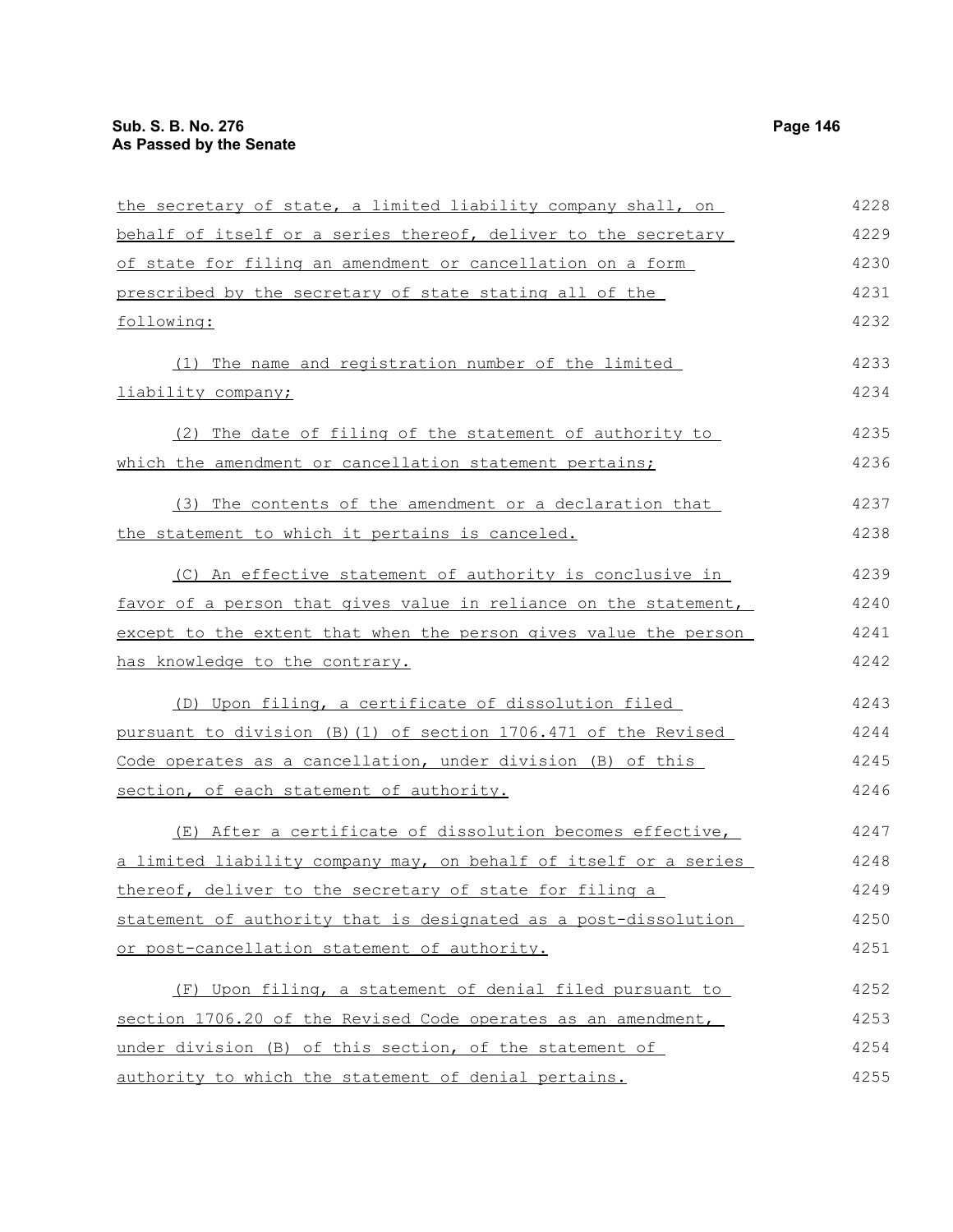| Sec. 1706.20. A person named in a filed statement of             | 4256 |
|------------------------------------------------------------------|------|
| authority may deliver to the secretary of state for filing on a  | 4257 |
| form prescribed by the secretary of state a statement of denial  | 4258 |
| that does both of the following:                                 | 4259 |
| (A) States the name and registration number of the limited       | 4260 |
| liability company and the date of filing of the statement of     | 4261 |
| authority to which the statement of denial pertains;             | 4262 |
| (B) Denies the person's authority.                               | 4263 |
| Sec. 1706.26. A person who is a member of a limited              | 4264 |
| liability company is not liable, solely by reason of being a     | 4265 |
| member, for a debt, obligation, or liability of the limited      | 4266 |
| liability company or a series thereof, whether arising in        | 4267 |
| contract, tort, or otherwise; or for the acts or omissions of    | 4268 |
| any other member, agent, or employee of the limited liability    | 4269 |
| company or a series thereof. The failure of a limited liability  | 4270 |
| company or any of its members to observe any formalities         | 4271 |
| relating to the exercise of the limited liability company's      | 4272 |
| powers or the management of its activities is not a factor to    | 4273 |
| consider in, or a ground for, imposing liability on the members  | 4274 |
| for the debts, obligations, or liability of the limited          | 4275 |
| liability company.                                               | 4276 |
| Sec. 1706.27. (A) In connection with the formation of a          | 4277 |
| limited liability company, a person is admitted as a member of   | 4278 |
| the limited liability company upon the occurrence of either of   | 4279 |
| the following:                                                   | 4280 |
| (1) If the organizer was authorized by one or more persons       | 4281 |
| intending to be members of the limited liability company to file | 4282 |
| the articles of organization on their behalf, the formation of   | 4283 |
| the limited liability company;                                   | 4284 |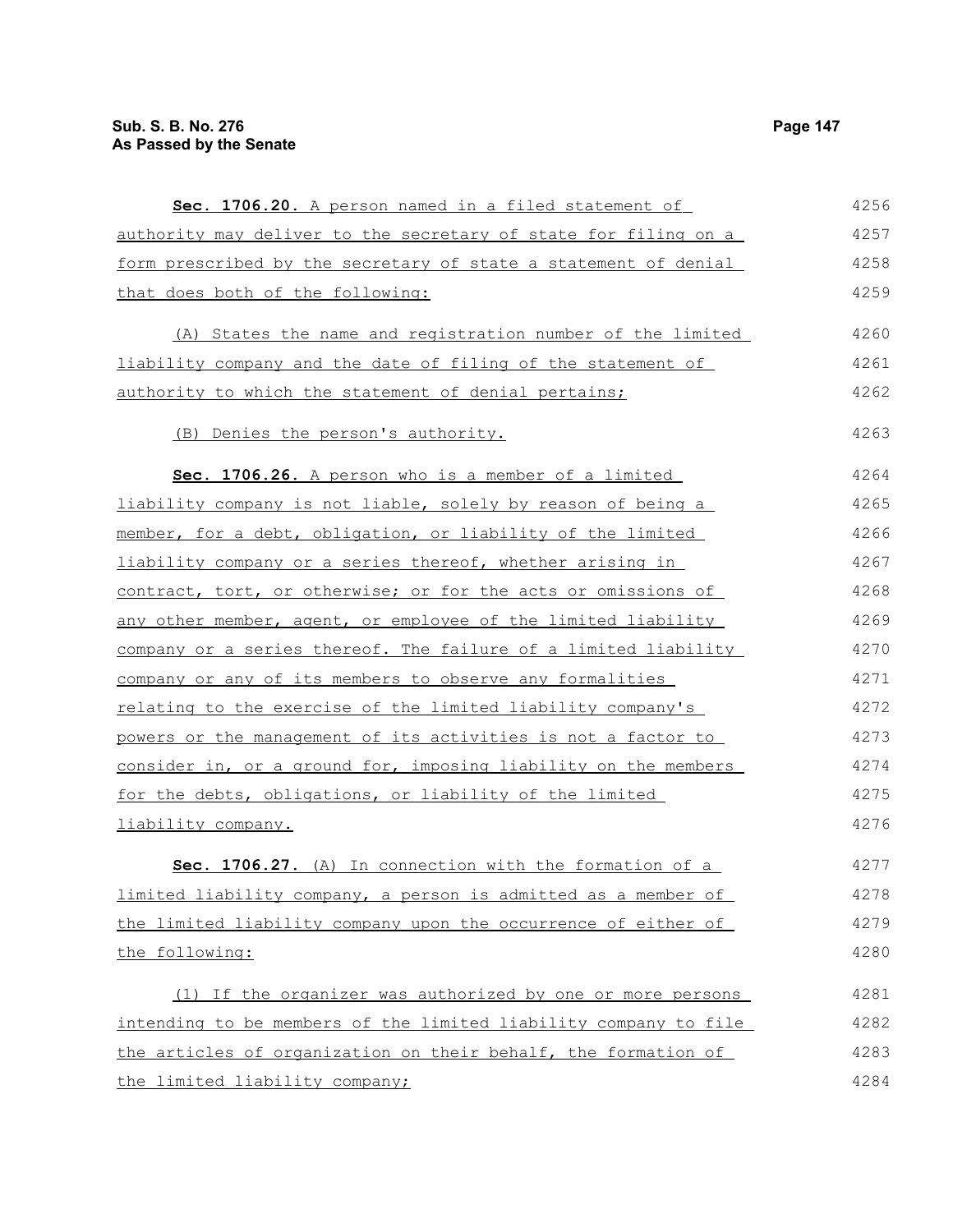| (2) If the organizer was not authorized by any other             | 4285 |
|------------------------------------------------------------------|------|
| person intending to be members of the limited liability company, | 4286 |
| each organizer shall have the authority of a member of the       | 4287 |
| limited liability company upon the formation of the limited      | 4288 |
| liability company until the admission of the initial member of   | 4289 |
| the limited liability company.                                   | 4290 |
| (B) After formation of a limited liability company, a            | 4291 |
| person may be admitted as a member of the limited liability      | 4292 |
| company in any of the following manners:                         | 4293 |
| (1) As provided in the operating agreement;                      | 4294 |
| (2) As the result of a transaction effective under               | 4295 |
| sections 1706.71 to 1706.74 of the Revised Code;                 | 4296 |
| (3) With the consent of all the members or in the case of        | 4297 |
| a limited liability company having only one member, the consent  | 4298 |
| of the member;                                                   | 4299 |
| (4) If, within ninety consecutive days after the                 | 4300 |
| occurrence of the dissociation of the last remaining member,     | 4301 |
| both of the following occur:                                     | 4302 |
| (a) All holders of the membership interest last assigned         | 4303 |
| by the last person to have been a member consent to the          | 4304 |
| designation of a person to be admitted as a member;              | 4305 |
| (b) The designated person consents to be admitted as a           | 4306 |
| member effective as of the date the last person to have been a   | 4307 |
| member ceased to be a member.                                    | 4308 |
| (C) A person may be admitted as a member without acquiring       | 4309 |
| a membership interest and without making or being obligated to   | 4310 |
| make a contribution to the limited liability company. A person   | 4311 |
| may be admitted as the sole member without acquiring a           | 4312 |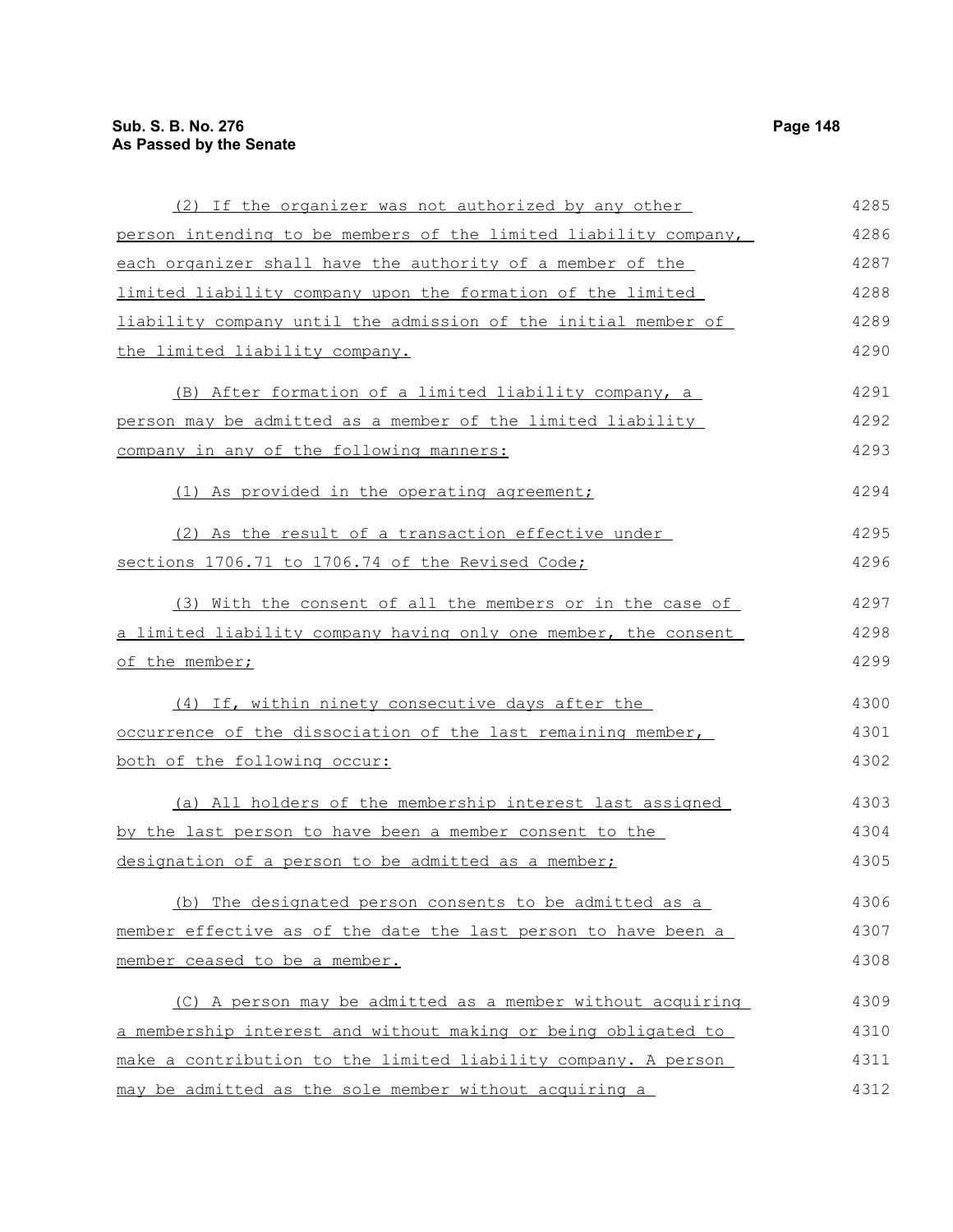| membership interest and without making or being obligated to     | 4313 |
|------------------------------------------------------------------|------|
| make a contribution to the limited liability company.            | 4314 |
| Sec. 1706.28. A contribution of a member to a limited            | 4315 |
| liability company, or a series thereof, may consist of cash,     | 4316 |
| property, services rendered, or a promissory note or other       | 4317 |
| binding obligation to contribute cash or property or to perform  | 4318 |
| services.                                                        | 4319 |
| Sec. 1706.281. (A) A promise by a member to make a               | 4320 |
| contribution to a limited liability company, or a series         | 4321 |
| thereof, is not enforceable unless set forth in a writing signed | 4322 |
| by the member.                                                   | 4323 |
| (B) A member's obligation to make a contribution to a            | 4324 |
| limited liability company, or a series thereof, is not excused   | 4325 |
| by the member's death, disability, or other inability to perform | 4326 |
| personally. If a member does not make a contribution required by | 4327 |
| an enforceable promise, the member or the member's estate is     | 4328 |
| obligated, at the election of the limited liability company, or  | 4329 |
| a series thereof, to contribute money equal to the value of the  | 4330 |
| portion of the contribution that has not been made. The election | 4331 |
| shall be in addition to, and not in lieu of, any other rights,   | 4332 |
| including the right to specific performance, that the limited    | 4333 |
| liability company, or a series thereof, may have under the       | 4334 |
| operating agreement or applicable law.                           | 4335 |
| (C)(1) The obligation of a member to make a contribution         | 4336 |
| to a limited liability company may be compromised only by        | 4337 |
| consent of all the members. A conditional obligation of a member | 4338 |
| to make a contribution to a limited liability company may not be | 4339 |
| enforced unless the conditions of the obligation have been       | 4340 |
| satisfied or waived as to or by that member. Conditional         | 4341 |
| obligations include contributions payable upon a discretionary   | 4342 |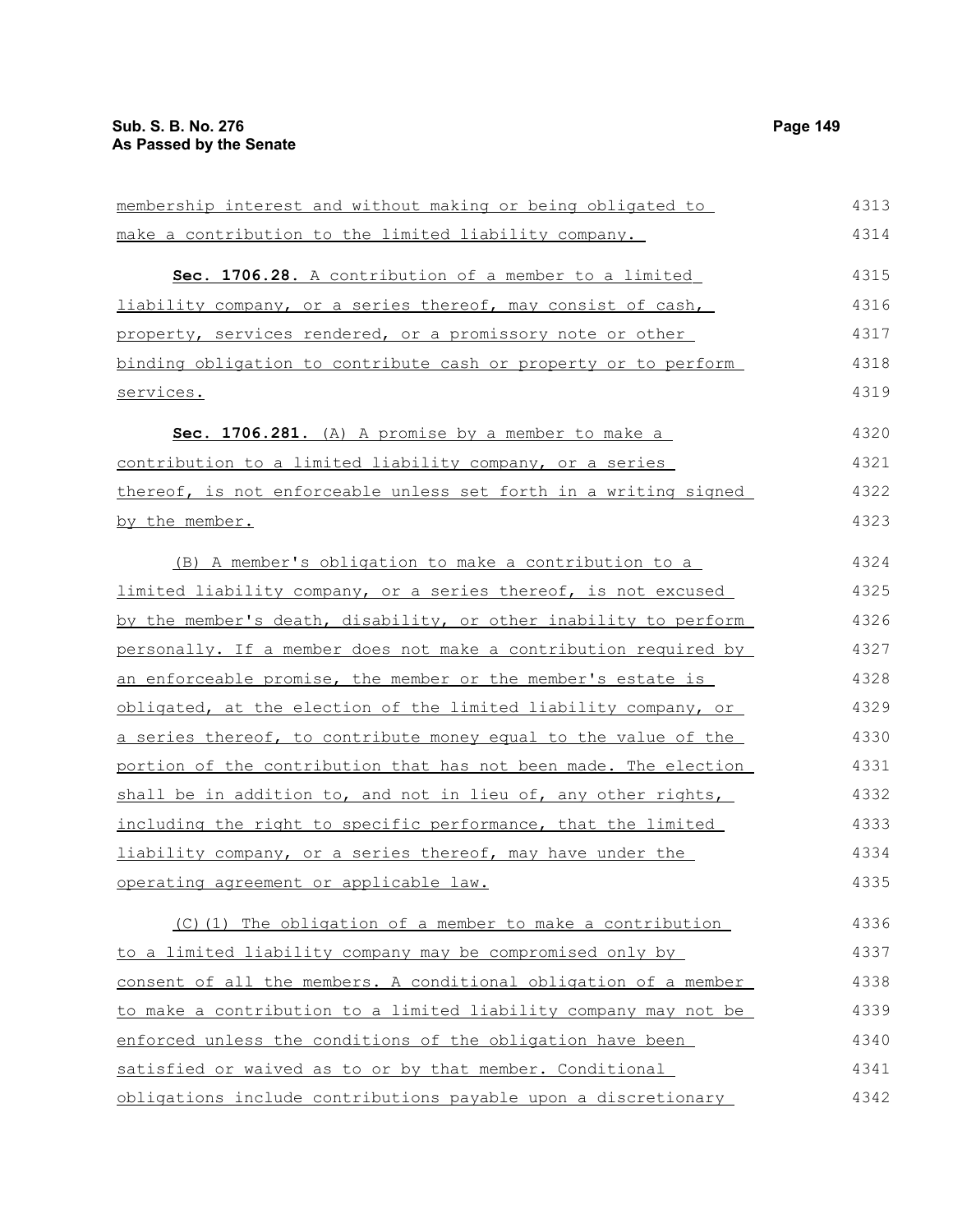| call of a limited liability company before the time the call     | 4343 |
|------------------------------------------------------------------|------|
| occurs.                                                          | 4344 |
| (2) The obligation of a member associated with a series to       | 4345 |
| make a contribution to the series may be compromised only by     | 4346 |
| consent of all the members associated with that series. A        | 4347 |
| conditional obligation of a member to make a contribution to a   | 4348 |
| series may not be enforced unless the conditions of the          | 4349 |
| obligation have been satisfied or waived as to or by that        | 4350 |
| member. Conditional obligations include contributions payable    | 4351 |
| upon a discretionary call of that series before the time the     | 4352 |
| call occurs.                                                     | 4353 |
| $(3)$ Division $(C)$ (1) of this section shall not apply to a    | 4354 |
| member's obligation to make a contribution to a series of a      | 4355 |
| limited liability company.                                       | 4356 |
| Sec. 1706.29. (A) (1) All members shall share equally in         | 4357 |
| any distributions made by a limited liability company before its | 4358 |
| dissolution and winding up.                                      | 4359 |
| (2) A member has a right to a distribution before the            | 4360 |
| dissolution and winding up of a limited liability company as     | 4361 |
| provided in the operating agreement. A decision to make a        | 4362 |
| distribution before the dissolution and winding up of the        | 4363 |
| limited liability company is a decision in the ordinary course   | 4364 |
| of activities of the limited liability company. A member's       | 4365 |
| dissociation does not entitle the dissociated member to a        | 4366 |
| distribution.                                                    | 4367 |
| (3) A member does not have a right to demand and receive a       | 4368 |
| distribution from a limited liability company in any form other  | 4369 |
| than money. Except as otherwise provided in division (C) of      | 4370 |
| section 1706.475 of the Revised Code, a limited liability        | 4371 |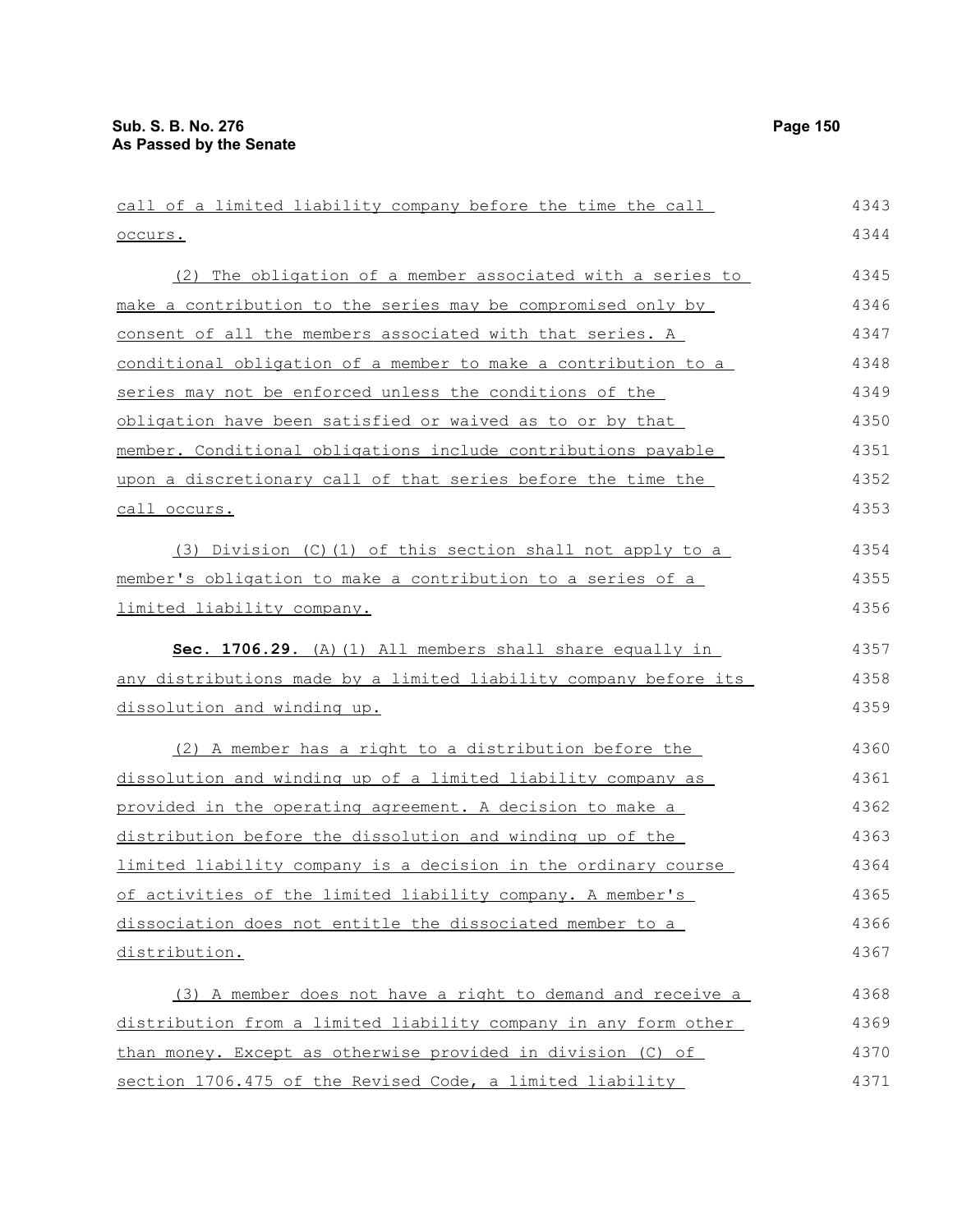| company may distribute an asset in kind if each member receives  | 4372 |
|------------------------------------------------------------------|------|
| a percentage of the asset in proportion to the member's share of | 4373 |
| contributions.                                                   | 4374 |
| (4) If a member becomes entitled to receive a                    | 4375 |
| distribution, the member has the status of, and is entitled to   | 4376 |
| all remedies available to, a creditor of the limited liability   | 4377 |
| company with respect to the distribution.                        | 4378 |
| (B) (1) All members associated with a series shall share         | 4379 |
| equally in any distributions made by the series before its       | 4380 |
| dissolution and winding up.                                      | 4381 |
| (2) A member associated with a series has a right to a           | 4382 |
| distribution before the dissolution and winding up of the series | 4383 |
| as provided in the operating agreement. A decision of the series | 4384 |
| to make a distribution before the dissolution and winding up of  | 4385 |
| the series is a decision in the ordinary course of activities of | 4386 |
| the series. A member's dissociation from a series with which the | 4387 |
| member is associated does not entitle the dissociated member to  | 4388 |
| a distribution from the series.                                  | 4389 |
| (3) A member associated with a series does not have a            | 4390 |
| right to demand and receive a distribution from the series in    | 4391 |
| any form other than money. Except as otherwise provided in       | 4392 |
| division (C) of section 1706.7613 of the Revised Code, a series  | 4393 |
| may distribute an asset in kind if each member associated with   | 4394 |
| the series receives a percentage of the asset in proportion to   | 4395 |
| the member's share of distributions from the series.             | 4396 |
| (4) If a member associated with a series becomes entitled        | 4397 |
| to receive a distribution from the series, the member has the    | 4398 |
| status of, and is entitled to all remedies available to, a       | 4399 |
| creditor of the series with respect to the distribution.         | 4400 |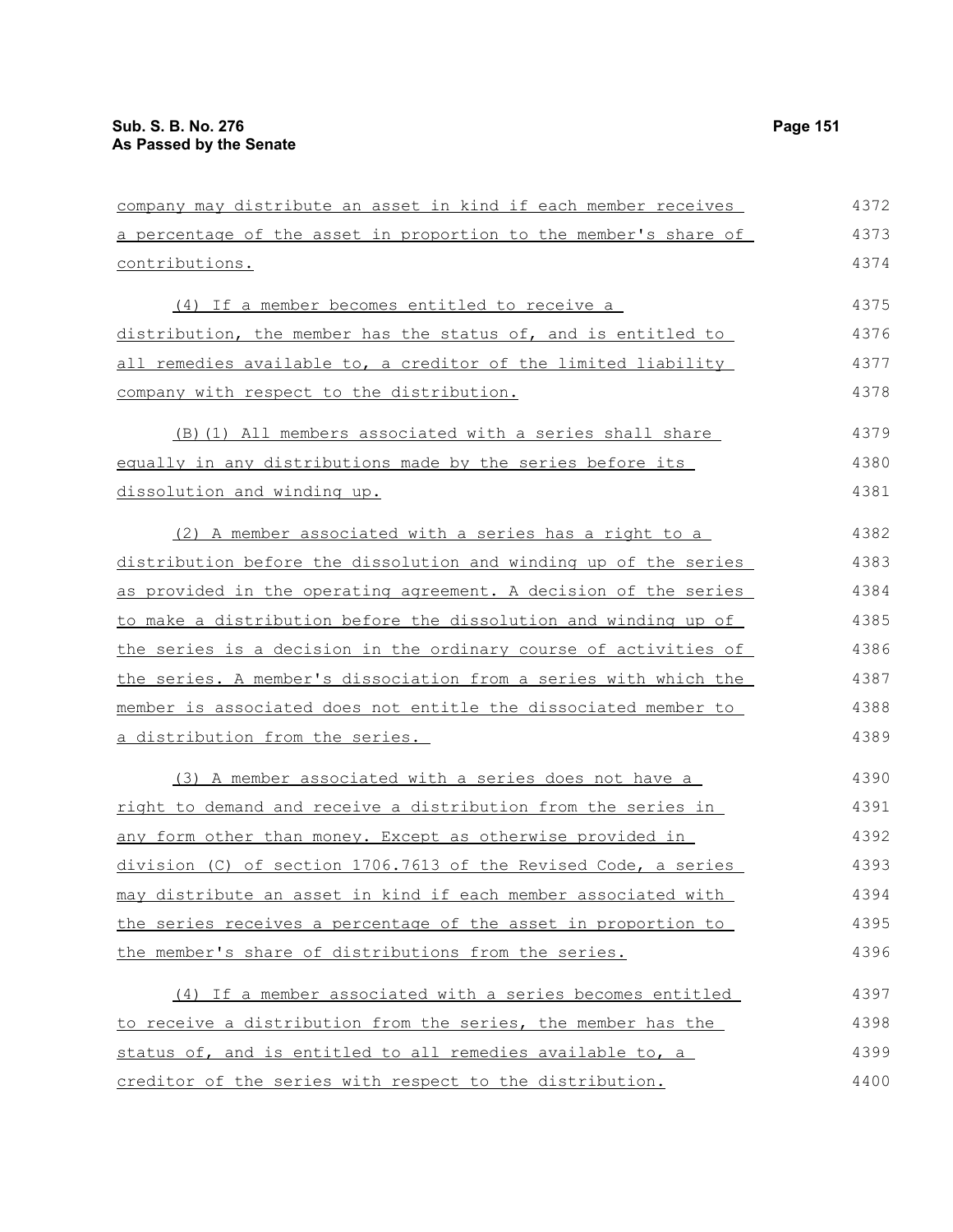| (C) Division (A) of this section does not apply to a             | 4401 |
|------------------------------------------------------------------|------|
| distribution made by a series.                                   | 4402 |
| Sec. 1706.30. (A) (1) The activities and affairs of the          | 4403 |
| limited liability company shall be under the direction, and      | 4404 |
| subject to the oversight, of its members.                        | 4405 |
| (2) The activities and affairs of a series shall be under        | 4406 |
| the direction, and subject to the oversight, of the members      | 4407 |
| associated with the series.                                      | 4408 |
| (3) Division (A)(1) of this section shall not apply to the       | 4409 |
| activities and affairs of a series.                              | 4410 |
| (B) (1) Except as provided in division (C) of this section,      | 4411 |
| a matter in the ordinary course of activities of the limited     | 4412 |
| liability company may be decided by a majority of the members.   | 4413 |
| (2) Except as provided in division (C) of this section, a        | 4414 |
| matter in the ordinary course of activities of a series may be   | 4415 |
| decided by a majority of the members associated with the series. | 4416 |
| (3) Division (B) (1) of this section shall not apply to          | 4417 |
| matters of a series.                                             | 4418 |
| (C)(1) The consent of all members is required to do any of       | 4419 |
| the following:                                                   | 4420 |
| (a) Amend the operating agreement;                               | 4421 |
| (b) File a petition of the limited liability company for         | 4422 |
| relief under Title 11 of the United States Code, or a successor  | 4423 |
| statute of general application, or a comparable federal, state,  | 4424 |
| or foreign law governing insolvency;                             | 4425 |
| (c) Undertake any act outside the ordinary course of the         | 4426 |
| limited liability company's activities;                          | 4427 |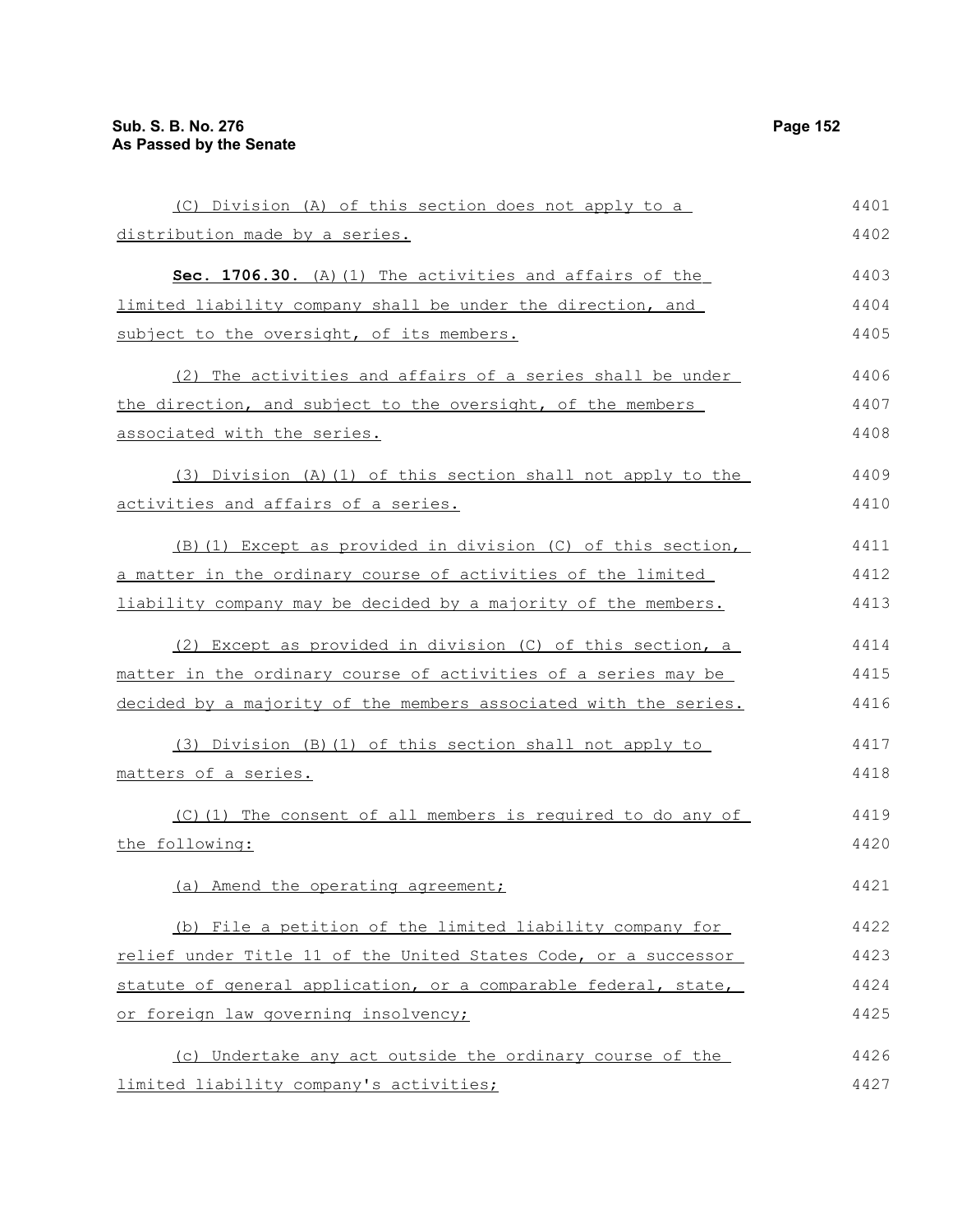| (d) Undertake, authorize, or approve any other act or            | 4428 |
|------------------------------------------------------------------|------|
| matter for which this chapter requires the consent of all        | 4429 |
| members.                                                         | 4430 |
| (2) The consent of all members associated with a series is       | 4431 |
| required to do either of the following:                          | 4432 |
| (a) Undertake any act outside the ordinary course of the         | 4433 |
| series' activities;                                              | 4434 |
| (b) Undertake, authorize, or approve any other act or            | 4435 |
| matter for which this chapter requires the consent of all the    | 4436 |
| members associated with a series.                                | 4437 |
| (D) Any matter requiring the consent of members may be           | 4438 |
| decided without a meeting, and a member may appoint a proxy or   | 4439 |
| other agent to consent or otherwise act for the member by        | 4440 |
| signing an appointing record, personally or by the member's      | 4441 |
| agent.                                                           | 4442 |
| (E) This chapter does not entitle a member to remuneration       | 4443 |
| for services performed for a limited liability company.          | 4444 |
| Sec. 1706.31. (A) Unless either a written operating              | 4445 |
| agreement for the limited liability company or a written         | 4446 |
| agreement with a member establishes additional fiduciary duties, | 4447 |
| in the event that there have been designated one or more         | 4448 |
| managers to supervise or manage the activities or affairs of the | 4449 |
| limited liability company, the only obligation a member owes, in | 4450 |
| the member's capacity as a member, to the limited liability      | 4451 |
| company and the other members is to discharge the member's       | 4452 |
| duties and obligations under this chapter and the operating      | 4453 |
| agreement in accordance with division (E) of this section.       | 4454 |
| Divisions (C) and (D) of this section shall not apply to such a  | 4455 |
| member.                                                          | 4456 |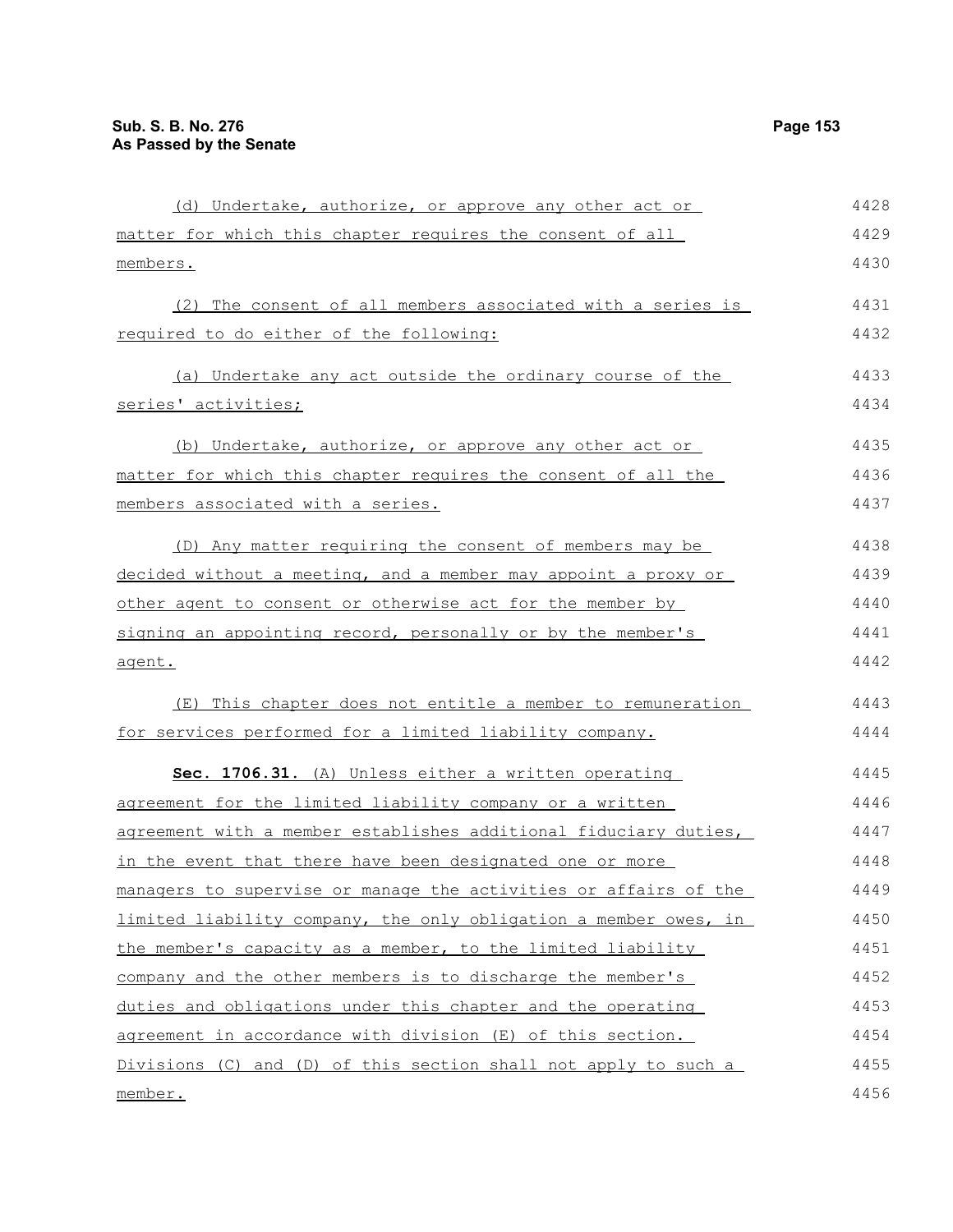(B) Unless either a written operating agreement for the limited liability company or a written agreement with a member establishes additional fiduciary duties or the duties of the member have been modified, waived, or eliminated as contemplated by section 1706.08 of the Revised Code, in the event that there have not been designated one or more managers to supervise or manage the activities of the limited liability company, the only fiduciary duties a member owes to the limited liability company and the other members is the duty of loyalty and the duty of care set forth in divisions (C) and (D) of this section. (C) A member's duty of loyalty to the limited liability company and the other members is limited to the following: (1) To account to the limited liability company and hold for it any property, profit, or benefit derived by the member in the conduct and winding up of the limited liability company business or derived from a use by the member of limited liability company property or from the appropriation of a limited liability company opportunity; (2) To refrain from dealing with the limited liability company in the conduct or winding up of the limited liability company business as or on behalf of a party having an interest adverse to the limited liability company. (D) A member's duty of care to the limited liability company and the other members in the conduct and winding up of the limited liability company business is limited to refraining from engaging in grossly negligent or reckless conduct, intentional misconduct, or a knowing violation of law. (E) A member shall discharge the member's duties to the limited liability company and the other members under this 4457 4458 4459 4460 4461 4462 4463 4464 4465 4466 4467 4468 4469 4470 4471 4472 4473 4474 4475 4476 4477 4478 4479 4480 4481 4482 4483 4484 4485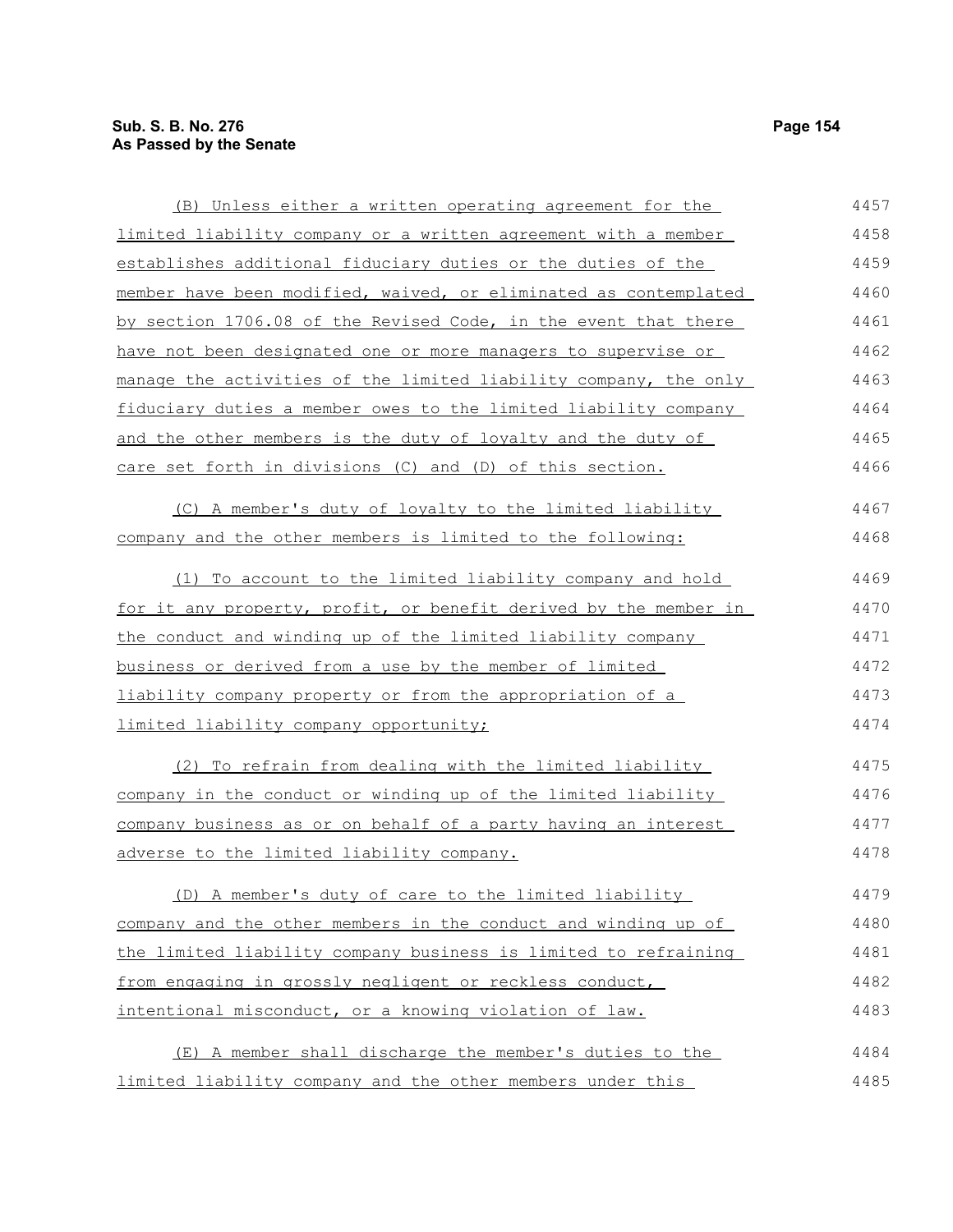| chapter and under the operating agreement and exercise any       | 4486 |
|------------------------------------------------------------------|------|
| rights consistent with the implied covenant of good faith and    | 4487 |
| fair dealing.                                                    | 4488 |
| (F) A member does not violate a duty or obligation under         | 4489 |
| this chapter or under the operating agreement merely because the | 4490 |
| member's conduct furthers the member's own interest.             | 4491 |
| (G) All the members of a limited liability company may           | 4492 |
| authorize or ratify, after full disclosure of all material       | 4493 |
| facts, a specific act or transaction that otherwise would        | 4494 |
| violate the duty of loyalty. It is a defense to a claim under    | 4495 |
| division (C) (2) of this section and any comparable claim in     | 4496 |
| equity or at common law that the transaction was fair to the     | 4497 |
| limited liability company. If, as permitted, by this division or | 4498 |
| the limited liability company's operating agreement, a member    | 4499 |
| enters into a transaction with a limited liability company that  | 4500 |
| otherwise would be prohibited by division (C)(2) of this         | 4501 |
| section, the member's rights and obligations arising from the    | 4502 |
| transaction are the same as those of a person that is not a      | 4503 |
| member.                                                          | 4504 |
| (H) This section applies to a person winding up the              | 4505 |
| limited liability company business as the personal or legal      | 4506 |
| representative of the last surviving member as if the person     | 4507 |
| were a member.                                                   | 4508 |
| Sec. 1706.311. (A) Unless either a written operating             | 4509 |
| agreement for the limited liability company or a written         | 4510 |
| agreement with a manager establishes additional fiduciary duties | 4511 |
| or the duties of the manager have been modified, waived, or      | 4512 |
| eliminated as contemplated by section 1706.08 of the Revised     | 4513 |
| Code, the only fiduciary duties of a manager to the limited      | 4514 |
| liability company or its members are the duty of loyalty and the | 4515 |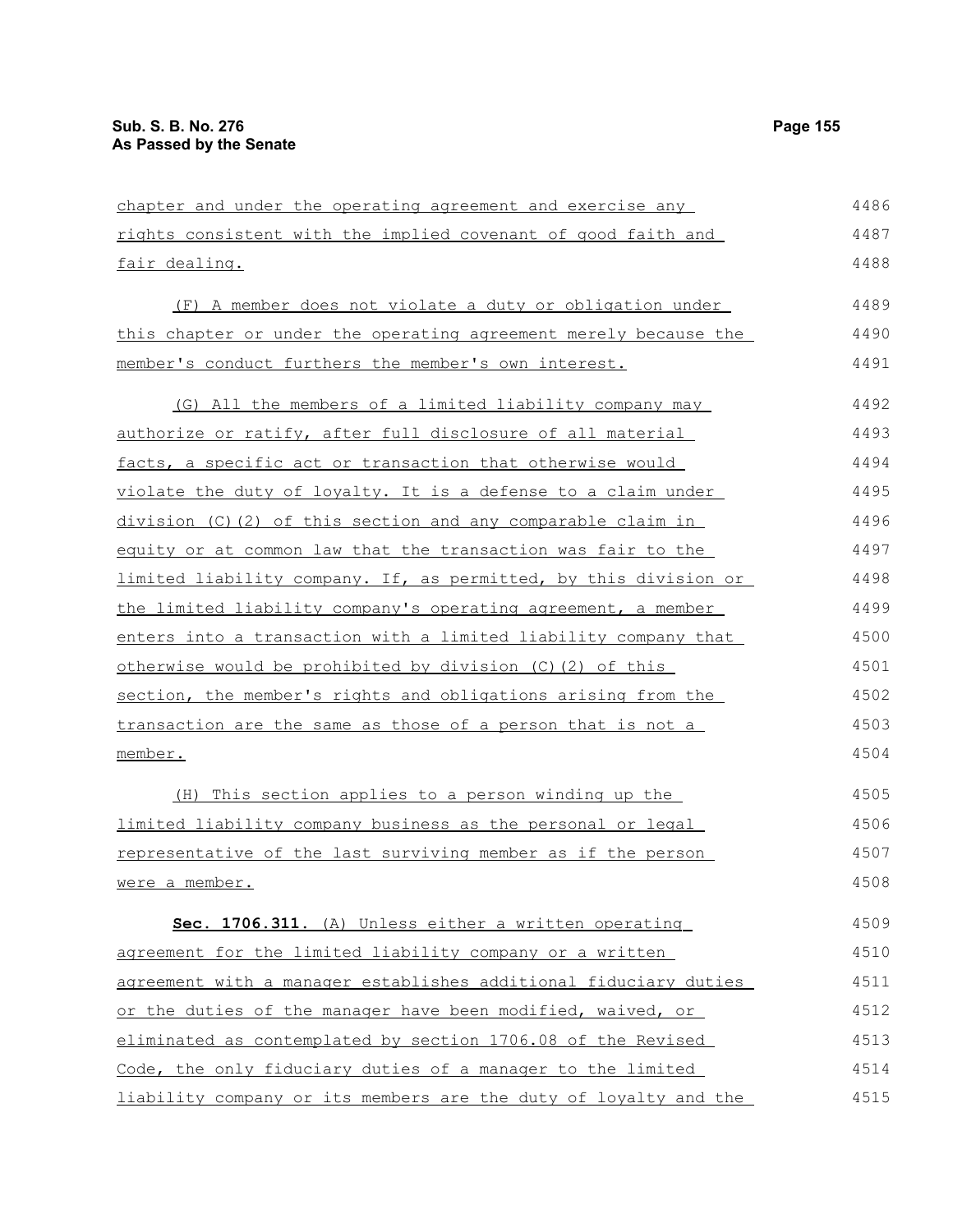duty of care set forth in divisions (B) and (C) of this section. (B) A manager's duty of loyalty to the limited liability company and its members is limited to the following: (1) To account to the limited liability company and hold for it any property, profit, or benefit derived by the manager in the conduct and winding up of the limited liability company business or derived from a use by the manager of limited liability company property or from the appropriation of a limited liability company opportunity; (2) To refrain from dealing with the limited liability company in the conduct or winding up of the limited liability company business as or on behalf of a party having an interest adverse to the limited liability company. (C) A manager's duty of care to the limited liability company in the conduct and winding up of the limited liability company activities is limited to acting in good faith, in a manner the manager reasonably believes to be in or not opposed to the best interests of the limited liability company. (D) For purposes of division (C) of this section, both of the following apply: (1) A manager of a limited liability company shall not be determined to have violated the manager's duties under division (C) of this section unless it is proved that the manager has not acted in good faith, in a manner the manager reasonably believes to be in or not opposed to the best interests of the limited liability company. (2) A manager shall not be considered to be acting in good faith if the manager has knowledge concerning the matter in question that would cause reliance on information, opinions, 4516 4517 4518 4519 4520 4521 4522 4523 4524 4525 4526 4527 4528 4529 4530 4531 4532 4533 4534 4535 4536 4537 4538 4539 4540 4541 4542 4543 4544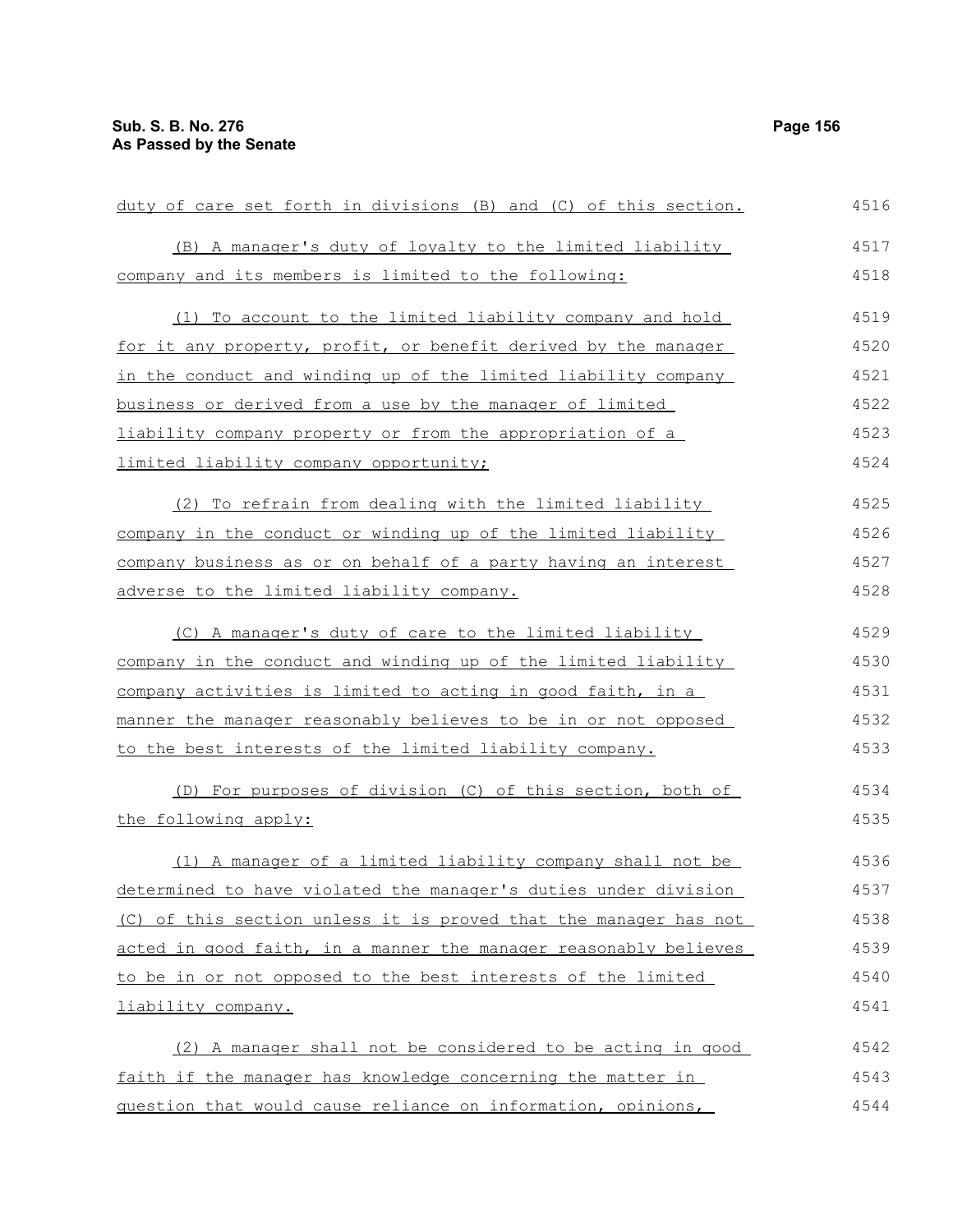| reports, or statements that are prepared or presented by any of  | 4545 |
|------------------------------------------------------------------|------|
| the persons described in section 1706.331 of the Revised Code to | 4546 |
| be unwarranted.                                                  | 4547 |
| (E) A manager shall be liable for monetary relief for a          | 4548 |
| violation of the manager's duties under division (C) of this     | 4549 |
| section only if it is proved that the manager's action or        | 4550 |
| failure to act involved an act or omission undertaken with       | 4551 |
| deliberate intent to cause injury to the limited liability       | 4552 |
| company or undertaken with reckless disregard for the best       | 4553 |
| interests of the company. This division does not apply if, and   | 4554 |
| only to the extent that, at the time of a manager's act or       | 4555 |
| omission that is the subject of complaint, either of the         | 4556 |
| following is true:                                               | 4557 |
| (1) The articles or the operating agreement of the limited       | 4558 |
| liability company state by specific reference to division (E) of | 4559 |
| this section that the provisions of this division do not apply   | 4560 |
| to the limited liability company.                                | 4561 |
| (2) A written agreement between the manager and the              | 4562 |
| limited liability company states by specific reference to        | 4563 |
| division (E) of this section that the provisions of this         | 4564 |
| division do not apply to the manager.                            | 4565 |
| (F) All the members of a limited liability company may           | 4566 |
| authorize or ratify, after full disclosure of all material       | 4567 |
| facts, a specific act or transaction that would otherwise        | 4568 |
| violate the duty of loyalty. It is a defense to a claim under    | 4569 |
| division (B) (2) of this section and any comparable claim in     | 4570 |
| equity or at common law that the transaction was fair to the     | 4571 |
| limited liability company. If, as permitted by this division or  | 4572 |
| the operating agreement, a manager enters into a transaction     | 4573 |
| with the limited liability company that otherwise would be       | 4574 |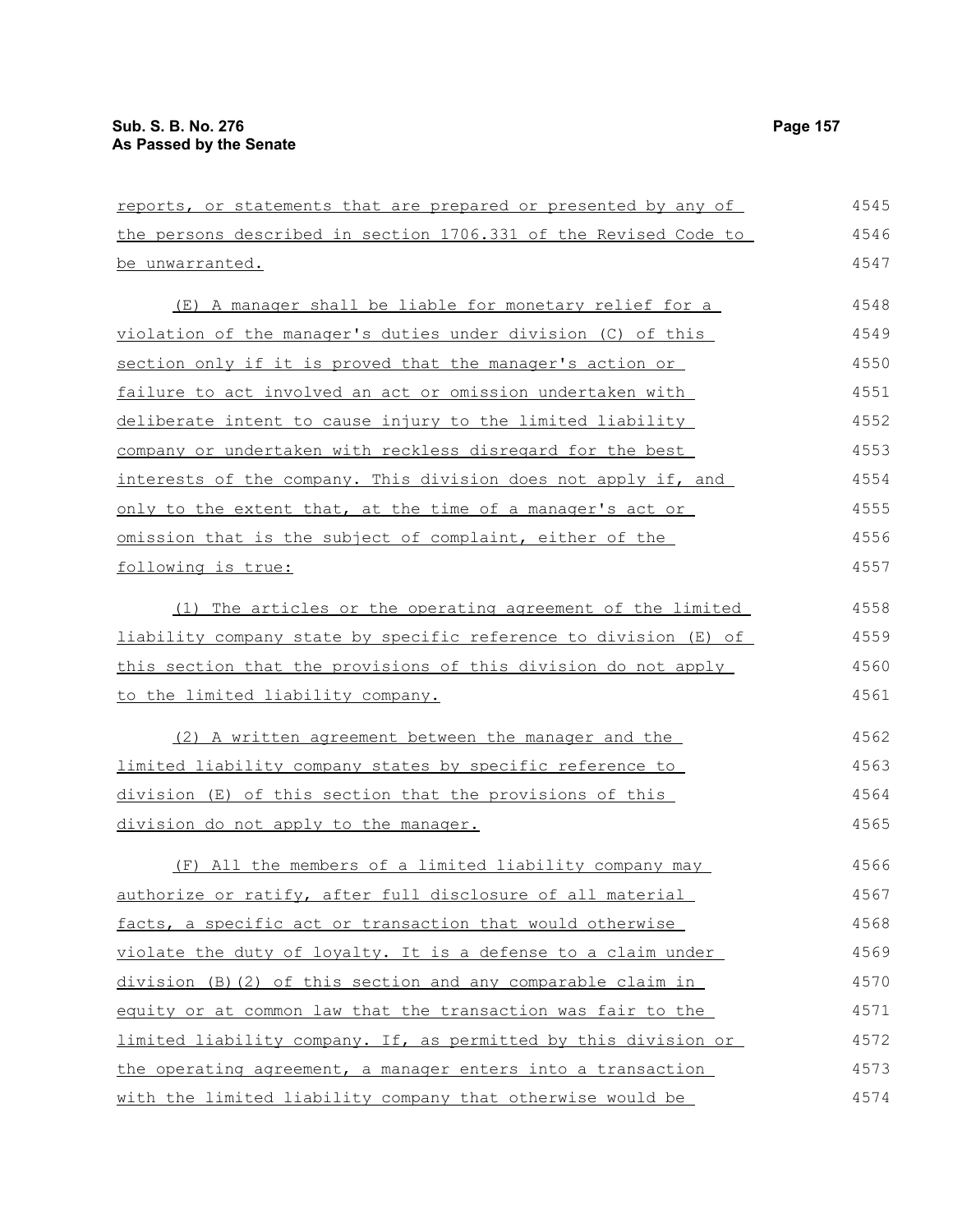prohibited by division (B)(2) of this section, the manager's rights and obligations arising from the transaction are the same as those of a person that is not a manager. (G) A manager shall discharge the duties to the limited liability company and the members under this chapter and under the operating agreement and exercise any rights consistently with the implied covenant of good faith and fair dealing. (H) Nothing in this section affects the duties of a manager who acts in any capacity other than the manager's capacity as a manager. If a manager of a limited liability company also is a member of the limited liability company, the actions taken in the capacity as a member of the limited liability company shall be subject to section 1706.31 of the Revised Code. Nothing in this section affects any contractual obligations of a manager to the limited liability company. Sec. 1706.32. A limited liability company, or a series thereof, may indemnify and hold harmless a member or other person, pay in advance or reimburse expenses incurred by a member or other person, and purchase and maintain insurance on behalf of a member or other person. **Sec. 1706.33.** (A) Upon reasonable notice provided to the limited liability company, a member may inspect and copy during regular business hours, at a reasonable location specified by the limited liability company, any record maintained by the limited liability company, to the extent the information is material to the member's rights and duties under the operating agreement or this chapter. (B) A limited liability company may charge a person that makes a demand under this section the reasonable costs of labor 4575 4576 4577 4578 4579 4580 4581 4582 4583 4584 4585 4586 4587 4588 4589 4590 4591 4592 4593 4594 4595 4596 4597 4598 4599 4600 4601 4602 4603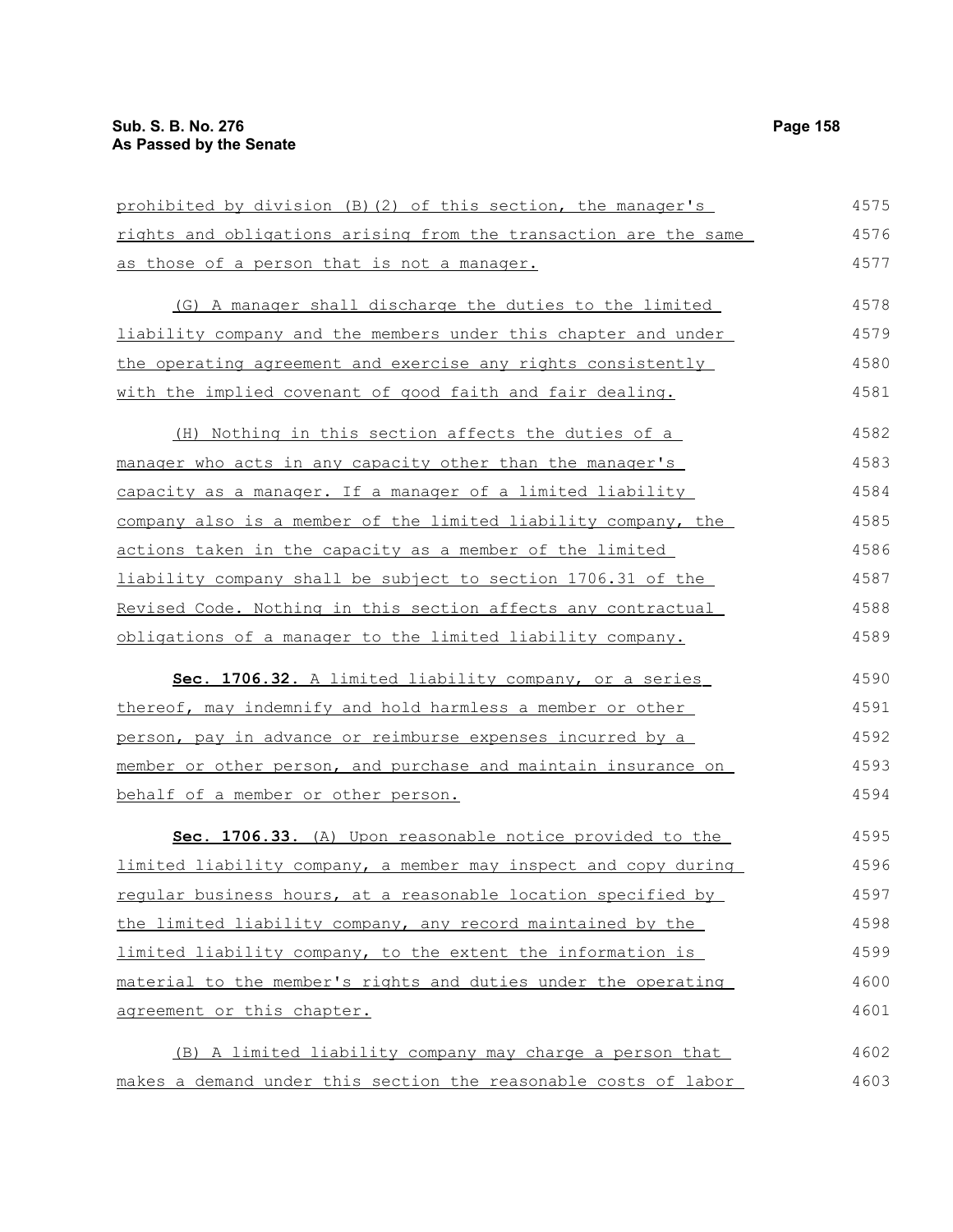| and materials for copying.                                      | 4604 |
|-----------------------------------------------------------------|------|
| (C) A member or dissociated member may exercise rights          | 4605 |
| under this section through an agent or, in the case of an       | 4606 |
| individual under legal disability, a legal representative. Any  | 4607 |
| restriction or condition imposed by the operating agreement or  | 4608 |
| under division (E) of this section applies both to the agent or | 4609 |
| legal representative and the member or dissociated member.      | 4610 |
| (D) The rights under this section do not extend to an           | 4611 |
| <u>assignee who is not admitted as a member.</u>                | 4612 |
| (E) In addition to any restriction or condition stated in       | 4613 |
| its operating agreement, a limited liability company, as a      | 4614 |
| matter within the ordinary course of its activities, may do     | 4615 |
| either of the following:                                        | 4616 |
| Impose reasonable restrictions and conditions on<br>(1)         | 4617 |
| access to and use of information to be furnished under this     | 4618 |
| section, including designating information confidential and     | 4619 |
| imposing nondisclosure and safequarding obligations on the      | 4620 |
| recipient;                                                      | 4621 |
| (2) Keep confidential from the members and any other            | 4622 |
| persons, for such period of time as the limited liability       | 4623 |
| company deems reasonable, any information that the limited      | 4624 |
| liability company reasonably believes to be in the nature of    | 4625 |
| trade secrets or other information the disclosure of which the  | 4626 |
| limited liability company in good faith believes is not in the  | 4627 |
| best interest of the limited liability company or could damage  | 4628 |
| the limited liability company or its activities, or that the    | 4629 |
| limited liability company is required by law or by agreement    | 4630 |
| with a third party to keep confidential.                        | 4631 |
| Sec. 1706.331. Each member and agent of a limited               | 4632 |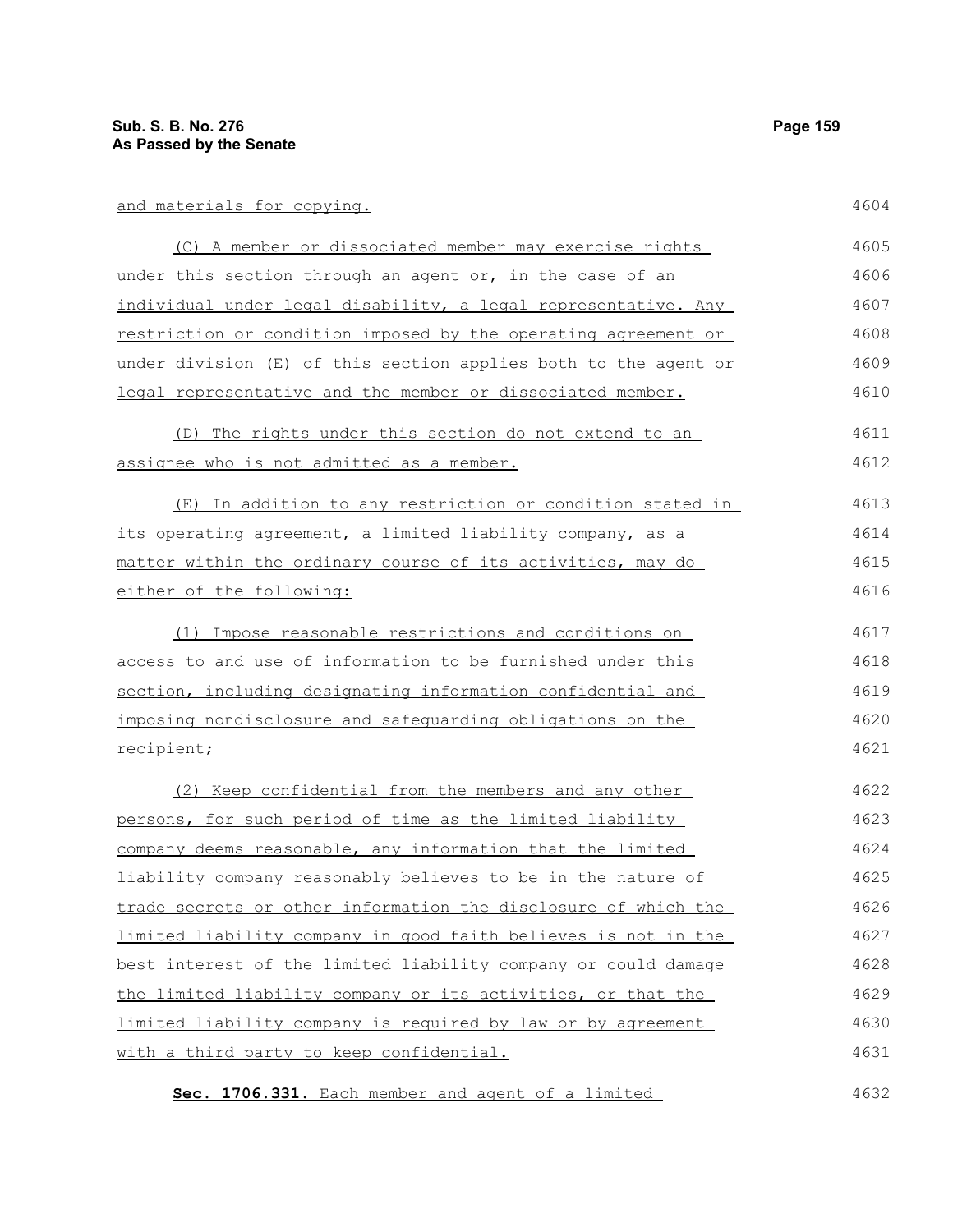thereof;

liability company shall be fully protected in relying in good faith upon the records of the limited liability company and upon information, opinions, reports, or statements presented by another member or agent of the limited liability company, or by any other person as to matters the member or the agent reasonably believes are within that other person's professional or expert competence, including information, opinions, reports, or statements as to any of the following: (A) The value and amount of the assets, liabilities, profits, or losses of the limited liability company, or a series 4633 4634 4635 4636 4637 4638 4639 4640 4641 4642 4643

| (B) The value and amount of assets or reserves or           | 4644 |
|-------------------------------------------------------------|------|
| contracts, agreements, or other undertakings that would be  | 4645 |
| sufficient to pay claims and obligations of the limited     | 4646 |
| liability company, or series thereof, or to make reasonable | 4647 |
| provision to pay those claims and obligations;              | 4648 |

(C) Any other facts pertinent to the existence and amount of assets from which distributions to members or creditors might properly be paid. 4649 4650 4651

 **Sec. 1706.332.** If a member dies, the deceased member's personal representative or other legal representative may, for purposes of settling the estate, exercise the rights of a current member under section 1706.33 of the Revised Code. 4652 4653 4654 4655

 **Sec. 1706.34.** The only interest of a member that is assignable is the member's membership interest. A membership interest is personal property. 4656 4657 4658

|  |                        |  | Sec. 1706.341. (A) An assignment, in whole or in part, of |  |  |  | 4659 |
|--|------------------------|--|-----------------------------------------------------------|--|--|--|------|
|  | a membership interest: |  |                                                           |  |  |  | 4660 |

(1) Is permissible;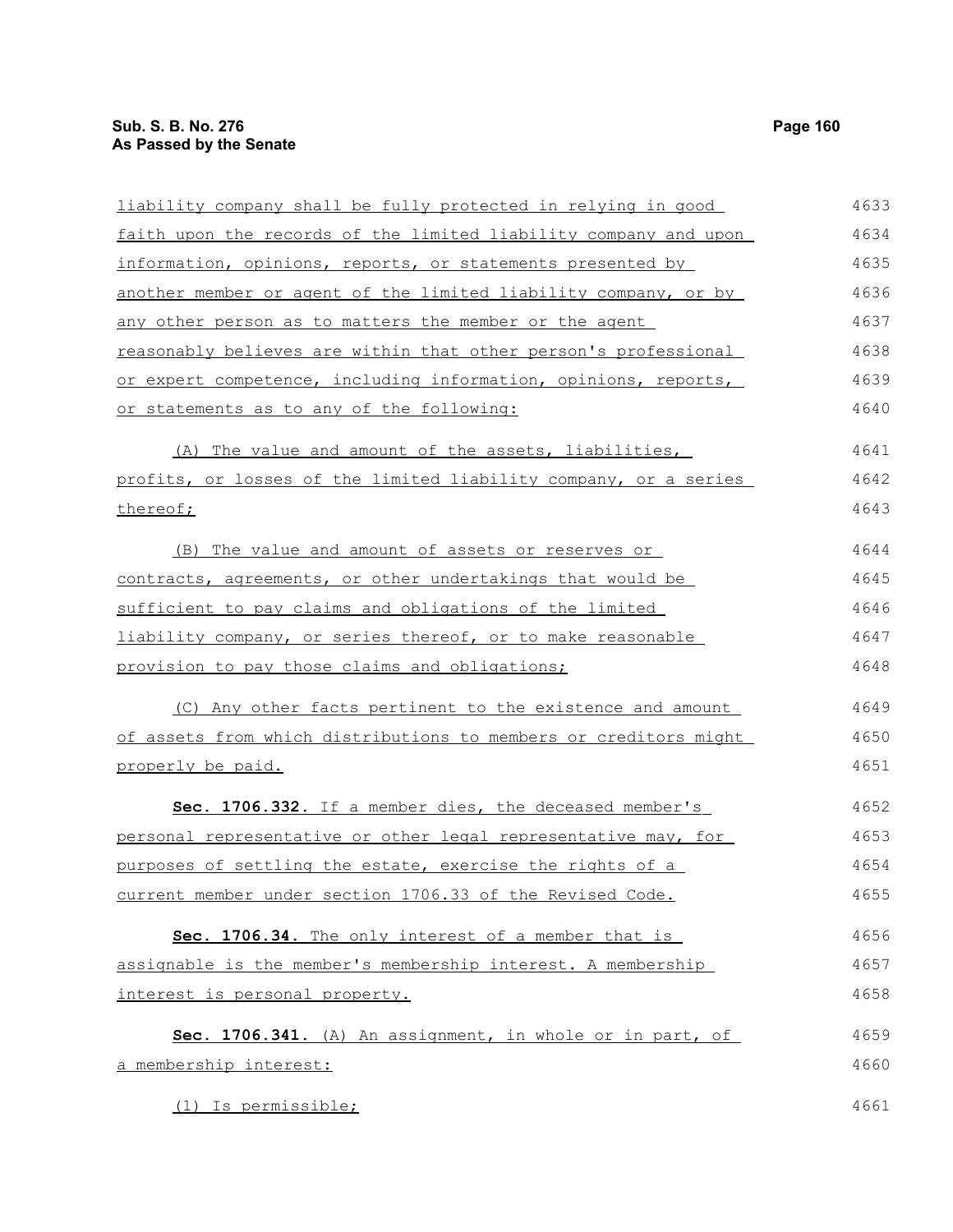| (2) (a) Does not by itself cause a member to cease to be a       | 4662 |
|------------------------------------------------------------------|------|
| member of the limited liability company;                         | 4663 |
| (b) Does not by itself cause a member to cease to be             | 4664 |
| associated with a series of the limited liability company.       | 4665 |
| (3) Does not by itself cause a dissolution and winding up        | 4666 |
| of the limited liability company, or a series thereof;           | 4667 |
|                                                                  |      |
| (4) Subject to section 1706.332 of the Revised Code, does        | 4668 |
| not entitle the assignee to do either of the following:          | 4669 |
| (a) Participate in the management or conduct of the              | 4670 |
| activities of the limited liability company, or a series         | 4671 |
| thereof;                                                         | 4672 |
| (b) Have access to records or other information concerning       | 4673 |
| the activities of the limited liability company, or a series     | 4674 |
| thereof.                                                         | 4675 |
| (B) An assignee has the right to receive, in accordance          | 4676 |
| with the assignment, distributions to which the assignor would   | 4677 |
| otherwise be entitled.                                           | 4678 |
| (C) A membership interest may be evidenced by a                  | 4679 |
| certificate of membership interest issued by the limited         | 4680 |
| liability company, or a series thereof. An operating agreement   | 4681 |
| may provide for the assignment of the membership interest        | 4682 |
| represented by the certificate and make other provisions with    | 4683 |
| respect to the certificate.                                      | 4684 |
| (D) A limited liability company, or a series thereof,            | 4685 |
| shall not issue a certificate of membership interest in bearer   | 4686 |
| form.                                                            | 4687 |
|                                                                  |      |
| (E) A limited liability company, or a series thereof, need       | 4688 |
| not give effect to an assignee's rights under this section until | 4689 |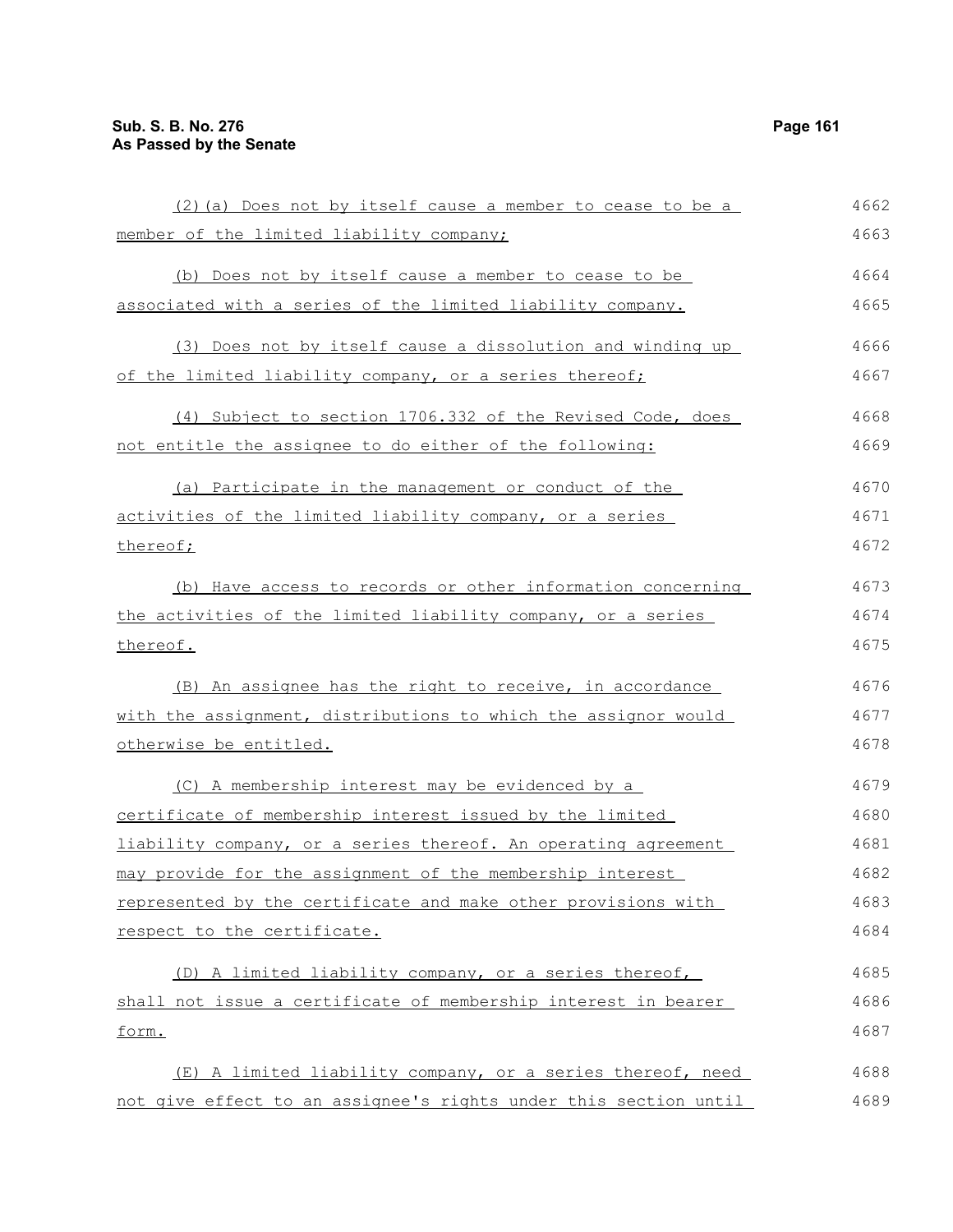| the limited liability company, or a series thereof, has notice   | 4690 |
|------------------------------------------------------------------|------|
| of the assignment.                                               | 4691 |
| (F) Except as otherwise provided in division (J) of              | 4692 |
| section 1706.411 of the Revised Code, when a member assigns a    | 4693 |
| membership interest, the assignor retains the rights of a member | 4694 |
| other than the right to distributions assigned and retains all   | 4695 |
| duties and obligations of a member.                              | 4696 |
| (G) When a member assigns a membership interest to a             | 4697 |
| person that is admitted as a member with respect to the assigned | 4698 |
| interest, the assignee is only liable for the member's           | 4699 |
| obligations under section 1706.281 of the Revised Code to the    | 4700 |
| extent that the obligations are known to the assignee when the   | 4701 |
| assignee voluntarily accepts admission as a member.              | 4702 |
| Sec. 1706.342. (A) On application to a court of competent        | 4703 |
| jurisdiction by any judgment creditor of a member or assignee,   | 4704 |
| the court may charge the membership interest of the judgment     | 4705 |
| debtor with payment of the unsatisfied amount of the judgment    | 4706 |
| with interest. To the extent so charged and after the limited    | 4707 |
| liability company has been served with the charging order, the   | 4708 |
| judgment creditor has only the right to receive any distribution | 4709 |
| or distributions to which the judgment debtor would otherwise be | 4710 |
| entitled in respect of the membership interest.                  | 4711 |
| (B) After the limited liability company is served with a         | 4712 |
| charging order, the limited liability company or any member      | 4713 |
| shall be entitled to pay to or deposit with the clerk of the     | 4714 |
| court so issuing the charging order any distribution or          | 4715 |
| distributions to which the judgment debtor would otherwise be    | 4716 |
| entitled in respect of the charged membership interest, and the  | 4717 |
| payment or deposit shall discharge the limited liability company | 4718 |
| and the judgment debtor from liability for the amount so paid or | 4719 |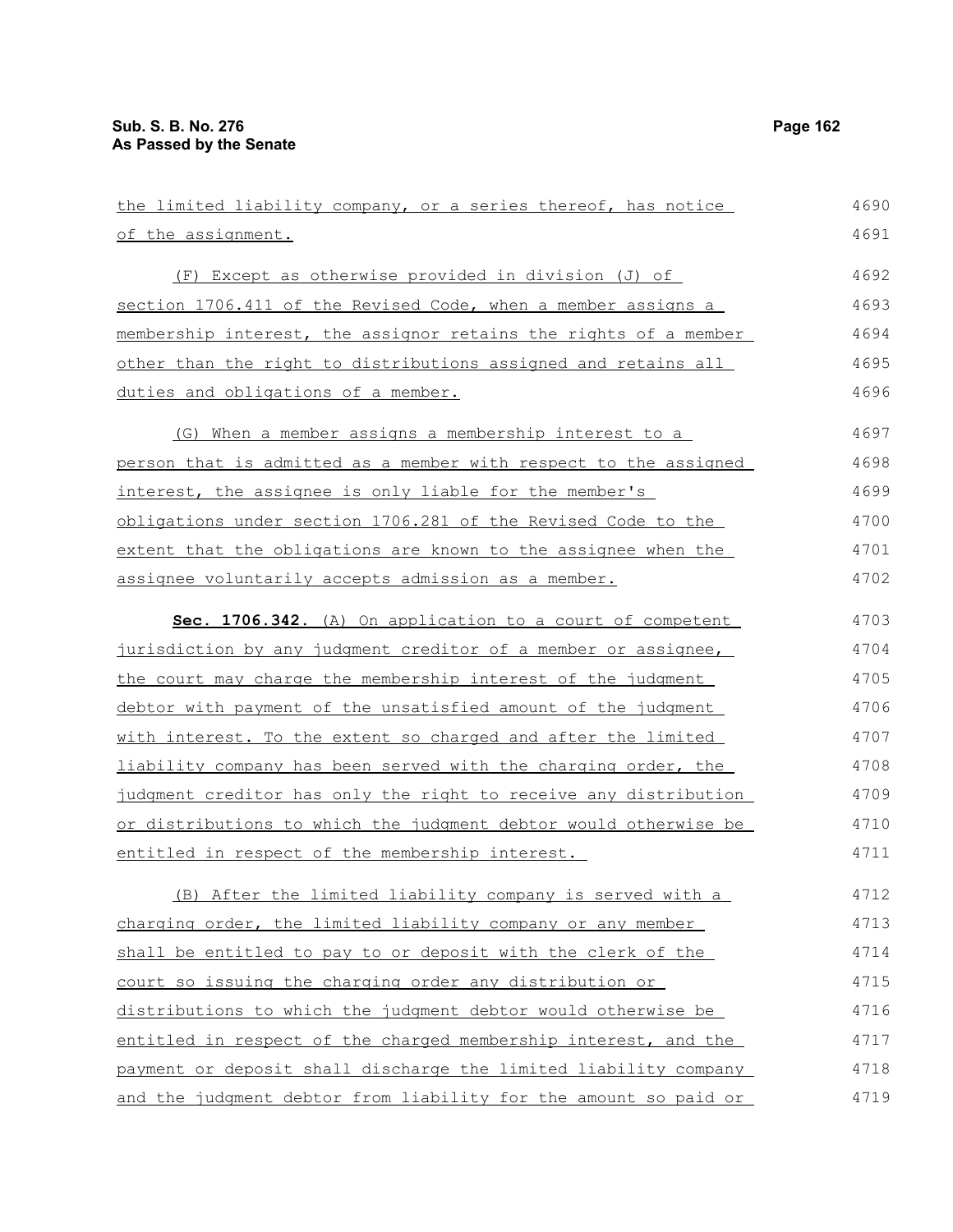deposited and any interest that might accrue thereon. Upon receipt of the payment or deposit, the clerk of the court shall notify the judgment creditor of the receipt of the payment or deposit. The judgment creditor shall, after any payment or deposit into the court, petition the court for payment of so much of the amount paid or deposited as may be necessary to pay the judgment creditor's judgment. To the extent the court has excess amounts paid or deposited on hand after the payment to the judgment creditor, the excess amounts paid or deposited shall be distributed to the judgment debtor, and the charging order shall be extinguished. The court may, in its discretion, order the clerk to deposit, pending the judgment creditor's petition, any money paid or deposited with the clerk, in an interest bearing account at a bank authorized to receive deposits of public funds. (C) A charging order constitutes a lien on the judgment debtor's membership interest. 4720 4721 4722 4723 4724 4725 4726 4727 4728 4729 4730 4731 4732 4733 4734 4735 4736

(D) Subject to division (C) of this section, both of the following apply: 4737 4738

(1) A judgment debtor that is a member retains the rights of a member and remains subject to all duties and obligations of a member. 4739 4740 4741

(2) A judgment debtor that is an assignee retains the rights of an assignee and remains subject to all duties and obligations of an assignee. 4742 4743 4744

(E) This chapter does not deprive any member or assignee of the benefit of any exemption laws applicable to the member's or assignee's membership interest. 4745 4746 4747

(F) This section provides the sole and exclusive remedy by 4748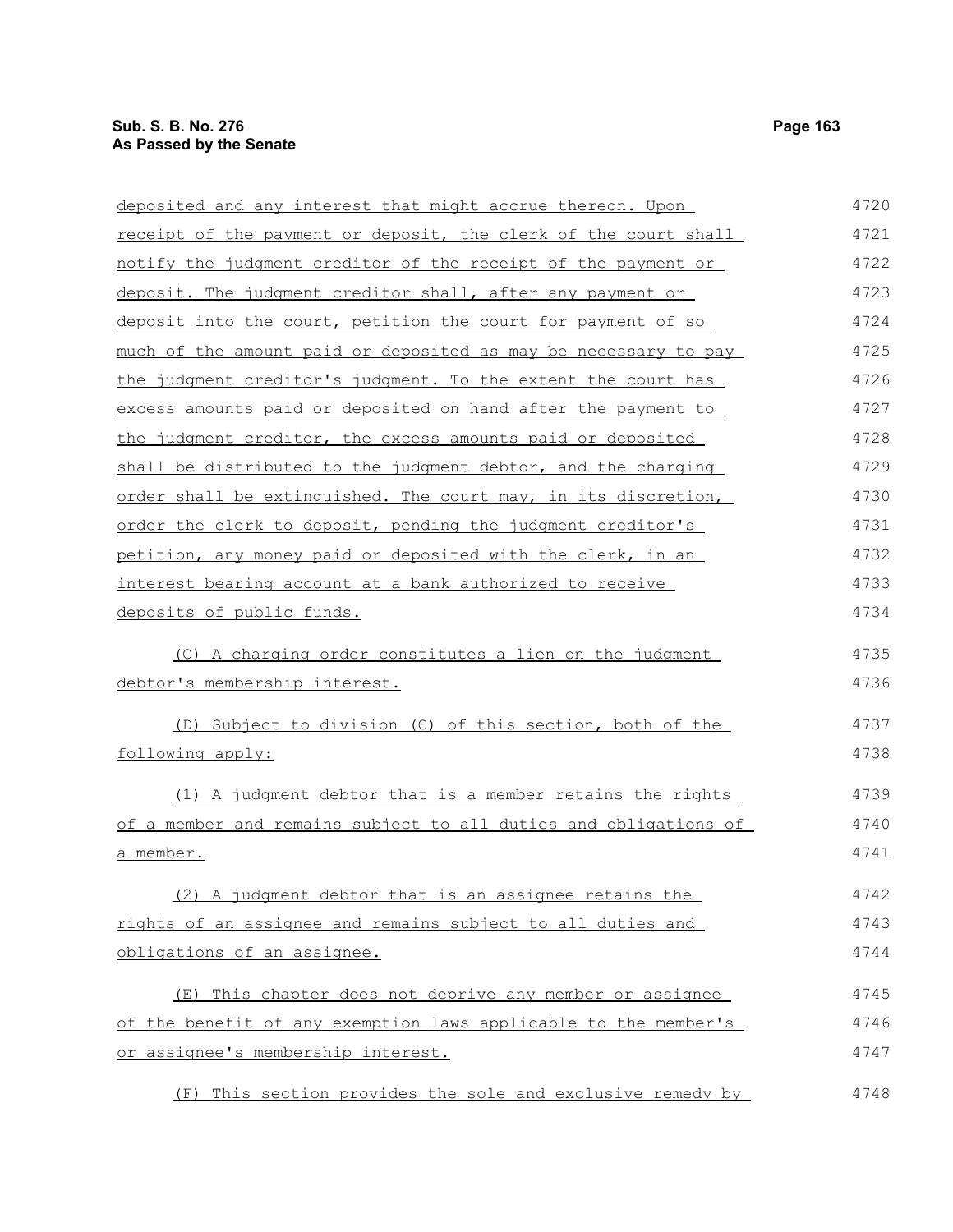| which a judgment creditor of a member or assignee may satisfy a | 4749 |
|-----------------------------------------------------------------|------|
| judgment out of the judgment debtor's membership interest, and  | 4750 |
| the judgment creditor shall have no right to foreclose, under   | 4751 |
| this chapter or any other law, upon the charging order, the     | 4752 |
| charging order lien, or the judgment debtor's membership        | 4753 |
| interest. A judgment creditor of a member or assignee has no    | 4754 |
| right to obtain possession of, or otherwise exercise legal or   | 4755 |
| equitable remedies with respect to, the judgment debtor's       | 4756 |
| membership interest or the property of a limited liability      | 4757 |
| company. Court orders for actions or requests for accounts and  | 4758 |
| inquiries that the judgment debtor might have made to the       | 4759 |
| limited liability company are not available to a judgment       | 4760 |

creditor attempting to satisfy the judgment out of the judgment debtor's membership interest and may not be ordered by a court. Sec. 1706.41. (A) A person shall not voluntarily dissociate from a limited liability company. 4761 4762 4763 4764

(B) A person's dissociation from a limited liability company is wrongful only if one of the following applies: 4765 4766

(1) The dissociation is in breach of an express provision of the operating agreement. 4767 4768

(2) The person is expelled as a member by a determination of a tribunal under division (D) of section 1706.411 of the Revised Code. 4769 4770 4771

(3) The person is dissociated by becoming a debtor in bankruptcy or making a general assignment for the benefit of creditors. 4772 4773 4774

| (C) A person that wrongfully dissociates as a member is         | 4775 |
|-----------------------------------------------------------------|------|
| liable to the limited liability company and, subject to section | 4776 |
| 1706.61 of the Revised Code, to the other members for damages   | 4777 |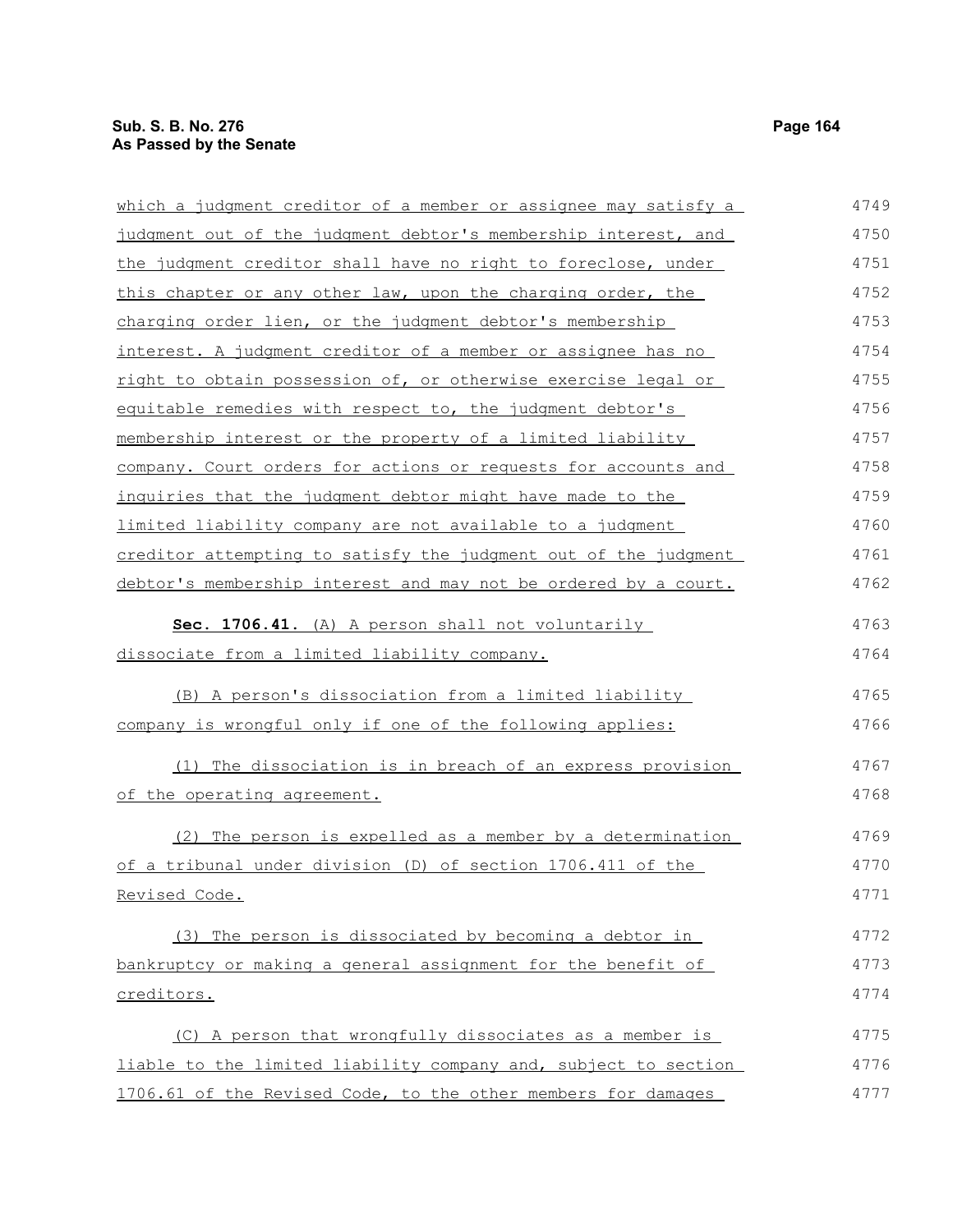operating agreement.

caused by the dissociation. The liability is in addition to any other debt, obligation, or liability of the member to the limited liability company or the other members. **Sec. 1706.411.** A person is dissociated as a member from a limited liability company in any of the following circumstances: (A) An event stated in the operating agreement as causing the person's dissociation occurs. (B) The person is expelled as a member pursuant to the (C) The person is expelled as a member by the unanimous consent of the other members if any of the following apply: 4778 4779 4780 4781 4782 4783 4784 4785 4786 4787 4788

## (1) It is unlawful to carry on the limited liability company's activities with the person as a member. 4789 4790

(2) The person is an entity and, within ninety days after the limited liability company notifies the person that it will be expelled as a member because the person has filed a statement of dissolution or the equivalent, or its right to transact business has been suspended by its jurisdiction of formation, the statement of dissolution or the equivalent has not been revoked or its right to transact business has not been reinstated. 4791 4792 4793 4794 4795 4796 4797 4798

(3) The person is an entity and, within ninety days after the limited liability company notifies the person that it will be expelled as a member because the person has been dissolved and its activities are being wound up, the entity has not been reinstated or the dissolution and winding up have not been revoked or canceled. 4799 4800 4801 4802 4803 4804

(D) On application by the limited liability company, the 4805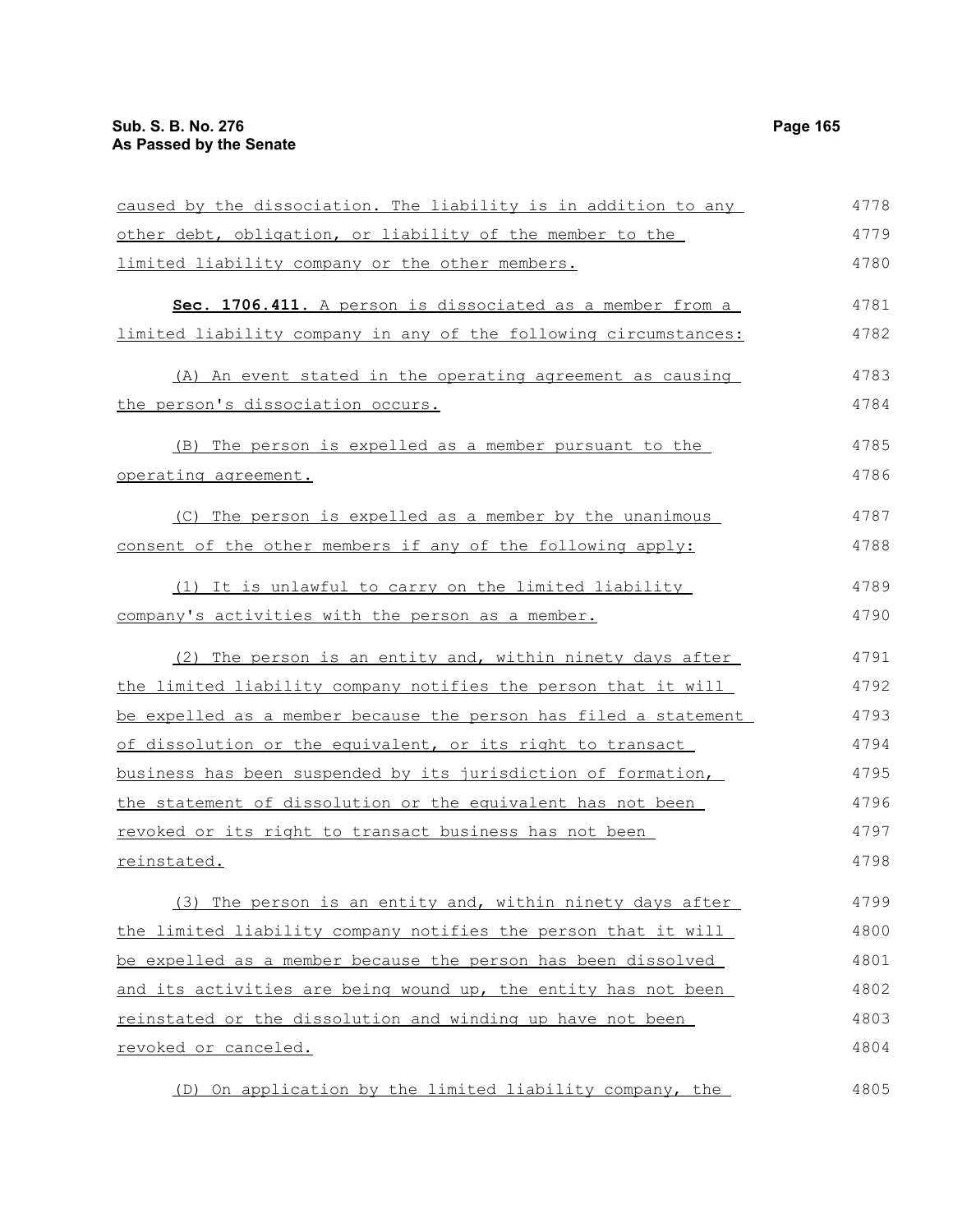| person is expelled as a member by tribunal order for any of the  | 4806 |
|------------------------------------------------------------------|------|
| following reasons:                                               | 4807 |
| (1) The person has engaged, or is engaging, in wrongful          | 4808 |
| conduct that has adversely and materially affected, or will      | 4809 |
| adversely and materially affect, the limited liability company's | 4810 |
| <u>activities.</u>                                               | 4811 |
| (2) The person has willfully or persistently committed, or       | 4812 |
| is willfully or persistently committing, a material breach of    | 4813 |
| the operating agreement or the person's duties or obligations    | 4814 |
| under this chapter or other applicable law.                      | 4815 |
| (3) The person has engaged, or is engaging, in conduct           | 4816 |
| relating to the limited liability company's activities that      | 4817 |
| makes it not reasonably practicable to carry on the activities   | 4818 |
| with the person as a member.                                     | 4819 |
| (E) In the case of a person who is an individual, the            | 4820 |
| person dies, a quardian or general conservator is appointed for  | 4821 |
| the person, or a tribunal determines that the person has         | 4822 |
| otherwise become incapable of performing the person's duties as  | 4823 |
| a member under this chapter or the operating agreement.          | 4824 |
| (F) The person becomes a debtor in bankruptcy, executes an       | 4825 |
| assignment for the benefit of creditors, or seeks, consents, or  | 4826 |
| acquiesces to the appointment of a trustee, receiver, or         | 4827 |
| liquidator of the person or of all or substantially all of the   | 4828 |
| person's property. This division shall not apply to a person who | 4829 |
| is the sole remaining member of a limited liability company.     | 4830 |
| (G) In the case of a person that is a trust or is acting         | 4831 |
| as a member by virtue of being a trustee of a trust, the trust's | 4832 |
| entire membership interest in the limited liability company is   | 4833 |
| distributed, but not solely by reason of the substitution of a   | 4834 |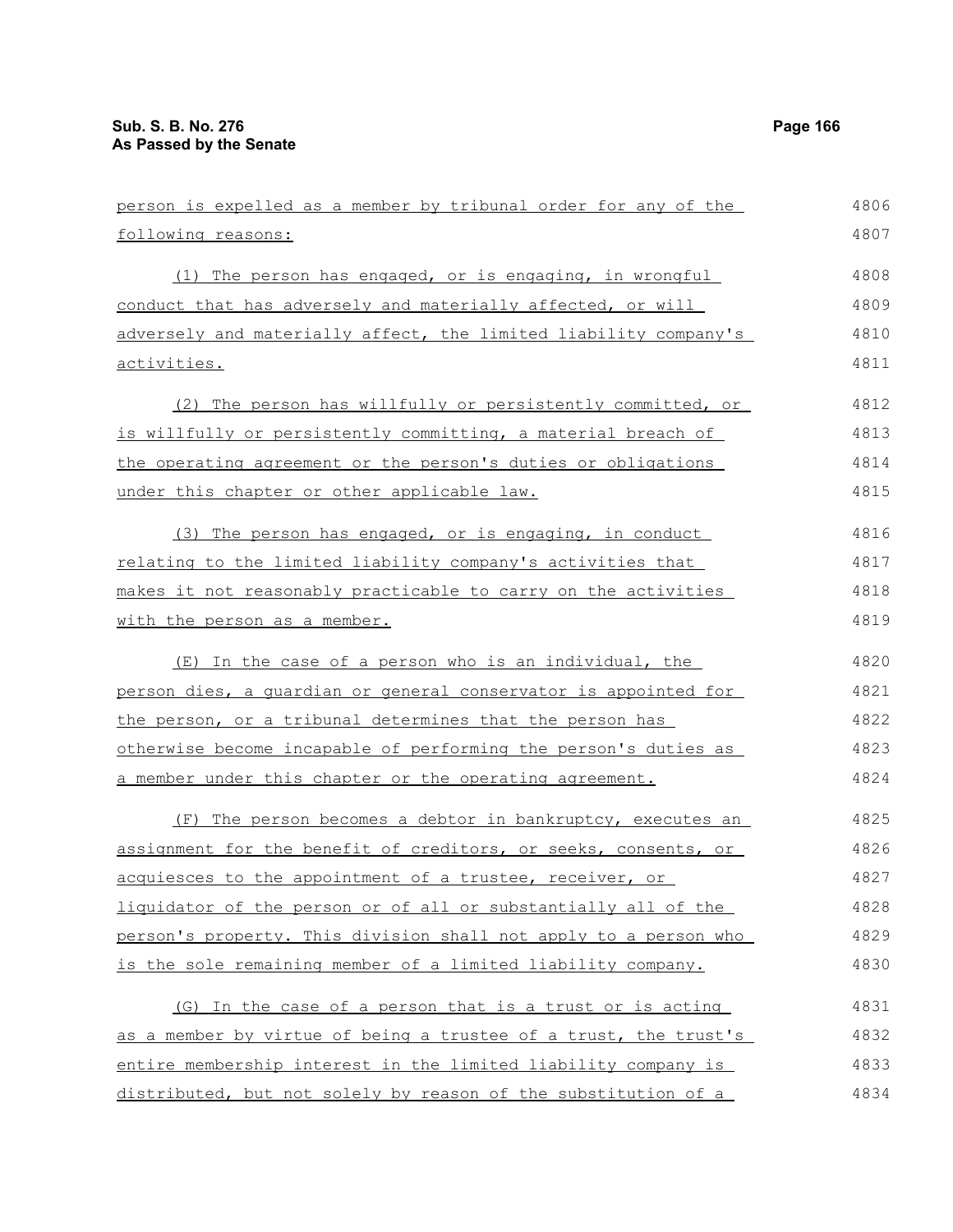successor trustee.

(H) In the case of a person that is an estate or is acting as a member by virtue of being a personal representative of an estate, the estate's entire membership interest in the limited liability company is distributed, but not solely by reason of the substitution of a successor personal representative. (I) In the case of a member that is not an individual, the legal existence of the person otherwise terminates. (J) There has been an assignment of all of the person's membership interest other than an assignment for security purposes. **Sec. 1706.412.** (A) A person who has dissociated as a member shall have no right to participate as a member in the activities and affairs of the limited liability company and is entitled only to receive the distributions to which that member would have been entitled if the member had not dissociated. (B) Upon a person's dissociation, the member's duty of loyalty and duty of care under divisions (C) and (D) of section 1706.31 of the Revised Code continue only with regard to matters arising and events occurring before the member's dissociation, unless the member participates in winding up the limited liability company's business pursuant to section 1706.472 of the Revised Code. (C) A person's dissociation as a member does not of itself discharge the person from any debt, obligation, or liability to a limited liability company or the other members that the person incurred while a member. 4836 4837 4838 4839 4840 4841 4842 4843 4844 4845 4846 4847 4848 4849 4850 4851 4852 4853 4854 4855 4856 4857 4858 4859 4860 4861

 **Sec. 1706.46.** (A) Except as otherwise provided in this division, upon reinstatement of a limited liability company's 4862 4863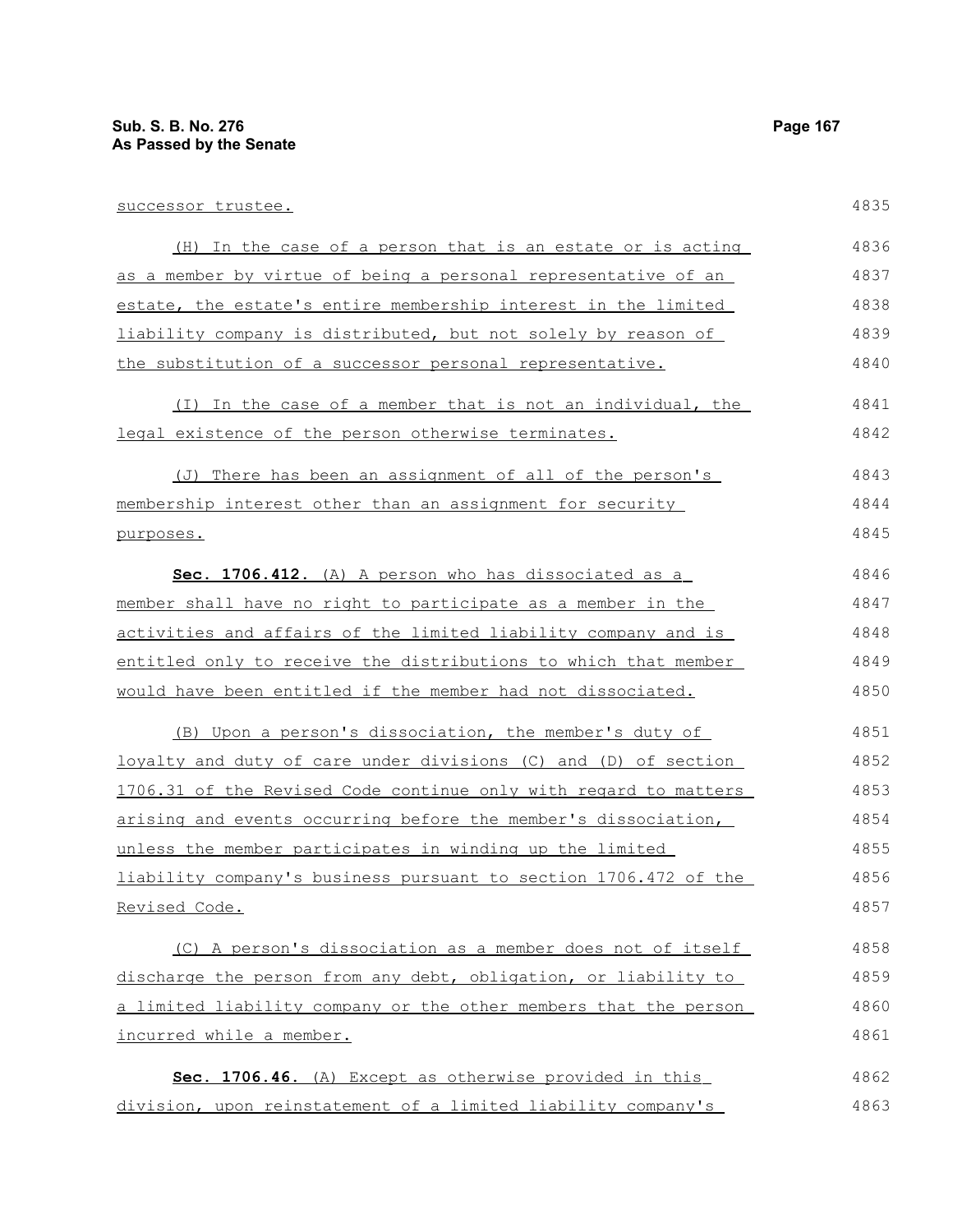| articles or a foreign limited liability company's registration      | 4864 |
|---------------------------------------------------------------------|------|
| in accordance with section 1706.09 of the Revised Code, the         | 4865 |
| rights and privileges, including all real or personal property      | 4866 |
| rights and credits and all contract and other rights, of the        | 4867 |
| company existing at the time its articles or registration were      | 4868 |
| canceled shall be fully vested in the company as if its articles    | 4869 |
| or registration had not been canceled, and the company shall        | 4870 |
| again be entitled to exercise the rights and privileges             | 4871 |
| authorized by its articles. The name of a company whose articles    | 4872 |
| have been canceled shall be reserved for a period of one year       | 4873 |
| after the date of cancellation. If the reinstatement is not made    | 4874 |
| within one year after the date of the cancellation of its           | 4875 |
| articles and it appears that a corporate name, limited liability    | 4876 |
| company name, limited liability partnership name, limited           | 4877 |
| partnership name, trade name, or assumed name has been filed,       | 4878 |
| the name of which is not distinguishable upon the record as         | 4879 |
| provided in section 1706.07 of the Revised Code, the secretary      | 4880 |
| <u>of state shall require the applicant for reinstatement, as a</u> | 4881 |
| condition prerequisite to such reinstatement, to amend its          | 4882 |
| articles or registration by changing its name.                      | 4883 |
| (B) Upon reinstatement in accordance with section 1706.09           | 4884 |
| of the Revised Code, both of the following apply to the exercise    | 4885 |
| of or an attempt to exercise any rights or privileges, including    | 4886 |
| entering into or performing any contracts, on behalf of the         | 4887 |
| company by an officer, agent, or employee of the company, after     | 4888 |
| cancellation and prior to reinstatement of the articles or          | 4889 |
| registration:                                                       | 4890 |
| (1) The exercise of or an attempt to exercise any rights            | 4891 |

or privileges on behalf of the company by the officer, agent, or employee of the company has the same force and effect that the exercise of or an attempt to exercise the right or privilege 4892 4893 4894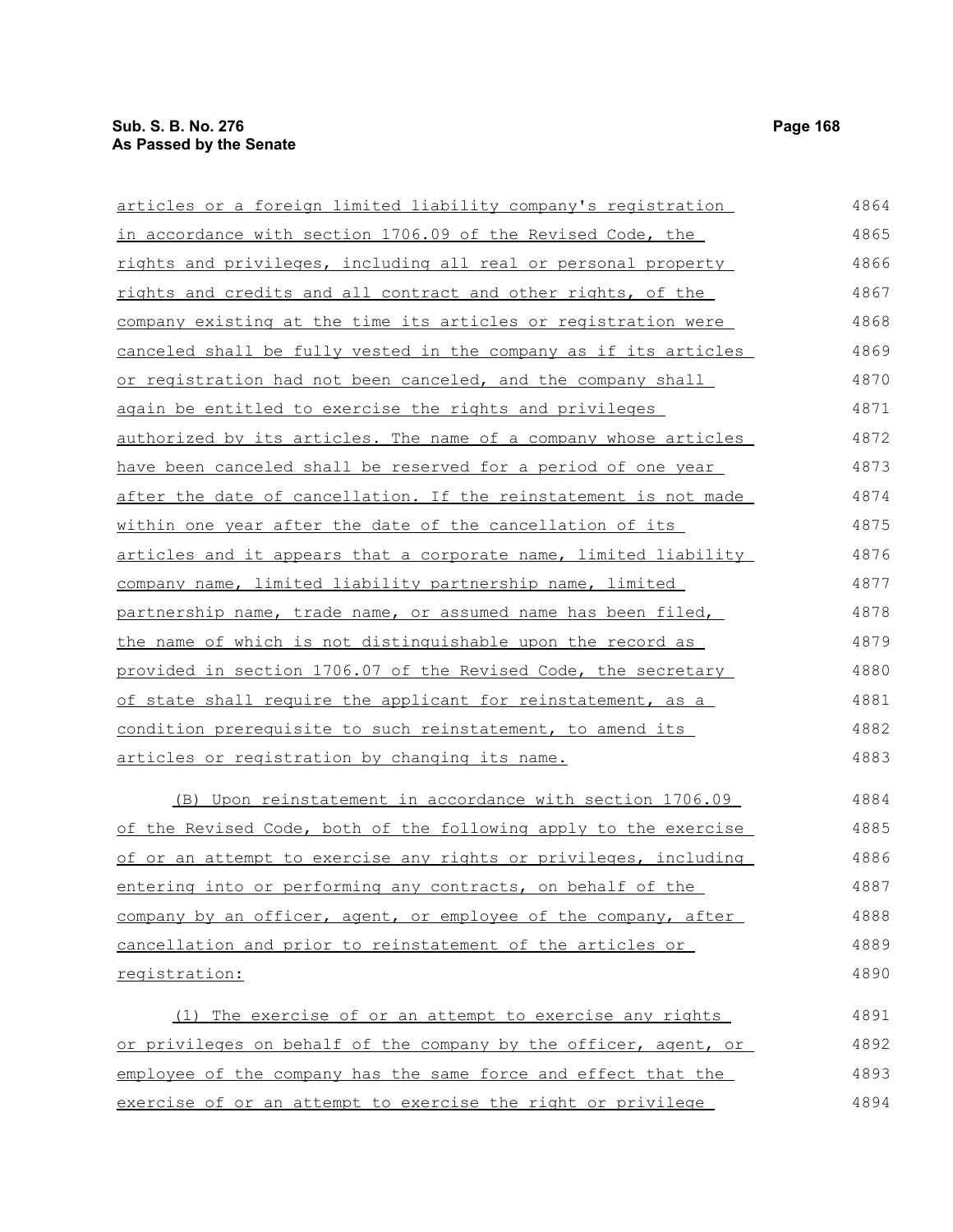| would have had if the company's articles or registration had not | 4895 |
|------------------------------------------------------------------|------|
| been canceled, if both of the following apply:                   | 4896 |
| (a) The exercise of or an attempt to exercise the right or       | 4897 |
| privilege was within the scope of the company's articles that    | 4898 |
| existed prior to cancellation;                                   | 4899 |
| (b) The officer, agent, or employee had no knowledge that        | 4900 |
| the company's articles or registration had been canceled.        | 4901 |
| (2) The company is liable exclusively for the exercise of        | 4902 |
| or an attempt to exercise any rights or privileges on behalf of  | 4903 |
| the company by an officer, agent, or employee of the company, if | 4904 |
| the conditions set forth in divisions (B)(1)(a) and (b) of this  | 4905 |
| section are met.                                                 | 4906 |
| (C) Upon reinstatement of a company's articles or                | 4907 |
| registration in accordance with section 1706.09 of the Revised   | 4908 |
| Code, the exercise of or an attempt to exercise any rights or    | 4909 |
| privileges on behalf of the company by an officer, agent, or     | 4910 |
| employee of the company, after cancellation and prior to         | 4911 |
| reinstatement of the articles or registration, does not          | 4912 |
| constitute a violation of section 1706.09 of the Revised Code,   | 4913 |
| if the conditions set forth in divisions (B)(1)(a) and (b) of    | 4914 |
| this section are met.                                            | 4915 |
| (D) This section is remedial in nature and is to be              | 4916 |
| construed liberally to accomplish the purpose of providing full  | 4917 |
| reinstatement of a limited liability company's articles of       | 4918 |
| organization or a foreign limited liability company's            | 4919 |
| registration, in accordance with this section, to the time of    | 4920 |
| the cancellation of the articles or registration.                | 4921 |
| Sec. 1706.461. (A) (1) A limited liability company or            | 4922 |
| foreign limited liability company may appeal a cancellation      | 4923 |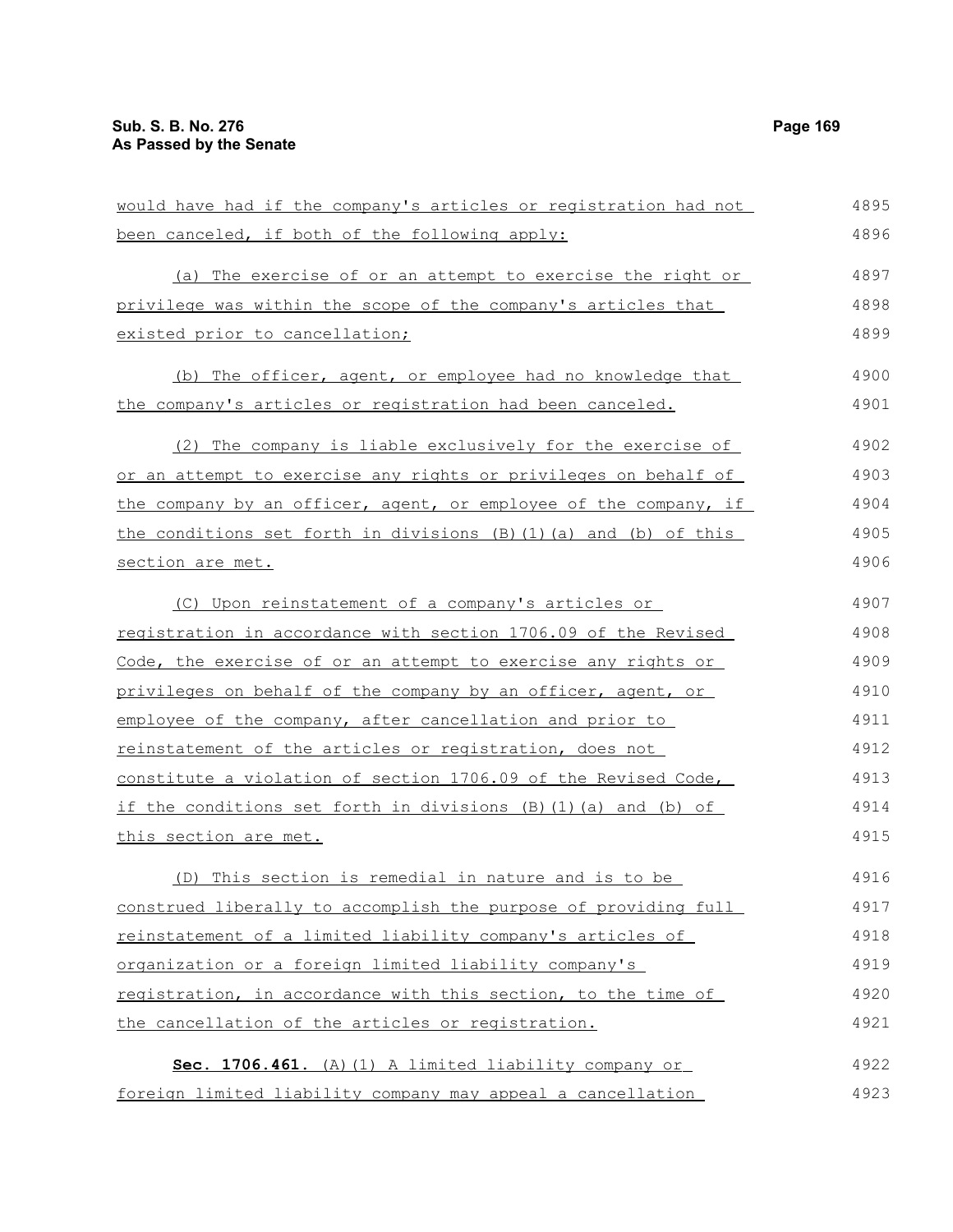of the following:

under division (L) of section 1706.09 of the Revised Code within thirty days after the effective date of the cancellation. The appeal shall be made to one of the following: (a) The court of common pleas of the county in which the street address of the limited liability company or foreign limited liability company's principal office is located; (b) If the limited liability company or foreign limited liability company has no principal office in this state, to the court of common pleas of the county in which the street address of its statutory agent is located; (c) If the limited liability company or foreign limited liability company has no statutory agent, to the Franklin county court of common pleas. (2) The limited liability company or foreign limited liability company shall commence its appeal by petitioning the appropriate court to set aside the cancellation or to determine that the limited liability company or foreign limited liability company has cured the grounds for cancellation and attaching to the petition copies of those records of the secretary of state as may be relevant. (B) The appropriate court may take, or may summarily order the secretary of state to take, whatever action the court considers appropriate. (C) The appropriate court's order or decision may be appealed as in any other civil proceeding. **Sec. 1706.47.** A limited liability company is dissolved, and its activities shall be wound up, upon the occurrence of any 4924 4925 4926 4927 4928 4929 4930 4931 4932 4933 4934 4935 4936 4937 4938 4939 4940 4941 4942 4943 4944 4945 4946 4947 4948 4949 4950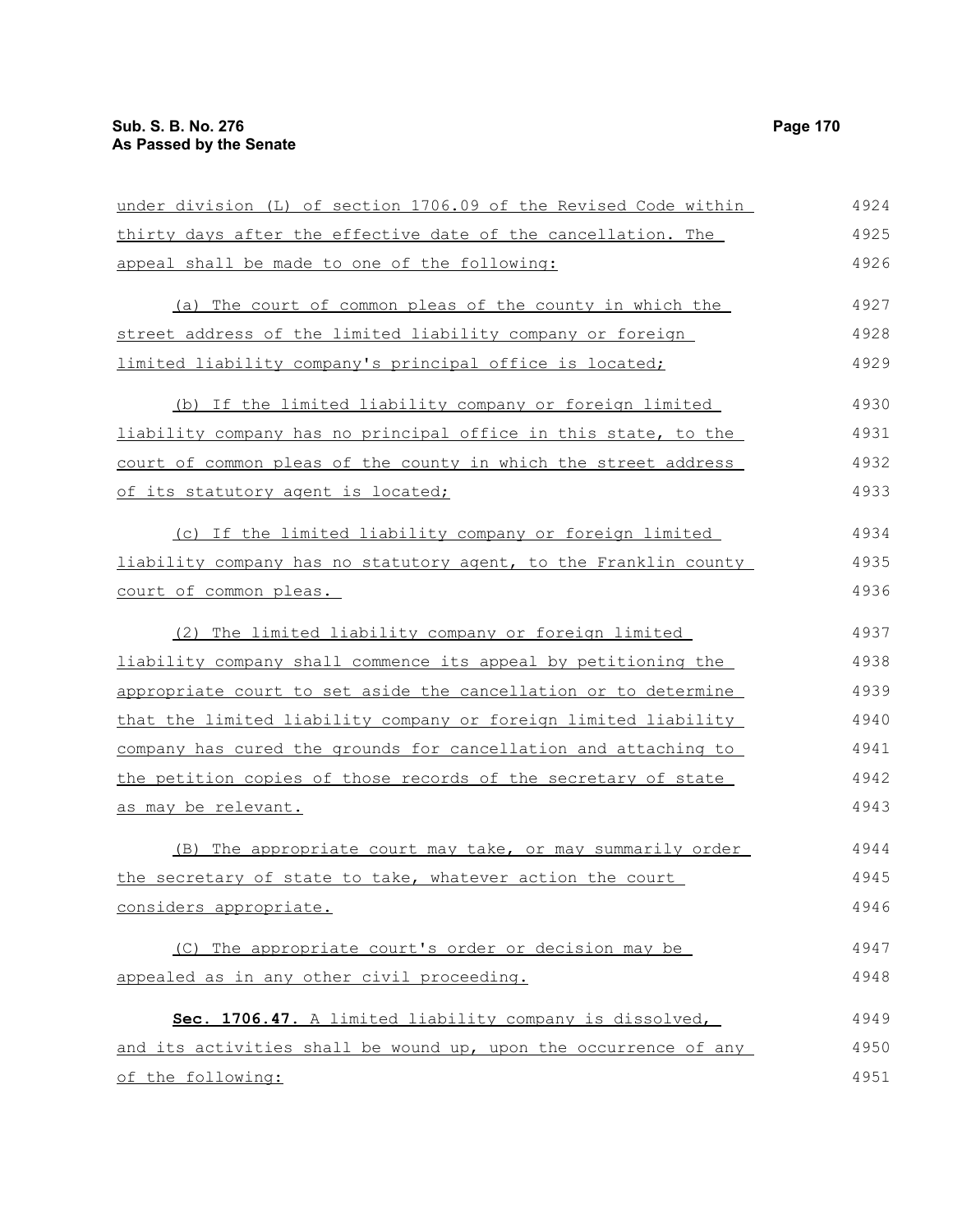| (A) An event or circumstance that the operating agreement        | 4952 |
|------------------------------------------------------------------|------|
| states causes dissolution;                                       | 4953 |
| (B) The consent of all the members;                              | 4954 |
| (C) A limited liability company with canceled articles has       | 4955 |
| failed to cure the grounds for cancellation for three years or   | 4956 |
| more and any member or person authorized pursuant to section     | 4957 |
| 1706.18 of the Revised Code consents to the dissolution;         | 4958 |
| (D) The passage of ninety consecutive days after the             | 4959 |
| occurrence of the dissociation of the last remaining member;     | 4960 |
| provided that upon dissociation of the last remaining member     | 4961 |
| pursuant to division (E) of section 1706.411 of the Revised      | 4962 |
| Code, the limited liability company shall not be dissolved if    | 4963 |
| either of the following applies:                                 | 4964 |
| (1) The operating agreement provides for the admission of        | 4965 |
| a substitute member effective prior to the passage of such time  | 4966 |
| period;                                                          | 4967 |
| (2) A substitute member has been admitted, as evidenced by       | 4968 |
| a written record, prior to the passage of such time period,      | 4969 |
| which admission is to be effective as of the date of such        | 4970 |
| dissociation.                                                    | 4971 |
| (E) On application by a member, the entry by the                 | 4972 |
| appropriate court of an order dissolving the limited liability   | 4973 |
| company on the grounds that it is not reasonably practicable to  | 4974 |
| carry on the limited liability company's activities in           | 4975 |
| conformity with the operating agreement.                         | 4976 |
| Sec. 1706.471. (A) A dissolved limited liability company         | 4977 |
| continues its existence as a limited liability company but may   | 4978 |
| not carry on any activities except as is appropriate to wind up  | 4979 |
| and liquidate its activities and affairs. Appropriate activities | 4980 |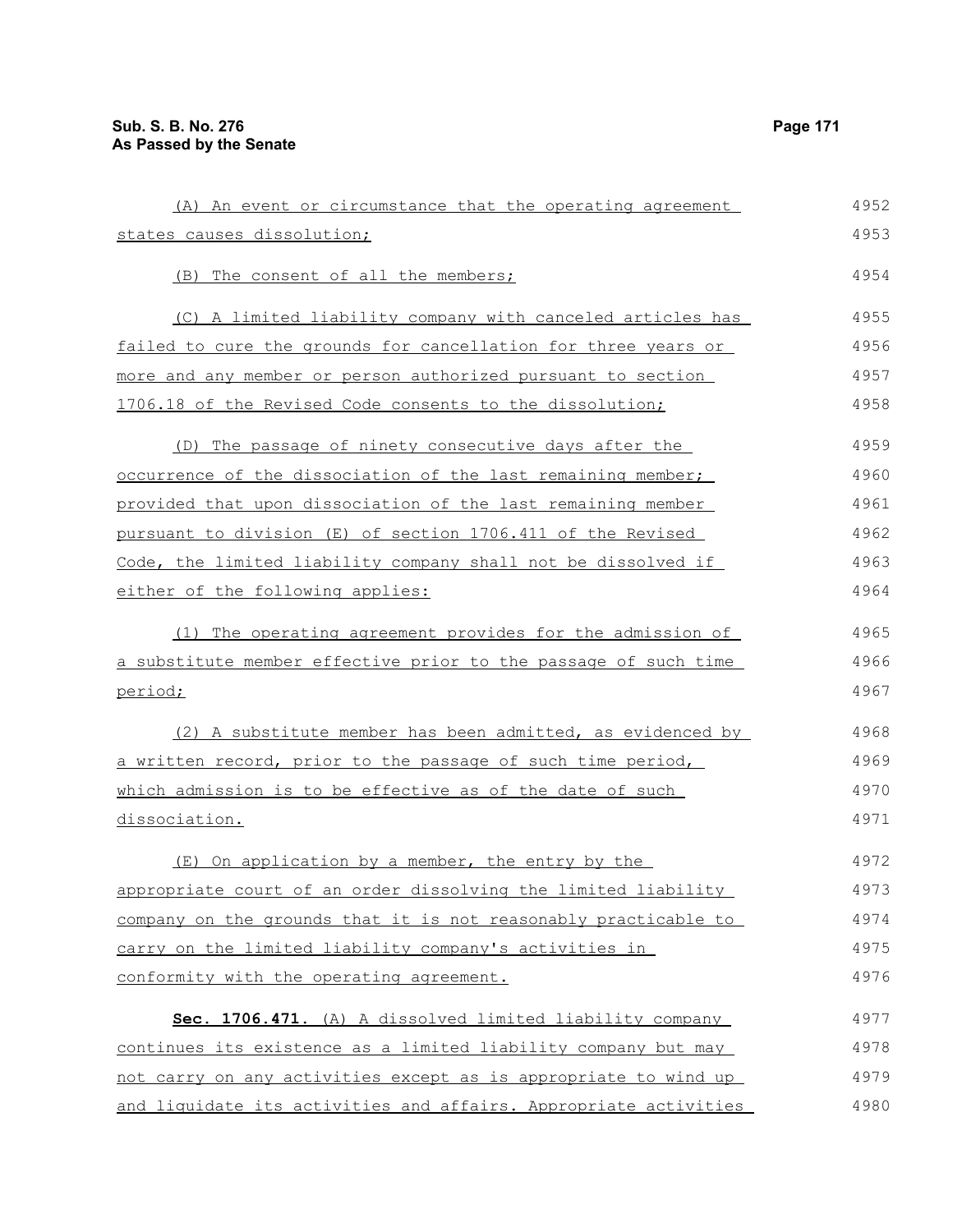| include all of the following:                                   | 4981 |
|-----------------------------------------------------------------|------|
| (1) Collecting its assets;                                      | 4982 |
| (2) Disposing of its properties that will not be                | 4983 |
| distributed in kind to persons owning membership interests;     | 4984 |
| (3) Discharging or making provisions for discharging its        | 4985 |
| liabilities;                                                    | 4986 |
| (4) Distributing its remaining property in accordance with      | 4987 |
| section 1706.475 of the Revised Code;                           | 4988 |
| (5) Doing every other act necessary to wind up and              | 4989 |
| liquidate its activities and affairs.                           | 4990 |
| (B) In winding up its activities, a limited liability           | 4991 |
| company may do any of the following:                            | 4992 |
| (1) Deliver to the secretary of state for filing, on a          | 4993 |
| form prescribed by the secretary of state, a certificate of     | 4994 |
| dissolution setting forth all of the following:                 | 4995 |
| (a) The name and registration number of the limited             | 4996 |
| liability company;                                              | 4997 |
| (b) That the limited liability company has dissolved;           | 4998 |
| (c) The effective date of the certificate of dissolution        | 4999 |
| if it is not to be effective upon the filing. Such an effective | 5000 |
| date shall be a date certain and shall not be a date prior to   | 5001 |
| the date of filing.                                             | 5002 |
| (d) A copy of the notice it will publish pursuant to            | 5003 |
| division (A) of section 1706.474 of the Revised Code.           | 5004 |
| (e) Any other information the limited liability company         | 5005 |

(e) Any other information the limited liability company considers proper.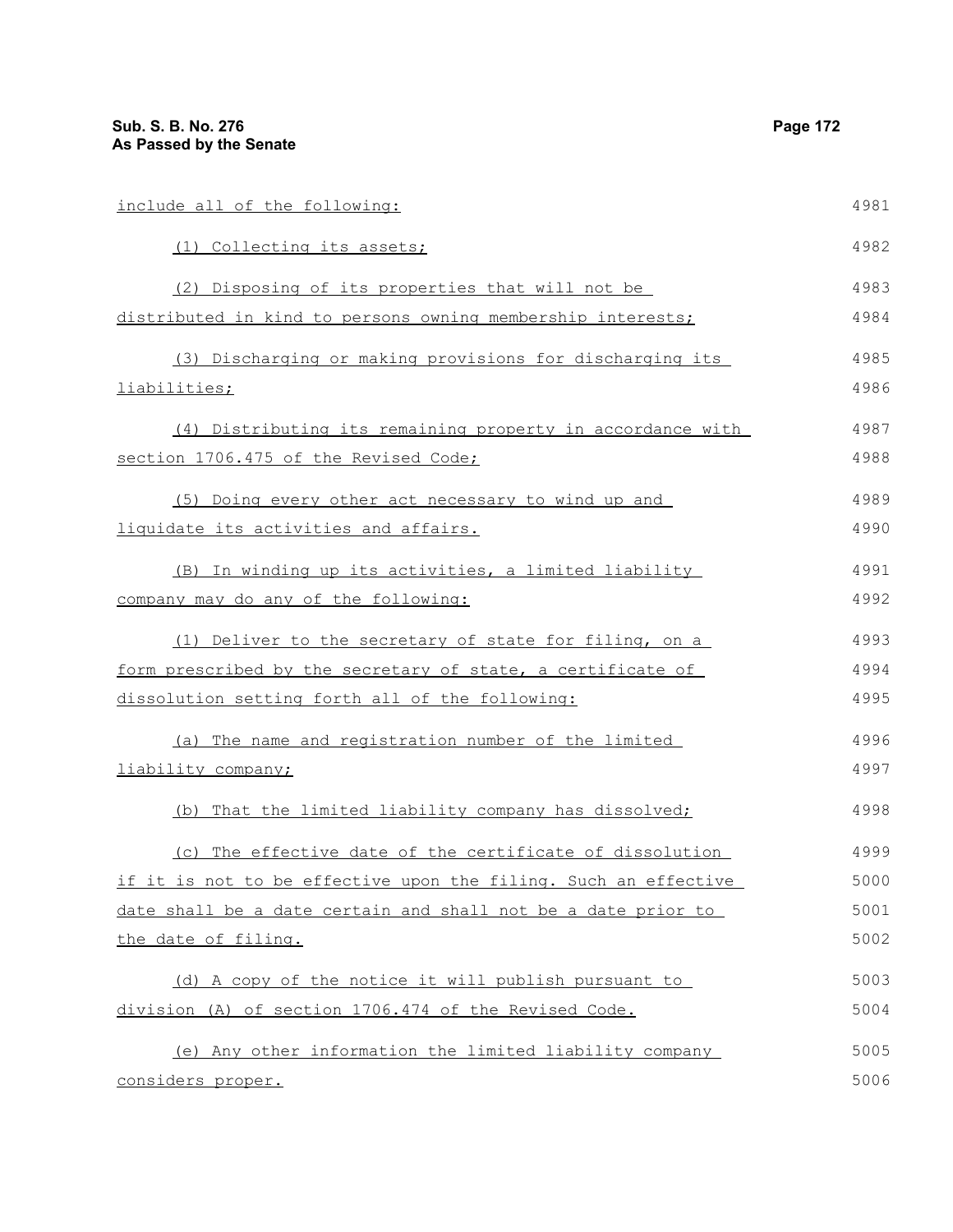| (2) Preserve the limited liability company's activities |  |
|---------------------------------------------------------|--|
|                                                         |  |
| and property as a going concern for a reasonable time;  |  |

|                                             | (3) Prosecute, defend, or settle actions or proceedings | 5009 |
|---------------------------------------------|---------------------------------------------------------|------|
| whether civil, criminal, or administrative; |                                                         | 5010 |
|                                             |                                                         |      |

| (4) Make an assignment of the limited liability company's      | 5011 |
|----------------------------------------------------------------|------|
| property;                                                      | 5012 |
| (5) Resolve disputes by mediation or arbitration;              | 5013 |
| (6) Merge or convert in accordance with sections 1706.71       | 5014 |
| to 1706.74 of the Revised Code.                                | 5015 |
| (C) A limited liability company's dissolution, in itself:      | 5016 |
| (1) Is not an assignment of the limited liability              | 5017 |
| company's property;                                            | 5018 |
| (2) Does not prevent the commencement of a proceeding by       | 5019 |
| or against the limited liability company in its limited        | 5020 |
| liability company name;                                        | 5021 |
| (3) Does not abate or suspend a proceeding pending by or       | 5022 |
| against the limited liability company on the effective date of | 5023 |
| dissolution;                                                   | 5024 |
| (4) Does not terminate the authority of its statutory          | 5025 |
| agent;                                                         | 5026 |
|                                                                |      |

(5) Does not abate, suspend, or otherwise alter the application of section 1706.26 of the Revised Code. 5027 5028

| Sec. 1706.472. (A) Subject to division (C) (5) of section       | 5029 |
|-----------------------------------------------------------------|------|
| 1706.471 of the Revised Code, after dissolution, the remaining  | 5030 |
| members, if any, and if none, a person appointed by all holders | 5031 |
| of the membership interest last assigned by the last person to  | 5032 |
| have been a member, may wind up the limited liability company's | 5033 |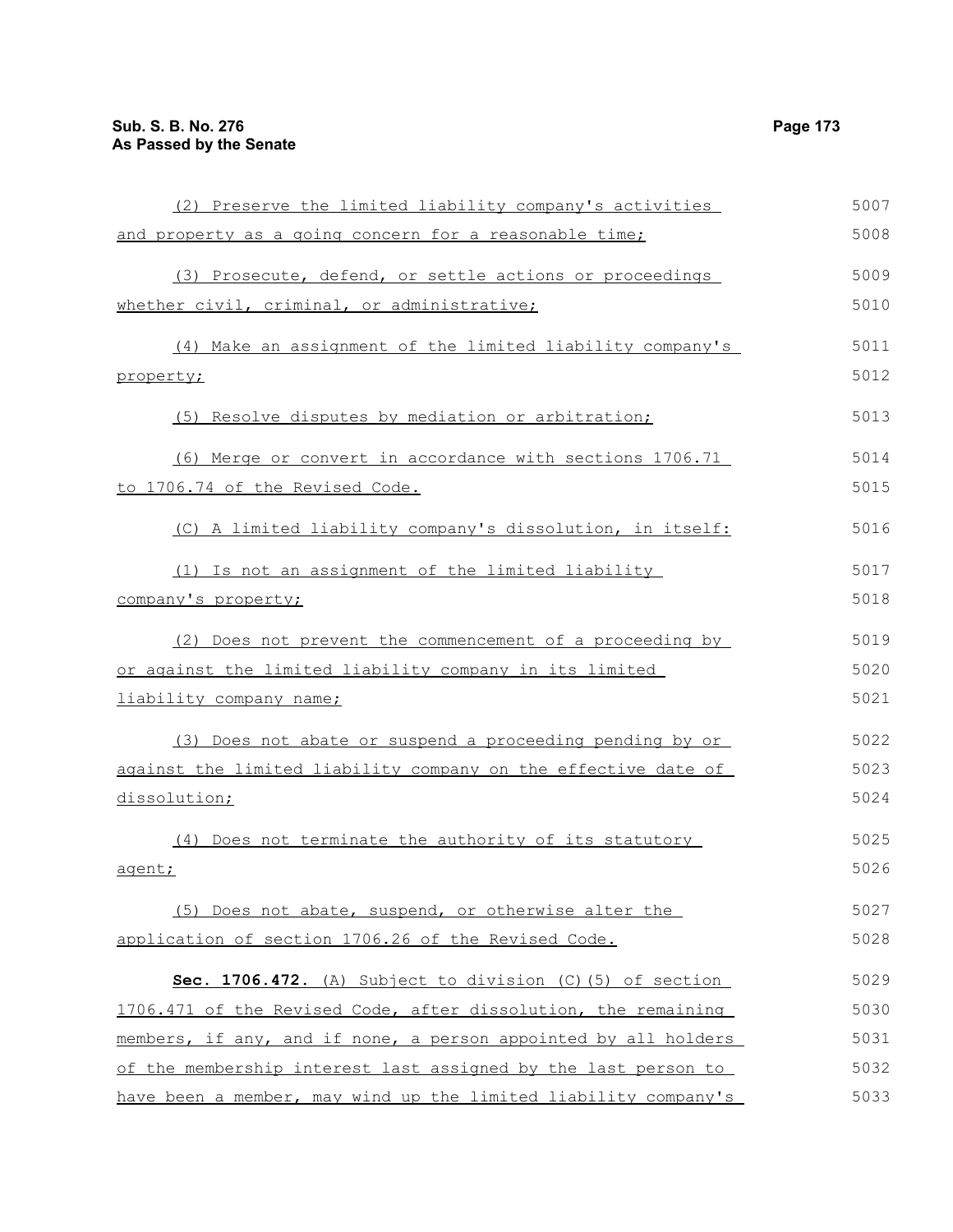| activities.                                                      | 5034 |
|------------------------------------------------------------------|------|
| (B) The appropriate tribunal may order supervision of the        | 5035 |
| winding up of a dissolved limited liability company, including   | 5036 |
| the appointment of a person to wind up the limited liability     | 5037 |
| company's activities as follows:                                 | 5038 |
| (1) On application of a member, if the applicant                 | 5039 |
| establishes good cause;                                          | 5040 |
| (2) On application of an assignee, if both of the                | 5041 |
| following apply:                                                 | 5042 |
| (a) The limited liability company does not have any              | 5043 |
| members;                                                         | 5044 |
| (b) Within a reasonable time following the dissolution, a        | 5045 |
| person has not been appointed pursuant to division (A) of this   | 5046 |
| section.                                                         | 5047 |
| (3) In connection with a proceeding under division (E) of        | 5048 |
| section 1706.47 of the Revised Code.                             | 5049 |
| Sec. 1706.473. (A) A dissolved limited liability company         | 5050 |
| may dispose of any known claims against it by following the      | 5051 |
| procedures described in division (B) of this section at any time | 5052 |
| after the effective date of the dissolution of the limited       | 5053 |
| liability company.                                               | 5054 |
| (B) A dissolved limited liability company may give notice        | 5055 |
| of its dissolution in a record to the holder of any known claim. | 5056 |
| The notice shall do all of the following:                        | 5057 |
| Identify the dissolved limited liability company;<br>(1)         | 5058 |
| (2) Describe the information required to be included in a        | 5059 |
| claim;                                                           | 5060 |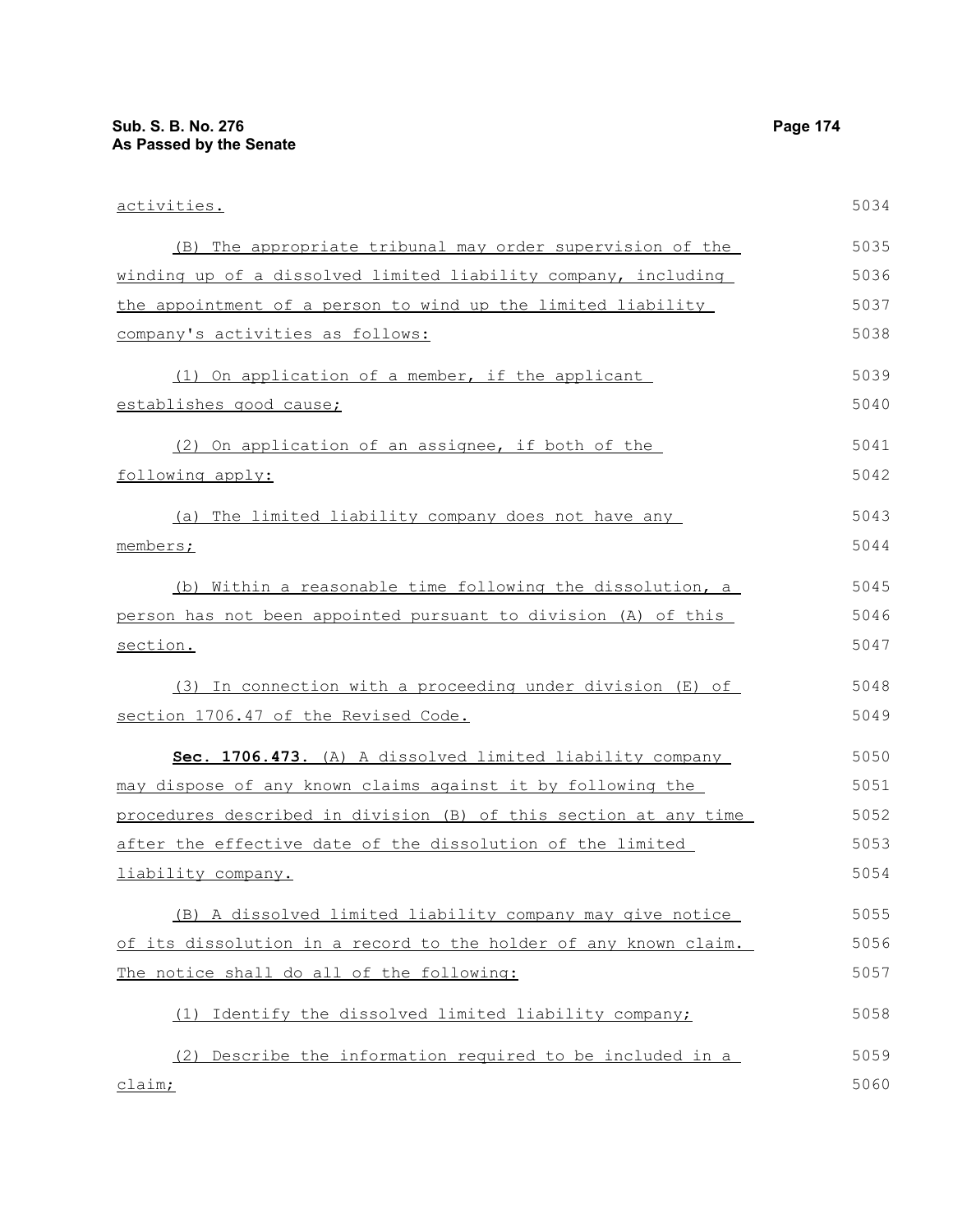| (3) Provide a mailing address to which the claim is to be        | 5061 |
|------------------------------------------------------------------|------|
| sent;                                                            | 5062 |
| (4) State the deadline, by which the dissolved limited           | 5063 |
| liability company must receive the claim. The deadline shall not | 5064 |
| be sooner than ninety days from the effective date of the        | 5065 |
| notice.                                                          | 5066 |
| (5) State that if not sooner barred, the claim will be           | 5067 |
| barred if not received by the deadline.                          | 5068 |
| (C) Unless sooner barred by any other statute limiting           | 5069 |
| actions, a claim against a dissolved limited liability company   | 5070 |
| is barred in either of the following circumstances:              | 5071 |
| (1) A claimant who was given notice under division (B) of        | 5072 |
| this section does not deliver the claim to the dissolved limited | 5073 |
| liability company by the deadline.                               | 5074 |
| (2) A claimant whose claim was rejected by the dissolved         | 5075 |
| limited liability company does not commence a proceeding to      | 5076 |
| enforce the claim within ninety days from the effective date of  | 5077 |
| the rejected notice.                                             | 5078 |
| (D) For purposes of this section, "claim" includes an            | 5079 |
| unliquidated claim, but does not include either of the           | 5080 |
| following:                                                       | 5081 |
| (1) A contingent liability that has not matured so that          | 5082 |
| there is no immediate right to bring suit;                       | 5083 |
| (2) A claim based on an event occurring after the                | 5084 |
| effective date of dissolution.                                   | 5085 |
| (E) Nothing in this section shall be construed to extend         | 5086 |
| any otherwise applicable statute or period of limitations.       | 5087 |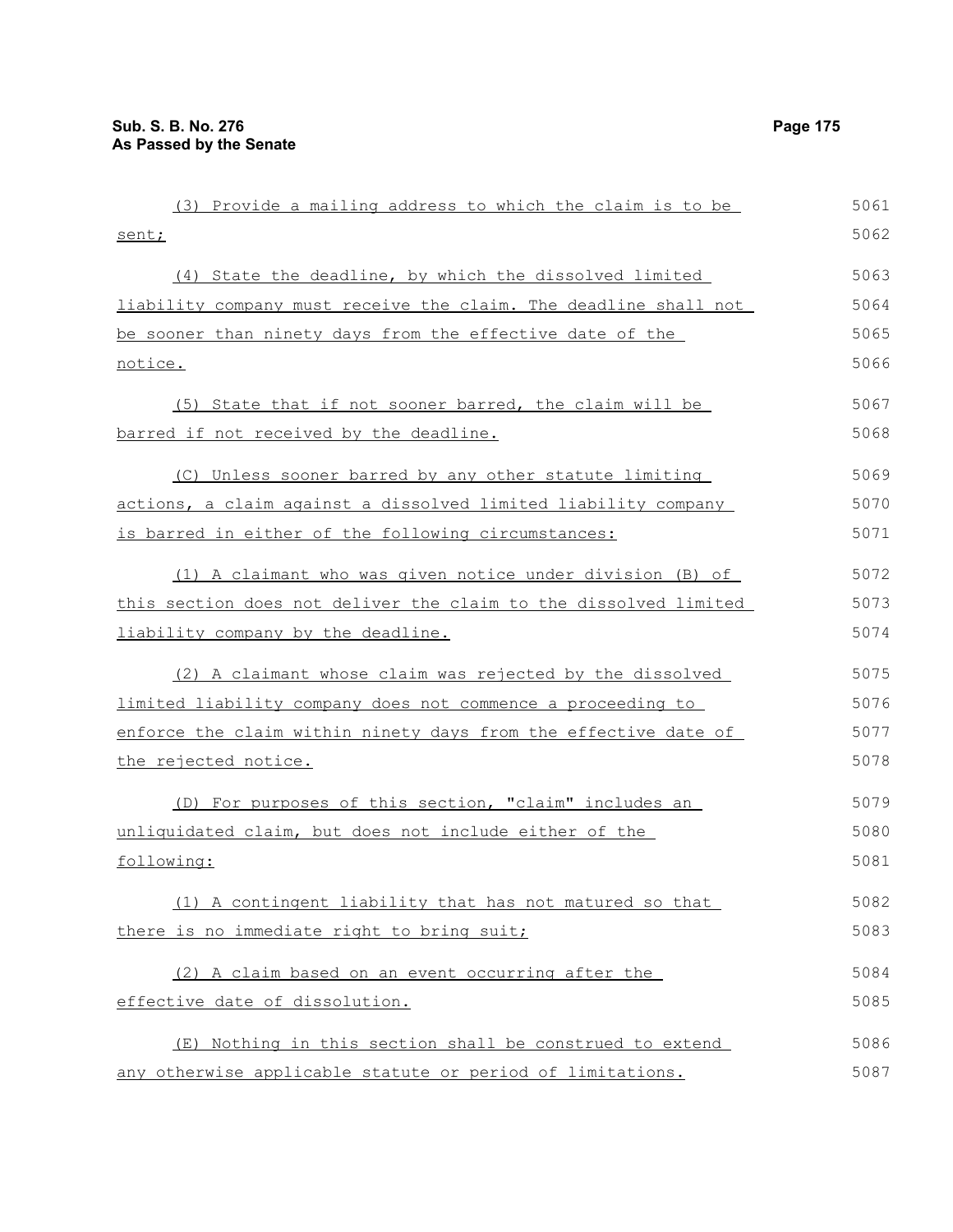| Sec. 1706.474. (A) A dissolved limited liability company           | 5088 |
|--------------------------------------------------------------------|------|
| may publish notice of its dissolution and request that persons     | 5089 |
| with claims against the dissolved limited liability company        | 5090 |
| present them in accordance with the notice.                        | 5091 |
| (B) The notice described in division (A) of this section           | 5092 |
| shall meet all of the following requirements:                      | 5093 |
| (1) It shall be posted prominently on the principal web            | 5094 |
| site then maintained by the limited liability company, if any,     | 5095 |
| and provided to the secretary of state to be posted on the web     | 5096 |
| site maintained by the secretary of state in accordance with       | 5097 |
| division (J) of this section. The notice shall be considered       | 5098 |
| <u>published when posted on both web sites or, if the limited </u> | 5099 |
| liability company does not then maintain a web site, when posted   | 5100 |
| on the web site maintained by the secretary of state.              | 5101 |
| (2) It shall describe the information that must be                 | 5102 |
| included in a claim and provide a mailing address to which the     | 5103 |
| <u>claim must be sent.</u>                                         | 5104 |
| (3) It shall state that if not sooner barred, a claim              | 5105 |
| against the dissolved limited liability company will be barred     | 5106 |
| unless a proceeding to enforce the claim is commenced within two   | 5107 |
| years after the publication of the notice.                         | 5108 |
| (C) If a dissolved limited liability company publishes a           | 5109 |
| notice in accordance with division (B) of this section, unless     | 5110 |
| sooner barred by any other statute limiting actions, the claim     | 5111 |
| of each of the following claimants is barred unless the claimant   | 5112 |
| commences a proceeding to enforce the claim against the            | 5113 |
| dissolved limited liability company within two years after the     | 5114 |
| publication of the notice:                                         | 5115 |
| (1) A claimant who was not given notice under division (B)         | 5116 |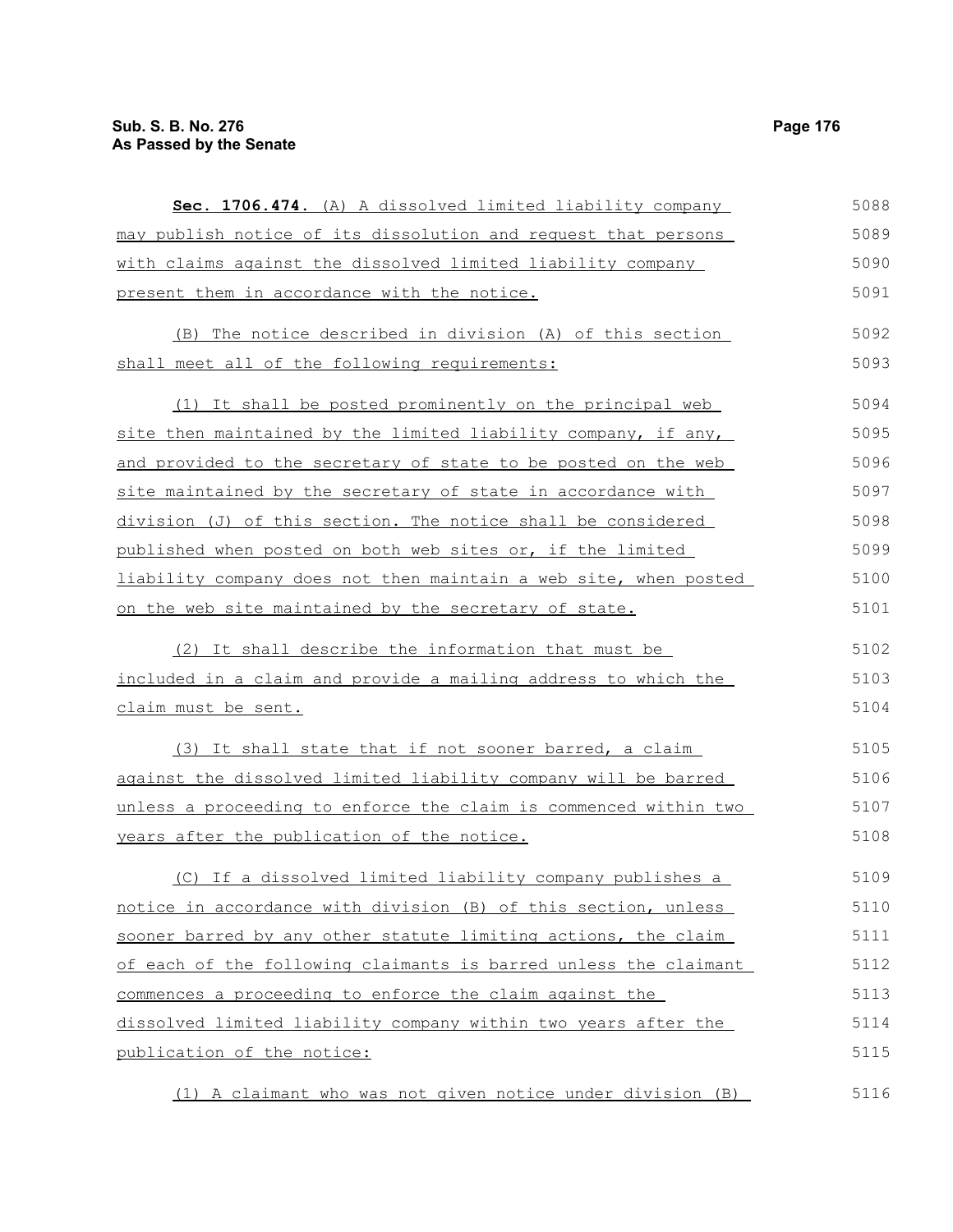| of section 1706.473 of the Revised Code;                         | 5117 |
|------------------------------------------------------------------|------|
| (2) A claimant whose claim was timely sent to the                | 5118 |
| dissolved limited liability company but not acted on by the      | 5119 |
| dissolved limited liability company;                             | 5120 |
| (3) A claimant whose claim is contingent at the effective        | 5121 |
| date of the dissolution of the limited liability company, or is  | 5122 |
| based on an event occurring after the effective date of the      | 5123 |
| dissolution of the limited liability company.                    | 5124 |
| (D) A claim that is not barred under this section, any           | 5125 |
| other statute limiting actions, or section 1706.473 of the       | 5126 |
| Revised Code may be enforced as follows:                         | 5127 |
| (1) Against a dissolved limited liability company, to the        | 5128 |
| extent of its undistributed assets;                              | 5129 |
| (2) Except as provided in division (H) of this section, if       | 5130 |
| the assets of a dissolved limited liability company have been    | 5131 |
| distributed after dissolution, against a member or assignee to   | 5132 |
| the extent of that person's proportionate share of the claim or  | 5133 |
| of the assets distributed to the member or assignee after        | 5134 |
| dissolution, whichever is less. A person's total liability for   | 5135 |
| all claims under division (D) of this section may not exceed the | 5136 |
| total amount of assets distributed to the person after           | 5137 |
| dissolution of the limited liability company.                    | 5138 |
| (E) A dissolved limited liability company that published a       | 5139 |
| notice under this section may file an application with the       | 5140 |
| appropriate court in the county in which the dissolved limited   | 5141 |
| liability company's principal office is located or, if it has    | 5142 |
| none in this state, in the county in which the dissolved limited | 5143 |
| liability company's statutory agent is or was last located, for  | 5144 |
| a determination of the amount and form of security to be         | 5145 |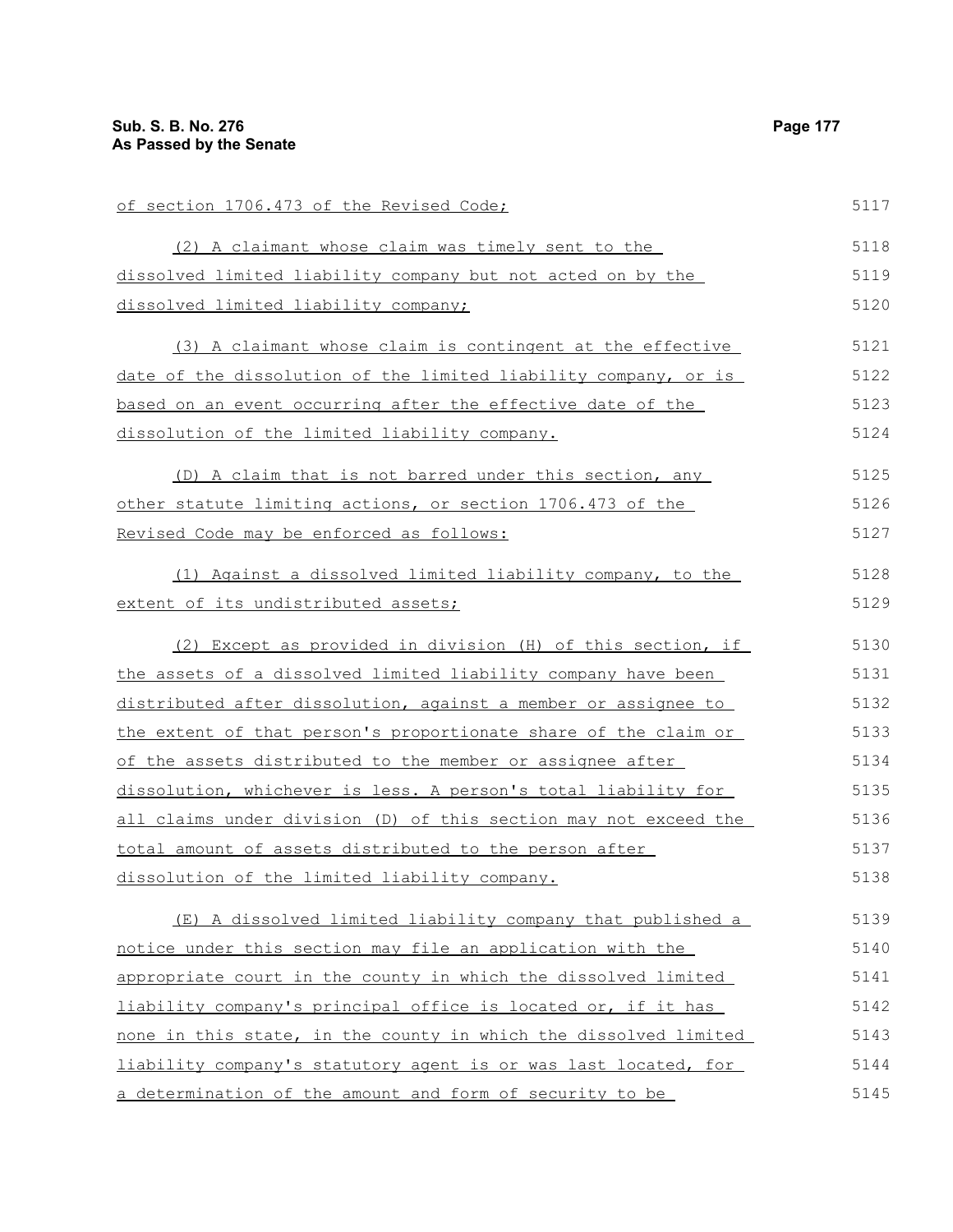| provided for payment of the following claims:                   | 5146 |
|-----------------------------------------------------------------|------|
| (1) Claims that are contingent;                                 | 5147 |
| (2) Claims that have not been made known to the dissolved       | 5148 |
| limited liability company;                                      | 5149 |
| (3) Claims that are based on an event occurring after the       | 5150 |
| effective date of the dissolution of the limited liability      | 5151 |
| company but that, based on the facts known to the dissolved     | 5152 |
| limited liability company, are reasonably estimated to arise    | 5153 |
| after the effective date of the dissolution of the limited      | 5154 |
| liability company.                                              | 5155 |
| Provision need not be made for any claim that is or is          | 5156 |
| reasonably anticipated to be barred under division (C) of this  | 5157 |
| section.                                                        | 5158 |
| Within ten days after the filing of the application<br>(F)      | 5159 |
| provided for in division (E) of this section, notice of the     | 5160 |
| proceeding shall be given by the dissolved limited liability    | 5161 |
| company to each potential claimant as described in division (E) | 5162 |
| of this section.                                                | 5163 |
| (G) The appropriate court may appoint a quardian ad litem       | 5164 |
| to represent all claimants whose identities are unknown in any  | 5165 |
| proceeding brought under this section. The reasonable fees and  | 5166 |
| expenses of the quardian, including all reasonable expert       | 5167 |
| witness fees, shall be paid by the dissolved limited liability  | 5168 |
| company.                                                        | 5169 |
| (H) Provision by the dissolved limited liability company        | 5170 |
| for security in the amount and the form ordered by the          | 5171 |
| appropriate court under division (E) of this section shall      | 5172 |
| satisfy the dissolved limited liability company's obligation    | 5173 |
| with respect to claims that are contingent, have not been made  | 5174 |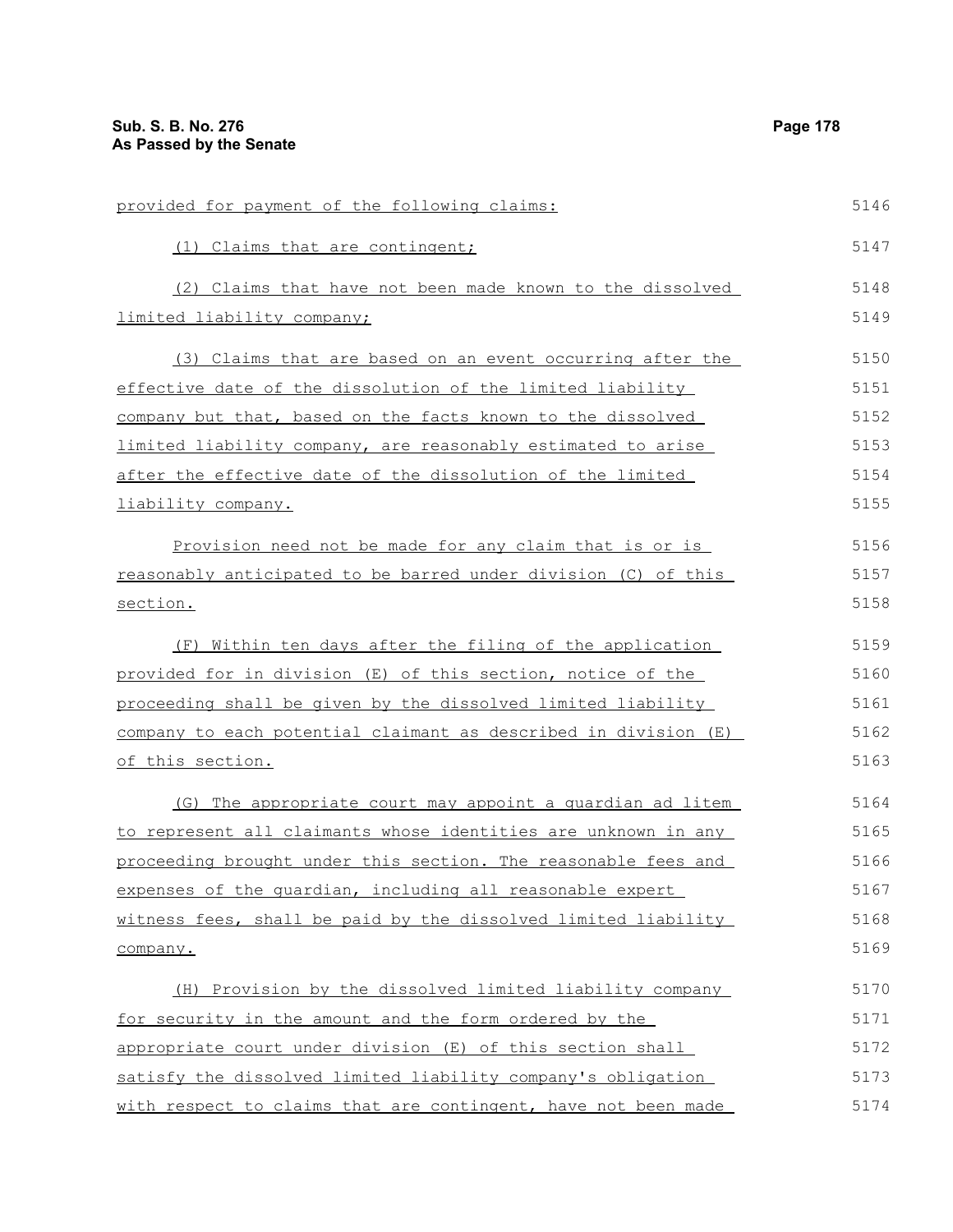| known to the dissolved limited liability company, or are based          | 5175 |
|-------------------------------------------------------------------------|------|
| on an event occurring after the effective date of the                   | 5176 |
| dissolution of the limited liability company. Such claims shall         | 5177 |
| not be enforced against a person owning a membership interest to        | 5178 |
| whom assets have been distributed by the dissolved limited              | 5179 |
| liability company after the effective date of the dissolution of        | 5180 |
| the limited liability company.                                          | 5181 |
| (I) Nothing in this section shall be construed to extend                | 5182 |
| <u>any otherwise applicable statute of limitations.</u>                 | 5183 |
| $(J)$ (1) Except as provided in division (J)(2) of this                 | 5184 |
| section, the secretary of state shall make both of the following        | 5185 |
| available to the public in a format that is searchable,                 | 5186 |
| <u>viewable, and accessible through the internet:</u>                   | 5187 |
| (a) A list of all limited liability companies that have                 | 5188 |
| filed certificates of dissolution;                                      | 5189 |
| (b) For each dissolved limited liability company on the                 | 5190 |
| <u>list described in division (J)(1)(a) of this section, a copy of </u> | 5191 |
| <u>both the certificate of dissolution and the notice delivered </u>    | 5192 |
| under division (B) of this section.                                     | 5193 |
| (2) After the materials relating to any dissolved limited               | 5194 |
| liability company have been posted for five years, the secretary        | 5195 |
| of state may remove from the web site the information that the          | 5196 |
| secretary posted pursuant to division (J) (1) of this section           | 5197 |
| that relates to that dissolved company.                                 | 5198 |
| Sec. 1706.475. (A) Upon the winding up of a limited                     | 5199 |
| liability company, payment or adequate provision for payment,           | 5200 |
| shall be made to creditors, including members who are creditors,        | 5201 |
| in satisfaction of liabilities of the limited liability company.        | 5202 |
| (B) After a limited liability company complies with                     | 5203 |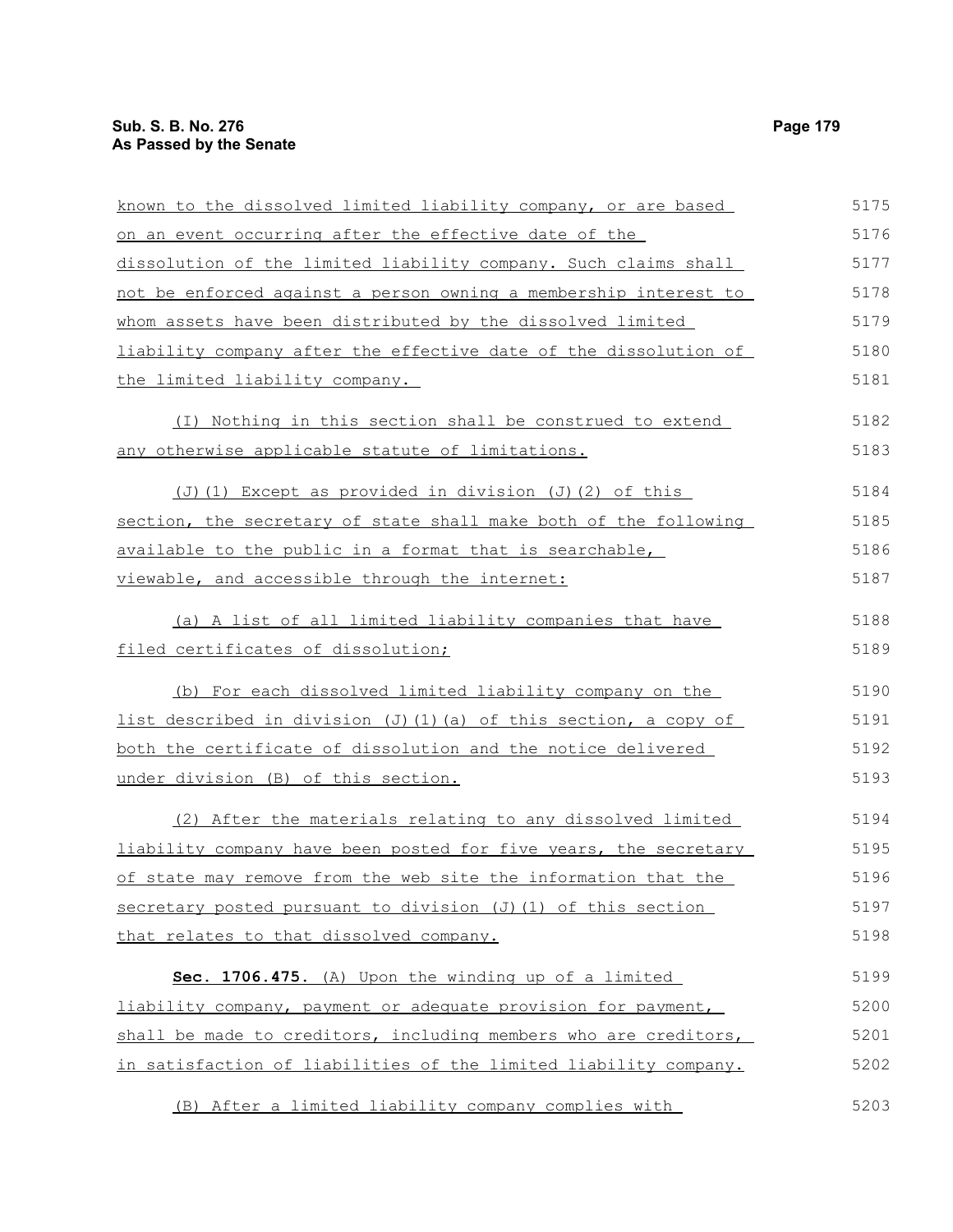| division (A) of this section, any surplus shall be distributed  | 5204 |
|-----------------------------------------------------------------|------|
| as follows:                                                     | 5205 |
| (1) First, to each person owning a membership interest          | 5206 |
| that reflects contributions made on account of the membership   | 5207 |
| interest and not previously returned, an amount equal to the    | 5208 |
| value of the person's unreturned contributions;                 | 5209 |
| (2) Then to each person owning a membership interest in         | 5210 |
| the proportions in which the owners of membership interests     | 5211 |
| share in distributions before dissolution.                      | 5212 |
| (C) If the limited liability company does not have              | 5213 |
| sufficient surplus to comply with division (B) (1) of this      | 5214 |
| section, any surplus shall be distributed among the owners of   | 5215 |
| membership interests in proportion to the value of their        | 5216 |
| respective unreturned contributions.                            | 5217 |
| Sec. 1706.51. (A) The law of the state or other                 | 5218 |
| jurisdiction under which a foreign limited liability company is | 5219 |
| formed governs all of the following:                            | 5220 |
| (1) The organization and internal affairs of the foreign        | 5221 |
| limited liability company;                                      | 5222 |
| (2) The liability of a member as a member for the debts,        | 5223 |
| obligations, or other liabilities of the foreign limited        | 5224 |
| liability company or a series thereof;                          | 5225 |
| (3) The authority of the members and agents of a foreign        | 5226 |
| limited liability company or a series thereof;                  | 5227 |
| (4) The liability of the following for the obligations of       | 5228 |
| another series or the foreign limited liability company:        | 5229 |
| (a) The assets of the foreign limited liability company;        | 5230 |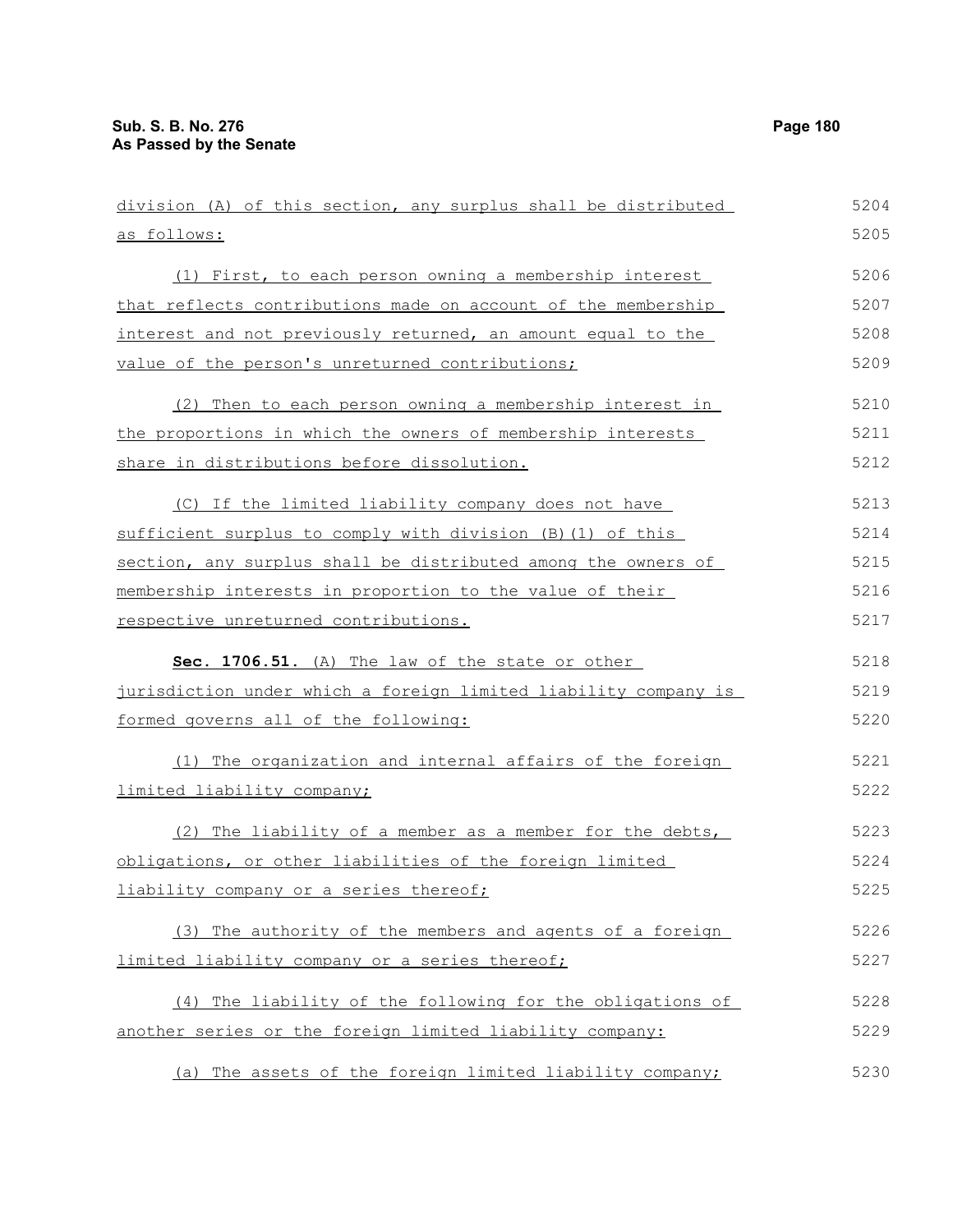(b) The assets of a series thereof. (B) A foreign limited liability company's application for registration as a foreign limited liability company may not be denied by reason of any difference between the laws of the jurisdiction under which the limited liability company is formed and the laws of this state. (C) A foreign limited liability company, including a foreign limited liability company that has filed a registration as a foreign limited liability company, may not engage in any activities in this state that a limited liability company is forbidden to engage in by the laws of this state. (D) A foreign limited liability company that has filed a registration as a foreign limited liability company shall in this state: (1) Have the same but no greater rights than a limited liability company; (2) Have the same but no greater privileges than a limited liability company; (3) Except as otherwise provided by this chapter, be subject to the same duties, restrictions, penalties, and liabilities now or later imposed on a limited liability company. **Sec. 1706.511.** (A) In order for a foreign limited liability company or any one or more of its series to transact business in this state, the foreign limited liability company shall register with the secretary of state. Neither a foreign limited liability company nor any one or more of its series may transact business in this state until the registration has been approved by the secretary of state and the foreign limited 5231 5232 5233 5234 5235 5236 5237 5238 5239 5240 5241 5242 5243 5244 5245 5246 5247 5248 5249 5250 5251 5252 5253 5254 5255 5256 5257 5258

liability company or series is otherwise in compliance with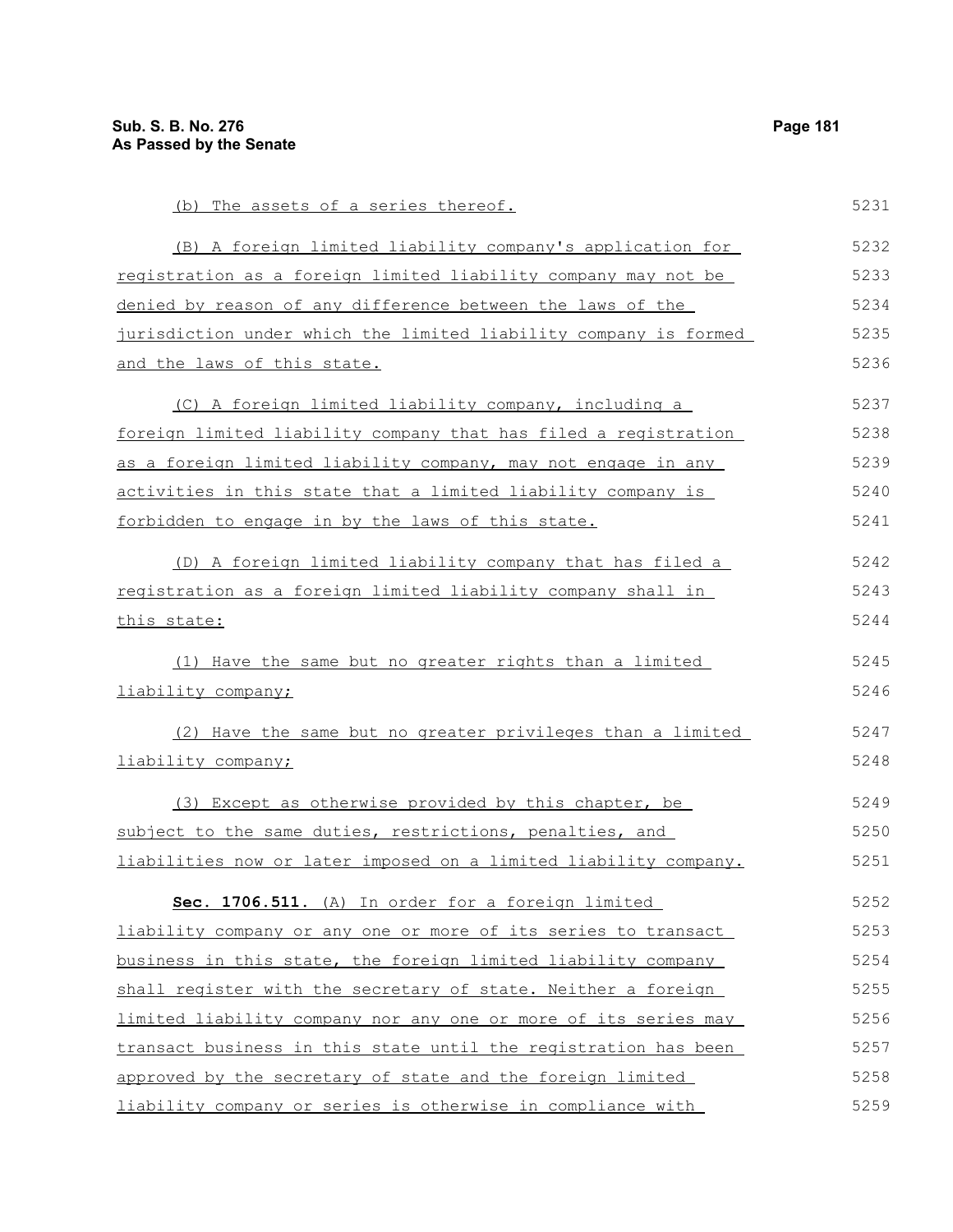sections 1706.51 to 1706.515 of the Revised Code. (B) The registration as a foreign limited liability company shall state all of the following: (1) The name of the foreign limited liability company and, if the name does not comply with section 1706.07 of the Revised Code, the assumed name adopted pursuant to division (A) of section 1706.513 of the Revised Code; (2) The foreign limited liability company's jurisdiction of formation; (3) The name and street address of the foreign limited liability company's statutory agent and a written acceptance of the appointment that is signed by the agent; (4) That the foreign limited liability company is a foreign limited liability company; (5) The information required by division (C) of this section, if applicable. (C) If a foreign limited liability company establishes or provides for the establishment of one or more series of assets, it shall state all of the following in the registration as a foreign limited liability company: (1) The fact that it provides for the establishment of one or more series of assets; (2) Whether the debts, liabilities, and obligations incurred, contracted for, or otherwise existing with respect to a particular series, if any, shall be enforceable against the assets of that series only, and not against the assets of the foreign limited liability company generally or any other series thereof; 5260 5261 5262 5263 5264 5265 5266 5267 5268 5269 5270 5271 5272 5273 5274 5275 5276 5277 5278 5279 5280 5281 5282 5283 5284 5285 5286 5287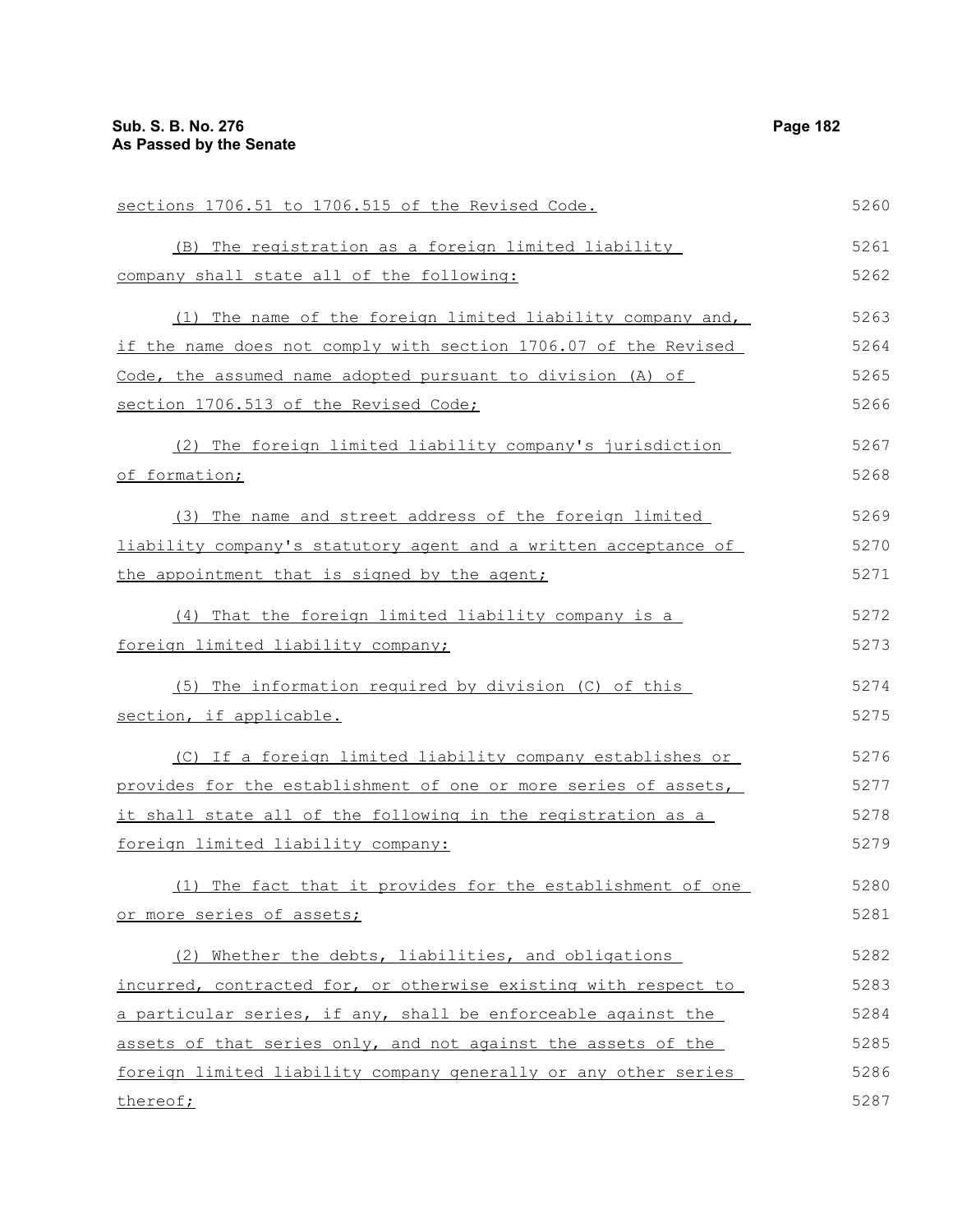(3) Whether any of the debts, liabilities, obligations, and expenses incurred, contracted for, or otherwise existing with respect to the foreign limited liability company generally or any other series thereof shall be enforceable against the assets of that series. (D) Upon any change in circumstances that makes any statement contained in its filed registration as a foreign limited liability company no longer true, a foreign limited liability company authorized to transact business in this state shall deliver to the secretary of state for filing an appropriate certificate of correction, on a form as prescribed by the secretary of state, so that its statement of foreign qualification is in all respects true. (E) A foreign limited liability company is authorized to transact business in this state from the effective date of its registration as a foreign limited liability company until the earlier of the effective date of its cancellation of foreign limited liability company or the effective date of the secretary of state's cancellation of the registration as a foreign limited liability company in accordance with section 1706.09 of the Revised Code. **Sec. 1706.512.** (A) A foreign limited liability company shall not be considered to be transacting business in this state within the meaning of sections 1706.51 to 1706.515 of the Revised Code by reason of its or any one or more of its series' carrying on in this state any of the following actions: (1) Maintaining, defending, or settling in its own behalf any proceeding or dispute; (2) Holding meetings or carrying on any other activities 5288 5289 5290 5291 5292 5293 5294 5295 5296 5297 5298 5299 5300 5301 5302 5303 5304 5305 5306 5307 5308 5309 5310 5311 5312 5313 5314 5315 5316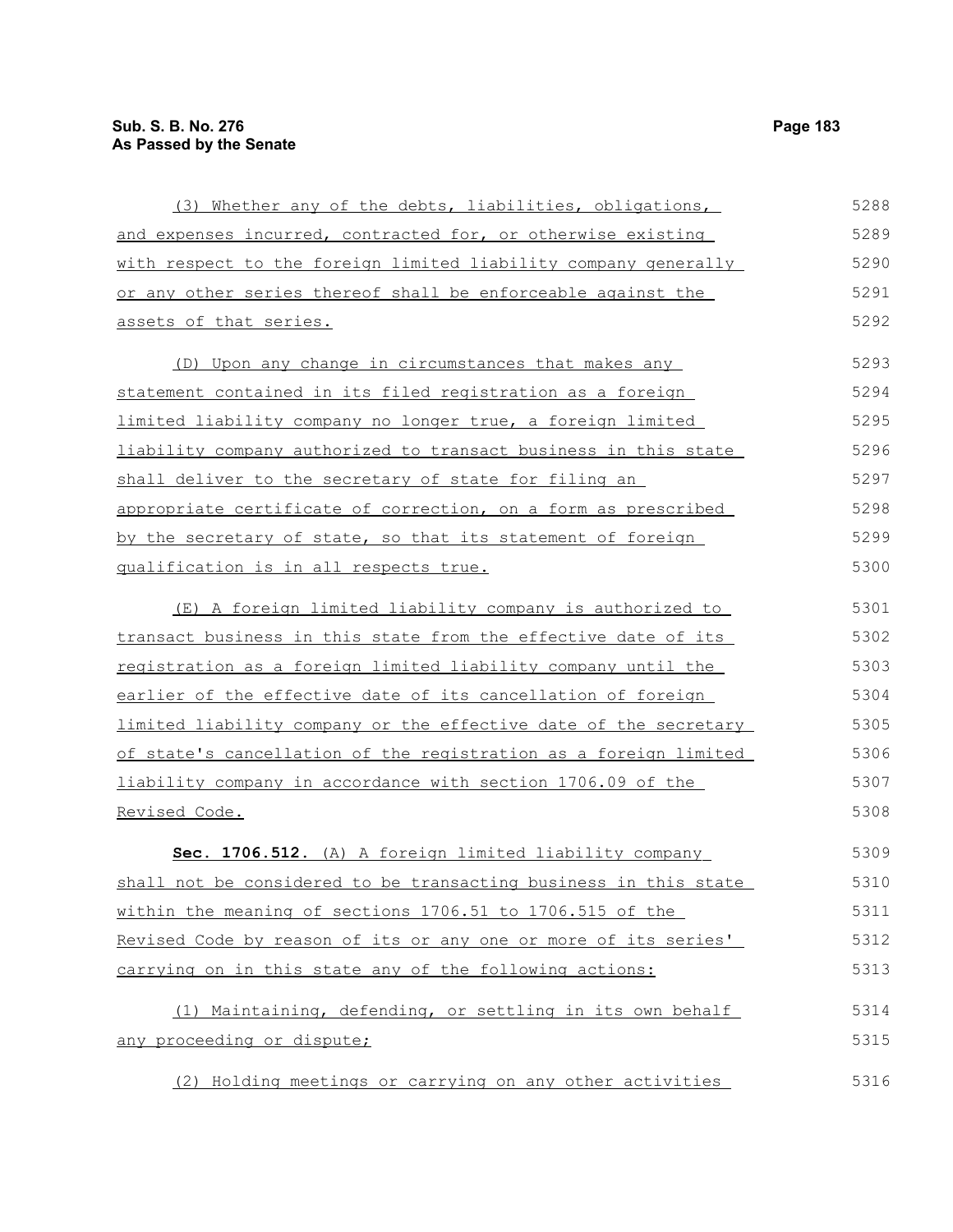| concerning its internal affairs;                                 | 5317 |
|------------------------------------------------------------------|------|
| (3) Maintaining accounts in financial institutions;              | 5318 |
| (4) Maintaining offices or agencies for the assignment,          | 5319 |
| exchange, and registration of the foreign limited liability      | 5320 |
| company's or its series' own securities or interests or          | 5321 |
| maintaining trustees or depositories with respect to those       | 5322 |
| securities or interests;                                         | 5323 |
| (5) Selling through independent contractors;                     | 5324 |
| (6) Soliciting or obtaining orders, whether by mail or           | 5325 |
| electronic means or through employees or agents or otherwise, if | 5326 |
| the orders require acceptance outside this state before they     | 5327 |
| become contracts;                                                | 5328 |
| (7) Creating, as borrower or lender, or acquiring                | 5329 |
| indebtedness, mortgages, or security interests in real or        | 5330 |
| personal property;                                               | 5331 |
| (8) Securing or collecting debts in its own behalf or            | 5332 |
| enforcing mortgages or other security interests in real or       | 5333 |
| personal property securing those debts, and holding, protecting, | 5334 |
| <u>and maintaining property so acquired;</u>                     | 5335 |
| (9) Owning real or personal property;                            | 5336 |
| (10) Conducting an isolated transaction that is not one in       | 5337 |
| the course of repeated transactions of a like nature;            | 5338 |
| (11) Transacting business in interstate commerce.                | 5339 |
| (B) A foreign limited liability company shall not be             | 5340 |
| considered to be transacting business in this state solely       | 5341 |
| because it or any one or more of its series:                     | 5342 |
| (1) Owns a controlling interest in an entity that is             | 5343 |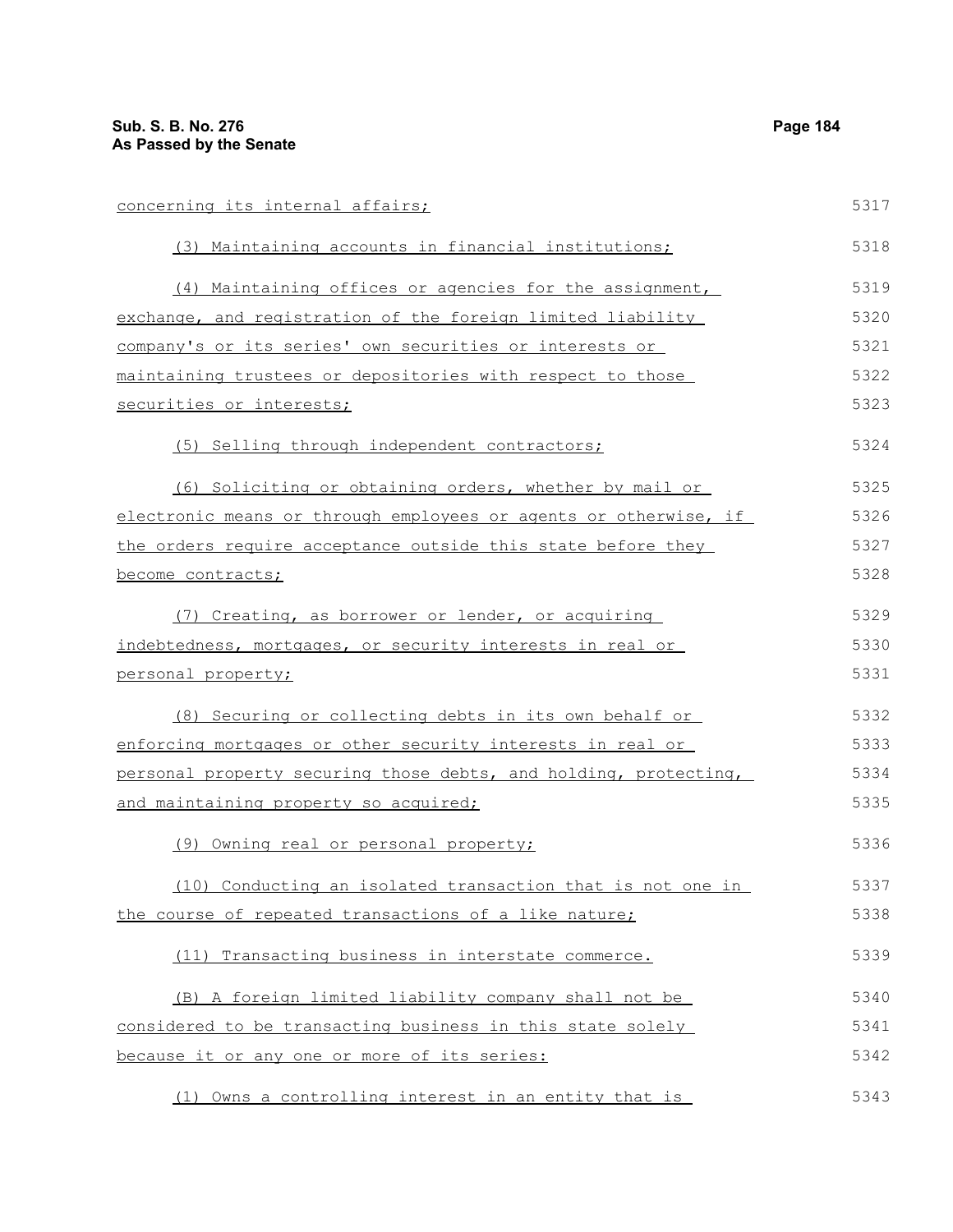| transacting business in this state;                              | 5344 |
|------------------------------------------------------------------|------|
| (2) Is a limited partner of a limited partnership or             | 5345 |
| foreign limited partnership that is transacting business in this | 5346 |
| state;                                                           | 5347 |
| (3) Is a member of a limited liability company or foreign        | 5348 |
| limited liability company that is transacting business in this   | 5349 |
| state.                                                           | 5350 |
| (C) This section does not apply in determining the               | 5351 |
| contacts or activities that may subject a foreign limited        | 5352 |
| liability company, or a series thereof, to service of process,   | 5353 |
| taxation, or regulation under laws of this state other than this | 5354 |
| chapter.                                                         | 5355 |
| (D) Nothing in this section shall limit or affect the            | 5356 |
| right to subject a foreign limited liability company, or a       | 5357 |
| series thereof, to the jurisdiction of the courts of this state  | 5358 |
| or to serve upon any foreign limited liability company, or       | 5359 |
| series thereof, any process, notice, or demand required or       | 5360 |
| permitted by law to be served upon a foreign limited liability   | 5361 |
| company, or series thereof, pursuant to any other provision of   | 5362 |
| law or pursuant to the applicable rules of civil procedure.      | 5363 |
| Sec. 1706.513. (A) A foreign limited liability company           | 5364 |
| whose name does not comply with section 1706.07 of the Revised   | 5365 |
| Code may not file a registration as a foreign limited liability  | 5366 |
| company until it adopts, for the purpose of transacting business | 5367 |
| in this state, an assumed name that complies with section        | 5368 |
| 1706.07 of the Revised Code. A foreign limited liability company | 5369 |
| that adopts an assumed name under this division and then files a | 5370 |
| registration as a foreign limited liability company under that   | 5371 |

assumed name need not file a name registration when transacting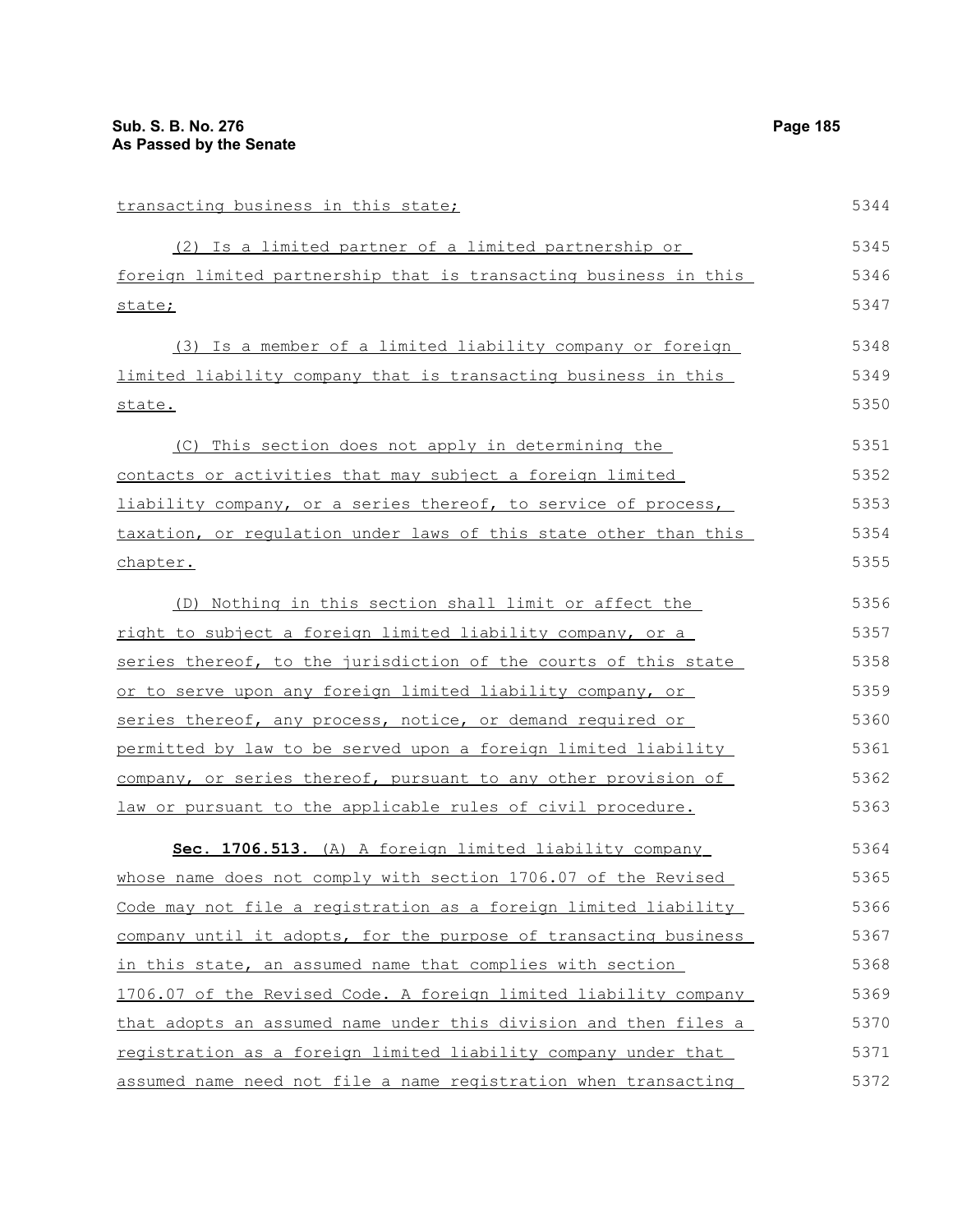business under that assumed name. After filing the registration as a foreign limited liability company under an assumed name, a foreign limited liability company shall transact business in this state under the assumed name unless the foreign limited liability company has filed a name registration under another name and is authorized to transact business in this state under such name. (B) If a foreign limited liability company to which a registration as a foreign limited liability company has been filed changes its name to one that does not comply with section 1706.07 of the Revised Code, it may not thereafter transact business in this state until it complies with division (A) of this section by filing a certificate of correction. **Sec. 1706.514.** (A) A foreign limited liability company that has a registration as a foreign limited liability company in the records of the secretary of state may cancel its registration as a limited liability company by delivering for filing a certificate of cancellation of registration of a foreign limited liability company to the secretary of state. (B) A certificate of cancellation of registration of a foreign limited liability company shall set forth all of the following: (1) The name and registration number of the foreign limited liability company, any assumed name adopted for use in this state, and the name of the jurisdiction under whose law it is organized; (2) The name and street address of the statutory agent, or if a statutory agent is no longer to be maintained, a statement that the foreign limited liability company will not maintain a 5373 5374 5375 5376 5377 5378 5379 5380 5381 5382 5383 5384 5385 5386 5387 5388 5389 5390 5391 5392 5393 5394 5395 5396 5397 5398 5399 5400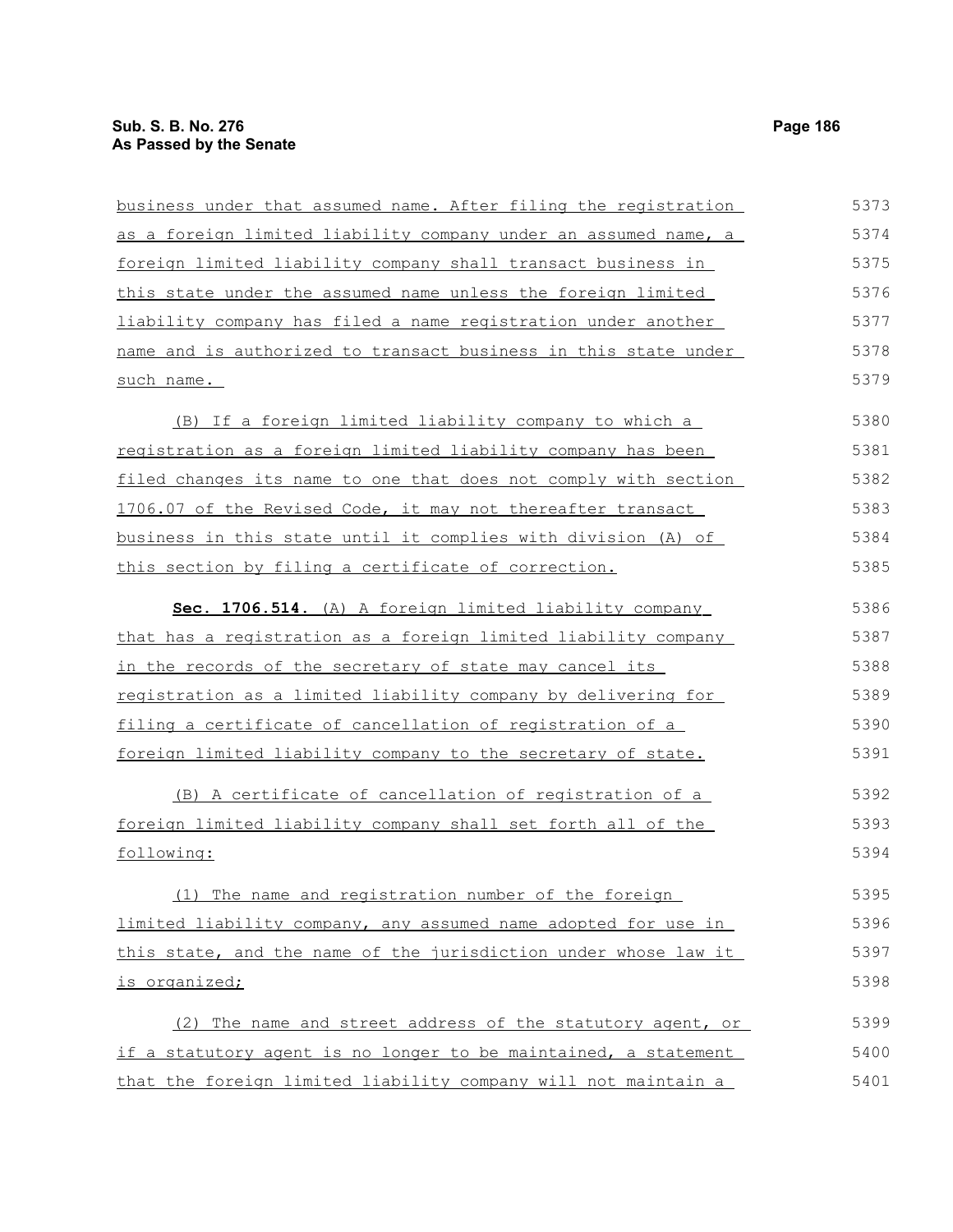| statutory agent, and the street address to which service of      | 5402 |
|------------------------------------------------------------------|------|
| process may be mailed pursuant to section 1706.09 of the Revised | 5403 |
| $\frac{\text{Code}}{\text{?}}$                                   | 5404 |
| (3) That the foreign limited liability company, and all          | 5405 |
| series thereof, will no longer transact business in this state   | 5406 |
| and that it relinguishes its authority to transact business in   | 5407 |
| this state;                                                      | 5408 |
| (4) That the foreign limited liability company is                | 5409 |
| canceling its registration as a foreign limited liability        | 5410 |
| company;                                                         | 5411 |
| (5) That any statement of assumed name it has on file in         | 5412 |
| the records of the secretary of state and any assumed name with  | 5413 |
| respect to the foreign limited liability company, are withdrawn  | 5414 |
| upon the effective date of the cancellation of registration of a | 5415 |
| foreign limited liability company.                               | 5416 |
| (C) The cancellation of registration of a foreign limited        | 5417 |
| liability company shall be effective upon filing by the          | 5418 |
| secretary of state, whereupon the registration as a foreign      | 5419 |
| limited liability company shall be canceled and the foreign      | 5420 |
| limited liability company, and all series thereof, shall be      | 5421 |
| without authority to transact business in this state.            | 5422 |
| (D) Cancellation of a registration as a foreign limited          | 5423 |
| liability company shall not terminate the authority of any       | 5424 |
| statutory agent appointed by the foreign limited liability       | 5425 |
| company.                                                         | 5426 |
| Sec. 1706.515. (A) No foreign limited liability company,         | 5427 |
| or a series thereof, transacting business in this state, nor     | 5428 |
| anyone on its behalf, shall be permitted to maintain a           | 5429 |
| proceeding in any court in this state for the collection of its  | 5430 |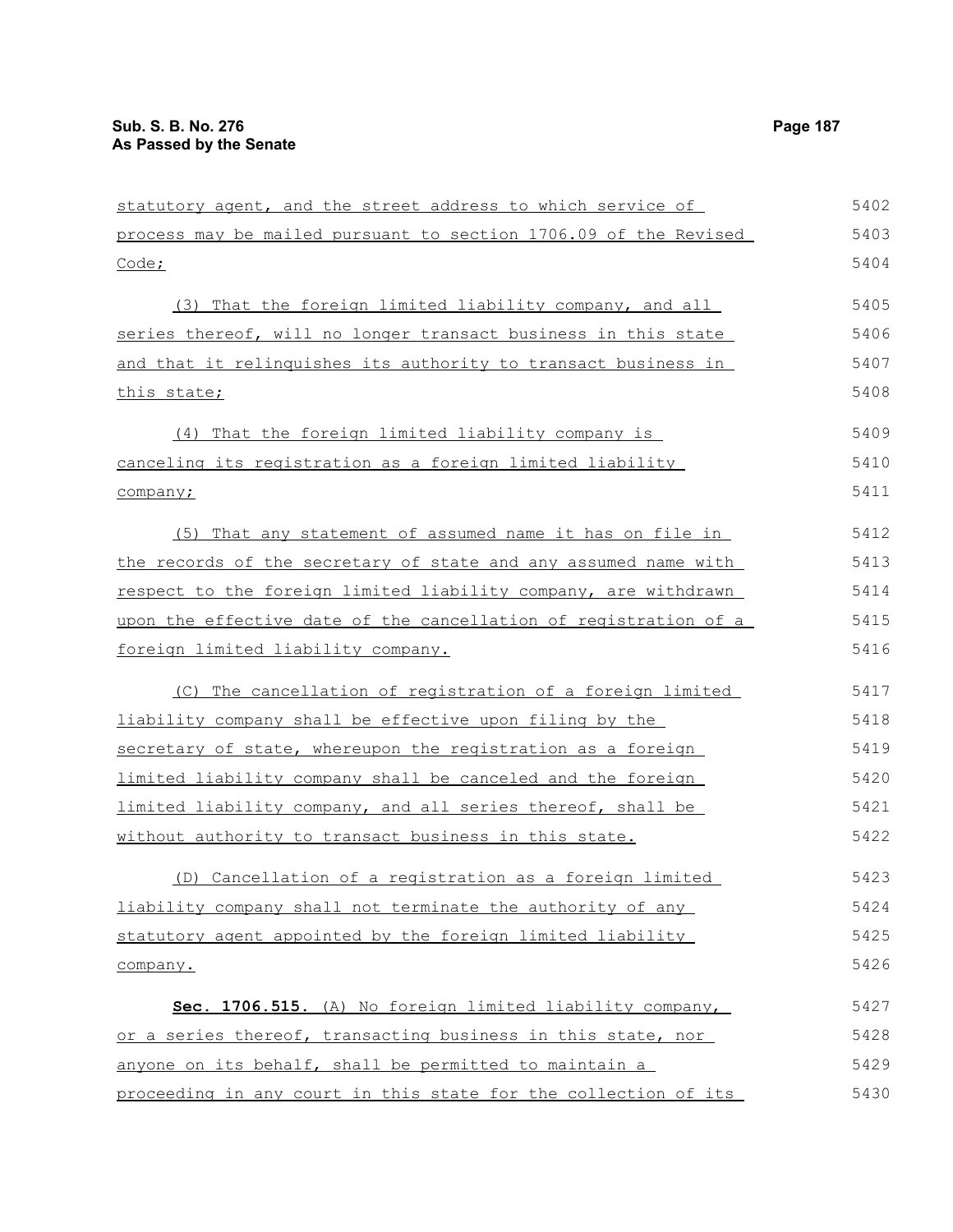5461

| debts unless an effective registration as a limited liability          | 5431 |
|------------------------------------------------------------------------|------|
| company for the foreign limited liability company is on file in        | 5432 |
| the records of the secretary of state.                                 | 5433 |
| (B) A court may stay a proceeding commenced by a foreign               | 5434 |
| limited liability company, or series thereof, until it                 | 5435 |
| determines whether the foreign limited liability company should        | 5436 |
| <u>have a registration as a limited liability company on file in</u>   | 5437 |
| the records of the secretary of state. If the court determines         | 5438 |
| that the foreign limited liability company should have a               | 5439 |
| registration as a limited liability company on file in the             | 5440 |
| records of the secretary of state, the court may further stay          | 5441 |
| the proceeding until there is an effective registration as a           | 5442 |
| limited liability company on file in the records of the                | 5443 |
| secretary of state with respect to the foreign limited liability       | 5444 |
| <u>company. If a court determines that a foreign limited liability</u> | 5445 |
| company should have a registration as a limited liability              | 5446 |
| company on file in the records of the secretary of state, and          | 5447 |
| the foreign limited liability company subsequently delivers for        | 5448 |
| filing to the secretary of state a registration as a limited           | 5449 |
| <u>liability company, no proceeding in any court in this state to</u>  | 5450 |
| which the foreign limited liability company, or a series               | 5451 |
| thereof, is a party shall, after the effective date of the             | 5452 |
| registration as a foreign limited liability company, be                | 5453 |
| dismissed by reason of the foreign limited liability company's         | 5454 |
| prior noncompliance with section 1706.511 of the Revised Code.         | 5455 |
| (C) If a foreign limited liability company, or a series                | 5456 |
| thereof, conducts activities in this state without having on           | 5457 |
| file in the records of the secretary of state a registration as        | 5458 |
| a foreign limited liability company, the foreign limited               | 5459 |
| liability company shall be liable to this state for an amount          | 5460 |

equal to the fee as prescribed by the secretary of state from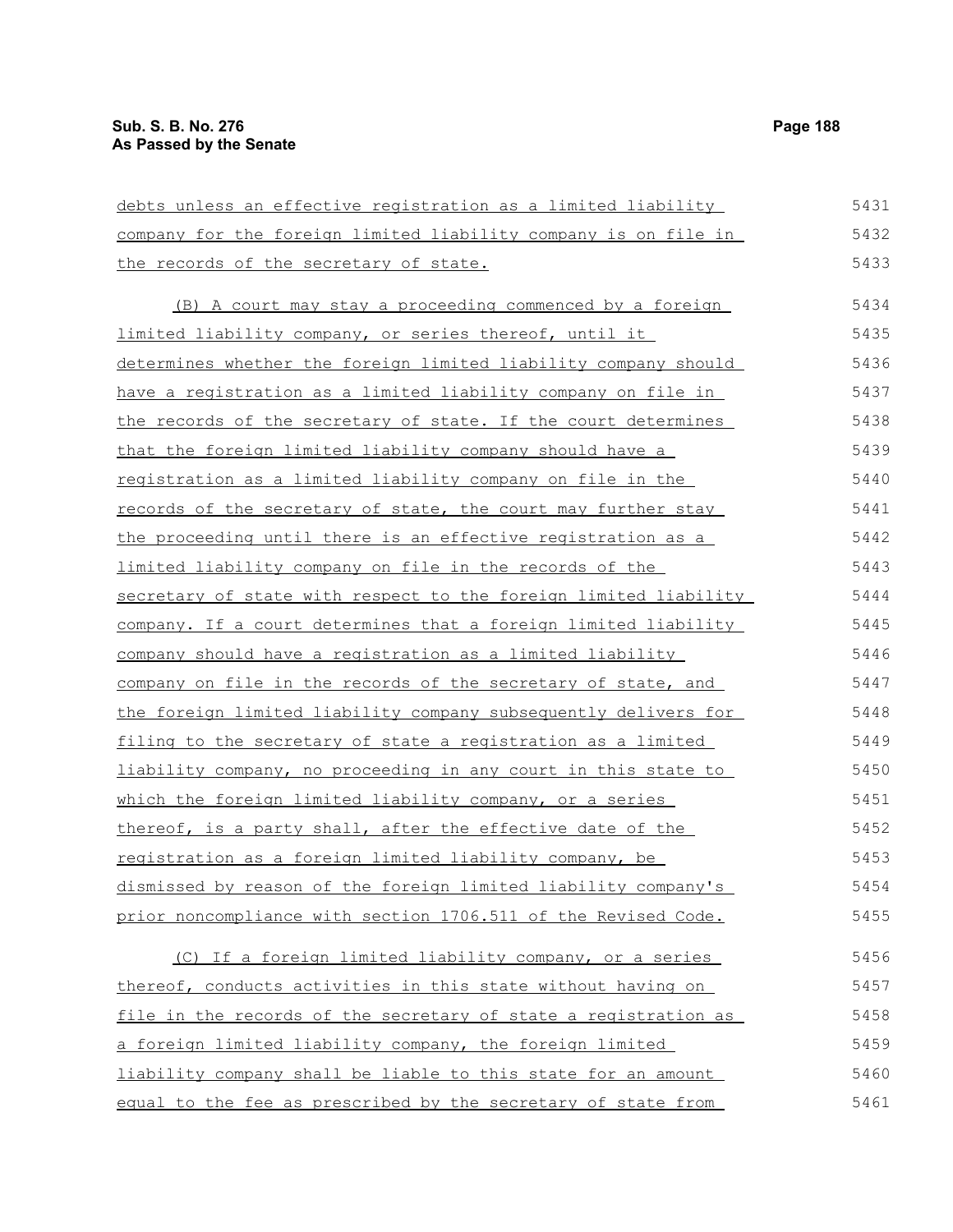| time to time.                                                    | 5462 |
|------------------------------------------------------------------|------|
| No registration as a foreign limited liability company           | 5463 |
| shall be filed until payment of the amounts due under this       | 5464 |
| division is made.                                                | 5465 |
| The amounts due to this state under division (C) of<br>(D)       | 5466 |
| this section may be recovered in an action brought by the        | 5467 |
| attorney general. Upon a finding by the court that a foreign     | 5468 |
| limited liability company, or series thereof, has conducted      | 5469 |
| activities in this state in violation of sections 1706.51 to     | 5470 |
| 1706.515 of the Revised Code, the court may issue, in addition   | 5471 |
| to or in lieu of the imposition of a civil penalty, an           | 5472 |
| injunction restraining the further conducting of activities by   | 5473 |
| the foreign limited liability company and all of its series, and | 5474 |
| the further exercise of any rights and privileges of a foreign   | 5475 |
| limited liability company in this state until all amounts plus   | 5476 |
| any interest and court costs that the court may assess have been | 5477 |
| paid, and until the foreign limited liability company has        | 5478 |
| otherwise complied with sections 1706.51 to 1706.515 of the      | 5479 |
| Revised Code.                                                    | 5480 |
| (E) Notwithstanding divisions (A) and (B) of this section,       | 5481 |
| the conducting of activities in this state by a foreign limited  | 5482 |
| liability company, or a series thereof, without having a         | 5483 |
| registration as a foreign limited liability company on file in   | 5484 |
| the records of the secretary of state does not impair the        | 5485 |
| validity of the acts of the foreign limited liability company,   | 5486 |
| or a series thereof, or prevent the foreign limited liability    | 5487 |
| company, or a series thereof, from defending any proceeding in   | 5488 |
| this state.                                                      | 5489 |
| (F) Neither a member nor agent of a foreign limited              | 5490 |
| liability company nor a member associated with a series or agent | 5491 |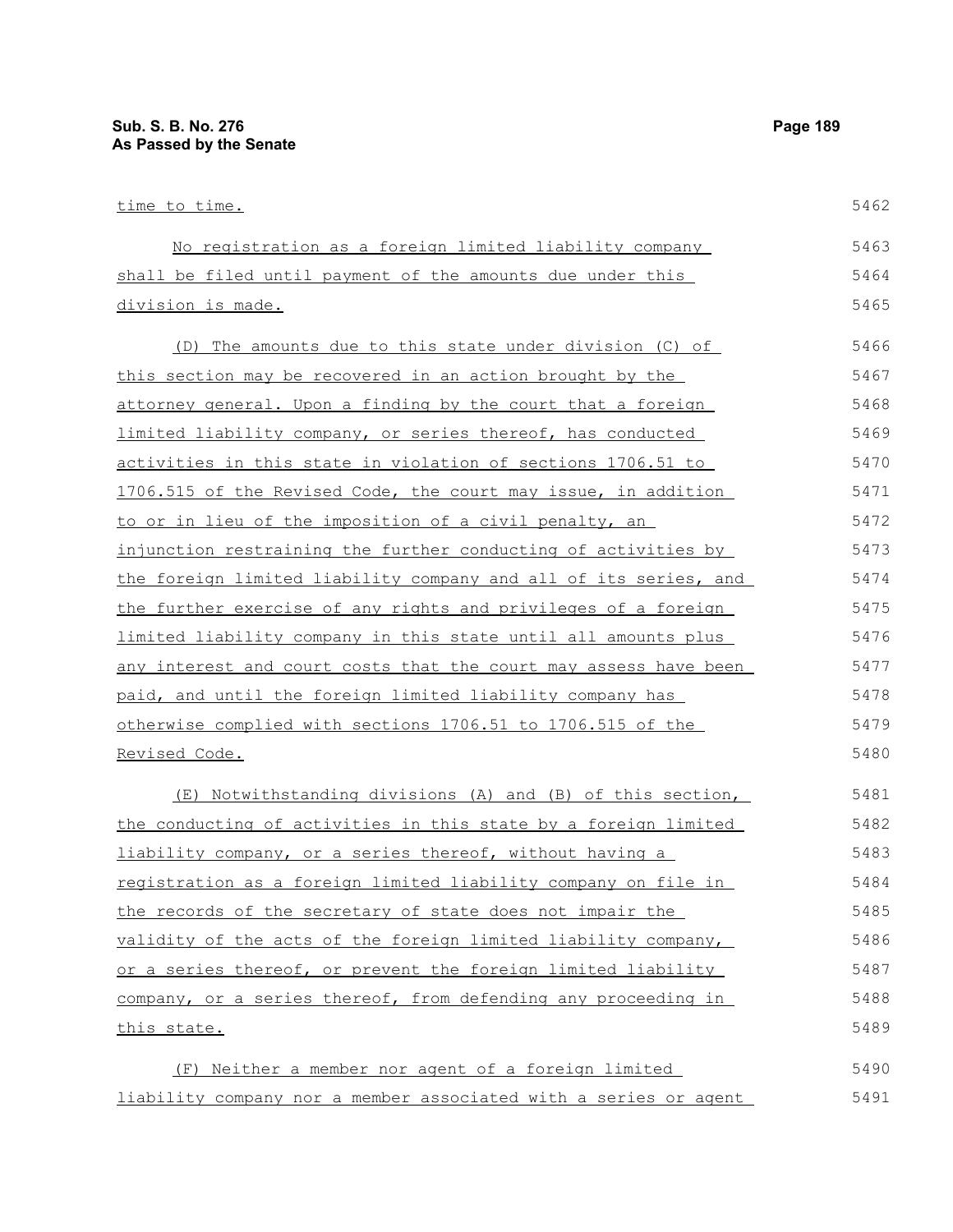| of a series, is liable for the debts, obligations, or other      | 5492 |
|------------------------------------------------------------------|------|
| liabilities of the foreign limited liability company, or a       | 5493 |
| series thereof, solely because the foreign limited liability     | 5494 |
| company, or a series thereof, conducted activities in this state | 5495 |
| without a registration as a foreign limited liability company    | 5496 |
| being on file in the records of the secretary of state.          | 5497 |
| Sec. 1706.61. (A) A member may commence or maintain a            | 5498 |
| derivative action in the right of a limited liability company to | 5499 |
| recover a judgment in favor of the limited liability company by  | 5500 |
| complying with sections 1706.61 to 1706.617 of the Revised Code. | 5501 |
|                                                                  |      |
| (B) A member associated with a series of a limited               | 5502 |
| liability company may commence or maintain a derivative action   | 5503 |
| in the right of the series to recover a judgment in favor of the | 5504 |
| series by complying with sections 1706.61 to 1706.617 of the     | 5505 |
| <u>Revised Code.</u>                                             | 5506 |
| Sec. 1706.611. (A) A member may commence or maintain a           | 5507 |
| derivative action in the right of the limited liability company  | 5508 |
| only if the member meets both of the following conditions:       | 5509 |
|                                                                  |      |
| (1) The member fairly and adequately represents the              | 5510 |
| interests of the limited liability company in enforcing the      | 5511 |
| right of the limited liability company.                          | 5512 |
| (2) The member either:                                           | 5513 |
|                                                                  |      |
| (a) Was a member of the limited liability company at the         | 5514 |
| time of the act or omission of which the member complains;       | 5515 |
| (b) Acquired a membership interest through assignment by         | 5516 |
| operation of law from a person who was a member at the time of   | 5517 |
| the act or omission of which the member complains.               | 5518 |
|                                                                  | 5519 |
| (B) A member associated with a series of a limited               |      |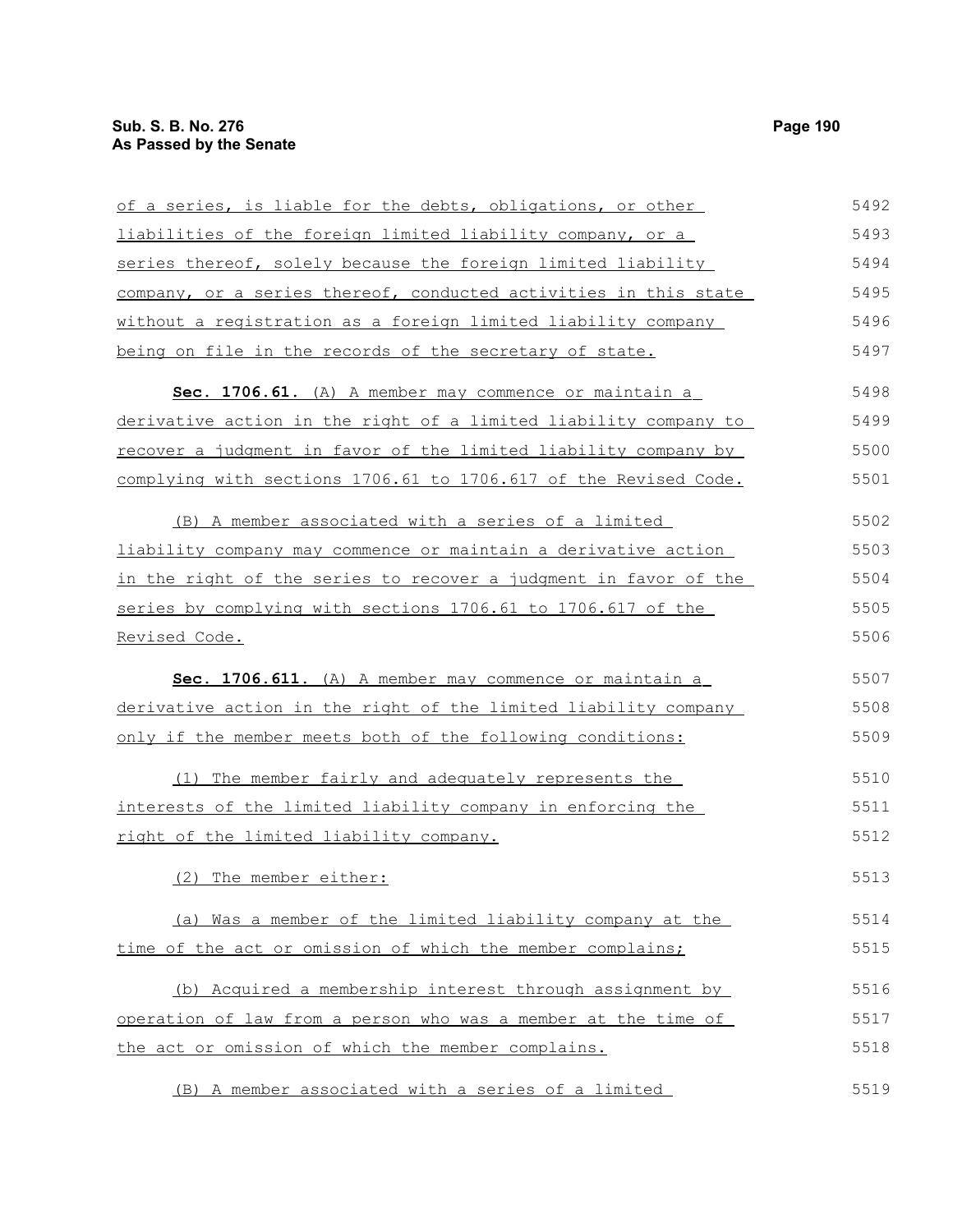| liability company may commence or maintain a derivative action         | 5520 |
|------------------------------------------------------------------------|------|
| in the right of the series only if the member meets both of the        | 5521 |
| following conditions:                                                  | 5522 |
| (1) The member fairly and adequately represents the                    | 5523 |
| interests of the series in enforcing the right of the series.          | 5524 |
| (2) The member either:                                                 | 5525 |
| (a) Was associated with the series at the time of the act              | 5526 |
| or omission of which the member complains;                             | 5527 |
| (b) Acquired a membership interest through assignment by               | 5528 |
| <u>operation of law from a person who was a member associated with</u> | 5529 |
| the series at the time of the act or omission of which the             | 5530 |
| member complains.                                                      | 5531 |
| Sec. 1706.612. A member may not commence a derivative                  | 5532 |
| <u>action in the right of the limited liability company, or a</u>      | 5533 |
| series thereof, until both of the following occur:                     | 5534 |
| (A) A written demand has been made upon the limited                    | 5535 |
| liability company or the series to take suitable action.               | 5536 |
| (B) Ninety days have expired from the date the demand was              | 5537 |
| made unless either of the following applies:                           | 5538 |
| (1) The member has earlier been notified that the demand               | 5539 |
| has been rejected by the limited liability company or the              | 5540 |
| series;                                                                | 5541 |
| (2) Irreparable injury to the limited liability company or             | 5542 |
| the series would result by waiting for the expiration of the           | 5543 |
| ninety-day period.                                                     | 5544 |
| Sec. 1706.613. For the purpose of allowing the limited                 | 5545 |
| liability company or the series thereof time to undertake an           | 5546 |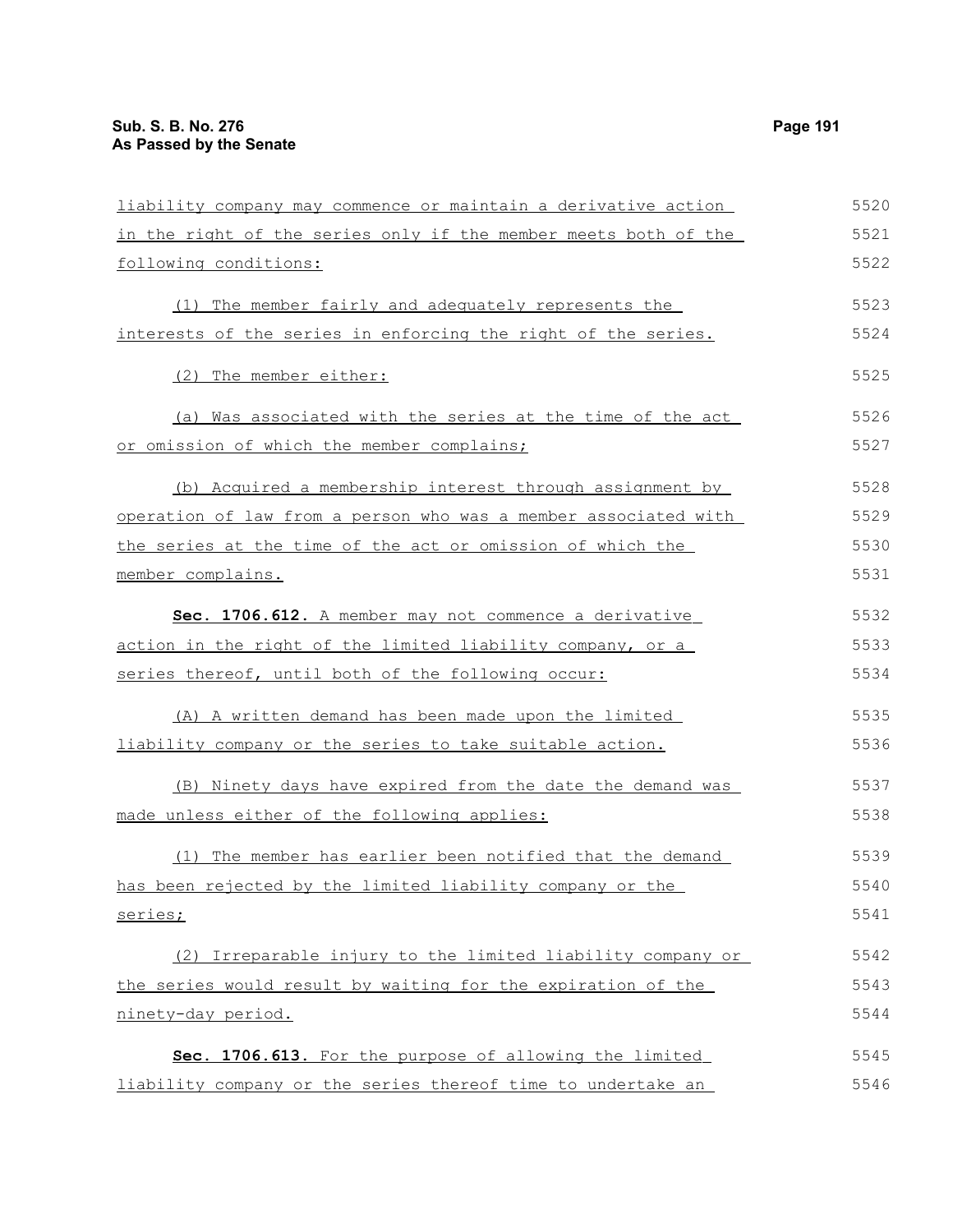| inquiry into the allegations made in the demand or complaint        | 5547 |
|---------------------------------------------------------------------|------|
| commenced pursuant to sections 1706.61 to 1706.617 of the           | 5548 |
| Revised Code, the court may stay any derivative action for the      | 5549 |
| period the court deems appropriate.                                 | 5550 |
| Sec. 1706.614. (A) (1) A derivative action in the right of          | 5551 |
| a limited liability company shall be dismissed by the court on      | 5552 |
| <u>motion by the limited liability company if one of the groups</u> | 5553 |
| specified in division (A) (2) of this section has determined in     | 5554 |
| good faith, after conducting a reasonable inquiry upon which its    | 5555 |
| conclusions are based, that the maintenance of the derivative       | 5556 |
| action is not in the best interests of the limited liability        | 5557 |
| company.                                                            | 5558 |
| (2) Subject to the requirements of division (A) (3) of this         | 5559 |
| section, the determination of whether the maintenance of a          | 5560 |
| derivative action in the right of a limited liability company is    | 5561 |
| in the best interests of the limited liability company shall be     | 5562 |
| made by a majority vote of either of the following:                 | 5563 |
| (a) The independent members of the limited liability                | 5564 |
| company;                                                            | 5565 |
| (b) The committee members of a committee consisting of              | 5566 |
| independent members appointed by a majority of the independent      | 5567 |
| members.                                                            | 5568 |
| (3) If the determination is not made pursuant to division           | 5569 |
| (A) (1) of this section, the determination shall be made by the     | 5570 |
| person, or, in the case of more than one person, by a majority      | 5571 |
| of the persons, sitting upon a panel of one or more persons         | 5572 |
| appointed by a court upon motion filed with the court by the        | 5573 |
| limited liability company for those purposes.                       | 5574 |
| (B) (1) A derivative action in the right of a series of a           | 5575 |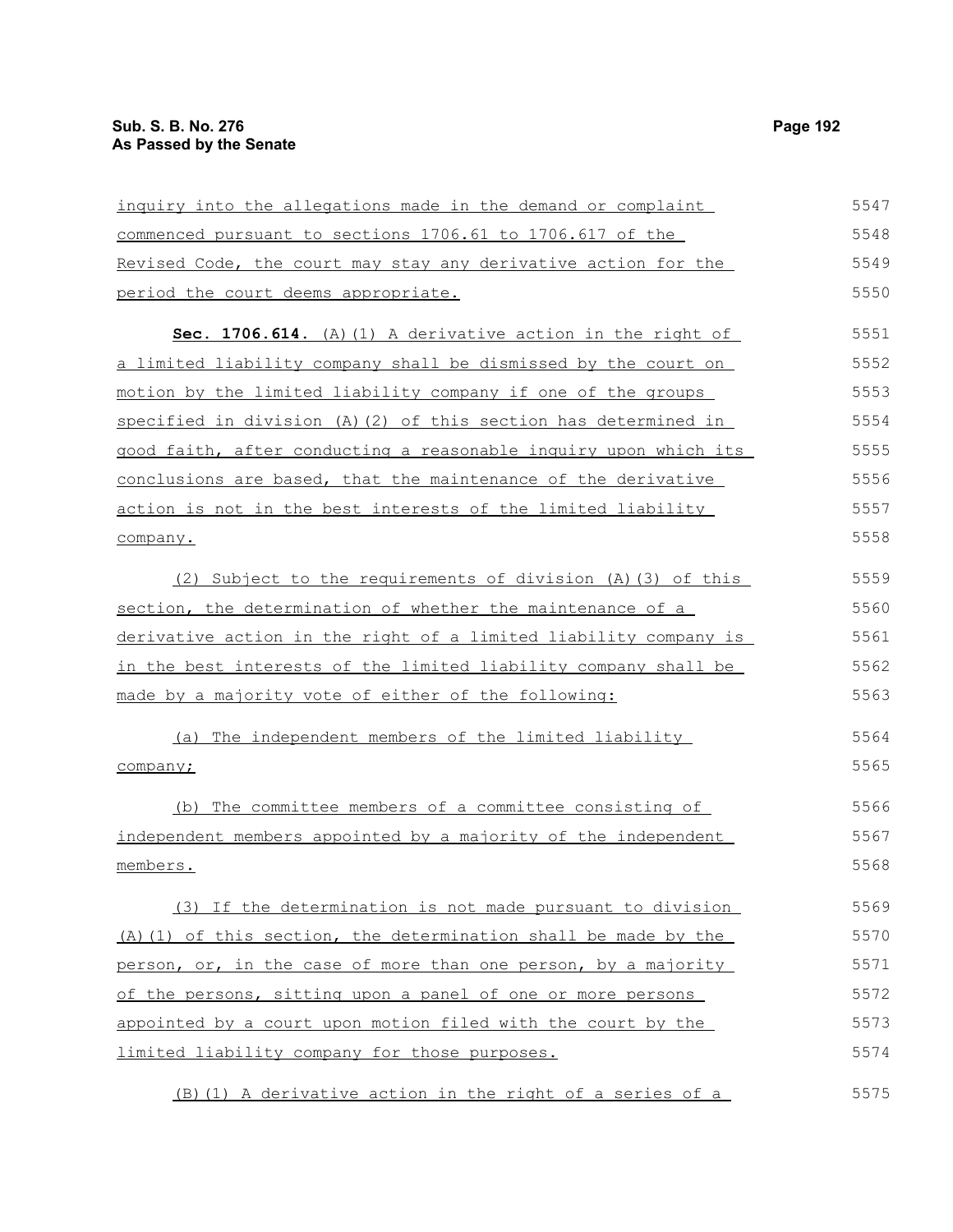| limited liability company shall be dismissed on motion by the     | 5576 |
|-------------------------------------------------------------------|------|
| series if one of the groups specified in division (B) (2) of this | 5577 |
| section has determined in good faith, after conducting a          | 5578 |
| reasonable inquiry upon which its conclusions are based that the  | 5579 |
| maintenance of the derivative action is not in the best           | 5580 |
| interests of the series.                                          | 5581 |
| (2) Subject to the requirements of division (B) (3) of this       | 5582 |
| section, the determination whether the maintenance of a           | 5583 |
| derivative action on behalf of a series of a limited liability    | 5584 |
| company is in the best interests of the series shall be made by   | 5585 |
| a majority vote of either of the following:                       | 5586 |
| The independent members associated with the series;<br>(a)        | 5587 |
| (b) The committee members of a committee consisting of            | 5588 |
| independent members associated with the series appointed by a     | 5589 |
| majority of the independent members associated with the series.   | 5590 |
| (3) If the determination is not made pursuant to division         | 5591 |
| (B) (1) of this section, the determination shall be made by the   | 5592 |
| person, or, in the case of more than one person, by a majority    | 5593 |
| of the persons, sitting upon a panel of one or more persons       | 5594 |
| appointed by a court upon motion filed with the court by the      | 5595 |
| series for those purposes.                                        | 5596 |
| (C) The court shall appoint only independent persons to           | 5597 |
| the panel described in divisions (A) (3) and (B) (3) of this      | 5598 |
| section.                                                          | 5599 |
| (D) The presence of one or more of the following                  | 5600 |
| circumstances, without more, shall not prevent a person from      | 5601 |
| being considered independent for purposes of this section:        | 5602 |
| (1) The naming of the person as a defendant in the                | 5603 |
| derivative action or as a person against whom action is           | 5604 |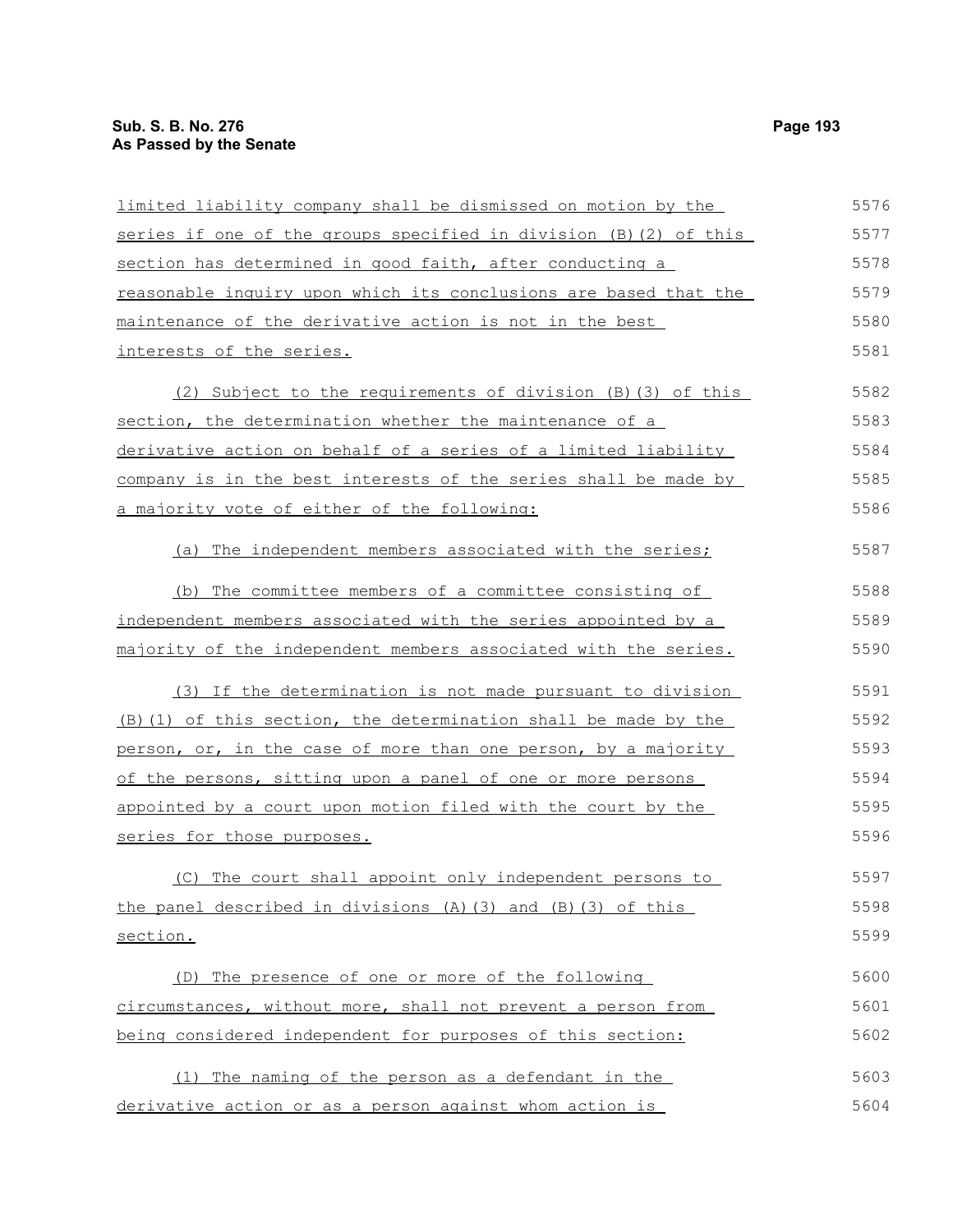| demanded;                                                        | 5605 |
|------------------------------------------------------------------|------|
| (2) The approval by that person of the act being                 | 5606 |
| challenged in the derivative action or demand where the act did  | 5607 |
| not result in personal benefit to that person;                   | 5608 |
| (3) The making of the demand pursuant to section 1706.612        | 5609 |
| of the Revised Code or the commencement of the derivative action | 5610 |
| pursuant to sections 1706.61 to 1706.617 of the Revised Code.    | 5611 |
| (E) Subject to section 1706.615 of the Revised Code, a           | 5612 |
| panel appointed by the court pursuant to division (A) (3) or (B) | 5613 |
| (3) of this section shall have the authority to continue,        | 5614 |
| settle, or discontinue the derivative proceeding as the court    | 5615 |
| may confer upon the panel.                                       | 5616 |
| (F) The plaintiff in the derivative action shall have the        | 5617 |
| burden of proving that any of the requirements of division (A)   | 5618 |
| or (B) of this section have not been met.                        | 5619 |
| Sec. 1706.615. A derivative action may not be discontinued       | 5620 |
| or settled without the court's approval. If the court determines | 5621 |
| that a proposed discontinuance or settlement will substantially  | 5622 |
| affect the interests of members of the limited liability         | 5623 |
| company, or the interests of members associated with a series of | 5624 |
| the limited liability company, the court shall direct that       | 5625 |
| notice be given to the members affected.                         | 5626 |
| Sec. 1706.616. On termination of the derivative action the       | 5627 |
| court may do any of the following:                               | 5628 |
| (A) Order the limited liability company to pay the               | 5629 |
| plaintiff's reasonable expenses, including attorney fees,        | 5630 |
| incurred by the plaintiff in the derivative action if the court  | 5631 |
| finds that the derivative action has resulted in a substantial   | 5632 |
| benefit to the limited liability company;                        | 5633 |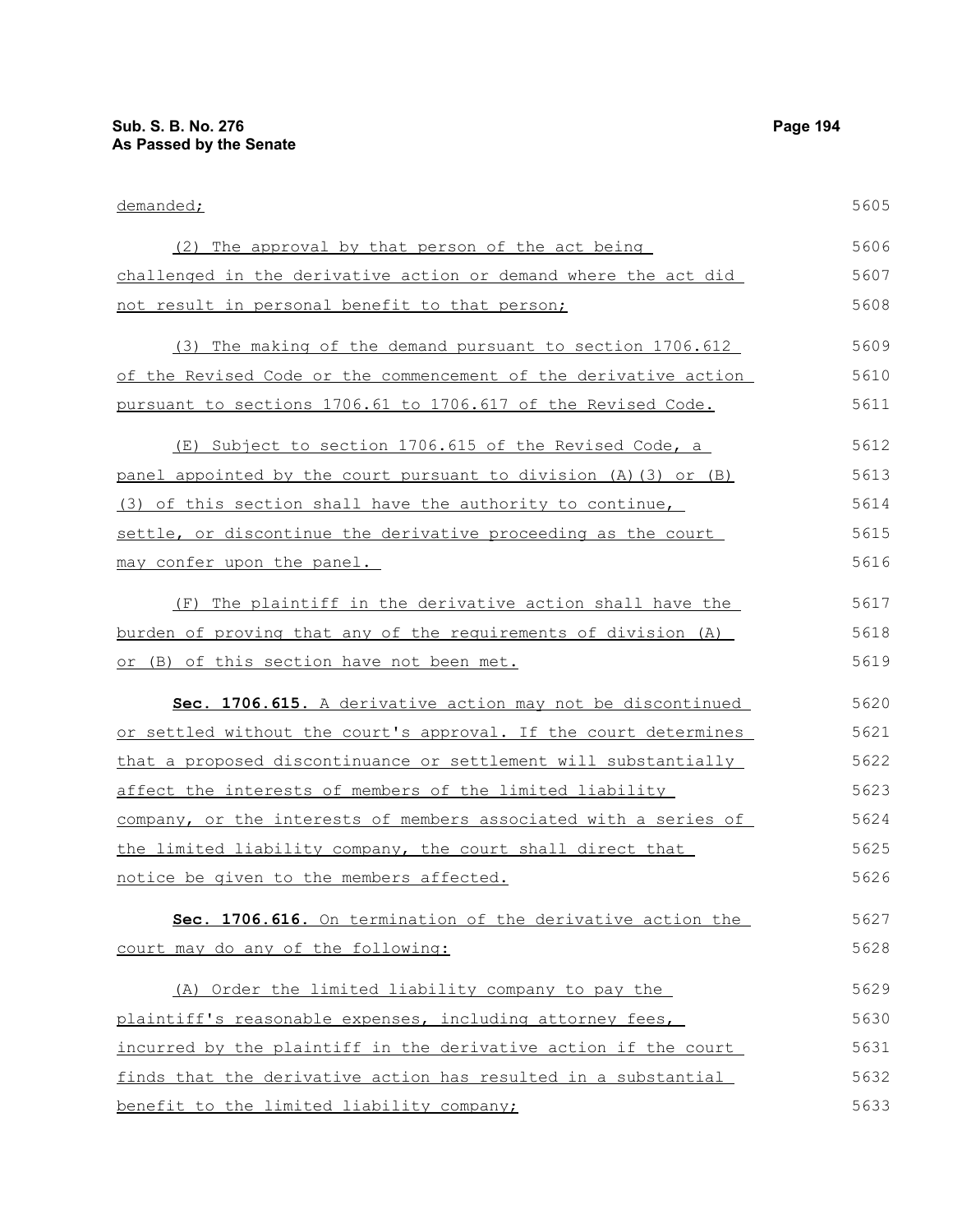| (B) Order a series to pay the plaintiff's reasonable                  | 5634 |
|-----------------------------------------------------------------------|------|
| expenses, including attorney fees, incurred by the plaintiff in       | 5635 |
| the derivative action if the court finds that the derivative          | 5636 |
| action has resulted in a substantial benefit to the series;           | 5637 |
| (C) Order the plaintiff to pay any defendant's reasonable             | 5638 |
| expenses, including attorney fees, incurred by the defendant in       | 5639 |
| defending the derivative action if it finds that the derivative       | 5640 |
| action was commenced or maintained without reasonable cause or        | 5641 |
| <u>for an improper purpose;</u>                                       | 5642 |
| (D) Order a party to pay an opposing party's expenses                 | 5643 |
| incurred because of the filing of a pleading, motion, or other        | 5644 |
| paper, if it finds both of the following:                             | 5645 |
| (1) That the pleading, motion, or other paper was not well            | 5646 |
| grounded in fact, after reasonable inquiry, or not warranted by       | 5647 |
| existing law or a good faith argument for the extension,              | 5648 |
| modification, or reversal of existing law.                            | 5649 |
| (2) That the pleading, motion, or other paper was                     | 5650 |
| <u>interposed for an improper purpose, such as to harass or cause</u> | 5651 |
| unnecessary delay or needless increase in the cost of                 | 5652 |
| litigation.                                                           | 5653 |
| Sec. 1706.617. In any derivative action in the right of a             | 5654 |
| foreign limited liability company, or a series thereof, the           | 5655 |
| right of a person to commence or maintain a derivative action in      | 5656 |
| the right of a foreign limited liability company, or a series         | 5657 |
| thereof, and any matters raised in the action covered by              | 5658 |
| sections 1706.61 to 1706.616 of the Revised Code shall be             | 5659 |
| governed by the law of the jurisdiction under which the foreign       | 5660 |
| limited liability company was formed; except that any matters         | 5661 |
| raised in the action covered by sections 1706.613, 1706.615, and      | 5662 |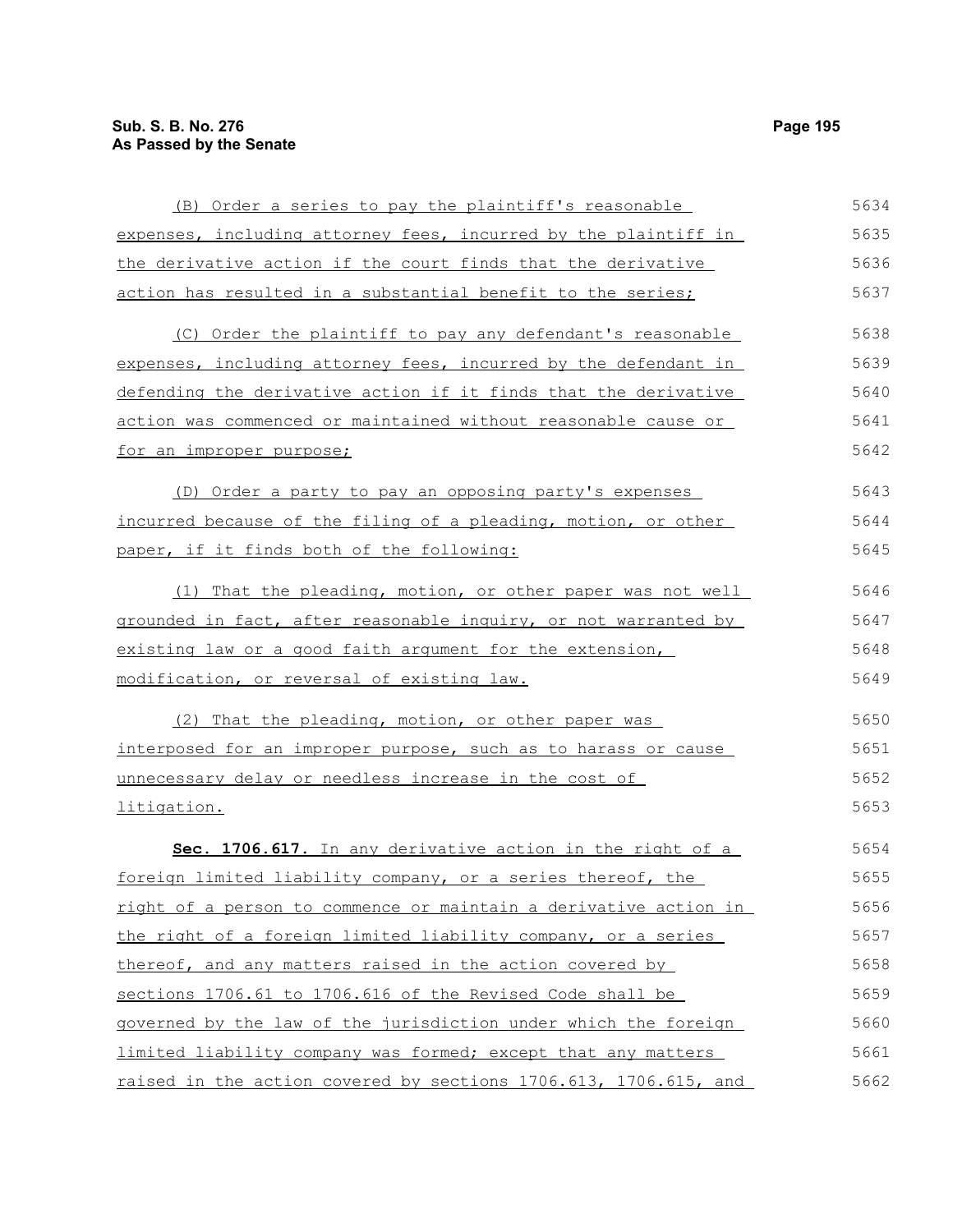| 1706.616 of the Revised Code shall be governed by the law of     | 5663 |
|------------------------------------------------------------------|------|
| this state.                                                      | 5664 |
| Sec. 1706.62. (A) Subject to division (B) of this section,       | 5665 |
| a member may maintain a direct action against another member or  | 5666 |
| members or the limited liability company, or a series thereof,   | 5667 |
| to enforce the member's rights and otherwise protect the         | 5668 |
| member's interests, including rights and interests under the     | 5669 |
| operating agreement or this chapter or arising independently of  | 5670 |
| the membership relationship.                                     | 5671 |
| (B) A member maintaining a direct action under division          | 5672 |
| (A) of this section must plead and prove an actual or threatened | 5673 |
| injury that is not solely the result of an injury suffered or    | 5674 |
| threatened to be suffered by the limited liability company, or   | 5675 |
| series thereof.                                                  | 5676 |
| (C)(1) A member may maintain a direct action to enforce a        | 5677 |
| right of a limited liability company if all members at the time  | 5678 |
| <u>of suit are parties to the action.</u>                        | 5679 |
| (2) A member associated with a series may maintain a             | 5680 |
| direct action to enforce a right of the series if all members    | 5681 |
| associated with the series at the time of suit are parties to    | 5682 |
| the action.                                                      | 5683 |
| Sec. 1706.71. (A) A limited liability company may merge          | 5684 |
| with one or more other constituent entities pursuant to sections | 5685 |
| 1706.71 to 1706.713 of the Revised Code and to an agreement of   | 5686 |
| merger if all of the following conditions are met:               | 5687 |
| (1) The governing statute of each of the other entities          | 5688 |
| authorizes the merger.                                           | 5689 |
| (2) The merger is not prohibited by the law of a                 | 5690 |
| jurisdiction that enacted any of the governing statutes.         | 5691 |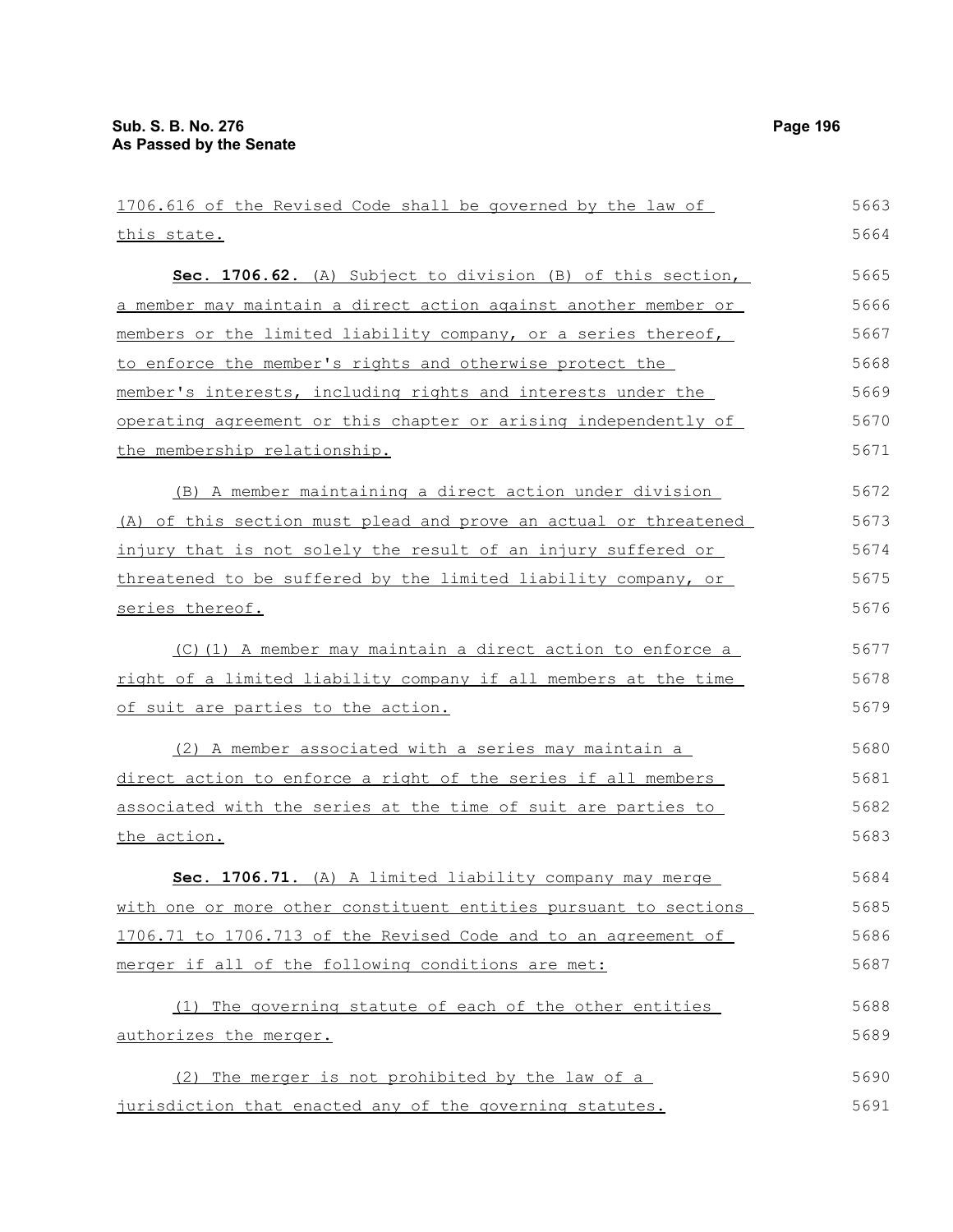| (3) Each of the other entities complies with its governing       | 5692 |
|------------------------------------------------------------------|------|
| statute in effecting the merger.                                 | 5693 |
| (B) An agreement of merger shall be in a record and shall        | 5694 |
| include all of the following:                                    | 5695 |
| (1) The name and form of each constituent entity;                | 5696 |
| (2) The name and form of the surviving entity and, if the        | 5697 |
| surviving entity is to be created pursuant to the merger, a      | 5698 |
| statement to that effect;                                        | 5699 |
| (3) The terms and conditions of the merger, including the        | 5700 |
| manner and basis for converting the interests in each            | 5701 |
| constituent entity into any combination of money, interests in   | 5702 |
| the surviving entity, and other consideration as permitted under | 5703 |
| division (C) of this section;                                    | 5704 |
| (4) If the surviving entity is to be created pursuant to         | 5705 |
| the merger, the surviving entity's organizational documents that | 5706 |
| are proposed to be in a record;                                  | 5707 |
| (5) If the surviving entity is not to be created pursuant        | 5708 |
| to the merger, any amendments to be made by the merger to the    | 5709 |
| surviving entity's organizational documents that are, or are     | 5710 |
| proposed to be, in a record.                                     | 5711 |
| (C) In connection with a merger, rights or securities of         | 5712 |
| or interests in the constituent entity may be any of the         | 5713 |
| following:                                                       | 5714 |
| (1) Exchanged for or converted into cash, property, or           | 5715 |
| rights or securities of or interests in the surviving entity;    | 5716 |
| (2) In addition to or in lieu of division (C) (1) of this        | 5717 |
| section, exchanged for or converted into cash, property, or      | 5718 |
| rights or securities of or interests in another entity;          | 5719 |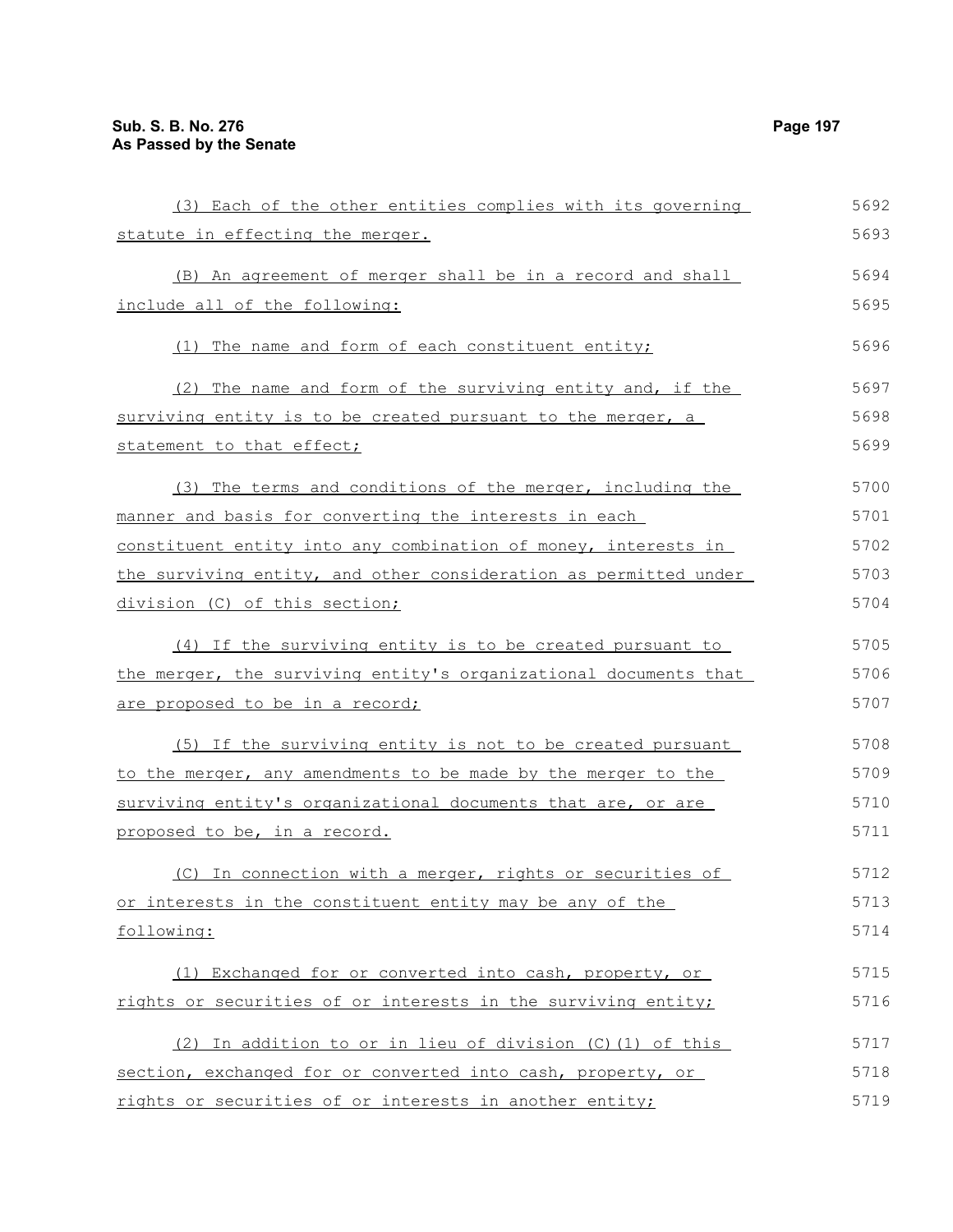| (3) Canceled.                                                    | 5720 |
|------------------------------------------------------------------|------|
| Sec. 1706.711. (A) To be effective, an agreement of merger       | 5721 |
| shall be consented to by all the members of a constituent        | 5722 |
| limited liability company.                                       | 5723 |
| (B) After the agreement of merger is approved, and at any        | 5724 |
| time before a certificate of merger is delivered to the          | 5725 |
| secretary of state for filing under section 1706.712 of the      | 5726 |
| Revised Code, a constituent limited liability company may amend  | 5727 |
| the agreement or abandon the merger:                             | 5728 |
| (1) As provided in the agreement; or                             | 5729 |
| (2) Except as otherwise prohibited in the agreement, with        | 5730 |
| the same consent as was required to approve the agreement.       | 5731 |
| Sec. 1706.712. (A) After each constituent entity has             | 5732 |
| approved the agreement of merger, a certificate of merger shall  | 5733 |
| be signed on behalf of both of the following:                    | 5734 |
| (1) Each constituent limited liability company, as               | 5735 |
| provided in division (A) of section 1706.17 of the Revised Code; | 5736 |
| (2) Each other constituent entity, as provided in its            | 5737 |
| governing statute.                                               | 5738 |
| (B) A certificate of merger under this section shall             | 5739 |
| include all of the following:                                    | 5740 |
| (1) The name and form of each constituent entity, the            | 5741 |
| jurisdiction of its governing statute, and its registration      | 5742 |
| number, if any, as it appears on the records of the secretary of | 5743 |
| state;                                                           | 5744 |
| The name and form of the surviving entity, the<br>(2)            | 5745 |
| jurisdiction of its governing statute, and, if the surviving     | 5746 |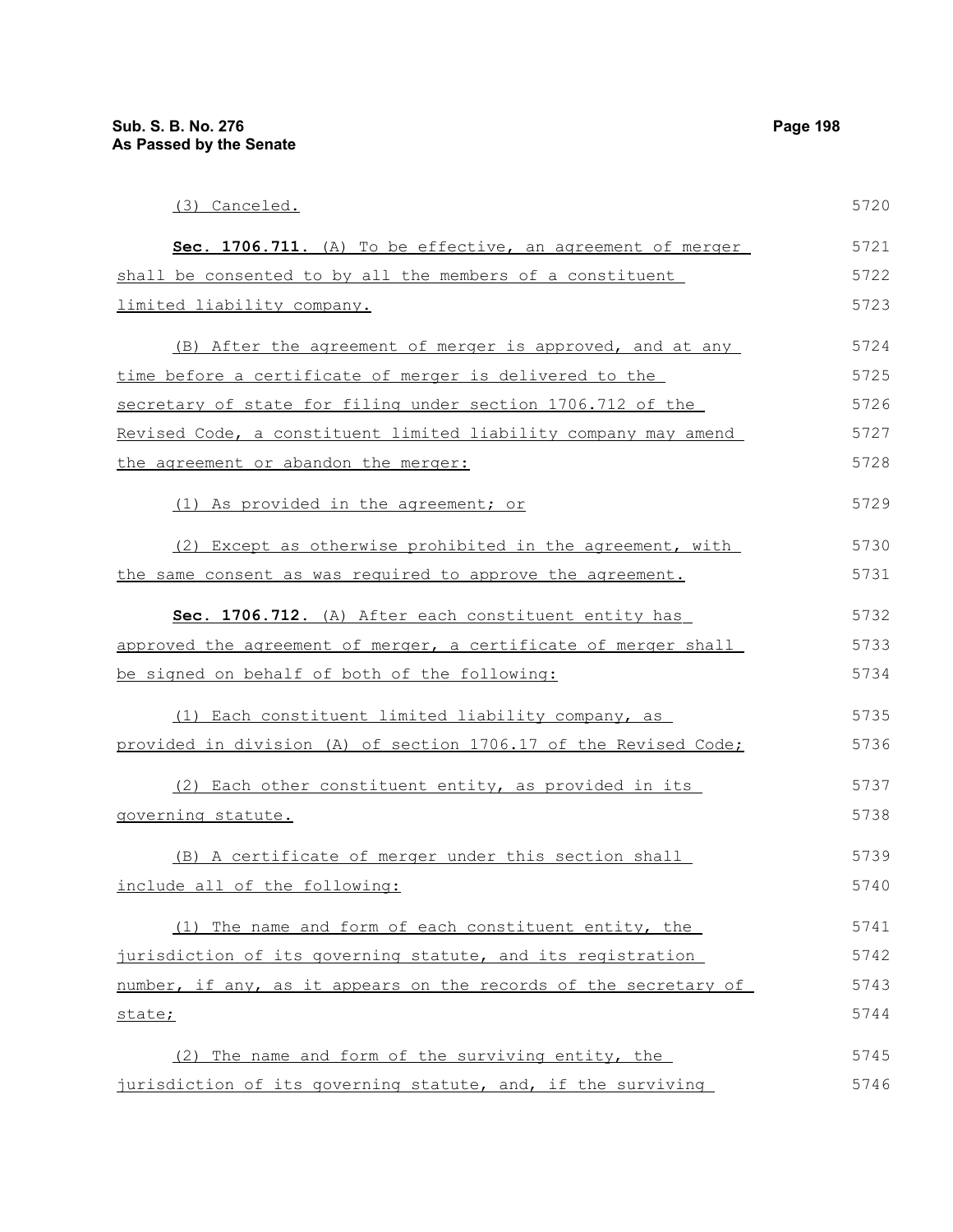| entity is created pursuant to the merger, a statement to that        | 5747 |
|----------------------------------------------------------------------|------|
| effect;                                                              | 5748 |
| (3) The date the merger is effective under the governing             | 5749 |
| statute of the surviving entity;                                     | 5750 |
| (4) If the surviving entity is to be created pursuant to             | 5751 |
| the merger:                                                          | 5752 |
| (a) If it will be a limited liability company, the limited           | 5753 |
| liability company's articles of organization;                        | 5754 |
| (b) If it will be an entity other than a limited liability           | 5755 |
| company, any organizational document that creates the entity         | 5756 |
| that is required to be in a public record.                           | 5757 |
| (5) If the surviving entity exists before the merger, any            | 5758 |
| amendments provided for in the agreement of merger for the           | 5759 |
| <u>organizational document that created the entity that are in a</u> | 5760 |
| public record;                                                       | 5761 |
| (6) A statement as to each constituent entity that the               | 5762 |
| merger was approved as required by the entity's governing            | 5763 |
| statute;                                                             | 5764 |
| (7) If the surviving entity is a foreign entity not                  | 5765 |
| authorized to transact business in this state, the street            | 5766 |
| address of its statutory agent;                                      | 5767 |
| (8) Any additional information required by the governing             | 5768 |
| statute of any constituent entity.                                   | 5769 |
| (C) Each constituent limited liability company shall                 | 5770 |
| deliver the certificate of merger for filing in the office of        | 5771 |
| the secretary of state.                                              | 5772 |
| (D) A merger becomes effective under sections 1706.71 to             | 5773 |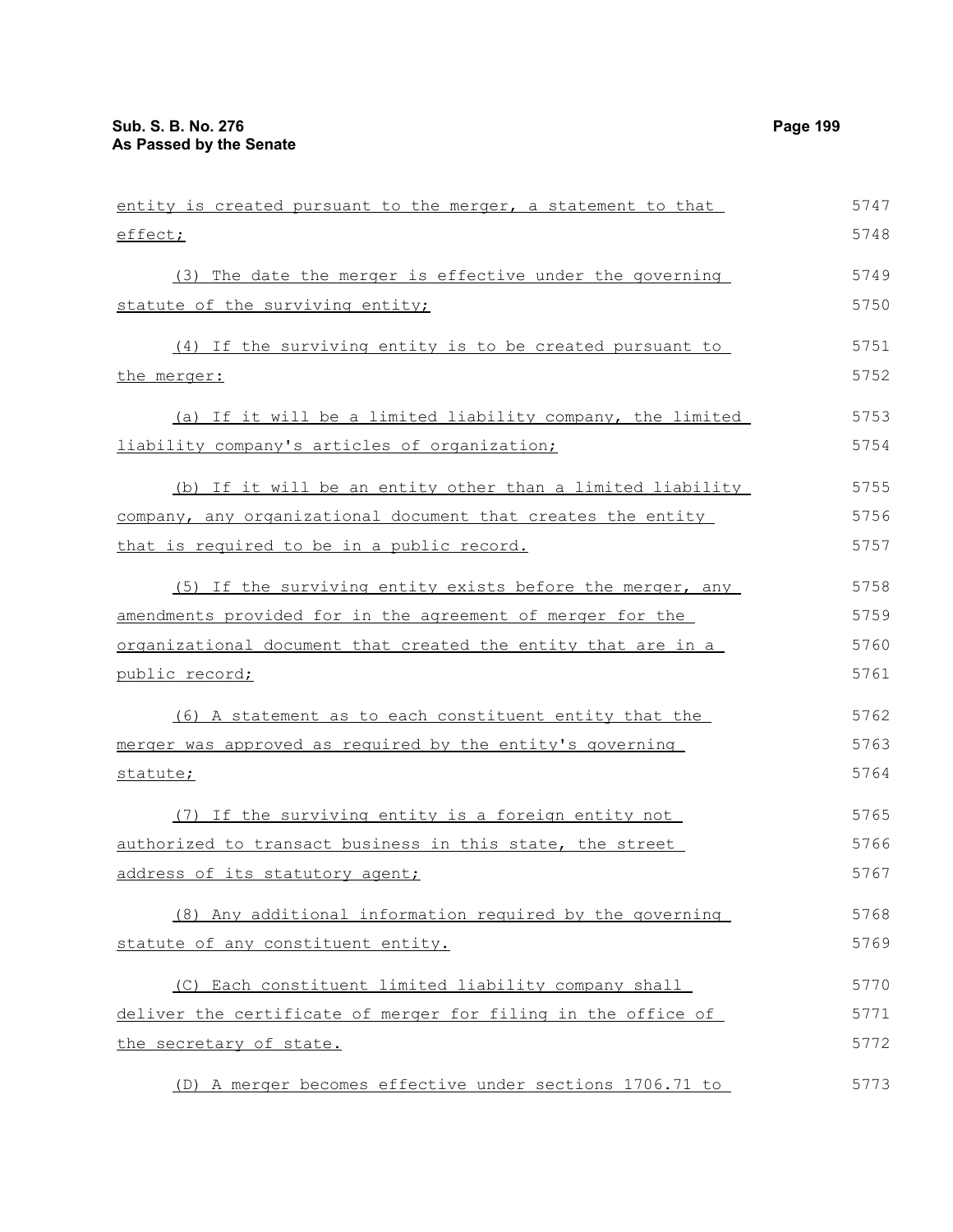1706.74 of the Revised Code as follows: (1) If the surviving entity is a limited liability company, upon the later of the following: (a) Compliance with division (C) of this section; (b) As specified in the certificate of merger. (2) If the surviving entity is not a limited liability company, as provided by the governing statute of the surviving entity. **Sec. 1706.713.** (A) When a merger becomes effective, all of the following apply: (1) The surviving entity continues or comes into existence. (2) Each constituent entity that merges into the surviving entity ceases to exist as a separate entity. (3) All property owned by each constituent entity, or series thereof, that ceases to exist vests in the surviving entity without reservation or impairment. (4) All debts, obligations, or other liabilities of each constituent entity, or series thereof, that ceases to exist continue as debts, obligations, or other liabilities of the surviving entity. (5) An action or proceeding pending by or against any constituent entity, or series thereof, that ceases to exist continues as if the merger had not occurred. (6) Except as prohibited by other law, all of the rights, privileges, immunities, powers, and purposes of each constituent 5774 5775 5776 5777 5778 5779 5780 5781 5782 5783 5784 5785 5786 5787 5788 5789 5790 5791 5792 5793 5794 5795 5796 5797 5798 5799

entity, or series thereof, that ceases to exist vest in the 5800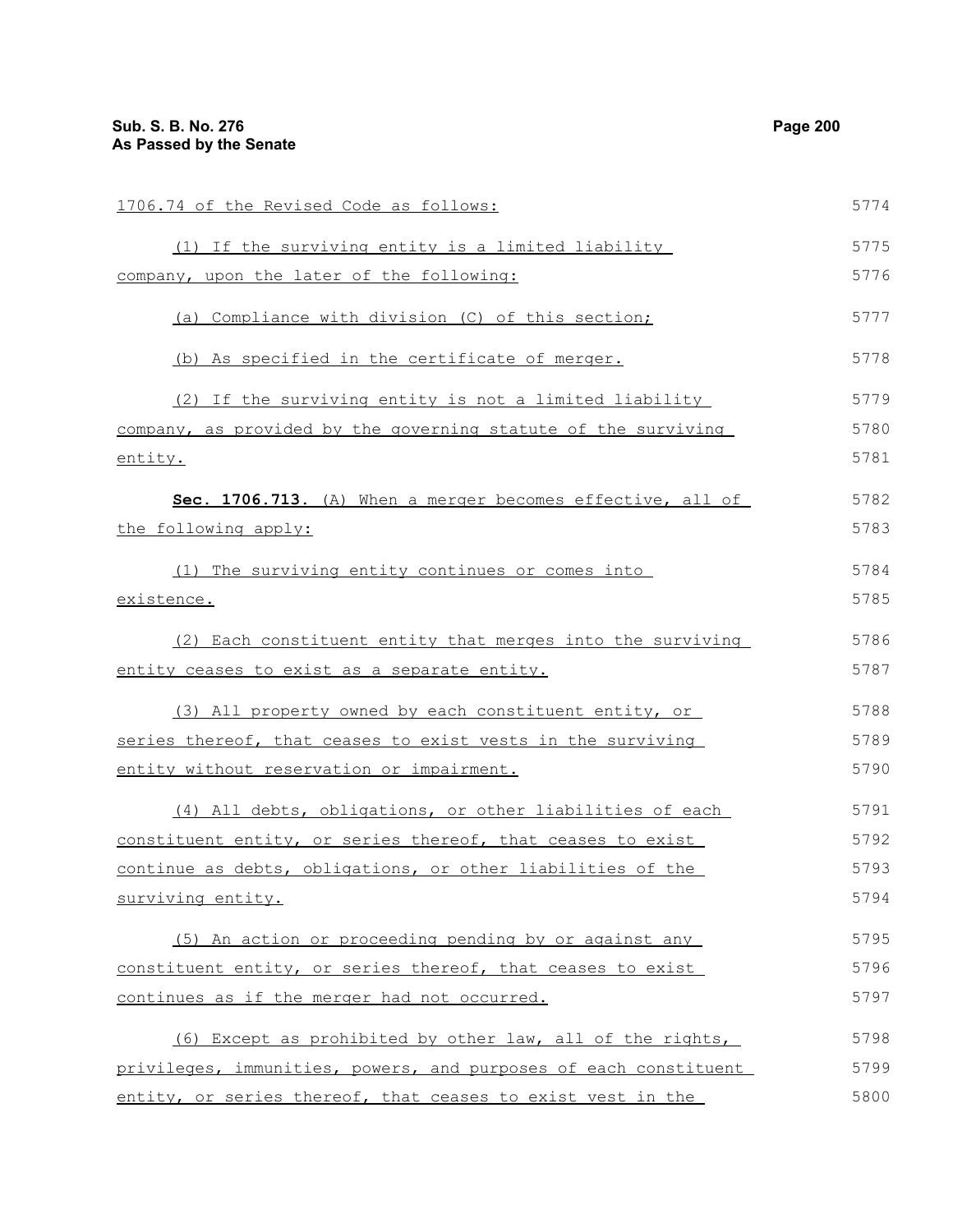| surviving entity.                                                | 5801 |
|------------------------------------------------------------------|------|
| (7) Except as otherwise provided in the agreement of             | 5802 |
| merger, the terms and conditions of the agreement of merger take | 5803 |
| effect.                                                          | 5804 |
| (8) Except as otherwise agreed, if a constituent limited         | 5805 |
| liability company ceases to exist, the merger does not dissolve  | 5806 |
| the limited liability company for the purposes of sections       | 5807 |
| 1706.47 to 1706.475 of the Revised Code and does not dissolve a  | 5808 |
| series for purposes of sections 1706.76 to 1706.7613 of the      | 5809 |
| <u>Revised Code.</u>                                             | 5810 |
| (9) If the surviving entity is created pursuant to the           | 5811 |
| merger:                                                          | 5812 |
| (a) If it is a limited liability company, the articles of        | 5813 |
| organization become effective;                                   | 5814 |
| (b) If it is an entity other than a limited liability            | 5815 |
| company, the organizational document that creates the entity     | 5816 |
| <u>becomes effective.</u>                                        | 5817 |
| (10) If the surviving entity existed before the merger,          | 5818 |
| any amendments provided for in the certificate of merger for the | 5819 |
| organizational document that created the entity become           | 5820 |
| effective.                                                       | 5821 |
| (B) A surviving entity that is a foreign entity consents         | 5822 |
| to the jurisdiction of the courts of this state to enforce any   | 5823 |
| debt, obligation, or other liability owed by a constituent       | 5824 |
| entity, if before the merger the constituent entity was subject  | 5825 |
| to suit in this state on the debt, obligation, or other          | 5826 |
| liability. Service of process on a surviving entity that is a    | 5827 |
| foreign entity and not authorized to transact business in this   | 5828 |
| state for the purposes of enforcing a debt, obligation, or other | 5829 |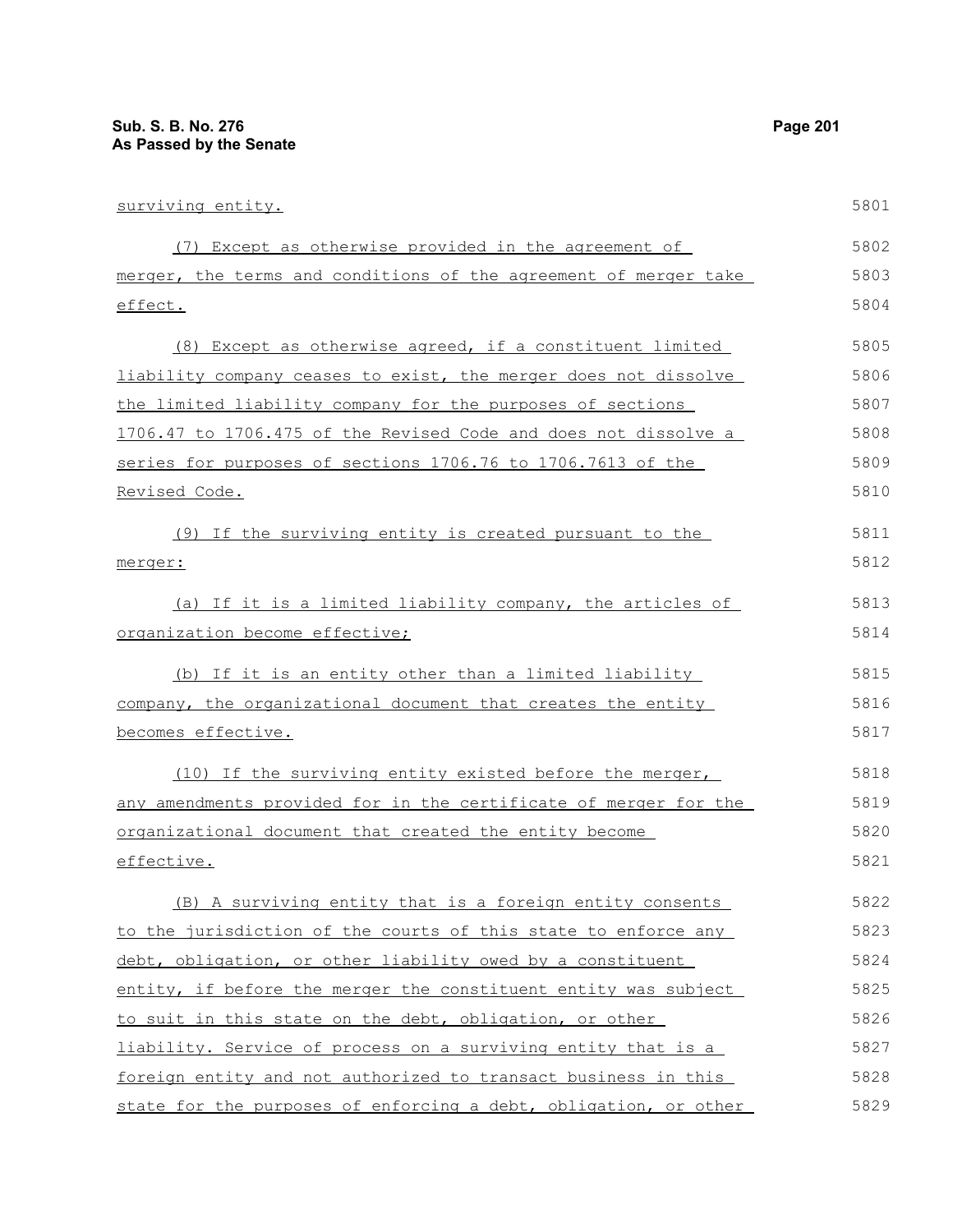| liability may be made in the same manner and has the same        | 5830 |
|------------------------------------------------------------------|------|
| consequences as provided in section 1706.09 of the Revised Code  | 5831 |
| as if the surviving entity was a foreign limited liability       | 5832 |
| company.                                                         | 5833 |
| Sec. 1706.72. (A) An entity other than a limited liability       | 5834 |
| company may convert to a limited liability company, and a        | 5835 |
| limited liability company may convert to an entity other than a  | 5836 |
| limited liability company pursuant to sections 1706.72 to        | 5837 |
| 1706.723 of the Revised Code and a written declaration of        | 5838 |
| conversion if all of the following apply:                        | 5839 |
| (1) The governing statute of the entity that is not a            | 5840 |
| limited liability company authorizes the conversion;             | 5841 |
| (2) The law of the jurisdiction governing the converting         | 5842 |
| entity and the converted entity does not prohibit the            | 5843 |
| conversion;                                                      | 5844 |
| (3) The converting entity and the converted entity comply        | 5845 |
| with their respective governing statutes and organizational      | 5846 |
| documents in effecting the conversion.                           | 5847 |
| (B) A written declaration of conversion shall be in a            | 5848 |
| record and include all of the following:                         | 5849 |
| (1) The name and form of the converting entity before            | 5850 |
| conversion;                                                      | 5851 |
| (2) The name and form of the converted entity after              | 5852 |
| conversion;                                                      | 5853 |
| (3) The terms and conditions of the conversion, including        | 5854 |
| the manner and basis for converting interests in the converting  | 5855 |
| entity into any combination of money, interests in the converted | 5856 |
| entity, and other consideration allowed under division (C) of    | 5857 |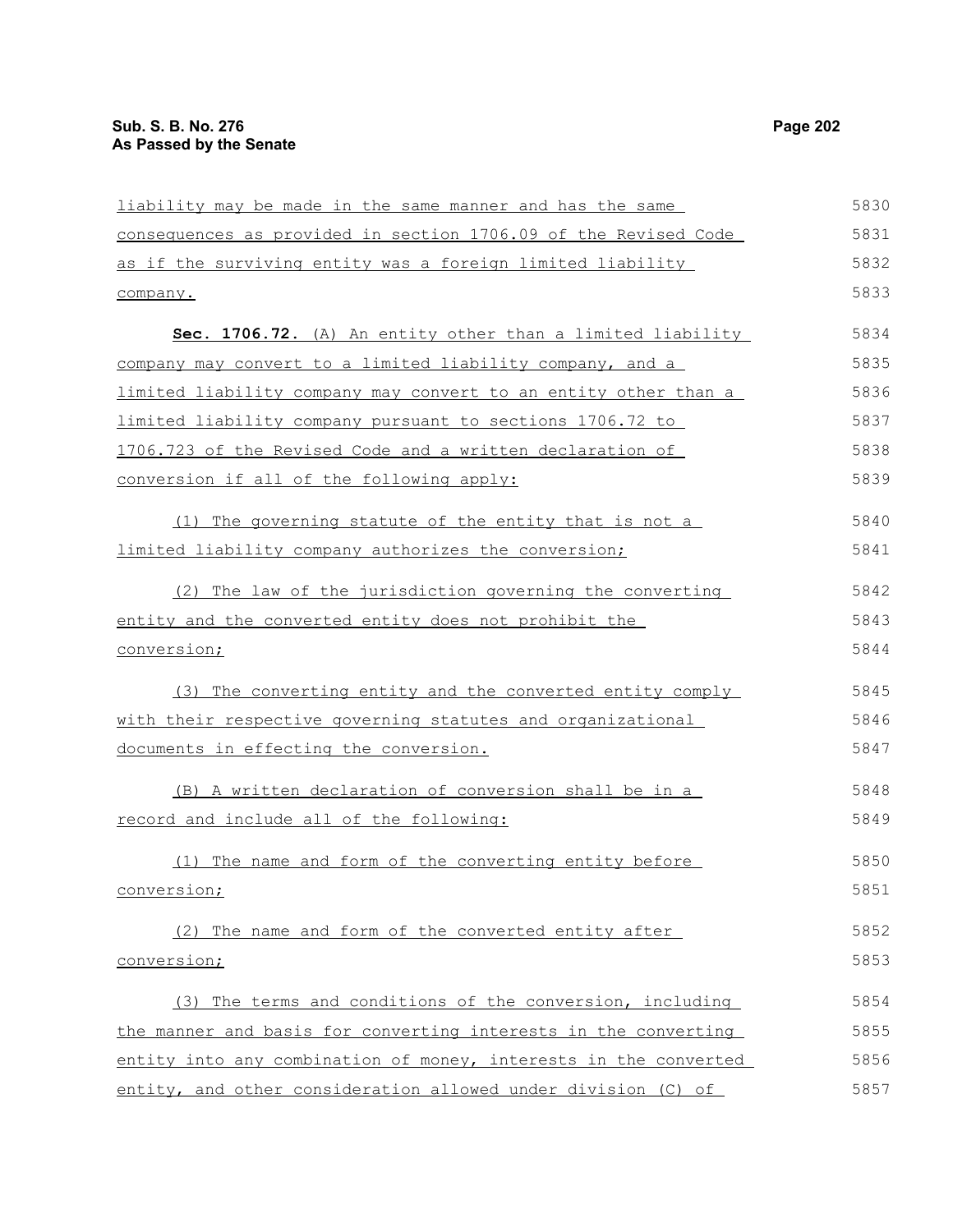| this section.                                                  | 5858 |
|----------------------------------------------------------------|------|
| (4) The organizational documents of the converted entity       | 5859 |
| that are, or are proposed to be, in a record.                  | 5860 |
| (C) In connection with a conversion, rights or securities      | 5861 |
| of or interests in the converting entity may be any of the     | 5862 |
| following:                                                     | 5863 |
| (1) Exchanged for or converted into cash, property, or         | 5864 |
| rights or securities of or interests in the converted entity;  | 5865 |
| (2) In addition to or in lieu of division (C) (1) of this      | 5866 |
| section, exchanged for or converted into cash, property, or    | 5867 |
| rights or securities of or interests in another entity;        | 5868 |
| (3) Canceled.                                                  | 5869 |
| Sec. 1706.721. (A) A declaration of conversion must be         | 5870 |
| consented to by all the members of a converting limited        | 5871 |
| liability company.                                             | 5872 |
| (B) After a conversion is approved, and at any time before     | 5873 |
| the certificate of conversion is delivered to the secretary of | 5874 |
| state for filing under section 1706.722 of the Revised Code, a | 5875 |
| converting limited liability company may amend the declaration | 5876 |
| or abandon the conversion:                                     | 5877 |
| (1) As provided in the declaration; or                         | 5878 |
| (2) Except as otherwise prohibited in the declaration, by      | 5879 |
| the same consent as was required to approve the declaration.   | 5880 |
| Sec. 1706.722. (A) After a declaration of conversion is        | 5881 |
| approved, both of the following apply:                         | 5882 |
| (1) A converting limited liability company shall deliver       | 5883 |
| to the secretary of state for filing a certificate of          | 5884 |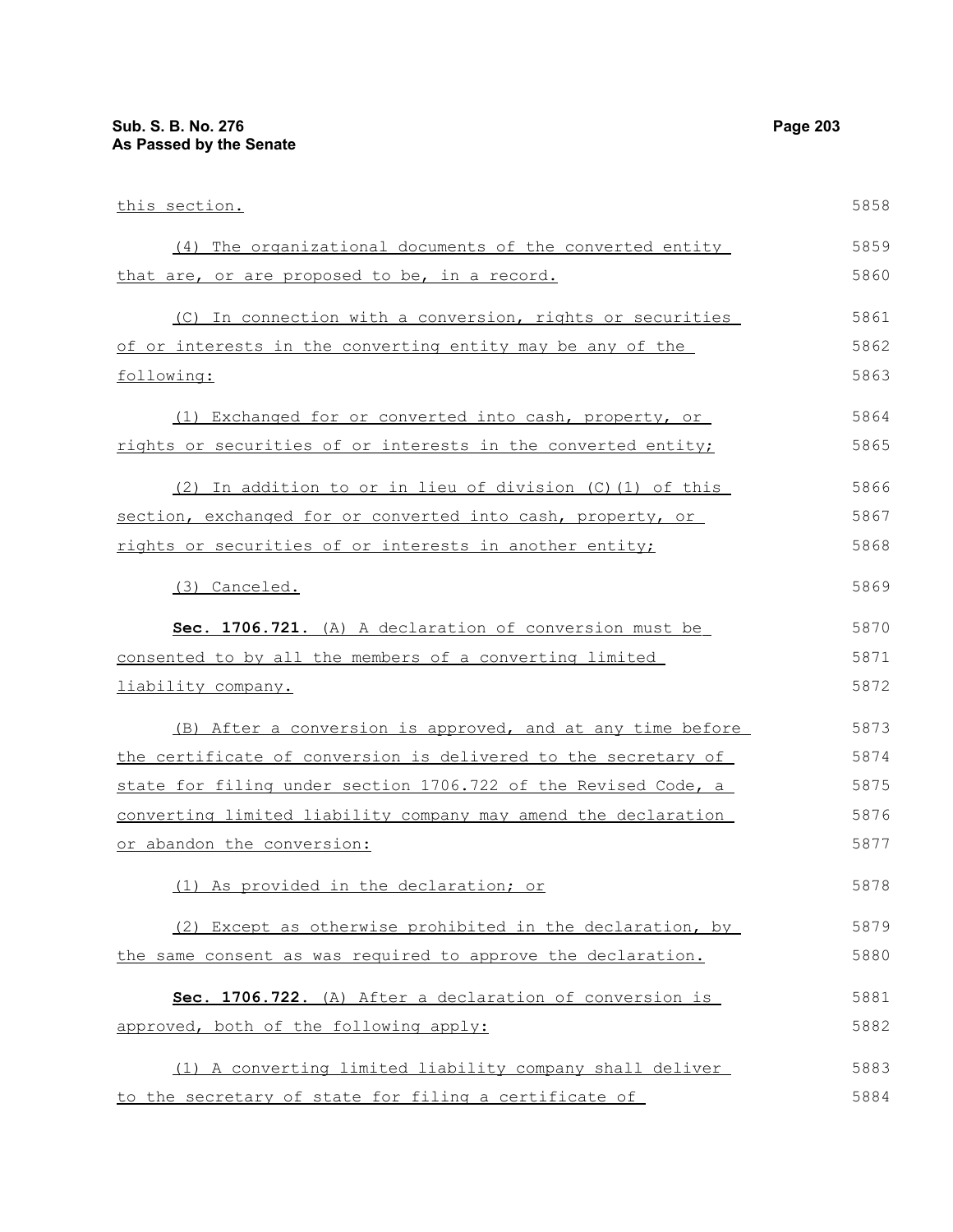| conversion. The certificate of conversion shall be signed as     | 5885 |
|------------------------------------------------------------------|------|
| provided in division (A) of section 1706.17 of the Revised Code  | 5886 |
| and shall include all of the following:                          | 5887 |
| (a) A statement that the converting limited liability            | 5888 |
| company has been converted into the converted entity;            | 5889 |
|                                                                  |      |
| (b) The name and form of the converted entity and the            | 5890 |
| jurisdiction of its governing statute;                           | 5891 |
| (c) The date the conversion is effective under the               | 5892 |
| governing statute of the converted entity;                       | 5893 |
| (d) A statement that the conversion was approved as              | 5894 |
| required by this chapter;                                        | 5895 |
| (e) A statement that the conversion was approved as              | 5896 |
| required by the governing statute of the converted entity;       | 5897 |
| (f) If the converted entity is a foreign entity not              | 5898 |
| authorized to transact business in this state, the street        | 5899 |
| address of its statutory agent for the purposes of division (B)  | 5900 |
| of section 1706.723 of the Revised Code.                         | 5901 |
| (2) If the converted entity is a limited liability               | 5902 |
| company, the converting entity shall deliver to the secretary of | 5903 |
| state for filing articles of organization which shall include,   | 5904 |
| in addition to the information required by division (A) of       | 5905 |
| section 1706.16 of the Revised Code, all of the following:       | 5906 |
| (a) A statement that the converted entity was converted          | 5907 |
| from the converting entity;                                      | 5908 |
| (b) The name and form of the converting entity and the           | 5909 |
| jurisdiction of the converting entity's governing statute;       | 5910 |
| (c) A statement that the conversion was approved as              | 5911 |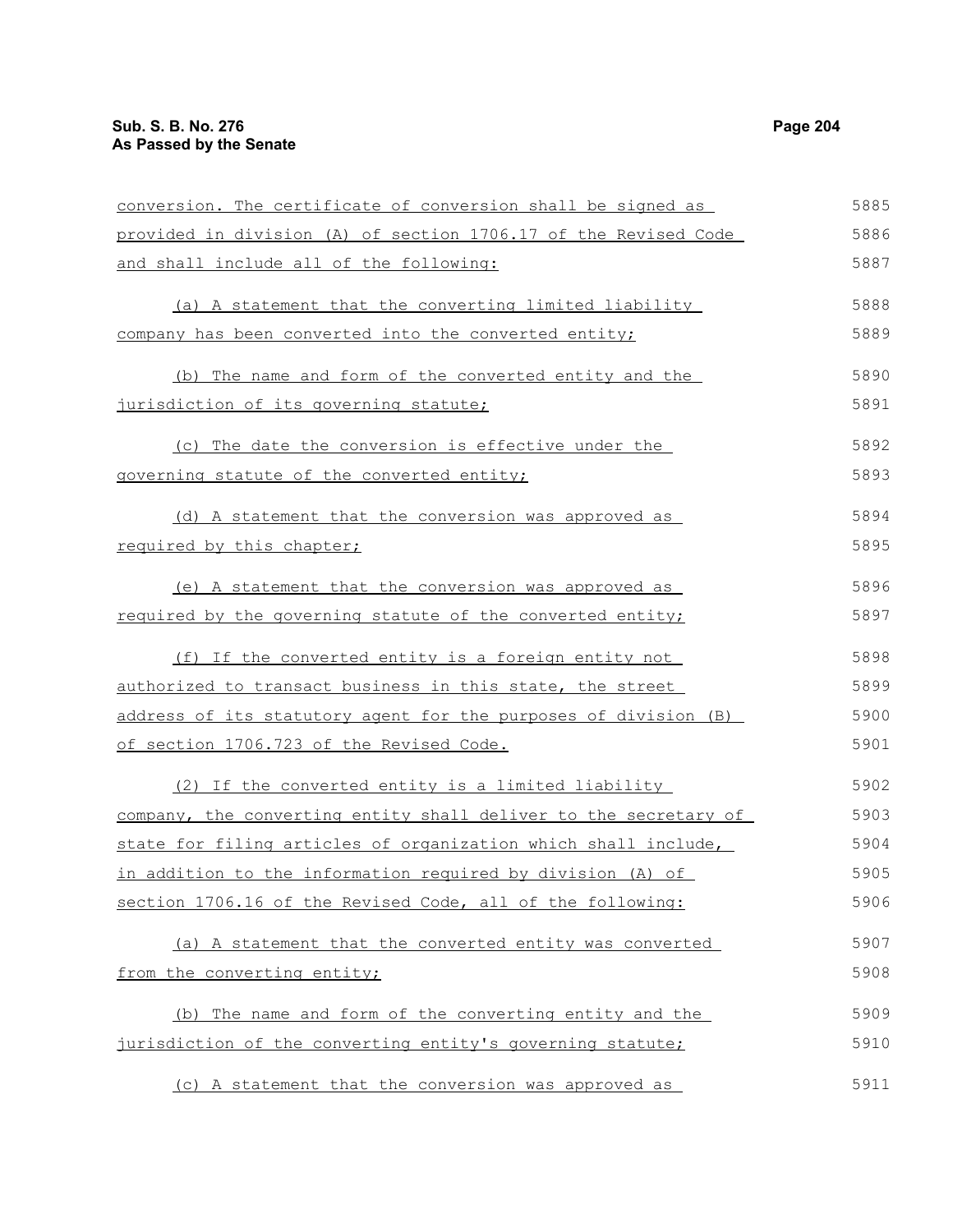required by the governing statute of the converting entity. (B) A conversion shall become effective as follows: (1) If the converted entity is a limited liability company, when the articles of organization take effect; (2) If the converted entity is not a limited liability company, as provided by the governing statute of the converted entity. **Sec. 1706.723.** (A) When a conversion takes effect, all of the following apply: (1) All property owned by the converting entity, or series thereof, remains vested in the converted entity. (2) All debts, obligations, or other liabilities of the converting entity, or series thereof, continue as debts, obligations, or other liabilities of the converted entity. (3) An action or proceeding pending by or against the converting entity, or series thereof, continues as if the conversion had not occurred. (4) Except as prohibited by law other than this chapter, all of the rights, privileges, immunities, powers, and purposes of the converting entity, or series thereof, remain vested in the converted entity. (5) Except as otherwise provided in the plan of conversion, the terms and conditions of the declaration of conversion take effect. (6) Except as otherwise agreed, for all purposes of the laws of this state, the converting entity, and any series 5912 5913 5914 5915 5916 5917 5918 5919 5920 5921 5922 5923 5924 5925 5926 5927 5928 5929 5930 5931 5932 5933 5934 5935 5936 5937

thereof, shall not be required to wind up its affairs or pay its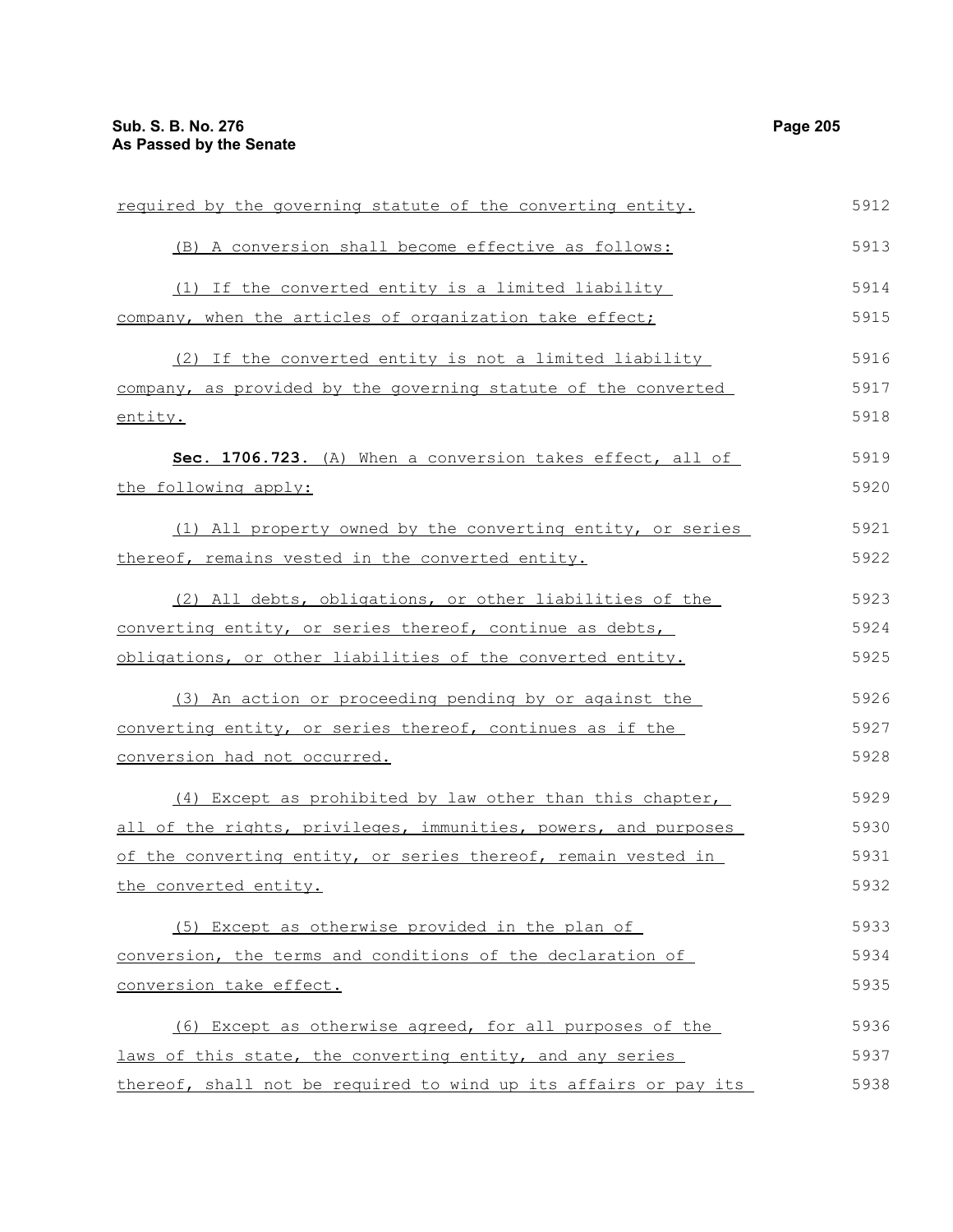liabilities and distribute its assets, and the conversion shall not be deemed to constitute a dissolution of the converting entity, or series thereof. (7) For all purposes of the laws of this state, the rights, privileges, powers, and interests in property of the converting entity, and all series thereof, as well as the debts, liabilities, and duties of the converting entity, and all series thereof, shall not be deemed to have been assigned to the converted entity as a consequence of the conversion. (8) If the converted entity is a limited liability company, for all purposes of the laws of this state, the limited liability company shall be deemed to be the same entity as the converting entity, and the conversion shall constitute a continuation of the existence of the converting entity in the form of a limited liability company. (9) If the converted entity is a limited liability company, the existence of the limited liability company shall be deemed to have commenced on the date the converting entity commenced its existence in the jurisdiction in which the converting entity was first created, formed, organized, incorporated, or otherwise came into being. (B) A converted entity that is a foreign entity consents to the jurisdiction of the courts of this state to enforce any debt, obligation, or other liability for which the converting limited liability company, or series thereof, is liable if, before the conversion, the converting limited liability company, or series thereof, was subject to suit in this state on the 5939 5940 5941 5942 5943 5944 5945 5946 5947 5948 5949 5950 5951 5952 5953 5954 5955 5956 5957 5958 5959 5960 5961 5962 5963 5964 5965

debt, obligation, or other liability. Service of process on a converted entity that is a foreign entity and not authorized to transact business in this state for purposes of enforcing a 5966 5967 5968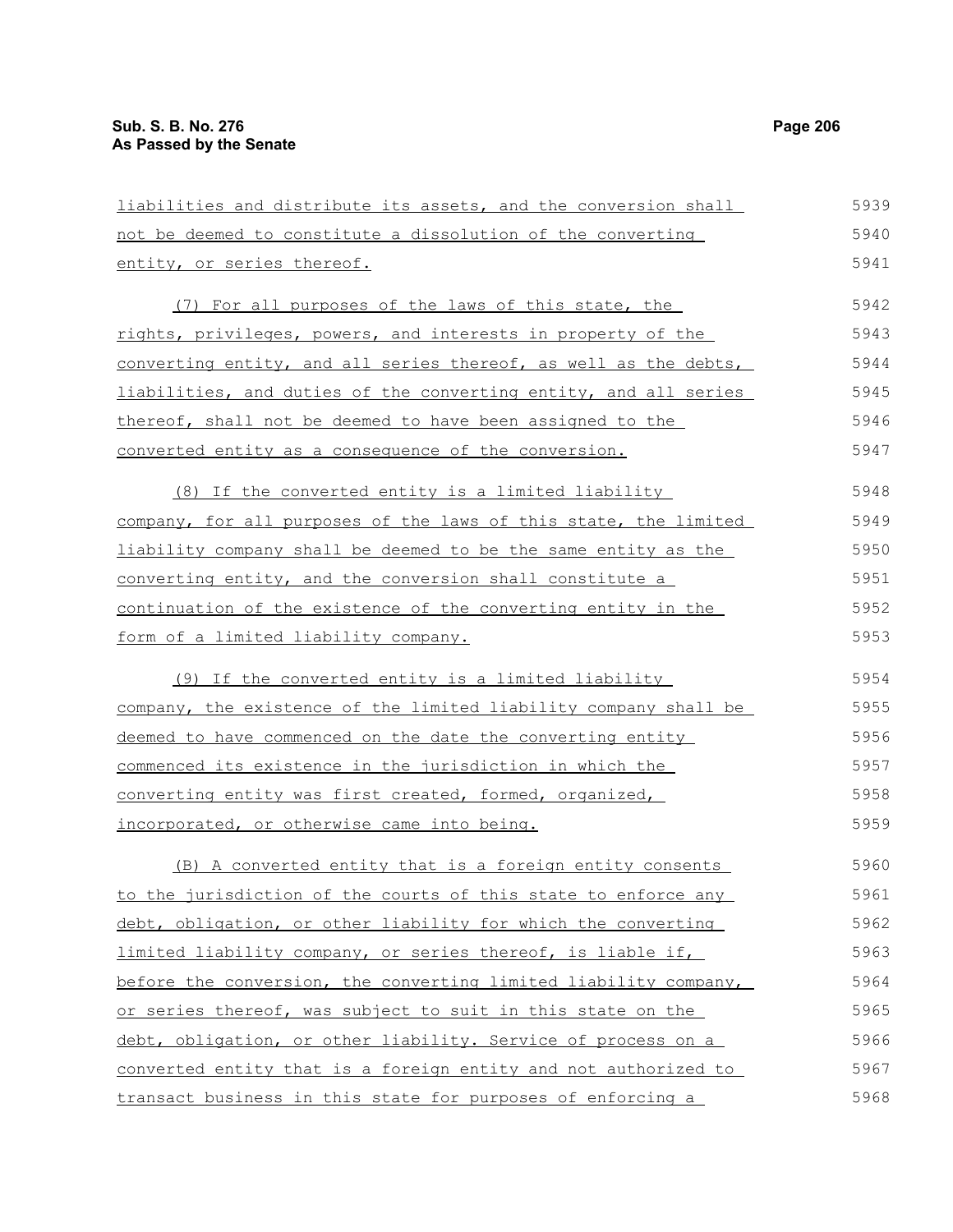|                                                                  | 5969 |
|------------------------------------------------------------------|------|
| debt, obligation, or other liability under this division may be  |      |
| made in the same manner and has the same consequences as         | 5970 |
| provided in section 1706.09 of the Revised Code, as if the       | 5971 |
| converted entity were a foreign limited liability company.       | 5972 |
| Sec. 1706.73. (A) If a member of a constituent or                | 5973 |
| converting limited liability company will have personal          | 5974 |
| liability with respect to a surviving or converted entity,       | 5975 |
| approval or amendment of a plan of merger or a declaration of    | 5976 |
| conversion are ineffective without the consent of the member,    | 5977 |
| unless both of the following conditions are met:                 | 5978 |
| (1) The limited liability company's operating agreement          | 5979 |
| provides for approval of a merger or conversion with the consent | 5980 |
| of fewer than all the members.                                   | 5981 |
| The member has consented to the provision of the<br>(2)          | 5982 |
| operating agreement described in division (A) (1) of this        | 5983 |
| section.                                                         | 5984 |
| (B) A member does not give the consent required by               | 5985 |
| division (A) of this section merely by consenting to a provision | 5986 |
| of the operating agreement that permits the operating agreement  | 5987 |
| to be amended with the consent of fewer than all the members.    | 5988 |
| Sec. 1706.74. Sections 1706.71 to 1706.74 of the Revised         | 5989 |
| Code do not preclude an entity from being merged or converted    | 5990 |
| under law other than this chapter.                               | 5991 |
| Sec. 1706.76. (A) An operating agreement may establish or        | 5992 |
| provide for the establishment of one or more designated series   | 5993 |
| of assets that has both of the following:                        | 5994 |
| (1) Either or both of the following:                             | 5995 |
| (a) Separate rights, powers, or duties with respect to           | 5996 |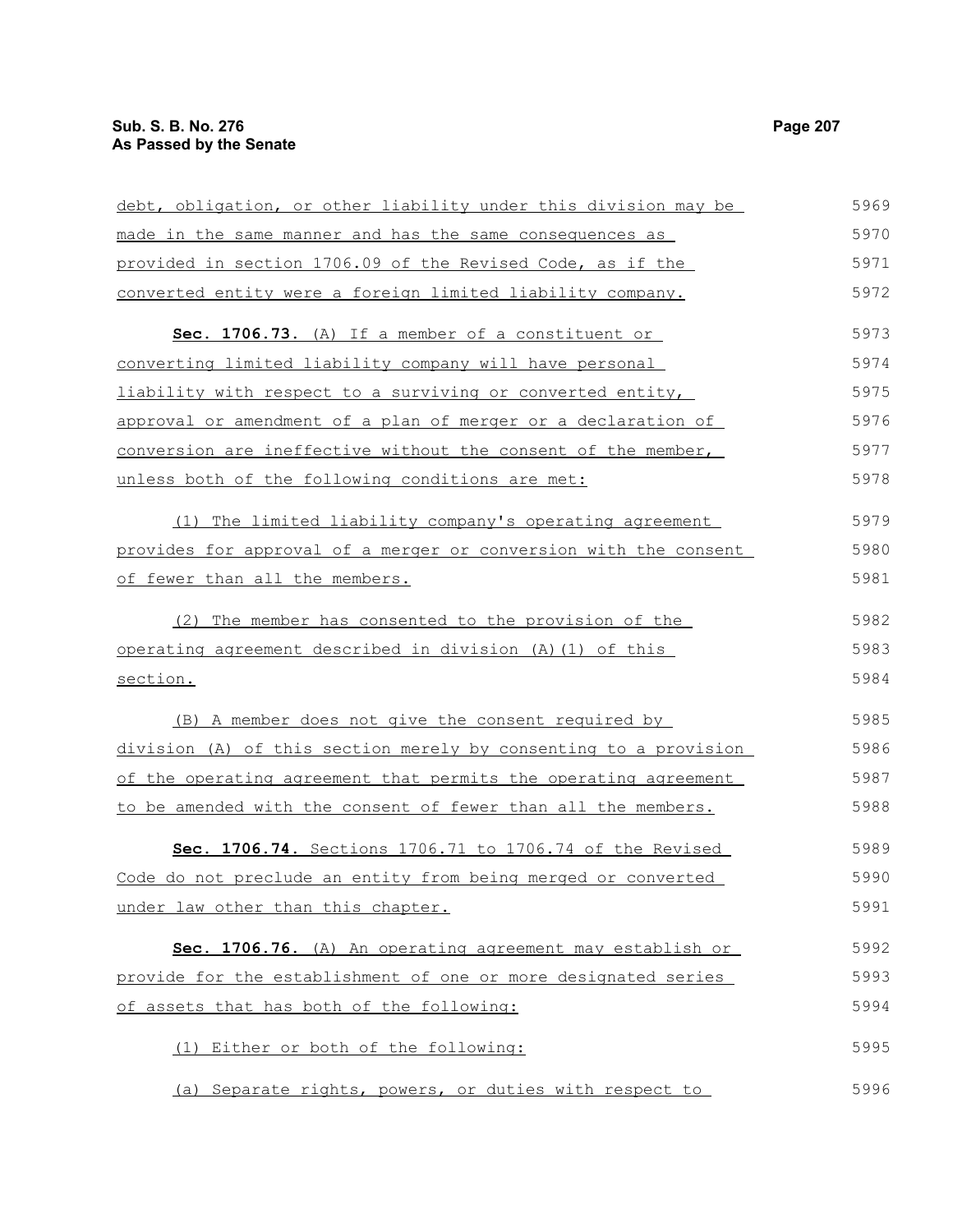| specified property or obligations of the limited liability       | 5997 |
|------------------------------------------------------------------|------|
| company or profits and losses associated with specified property | 5998 |
| or obligations;                                                  | 5999 |
| (b) A separate purpose or investment objective.                  | 6000 |
| (2) At least one member associated with each series.             | 6001 |
| (B) A series established in accordance with division (A)         | 6002 |
| of this section may carry on any activity, whether or not for    | 6003 |
| profit.                                                          | 6004 |
| Sec. 1706.761. (A) Subject to division (B) of this               | 6005 |
| section, both of the following apply:                            | 6006 |
| (1) The debts, liabilities, obligations, and expenses            | 6007 |
| incurred, contracted for, or otherwise existing with respect to  | 6008 |
| a series shall be enforceable against the assets of that series  | 6009 |
| only, and shall not be enforceable against the assets of the     | 6010 |
| limited liability company generally or any other series thereof. | 6011 |
| (2) None of the debts, liabilities, obligations, and             | 6012 |
| expenses incurred, contracted for, or otherwise existing with    | 6013 |
| respect to the limited liability company generally or any other  | 6014 |
| series thereof shall be enforceable against the assets of a      | 6015 |
| series.                                                          | 6016 |
| (B) Division (A) of this section applies only if all of          | 6017 |
| the following conditions are met:                                | 6018 |
| (1) The records maintained for that series account for the       | 6019 |
| assets of that series separately from the other assets of the    | 6020 |
| company or any other series.                                     | 6021 |
| (2) The operating agreement contains a statement to the          | 6022 |
| effect of the limitations provided in division (A) of this       | 6023 |
| section.                                                         | 6024 |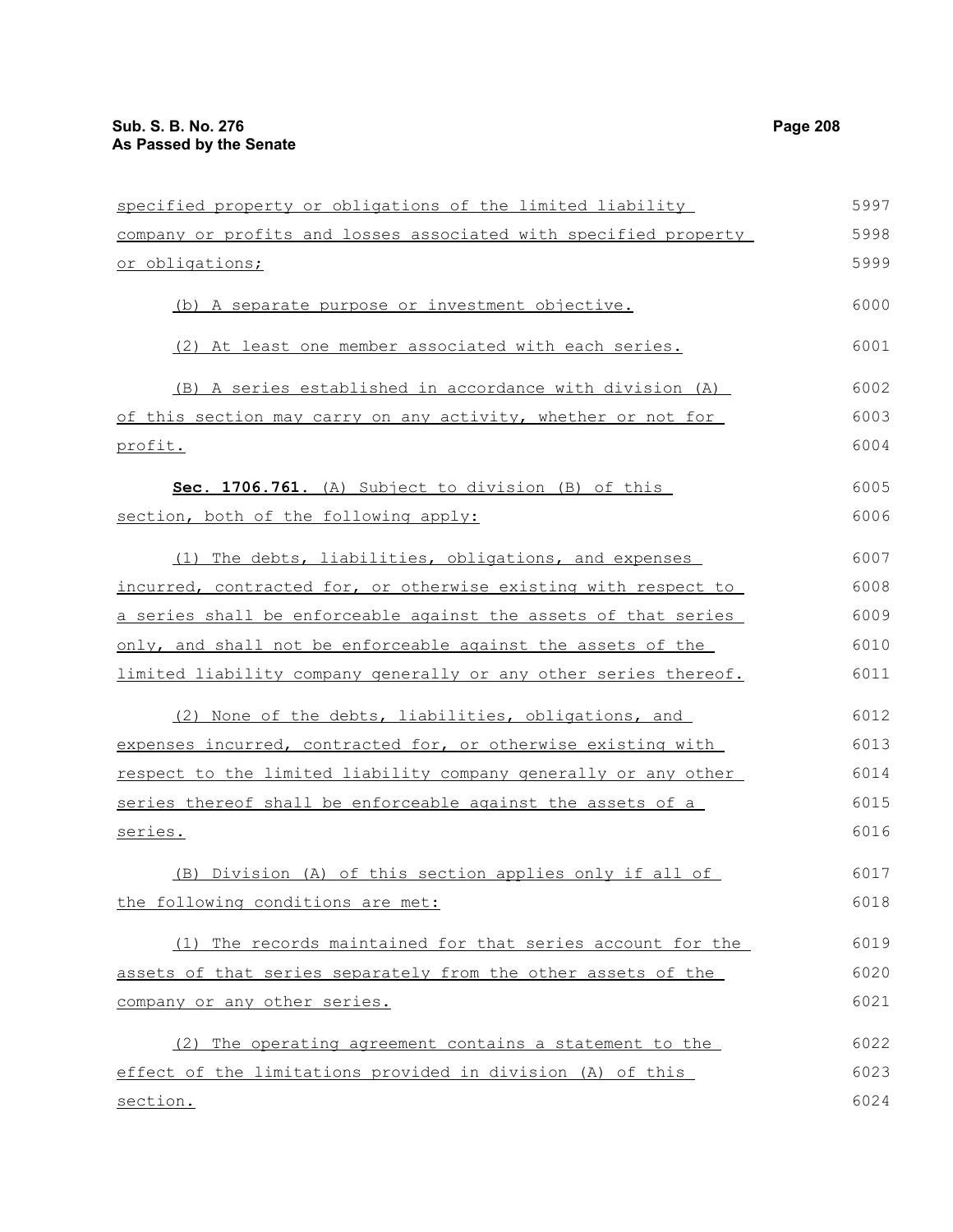| (3) The limited liability company's articles of                   | 6025 |
|-------------------------------------------------------------------|------|
| organization contains a statement that the limited liability      | 6026 |
| company may have one or more series of assets subject to the      | 6027 |
| limitations provided in division (A) of this section.             | 6028 |
| Sec. 1706.762. (A) Assets of a series may be held directly        | 6029 |
| or indirectly, including in the name of the series, in the name   | 6030 |
| of the limited liability company, through a nominee, or           | 6031 |
| otherwise.                                                        | 6032 |
| (B) If the records of a series are maintained in a manner         | 6033 |
| so that the assets of the series can be reasonably identified by  | 6034 |
| specific listing, category, type, quantity, or computational or   | 6035 |
| allocational formula or procedure, including a percentage or      | 6036 |
| share of any assets, or by any other method in which the          | 6037 |
| identity of the assets can be objectively determined, the         | 6038 |
| records are considered to satisfy the requirement of division     | 6039 |
| (B) (1) of section 1706.761 of the Revised Code.                  | 6040 |
| Sec. 1706.763. The statement of limitation on liabilities         | 6041 |
| of a series required by division $(B)$ (3) of section 1706.761 of | 6042 |
| the Revised Code is sufficient regardless of whether either of    | 6043 |
| the following applies:                                            | 6044 |
| (A) The limited liability company has established any             | 6045 |
| series under this chapter when the statement of limitations is    | 6046 |
| contained in the articles of organization;                        | 6047 |
| (B) The statement of limitations makes reference to a             | 6048 |
| specific series of the limited liability company.                 | 6049 |
| Sec. 1706.764. (A) A person shall not voluntarily                 | 6050 |
| dissociate as a member associated with a series.                  | 6051 |
| (B) A person's dissociation from a series is wrongful only        | 6052 |
| if one of the following applies:                                  | 6053 |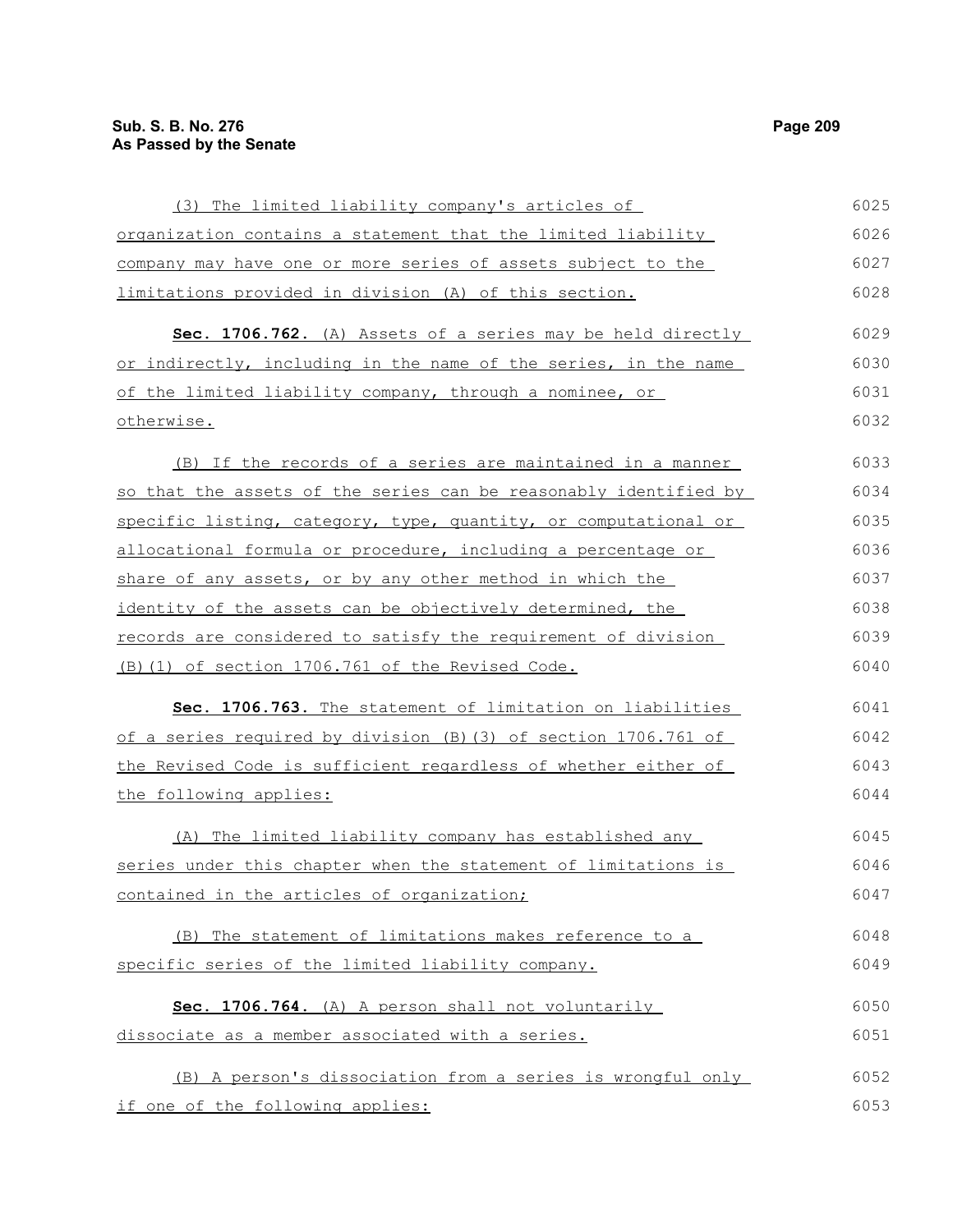| (1) The person's dissociation is in breach of an express         | 6054 |
|------------------------------------------------------------------|------|
| provision of the operating agreement.                            | 6055 |
| (2) The person is expelled as a member associated with the       | 6056 |
| series by determination of a tribunal under division (E) of      | 6057 |
| section 1706.765 of the Revised Code.                            | 6058 |
| (3) The person is dissociated as a member associated with        | 6059 |
| a series by becoming a debtor in bankruptcy or making a general  | 6060 |
| assignment for the benefit of creditors.                         | 6061 |
| (C) A person that wrongfully dissociates as a member             | 6062 |
| associated with a series is liable to the series and, subject to | 6063 |
| section 1706.61 of the Revised Code, to the other members        | 6064 |
| associated with that series for damages caused by the            | 6065 |
| dissociation. The liability is in addition to any other debt,    | 6066 |
| obligation, or liability of the member associated with a series  | 6067 |
| to the series or the other members associated with that series.  | 6068 |
| Sec. 1706.765. A person is dissociated as a member               | 6069 |
| associated with a series when any of the following occurs:       | 6070 |
| (A) An event stated in the operating agreement as causing        | 6071 |
| the person's dissociation from the series occurs.                | 6072 |
| (B) The person is dissociated as a member of the limited         | 6073 |
| liability company pursuant to section 1706.411 of the Revised    | 6074 |
| Code.                                                            | 6075 |
| (C) The person is expelled as a member associated with           | 6076 |
| that series pursuant to the operating agreement.                 | 6077 |
| The person is expelled as a member associated with the<br>(D)    | 6078 |
| series by the unanimous consent of the other members associated  | 6079 |
| with that series and if any of the following applies:            | 6080 |
| (1) It is unlawful to carry on the series' activities with       | 6081 |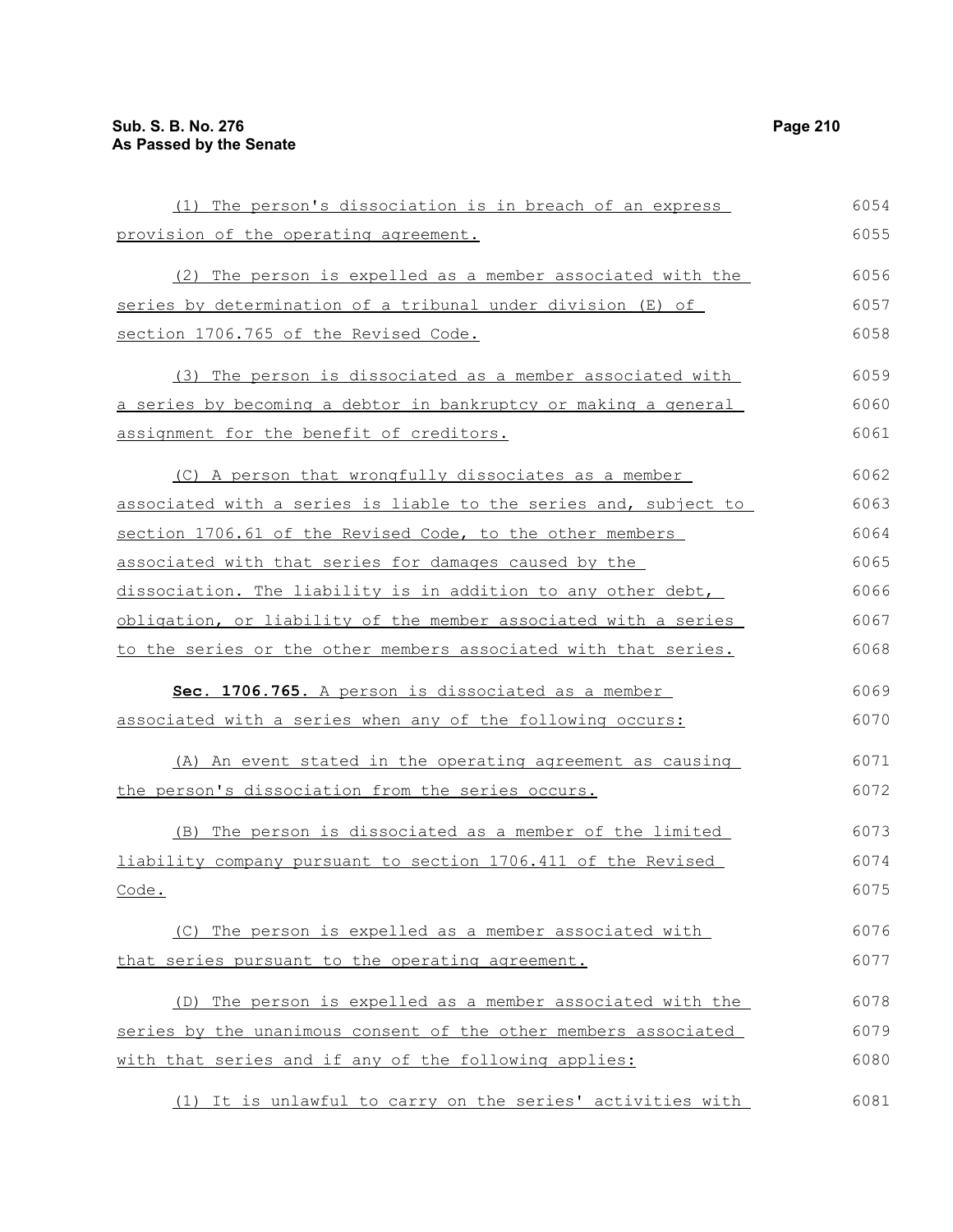the person as a member associated with that series.

(2) The person is an entity and, within ninety days after the series notifies the person that it will be expelled as a member associated with that series because the person has filed a certificate of dissolution or the equivalent, or its right to transact business has been suspended by its jurisdiction of formation, the certificate of dissolution or the equivalent has not been revoked or its right to transact business has not been reinstated. (3) The person is an entity and, within ninety days after the series notifies the person that it will be expelled as a member associated with that series because the person has been dissolved and its activities are being wound up, the entity has not been reinstated or the dissolution and winding up have not been revoked or canceled. (E) On application by the series, the person is expelled as a member associated with that series by tribunal order for any of the following reasons: (1) The person has engaged, or is engaging, in wrongful conduct that has adversely and materially affected, or will adversely and materially affect, that series' activities. (2) The person has willfully or persistently committed, or is willfully or persistently committing, a material breach of the operating agreement or the person's duties or obligations under this chapter or other applicable law. (3) The person has engaged, or is engaging, in conduct relating to that series' activities that makes it not reasonably practicable to carry on the activities with the person as a member associated with that series. 6083 6084 6085 6086 6087 6088 6089 6090 6091 6092 6093 6094 6095 6096 6097 6098 6099 6100 6101 6102 6103 6104 6105 6106 6107 6108 6109 6110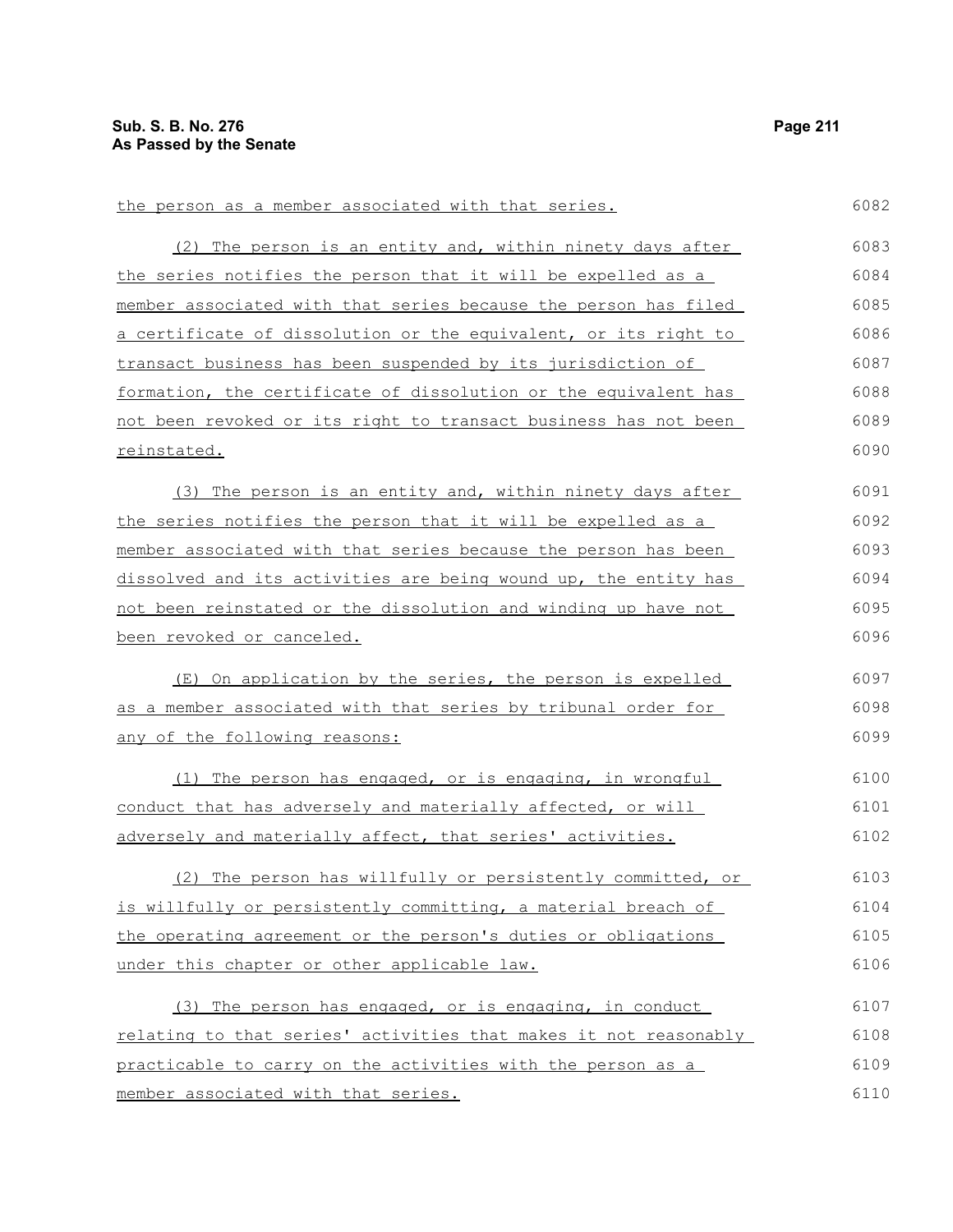| (F) In the case of a person who is an individual, the                | 6111 |
|----------------------------------------------------------------------|------|
| person dies, a quardian or general conservator is appointed for      | 6112 |
| the person, or a tribunal determines that the person has             | 6113 |
| otherwise become incapable of performing the person's duties as      | 6114 |
| a member associated with a series under this chapter or the          | 6115 |
| operating agreement.                                                 | 6116 |
| (G) The person becomes a debtor in bankruptcy, executes an           | 6117 |
| assignment for the benefit of creditors, or seeks, consents, or      | 6118 |
| acquiesces to the appointment of a trustee, receiver, or             | 6119 |
| liquidator of the person or of all or substantially all of the       | 6120 |
| person's property. This division shall not apply to a person who     | 6121 |
| is the sole remaining member associated with a series.               | 6122 |
| (H) In the case of a person that is a trust or is acting             | 6123 |
| <u>as a member associated with a series by virtue of being a </u>    | 6124 |
| trustee of a trust, the trust's entire membership interest           | 6125 |
| <u>associated with the series is distributed, but not solely by </u> | 6126 |
| reason of the substitution of a successor trustee.                   | 6127 |
| (I) In the case of a person that is an estate or is acting           | 6128 |
| as a member associated with a series by virtue of being a            | 6129 |
| personal representative of an estate, the estate's entire            | 6130 |
| membership interest associated with the series is distributed,       | 6131 |
| but not solely by reason of the substitution of a successor          | 6132 |
| personal representative.                                             | 6133 |
| (J) In the case of a member associated with a series that            | 6134 |
| is not an individual, the legal existence of the person              | 6135 |
| otherwise terminates.                                                | 6136 |
| Sec. 1706.766. (A) A person who has dissociated as a                 | 6137 |
| member associated with a series shall have no right to               | 6138 |

participate in the activities and affairs of that series and is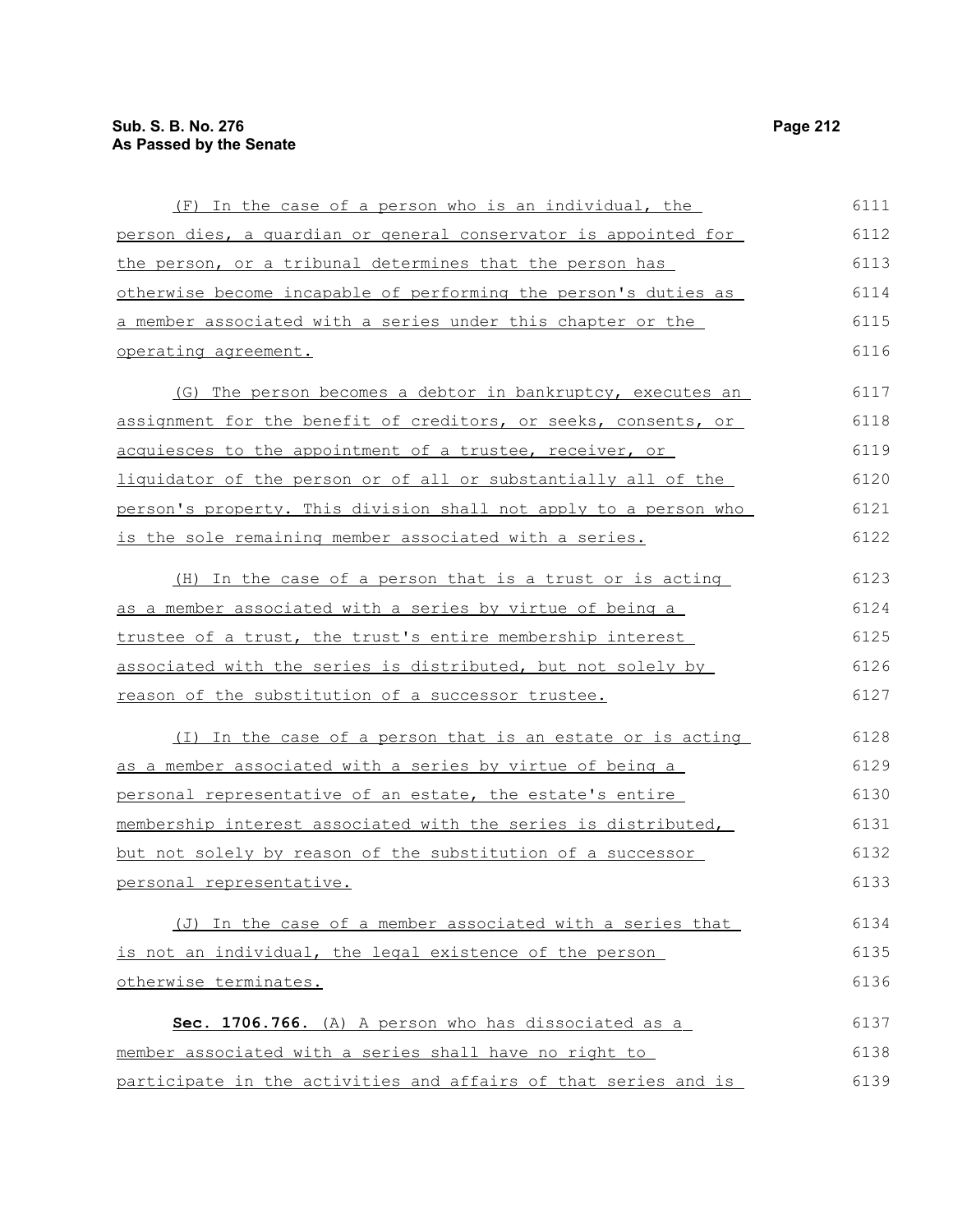| entitled only to receive the distributions to which that member  | 6140 |
|------------------------------------------------------------------|------|
| would have been entitled if the member had not dissociated from  | 6141 |
| that series.                                                     | 6142 |
| (B) A person's dissociation as a member associated with a        | 6143 |
| series does not of itself discharge the person from any debt,    | 6144 |
| obligation, or liability to that series, the limited liability   | 6145 |
| company, or the other members that the person incurred while a   | 6146 |
| member associated with that series.                              | 6147 |
| (C) A member's dissociation from a series does not, in           | 6148 |
| itself, cause the member to dissociate from any other series or  | 6149 |
| require the winding up of the series.                            | 6150 |
| (D) A member's dissociation from a series does not, in           | 6151 |
| itself, cause the member to dissociate from the limited          | 6152 |
| liability company.                                               | 6153 |
| Sec. 1706.767. A series may be dissolved and its                 | 6154 |
| activities and affairs may be wound up without causing the       | 6155 |
| dissolution of the limited liability company. The dissolution    | 6156 |
| and winding up of a series does not abate, suspend, or otherwise | 6157 |
| affect the limitation on liabilities of the series provided by   | 6158 |
| section 1706.761 of the Revised Code.                            | 6159 |
| Sec. 1706.768. A series is dissolved and its activities          | 6160 |
| and affairs shall be wound up upon the first to occur of the     | 6161 |
| following:                                                       | 6162 |
| (A) The dissolution of the limited liability company under       | 6163 |
| section 1706.47 of the Revised Code;                             | 6164 |
| (B) An event or circumstance that the operating agreement        | 6165 |
| states causes dissolution of the series;                         | 6166 |
| (C) The consent of all of the members associated with the        | 6167 |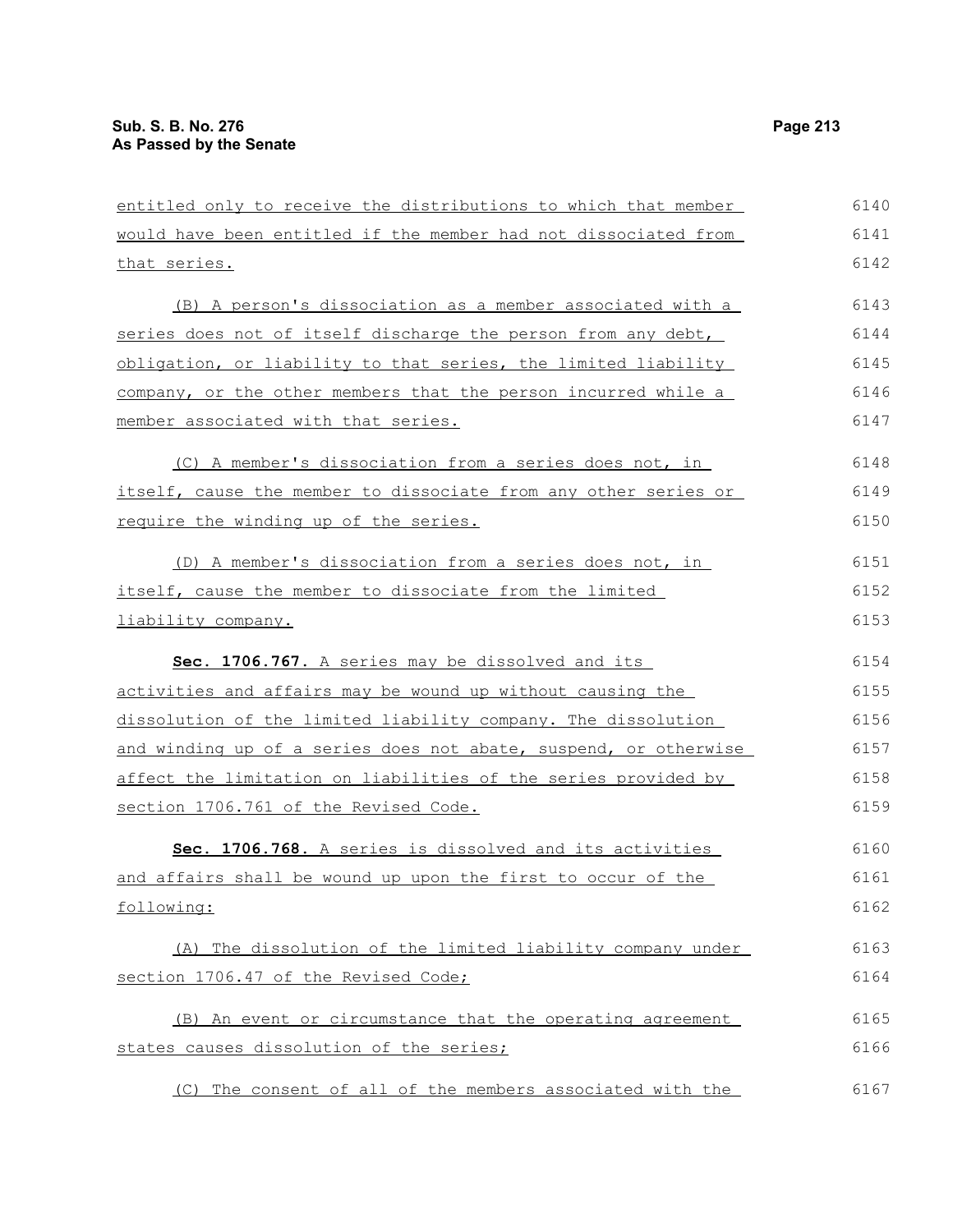series; (D) The passage of ninety days after the occurrence of the dissociation of the last remaining member associated with the series; (E) On application by a member associated with the series, the entry by the appropriate court of an order dissolving the series on the grounds that it is not reasonably practicable to carry on the series' activities in conformity with the operating agreement. **Sec. 1706.769.** (A) A dissolved series continues its existence as a series but shall not carry on any activities except as is appropriate to wind up and liquidate its activities and affairs. Appropriate activities include all of the following: (1) Collecting the assets of the series; (2) Disposing of the properties of the series that will not be distributed in kind to persons owning membership interests associated with the series; (3) Discharging or making provisions for discharging the liabilities of the series; (4) Distributing the remaining property of the series in accordance with section 1706.7613 of the Revised Code; (5) Doing any other act necessary to wind up and liquidate the series' activities and affairs. (B) In winding up a series' activities, a series may do any of the following: 6168 6169 6170 6171 6172 6173 6174 6175 6176 6177 6178 6179 6180 6181 6182 6183 6184 6185 6186 6187 6188 6189 6190 6191 6192 6193

(1) Preserve the series' activities and property as a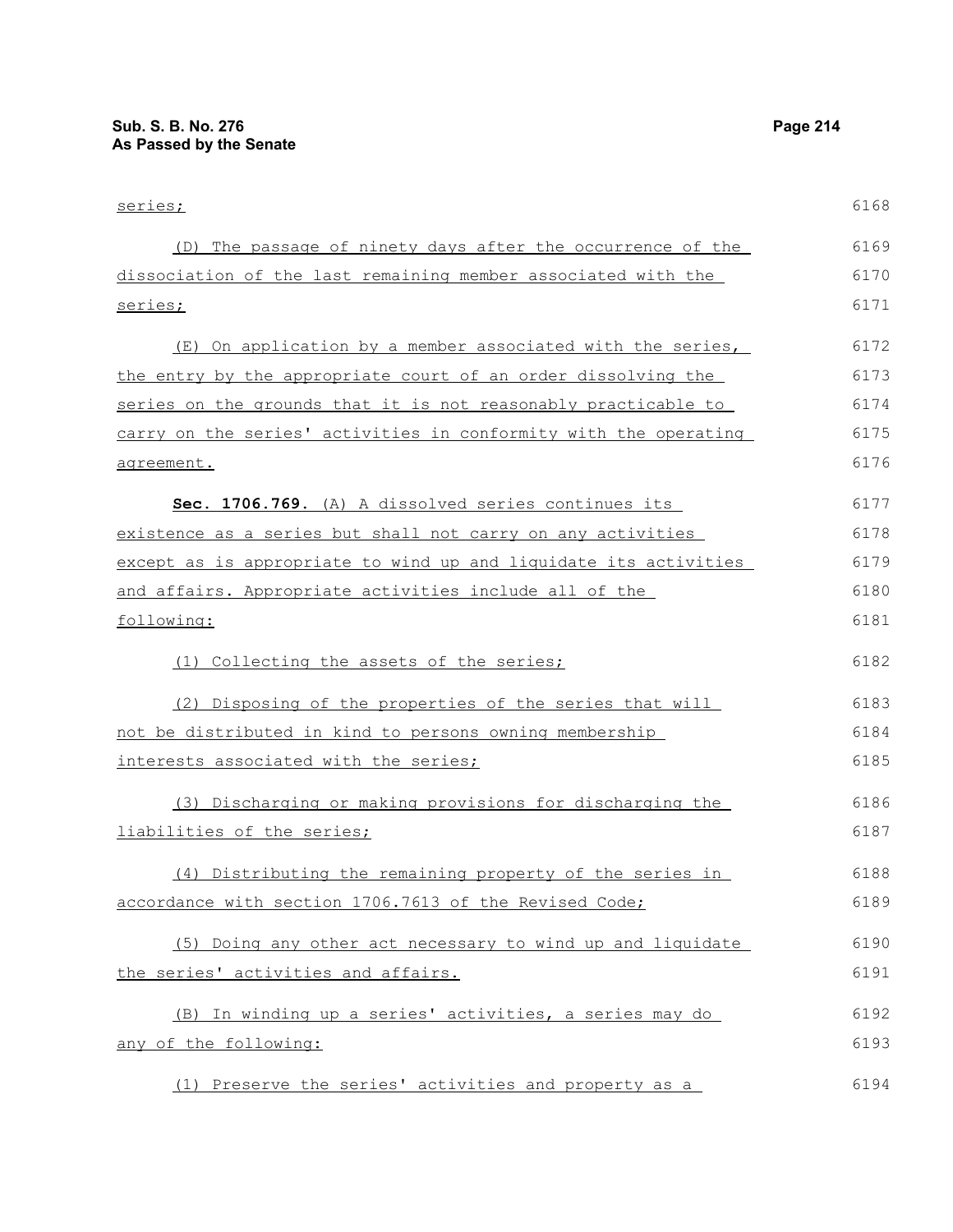going concern for a reasonable time; (2) Prosecute, defend, or settle actions or proceedings whether civil, criminal, or administrative; (3) Make an assignment of the series' property; (4) Resolve disputes by mediation or arbitration. (C) A series' dissolution, in itself: (1) Is not an assignment of the series' property; (2) Does not prevent the commencement of a proceeding by or against the series in the series' name; (3) Does not abate or suspend a proceeding pending by or against the series on the effective date of dissolution; (4) Does not abate, suspend, or otherwise alter the application of section 1706.7613 of the Revised Code. **Sec. 1706.7610.** (A) Subject to division (C) of section 1706.769 of the Revised Code, after dissolution of a series, the remaining members associated with the series, if any, and if none, a person appointed by all holders of the membership interest last assigned by the last person to have been a member associated with the series, may wind up the series' activities. (B) The appropriate tribunal may order supervision of the winding up of a dissolved series, including the appointment of a person to wind up the series' activities for any of the following reasons: (1) On application of a member associated with the series, if the applicant establishes good cause; (2) On application of an assignee associated with a series, if both of the following apply: 6195 6196 6197 6198 6199 6200 6201 6202 6203 6204 6205 6206 6207 6208 6209 6210 6211 6212 6213 6214 6215 6216 6217 6218 6219 6220 6221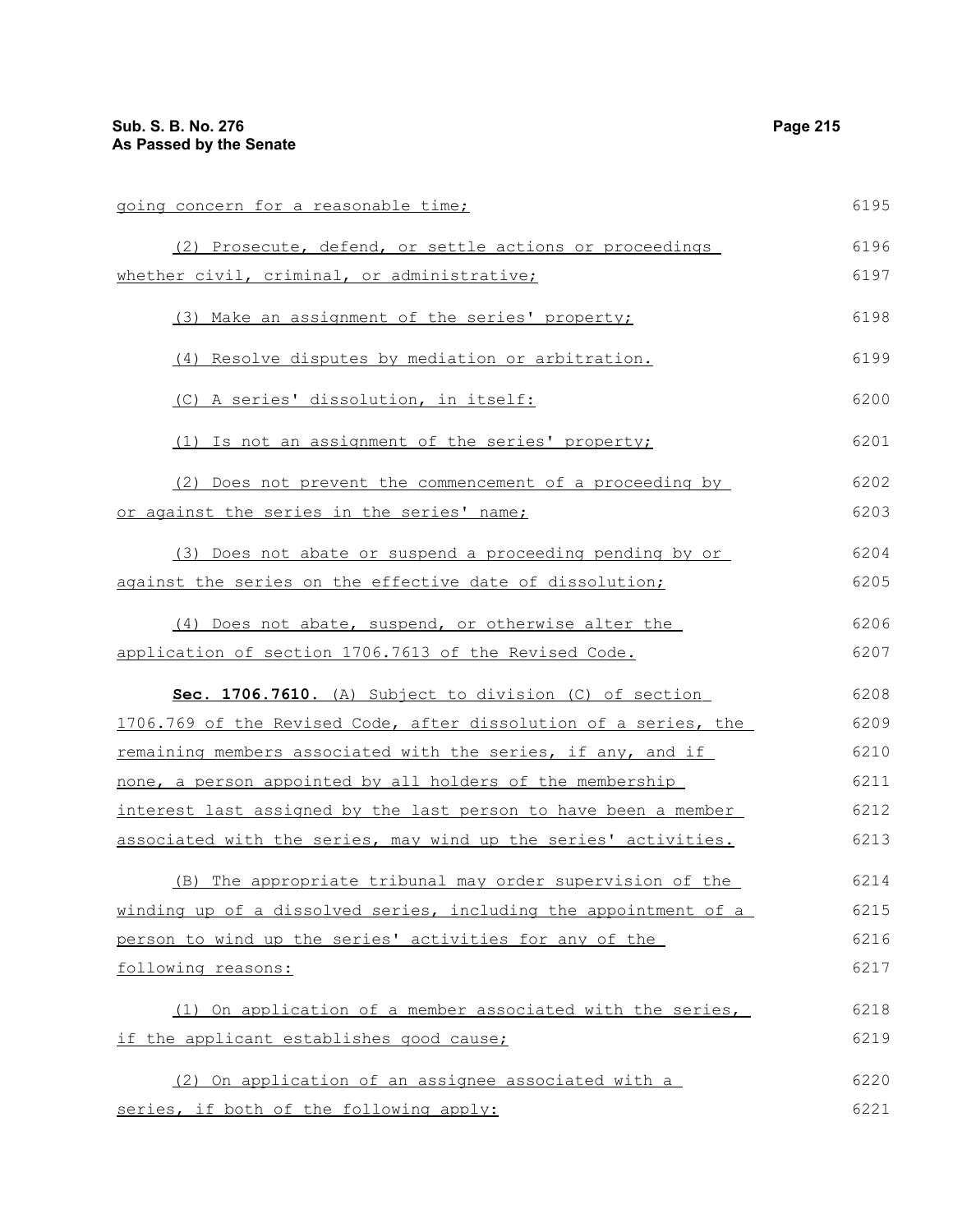| (a) There are no members associated with the series.             | 6222 |
|------------------------------------------------------------------|------|
| (b) Within a reasonable time following the dissolution a         | 6223 |
| person has not been appointed pursuant to division (A) of this   | 6224 |
| section.                                                         | 6225 |
| (3) In connection with a proceeding under division (E) of        | 6226 |
| section 1706.768 of the Revised Code.                            | 6227 |
| Sec. 1706.7611. (A) A dissolved series may dispose of any        | 6228 |
| known claims against it by following the procedures described in | 6229 |
| division (B) of this section, at any time after the effective    | 6230 |
| date of the dissolution of the series.                           | 6231 |
| (B) A dissolved series may give notice of the dissolution        | 6232 |
| in a record to the holder of any known claim. The notice shall   | 6233 |
| do all of the following:                                         | 6234 |
| Identify the limited liability company and the<br>(1)            | 6235 |
| dissolved series;                                                | 6236 |
| (2) Describe the information required to be included in a        | 6237 |
| claim;                                                           | 6238 |
| (3) Provide a mailing address to which the claim is to be        | 6239 |
| sent;                                                            | 6240 |
| (4) State the deadline by which the dissolved series must        | 6241 |
| receive the claim. The deadline shall not be sooner than one     | 6242 |
| hundred twenty days from the effective date of the notice.       | 6243 |
| (5) State that if not sooner barred, the claim will be           | 6244 |
| barred if not received by the deadline.                          | 6245 |
| (C) Unless sooner barred by any other statute limiting           | 6246 |
| actions, a claim against a dissolved series is barred in either  | 6247 |
| of the following circumstances:                                  | 6248 |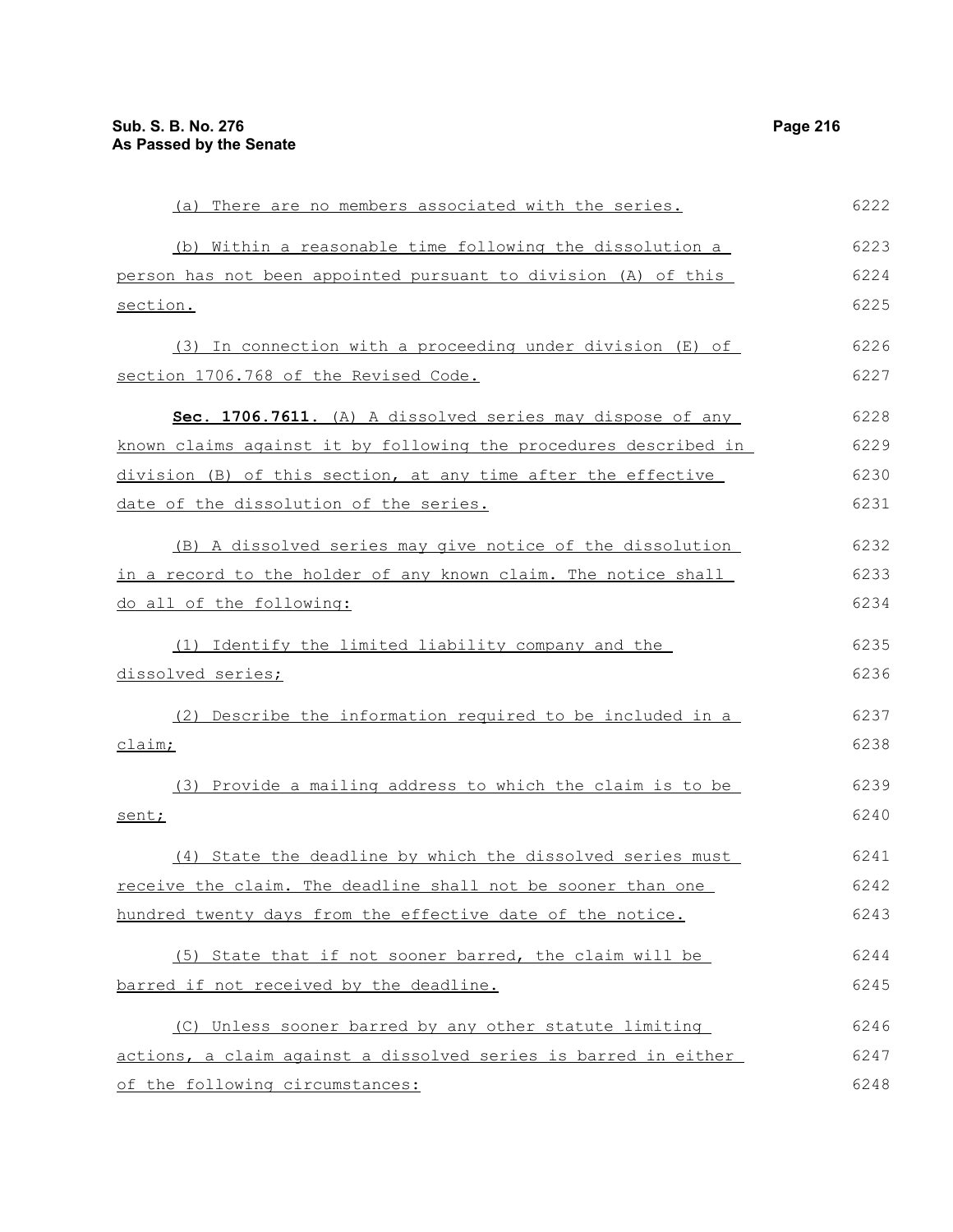(1) If a claimant who was given notice under division (B) of this section does not deliver the claim to the dissolved series by the deadline; (2) If a claimant whose claim was rejected by the dissolved series does not commence a proceeding to enforce the claim within ninety days from the effective date of the rejected notice. (D) For purposes of this section, "claim" includes an unliquidated claim, but does not include a contingent liability that has not matured so that there is no immediate right to bring suit or a claim based on an event occurring after the effective date of dissolution. (E) Nothing in this section shall be construed to extend any otherwise applicable statute of limitations. **Sec. 1706.7612.** (A) A dissolved series may publish notice of its dissolution and request that persons with claims against the dissolved series present them in accordance with the notice. (B) The notice authorized by division (A) of this section shall meet all of the following criteria: (1) It shall be posted prominently on the principal web site then maintained by the limited liability company, if any, and provided to the secretary of state to be posted on the web site maintained by the secretary of state in accordance with division (J) of section 1706.474 of the Revised Code. The notice shall be considered published when posted on the secretary of state's web site. (2) It shall describe the information that must be included in a claim and provide a mailing address to which the claim must be sent. 6249 6250 6251 6252 6253 6254 6255 6256 6257 6258 6259 6260 6261 6262 6263 6264 6265 6266 6267 6268 6269 6270 6271 6272 6273 6274 6275 6276 6277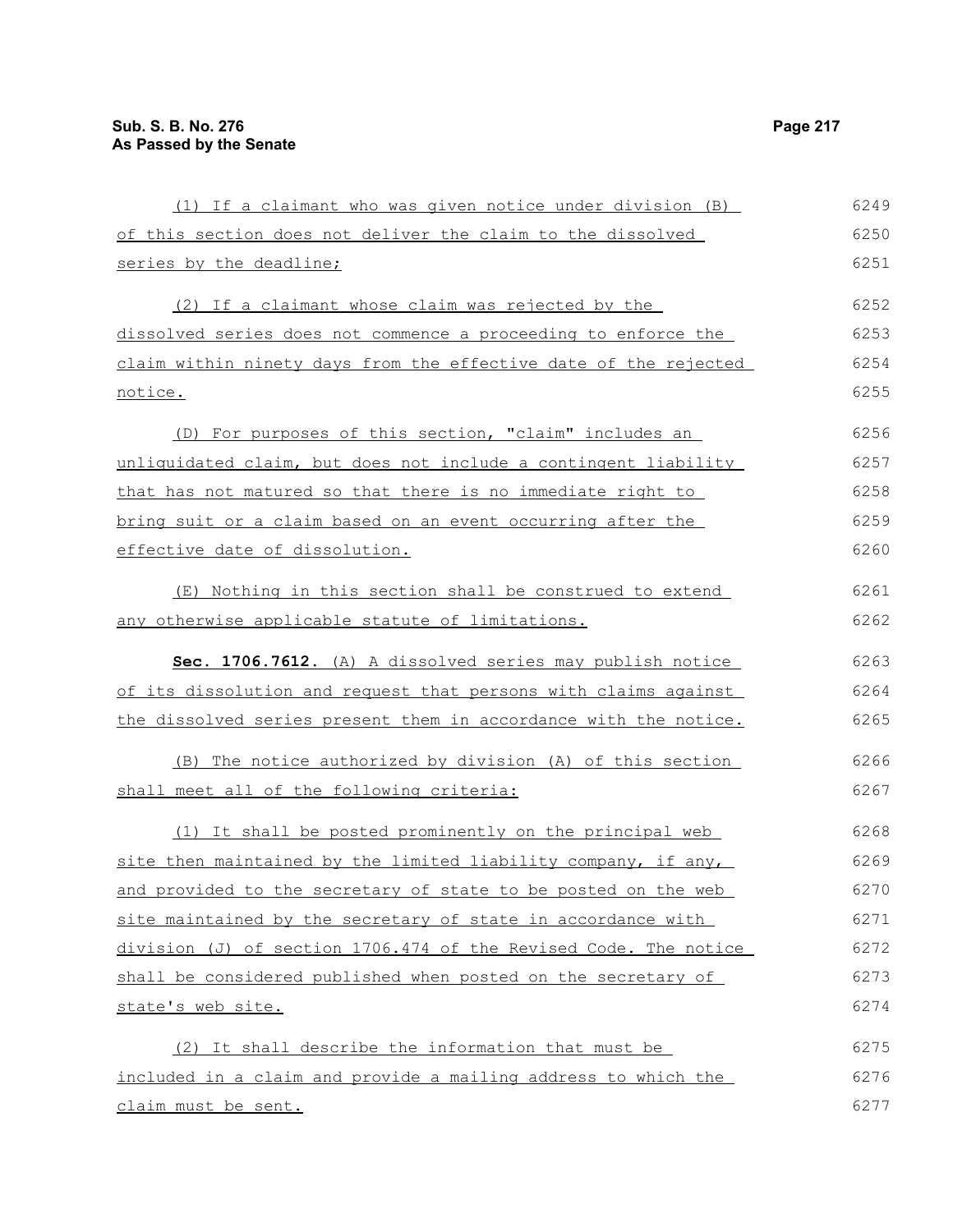| (3) It shall state that if not sooner barred, a claim            | 6278 |
|------------------------------------------------------------------|------|
| against the dissolved series will be barred unless a proceeding  | 6279 |
| to enforce the claim is commenced within two years following the | 6280 |
| publication of the notice.                                       | 6281 |
| (C) If a dissolved series publishes a notice in accordance       | 6282 |
| with division (B) of this section, unless sooner barred by any   | 6283 |
| other statute limiting actions, the claim of each of the         | 6284 |
| following claimants is barred unless the claimant commences a    | 6285 |
| proceeding to enforce the claim against the dissolved series     | 6286 |
| within two years after the publication date of the notice:       | 6287 |
| (1) A claimant who was not given notice under division (B)       | 6288 |
| of section 1706.7611 of the Revised Code;                        | 6289 |
| (2) A claimant whose claim was timely sent to the                | 6290 |
| dissolved series but not acted on by the dissolved series;       | 6291 |
| (3) A claimant whose claim is contingent at the effective        | 6292 |
| date of the dissolution of the series, or is based on an event   | 6293 |
| occurring after the effective date of the dissolution of the     | 6294 |
| series.                                                          | 6295 |
| (D) A claim that is not barred under this section, any           | 6296 |
| other statute limiting actions, or section 1706.7611 of the      | 6297 |
| Revised Code may be enforced against either of the following:    | 6298 |
| (1) A dissolved series, to the extent of its undistributed       | 6299 |
| assets associated with the series;                               | 6300 |
| (2) A member or assignee associated with the series to the       | 6301 |
| extent of that person's proportionate share of the claim or of   | 6302 |
| the assets of the series distributed to the member or assignee   | 6303 |
| after dissolution, whichever is less, except as provided in      | 6304 |
| division (H) of this section and only if the assets of a         | 6305 |
| dissolved series have been distributed after dissolution. A      | 6306 |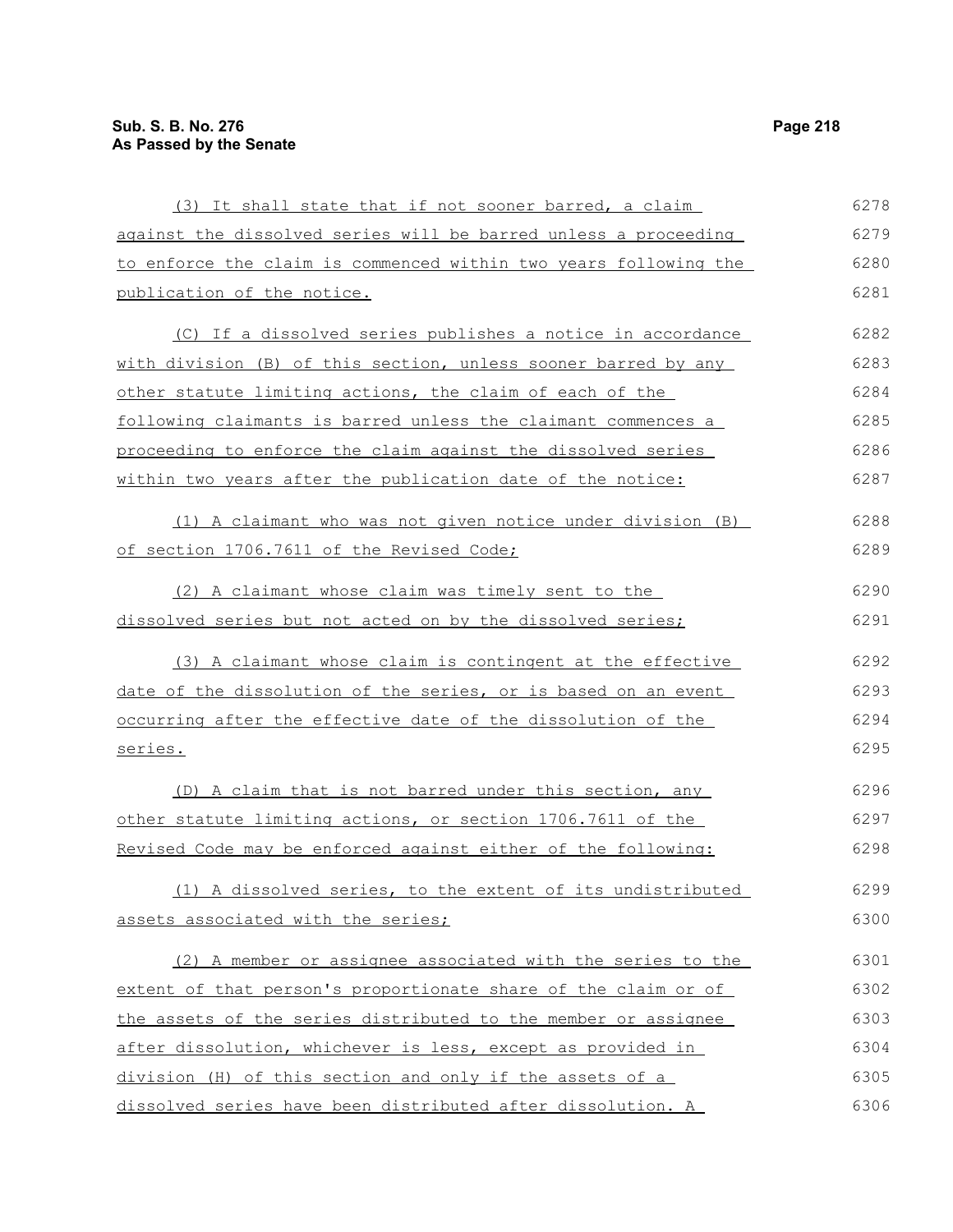| person's total liability for all claims under division (D) of   | 6307 |
|-----------------------------------------------------------------|------|
| this section shall not exceed the total amount of assets of the | 6308 |
| series distributed to the person after dissolution of the       | 6309 |
| series.                                                         | 6310 |
| (E) A dissolved series that published a notice under this       | 6311 |
| section may file an application with the appropriate court in   | 6312 |
| the county in which the limited liability company's principal   | 6313 |
| office is located or, if it has none in this state, in the      | 6314 |
| county in which the limited liability company's statutory agent | 6315 |
| is or was last located. The application shall be for a          | 6316 |
| determination of the amount and form of security to be provided | 6317 |
| for payment of claims that are contingent or have not been made | 6318 |
| known to the dissolved series or that are based on an event     | 6319 |
| occurring after the effective date of the dissolution of the    | 6320 |
| series but that, based on the facts known to the dissolved      | 6321 |
| series, are reasonably estimated to arise after the effective   | 6322 |
| date of the dissolution of the series. Provision need not be    | 6323 |
| made for any claim that is or is reasonably anticipated to be   | 6324 |
| barred under division (C) of this section.                      | 6325 |
| (F) Within ten days after the filing of the application         | 6326 |
| provided for in division (E) of this section, notice of the     | 6327 |
| proceeding shall be given by the dissolved series to each       | 6328 |
| potential claimant as described in that division.               | 6329 |
| (G) The appropriate court may appoint a quardian ad litem       | 6330 |
| to represent all claimants whose identities are unknown in any  | 6331 |
| proceeding brought under this section. The reasonable fees and  | 6332 |
| expenses of the quardian, including all reasonable expert       | 6333 |
| witness fees, shall be paid by the dissolved series.            | 6334 |
| (H) Provision by the dissolved series for security in the       | 6335 |
| amount and the form ordered by the appropriate court under      | 6336 |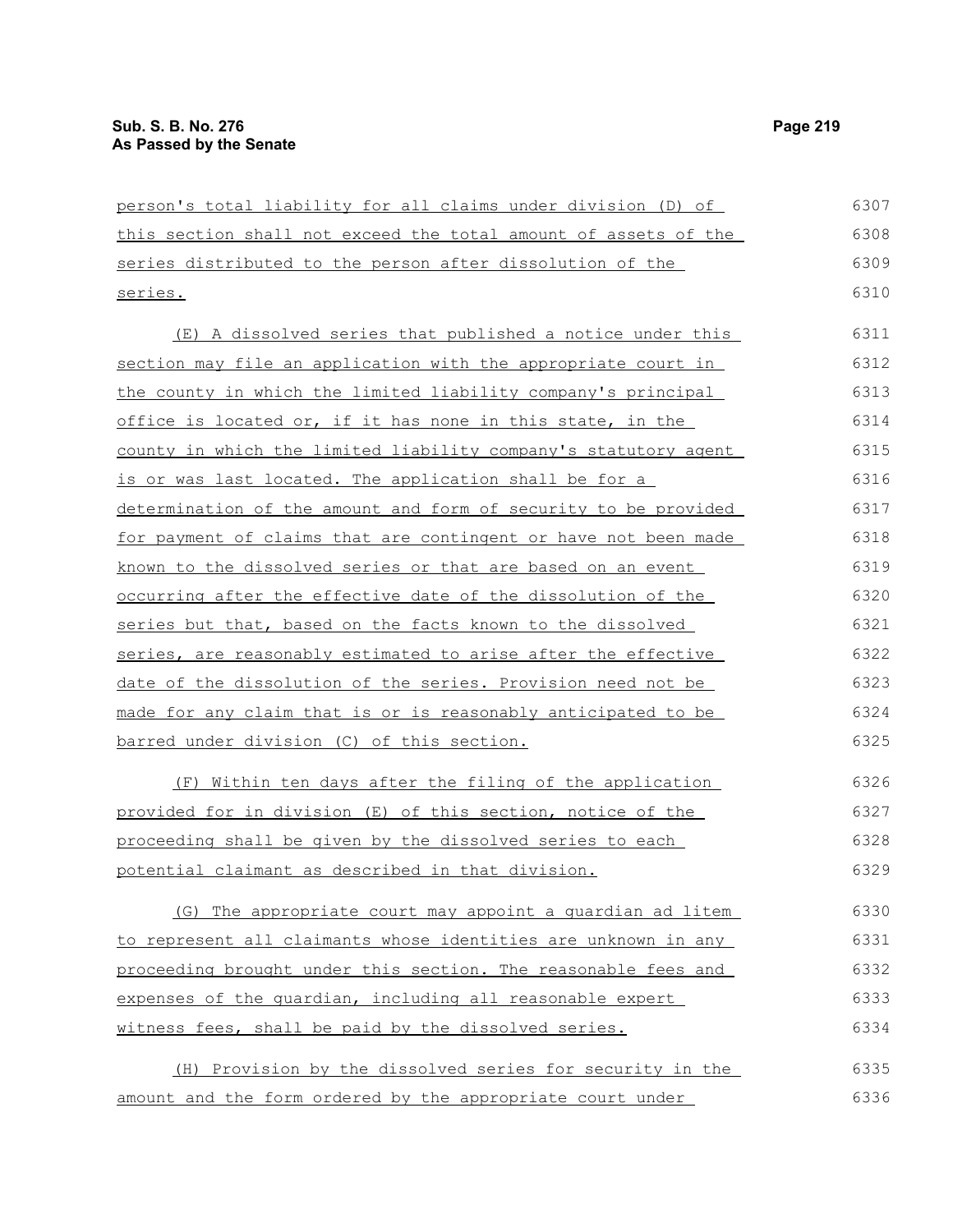| division (E) of this section shall satisfy the dissolved series' | 6337 |
|------------------------------------------------------------------|------|
| obligation with respect to claims that are contingent, have not  | 6338 |
| been made known to the dissolved series, or are based on an      | 6339 |
| event occurring after the effective date of the dissolution of   | 6340 |
| the series. Those claims may not be enforced against a person    | 6341 |
| owning a membership interest to whom assets have been            | 6342 |
| distributed by the dissolved series after the effective date of  | 6343 |
| the dissolution of the series.                                   | 6344 |
| (I) Nothing in this section shall be construed to extend         | 6345 |
| any otherwise applicable statute of limitations.                 | 6346 |
| Sec. 1706.7613. (A) Upon the winding up of a series,             | 6347 |
| payment or adequate provision for payment shall be made to       | 6348 |
| creditors of the series, including, to the extent permitted by   | 6349 |
| law, members who are associated with the series and who are also | 6350 |
| creditors of the series, in satisfaction of liabilities of the   | 6351 |
| <u>series.</u>                                                   | 6352 |
| (B) After a series complies with division (A) of this            | 6353 |
| section, any surplus shall be distributed as follows:            | 6354 |
| (1) First, to each person owning a membership interest           | 6355 |
| associated with the series that reflects contributions made on   | 6356 |
| account of that membership interest and not previously returned, | 6357 |
| an amount equal to the value of the person's unreturned          | 6358 |
| contributions;                                                   | 6359 |
| (2) Then to each person owning a membership interest             | 6360 |
| associated with the series in the proportions in which the       | 6361 |
| owners of membership interests associated with the series share  | 6362 |
| in distributions prior to dissolution of the series.             | 6363 |
| (C) If the series does not have sufficient surplus to            | 6364 |
| comply with division (B) (1) of this section, any surplus shall  | 6365 |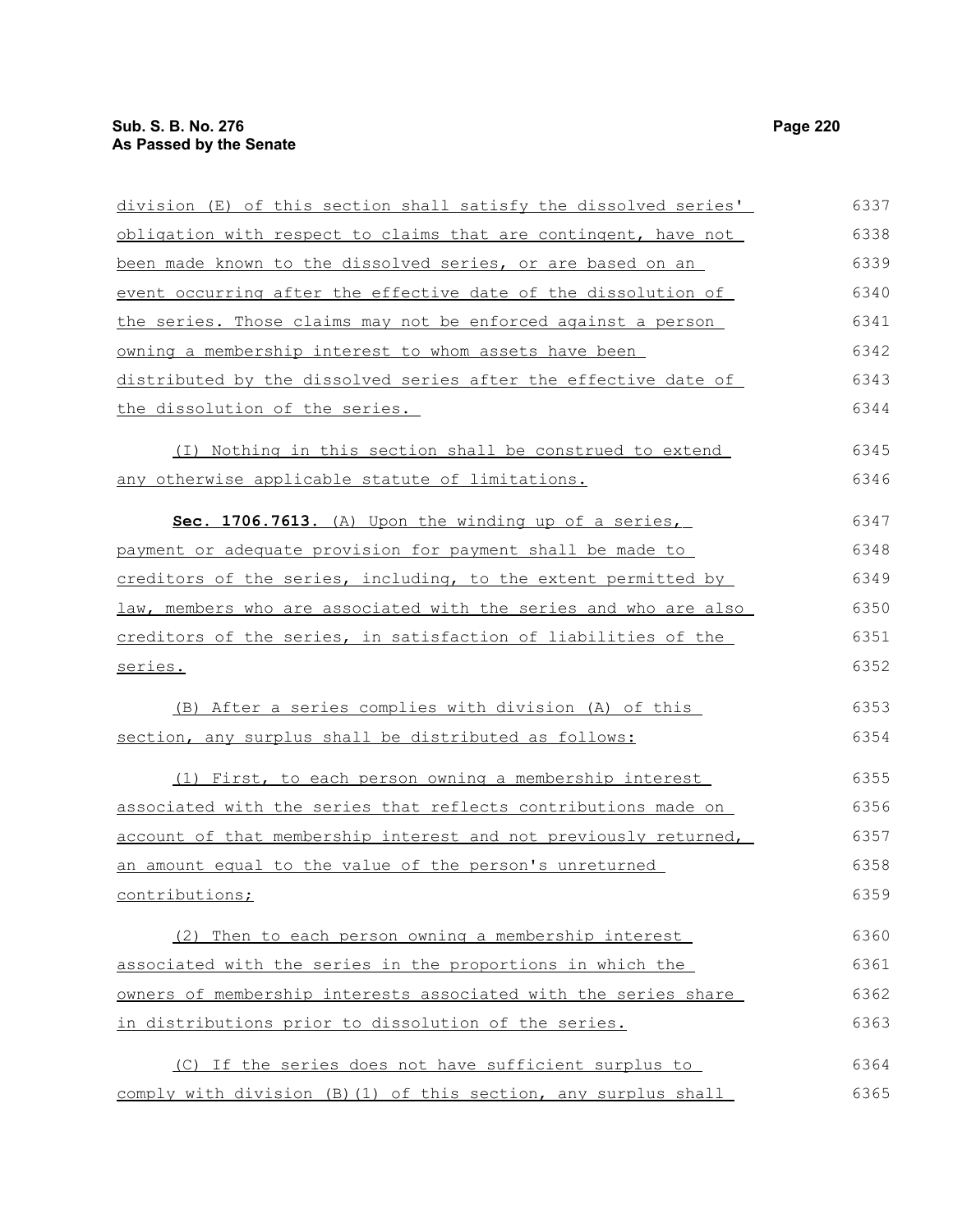| be distributed among the owners of membership interests          | 6366 |
|------------------------------------------------------------------|------|
| associated with the series in proportion to the value of their   | 6367 |
| respective unreturned contributions.                             | 6368 |
| Sec. 1706.81. This chapter modifies, limits, and                 | 6369 |
| supersedes the federal "Electronic Signatures in Global and      | 6370 |
| National Commerce Act," 15 U.S.C. 7001 et seq., but does not     | 6371 |
| modify, limit, or supersede 15 U.S.C. 7001(c) or authorize       | 6372 |
| electronic delivery of any of the notices described in 15 U.S.C. | 6373 |
| $7003(b)$ .                                                      | 6374 |
| Sec. 1706.82. A limited liability company formed and             | 6375 |
| existing under this chapter may conduct its activities and       | 6376 |
| affairs, carry on its operations, and have and exercise the      | 6377 |
| powers granted by this chapter in any state, foreign country, or | 6378 |
| other jurisdiction.                                              | 6379 |
| Sec. 1706.83. (A) Prior to January 1, 2022, this chapter         | 6380 |
| shall govern the following limited liability companies:          | 6381 |
| (1) A limited liability company formed on or after January       | 6382 |
| 1, 2021, except a limited liability company that is continuing   | 6383 |
| the business of a dissolved limited liability company under      | 6384 |
| section 1705.44 of the Revised Code;                             | 6385 |
| (2) A limited liability company formed before January 1,         | 6386 |
| 2021, that elects, pursuant to division (C) of this section, to  | 6387 |
| be governed by this chapter.                                     | 6388 |
| (B) On and after January 1, 2022, this chapter shall             | 6389 |
| govern all limited liability companies, including every foreign  | 6390 |
| limited liability company that files an application for          | 6391 |
| registration as a foreign limited liability company on or after  | 6392 |
| January 1, 2022, every foreign limited liability company that    | 6393 |
| registers a name in this state on or after January 1, 2022,      | 6394 |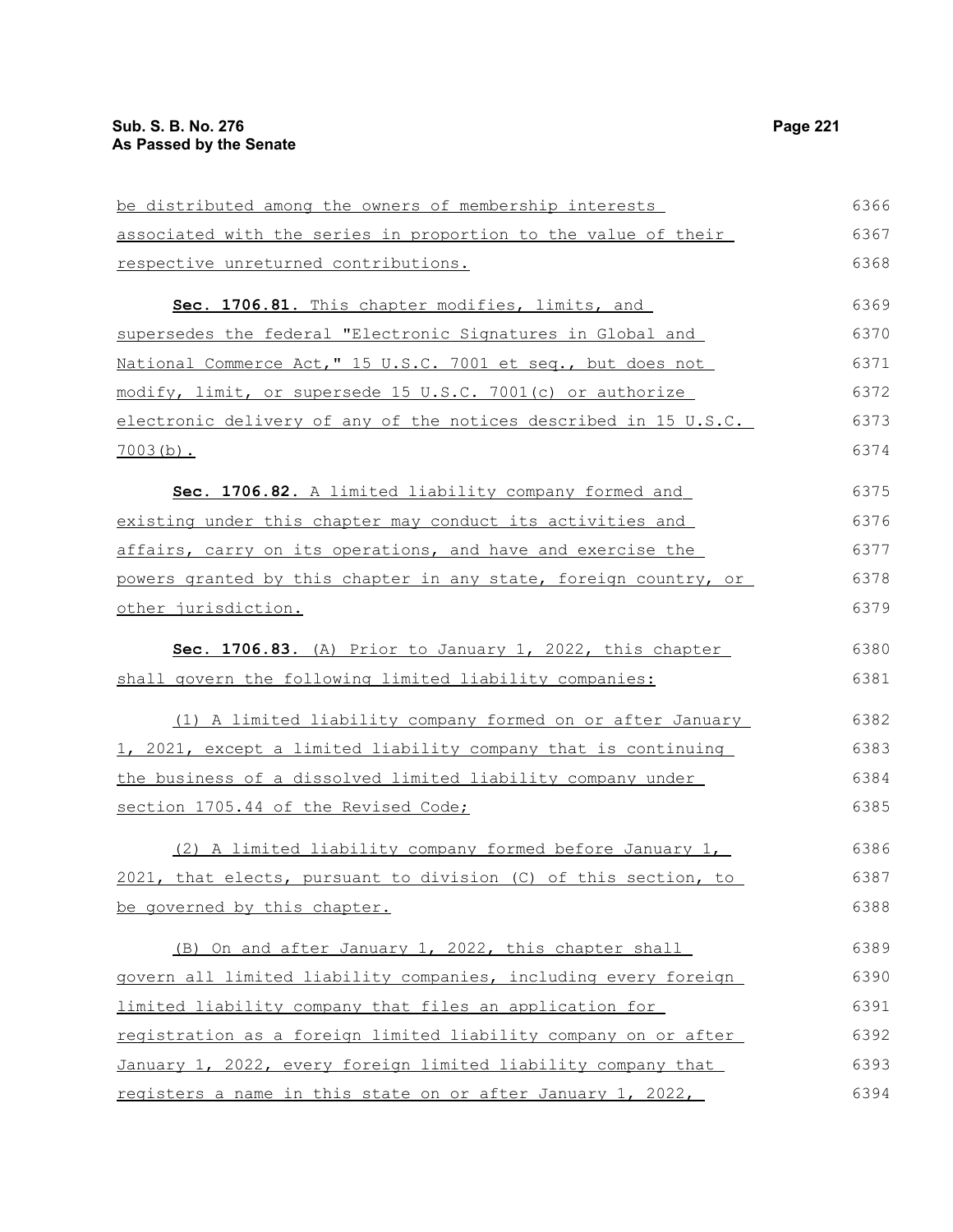| every foreign limited liability company that has registered a    | 6395 |
|------------------------------------------------------------------|------|
| name in this state prior to January 1, 2022, and every foreign   | 6396 |
| limited liability company that has filed an application for      | 6397 |
| registration as a foreign limited liability company prior to     | 6398 |
| January 1, 2022, pursuant to Chapter 1705. of the Revised Code.  | 6399 |
| (C) On and after January 1, 2021, but prior to January 1,        | 6400 |
| 2022, a limited liability company may elect, in the manner       | 6401 |
| provided in its operating agreement or by law for amending the   | 6402 |
| operating agreement, to be subject to this chapter.              | 6403 |
| Sec. 1706.84. Unless expressly stated to the contrary in         | 6404 |
| this chapter, all amendments of this chapter shall apply to      | 6405 |
| limited liability companies and members and agents whether or    | 6406 |
| not existing as such at the time of the enactment of any such    | 6407 |
| amendment.                                                       | 6408 |
| Sec. 1729.36. (A) An association may merge or consolidate        | 6409 |
| with one or more entities, if such merger or consolidation is    | 6410 |
| permitted by the laws under which each constituent entity exists | 6411 |
| and the association complies with this section.                  | 6412 |
| (B) Each constituent association shall comply with section       | 6413 |
| 1729.35 of the Revised Code with respect to form and approval of | 6414 |
| an agreement of merger or consolidation, and each constituent    | 6415 |
| entity shall comply with the applicable provisions of the laws   | 6416 |
| under which it exists, except that the agreement of merger or    | 6417 |
| consolidation, by whatever name designated, shall comply with    | 6418 |
| divisions (C) and (D) of this section.                           | 6419 |
| (C) The agreement of merger or consolidation shall set           | 6420 |
| forth all of the following:                                      | 6421 |
| (1) The names of the states and the laws under which each        | 6422 |
| constituent entity exists;                                       | 6423 |
|                                                                  |      |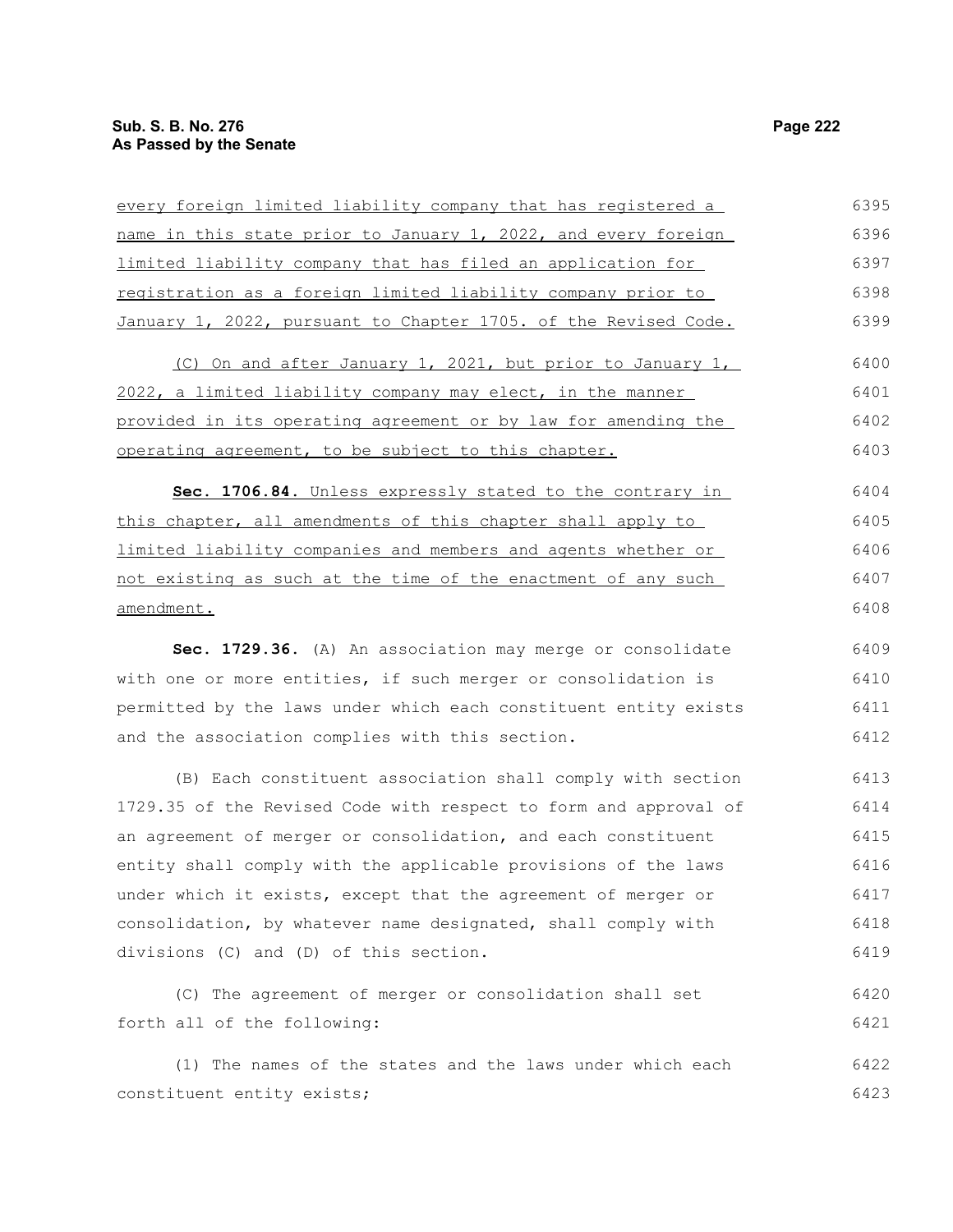6424

| agreements of merger or consolidation by the laws under which   | 6425 |
|-----------------------------------------------------------------|------|
| any constituent entity exists;                                  | 6426 |
| (3) A statement that the surviving or new entity is to be       | 6427 |
| an association, a foreign association, a corporation other than | 6428 |
| a cooperative, or a limited liability company;                  | 6429 |
| (4) If the surviving or new entity is to be a foreign           | 6430 |
| entity:                                                         | 6431 |
| (a) The place where the principal office of the surviving       | 6432 |
| or new entity is to be located in the state in which the        | 6433 |
| surviving or new entity is to exist;                            | 6434 |
|                                                                 |      |
| (b) The consent by the surviving or new entity that it may      | 6435 |
| be sued and served with process in this state in any proceeding | 6436 |
| for the enforcement of any obligation of any constituent        | 6437 |
| association or domestic entity;                                 | 6438 |
| (c) The consent by the surviving or new entity that it          | 6439 |
| shall be subject to the applicable provisions of Chapter 1703.  | 6440 |
| of the Revised Code, if it is a foreign corporation or foreign  | 6441 |
| association, or to sections 1705.53 to 1705.58 or 1706.51 to    | 6442 |
| 1706.515 of the Revised Code, if it is a foreign limited        | 6443 |
| liability company;                                              | 6444 |

(d) If it is desired that the surviving or new entity exercise its corporate privileges in this state as a foreign entity. 6445 6446 6447

(D) The agreement also may set forth other provisions permitted by the laws of any state in which any constituent entity exists. 6448 6449 6450

(E) If the surviving or new entity is an association, the 6451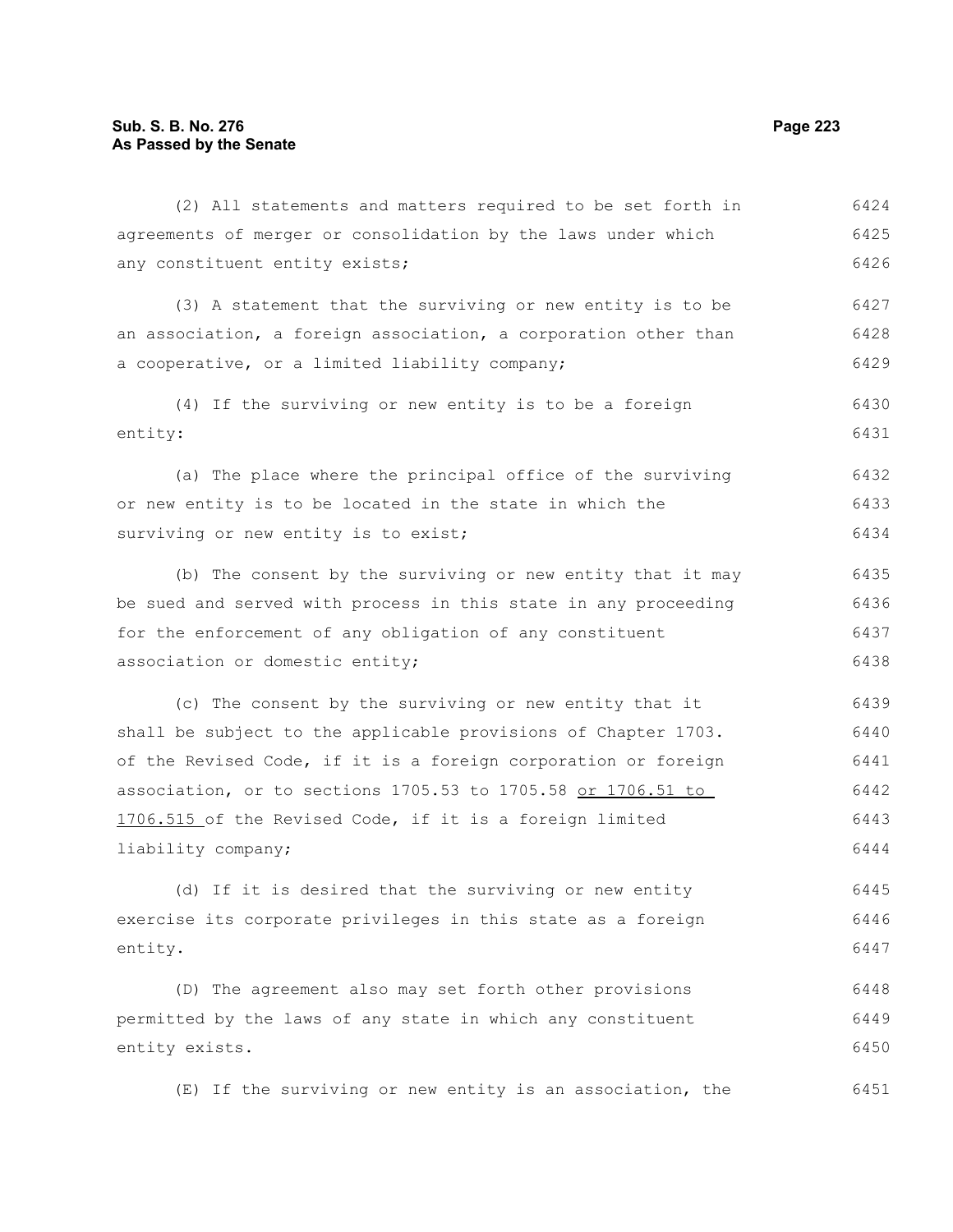merger or consolidation shall take effect in accordance with sections 1729.37 and 1729.38 of the Revised Code. 6452 6453

(F) If the surviving or new entity is an entity other than an association, the merger or consolidation shall take effect in accordance with the applicable provisions of the laws under which it exists. 6454 6455 6456 6457

Sec. 1729.38. (A)(1) Upon adoption of an agreement of merger or consolidation under section 1729.35 or 1729.36 of the Revised Code, a certificate, signed by any authorized officer or representative of each constituent association or entity, shall be filed with the secretary of state on a form prescribed by the secretary of state that sets forth the following: 6458 6459 6460 6461 6462 6463

(a) The name and form of each constituent association or entity and the state law under which each constituent entity exists; 6464 6465 6466

(b) A statement that each constituent association or entity has adopted the agreement of merger or consolidation, the manner of adoption, and that the agreement was adopted in compliance with the laws applicable to each constituent association or entity; 6467 6468 6469 6470 6471

(c) The effective date of the merger or consolidation, which date may be on or after the date of filing of the certificate; 6472 6473 6474

(d) In the case of a merger, a statement that one or more specified constituent associations or entities will be merged into a specified surviving association or entity or, in the case of a consolidation, a statement that the constituent associations or entities will be consolidated into a new association or entity; 6475 6476 6477 6478 6479 6480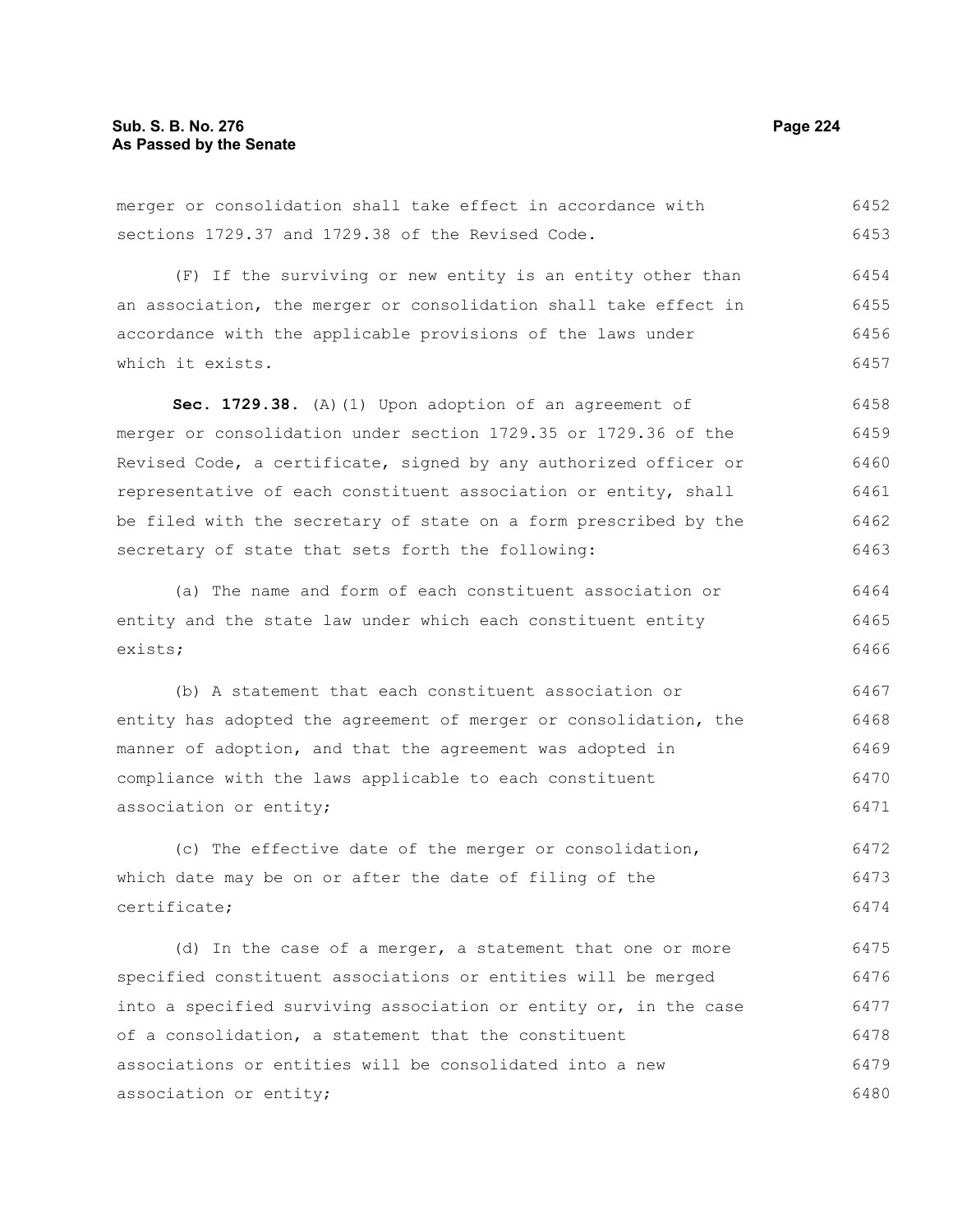# **Sub. S. B. No. 276 Page 225 As Passed by the Senate**

(e) The name and address of the statutory agent upon whom any process, notice, or demand against any constituent association or entity, or the surviving or new association or entity, may be served. (2) In the case of a merger into an association or domestic entity, any amendments to the articles of incorporation or the articles of organization of the surviving association or entity shall be filed with the certificate. (3) In the case of a consolidation to form a new domestic association or entity, the articles of incorporation or the articles of organization of the new association or entity shall be filed with the certificate. (4) If the surviving or new entity is a foreign entity that desires to transact business in this state as a foreign entity, the certificate shall be accompanied by the information required for qualification of a foreign entity in this state by Chapter 1703. of the Revised Code, in the case of a foreign corporation or foreign cooperative, or by sections 1705.53 and 1705.54 or 1706.511 of the Revised Code, in the case of a foreign limited liability company. 6481 6482 6483 6484 6485 6486 6487 6488 6489 6490 6491 6492 6493 6494 6495 6496 6497 6498 6499 6500

(B) A copy of the certificate of merger or consolidation, certified by the secretary of state, may be filed for record in the office of the county recorder of any county in this state. For such recording, the county recorder shall charge and collect the same fee as in the case of deeds. The certified copy of the certificate of merger or consolidation shall be recorded in the official records of the county recorder. 6501 6502 6503 6504 6505 6506 6507

(C) For purposes of this section, "domestic entity" means a corporation other than an association or a limited liability 6508 6509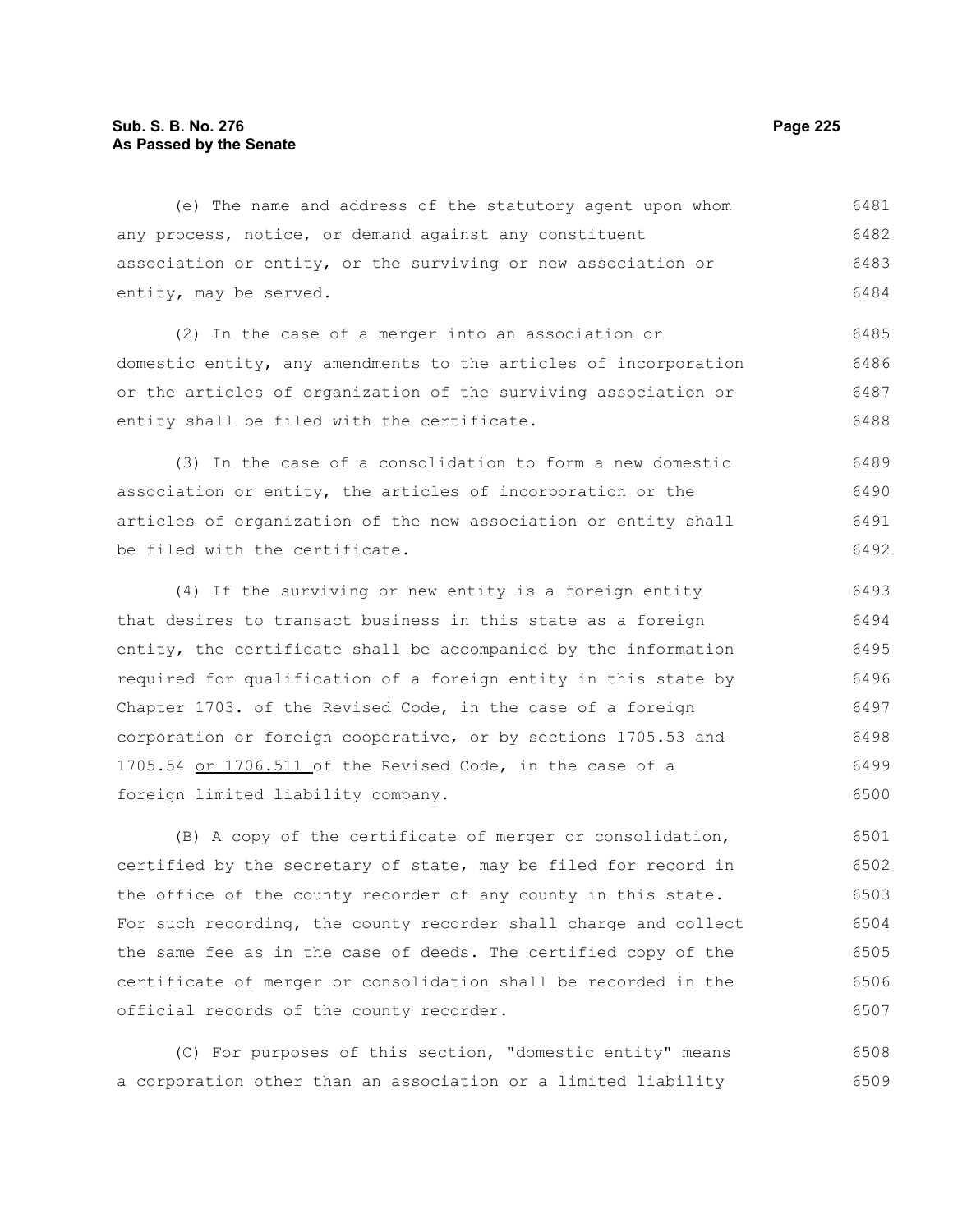company organized under the laws of this state.

Sec. 1745.461. (A)(1) Pursuant to an agreement of merger between the constituent entities as provided in this section, a domestic unincorporated nonprofit association and, if so provided, one or more additional domestic or foreign entities may be merged into a surviving entity other than a domestic unincorporated nonprofit association. Pursuant to an agreement of consolidation, a domestic unincorporated nonprofit association together with one or more additional domestic or foreign entities may be consolidated into a new entity other than a domestic unincorporated nonprofit association to be formed by that consolidation. The merger or consolidation must be permitted by the chapter of the Revised Code under which each domestic constituent entity exists and by the laws under which each foreign constituent entity exists. 6511 6512 6513 6514 6515 6516 6517 6518 6519 6520 6521 6522 6523 6524

(2) To effect a merger or consolidation under this section, the manager or managers of each constituent unincorporated nonprofit association shall approve an agreement of merger or consolidation to be signed by the manager, the chairperson, the president, or a vice-president and by the secretary or an assistant secretary or, if there are no officers, by an authorized manager. The agreement of merger or consolidation shall be approved or otherwise authorized by or on behalf of each other constituent entity in accordance with the laws under which it exists. 6525 6526 6527 6528 6529 6530 6531 6532 6533 6534

(3) The agreement of merger or consolidation shall set forth all of the following: 6535 6536

(a) The name and the form of entity of each constituent entity and the state under the laws of which each constituent entity exists; 6537 6538 6539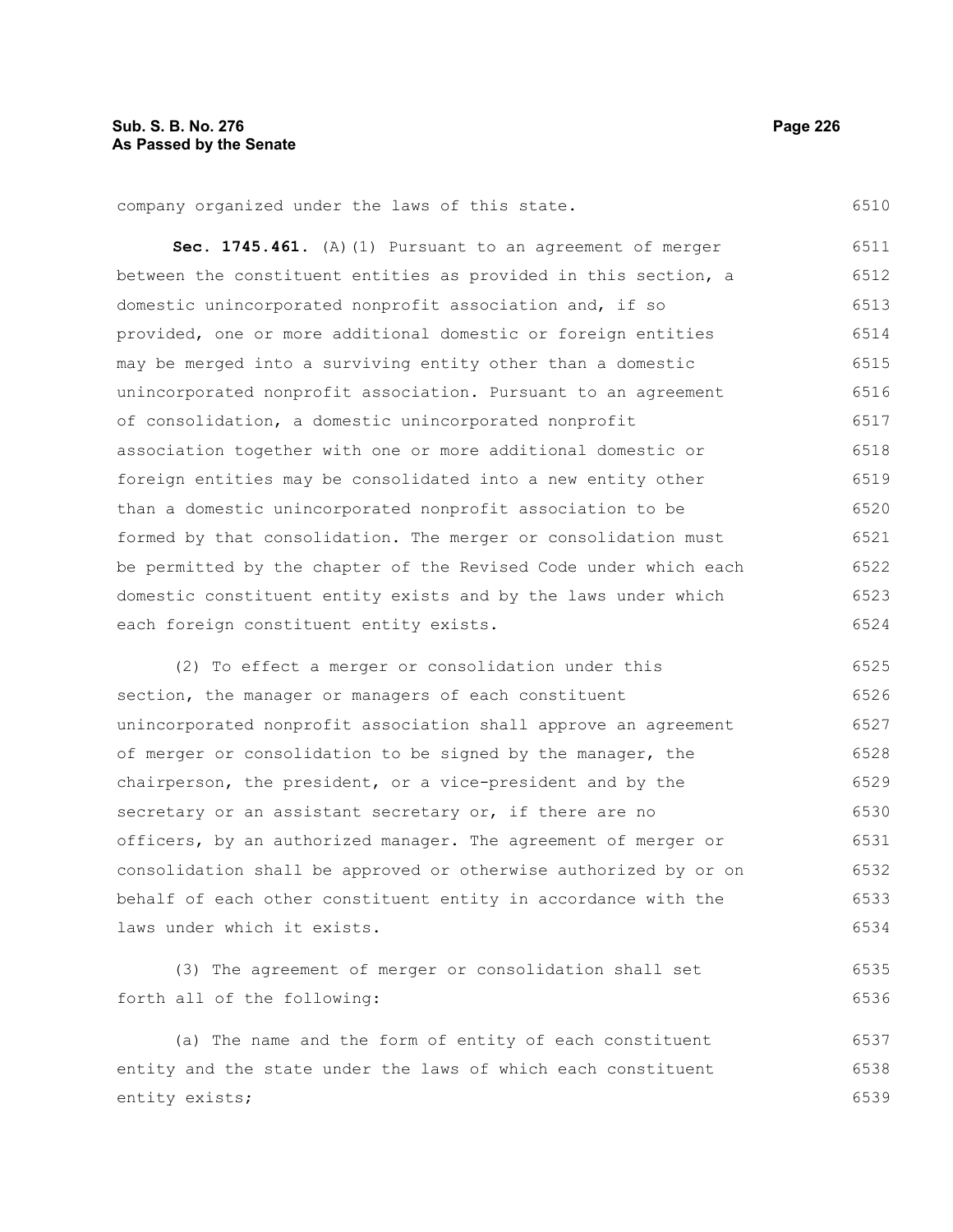# **Sub. S. B. No. 276 Page 227 As Passed by the Senate**

constituent entities will be merged into a specified surviving foreign entity or surviving domestic entity other than a domestic unincorporated nonprofit association or, in the case of a consolidation, that the constituent entities will be consolidated into a new foreign entity or domestic entity other than a domestic unincorporated nonprofit association. The name of the surviving or new entity may be the same as or similar to that of any constituent entity. (c) The terms of the merger or consolidation and the mode of carrying those terms into effect; (d) If the surviving or new entity is a foreign unincorporated nonprofit association, all additional statements and matters, other than the name and address of the statutory agent, that would be required by section 1745.46 of the Revised Code if the surviving or new unincorporated nonprofit association were a domestic unincorporated nonprofit association; (e) The name and the form of entity of the surviving or new entity, the state under the laws of which the surviving entity exists or the new entity is to exist, and the location of the principal office of the surviving or new entity in that state; (f) All statements and matters required to be set forth in 6541 6542 6543 6544 6545 6546 6547 6548 6549 6550 6551 6552 6553 6554 6555 6556 6557 6558 6559 6560 6561 6562 6563

(b) In the case of a merger, that one or more specified

an agreement of merger or consolidation by the laws under which each constituent entity exists and, in the case of a consolidation, the new entity is to exist; 6564 6565 6566

(g) The consent of the surviving or the new entity to be sued and served with process in this state and the irrevocable 6567 6568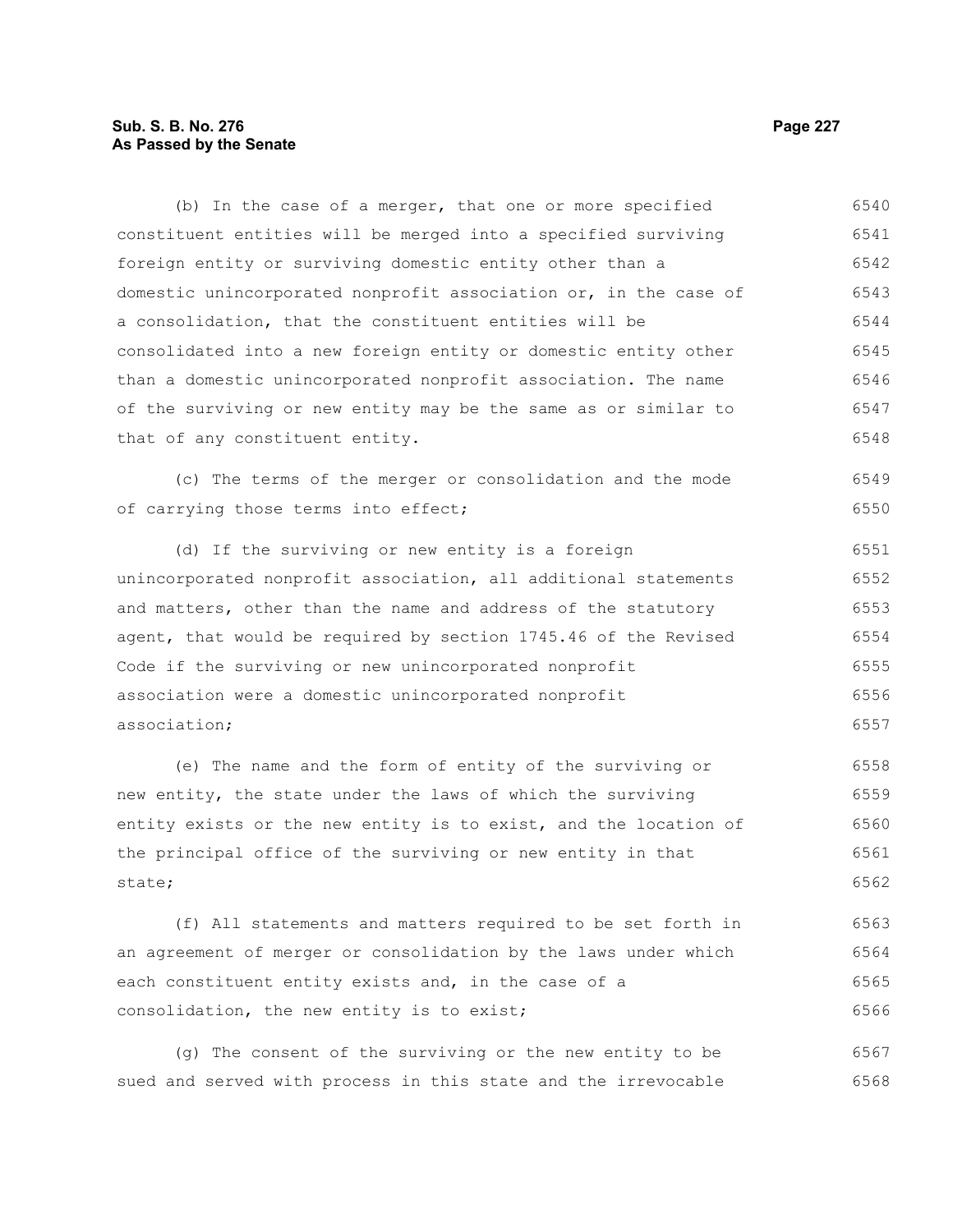# **Sub. S. B. No. 276 Page 228 As Passed by the Senate**

appointment of the secretary of state as its agent to accept service of process in any proceeding in this state to enforce against the surviving or new entity any obligation of any domestic constituent unincorporated nonprofit association. Such service shall be made upon the secretary of state by leaving duplicate copies of such process, together with an affidavit of the plaintiff or one of the plaintiff's attorneys, showing the last known address of such association, and a fee of up to five dollars that shall be included as taxable costs in the case of judicial proceedings. Upon receipt of such process, affidavit, and fee, the secretary of state shall immediately give notice to the association at the address specified in the affidavit and forward to such address by certified mail, with a request for return receipt, a copy of such process. (h) If the surviving or new entity is a foreign unincorporated nonprofit association that desires to transact 6569 6570 6571 6572 6573 6574 6575 6576 6577 6578 6579 6580 6581 6582 6583 6584

business in this state as a foreign unincorporated nonprofit association, a statement to that effect, together with a statement regarding the appointment of a statutory agent and service of any process, notice, or demand upon that statutory agent or the secretary of state; 6585 6586 6587 6588 6589

(i) If the surviving or new entity is a foreign limited partnership that desires to transact business in this state as a foreign limited partnership, a statement to that effect, together with all of the information required under section 1782.49 of the Revised Code when a foreign limited partnership registers to transact business in this state; 6590 6591 6592 6593 6594 6595

(j) If the surviving or new entity is a foreign limited liability company that desires to transact business in this state as a foreign limited liability company, a statement to 6596 6597 6598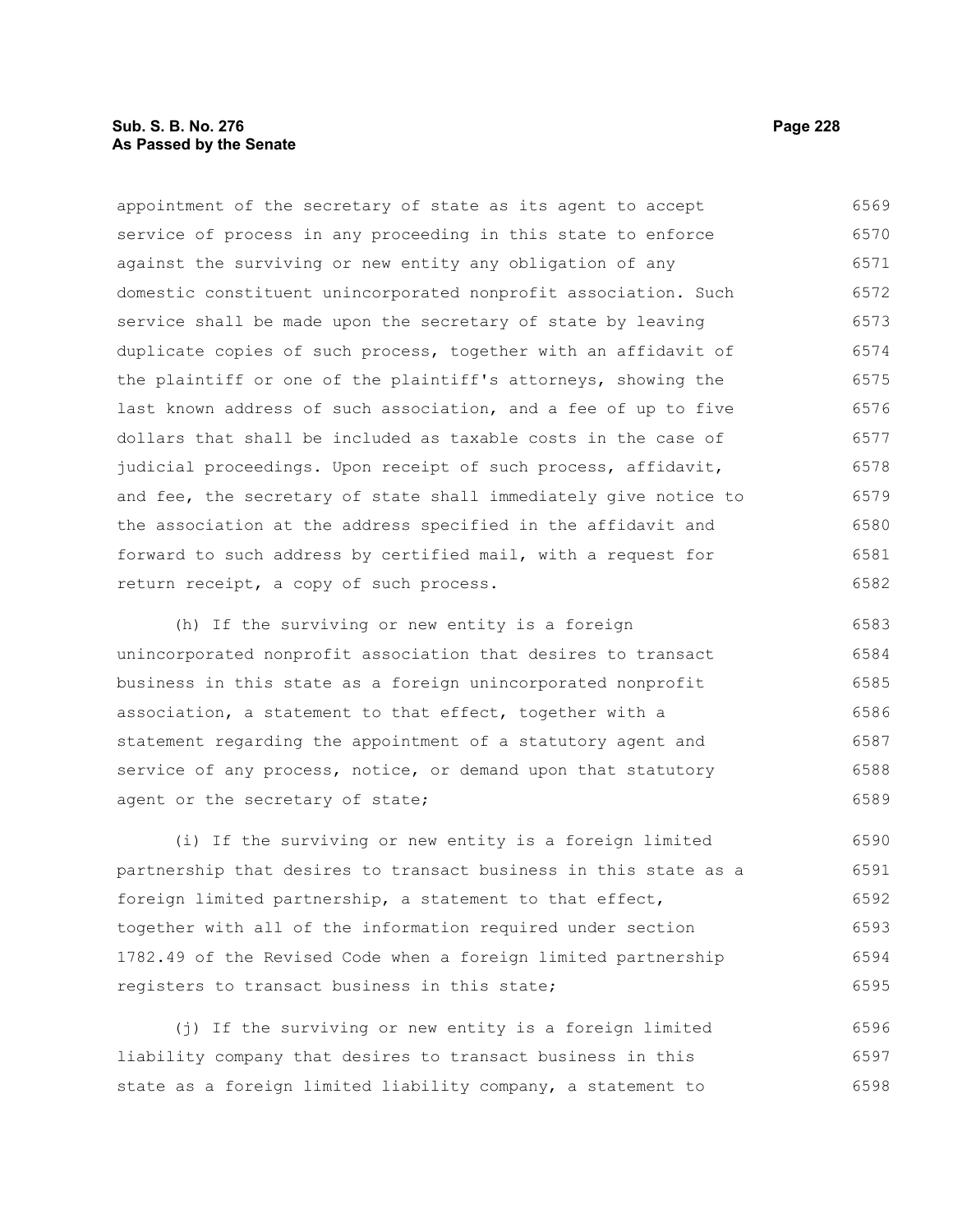that effect, together with all of the information required under section 1705.54 or 1706.511 of the Revised Code when a foreign limited liability company registers to transact business in this state; 6599 6600 6601 6602

(k) If the surviving or new entity is a foreign unincorporated association that desires to transact business in this state as a foreign unincorporated association, a statement to that effect, together with all of the information, if any, required by the secretary of state when a foreign unincorporated association registers to transact business in this state. 6603 6604 6605 6606 6607 6608

(4) The agreement of merger or consolidation also may set forth any additional provision permitted by the laws of any state under the laws of which any constituent entity exists, consistent with the laws under which the surviving entity exists or the new entity is to exist. 6609 6610 6611 6612 6613

(B) A merger or consolidation pursuant to this section in which a public benefit association is one of the constituent entities shall be subject to, and shall comply with, the provisions of divisions  $(B)(1)(b)$ ,  $(2)$ ,  $(3)$ , and  $(4)$  of section 1745.46 of the Revised Code. 6614 6615 6616 6617 6618

**Sec. 1751.01.** As used in this chapter: 6619

(A)(1) "Basic health care services" means the following services when medically necessary: 6620 6621

(a) Physician's services, except when such services are supplemental under division (B) of this section; 6622 6623

(b) Inpatient hospital services; 6624

(c) Outpatient medical services; 6625

(d) Emergency health services; 6626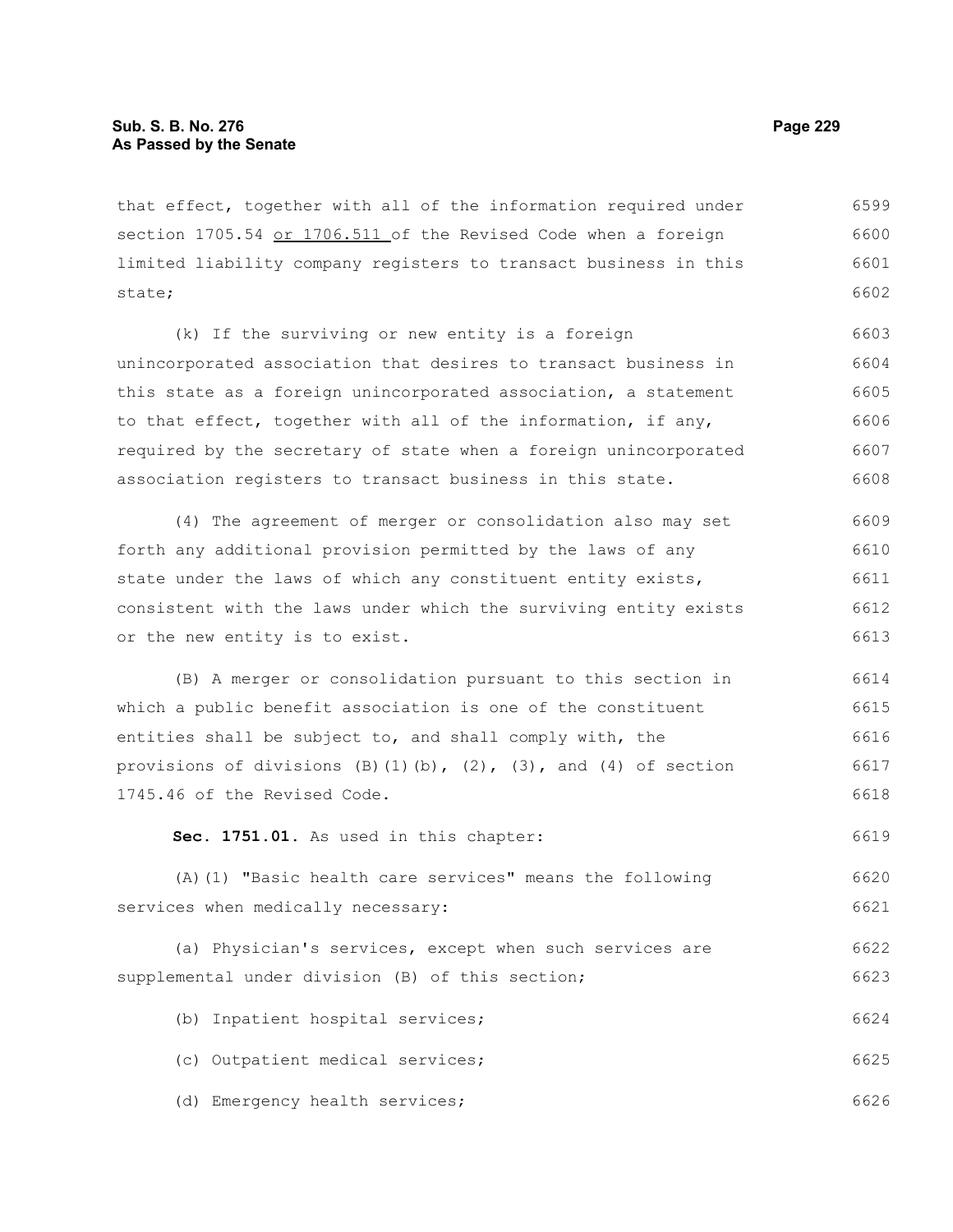| (e) Urgent care services;                                        | 6627 |
|------------------------------------------------------------------|------|
| (f) Diagnostic laboratory services and diagnostic and            | 6628 |
| therapeutic radiologic services;                                 | 6629 |
| (g) Diagnostic and treatment services, other than                | 6630 |
| prescription drug services, for biologically based mental        | 6631 |
| illnesses;                                                       | 6632 |
| (h) Preventive health care services, including, but not          | 6633 |
| limited to, voluntary family planning services, infertility      | 6634 |
| services, periodic physical examinations, prenatal obstetrical   | 6635 |
| care, and well-child care;                                       | 6636 |
| (i) Routine patient care for patients enrolled in an             | 6637 |
| eligible cancer clinical trial pursuant to section 3923.80 of    | 6638 |
| the Revised Code.                                                | 6639 |
| "Basic health care services" does not include experimental       | 6640 |
| procedures.                                                      | 6641 |
| Except as provided by divisions (A) (2) and (3) of this          | 6642 |
| section in connection with the offering of coverage for          | 6643 |
| diagnostic and treatment services for biologically based mental  | 6644 |
| illnesses, a health insuring corporation shall not offer         | 6645 |
| coverage for a health care service, defined as a basic health    | 6646 |
| care service by this division, unless it offers coverage for all | 6647 |
| listed basic health care services. However, this requirement     | 6648 |
| does not apply to the coverage of beneficiaries enrolled in      | 6649 |
| medicare pursuant to a medicare contract, or to the coverage of  | 6650 |
| beneficiaries enrolled in the federal employee health benefits   | 6651 |
| program pursuant to 5 U.S.C.A. 8905, or to the coverage of       | 6652 |
| medicaid recipients, or to the coverage of beneficiaries under   | 6653 |
| any federal health care program regulated by a federal           | 6654 |
| regulatory body, or to the coverage of beneficiaries under any   | 6655 |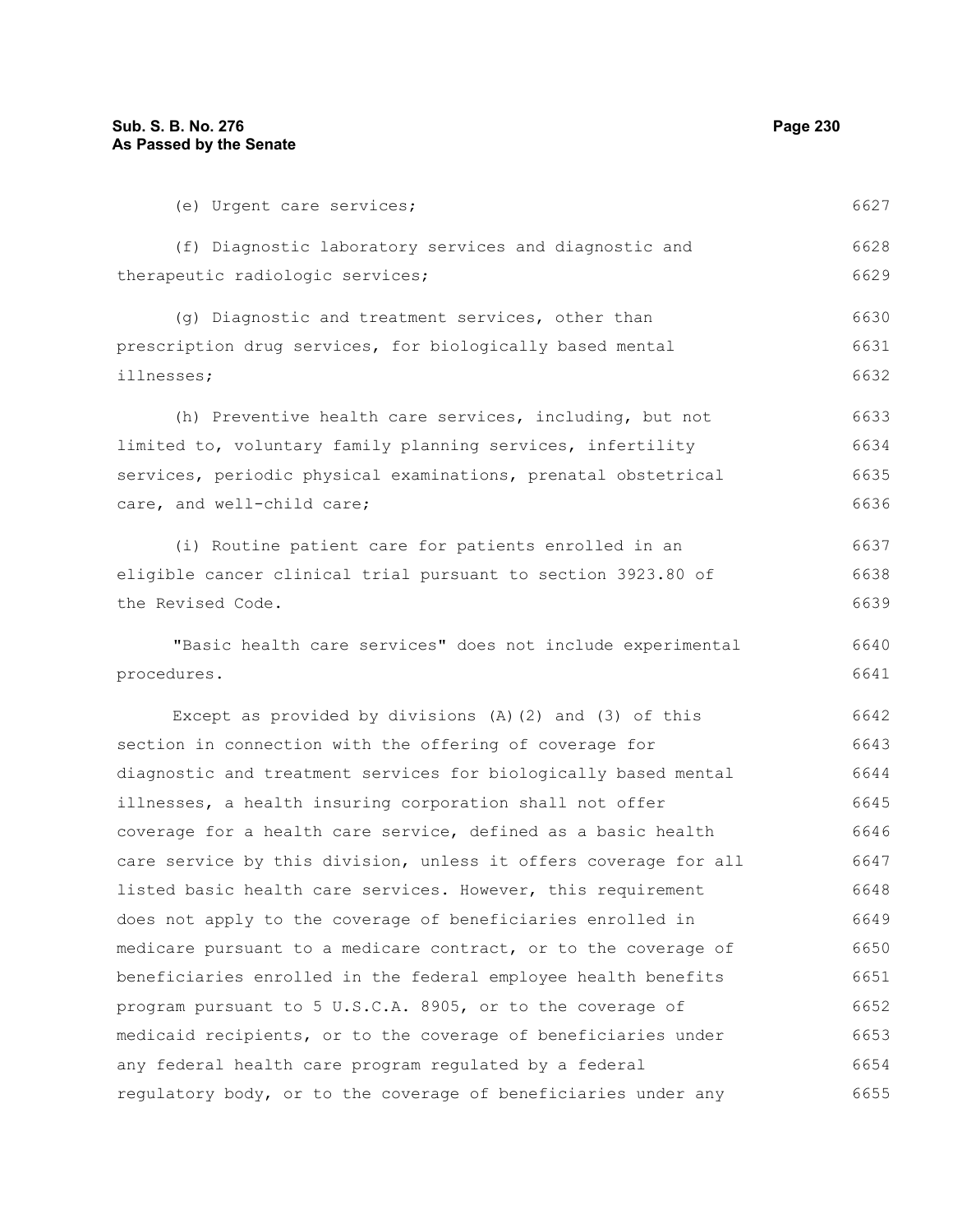contract covering officers or employees of the state that has been entered into by the department of administrative services. 6656 6657

(2) A health insuring corporation may offer coverage for diagnostic and treatment services for biologically based mental illnesses without offering coverage for all other basic health care services. A health insuring corporation may offer coverage for diagnostic and treatment services for biologically based mental illnesses alone or in combination with one or more supplemental health care services. However, a health insuring corporation that offers coverage for any other basic health care service shall offer coverage for diagnostic and treatment services for biologically based mental illnesses in combination with the offer of coverage for all other listed basic health care services. 6658 6659 6660 6661 6662 6663 6664 6665 6666 6667 6668 6669

(3) A health insuring corporation that offers coverage for basic health care services is not required to offer coverage for diagnostic and treatment services for biologically based mental illnesses in combination with the offer of coverage for all other listed basic health care services if all of the following apply: 6670 6671 6672 6673 6674 6675

(a) The health insuring corporation submits documentation certified by an independent member of the American academy of actuaries to the superintendent of insurance showing that incurred claims for diagnostic and treatment services for biologically based mental illnesses for a period of at least six months independently caused the health insuring corporation's costs for claims and administrative expenses for the coverage of basic health care services to increase by more than one per cent per year. 6676 6677 6678 6679 6680 6681 6682 6683 6684

(b) The health insuring corporation submits a signed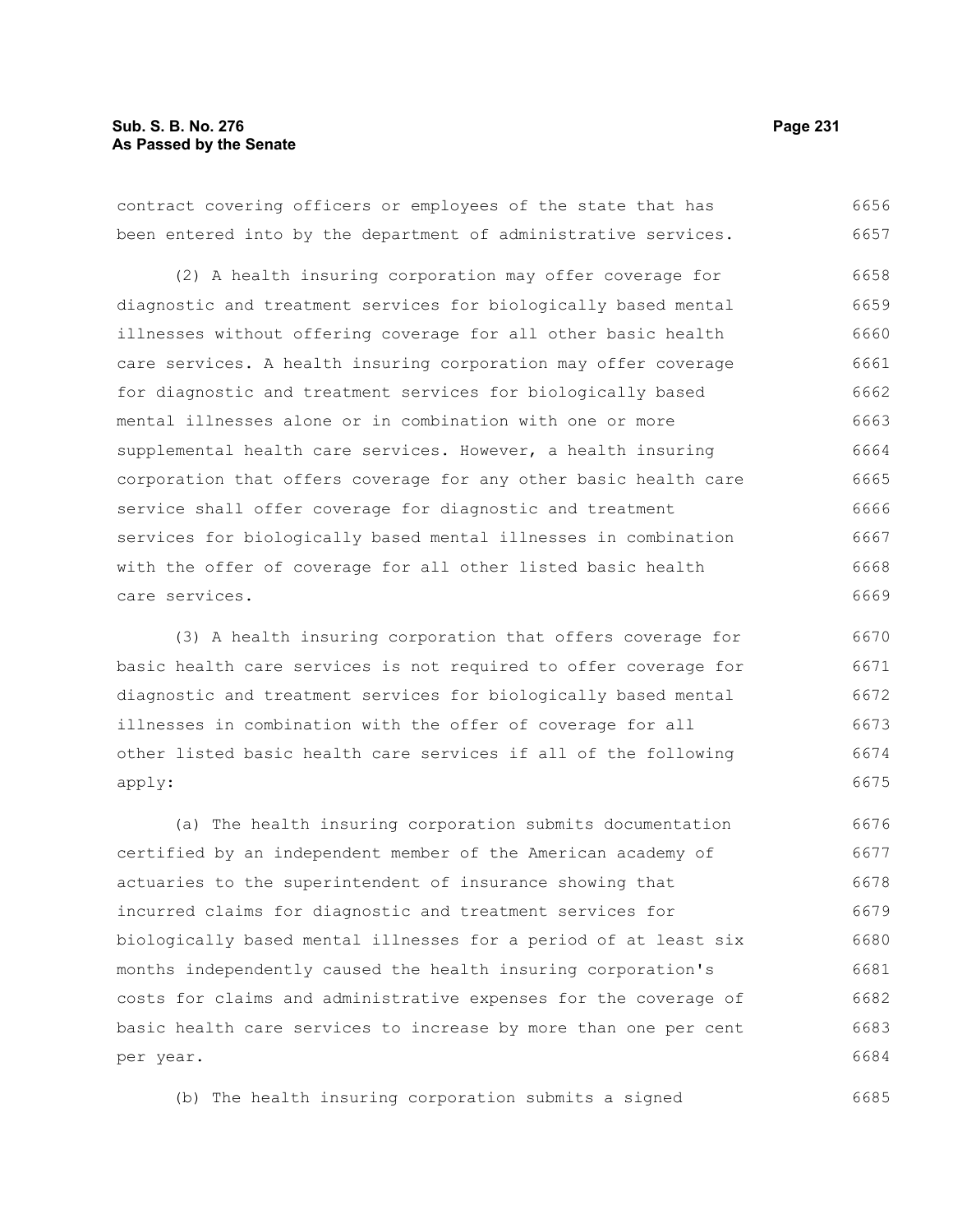# **Sub. S. B. No. 276 Page 232 As Passed by the Senate**

letter from an independent member of the American academy of actuaries to the superintendent of insurance opining that the increase in costs described in division (A)(3)(a) of this section could reasonably justify an increase of more than one per cent in the annual premiums or rates charged by the health insuring corporation for the coverage of basic health care services. 6686 6687 6688 6689 6690 6691 6692

(c) The superintendent of insurance makes the following determinations from the documentation and opinion submitted pursuant to divisions (A)(3)(a) and (b) of this section: 6693 6694 6695

(i) Incurred claims for diagnostic and treatment services for biologically based mental illnesses for a period of at least six months independently caused the health insuring corporation's costs for claims and administrative expenses for the coverage of basic health care services to increase by more than one per cent per year. 6696 6697 6698 6699 6700 6701

(ii) The increase in costs reasonably justifies an increase of more than one per cent in the annual premiums or rates charged by the health insuring corporation for the coverage of basic health care services. 6702 6703 6704 6705

Any determination made by the superintendent under this division is subject to Chapter 119. of the Revised Code. 6706 6707

(B)(1) "Supplemental health care services" means any health care services other than basic health care services that a health insuring corporation may offer, alone or in combination with either basic health care services or other supplemental health care services, and includes: 6708 6709 6710 6711 6712

(a) Services of facilities for intermediate or long-term care, or both; 6713 6714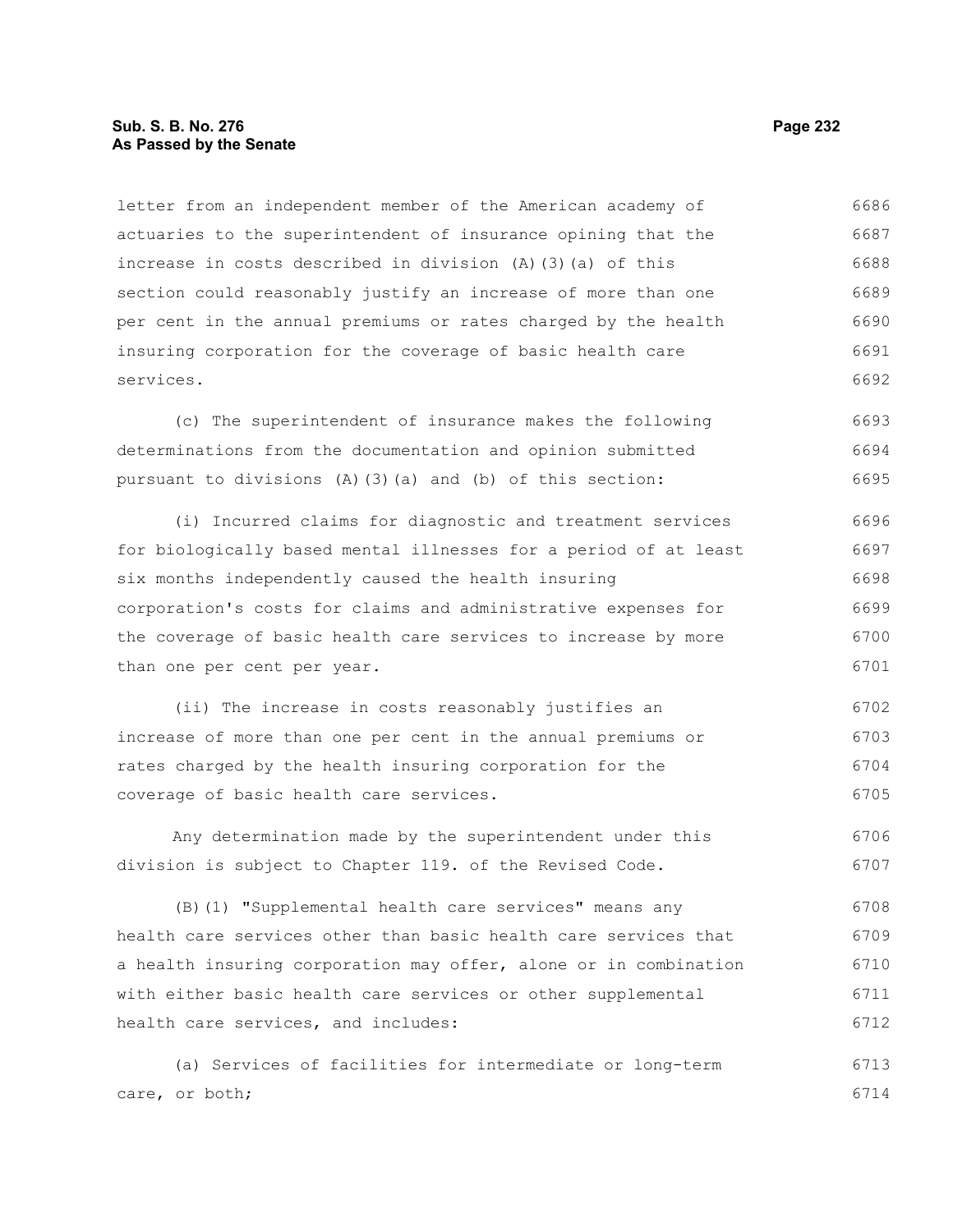| (b) Dental care services;                                        | 6715 |
|------------------------------------------------------------------|------|
| (c) Vision care and optometric services including lenses         | 6716 |
| and frames;                                                      | 6717 |
| (d) Podiatric care or foot care services;                        | 6718 |
| (e) Mental health services, excluding diagnostic and             | 6719 |
| treatment services for biologically based mental illnesses;      | 6720 |
| (f) Short-term outpatient evaluative and crisis-                 | 6721 |
| intervention mental health services;                             | 6722 |
| (g) Medical or psychological treatment and referral              | 6723 |
| services for alcohol and drug abuse or addiction;                | 6724 |
| (h) Home health services;                                        | 6725 |
| (i) Prescription drug services;                                  | 6726 |
| (j) Nursing services;                                            | 6727 |
| (k) Services of a dietitian licensed under Chapter 4759.         | 6728 |
| of the Revised Code;                                             | 6729 |
| (1) Physical therapy services;                                   | 6730 |
| (m) Chiropractic services;                                       | 6731 |
| (n) Any other category of services approved by the               | 6732 |
| superintendent of insurance.                                     | 6733 |
| (2) If a health insuring corporation offers prescription         | 6734 |
| drug services under this division, the coverage shall include    | 6735 |
| prescription drug services for the treatment of biologically     | 6736 |
| based mental illnesses on the same terms and conditions as other | 6737 |
| physical diseases and disorders.                                 | 6738 |
| (C) "Specialty health care services" means one of the            | 6739 |

supplemental health care services listed in division (B) of this 6740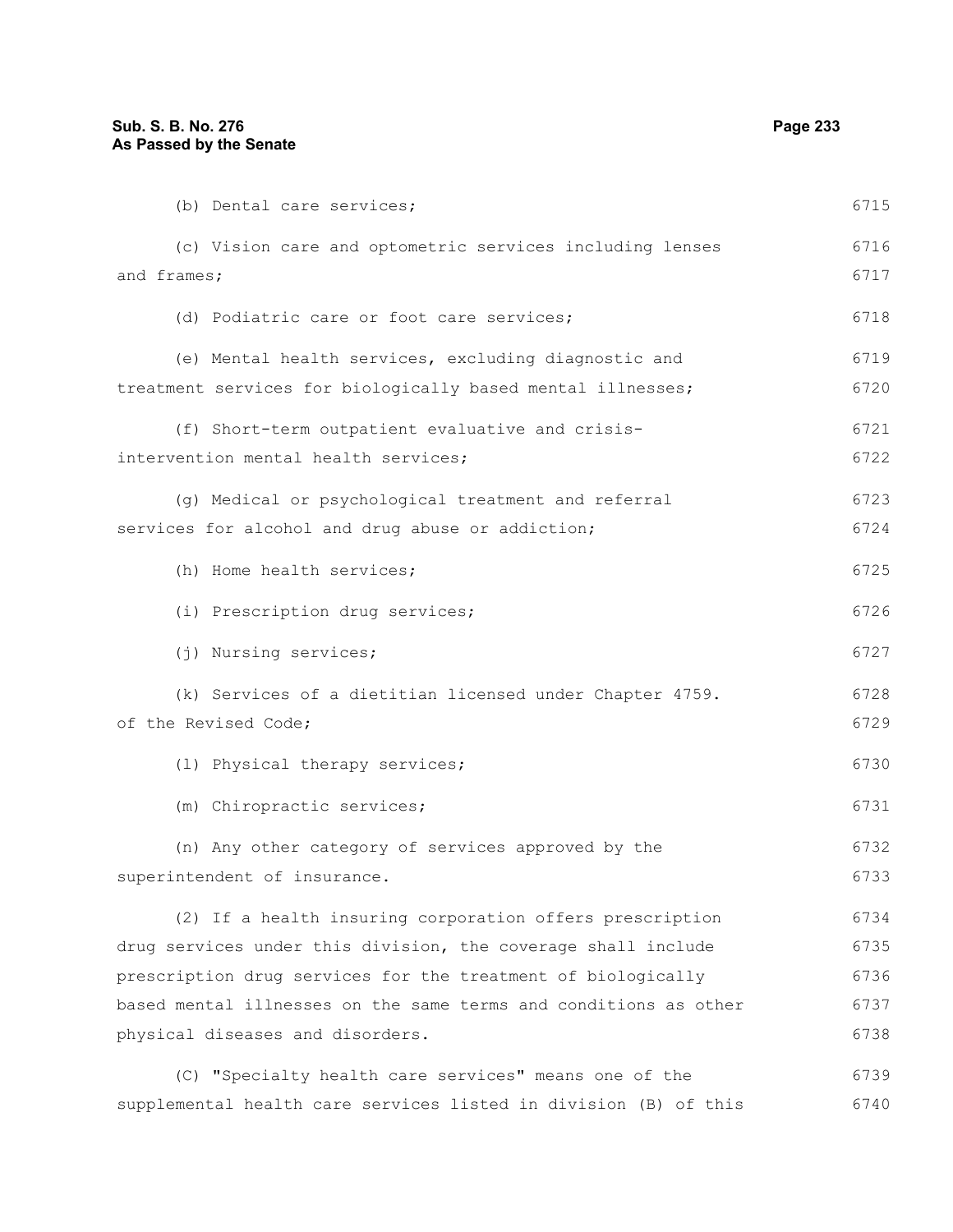section, when provided by a health insuring corporation on an outpatient-only basis and not in combination with other supplemental health care services. (D) "Biologically based mental illnesses" means schizophrenia, schizoaffective disorder, major depressive disorder, bipolar disorder, paranoia and other psychotic disorders, obsessive-compulsive disorder, and panic disorder, as these terms are defined in the most recent edition of the diagnostic and statistical manual of mental disorders published by the American psychiatric association. (E) "Closed panel plan" means a health care plan that requires enrollees to use participating providers. (F) "Compensation" means remuneration for the provision of health care services, determined on other than a fee-for-service or discounted-fee-for-service basis. (G) "Contractual periodic prepayment" means the formula for determining the premium rate for all subscribers of a health insuring corporation. (H) "Corporation" means a corporation formed under Chapter 1701. or 1702. of the Revised Code or the similar laws of another state. (I) "Emergency health services" means those health care services that must be available on a seven-days-per-week, twenty-four-hours-per-day basis in order to prevent jeopardy to 6741 6742 6743 6744 6745 6746 6747 6748 6749 6750 6751 6752 6753 6754 6755 6756 6757 6758 6759 6760 6761 6762 6763 6764

an enrollee's health status that would occur if such services were not received as soon as possible, and includes, where appropriate, provisions for transportation and indemnity payments or service agreements for out-of-area coverage. 6765 6766 6767 6768

(J) "Enrollee" means any natural person who is entitled to 6769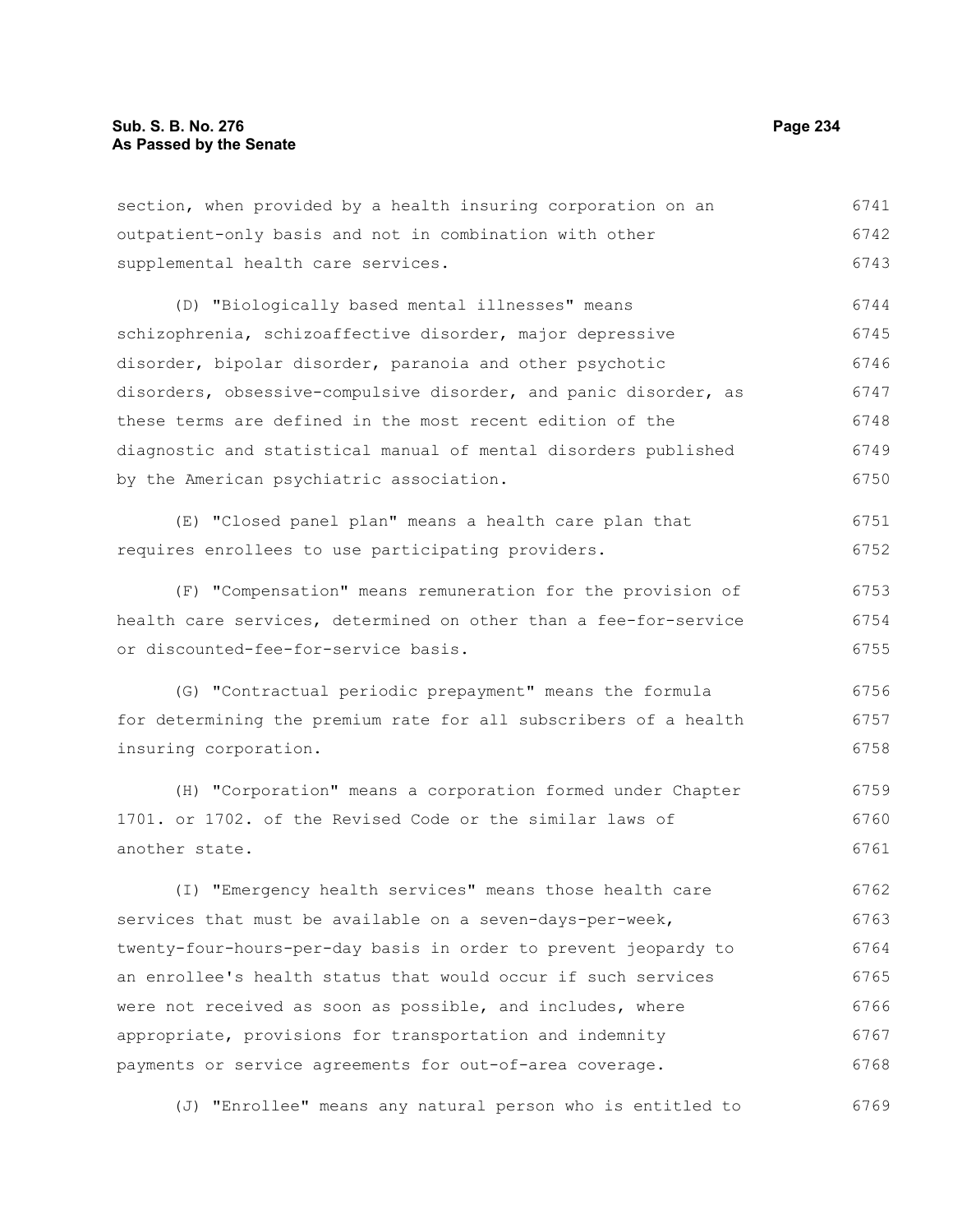| receive health care benefits provided by a health insuring       | 6770 |
|------------------------------------------------------------------|------|
| corporation.                                                     | 6771 |
| (K) "Evidence of coverage" means any certificate,                | 6772 |
| agreement, policy, or contract issued to a subscriber that sets  | 6773 |
| out the coverage and other rights to which such person is        | 6774 |
| entitled under a health care plan.                               | 6775 |
| (L) "Health care facility" means any facility, except a          | 6776 |
| health care practitioner's office, that provides preventive,     | 6777 |
| diagnostic, therapeutic, acute convalescent, rehabilitation,     | 6778 |
| mental health, intellectual disability, intermediate care, or    | 6779 |
| skilled nursing services.                                        | 6780 |
| (M) "Health care services" means basic, supplemental, and        | 6781 |
| specialty health care services.                                  | 6782 |
| (N) "Health delivery network" means any group of providers       | 6783 |
| or health care facilities, or both, or any representative        | 6784 |
| thereof, that have entered into an agreement to offer health     | 6785 |
| care services in a panel rather than on an individual basis.     | 6786 |
| (O) "Health insuring corporation" means a corporation, as        | 6787 |
| defined in division (H) of this section, that, pursuant to a     | 6788 |
| policy, contract, certificate, or agreement, pays for,           | 6789 |
| reimburses, or provides, delivers, arranges for, or otherwise    | 6790 |
| makes available, basic health care services, supplemental health | 6791 |
| care services, or specialty health care services, or a           | 6792 |
| combination of basic health care services and either             | 6793 |
| supplemental health care services or specialty health care       | 6794 |
| services, through either an open panel plan or a closed panel    | 6795 |
| plan.                                                            | 6796 |
|                                                                  |      |

"Health insuring corporation" does not include a limited liability company formed pursuant to Chapter 1705. or 1706. of 6797 6798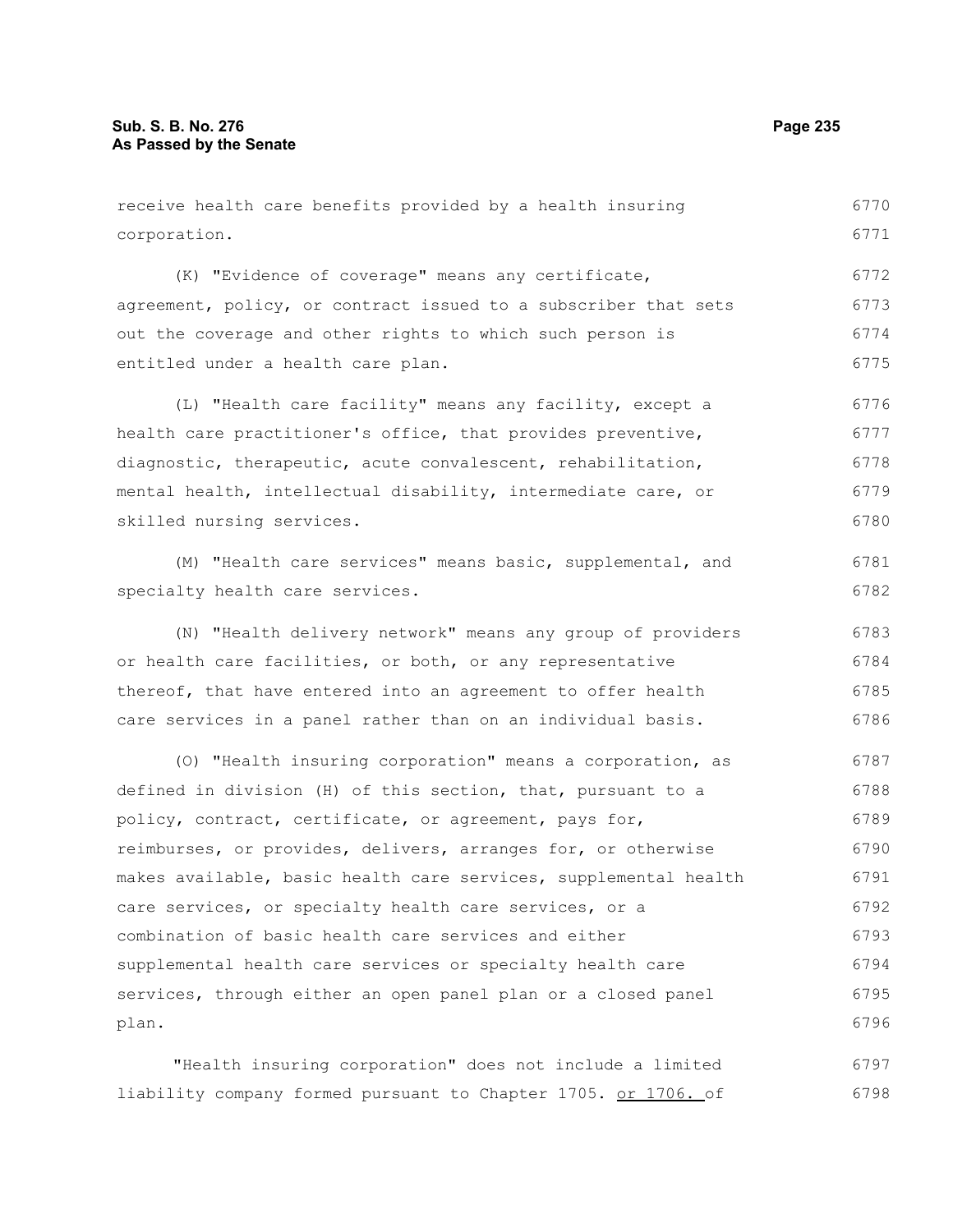### **Sub. S. B. No. 276 Page 236 As Passed by the Senate**

the Revised Code, an insurer licensed under Title XXXIX of the Revised Code if that insurer offers only open panel plans under which all providers and health care facilities participating receive their compensation directly from the insurer, a corporation formed by or on behalf of a political subdivision or a department, office, or institution of the state, or a public entity formed by or on behalf of a board of county commissioners, a county board of developmental disabilities, an alcohol and drug addiction services board, a board of alcohol, drug addiction, and mental health services, or a community mental health board, as those terms are used in Chapters 340. and 5126. of the Revised Code. Except as provided by division (D) of section 1751.02 of the Revised Code, or as otherwise provided by law, no board, commission, agency, or other entity under the control of a political subdivision may accept insurance risk in providing for health care services. However, nothing in this division shall be construed as prohibiting such entities from purchasing the services of a health insuring corporation or a third-party administrator licensed under Chapter 3959. of the Revised Code. 6799 6800 6801 6802 6803 6804 6805 6806 6807 6808 6809 6810 6811 6812 6813 6814 6815 6816 6817 6818

(P) "Intermediary organization" means a health delivery network or other entity that contracts with licensed health insuring corporations or self-insured employers, or both, to provide health care services, and that enters into contractual arrangements with other entities for the provision of health care services for the purpose of fulfilling the terms of its contracts with the health insuring corporations and self-insured employers. 6819 6820 6821 6822 6823 6824 6825 6826

(Q) "Intermediate care" means residential care above the level of room and board for patients who require personal assistance and health-related services, but who do not require 6827 6828 6829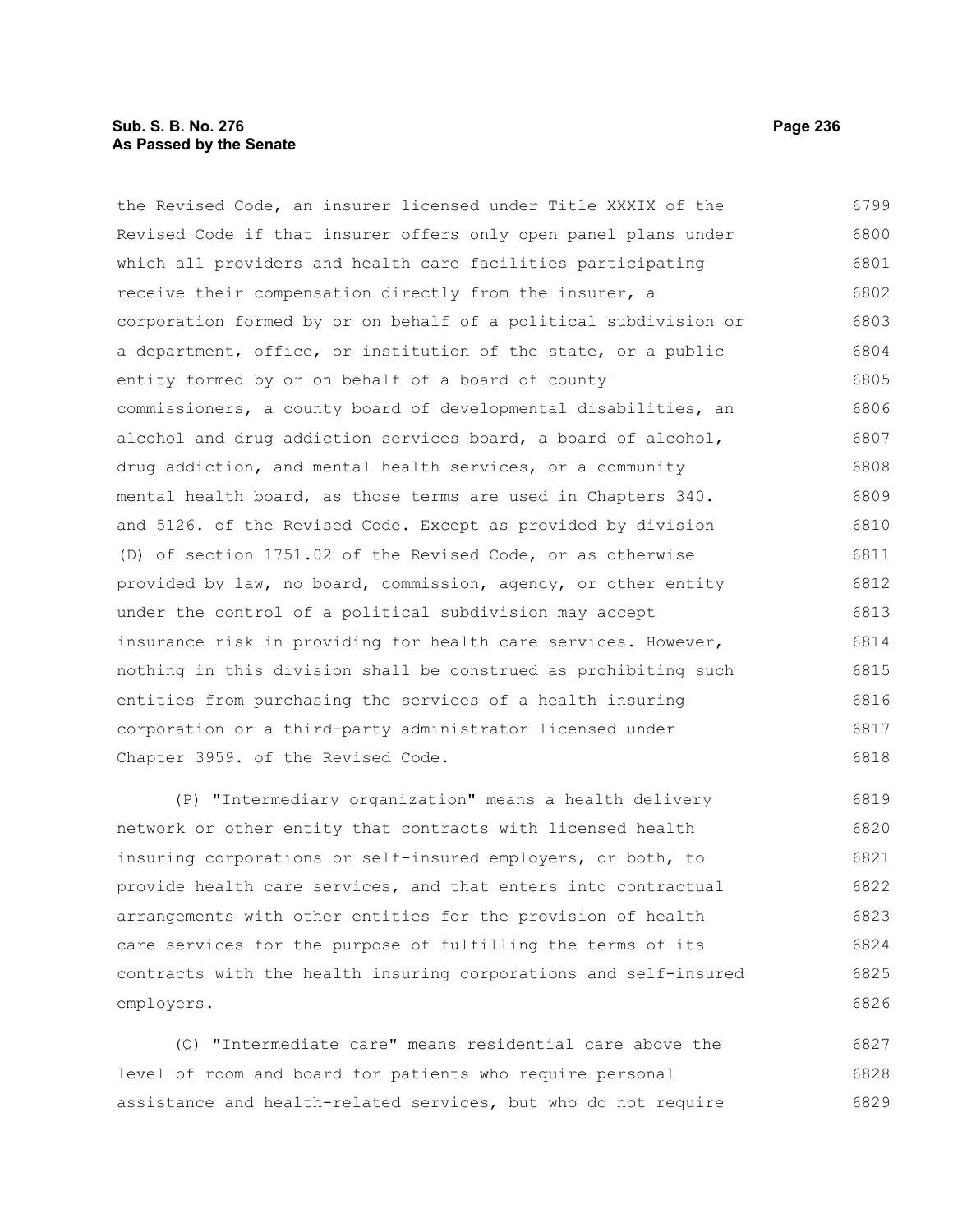skilled nursing care.

(R) "Medical record" means the personal information that relates to an individual's physical or mental condition, medical history, or medical treatment. 6831 6832 6833

(S)(1) "Open panel plan" means a health care plan that provides incentives for enrollees to use participating providers and that also allows enrollees to use providers that are not participating providers. 6834 6835 6836 6837

(2) No health insuring corporation may offer an open panel plan, unless the health insuring corporation is also licensed as an insurer under Title XXXIX of the Revised Code, the health insuring corporation, on June 4, 1997, holds a certificate of authority or license to operate under Chapter 1736. or 1740. of the Revised Code, or an insurer licensed under Title XXXIX of the Revised Code is responsible for the out-of-network risk as evidenced by both an evidence of coverage filing under section 1751.11 of the Revised Code and a policy and certificate filing under section 3923.02 of the Revised Code. 6838 6839 6840 6841 6842 6843 6844 6845 6846 6847

(T) "Osteopathic hospital" means a hospital registered under section 3701.07 of the Revised Code that advocates osteopathic principles and the practice and perpetuation of osteopathic medicine by doing any of the following: 6848 6849 6850 6851

(1) Maintaining a department or service of osteopathic medicine or a committee on the utilization of osteopathic principles and methods, under the supervision of an osteopathic physician; 6852 6853 6854 6855

(2) Maintaining an active medical staff, the majority of which is comprised of osteopathic physicians; 6856 6857

(3) Maintaining a medical staff executive committee that 6858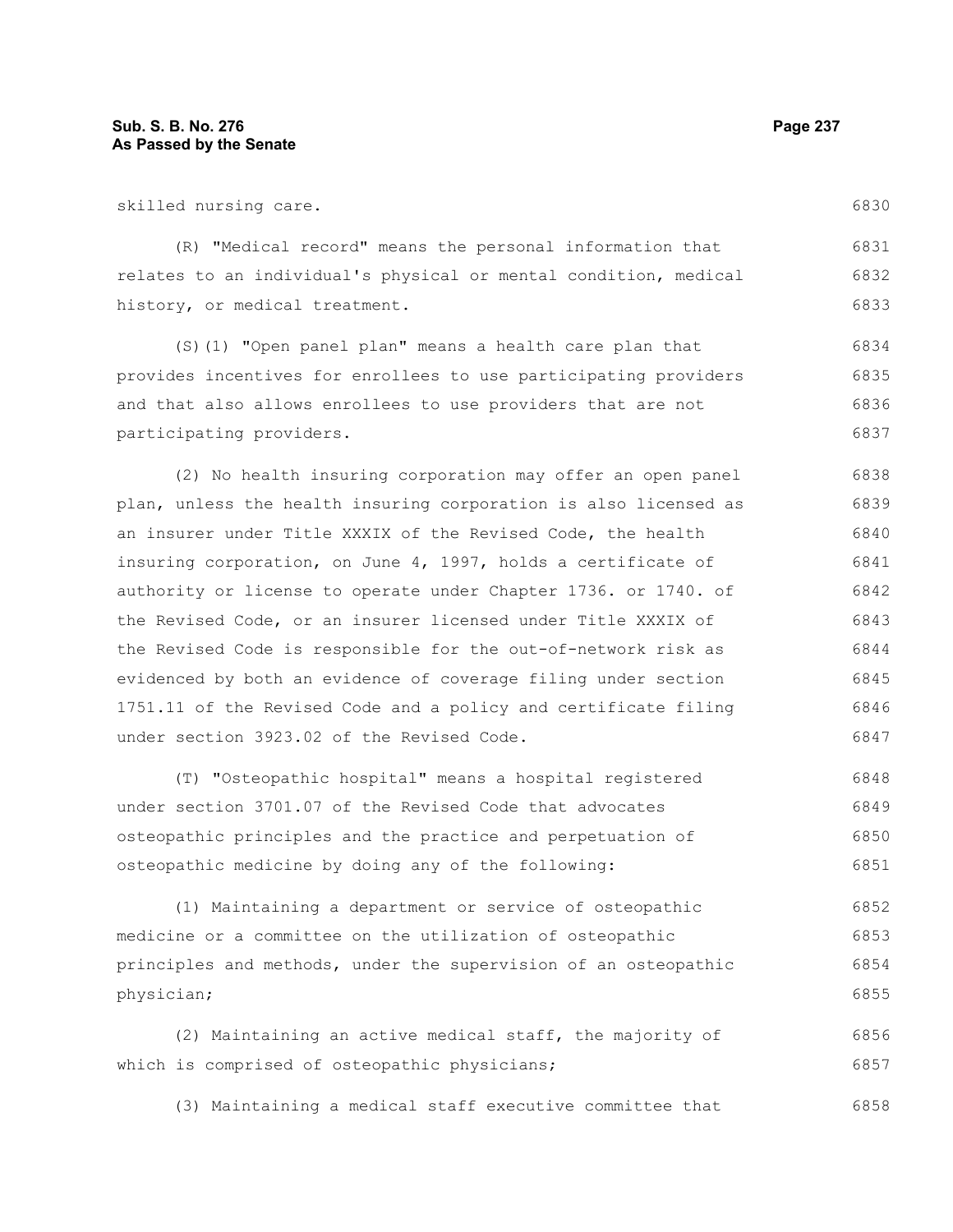has osteopathic physicians as a majority of its members. 6859

(U) "Panel" means a group of providers or health care facilities that have joined together to deliver health care services through a contractual arrangement with a health insuring corporation, employer group, or other payor. 6860 6861 6862 6863

(V) "Person" has the same meaning as in section 1.59 of the Revised Code, and, unless the context otherwise requires, includes any insurance company holding a certificate of authority under Title XXXIX of the Revised Code, any subsidiary and affiliate of an insurance company, and any government agency. 6864 6865 6866 6867 6868 6869

(W) "Premium rate" means any set fee regularly paid by a subscriber to a health insuring corporation. A "premium rate" does not include a one-time membership fee, an annual administrative fee, or a nominal access fee, paid to a managed health care system under which the recipient of health care services remains solely responsible for any charges accessed for those services by the provider or health care facility. 6870 6871 6872 6873 6874 6875 6876

(X) "Primary care provider" means a provider that is designated by a health insuring corporation to supervise, coordinate, or provide initial care or continuing care to an enrollee, and that may be required by the health insuring corporation to initiate a referral for specialty care and to maintain supervision of the health care services rendered to the enrollee. 6877 6878 6879 6880 6881 6882 6883

(Y) "Provider" means any natural person or partnership of natural persons who are licensed, certified, accredited, or otherwise authorized in this state to furnish health care services, or any professional association organized under 6884 6885 6886 6887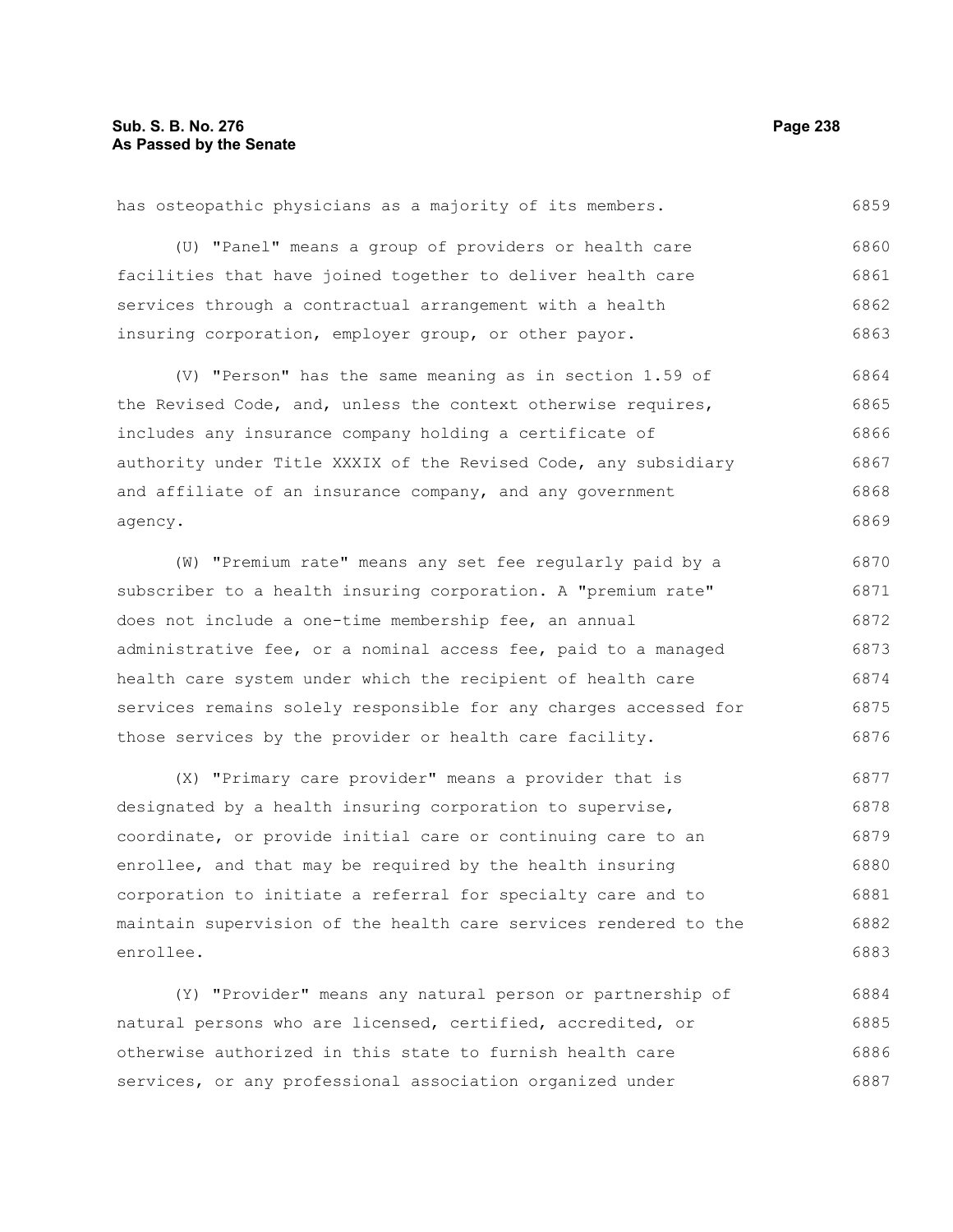# **Sub. S. B. No. 276 Page 239 As Passed by the Senate**

Chapter 1785. of the Revised Code, provided that nothing in this chapter or other provisions of law shall be construed to preclude a health insuring corporation, health care practitioner, or organized health care group associated with a health insuring corporation from employing certified nurse practitioners, certified nurse anesthetists, clinical nurse specialists, certified nurse-midwives, pharmacists, dietitians, physician assistants, dental assistants, dental hygienists, optometric technicians, or other allied health personnel who are licensed, certified, accredited, or otherwise authorized in this state to furnish health care services. 6888 6889 6890 6891 6892 6893 6894 6895 6896 6897 6898

(Z) "Provider sponsored organization" means a corporation, as defined in division (H) of this section, that is at least eighty per cent owned or controlled by one or more hospitals, as defined in section 3727.01 of the Revised Code, or one or more physicians licensed to practice medicine or surgery or osteopathic medicine and surgery under Chapter 4731. of the Revised Code, or any combination of such physicians and hospitals. Such control is presumed to exist if at least eighty per cent of the voting rights or governance rights of a provider sponsored organization are directly or indirectly owned, controlled, or otherwise held by any combination of the physicians and hospitals described in this division. 6899 6900 6901 6902 6903 6904 6905 6906 6907 6908 6909 6910

(AA) "Solicitation document" means the written materials provided to prospective subscribers or enrollees, or both, and used for advertising and marketing to induce enrollment in the health care plans of a health insuring corporation. 6911 6912 6913 6914

(BB) "Subscriber" means a person who is responsible for making payments to a health insuring corporation for participation in a health care plan, or an enrollee whose 6915 6916 6917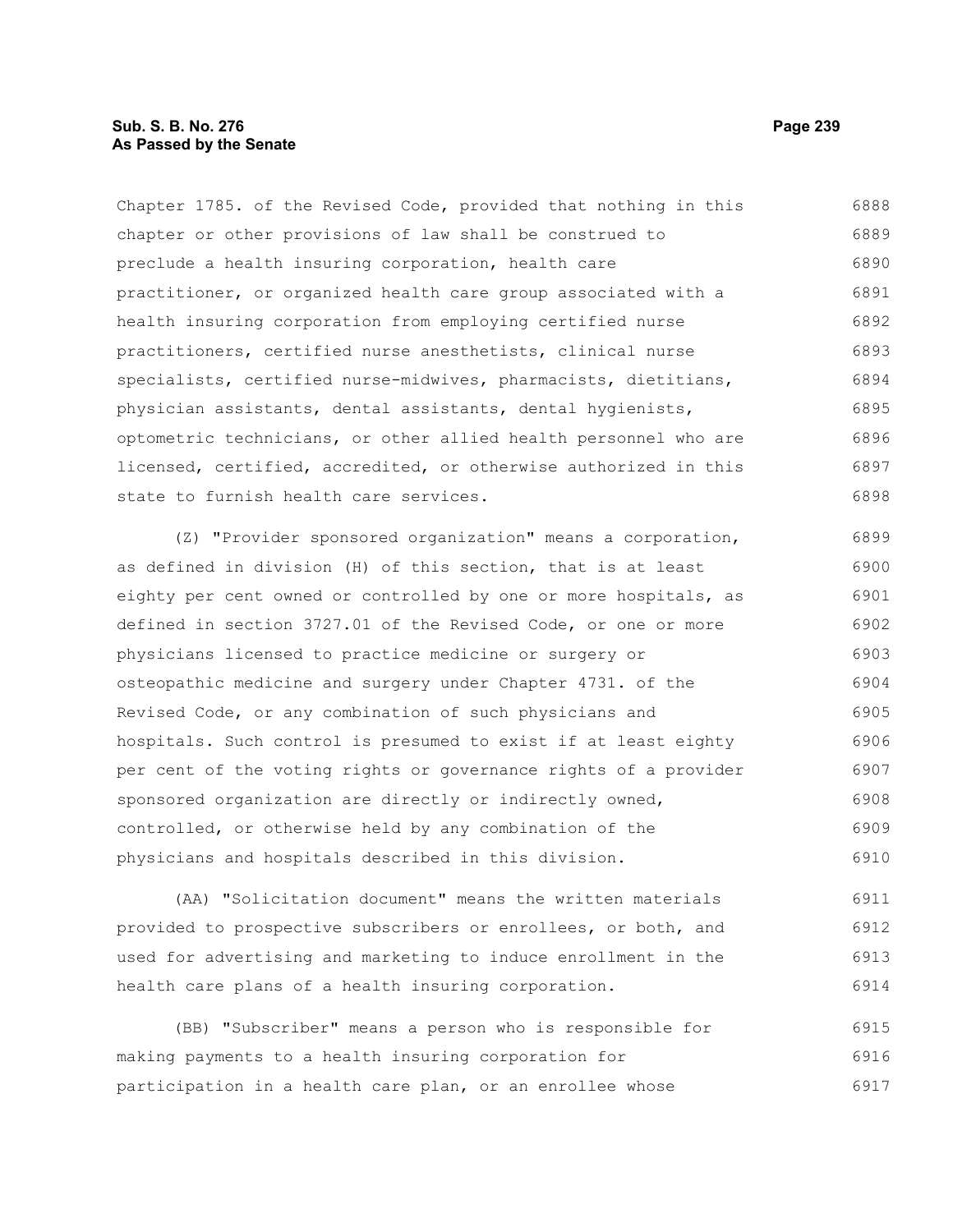# **Sub. S. B. No. 276 Page 240 As Passed by the Senate**

employment or other status is the basis of eligibility for enrollment in a health insuring corporation. 6918 6919

(CC) "Urgent care services" means those health care services that are appropriately provided for an unforeseen condition of a kind that usually requires medical attention without delay but that does not pose a threat to the life, limb, or permanent health of the injured or ill person, and may include such health care services provided out of the health insuring corporation's approved service area pursuant to indemnity payments or service agreements. 6920 6921 6922 6923 6924 6925 6926 6927

**Sec. 1776.69.** (A) Pursuant to a written agreement of merger or consolidation between the constituent entities as this section provides, a domestic partnership and one or more additional domestic or foreign entities may merge into a surviving entity other than a domestic partnership, or a domestic partnership together with one or more additional domestic or foreign entities may consolidate into a new entity, other than a domestic partnership, that is formed by the consolidation. No merger or consolidation may be carried out pursuant to this section unless it is permitted by the Revised Code chapter under which each domestic constituent entity exists and by the laws under which each foreign constituent entity exists. 6928 6929 6930 6931 6932 6933 6934 6935 6936 6937 6938 6939 6940

(B) Any written agreement of any merger or consolidation shall set forth all of the following: 6941 6942

(1) The name and the form of entity of each constituent entity and the state under the laws of which each constituent entity exists; 6943 6944 6945

(2) In the case of a merger, that one or more specified 6946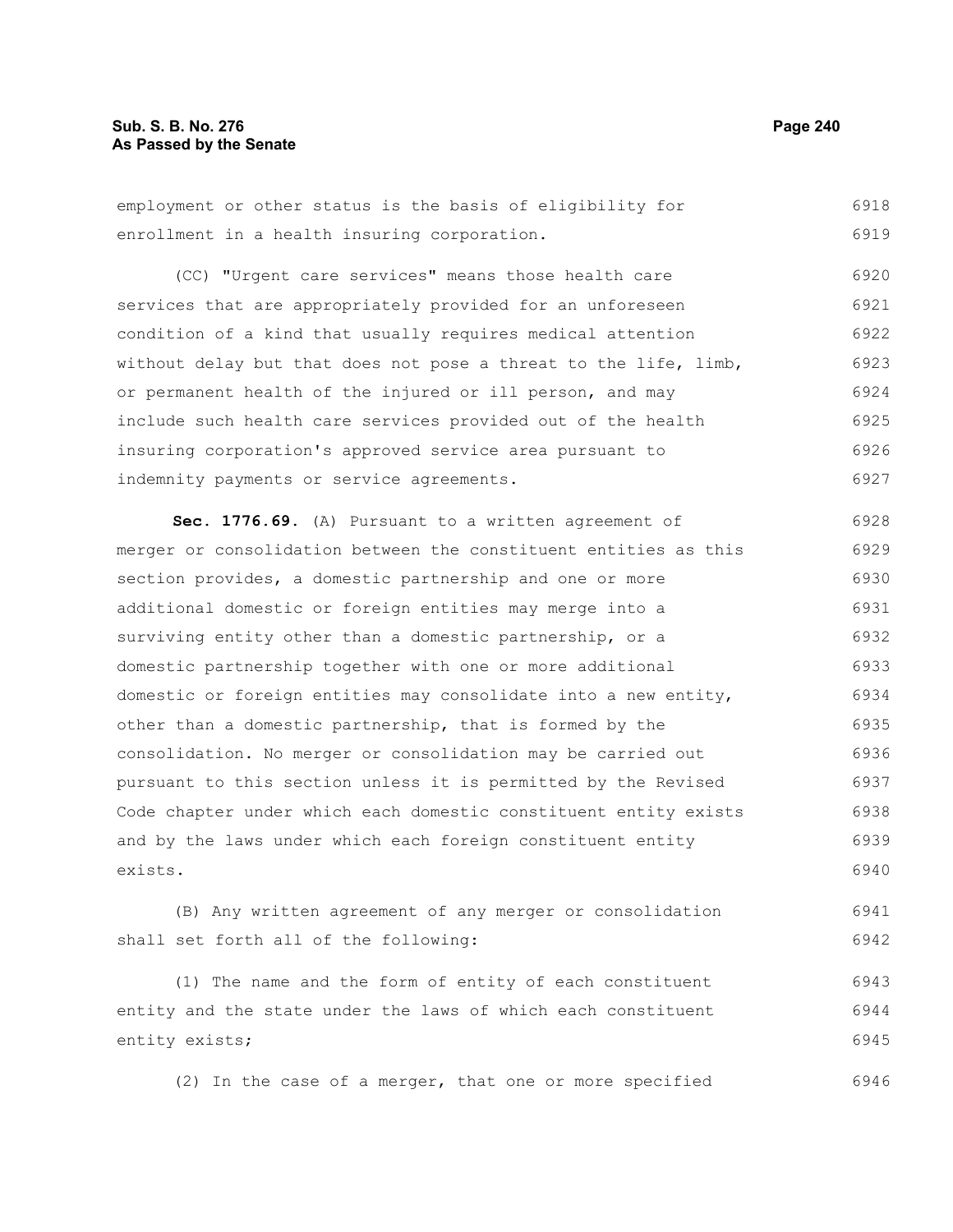### **Sub. S. B. No. 276 Page 241 As Passed by the Senate**

constituent domestic partnerships and other specified constituent entities will be merged into a specified surviving foreign entity or surviving domestic entity other than a domestic partnership, or, in the case of a consolidation, that the constituent entities will be consolidated into a new foreign entity or a new domestic entity other than a domestic partnership; 6947 6948 6949 6950 6951 6952 6953

(3) If the surviving or new entity is a foreign partnership, all statements and matters that section 1776.68 of the Revised Code would require if the surviving or new entity were a domestic partnership; 6954 6955 6956 6957

(4) The name and the form of entity of the surviving or new entity, the state under the laws of which the surviving entity exists or the new entity is to exist, and the location of the principal office of the surviving or new entity; 6958 6959 6960 6961

(5) Any additional statements and matters required to be set forth in an agreement of merger or consolidation by the laws under which each constituent entity exists and, in the case of a consolidation, the new entity is to exist; 6962 6963 6964 6965

(6) If the surviving or new entity is a foreign entity, the consent of the surviving or new foreign entity to be sued and served with process in this state and the irrevocable appointment of the secretary of state as its agent to accept service of process in any proceeding in this state to enforce against the surviving or new foreign entity any obligation of any constituent domestic partnership or to enforce the rights of a dissenting partner of any constituent domestic partnership; 6966 6967 6968 6969 6970 6971 6972 6973

(7) If the surviving or new entity is a foreign corporation that desires to transact business in this state as a 6974 6975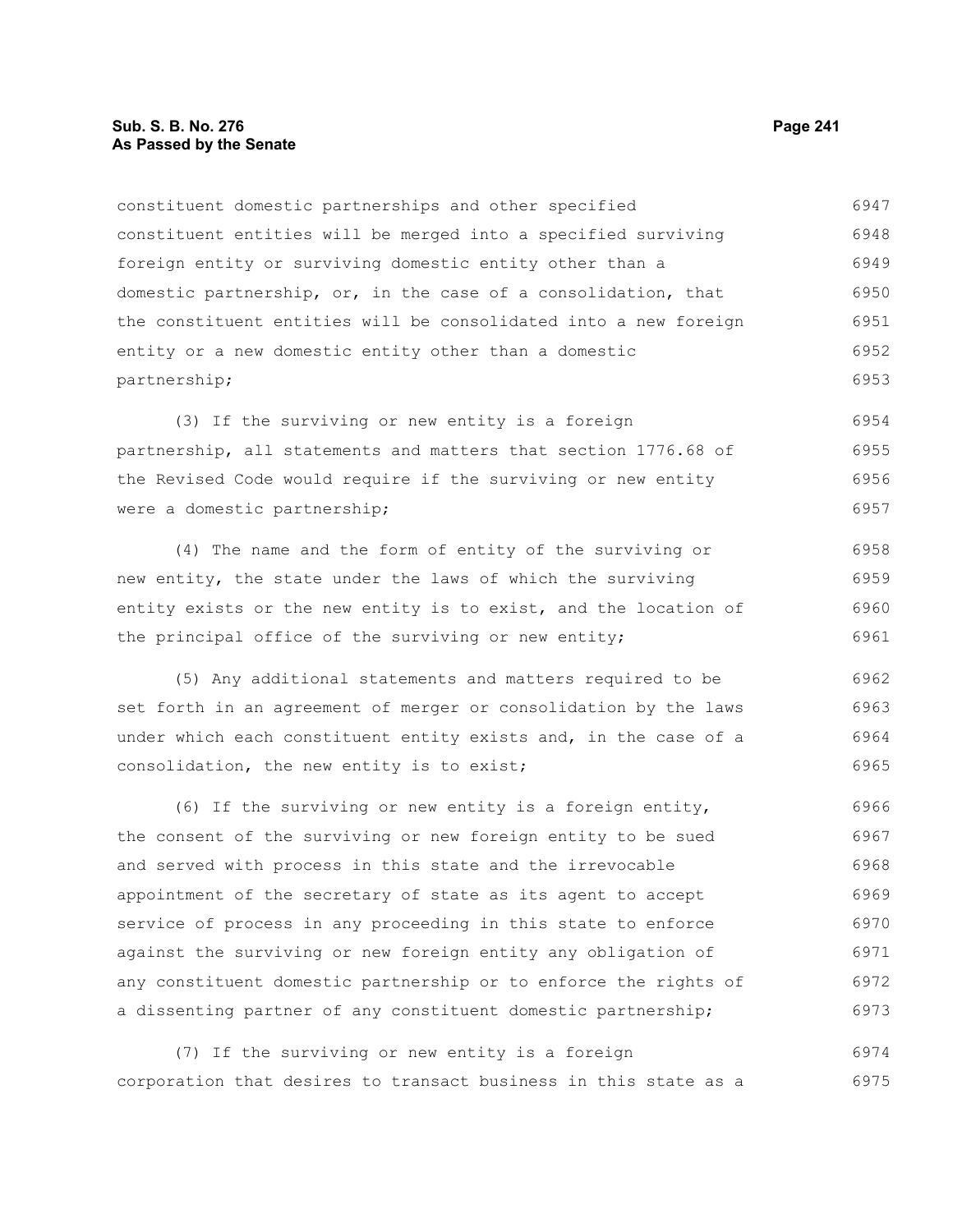# **Sub. S. B. No. 276 Page 242 As Passed by the Senate**

foreign corporation, a statement to that effect, together with a statement regarding the appointment of a statutory agent and service of any process, notice, or demand upon that statutory agent or the secretary of state, as required when a foreign corporation applies for a license to transact business in this state; 6976 6977 6978 6979 6980 6981

(8) If the surviving or new entity is a foreign limited partnership that desires to transact business in this state as a foreign limited partnership, a statement to that effect, together with all of the information required under section 1782.49 of the Revised Code when a foreign limited partnership registers to transact business in this state; 6982 6983 6984 6985 6986 6987

(9) If the surviving or new entity is a foreign limited liability company that desires to transact business in this state as a foreign limited liability company, a statement to that effect, together with all of the information required under section 1705.54 or 1706.511 of the Revised Code when a foreign limited liability company registers to transact business in this state; 6988 6989 6990 6991 6992 6993 6994

(10) If the surviving or new entity is a foreign limited liability partnership that desires to transact business in this state as a foreign limited liability partnership, a statement to that effect, together with all of the information required under section 1776.86 of the Revised Code when a foreign limited liability partnership registers to transact business in this state. 6995 6996 6997 6998 6999 7000 7001

(C) The written agreement of merger or consolidation also may set forth any additional provision permitted by the laws of any state under the laws of which any constituent entity exists, consistent with the laws under which the surviving entity exists 7002 7003 7004 7005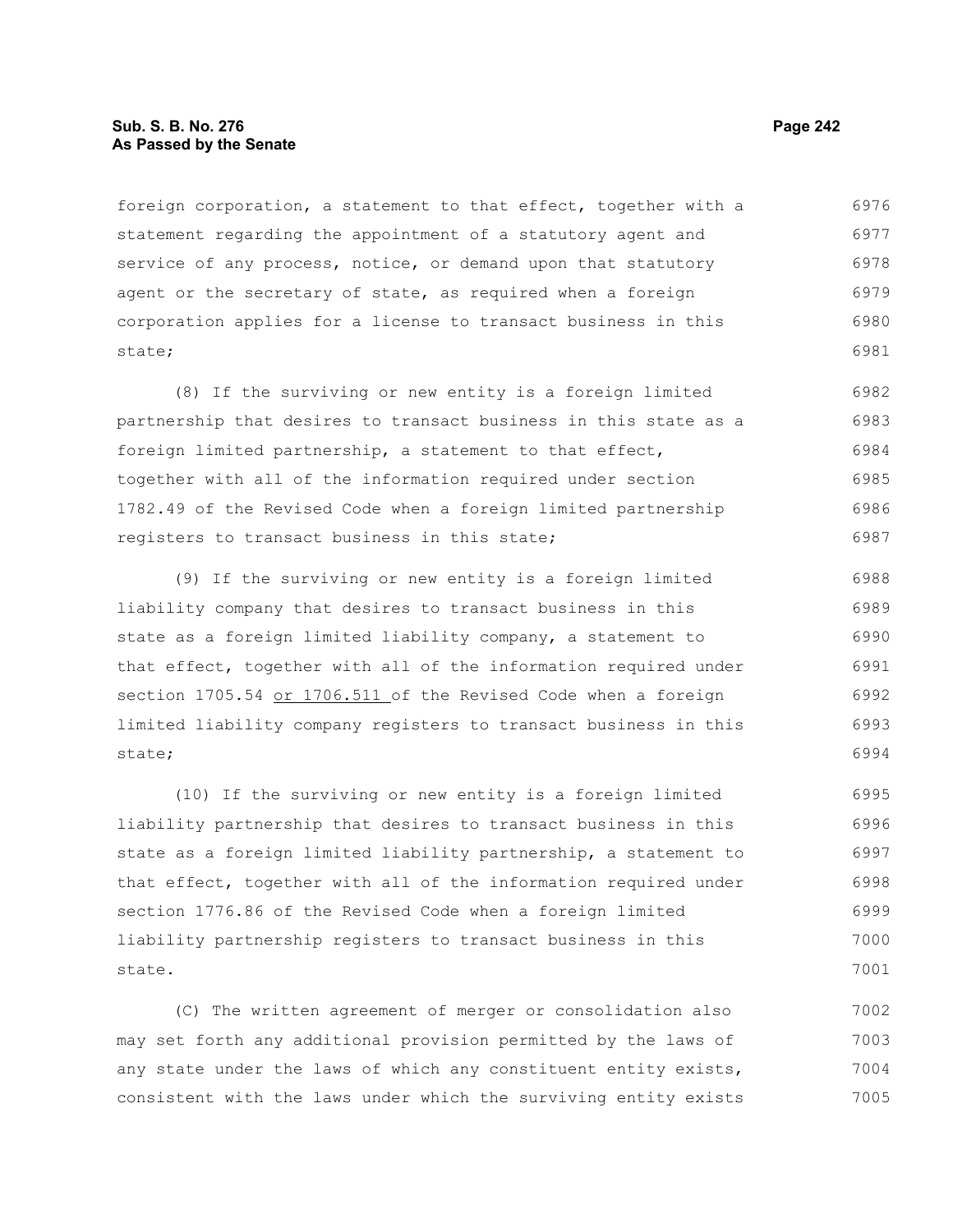or the new entity is to exist.

(D) To effect the merger or consolidation, the partners of each constituent domestic partnership shall adopt an agreement of merger or consolidation in the same manner and with the same notice to and vote or action of partners or of a particular class or group of partners as section 1776.68 of the Revised Code requires. The agreement of merger or consolidation also shall be approved or otherwise authorized by or on behalf of each constituent entity in accordance with the laws under which it exists. An agreement of merger or consolidation is not effective against a person who would continue to be or who would become a general partner of an entity that is the surviving or new entity in a merger or consolidation unless that person specifically agrees in writing either to continue or to become, as the case may be, a general partner of the surviving or new entity. 7007 7008 7009 7010 7011 7012 7013 7014 7015 7016 7017 7018 7019 7020 7021

(E)(1) At any time before filing the certificate of merger or consolidation pursuant to section 1776.70 of the Revised Code, if the agreement of merger or consolidation permits, the partners of any constituent partnership, the directors of any constituent corporation, or the comparable representatives of any other constituent entity may abandon the merger or consolidation. 7022 7023 7024 7025 7026 7027 7028

(2) The agreement of merger or consolidation may authorize less than all of the partners of any constituent partnership, the directors of any constituent corporation, or the comparable representatives of any other constituent entity to amend the agreement of merger or consolidation at any time before the filing of the certificate of merger or consolidation, except that, after the adoption of the agreement of merger or 7029 7030 7031 7032 7033 7034 7035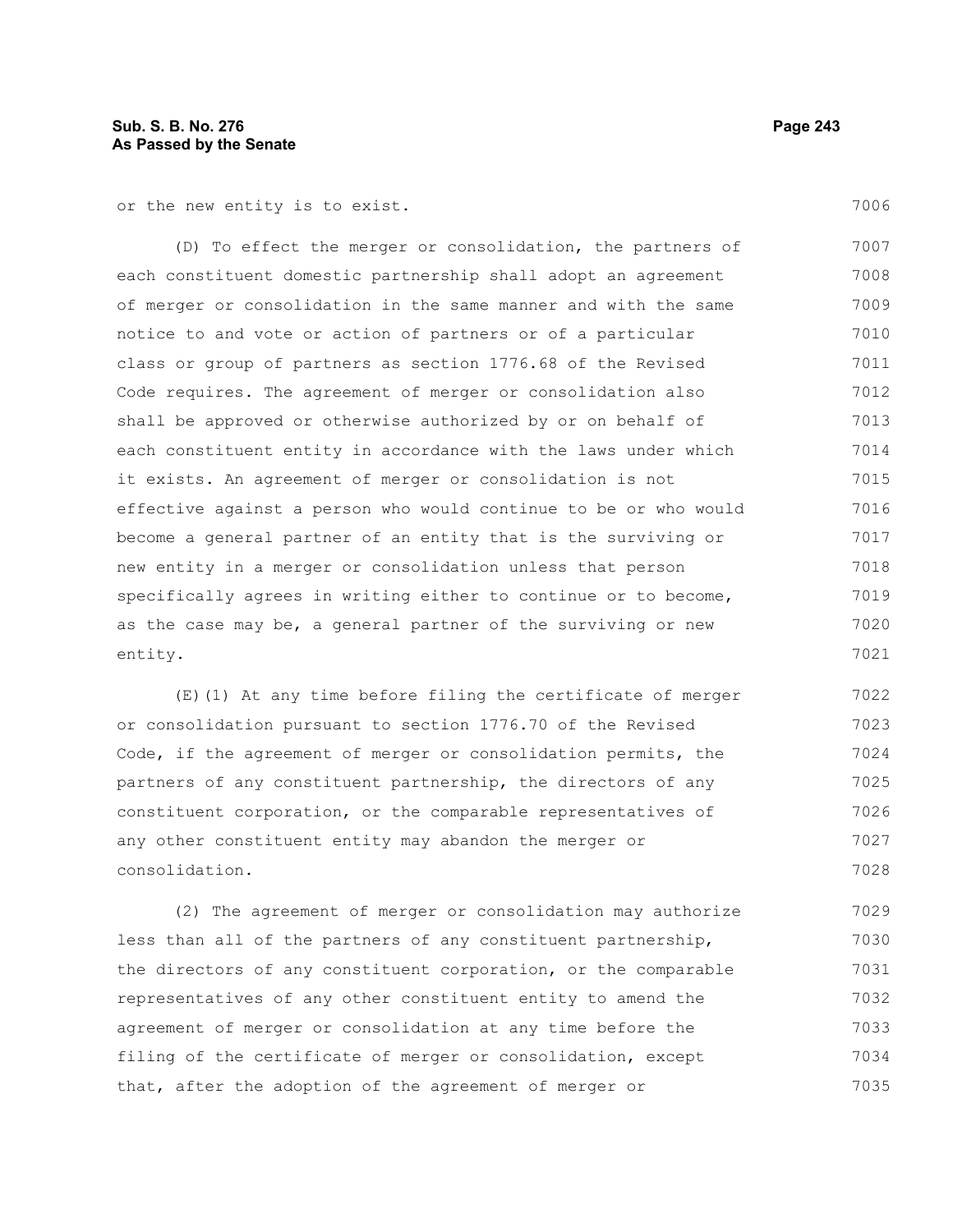consolidation by the partners of any constituent domestic partnership, only with the approval of all the partners may any agreement of merger or consolidation be amended to do any of the following: 7036 7037 7038 7039

(a) Alter or change the amount or kind of interests, shares, evidences of indebtedness, other securities, cash, rights, or any other property to be received by partners of the constituent domestic partnership in conversion of or in exchange for their interests; 7040 7041 7042 7043 7044

(b) If the surviving or new entity is a partnership, alter or change any term of the partnership agreement of the surviving or new partnership, except for alterations or changes that could be adopted by those partners by the terms of the partnership agreement of the surviving or new partnership as would be in effect after the merger or consolidation; 7045 7046 7047 7048 7049 7050

(c) If the surviving or new entity is a corporation or any other entity other than a partnership, alter or change any term of the articles or comparable instrument of the surviving or new corporation or entity, except for alterations or changes that otherwise could be adopted by the directors or comparable representatives of the surviving or new corporation or entity; 7051 7052 7053 7054 7055 7056

(d) Alter or change any other terms and conditions of the agreement of merger or consolidation if any of the alterations or changes, alone or in the aggregate, would materially adversely affect the partners or any class or group of partners of the constituent domestic partnership. 7057 7058 7059 7060 7061

**Sec. 1776.82.** (A) The name of a limited liability partnership shall contain "registered limited liability partnership," "registered partnership having limited liability," 7062 7063 7064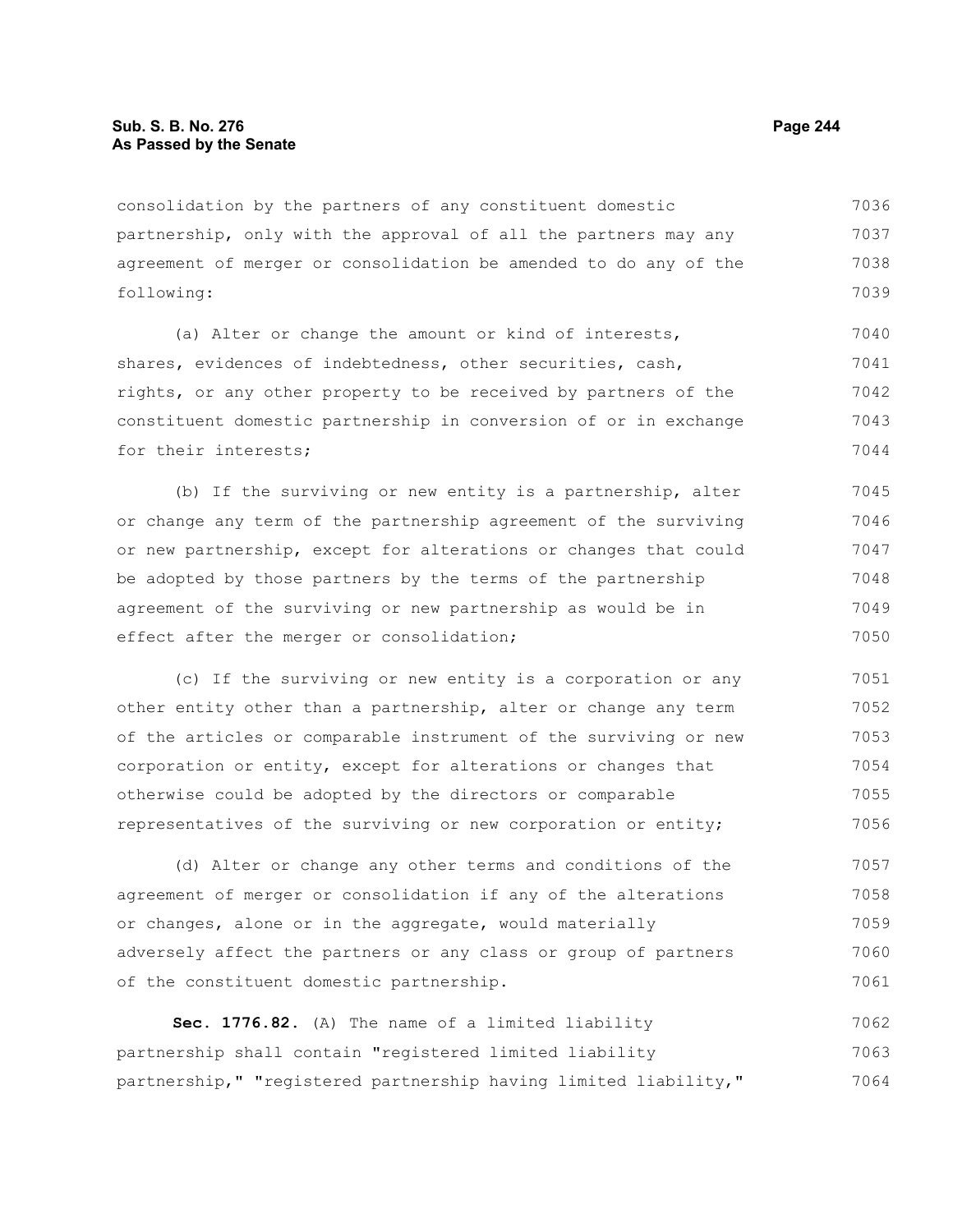| "limited liability partnership," "R.L.L.P.," "P.L.L.," "L.L.P.," | 7065 |
|------------------------------------------------------------------|------|
| "RLLP, " "PLL, " or "LLP."                                       | 7066 |
| (B) The name of a domestic registered limited liability          | 7067 |
| partnership or foreign limited liability partnership shall be    | 7068 |
| distinguishable upon the records in the office of the secretary  | 7069 |
| of state from all of the following:                              | 7070 |
| (1) The name of any other limited liability partnership          | 7071 |
| registered in the office of the secretary of state pursuant to   | 7072 |
| this chapter or Chapter 1775. of the Revised Code, whether       | 7073 |
| domestic or foreign;                                             | 7074 |
| (2) The name of any domestic corporation that is formed          | 7075 |
| under Chapter 1701. or 1702. of the Revised Code or any foreign  | 7076 |
| corporation that is registered pursuant to Chapter 1703. of the  | 7077 |
| Revised Code;                                                    | 7078 |
| (3) The name of any limited liability company registered         | 7079 |
| in the office of the secretary of state pursuant to Chapter      | 7080 |
| 1705. or 1706. of the Revised Code, whether domestic or foreign; | 7081 |
| (4) The name of any limited partnership registered in the        | 7082 |
| office of the secretary of state pursuant to Chapter 1782. of    | 7083 |
| the Revised Code, whether domestic or foreign;                   | 7084 |
| (5) Any trade name the exclusive right to which is at the        | 7085 |
| time in question registered in the office of the secretary of    | 7086 |
| state pursuant to Chapter 1329. of the Revised Code.             | 7087 |
| Sec. 1782.02. (A) The name of any limited partnership, as        | 7088 |
| set forth in its certificate of limited partnership, shall       | 7089 |
| include "Limited Partnership," "L.P.," "Limited," or "Ltd." and  | 7090 |
| shall not contain the name of a limited partner unless either of | 7091 |
| the following are true:                                          | 7092 |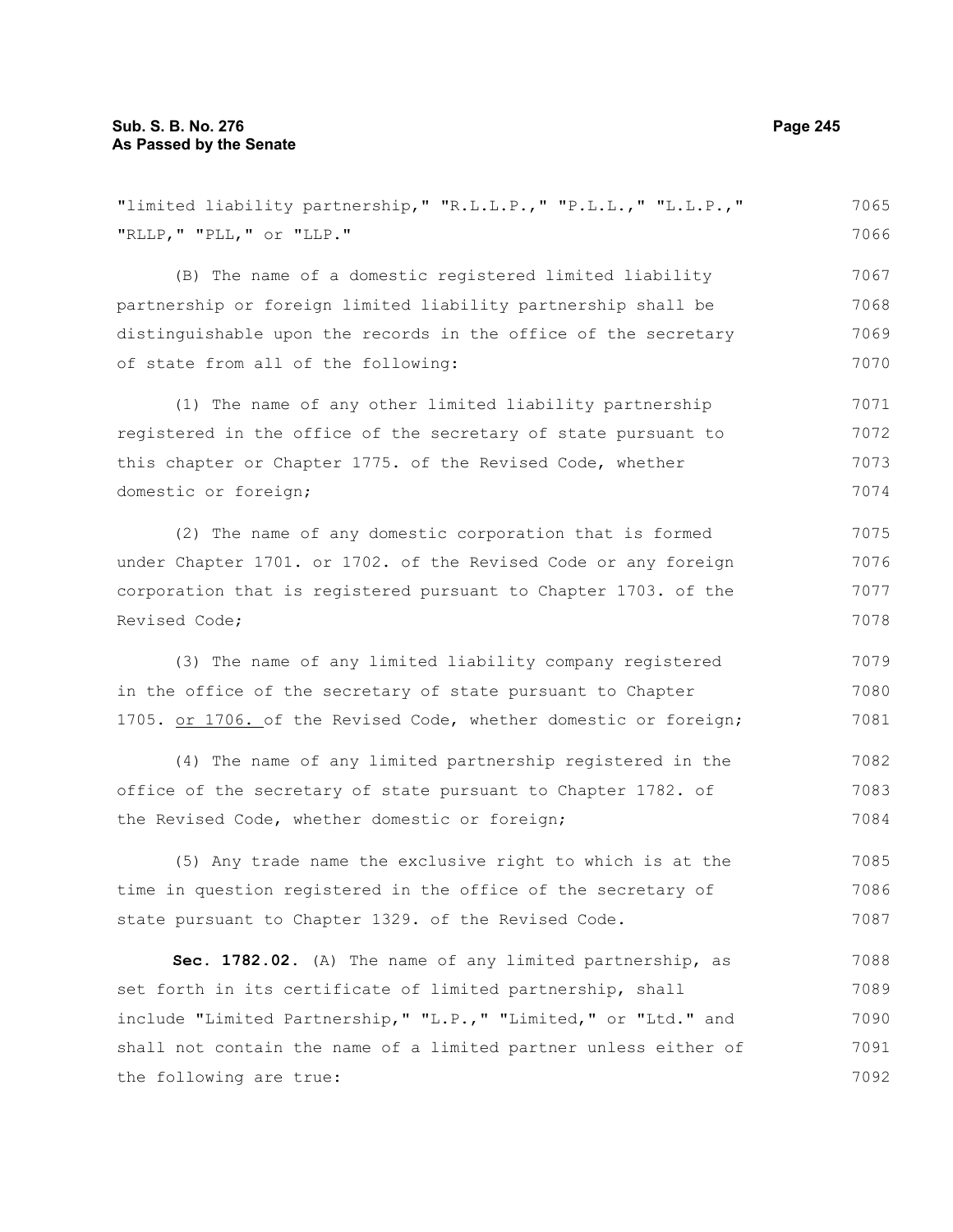| (1) It is also the name of a general partner;                    | 7093 |
|------------------------------------------------------------------|------|
| (2) The business of the limited partnership had been             | 7094 |
| carried on under that name before the admission of that limited  | 7095 |
| partner.                                                         | 7096 |
| (B) The name of a limited partnership shall be                   | 7097 |
| distinguishable upon the records in the office of the secretary  | 7098 |
| of state from all of the following:                              | 7099 |
| (1) The name of any other limited partnership registered         | 7100 |
| in the office of the secretary of state pursuant to this         | 7101 |
| chapter, whether domestic or foreign;                            | 7102 |
| (2) The name of any domestic corporation that is formed          | 7103 |
| under Chapter 1701. or 1702. of the Revised Code or any foreign  | 7104 |
| corporation that is registered pursuant to Chapter 1703. of the  | 7105 |
| Revised Code;                                                    | 7106 |
| (3) The name of any limited liability company registered         | 7107 |
| in the office of the secretary of state pursuant to Chapter      | 7108 |
| 1705. or 1706. of the Revised Code, whether domestic or foreign; | 7109 |
| (4) The name of any limited liability partnership                | 7110 |
| registered in the office of the secretary of state pursuant to   | 7111 |
| Chapter 1775. or 1776. of the Revised Code, whether domestic or  | 7112 |
| foreign;                                                         | 7113 |
| (5) Any trade name the exclusive right to which is at the        | 7114 |
| time in question registered in the office of the secretary of    | 7115 |
| state pursuant to Chapter 1329. of the Revised Code.             | 7116 |
| Sec. 1782.432. (A) Pursuant to an agreement of merger or         | 7117 |
| consolidation between the constituent entities as provided in    | 7118 |
| this section, a domestic limited partnership and one or more     | 7119 |
| additional domestic or foreign entities may be merged into a     | 7120 |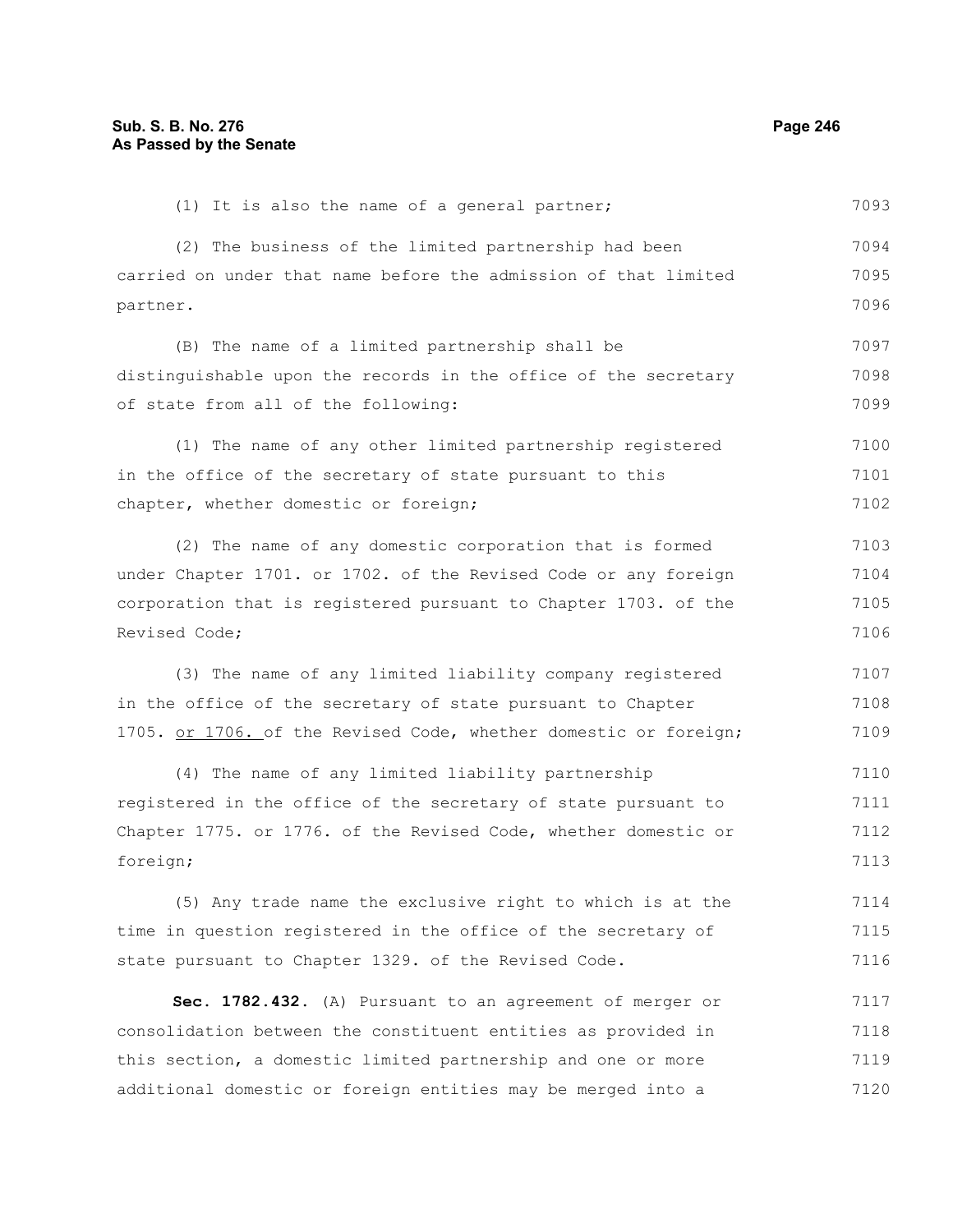surviving entity other than a domestic limited partnership, or a domestic limited partnership together with one or more additional domestic or foreign entities may be consolidated into a new entity other than a domestic limited partnership to be formed by such consolidation. The merger or consolidation must be permitted by the chapter of the Revised Code under which each domestic constituent entity exists and by the laws under which each foreign constituent entity exists. (B) The agreement of merger or consolidation shall set forth all of the following: (1) The name and the form of entity of each constituent entity and the state under the laws of which each constituent entity exists; (2) In the case of a merger, that one or more specified constituent domestic limited partnerships and other specified constituent entities will be merged into a specified surviving foreign entity or surviving domestic entity other than a domestic limited partnership, or, in the case of a consolidation, that the constituent entities will be consolidated into a new foreign entity or a new domestic entity other than a domestic limited partnership; 7121 7122 7123 7124 7125 7126 7127 7128 7129 7130 7131 7132 7133 7134 7135 7136 7137 7138 7139 7140 7141

(3) If the surviving or new entity is a foreign limited partnership, all additional statements and matters, other than the name and address of the statutory agent, that would be required by section 1782.431 of the Revised Code if the surviving or new entity were a domestic limited partnership; 7142 7143 7144 7145 7146

(4) The name and the form of entity of the surviving or new entity, the state under the laws of which the surviving entity exists or the new entity is to exist, and the location of 7147 7148 7149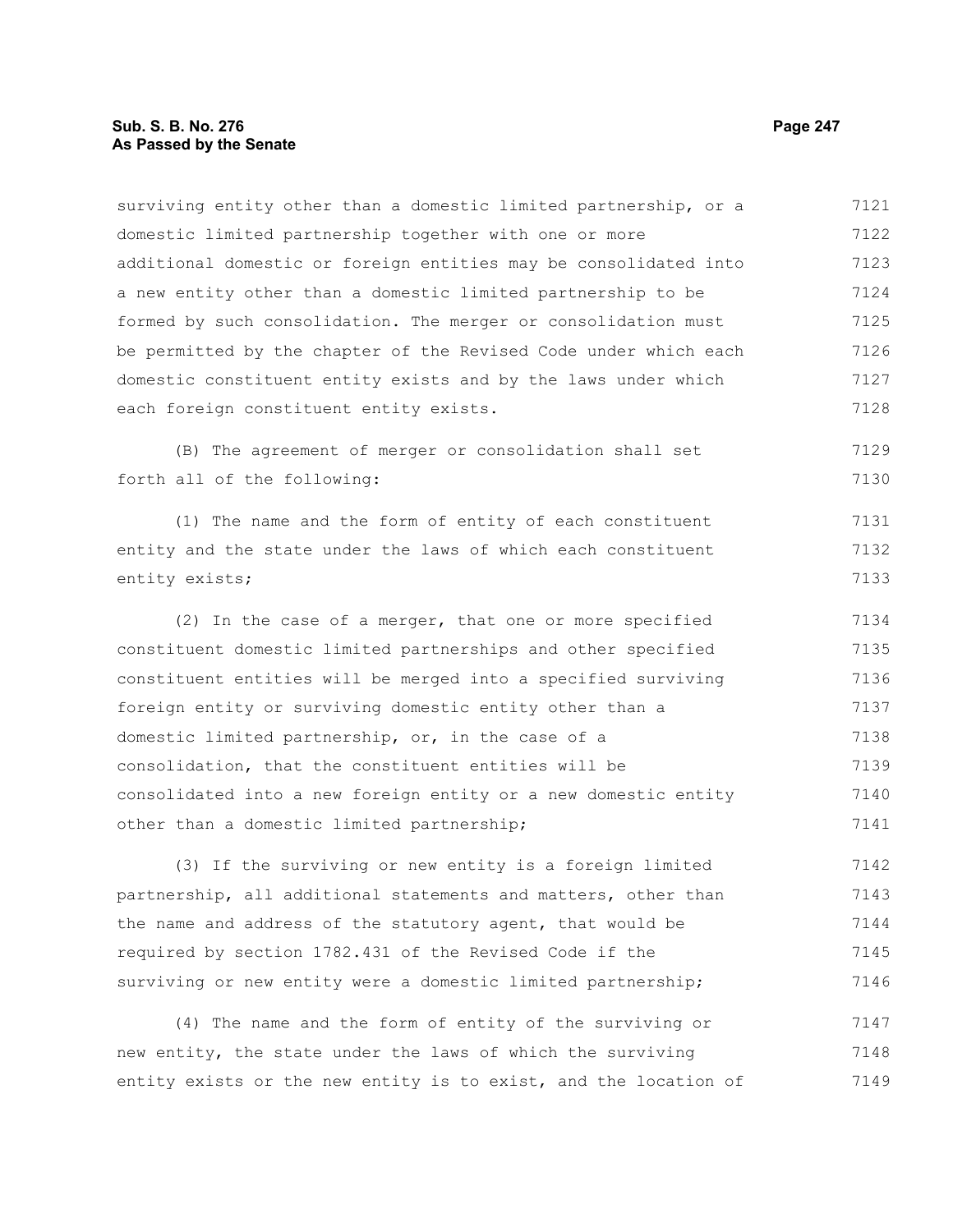the principal office of the surviving or new entity; 7150

(5) All additional statements and matters required to be set forth in such an agreement of merger or consolidation by the laws under which each constituent entity exists and, in the case of a consolidation, the new entity is to exist; 7151 7152 7153 7154

(6) The consent of the surviving or new entity to be sued and served with process in this state and the irrevocable appointment of the secretary of state as its agent to accept service of process in any proceeding in this state to enforce against the surviving or new entity any obligation of any constituent domestic limited partnership or to enforce the rights of a dissenting partner of any constituent domestic limited partnership; 7155 7156 7157 7158 7159 7160 7161 7162

(7) If the surviving or new entity is a foreign corporation that desires to transact business in this state as a foreign corporation, a statement to that effect, together with a statement regarding the appointment of a statutory agent and service of any process, notice, or demand upon that statutory agent or the secretary of state, as required when a foreign corporation applies for a license to transact business in this state; 7163 7164 7165 7166 7167 7168 7169 7170

(8) If the surviving or new entity is a foreign limited partnership that desires to transact business in this state as a foreign limited partnership, a statement to that effect, together with all of the information required under section 1782.49 of the Revised Code when a foreign limited partnership registers to transact business in this state; 7171 7172 7173 7174 7175 7176

(9) If the surviving or new entity is a foreign limited liability company that desires to transact business in this 7177 7178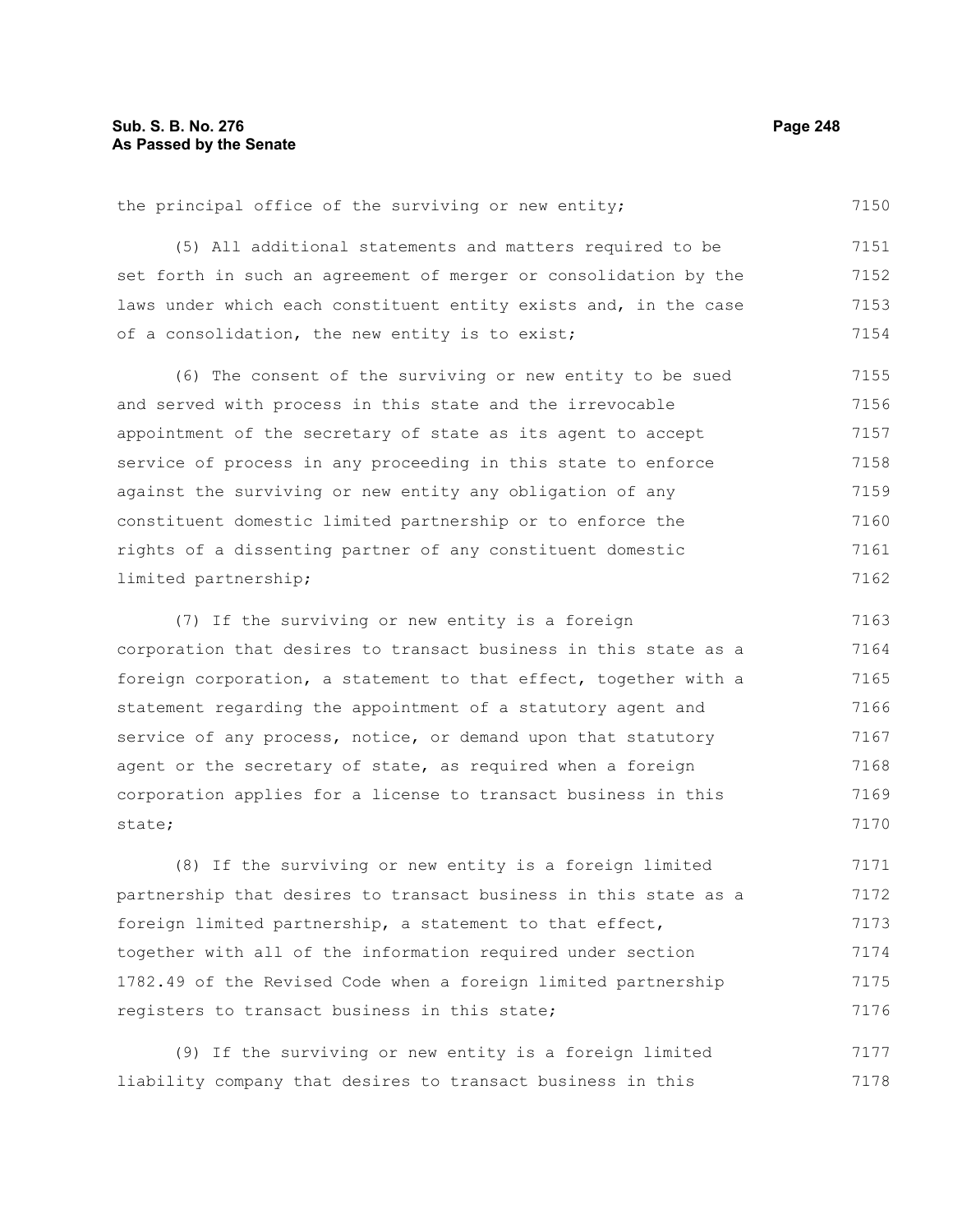# **Sub. S. B. No. 276 Page 249 As Passed by the Senate**

state as a foreign limited liability company, a statement to that effect, together with all of the information required under section 1705.54 or 1706.511 of the Revised Code when a foreign limited liability company registers to transact business in this state. 7179 7180 7181 7182 7183

(C) The agreement of merger or consolidation also may set forth any additional provision permitted by the laws of any state under the laws of which any constituent entity exists, consistent with the laws under which the surviving entity exists or the new entity is to exist. 7184 7185 7186 7187 7188

(D) To effect the merger or consolidation, the agreement of merger or consolidation shall be adopted by the general partners of each constituent domestic limited partnership, in the same manner and with the same notice to and vote or action of partners or of a particular class or group of partners as is required by section 1782.431 of the Revised Code. The agreement of merger or consolidation also shall be approved or otherwise authorized by or on behalf of each constituent entity in accordance with the laws under which it exists. Each person who will continue to be or who will become a general partner of a partnership that is the surviving or new entity in a merger or consolidation shall specifically agree to continue or to become, as the case may be, a general partner of the surviving or new entity. 7189 7190 7191 7192 7193 7194 7195 7196 7197 7198 7199 7200 7201 7202

(E) At any time before the filing of the certificate of merger or consolidation pursuant to section 1782.433 of the Revised Code, the merger or consolidation may be abandoned by the general partners of any constituent partnership, the directors of any constituent corporation, or the comparable representatives of any other constituent entity if the general 7203 7204 7205 7206 7207 7208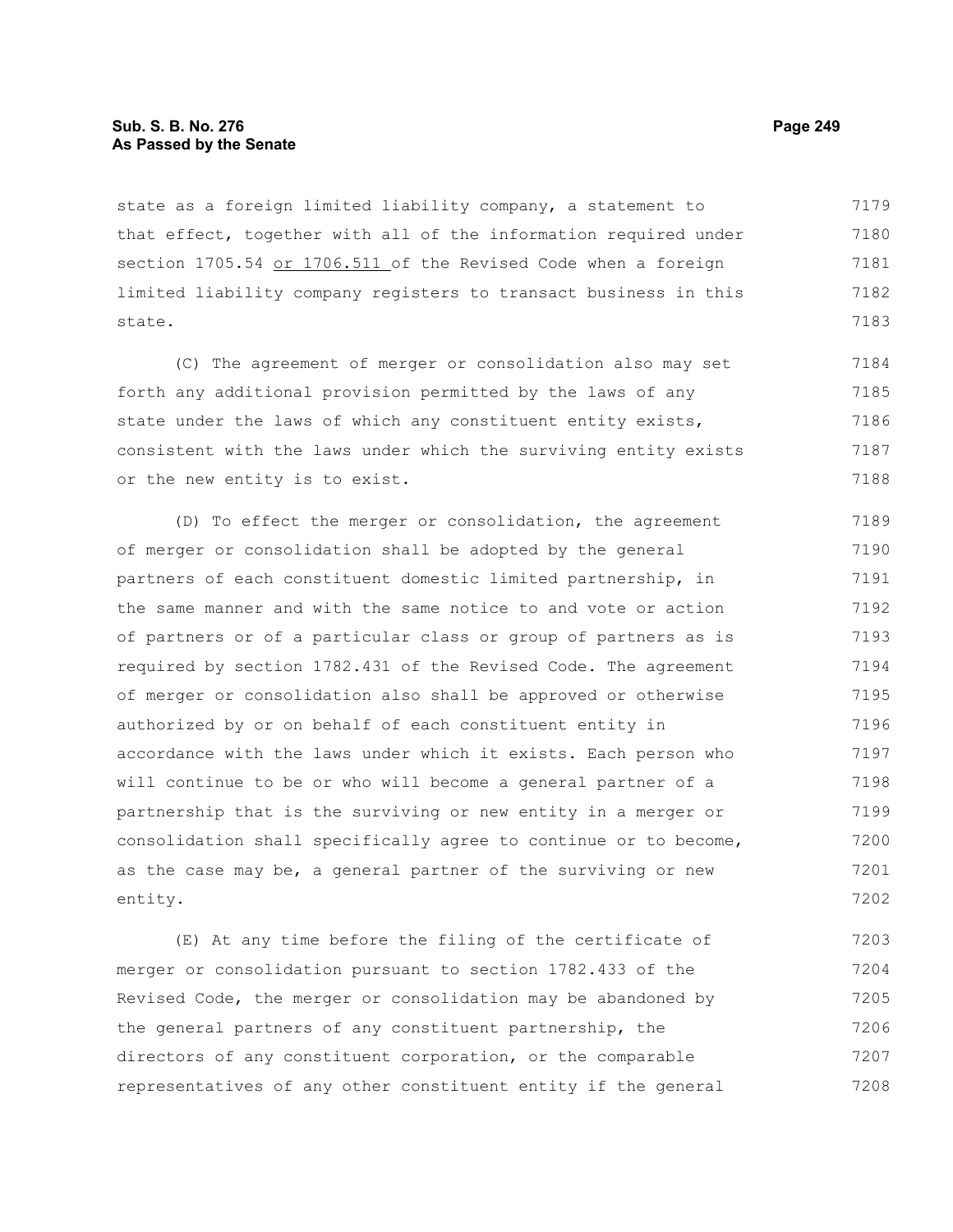# **Sub. S. B. No. 276 Page 250 As Passed by the Senate**

partners, directors, or comparable representatives are authorized to do so by the agreement of merger or consolidation. The agreement of merger or consolidation may contain a provision authorizing the general partners of any constituent partnership, the directors of any constituent corporation, or the comparable representatives of any other constituent entity to amend the agreement of merger or consolidation at any time before the filing of the certificate of merger or consolidation, except that after the adoption of the agreement of merger or consolidation by the limited partners of any constituent domestic limited partnership, the general partners shall not be authorized to amend the agreement of merger or consolidation to do any of the following: 7209 7210 7211 7212 7213 7214 7215 7216 7217 7218 7219 7220 7221

(1) Alter or change the amount or kind of interests, shares, evidences of indebtedness, other securities, cash, rights, or any other property to be received by limited partners of the constituent domestic limited partnership in conversion of or in substitution for their interests; 7222 7223 7224 7225 7226

(2) If the surviving or new entity is a partnership, alter or change any term of the partnership agreement of the surviving or new partnership, except for alterations or changes that otherwise could be adopted by the general partners of the surviving or new partnership; 7227 7228 7229 7230 7231

(3) If the surviving or new entity is a corporation or any other entity other than a partnership, alter or change any term of the articles or comparable instrument of the surviving or new corporation or entity, except for alterations or changes that otherwise could be adopted by the directors or comparable representatives of the surviving or new corporation or entity; 7232 7233 7234 7235 7236 7237

(4) Alter or change any other terms and conditions of the 7238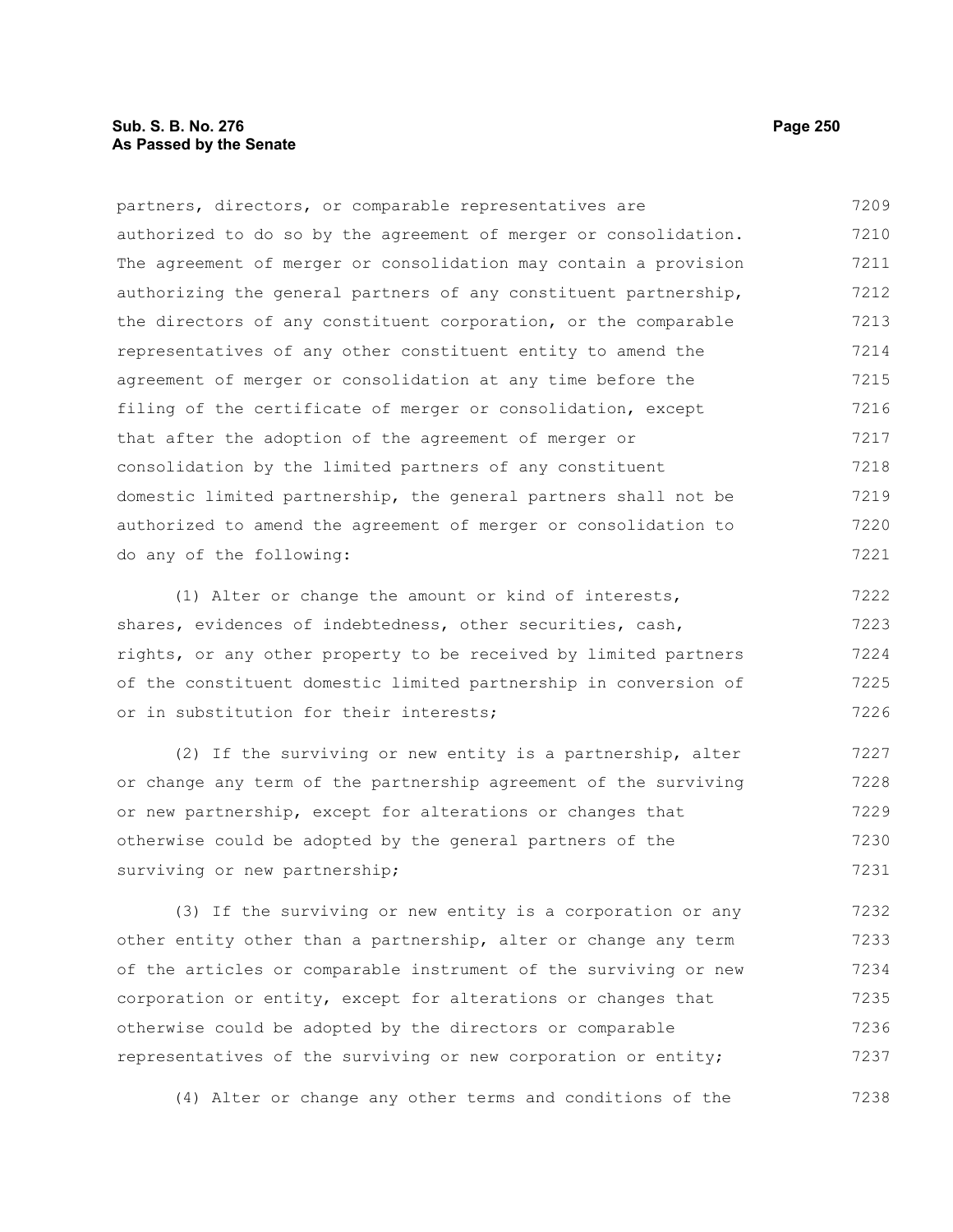### **Sub. S. B. No. 276 Page 251 As Passed by the Senate**

agreement of merger or consolidation if any of the alterations or changes, alone or in the aggregate, would materially adversely affect the limited partners or any class or group of limited partners of the constituent domestic limited partnership. 7239 7240 7241 7242 7243

**Sec. 1785.09.** This chapter does not preclude the rendering of a professional service within this state by a corporation formed under division (B) of section 1701.03 of the Revised Code, a limited liability company formed under Chapter 1705. or 1706. of the Revised Code, or a foreign limited liability company registered with the secretary of state and transacting business in this state in accordance with sections 1705.53 to 1705.58 or 1706.51 to 1706.515 of the Revised Code. 7244 7245 7246 7247 7248 7249 7250 7251

# **Sec. 3345.203.** (A) As used in this section:

(1) "Claims expenses" means payment of judgments, settlement of claims, expense, loss, and damage. 7253 7254

(2) "State university or college" has the same meaning as in section 3345.12 of the Revised Code. 7255 7256

(B) Regardless of whether a state university or college secures insurance coverages under division  $(B)$   $(1)$ ,  $(2)$ , or  $(3)$ of section 3345.202 of the Revised Code, the board of trustees of the state university or college may join with other state universities or colleges in establishing and maintaining a joint self-insurance pool to do both of the following: 7257 7258 7259 7260 7261 7262

(1) Provide for payment of claims expenses that arise, or are claimed to have arisen, from an act or omission of the state university or college or any of its employees or other persons authorized by the board while doing either of the following: 7263 7264 7265 7266

(a) Acting in the scope of their employment or official 7267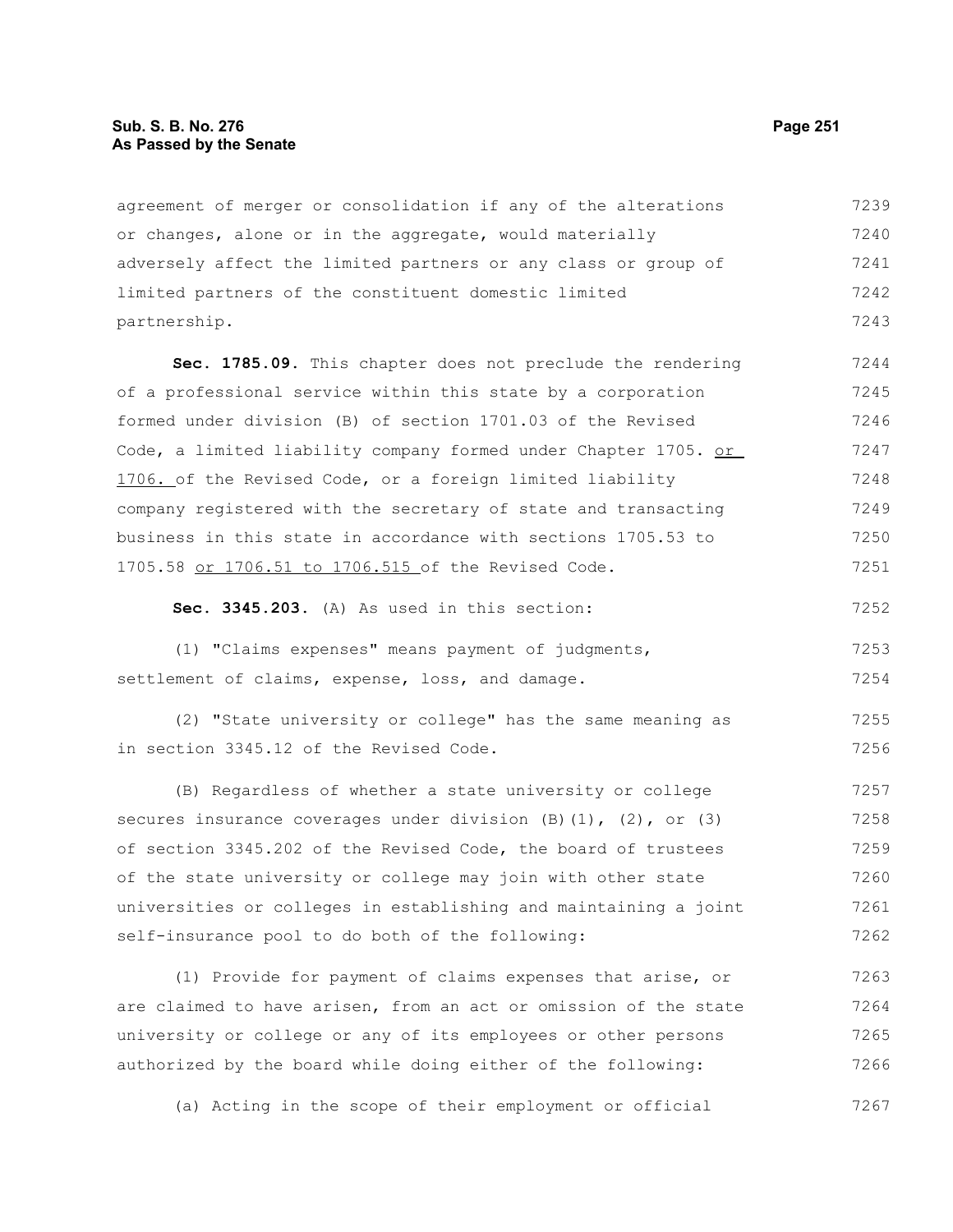pool's fiscal year.

responsibilities; (b) Being engaged in activities undertaken at the request or direction, or for the benefit, of the state university or college. (2) Indemnify or hold harmless the state university's or college's employees against such loss or damage. The joint self-insurance pool shall be pursuant to a written agreement and to the extent that the board considers the pool to be necessary. (C) All of the following apply to a joint self-insurance pool under this section: (1) The funds shall be reserved as are necessary, in the exercise of sound and prudent actuarial judgment, to cover potential state university or college and employee liabilities, loss, and damage. A report of aggregate amounts so reserved and aggregate disbursements made from such funds shall be prepared and maintained in the office of the pool administrator described in division (C)(2) of this section. The report shall be prepared and maintained not later than ninety days after the close of the 7268 7269 7270 7271 7272 7273 7274 7275 7276 7277 7278 7279 7280 7281 7282 7283 7284 7285 7286

The report required by this division shall include, but not be limited to, the aggregate of disbursements made for the administration of the pool, including claims paid, costs of the legal representation of state universities or colleges and employees, and fees paid to consultants. The report also shall be accompanied by a written report of a member of the American academy of actuaries certifying whether the amounts reserved conform to the requirements of this division, are computed in accordance with accepted loss reserving standards, and are 7288 7289 7290 7291 7292 7293 7294 7295 7296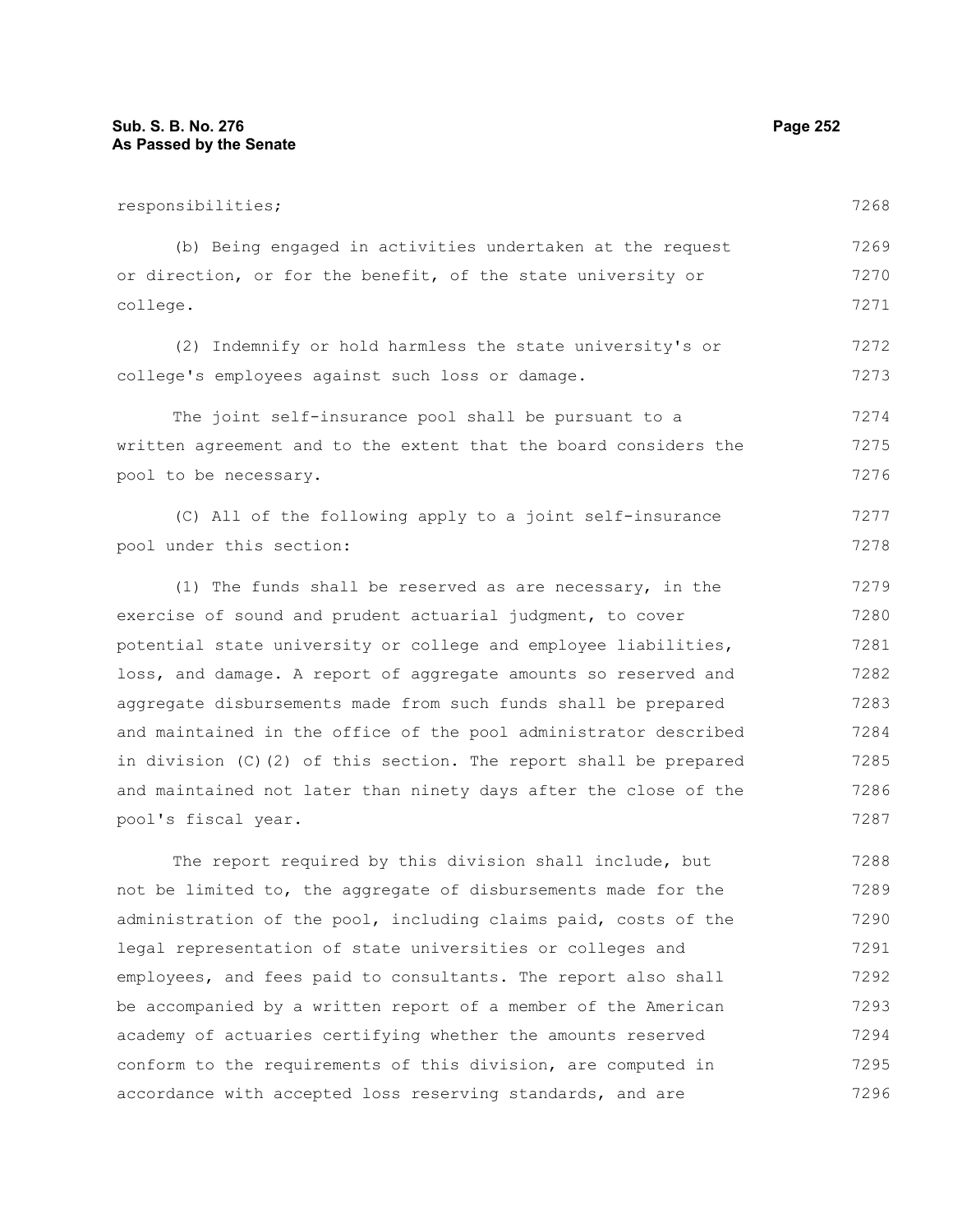fairly stated in accordance with sound loss reserving principles. 7297 7298

The pool administrator described in division (C)(2) of this section shall make the report required by this division available for inspection by any person at all reasonable times during regular business hours. Upon the request of such person, the pool administrator shall make copies of the report available at cost within a reasonable period of time. The pool administrator also shall submit a copy of the report to the auditor of state. The report required by this division is in lieu of the records required by division (A) of section 149.431 of the Revised Code. 7299 7300 7301 7302 7303 7304 7305 7306 7307 7308

(2) The board of trustees establishing a joint selfinsurance pool may award a contract, without the necessity of competitive bidding, to a pool administrator for purposes of administration of the joint self-insurance pool. A "pool administrator" may be any person, political subdivision, limited liability company organized under Chapter 1705. or 1706. of the Revised Code, nonprofit corporation organized under Chapter 1702. of the Revised Code, or regional council of governments created under Chapter 167. of the Revised Code. The board shall not enter into such a contract without full, prior, public disclosure of all terms and conditions. The disclosure shall include, at a minimum, a statement listing all representations made in connection with any possible savings and losses resulting from the contract, and potential liability of any state university or college or employee. The proposed contract and statement shall be disclosed and presented at a meeting of the board of trustees of the state university or college prior to the meeting at which the board of trustees of the state university or college authorizes the contract. 7309 7310 7311 7312 7313 7314 7315 7316 7317 7318 7319 7320 7321 7322 7323 7324 7325 7326 7327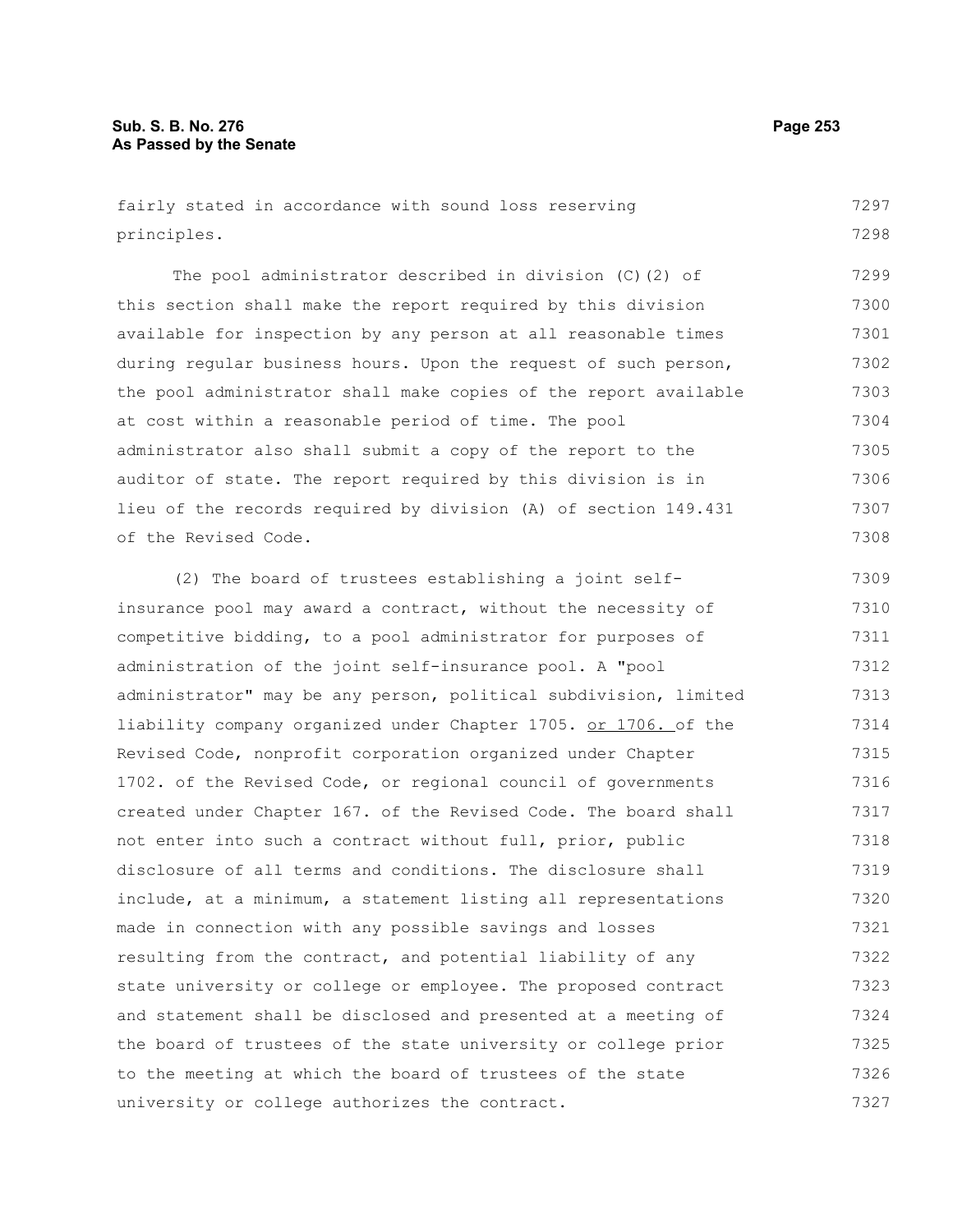# **Sub. S. B. No. 276 Page 254 As Passed by the Senate**

(3) A joint self-insurance pool shall include a contract with a member of the American academy of actuaries for the preparation of the written evaluation of the reserve funds required under division (C)(1) of this section. 7328 7329 7330 7331

(4) A joint self-insurance pool may allocate the costs of funding the pool among the funds or accounts in the treasuries of the state universities or colleges on the basis of their relative exposure and loss experience. A joint self-insurance program may require any deductible under the program to be paid from funds or accounts in the treasury of the state university or college from which a loss was directly attributable. 7332 7333 7334 7335 7336 7337 7338

(D) Two or more state universities or colleges may also authorize the establishment and maintenance of a joint riskmanagement program, including but not limited to the employment of risk managers and consultants, for the purpose of preventing and reducing the risks covered by insurance, self-insurance, or joint self-insurance programs. A joint risk-management program shall not include fidelity, surety, or guarantee bonding. 7339 7340 7341 7342 7343 7344 7345

(E) A state university or college is not liable under a joint self-insurance pool for any amount in excess of amounts payable pursuant to the written agreement for the participation of the state university or college in the joint self-insurance pool. Under a joint self-insurance pool agreement a state university or college may, to the extent permitted under the written agreement, assume the risks of any other state university or college, including the indemnification of its employees. A joint self-insurance pool, established under this section, is deemed a separate legal entity for the public purpose of enabling the members of the joint self-insurance pool to obtain insurance or to provide for a formalized, jointly 7346 7347 7348 7349 7350 7351 7352 7353 7354 7355 7356 7357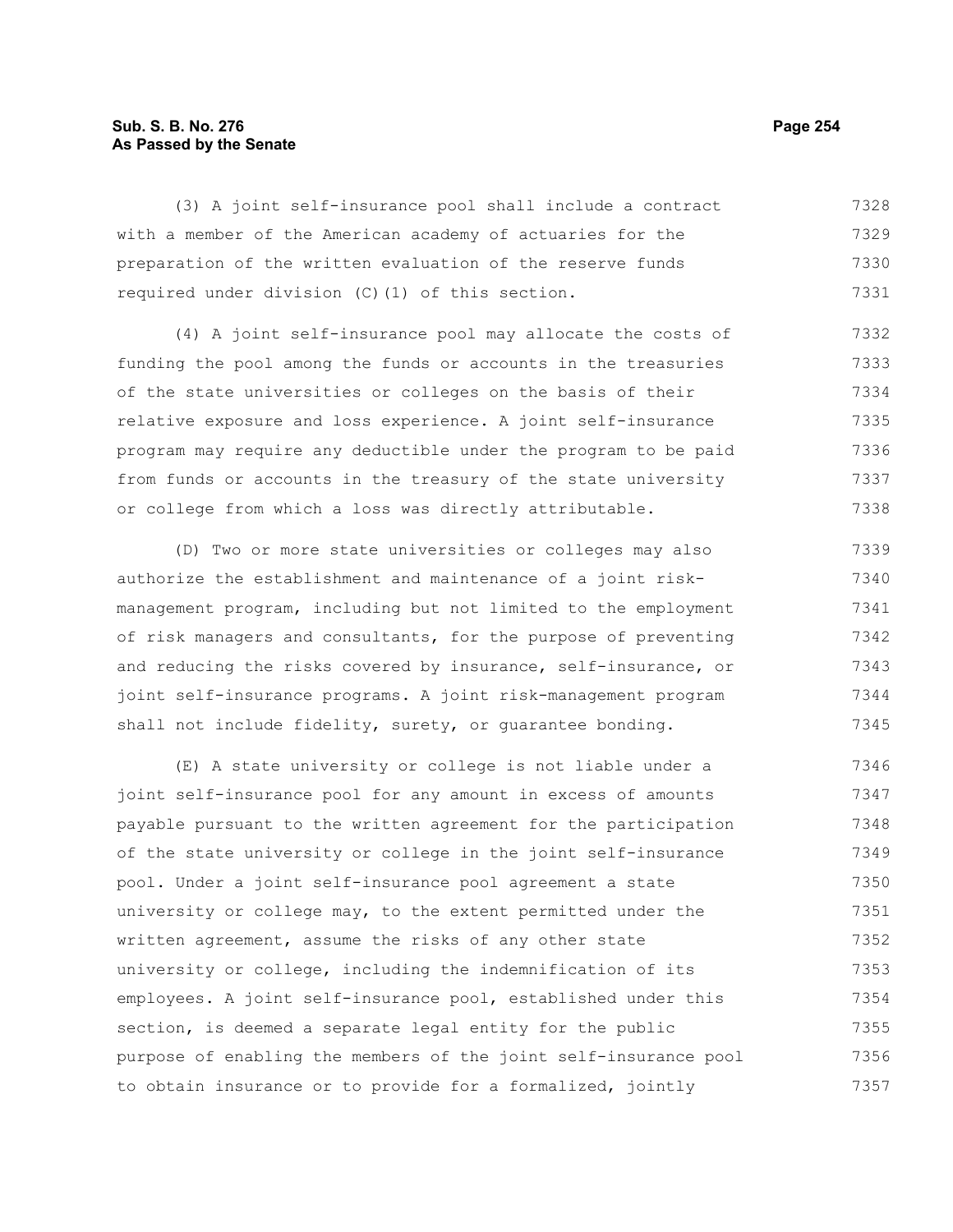administered self-insurance fund for its members. An entity created pursuant to this section is exempt from all state and local taxes. 7358 7359 7360

(F)(1) In the manner provided by and subject to the applicable provisions of section 3345.12 of the Revised Code, any state university or college may issue obligations and may also issue notes in anticipation of such obligations, pursuant to a resolution of its board of trustees or other governing body for the purpose of providing funds to do both of the following: 7361 7362 7363 7364 7365 7366

(a) Pay claims expenses, whether by way of a reserve or otherwise; 7367 7368

(b) Pay the state university or college's portion of the cost of establishing and maintaining a joint self-insurance pool or to provide for the reserve in a special fund authorized by division (C)(1) of this section. 7369 7370 7371 7372

(2) Sections 9.98 to 9.983 of the Revised Code apply to bonds or notes authorized under this section. 7373 7374

(G)(1) A joint self-insurance pool, in addition to its powers to provide self-insurance against any and all liabilities under this chapter, may also include any one or more of the following forms of property or casualty self-insurance for the purpose of covering any other liabilities or risks of the members of the pool: 7375 7376 7377 7378 7379 7380

(a) Public general liability, professional liability, or employee liability; 7381 7382

(b) Individual or fleet motor vehicle or automobile liability and protection against other liability and loss associated with the ownership, maintenance, and use of motor vehicles; 7383 7384 7385 7386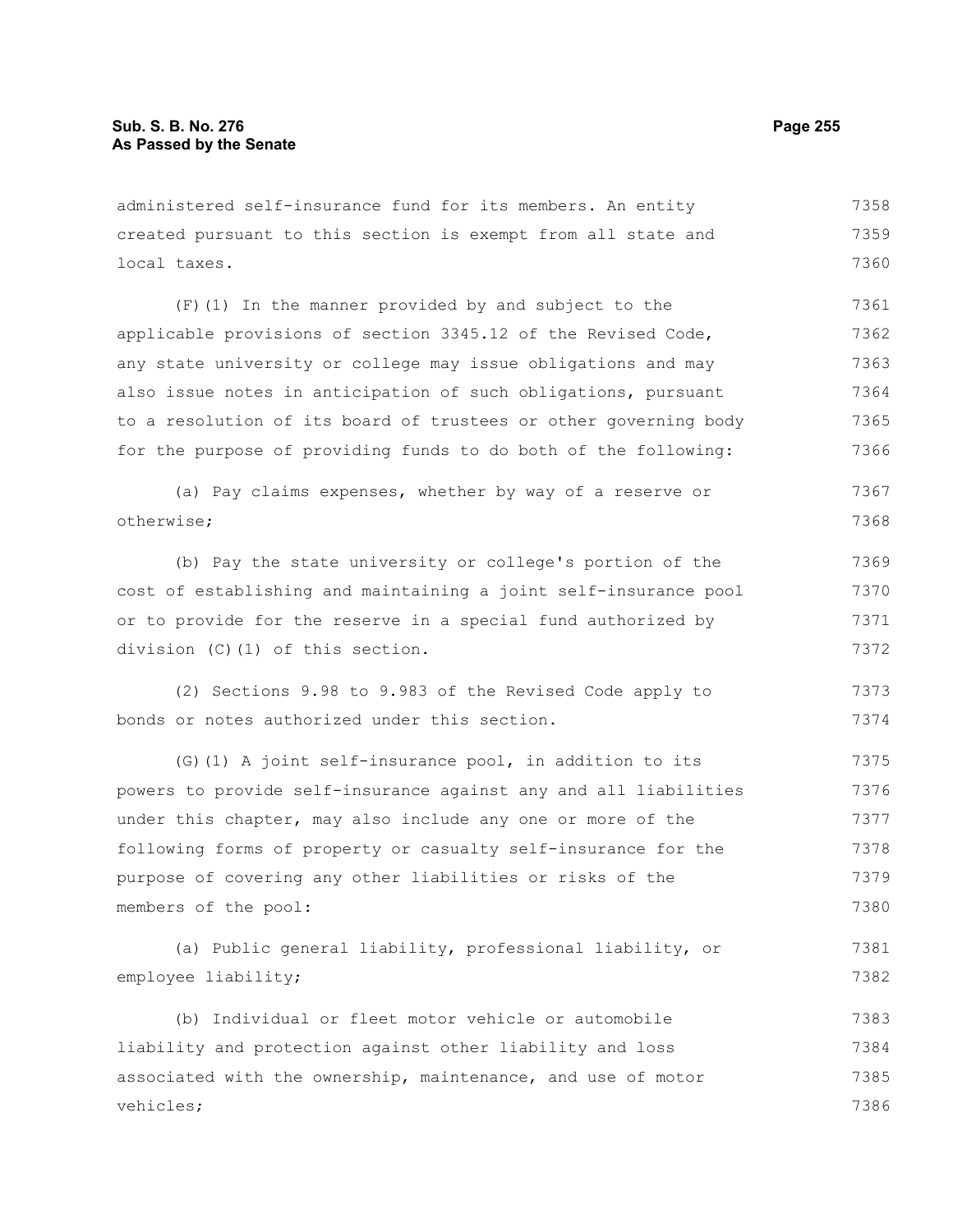| (c) Aircraft liability and protection against other              | 7387 |
|------------------------------------------------------------------|------|
| liability and loss associated with the ownership, maintenance,   | 7388 |
| and use of aircraft;                                             | 7389 |
| (d) Loss or damage to property and loss of use and               | 7390 |
| occupancy of property by fire, lightning, hail, tempest, flood,  | 7391 |
| earthquake, or snow, explosion, accident, or other risk;         | 7392 |
| (e) Marine, inland transportation and navigation, boiler,        | 7393 |
| containers, pipes, engines, flywheels, elevators, and machinery; | 7394 |
| (f) Environmental impairment;                                    | 7395 |
| (g) Loss or damage by any hazard upon any other risk to          | 7396 |
| which state universities or colleges are subject, which is not   | 7397 |
| prohibited by statute or at common law from being the subject of | 7398 |
| casualty or property insurance.                                  | 7399 |
| (2) A joint self-insurance pool is not an insurance              | 7400 |
| company. Its operation does not constitute doing an insurance    | 7401 |
| business and is not subject to the insurance laws of this state. | 7402 |
| (H) A public official or employee of a state university or       | 7403 |
| college who is or becomes a member of the governing body of a    | 7404 |
| joint self-insurance pool in which the state university or       | 7405 |
| college participates is not in violation of any of the following | 7406 |
| as a result of the state university or college entering into the | 7407 |
| written agreement to participate in the pool or into any         | 7408 |
| contract with the pool:                                          | 7409 |
| (1) Division (D) or (E) of section 102.03 of the Revised         | 7410 |
| Code;                                                            | 7411 |
| (2) Division (C) of section 102.04 of the Revised Code;          | 7412 |
| (3) Section 2921.42 of the Revised Code.                         | 7413 |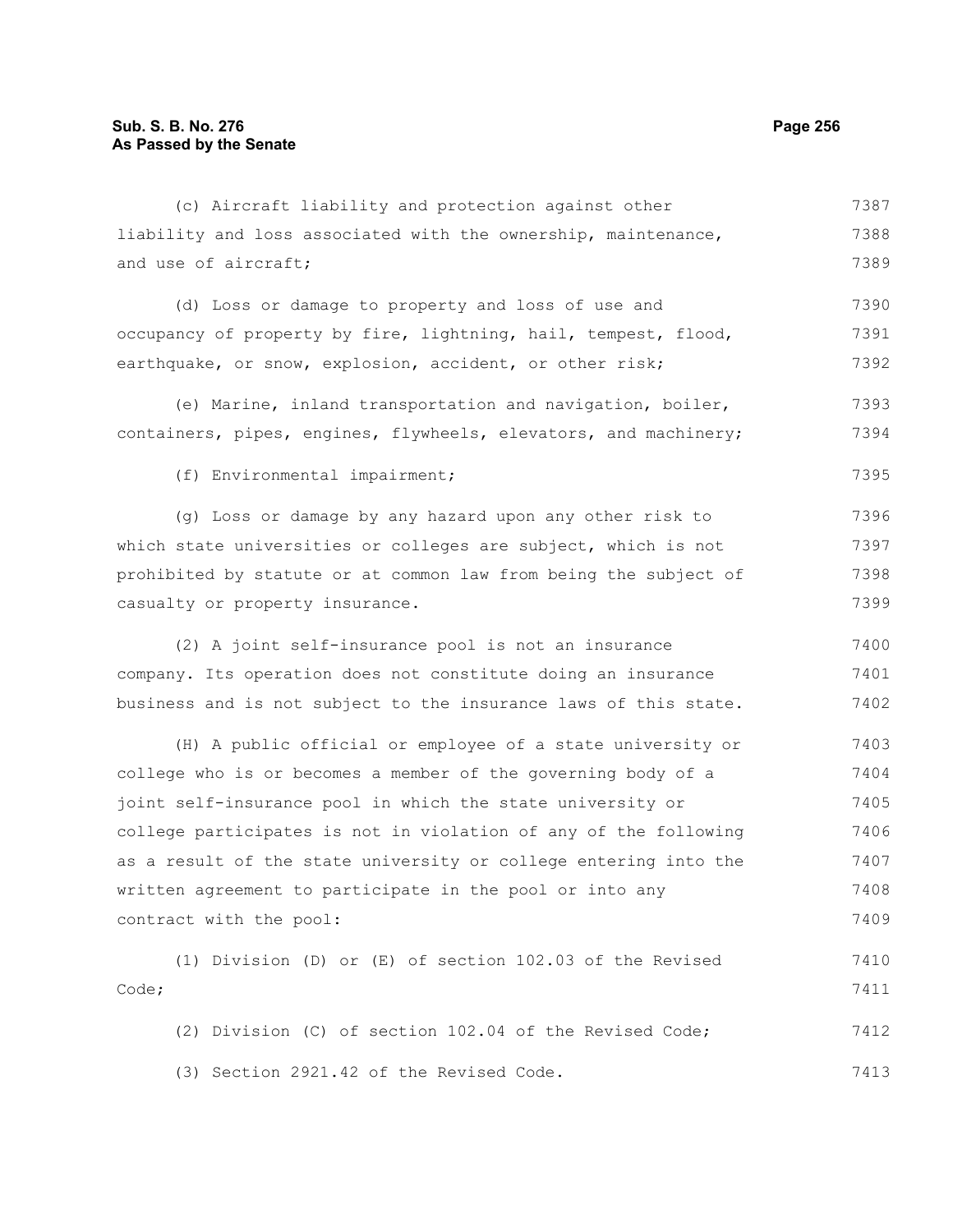ability of any state university or college to self-insure under the authority conferred by any other section of the Revised Code. (J) The establishment or participation in a joint selfinsurance pool under this section shall not constitute a waiver of any immunity or defense available to the member state university or college or to any covered entity. (K)(1) Both of the following shall be determined in the court of claims pursuant to section 2743.02 of the Revised Code: (a) Any claims or litigation relating to the administration of a joint self-insurance pool created pursuant to this section, including any immunities or defenses; (b) Any claims relating to the scope of or denial of coverage under that pool or its administration. (2) The pool administrator described in division (C)(2) of this section and its employees, while in the course of administering a joint self-insurance pool under this section, shall: (a) Be deemed to be an instrumentality of the state for 7415 7416 7417 7418 7419 7420 7421 7422 7423 7424 7425 7426 7427 7428 7429 7430 7431 7432 7433

(I) This section shall not be construed to affect the

| the purposes of Chapter 2743. of the Revised Code; |  |  |  |  | 7434 |
|----------------------------------------------------|--|--|--|--|------|
|                                                    |  |  |  |  |      |

|  |  |  | (b) Be deemed to be performing a public duty, as defined |  |  |  | 7435 |
|--|--|--|----------------------------------------------------------|--|--|--|------|
|  |  |  | in section 2743.01 of the Revised Code; and              |  |  |  | 7436 |

(c) Have the defenses to, and immunities from, civil liability provided in section 2743.02 of the Revised Code. 7437 7438

**Sec. 3964.03.** (A) A captive insurance company shall be organized under Chapter 1701., 1702., or 1705., or 1706. of the Revised Code. 7439 7440 7441

7414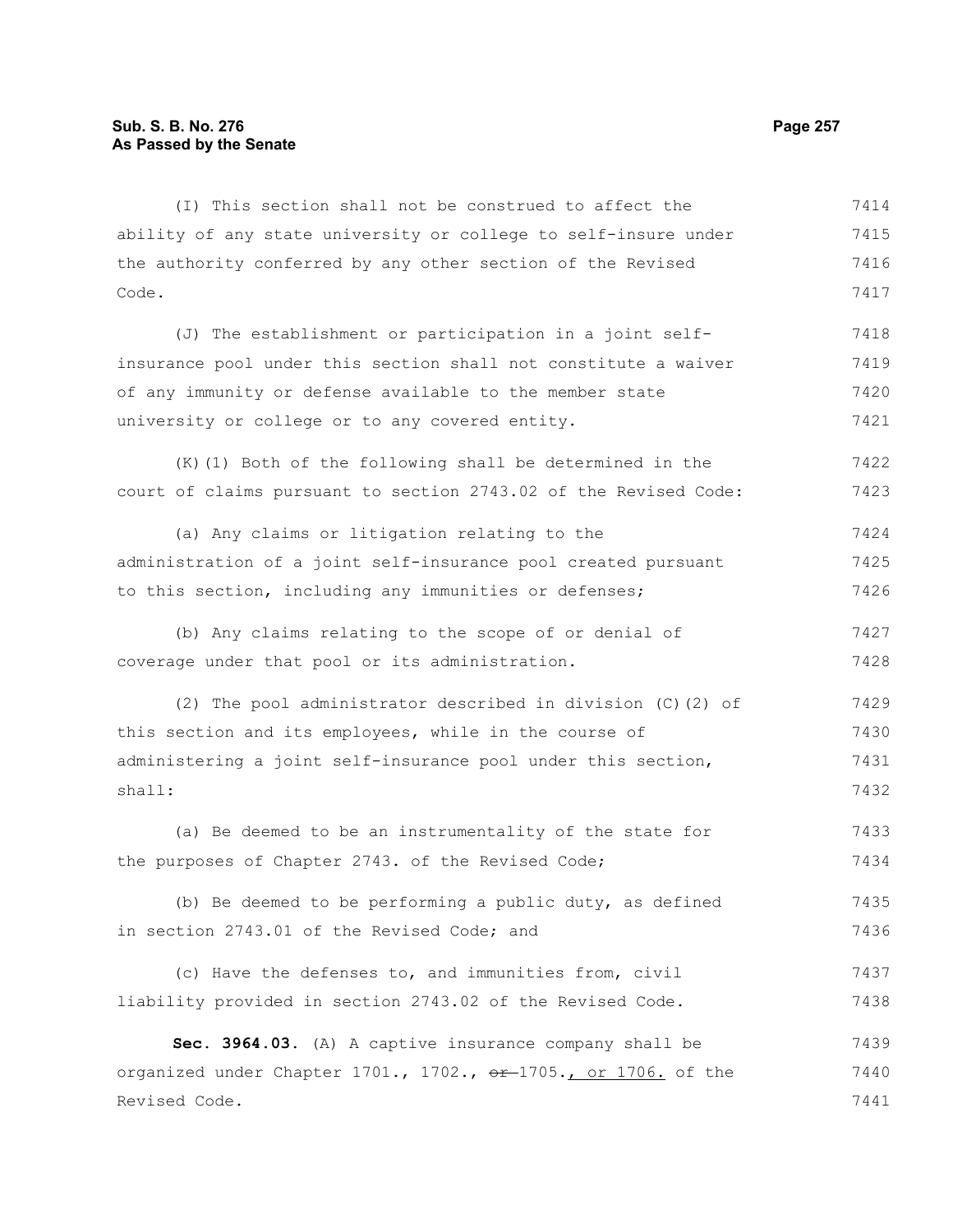# **Sub. S. B. No. 276 Page 258 As Passed by the Senate**

(B) A captive insurance company shall not operate in this state unless all of the following are met: (1) The captive insurance company obtains from the superintendent a license to do the business of captive insurance in this state. (2) The captive insurance company's board of directors holds at least one meeting each year in this state. (3) The captive insurance company maintains its principal place of business in this state. (4) The person managing the captive insurance company is a resident of this state. (5) The captive insurance company appoints a registered agent to accept service of process and act on its behalf in this state. (C) Whenever an agent required under division (B)(5) of this section cannot, with reasonable diligence, be found at the registered office of the captive insurance company, the superintendent shall be an agent of such a captive insurance company upon whom any process, notice, or demand may be served. (D) A captive insurance company seeking a license to be a captive insurance company in this state shall file an application with the superintendent and shall submit all of the following along with the application: (1) A certified copy of its articles of incorporation, bylaws, or other organizational document and code of regulations; (2) A statement, made under oath by the president and secretary, in a form prescribed by the superintendent, showing 7442 7443 7444 7445 7446 7447 7448 7449 7450 7451 7452 7453 7454 7455 7456 7457 7458 7459 7460 7461 7462 7463 7464 7465 7466 7467 7468 7469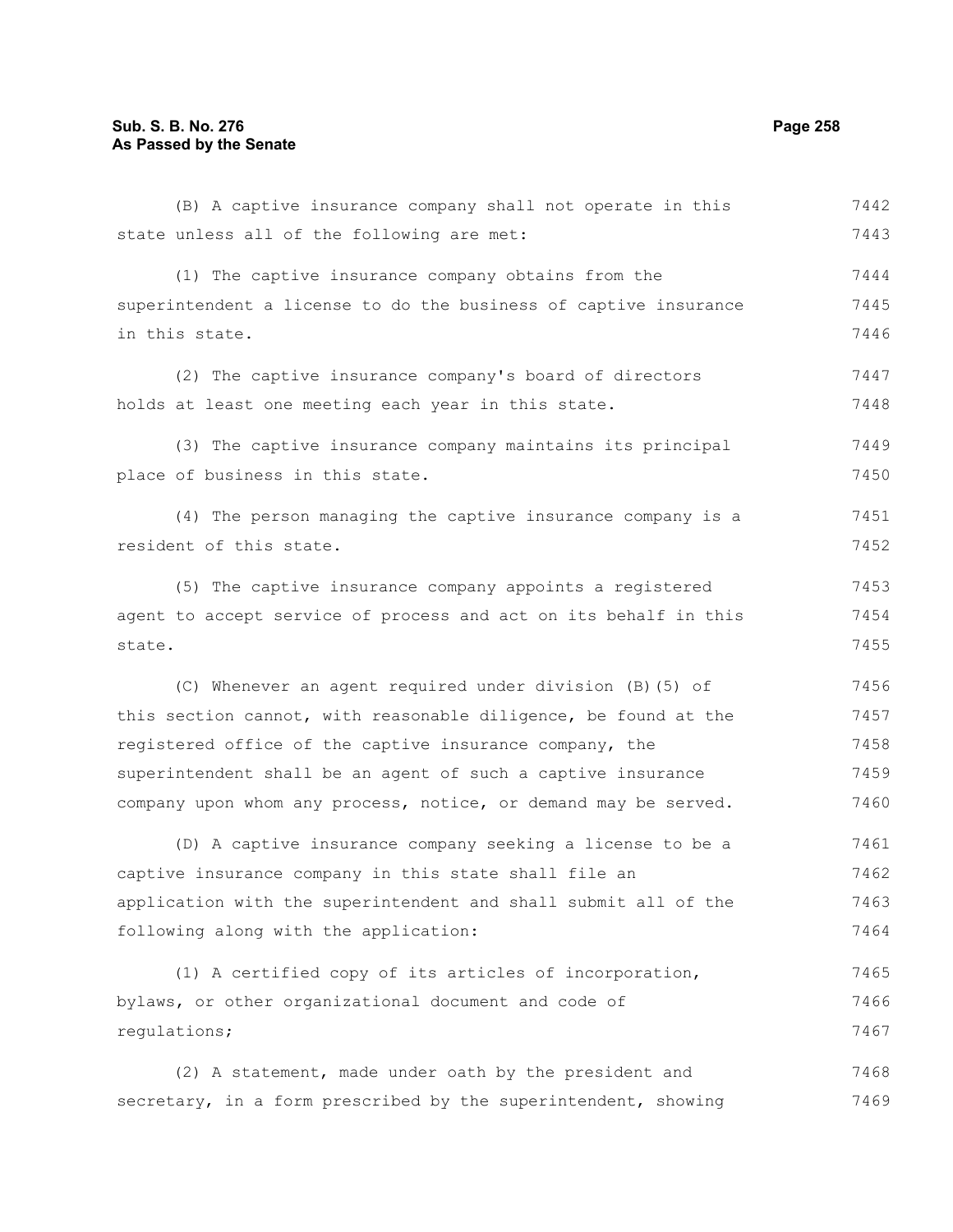the captive insurance company's financial condition;

(3) A statement of the captive insurance company's assets relative to its risks, detailing the amount of assets and their liquidity; (4) An account of the adequacy of the expertise, experience, and character of the person or persons who will manage the captive insurance company; (5) An account of the loss prevention programs of the persons that the captive insurance company insures; (6) Actuarial assumptions and methodologies that will be utilized in calculating reserves; (7) Any other information considered necessary by the superintendent to determine whether the proposed captive insurance company will be able to meet its obligations. (E)(1) A special purpose financial captive insurance company shall follow the national association of insurance commissioner's accounting practices and procedures manual. (2)(a) Upon request, the superintendent may allow a special purpose financial captive insurance company to use a reserve basis other than that found in the national association of insurance commissioner's accounting practices and procedures manual. (b) The superintendent, in accordance with Chapter 119. of 7471 7472 7473 7474 7475 7476 7477 7478 7479 7480 7481 7482 7483 7484 7485 7486 7487 7488 7489 7490 7491 7492

alternative reserve bases. (c) Such rules shall be adopted prior to availability for use of any such alternative reserve basis and shall ensure that 7494 7495 7496

the Revised Code, shall adopt rules that define acceptable

the resulting reserves meet all of the following conditions:

7470

7493

7497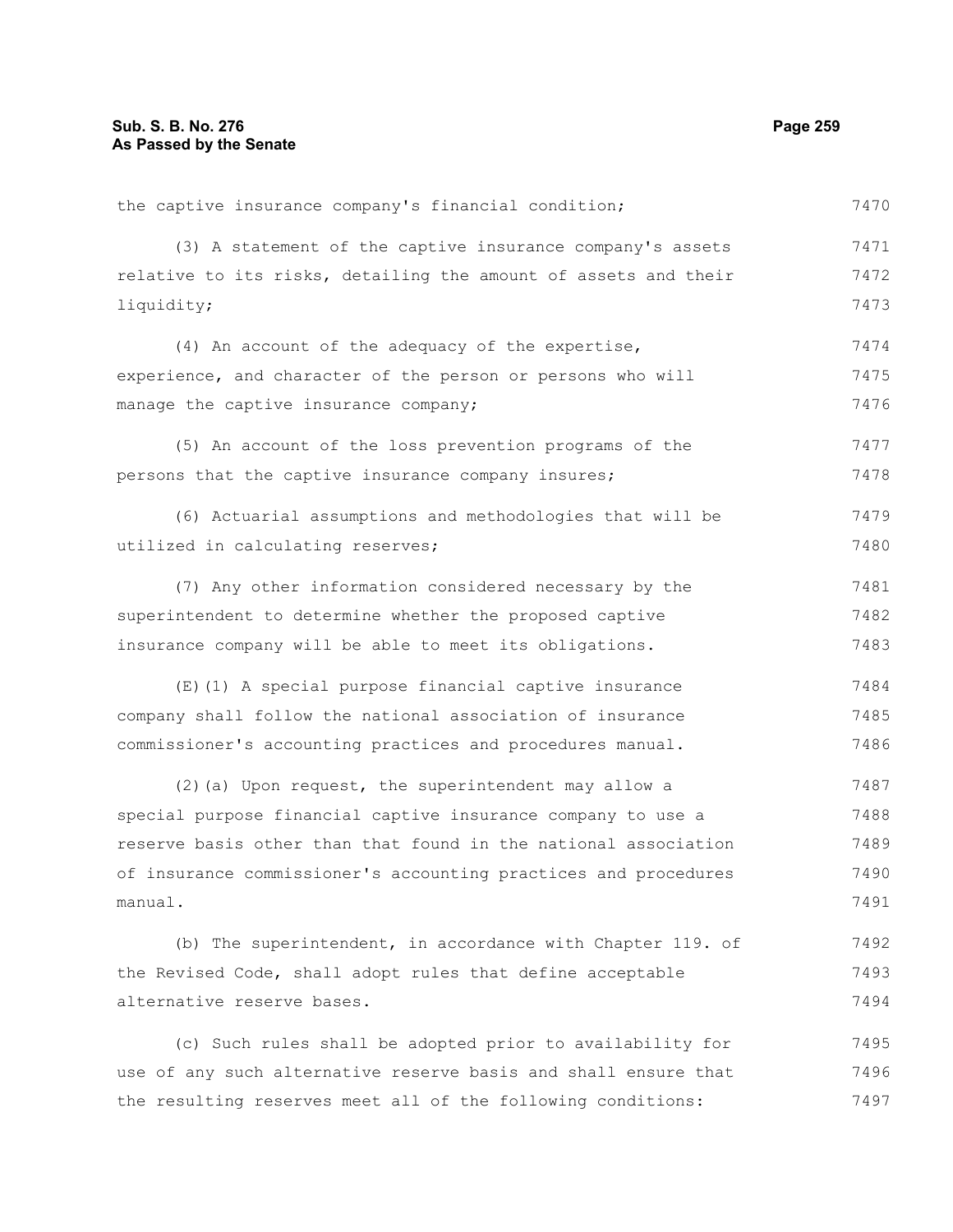# **Sub. S. B. No. 276 Page 260 As Passed by the Senate**

(i) Quantify the benefits and guarantees, and the funding, associated with the contracts and their risks at a level of conservatism that reflects conditions that include unfavorable events that have a reasonable probability of occurring during the lifetime of the contracts. For policies or contracts with significant tail risk, reflects conditions appropriately adverse to quantify the tail risk. 7498 7499 7500 7501 7502 7503 7504

(ii) Incorporate assumptions, risk analysis methods, and financial models and management techniques that are consistent with, but not necessarily identical to, those utilized within the company's overall risk assessment process, while recognizing potential differences in financial reporting structures and any prescribed assumptions or methods; 7505 7506 7507 7508 7509 7510

(iii) Provide margins for uncertainty including adverse deviation and estimation error, such that the greater the uncertainty the larger the margin and resulting reserve. 7511 7512 7513

(d) An alternative basis for calculating a reserve approved by the superintendent shall be treated as a public document after the date the alternative basis for calculating the reserve has been approved, regardless of the application of the uniform trade secrets act set forth in sections 1333.61 to 1333.69 of the Revised Code. 7514 7515 7516 7517 7518 7519

(3) The special purpose financial captive insurance company shall submit a request for an alternative reserve basis in writing, and affirmed by the company's appointed actuary, that includes, at a minimum, the following information for the superintendent to consider in evaluating the request: 7520 7521 7522 7523 7524

(a) The reserves based on the national association of insurance commissioner's accounting practices and procedures 7525 7526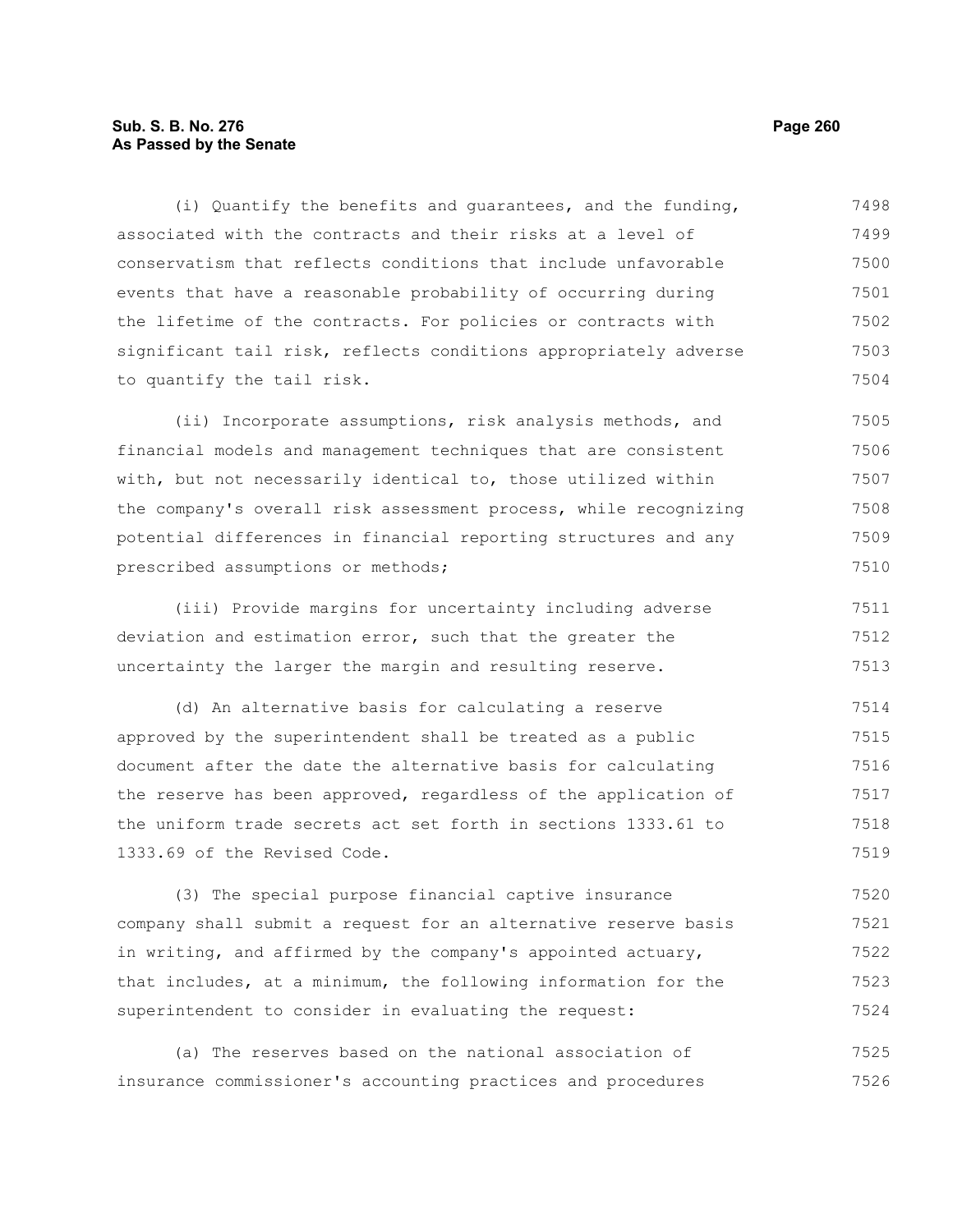manual and the reserves based on the proposed alternative method for calculation and the difference between these two calculations; (b) A detailed analysis of the proposed alternative method explaining why the use of an alternative basis for calculating the reserve is appropriate; (c) All assumptions utilized within the proposed alternative method, together with the source of the assumptions, as well as information, satisfactory to the superintendent, supporting the appropriateness of the assumptions and analysis and identifying the assumptions that result in the greatest variability in the reserve and how that analysis was used in setting those assumptions; (d) A detailed overview of the corporate governance and oversight of the actuarial valuation function; (e) Any other information the superintendent may require to assess the proposed alternative method for approval or disapproval. (4) At the expense of the special purpose financial captive insurance company, the superintendent may require the company to secure the affirmation of an independent qualified actuary in support of any alternative basis for calculating the reserve that is requested pursuant to this section or to assist the superintendent in the review of said request. (5) If the superintendent approves the use of an 7527 7528 7529 7530 7531 7532 7533 7534 7535 7536 7537 7538 7539 7540 7541 7542 7543 7544 7545 7546 7547 7548 7549 7550 7551

alternative basis for calculating a reserve, the special purpose financial captive insurance company, and the ceding insurer shall each include a note in its financial statements disclosing the use of a basis other than the national association of 7552 7553 7554 7555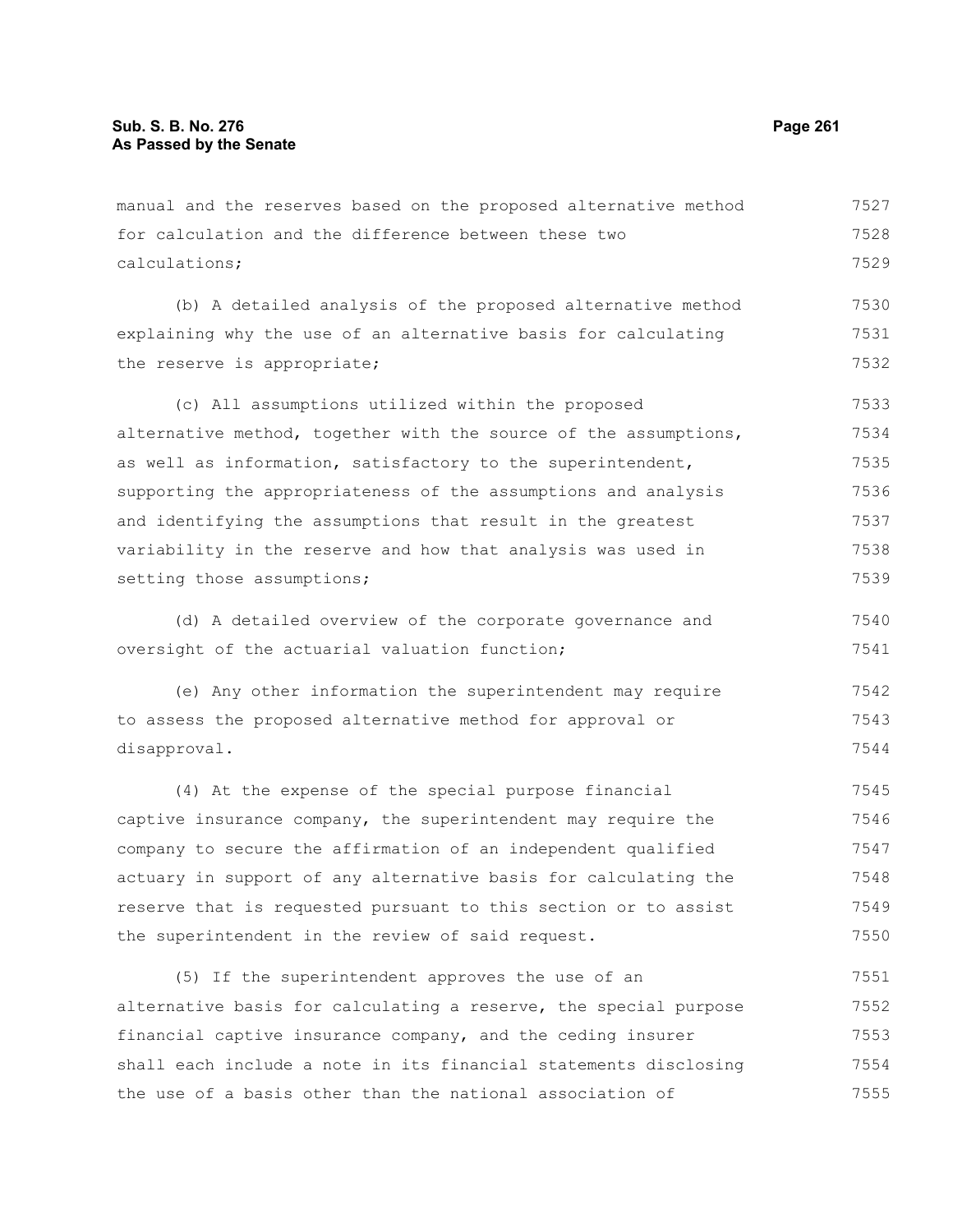## **Sub. S. B. No. 276 Page 262 As Passed by the Senate**

insurance commissioner's accounting practices and procedures manual and the difference between the reserve amount determined under the alternative basis and the reserve amount that would have been determined had the company utilized the national association of insurance commissioner's accounting practices and procedures manual. 7556 7557 7558 7559 7560 7561

(6)(a) The superintendent shall establish an acceptable total capital and surplus requirement for each insurance company that will cede risks and obligations to a special purpose financial captive insurance company. The total capital and surplus requirement must be met at the time the special purpose financial captive insurance company applies for a license to do the business of captive insurance. The total capital and surplus requirement shall be determined in accordance with a minimum required total capital and surplus methodology that meets both of the following requirements: 7562 7563 7564 7565 7566 7567 7568 7569 7570 7571

(i) Is consistent with current risk-based capital principles; 7572 7573

(ii) Takes into account all material risks and obligations, as well as the assets, of the insurance company. 7574 7575

(b) An insurance company ceding risks and obligations to a special purpose financial captive insurance company shall fully disclose all material risks and obligations, as well as its assets and all affiliated captive insurance company risks. The ceding insurance company shall advise the superintendent whenever there is a material change to such risks, obligations, or assets. 7576 7577 7578 7579 7580 7581 7582

(F) In determining whether to approve an application for a license, the superintendent shall consider all of the following: 7583 7584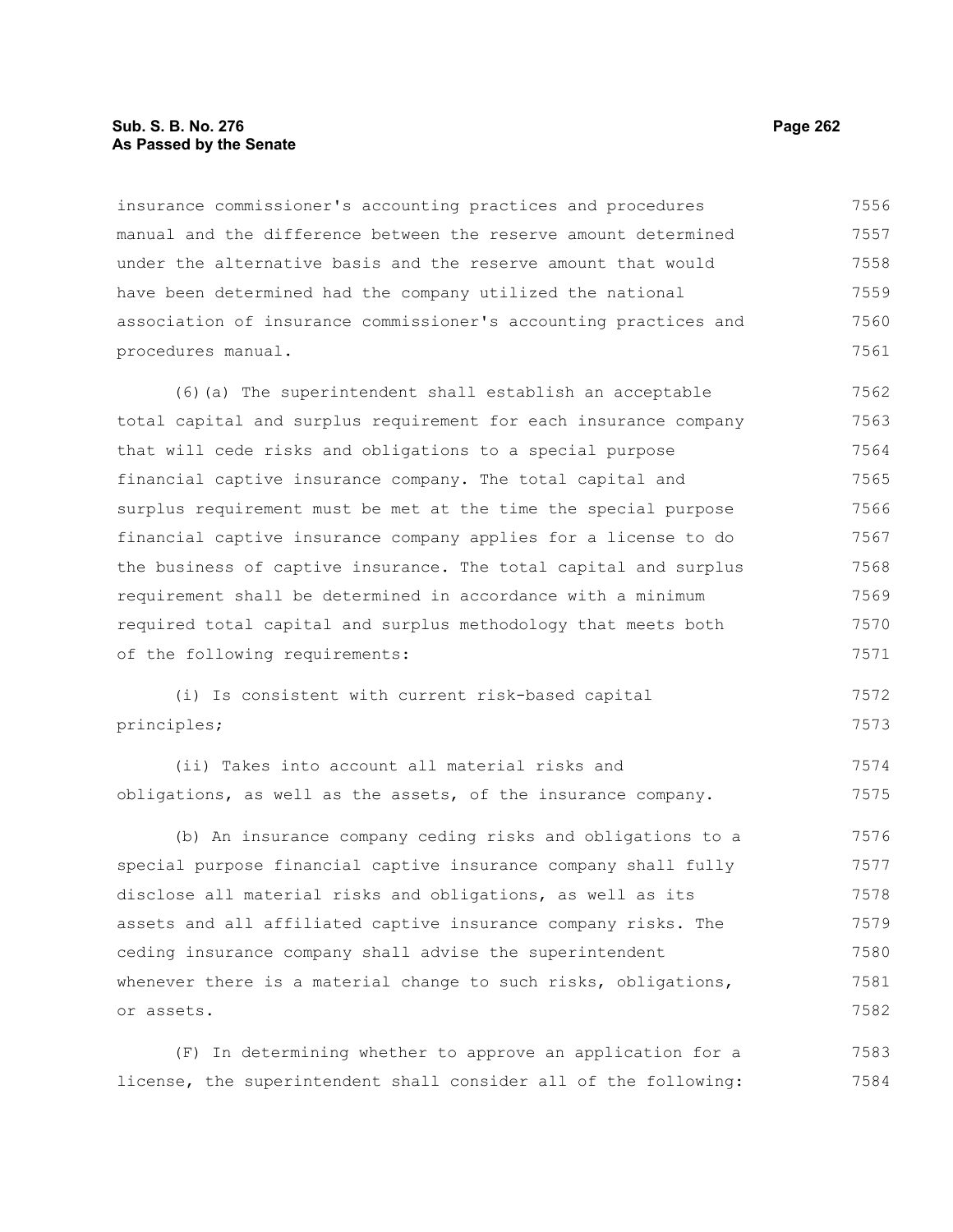| (1) The character, reputation, financial standing, and             | 7585 |
|--------------------------------------------------------------------|------|
| purposes of the incorporators, or other founders, of the captive   | 7586 |
| insurance company;                                                 | 7587 |
| (2) The character, reputation, financial responsibility,           | 7588 |
| experience relating to insurance, and business qualifications of   | 7589 |
| the officers and directors of the captive insurance company;       | 7590 |
| (3) The amount of liquidity and assets of the captive              | 7591 |
| insurance company relative to the risks to be assumed;             | 7592 |
| (4) The adequacy of the expertise, experience, and                 | 7593 |
| character of the person or persons who will manage the captive     | 7594 |
| insurance company;                                                 | 7595 |
| (5) The overall soundness of the plan of operation;                | 7596 |
| (6) The adequacy of the loss prevention programs of the            | 7597 |
| persons that the captive insurance company insures.                | 7598 |
| (G) (1) Each captive insurance company that offers direct          | 7599 |
| insurance to its parent shall submit to the superintendent for     | 7600 |
| approval a detailed description of the coverages, deductibles,     | 7601 |
| coverage limits, proposed rates or rating plans, documentation     | 7602 |
| from a qualified actuary that demonstrates the actuarial           | 7603 |
| soundness of the proposed rates or rating plans, and other such    | 7604 |
| additional information as the superintendent may require.          | 7605 |
| (2) (a) Any captive insurance company licensed under the           | 7606 |
| provisions of this chapter that seeks to make any material         | 7607 |
| change to any item described in division $(G)$ (1) of this section | 7608 |
| shall submit to the superintendent for approval a detailed         | 7609 |
| description of the revision, documentation from a qualified        | 7610 |
| actuary that demonstrates the actuarial soundness of the revised   | 7611 |
| rates or rating plans, and other such additional information as    | 7612 |
| the superintendent may require.                                    | 7613 |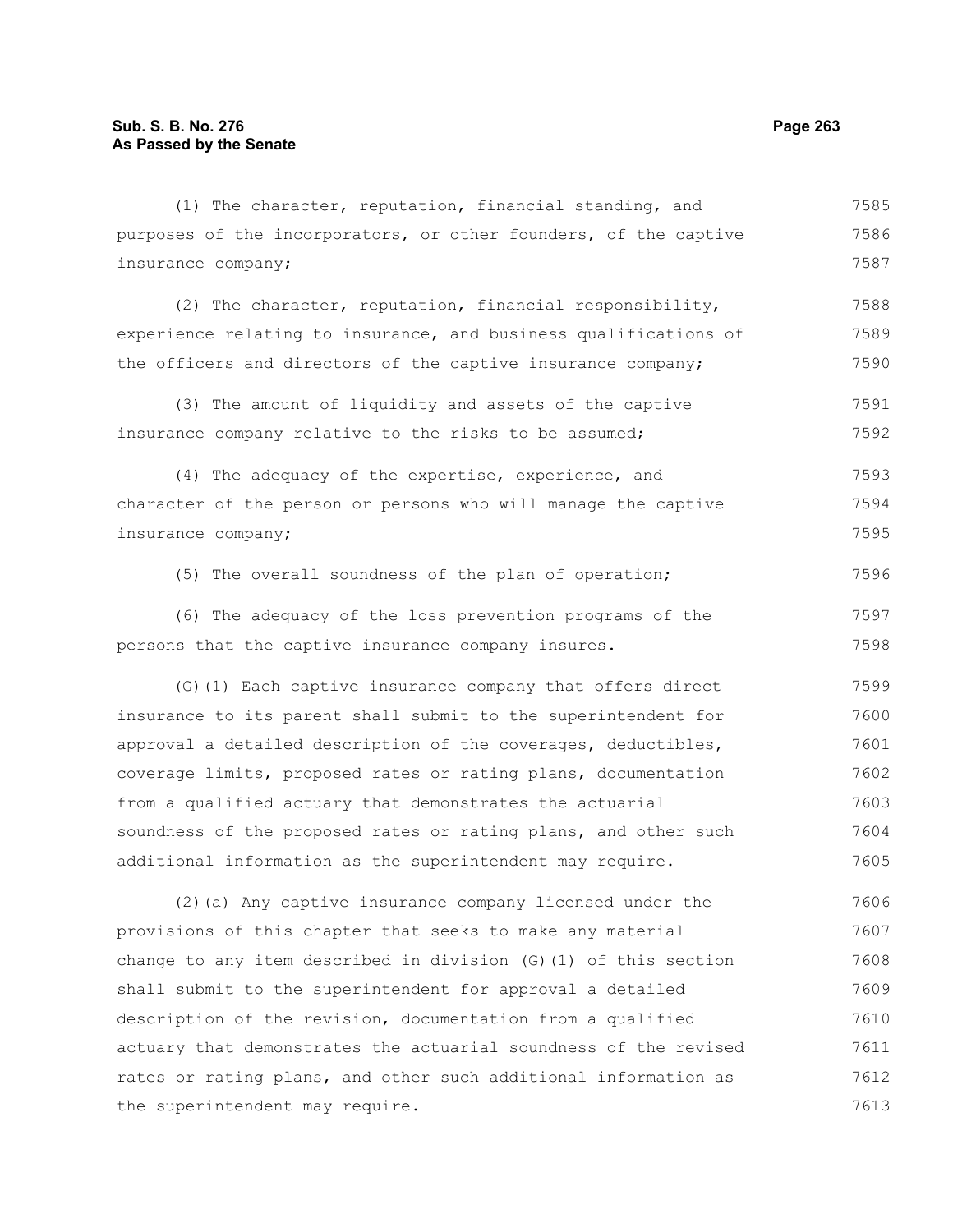# **Sub. S. B. No. 276 Page 264 As Passed by the Senate**

(b) Each filing under division (G)(2)(a) of this section is deemed approved thirty days after the filing is received by the superintendent of insurance, unless the filing is disapproved by the superintendent during that thirty-day period. (c) If at any time subsequent to the thirty-day review period the superintendent finds that a filing does not demonstrate actuarial soundness, the superintendent shall hold a hearing requiring the captive insurance company to show cause why an order should not be made by the superintendent to disapprove the revised rates or rating plans. 7614 7615 7616 7617 7618 7619 7620 7621 7622 7623

(d) If, upon such a hearing, the superintendent finds that the captive insurance company failed to demonstrate the actuarial soundness of the rates or rating plans, the superintendent shall issue an order directing the captive insurance company to cease and desist from using the revised rates or rating plans and to use rates or rating plans as determined appropriate by the superintendent. 7624 7625 7626 7627 7628 7629 7630

(H) Except as otherwise provided in this division, documents and information submitted by a captive insurance company pursuant to this section are not subject to section 149.43 of the Revised Code, and are confidential, and may not be disclosed by the superintendent or any employee of the department of insurance without the written consent of the company. 7631 7632 7633 7634 7635 7636 7637

(1) Such documents and information may be discoverable in a civil action in which the captive insurance company filing the material is a party upon a finding by a court of competent jurisdiction that the information sought is relevant and necessary to the case and the information sought is unavailable from other, nonconfidential sources. 7638 7639 7640 7641 7642 7643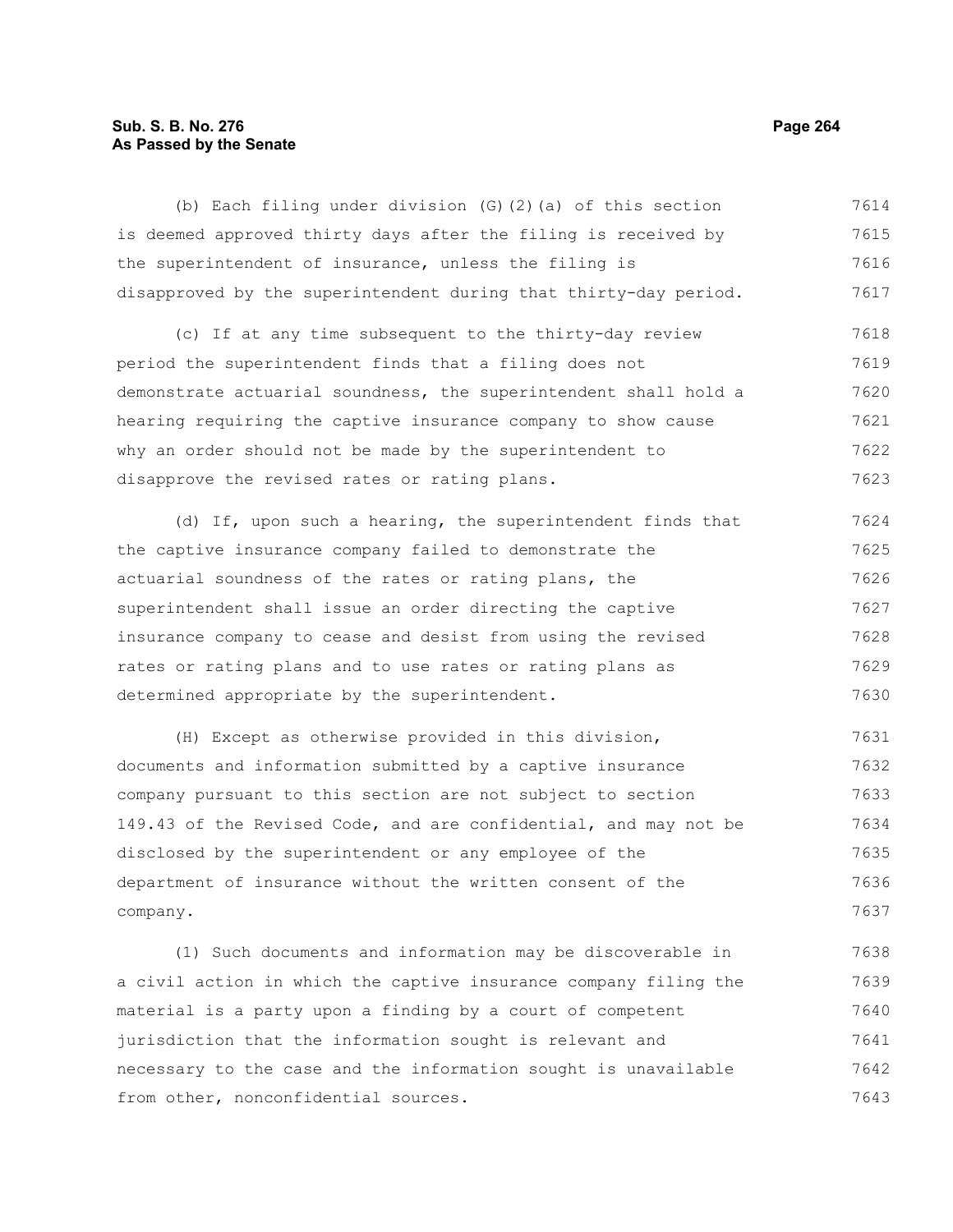# **Sub. S. B. No. 276 Page 265 As Passed by the Senate**

(2) The superintendent may, at the superintendent's sole discretion, share documents required under this section with the chief deputy rehabilitator, the chief deputy liquidator, other deputy rehabilitators and liquidators, and any other person employed by, or acting on behalf of the superintendent pursuant to Chapter 3901. or 3903. of the Revised Code, with other local, state, federal, and international regulatory and law enforcement agencies, with local, state, and federal prosecutors, and with the national association of insurance commissioners and its affiliates and subsidiaries provided that the recipient agrees to maintain the confidential or privileged status of the documents and has authority to do so. 7644 7645 7646 7647 7648 7649 7650 7651 7652 7653 7654 7655

(I)(1) Each applicant for a license to do the business of a captive insurance company in this state shall pay to the superintendent a nonrefundable fee of five hundred dollars for processing its application for a license. The superintendent is authorized to retain legal, financial, and examination services from outside the department, at the expense of the applicant. Each captive insurance company shall annually pay a license renewal fee of five hundred dollars. 7656 7657 7658 7659 7660 7661 7662 7663

(2) The fees collected pursuant to division (I)(1) of this section shall be deposited into the state treasury to the credit of the captive insurance regulation and supervision fund created under section 3964.15 of the Revised Code. 7664 7665 7666 7667

**Sec. 3964.17.** (A) As used in sections 3964.17 to 3964.1710 of the Revised Code: 7668 7669

(1) "Protected cell" means an incorporated cell that is organized pursuant to Chapter 1701., 1702., or 1705., or 1706. of the Revised Code and that has a separate legal identity from the protected cell captive insurance company of which it is a 7670 7671 7672 7673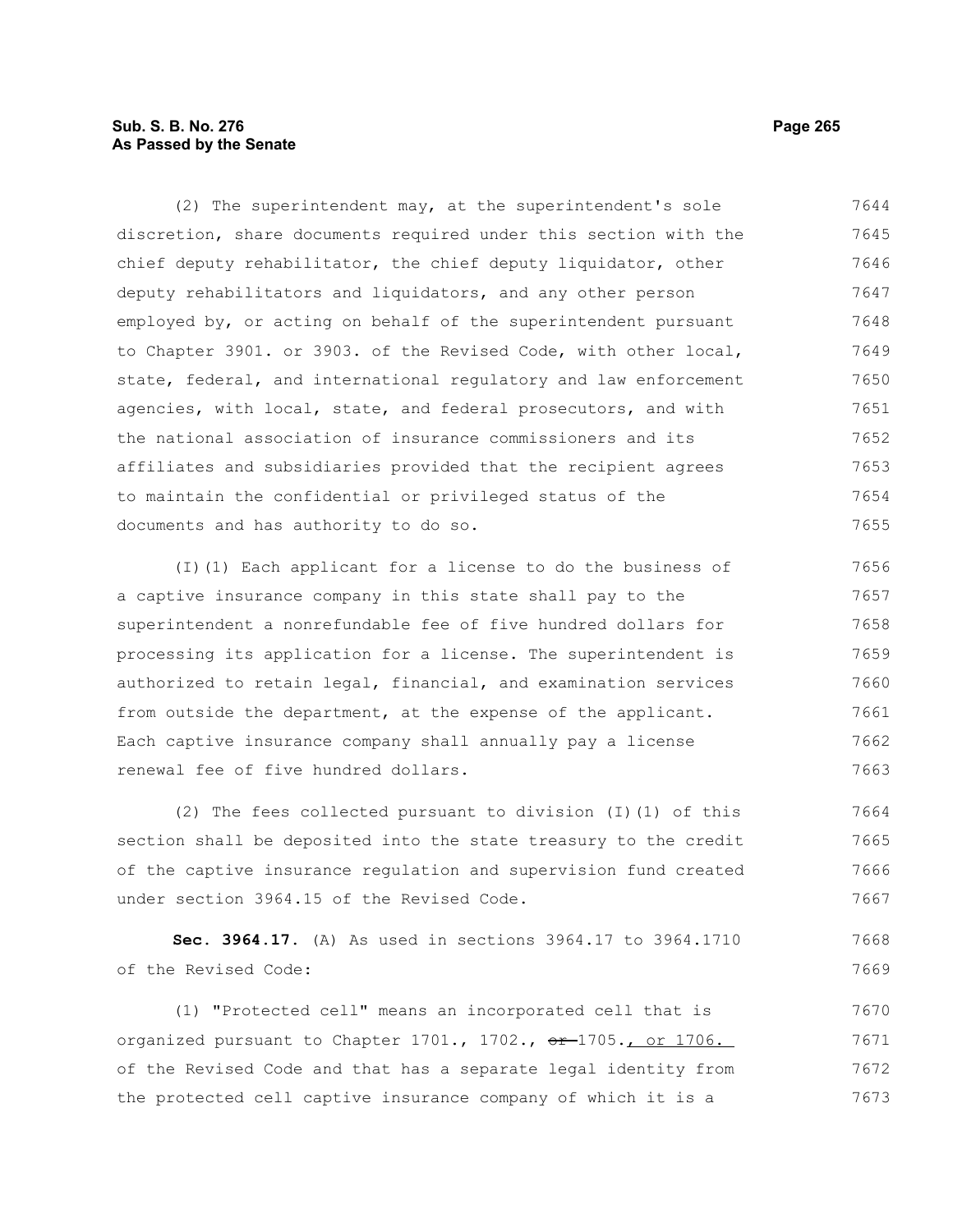| part.                                                            | 7674 |
|------------------------------------------------------------------|------|
| (2) "Protected cell captive insurance company" means a           | 7675 |
| captive insurance company that meets all of the following        | 7676 |
| requirements:                                                    | 7677 |
| (a) Is formed and licensed under the provisions of this          | 7678 |
| chapter;                                                         | 7679 |
| (b) Insures or reinsures the risks of separate                   | 7680 |
| participants through a participant contract;                     | 7681 |
| (c) Segregates each participant's liability into a               | 7682 |
| protected cell.                                                  | 7683 |
| (3) "Participant" means an individual, company,                  | 7684 |
| corporation, partnership, limited liability company, and their   | 7685 |
| affiliated entities that insure or reinsure with a protected     | 7686 |
| cell. "Participant" includes an insurance agent licensed in this | 7687 |
| state that accepts a stated percentage of risk on a pro rata     | 7688 |
| basis within a defined category of business underwritten by a    | 7689 |
| licensed insurance company that is domiciled in this state and   | 7690 |
| that is affiliated with a protected cell captive insurance       | 7691 |
| company.                                                         | 7692 |
| (4) "Participant contract" means a contract by which a           | 7693 |
| protected cell insures or reinsures the risks of a participant.  | 7694 |
| (a) A participant that is not an insurance agent licensed        | 7695 |
| in this state shall insure or reinsure only its own risks        | 7696 |
| through a protected cell.                                        | 7697 |
| (b) If the participant is an insurance agent licensed in         | 7698 |
| this state, the participant contract must define each risk       | 7699 |
| covered by the contract with fixed and certain terms.            | 7700 |
| (B) A captive insurance company may be organized as a            | 7701 |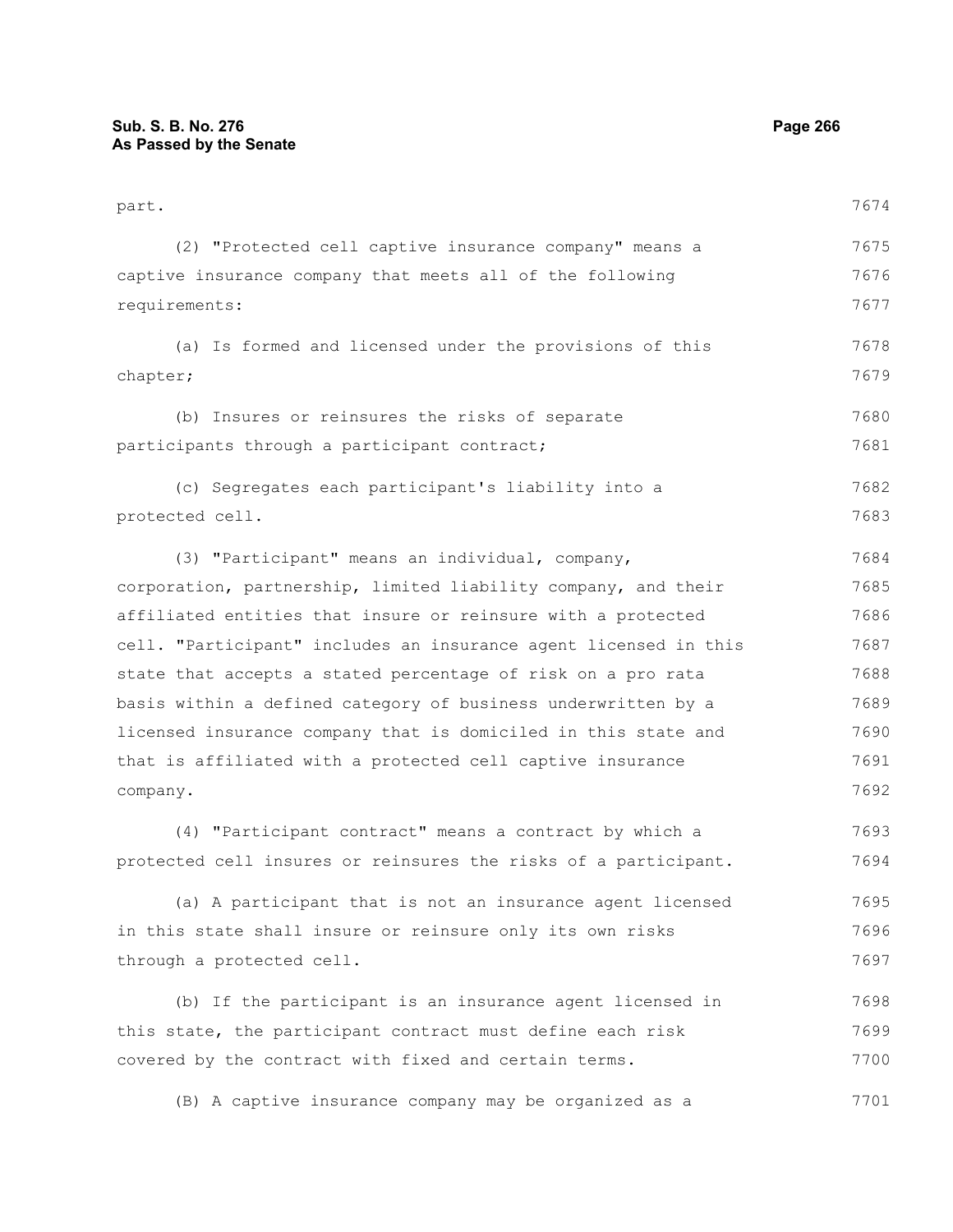protected cell captive insurance company and shall be permitted to form one or more protected cells under this section to insure or reinsure risks of one or more participants. 7702 7703 7704

(C) The assets and liabilities of each protected cell shall be held separately from the assets and liabilities of all other protected cells. 7705 7706 7707

(D) A protected cell of a protected cell captive insurance company shall be organized pursuant to Chapter 1701., 1702.,  $\sigma$ -1705., or 1706. of the Revised Code. 7708 7709 7710

(E) A protected cell captive insurance company shall, at the time of paying the annual fee required under section 3964.13 of the Revised Code, pay an additional annual fee for each protected cell in an amount to be established by the superintendent. 7711 7712 7713 7714 7715

(F) Each protected cell of a protected cell captive insurance company shall be treated as a captive insurance company for purposes of this chapter. 7716 7717 7718

(G) Unless otherwise permitted by the articles of incorporation, bylaws, code of regulations, or other organizational document of a protected cell captive insurance company, each protected cell of the protected cell captive insurance company shall have the same directors, secretary, and registered office as the protected cell captive insurance company. 7719 7720 7721 7722 7723 7724 7725

(H) A protected cell captive insurance company may provide in its articles of incorporation, bylaws, code of regulations, or other organizational documents that a protected cell it creates shall be wound up and dissolved upon any of the following: 7726 7727 7728 7729 7730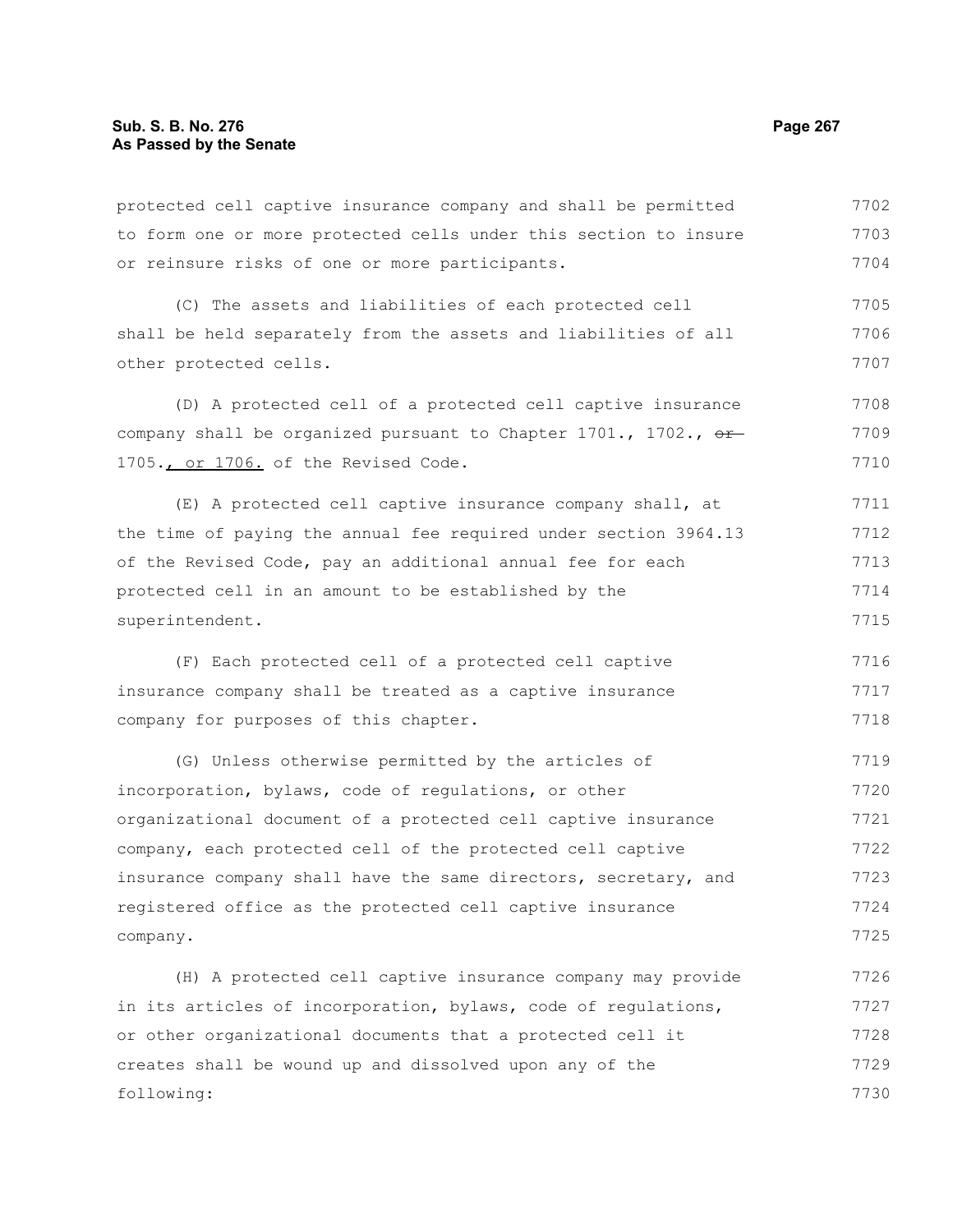| (1) The bankruptcy, death, expulsion, insanity,                  | 7731 |
|------------------------------------------------------------------|------|
| resignation, or retirement of any participant of the protected   | 7732 |
| cell;                                                            | 7733 |
| (2) The happening of some event that is not the expiration       | 7734 |
| of a fixed period of time;                                       | 7735 |
| (3) The expiration of a fixed period of time.                    | 7736 |
| (I)(1) The articles of incorporation, bylaws, code of            | 7737 |
| regulations, or other organizational documents, of a protected   | 7738 |
| cell captive insurance company shall provide that a protected    | 7739 |
| cell shall not own shares or membership interests in the         | 7740 |
| protected cell captive insurance company of which it is a part.  | 7741 |
| (2) Such a document may provide that a protected cell may        | 7742 |
| own shares or membership interests in any other protected cell   | 7743 |
| of the protected cell captive insurance company of which it is a | 7744 |
| part.                                                            | 7745 |
| (J) The name of a protected cell captive insurance company       | 7746 |
| shall include the words "protected cell captive" or the          | 7747 |
| abbreviation "PCC."                                              | 7748 |
| (K) A protected cell captive insurance company shall             | 7749 |
| assign a distinctive name to each of its protected cells that    | 7750 |
| meets all of the following:                                      | 7751 |
| (1) The name identifies the protected cell as being part         | 7752 |
| of the protected cell captive insurance company.                 | 7753 |
| (2) The name distinguishes the protected cell from any           | 7754 |
| other protected cell of the protected cell captive insurance     | 7755 |
| company.                                                         | 7756 |
| (3) The name includes the words "protected cell" or the          | 7757 |
| abbreviation "PC."                                               | 7758 |
|                                                                  |      |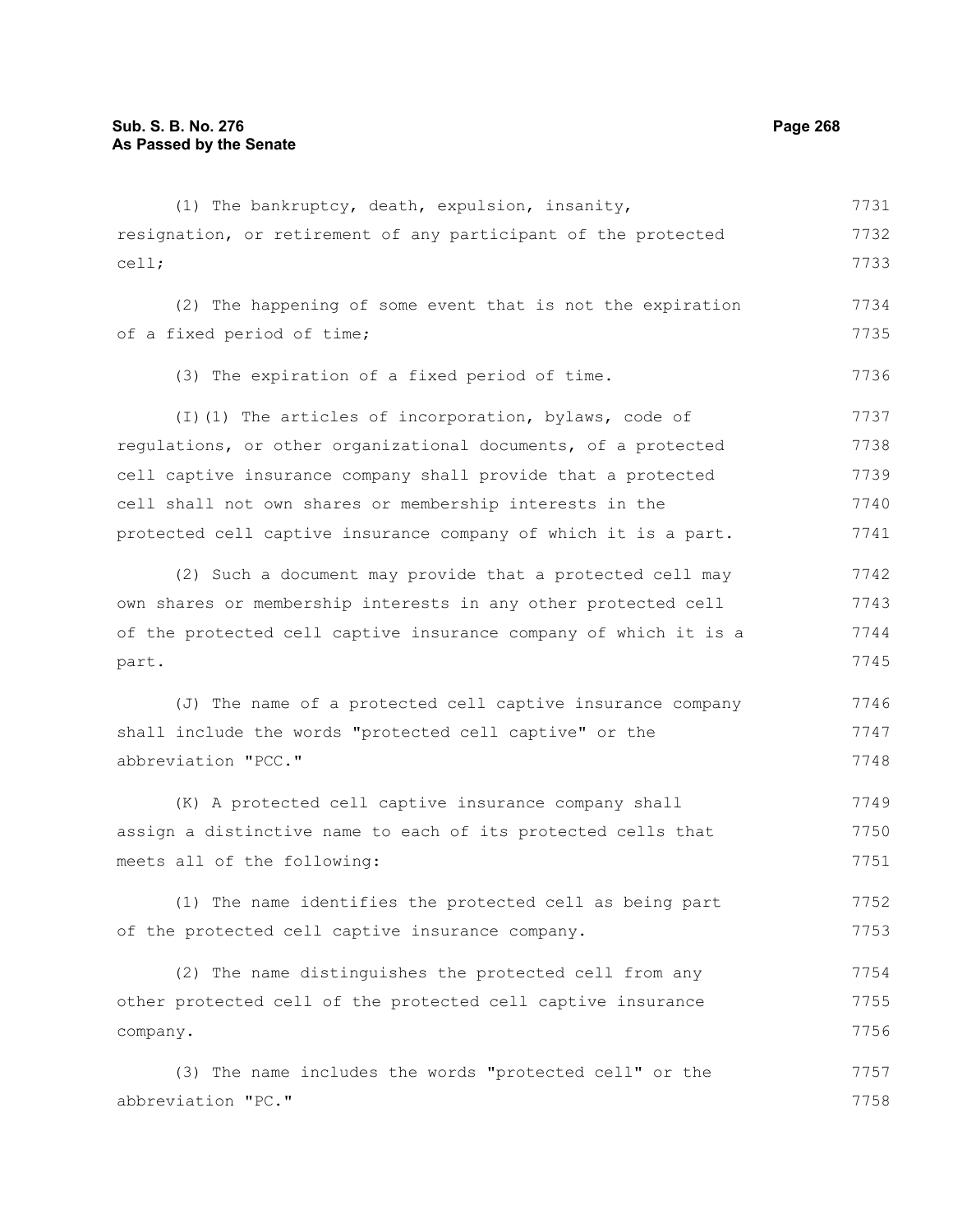company.

protected cell captive insurance company or with another protected cell of the same protected cell captive insurance (M)(1) The assets of a protected cell captive insurance company shall be either cell assets or general assets. (2) The cell assets comprise the assets of the protected cell captive insurance company that are held within or on behalf of its protected cells. 7760 7761 7762 7763 7764 7765 7766 7767

(3) The general assets of a protected cell captive insurance company comprise the assets of the protected cell captive insurance company that are not cell assets. 7768 7769 7770

(L) A protected cell may enter into an agreement with its

(N)(1) The liabilities of a protected cell captive insurance company shall be either cell liabilities or general liabilities. 7771 7772 7773

(2) The cell liabilities comprise the obligations of the protected cell captive insurance company attributable to its protected cells. 7774 7775 7776

(3) The general liabilities of a protected cell captive insurance company comprise the obligations of the protected cell captive insurance company that are not cell liabilities. 7777 7778 7779

(O) Each protected cell insurance company shall account separately on its books and records for each of its protected cells to reflect the financial condition and results of operations of the protected cell, including net income or loss, dividends or other distributions to participants, and such other factors as may be provided by participant contracts or required by the superintendent. 7780 7781 7782 7783 7784 7785 7786

7759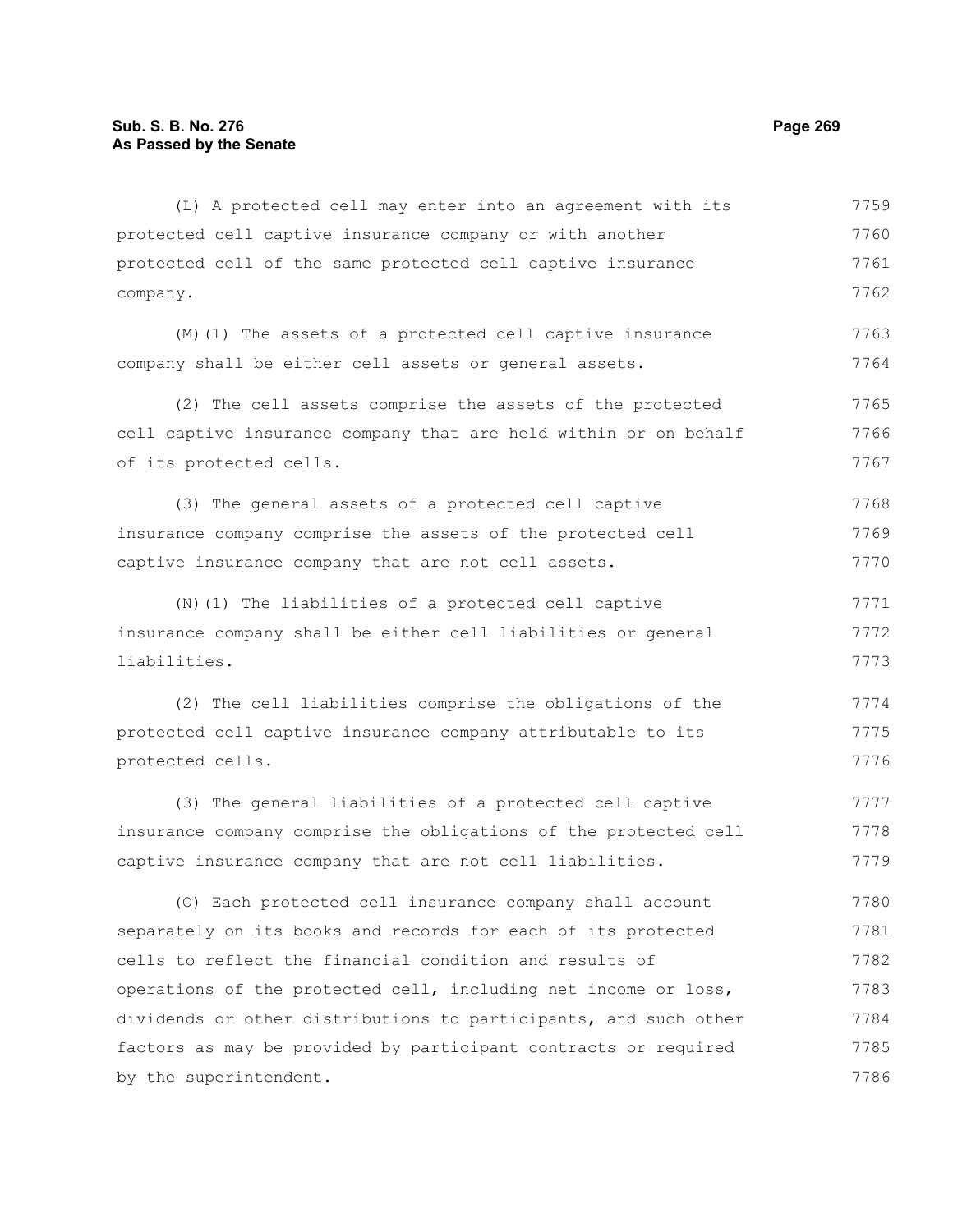# **Sub. S. B. No. 276 Page 270 As Passed by the Senate**

(P) Each protected cell captive insurance company shall annually file with the superintendent such financial reports as the superintendent requires, which shall include financial statements detailing the financial experience of each protected cell and a statement regarding the adequacy of reserves kept to make full provision for the liabilities insured by each protected cell. 7787 7788 7789 7790 7791 7792 7793

(Q) An officer or manager of a protected cell captive insurance company shall immediately notify the superintendent if any protected cell of the protected cell captive insurance company or the protected cell captive insurance company itself is trending toward reserves that are inadequate, or if a protected cell or the protected cell captive insurance company becomes insolvent or is otherwise unable to meet its claims or other obligations. 7794 7795 7796 7797 7798 7799 7800 7801

(R) The duties of a director of a protected cell captive insurance company under this chapter shall be in addition to, and not in lieu of, those under other applicable law. 7802 7803 7804

**Sec. 4701.14.** (A) Except as permitted by rules adopted by the accountancy board, no individual shall assume or use the title or designation "certified public accountant," "certified accountant," "chartered accountant," "enrolled accountant," "licensed accountant," or "registered accountant," or any other title or designation likely to be confused with "certified public accountant," or any of the abbreviations "CPA," "PA," "CA," "EA," "LA," or "RA," or similar abbreviations likely to be confused with "CPA," or any other title, designation, words, letters, abbreviation, sign, card, or device tending to indicate that the individual is a certified public accountant, unless the individual holds a CPA certificate and holds an Ohio permit. 7805 7806 7807 7808 7809 7810 7811 7812 7813 7814 7815 7816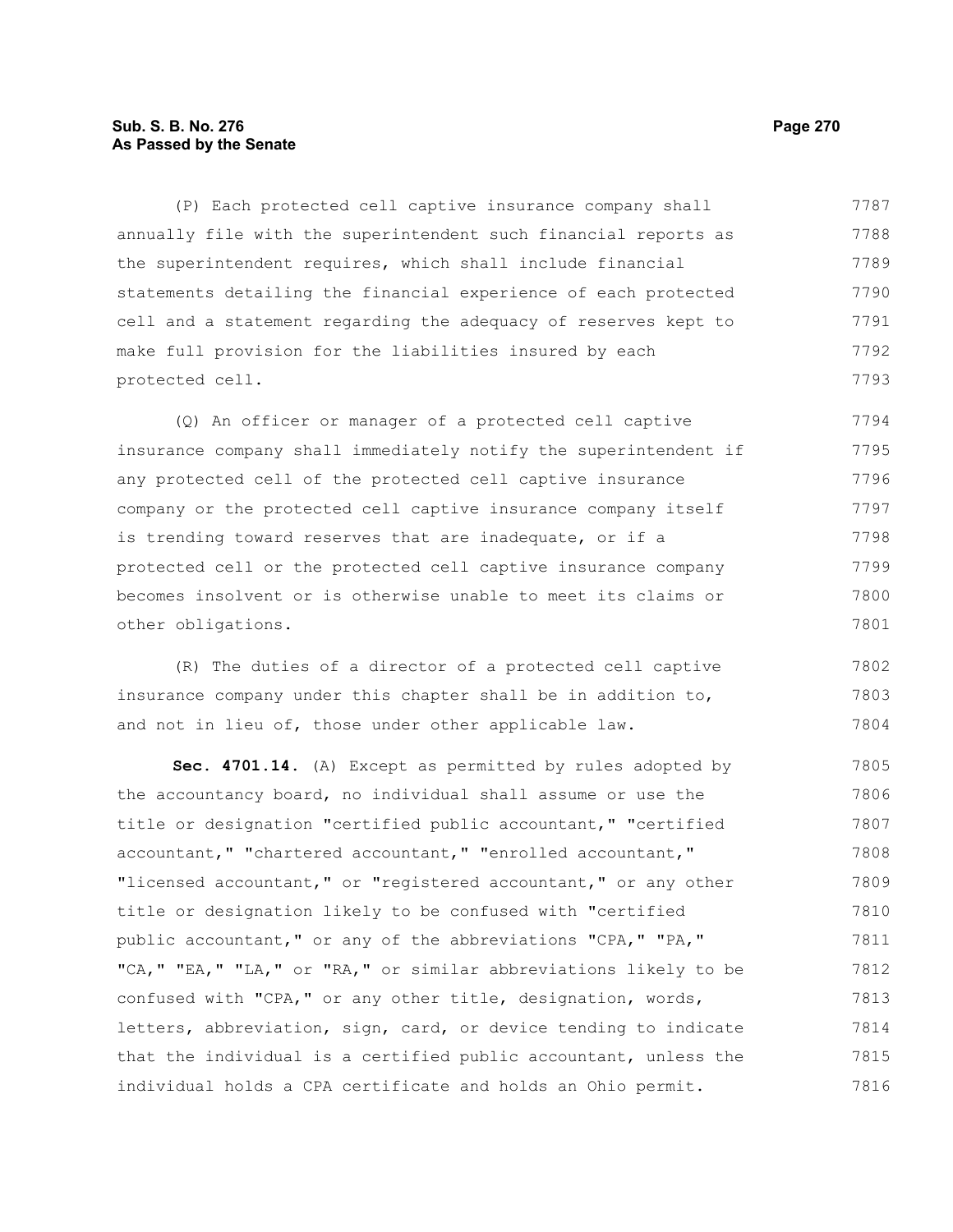## **Sub. S. B. No. 276 Page 271 As Passed by the Senate**

However, an individual who possesses a foreign certificate, has registered under section 4701.09 of the Revised Code, and holds an Ohio permit may use the title permitted under the laws of the individual's other licensing jurisdiction, followed by the name of the jurisdiction. 7817 7818 7819 7820 7821

(B) Except as permitted by rules adopted by the board, no individual shall assume or use the title or designation "public accountant," "certified public accountant," "certified accountant," "chartered accountant," "enrolled accountant," "registered accountant," or "licensed accountant," or any other title or designation likely to be confused with "public accountant," or any of the abbreviations "PA," "CPA," "CA," "EA," "LA," or "RA," or similar abbreviations likely to be confused with "PA," or any other title, designation, words, letters, abbreviation, sign, card, or device tending to indicate that the individual is a public accountant, unless the individual holds a PA registration and holds an Ohio permit, or unless the individual holds a CPA certificate. An individual who holds a PA registration and an Ohio permit may hold self out to the public as an "accountant" or "auditor." 7822 7823 7824 7825 7826 7827 7828 7829 7830 7831 7832 7833 7834 7835 7836

(C) Except as provided in divisions  $(C)$   $(1)$ ,  $(2)$ ,  $(3)$ , and (4) of this section, no partnership, professional association, corporation-for-profit, limited liability company, or other business organization not addressed in this section that is practicing public accounting in this state shall assume or use the title or designation "certified public accountant," "public accountant," "certified accountant," "chartered accountant," "enrolled accountant," "licensed accountant," "registered accountant," or any other title or designation likely to be confused with "certified public accountant" or "public accountant," or any of the abbreviations "CPA," "PA," "CA," 7837 7838 7839 7840 7841 7842 7843 7844 7845 7846 7847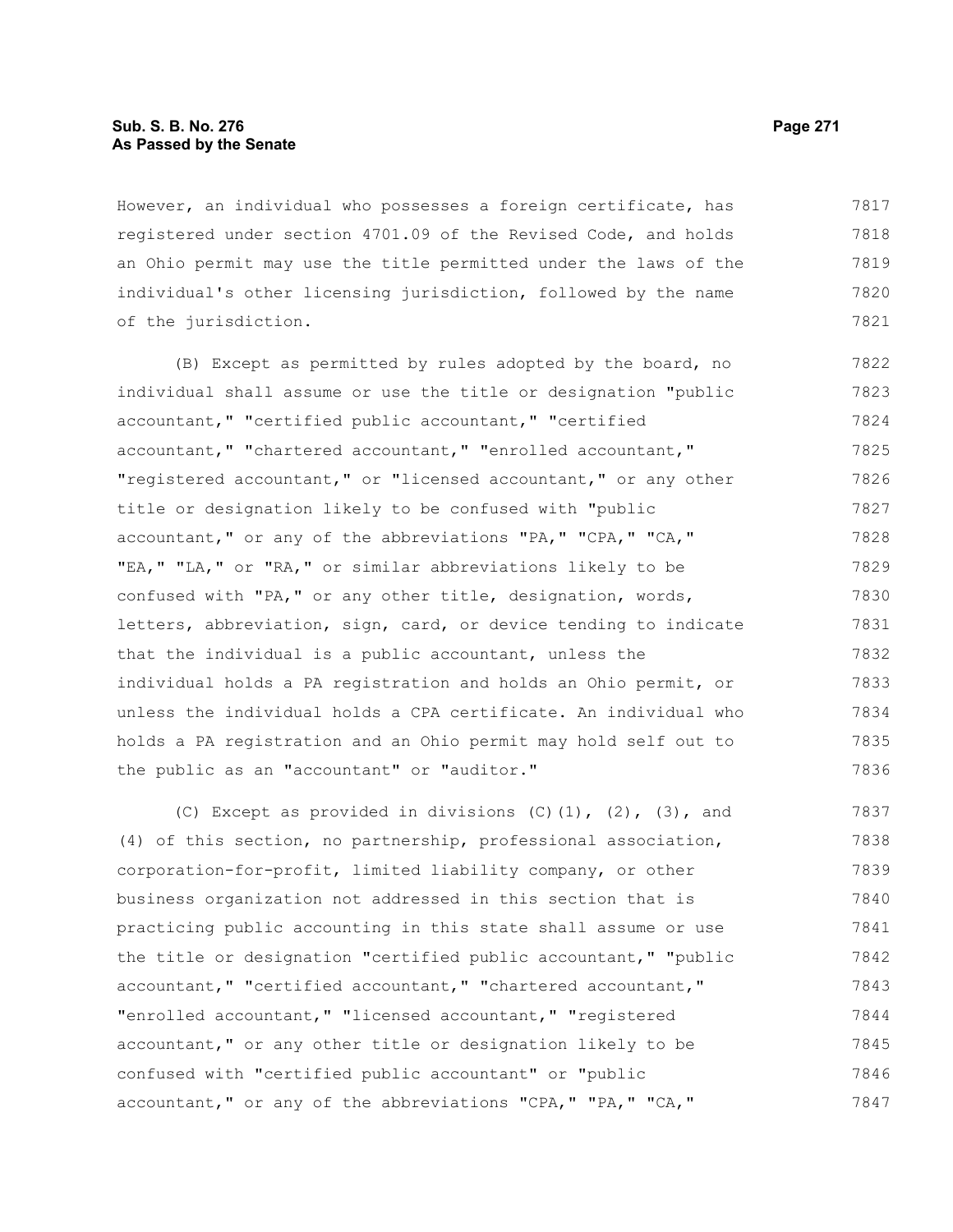### **Sub. S. B. No. 276 Page 272 As Passed by the Senate**

"EA," "RA," or "LA," or similar abbreviations likely to be confused with "CPA" or "PA," or any other title, designation, words, letters, abbreviation, sign, card, or device tending to indicate that the business organization is a public accounting firm. 7848 7849 7850 7851 7852

(1)(a) A partnership may assume or use the title or designation "certified public accountant," the abbreviation "CPA," or any other title, designation, words, letters, abbreviation, sign, card, or device tending to indicate that the partnership is composed of certified public accountants if it is a registered firm, if a majority of its partners who are individuals hold a CPA certificate or a foreign certificate, and if a majority of the owners of any qualified firm that is a partner hold a CPA certificate or a foreign certificate. 7853 7854 7855 7856 7857 7858 7859 7860 7861

(b) A partnership may assume or use the title or designation "public accountant," the abbreviation "PA," or any other title, designation, words, letters, abbreviation, sign, card, or device tending to indicate that the partnership is composed of public accountants if it is a registered firm, if a majority of its partners who are individuals hold a PA registration, a CPA certificate, or a foreign certificate, and if a majority of the owners of any qualified firm that is a partner hold a PA registration, a CPA certificate, or a foreign certificate. 7862 7863 7864 7865 7866 7867 7868 7869 7870 7871

(2)(a) A professional association incorporated under Chapter 1785. of the Revised Code may assume or use the title or designation "certified public accountant," the abbreviation "CPA," or any other title, designation, words, letters, abbreviation, sign, card, or device tending to indicate that the professional association is composed of certified public 7872 7873 7874 7875 7876 7877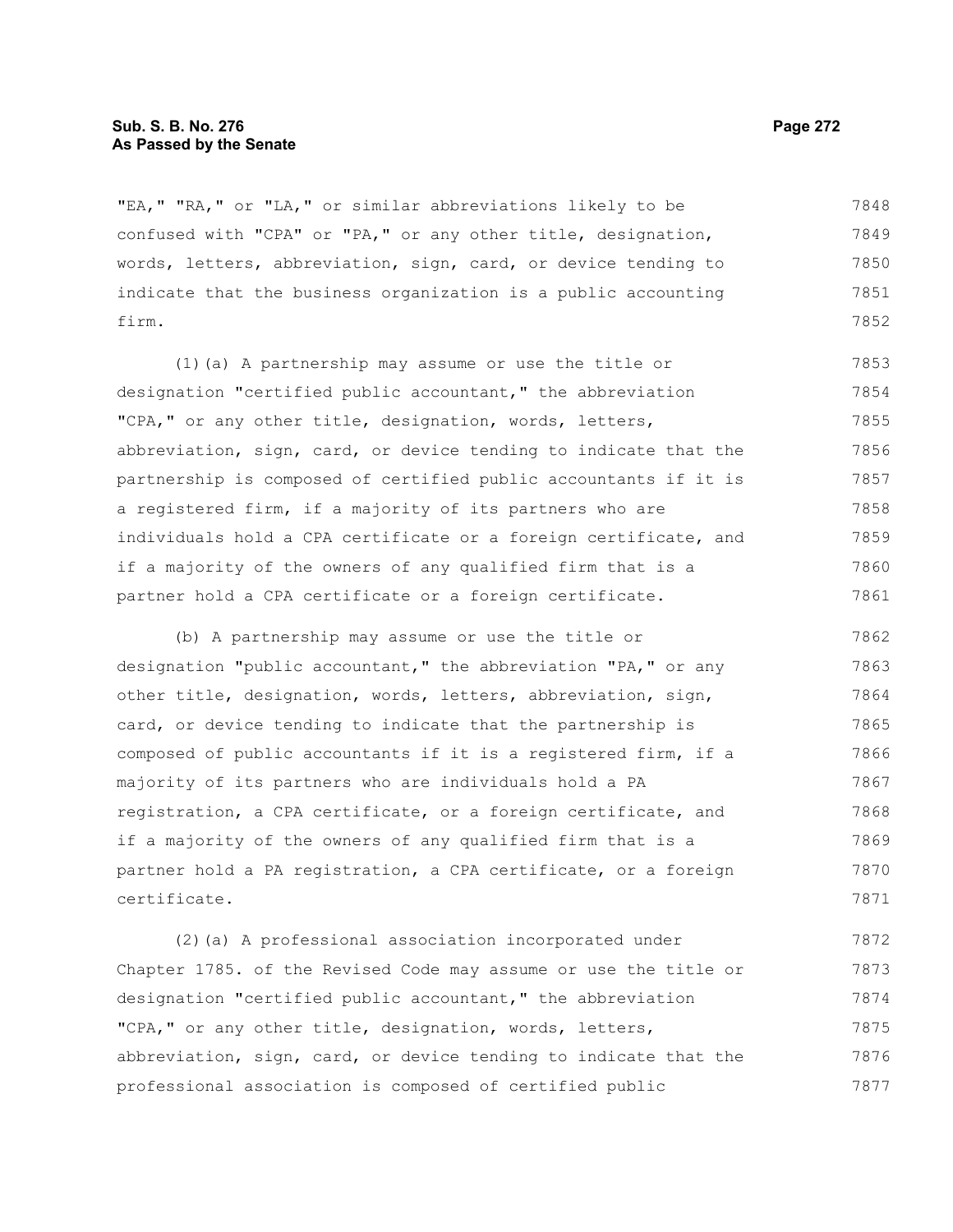## **Sub. S. B. No. 276 Page 273 As Passed by the Senate**

accountants if it is a registered firm, if a majority of its shareholders who are individuals hold a CPA certificate or a foreign certificate, and if a majority of the owners of any qualified firm that is a shareholder hold a CPA certificate or a foreign certificate. 7878 7879 7880 7881 7882

(b) A professional association incorporated under Chapter 1785. of the Revised Code may assume or use the title or designation "public accountant," the abbreviation "PA," or any other title, designation, words, letters, abbreviation, sign, card, or device tending to indicate that the professional association is composed of public accountants if it is a registered firm, if a majority of its shareholders who are individuals hold a PA registration, a CPA certificate, or a foreign certificate, and if a majority of the owners of any qualified firm that is a shareholder hold a PA registration, a CPA certificate, or a foreign certificate. 7883 7884 7885 7886 7887 7888 7889 7890 7891 7892 7893

(3)(a) A corporation-for-profit incorporated under Chapter 1701. of the Revised Code may assume or use the title or designation "certified public accountant," the abbreviation "CPA," or any other title, designation, words, letters, abbreviation, sign, card, or device tending to indicate that the corporation is composed of certified public accountants if it is a registered firm, if a majority of its shareholders who are individuals hold a CPA certificate or a foreign certificate, and if a majority of the owners of any qualified firm that is a shareholder hold a CPA certificate or a foreign certificate. 7894 7895 7896 7897 7898 7899 7900 7901 7902 7903

(b) A corporation incorporated under Chapter 1701. of the Revised Code may assume or use the title or designation "public accountant," the abbreviation "PA," or any other title, designation, words, letters, abbreviation, sign, card, or device 7904 7905 7906 7907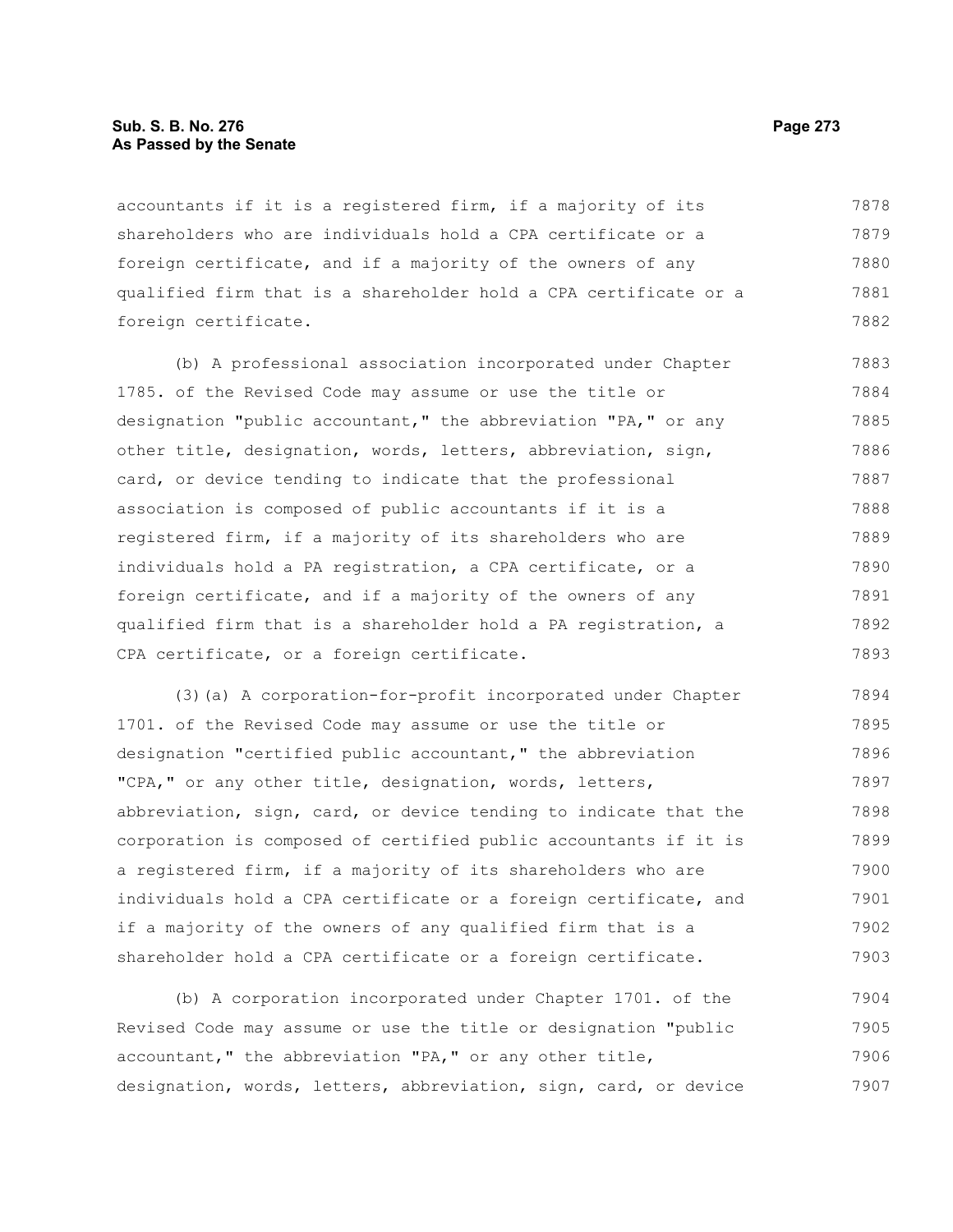### **Sub. S. B. No. 276 Page 274 As Passed by the Senate**

tending to indicate that the corporation is composed of public accountants if it is a registered firm, if a majority of the shareholders who are individuals hold a PA registration, a CPA certificate, or a foreign certificate, and if a majority of the owners of any qualified firm that is a shareholder hold a PA registration, a CPA certificate, or a foreign certificate. 7908 7909 7910 7911 7912 7913

(4)(a) A limited liability company organized under Chapter 1705. or 1706. of the Revised Code may assume or use the title or designation "certified public accountant," the abbreviation "CPA," or any other title, designation, words, letters, abbreviation, sign, card, or device tending to indicate that the limited liability company is composed of certified public accountants if it is a registered firm, if a majority of its members who are individuals hold a CPA certificate or a foreign certificate, and if a majority of the owners of any qualified firm that is a member hold a CPA certificate or a foreign certificate. 7914 7915 7916 7917 7918 7919 7920 7921 7922 7923 7924

(b) A limited liability company organized under Chapter 1705. or 1706. of the Revised Code may assume or use the title or designation "public accountant," the abbreviation "PA," or any other title, designation, words, letters, abbreviation, sign, card, or device tending to indicate that the limited liability company is composed of public accountants if it is a registered firm, if a majority of the members who are individuals hold a PA registration, CPA certificate, or a foreign certificate, and if a majority of the owners of any qualified firm that is a member hold a PA registration, a CPA certificate, or a foreign certificate. 7925 7926 7927 7928 7929 7930 7931 7932 7933 7934 7935

(D) No individual shall sign, affix, or associate the individual's name or any trade or assumed name used by the 7936 7937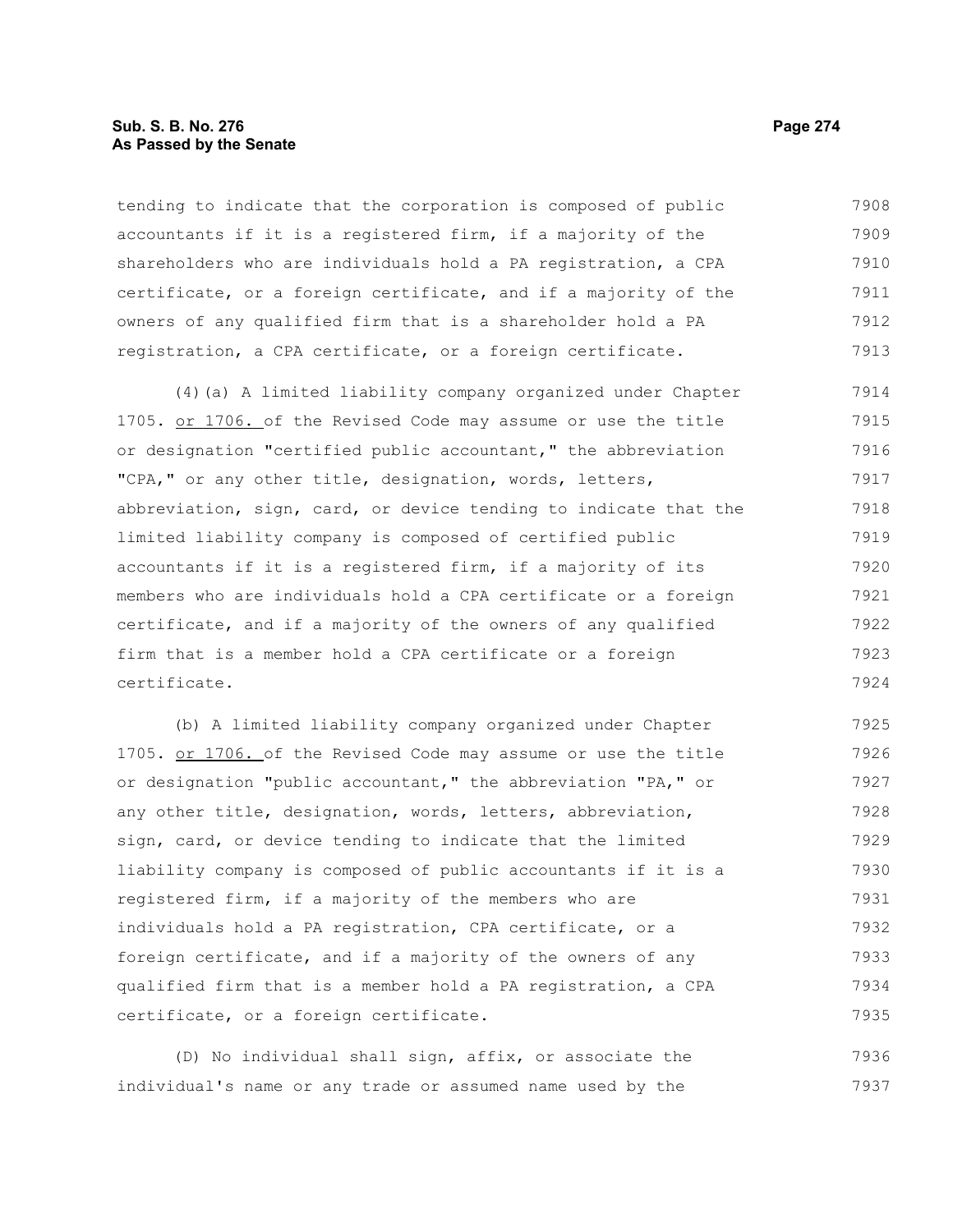# **Sub. S. B. No. 276 Page 275 As Passed by the Senate**

individual in the individual's profession or business to any attest report with any wording indicating that the individual is an accountant or auditor, or with any wording accompanying or contained in the attest report that indicates that the individual has expert knowledge in accounting or auditing or expert knowledge regarding compliance with conditions established by law or contract, including, but not limited to, statutes, ordinances, regulations, grants, loans, and appropriations, unless the individual holds an Ohio permit. However, this division does not prohibit any officer, employee, partner, or principal of any organization from affixing the officer's, employee's, partner's, or principal's signature to any statement or report in reference to the financial affairs of that organization with any wording designating the position, title, or office that the individual holds in that organization. This division also does not prohibit any act of a public official or public employee in the performance of the public official's or public employee's duties. 7938 7939 7940 7941 7942 7943 7944 7945 7946 7947 7948 7949 7950 7951 7952 7953 7954 7955

(E) No person shall sign, affix, or associate the name of a partnership, limited liability company, professional association, corporation-for-profit, or other business organization not addressed in this section to any attest report with any wording accompanying or contained in the attest report that indicates that the partnership, limited liability company, professional association, corporation-for-profit, or other business organization is composed of or employs accountants or auditors or persons having expert knowledge in accounting or auditing or expert knowledge regarding compliance with conditions established by law or contract, including, but not limited to, statutes, ordinances, regulations, grants, loans, and appropriations, unless the partnership, limited liability 7956 7957 7958 7959 7960 7961 7962 7963 7964 7965 7966 7967 7968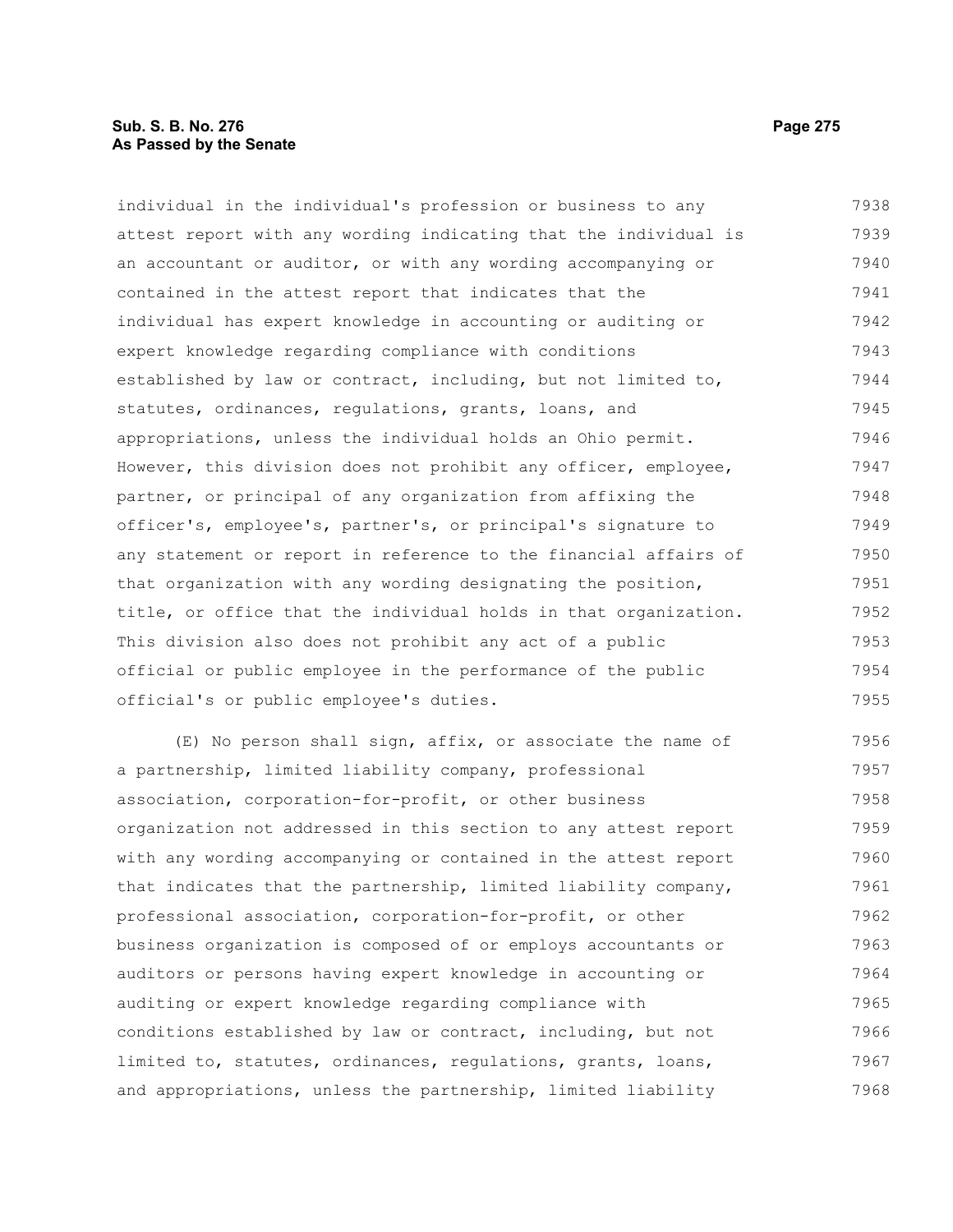# **Sub. S. B. No. 276 Page 276 As Passed by the Senate**

company, professional association, corporation-for-profit, or other business organization is a registered firm. 7969 7970

(F) No individual who does not hold an Ohio permit shall hold self out to the public as an "accountant" or "auditor" by use of either or both of those words on any sign, card, or letterhead, in any advertisement or directory, or otherwise, without indicating on the sign, card, or letterhead, in the advertisement or directory, or in the other manner of holding out that the person does not hold an Ohio permit. An individual who holds a CPA certificate and an Ohio permit may hold self out to the public as an "accountant" or "auditor." However, this division does not prohibit any officer, employee, partner, or principal of any organization from describing self by the position, title, or office the person holds in that organization. This division also does not prohibit any act of a public official or public employee in the performance of the public official's or public employee's duties. 7971 7972 7973 7974 7975 7976 7977 7978 7979 7980 7981 7982 7983 7984 7985

(G) No partnership, professional association, corporationfor-profit, limited liability company, or other business organization not addressed in this section that is not entitled to assume or use the title "certified public accountant" or "public accountant" under division (C) of this section shall hold itself out to the public as a partnership, professional association, corporation-for-profit, limited liability company, or other business organization not addressed in this section as being composed of or employing "accountants" or "auditors" by use of either or both of those words on any sign, card, or letterhead, in any advertisement or directory, or otherwise, without indicating on the sign, card, or letterhead, in the advertisement or directory, or in the other manner of holding out that the partnership, professional association, corporation-7986 7987 7988 7989 7990 7991 7992 7993 7994 7995 7996 7997 7998 7999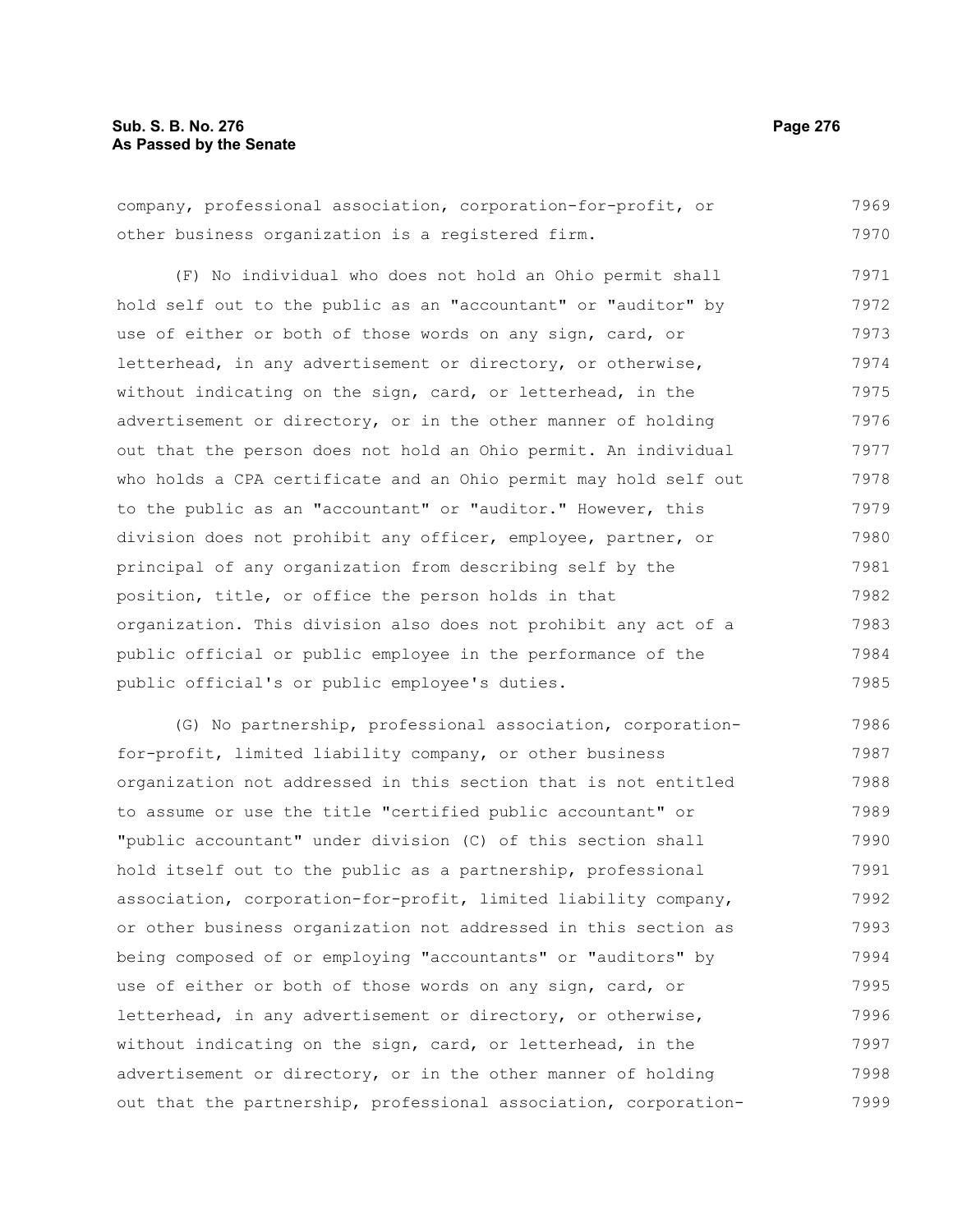### **Sub. S. B. No. 276 Page 277 As Passed by the Senate**

for-profit, limited liability company, or other business organization is not a registered firm and is not permitted by law to practice as a public accounting firm. 8000 8001 8002

(H) No person shall assume or use the title or designation "certified public accountant" or "public accountant" in conjunction with names indicating or implying that there is a partnership or in conjunction with the designation "and Company" or "and Co." or a similar designation if, in any of those cases, there is in fact no bona fide partnership entitled to designate itself as a partnership of certified public accountants under division (C)(1)(a) of this section or as a partnership of public accountants under division  $(C)$  (1)(b) of this section. However, a sole proprietor or partnership that was on October 22, 1959, or a corporation that on or after September 30, 1974, has been, lawfully using a title or designation of those types in conjunction with names or designations of those types, may continue to do so if the sole proprietor, partnership, or corporation otherwise complies with this section. 8003 8004 8005 8006 8007 8008 8009 8010 8011 8012 8013 8014 8015 8016 8017

(I)(1) Notwithstanding any other provision of this chapter, an individual whose principal place of business is not in this state and who holds a valid foreign certificate as a certified public accountant shall be presumed to have qualifications substantially equivalent to this state's CPA requirements and shall have all of the privileges of a holder of a CPA certificate and an Ohio permit without the need to obtain a CPA certificate and an Ohio permit if the accountancy board has found and has specified in its rules adopted pursuant to division (A) of section 4701.03 of the Revised Code that the CPA requirements of the state that issued the individual's foreign certificate are substantially equivalent to this state's CPA requirements. 8018 8019 8020 8021 8022 8023 8024 8025 8026 8027 8028 8029 8030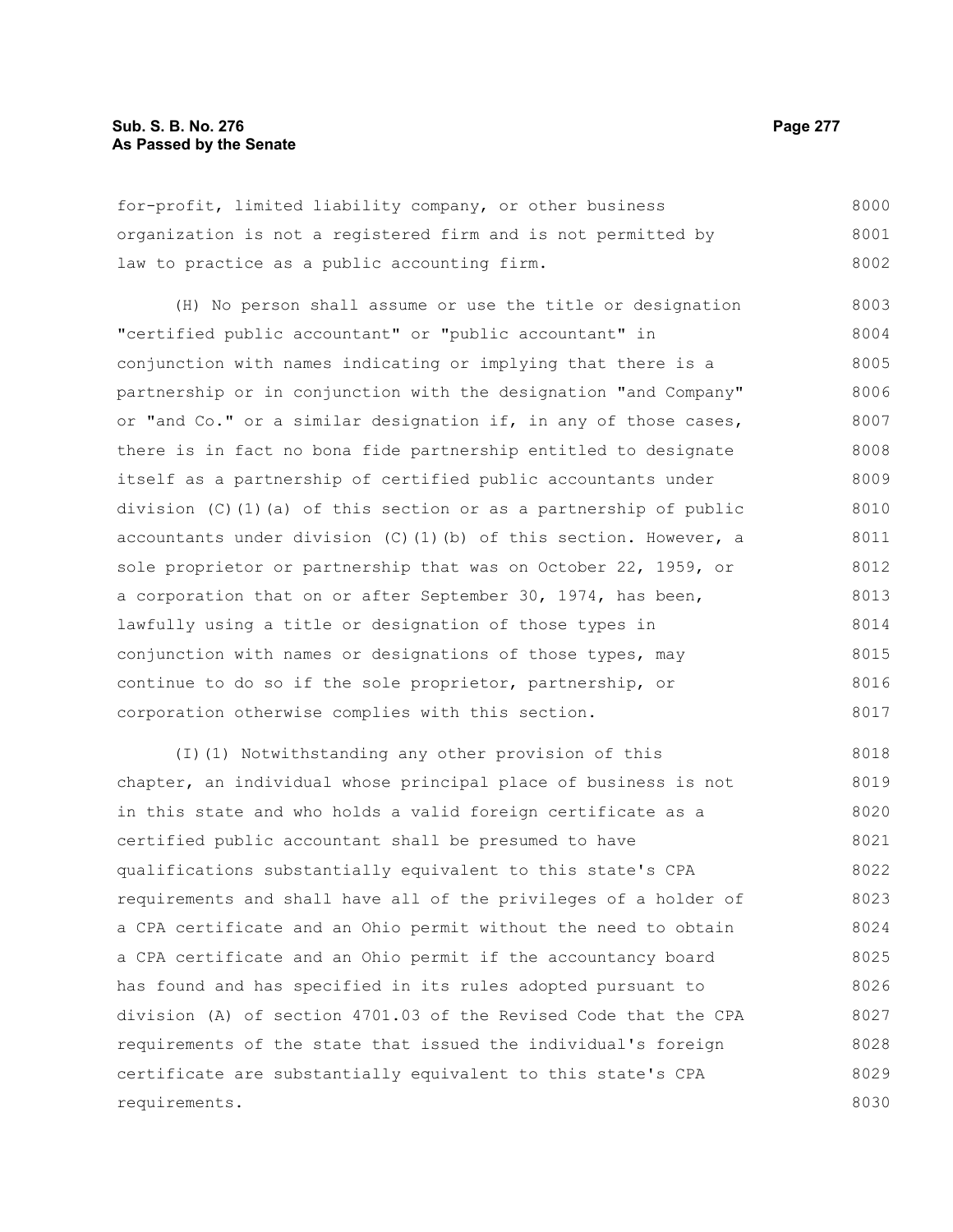(2) Any individual exercising the privilege afforded under division (I)(1) of this section hereby consents and is subject, as a condition of the grant of the privilege, to all of the following: (a) The personal and subject matter jurisdiction of the accountancy board; (b) All practice and disciplinary provisions of this chapter and the accountancy board's rules; (c) The appointment of the board that issued the individual's foreign certificate as the individual's agent upon whom process may be served in any action or proceeding by the accountancy board against the individual. (3) The holder of a CPA certificate and an Ohio permit who offers or renders attest services or uses the holder's CPA title in another state shall be subject to disciplinary action in this state for an act committed in the other state for which the holder of a foreign certificate issued by the other state would be subject to discipline in the other state. (4) The holder of a foreign certificate who offers or renders attest services or uses a CPA title or designation in this state pursuant to the privilege afforded by division  $(I)(1)$ of this section shall be subject to disciplinary action in this state for any act that would subject the holder of a CPA certificate and an Ohio permit to disciplinary action in this state. 8031 8032 8033 8034 8035 8036 8037 8038 8039 8040 8041 8042 8043 8044 8045 8046 8047 8048 8049 8050 8051 8052 8053 8054 8055

**Sec. 4703.18.** (A) No person shall enter upon the practice of architecture or hold forth as an architect or registered architect, unless the person has complied with sections 4703.01 to 4703.19 of the Revised Code and is the holder of a 8056 8057 8058 8059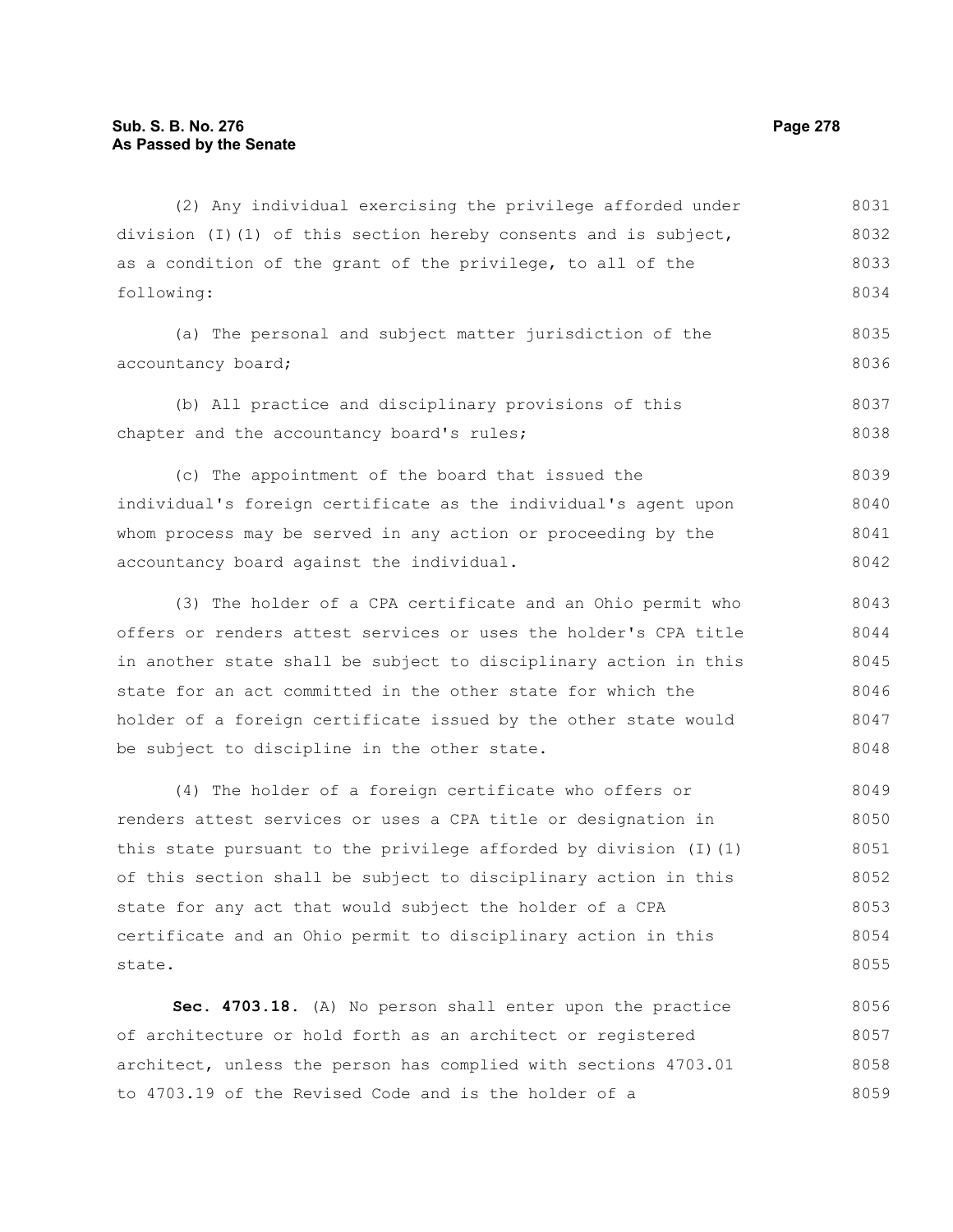certificate of qualification to practice architecture issued or renewed and registered under those sections. 8060 8061

(B) Sections 4703.01 to 4703.19 of the Revised Code do not prevent persons other than architects from filing applications for building permits or obtaining those permits. 8062 8063 8064

(C) Sections 4703.01 to 4703.19 of the Revised Code do not prevent persons other than architects from preparing plans, drawings, specifications, or data, filing applications for building permits, or obtaining those permits for residential buildings, as defined by section 3781.06 of the Revised Code, or buildings erected as industrialized one-, two-, or three-family units or structures within the meaning of the term "industrialized unit" as provided in section 3781.06 of the Revised Code. 8065 8066 8067 8068 8069 8070 8071 8072 8073

(D) Sections 4703.01 to 4703.19 of the Revised Code do not prevent persons other than architects from preparing drawings or data, from filing applications for building permits, or from obtaining those permits for the installation of replacement equipment or systems that are similar in type or capacity to the equipment or systems being replaced, and for any improvement, alteration, repair, painting, decorating, or other modification of any buildings or structures subject to sections 3781.06 to 3781.18 and 3791.04 of the Revised Code where the building official determines that no plans or specifications are required for approval. 8074 8075 8076 8077 8078 8079 8080 8081 8082 8083 8084

(E) Sections 4703.01 to 4703.19 of the Revised Code do not exclude a registered professional engineer from architectural practice that may be incident to the practice of engineering or exclude a registered architect from engineering practice that may be incident to the practice of architecture. 8085 8086 8087 8088 8089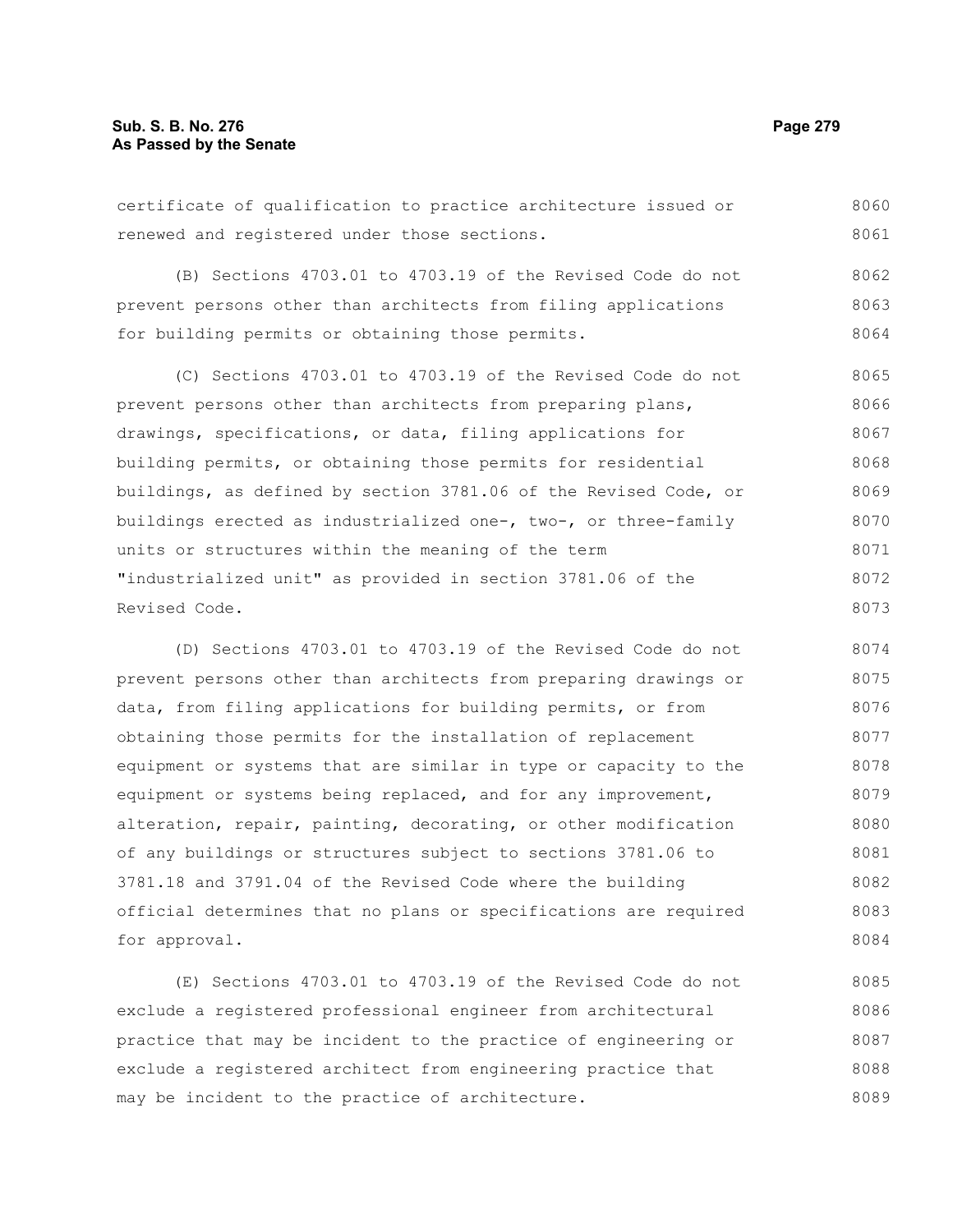# **Sub. S. B. No. 276 Page 280 As Passed by the Senate**

(F) Sections 4703.01 to 4703.19 of the Revised Code do not prevent a firm, partnership, association, limited liability company, or corporation of architects registered under those sections from providing architectural services and do not prevent an individual registered as a landscape architect under sections 4703.30 to 4703.49 of the Revised Code or as a professional engineer under Chapter 4733. of the Revised Code from being a member or trustee of a firm, partnership, association, limited liability company, or corporation of that type, but a member or trustee of that type shall not engage in the practice of architecture or hold forth as an architect contrary to sections 4703.01 to 4703.19 of the Revised Code and shall not practice a profession in which the person is not licensed. 8090 8091 8092 8093 8094 8095 8096 8097 8098 8099 8100 8101 8102 8103

(G) A firm, partnership, association, limited liability company, or corporation may provide architectural services in this state as long as the services are provided only through natural persons registered to provide those services in this state, subject to the exemptions in section 4703.17 of the Revised Code and subject otherwise to the requirements of sections 4703.01 to 4703.19 of the Revised Code. 8104 8105 8106 8107 8108 8109 8110

(H) No firm, partnership, association, limited liability company, or corporation shall provide architectural services, hold itself out to the public as providing architectural services, or use a name including the word "architect" or any modification or derivation of the word, unless the firm, partnership, association, limited liability company, or corporation files all information required to be filed under this section with the architects board and otherwise complies with all requirements of sections 4703.01 to 4703.19 of the Revised Code. A nonprofit membership corporation may use a name 8111 8112 8113 8114 8115 8116 8117 8118 8119 8120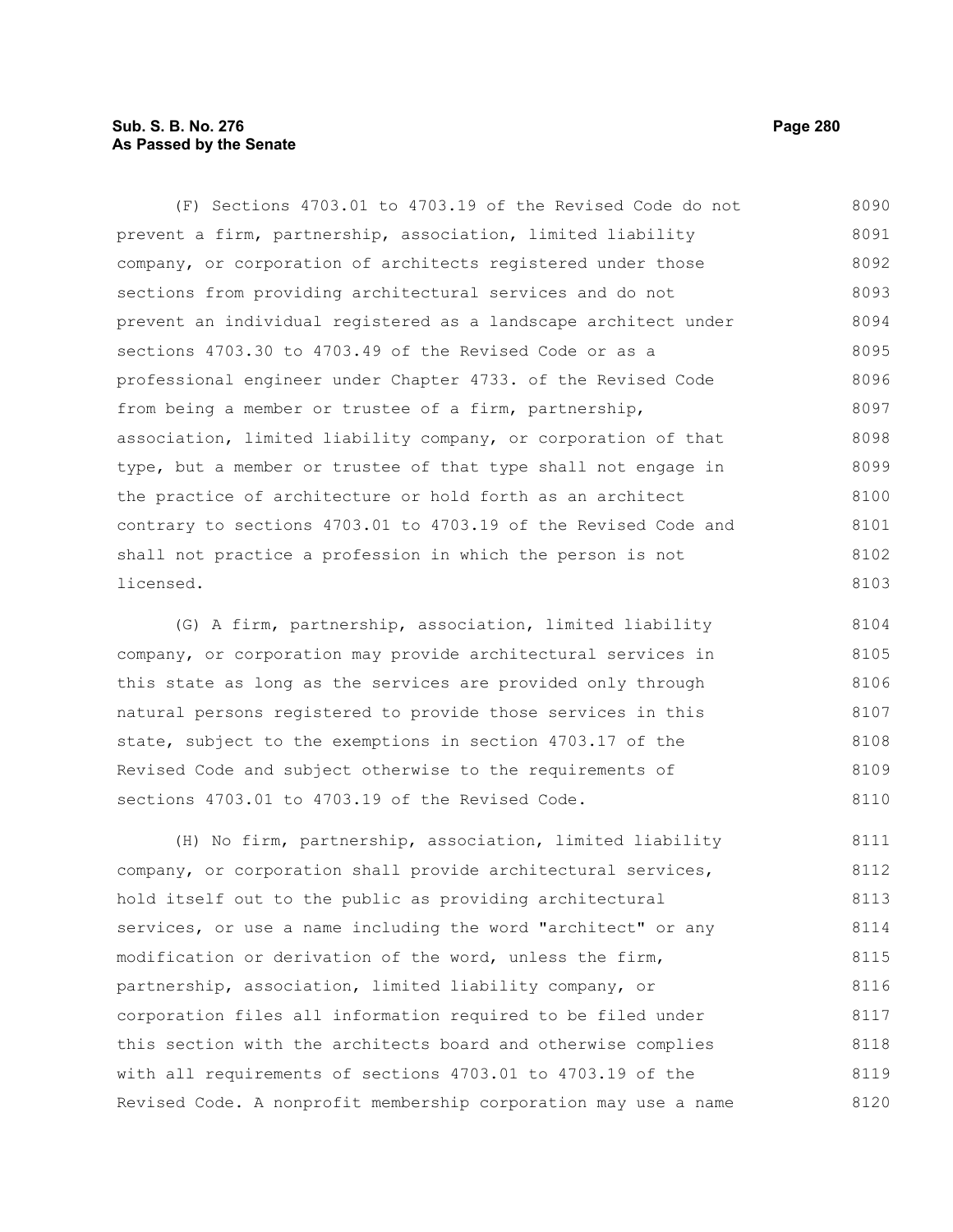# **Sub. S. B. No. 276 Page 281 As Passed by the Senate**

including the word "architect" or any modification or derivation of the word without complying with this section. 8121 8122

(I) A corporation may be organized under Chapter 1701. of the Revised Code, a professional association may be organized under Chapter 1785. of the Revised Code, or a limited liability company may be formed under Chapter 1705. or 1706. of the Revised Code for the purpose of providing professional engineering, surveying, architectural, or landscape architectural services, or any combination of those services. A corporation organized under Chapter 1701. of the Revised Code for the purpose of providing those services also may be organized for any other purpose in accordance with that chapter. 8123 8124 8125 8126 8127 8128 8129 8130 8131 8132

(J) No firm, partnership, association, limited liability company, or corporation shall provide or offer to provide architectural services in this state unless more than fifty per cent of the partners, members, or shareholders, more than fifty per cent of the directors in the case of a corporation or professional association, more than fifty per cent of the managers in the case of a limited liability company the management of which is not reserved to its members, and more than fifty per cent of the trustees in the case of an employee stock ownership plan, are professional engineers, surveyors, architects, or landscape architects or a combination of those professions, who are registered in this or any other state and who own more than fifty per cent of the interests in the firm, partnership, association, limited liability company, or corporation; unless the requirements of this division and of section 1785.02 of the Revised Code are satisfied with respect to any professional association organized under Chapter 1785. of the Revised Code; or unless the requirements of this division and of Chapter 1705. or 1706. of the Revised Code are satisfied 8133 8134 8135 8136 8137 8138 8139 8140 8141 8142 8143 8144 8145 8146 8147 8148 8149 8150 8151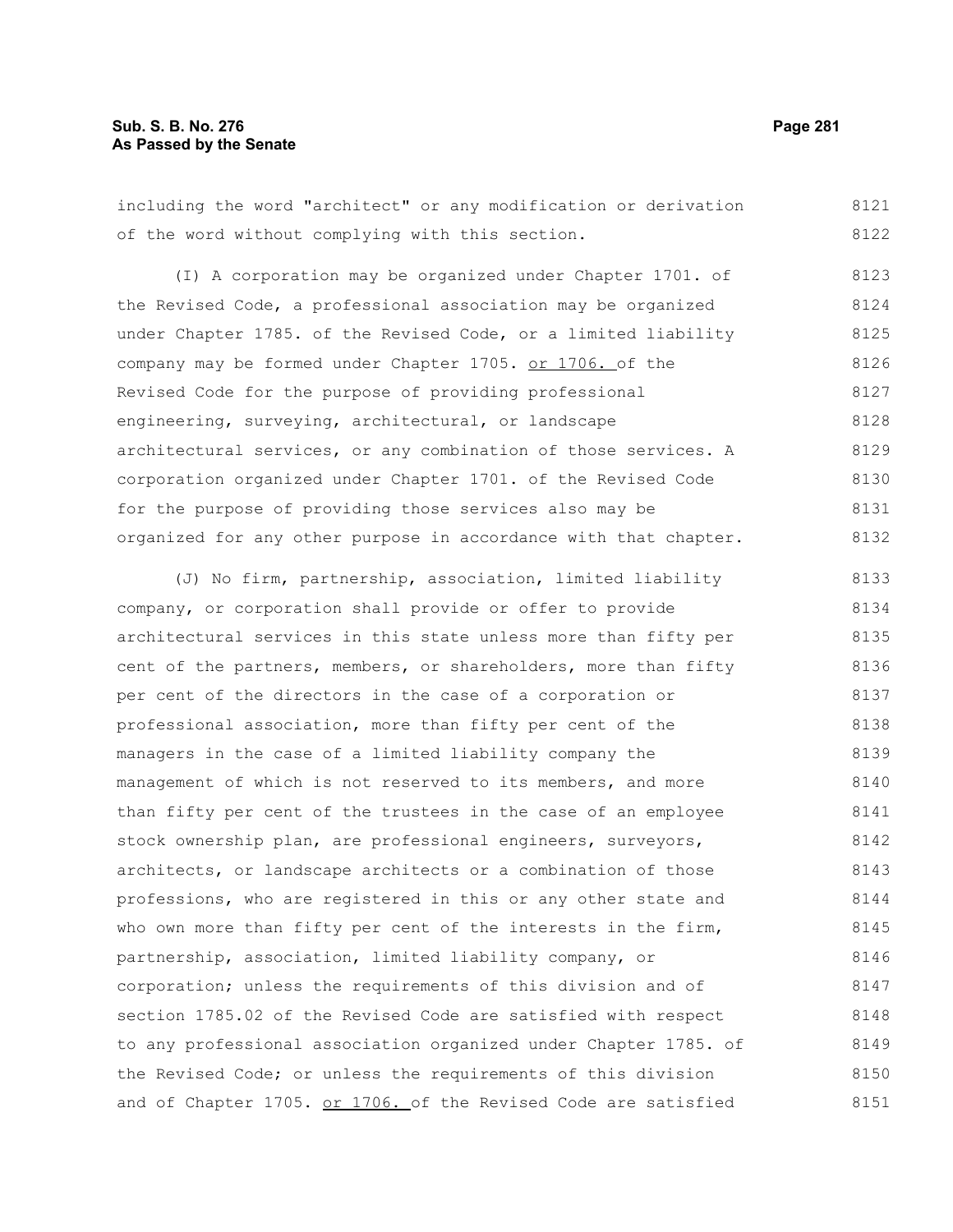with respect to a limited liability company formed under that chapter. 8152 8153

A corporation is exempt from the requirements of division (J) of this section if the corporation was granted a charter prior to August 7, 1943, to engage in providing architectural services or was otherwise lawfully providing architectural services prior to November 15, 1982, in this state. 8154 8155 8156 8157 8158

(K) Each firm, partnership, association, limited liability company, or corporation through which architectural services are offered or provided in this state shall designate one or more trustees, partners, managers, members, officers, or directors as being in responsible charge of the professional architectural activities and decisions, and those designated persons shall be registered in this state. In the case of a corporation holding a certificate of authorization provided for in division (L) of this section, at least one of the persons so designated shall be a director of the corporation. Each firm, partnership, association, limited liability company, or corporation of that type shall annually file with the architects board the name and address of each trustee, partner, manager, officer, director, member, or shareholder, and each firm, partnership, association, limited liability company, or corporation of that type shall annually file with the board the name and address of all persons designated as being in responsible charge of the professional architectural activities and decisions and any other information the board may require. If there is a change in any such person in the interval between filings, the change shall be filed with the board in the manner and within the time that the board determines. 8159 8160 8161 8162 8163 8164 8165 8166 8167 8168 8169 8170 8171 8172 8173 8174 8175 8176 8177 8178 8179 8180

(L) No corporation organized under Chapter 1701. of the

8181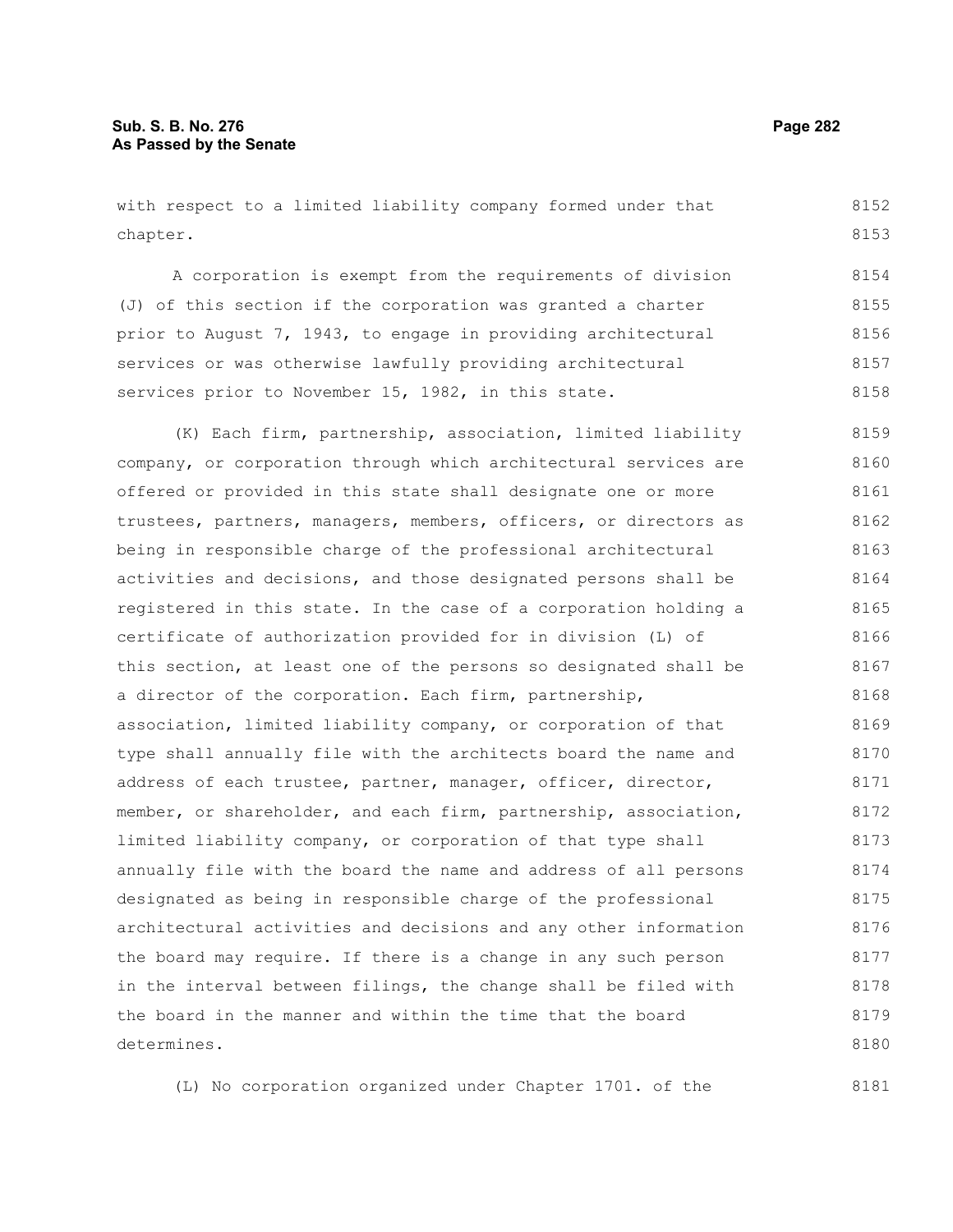## **Sub. S. B. No. 276 Page 283 As Passed by the Senate**

Revised Code shall engage in providing architectural services in this state without obtaining a certificate of authorization from the architects board. A corporation desiring a certificate of authorization shall file with the board a copy of its articles of incorporation and a listing on the form that the board directs of the names and addresses of all trustees, officers, directors, and shareholders of the corporation, the names and addresses of any individuals providing professional services on behalf of the corporation who are registered to practice architecture in this state, and any other information the board requires. If all requirements of sections 4703.01 to 4703.19 of the Revised Code are met, the board may issue a certificate of authorization to the corporation. Except for a corporation that was granted a charter prior to August 7, 1943, to engage in providing architectural services or that was otherwise lawfully providing architectural services prior to November 15, 1982, no certificate of authorization shall be issued unless persons owning more than fifty per cent of the corporation's shares and more than fifty per cent of the interests in the corporation are professional engineers, surveyors, architects, or landscape architects, or a combination of those professions, who are registered in this or any other state. Any corporation that holds a certificate of authorization under this section and otherwise meets the requirements of sections 4703.01 to 4703.19 of the Revised Code may be organized for any purposes for which corporations may be organized under Chapter 1701. of the Revised Code and shall not be limited to the purposes of providing professional engineering, surveying, architectural, or landscape architectural services or any combination of those professions. The board, by rules adopted in accordance with Chapter 119. of the Revised Code, may require any firm, partnership, association, or limited liability company not organized under 8182 8183 8184 8185 8186 8187 8188 8189 8190 8191 8192 8193 8194 8195 8196 8197 8198 8199 8200 8201 8202 8203 8204 8205 8206 8207 8208 8209 8210 8211 8212 8213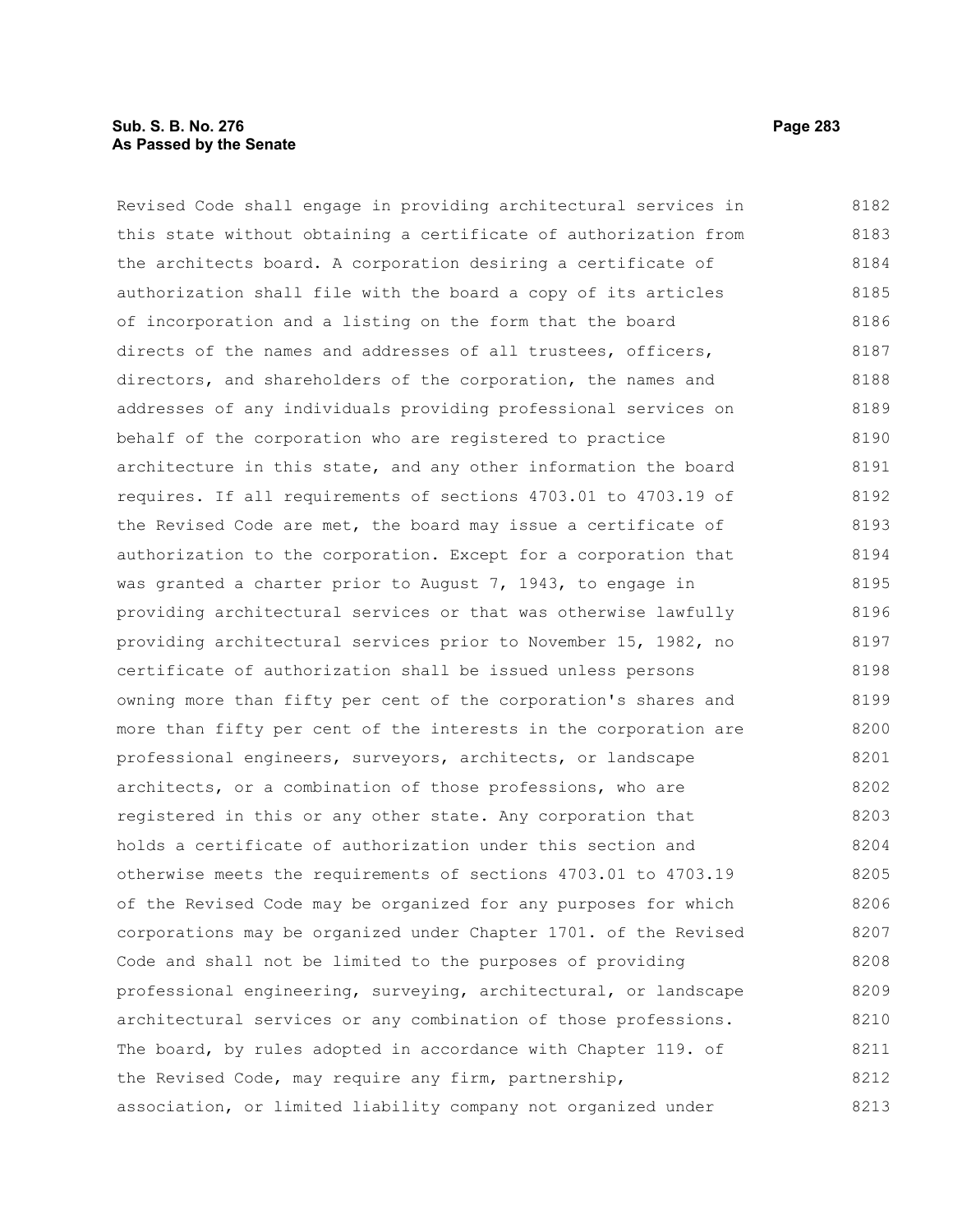### **Sub. S. B. No. 276 Page 284 As Passed by the Senate**

Chapter 1701. of the Revised Code that provides architectural services to obtain a certificate of authorization. If the board so requires, no firm, partnership, association, or limited liability company shall engage in providing architectural services without obtaining the certificate and complying with the rules. 8214 8215 8216 8217 8218 8219

(M) This section does not modify any law applicable to the relationship between a person furnishing a professional service and a person receiving that service, including liability arising out of that service. 8220 8221 8222 8223

(N) Nothing in this section restricts or limits in any manner the authority or duty of the architects board with respect to natural persons providing professional services or any law or rule pertaining to standards of professional conduct. 8224 8225 8226 8227

**Sec. 4703.331.** (A) A firm, partnership, association, limited liability company, or corporation may provide landscape architectural services in this state as long as the services are provided only through natural persons registered to provide those services in this state and subject to the requirements of this chapter. 8228 8229 8230 8231 8232 8233

(B) No firm, partnership, association, limited liability company, or corporation shall provide landscape architectural services, hold itself out to the public as providing landscape architectural services, or use a name including the word "landscape architect," "professional landscape architect," or "registered landscape architect" or any modification or derivation of those words, unless the firm, partnership, association, limited liability company, or corporation files all information required to be filed under this section with the Ohio landscape architects board and otherwise complies with all 8234 8235 8236 8237 8238 8239 8240 8241 8242 8243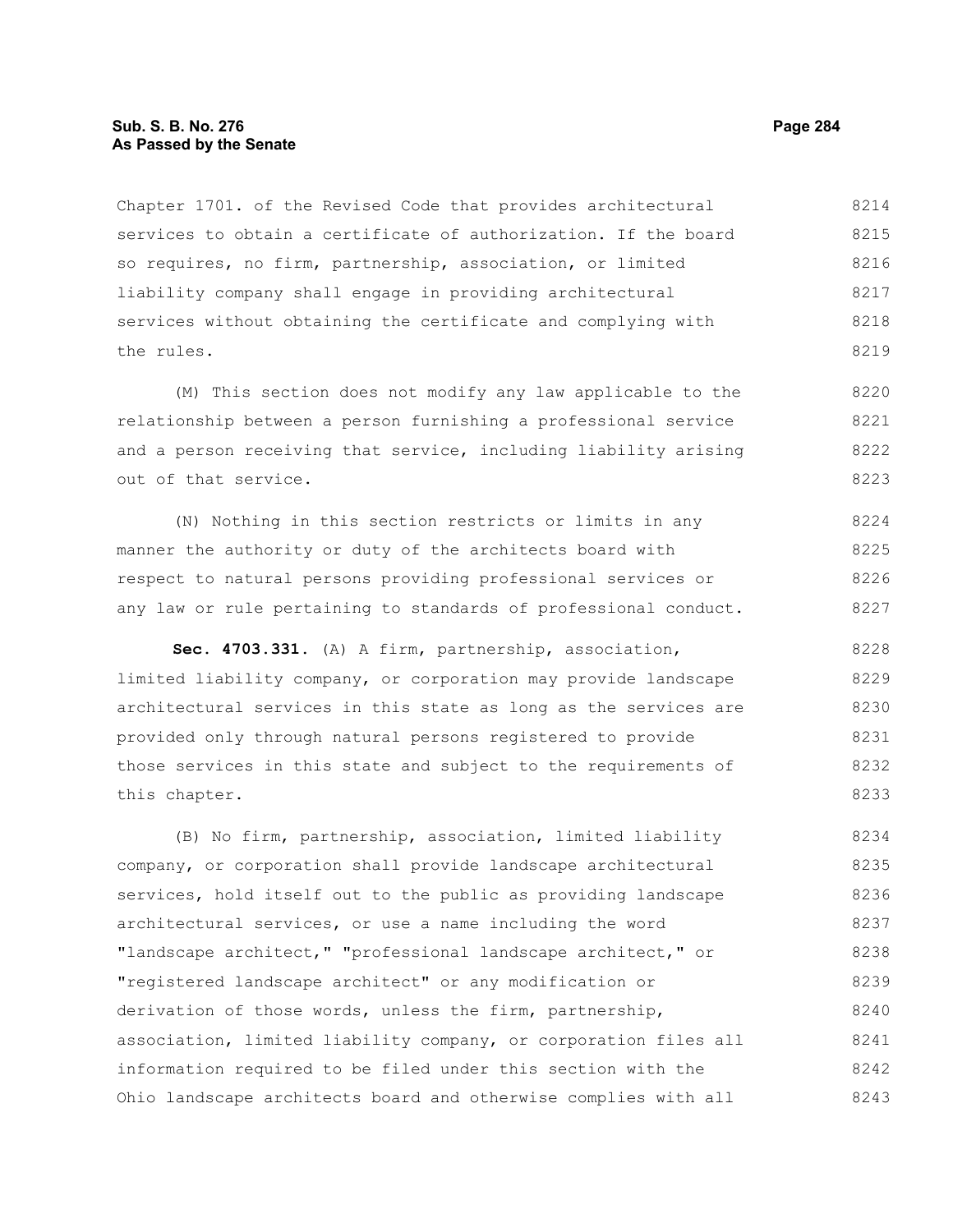#### **Sub. S. B. No. 276 Page 285 As Passed by the Senate**

requirements of this chapter. A nonprofit membership corporation may use a name including the word "landscape architect," "professional landscape architect," or "registered landscape architect" or any modification or derivation of those words without complying with this section. 8244 8245 8246 8247 8248

(C) A corporation may be organized under Chapter 1701. of the Revised Code, a professional association may be organized under Chapter 1785. of the Revised Code, or a limited liability company may be formed under Chapter 1705. or 1706. of the Revised Code for the purpose of providing professional engineering, surveying, architectural, or landscape architectural services, or any combination of those services. A corporation organized under Chapter 1701. of the Revised Code for the purpose of providing those services also may be organized for any other purpose in accordance with that chapter. 8249 8250 8251 8252 8253 8254 8255 8256 8257 8258

(D) No firm, partnership, association, limited liability company, or corporation shall provide or offer to provide landscape architectural services in this state unless more than fifty per cent of the partners, members, or shareholders, more than fifty per cent of the directors in the case of a corporation or professional association, more than fifty per cent of the managers in the case of a limited liability company the management of which is not reserved to its members, and more than fifty per cent of the trustees in the case of an employee stock ownership plan, are professional engineers, surveyors, architects, or landscape architects or a combination of those professions, who are registered in this or any other state and who own more than fifty per cent of the interests in the firm, partnership, association, limited liability company, or corporation; unless the requirements of this division and of section 1785.02 of the Revised Code are satisfied with respect 8259 8260 8261 8262 8263 8264 8265 8266 8267 8268 8269 8270 8271 8272 8273 8274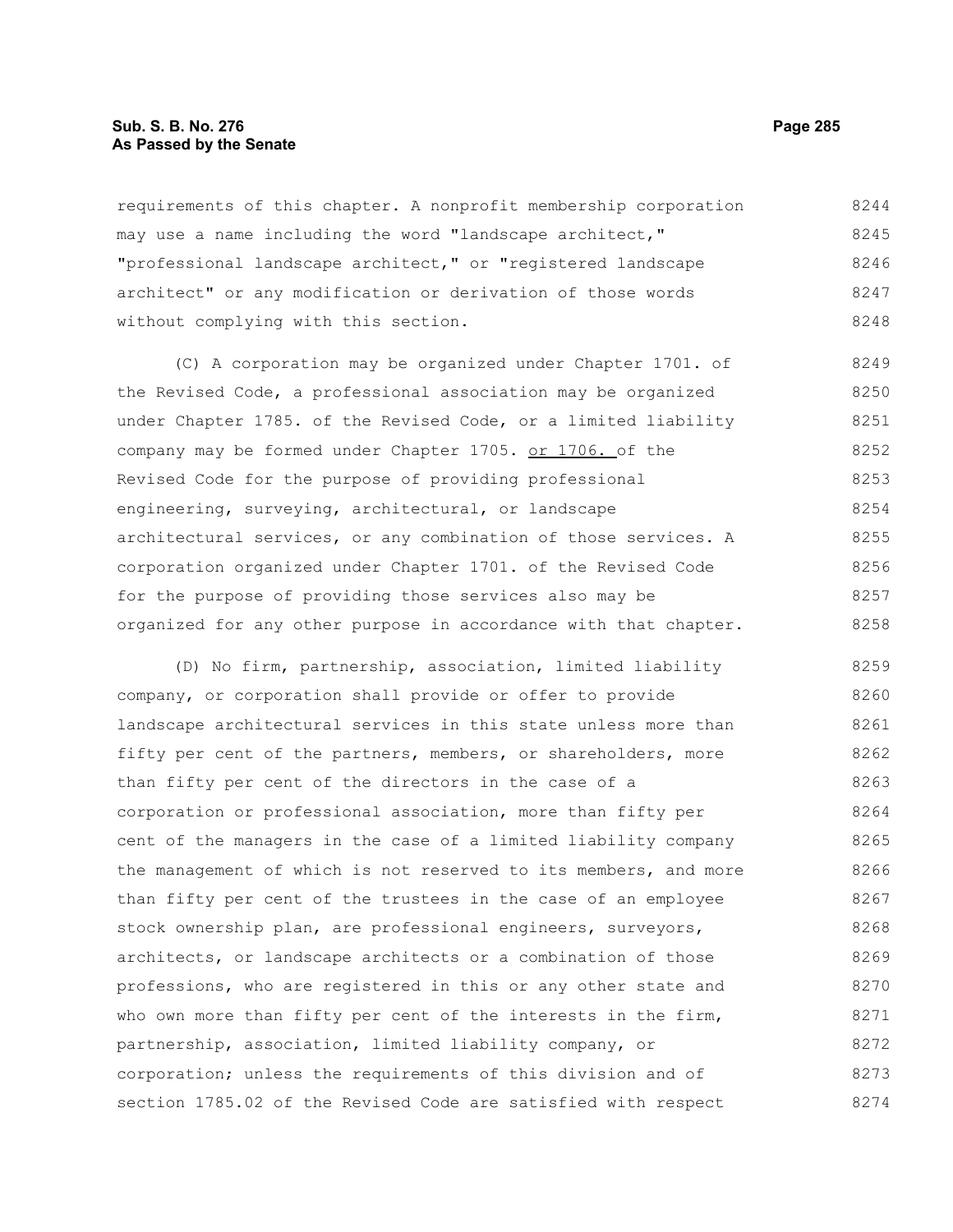## **Sub. S. B. No. 276 Page 286 As Passed by the Senate**

to any professional association organized under Chapter 1785. of the Revised Code; or unless the requirements of this division and of Chapter 1705. or 1706. of the Revised Code are satisfied with respect to a limited liability company formed under that chapter. 8275 8276 8277 8278 8279

(E) Each firm, partnership, association, limited liability company, or corporation through which landscape architectural services are offered or provided in this state shall designate one or more trustees, partners, managers, members, officers, or directors as being in responsible charge of the professional landscape architectural activities and decisions, and those designated persons shall be registered in this state. Each firm, partnership, association, limited liability company, or corporation of that type shall annually file with the board the name and address of each trustees, partner, manager, officer, director, member, or shareholder, and each firm, partnership, association, limited liability company, or corporation of that type shall annually file with the board the name and address of all persons designated as being in responsible charge of the professional landscape architectural activities and decisions and any other information the board may require. If there is a change in any such person in the interval between filings, the change shall be filed with the board in the manner and within the time that the board determines. 8280 8281 8282 8283 8284 8285 8286 8287 8288 8289 8290 8291 8292 8293 8294 8295 8296 8297 8298

(F) No corporation organized under Chapter 1701. of the Revised Code shall engage in providing landscape architectural services in this state without obtaining a certificate of authorization from the board. A corporation desiring a certificate of authorization shall file with the board a copy of its articles of incorporation and a listing on the form that the board directs of the names and addresses of all trustees, 8299 8300 8301 8302 8303 8304 8305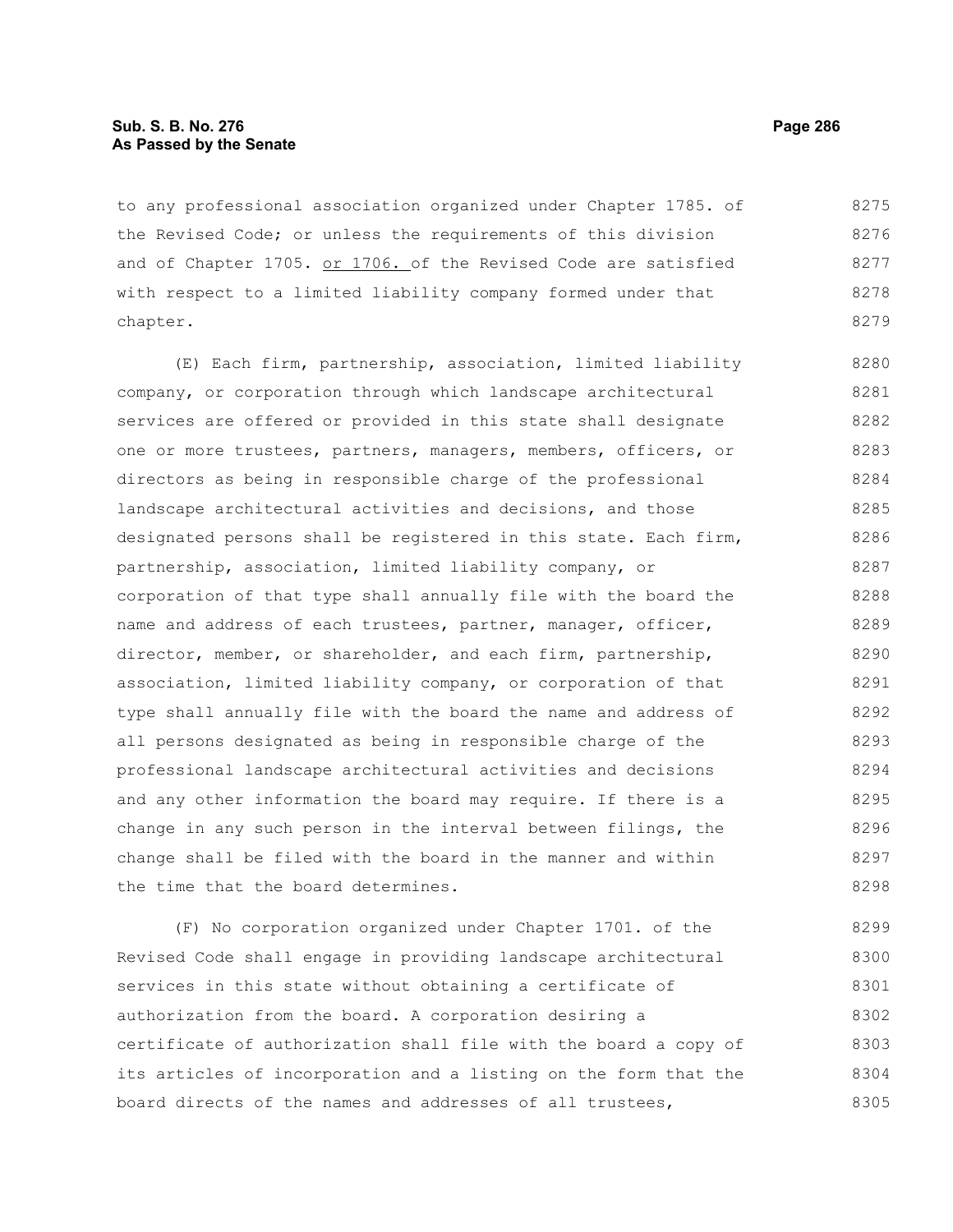# **Sub. S. B. No. 276 Page 287 As Passed by the Senate**

officers, directors, and shareholders of the corporation, the names and addresses of any individuals providing professional services on behalf of the corporation who are registered to practice landscape architecture in this state, and any other information the board requires. If all requirements of this chapter are met, the board may issue a certificate of authorization to the corporation. No certificate of authorization shall be issued unless persons owning more than fifty per cent of the corporation's shares and more than fifty per cent of the interests in the corporation are professional engineers, surveyors, architects, or landscape architects, or a combination of those professions, who are registered in this or any other state. Any corporation that holds a certificate of authorization under this section and otherwise meets the requirements of this chapter may be organized for any purposes for which corporations may be organized under Chapter 1701. of the Revised Code and shall not be limited to the purposes of providing professional engineering, surveying, architectural, or landscape architectural services or any combination of those services. The board, by rules adopted in accordance with Chapter 119. of the Revised Code, may require any firm, partnership, association, or limited liability company not organized under Chapter 1701. of the Revised Code that provides landscape architectural services to obtain a certificate of authorization. If the board so requires, no firm, partnership, association, or limited liability company shall engage in providing landscape architectural services without obtaining the certificate and complying with the rules. 8306 8307 8308 8309 8310 8311 8312 8313 8314 8315 8316 8317 8318 8319 8320 8321 8322 8323 8324 8325 8326 8327 8328 8329 8330 8331 8332 8333

(G) This section does not modify any law applicable to the relationship between a person furnishing a professional service and a person receiving that service, including liability arising 8334 8335 8336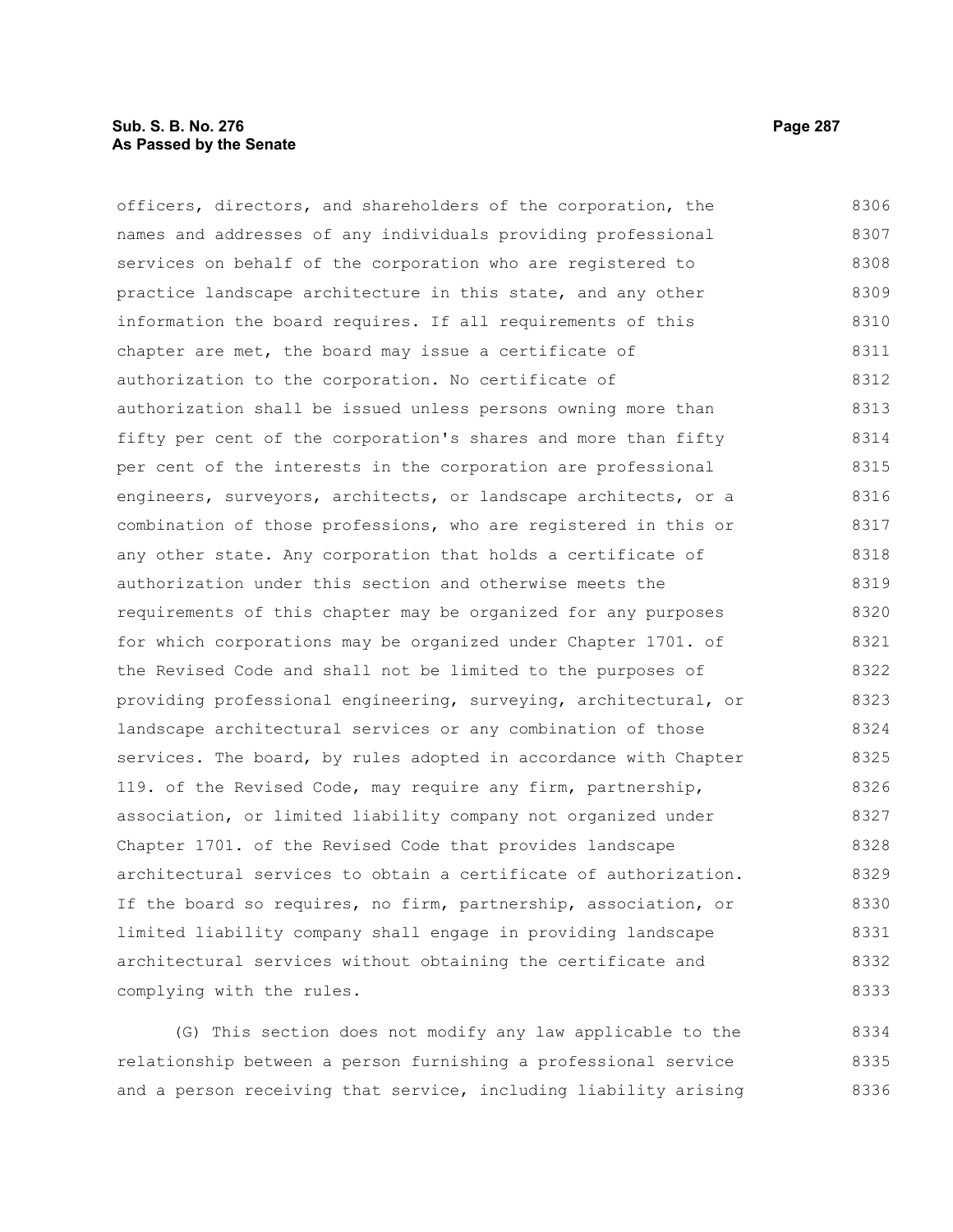| out of that service.                                             | 8337 |
|------------------------------------------------------------------|------|
| (H) Nothing in this section shall restrict or limit in any       | 8338 |
| manner the authority or duty of the board with respect to        | 8339 |
| natural persons providing professional services or any law or    | 8340 |
| rule pertaining to standards of professional conduct.            | 8341 |
| Sec. 4715.18. (A) No person shall practice or offer to           | 8342 |
| practice dentistry or dental surgery under the name of any       | 8343 |
| company, association, corporation, or other entity other than    | 8344 |
| one of the following:                                            | 8345 |
| (1) A corporation-for-profit formed under Chapter 1701. of       | 8346 |
| the Revised Code;                                                | 8347 |
| (2) A professional association established under Chapter         | 8348 |
| 1785. of the Revised Code;                                       | 8349 |
| (3) A limited liability company formed under Chapter 1705.       | 8350 |
| or 1706. of the Revised Code;                                    | 8351 |
| (4) A federally qualified health center, federally               | 8352 |
| qualified health center look-alike, free clinic, nonprofit       | 8353 |
| shelter or health care facility, or nonprofit clinic that        | 8354 |
| provides health care services or dental services to indigent and | 8355 |
| uninsured persons.                                               | 8356 |
| (B) Any person practicing or offering to practice                | 8357 |
| dentistry or dental surgery shall do so under the person's name, | 8358 |
| the name of a professional association, professional             | 8359 |
| partnership, corporation-for-profit, or limited liability        | 8360 |
| company that includes the person's name, or the name of an       | 8361 |
| organization specified in division (A) (4) of this section.      | 8362 |
| (C) As used in this section:                                     | 8363 |
| (1) "Federally qualified health center" and "federally           | 8364 |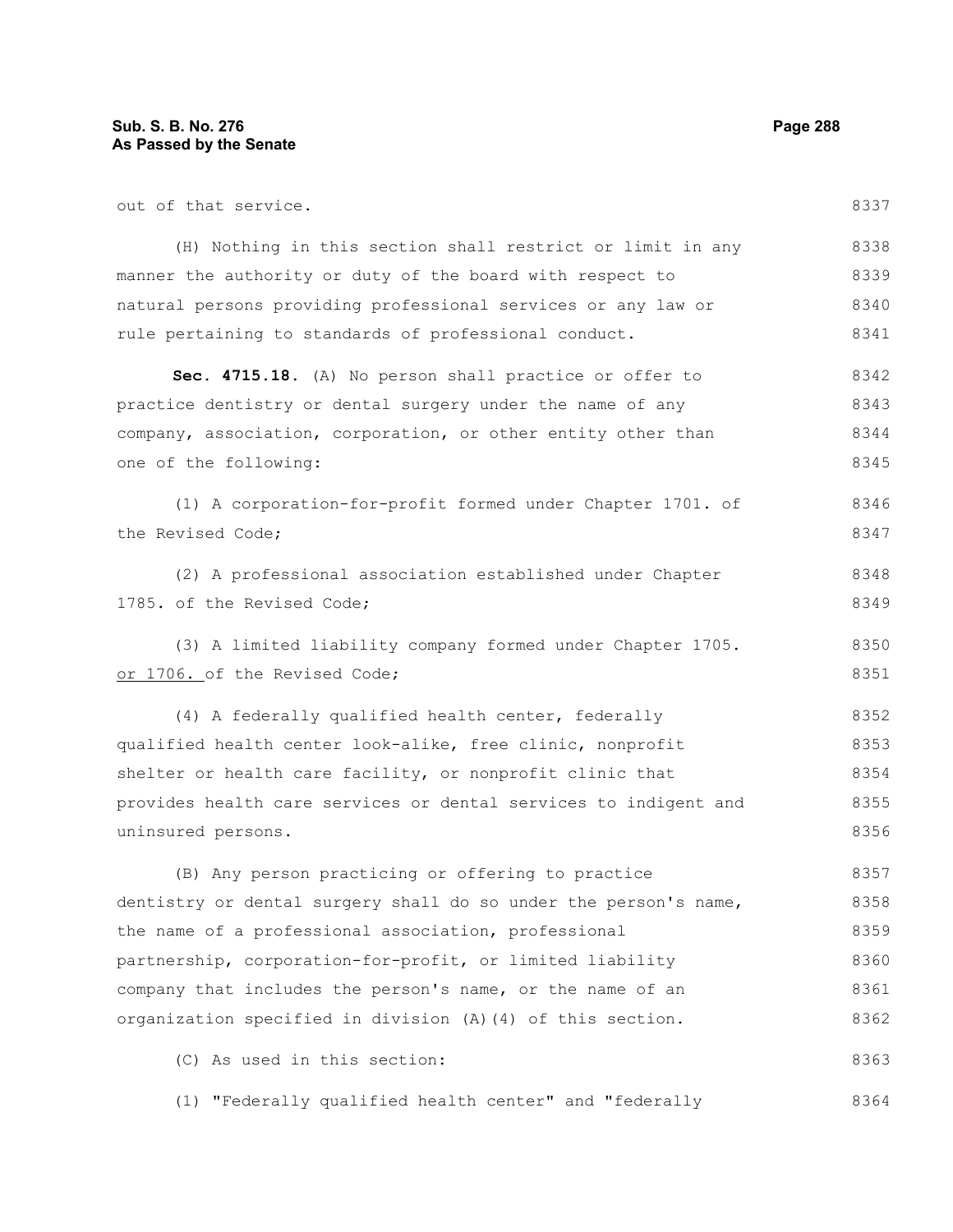qualified health center look-alike" have the same meanings as in section 3701.047 of the Revised Code. (2) "Free clinic" and "nonprofit shelter or health care facility" have the same meanings as in section 3701.071 of the Revised Code. (3) "Nonprofit clinic" has the same meaning as in section 3715.87 of the Revised Code. (4) "Indigent and uninsured person" has the same meaning as in section 2305.234 of the Revised Code. **Sec. 4715.22.** (A)(1) This section applies only when a licensed dental hygienist is not practicing in accordance with either of the following: (a) A permit issued pursuant to section 4715.363 of the Revised Code authorizing practice under the oral health access supervision of a dentist; (b) Section 4715.431 of the Revised Code. (2) As used in this section, "health care facility" means either of the following: (a) A hospital registered under section 3701.07 of the Revised Code; (b) A home, as defined in section 3721.01 of the Revised Code. (B) A licensed dental hygienist shall practice under the supervision, order, control, and full responsibility of a dentist licensed under this chapter. A dental hygienist may practice in a dental office, public or private school, health 8365 8366 8367 8368 8369 8370 8371 8372 8373 8374 8375 8376 8377 8378 8379 8380 8381 8382 8383 8384 8385 8386 8387 8388 8389 8390

care facility, dispensary, or public institution. Except as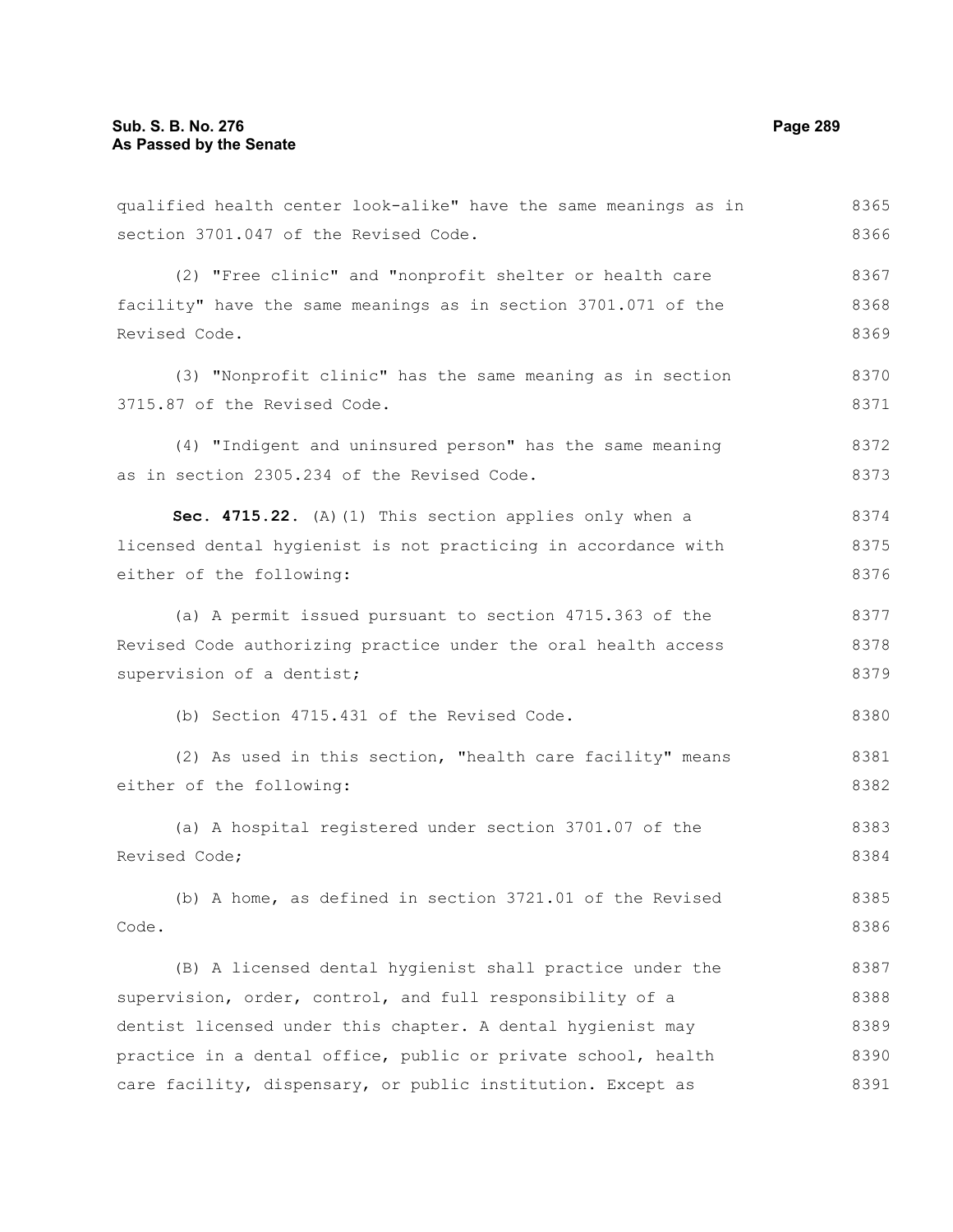#### **Sub. S. B. No. 276 Page 290 As Passed by the Senate**

provided in divisions (C) to (E) of this section, a dental hygienist may not provide dental hygiene services to a patient when the supervising dentist is not physically present at the location where the dental hygienist is practicing. 8392 8393 8394 8395

(C) A dental hygienist may provide, for not more than fifteen consecutive business days, dental hygiene services to a patient when the supervising dentist is not physically present at the location where the services are provided if all of the following requirements are met: 8396 8397 8398 8399 8400

(1) The dental hygienist has at least one year and a minimum of one thousand five hundred hours of experience in the practice of dental hygiene. 8401 8402 8403

(2) The dental hygienist has successfully completed a course approved by the state dental board in the identification and prevention of potential medical emergencies. 8404 8405 8406

(3) The dental hygienist does not perform, while the supervising dentist is absent from the location, procedures while the patient is anesthetized, definitive root planing, definitive subgingival curettage, or other procedures identified in rules the state dental board adopts. 8407 8408 8409 8410 8411

(4) The supervising dentist has evaluated the dental hygienist's skills. 8412 8413

(5) The supervising dentist examined the patient not more than one year prior to the date the dental hygienist provides the dental hygiene services to the patient. 8414 8415 8416

(6) The dental hygienist complies with written protocols or written standing orders that the supervising dentist establishes, including those established for emergencies. 8417 8418 8419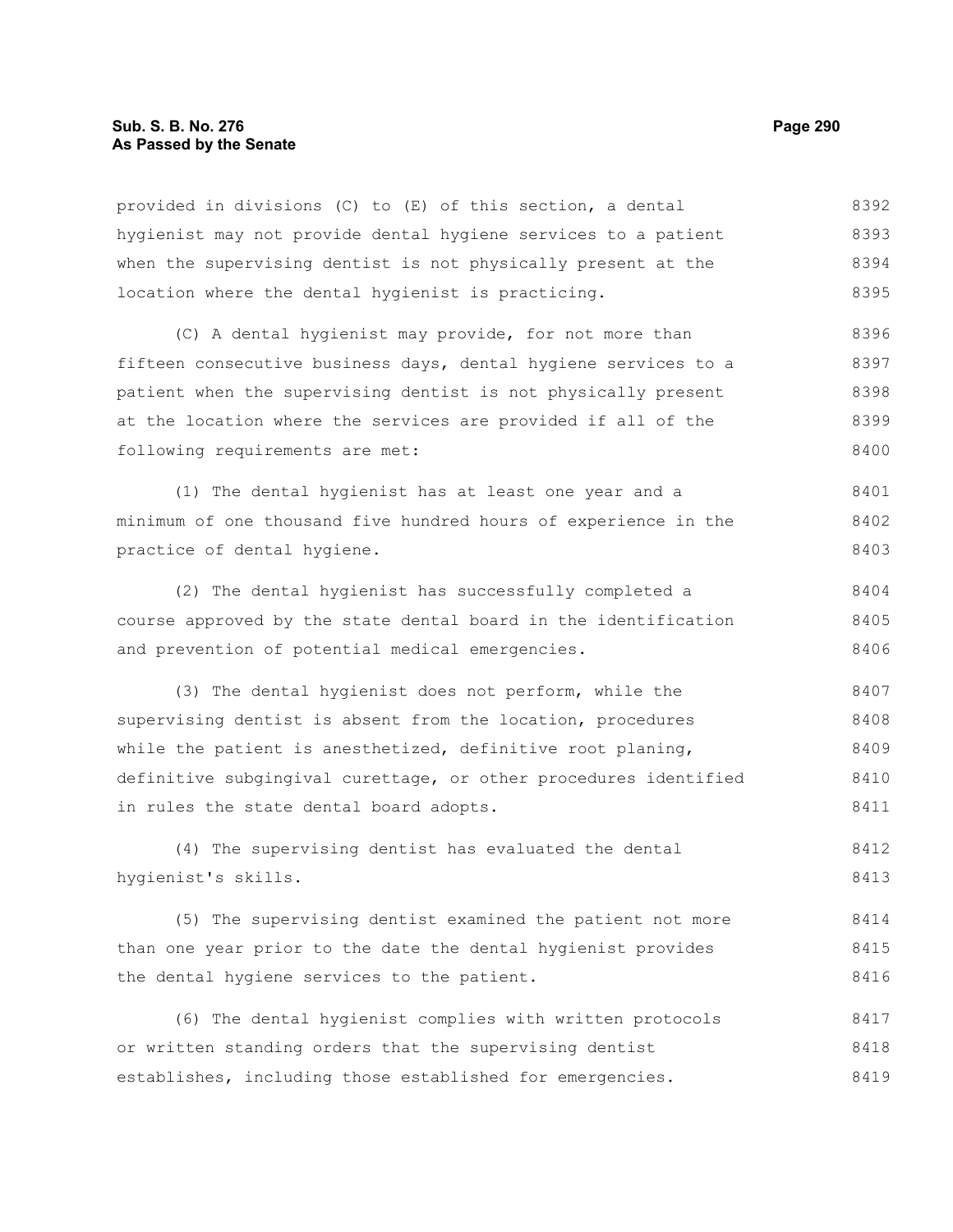## **Sub. S. B. No. 276 Page 291 As Passed by the Senate**

(7) The supervising dentist completed and evaluated a medical and dental history of the patient not more than one year prior to the date the dental hygienist provides dental hygiene services to the patient and, except when the dental hygiene services are provided in a health care facility, the supervising dentist determines that the patient is in a medically stable condition. 8420 8421 8422 8423 8424 8425 8426

(8) If the dental hygiene services are provided in a health care facility, a doctor of medicine and surgery or osteopathic medicine and surgery licensed under Chapter 4731. of the Revised Code or a registered nurse licensed under Chapter 4723. of the Revised Code is present in the health care facility when the services are provided. 8427 8428 8429 8430 8431 8432

(9) In advance of the appointment for dental hygiene services, the patient is notified that the supervising dentist will be absent from the location and that the dental hygienist cannot diagnose the patient's dental health care status. 8433 8434 8435 8436

(10) The dental hygienist is employed by, or under contract with, one of the following: 8437 8438

(a) The supervising dentist; 8439

(b) A dentist licensed under this chapter who is one of the following: 8440 8441

(i) The employer of the supervising dentist;

(ii) A shareholder in a professional association formed under Chapter 1785. of the Revised Code of which the supervising dentist is a shareholder; 8443 8444 8445

(iii) A member or manager of a limited liability company formed under Chapter 1705. or 1706. of the Revised Code of which 8446 8447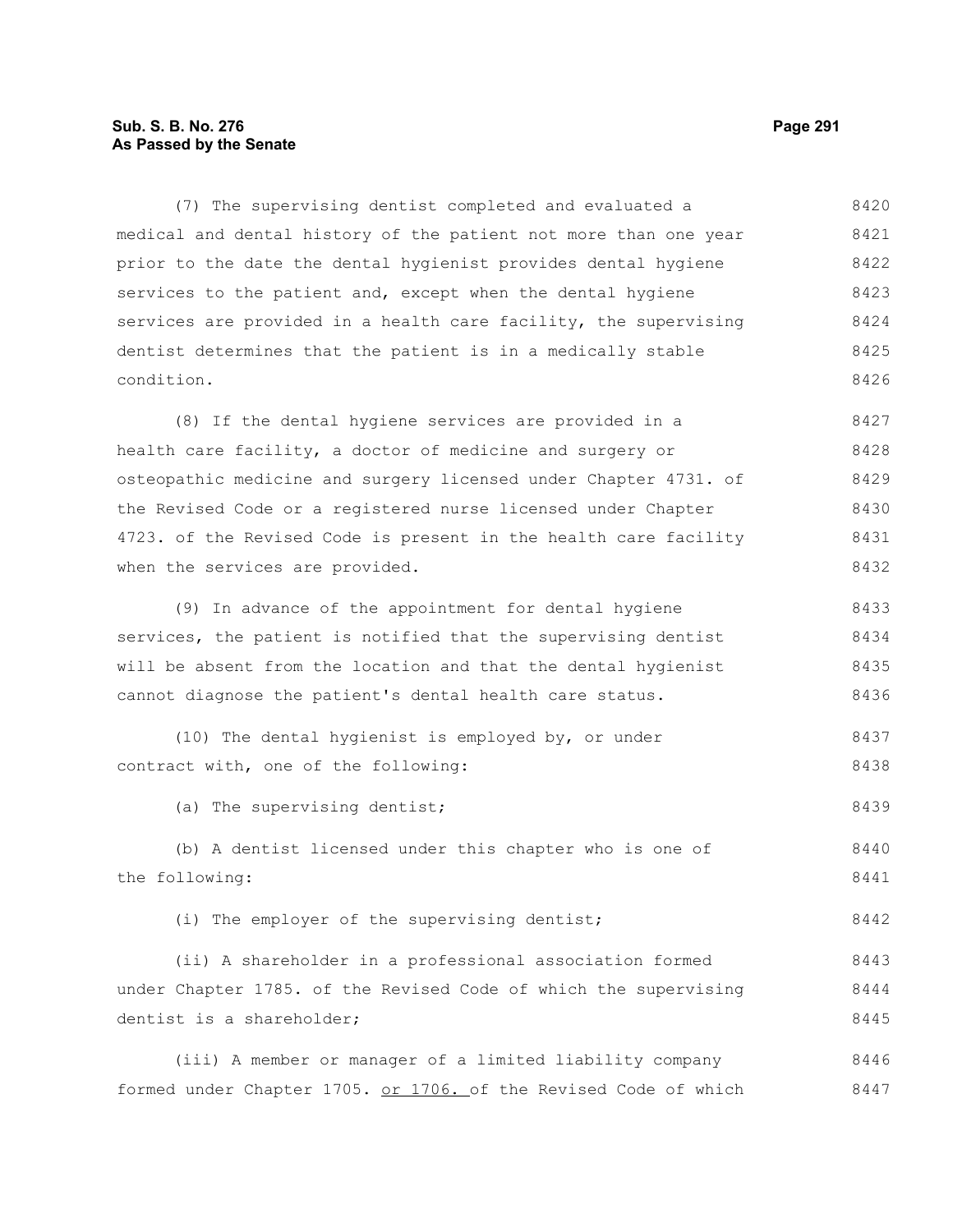#### the supervising dentist is a member or manager; (iv) A shareholder in a corporation formed under division (B) of section 1701.03 of the Revised Code of which the supervising dentist is a shareholder; (v) A partner or employee of a partnership or a limited liability partnership formed under Chapter 1775. or 1776. of the Revised Code of which the supervising dentist is a partner or employee. (c) A government entity that employs the dental hygienist to provide dental hygiene services in a public school or in connection with other programs the government entity administers. (D) A dental hygienist may provide dental hygiene services to a patient when the supervising dentist is not physically present at the location where the services are provided if the services are provided as part of a dental hygiene program that 8448 8449 8450 8451 8452 8453 8454 8455 8456 8457 8458 8459 8460 8461 8462 8463

is approved by the state dental board and all of the following requirements are met: 8464 8465

(1) The program is operated through a school district board of education or the governing board of an educational service center; the board of health of a city or general health district or the authority having the duties of a board of health under section 3709.05 of the Revised Code; a national, state, district, or local dental association; or any other public or private entity recognized by the state dental board. 8466 8467 8468 8469 8470 8471 8472

(2) The supervising dentist is employed by or a volunteer for, and the patients are referred by, the entity through which the program is operated. 8473 8474 8475

(3)(a) Except as provided in division (D)(3)(b) of this 8476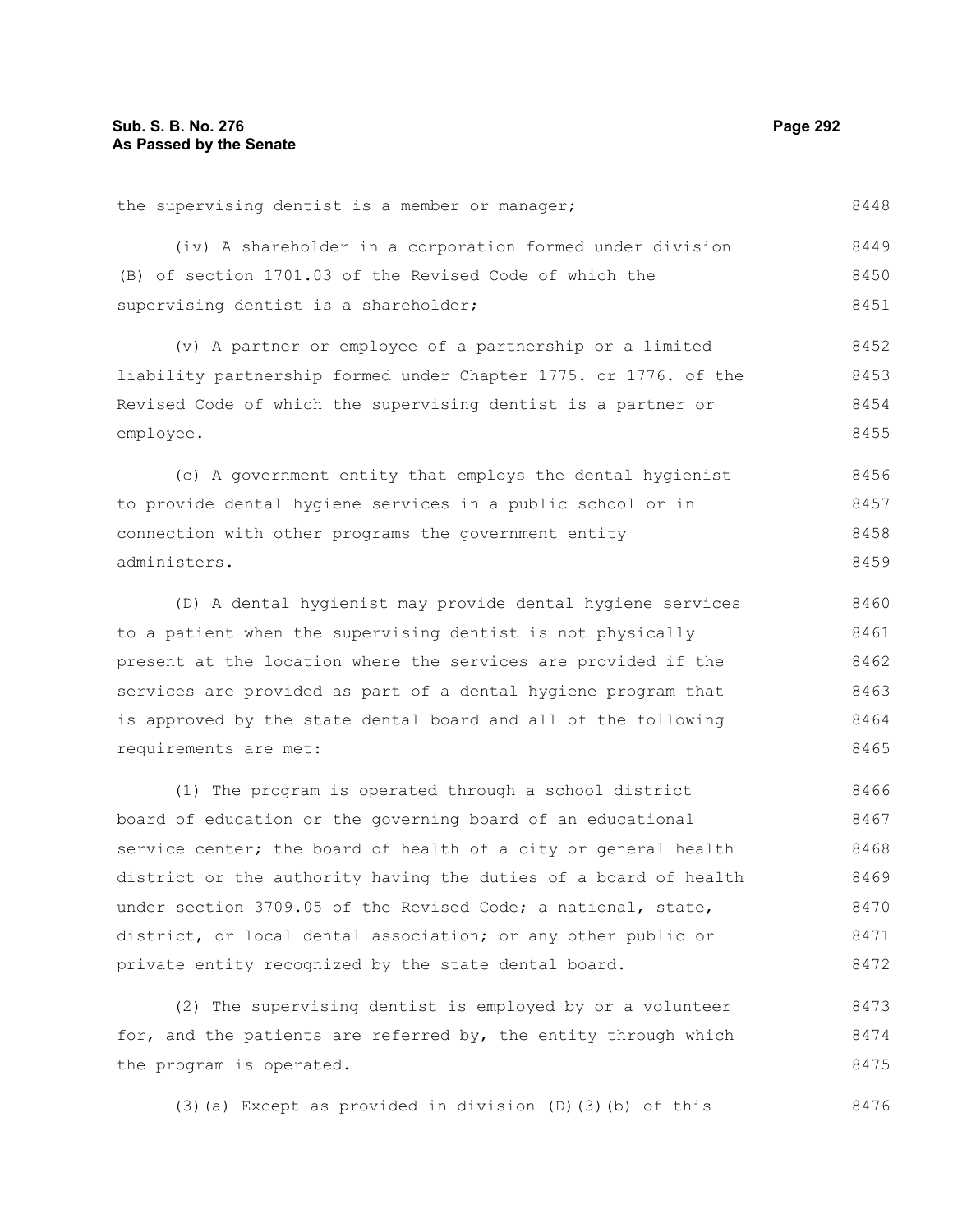| section, the services are performed after examination and         | 8477 |
|-------------------------------------------------------------------|------|
| diagnosis by the dentist and in accordance with the dentist's     | 8478 |
| written treatment plan.                                           | 8479 |
| (b) The requirement in division $(D)$ $(3)$ $(a)$ of this section | 8480 |
| does not apply when the only services to be provided by the       | 8481 |
| dental hygienist are the placement of pit and fissure sealants    | 8482 |
| and the application of fluoride varnish.                          | 8483 |
| (E) A dental hygienist may do any of the following when           | 8484 |
| the supervising dentist is not physically present at the          | 8485 |
| location where the services are provided, regardless of whether   | 8486 |
| the dentist has examined the patient, if the dental hygienist is  | 8487 |
| employed by, or under contract with, the supervising dentist or   | 8488 |
| another person or government entity specified in division (C)     | 8489 |
| $(10)$ (b) or (c) of this section:                                | 8490 |
| (1) Apply fluoride varnish;                                       | 8491 |
| (2) Apply desensitizing agents, excluding silver diamine          | 8492 |
| fluoride;                                                         | 8493 |
| (3) Apply disclosing solutions;                                   | 8494 |
| (4) Apply pit and fissure sealants;                               | 8495 |
| (5) Recement temporary crowns or recement crowns with             | 8496 |
| temporary cement;                                                 | 8497 |
| (6) Conduct caries susceptibility testing;                        | 8498 |
| (7) Provide instruction on oral hygiene home care,                | 8499 |
| including the use of toothbrushes and dental floss;               | 8500 |
| (8) Discuss general nonmedical nutrition information for          | 8501 |
| the purpose of maintaining good oral health.                      | 8502 |

As used in division (E)(8) of this section, "general 8503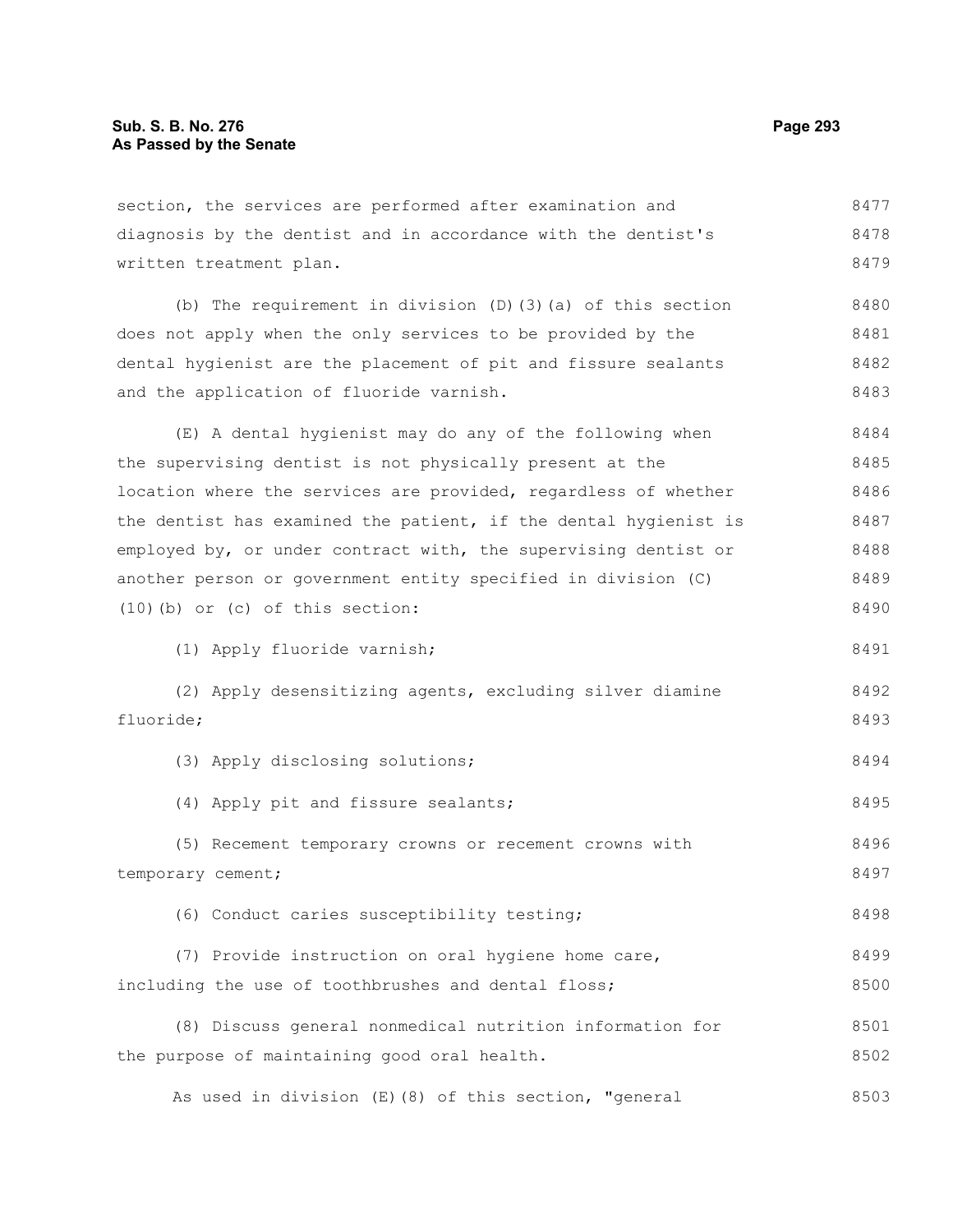following: principles of good nutrition and food preparation, food to be included in the normal daily diet, the essential nutrients needed by the body, recommended amounts of the essential nutrients, the actions of nutrients on the body, the effects of deficiencies or excesses of nutrients, or food and supplements that are good sources of essential nutrients. (F) No person shall do either of the following: (1) Practice dental hygiene in a manner that is separate or otherwise independent from the dental practice of a supervising dentist; (2) Establish or maintain an office or practice that is primarily devoted to the provision of dental hygiene services. (G) The state dental board shall adopt rules under division (C) of section 4715.03 of the Revised Code identifying procedures a dental hygienist may not perform when practicing in the absence of the supervising dentist pursuant to division (C) or (D) of this section. **Sec. 4715.365.** (A) A dentist who holds a current, valid oral health access supervision permit issued under section 4715.362 of the Revised Code may authorize a dental hygienist who holds a current, valid permit issued under section 4715.363 of the Revised Code to perform dental hygiene services at a facility when no dentist is physically present if all of the following conditions are met: 8505 8506 8507 8508 8509 8510 8511 8512 8513 8514 8515 8516 8517 8518 8519 8520 8521 8522 8523 8524 8525 8526 8527 8528

nonmedical nutrition information" means information on the

(1) The authorizing dentist's authorization is in writing and includes, at a minimum, all of the following: 8529 8530

(a) The authorizing dentist's name and permit number; 8531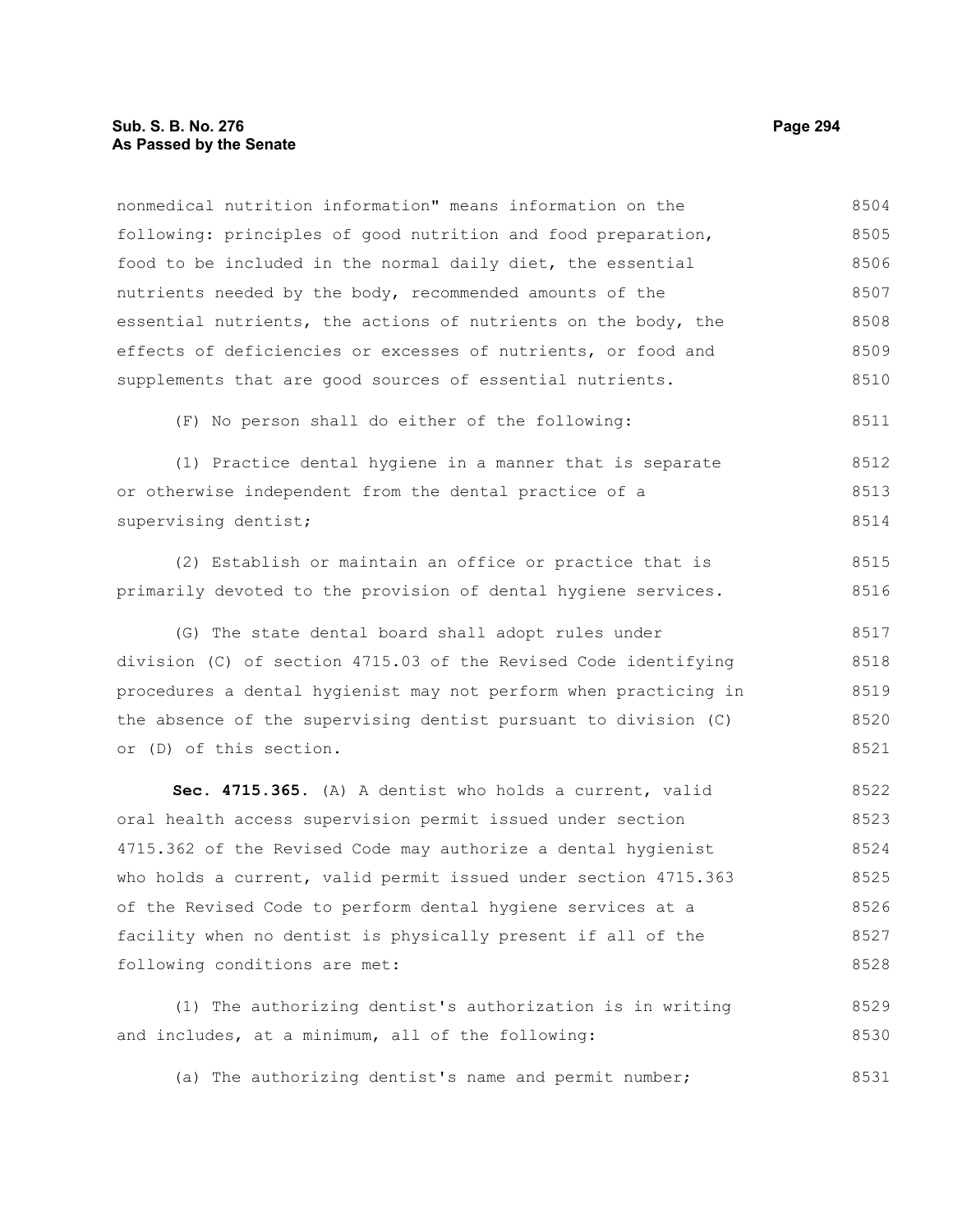| (b) The dental hygienist's name and permit number;               | 8532 |
|------------------------------------------------------------------|------|
| (c) The patient's name;                                          | 8533 |
| (d) The name and address of the location where the dental        | 8534 |
| hygiene services are to be provided;                             | 8535 |
| (e) The date of authorization;                                   | 8536 |
| (f) A statement, signed by the dental hygienist, that the        | 8537 |
| hygienist agrees to comply with section 4715.366 of the Revised  | 8538 |
| Code.                                                            | 8539 |
| (2) The authorizing dentist has personally evaluated the         | 8540 |
| dental hygienist's skills prior to authorizing the dental        | 8541 |
| hygienist to provide the dental hygiene services.                | 8542 |
| (3) Prior to authorizing the dental hygienist to perform         | 8543 |
| the dental hygiene services, the patient's medical and dental    | 8544 |
| history is made available to the authorizing dentist and the     | 8545 |
| authorizing dentist reviews and evaluates the history and        | 8546 |
| determines that the patient may safely receive dental hygiene    | 8547 |
| services.                                                        | 8548 |
| (4) Immediately prior to the provision of dental hygiene         | 8549 |
| services, the patient or patient's representative verifies, by   | 8550 |
| the signature or mark of the patient or representative, that no  | 8551 |
| medically significant changes to the patient's medical or dental | 8552 |
| history have occurred since the authorizing dentist most         | 8553 |
| recently reviewed and evaluated the history and determined that  | 8554 |
| the patient could safely receive dental hygiene services. The    | 8555 |
| signature or mark may be provided through reasonable             | 8556 |
| accommodation, including the use of assistive technology or      | 8557 |
| augmentative devices.                                            | 8558 |
|                                                                  |      |

(5) Prior to receiving dental hygiene services, the 8559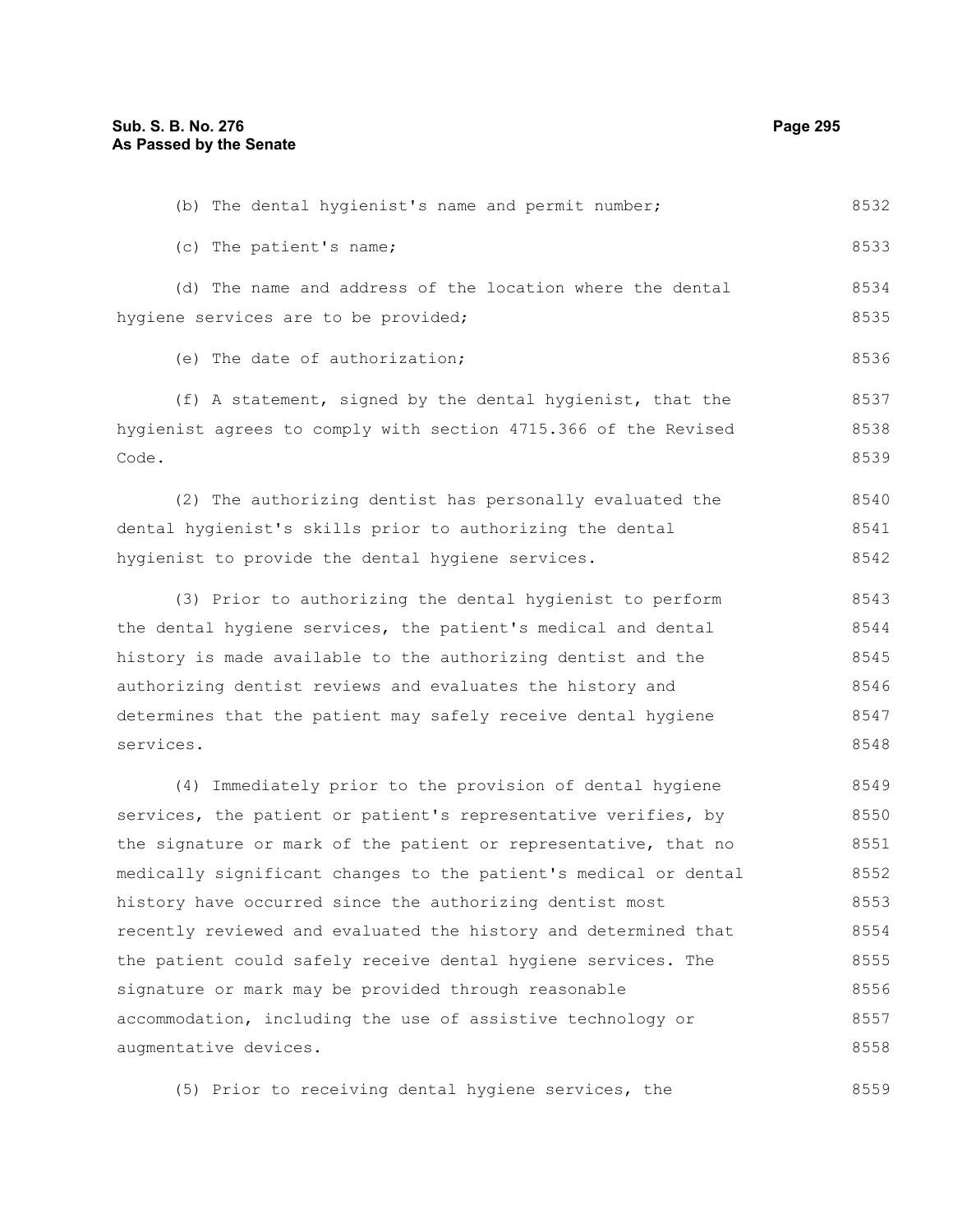patient and the operator of the facility where the dental hygiene services are to be provided are notified that no dentist will be present at the location and that the dental hygienist is prohibited from doing either of the following: (a) Diagnosing the patient's oral health care status; (b) Providing dental hygiene services to the same patient on a subsequent occasion until the patient has received a clinical evaluation performed by a dentist, except in instances described in division (D)(2) of this section. (6) The dental hygienist is employed by, or under contract with, one of the following: (a) The authorizing dentist; (b) A dentist who is any of the following: (i) The authorizing dentist's employer; (ii) A shareholder in a professional association, formed under Chapter 1785. of the Revised Code, of which the authorizing dentist is a shareholder; (iii) A member or manager of a limited liability company, formed under Chapter 1705. or 1706. of the Revised Code, of which the authorizing dentist is a member or manager; (iv) A shareholder in a corporation, formed under division (B) of section 1701.03 of the Revised Code, of which the authorizing dentist is a shareholder; (v) A partner or employee of a partnership, formed under Chapter 1775. of the Revised Code, of which the authorizing dentist is a partner or employee; 8560 8561 8562 8563 8564 8565 8566 8567 8568 8569 8570 8571 8572 8573 8574 8575 8576 8577 8578 8579 8580 8581 8582 8583 8584 8585

(vi) A partner or employee of a limited liability 8586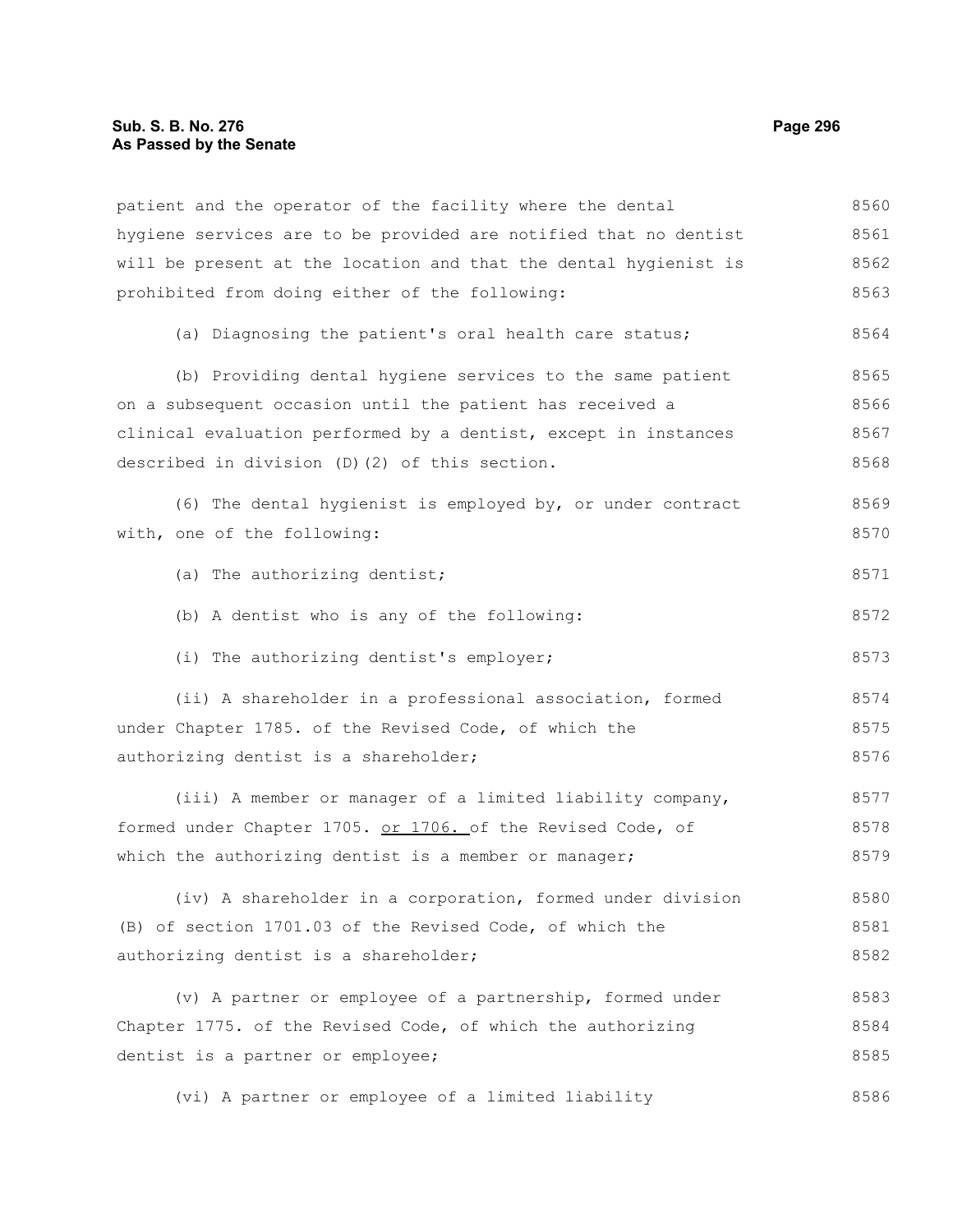8587

8613

which the authorizing dentist is a partner or employee. (c) A government entity that employs the dental hygienist to provide dental hygiene services; (d) An entity that employs the authorizing dentist so long as the dentist's practice is not in violation of section 4715.18 of the Revised Code. (7) If the patient to whom the services are to be provided previously received dental hygiene services under this section, there is written evidence that the patient received a clinical evaluation after the most recent provision of those services. (B) No dentist shall authorize a dental hygienist to perform, and no dental hygienist shall perform, dental hygiene services on a patient under this section unless all of the conditions in division (A) of this section are met. (C) If a patient or patient's representative indicates, under division (A)(4) of this section, that a medically significant change has occurred in the patient's medical or dental history since the authorizing dentist's most recent review and evaluation of the medical and dental history required by division (A)(3) of this section, no dental hygiene services shall be provided under this section until the authorizing dentist completes another review and evaluation of the patient's medical and dental history. The authorizing dentist may complete the subsequent review and evaluation of the patient's medical and dental history by telephone, facsimile, electronic mail, 8588 8589 8590 8591 8592 8593 8594 8595 8596 8597 8598 8599 8600 8601 8602 8603 8604 8605 8606 8607 8608 8609 8610 8611 8612

partnership, formed under Chapter 1775. of the Revised Code, of

(D)(1) Except as provided in division (D)(2) of this section, no dentist shall authorize a dental hygienist to 8614 8615

video, or any other means of electronic communication.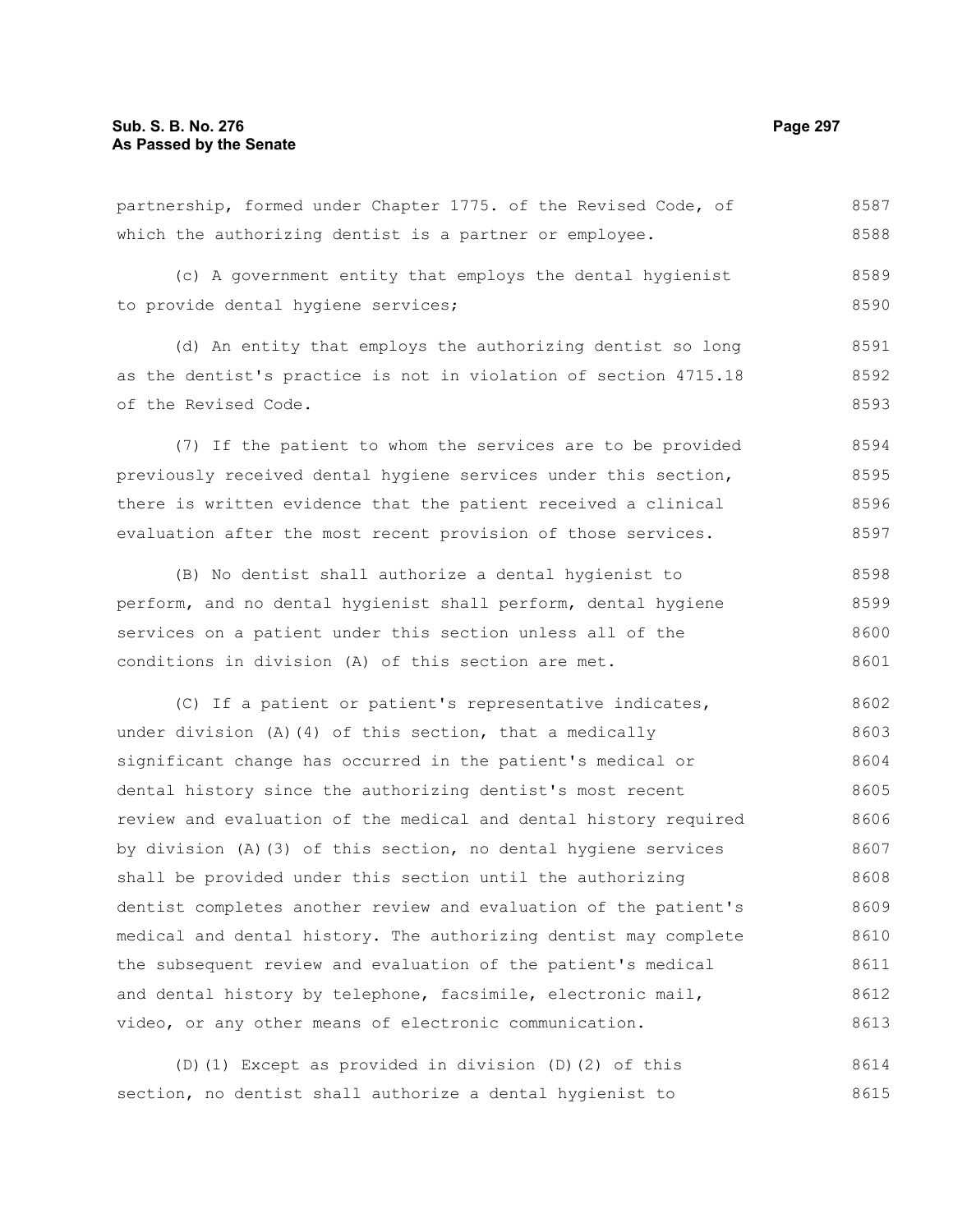provide, and no dental hygienist shall provide, dental hygiene services under this section to the same patient on a subsequent occasion until the patient has received a clinical evaluation performed by a dentist. 8616 8617 8618 8619

(2) Division (D)(1) of this section does not apply if the patient requires multiple visits to complete one or more procedures that could not be completed during the visit in which dental hygiene services were commenced. If the patient requires multiple visits to complete the one or more procedures that could not be completed during the visit in which dental hygiene services were commenced, the one or more procedures shall be completed not later than eight weeks after the visit in which the dental hygiene services were commenced. 8620 8621 8622 8623 8624 8625 8626 8627 8628

(E) No authorizing dentist shall authorize a dental hygienist to diagnose a patient's oral health care status. No dental hygienist practicing under a permit issued under section 4715.363 of the Revised Code to practice under the oral health access supervision of a dentist shall diagnose a patient's oral health care status. 8629 8630 8631 8632 8633 8634

**Sec. 4715.431.** (A) If all of the conditions in division (B) of this section are met, an authorizing dentist may do either of the following under a teledentistry permit without examining a patient in person: 8635 8636 8637 8638

(1) Authorize a dental hygienist or expanded function dental auxiliary to perform services as set forth in division (E) or (F) of this section, as applicable, at a location where no dentist is physically present; 8639 8640 8641 8642

(2) Prescribe a drug that is not a controlled substance for a patient who is at a location where no dentist is 8643 8644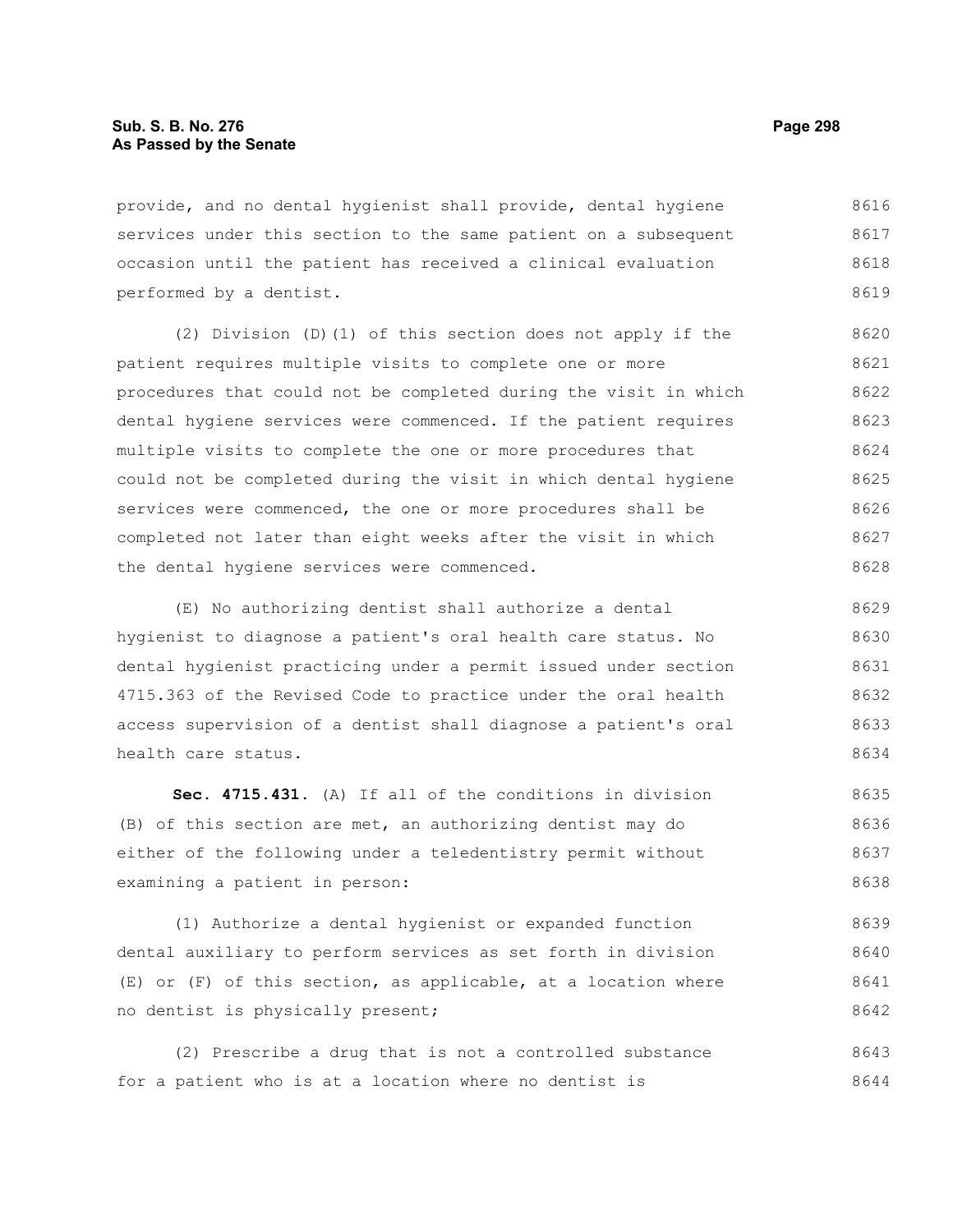| physically present.                                           | 8645 |
|---------------------------------------------------------------|------|
| (B) The conditions that must be met under division (A) of     | 8646 |
| this section are the following:                               | 8647 |
| (1) The authorizing dentist must prepare a written            | 8648 |
| authorization that includes all of the following:             | 8649 |
| (a) The authorizing dentist's name and permit number;         | 8650 |
| (b) The name of the dental hygienist or expanded function     | 8651 |
| dental auxiliary;                                             | 8652 |
| (c) The patient's name;                                       | 8653 |
| (d) The name and address of the location where the            | 8654 |
| services are to be provided;                                  | 8655 |
| (e) The date of the authorization;                            | 8656 |
| (f) A statement signed by the dental hygienist or expanded    | 8657 |
| function dental auxiliary agreeing to comply with the written | 8658 |
| protocols or written standing orders the authorizing dentist  | 8659 |
| establishes, including those for dealing with emergencies;    | 8660 |
| (g) Any other information the dentist considers               | 8661 |
| appropriate.                                                  | 8662 |
| (2) Before any dental services are provided all of the        | 8663 |
| following must occur:                                         | 8664 |
| (a) The patient is notified that an authorizing dentist       | 8665 |
| will perform a clinical evaluation through teledentistry.     | 8666 |
| (b) The patient is given an explanation of alternatives       | 8667 |
| to, and the capabilities and limitations of, teledentistry.   | 8668 |
| (c)(i) Subject to division (B)(2)(c)(ii) of this section,     | 8669 |
| the patient consents to the provision of services through     | 8670 |
|                                                               |      |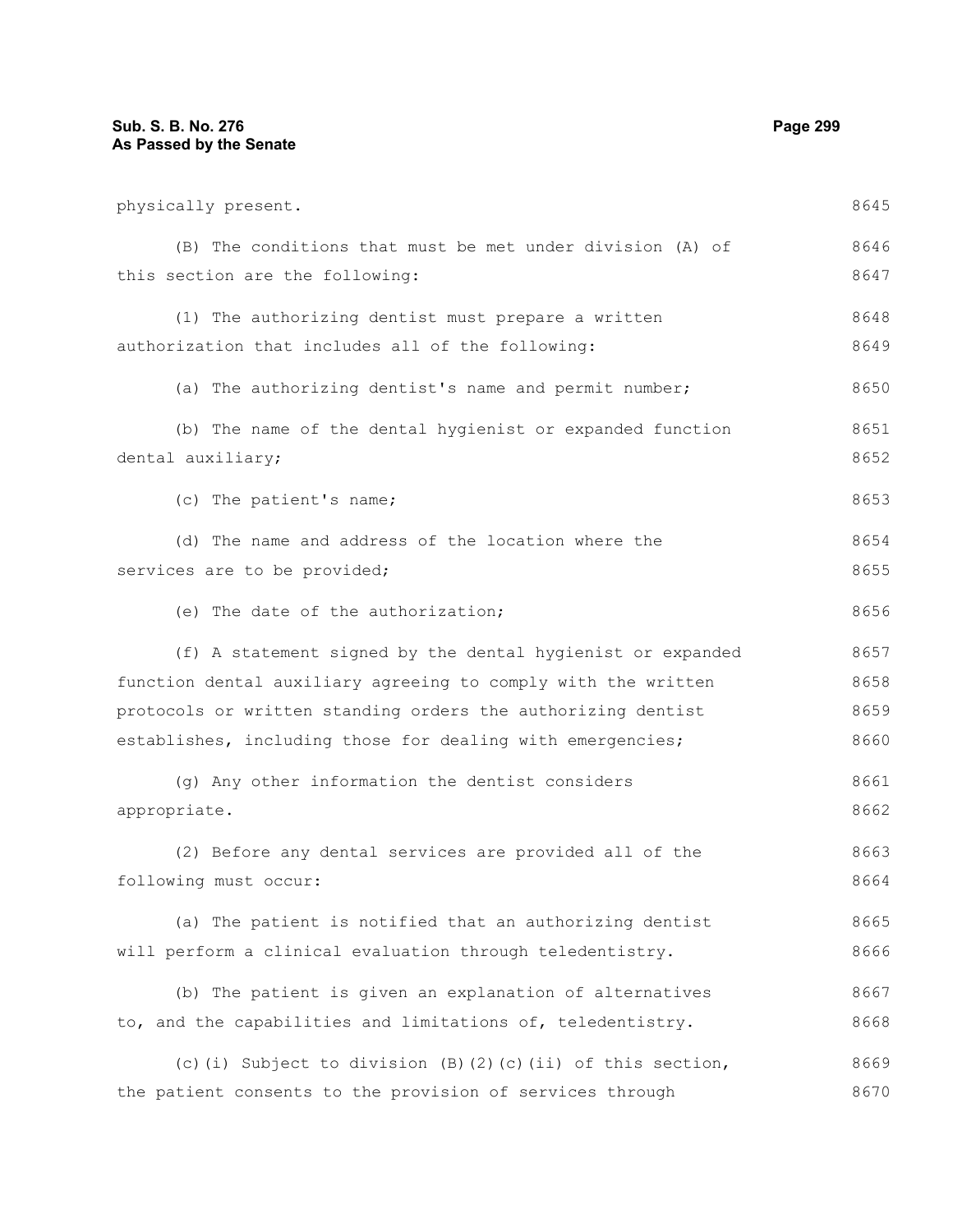| teledentistry and the consent is documented in the patient's     | 8671 |
|------------------------------------------------------------------|------|
| record.                                                          | 8672 |
| (ii) If the services to be provided are the placement of         | 8673 |
| interim therapeutic restorations or the application of silver    | 8674 |
| diamine fluoride, the requirements for informed consent in rules | 8675 |
| adopted under division (C) of section 4715.436 of the Revised    | 8676 |
| Code have been met.                                              | 8677 |
| (3) The authorizing dentist establishes the patient's            | 8678 |
| identity and physical location through synchronous, real-time    | 8679 |
| communication.                                                   | 8680 |
| (4) The authorizing dentist provides dental services             | 8681 |
| through teledentistry only as is appropriate for the patient and | 8682 |
| in accordance with appropriate standards of care.                | 8683 |
| (5) The authorizing dentist establishes a diagnosis and          | 8684 |
| treatment plan and documents it in the patient's record.         | 8685 |
| (6) The authorizing dentist specifies the services the           | 8686 |
| dental hygienist or expanded function dental auxiliary is        | 8687 |
| authorized to provide to the patient.                            | 8688 |
| (7) The dental hygienist or expanded function dental             | 8689 |
| auxiliary is employed by, or under contract with, one of the     | 8690 |
| following:                                                       | 8691 |
| (a) The authorizing dentist;                                     | 8692 |
| (b) A dentist who is any of the following:                       | 8693 |
| (i) The authorizing dentist's employer;                          | 8694 |
| (ii) A shareholder in a professional association formed          | 8695 |
| under Chapter 1785. of the Revised Code of which the authorizing | 8696 |
| dentist is a shareholder;                                        | 8697 |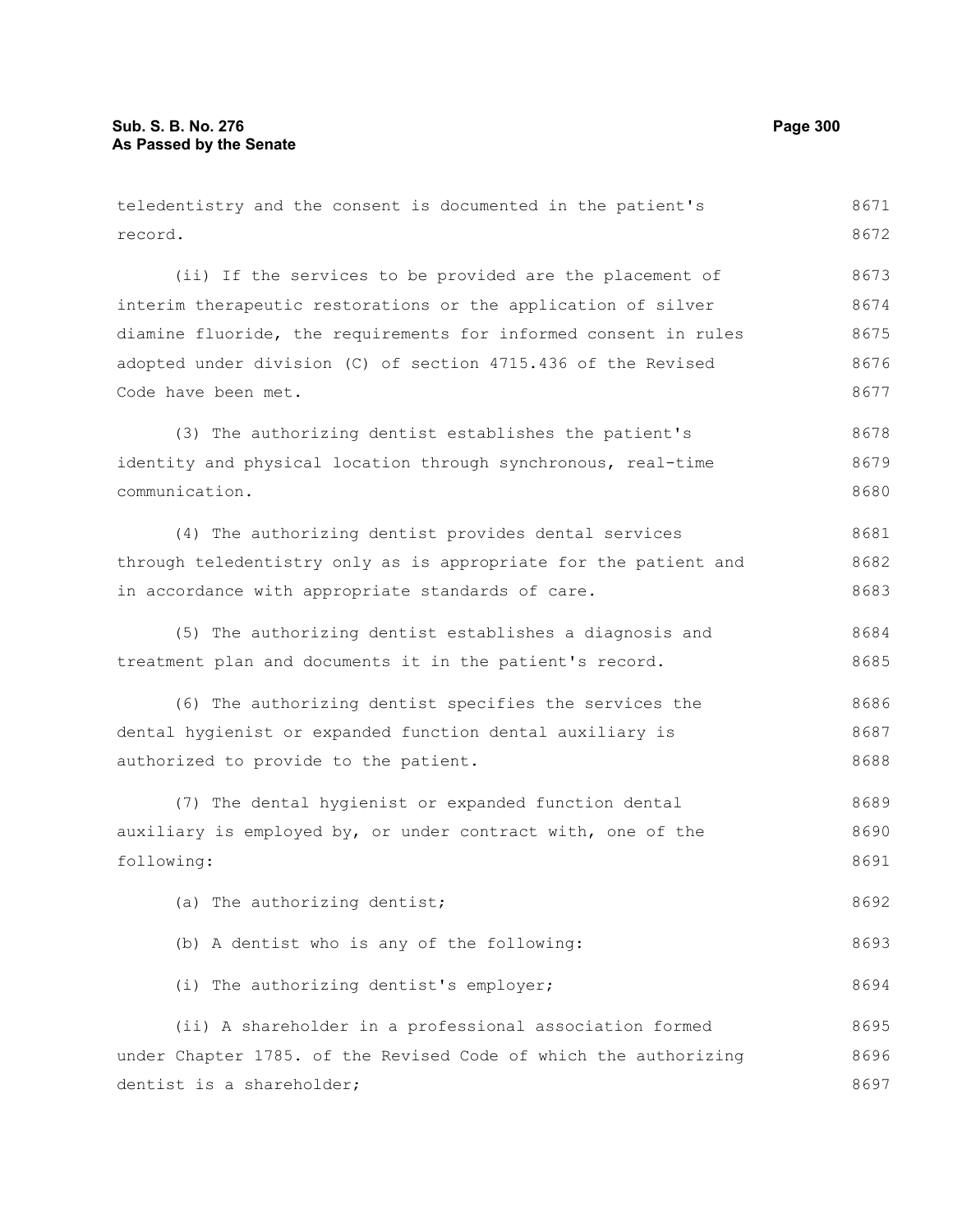## **Sub. S. B. No. 276 Page 301 As Passed by the Senate**

(iii) A member or manager of a limited liability company formed under Chapter 1705. or 1706. of the Revised Code of which the authorizing dentist is a member or manager; 8698 8699 8700

(iv) A shareholder in a corporation formed under division (B) of section 1701.03 of the Revised Code of which the authorizing dentist is a shareholder; 8701 8702 8703

(v) A partner or employee of a partnership, formed under Chapter 1775. of the Revised Code, of which the authorizing dentist is a partner or employee; 8704 8705 8706

(vi) A partner or employee of a limited liability partnership, formed under Chapter 1775. of the Revised Code, of which the authorizing dentist is a partner or employee. 8707 8708 8709

(C) A dentist retains responsibility for ensuring the safety and quality of services provided to patients through teledentistry. Services delivered through teledentistry must be consistent with in-person services. Persons involved with providing services through teledentistry must abide by laws addressing the privacy and security of the patient's dental and medical information. 8710 8711 8712 8713 8714 8715 8716

(D) An authorizing dentist may not have more than a total of three dental hygienists and expanded dental function dental auxiliaries working under the dentist's authorization pursuant to this section at any time. 8717 8718 8719 8720

(E)(1) If authorized to do so by an authorizing dentist in accordance with this section, a dental hygienist may provide dental hygiene services at a location where no dentist is physically present if all of the following requirements are met: 8721 8722 8723 8724

(a) The dental hygienist has at least one year and a minimum of one thousand five hundred hours of experience in the 8725 8726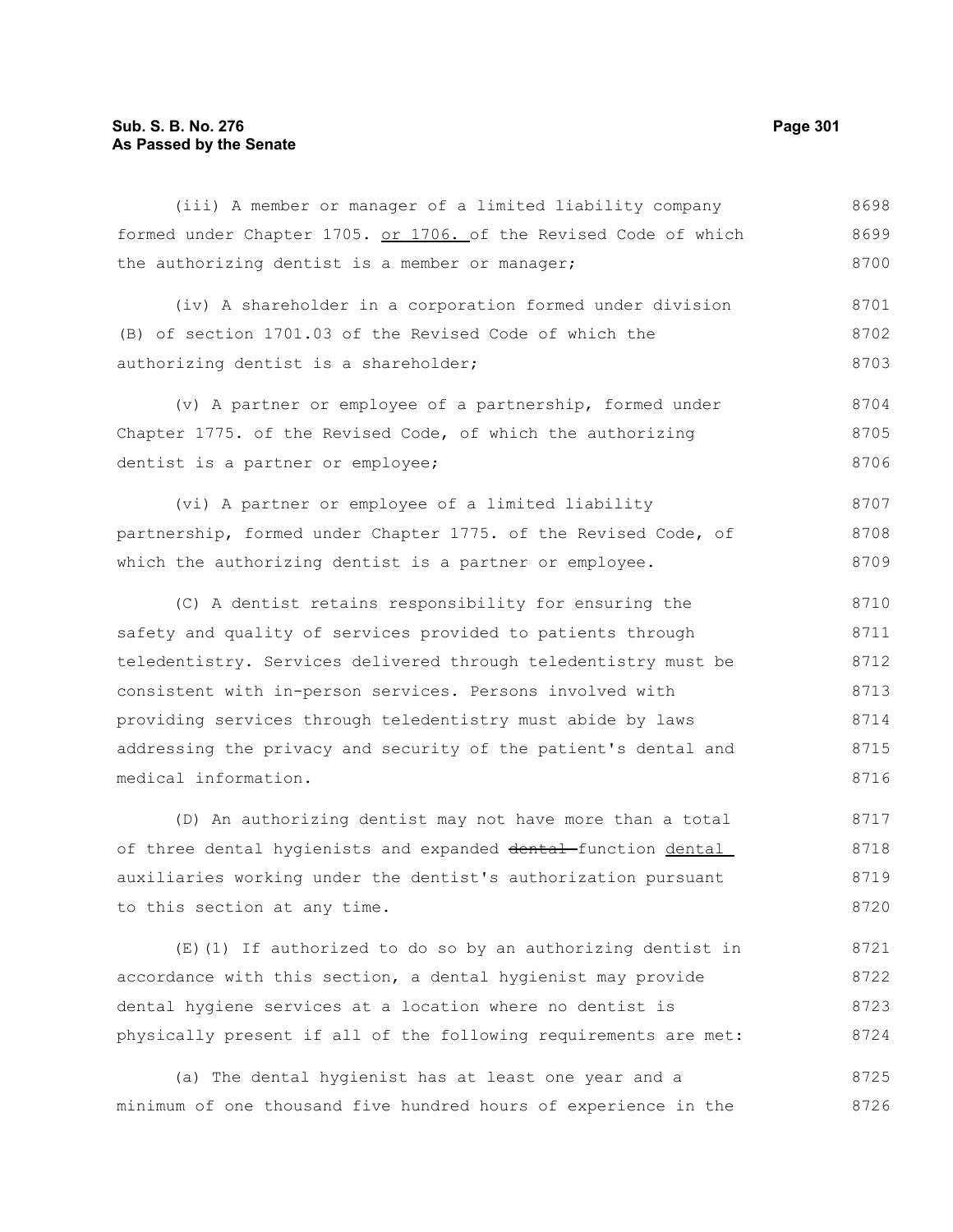practice of dental hygiene.

(b) The dental hygienist has completed a course described in division (C)(2) of section 4715.22 of the Revised Code on the identification and prevention of potential medical emergencies. 8728 8729 8730

(c) The authorizing dentist has evaluated the dental hygienist's skills. 8731 8732

(d) The dental hygienist complies with written protocols or written standing orders established by the authorizing dentist, including written protocols established for emergencies. 8733 8734 8735 8736

(2) If authorized to do so by an authorizing dentist in accordance with this section, a dental hygienist may place interim therapeutic restorations when a dentist is not physically present at the location where the dental hygienist is practicing if the requirements of division (E)(1) of this section are met and the dental hygienist has successfully completed a state dental board-approved course in the proper placement of interim therapeutic restorations. 8737 8738 8739 8740 8741 8742 8743 8744

(3) If authorized to do so by an authorizing dentist in accordance with this section, a dental hygienist may apply silver diamine fluoride when a dentist is not physically present at the location where the dental hygienist is practicing if the requirements of division (E)(1) of this section are met and the dental hygienist has successfully completed a state dental board-approved course in the application of silver diamine fluoride. 8745 8746 8747 8748 8749 8750 8751 8752

(F)(1) If authorized to do so by an authorizing dentist in accordance with this section, an expanded function dental auxiliary may provide the services listed in divisions (A)(2) to 8753 8754 8755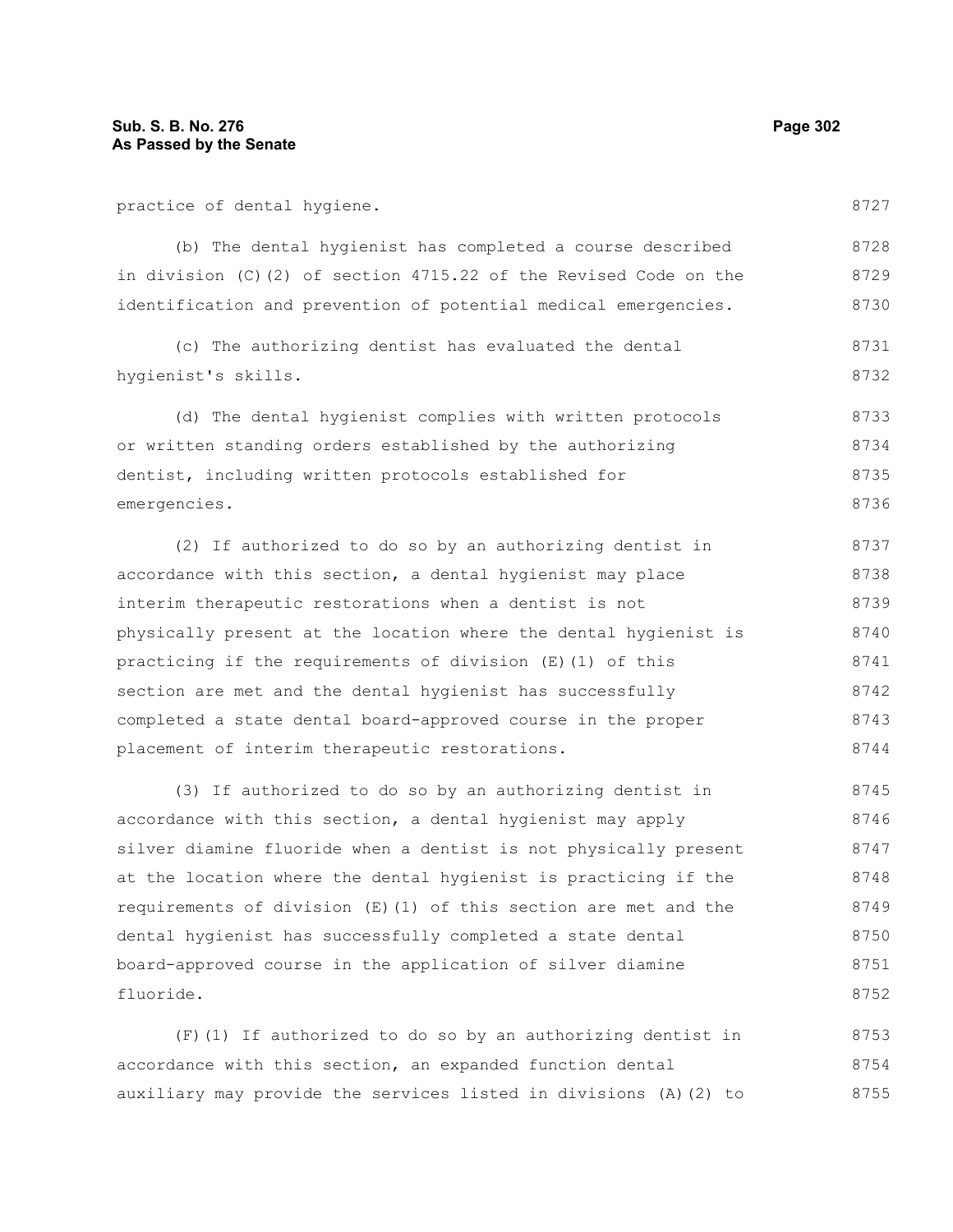#### **Sub. S. B. No. 276 Page 303 As Passed by the Senate**

(10) of section 4715.64 of the Revised Code, and any additional procedures authorized pursuant to division (A)(11) of that section, when a dentist is not physically present at the location where the expanded function dental auxiliary is practicing if all of the following requirements are met: (a) The expanded function dental auxiliary has at least one year and a minimum of one thousand five hundred hours of experience practicing as an expanded function dental auxiliary. (b) The expanded function dental auxiliary has completed a course described in division (C)(2) of section 4715.64 of the Revised Code on the identification and prevention of potential medical emergencies. (c) The authorizing dentist has evaluated the expanded function dental auxiliary's skills. (d) The expanded function dental auxiliary complies with written protocols or written standing orders established by the authorizing dentist, including written protocols for emergencies. (2) If authorized to do so by an authorizing dentist in accordance with this section, an expanded function dental auxiliary who meets the requirements of division  $(F)$  (1) of this section and has successfully completed a state dental boardapproved course in the proper placement of interim therapeutic restorations may place interim therapeutic restorations when a dentist is not physically present at the location where the 8756 8757 8758 8759 8760 8761 8762 8763 8764 8765 8766 8767 8768 8769 8770 8771 8772 8773 8774 8775 8776 8777 8778 8779 8780

(3) If authorized to do so by an authorizing dentist in accordance with this section, an expanded function dental auxiliary who meets the requirements of division (F)(1) of this 8782 8783 8784

expanded function dental auxiliary is practicing.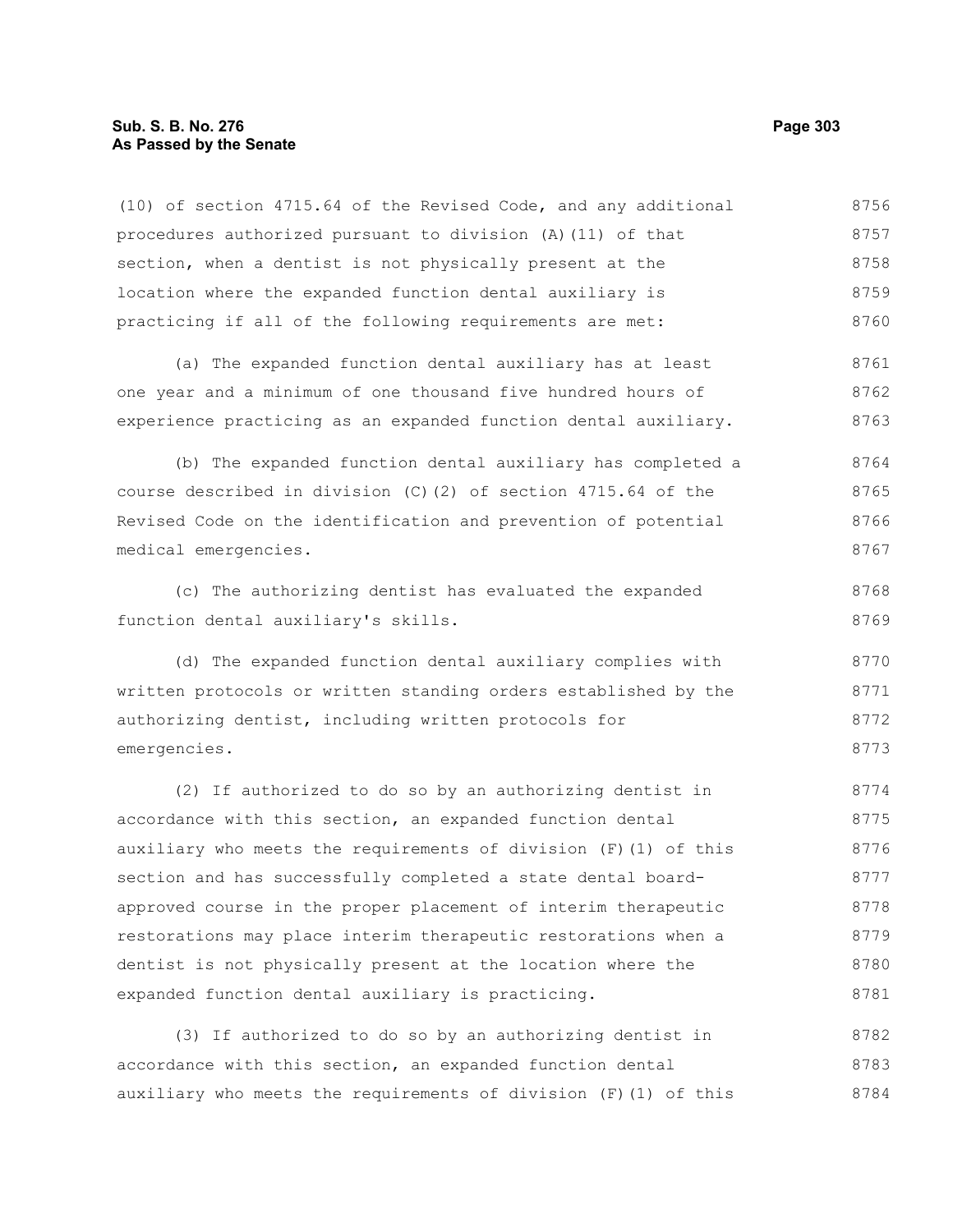#### **Sub. S. B. No. 276 Page 304 As Passed by the Senate**

section and has successfully completed a state dental boardapproved course in the application of silver diamine fluoride may apply silver diamine fluoride when a dentist is not physically present at the location where the expanded function dental auxiliary is practicing. 8785 8786 8787 8788 8789

(4) If authorized to do so by an authorizing dentist in accordance with this section, an expanded function dental auxiliary who meets the requirements of division (F)(1) of this section and holds a current, valid dental x-ray machine operator certificate issued by the board pursuant to section 4715.53 of the Revised Code may perform, for the purpose of contributing to the provision of dental care to a dental patient, standard, diagnostic radiologic procedures when a dentist is not physically present at the location where the expanded function dental auxiliary is practicing. 8790 8791 8792 8793 8794 8795 8796 8797 8798 8799

**Sec. 4717.06.** (A)(1) A licensed funeral director who desires to obtain a license to operate a funeral home, a licensed embalmer who desires to obtain a license to operate an embalming facility, or a holder of a crematory operator permit who desires to obtain a license to operate a crematory facility shall apply to the board of embalmers and funeral directors on a form prescribed by the board. The application shall include the initial license application fee set forth in section 4717.07 of the Revised Code and proof satisfactory to the board that the funeral home, embalming facility, or crematory facility is in compliance with rules adopted by the board under section 4717.04 of the Revised Code, rules adopted by the board of building standards under Chapter 3781. of the Revised Code, and all other federal, state, and local requirements relating to the safety of the premises. 8800 8801 8802 8803 8804 8805 8806 8807 8808 8809 8810 8811 8812 8813 8814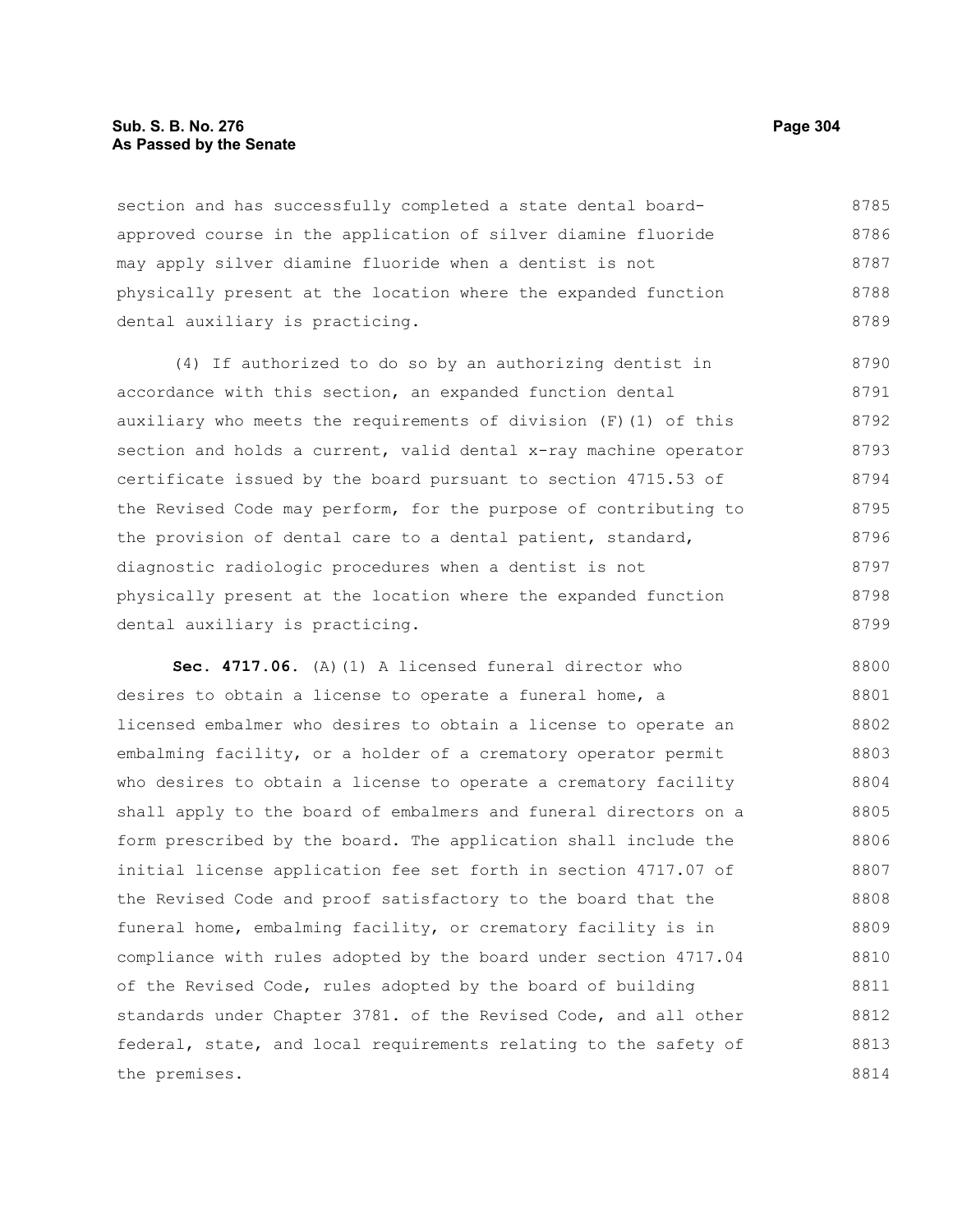## **Sub. S. B. No. 276 Page 305 As Passed by the Senate**

(2) If the funeral home, embalming facility, or crematory facility to which the license application pertains is owned by a corporation or limited liability company, the application shall include the name and address of the corporation's or limited liability company's statutory agent appointed under section 1701.07-or, 1705.06, or 1706.09 of the Revised Code or, in the case of a foreign corporation, the corporation's designated agent appointed under section 1703.041 of the Revised Code. If the funeral home, embalming facility, or crematory facility to which the application pertains is owned by a partnership, the application shall include the name and address of each of the partners. If, at any time after the submission of a license application or issuance of a license, the statutory or designated agent of a corporation or limited liability company owning a funeral home, embalming facility, or crematory facility or the address of the statutory or designated agent changes or, in the case of a partnership, any of the partners of the funeral home, embalming facility, or crematory facility or the address of any of the partners changes, the applicant for or holder of the license to operate the funeral home, embalming facility, or crematory facility shall submit written notice to the board, within thirty days after the change, informing the board of the change and of any name or address of a statutory or designated agent or partner that has changed from that contained in the application for the license or the most recent notice submitted under division (A)(2) of this section. 8815 8816 8817 8818 8819 8820 8821 8822 8823 8824 8825 8826 8827 8828 8829 8830 8831 8832 8833 8834 8835 8836 8837 8838 8839 8840

(B)(1) The board of embalmers and funeral directors shall issue a license to operate a funeral home only to a licensed funeral director who is named in the application as the funeral director actually in charge and ultimately responsible for the funeral home. The board shall issue the license only for the 8841 8842 8843 8844 8845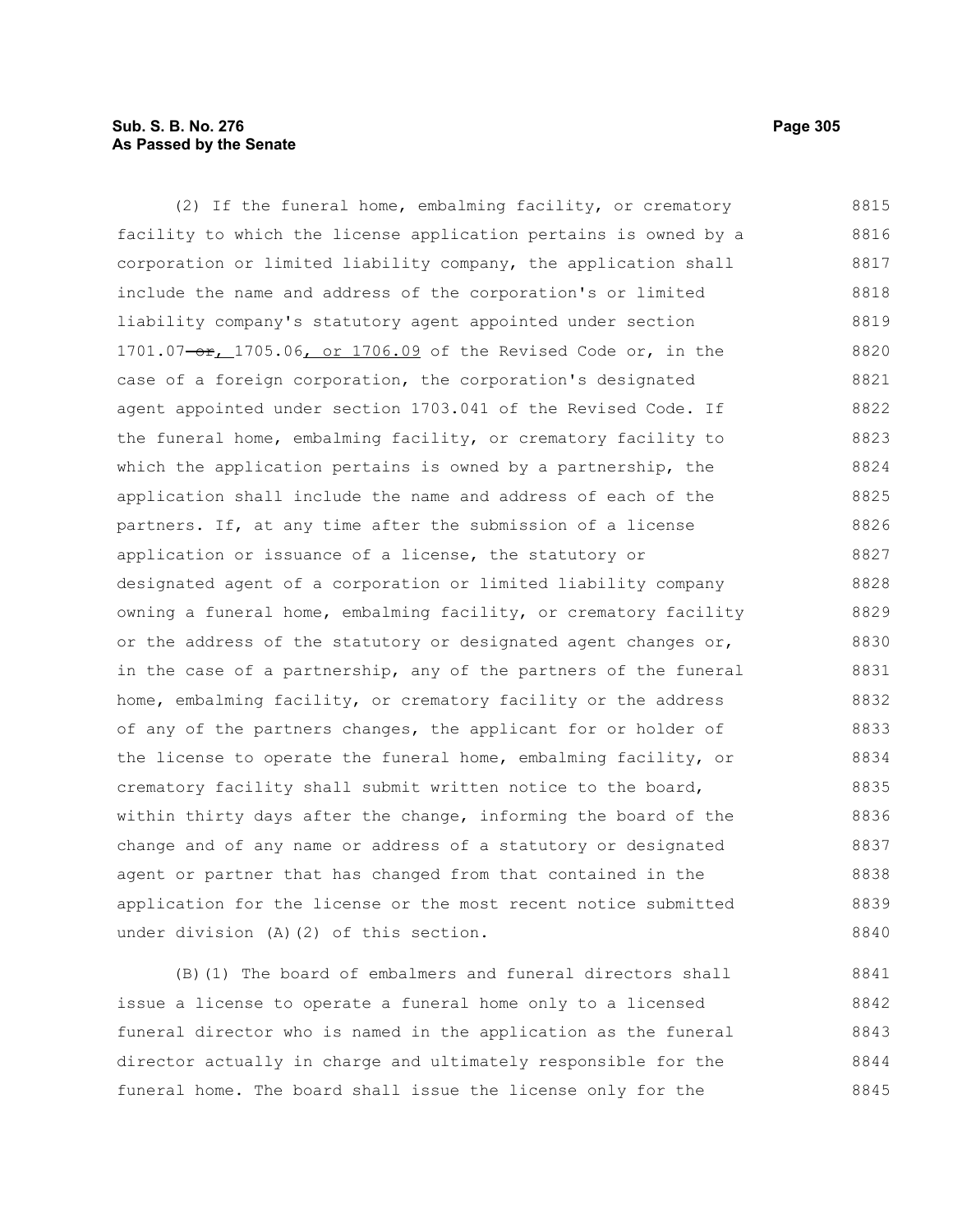address at which the funeral home is physically located and operated. The funeral home license and licenses of the embalmers and funeral directors employed by the funeral home shall be displayed in a conspicuous place within the funeral home. The name of the funeral director to whom the funeral home license has been issued shall be conspicuously displayed immediately on the outside or the inside of the primary entrance to the funeral home that is used by the public. 8846 8847 8848 8849 8850 8851 8852 8853

(2) The funeral home shall have on the premises one of the following: 8854 8855

(a) If embalming will take place at the funeral home, an embalming room that is adequately equipped and maintained. The embalming room shall be kept in a clean and sanitary manner and used only for the embalming, preparation, or holding of dead human bodies. The embalming room shall contain only the articles, facilities, and instruments necessary for those purposes. 8856 8857 8858 8859 8860 8861 8862

(b) If embalming will not take place at the funeral home, a holding room that is adequately equipped and maintained. The holding room shall be kept in a clean and sanitary manner and used only for the preparation, other than embalming, and holding of dead human bodies. The holding room shall contain only the articles and facilities necessary for those purposes. 8863 8864 8865 8866 8867 8868

(3) Each funeral home shall be directly supervised by a funeral director licensed under this chapter, who may supervise more than one funeral home. 8869 8870 8871

(C)(1) The board shall issue a license to operate an embalming facility only to a licensed embalmer who is actually in charge of and ultimately responsible for the embalming 8872 8873 8874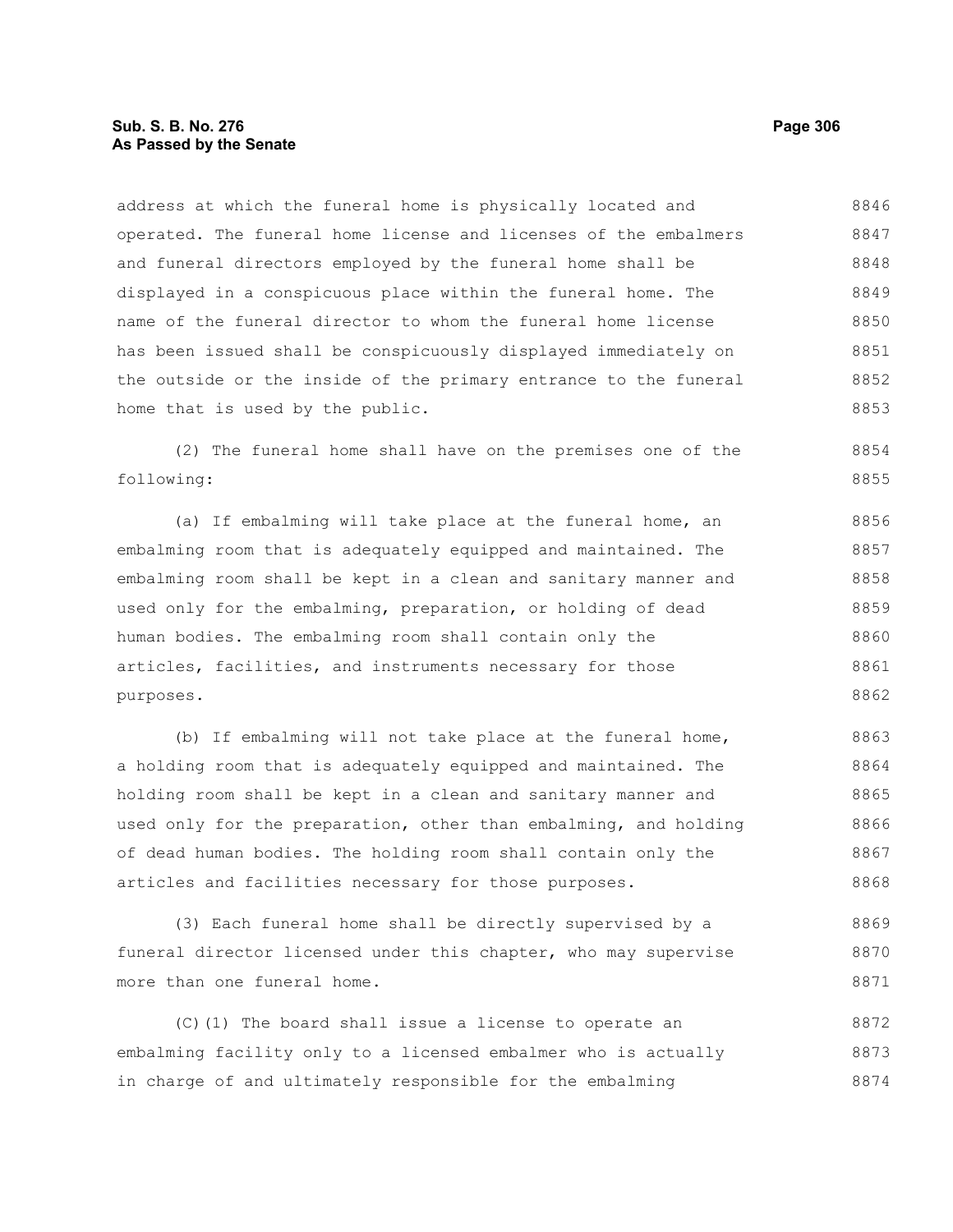#### **Sub. S. B. No. 276 Page 307 As Passed by the Senate**

facility. The board shall issue the license only for the address at which the embalming facility is physically located and operated. The license shall be displayed in a conspicuous place within the facility. The name of the embalmer to whom the embalming facility license has been issued shall be conspicuously displayed on the outside or inside of the primary entrance to the embalming facility. 8875 8876 8877 8878 8879 8880 8881

(2) The embalming facility shall be adequately equipped and maintained in a sanitary manner. The embalming room at such a facility shall contain only the articles, facilities, and instruments necessary for its stated purpose. The embalming room shall be kept in a clean and sanitary condition and used only for the care and preparation of dead human bodies. 8882 8883 8884 8885 8886 8887

(D)(1) The board shall issue a license to operate a crematory facility only to a crematory operator who is actually in charge and ultimately responsible for the crematory facility. The board shall issue the license only for the address at which the crematory facility is physically located and operated. The license shall be displayed in a conspicuous place within the crematory facility. The name of the crematory operator to whom the crematory facility license has been issued shall be conspicuously displayed on the outside or inside of the primary entrance to the crematory facility. 8888 8889 8890 8891 8892 8893 8894 8895 8896 8897

(2) The crematory facility shall be adequately equipped and maintained in a clean and sanitary manner. The crematory facility may be located in a funeral home, embalming facility, cemetery building, or other building in which the crematory facility may lawfully operate. If a crematory facility engages in the cremation of animals, the crematory facility shall cremate animals in a cremation chamber that also is not used to 8898 8899 8900 8901 8902 8903 8904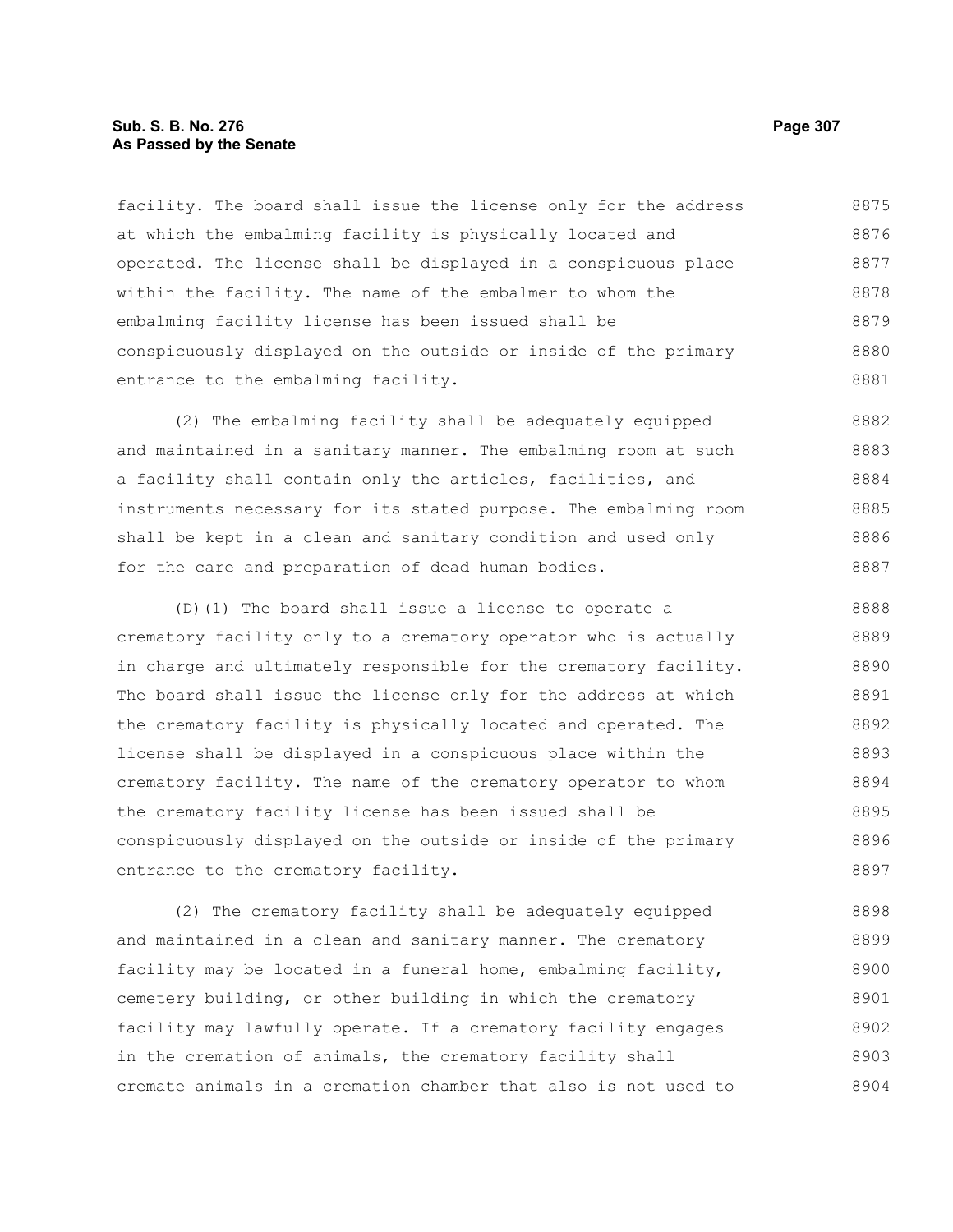#### **Sub. S. B. No. 276 Page 308 As Passed by the Senate**

cremate dead human bodies or human body parts and shall not cremate animals in a cremation chamber used for the cremation of dead human bodies and human body parts. Cremation chambers that are used for the cremation of dead human bodies or human body parts and cremation chambers used for the cremation of animals may be located in the same area. Cremation chambers used for the cremation of animals shall have conspicuously displayed on the unit a notice that the unit is to be used for animals only. 8905 8906 8907 8908 8909 8910 8911 8912

(3) A license to operate a crematory facility shall be issued to the person actually in charge of the crematory facility. This section does not require the individual who is actually in charge of the crematory facility to be an embalmer or funeral director licensed under this chapter. 8913 8914 8915 8916 8917

(4) Nothing in this section or rules adopted under section 4717.04 of the Revised Code precludes the establishment and operation of a crematory facility on or adjacent to the property on which a cemetery, funeral home, or embalming facility is located. 8918 8919 8920 8921 8922

**Sec. 4723.16.** (A) An individual whom the board of nursing licenses or otherwise legally authorizes to engage in the practice of nursing as a registered nurse, advanced practice registered nurse, or licensed practical nurse may render the professional services of a registered, advanced practice registered, or licensed practical nurse within this state through a corporation formed under division (B) of section 1701.03 of the Revised Code, a limited liability company formed under Chapter 1705. or 1706. of the Revised Code, a partnership, or a professional association formed under Chapter 1785. of the Revised Code. This division does not preclude an individual of that nature from rendering professional services as a 8923 8924 8925 8926 8927 8928 8929 8930 8931 8932 8933 8934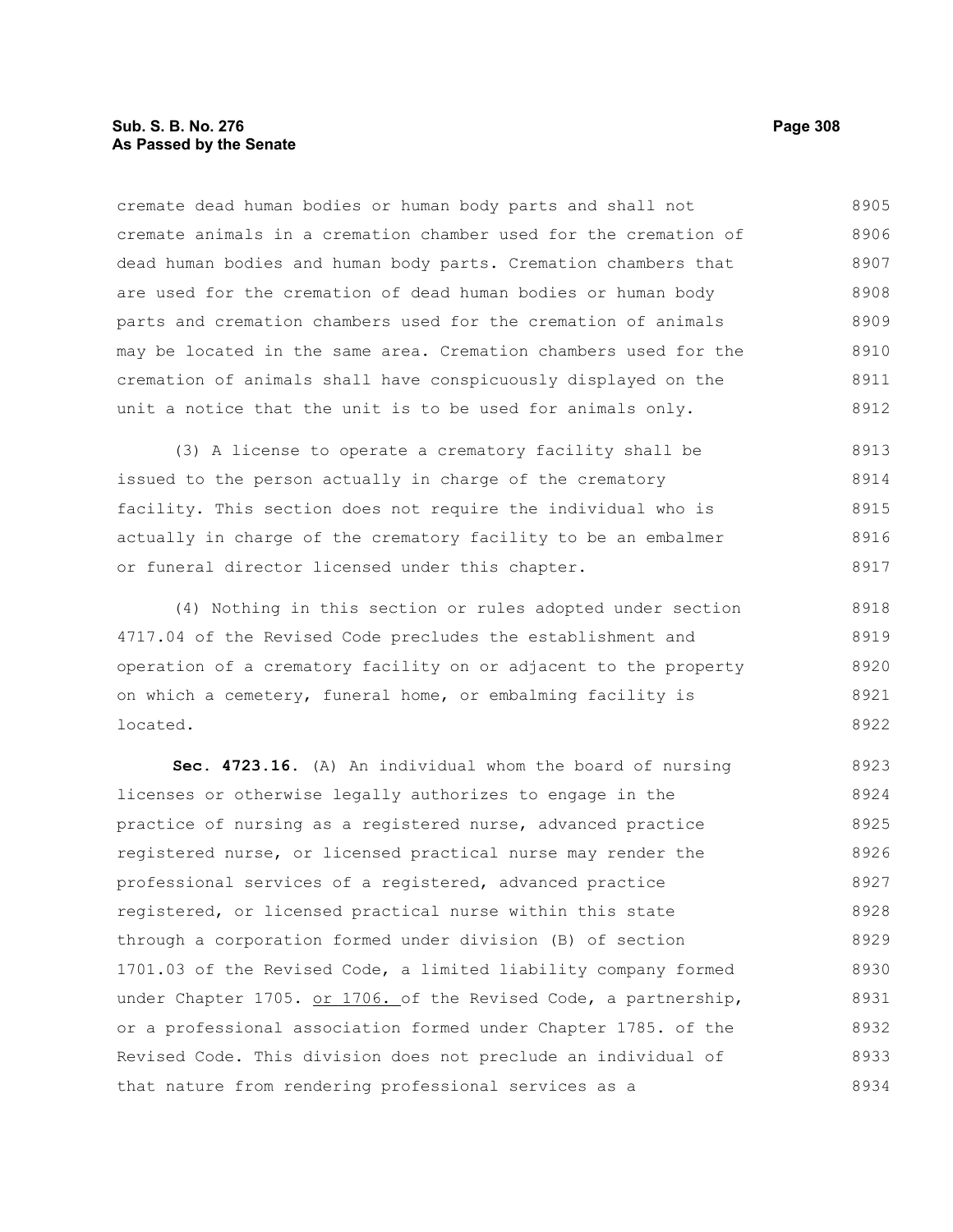#### **Sub. S. B. No. 276 Page 309 As Passed by the Senate**

registered, advanced practice registered, or licensed practical nurse through another form of business entity, including, but not limited to, a nonprofit corporation or foundation, or in another manner that is authorized by or in accordance with this chapter, another chapter of the Revised Code, or rules of the board of nursing adopted pursuant to this chapter. (B) A corporation, limited liability company, partnership, or professional association described in division (A) of this section may be formed for the purpose of providing a combination of the professional services of the following individuals who are licensed, certificated, or otherwise legally authorized to practice their respective professions: (1) Optometrists who are authorized to practice optometry under Chapter 4725. of the Revised Code; (2) Chiropractors who are authorized to practice chiropractic or acupuncture under Chapter 4734. of the Revised Code; (3) Psychologists who are authorized to practice psychology under Chapter 4732. of the Revised Code; (4) Registered, advanced practice registered, or licensed practical nurses who are authorized to practice nursing as registered nurses, advanced practice registered nurses, or licensed practical nurses under this chapter; (5) Pharmacists who are authorized to practice pharmacy under Chapter 4729. of the Revised Code; (6) Physical therapists who are authorized to practice 8935 8936 8937 8938 8939 8940 8941 8942 8943 8944 8945 8946 8947 8948 8949 8950 8951 8952 8953 8954 8955 8956 8957 8958 8959 8960

physical therapy under sections 4755.40 to 4755.56 of the Revised Code; 8961 8962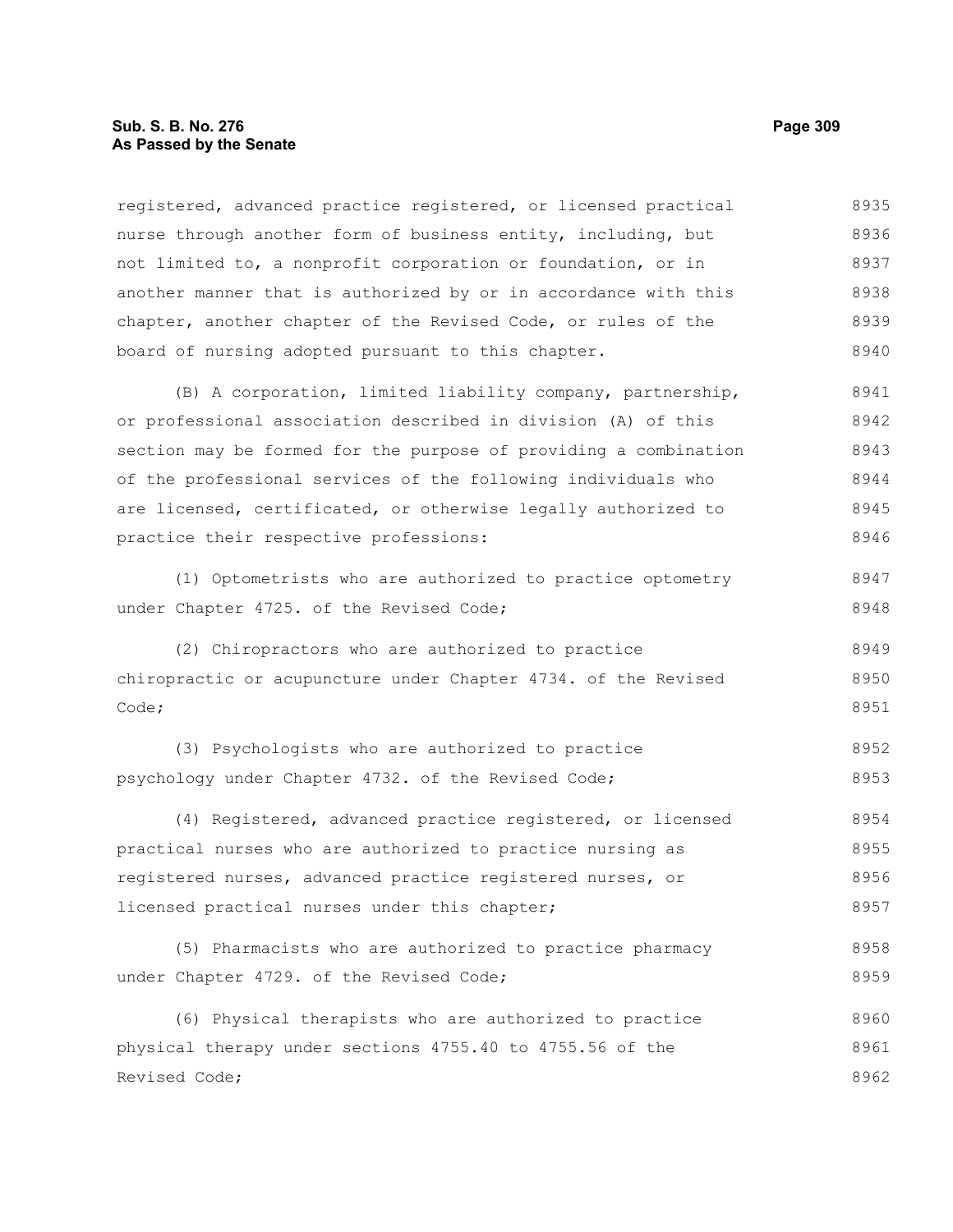(7) Occupational therapists who are licensed to practice occupational therapy under sections 4755.04 to 4755.13 of the Revised Code; 8963 8964 8965

(8) Mechanotherapists who are authorized to practice mechanotherapy under section 4731.151 of the Revised Code; 8966 8967

(9) Doctors of medicine and surgery, osteopathic medicine and surgery, or podiatric medicine and surgery who are licensed, certificated, or otherwise legally authorized for their respective practices under Chapter 4731. of the Revised Code; 8968 8969 8970 8971

(10) Licensed professional clinical counselors, licensed professional counselors, independent social workers, social workers, independent marriage and family therapists, or marriage and family therapists who are authorized for their respective practices under Chapter 4757. of the Revised Code. 8972 8973 8974 8975 8976

This division shall apply notwithstanding a provision of a code of ethics applicable to a nurse that prohibits a registered, advanced practice registered, or licensed practical nurse from engaging in the practice of nursing as a registered nurse, advanced practice registered nurse, or licensed practical nurse in combination with a person who is licensed, certificated, or otherwise legally authorized to practice optometry, chiropractic, acupuncture through the state chiropractic board, psychology, pharmacy, physical therapy, occupational therapy, mechanotherapy, medicine and surgery, osteopathic medicine and surgery, podiatric medicine and surgery, professional counseling, social work, or marriage and family therapy, but who is not also licensed, certificated, or otherwise legally authorized to engage in the practice of nursing as a registered nurse, advanced practice registered nurse, or licensed practical nurse. 8977 8978 8979 8980 8981 8982 8983 8984 8985 8986 8987 8988 8989 8990 8991 8992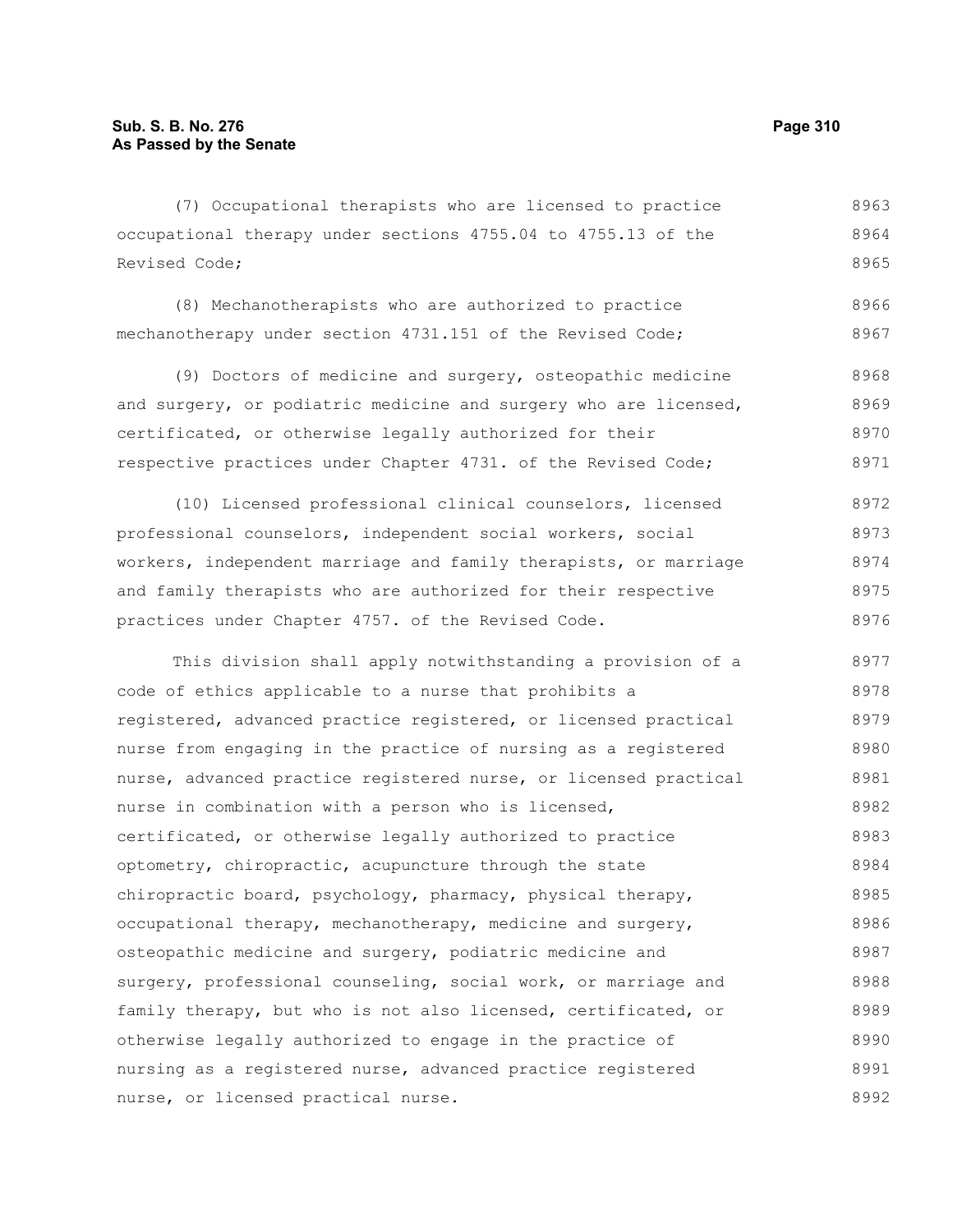## **Sub. S. B. No. 276 Page 311 As Passed by the Senate**

**Sec. 4725.33.** (A) An individual whom the state vision professionals board licenses to engage in the practice of optometry may render the professional services of an optometrist within this state through a corporation formed under division (B) of section 1701.03 of the Revised Code, a limited liability company formed under Chapter 1705. or 1706. of the Revised Code, a partnership, or a professional association formed under Chapter 1785. of the Revised Code. This division does not preclude an optometrist from rendering professional services as an optometrist through another form of business entity, including, but not limited to, a nonprofit corporation or foundation, or in another manner that is authorized by or in accordance with this chapter, another chapter of the Revised Code, or rules of the state vision professionals board adopted pursuant to this chapter. 8993 8994 8995 8996 8997 8998 8999 9000 9001 9002 9003 9004 9005 9006 9007

(B) A corporation, limited liability company, partnership, or professional association described in division (A) of this section may be formed for the purpose of providing a combination of the professional services of the following individuals who are licensed, certificated, or otherwise legally authorized to practice their respective professions: 9008 9009 9010 9011 9012 9013

(1) Optometrists who are authorized to practice optometry under Chapter 4725. of the Revised Code; 9014 9015

(2) Chiropractors who are authorized to practice chiropractic or acupuncture under Chapter 4734. of the Revised Code; 9016 9017 9018

(3) Psychologists who are authorized to practice psychology under Chapter 4732. of the Revised Code; 9019 9020

(4) Registered or licensed practical nurses who are 9021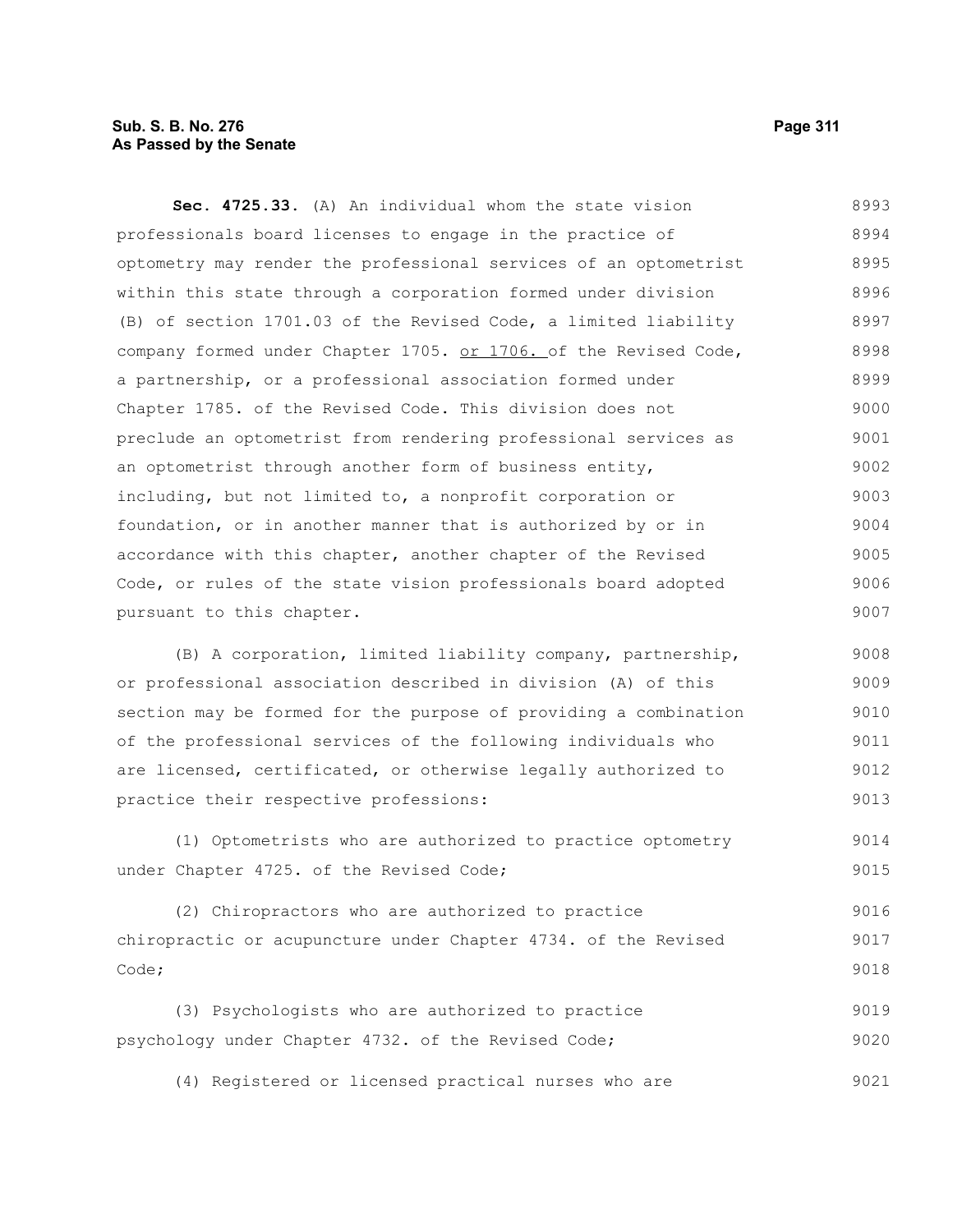#### authorized to practice nursing as registered nurses or as licensed practical nurses under Chapter 4723. of the Revised Code; (5) Pharmacists who are authorized to practice pharmacy under Chapter 4729. of the Revised Code; (6) Physical therapists who are authorized to practice physical therapy under sections 4755.40 to 4755.56 of the Revised Code; (7) Occupational therapists who are authorized to practice occupational therapy under sections 4755.04 to 4755.13 of the Revised Code; (8) Mechanotherapists who are authorized to practice mechanotherapy under section 4731.151 of the Revised Code; (9) Doctors of medicine and surgery, osteopathic medicine and surgery, or podiatric medicine and surgery who are authorized for their respective practices under Chapter 4731. of the Revised Code; (10) Licensed professional clinical counselors, licensed professional counselors, independent social workers, social workers, independent marriage and family therapists, or marriage and family therapists who are authorized for their respective practices under Chapter 4757. of the Revised Code. This division shall apply notwithstanding a provision of a code of ethics applicable to an optometrist that prohibits an optometrist from engaging in the practice of optometry in combination with a person who is licensed, certificated, or 9022 9023 9024 9025 9026 9027 9028 9029 9030 9031 9032 9033 9034 9035 9036 9037 9038 9039 9040 9041 9042 9043 9044 9045 9046 9047

otherwise legally authorized to practice chiropractic, acupuncture through the state chiropractic board, psychology, nursing, pharmacy, physical therapy, occupational therapy, 9048 9049 9050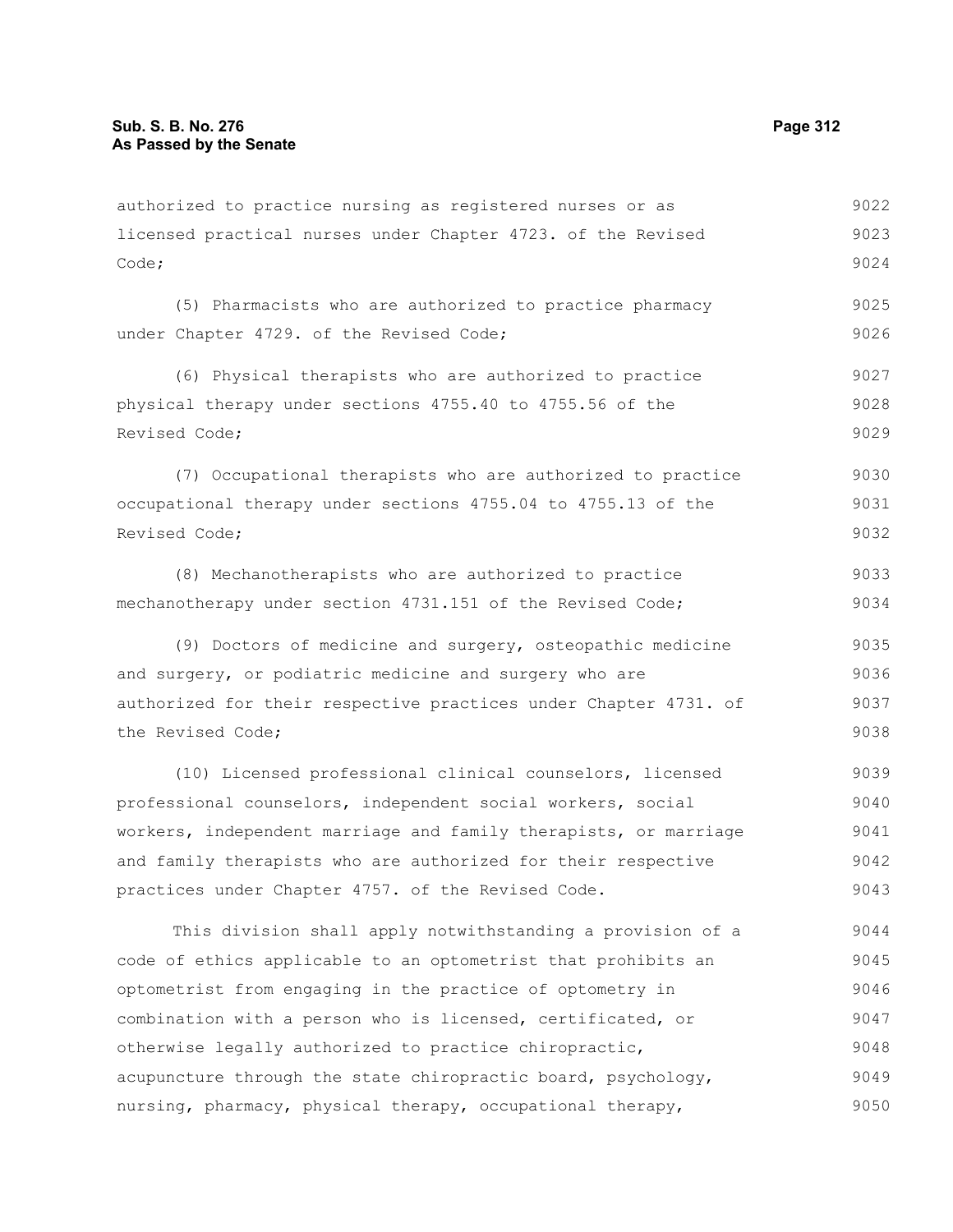#### **Sub. S. B. No. 276 Page 313 As Passed by the Senate**

mechanotherapy, medicine and surgery, osteopathic medicine and surgery, podiatric medicine and surgery, professional counseling, social work, or marriage and family therapy, but who is not also licensed, certificated, or otherwise legally authorized to engage in the practice of optometry. 9051 9052 9053 9054 9055

**Sec. 4729.161.** (A) An individual registered with the state board of pharmacy to engage in the practice of pharmacy may render the professional services of a pharmacist within this state through a corporation formed under division (B) of section 1701.03 of the Revised Code, a limited liability company formed under Chapter 1705. or 1706. of the Revised Code, a partnership, or a professional association formed under Chapter 1785. of the Revised Code. This division does not preclude an individual of that nature from rendering professional services as a pharmacist through another form of business entity, including, but not limited to, a nonprofit corporation or foundation, or in another manner that is authorized by or in accordance with this chapter, another chapter of the Revised Code, or rules of the state board of pharmacy adopted pursuant to this chapter. 9056 9057 9058 9059 9060 9061 9062 9063 9064 9065 9066 9067 9068 9069

(B) A corporation, limited liability company, partnership, or professional association described in division (A) of this section may be formed for the purpose of providing a combination of the professional services of the following individuals who are licensed, certificated, or otherwise legally authorized to practice their respective professions: 9070 9071 9072 9073 9074 9075

(1) Optometrists who are authorized to practice optometry under Chapter 4725. of the Revised Code; 9076 9077

(2) Chiropractors who are authorized to practice chiropractic or acupuncture under Chapter 4734. of the Revised Code; 9078 9079 9080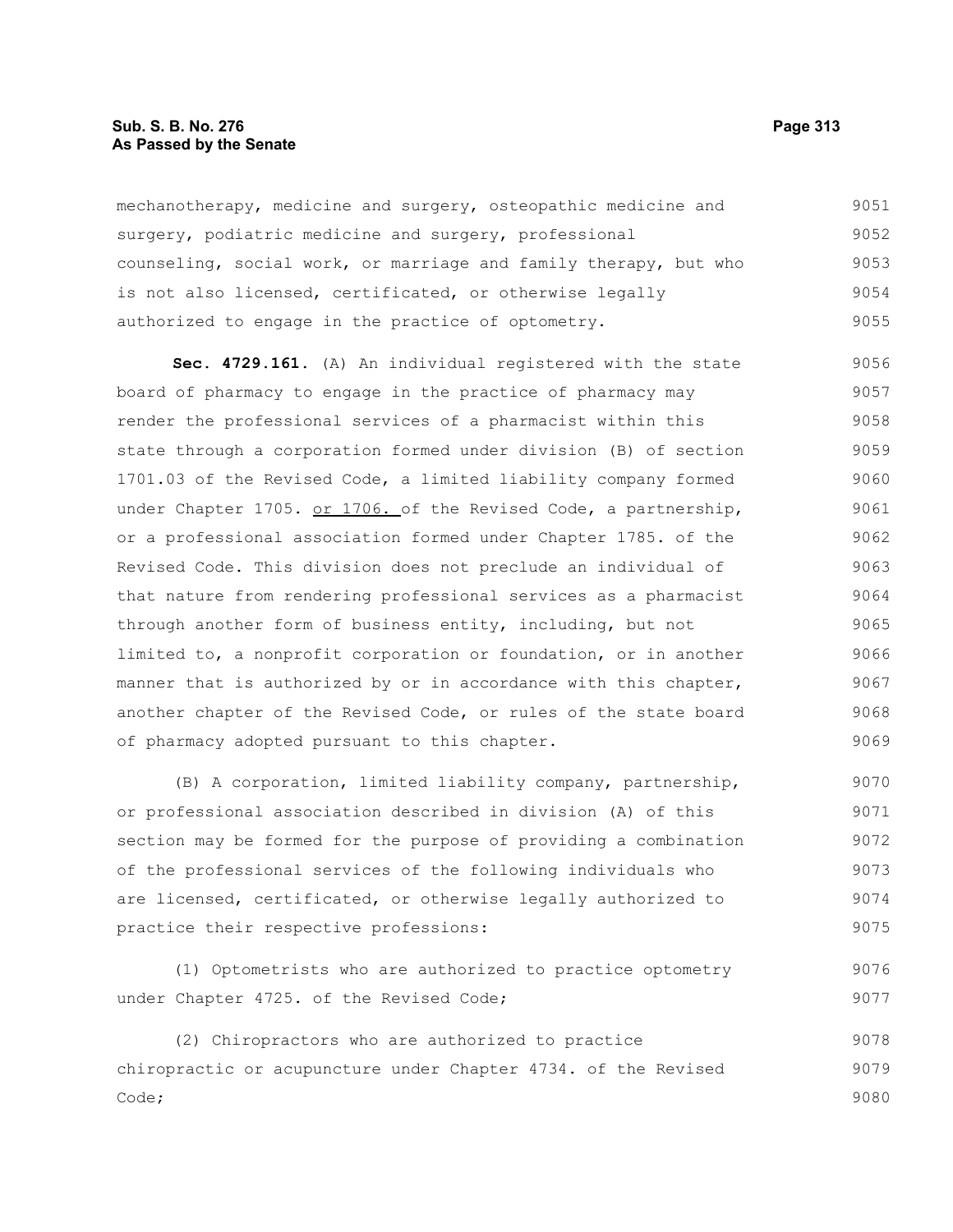(3) Psychologists who are authorized to practice psychology under Chapter 4732. of the Revised Code; (4) Registered or licensed practical nurses who are authorized to practice nursing as registered nurses or as licensed practical nurses under Chapter 4723. of the Revised Code; (5) Pharmacists who are authorized to practice pharmacy under Chapter 4729. of the Revised Code; (6) Physical therapists who are authorized to practice physical therapy under sections 4755.40 to 4755.56 of the Revised Code; (7) Occupational therapists who are authorized to practice occupational therapy under sections 4755.04 to 4755.13 of the Revised Code; (8) Mechanotherapists who are authorized to practice mechanotherapy under section 4731.151 of the Revised Code; (9) Doctors of medicine and surgery, osteopathic medicine and surgery, or podiatric medicine and surgery who are authorized for their respective practices under Chapter 4731. of the Revised Code; (10) Licensed professional clinical counselors, licensed professional counselors, independent social workers, social workers, independent marriage and family therapists, or marriage and family therapists who are authorized for their respective practices under Chapter 4757. of the Revised Code. This division shall apply notwithstanding a provision of a code of ethics applicable to a pharmacist that prohibits a 9081 9082 9083 9084 9085 9086 9087 9088 9089 9090 9091 9092 9093 9094 9095 9096 9097 9098 9099 9100 9101 9102 9103 9104 9105 9106 9107

pharmacist from engaging in the practice of pharmacy in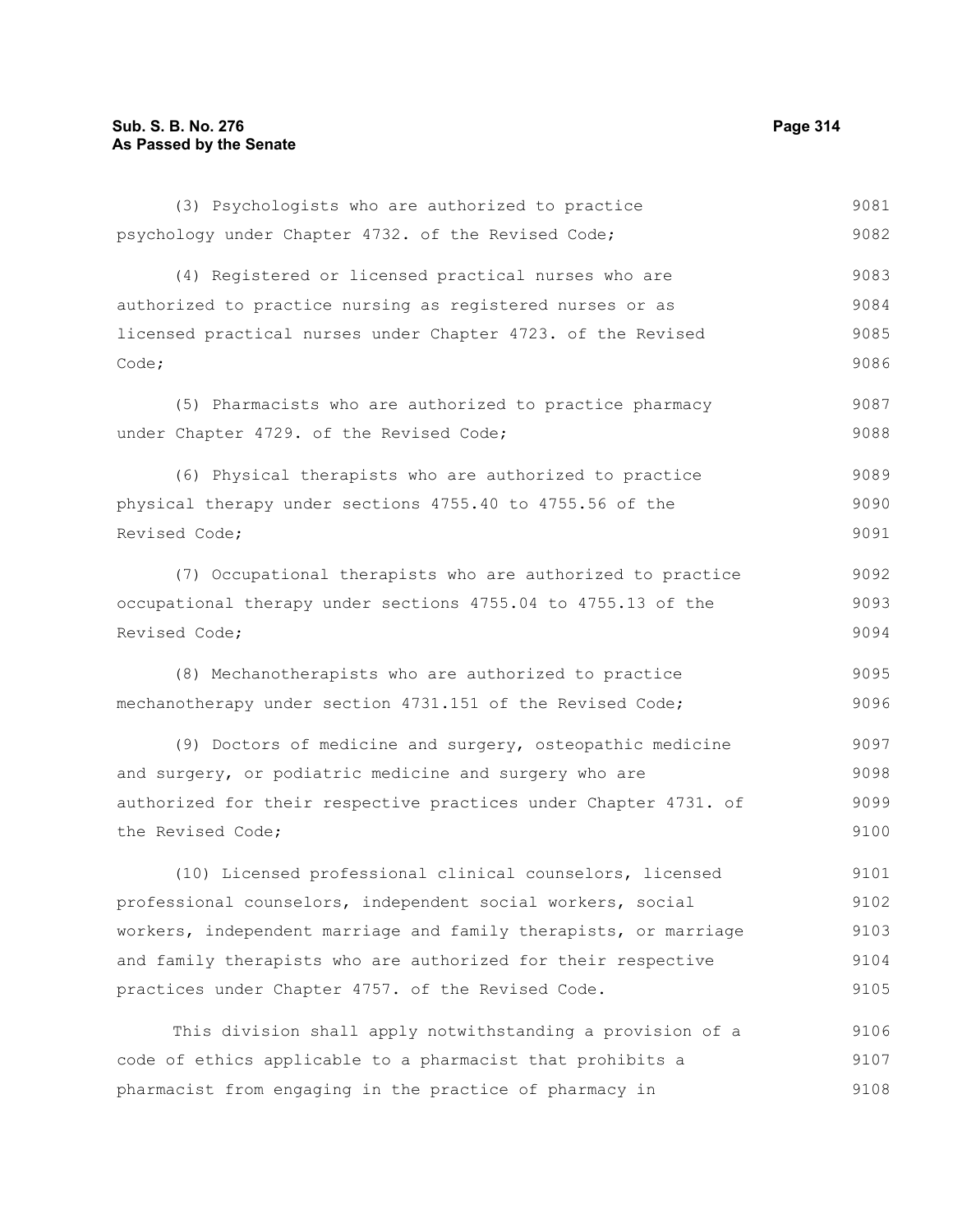combination with a person who is licensed, certificated, or otherwise legally authorized to practice optometry, chiropractic, acupuncture through the state chiropractic board, psychology, nursing, physical therapy, occupational therapy, mechanotherapy, medicine and surgery, osteopathic medicine and surgery, podiatric medicine and surgery, professional counseling, social work, or marriage and family therapy, but who is not also licensed, certificated, or otherwise legally authorized to engage in the practice of pharmacy. 9109 9110 9111 9112 9113 9114 9115 9116 9117

**Sec. 4729.541.** (A) Except as provided in divisions (B) to (D) of this section, all of the following are exempt from licensure as a terminal distributor of dangerous drugs: 9118 9119 9120

(1) A licensed health professional authorized to prescribe drugs;

(2) A business entity that is a corporation formed under division (B) of section 1701.03 of the Revised Code, a limited liability company formed under Chapter 1705. or 1706. of the Revised Code, or a professional association formed under Chapter 1785. of the Revised Code if the entity has a sole shareholder who is a prescriber and is authorized to provide the professional services being offered by the entity; 9123 9124 9125 9126 9127 9128 9129

(3) A business entity that is a corporation formed under division (B) of section 1701.03 of the Revised Code, a limited liability company formed under Chapter 1705. or 1706. of the Revised Code, a partnership or a limited liability partnership formed under Chapter 1775. of the Revised Code, or a professional association formed under Chapter 1785. of the Revised Code, if, to be a shareholder, member, or partner, an individual is required to be licensed, certified, or otherwise legally authorized under Title XLVII of the Revised Code to 9130 9131 9132 9133 9134 9135 9136 9137 9138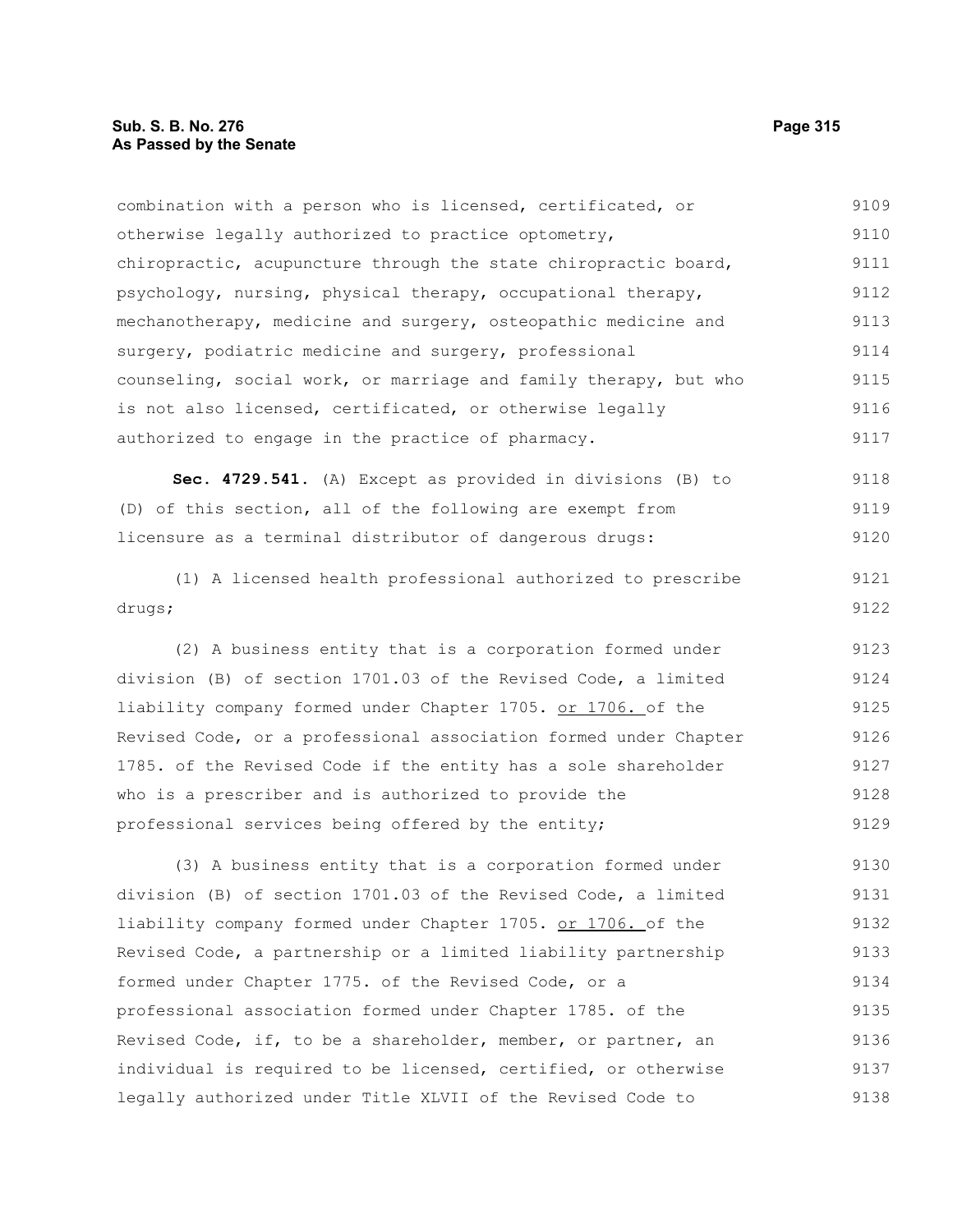| perform the professional service provided by the entity and each | 9139 |
|------------------------------------------------------------------|------|
| such individual is a prescriber;                                 | 9140 |
| (4) An individual who holds a current license,                   | 9141 |
| certificate, or registration issued under Title XLVII of the     | 9142 |
| Revised Code and has been certified to conduct diabetes          | 9143 |
| education by a national certifying body specified in rules       | 9144 |
| adopted by the state board of pharmacy under section 4729.68 of  | 9145 |
| the Revised Code, but only with respect to insulin that will be  | 9146 |
| used for the purpose of diabetes education and only if diabetes  | 9147 |
| education is within the individual's scope of practice under     | 9148 |
| statutes and rules regulating the individual's profession;       | 9149 |
| (5) An individual who holds a valid certificate issued by        | 9150 |
| a nationally recognized S.C.U.B.A. diving certifying             | 9151 |
| organization approved by the state board of pharmacy under rules | 9152 |
| adopted by the board, but only with respect to medical oxygen    | 9153 |
| that will be used for the purpose of emergency care or treatment | 9154 |
| at the scene of a diving emergency;                              | 9155 |
| (6) With respect to epinephrine autoinjectors that may be        | 9156 |
| possessed under section 3313.7110, 3313.7111, 3314.143, 3326.28, | 9157 |
| or 3328.29 of the Revised Code, any of the following: the board  | 9158 |
| of education of a city, local, exempted village, or joint        | 9159 |
| vocational school district; a chartered or nonchartered          | 9160 |
| nonpublic school; a community school established under Chapter   | 9161 |
| 3314, of the Revised Code: a STEM school established under       | 9162 |

Chapter 3326. of the Revised Code; or a college-preparatory boarding school established under Chapter 3328. of the Revised Code; 9163 9164 9165

(7) With respect to epinephrine autoinjectors that may be possessed under section 5101.76 of the Revised Code, any of the following: a residential camp, as defined in section 2151.011 of 9166 9167 9168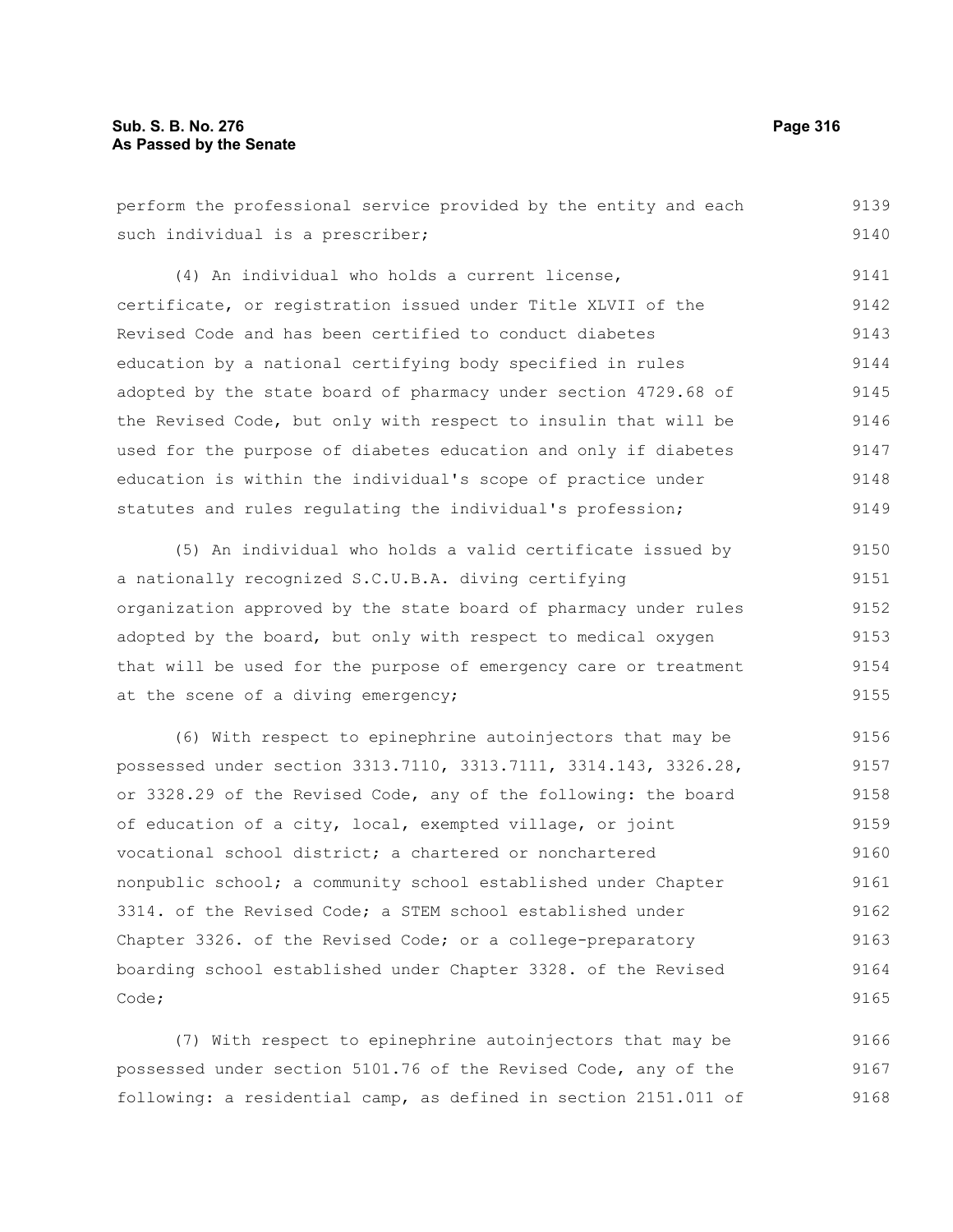## **Sub. S. B. No. 276 Page 317 As Passed by the Senate**

the Revised Code; a child day camp, as defined in section 5104.01 of the Revised Code; or a child day camp operated by any county, township, municipal corporation, township park district created under section 511.18 of the Revised Code, park district created under section 1545.04 of the Revised Code, or joint recreation district established under section 755.14 of the Revised Code; 9169 9170 9171 9172 9173 9174 9175

(8) With respect to epinephrine autoinjectors that may be possessed under Chapter 3728. of the Revised Code, a qualified entity, as defined in section 3728.01 of the Revised Code; 9176 9177 9178

(9) With respect to inhalers that may be possessed under section 3313.7113, 3313.7114, 3314.144, 3326.30, or 3328.30 of the Revised Code, any of the following: the board of education of a city, local, exempted village, or joint vocational school district; a chartered or nonchartered nonpublic school; a community school established under Chapter 3314. of the Revised Code; a STEM school established under Chapter 3326. of the Revised Code; or a college-preparatory boarding school established under Chapter 3328. of the Revised Code; 9179 9180 9181 9182 9183 9184 9185 9186 9187

(10) With respect to inhalers that may be possessed under section 5101.77 of the Revised Code, any of the following: a residential camp, as defined in section 2151.011 of the Revised Code; a child day camp, as defined in section 5104.01 of the Revised Code; or a child day camp operated by any county, township, municipal corporation, township park district created under section 511.18 of the Revised Code, park district created under section 1545.04 of the Revised Code, or joint recreation district established under section 755.14 of the Revised Code; 9188 9189 9190 9191 9192 9193 9194 9195 9196

(11) With respect to naloxone that may be possessed under section 2925.61 of the Revised Code, a law enforcement agency 9197 9198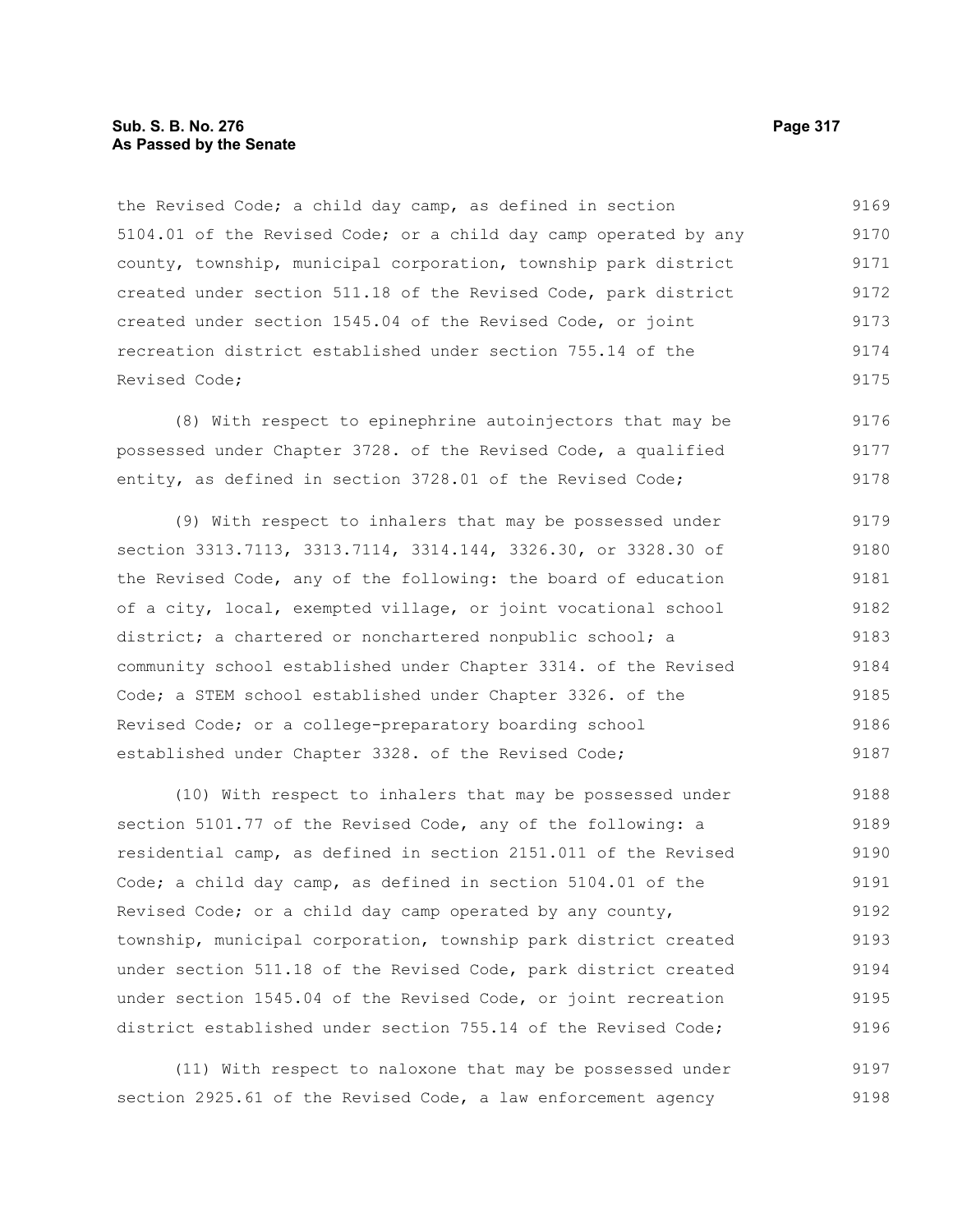9225

| and its peace officers;                                          | 9199 |
|------------------------------------------------------------------|------|
| (12) With respect to naloxone that may be possessed under        | 9200 |
| section 4729.514 of the Revised Code, a service entity, as       | 9201 |
| defined in that section;                                         | 9202 |
| (13) A facility that is owned and operated by the United         | 9203 |
| States department of defense, the United States department of    | 9204 |
| veterans affairs, or any other federal agency.                   | 9205 |
| (B) If a person described in division (A) of this section        | 9206 |
| is a pain management clinic or is operating a pain management    | 9207 |
| clinic, the person shall hold a license as a terminal            | 9208 |
| distributor of dangerous drugs with a pain management clinic     | 9209 |
| classification issued under section 4729.552 of the Revised      | 9210 |
| Code.                                                            | 9211 |
| (C) If a person described in division (A) of this section        | 9212 |
| is operating a facility, clinic, or other location described in  | 9213 |
| division (B) of section 4729.553 of the Revised Code that must   | 9214 |
| hold a category III terminal distributor of dangerous drugs      | 9215 |
| license with an office-based opioid treatment classification,    | 9216 |
| the person shall hold a license with that classification.        | 9217 |
| (D) Any of the persons described in divisions (A) (1) to         | 9218 |
| (12) of this section shall hold a license as a terminal          | 9219 |
| distributor of dangerous drugs in order to possess, have custody | 9220 |
| or control of, and distribute any of the following:              | 9221 |
| (1) Dangerous drugs that are compounded or used for the          | 9222 |
|                                                                  |      |
| purpose of compounding;                                          | 9223 |

**Sec. 4731.226.** (A)(1) An individual whom the state medical 9226

as defined in section 3719.01 of the Revised Code.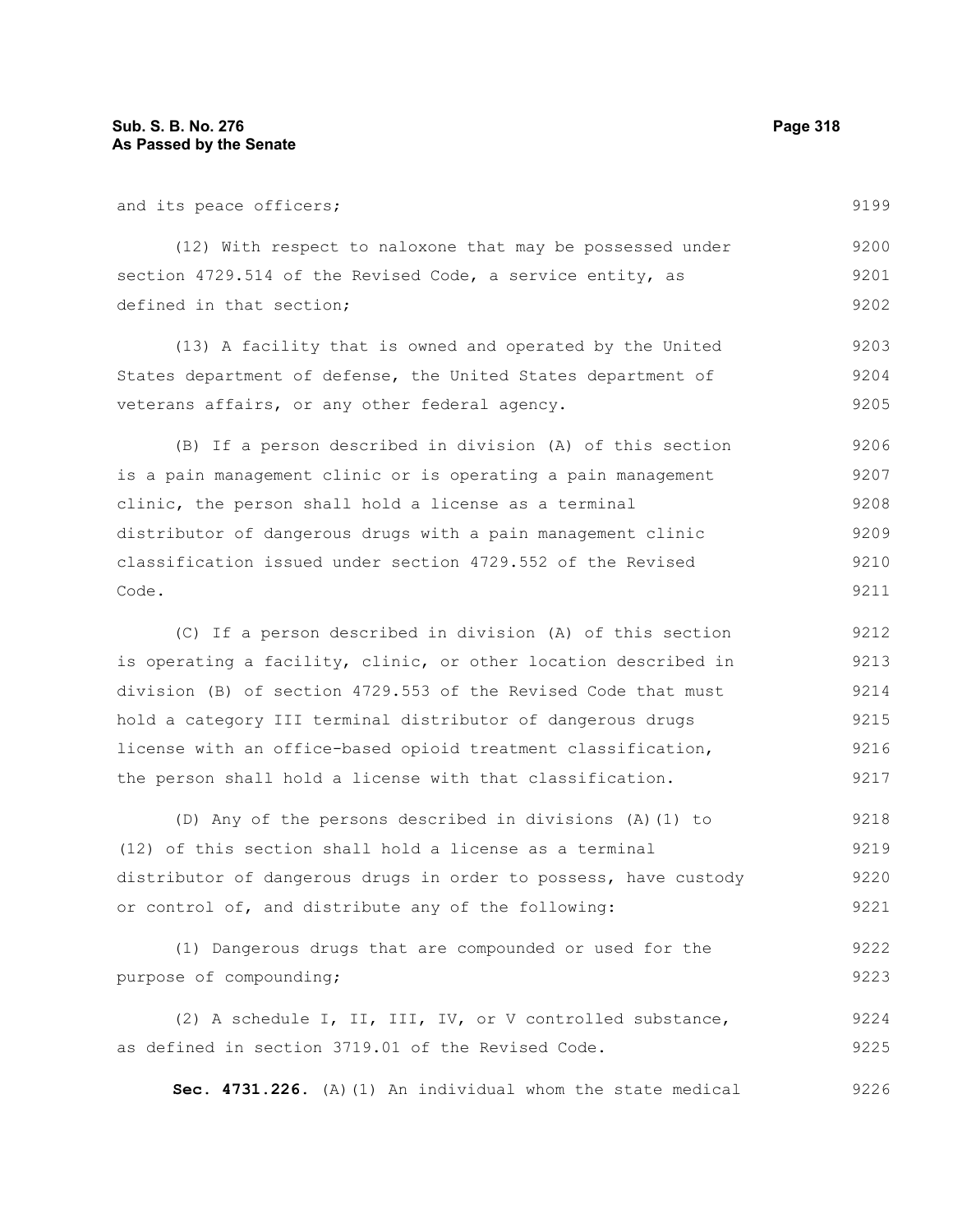## **Sub. S. B. No. 276 Page 319 As Passed by the Senate**

board licenses, certificates, or otherwise legally authorizes to engage in the practice of medicine and surgery, osteopathic medicine and surgery, or podiatric medicine and surgery may render the professional services of a doctor of medicine and surgery, osteopathic medicine and surgery, or podiatric medicine and surgery within this state through a corporation formed under division (B) of section 1701.03 of the Revised Code, a limited liability company formed under Chapter 1705. or 1706. of the Revised Code, a partnership, or a professional association formed under Chapter 1785. of the Revised Code. Division (A)(1) of this section does not preclude an individual of that nature from rendering professional services as a doctor of medicine and surgery, osteopathic medicine and surgery, or podiatric medicine and surgery through another form of business entity, including, but not limited to, a nonprofit corporation or foundation, or in another manner that is authorized by or in accordance with this chapter, another chapter of the Revised Code, or rules of the state medical board adopted pursuant to this chapter. 9227 9228 9229 9230 9231 9232 9233 9234 9235 9236 9237 9238 9239 9240 9241 9242 9243 9244

(2) An individual whom the state medical board authorizes to engage in the practice of mechanotherapy may render the professional services of a mechanotherapist within this state through a corporation formed under division (B) of section 1701.03 of the Revised Code, a limited liability company formed under Chapter 1705. or 1706. of the Revised Code, a partnership, or a professional association formed under Chapter 1785. of the Revised Code. Division (A)(2) of this section does not preclude an individual of that nature from rendering professional services as a mechanotherapist through another form of business entity, including, but not limited to, a nonprofit corporation or foundation, or in another manner that is authorized by or in accordance with this chapter, another chapter of the Revised 9245 9246 9247 9248 9249 9250 9251 9252 9253 9254 9255 9256 9257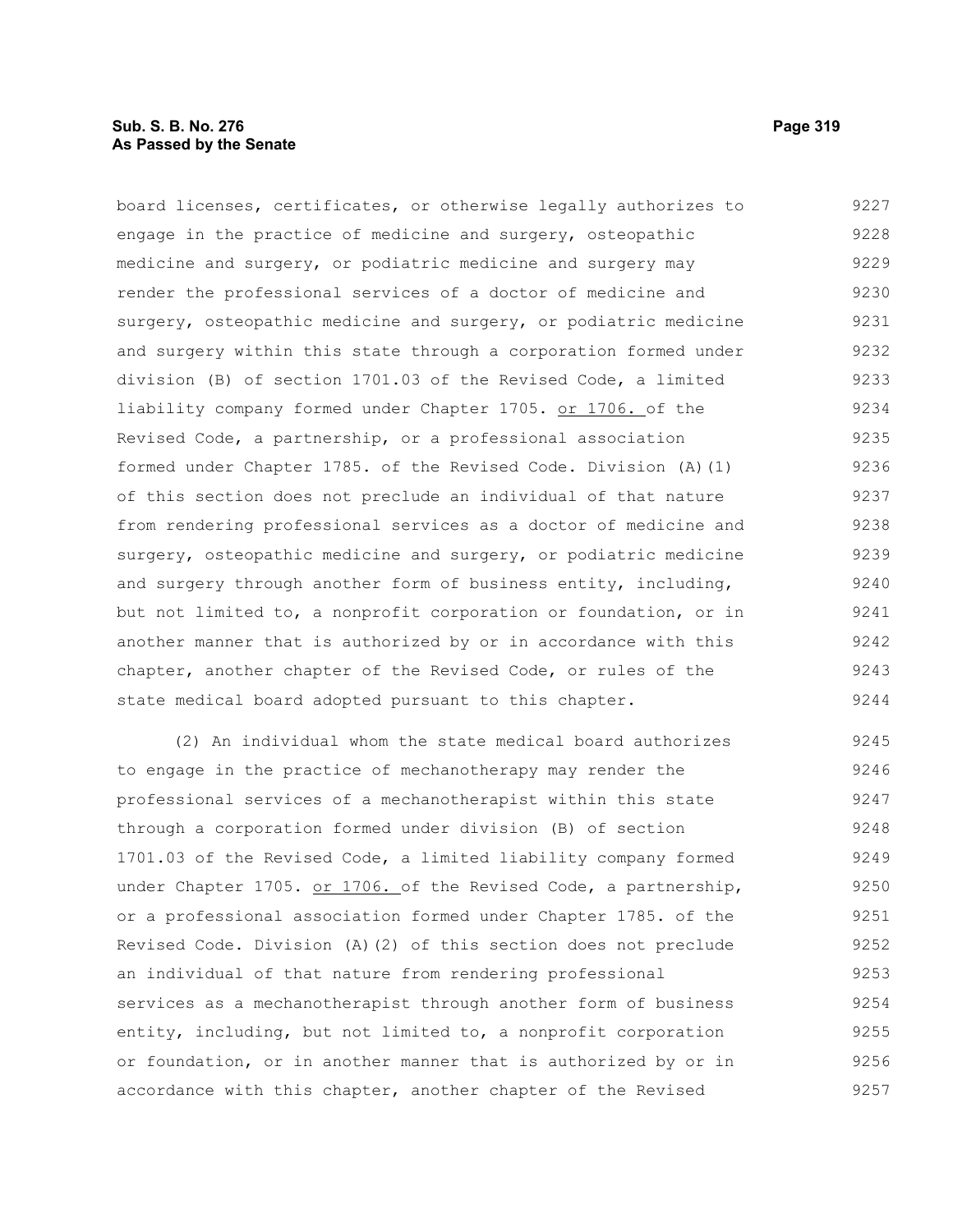| Code, or rules of the state medical board adopted pursuant to    | 9258 |
|------------------------------------------------------------------|------|
| this chapter.                                                    | 9259 |
| (B) A corporation, limited liability company, partnership,       | 9260 |
| or professional association described in division (A) of this    | 9261 |
| section may be formed for the purpose of providing a combination | 9262 |
| of the professional services of the following individuals who    | 9263 |
| are licensed, certificated, or otherwise legally authorized to   | 9264 |
| practice their respective professions:                           | 9265 |
| (1) Optometrists who are authorized to practice optometry        | 9266 |
| under Chapter 4725. of the Revised Code;                         | 9267 |
| (2) Chiropractors who are authorized to practice                 | 9268 |
| chiropractic or acupuncture under Chapter 4734. of the Revised   | 9269 |
| Code;                                                            | 9270 |
| (3) Psychologists who are authorized to practice                 | 9271 |
| psychology under Chapter 4732. of the Revised Code;              | 9272 |
| (4) Registered or licensed practical nurses who are              | 9273 |
| authorized to practice nursing as registered nurses or as        | 9274 |
| licensed practical nurses under Chapter 4723. of the Revised     | 9275 |
| Code;                                                            | 9276 |
| (5) Pharmacists who are authorized to practice pharmacy          | 9277 |
| under Chapter 4729. of the Revised Code;                         | 9278 |
| (6) Physical therapists who are authorized to practice           | 9279 |
| physical therapy under sections 4755.40 to 4755.56 of the        | 9280 |
| Revised Code;                                                    | 9281 |
| (7) Occupational therapists who are authorized to practice       | 9282 |
| occupational therapy under sections 4755.04 to 4755.13 of the    | 9283 |
| Revised Code;                                                    | 9284 |
| (8) Mechanotherapists who are authorized to practice             | 9285 |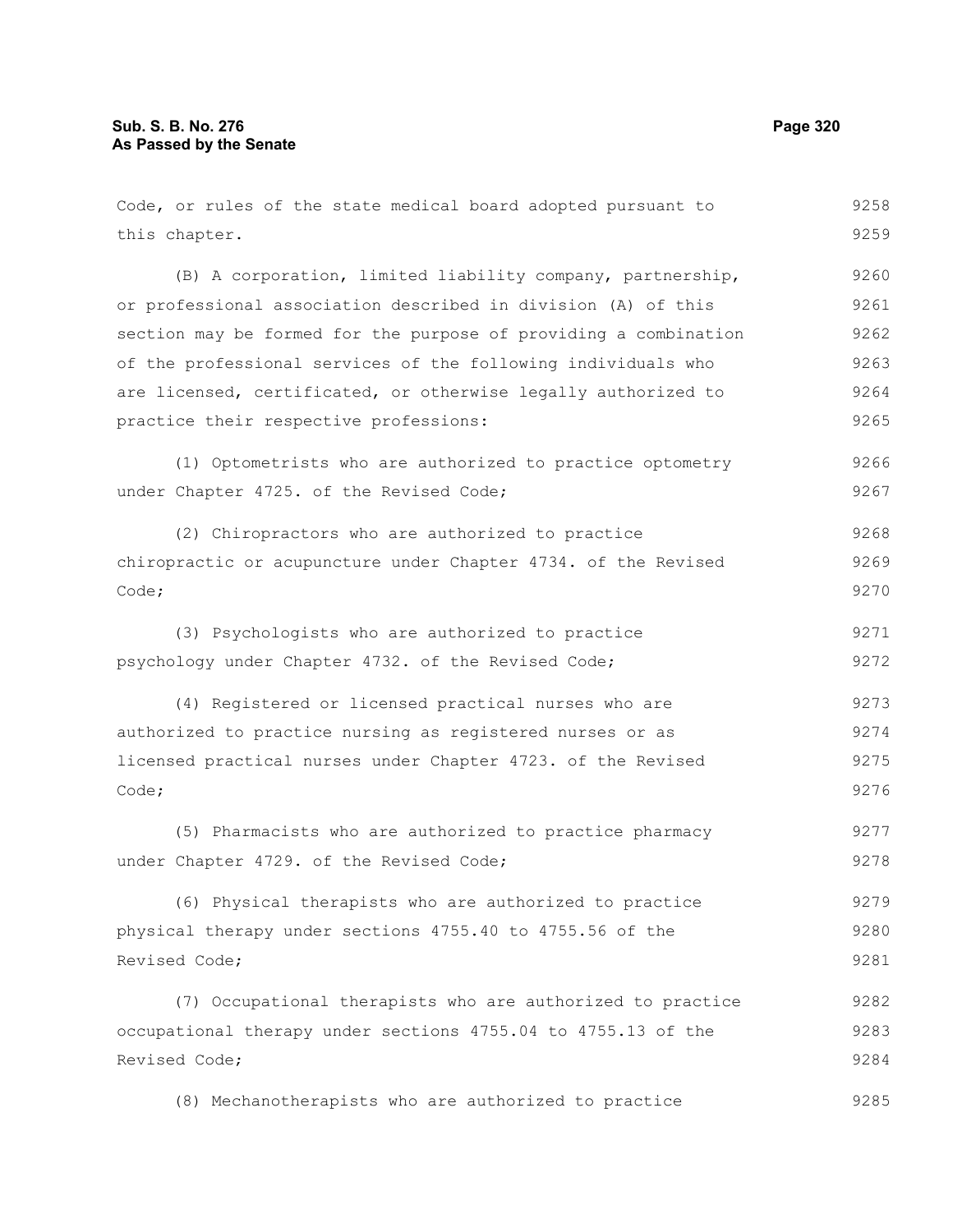podiatric medicine and surgery.

(9) Doctors of medicine and surgery, osteopathic medicine and surgery, or podiatric medicine and surgery who are authorized for their respective practices under this chapter; (10) Licensed professional clinical counselors, licensed professional counselors, independent social workers, social workers, independent marriage and family therapists, or marriage and family therapists who are authorized for their respective practices under Chapter 4757. of the Revised Code. (C) Division (B) of this section shall apply notwithstanding a provision of a code of ethics described in division (B)(18) of section 4731.22 of the Revised Code that prohibits either of the following: (1) A doctor of medicine and surgery, osteopathic medicine and surgery, or podiatric medicine and surgery from engaging in the doctor's authorized practice in combination with a person who is licensed, certificated, or otherwise legally authorized to engage in the practice of optometry, chiropractic, acupuncture through the state chiropractic board, psychology, nursing, pharmacy, physical therapy, occupational therapy, mechanotherapy, professional counseling, social work, or marriage and family therapy, but who is not also licensed, certificated, or otherwise legally authorized to practice medicine and surgery, osteopathic medicine and surgery, or 9287 9288 9289 9290 9291 9292 9293 9294 9295 9296 9297 9298 9299 9300 9301 9302 9303 9304 9305 9306 9307 9308 9309

mechanotherapy under section 4731.151 of the Revised Code;

(2) A mechanotherapist from engaging in the practice of mechanotherapy in combination with a person who is licensed, certificated, or otherwise legally authorized to engage in the practice of optometry, chiropractic, acupuncture through the 9311 9312 9313 9314

9286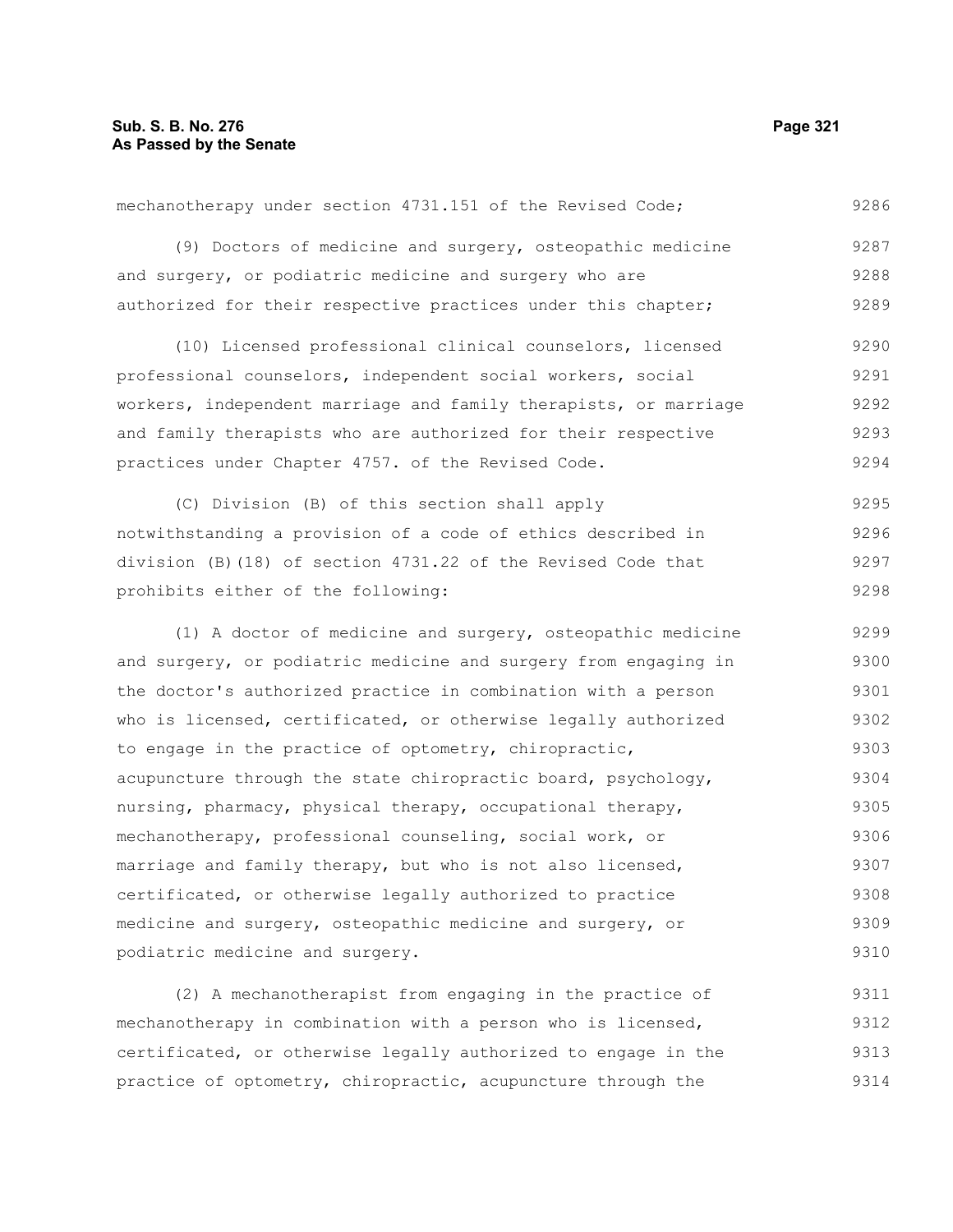# **Sub. S. B. No. 276 Page 322 As Passed by the Senate**

| 9315 |
|------|
| 9316 |
| 9317 |
| 9318 |
| 9319 |
| 9320 |
| 9321 |
| 9322 |
| 9323 |
| 9324 |
| 9325 |
| 9326 |
| 9327 |
| 9328 |
| 9329 |
| 9330 |
| 9331 |
| 9332 |
| 9333 |
| 9334 |
| 9335 |
| 9336 |
| 9337 |
| 9338 |
| 9339 |
| 9340 |
| 9341 |
|      |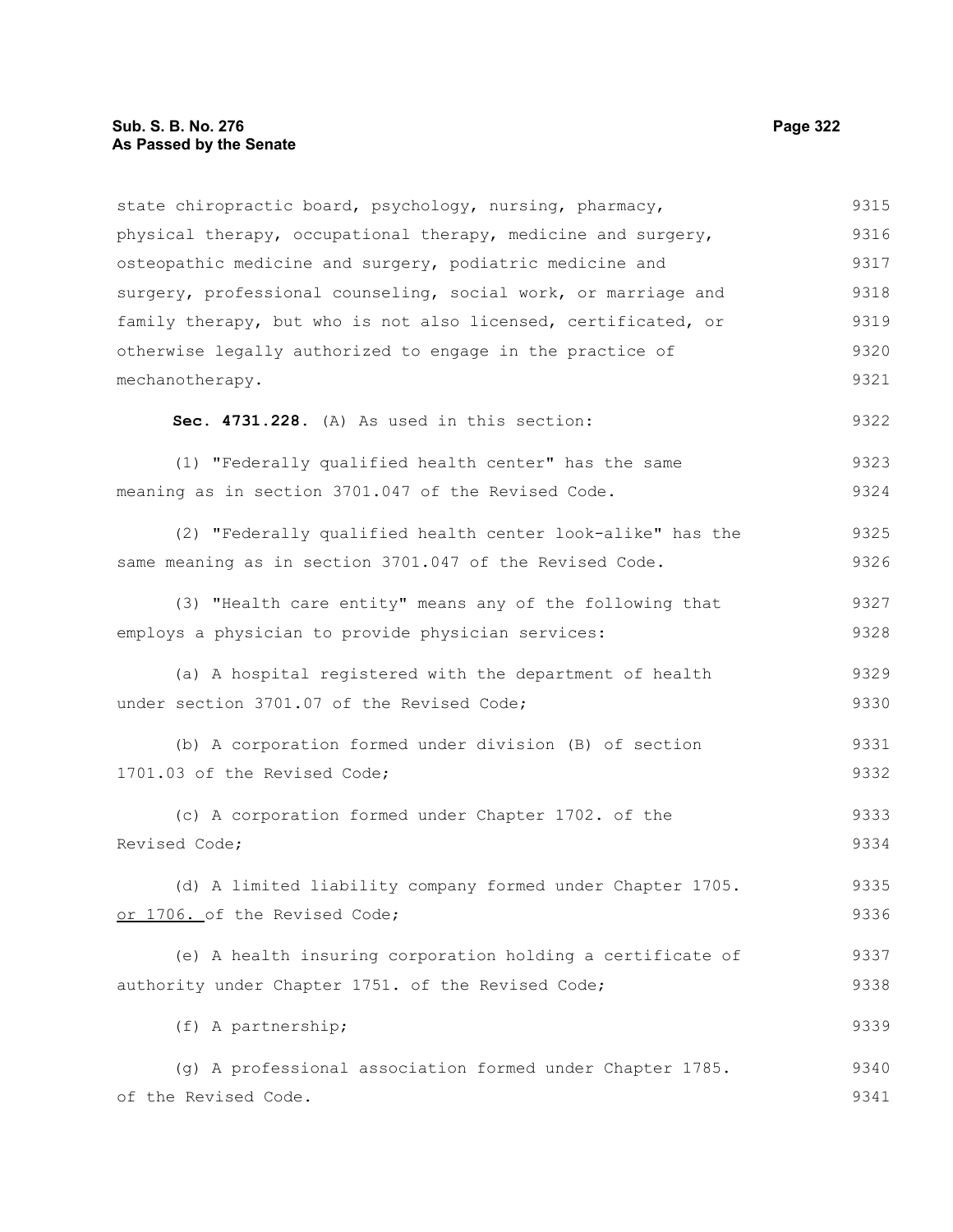### **Sub. S. B. No. 276 Page 323 As Passed by the Senate**

(4) "Physician" means an individual authorized under this chapter to practice medicine and surgery, osteopathic medicine and surgery, or podiatric medicine and surgery. (5) "Physician services" means direct patient care services provided by a physician. (6) "Termination" means the end of a physician's employment with a health care entity for any reason. (B) This section applies when a physician's employment with a health care entity to provide physician services is terminated for any reason, unless the physician continues to provide medical services for patients of the health care entity on an independent contractor basis. (C)(1) Except as provided in division (C)(2) of this section, a health care entity shall send notice of the termination of a physician's employment to each patient who received physician services from the physician in the two-year period immediately preceding the date of employment termination. Only patients of the health care entity who received services from the physician are to receive the notice. 9342 9343 9344 9345 9346 9347 9348 9349 9350 9351 9352 9353 9354 9355 9356 9357 9358 9359 9360

(2) If the health care entity provides to the physician a list of patients treated and patient contact information, the health care entity may require the physician to send the notice required by this section. 9361 9362 9363 9364

(D) The notice provided under division (C) of this section shall be provided not later than the date of termination or thirty days after the health care entity has actual knowledge of termination or resignation of the physician, whichever is later. The notice shall be provided in accordance with rules adopted by the state medical board under section 4731.05 of the Revised 9365 9366 9367 9368 9369 9370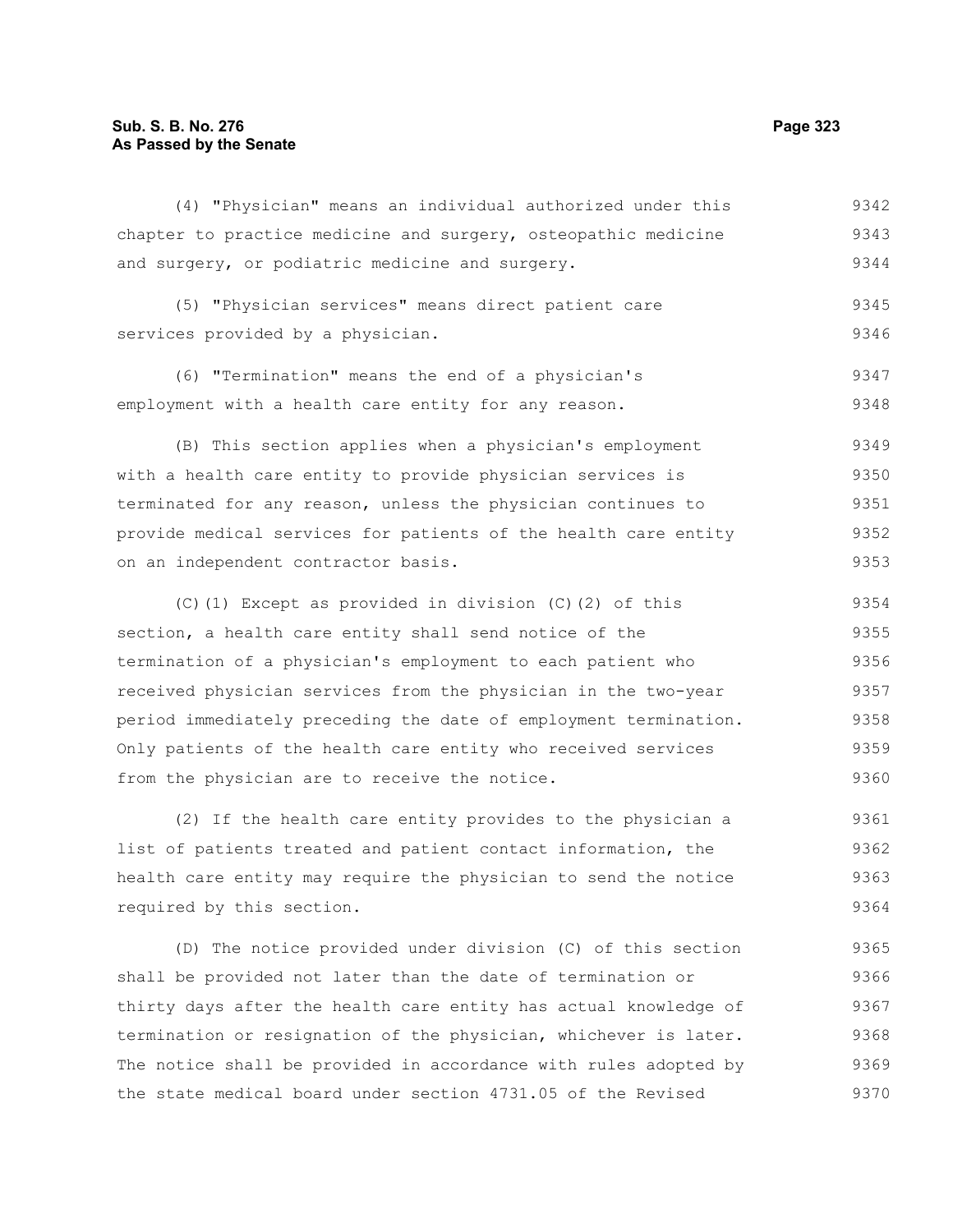| Code. The notice shall include at least all of the following:    | 9371 |
|------------------------------------------------------------------|------|
| (1) A notice to the patient that the physician will no           | 9372 |
| longer be practicing medicine as an employee of the health care  | 9373 |
| entity;                                                          | 9374 |
| (2) Except in situations in which the health care entity         | 9375 |
| has a good faith concern that the physician's conduct or the     | 9376 |
| medical care provided by the physician would jeopardize the      | 9377 |
| health and safety of patients, the physician's name and, if      | 9378 |
| known by the health care entity, information provided by the     | 9379 |
| physician that the patient may use to contact the physician;     | 9380 |
| (3) The date on which the physician ceased or will cease         | 9381 |
| to practice as an employee of the health care entity;            | 9382 |
| (4) Contact information for an alternative physician or          | 9383 |
| physicians employed by the health care entity or contact         | 9384 |
| information for a group practice that can provide care for the   | 9385 |
| patient;                                                         | 9386 |
| (5) Contact information that enables the patient to obtain       | 9387 |
| information on the patient's medical records.                    | 9388 |
| (E) The requirements of this section do not apply to any         | 9389 |
| of the following:                                                | 9390 |
| (1) A physician rendering services to a patient on an            | 9391 |
| episodic basis or in an emergency department or urgent care      | 9392 |
| center, when it should not be reasonably expected that related   | 9393 |
| medical services will be rendered by the physician to the        | 9394 |
| patient in the future;                                           | 9395 |
| (2) A medical director or other physician providing              | 9396 |
| services in a similar capacity to a medical director to patients | 9397 |
| through a hospice care program licensed pursuant to section      | 9398 |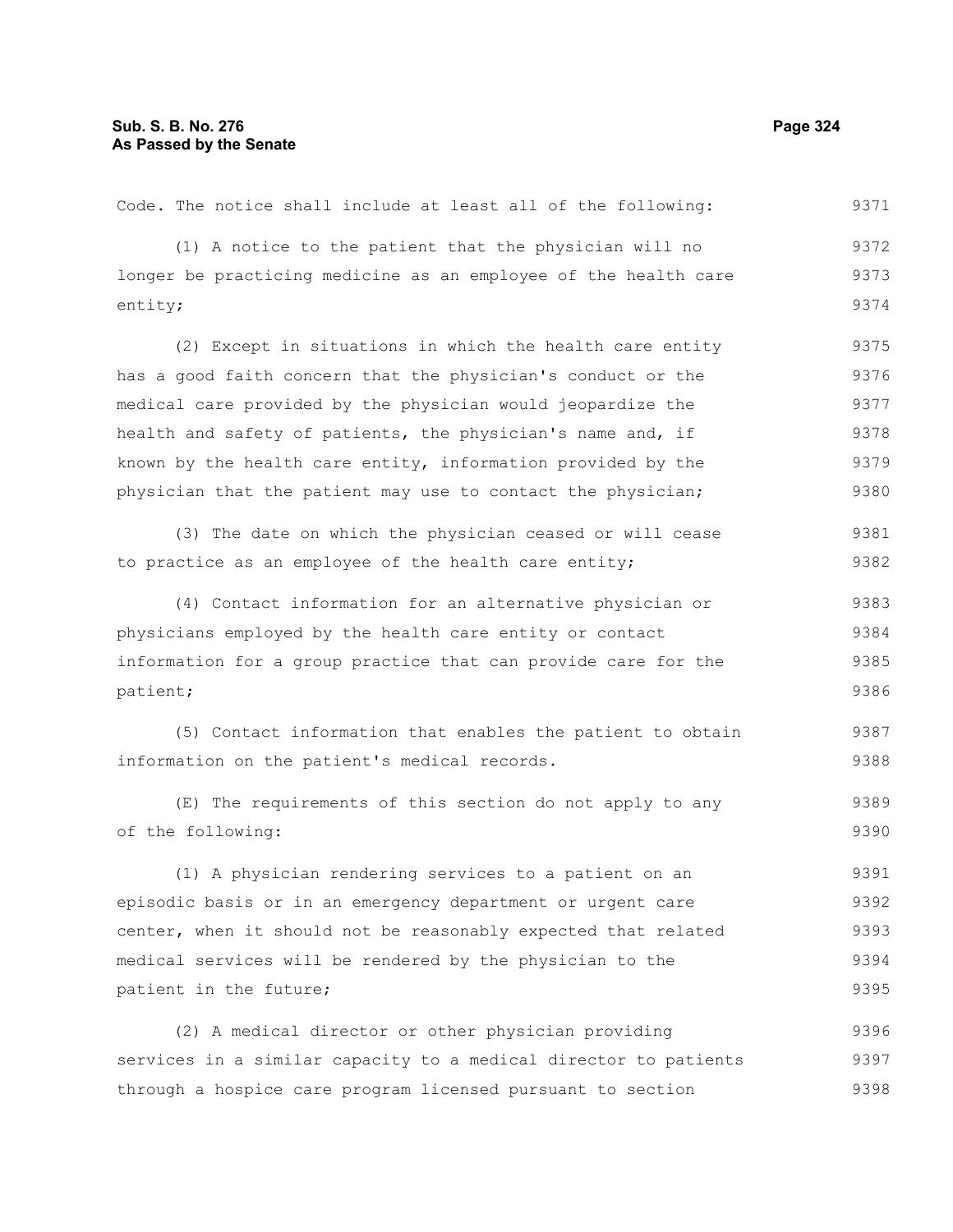3712.04 of the Revised Code.

9399

(3) Medical residents, interns, and fellows who work in hospitals, health systems, federally qualified health centers, and federally qualified health center look-alikes as part of their medical education and training. 9400 9401 9402 9403

(4) A physician providing services to a patient through a community mental health services provider certified by the director of mental health and addiction services under section 5119.36 of the Revised Code or a community addiction services provider certified by the director under that section. 9404 9405 9406 9407 9408

(5) A physician providing services to a patient through a federally qualified health center or a federally qualified health center look-alike. 9409 9410 9411

**Sec. 4732.28.** (A) An individual whom the state board of psychology licenses, certificates, or otherwise legally authorizes to engage in the practice of psychology may render the professional services of a psychologist within this state through a corporation formed under division (B) of section 1701.03 of the Revised Code, a limited liability company formed under Chapter 1705. or 1706. of the Revised Code, a partnership, or a professional association formed under Chapter 1785. of the Revised Code. This division does not preclude an individual of that nature from rendering professional services as a psychologist through another form of business entity, including, but not limited to, a nonprofit corporation or foundation, or in another manner that is authorized by or in accordance with this chapter, another chapter of the Revised Code, or rules of the state board of psychology adopted pursuant to this chapter. 9412 9413 9414 9415 9416 9417 9418 9419 9420 9421 9422 9423 9424 9425 9426

(B) A corporation, limited liability company, partnership, 9427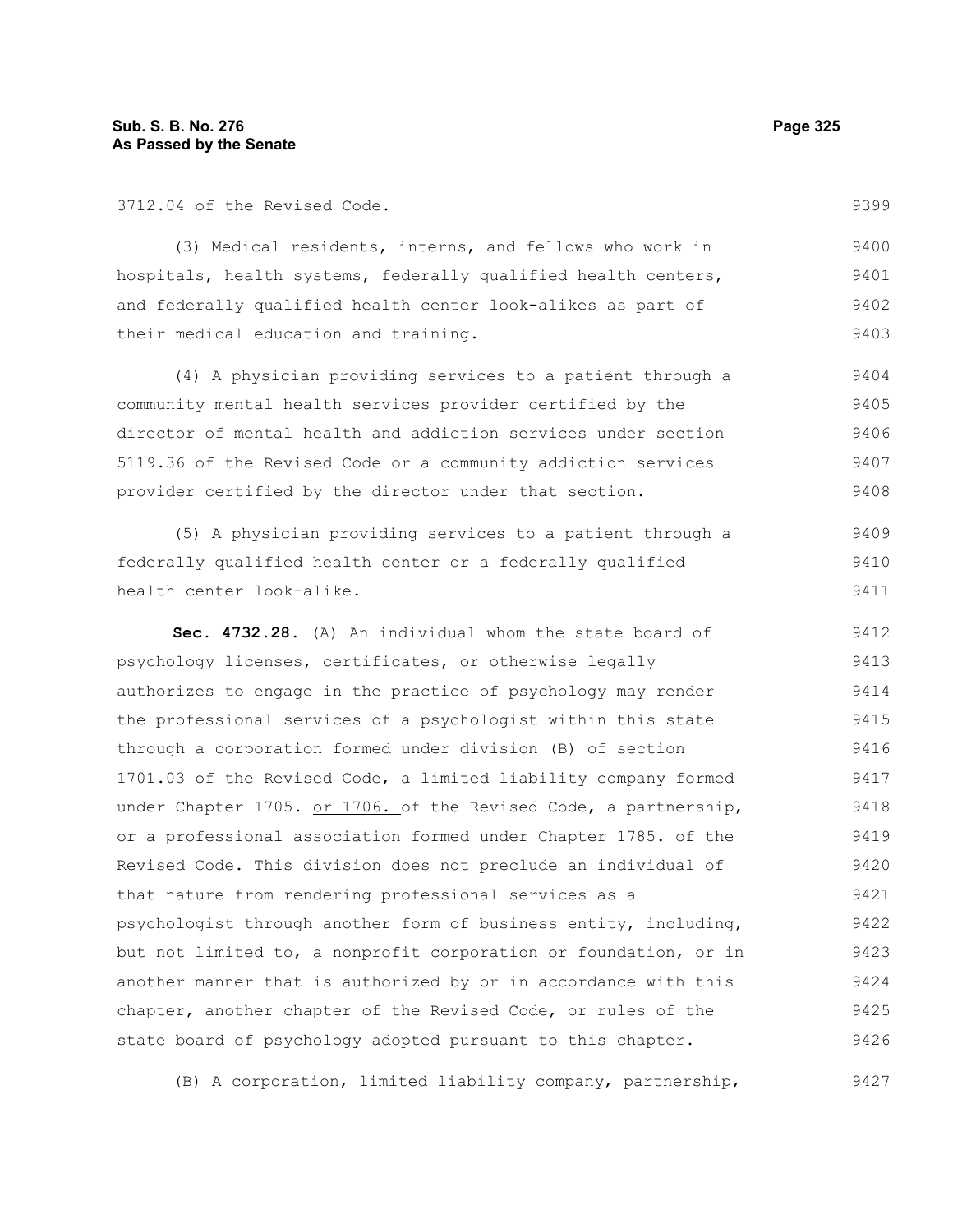or professional association described in division (A) of this section may be formed for the purpose of providing a combination of the professional services of the following individuals who are licensed, certificated, or otherwise legally authorized to practice their respective professions: 9428 9429 9430 9431 9432

(1) Optometrists who are authorized to practice optometry under Chapter 4725. of the Revised Code;

(2) Chiropractors who are authorized to practice chiropractic or acupuncture under Chapter 4734. of the Revised Code; 9435 9436 9437

(3) Psychologists who are authorized to practice psychology under this chapter; 9438 9439

(4) Registered or licensed practical nurses who are authorized to practice nursing as registered nurses or as licensed practical nurses under Chapter 4723. of the Revised Code; 9440 9441 9442 9443

(5) Pharmacists who are authorized to practice pharmacy under Chapter 4729. of the Revised Code; 9444 9445

(6) Physical therapists who are authorized to practice physical therapy under sections 4755.40 to 4755.56 of the Revised Code; 9446 9447 9448

(7) Occupational therapists who are authorized to practice occupational therapy under sections 4755.04 to 4755.13 of the Revised Code; 9449 9450 9451

(8) Mechanotherapists who are authorized to practice mechanotherapy under section 4731.151 of the Revised Code; 9452 9453

(9) Doctors of medicine and surgery, osteopathic medicine and surgery, or podiatric medicine and surgery who are 9454 9455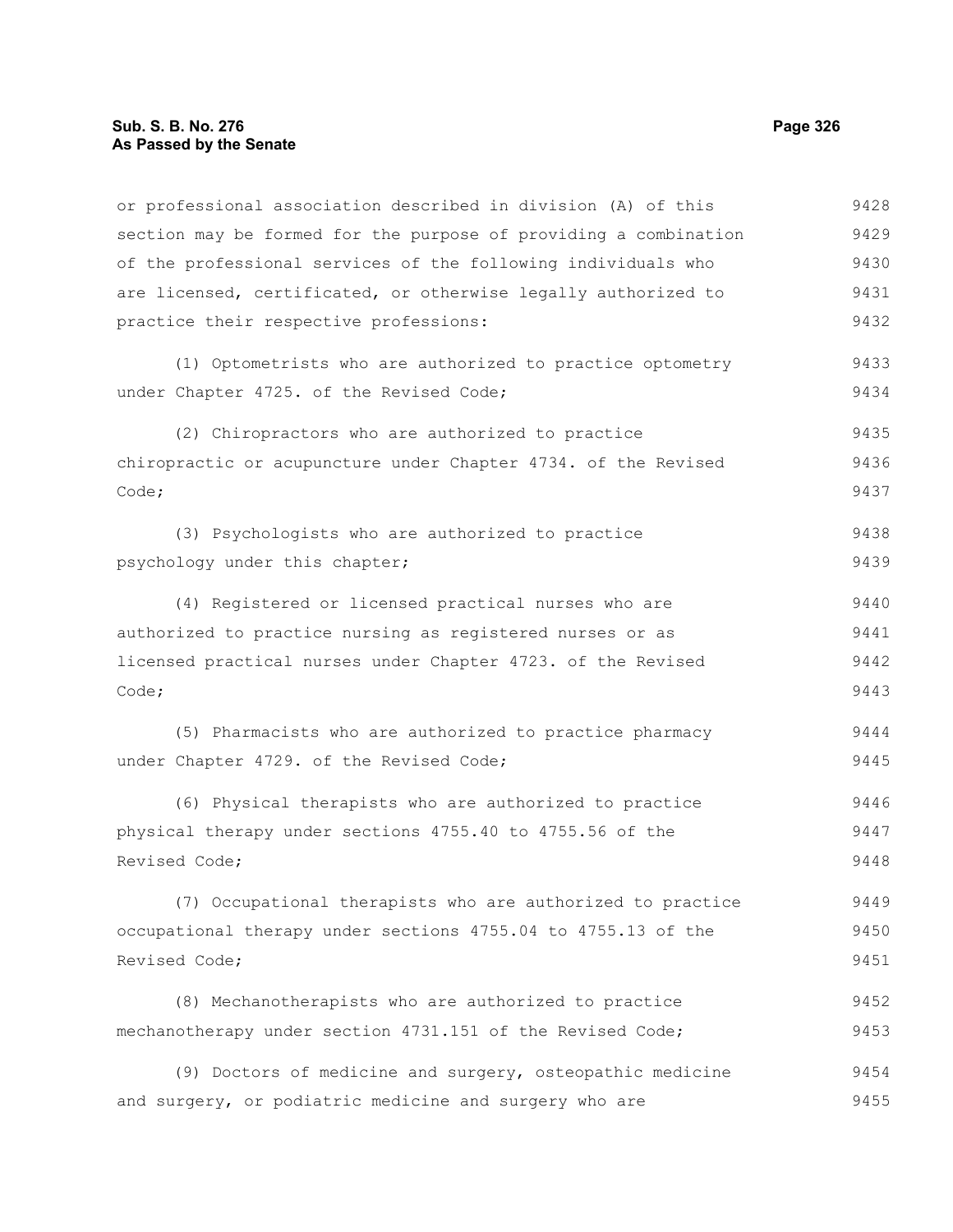authorized for their respective practices under Chapter 4731. of the Revised Code; (10) Licensed professional clinical counselors, licensed professional counselors, independent social workers, social workers, independent marriage and family therapists, or marriage and family therapists who are authorized for their respective practices under Chapter 4757. of the Revised Code. This division shall apply notwithstanding a provision of a code of ethics applicable to a psychologist that prohibits a psychologist from engaging in the practice of psychology in combination with a person who is licensed, certificated, or otherwise legally authorized to practice optometry, chiropractic, acupuncture through the state chiropractic board, nursing, pharmacy, physical therapy, occupational therapy, mechanotherapy, medicine and surgery, osteopathic medicine and surgery, podiatric medicine and surgery, professional counseling, social work, or marriage and family therapy, but who is not also licensed, certificated, or otherwise legally 9456 9457 9458 9459 9460 9461 9462 9463 9464 9465 9466 9467 9468 9469 9470 9471 9472 9473

**Sec. 4733.16.** (A) A firm, partnership, association, limited liability company, or corporation may provide professional engineering or professional surveying services in this state as long as the services are provided only through natural persons registered to provide those services in the state, subject to the exemptions in sections 4733.17 and 4733.18 of the Revised Code and subject otherwise to the requirements of this chapter. 9475 9476 9477 9478 9479 9480 9481 9482

authorized to engage in the practice of psychology.

(B) No firm, partnership, association, limited liability company, or corporation, except a corporation that was granted a charter prior to August  $7, 1943,$  to engage in providing 9483 9484 9485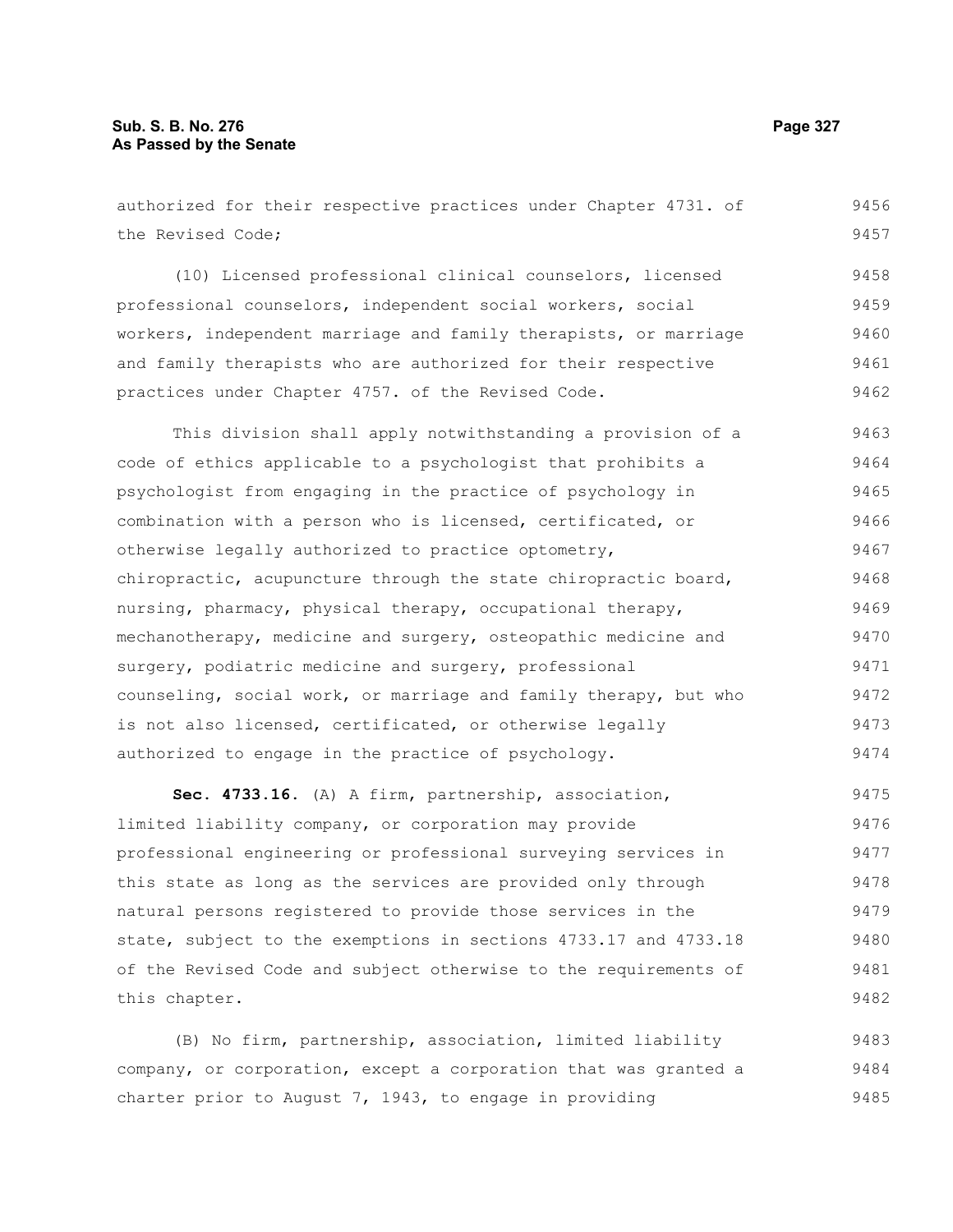### **Sub. S. B. No. 276 Page 328 As Passed by the Senate**

professional engineering or professional surveying services in this state or that was otherwise lawfully providing engineering services in this state prior to November 15, 1982, shall engage in providing professional engineering or professional surveying services, hold itself out to the public as being engaged in providing professional engineering or professional surveying services, or use a name including one or more of the words "engineer," "engineering," "surveyor," or "surveying" or any modification or derivation of those words, unless the firm, partnership, association, limited liability company, or corporation obtains a certificate of authorization from the state board of registration for professional engineers and surveyors and files all information required to be filed under this section with the state board of registration for professional engineers and surveyors and otherwise complies with all requirements of this chapter. A nonprofit membership corporation may use a name including one or more of the words "engineer," "engineering," "surveyor," or "surveying" or any modification or derivation of those words without complying with this section. 9486 9487 9488 9489 9490 9491 9492 9493 9494 9495 9496 9497 9498 9499 9500 9501 9502 9503 9504 9505

(C) A corporation may be organized under Chapter 1701. of the Revised Code, a professional association may be organized under Chapter 1785. of the Revised Code, or a limited liability company may be formed under Chapter 1705. or 1706. of the Revised Code for the purpose of providing professional engineering, professional surveying, architectural, or landscape architectural services or any combination of those services. A corporation organized under Chapter 1701. of the Revised Code for the purpose of providing those services also may be organized for any other purpose in accordance with that chapter. 9506 9507 9508 9509 9510 9511 9512 9513 9514 9515

(D) Each firm, partnership, association, limited liability 9516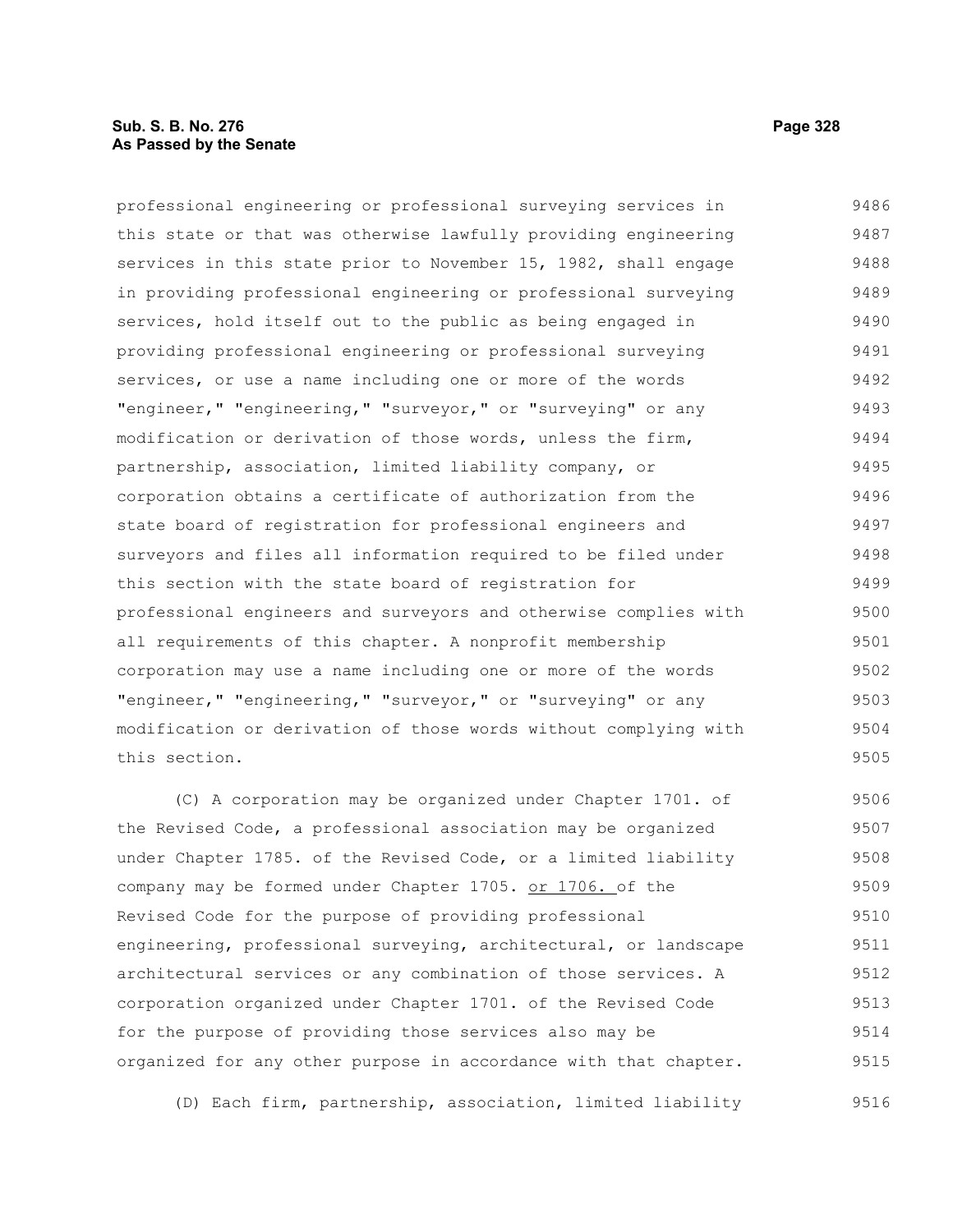### **Sub. S. B. No. 276 Page 329 As Passed by the Senate**

company, or corporation through which professional engineering or professional surveying services are offered or provided in this state shall designate one or more full-time partners, managers, members, officers, or directors as being responsible for and in responsible charge of the professional engineering or professional surveying activities and decisions, and those designated persons shall be registered in this state. Each firm, partnership, association, limited liability company, or corporation shall annually file with the state board of registration for professional engineers and surveyors the name and address of all owners and all persons designated as being in responsible charge of the professional engineering or professional surveying activities and decisions and any other information the board may require. 9517 9518 9519 9520 9521 9522 9523 9524 9525 9526 9527 9528 9529 9530

(E) The state board of registration for professional engineers and surveyors shall issue a certificate of authorization to each firm, partnership, association, limited liability company, or corporation that satisfies the requirements of this chapter, including providing information that the board may require pursuant to division (D) of this section. 9531 9532 9533 9534 9535 9536 9537

(F) This section does not modify any law applicable to the relationship between a person furnishing a professional service and a person receiving that service, including liability arising out of that service. 9538 9539 9540 9541

(G) Nothing in this section shall restrict or limit in any manner the authority or duty of the state board of registration for professional engineers and surveyors with respect to natural persons providing professional services or any law or rule pertaining to standards of professional conduct. 9542 9543 9544 9545 9546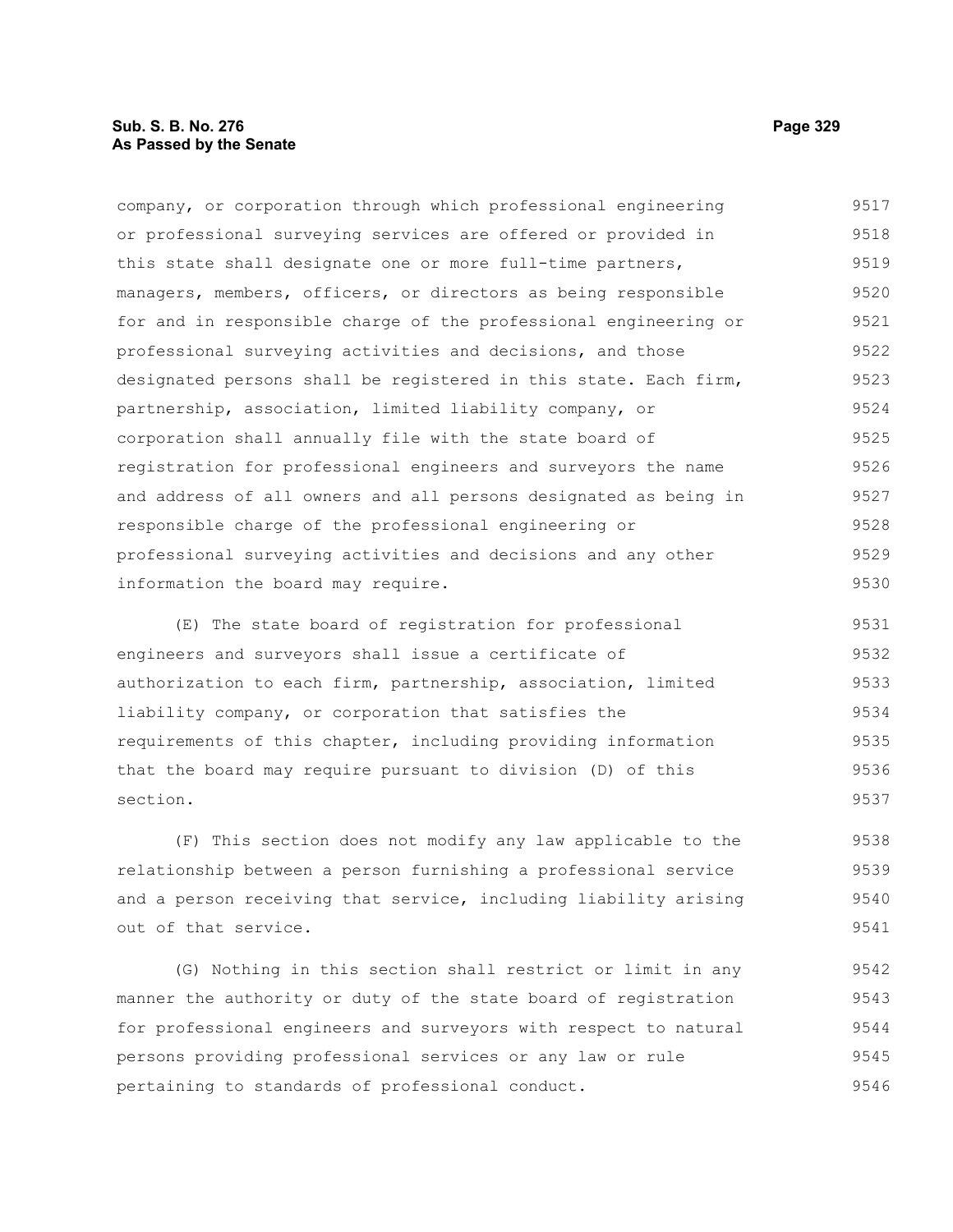### **Sub. S. B. No. 276 Page 330 As Passed by the Senate**

(H) Corporations, partnerships, associations, limited liability companies, or firms organized under the laws of another state or country wishing to provide professional engineering or professional surveying services shall obtain a certificate of authorization and meet the applicable requirements of this section. 9547 9548 9549 9550 9551 9552

**Sec. 4734.17.** (A) An individual whom the state chiropractic board licenses to engage in the practice of chiropractic or certifies to practice acupuncture may render the professional services of a chiropractor or chiropractor certified to practice acupuncture within this state through a corporation formed under division (B) of section 1701.03 of the Revised Code, a limited liability company formed under Chapter 1705. or 1706. of the Revised Code, a partnership, or a professional association formed under Chapter 1785. of the Revised Code. This division does not preclude a chiropractor from rendering professional services as a chiropractor or chiropractor certified to practice acupuncture through another form of business entity, including, but not limited to, a nonprofit corporation or foundation, or in another manner that is authorized by or in accordance with this chapter, another chapter of the Revised Code, or rules of the state chiropractic board adopted pursuant to this chapter. 9553 9554 9555 9556 9557 9558 9559 9560 9561 9562 9563 9564 9565 9566 9567 9568 9569

(B) A corporation, limited liability company, partnership, or professional association described in division (A) of this section may be formed for the purpose of providing a combination of the professional services of the following individuals who are licensed, certificated, or otherwise legally authorized to practice their respective professions: 9570 9571 9572 9573 9574 9575

(1) Optometrists who are authorized to practice optometry,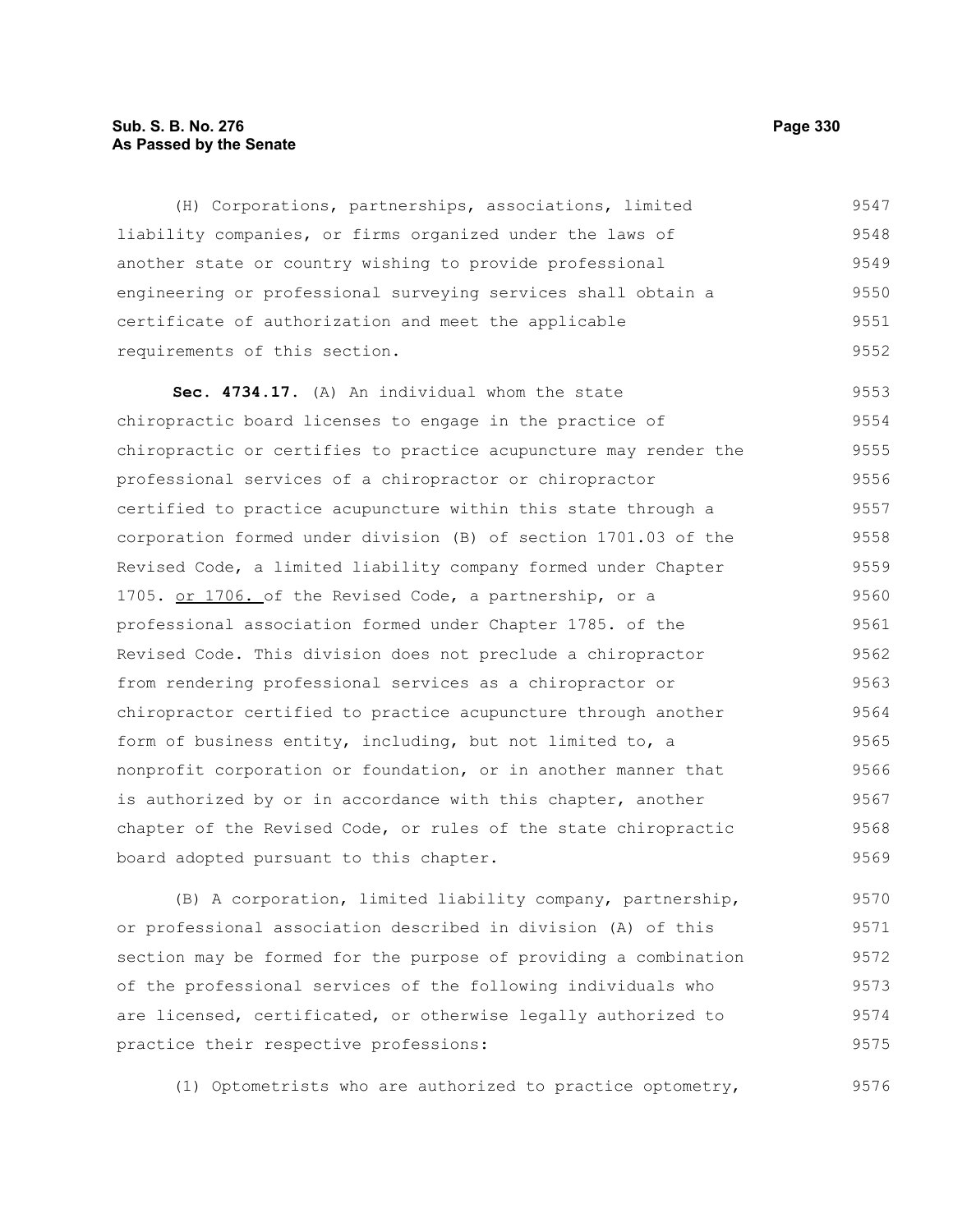| under Chapter 4725. of the Revised Code;                         | 9577 |  |  |  |  |  |  |  |
|------------------------------------------------------------------|------|--|--|--|--|--|--|--|
| (2) Chiropractors who are authorized to practice                 | 9578 |  |  |  |  |  |  |  |
| chiropractic or acupuncture under this chapter;                  | 9579 |  |  |  |  |  |  |  |
| (3) Psychologists who are authorized to practice                 | 9580 |  |  |  |  |  |  |  |
| psychology under Chapter 4732. of the Revised Code;              |      |  |  |  |  |  |  |  |
| (4) Registered or licensed practical nurses who are              | 9582 |  |  |  |  |  |  |  |
| authorized to practice nursing as registered nurses or as        |      |  |  |  |  |  |  |  |
| licensed practical nurses under Chapter 4723. of the Revised     |      |  |  |  |  |  |  |  |
| Code;                                                            | 9585 |  |  |  |  |  |  |  |
| (5) Pharmacists who are authorized to practice pharmacy          | 9586 |  |  |  |  |  |  |  |
| under Chapter 4729. of the Revised Code;                         | 9587 |  |  |  |  |  |  |  |
| (6) Physical therapists who are authorized to practice           | 9588 |  |  |  |  |  |  |  |
| physical therapy under sections 4755.40 to 4755.56 of the        | 9589 |  |  |  |  |  |  |  |
| Revised Code;                                                    |      |  |  |  |  |  |  |  |
| (7) Occupational therapists who are authorized to practice       | 9591 |  |  |  |  |  |  |  |
| occupational therapy under sections 4755.04 to 4755.13 of the    |      |  |  |  |  |  |  |  |
| Revised Code;                                                    | 9593 |  |  |  |  |  |  |  |
| (8) Mechanotherapists who are authorized to practice             | 9594 |  |  |  |  |  |  |  |
| mechanotherapy under section 4731.151 of the Revised Code;       | 9595 |  |  |  |  |  |  |  |
| (9) Doctors of medicine and surgery, osteopathic medicine        | 9596 |  |  |  |  |  |  |  |
| and surgery, or podiatric medicine and surgery who are           | 9597 |  |  |  |  |  |  |  |
| authorized for their respective practices under Chapter 4731. of | 9598 |  |  |  |  |  |  |  |
| the Revised Code;                                                |      |  |  |  |  |  |  |  |
| (10) Licensed professional clinical counselors, licensed         | 9600 |  |  |  |  |  |  |  |
| professional counselors, independent social workers, social      | 9601 |  |  |  |  |  |  |  |
| workers, independent marriage and family therapists, or marriage |      |  |  |  |  |  |  |  |
| and family therapists who are authorized for their respective    |      |  |  |  |  |  |  |  |
| practices under Chapter 4757. of the Revised Code.               | 9604 |  |  |  |  |  |  |  |
|                                                                  |      |  |  |  |  |  |  |  |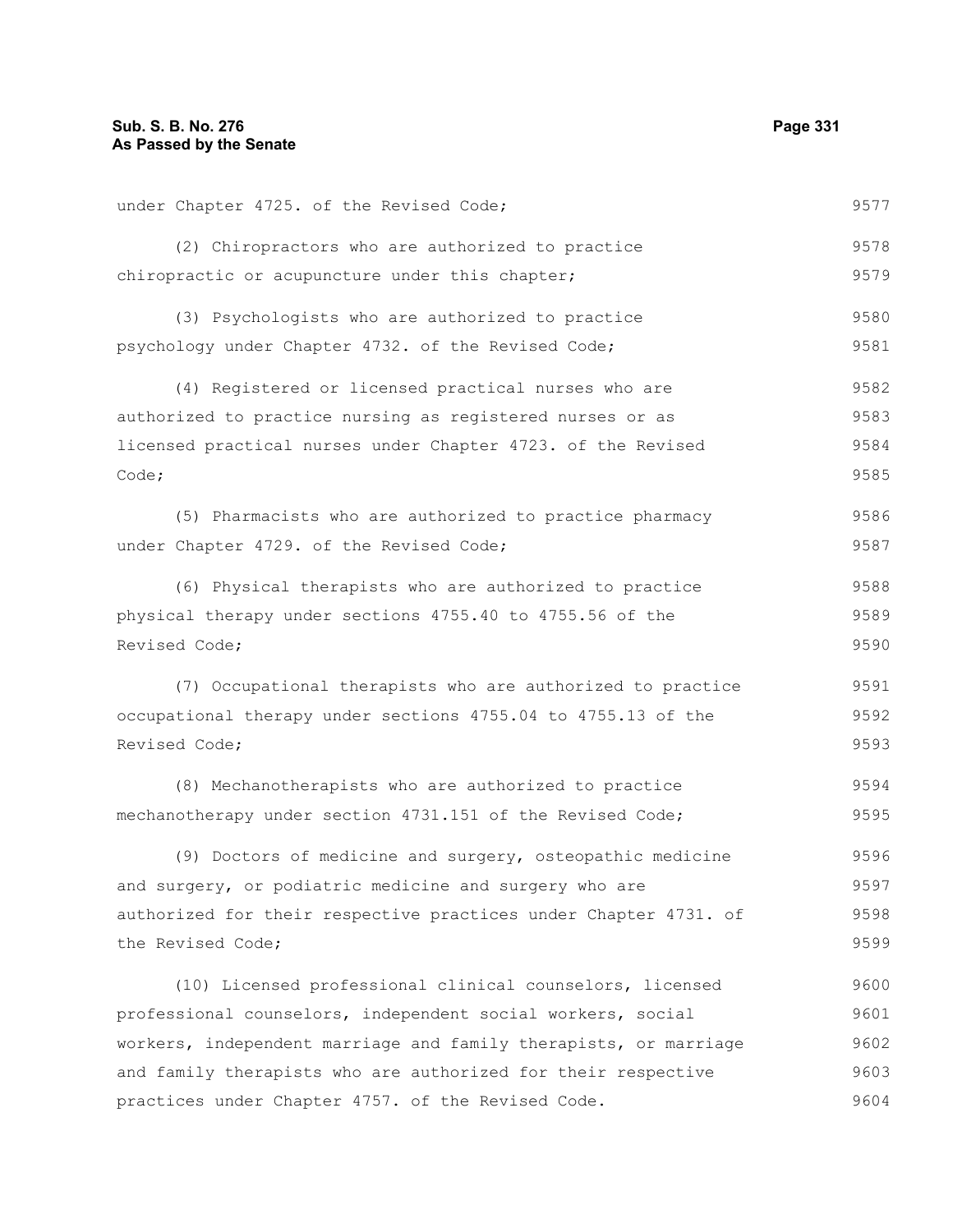# **Sub. S. B. No. 276 Page 332 As Passed by the Senate**

This division shall apply notwithstanding a provision of any code of ethics established or adopted under section 4734.16 of the Revised Code that prohibits an individual from engaging in the practice of chiropractic or acupuncture in combination with an individual who is licensed, certificated, or otherwise authorized for the practice of optometry, psychology, nursing, pharmacy, physical therapy, occupational therapy, mechanotherapy, medicine and surgery, osteopathic medicine and surgery, podiatric medicine and surgery, professional counseling, social work, or marriage and family therapy, but who is not also licensed under this chapter to engage in the practice of chiropractic. 9605 9606 9607 9608 9609 9610 9611 9612 9613 9614 9615 9616

**Sec. 4755.111.** (A) An individual whom the occupational therapy section of the Ohio occupational therapy, physical therapy, and athletic trainers board licenses, certificates, or otherwise legally authorizes to engage in the practice of occupational therapy may render the professional services of an occupational therapist within this state through a corporation formed under division (B) of section 1701.03 of the Revised Code, a limited liability company formed under Chapter 1705. or 1706. of the Revised Code, a partnership, or a professional association formed under Chapter 1785. of the Revised Code. This division does not preclude an individual of that nature from rendering professional services as an occupational therapist through another form of business entity, including, but not limited to, a nonprofit corporation or foundation, or in another manner that is authorized by or in accordance with sections 4755.04 to 4755.13 of the Revised Code, another chapter of the Revised Code, or rules of the Ohio occupational therapy, physical therapy, and athletic trainers board adopted pursuant to sections 4755.04 to 4755.13 of the Revised Code. 9617 9618 9619 9620 9621 9622 9623 9624 9625 9626 9627 9628 9629 9630 9631 9632 9633 9634 9635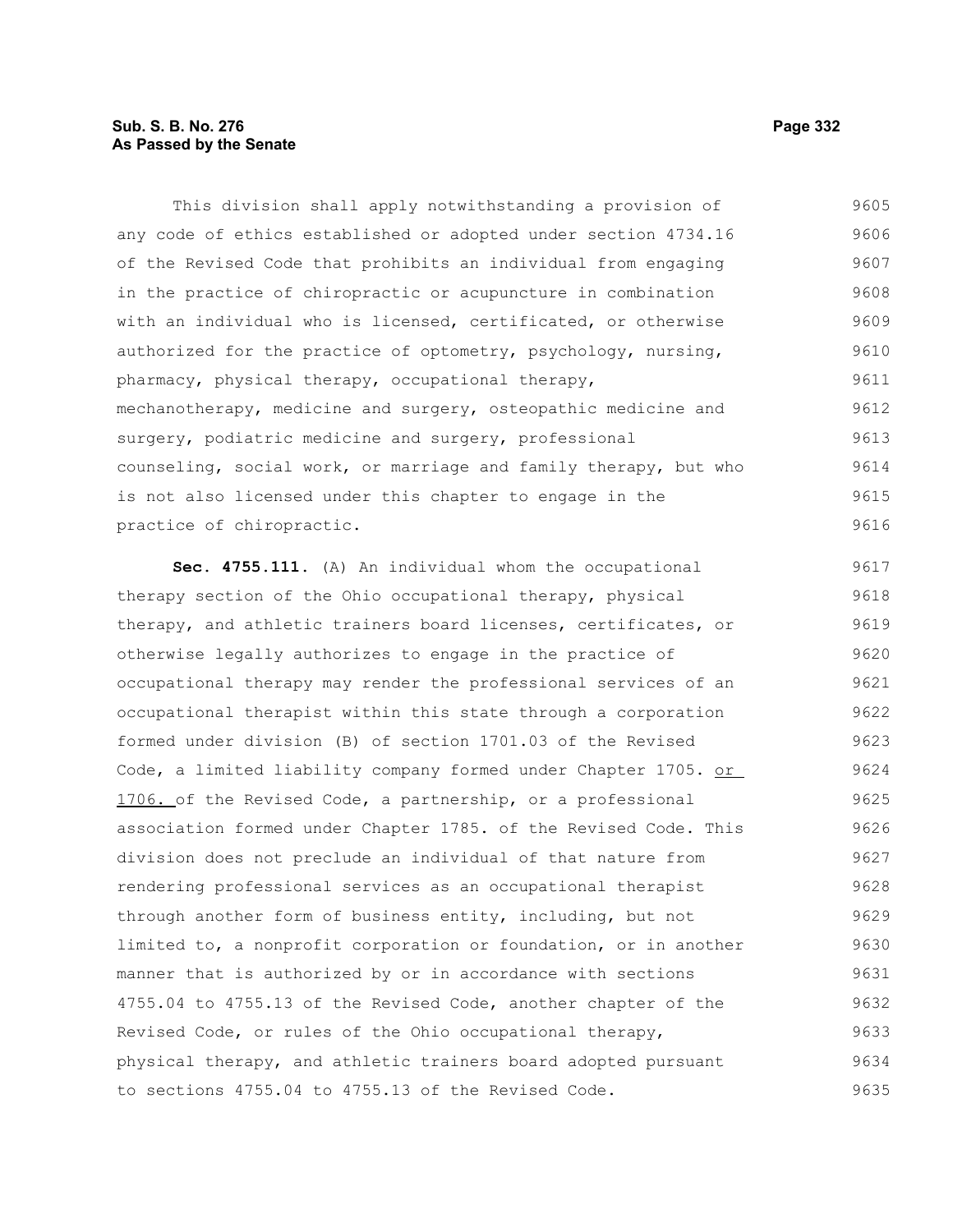# **Sub. S. B. No. 276 Page 333 As Passed by the Senate**

| (B) A corporation, limited liability company, partnership,       | 9636 |  |  |  |  |  |  |
|------------------------------------------------------------------|------|--|--|--|--|--|--|
| or professional association described in division (A) of this    | 9637 |  |  |  |  |  |  |
| section may be formed for the purpose of providing a combination | 9638 |  |  |  |  |  |  |
| of the professional services of the following individuals who    | 9639 |  |  |  |  |  |  |
| are licensed, certificated, or otherwise legally authorized to   | 9640 |  |  |  |  |  |  |
| practice their respective professions:                           | 9641 |  |  |  |  |  |  |
| (1) Optometrists who are authorized to practice optometry        | 9642 |  |  |  |  |  |  |
| under Chapter 4725. of the Revised Code;                         | 9643 |  |  |  |  |  |  |
| (2) Chiropractors who are authorized to practice                 | 9644 |  |  |  |  |  |  |
| chiropractic or acupuncture under Chapter 4734. of the Revised   | 9645 |  |  |  |  |  |  |
| Code;                                                            | 9646 |  |  |  |  |  |  |
| (3) Psychologists who are authorized to practice                 | 9647 |  |  |  |  |  |  |
| psychology under Chapter 4732. of the Revised Code;              | 9648 |  |  |  |  |  |  |
| (4) Registered or licensed practical nurses who are              | 9649 |  |  |  |  |  |  |
| authorized to practice nursing as registered nurses or as        |      |  |  |  |  |  |  |
| licensed practical nurses under Chapter 4723. of the Revised     | 9651 |  |  |  |  |  |  |
| Code;                                                            | 9652 |  |  |  |  |  |  |
| (5) Pharmacists who are authorized to practice pharmacy          | 9653 |  |  |  |  |  |  |
| under Chapter 4729. of the Revised Code;                         | 9654 |  |  |  |  |  |  |
| (6) Physical therapists who are authorized to practice           | 9655 |  |  |  |  |  |  |
| physical therapy under sections 4755.40 to 4755.56 of the        |      |  |  |  |  |  |  |
| Revised Code;                                                    | 9657 |  |  |  |  |  |  |
| (7) Occupational therapists who are authorized to practice       | 9658 |  |  |  |  |  |  |
| occupational therapy under sections 4755.04 to 4755.13 of the    | 9659 |  |  |  |  |  |  |
| Revised Code;                                                    | 9660 |  |  |  |  |  |  |
| (8) Mechanotherapists who are authorized to practice             | 9661 |  |  |  |  |  |  |
| mechanotherapy under section 4731.151 of the Revised Code;       | 9662 |  |  |  |  |  |  |
| (9) Doctors of medicine and surgery, osteopathic medicine        | 9663 |  |  |  |  |  |  |
|                                                                  |      |  |  |  |  |  |  |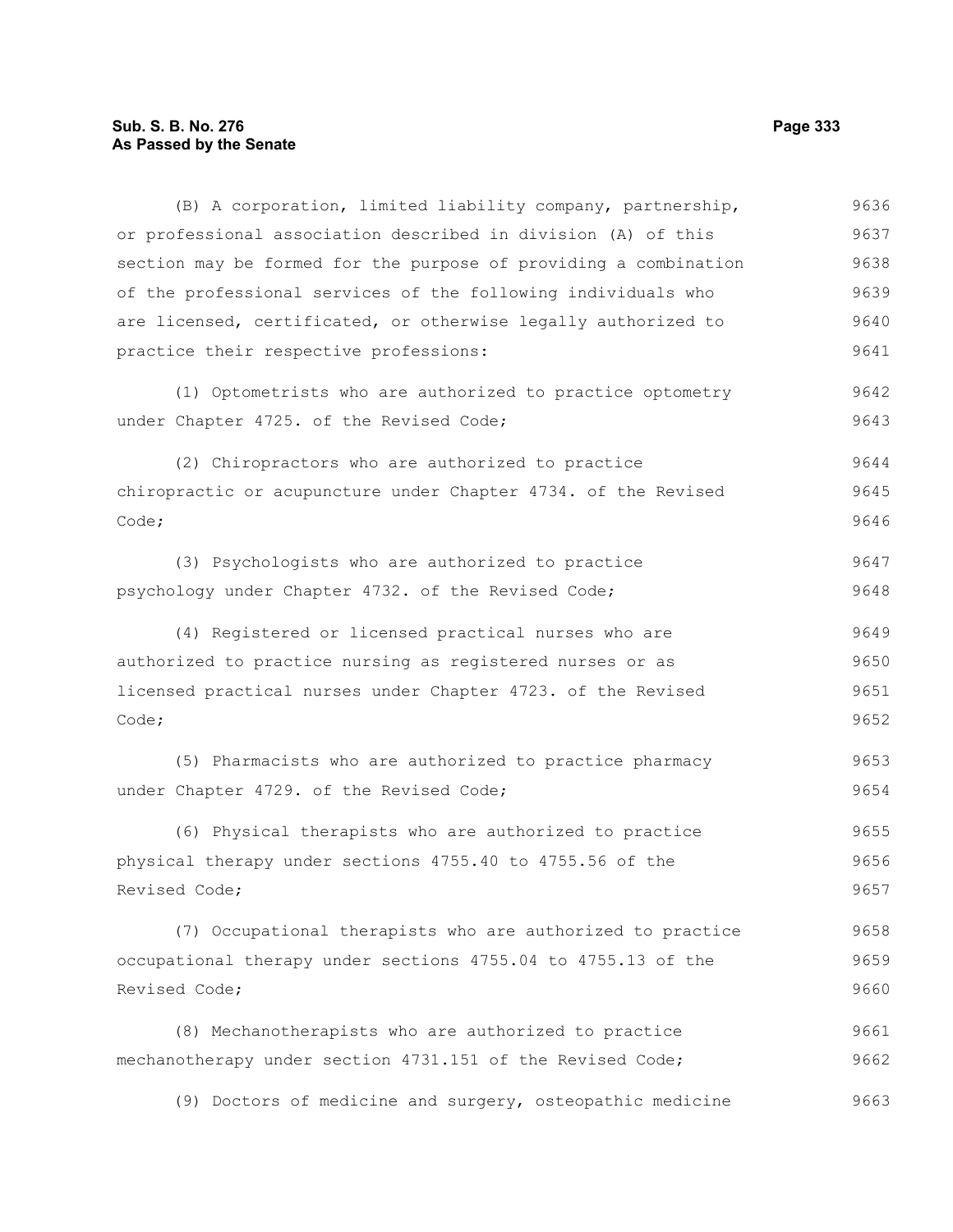and surgery, or podiatric medicine and surgery who are authorized for their respective practices under Chapter 4731. of the Revised Code; 9664 9665 9666

(10) Licensed professional clinical counselors, licensed professional counselors, independent social workers, social workers, independent marriage and family therapists, or marriage and family therapists who are authorized for their respective practices under Chapter 4757. of the Revised Code. 9667 9668 9669 9670 9671

This division shall apply notwithstanding a provision of a code of ethics applicable to an occupational therapist that prohibits an occupational therapist from engaging in the practice of occupational therapy in combination with a person who is licensed, certificated, or otherwise legally authorized to practice optometry, chiropractic, acupuncture through the state chiropractic board, psychology, nursing, pharmacy, physical therapy, mechanotherapy, medicine and surgery, osteopathic medicine and surgery, podiatric medicine and surgery, professional counseling, social work, or marriage and family therapy but who is not also licensed, certificated, or otherwise legally authorized to engage in the practice of occupational therapy. 9672 9673 9674 9675 9676 9677 9678 9679 9680 9681 9682 9683 9684

**Sec. 4755.471.** (A) An individual whom the physical therapy section of the Ohio occupational therapy, physical therapy, and athletic trainers board licenses, certificates, or otherwise legally authorizes to engage in the practice of physical therapy may render the professional services of a physical therapist within this state through a corporation formed under division (B) of section 1701.03 of the Revised Code, a limited liability company formed under Chapter 1705. or 1706. of the Revised Code, a partnership, or a professional association formed under 9685 9686 9687 9688 9689 9690 9691 9692 9693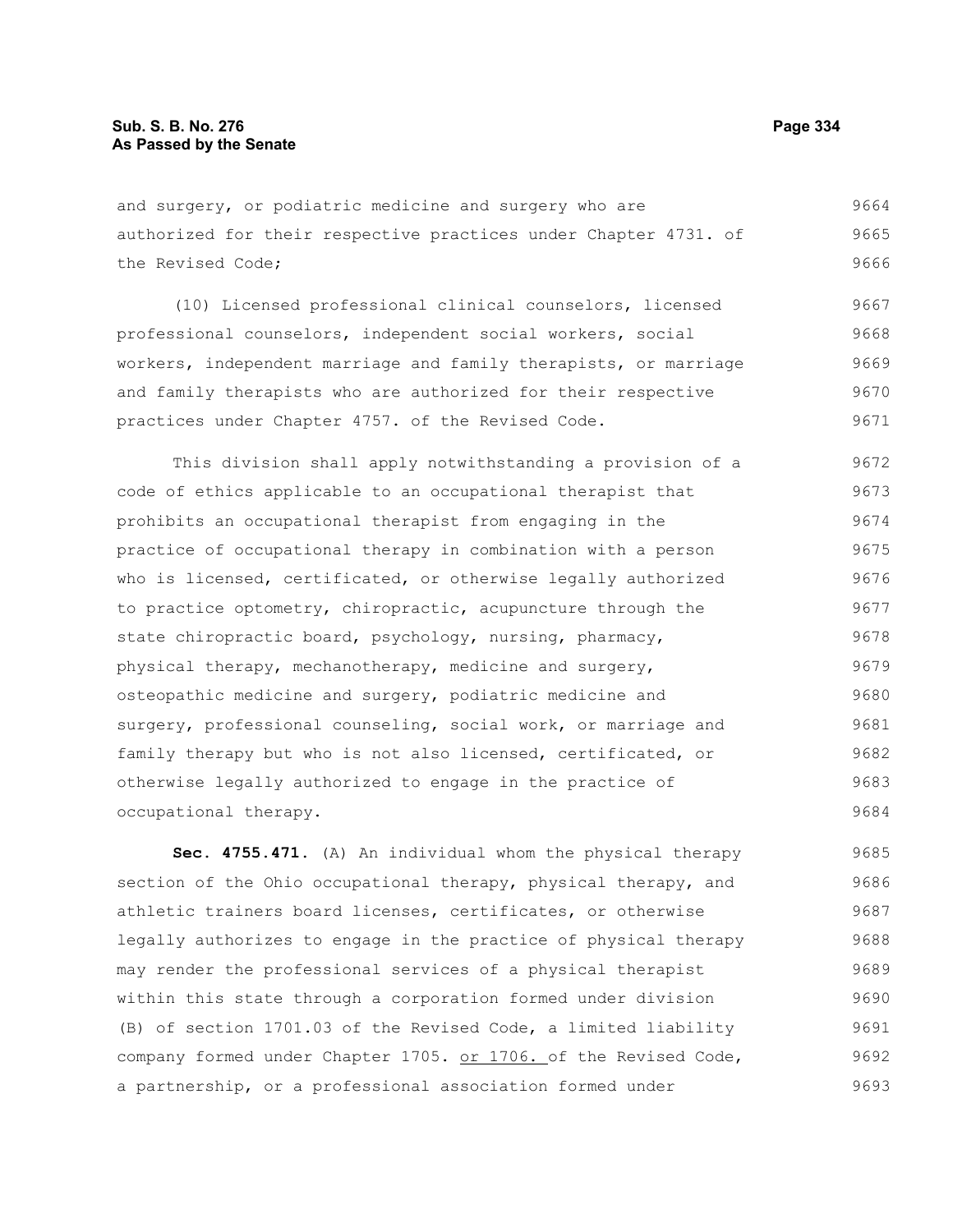Chapter 1785. of the Revised Code. This division does not preclude an individual of that nature from rendering professional services as a physical therapist through another form of business entity, including, but not limited to, a nonprofit corporation or foundation, or in another manner that is authorized by or in accordance with sections 4755.40 to 4755.53 of the Revised Code, another chapter of the Revised Code, or rules of the Ohio occupational therapy, physical therapy, and athletic trainers board adopted pursuant to sections 4755.40 to 4755.53 of the Revised Code. 9694 9695 9696 9697 9698 9699 9700 9701 9702 9703

(B) A corporation, limited liability company, partnership, or professional association described in division (A) of this section may be formed for the purpose of providing a combination of the professional services of the following individuals who are licensed, certificated, or otherwise legally authorized to practice their respective professions: 9704 9705 9706 9707 9708 9709

(1) Optometrists who are authorized to practice optometry under Chapter 4725. of the Revised Code; 9710 9711

(2) Chiropractors who are authorized to practice chiropractic or acupuncture under Chapter 4734. of the Revised Code; 9712 9713 9714

(3) Psychologists who are authorized to practice psychology under Chapter 4732. of the Revised Code; 9715 9716

(4) Registered or licensed practical nurses who are authorized to practice nursing as registered nurses or as licensed practical nurses under Chapter 4723. of the Revised Code; 9717 9718 9719 9720

(5) Pharmacists who are authorized to practice pharmacy under Chapter 4729. of the Revised Code; 9721 9722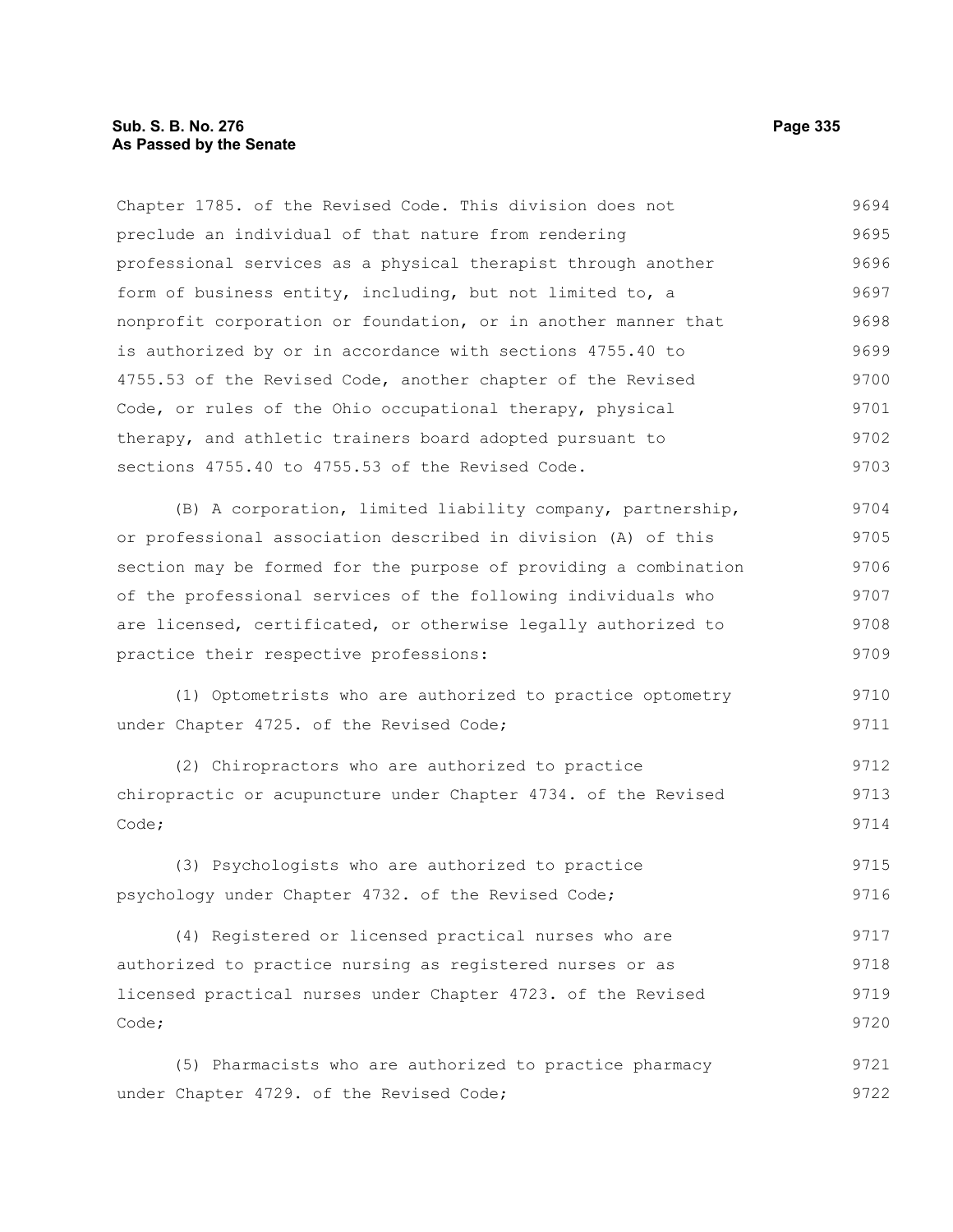(6) Physical therapists who are authorized to practice physical therapy under sections 4755.40 to 4755.56 of the Revised Code; 9723 9724 9725

(7) Occupational therapists who are authorized to practice occupational therapy under sections 4755.04 to 4755.13 of the Revised Code; 9726 9727 9728

(8) Mechanotherapists who are authorized to practice mechanotherapy under section 4731.151 of the Revised Code; 9729 9730

(9) Doctors of medicine and surgery, osteopathic medicine and surgery, or podiatric medicine and surgery who are authorized for their respective practices under Chapter 4731. of the Revised Code; 9731 9732 9733 9734

(10) Licensed professional clinical counselors, licensed professional counselors, independent social workers, social workers, independent marriage and family therapists, or marriage and family therapists who are authorized for their respective practices under Chapter 4757. of the Revised Code. 9735 9736 9737 9738 9739

This division shall apply notwithstanding a provision of a code of ethics applicable to a physical therapist that prohibits a physical therapist from engaging in the practice of physical therapy in combination with a person who is licensed, certificated, or otherwise legally authorized to practice optometry, chiropractic, acupuncture through the state chiropractic board, psychology, nursing, pharmacy, occupational therapy, mechanotherapy, medicine and surgery, osteopathic medicine and surgery, podiatric medicine and surgery, professional counseling, social work, or marriage and family therapy, but who is not also licensed, certificated, or otherwise legally authorized to engage in the practice of 9740 9741 9742 9743 9744 9745 9746 9747 9748 9749 9750 9751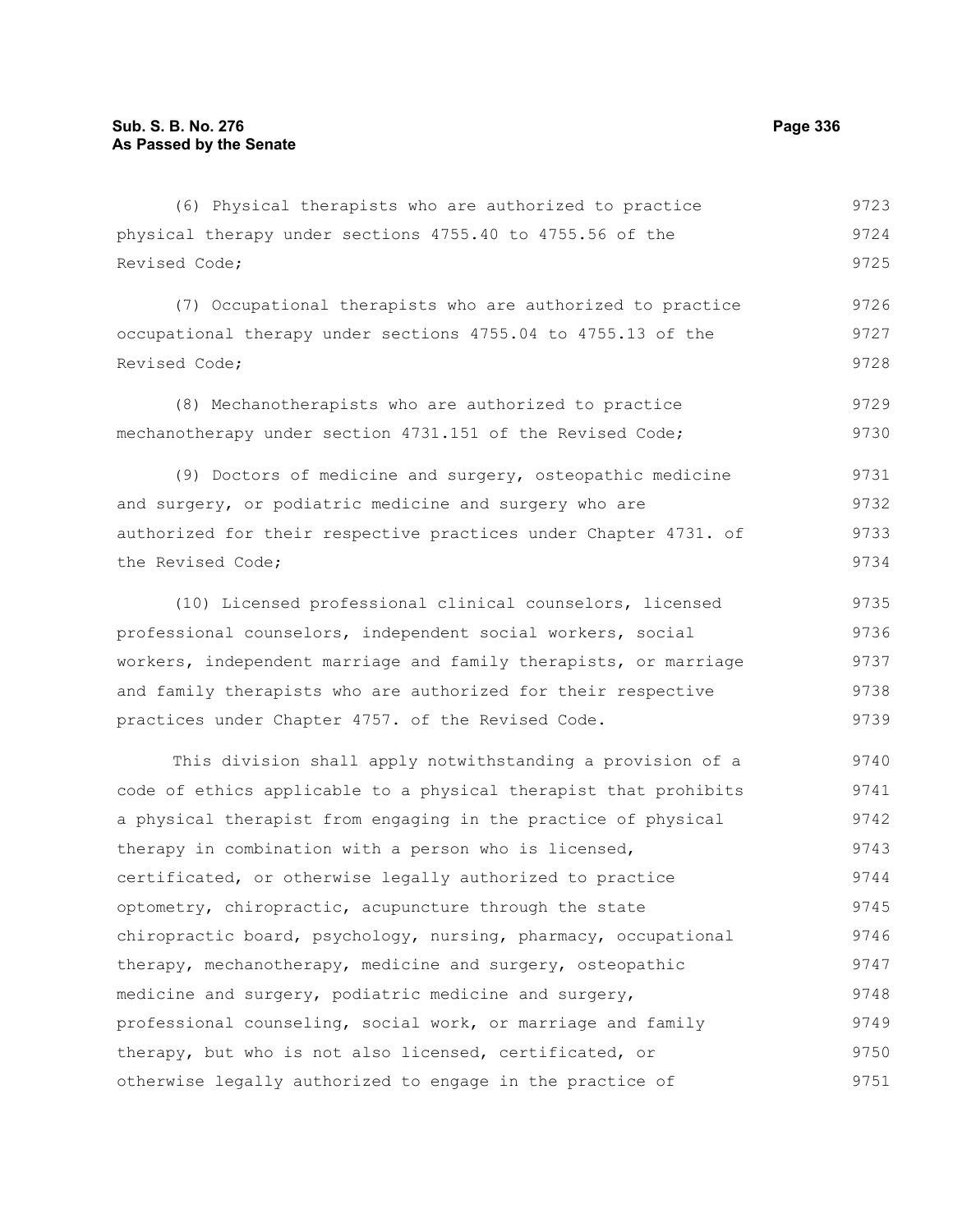#### **Sub. S. B. No. 276 Page 337 As Passed by the Senate**

physical therapy.

**Sec. 4757.37.** (A) An individual whom the counselor, social worker, and marriage and family therapist board licenses, certificates, or otherwise legally authorizes to engage in the practice of professional counseling, social work, or marriage and family therapy may render the professional services of a licensed professional clinical counselor, licensed professional counselor, independent social worker, social worker, independent marriage and family therapist, or marriage and family therapist within this state through a corporation formed under division (B) of section 1701.03 of the Revised Code, a limited liability company formed under Chapter 1705. or 1706. of the Revised Code, a partnership, or a professional association formed under Chapter 1785. of the Revised Code. This division does not preclude such an individual from rendering professional services as a licensed professional clinical counselor, licensed professional counselor, independent social worker, social worker, independent marriage and family therapist, or marriage and family therapist through another form of business entity, including, but not limited to, a nonprofit corporation or foundation, or in another manner that is authorized by or in accordance with this chapter, another chapter of the Revised Code, or rules of the counselor, social worker, and marriage and family therapist board adopted pursuant to this chapter. 9753 9754 9755 9756 9757 9758 9759 9760 9761 9762 9763 9764 9765 9766 9767 9768 9769 9770 9771 9772 9773 9774 9775

(B) A corporation, limited liability company, partnership, or professional association described in division (A) of this section may be formed for the purpose of providing a combination of the professional services of the following individuals who are licensed, certificated, or otherwise legally authorized to practice their respective professions: 9776 9777 9778 9779 9780 9781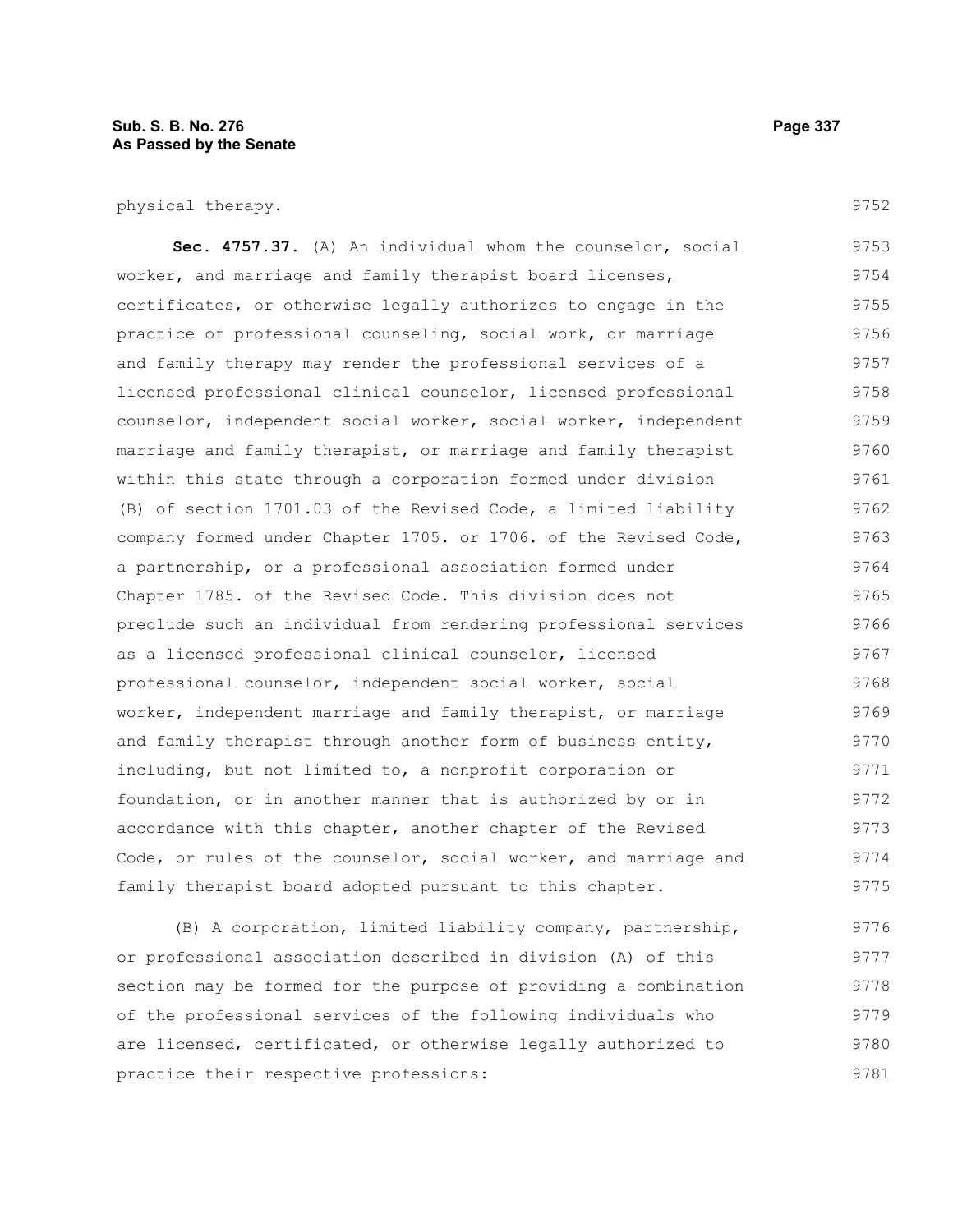(1) Optometrists who are authorized to practice optometry under Chapter 4725. of the Revised Code; (2) Chiropractors who are authorized to practice chiropractic or acupuncture under Chapter 4734. of the Revised Code; (3) Psychologists who are authorized to practice psychology under Chapter 4732. of the Revised Code; (4) Registered or licensed practical nurses who are authorized to practice nursing as registered nurses or as licensed practical nurses under Chapter 4723. of the Revised Code; (5) Pharmacists who are authorized to practice pharmacy under Chapter 4729. of the Revised Code; (6) Physical therapists who are authorized to practice physical therapy under sections 4755.40 to 4755.56 of the Revised Code; (7) Occupational therapists who are authorized to practice occupational therapy under sections 4755.04 to 4755.13 of the Revised Code; (8) Mechanotherapists who are authorized to practice mechanotherapy under section 4731.151 of the Revised Code; (9) Doctors of medicine and surgery, osteopathic medicine and surgery, or podiatric medicine and surgery who are authorized for their respective practices under Chapter 4731. of the Revised Code; (10) Licensed professional clinical counselors, licensed professional counselors, independent social workers, social workers, independent marriage and family therapists, or marriage 9782 9783 9784 9785 9786 9787 9788 9789 9790 9791 9792 9793 9794 9795 9796 9797 9798 9799 9800 9801 9802 9803 9804 9805 9806 9807 9808 9809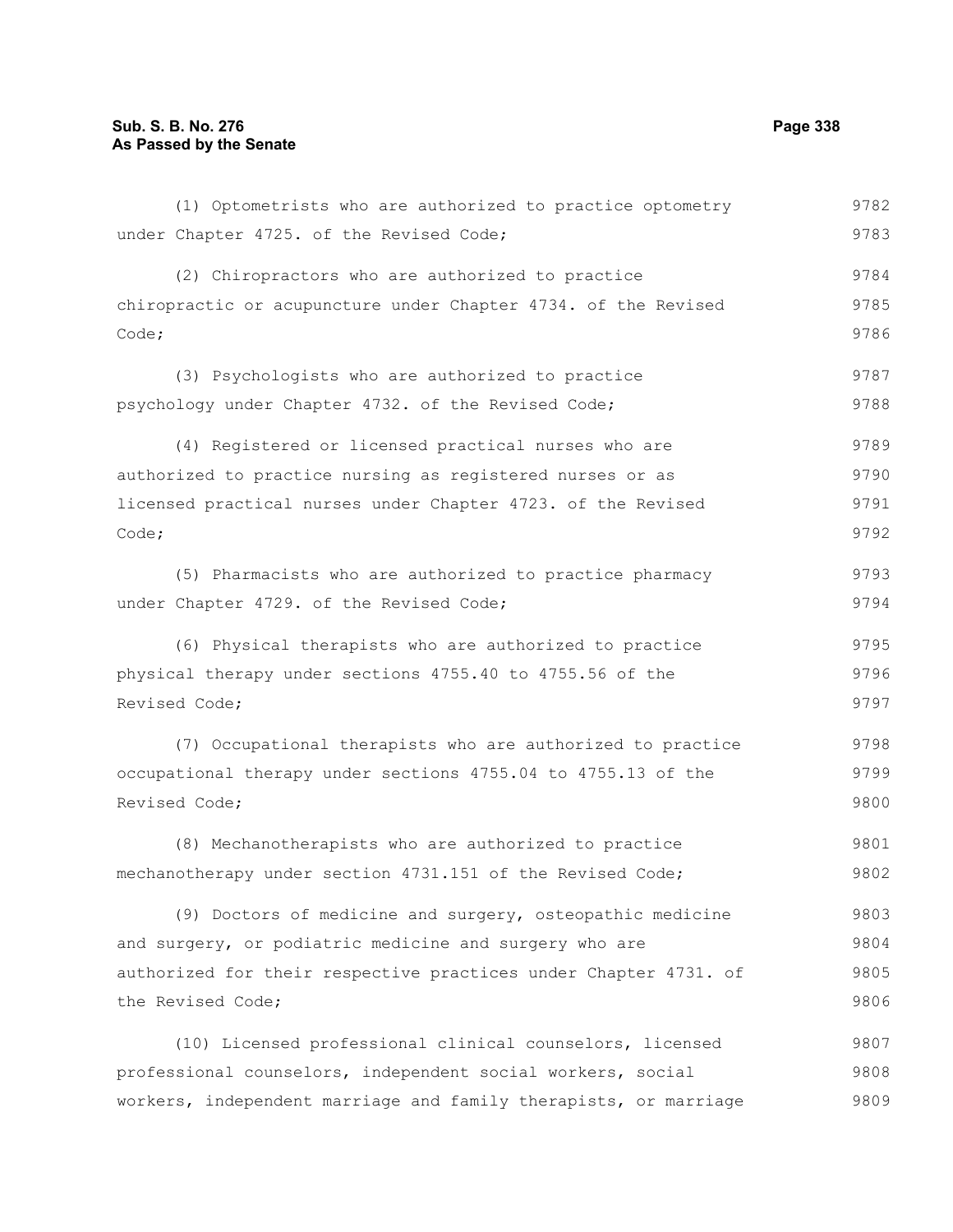# **Sub. S. B. No. 276 Page 339 As Passed by the Senate**

| and family therapists who are authorized for their respective    | 9810 |  |  |  |  |  |  |  |  |
|------------------------------------------------------------------|------|--|--|--|--|--|--|--|--|
| practices under this chapter.                                    | 9811 |  |  |  |  |  |  |  |  |
| This division applies notwithstanding a provision of a           | 9812 |  |  |  |  |  |  |  |  |
| code of ethics applicable to an individual who is a licensed     |      |  |  |  |  |  |  |  |  |
| professional clinical counselor, licensed professional           |      |  |  |  |  |  |  |  |  |
| counselor, independent social worker, social worker, independent |      |  |  |  |  |  |  |  |  |
| marriage and family therapist, or marriage and family therapist  |      |  |  |  |  |  |  |  |  |
| that prohibits the individual from engaging in the individual's  |      |  |  |  |  |  |  |  |  |
| practice in combination with a person who is licensed,           |      |  |  |  |  |  |  |  |  |
| certificated, or otherwise legally authorized to practice        | 9819 |  |  |  |  |  |  |  |  |
| optometry, chiropractic, acupuncture through the state           | 9820 |  |  |  |  |  |  |  |  |
| chiropractic board, psychology, nursing, pharmacy, physical      | 9821 |  |  |  |  |  |  |  |  |
| therapy, occupational therapy, mechanotherapy, medicine and      | 9822 |  |  |  |  |  |  |  |  |
| surgery, osteopathic medicine and surgery, or podiatric medicine | 9823 |  |  |  |  |  |  |  |  |
| and surgery, but who is not also licensed, certificated, or      | 9824 |  |  |  |  |  |  |  |  |
| otherwise legally authorized to engage in the practice of        | 9825 |  |  |  |  |  |  |  |  |
| professional counseling, social work, or marriage and family     | 9826 |  |  |  |  |  |  |  |  |
| therapy.                                                         | 9827 |  |  |  |  |  |  |  |  |
| Sec. 5701.14. For purposes of Title LVII of the Revised          | 9828 |  |  |  |  |  |  |  |  |
| Code:                                                            | 9829 |  |  |  |  |  |  |  |  |
| (A) In order to determine a limited liability company's          | 9830 |  |  |  |  |  |  |  |  |
| nonprofit status, an entity is operating with a nonprofit        | 9831 |  |  |  |  |  |  |  |  |
| purpose under section 1705.02 of the Revised Code or carrying on | 9832 |  |  |  |  |  |  |  |  |
| any nonprofit activity under section 1706.05 of the Revised Code | 9833 |  |  |  |  |  |  |  |  |
| if that entity is organized other than for the pecuniary gain or | 9834 |  |  |  |  |  |  |  |  |
| profit of, and its net earnings or any part of its net earnings  | 9835 |  |  |  |  |  |  |  |  |
| are not distributable to, its members, its directors, its        | 9836 |  |  |  |  |  |  |  |  |
| officers, or other private persons, except that the payment of   | 9837 |  |  |  |  |  |  |  |  |
| reasonable compensation for services rendered, payments and      | 9838 |  |  |  |  |  |  |  |  |
| distributions in furtherance of its nonprofit purpose, and the   | 9839 |  |  |  |  |  |  |  |  |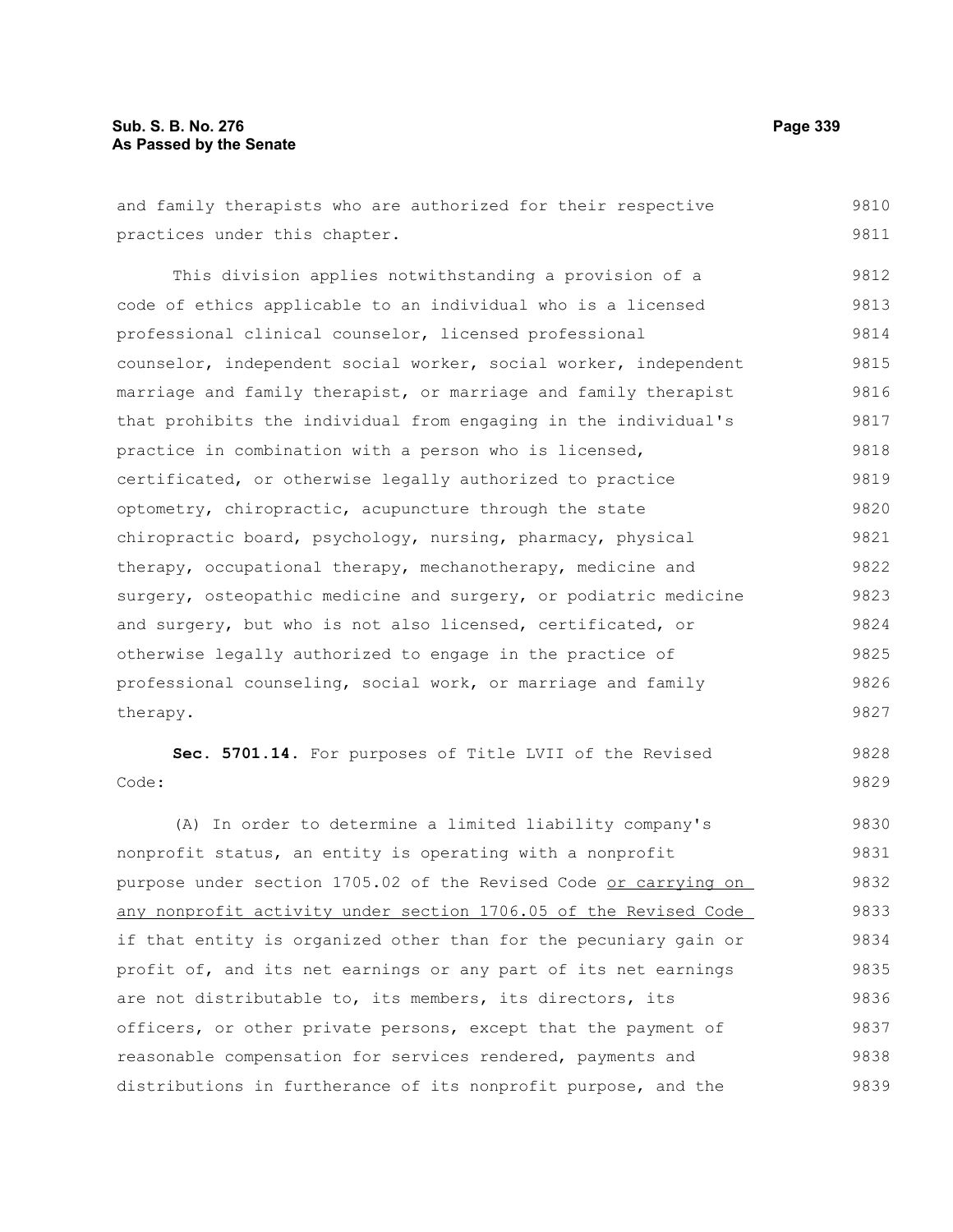### **Sub. S. B. No. 276 Page 340 As Passed by the Senate**

distribution of assets on dissolution permitted by section 1702.49 of the Revised Code are not pecuniary gain or profit or distribution of net earnings. In no event shall payments and distributions in furtherance of an entity's nonprofit purpose deprive the entity of its nonprofit status as long as all of the members of that entity are operating with a nonprofit purpose. 9840 9841 9842 9843 9844 9845

(B) A single member limited liability company that operates with a nonprofit purpose, as described in division (A) of this section, shall be treated as part of the same legal entity as its nonprofit member, and all assets and liabilities of that single member limited liability company shall be considered to be that of the nonprofit member. Filings or applications for exemptions or other tax purposes may be made either by the single member limited liability company or its nonprofit member. 9846 9847 9848 9849 9850 9851 9852 9853 9854

**Sec. 5715.19.** (A) As used in this section, "member" has the same meaning as in section 1705.01 or 1706.01 of the Revised Code<sub>ras applicable, and "internet identifier of record" has the</sub> same meaning as in section 9.312 of the Revised Code. 9855 9856 9857 9858

(1) Subject to division (A)(2) of this section, a complaint against any of the following determinations for the current tax year shall be filed with the county auditor on or before the thirty-first day of March of the ensuing tax year or the date of closing of the collection for the first half of real and public utility property taxes for the current tax year, whichever is later: 9859 9860 9861 9862 9863 9864 9865

(a) Any classification made under section 5713.041 of the Revised Code; 9866 9867

(b) Any determination made under section 5713.32 or 9868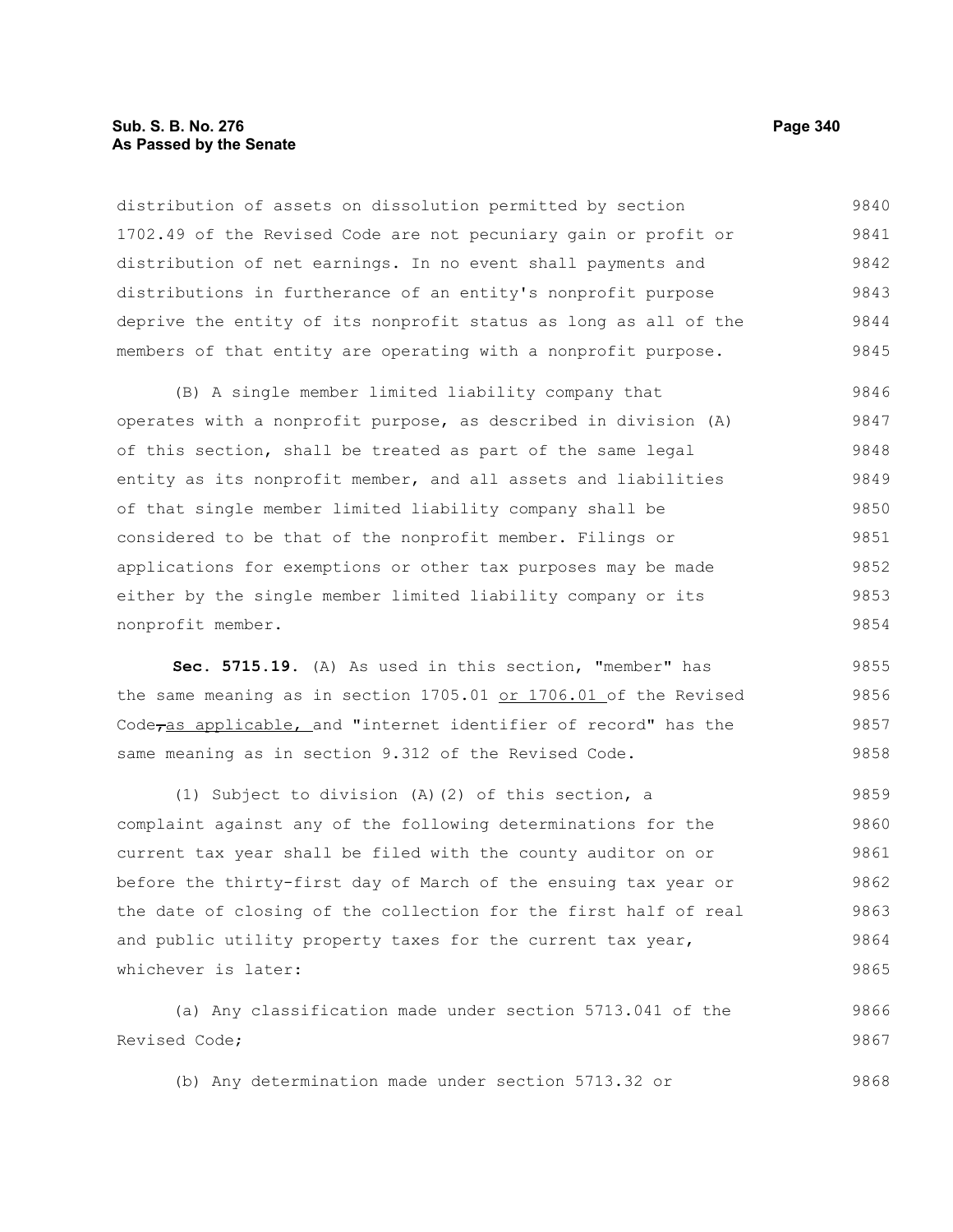| 5713.35 of the Revised Code;                                     | 9869 |  |  |  |  |  |  |
|------------------------------------------------------------------|------|--|--|--|--|--|--|
| (c) Any recoupment charge levied under section 5713.35 of        | 9870 |  |  |  |  |  |  |
| the Revised Code;                                                | 9871 |  |  |  |  |  |  |
| (d) The determination of the total valuation or assessment       | 9872 |  |  |  |  |  |  |
| of any parcel that appears on the tax list, except parcels       | 9873 |  |  |  |  |  |  |
| assessed by the tax commissioner pursuant to section 5727.06 of  |      |  |  |  |  |  |  |
| the Revised Code;                                                | 9875 |  |  |  |  |  |  |
| (e) The determination of the total valuation of any parcel       | 9876 |  |  |  |  |  |  |
| that appears on the agricultural land tax list, except parcels   | 9877 |  |  |  |  |  |  |
| assessed by the tax commissioner pursuant to section 5727.06 of  | 9878 |  |  |  |  |  |  |
| the Revised Code;                                                | 9879 |  |  |  |  |  |  |
| (f) Any determination made under division (A) of section         | 9880 |  |  |  |  |  |  |
| 319.302 of the Revised Code.                                     | 9881 |  |  |  |  |  |  |
| If such a complaint is filed by mail or certified mail,          | 9882 |  |  |  |  |  |  |
| the date of the United States postmark placed on the envelope or | 9883 |  |  |  |  |  |  |
| sender's receipt by the postal service shall be treated as the   | 9884 |  |  |  |  |  |  |
| date of filing. A private meter postmark on an envelope is not a | 9885 |  |  |  |  |  |  |
| valid postmark for purposes of establishing the filing date.     | 9886 |  |  |  |  |  |  |
| Any person owning taxable real property in the county or         | 9887 |  |  |  |  |  |  |
| in a taxing district with territory in the county; such a        | 9888 |  |  |  |  |  |  |
| person's spouse; an individual who is retained by such a person  | 9889 |  |  |  |  |  |  |
| and who holds a designation from a professional assessment       | 9890 |  |  |  |  |  |  |
| organization, such as the institute for professionals in         | 9891 |  |  |  |  |  |  |
| taxation, the national council of property taxation, or the      | 9892 |  |  |  |  |  |  |
| international association of assessing officers; a public        | 9893 |  |  |  |  |  |  |
| accountant who holds a permit under section 4701.10 of the       | 9894 |  |  |  |  |  |  |
| Revised Code, a general or residential real estate appraiser     | 9895 |  |  |  |  |  |  |
| licensed or certified under Chapter 4763. of the Revised Code,   | 9896 |  |  |  |  |  |  |
| or a real estate broker licensed under Chapter 4735. of the      | 9897 |  |  |  |  |  |  |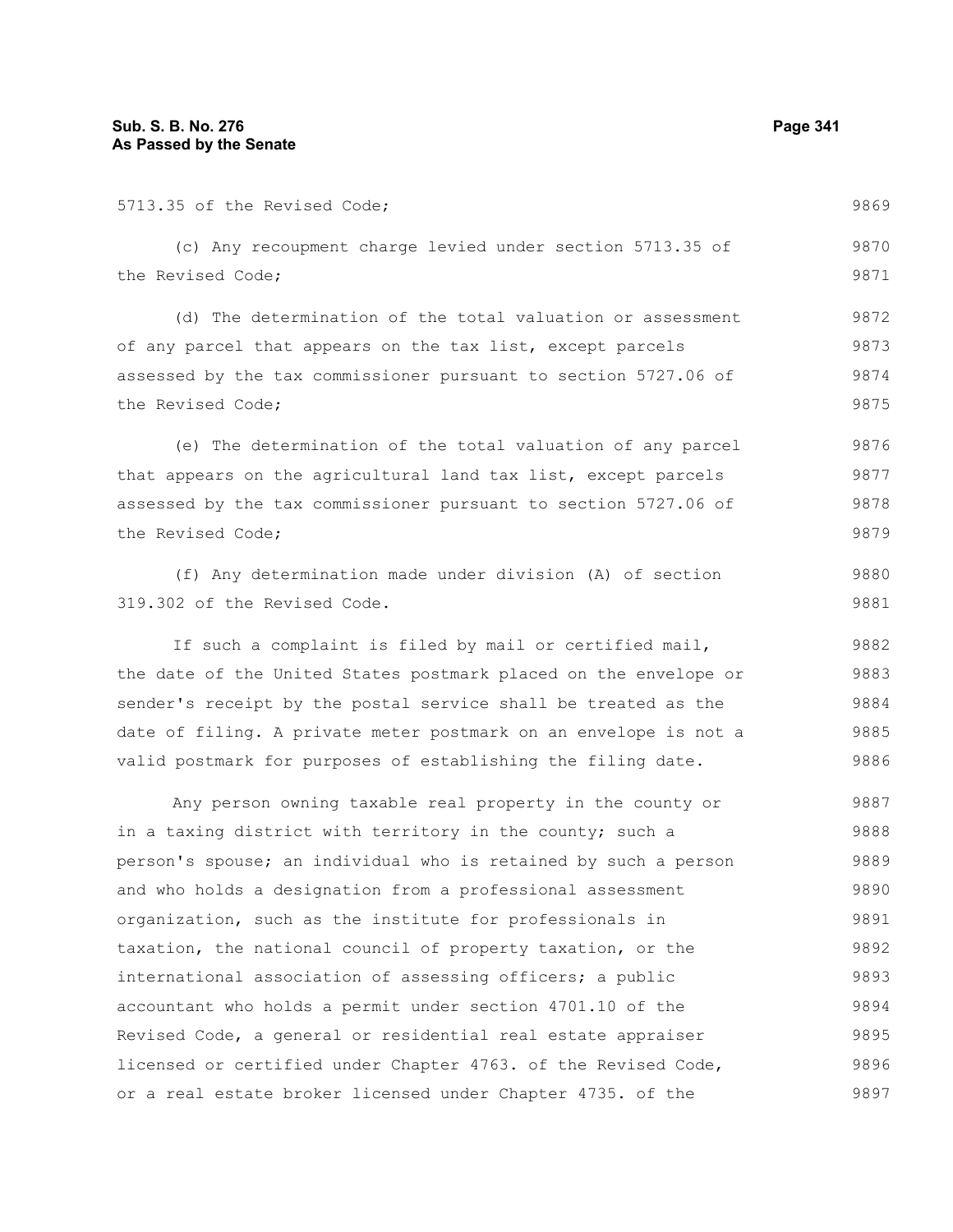# **Sub. S. B. No. 276 Page 342 As Passed by the Senate**

Revised Code, who is retained by such a person; if the person is a firm, company, association, partnership, limited liability company, or corporation, an officer, a salaried employee, a partner, or a member of that person; if the person is a trust, a trustee of the trust; the board of county commissioners; the prosecuting attorney or treasurer of the county; the board of township trustees of any township with territory within the county; the board of education of any school district with any territory in the county; or the mayor or legislative authority of any municipal corporation with any territory in the county may file such a complaint regarding any such determination affecting any real property in the county, except that a person owning taxable real property in another county may file such a complaint only with regard to any such determination affecting real property in the county that is located in the same taxing district as that person's real property is located. The county auditor shall present to the county board of revision all complaints filed with the auditor. 9898 9899 9900 9901 9902 9903 9904 9905 9906 9907 9908 9909 9910 9911 9912 9913 9914 9915

(2) As used in division (A)(2) of this section, "interim period" means, for each county, the tax year to which section 5715.24 of the Revised Code applies and each subsequent tax year until the tax year in which that section applies again. 9916 9917 9918 9919

No person, board, or officer shall file a complaint against the valuation or assessment of any parcel that appears on the tax list if it filed a complaint against the valuation or assessment of that parcel for any prior tax year in the same interim period, unless the person, board, or officer alleges that the valuation or assessment should be changed due to one or more of the following circumstances that occurred after the tax lien date for the tax year for which the prior complaint was filed and that the circumstances were not taken into 9920 9921 9922 9923 9924 9925 9926 9927 9928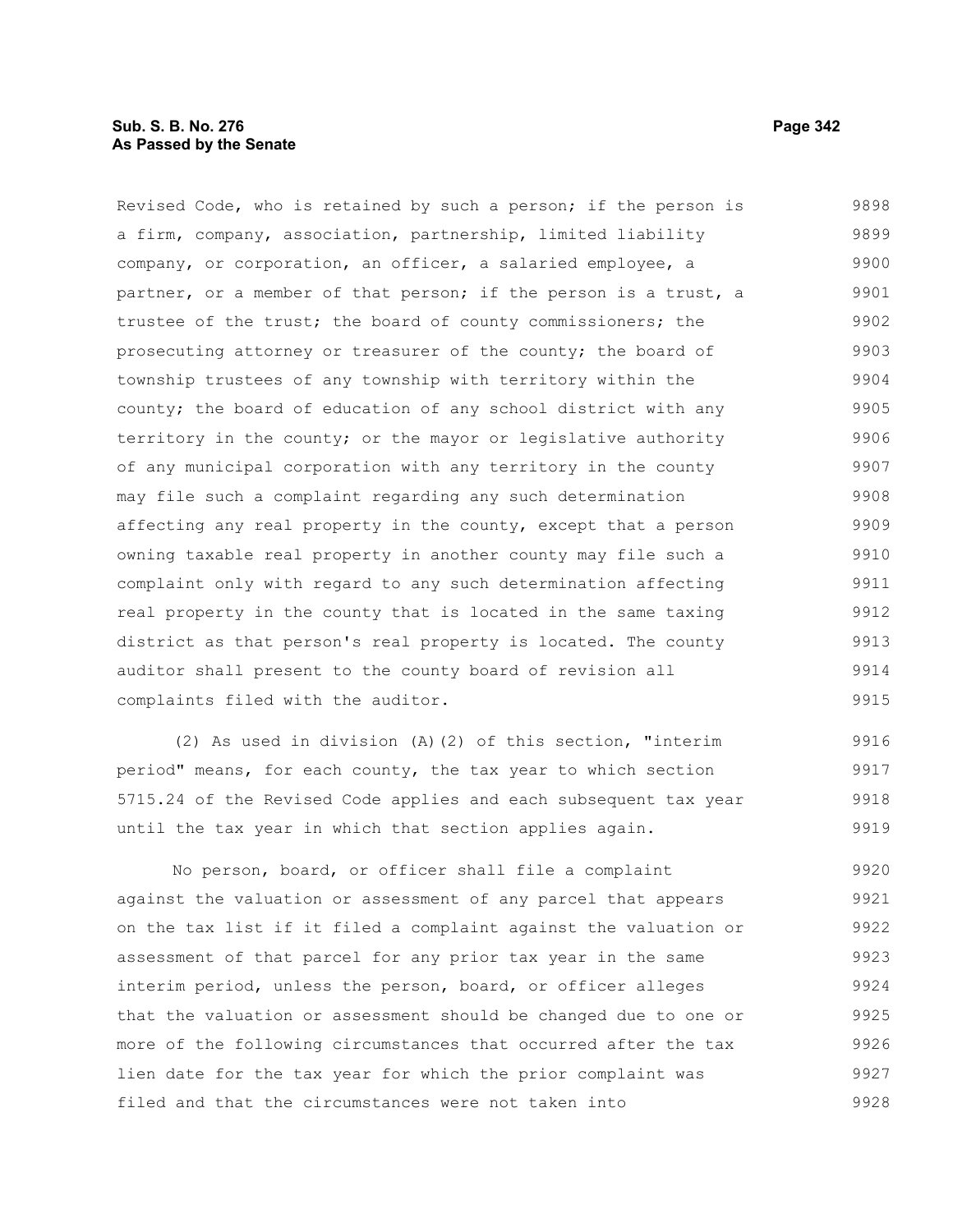9929

#### consideration with respect to the prior complaint:

|                                                      |  |  |  |  | (a) The property was sold in an arm's length transaction, | 9930 |
|------------------------------------------------------|--|--|--|--|-----------------------------------------------------------|------|
| as described in section 5713.03 of the Revised Code; |  |  |  |  |                                                           | 9931 |

(b) The property lost value due to some casualty; 9932

(c) Substantial improvement was added to the property; 9933

(d) An increase or decrease of at least fifteen per cent in the property's occupancy has had a substantial economic impact on the property. 9934 9935 9936

(3) If a county board of revision, the board of tax appeals, or any court dismisses a complaint filed under this section or section 5715.13 of the Revised Code for the reason that the act of filing the complaint was the unauthorized practice of law or the person filing the complaint was engaged in the unauthorized practice of law, the party affected by a decrease in valuation or the party's agent, or the person owning taxable real property in the county or in a taxing district with territory in the county, may refile the complaint, notwithstanding division (A)(2) of this section. 9937 9938 9939 9940 9941 9942 9943 9944 9945 9946

(4)(a) No complaint filed under this section or section 5715.13 of the Revised Code shall be dismissed for the reason that the complaint fails to accurately identify the owner of the property that is the subject of the complaint. 9947 9948 9949 9950

(b) If a complaint fails to accurately identify the owner of the property that is the subject of the complaint, the board of revision shall exercise due diligence to ensure the correct property owner is notified as required by divisions (B) and (C) of this section. 9951 9952 9953 9954 9955

(5) Notwithstanding division (A)(2) of this section, a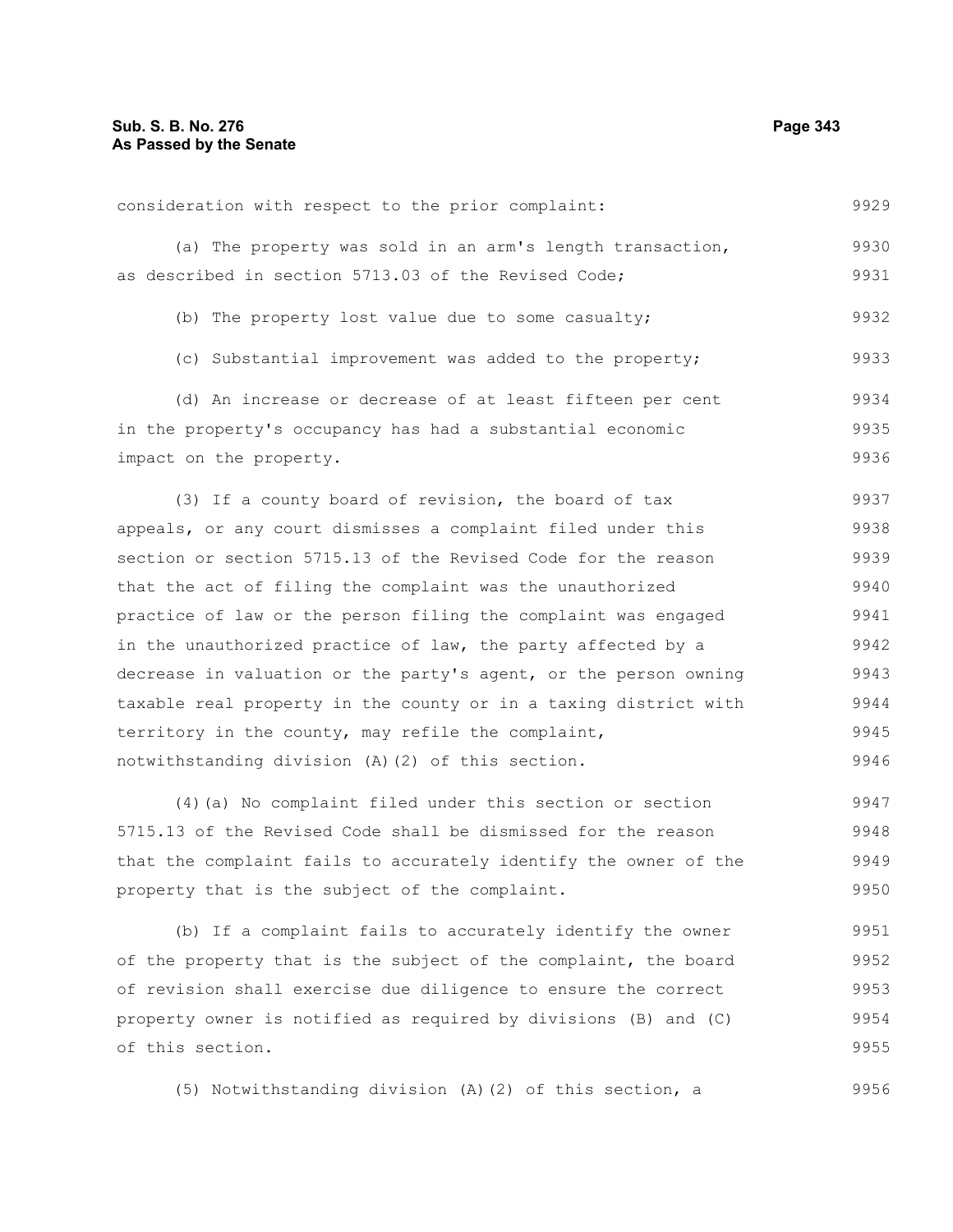#### **Sub. S. B. No. 276 Page 344 As Passed by the Senate**

person, board, or officer may file a complaint against the valuation or assessment of any parcel that appears on the tax list if it filed a complaint against the valuation or assessment of that parcel for any prior tax year in the same interim period if the person, board, or officer withdrew the complaint before the complaint was heard by the board. 9957 9958 9959 9960 9961 9962

(B) Within thirty days after the last date such complaints may be filed, the auditor shall give notice of each complaint in which the stated amount of overvaluation, undervaluation, discriminatory valuation, illegal valuation, or incorrect determination is at least seventeen thousand five hundred dollars to each property owner whose property is the subject of the complaint, if the complaint was not filed by the owner or the owner's spouse, and to each board of education whose school district may be affected by the complaint. Within thirty days after receiving such notice, a board of education; a property owner; the owner's spouse; an individual who is retained by such an owner and who holds a designation from a professional assessment organization, such as the institute for professionals in taxation, the national council of property taxation, or the international association of assessing officers; a public accountant who holds a permit under section 4701.10 of the Revised Code, a general or residential real estate appraiser licensed or certified under Chapter 4763. of the Revised Code, or a real estate broker licensed under Chapter 4735. of the Revised Code, who is retained by such a person; or, if the property owner is a firm, company, association, partnership, limited liability company, corporation, or trust, an officer, a salaried employee, a partner, a member, or trustee of that property owner, may file a complaint in support of or objecting to the amount of alleged overvaluation, undervaluation, 9963 9964 9965 9966 9967 9968 9969 9970 9971 9972 9973 9974 9975 9976 9977 9978 9979 9980 9981 9982 9983 9984 9985 9986 9987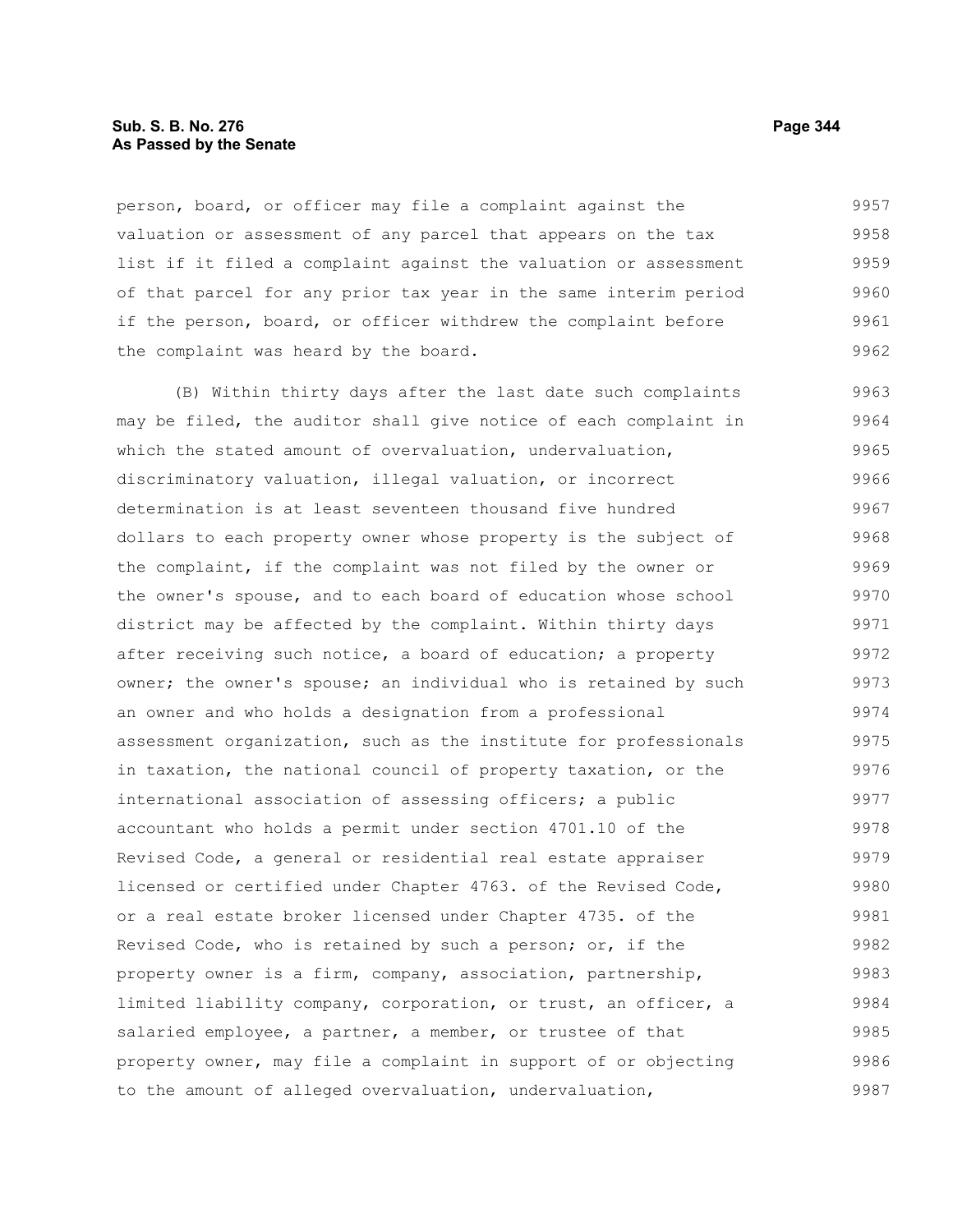#### **Sub. S. B. No. 276 Page 345 As Passed by the Senate**

discriminatory valuation, illegal valuation, or incorrect determination stated in a previously filed complaint or objecting to the current valuation. Upon the filing of a complaint under this division, the board of education or the property owner shall be made a party to the action. 9988 9989 9990 9991 9992

(C) Each board of revision shall notify any complainant and also the property owner, if the property owner's address is known, when a complaint is filed by one other than the property owner, not less than ten days prior to the hearing, either by certified mail or, if the board has record of an internet identifier of record associated with the owner, by ordinary mail and by that internet identifier of record of the time and place the same will be heard. The board of revision shall hear and render its decision on a complaint within ninety days after the filing thereof with the board, except that if a complaint is filed within thirty days after receiving notice from the auditor as provided in division (B) of this section, the board shall hear and render its decision within ninety days after such filing. 9993 9994 9995 9996 9997 9998 9999 10000 10001 10002 10003 10004 10005 10006

(D) The determination of any such complaint shall relate back to the date when the lien for taxes or recoupment charges for the current year attached or the date as of which liability for such year was determined. Liability for taxes and recoupment charges for such year and each succeeding year until the complaint is finally determined and for any penalty and interest for nonpayment thereof within the time required by law shall be based upon the determination, valuation, or assessment as finally determined. Each complaint shall state the amount of overvaluation, undervaluation, discriminatory valuation, illegal valuation, or incorrect classification or determination upon which the complaint is based. The treasurer shall accept any 10007 10008 10009 10010 10011 10012 10013 10014 10015 10016 10017 10018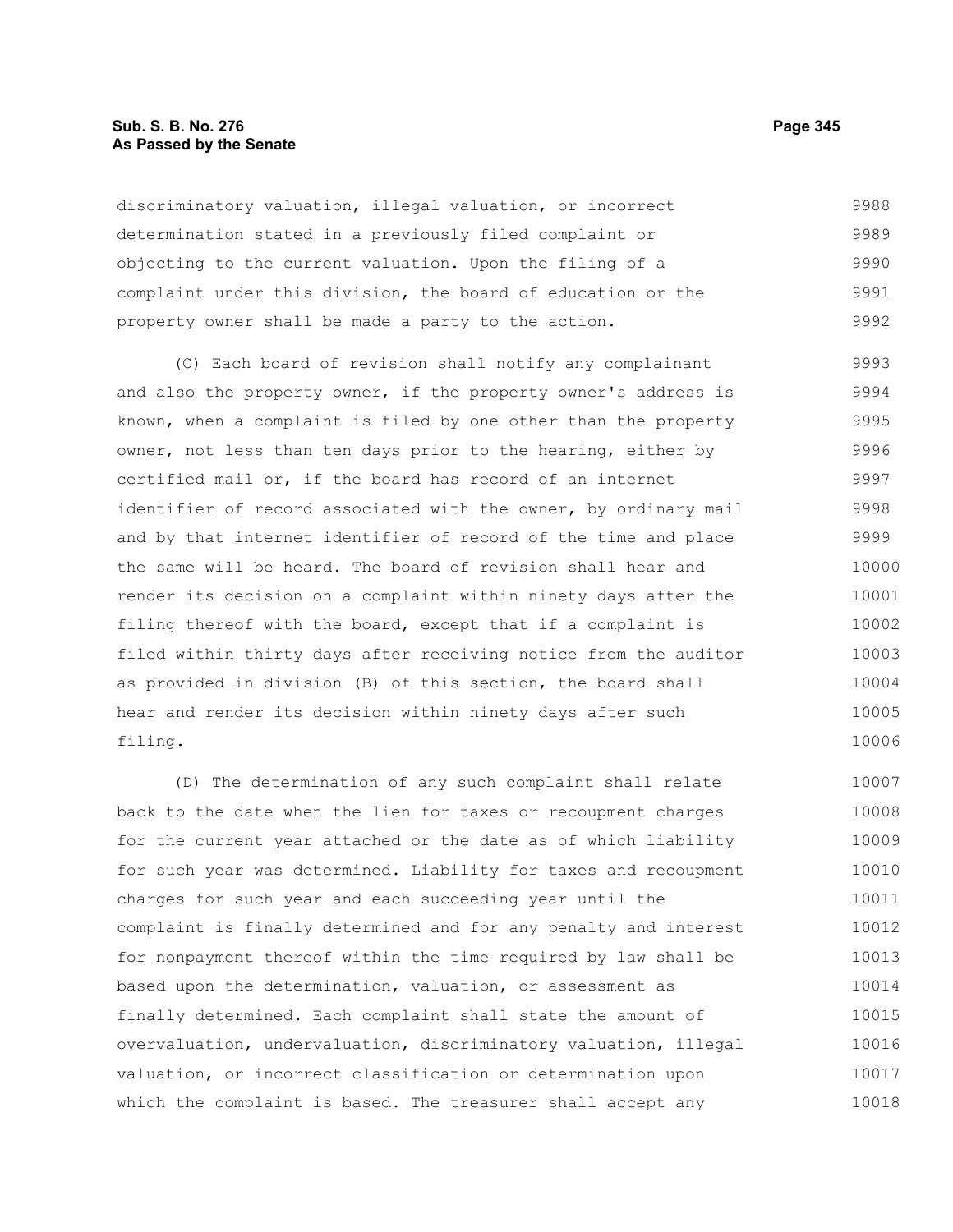### **Sub. S. B. No. 276 Page 346 As Passed by the Senate**

amount tendered as taxes or recoupment charge upon property concerning which a complaint is then pending, computed upon the claimed valuation as set forth in the complaint. If a complaint filed under this section for the current year is not determined by the board within the time prescribed for such determination, the complaint and any proceedings in relation thereto shall be continued by the board as a valid complaint for any ensuing year until such complaint is finally determined by the board or upon any appeal from a decision of the board. In such case, the original complaint shall continue in effect without further filing by the original taxpayer, the original taxpayer's assignee, or any other person or entity authorized to file a complaint under this section. 10019 10020 10021 10022 10023 10024 10025 10026 10027 10028 10029 10030 10031

(E) If a taxpayer files a complaint as to the classification, valuation, assessment, or any determination affecting the taxpayer's own property and tenders less than the full amount of taxes or recoupment charges as finally determined, an interest charge shall accrue as follows: 10032 10033 10034 10035 10036

(1) If the amount finally determined is less than the amount billed but more than the amount tendered, the taxpayer shall pay interest at the rate per annum prescribed by section 5703.47 of the Revised Code, computed from the date that the taxes were due on the difference between the amount finally determined and the amount tendered. This interest charge shall be in lieu of any penalty or interest charge under section 323.121 of the Revised Code unless the taxpayer failed to file a complaint and tender an amount as taxes or recoupment charges within the time required by this section, in which case section 323.121 of the Revised Code applies. 10037 10038 10039 10040 10041 10042 10043 10044 10045 10046 10047

(2) If the amount of taxes finally determined is equal to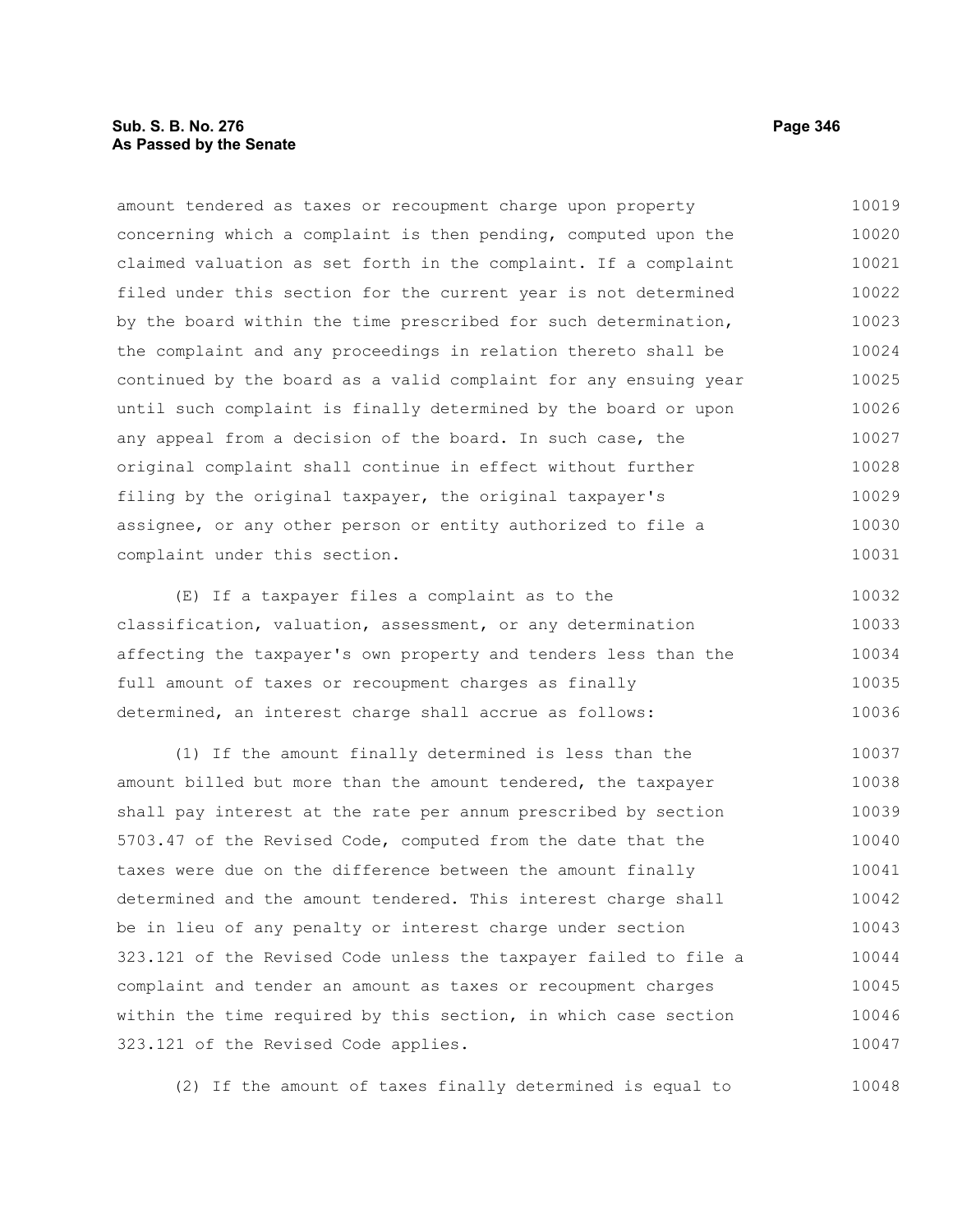#### **Sub. S. B. No. 276 Page 347 As Passed by the Senate**

or greater than the amount billed and more than the amount tendered, the taxpayer shall pay interest at the rate prescribed by section 5703.47 of the Revised Code from the date the taxes were due on the difference between the amount finally determined and the amount tendered, such interest to be in lieu of any interest charge but in addition to any penalty prescribed by section 323.121 of the Revised Code. 10049 10050 10051 10052 10053 10054 10055

(F) Upon request of a complainant, the tax commissioner shall determine the common level of assessment of real property in the county for the year stated in the request that is not valued under section 5713.31 of the Revised Code, which common level of assessment shall be expressed as a percentage of true value and the common level of assessment of lands valued under such section, which common level of assessment shall also be expressed as a percentage of the current agricultural use value of such lands. Such determination shall be made on the basis of the most recent available sales ratio studies of the commissioner and such other factual data as the commissioner deems pertinent. 10056 10057 10058 10059 10060 10061 10062 10063 10064 10065 10066 10067

(G) A complainant shall provide to the board of revision all information or evidence within the complainant's knowledge or possession that affects the real property that is the subject of the complaint. A complainant who fails to provide such information or evidence is precluded from introducing it on appeal to the board of tax appeals or the court of common pleas, except that the board of tax appeals or court may admit and consider the evidence if the complainant shows good cause for the complainant's failure to provide the information or evidence to the board of revision. 10068 10069 10070 10071 10072 10073 10074 10075 10076 10077

(H) In case of the pendency of any proceeding in court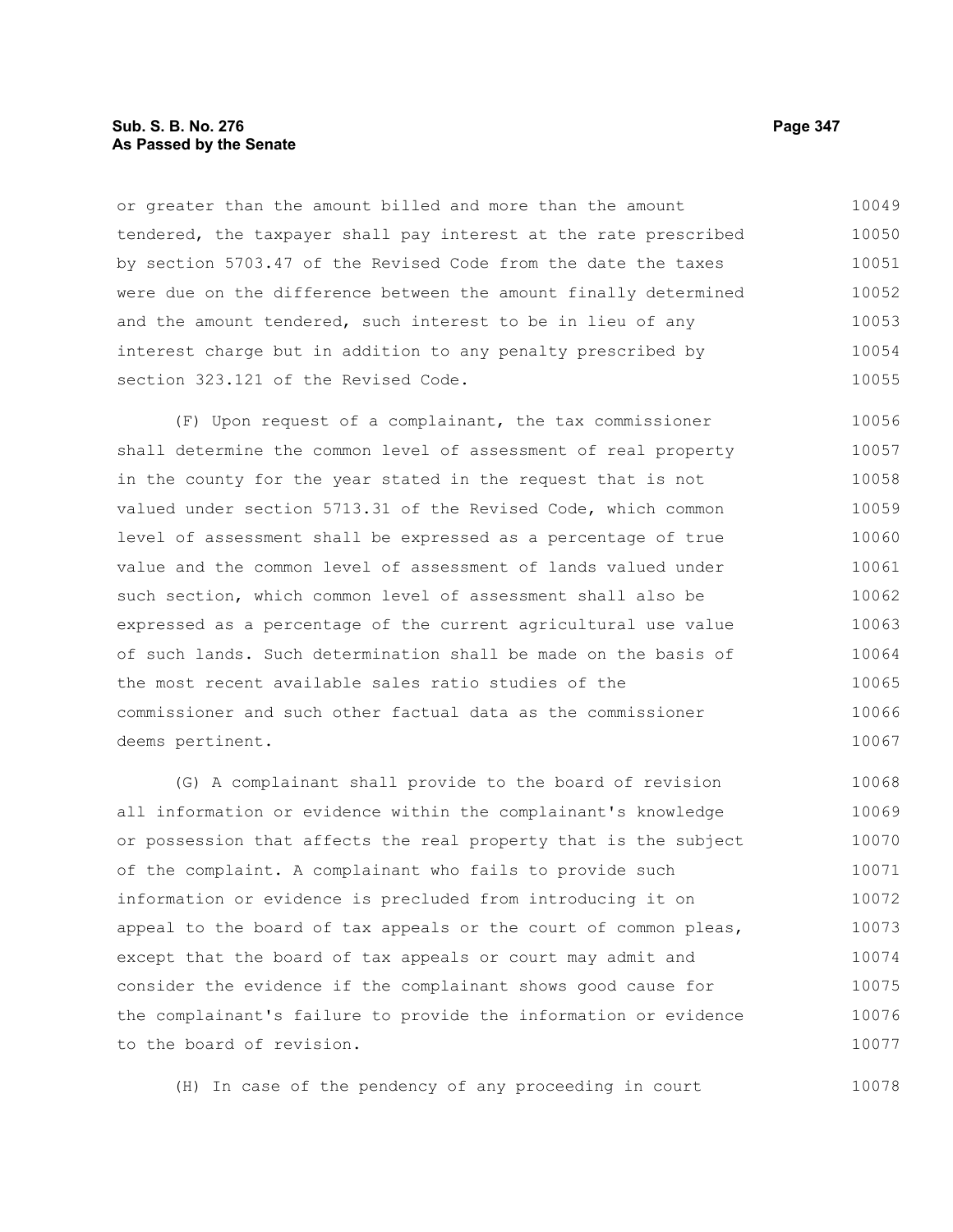based upon an alleged excessive, discriminatory, or illegal valuation or incorrect classification or determination, the taxpayer may tender to the treasurer an amount as taxes upon property computed upon the claimed valuation as set forth in the complaint to the court. The treasurer may accept the tender. If the tender is not accepted, no penalty shall be assessed because of the nonpayment of the full taxes assessed. 10079 10080 10081 10082 10083 10084 10085

**Sec. 5733.04.** As used in this chapter: 10086

(A) "Issued and outstanding shares of stock" applies to nonprofit corporations, as provided in section 5733.01 of the Revised Code, and includes, but is not limited to, membership certificates and other instruments evidencing ownership of an interest in such nonprofit corporations, and with respect to a financial institution that does not have capital stock, "issued and outstanding shares of stock" includes, but is not limited to, ownership interests of depositors in the capital employed in such an institution. 10087 10088 10089 10090 10091 10092 10093 10094 10095

(B) "Taxpayer" means a corporation subject to the tax imposed by section 5733.06 of the Revised Code. 10096 10097

(C) "Resident" means a corporation organized under the laws of this state. 10098 10099

(D) "Commercial domicile" means the principal place from which the trade or business of the taxpayer is directed or managed. 10100 10101 10102

(E) "Taxable year" means the period prescribed by division (A) of section 5733.031 of the Revised Code upon the net income of which the value of the taxpayer's issued and outstanding shares of stock is determined under division (B) of section 5733.05 of the Revised Code or the period prescribed by division 10103 10104 10105 10106 10107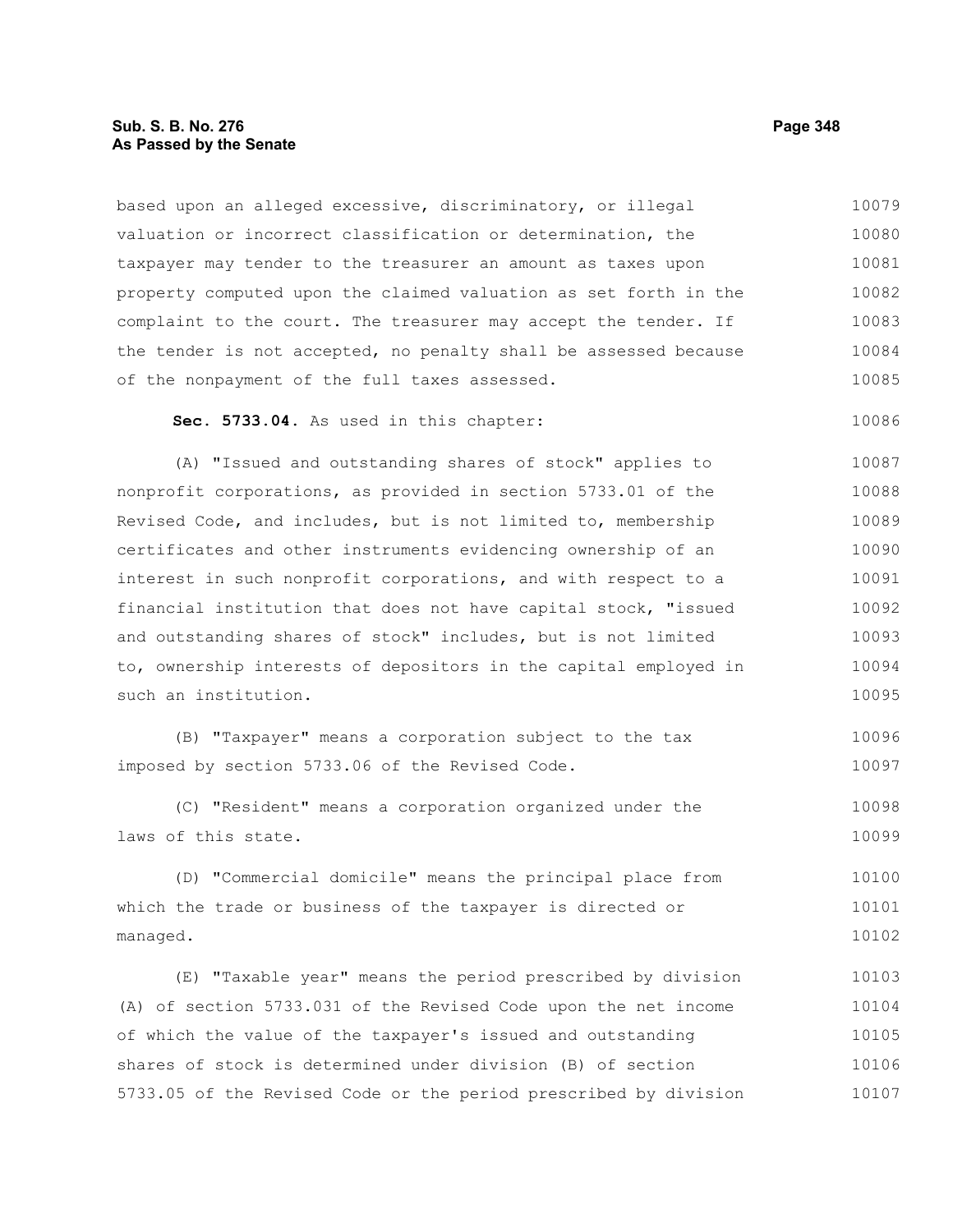(A) of section 5733.031 of the Revised Code that immediately precedes the date as of which the total value of the corporation is determined under division (A) or (C) of section 5733.05 of the Revised Code. 10109 10110 10111

(F) "Tax year" means the calendar year in and for which the tax imposed by section 5733.06 of the Revised Code is required to be paid. 10112 10113 10114

(G) "Internal Revenue Code" means the "Internal Revenue Code of 1986," 100 Stat. 2085, 26 U.S.C.A. 1, as amended. 10115 10116

(H) "Federal income tax" means the income tax imposed by the Internal Revenue Code. 10117 10118

(I) Except as provided in section 5733.058 of the Revised Code, "net income" means the taxpayer's taxable income before operating loss deduction and special deductions, as required to be reported for the taxpayer's taxable year under the Internal Revenue Code, subject to the following adjustments: 10119 10120 10121 10122 10123

(1)(a) Deduct any net operating loss incurred in any taxable years ending in 1971 or thereafter, but exclusive of any net operating loss incurred in taxable years ending prior to January 1, 1971. This deduction shall not be allowed in any tax year commencing before December 31, 1973, but shall be carried over and allowed in tax years commencing after December 31, 1973, until fully utilized in the next succeeding taxable year or years in which the taxpayer has net income, but in no case for more than the designated carryover period as described in division (I)(1)(b) of this section. The amount of such net operating loss, as determined under the allocation and apportionment provisions of section 5733.051 and division (B) of section 5733.05 of the Revised Code for the year in which the 10124 10125 10126 10127 10128 10129 10130 10131 10132 10133 10134 10135 10136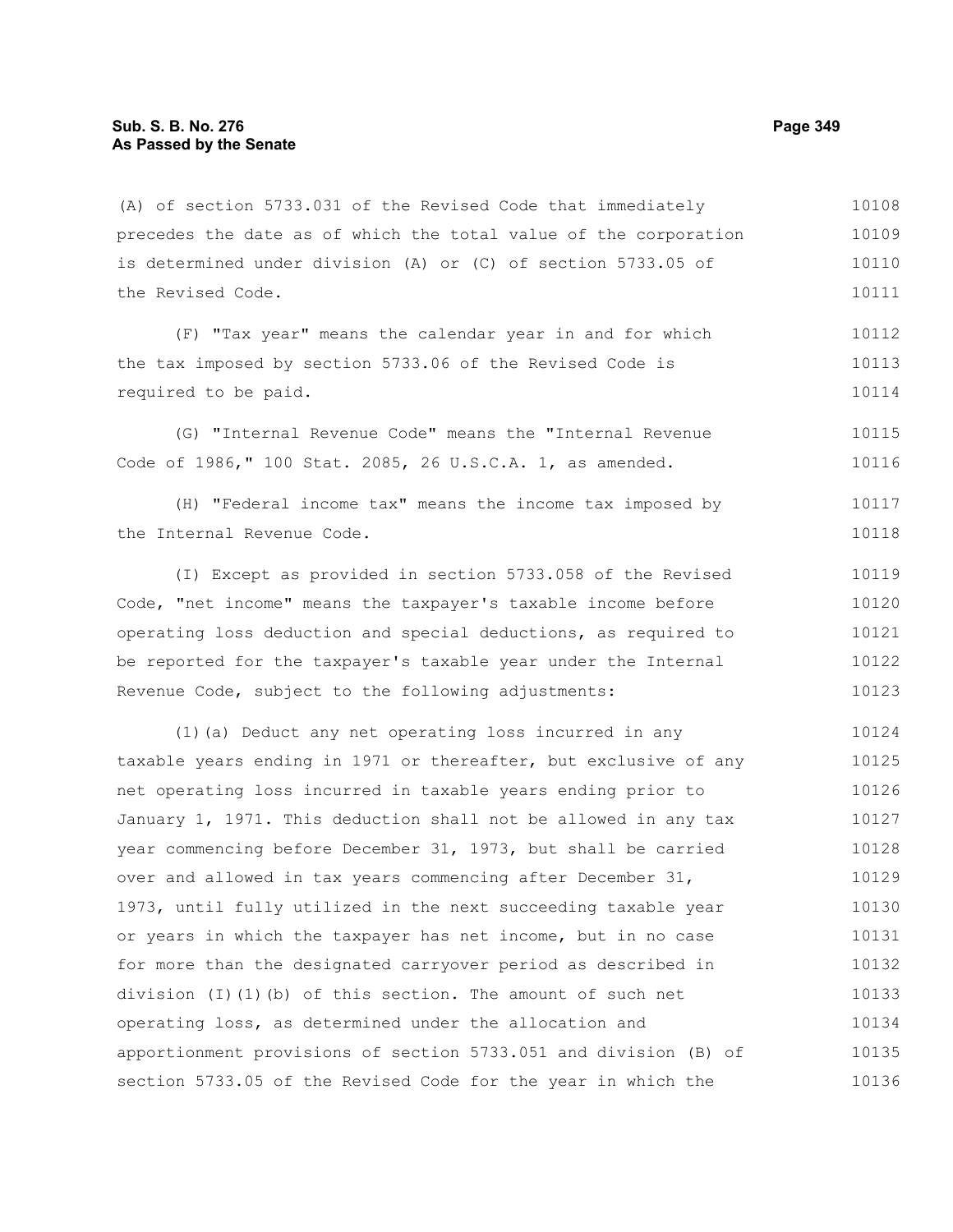### **Sub. S. B. No. 276 Page 350 As Passed by the Senate**

net operating loss occurs, shall be deducted from net income, as determined under the allocation and apportionment provisions of section 5733.051 and division (B) of section 5733.05 of the Revised Code, to the extent necessary to reduce net income to zero with the remaining unused portion of the deduction, if any, carried forward to the remaining years of the designated carryover period as described in division (I)(1)(b) of this section, or until fully utilized, whichever occurs first. 10137 10138 10139 10140 10141 10142 10143 10144

(b) For losses incurred in taxable years ending on or before December 31, 1981, the designated carryover period shall be the five consecutive taxable years after the taxable year in which the net operating loss occurred. For losses incurred in taxable years ending on or after January 1, 1982, and beginning before August 6, 1997, the designated carryover period shall be the fifteen consecutive taxable years after the taxable year in which the net operating loss occurs. For losses incurred in taxable years beginning on or after August 6, 1997, the designated carryover period shall be the twenty consecutive taxable years after the taxable year in which the net operating loss occurs. 10145 10146 10147 10148 10149 10150 10151 10152 10153 10154 10155 10156

(c) The tax commissioner may require a taxpayer to furnish any information necessary to support a claim for deduction under division (I)(1)(a) of this section and no deduction shall be allowed unless the information is furnished. 10157 10158 10159 10160

(2) Deduct any amount included in net income by application of section 78 or 951 of the Internal Revenue Code, amounts received for royalties, technical or other services derived from sources outside the United States, and dividends received from a subsidiary, associate, or affiliated corporation that neither transacts any substantial portion of its business 10161 10162 10163 10164 10165 10166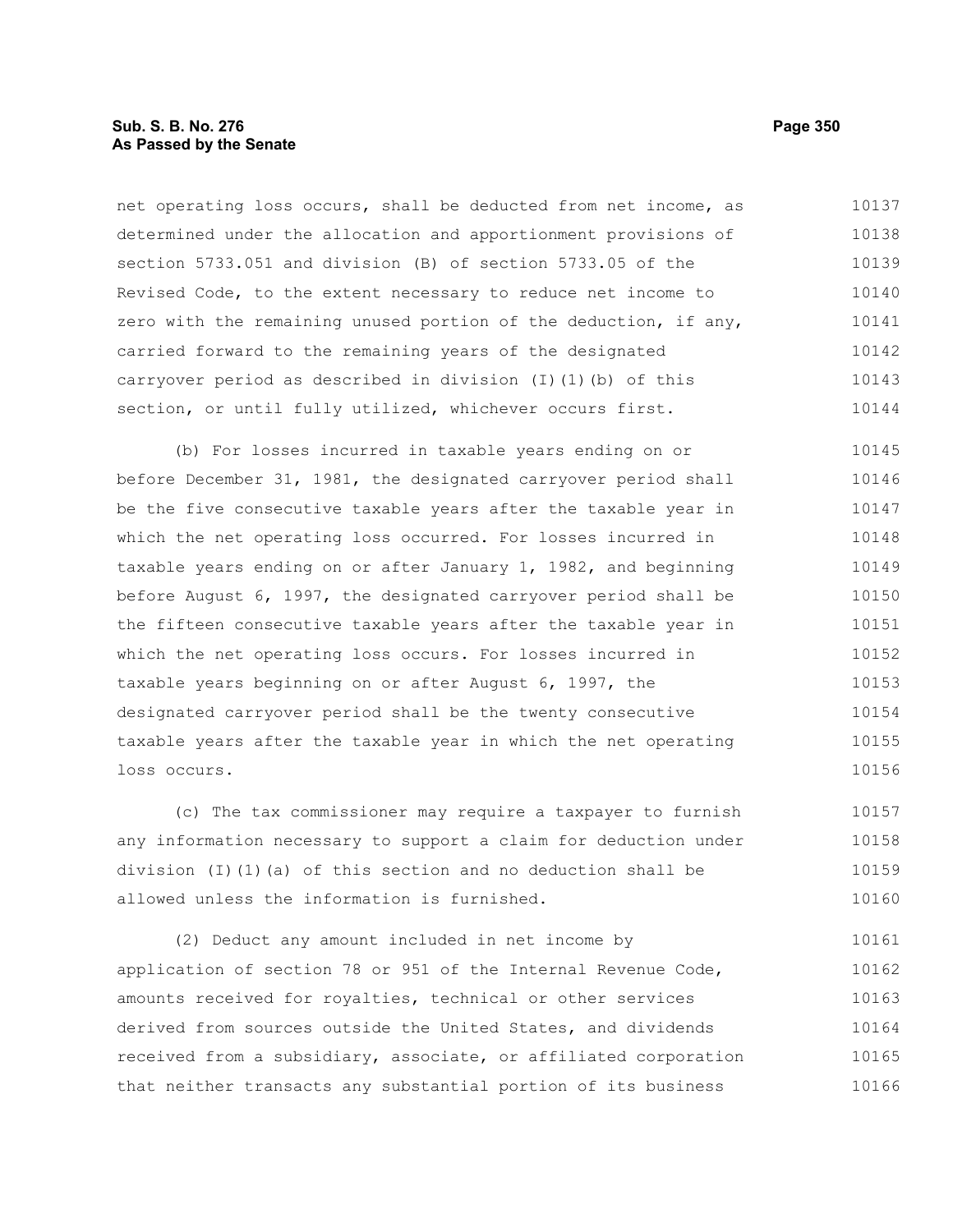#### **Sub. S. B. No. 276 Page 351 As Passed by the Senate**

nor regularly maintains any substantial portion of its assets within the United States. For purposes of determining net foreign source income deductible under division (I)(2) of this section, the amount of gross income from all such sources other than dividend income and income derived by application of section 78 or 951 of the Internal Revenue Code shall be reduced by: 10167 10168 10169 10170 10171 10172 10173

(a) The amount of any reimbursed expenses for personal services performed by employees of the taxpayer for the subsidiary, associate, or affiliated corporation; 10174 10175 10176

(b) Ten per cent of the amount of royalty income and technical assistance fees; 10177 10178

(c) Fifteen per cent of the amount of all other income. 10179

The amounts described in divisions (I)(2)(a) to (c) of this section are deemed to be the expenses attributable to the production of deductible foreign source income unless the taxpayer shows, by clear and convincing evidence, less actual expenses, or the tax commissioner shows, by clear and convincing evidence, more actual expenses. 10180 10181 10182 10183 10184 10185

(3) Add any loss or deduct any gain resulting from the sale, exchange, or other disposition of a capital asset, or an asset described in section 1231 of the Internal Revenue Code, to the extent that such loss or gain occurred prior to the first taxable year on which the tax provided for in section 5733.06 of the Revised Code is computed on the corporation's net income. For purposes of division (I)(3) of this section, the amount of the prior loss or gain shall be measured by the difference between the original cost or other basis of the asset and the fair market value as of the beginning of the first taxable year 10186 10187 10188 10189 10190 10191 10192 10193 10194 10195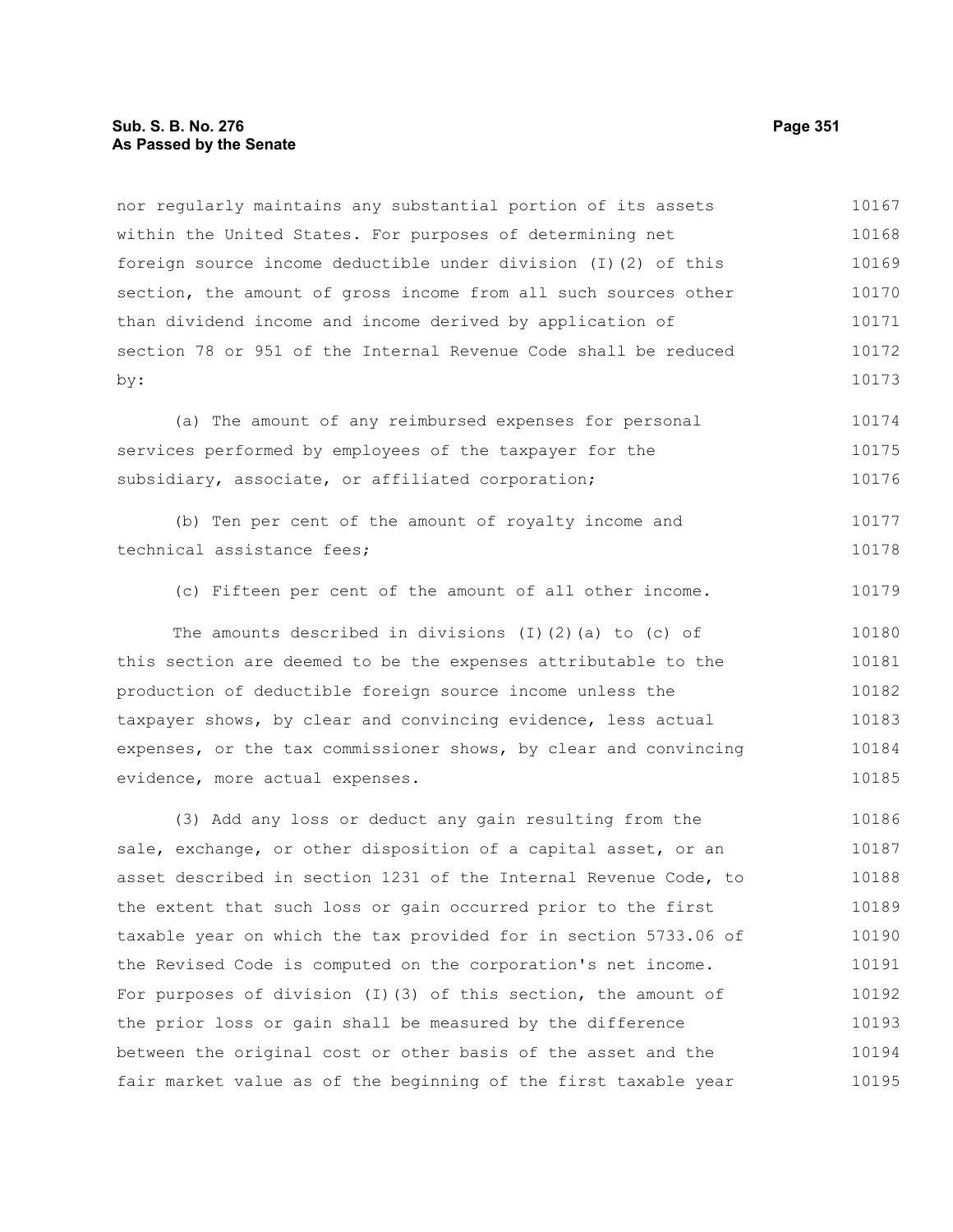### **Sub. S. B. No. 276 Page 352 As Passed by the Senate**

on which the tax provided for in section 5733.06 of the Revised Code is computed on the corporation's net income. At the option of the taxpayer, the amount of the prior loss or gain may be a percentage of the gain or loss, which percentage shall be determined by multiplying the gain or loss by a fraction, the numerator of which is the number of months from the acquisition of the asset to the beginning of the first taxable year on which the fee provided in section 5733.06 of the Revised Code is computed on the corporation's net income, and the denominator of which is the number of months from the acquisition of the asset to the sale, exchange, or other disposition of the asset. The adjustments described in this division do not apply to any gain or loss where the gain or loss is recognized by a qualifying taxpayer, as defined in section 5733.0510 of the Revised Code, with respect to a qualifying taxable event, as defined in that section. 10196 10197 10198 10199 10200 10201 10202 10203 10204 10205 10206 10207 10208 10209 10210 10211

(4) Deduct the dividend received deduction provided by section 243 of the Internal Revenue Code. 10212 10213

(5) Deduct any interest or interest equivalent on public obligations and purchase obligations to the extent included in federal taxable income. As used in divisions (I)(5) and (6) of this section, "public obligations," "purchase obligations," and "interest or interest equivalent" have the same meanings as in section 5709.76 of the Revised Code. 10214 10215 10216 10217 10218 10219

(6) Add any loss or deduct any gain resulting from the sale, exchange, or other disposition of public obligations to the extent included in federal taxable income. 10220 10221 10222

(7) To the extent not otherwise allowed, deduct any dividends or distributions received by a taxpayer from a public utility, excluding an electric company and a combined company, 10223 10224 10225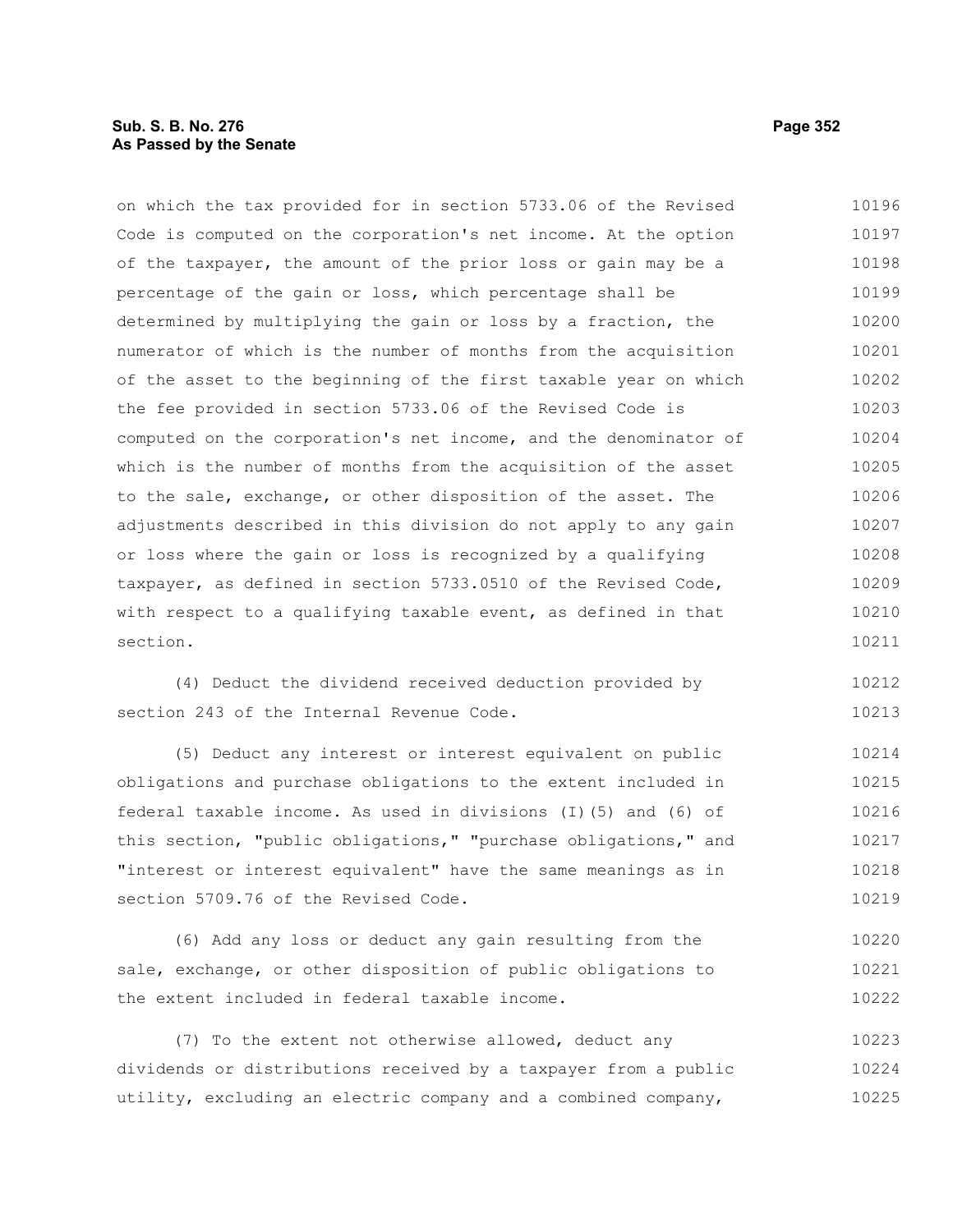### **Sub. S. B. No. 276 Page 353 As Passed by the Senate**

and, for tax years 2005 and thereafter, a telephone company, if the taxpayer owns at least eighty per cent of the issued and outstanding common stock of the public utility. As used in division (I)(7) of this section, "public utility" means a public utility as defined in Chapter 5727. of the Revised Code, whether or not the public utility is doing business in the state. 10226 10227 10228 10229 10230 10231

(8) To the extent not otherwise allowed, deduct any dividends received by a taxpayer from an insurance company, if the taxpayer owns at least eighty per cent of the issued and outstanding common stock of the insurance company. As used in division (I)(8) of this section, "insurance company" means an insurance company that is taxable under Chapter 5725. or 5729. of the Revised Code. 10232 10233 10234 10235 10236 10237 10238

(9) Deduct expenditures for modifying existing buildings or structures to meet American national standards institute standard A-117.1-1961 (R-1971), as amended; provided, that no deduction shall be allowed to the extent that such deduction is not permitted under federal law or under rules of the tax commissioner. Those deductions as are allowed may be taken over a period of five years. The tax commissioner shall adopt rules under Chapter 119. of the Revised Code establishing reasonable limitations on the extent that expenditures for modifying existing buildings or structures are attributable to the purpose of making the buildings or structures accessible to and usable by physically handicapped persons. 10239 10240 10241 10242 10243 10244 10245 10246 10247 10248 10249 10250

(10) Deduct the amount of wages and salaries, if any, not otherwise allowable as a deduction but that would have been allowable as a deduction in computing federal taxable income before operating loss deduction and special deductions for the taxable year, had the targeted jobs credit allowed and 10251 10252 10253 10254 10255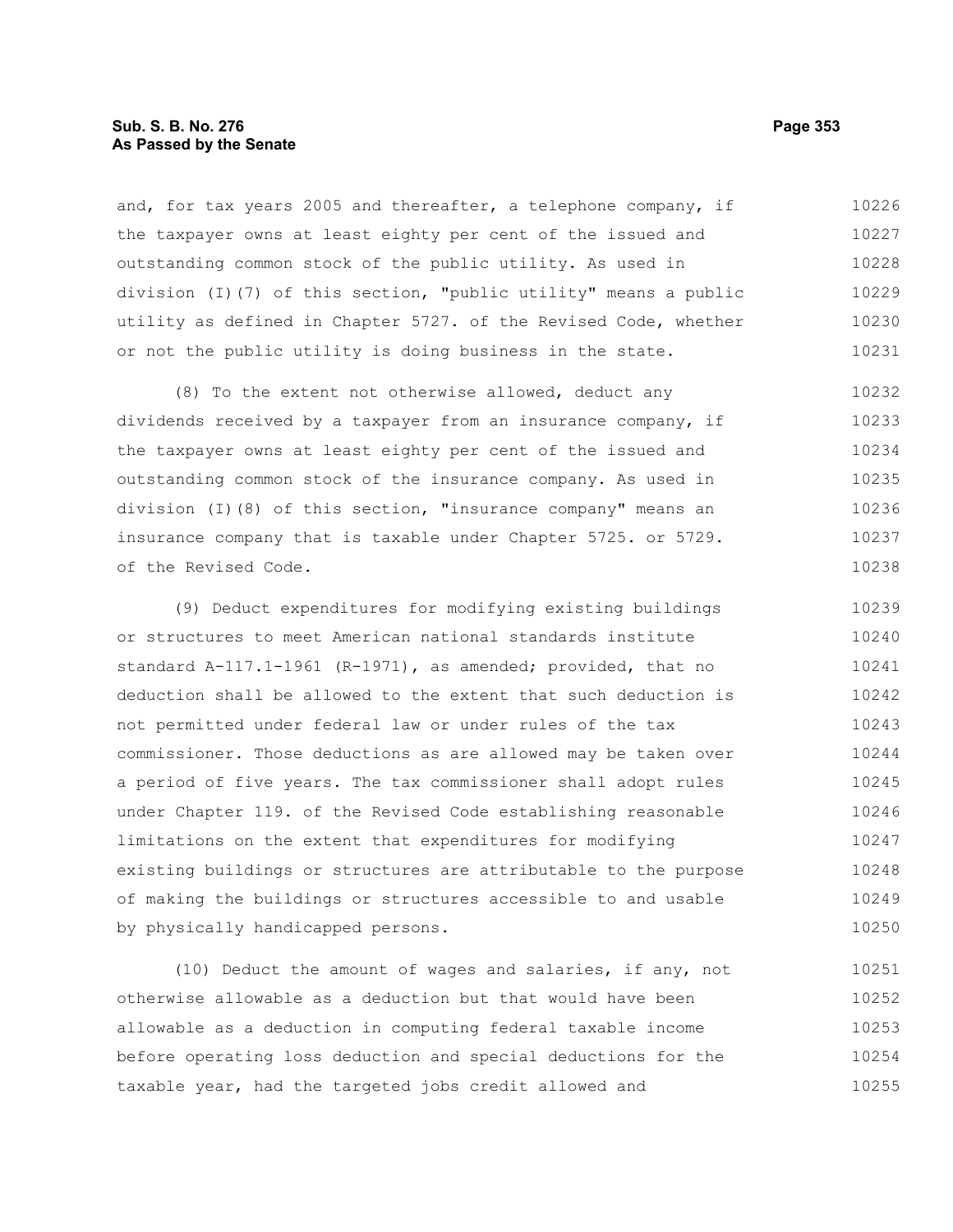determined under sections 38, 51, and 52 of the Internal Revenue Code not been in effect. 10256 10257

(11) Deduct net interest income on obligations of the United States and its territories and possessions or of any authority, commission, or instrumentality of the United States to the extent the laws of the United States prohibit inclusion of the net interest for purposes of determining the value of the taxpayer's issued and outstanding shares of stock under division (B) of section 5733.05 of the Revised Code. As used in division (I)(11) of this section, "net interest" means interest net of any expenses taken on the federal income tax return that would not have been allowed under section 265 of the Internal Revenue Code if the interest were exempt from federal income tax. 10258 10259 10260 10261 10262 10263 10264 10265 10266 10267 10268

(12)(a) Except as set forth in division (I)(12)(d) of this section, to the extent not included in computing the taxpayer's federal taxable income before operating loss deduction and special deductions, add gains and deduct losses from direct or indirect sales, exchanges, or other dispositions, made by a related entity who is not a taxpayer, of the taxpayer's indirect, beneficial, or constructive investment in the stock or debt of another entity, unless the gain or loss has been included in computing the federal taxable income before operating loss deduction and special deductions of another taxpayer with a more closely related investment in the stock or debt of the other entity. The amount of gain added or loss deducted shall not exceed the product obtained by multiplying such gain or loss by the taxpayer's proportionate share, directly, indirectly, beneficially, or constructively, of the outstanding stock of the related entity immediately prior to the direct or indirect sale, exchange, or other disposition. 10269 10270 10271 10272 10273 10274 10275 10276 10277 10278 10279 10280 10281 10282 10283 10284 10285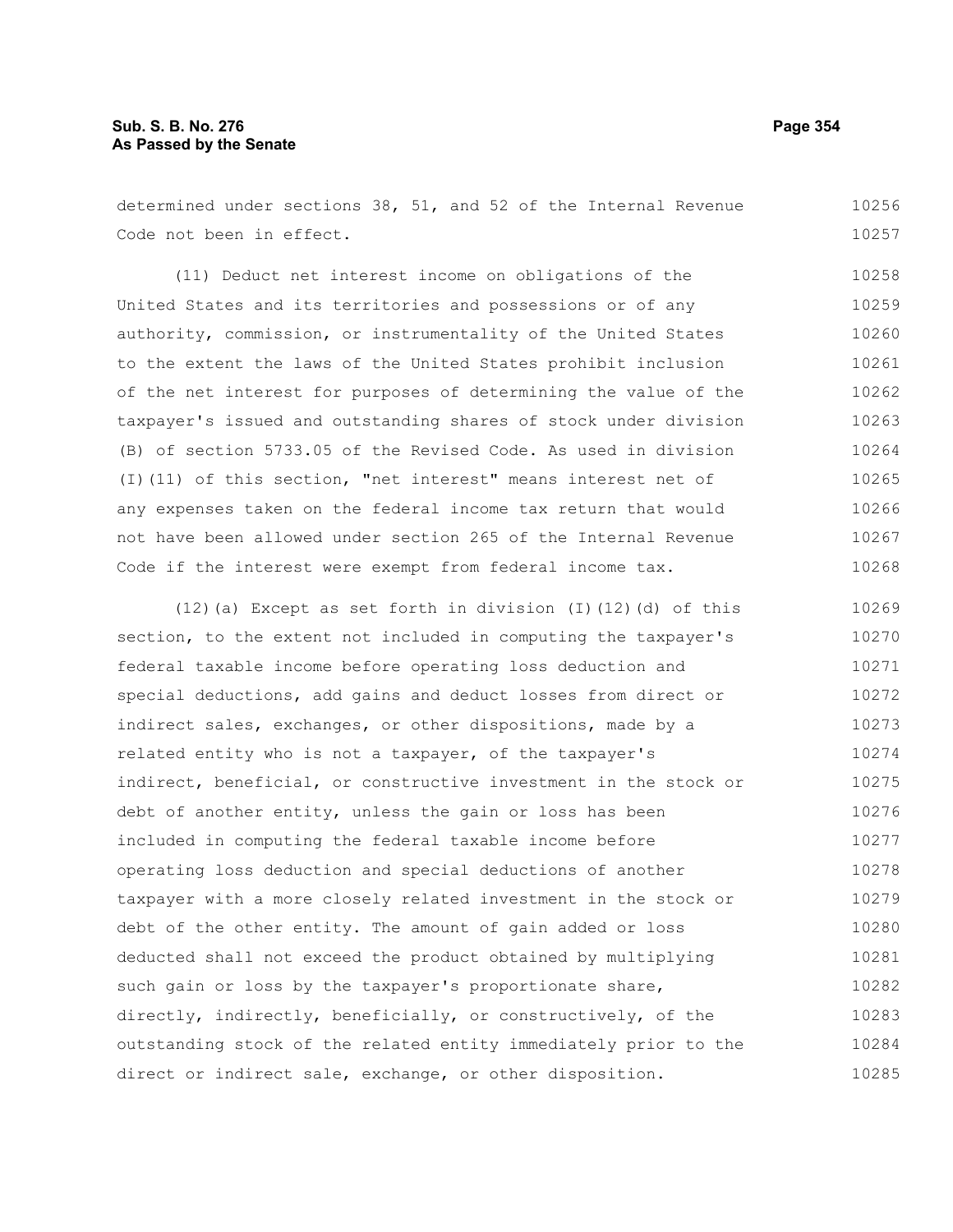# **Sub. S. B. No. 276 Page 355 As Passed by the Senate**

(b) Except as set forth in division (I)(12)(e) of this section, to the extent not included in computing the taxpayer's federal taxable income before operating loss deduction and special deductions, add gains and deduct losses from direct or indirect sales, exchanges, or other dispositions made by a related entity who is not a taxpayer, of intangible property other than stock, securities, and debt, if such property was owned, or used in whole or in part, at any time prior to or at the time of the sale, exchange, or disposition by either the taxpayer or by a related entity that was a taxpayer at any time during the related entity's ownership or use of such property, unless the gain or loss has been included in computing the federal taxable income before operating loss deduction and special deductions of another taxpayer with a more closely related ownership or use of such intangible property. The amount of gain added or loss deducted shall not exceed the product obtained by multiplying such gain or loss by the taxpayer's proportionate share, directly, indirectly, beneficially, or constructively, of the outstanding stock of the related entity immediately prior to the direct or indirect sale, exchange, or other disposition. 10286 10287 10288 10289 10290 10291 10292 10293 10294 10295 10296 10297 10298 10299 10300 10301 10302 10303 10304 10305 10306

(c) As used in division (I)(12) of this section, "related entity" means those entities described in divisions (I)(12)(c) (i) to (iii) of this section: 10307 10308 10309

(i) An individual stockholder, or a member of the stockholder's family enumerated in section 318 of the Internal Revenue Code, if the stockholder and the members of the stockholder's family own, directly, indirectly, beneficially, or constructively, in the aggregate, at least fifty per cent of the value of the taxpayer's outstanding stock; 10310 10311 10312 10313 10314 10315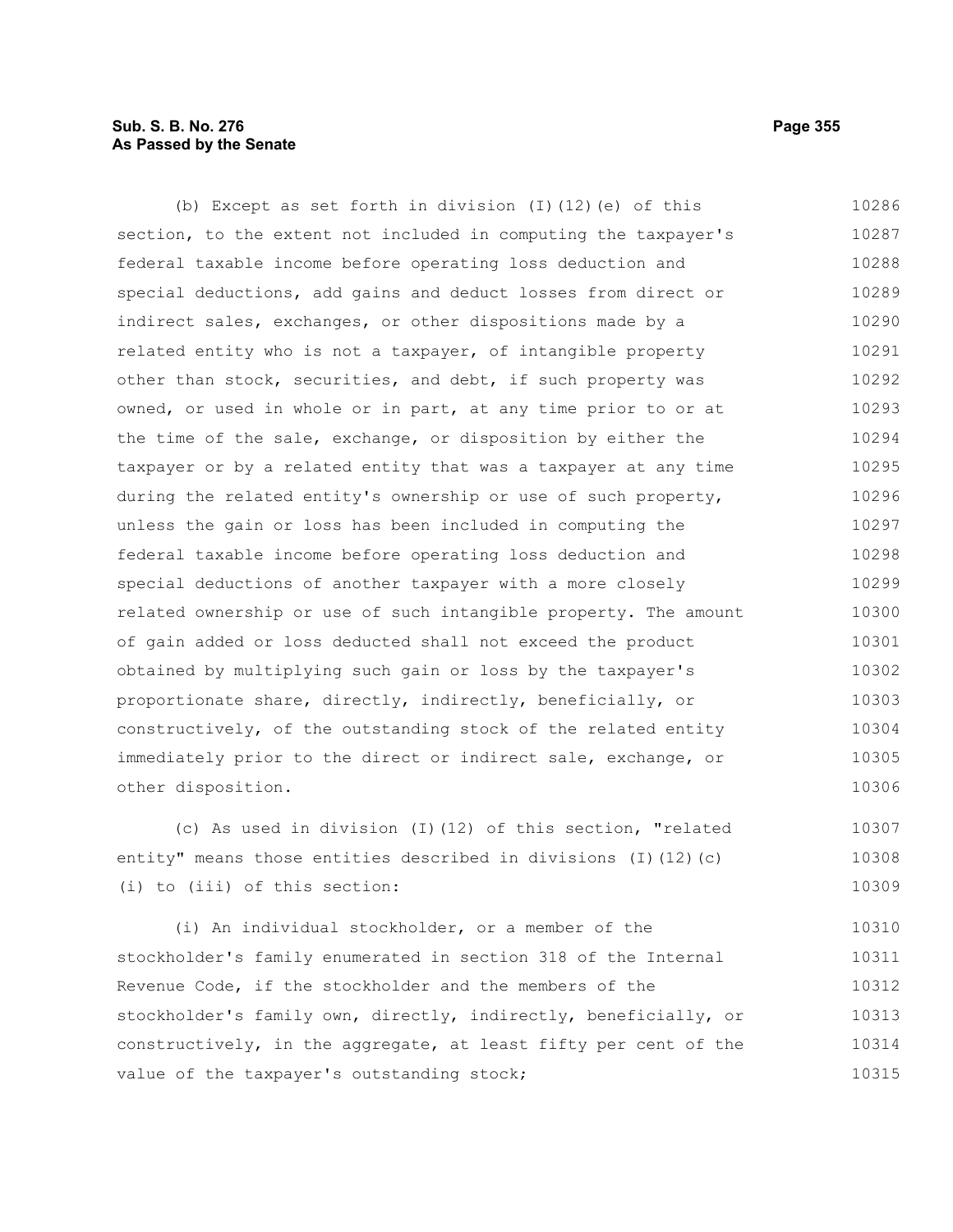### **Sub. S. B. No. 276 Page 356 As Passed by the Senate**

(ii) A stockholder, or a stockholder's partnership, estate, trust, or corporation, if the stockholder and the stockholder's partnerships, estates, trusts, and corporations own directly, indirectly, beneficially, or constructively, in the aggregate, at least fifty per cent of the value of the taxpayer's outstanding stock; 10316 10317 10318 10319 10320 10321

(iii) A corporation, or a party related to the corporation in a manner that would require an attribution of stock from the corporation to the party or from the party to the corporation under division (I)(12)(c)(iv) of this section, if the taxpayer owns, directly, indirectly, beneficially, or constructively, at least fifty per cent of the value of the corporation's outstanding stock. 10322 10323 10324 10325 10326 10327 10328

(iv) The attribution rules of section 318 of the Internal Revenue Code apply for purposes of determining whether the ownership requirements in divisions (I)(12)(c)(i) to (iii) of this section have been met. 10329 10330 10331 10332

(d) For purposes of the adjustments required by division (I)(12)(a) of this section, the term "investment in the stock or debt of another entity" means only those investments where the taxpayer and the taxpayer's related entities directly, indirectly, beneficially, or constructively own, in the aggregate, at any time during the twenty-four month period commencing one year prior to the direct or indirect sale, exchange, or other disposition of such investment at least fifty per cent or more of the value of either the outstanding stock or such debt of such other entity. 10333 10334 10335 10336 10337 10338 10339 10340 10341 10342

(e) For purposes of the adjustments required by division (I)(12)(b) of this section, the term "related entity" excludes all of the following: 10343 10344 10345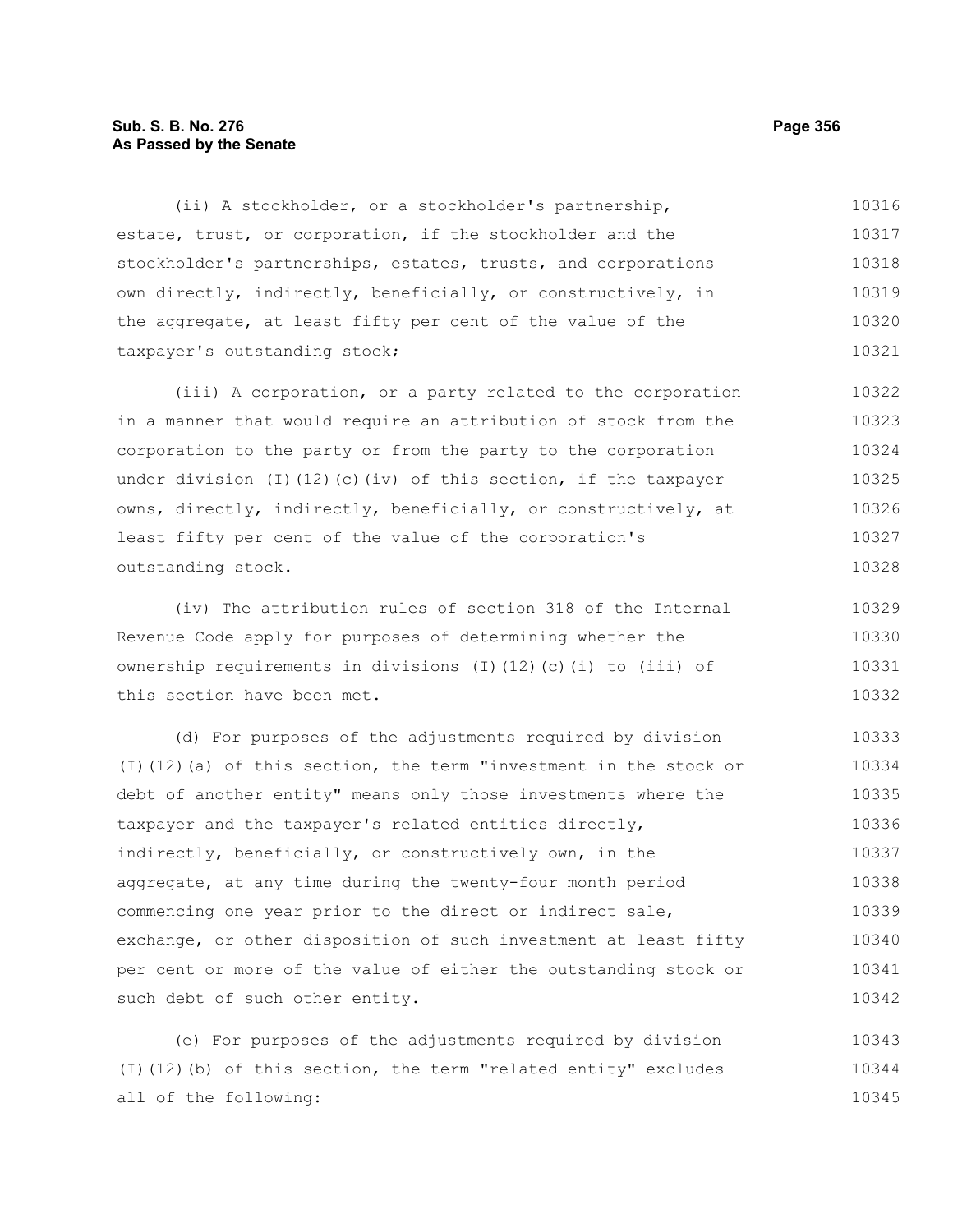Internal Revenue Code; (ii) Foreign partnerships as defined in section 7701 of the Internal Revenue Code; (iii) Corporations, partnerships, estates, and trusts created or organized in or under the laws of the Commonwealth of Puerto Rico or any possession of the United States; (iv) Foreign estates and foreign trusts as defined in section 7701 of the Internal Revenue Code. The exclusions described in divisions (I)(12)(e)(i) to (iv) of this section do not apply if the corporation, partnership, estate, or trust is described in any one of divisions (C)(1) to (5) of section 5733.042 of the Revised Code. (f) Nothing in division (I)(12) of this section shall require or permit a taxpayer to add any gains or deduct any losses described in divisions (I)(12)(f)(i) and (ii) of this section: (i) Gains or losses recognized for federal income tax purposes by an individual, estate, or trust without regard to the attribution rules described in division (I)(12)(c) of this section; (ii) A related entity's gains or losses described in division (I)(12)(b) of this section if the taxpayer's ownership of or use of such intangible property was limited to a period not exceeding nine months and was attributable to a transaction or a series of transactions executed in accordance with the election or elections made by the taxpayer or a related entity 10347 10348 10349 10350 10351 10352 10353 10354 10355 10356 10357 10358 10359 10360 10361 10362 10363 10364 10365 10366 10367 10368 10369 10370 10371 10372

pursuant to section 338 of the Internal Revenue Code.

(i) Foreign corporations as defined in section 7701 of the

10346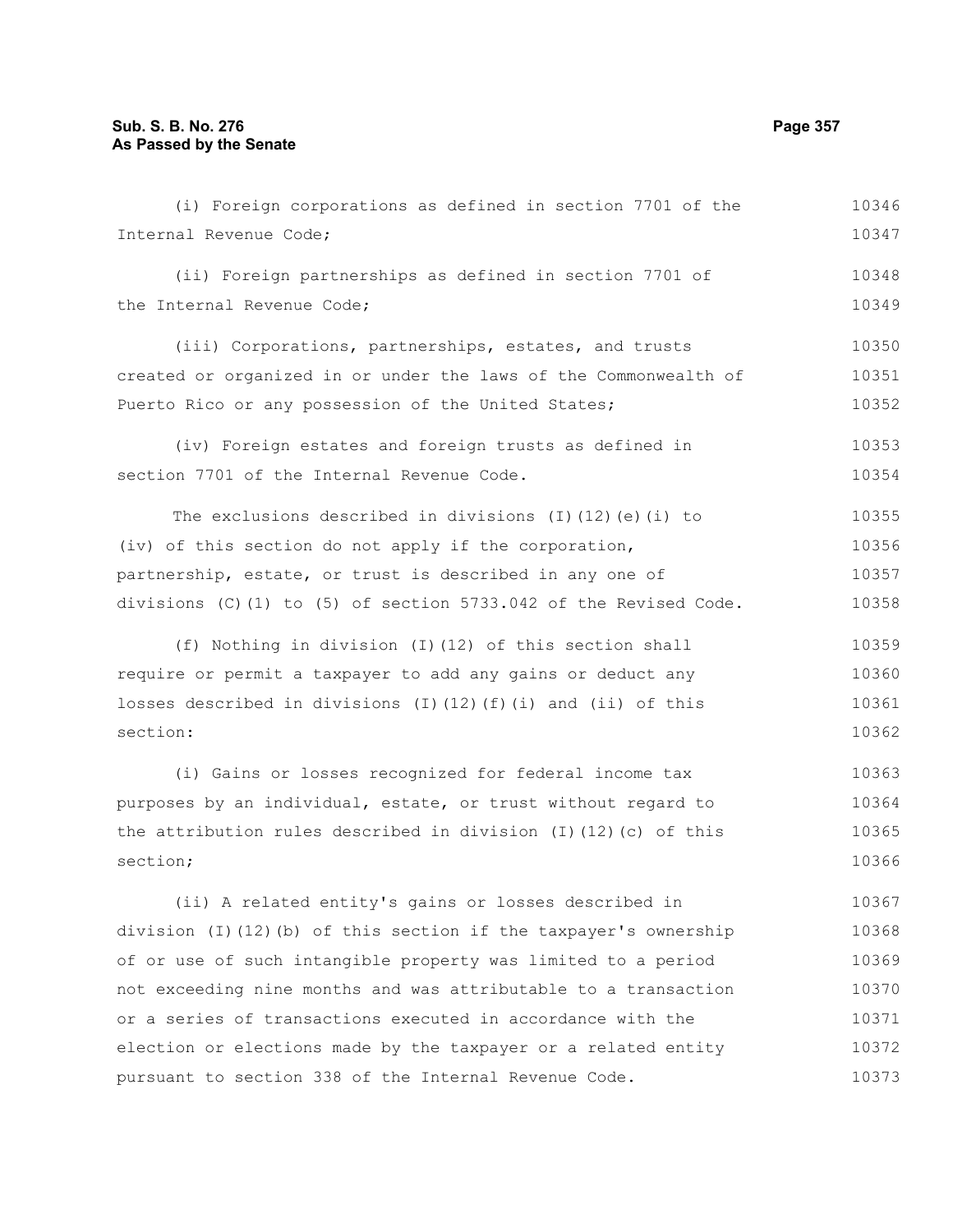(13) Any adjustment required by section 5733.042 of the Revised Code. 10374 10375

(14) Add any amount claimed as a credit under section 5733.0611 of the Revised Code to the extent that such amount satisfies either of the following: 10376 10377 10378

(a) It was deducted or excluded from the computation of the corporation's taxable income before operating loss deduction and special deductions as required to be reported for the corporation's taxable year under the Internal Revenue Code; 10379 10380 10381 10382

(b) It resulted in a reduction of the corporation's taxable income before operating loss deduction and special deductions as required to be reported for any of the corporation's taxable years under the Internal Revenue Code. 10383 10384 10385 10386

(15) Deduct the amount contributed by the taxpayer to an individual development account program established by a county department of job and family services pursuant to sections 329.11 to 329.14 of the Revised Code for the purpose of matching funds deposited by program participants. On request of the tax commissioner, the taxpayer shall provide any information that, in the tax commissioner's opinion, is necessary to establish the amount deducted under division (I)(15) of this section. 10387 10388 10389 10390 10391 10392 10393 10394

(16) Any adjustment required by section 5733.0510 or 5733.0511 of the Revised Code. 10395 10396

(17)(a)(i) Add five-sixths of the amount of depreciation expense allowed under subsection (k) of section 168 of the Internal Revenue Code, including a person's proportionate or distributive share of the amount of depreciation expense allowed by that subsection to any pass-through entity in which the person has direct or indirect ownership. 10397 10398 10399 10400 10401 10402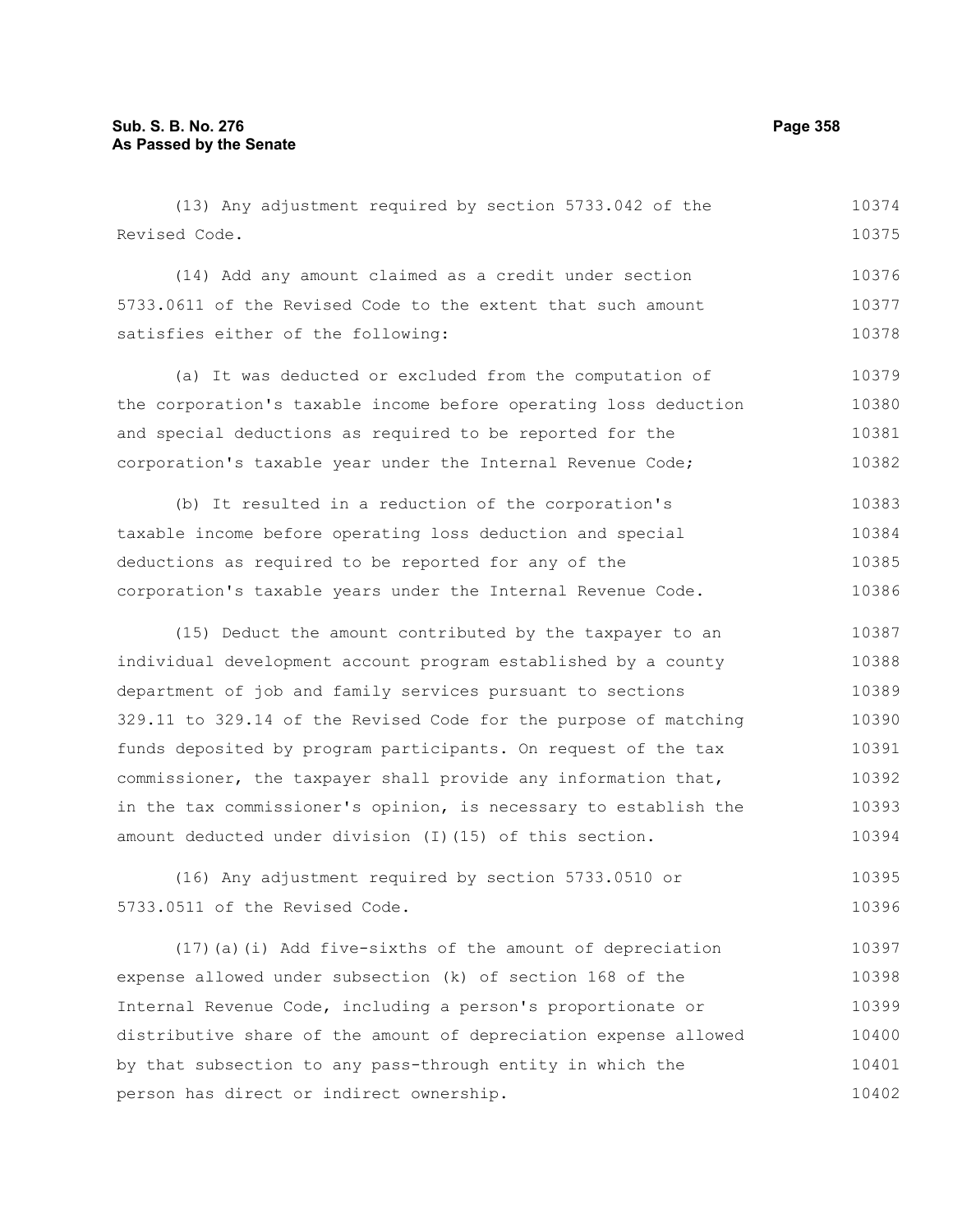# **Sub. S. B. No. 276 Page 359 As Passed by the Senate**

(ii) Add five-sixths of the amount of qualifying section 179 depreciation expense, including a person's proportionate or distributive share of the amount of qualifying section 179 depreciation expense allowed to any pass-through entity in which the person has a direct or indirect ownership. For the purposes of this division, "qualifying section 179 depreciation expense" means the difference between (I) the amount of depreciation expense directly or indirectly allowed to the taxpayer under section 179 of the Internal Revenue Code, and (II) the amount of depreciation expense directly or indirectly allowed to the taxpayer under section 179 of the Internal Revenue Code as that section existed on December 31, 2002. The tax commissioner, under procedures established by the commissioner, may waive the add-backs related to a pass-through entity if the person owns, directly or indirectly, less than five per cent of the pass-through entity. (b) Nothing in division (I)(17) of this section shall be construed to adjust or modify the adjusted basis of any asset. 10403 10404 10405 10406 10407 10408 10409 10410 10411 10412 10413 10414 10415 10416 10417 10418 10419 10420

(c) To the extent the add-back is attributable to property generating income or loss allocable under section 5733.051 of the Revised Code, the add-back shall be allocated to the same location as the income or loss generated by that property. Otherwise, the add-back shall be apportioned, subject to division (B)(2)(d) of section 5733.05 of the Revised Code. 10421 10422 10423 10424 10425 10426

(18)(a) If a person is required to make the add-back under division (I)(17)(a) of this section for a tax year, the person shall deduct one-fifth of the amount added back for each of the succeeding five tax years. 10427 10428 10429 10430

(b) If the amount deducted under division (I)(18)(a) of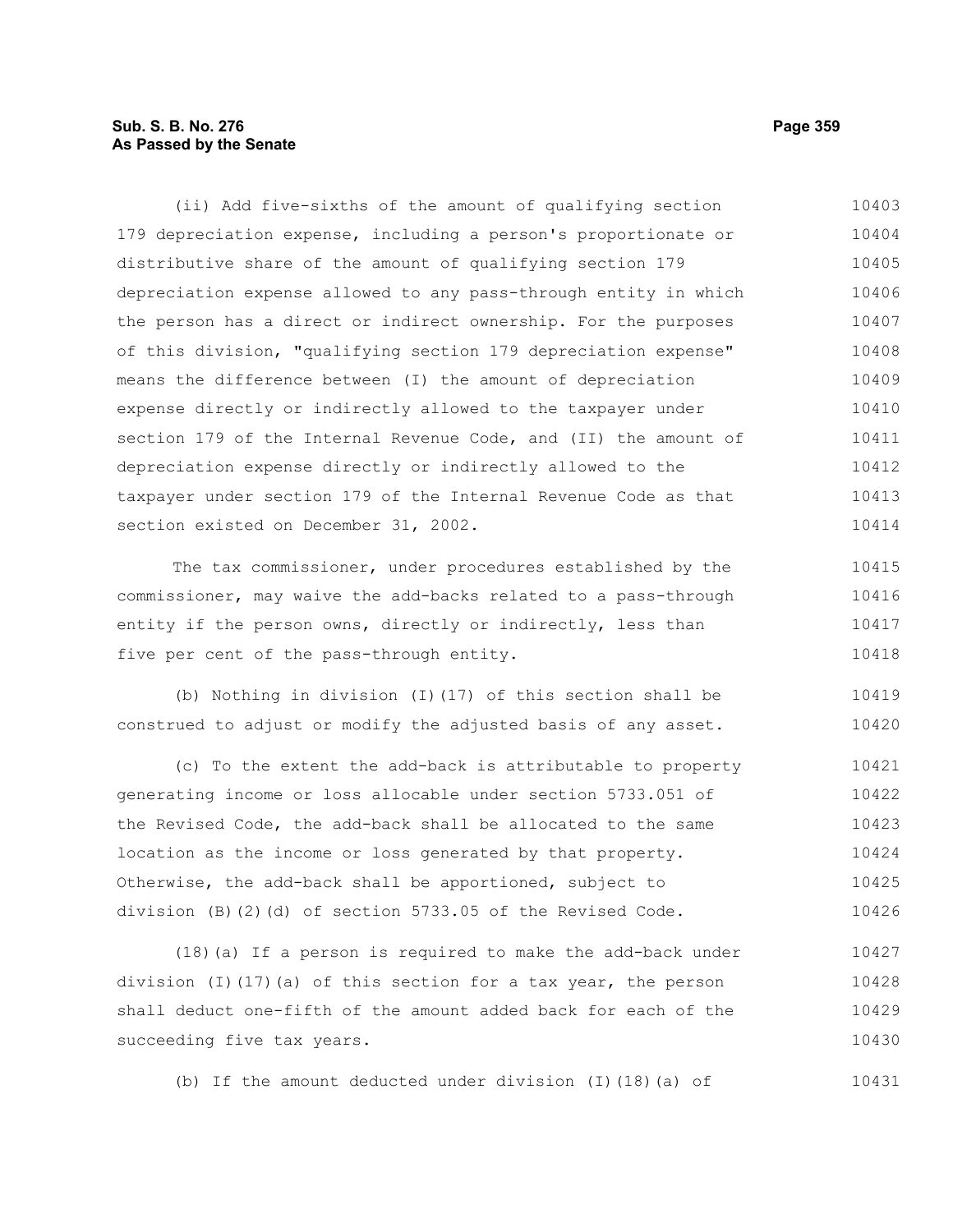#### **Sub. S. B. No. 276 Page 360 As Passed by the Senate**

this section is attributable to an add-back allocated under division (I)(17)(c) of this section, the amount deducted shall be allocated to the same location. Otherwise, the amount shall be apportioned using the apportionment factors for the taxable year in which the deduction is taken, subject to division (B)(2) (d) of section 5733.05 of the Revised Code. 10432 10433 10434 10435 10436 10437

(J) Except as otherwise expressly provided or clearly appearing from the context, any term used in this chapter has the same meaning as when used in a comparable context in the laws of the United States relating to federal income taxes. Any reference in this chapter to the Internal Revenue Code includes other laws of the United States relating to federal income taxes. 10438 10439 10440 10441 10442 10443 10444

(K) "Financial institution" has the meaning given by section 5725.01 of the Revised Code but does not include a production credit association as described in 85 Stat. 597, 12 U.S.C.A. 2091. 10445 10446 10447 10448

(L)(1) A "qualifying holding company" is any corporation satisfying all of the following requirements: 10449 10450

(a) Subject to divisions (L)(2) and (3) of this section, the net book value of the corporation's intangible assets is greater than or equal to ninety per cent of the net book value of all of its assets and at least fifty per cent of the net book value of all of its assets represents direct or indirect investments in the equity of, loans and advances to, and accounts receivable due from related members; 10451 10452 10453 10454 10455 10456 10457

(b) At least ninety per cent of the corporation's gross income for the taxable year is attributable to the following: 10458 10459

(i) The maintenance, management, ownership, acquisition, 10460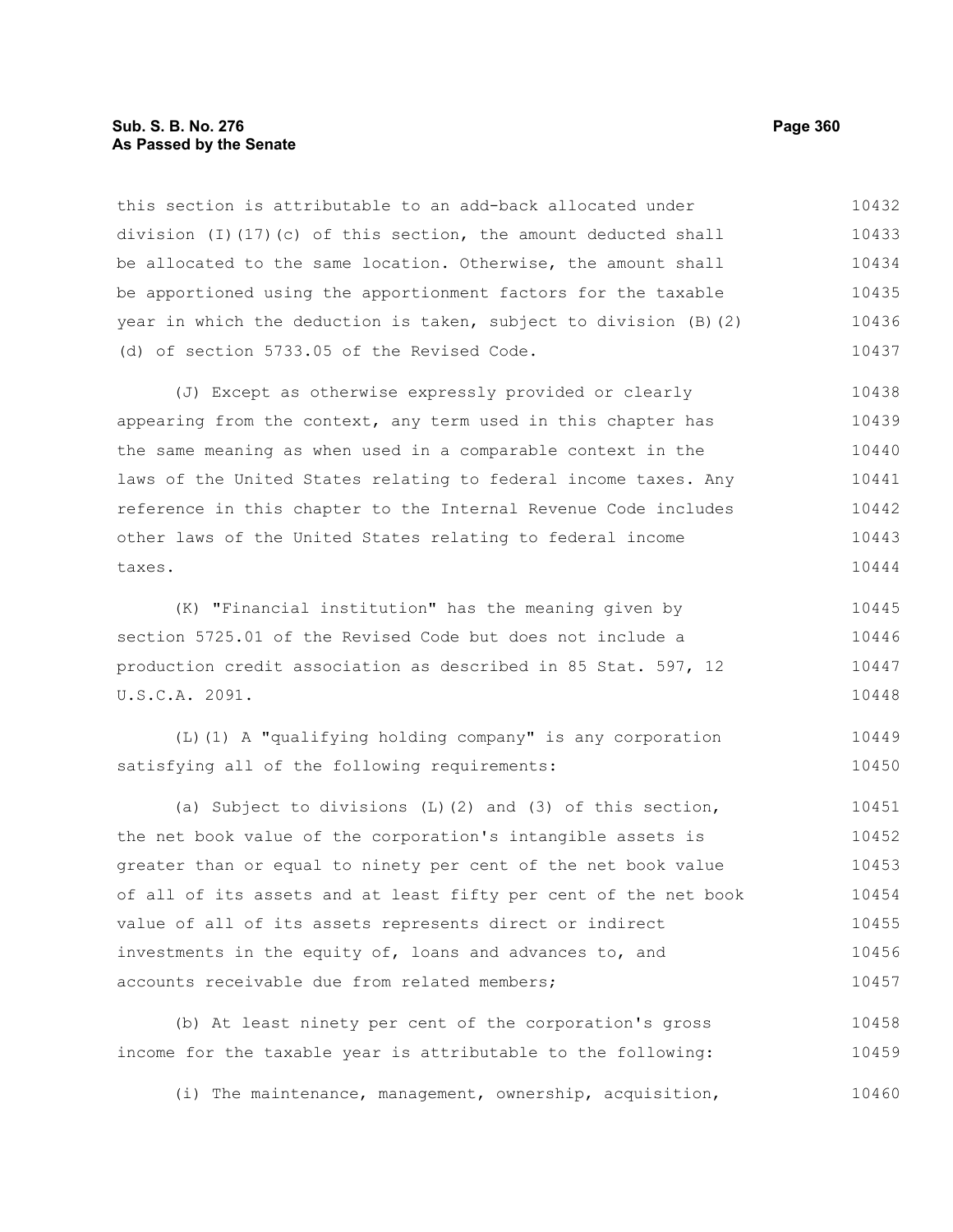use, and disposition of its intangible property, its aircraft the use of which is not subject to regulation under 14 C.F.R. part 121 or part 135, and any real property described in division (L)(2)(c) of this section; 10461 10462 10463 10464

(ii) The collection and distribution of income from such property. 10465 10466

(c) The corporation is not a financial institution on the last day of the taxable year ending prior to the first day of the tax year; 10467 10468 10469

(d) The corporation's related members make a good faith and reasonable effort to make timely and fully the adjustments required by division (D) of section 5733.05 of the Revised Code and to pay timely and fully all uncontested taxes, interest, penalties, and other fees and charges imposed under this chapter; 10470 10471 10472 10473 10474 10475

(e) Subject to division (L)(4) of this section, the corporation elects to be treated as a qualifying holding company for the tax year. 10476 10477 10478

A corporation otherwise satisfying divisions (L)(1)(a) to (e) of this section that does not elect to be a qualifying holding company is not a qualifying holding company for the purposes of this chapter. 10479 10480 10481 10482

(2)(a)(i) For purposes of making the ninety per cent computation under division  $(L)$  (1)(a) of this section, the net book value of the corporation's assets shall not include the net book value of aircraft or real property described in division (L)(1)(b)(i) of this section. 10483 10484 10485 10486 10487

(ii) For purposes of making the fifty per cent computation under division  $(L)$  (1)(a) of this section, the net book value of 10488 10489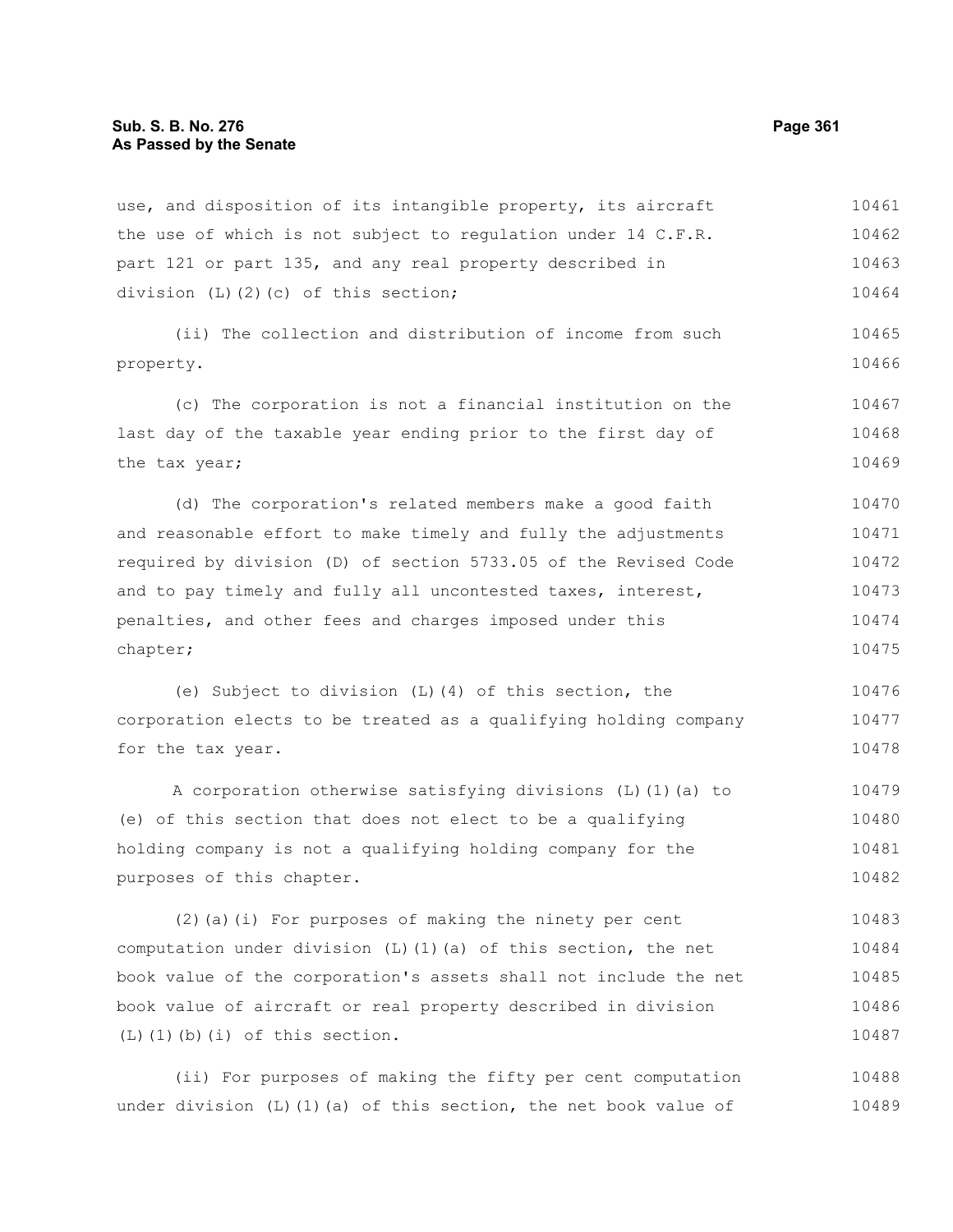# **Sub. S. B. No. 276 Page 362 As Passed by the Senate**

assets shall include the net book value of aircraft or real property described in division  $(L)$  (1)(b)(i) of this section. 10490 10491

(b)(i) As used in division (L) of this section, "intangible asset" includes, but is not limited to, the corporation's direct interest in each pass-through entity only if at all times during the corporation's taxable year ending prior to the first day of the tax year the corporation's and the corporation's related members' combined direct and indirect interests in the capital or profits of such pass-through entity do not exceed fifty per cent. If the corporation's interest in the pass-through entity is an intangible asset for that taxable year, then the distributive share of any income from the passthrough entity shall be income from an intangible asset for that taxable year. 10492 10493 10494 10495 10496 10497 10498 10499 10500 10501 10502 10503

(ii) If a corporation's and the corporation's related members' combined direct and indirect interests in the capital or profits of a pass-through entity exceed fifty per cent at any time during the corporation's taxable year ending prior to the first day of the tax year, "intangible asset" does not include the corporation's direct interest in the pass-through entity, and the corporation shall include in its assets its proportionate share of the assets of any such pass-through entity and shall include in its gross income its distributive share of the gross income of such pass-through entity in the same form as was earned by the pass-through entity. 10504 10505 10506 10507 10508 10509 10510 10511 10512 10513 10514

(iii) A pass-through entity's direct or indirect proportionate share of any other pass-through entity's assets shall be included for the purpose of computing the corporation's proportionate share of the pass-through entity's assets under division (L)(2)(b)(ii) of this section, and such pass-through 10515 10516 10517 10518 10519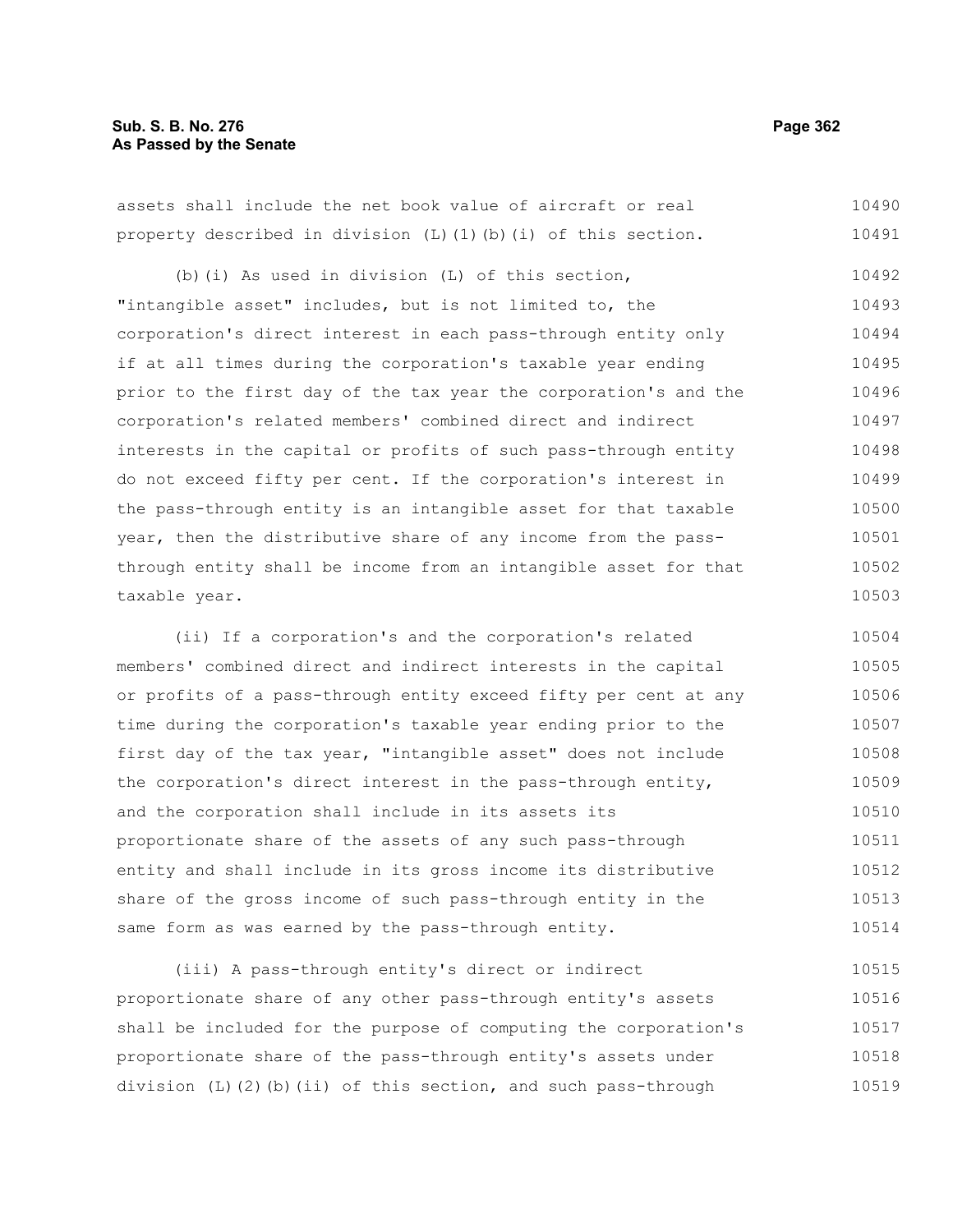entity's distributive share of any other pass-through entity's gross income shall be included for purposes of computing the corporation's distributive share of the pass-through entity's gross income under division (L)(2)(b)(ii) of this section. 10520 10521 10522 10523

(c) For the purposes of divisions  $(L)$   $(l)$   $(b)$   $(i)$ ,  $(l)$   $(b)$  $(i)$ ,  $(2)$  (a)(i), and  $(2)$  (a)(ii) of this section, real property is described in division (L)(2)(c) of this section only if all of the following conditions are present at all times during the taxable year ending prior to the first day of the tax year: 10524 10525 10526 10527 10528

(i) The real property serves as the headquarters of the corporation's trade or business, or is the place from which the corporation's trade or business is principally managed or directed; 10529 10530 10531 10532

(ii) Not more than ten per cent of the value of the real property and not more than ten per cent of the square footage of the building or buildings that are part of the real property is used, made available, or occupied for the purpose of providing, acquiring, transferring, selling, or disposing of tangible property or services in the normal course of business to persons other than related members, the corporation's employees and their families, and such related members' employees and their families. 10533 10534 10535 10536 10537 10538 10539 10540 10541

(d) As used in division (L) of this section, "related member" has the same meaning as in division (A)(6) of section 5733.042 of the Revised Code without regard to division (B) of that section. 10542 10543 10544 10545

(3) The percentages described in division (L)(1)(a) of this section shall be equal to the quarterly average of those percentages as calculated during the corporation's taxable year 10546 10547 10548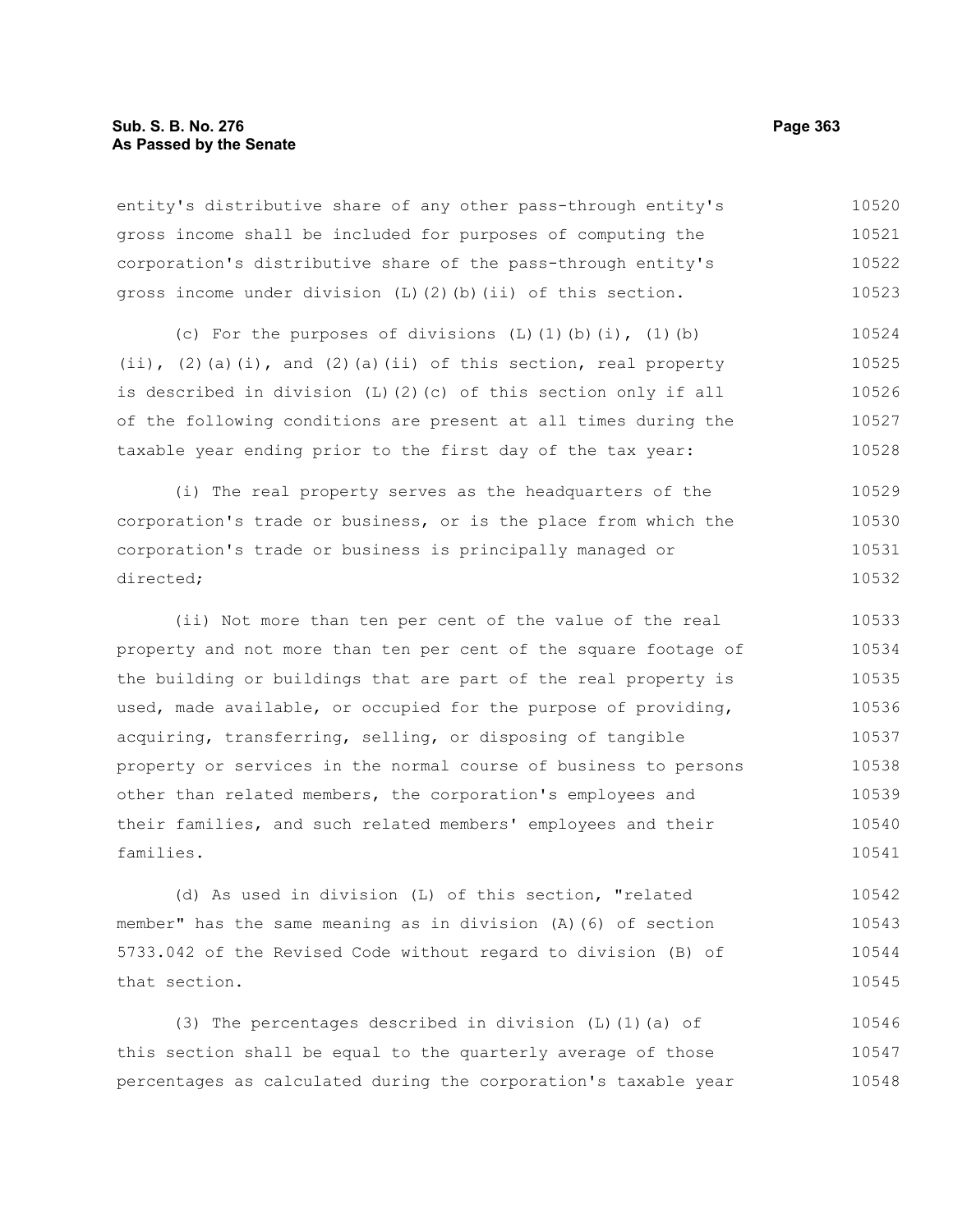| ending prior to the first day of the tax year.                   | 10549 |
|------------------------------------------------------------------|-------|
| (4) With respect to the election described in division (L)       | 10550 |
| $(1)$ (e) of this section:                                       | 10551 |
| (a) The election need not accompany a timely filed report;       | 10552 |
| (b) The election need not accompany the report; rather,          | 10553 |
| the election may accompany a subsequently filed but timely       | 10554 |
| application for refund and timely amended report, or a           | 10555 |
| subsequently filed but timely petition for reassessment;         | 10556 |
| (c) The election is not irrevocable;                             | 10557 |
| (d) The election applies only to the tax year specified by       | 10558 |
| the corporation;                                                 | 10559 |
| (e) The corporation's related members comply with division       | 10560 |
| $(L)$ $(1)$ $(d)$ of this section.                               | 10561 |
| Nothing in division (L) (4) of this section shall be             | 10562 |
| construed to extend any statute of limitations set forth in this | 10563 |
| chapter.                                                         | 10564 |
| (M) "Qualifying controlled group" means two or more              | 10565 |
| corporations that satisfy the ownership and control requirements | 10566 |
| of division (A) of section 5733.052 of the Revised Code.         | 10567 |
| (N) "Limited liability company" means any limited                | 10568 |
| liability company formed under Chapter 1705. or 1706. of the     | 10569 |
| Revised Code or under the laws of any other state.               | 10570 |
| (O) "Pass-through entity" means a corporation that has           | 10571 |
| made an election under subchapter S of Chapter 1 of Subtitle A   | 10572 |
| of the Internal Revenue Code for its taxable year under that     | 10573 |
| code, or a partnership, limited liability company, or any other  | 10574 |
| person, other than an individual, trust, or estate, if the       | 10575 |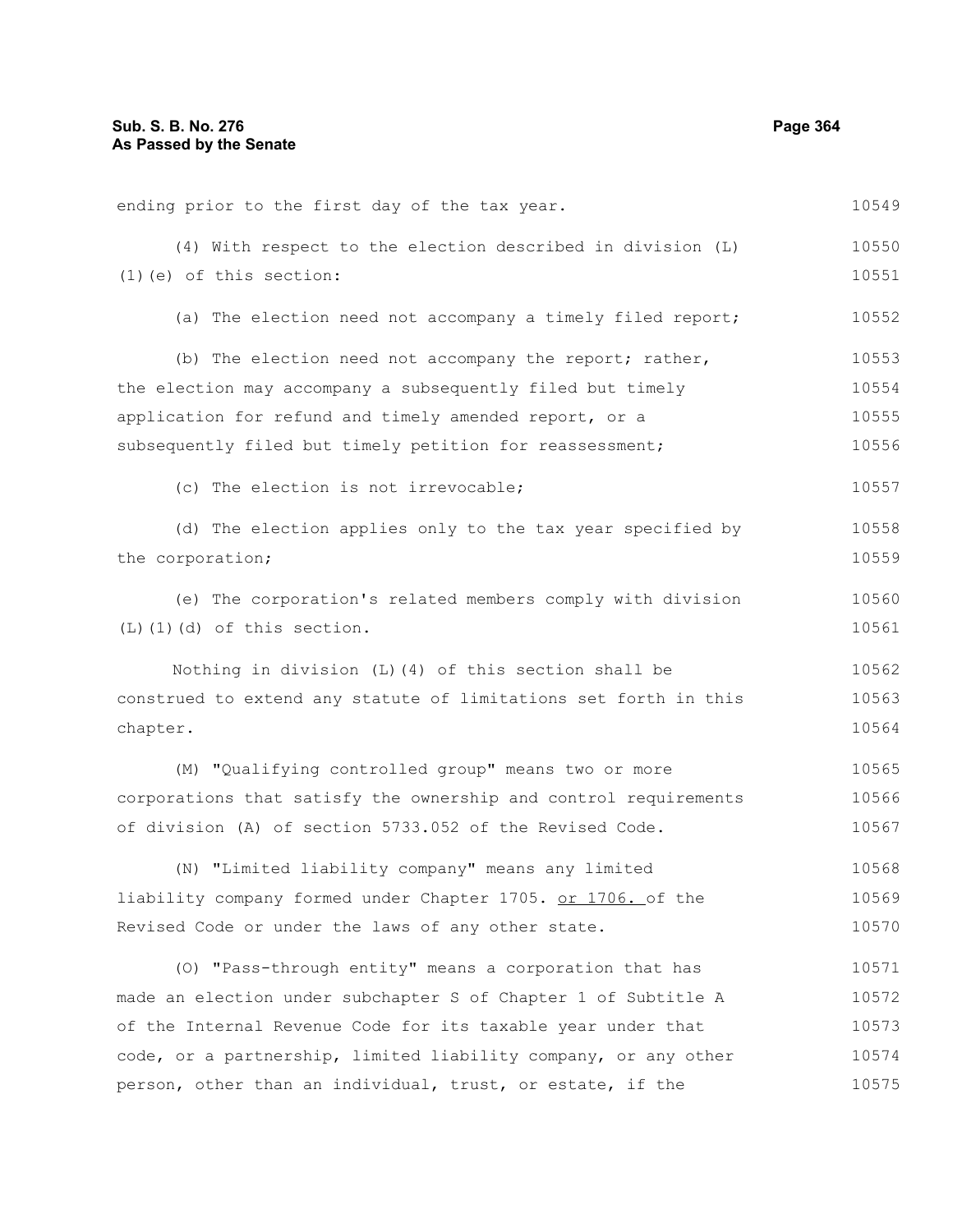partnership, limited liability company, or other person is not classified for federal income tax purposes as an association taxed as a corporation. 10576 10577 10578

(P) "Electric company," "combined company," and "telephone company" have the same meanings as in section 5727.01 of the Revised Code. 10579 10580 10581

(Q) "Business income" means income arising from transactions, activities, and sources in the regular course of a trade or business and includes income from real property, tangible personal property, and intangible personal property if the acquisition, rental, management, and disposition of the property constitute integral parts of the regular course of a trade or business operation. "Business income" includes income, including gain or loss, from a partial or complete liquidation of a business, including, but not limited to, gain or loss from the sale or other disposition of goodwill. 10582 10583 10584 10585 10586 10587 10588 10589 10590 10591

(R) "Nonbusiness income" means all income other than business income. 10592 10593

**Sec. 5733.33.** (A) As used in this section:

(1) "Manufacturing machinery and equipment" means engines and machinery, and tools and implements, of every kind used, or designed to be used, in refining and manufacturing. "Manufacturing machinery and equipment" does not include property acquired after December 31, 1999, that is used: 10595 10596 10597 10598 10599

(a) For the transmission and distribution of electricity; 10600

(b) For the generation of electricity, if fifty per cent or more of the electricity that the property generates is consumed, during the one-hundred-twenty-month period commencing with the date the property is placed in service, by persons that 10601 10602 10603 10604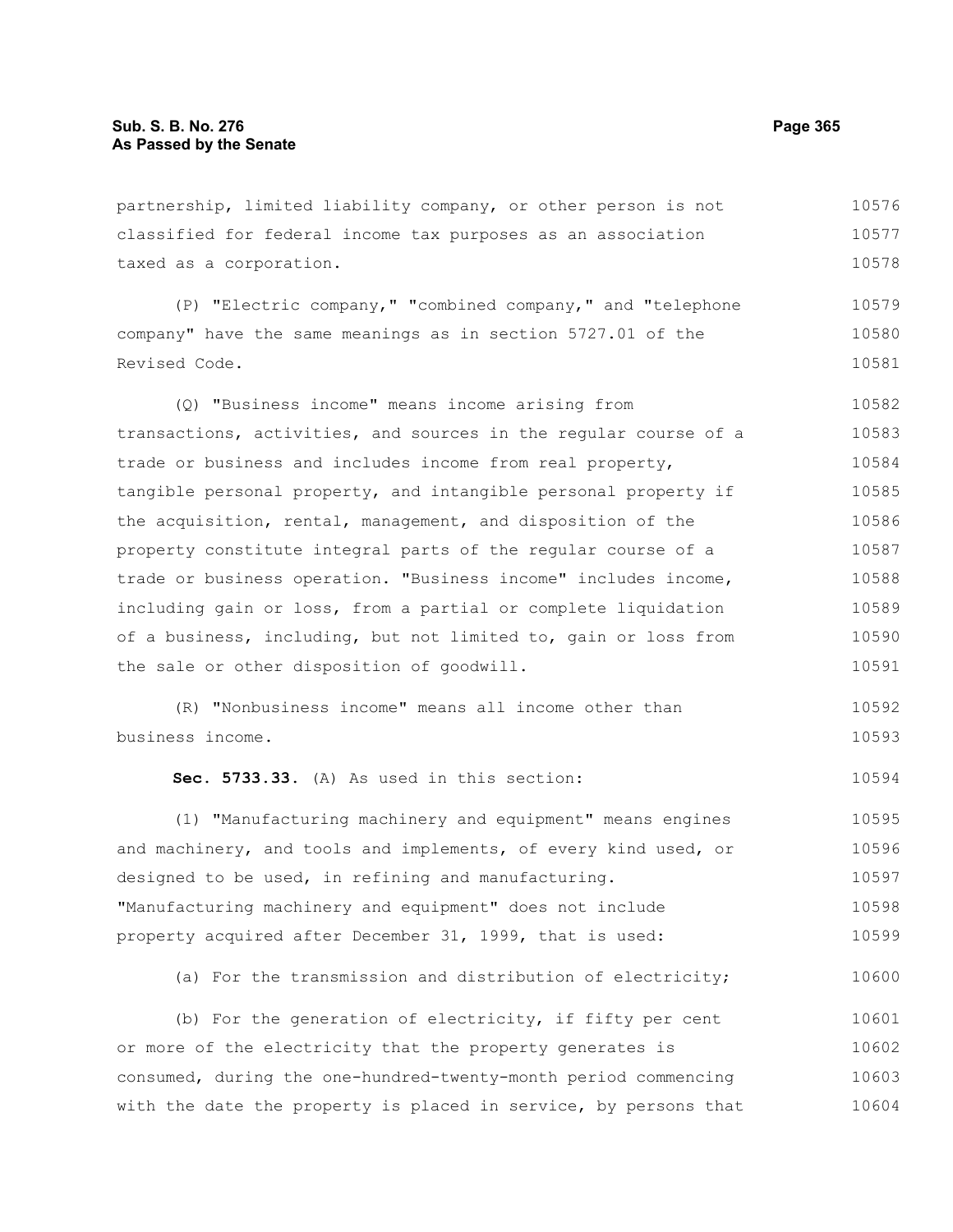| are not related members to the person who generates the          | 10605 |
|------------------------------------------------------------------|-------|
| electricity.                                                     | 10606 |
| (2) "New manufacturing machinery and equipment" means            | 10607 |
| manufacturing machinery and equipment, the original use in this  | 10608 |
| state of which commences with the taxpayer or with a partnership | 10609 |
| of which the taxpayer is a partner. "New manufacturing machinery | 10610 |
| and equipment" does not include property acquired after December | 10611 |
| 31, 1999, that is used:                                          | 10612 |
| (a) For the transmission and distribution of electricity;        | 10613 |
| (b) For the generation of electricity, if fifty per cent         | 10614 |
| or more of the electricity that the property generates is        | 10615 |
| consumed, during the one-hundred-twenty-month period commencing  | 10616 |
| with the date the property is placed in service, by persons that | 10617 |
| are not related members to the person who generates the          | 10618 |
| electricity.                                                     | 10619 |
| (3) (a) "Purchase" has the same meaning as in section            | 10620 |
| 179(d)(2) of the Internal Revenue Code.                          | 10621 |
| (b) For purposes of this section, any property that is not       | 10622 |
| manufactured or assembled primarily by the taxpayer is           | 10623 |
| considered purchased at the time the agreement to acquire the    | 10624 |
| property becomes binding. Any property that is manufactured or   | 10625 |
| assembled primarily by the taxpayer is considered purchased at   | 10626 |
| the time the taxpayer places the property in service in the      | 10627 |
| county for which the taxpayer will calculate the county excess   | 10628 |
| amount.                                                          | 10629 |
|                                                                  |       |

(c) Notwithstanding section 179(d) of the Internal Revenue Code, a taxpayer's direct or indirect acquisition of new manufacturing machinery and equipment is not purchased on or after July 1, 1995, if the taxpayer, or a person whose 10630 10631 10632 10633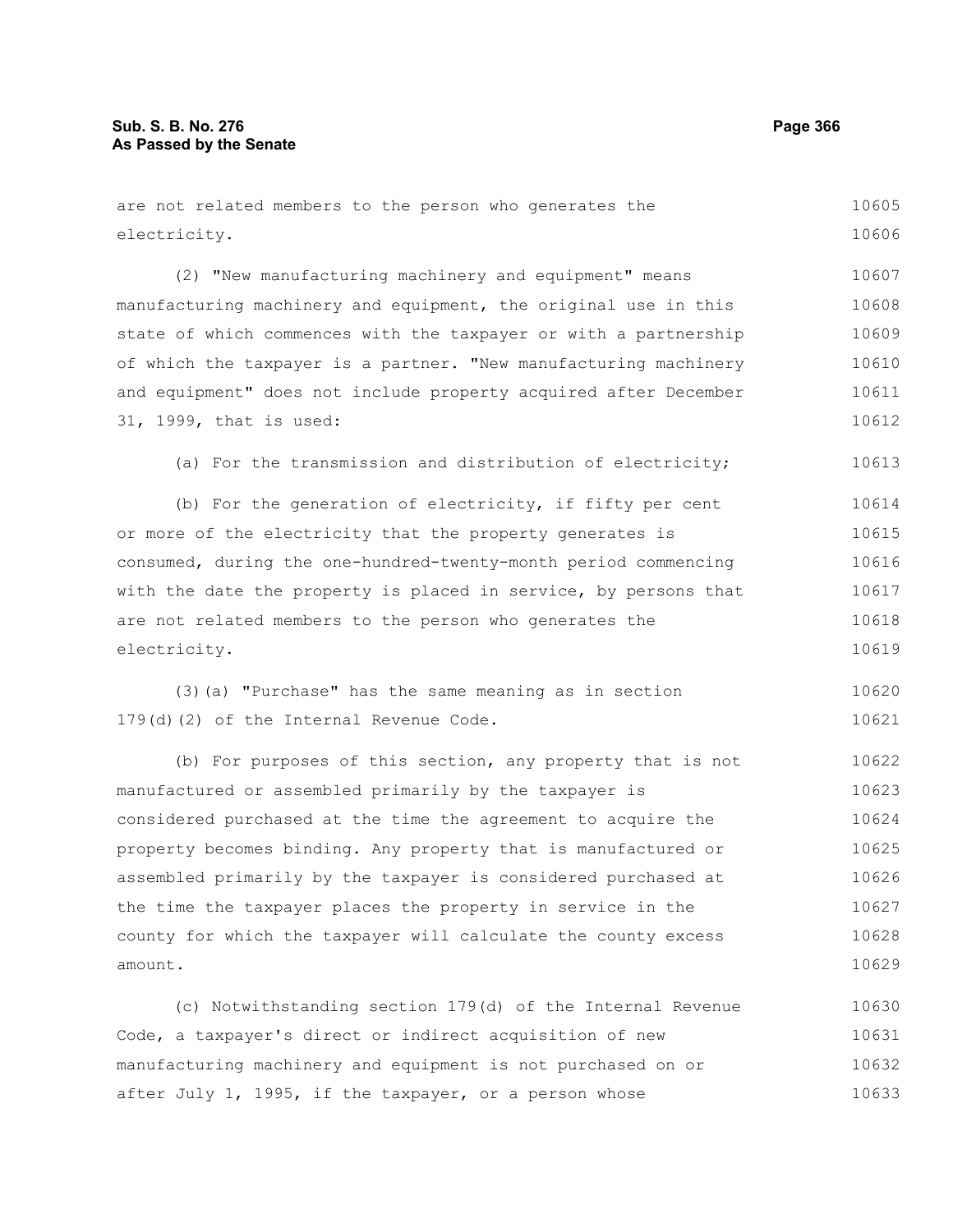relationship to the taxpayer is described in subparagraphs  $(A)$ , (B), or (C) of section 179(d)(2) of the Internal Revenue Code, had directly or indirectly entered into a binding agreement to acquire the property at any time prior to July 1, 1995. 10634 10635 10636 10637

(4) "Qualifying period" means the period that begins July 1, 1995, and ends June 30, 2005. 10638 10639

(5) "County average new manufacturing machinery and equipment investment" means either of the following: 10640 10641

(a) The average annual cost of new manufacturing machinery and equipment purchased for use in the county during baseline years, in the case of a taxpayer that was in existence for more than one year during baseline years. 10642 10643 10644 10645

(b) Zero, in the case of a taxpayer that was not in existence for more than one year during baseline years. 10646 10647

(6) "Partnership" includes a limited liability company formed under Chapter 1705. or 1706. of the Revised Code or under the laws of any other state, provided that the company is not classified for federal income tax purposes as an association taxable as a corporation. 10648 10649 10650 10651 10652

(7) "Partner" includes a member of a limited liability company formed under Chapter 1705. or 1706. of the Revised Code or under the laws of any other state, provided that the company is not classified for federal income tax purposes as an association taxable as a corporation. 10653 10654 10655 10656 10657

(8) "Distressed area" means either a municipal corporation that has a population of at least fifty thousand or a county that meets two of the following criteria of economic distress, or a municipal corporation the majority of the population of which is situated in such a county: 10658 10659 10660 10661 10662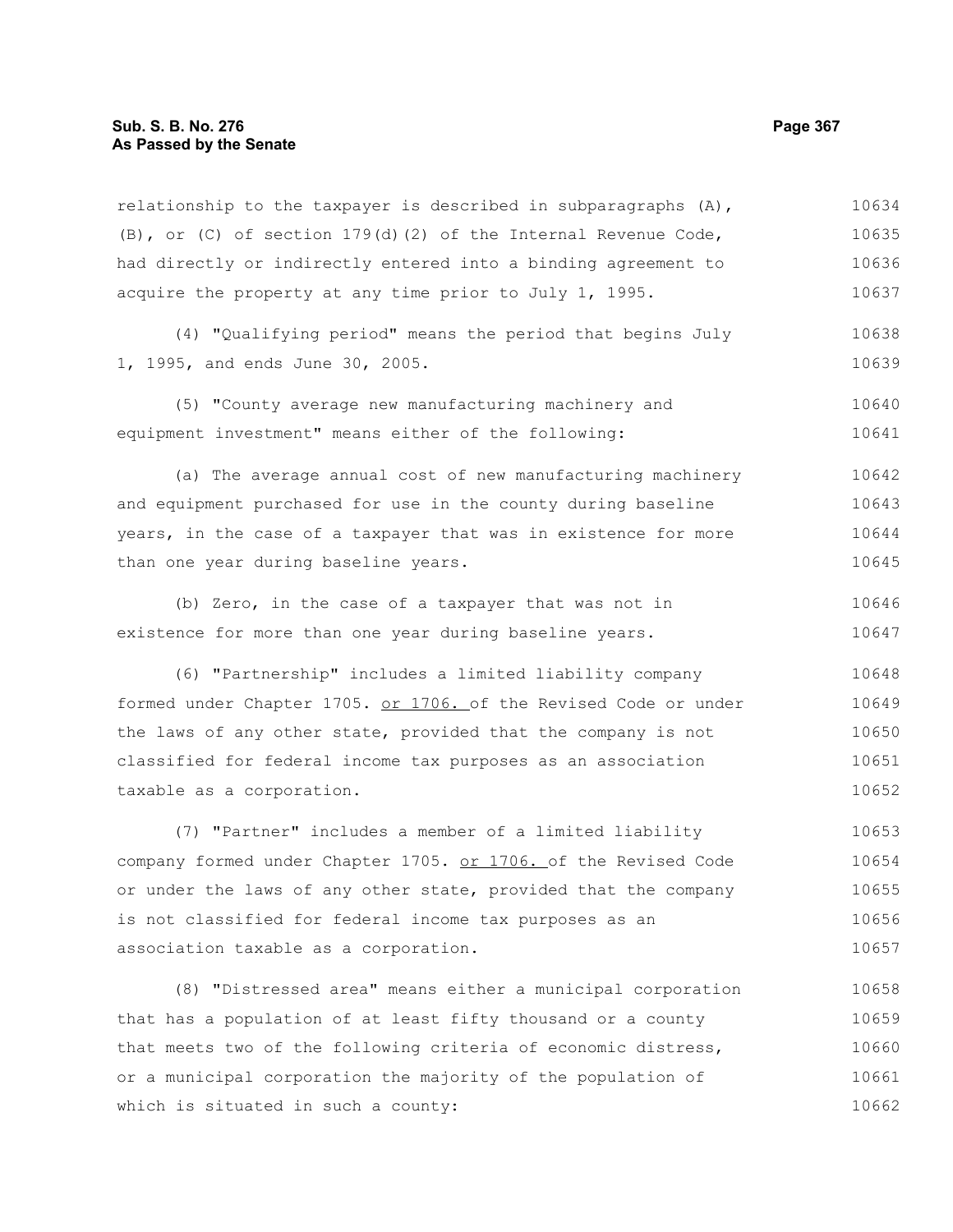# **Sub. S. B. No. 276 Page 368 As Passed by the Senate**

(a) Its average rate of unemployment, during the most recent five-year period for which data are available, is equal to at least one hundred twenty-five per cent of the average rate of unemployment for the United States for the same period; (b) It has a per capita income equal to or below eighty per cent of the median county per capita income of the United States as determined by the most recently available figures from the United States census bureau; (c)(i) In the case of a municipal corporation, at least twenty per cent of the residents have a total income for the most recent census year that is below the official poverty line; (ii) In the case of a county, in intercensal years, the county has a ratio of transfer payment income to total county income equal to or greater than twenty-five per cent. (9) "Eligible area" means a distressed area, a labor surplus area, an inner city area, or a situational distress area. (10) "Inner city area" means, in a municipal corporation that has a population of at least one hundred thousand and does not meet the criteria of a labor surplus area or a distressed area, targeted investment areas established by the municipal 10663 10664 10665 10666 10667 10668 10669 10670 10671 10672 10673 10674 10675 10676 10677 10678 10679 10680 10681 10682 10683

corporation within its boundaries that are comprised of the most recent census block tracts that individually have at least twenty per cent of their population at or below the state poverty level or other census block tracts contiguous to such census block tracts. 10684 10685 10686 10687 10688

(11) "Labor surplus area" means an area designated as a labor surplus area by the United States department of labor. 10689 10690

(12) "Official poverty line" has the same meaning as in 10691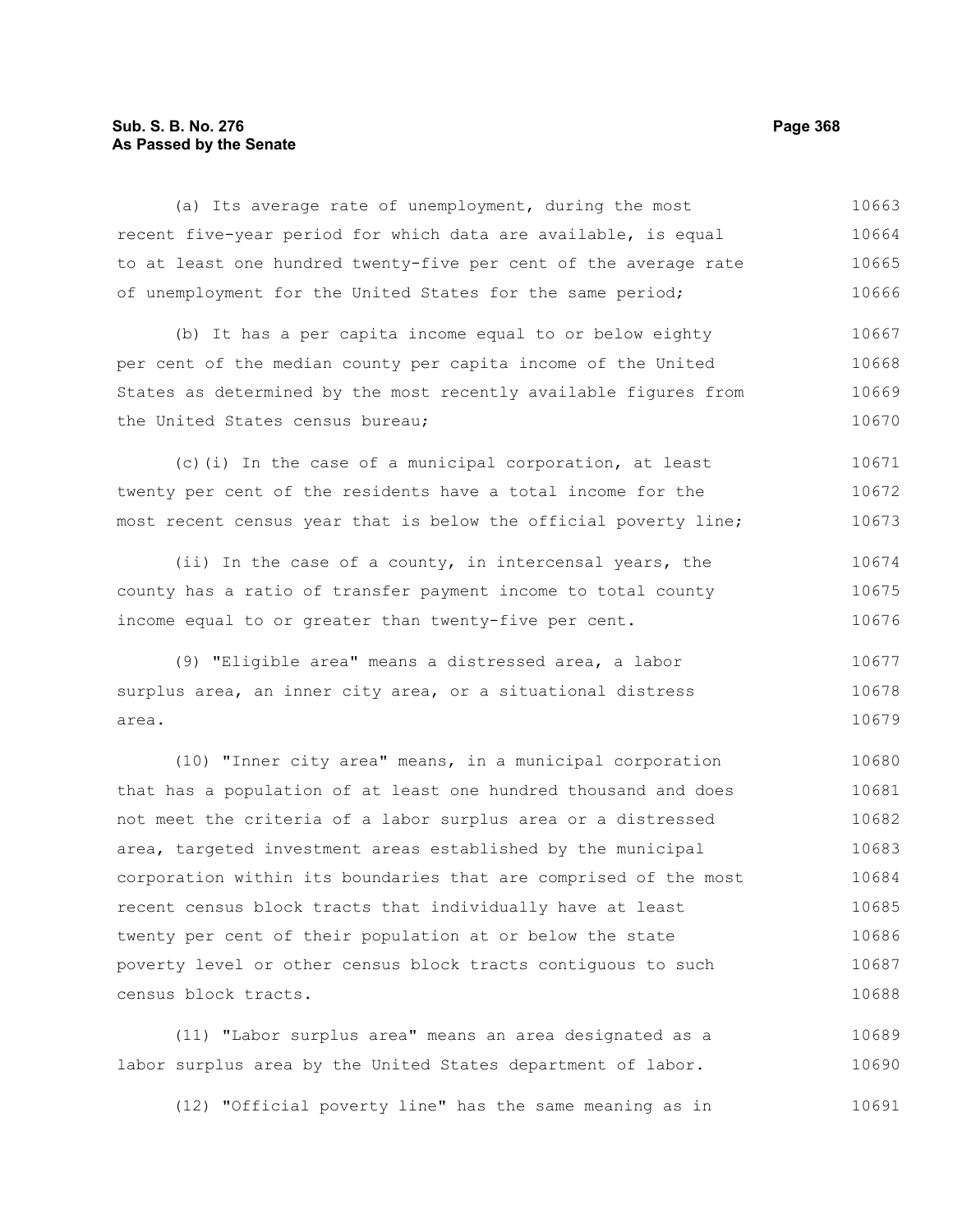| division (A) of section 3923.51 of the Revised Code.             | 10692 |
|------------------------------------------------------------------|-------|
| (13) "Situational distress area" means a county or a             | 10693 |
| municipal corporation that has experienced or is experiencing a  | 10694 |
| closing or downsizing of a major employer, that will adversely   | 10695 |
| affect the county's or municipal corporation's economy. In order | 10696 |
| to be designated as a situational distress area for a period not | 10697 |
| to exceed thirty-six months, the county or municipal corporation | 10698 |
| may petition the director of development. The petition shall     | 10699 |
| include written documentation that demonstrates all of the       | 10700 |
| following adverse effects on the local economy:                  | 10701 |
| (a) The number of jobs lost by the closing or downsizing;        | 10702 |
| (b) The impact that the job loss has on the county's or          | 10703 |
| municipal corporation's unemployment rate as measured by the     | 10704 |
| state director of job and family services;                       | 10705 |
| (c) The annual payroll associated with the job loss;             | 10706 |
| (d) The amount of state and local taxes associated with          | 10707 |
| the job loss;                                                    | 10708 |
| (e) The impact that the closing or downsizing has on the         | 10709 |
| suppliers located in the county or municipal corporation.        | 10710 |
| (14) "Cost" has the same meaning and limitation as in            | 10711 |
| section 179(d)(3) of the Internal Revenue Code.                  | 10712 |
| (15) "Baseline years" means:                                     | 10713 |
| (a) Calendar years 1992, 1993, and 1994, with regard to a        | 10714 |
| credit claimed for the purchase during calendar year 1995, 1996, | 10715 |
| 1997, or 1998 of new manufacturing machinery and equipment;      | 10716 |
| (b) Calendar years 1993, 1994, and 1995, with regard to a        | 10717 |
| credit claimed for the purchase during calendar year 1999 of new | 10718 |
|                                                                  |       |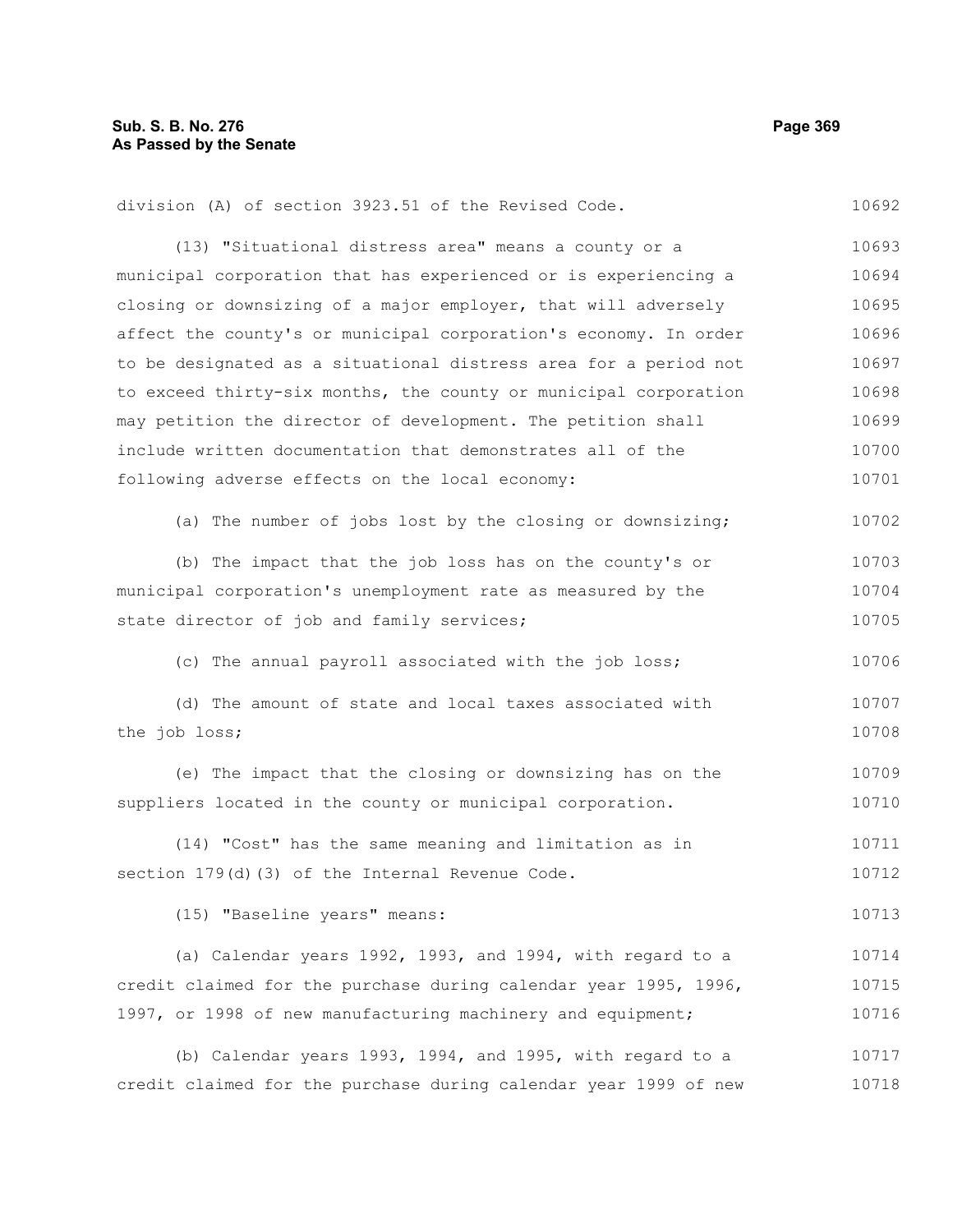manufacturing machinery and equipment; (c) Calendar years 1994, 1995, and 1996, with regard to a credit claimed for the purchase during calendar year 2000 of new manufacturing machinery and equipment; (d) Calendar years 1995, 1996, and 1997, with regard to a credit claimed for the purchase during calendar year 2001 of new manufacturing machinery and equipment; (e) Calendar years 1996, 1997, and 1998, with regard to a credit claimed for the purchase during calendar year 2002 of new manufacturing machinery and equipment; (f) Calendar years 1997, 1998, and 1999, with regard to a credit claimed for the purchase during calendar year 2003 of new manufacturing machinery and equipment; (g) Calendar years 1998, 1999, and 2000, with regard to a credit claimed for the purchase during calendar year 2004 of new manufacturing machinery and equipment; (h) Calendar years 1999, 2000, and 2001, with regard to a credit claimed for the purchase on or after January 1, 2005, and on or before June 30, 2005, of new manufacturing machinery and equipment. (16) "Related member" has the same meaning as in section 5733.042 of the Revised Code. (B)(1) Subject to division (I) of this section, a nonrefundable credit is allowed against the tax imposed by section 5733.06 of the Revised Code for a taxpayer that purchases new manufacturing machinery and equipment during the qualifying period, provided that the new manufacturing machinery 10719 10720 10721 10722 10723 10724 10725 10726 10727 10728 10729 10730 10731 10732 10733 10734 10735 10736 10737 10738 10739 10740 10741 10742 10743 10744 10745

and equipment are installed in this state no later than June 30,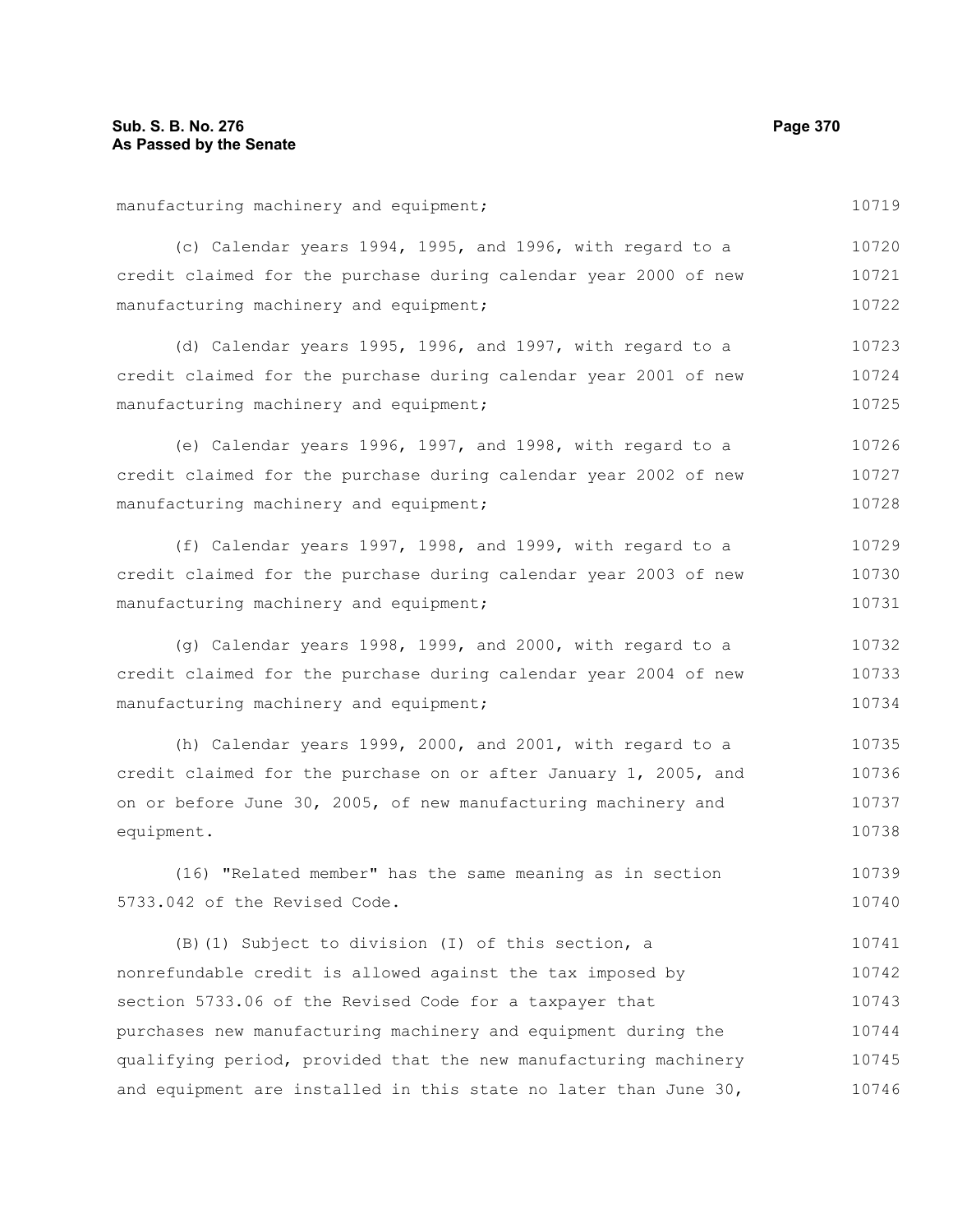# **Sub. S. B. No. 276 Page 371 As Passed by the Senate**

2006. No credit shall be allowed under this section for taxable years ending on or after July 1, 2005. The elimination of the credit for those taxable years includes the elimination of any remaining one-sevenths of credit amounts for which a portion was allowed for prior taxable years and the elimination of any credit carry-forward, but the purchases on which the credits were based remain subject to grants under section 122.173 of the Revised Code for those remaining one-seventh amounts or carryforward amounts. 10747 10748 10749 10750 10751 10752 10753 10754 10755

(2)(a) Except as otherwise provided in division (B)(2)(b) of this section, a credit may be claimed under this section in excess of one million dollars only if the cost of all manufacturing machinery and equipment owned in this state by the taxpayer claiming the credit on the last day of the calendar year exceeds the cost of all manufacturing machinery and equipment owned in this state by the taxpayer on the first day of that calendar year. 10756 10757 10758 10759 10760 10761 10762 10763

As used in division (B)(2)(a) of this section, "calendar year" means the calendar year in which the machinery and equipment for which the credit is claimed was purchased. 10764 10765 10766

(b) Division (B)(2)(a) of this section does not apply if the taxpayer claiming the credit applies for and is issued a waiver of the requirement of that division. A taxpayer may apply to the director of development for such a waiver in the manner prescribed by the director, and the director may issue such a waiver if the director determines that granting the credit is necessary to increase or retain employees in this state, and that the credit has not caused relocation of manufacturing machinery and equipment among counties within this state for the primary purpose of qualifying for the credit. 10767 10768 10769 10770 10771 10772 10773 10774 10775 10776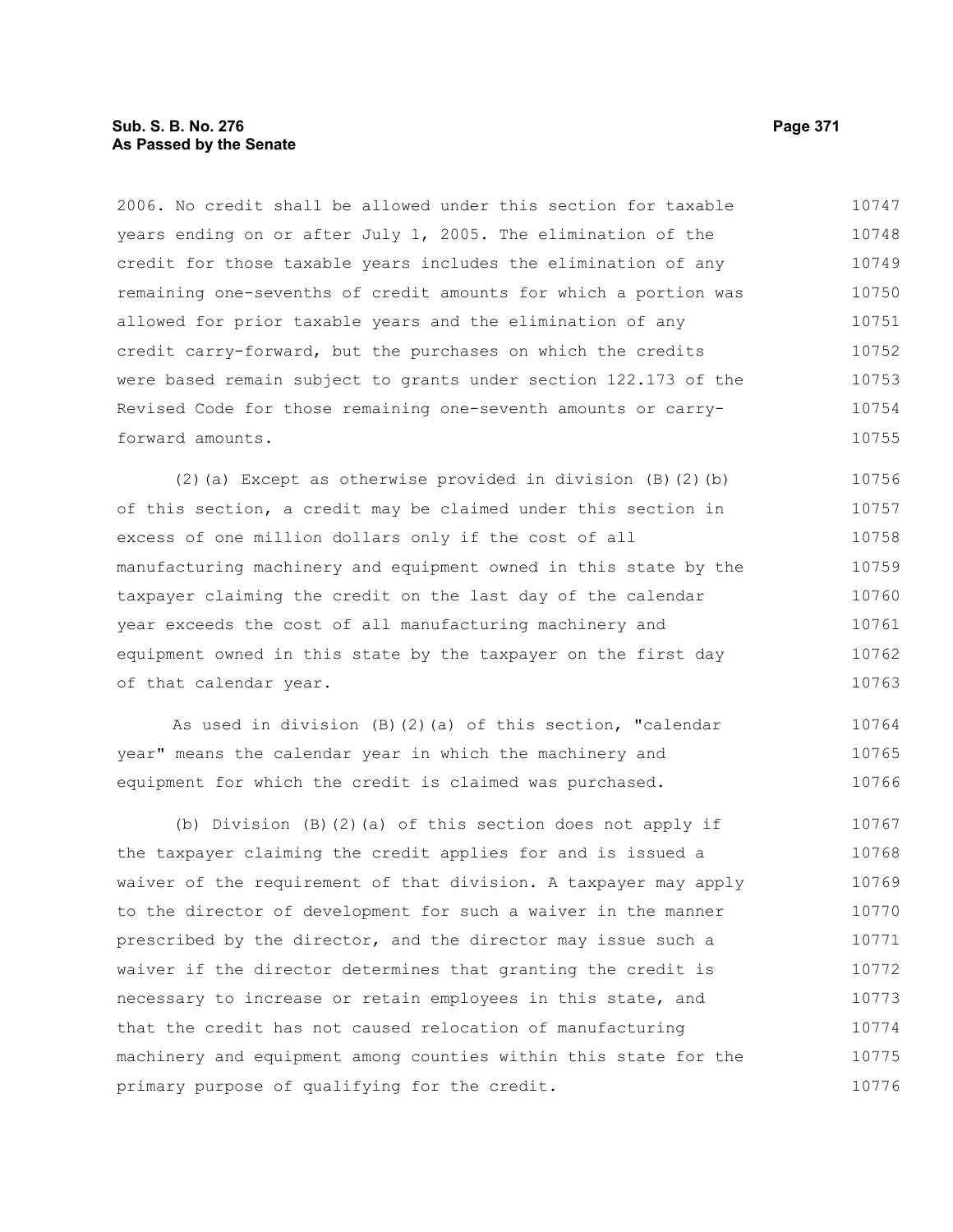# **Sub. S. B. No. 276 Page 372 As Passed by the Senate**

(C)(1) Except as otherwise provided in division (C)(2) and division (I) of this section, the credit amount is equal to seven and one-half per cent of the excess of the cost of the new manufacturing machinery and equipment purchased during the calendar year for use in a county over the county average new manufacturing machinery and equipment investment for that county. 10777 10778 10779 10780 10781 10782 10783

(2) Subject to division (I) of this section, as used in division (C)(2) of this section "county excess" means the taxpayer's excess cost for a county as computed under division (C)(1) of this section. 10784 10785 10786 10787

Subject to division (I) of this section, a taxpayer with a county excess, whose purchases included purchases for use in any eligible area in the county, the credit amount is equal to thirteen and one-half per cent of the cost of the new manufacturing machinery and equipment purchased during the calendar year for use in the eligible areas in the county, provided that the cost subject to the thirteen and one-half per cent rate shall not exceed the county excess. If the county excess is greater than the cost of the new manufacturing machinery and equipment purchased during the calendar year for use in eligible areas in the county, the credit amount also shall include an amount equal to seven and one-half per cent of the amount of the difference. 10788 10789 10790 10791 10792 10793 10794 10795 10796 10797 10798 10799 10800

(3) If a taxpayer is allowed a credit for purchases of new manufacturing machinery and equipment in more than one county or eligible area, it shall aggregate the amount of those credits each year. 10801 10802 10803 10804

(4) The taxpayer shall claim one-seventh of the credit amount for the tax year immediately following the calendar year 10805 10806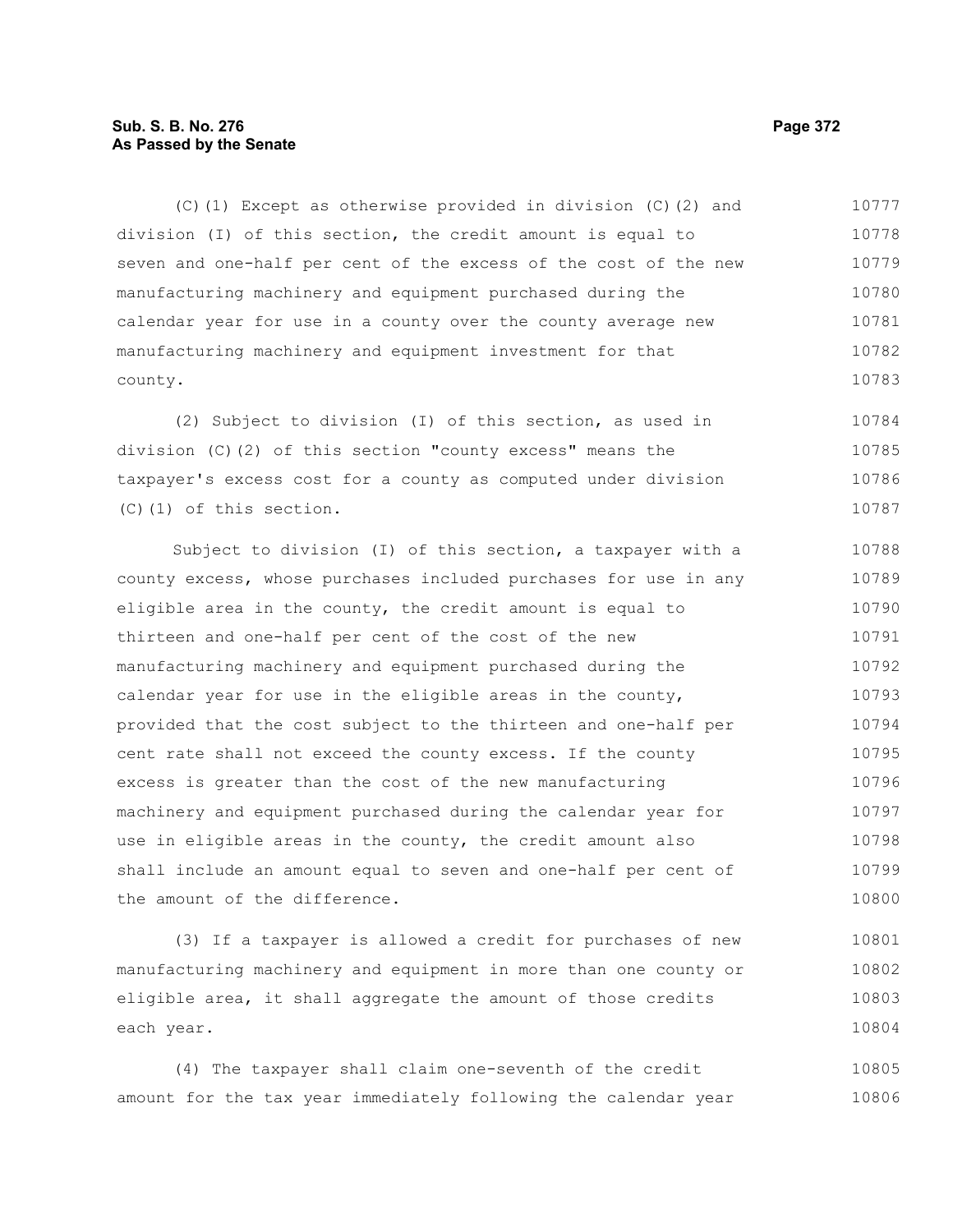## **Sub. S. B. No. 276 Page 373 As Passed by the Senate**

in which the new manufacturing machinery and equipment is purchased for use in the county by the taxpayer or partnership. One-seventh of the taxpayer credit amount is allowed for each of the six ensuing tax years. Except for carried-forward amounts, the taxpayer is not allowed any credit amount remaining if the new manufacturing machinery and equipment is sold by the taxpayer or partnership or is transferred by the taxpayer or partnership out of the county before the end of the seven-year period unless, at the time of the sale or transfer, the new manufacturing machinery and equipment has been fully depreciated for federal income tax purposes. 10807 10808 10809 10810 10811 10812 10813 10814 10815 10816 10817

(5)(a) A taxpayer that acquires manufacturing machinery and equipment as a result of a merger with the taxpayer with whom commenced the original use in this state of the manufacturing machinery and equipment, or with a taxpayer that was a partner in a partnership with whom commenced the original use in this state of the manufacturing machinery and equipment, is entitled to any remaining or carried-forward credit amounts to which the taxpayer was entitled. 10818 10819 10820 10821 10822 10823 10824 10825

(b) A taxpayer that enters into an agreement under division (C)(3) of section 5709.62 of the Revised Code and that acquires manufacturing machinery or equipment as a result of purchasing a large manufacturing facility, as defined in section 5709.61 of the Revised Code, from another taxpayer with whom commenced the original use in this state of the manufacturing machinery or equipment, and that operates the large manufacturing facility so purchased, is entitled to any remaining or carried-forward credit amounts to which the other taxpayer who sold the facility would have been entitled under this section had the other taxpayer not sold the manufacturing facility or equipment. 10826 10827 10828 10829 10830 10831 10832 10833 10834 10835 10836 10837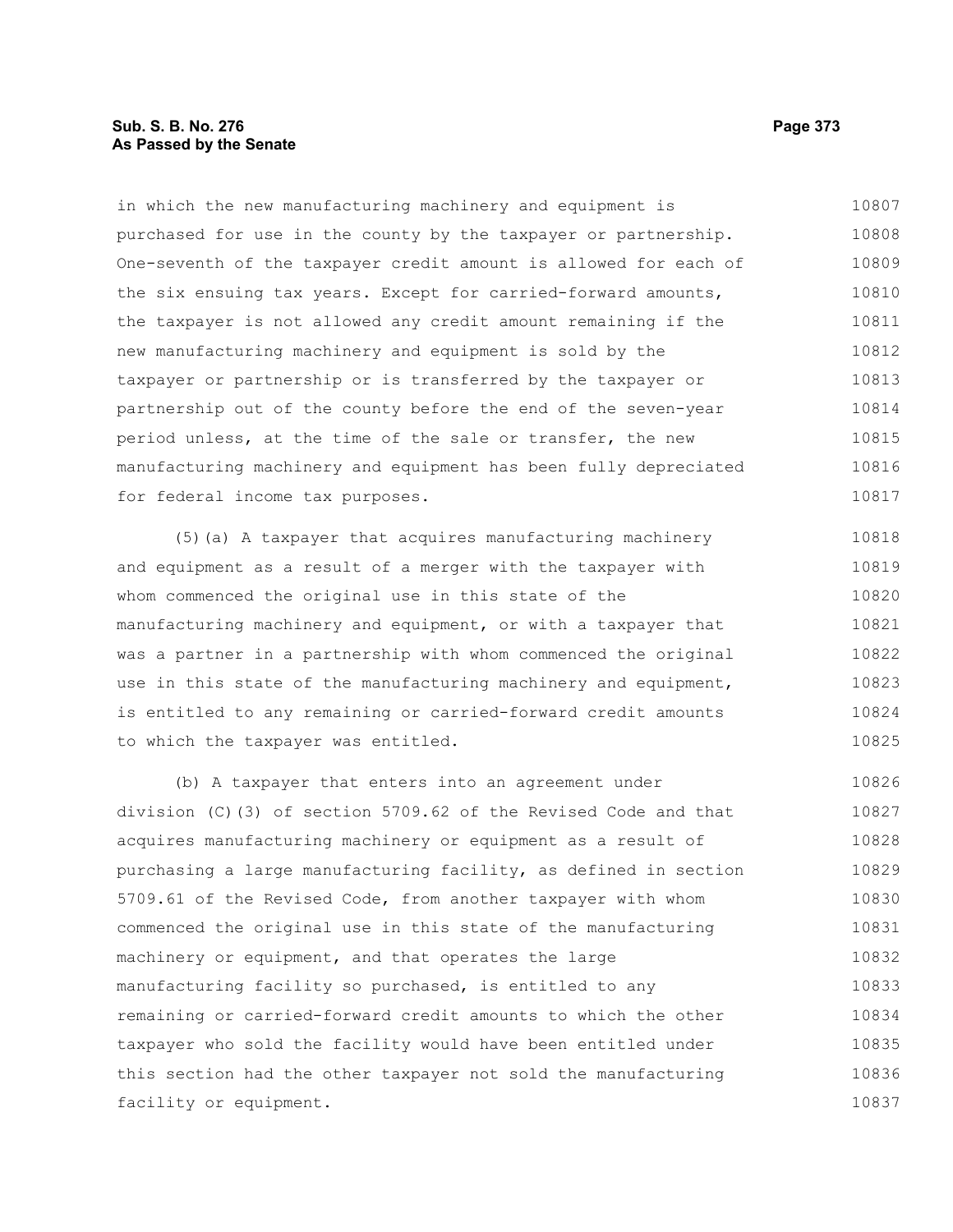# **Sub. S. B. No. 276 Page 374 As Passed by the Senate**

(c) New manufacturing machinery and equipment is not considered sold if a pass-through entity transfers to another pass-through entity substantially all of its assets as part of a plan of reorganization under which substantially all gain and loss is not recognized by the pass-through entity that is transferring the new manufacturing machinery and equipment to the transferee and under which the transferee's basis in the new manufacturing machinery and equipment is determined, in whole or in part, by reference to the basis of the pass-through entity which transferred the new manufacturing machinery and equipment to the transferee. 10838 10839 10840 10841 10842 10843 10844 10845 10846 10847 10848

(d) Division (C)(5) of this section shall apply only if the acquiring taxpayer or transferee does not sell the new manufacturing machinery and equipment or transfer the new manufacturing machinery and equipment out of the county before the end of the seven-year period to which division (C)(4) of this section refers. 10849 10850 10851 10852 10853 10854

(e) Division (C)(5)(b) of this section applies only to the extent that the taxpayer that sold the manufacturing machinery or equipment, upon request, timely provides to the tax commissioner any information that the tax commissioner considers to be necessary to ascertain any remaining or carried-forward amounts to which the taxpayer that sold the facility would have been entitled under this section had the taxpayer not sold the manufacturing machinery or equipment. Nothing in division (C)(5) (b) or (e) of this section shall be construed to allow a taxpayer to claim any credit amount with respect to the acquired manufacturing machinery or equipment that is greater than the amount that would have been available to the other taxpayer that sold the manufacturing machinery or equipment had the other taxpayer not sold the manufacturing machinery or equipment. 10855 10856 10857 10858 10859 10860 10861 10862 10863 10864 10865 10866 10867 10868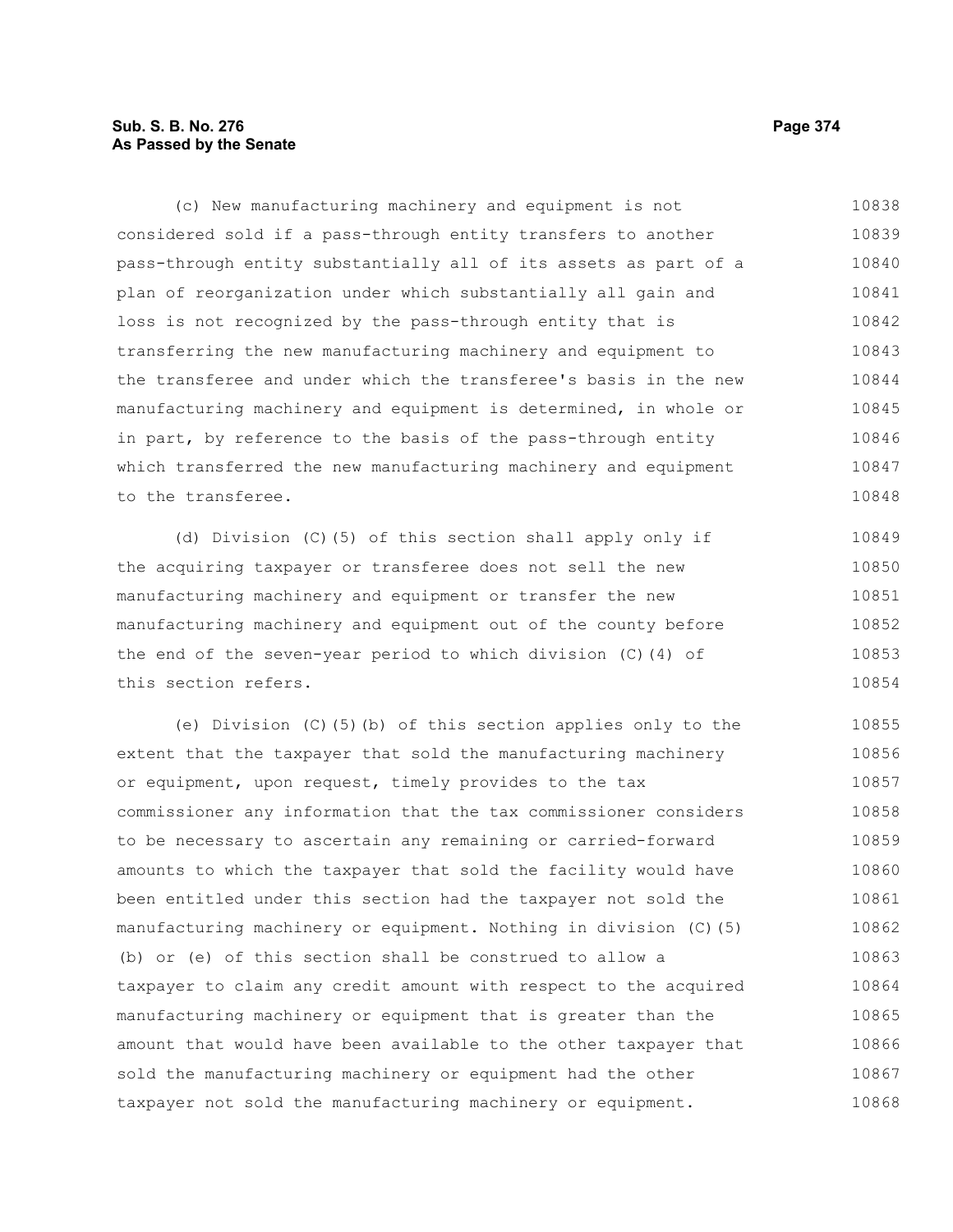## **Sub. S. B. No. 276 Page 375 As Passed by the Senate**

(D) The taxpayer shall claim the credit in the order required under section 5733.98 of the Revised Code. Each year, any credit amount in excess of the tax due under section 5733.06 of the Revised Code after allowing for any other credits that precede the credit under this section in that order may be carried forward for three tax years. 10869 10870 10871 10872 10873 10874

(E) A taxpayer purchasing new manufacturing machinery and equipment and intending to claim the credit shall file, with the department of development, a notice of intent to claim the credit on a form prescribed by the department of development. The department of development shall inform the tax commissioner of the notice of intent to claim the credit. No credit may be claimed under this section for any manufacturing machinery and equipment with respect to which a notice was not filed by the date of a timely filed return, including extensions, for the taxable year that includes September 30, 2005. 10875 10876 10877 10878 10879 10880 10881 10882 10883 10884

(F) The director of development shall annually certify, by the first day of January of each year during the qualifying period, the eligible areas for the tax credit for the calendar year that includes that first day of January. The director shall send a copy of the certification to the tax commissioner. 10885 10886 10887 10888 10889

(G) New manufacturing machinery and equipment for which a taxpayer claims the credit under section 5733.31 or 5733.311 of the Revised Code shall not be considered new manufacturing machinery and equipment for purposes of the credit under this section. 10890 10891 10892 10893 10894

(H)(1) Notwithstanding sections 5733.11 and 5747.13 of the Revised Code, but subject to division (H)(2) of this section, the tax commissioner may issue an assessment against a person with respect to a credit claimed under this section for new 10895 10896 10897 10898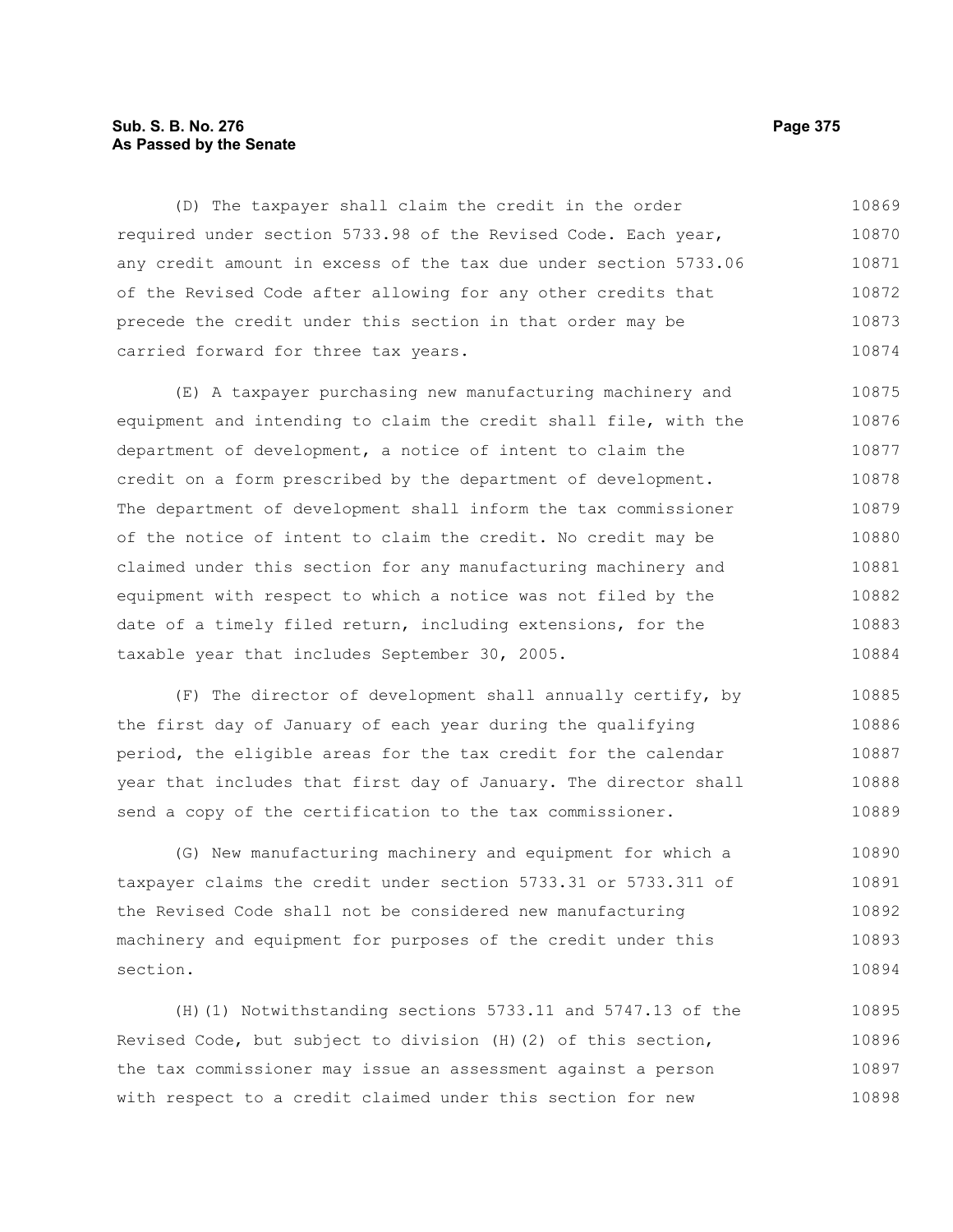manufacturing machinery and equipment described in division (A) (1)(b) or (2)(b) of this section, if the machinery or equipment subsequently does not qualify for the credit. 10899 10900 10901

(2) Division (H)(1) of this section shall not apply after the twenty-fourth month following the last day of the period described in divisions  $(A)$  (1)(b) and (2)(b) of this section. 10902 10903 10904

(I) Notwithstanding any other provision of this section to the contrary, in the case of a qualifying controlled group, the credit available under this section to a taxpayer or taxpayers in the qualifying controlled group shall be computed as if all corporations in the group were a single corporation. The credit shall be allocated to such a taxpayer or taxpayers in the group in any amount elected for the taxable year by the group. Such election shall be revocable and amendable during the period described in division (B) of section 5733.12 of the Revised Code. 10905 10906 10907 10908 10909 10910 10911 10912 10913 10914

This division applies to all purchases of new manufacturing machinery and equipment made on or after January 1, 2001, and to all baseline years used to compute any credit attributable to such purchases; provided, that this division may be applied solely at the election of the qualifying controlled group with respect to all purchases of new manufacturing machinery and equipment made before that date, and to all baseline years used to compute any credit attributable to such purchases. The qualifying controlled group at any time may elect to apply this division to purchases made prior to January 1, 2001, subject to the following: 10915 10916 10917 10918 10919 10920 10921 10922 10923 10924 10925

(1) The election is irrevocable; 10926

(2) The election need not accompany a timely filed report, 10927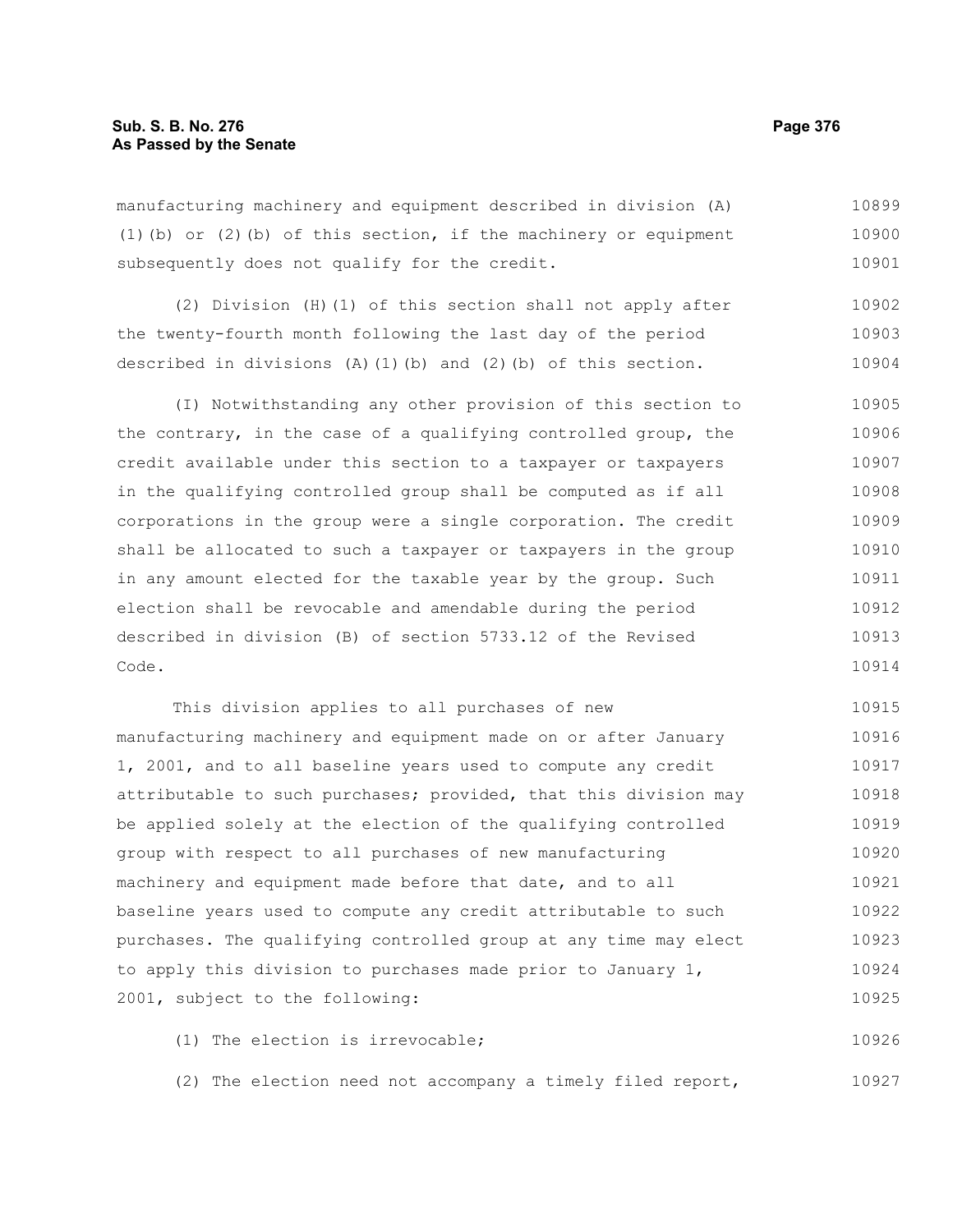but the election may accompany a subsequently filed but timely application for refund, a subsequently filed but timely amended report, or a subsequently filed but timely petition for reassessment. 10928 10929 10930 10931

**Sec. 5733.42.** (A) As used in this section: 10932

(1) "Eligible training program" means a program to provide job skills to eligible employees who are unable effectively to function on the job due to skill deficiencies or who would otherwise be displaced because of their skill deficiencies or inability to use new technology, or to provide job skills to eligible employees that enable them to perform other job duties for the taxpayer. Eligible training programs do not include executive, management, or personal enrichment training programs, or training programs intended exclusively for personal career development. 10933 10934 10935 10936 10937 10938 10939 10940 10941 10942

(2) "Eligible employee" means an individual who is employed in this state by a taxpayer and has been so employed by the same taxpayer for at least one hundred eighty consecutive days before the day an application for the credit is filed under this section. "Eligible employee" does not include any employee for which a credit is claimed pursuant to division (A)(5) of section 5709.65 of the Revised Code for all or any part of the same year, an employee who is not a full-time employee, or executive or managerial personnel, except for the immediate supervisors of nonexecutive, nonmanagerial personnel. 10943 10944 10945 10946 10947 10948 10949 10950 10951 10952

(3) "Eligible training costs" means:

(a) Direct instructional costs, such as instructor salaries, materials and supplies, textbooks and manuals, videotapes, and other instructional media and training equipment 10954 10955 10956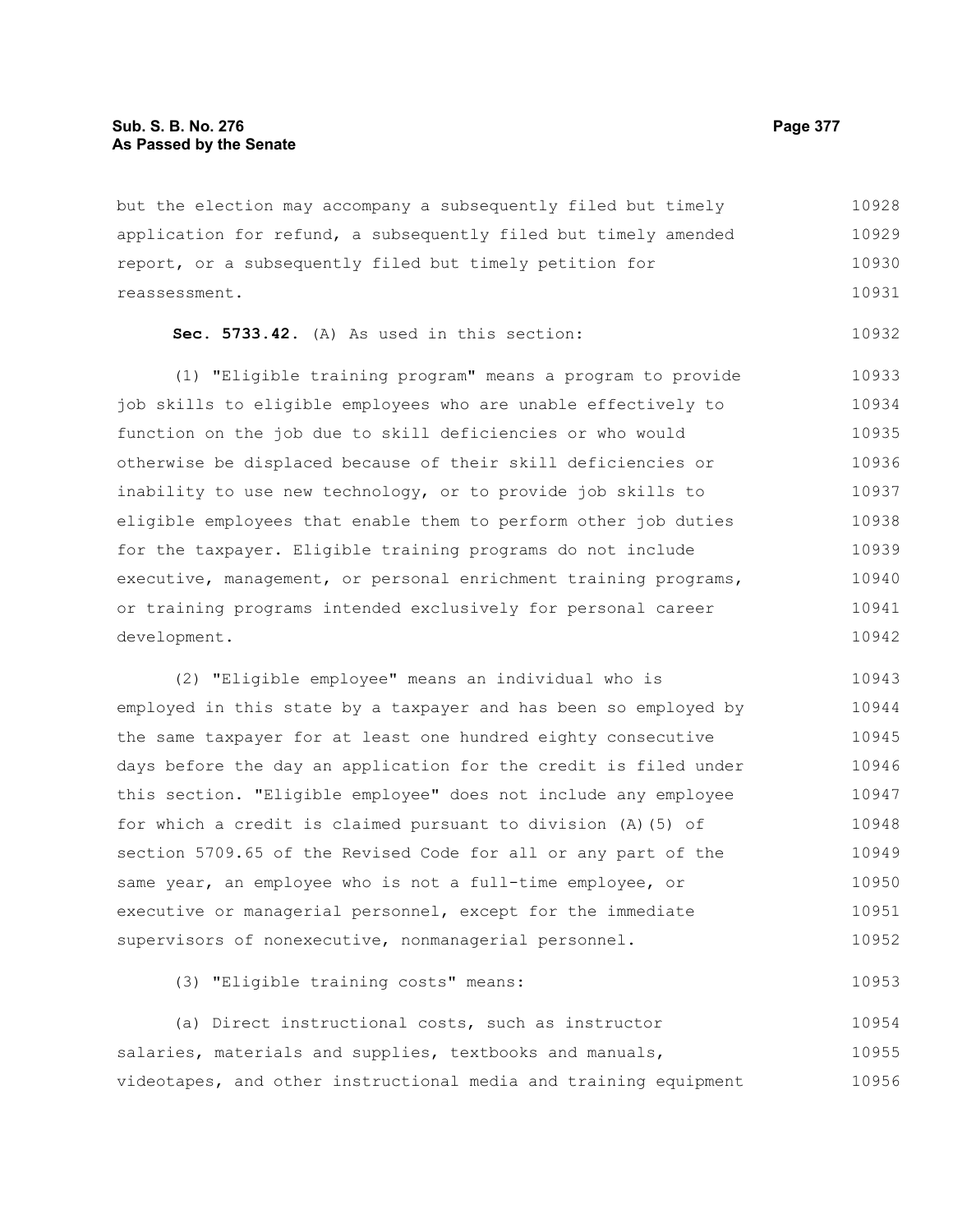used exclusively for the purpose of training eligible employees; (b) Wages paid to eligible employees for time devoted exclusively to an eligible training program during normal paid working hours. (4) "Full-time employee" means an individual who is employed for consideration for at least thirty-five hours per week, or who renders any other standard of service generally accepted by custom or specified by contract as full-time employment. (5) "Partnership" includes a limited liability company formed under Chapter 1705. or 1706. of the Revised Code or under the laws of another state, provided that the company is not classified for federal income tax purposes as an association taxable as a corporation. (B) There is hereby allowed a nonrefundable credit against the tax imposed by section 5733.06 of the Revised Code for taxpayers for which a tax credit certificate is issued under division (C) of this section. The credit may be claimed for tax years 2004, 2005, 2006, 2007, and 2008. The amount of the credit for tax year 2004 shall equal one-half of the average of the eligible training costs paid or incurred by the taxpayer during calendar years 1999, 2000, and 2001, not to exceed one thousand dollars for each eligible employee on account of whom eligible training costs were paid or incurred by the taxpayer during those calendar years. The amount of the credit for tax year 2005 shall equal one-half of the average of the eligible training costs paid or incurred by the taxpayer during calendar years 10957 10958 10959 10960 10961 10962 10963 10964 10965 10966 10967 10968 10969 10970 10971 10972 10973 10974 10975 10976 10977 10978 10979 10980 10981 10982 10983

2002, 2003, and 2004, not to exceed one thousand dollars for each eligible employee on account of whom eligible training

costs were paid or incurred by the taxpayer during those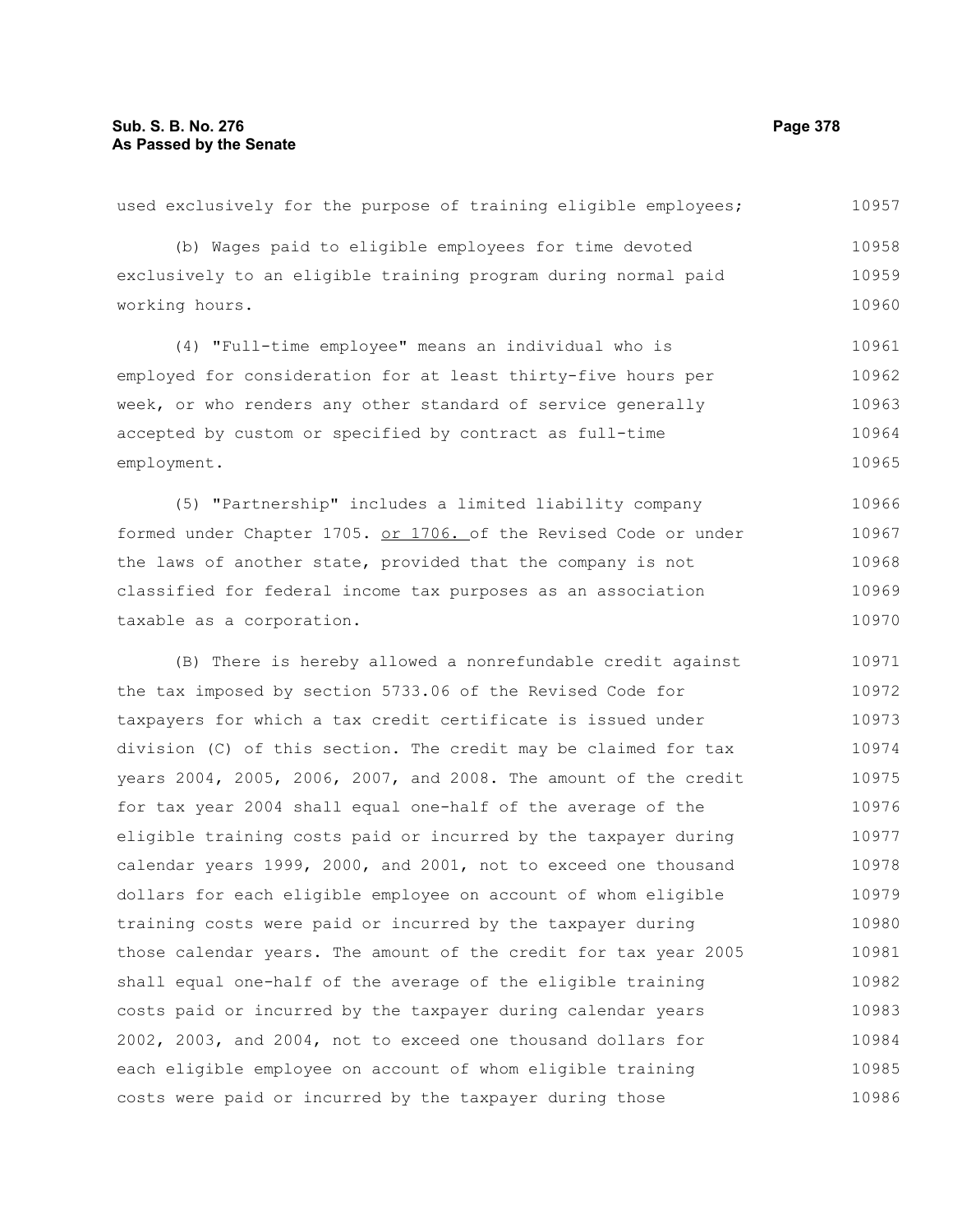# **Sub. S. B. No. 276 Page 379 As Passed by the Senate**

calendar years. The amount of the credit for tax year 2006 shall equal one-half of the average of the eligible training costs paid or incurred by the taxpayer during calendar years 2003, 2004, and 2005, not to exceed one thousand dollars for each eligible employee on account of whom eligible training costs were paid or incurred by the taxpayer during those calendar years. The amount of the credit for tax year 2007 shall equal one-half of the average of the eligible training costs paid or incurred by the taxpayer during calendar years 2004, 2005, and 2006, not to exceed one thousand dollars for each eligible employee on account of whom eligible training costs were paid or incurred by the taxpayer during those calendar years. The amount of the credit for tax year 2008 shall equal one-half of the average of the eligible training costs paid or incurred by the taxpayer during calendar years 2005, 2006, and 2007, not to exceed one thousand dollars for each eligible employee on account of whom eligible training costs were paid or incurred by the taxpayer during those calendar years. 10987 10988 10989 10990 10991 10992 10993 10994 10995 10996 10997 10998 10999 11000 11001 11002 11003 11004

The credit claimed by a taxpayer each tax year shall not exceed one hundred thousand dollars.

(C) A taxpayer who proposes to conduct an eligible training program may apply to the director of job and family services for a tax credit certificate under this section. The taxpayer may apply for such a certificate for tax years 2004, 2005, 2006, 2007, and 2008 subject to division (L) of this section. The director shall prescribe the form of the application, which shall require a detailed description of the proposed training program. The director may require applicants to remit an application fee with each application filed with the director. The fee shall not exceed the reasonable and necessary expenses incurred by the director in receiving, reviewing, and 11007 11008 11009 11010 11011 11012 11013 11014 11015 11016 11017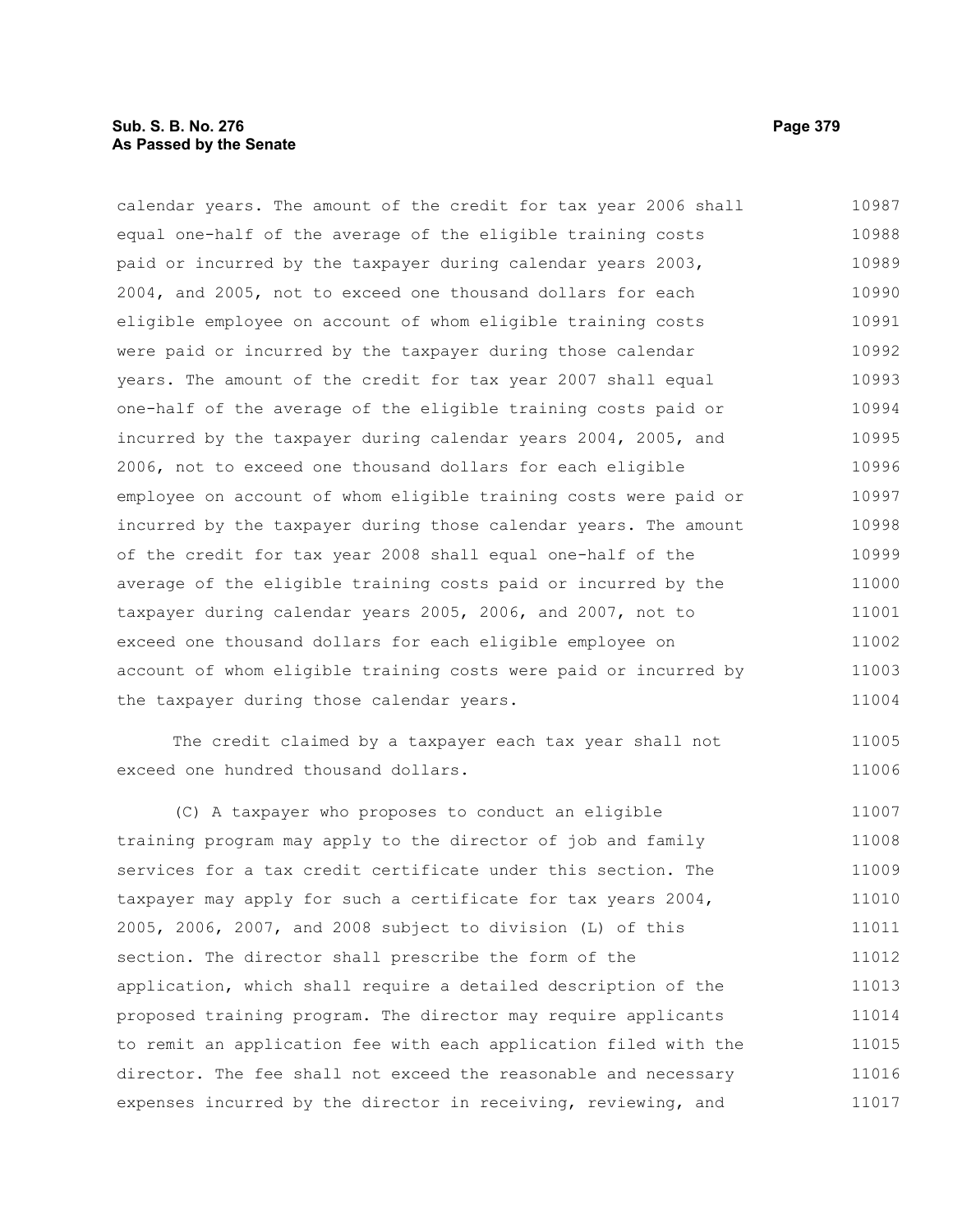approving such applications and issuing tax credit certificates. Proceeds from fees shall be used solely for the purpose of receiving, reviewing, and approving such applications and issuing such certificates. 11018 11019 11020 11021

After receipt of an application, the director shall authorize a credit under this section by issuing a tax credit certificate, in the form prescribed by the director, if the director determines all of the following: 11022 11023 11024 11025

(1) The proposed training program is an eligible training program under this section; 11026 11027

(2) The proposed training program is economically sound and will benefit the people of this state by improving workforce skills and strengthening the economy of this state; 11028 11029 11030

(3) Receiving the tax credit is a major factor in the taxpayer's decision to go forward with the training program; 11031 11032

(4) Authorization of the credit is consistent with division (H) of this section. 11033 11034

The credit also is allowed for a taxpayer that is a partner in a partnership that pays or incurs eligible training costs. Such a taxpayer shall determine the taxpayer's credit amount in the manner prescribed by division (K) of this section. 11035 11036 11037 11038

(D) If the director of job and family services denies an application for a tax credit certificate, the director shall send notice of the denial and the reason for denial to the applicant by certified mail, return receipt requested. If the director determines that an authorized training program, as actually conducted, fails to meet the requirements of this section or to comply with any condition set forth in the authorization, the director may reduce the amount of the tax 11039 11040 11041 11042 11043 11044 11045 11046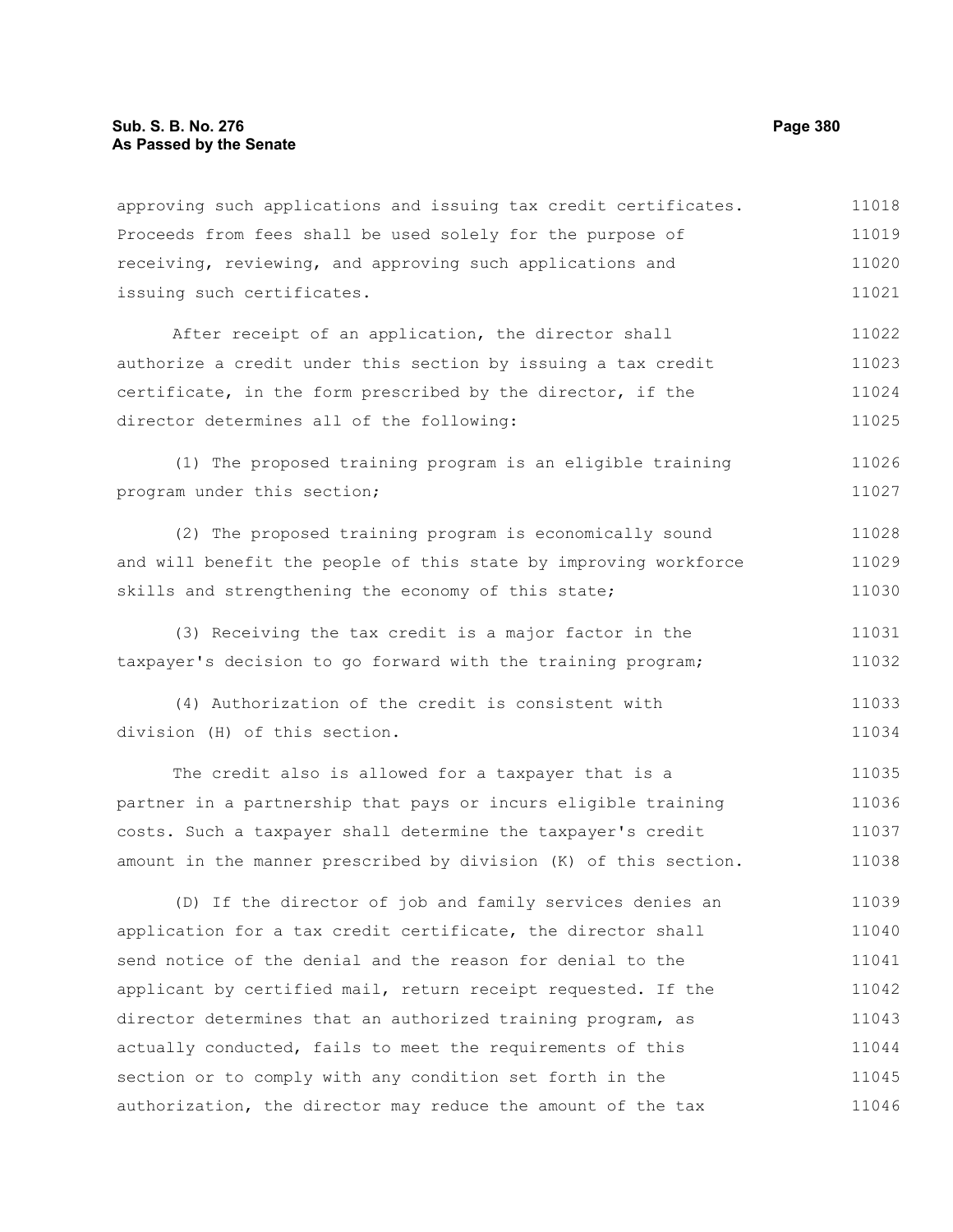# **Sub. S. B. No. 276 Page 381 As Passed by the Senate**

credit previously granted. If the director reduces a tax credit, the director shall send notice of the reduction and the reason for the reduction to the taxpayer by certified mail, return receipt requested, and shall certify the reduction to the tax commissioner or, in the case of the reduction of a credit claimed by an insurance company, the superintendent of insurance. The tax commissioner or superintendent of insurance shall reduce the credit that may be claimed by the taxpayer accordingly. Within sixty days after receiving a notice of denial or notice of reduction of the tax credit, an applicant or taxpayer may request, in writing, a hearing before the director to review the denial or reduction. Within sixty days after receiving a request that is filed within the prescribed time, the director shall hold such a hearing at a location to be determined by the director. Within thirty days after the hearing is adjourned, the director shall issue a redetermination affirming, reversing, or modifying the denial or reduction of the tax credit and send notice of the redetermination to the applicant or taxpayer by certified mail, return receipt requested, and shall issue a notice of the redetermination to the tax commissioner or superintendent of insurance. If an applicant or taxpayer is aggrieved by the director's redetermination, the applicant or taxpayer may appeal the redetermination to the board of tax appeals in the manner prescribed by section 5717.02 of the Revised Code. 11047 11048 11049 11050 11051 11052 11053 11054 11055 11056 11057 11058 11059 11060 11061 11062 11063 11064 11065 11066 11067 11068 11069 11070 11071

(E) A taxpayer to which a tax credit certificate is issued shall retain records indicating the eligible training costs it pays or incurs for the eligible training program for which the certificate is issued for four years following the end of the tax year for which the credit is claimed. Such records shall be open to inspection by the director of job and family services 11072 11073 11074 11075 11076 11077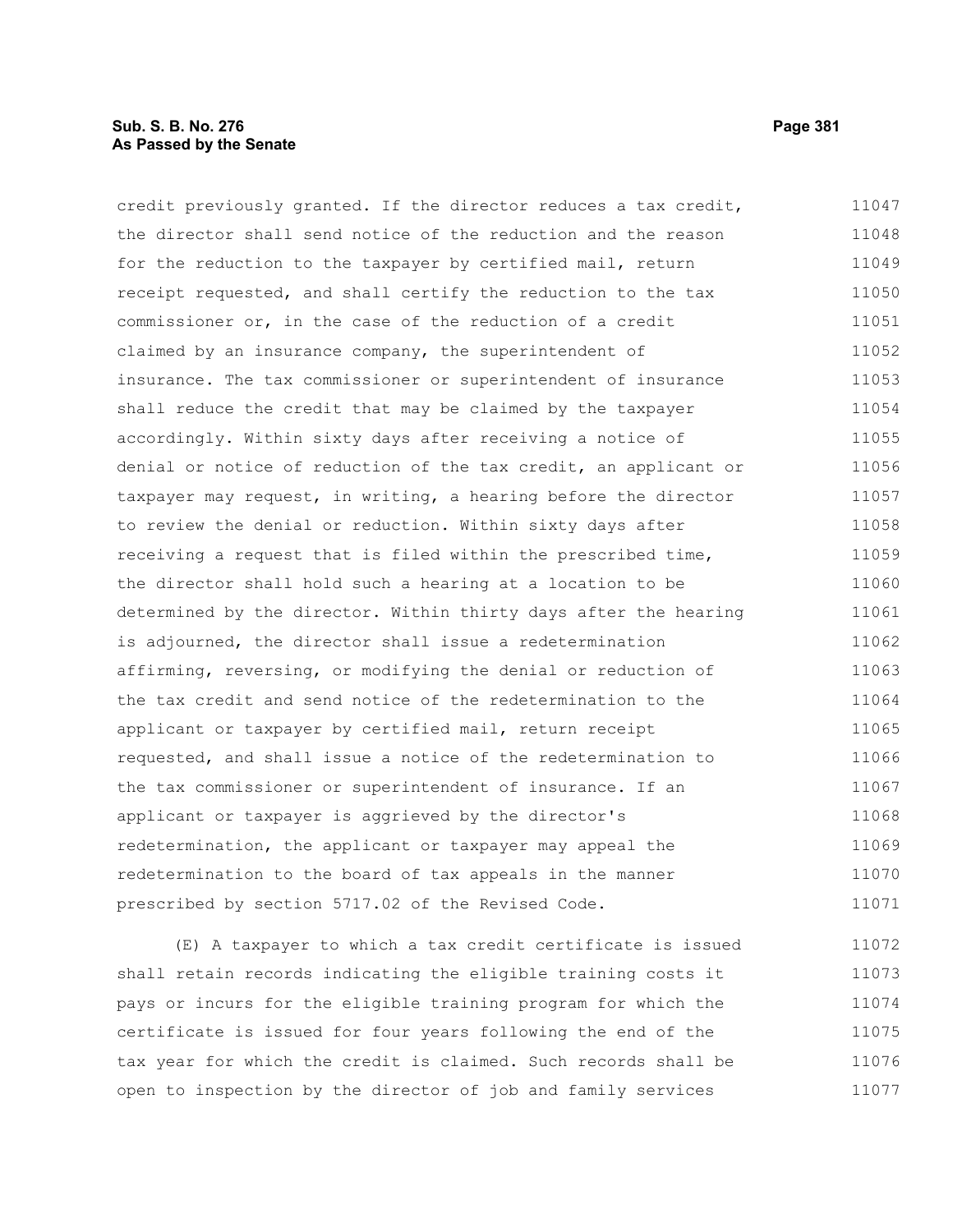upon the director's request during business hours.

Financial statements and other information submitted by an applicant to the director of job and family services for a tax credit under this section, and any information taken for any purpose from such statements or information, are not public records subject to section 149.43 of the Revised Code. However, the director of job and family services, the tax commissioner, or superintendent of insurance may make use of the statements and other information for purposes of issuing public reports or in connection with court proceedings concerning tax credits allowed under this section and sections 5725.31 and 5729.07 of the Revised Code. 11079 11080 11081 11082 11083 11084 11085 11086 11087 11088 11089

(F) The director of job and family services, in accordance with Chapter 119. of the Revised Code, shall adopt rules necessary to implement this section and sections 5725.31 and 5729.07 of the Revised Code. The rules shall be adopted after consultation with the tax commissioner and the superintendent of insurance. The rules shall require that if a taxpayer to which a tax credit certificate is issued under any of those sections permanently relocates or transfers employees trained under the tax credit certificate to another state or country within two years of receiving the certificate, the taxpayer shall repay the total amount of the tax credit received by the taxpayer for any employees permanently relocated or transferred. At the time the director gives public notice under division (A) of section 119.03 of the Revised Code of the adoption of the rules, the director shall submit copies of the proposed rules to the chairpersons and ranking minority members of the standing committees in the senate and the house of representatives to which legislation on economic development matters are customarily referred. 11090 11091 11092 11093 11094 11095 11096 11097 11098 11099 11100 11101 11102 11103 11104 11105 11106 11107 11108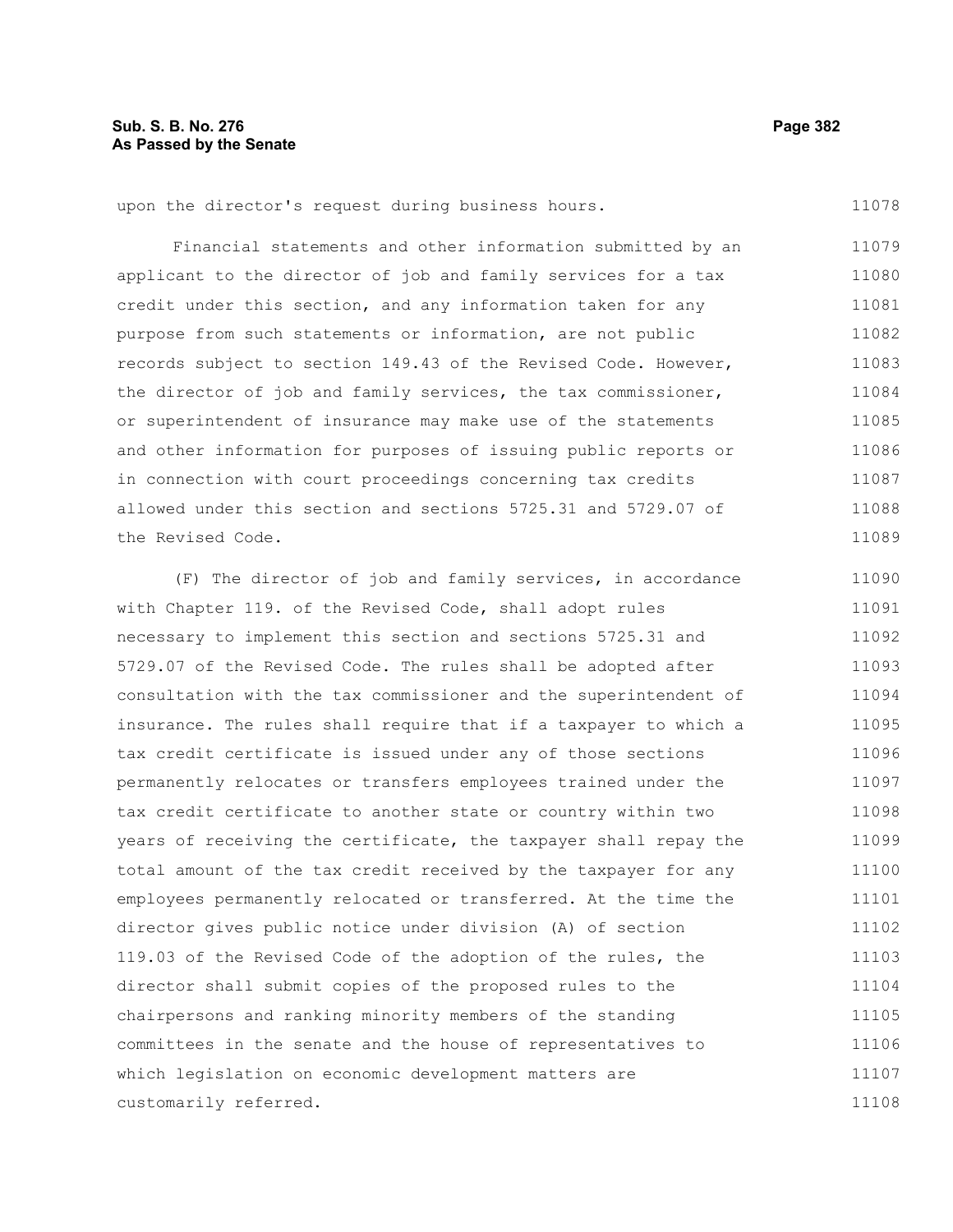# **Sub. S. B. No. 276 Page 383 As Passed by the Senate**

(G) On or before the thirtieth day of September of 2001, 2003, 2004, 2005, 2006, 2007, and 2008 the director of job and family services shall submit a report to the governor, the president of the senate, and the speaker of the house of representatives on the tax credit program under this section and sections 5725.31 and 5729.07 of the Revised Code. The report shall include information on the number of training programs that were authorized under those sections during the preceding calendar year, a description of each authorized training program, the dollar amounts of the credits granted, and an estimate of the impact of the credits on the economy of this state. 11109 11110 11111 11112 11113 11114 11115 11116 11117 11118 11119 11120

(H) The aggregate amount of credits authorized under this section and sections 5725.31 and 5729.07 of the Revised Code shall not exceed twenty million dollars per calendar year. No more than ten million dollars in credits per calendar year shall be authorized for persons engaged primarily in manufacturing. No less than five million dollars in credits per calendar year shall be set aside for persons engaged primarily in activities other than manufacturing and having fewer than five hundred employees. Subject to such limits, the director of job and family services shall adopt a rule under division (F) of this section that establishes criteria and procedures for distribution of the credits. 11121 11122 11123 11124 11125 11126 11127 11128 11129 11130 11131 11132

(I) A nonrefundable credit allowed under this section shall be claimed in the order required under section 5733.98 of the Revised Code. 11133 11134 11135

(J) The taxpayer may carry forward any credit amount in excess of its tax due after allowing for any other credits that precede the credit under this section in the order required 11136 11137 11138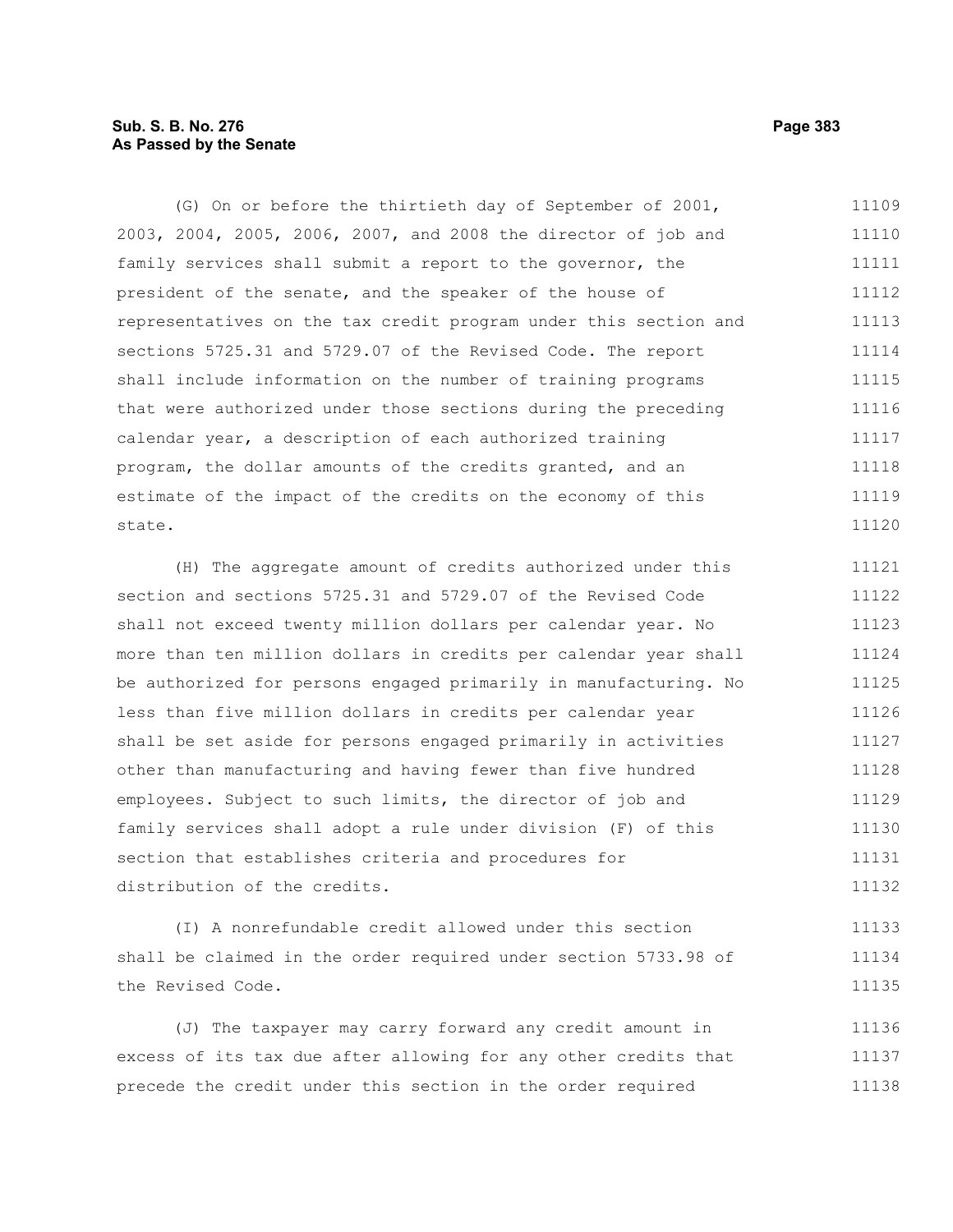under section 5733.98 of the Revised Code. The excess credit may be carried forward for three years following the tax year for which it is first claimed under this section. 11139 11140 11141

(K) A taxpayer that is a partner in a partnership on the last day of the third calendar year of the three-year period during which the partnership pays or incurs eligible training costs may claim a credit under this section for the tax year immediately following that calendar year. The amount of a partner's credit equals the partner's interest in the partnership on the last day of such calendar year multiplied by the credit available to the partnership as computed by the partnership. 11142 11143 11144 11145 11146 11147 11148 11149 11150

(L) The director of job and family services shall not authorize any credits under this section and sections 5725.31 and 5729.07 of the Revised Code for eligible training costs paid or incurred after December 31, 2007. 11151 11152 11153 11154

**Sec. 5747.01.** Except as otherwise expressly provided or clearly appearing from the context, any term used in this chapter that is not otherwise defined in this section has the same meaning as when used in a comparable context in the laws of the United States relating to federal income taxes or if not used in a comparable context in those laws, has the same meaning as in section 5733.40 of the Revised Code. Any reference in this chapter to the Internal Revenue Code includes other laws of the United States relating to federal income taxes. 11155 11156 11157 11158 11159 11160 11161 11162 11163

As used in this chapter:

(A) "Adjusted gross income" or "Ohio adjusted gross income" means federal adjusted gross income, as defined and used in the Internal Revenue Code, adjusted as provided in this 11165 11166 11167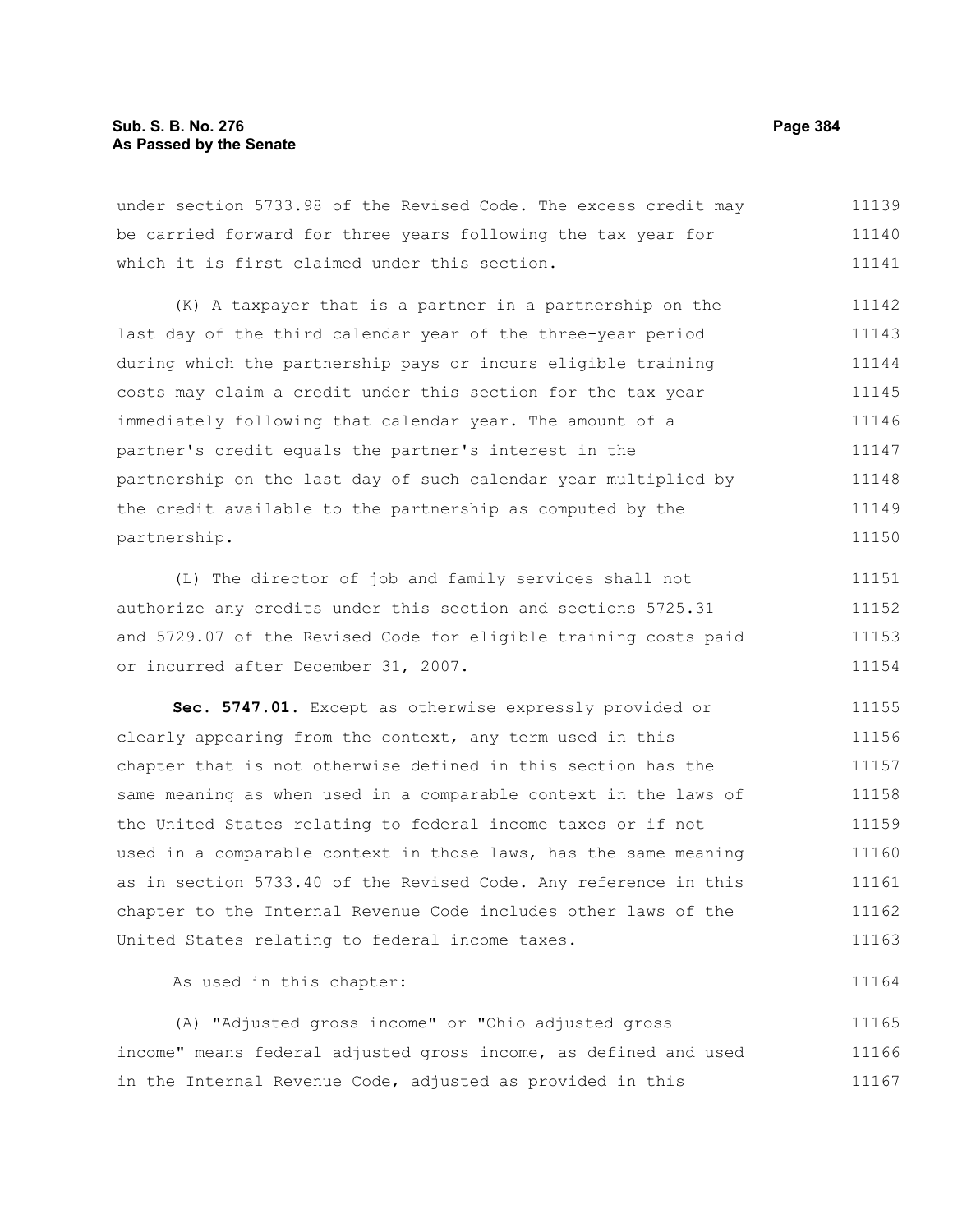section: (1) Add interest or dividends on obligations or securities of any state or of any political subdivision or authority of any state, other than this state and its subdivisions and authorities. (2) Add interest or dividends on obligations of any authority, commission, instrumentality, territory, or possession of the United States to the extent that the interest or dividends are exempt from federal income taxes but not from state income taxes. (3) Deduct interest or dividends on obligations of the United States and its territories and possessions or of any authority, commission, or instrumentality of the United States to the extent that the interest or dividends are included in 11168 11169 11170 11171 11172 11173 11174 11175 11176 11177 11178 11179 11180 11181

federal adjusted gross income but exempt from state income taxes under the laws of the United States. 11182 11183

(4) Deduct disability and survivor's benefits to the extent included in federal adjusted gross income. 11184 11185

(5) Deduct benefits under Title II of the Social Security Act and tier 1 railroad retirement benefits to the extent included in federal adjusted gross income under section 86 of the Internal Revenue Code. 11186 11187 11188 11189

(6) In the case of a taxpayer who is a beneficiary of a trust that makes an accumulation distribution as defined in section 665 of the Internal Revenue Code, add, for the beneficiary's taxable years beginning before 2002, the portion, if any, of such distribution that does not exceed the undistributed net income of the trust for the three taxable years preceding the taxable year in which the distribution is 11190 11191 11192 11193 11194 11195 11196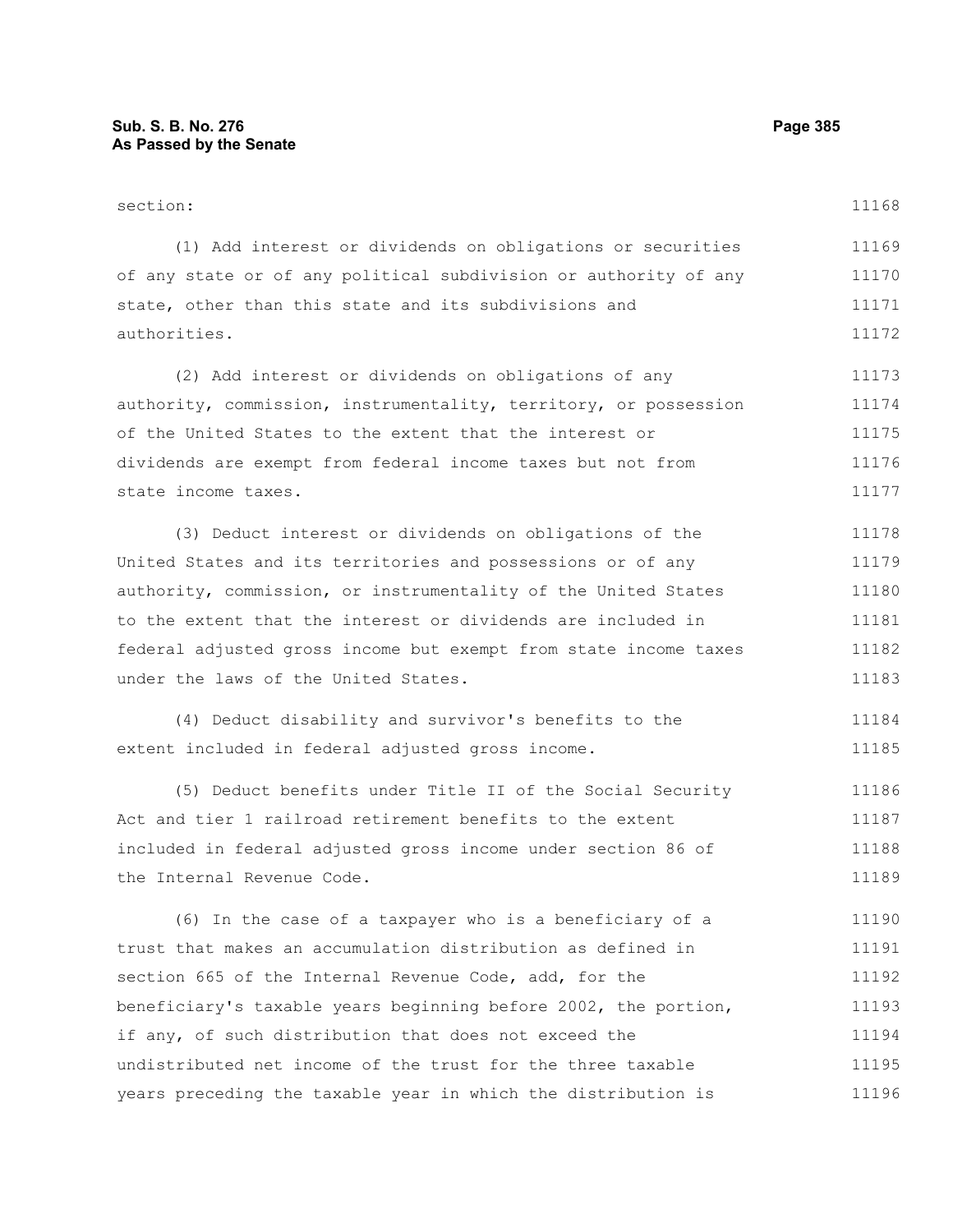# **Sub. S. B. No. 276 Page 386 As Passed by the Senate**

made to the extent that the portion was not included in the trust's taxable income for any of the trust's taxable years beginning in 2002 or thereafter. "Undistributed net income of a trust" means the taxable income of the trust increased by (a)(i) the additions to adjusted gross income required under division (A) of this section and (ii) the personal exemptions allowed to the trust pursuant to section 642(b) of the Internal Revenue Code, and decreased by (b)(i) the deductions to adjusted gross income required under division (A) of this section, (ii) the amount of federal income taxes attributable to such income, and (iii) the amount of taxable income that has been included in the adjusted gross income of a beneficiary by reason of a prior accumulation distribution. Any undistributed net income included in the adjusted gross income of a beneficiary shall reduce the undistributed net income of the trust commencing with the earliest years of the accumulation period. 11197 11198 11199 11200 11201 11202 11203 11204 11205 11206 11207 11208 11209 11210 11211 11212

(7) Deduct the amount of wages and salaries, if any, not otherwise allowable as a deduction but that would have been allowable as a deduction in computing federal adjusted gross income for the taxable year, had the targeted jobs credit allowed and determined under sections 38, 51, and 52 of the Internal Revenue Code not been in effect. 11213 11214 11215 11216 11217 11218

(8) Deduct any interest or interest equivalent on public obligations and purchase obligations to the extent that the interest or interest equivalent is included in federal adjusted gross income. 11219 11220 11221 11222

(9) Add any loss or deduct any gain resulting from the sale, exchange, or other disposition of public obligations to the extent that the loss has been deducted or the gain has been included in computing federal adjusted gross income. 11223 11224 11225 11226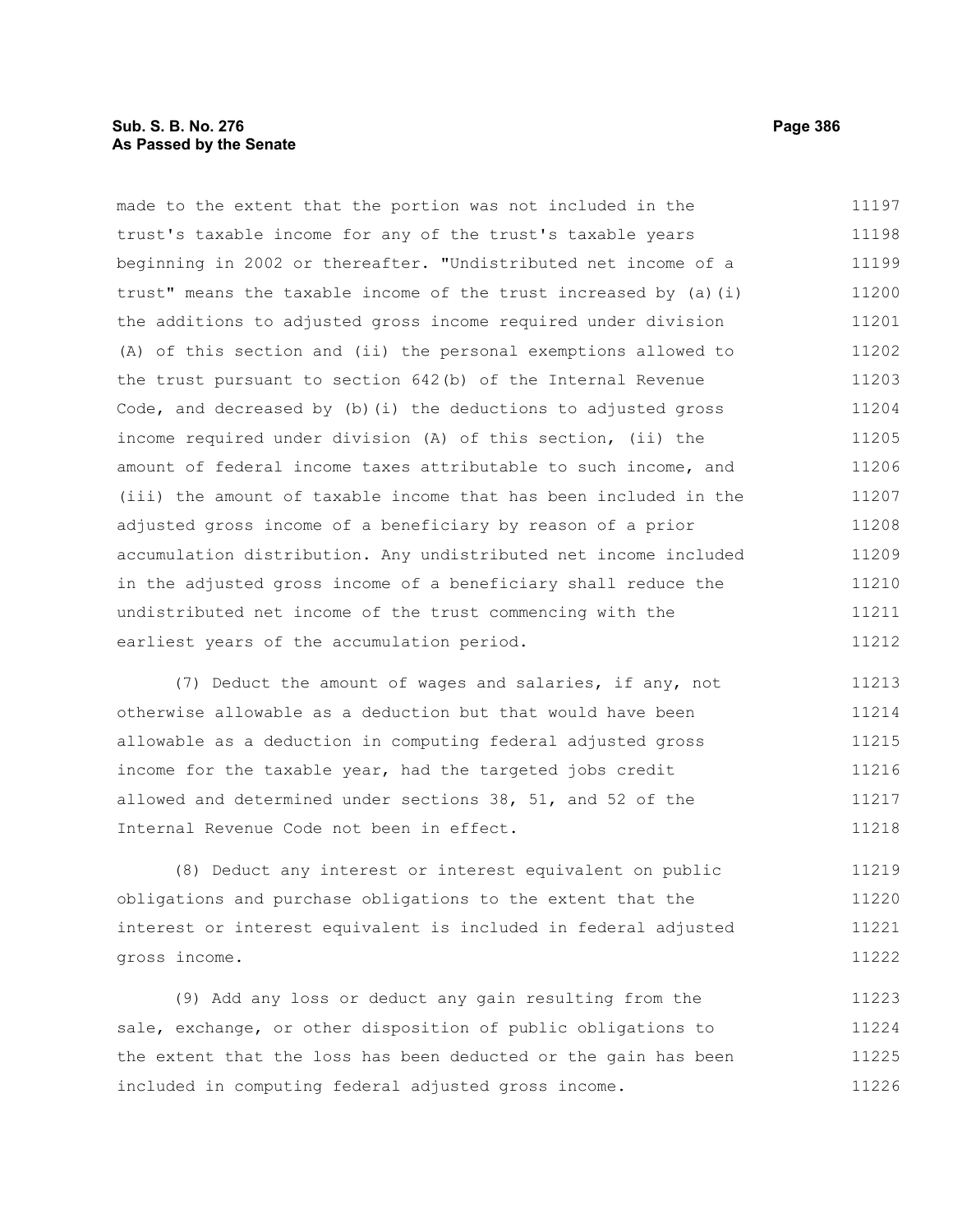# **Sub. S. B. No. 276 Page 387 As Passed by the Senate**

(10) Deduct or add amounts, as provided under section 5747.70 of the Revised Code, related to contributions to variable college savings program accounts made or tuition units purchased pursuant to Chapter 3334. of the Revised Code. 11227 11228 11229 11230

(11)(a) Deduct, to the extent not otherwise allowable as a deduction or exclusion in computing federal or Ohio adjusted gross income for the taxable year, the amount the taxpayer paid during the taxable year for medical care insurance and qualified long-term care insurance for the taxpayer, the taxpayer's spouse, and dependents. No deduction for medical care insurance under division (A)(11)(a) of this section shall be allowed either to any taxpayer who is eligible to participate in any subsidized health plan maintained by any employer of the taxpayer or of the taxpayer's spouse, or to any taxpayer who is entitled to, or on application would be entitled to, benefits under part A of Title XVIII of the "Social Security Act," 49 Stat. 620 (1935), 42 U.S.C. 301, as amended. For the purposes of division (A)(11)(a) of this section, "subsidized health plan" means a health plan for which the employer pays any portion of the plan's cost. The deduction allowed under division  $(A)$  (11)(a) of this section shall be the net of any related premium refunds, related premium reimbursements, or related insurance premium dividends received during the taxable year. 11231 11232 11233 11234 11235 11236 11237 11238 11239 11240 11241 11242 11243 11244 11245 11246 11247 11248 11249

(b) Deduct, to the extent not otherwise deducted or excluded in computing federal or Ohio adjusted gross income during the taxable year, the amount the taxpayer paid during the taxable year, not compensated for by any insurance or otherwise, for medical care of the taxpayer, the taxpayer's spouse, and dependents, to the extent the expenses exceed seven and one-half per cent of the taxpayer's federal adjusted gross income. 11250 11251 11252 11253 11254 11255 11256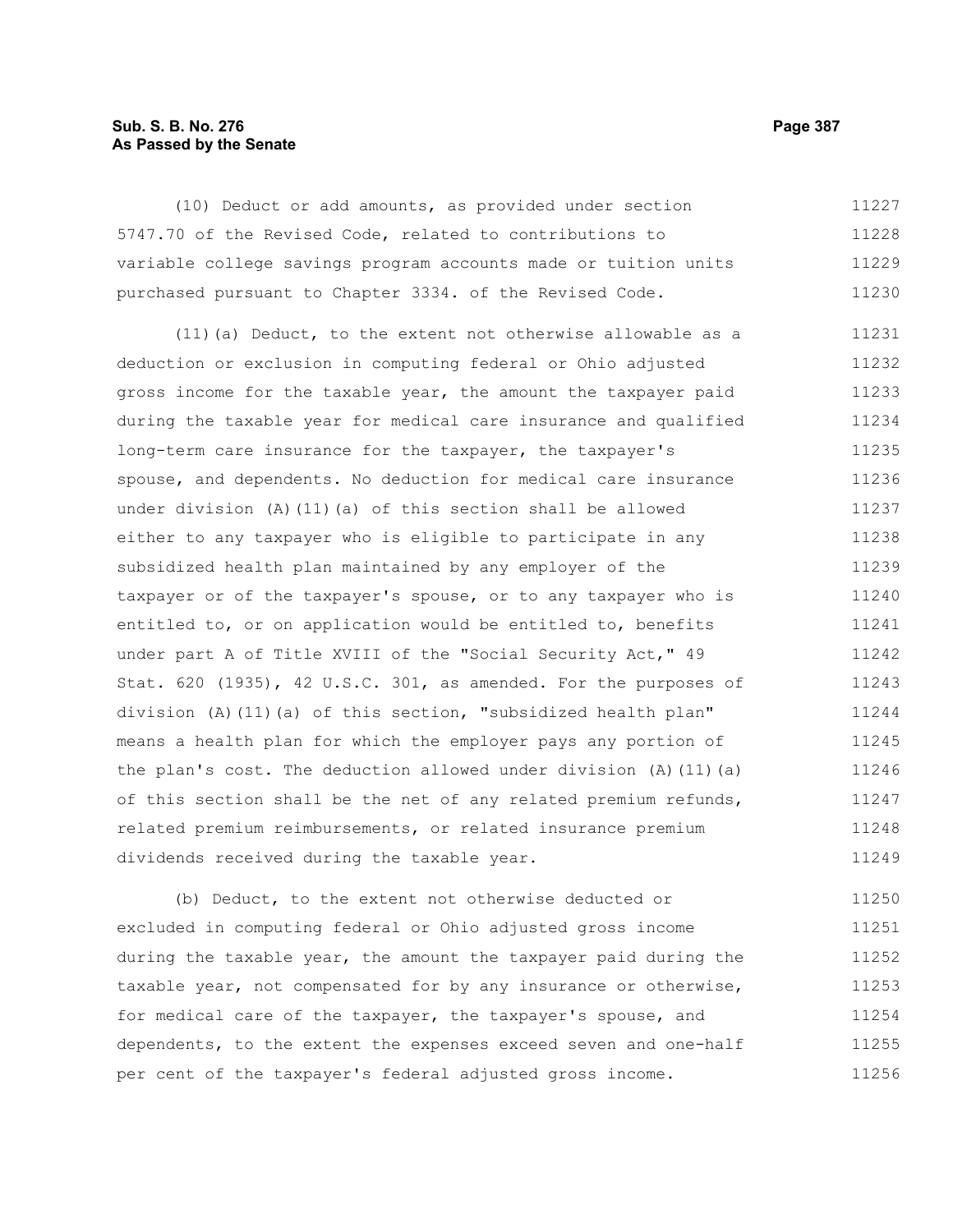# **Sub. S. B. No. 276 Page 388 As Passed by the Senate**

(c) Deduct, to the extent not otherwise deducted or excluded in computing federal or Ohio adjusted gross income, any amount included in federal adjusted gross income under section 105 or not excluded under section 106 of the Internal Revenue Code solely because it relates to an accident and health plan for a person who otherwise would be a "qualifying relative" and thus a "dependent" under section 152 of the Internal Revenue Code but for the fact that the person fails to meet the income and support limitations under section  $152(d)(1)(B)$  and (C) of the Internal Revenue Code. 11257 11258 11259 11260 11261 11262 11263 11264 11265 11266

(d) For purposes of division (A)(11) of this section, "medical care" has the meaning given in section 213 of the Internal Revenue Code, subject to the special rules, limitations, and exclusions set forth therein, and "qualified long-term care" has the same meaning given in section 7702B(c) of the Internal Revenue Code. Solely for purposes of divisions (A)(11)(a) and (c) of this section, "dependent" includes a person who otherwise would be a "qualifying relative" and thus a "dependent" under section 152 of the Internal Revenue Code but for the fact that the person fails to meet the income and support limitations under section  $152(d)$  (1)(B) and (C) of the Internal Revenue Code. 11267 11268 11269 11270 11271 11272 11273 11274 11275 11276 11277 11278

(12)(a) Deduct any amount included in federal adjusted gross income solely because the amount represents a reimbursement or refund of expenses that in any year the taxpayer had deducted as an itemized deduction pursuant to section 63 of the Internal Revenue Code and applicable United States department of the treasury regulations. The deduction otherwise allowed under division (A)(12)(a) of this section shall be reduced to the extent the reimbursement is attributable to an amount the taxpayer deducted under this section in any 11279 11280 11281 11282 11283 11284 11285 11286 11287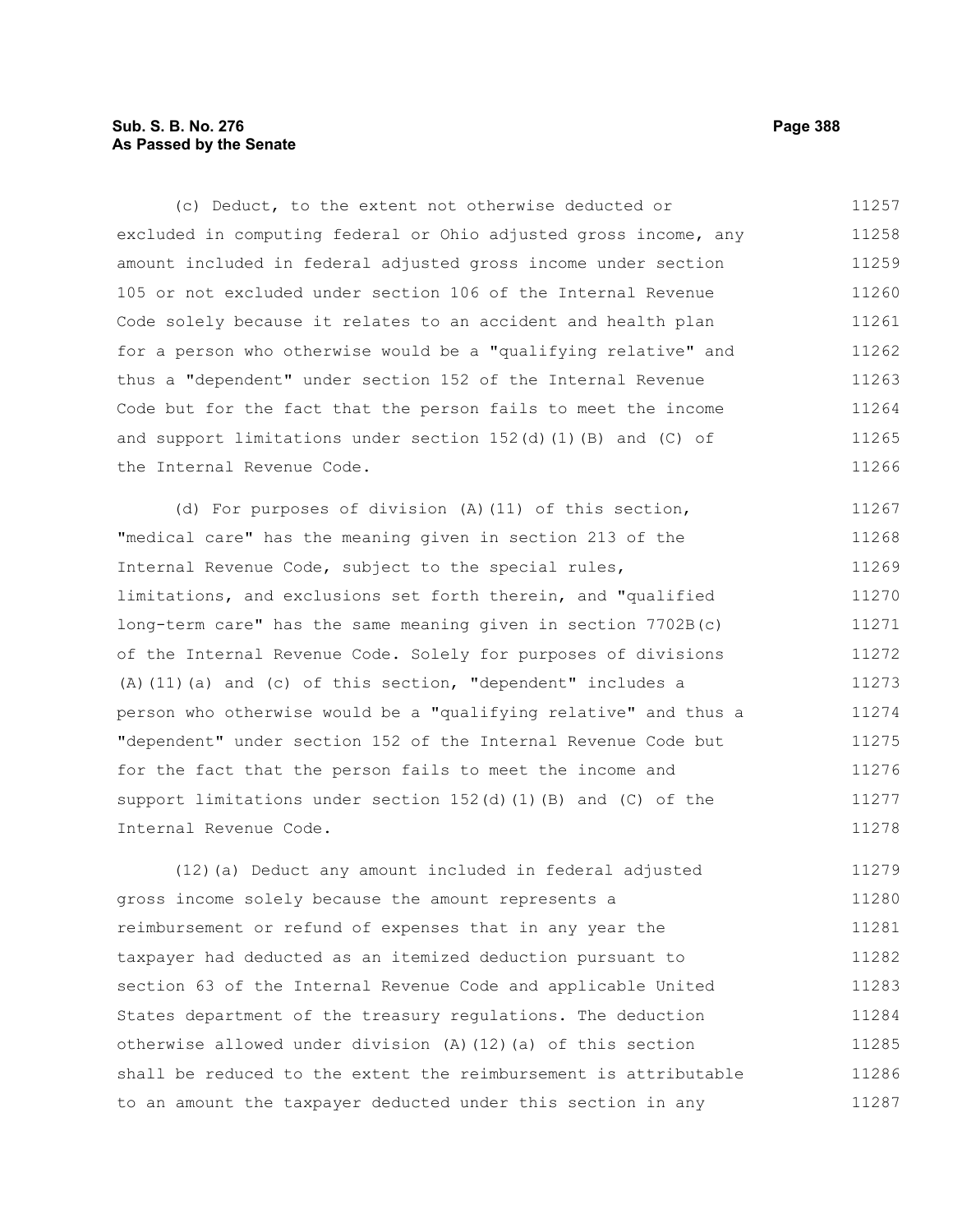| taxable year.                                                   | 11288 |
|-----------------------------------------------------------------|-------|
| (b) Add any amount not otherwise included in Ohio adjusted      | 11289 |
| gross income for any taxable year to the extent that the amount | 11290 |
| is attributable to the recovery during the taxable year of any  | 11291 |
| amount deducted or excluded in computing federal or Ohio        | 11292 |
| adjusted gross income in any taxable year.                      | 11293 |

(13) Deduct any portion of the deduction described in section 1341(a)(2) of the Internal Revenue Code, for repaying previously reported income received under a claim of right, that meets both of the following requirements: 11294 11295 11296 11297

(a) It is allowable for repayment of an item that was included in the taxpayer's adjusted gross income for a prior taxable year and did not qualify for a credit under division (A) or (B) of section 5747.05 of the Revised Code for that year; 11298 11299 11300 11301

(b) It does not otherwise reduce the taxpayer's adjusted gross income for the current or any other taxable year. 11302 11303

(14) Deduct an amount equal to the deposits made to, and net investment earnings of, a medical savings account during the taxable year, in accordance with section 3924.66 of the Revised Code. The deduction allowed by division (A)(14) of this section does not apply to medical savings account deposits and earnings otherwise deducted or excluded for the current or any other taxable year from the taxpayer's federal adjusted gross income. 11304 11305 11306 11307 11308 11309 11310

(15)(a) Add an amount equal to the funds withdrawn from a medical savings account during the taxable year, and the net investment earnings on those funds, when the funds withdrawn were used for any purpose other than to reimburse an account holder for, or to pay, eligible medical expenses, in accordance with section 3924.66 of the Revised Code; 11311 11312 11313 11314 11315 11316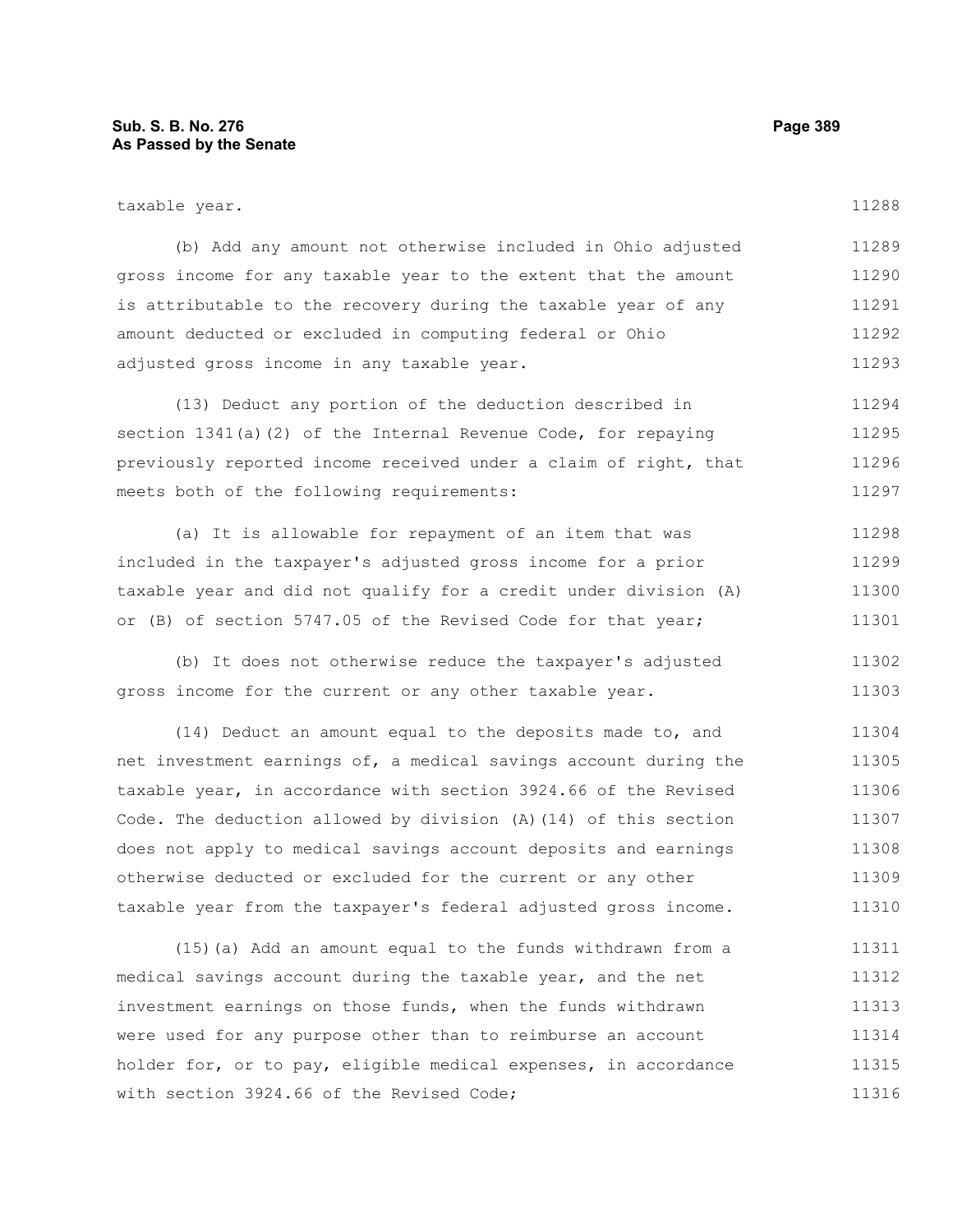(b) Add the amounts distributed from a medical savings account under division (A)(2) of section 3924.68 of the Revised Code during the taxable year. 11317 11318 11319

(16) Add any amount claimed as a credit under section 5747.059 of the Revised Code to the extent that such amount satisfies either of the following: 11320 11321 11322

(a) The amount was deducted or excluded from the computation of the taxpayer's federal adjusted gross income as required to be reported for the taxpayer's taxable year under the Internal Revenue Code; 11323 11324 11325 11326

(b) The amount resulted in a reduction of the taxpayer's federal adjusted gross income as required to be reported for any of the taxpayer's taxable years under the Internal Revenue Code. 11327 11328 11329

(17) Deduct the amount contributed by the taxpayer to an individual development account program established by a county department of job and family services pursuant to sections 329.11 to 329.14 of the Revised Code for the purpose of matching funds deposited by program participants. On request of the tax commissioner, the taxpayer shall provide any information that, in the tax commissioner's opinion, is necessary to establish the amount deducted under division (A)(17) of this section. 11330 11331 11332 11333 11334 11335 11336 11337

(18) Beginning in taxable year 2001 but not for any taxable year beginning after December 31, 2005, if the taxpayer is married and files a joint return and the combined federal adjusted gross income of the taxpayer and the taxpayer's spouse for the taxable year does not exceed one hundred thousand dollars, or if the taxpayer is single and has a federal adjusted gross income for the taxable year not exceeding fifty thousand dollars, deduct amounts paid during the taxable year for 11338 11339 11340 11341 11342 11343 11344 11345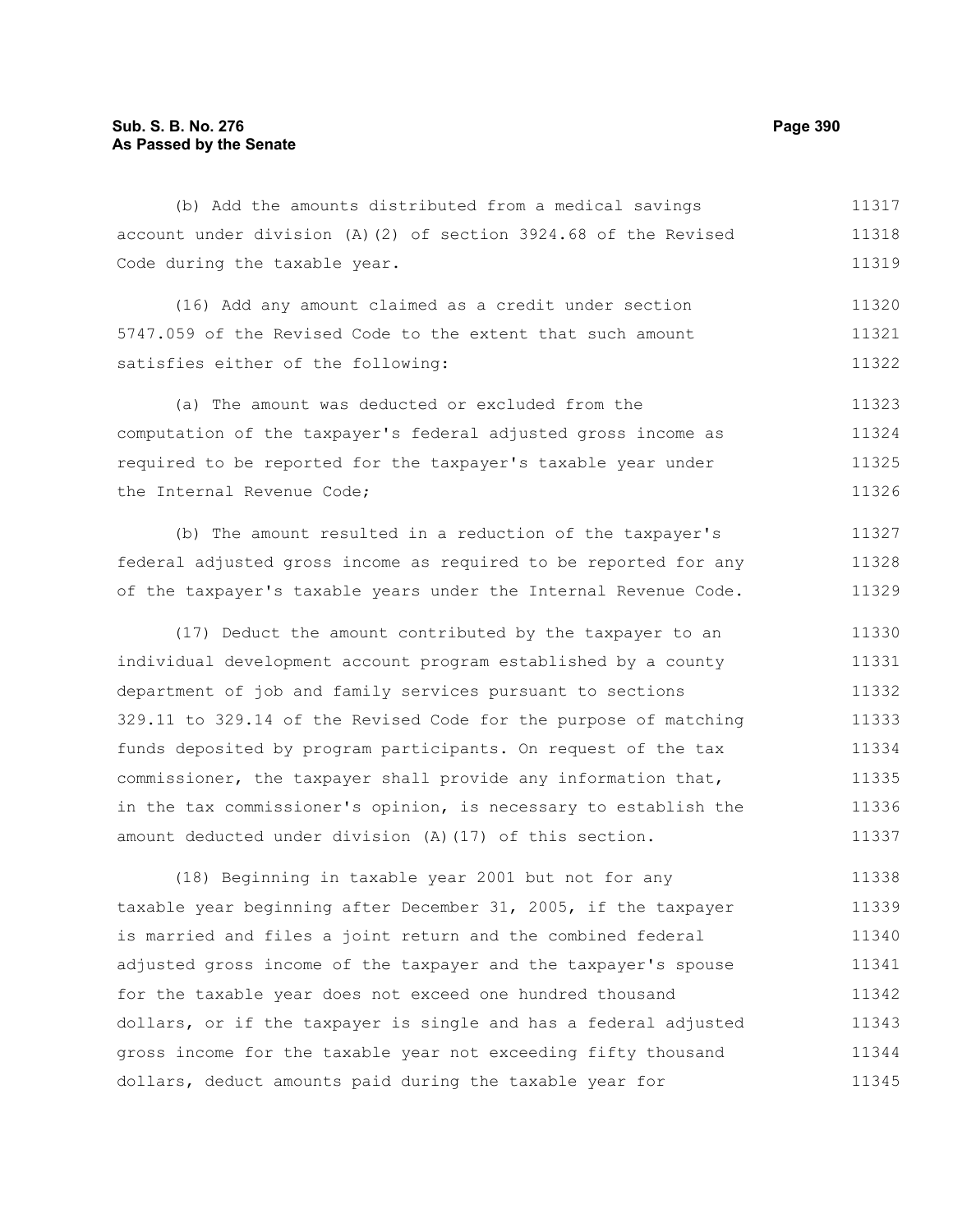# **Sub. S. B. No. 276 Page 391 As Passed by the Senate**

qualified tuition and fees paid to an eligible institution for the taxpayer, the taxpayer's spouse, or any dependent of the taxpayer, who is a resident of this state and is enrolled in or attending a program that culminates in a degree or diploma at an eligible institution. The deduction may be claimed only to the extent that qualified tuition and fees are not otherwise deducted or excluded for any taxable year from federal or Ohio adjusted gross income. The deduction may not be claimed for educational expenses for which the taxpayer claims a credit under section 5747.27 of the Revised Code. 11346 11347 11348 11349 11350 11351 11352 11353 11354 11355

(19) Add any reimbursement received during the taxable year of any amount the taxpayer deducted under division (A)(18) of this section in any previous taxable year to the extent the amount is not otherwise included in Ohio adjusted gross income. 11356 11357 11358 11359

 $(20)(a)(i)$  Subject to divisions  $(A)(20)(a)(iii)$ ,  $(iv)$ , and (v) of this section, add five-sixths of the amount of depreciation expense allowed by subsection (k) of section 168 of the Internal Revenue Code, including the taxpayer's proportionate or distributive share of the amount of depreciation expense allowed by that subsection to a passthrough entity in which the taxpayer has a direct or indirect ownership interest. 11360 11361 11362 11363 11364 11365 11366 11367

(ii) Subject to divisions (A)(20)(a)(iii), (iv), and (v) of this section, add five-sixths of the amount of qualifying section 179 depreciation expense, including the taxpayer's proportionate or distributive share of the amount of qualifying section 179 depreciation expense allowed to any pass-through entity in which the taxpayer has a direct or indirect ownership interest. 11368 11369 11370 11371 11372 11373 11374

(iii) Subject to division (A)(20)(a)(v) of this section,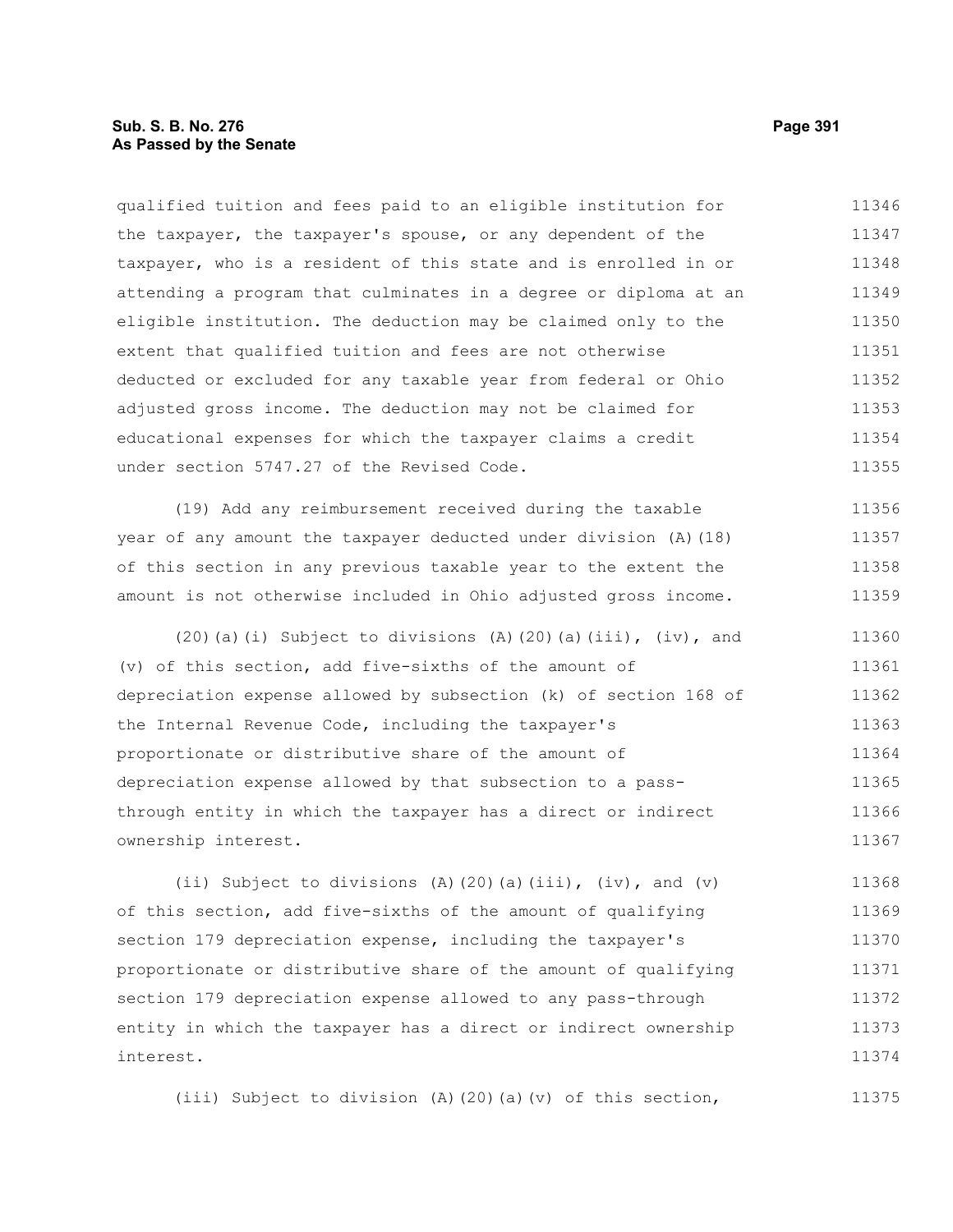## **Sub. S. B. No. 276 Page 392 As Passed by the Senate**

for taxable years beginning in 2012 or thereafter, if the increase in income taxes withheld by the taxpayer is equal to or greater than ten per cent of income taxes withheld by the taxpayer during the taxpayer's immediately preceding taxable year, "two-thirds" shall be substituted for "five-sixths" for the purpose of divisions  $(A)$  (20)(a)(i) and (ii) of this section. 11376 11377 11378 11379 11380 11381

(iv) Subject to division (A)(20)(a)(v) of this section, for taxable years beginning in 2012 or thereafter, a taxpayer is not required to add an amount under division (A)(20) of this section if the increase in income taxes withheld by the taxpayer and by any pass-through entity in which the taxpayer has a direct or indirect ownership interest is equal to or greater than the sum of (I) the amount of qualifying section 179 depreciation expense and (II) the amount of depreciation expense allowed to the taxpayer by subsection (k) of section 168 of the Internal Revenue Code, and including the taxpayer's proportionate or distributive shares of such amounts allowed to any such pass-through entities. 11382 11383 11384 11385 11386 11387 11388 11389 11390 11391 11392 11393

(v) If a taxpayer directly or indirectly incurs a net operating loss for the taxable year for federal income tax purposes, to the extent such loss resulted from depreciation expense allowed by subsection (k) of section 168 of the Internal Revenue Code and by qualifying section 179 depreciation expense, "the entire" shall be substituted for "five-sixths of the" for the purpose of divisions  $(A)$   $(20)$   $(a)$   $(i)$  and  $(ii)$  of this section. 11394 11395 11396 11397 11398 11399 11400

The tax commissioner, under procedures established by the commissioner, may waive the add-backs related to a pass-through entity if the taxpayer owns, directly or indirectly, less than five per cent of the pass-through entity. 11401 11402 11403 11404

(b) Nothing in division (A)(20) of this section shall be 11405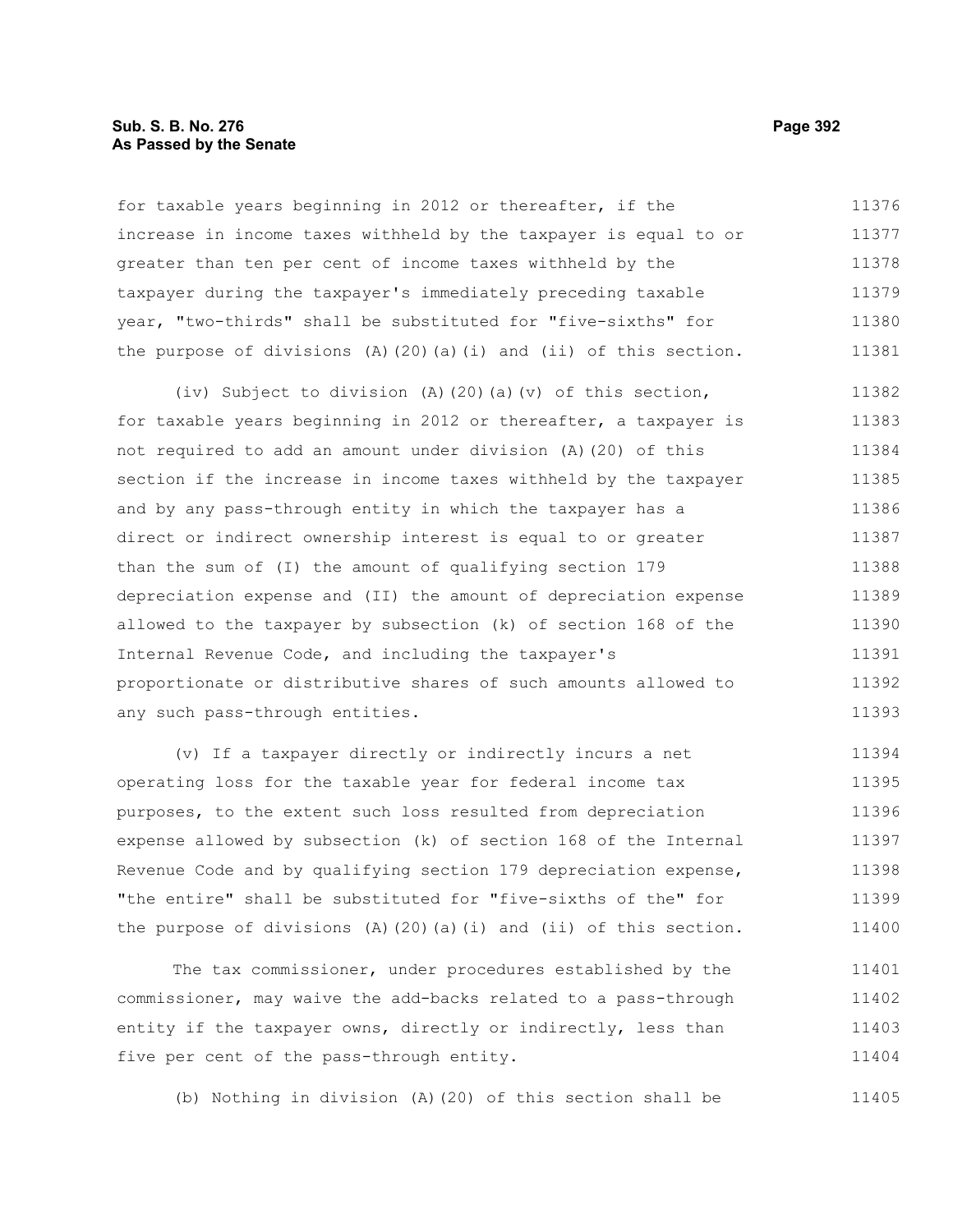| construed to adjust or modify the adjusted basis of any asset.   | 11406 |
|------------------------------------------------------------------|-------|
| (c) To the extent the add-back required under division (A)       | 11407 |
| (20) (a) of this section is attributable to property generating  | 11408 |
| nonbusiness income or loss allocated under section 5747.20 of    | 11409 |
| the Revised Code, the add-back shall be sitused to the same      | 11410 |
| location as the nonbusiness income or loss generated by the      | 11411 |
| property for the purpose of determining the credit under         | 11412 |
| division (A) of section 5747.05 of the Revised Code. Otherwise,  | 11413 |
| the add-back shall be apportioned, subject to one or more of the | 11414 |
| four alternative methods of apportionment enumerated in section  | 11415 |
| 5747.21 of the Revised Code.                                     | 11416 |
| (d) For the purposes of division $(A)$ (20) (a) $(v)$ of this    | 11417 |
| section, net operating loss carryback and carryforward shall not | 11418 |
| include the allowance of any net operating loss deduction        | 11419 |
| carryback or carryforward to the taxable year to the extent such | 11420 |
| loss resulted from depreciation allowed by section 168(k) of the | 11421 |
| Internal Revenue Code and by the qualifying section 179          | 11422 |
| depreciation expense amount.                                     | 11423 |
| (e) For the purposes of divisions (A) (20) and (21) of this      | 11424 |
| section:                                                         | 11425 |
| (i) "Income taxes withheld" means the total amount               | 11426 |
| withheld and remitted under sections 5747.06 and 5747.07 of the  | 11427 |
| Revised Code by an employer during the employer's taxable year.  | 11428 |
| (ii) "Increase in income taxes withheld" means the amount        | 11429 |
| by which the amount of income taxes withheld by an employer      | 11430 |
| during the employer's current taxable year exceeds the amount of | 11431 |

income taxes withheld by that employer during the employer's immediately preceding taxable year. 11432 11433

(iii) "Qualifying section 179 depreciation expense" means 11434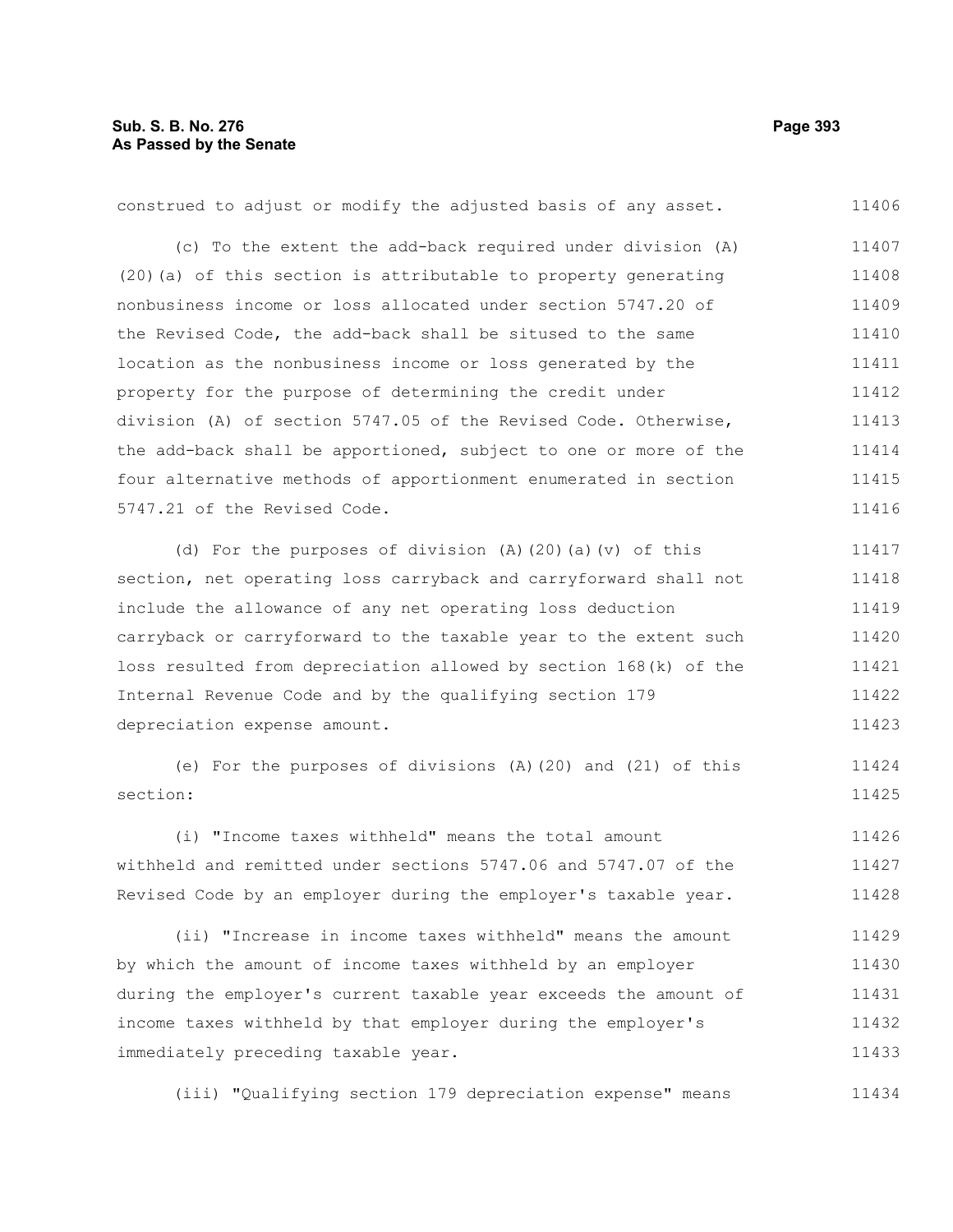## **Sub. S. B. No. 276 Page 394 As Passed by the Senate**

the difference between (I) the amount of depreciation expense directly or indirectly allowed to a taxpayer under section 179 of the Internal Revised Code, and (II) the amount of depreciation expense directly or indirectly allowed to the taxpayer under section 179 of the Internal Revenue Code as that section existed on December 31, 2002. 11435 11436 11437 11438 11439 11440

(21)(a) If the taxpayer was required to add an amount under division  $(A)$  (20)(a) of this section for a taxable year, deduct one of the following: 11441 11442 11443

(i) One-fifth of the amount so added for each of the five succeeding taxable years if the amount so added was five-sixths of qualifying section 179 depreciation expense or depreciation expense allowed by subsection (k) of section 168 of the Internal Revenue Code; 11444 11445 11446 11447 11448

(ii) One-half of the amount so added for each of the two succeeding taxable years if the amount so added was two-thirds of such depreciation expense; 11449 11450 11451

(iii) One-sixth of the amount so added for each of the six succeeding taxable years if the entire amount of such depreciation expense was so added. 11452 11453 11454

(b) If the amount deducted under division (A)(21)(a) of this section is attributable to an add-back allocated under division (A)(20)(c) of this section, the amount deducted shall be sitused to the same location. Otherwise, the add-back shall be apportioned using the apportionment factors for the taxable year in which the deduction is taken, subject to one or more of the four alternative methods of apportionment enumerated in section 5747.21 of the Revised Code. 11455 11456 11457 11458 11459 11460 11461 11462

(c) No deduction is available under division (A)(21)(a) of 11463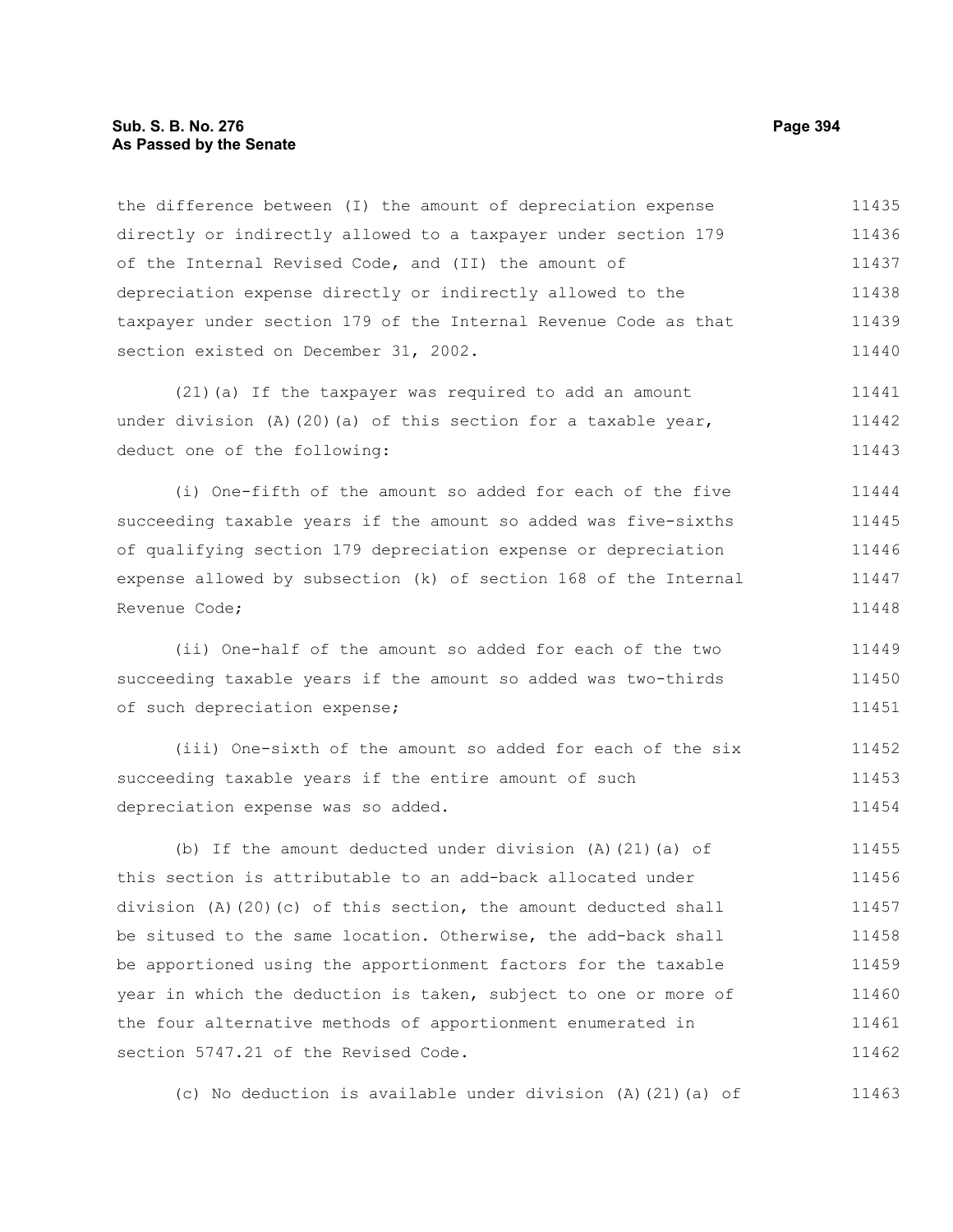# **Sub. S. B. No. 276 Page 395 As Passed by the Senate**

this section with regard to any depreciation allowed by section 168(k) of the Internal Revenue Code and by the qualifying section 179 depreciation expense amount to the extent that such depreciation results in or increases a federal net operating loss carryback or carryforward. If no such deduction is available for a taxable year, the taxpayer may carry forward the amount not deducted in such taxable year to the next taxable year and add that amount to any deduction otherwise available under division (A)(21)(a) of this section for that next taxable year. The carryforward of amounts not so deducted shall continue until the entire addition required by division (A)(20)(a) of this section has been deducted. 11464 11465 11466 11467 11468 11469 11470 11471 11472 11473 11474 11475

(d) No refund shall be allowed as a result of adjustments made by division (A)(21) of this section.

(22) Deduct, to the extent not otherwise deducted or excluded in computing federal or Ohio adjusted gross income for the taxable year, the amount the taxpayer received during the taxable year as reimbursement for life insurance premiums under section 5919.31 of the Revised Code. 11478 11479 11480 11481 11482

(23) Deduct, to the extent not otherwise deducted or excluded in computing federal or Ohio adjusted gross income for the taxable year, the amount the taxpayer received during the taxable year as a death benefit paid by the adjutant general under section 5919.33 of the Revised Code. 11483 11484 11485 11486 11487

(24) Deduct, to the extent included in federal adjusted gross income and not otherwise allowable as a deduction or exclusion in computing federal or Ohio adjusted gross income for the taxable year, military pay and allowances received by the taxpayer during the taxable year for active duty service in the United States army, air force, navy, marine corps, or coast 11488 11489 11490 11491 11492 11493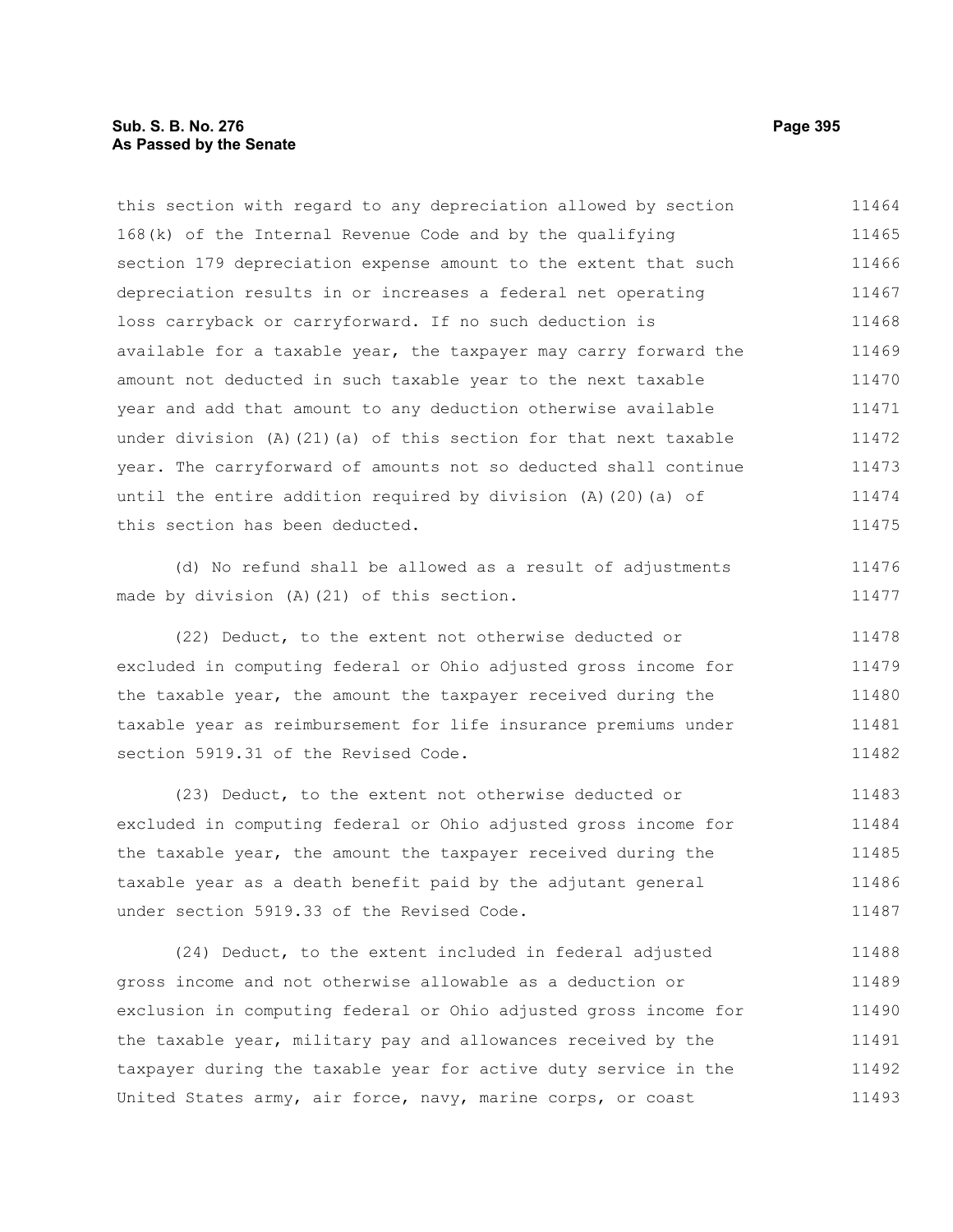guard or reserve components thereof or the national guard. The deduction may not be claimed for military pay and allowances received by the taxpayer while the taxpayer is stationed in this state. 11494 11495 11496 11497

(25) Deduct, to the extent not otherwise allowable as a deduction or exclusion in computing federal or Ohio adjusted gross income for the taxable year and not otherwise compensated for by any other source, the amount of qualified organ donation expenses incurred by the taxpayer during the taxable year, not to exceed ten thousand dollars. A taxpayer may deduct qualified organ donation expenses only once for all taxable years beginning with taxable years beginning in 2007. 11498 11499 11500 11501 11502 11503 11504 11505

For the purposes of division (A)(25) of this section: 11506

(a) "Human organ" means all or any portion of a human liver, pancreas, kidney, intestine, or lung, and any portion of human bone marrow. 11507 11508 11509

(b) "Qualified organ donation expenses" means travel expenses, lodging expenses, and wages and salary forgone by a taxpayer in connection with the taxpayer's donation, while living, of one or more of the taxpayer's human organs to another human being. 11510 11511 11512 11513 11514

(26) Deduct, to the extent not otherwise deducted or excluded in computing federal or Ohio adjusted gross income for the taxable year, amounts received by the taxpayer as retired personnel pay for service in the uniformed services or reserve components thereof, or the national guard, or received by the surviving spouse or former spouse of such a taxpayer under the survivor benefit plan on account of such a taxpayer's death. If the taxpayer receives income on account of retirement paid under 11515 11516 11517 11518 11519 11520 11521 11522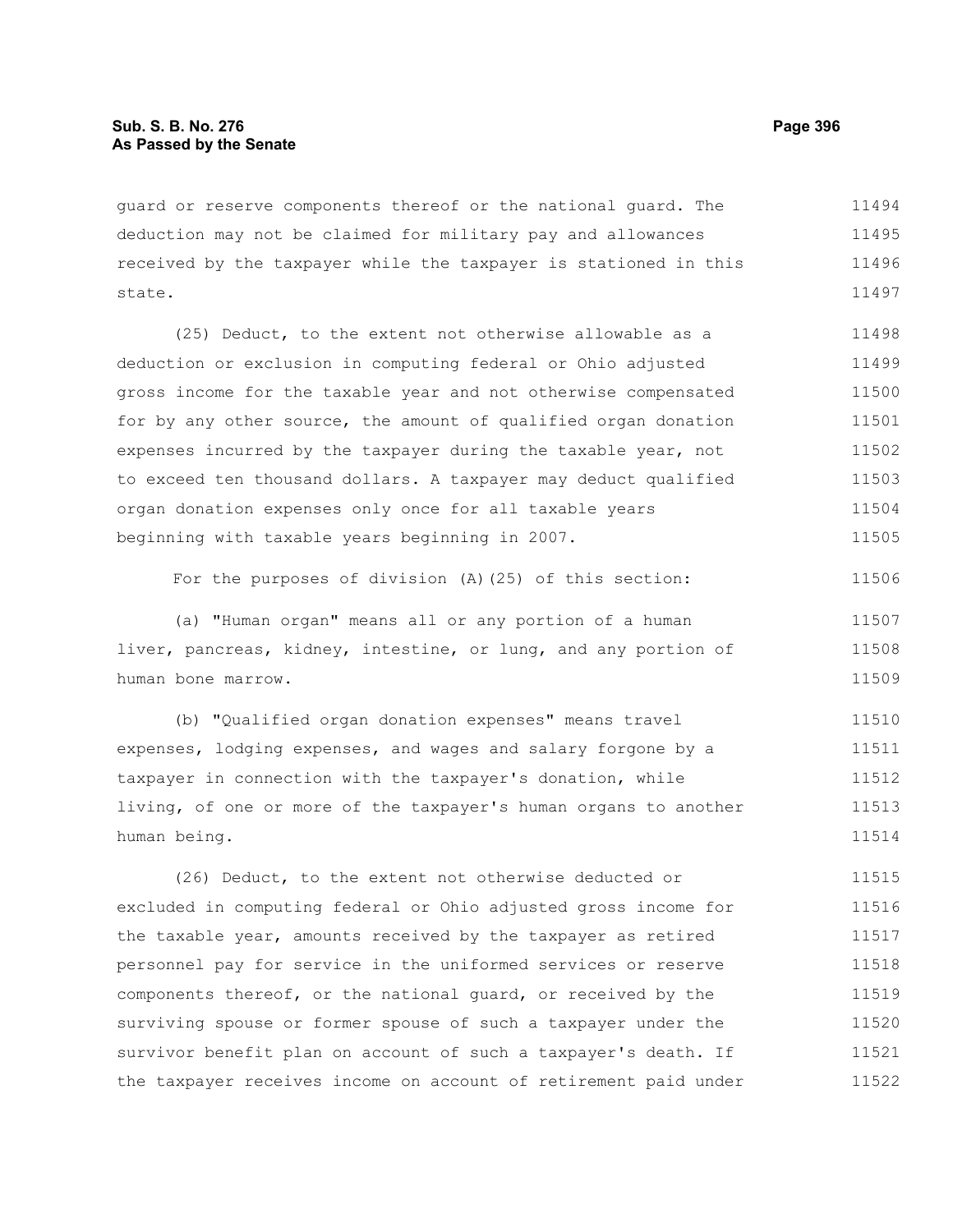#### **Sub. S. B. No. 276 Page 397 As Passed by the Senate**

the federal civil service retirement system or federal employees retirement system, or under any successor retirement program enacted by the congress of the United States that is established and maintained for retired employees of the United States government, and such retirement income is based, in whole or in part, on credit for the taxpayer's uniformed service, the deduction allowed under this division shall include only that portion of such retirement income that is attributable to the taxpayer's uniformed service, to the extent that portion of such retirement income is otherwise included in federal adjusted gross income and is not otherwise deducted under this section. Any amount deducted under division (A)(26) of this section is not included in a taxpayer's adjusted gross income for the purposes of section 5747.055 of the Revised Code. No amount may be deducted under division (A)(26) of this section on the basis of which a credit was claimed under section 5747.055 of the Revised Code. 11523 11524 11525 11526 11527 11528 11529 11530 11531 11532 11533 11534 11535 11536 11537 11538 11539

(27) Deduct, to the extent not otherwise deducted or excluded in computing federal or Ohio adjusted gross income for the taxable year, the amount the taxpayer received during the taxable year from the military injury relief fund created in section 5902.05 of the Revised Code. 11540 11541 11542 11543 11544

(28) Deduct, to the extent not otherwise deducted or excluded in computing federal or Ohio adjusted gross income for the taxable year, the amount the taxpayer received as a veterans bonus during the taxable year from the Ohio department of veterans services as authorized by Section 2r of Article VIII, Ohio Constitution. 11545 11546 11547 11548 11549 11550

(29) Deduct, to the extent not otherwise deducted or excluded in computing federal or Ohio adjusted gross income for 11551 11552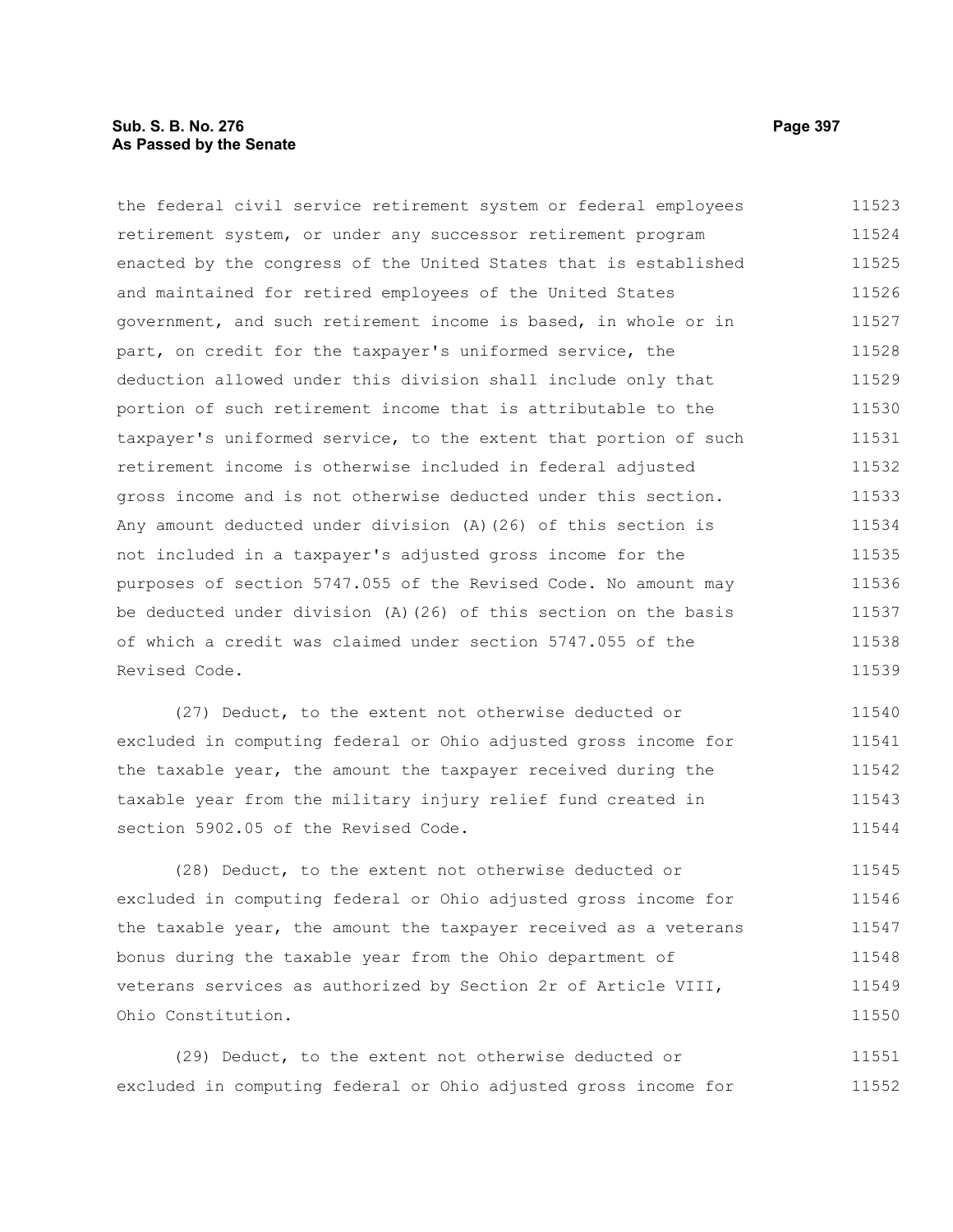the taxable year, any income derived from a transfer agreement or from the enterprise transferred under that agreement under section 4313.02 of the Revised Code. 11553 11554 11555

(30) Deduct, to the extent not otherwise deducted or excluded in computing federal or Ohio adjusted gross income for the taxable year, Ohio college opportunity or federal Pell grant amounts received by the taxpayer or the taxpayer's spouse or dependent pursuant to section 3333.122 of the Revised Code or 20 U.S.C. 1070a, et seq., and used to pay room or board furnished by the educational institution for which the grant was awarded at the institution's facilities, including meal plans administered by the institution. For the purposes of this division, receipt of a grant includes the distribution of a grant directly to an educational institution and the crediting of the grant to the enrollee's account with the institution. 11556 11557 11558 11559 11560 11561 11562 11563 11564 11565 11566 11567

(31) Deduct from the portion of an individual's federal adjusted gross income that is business income, to the extent not otherwise deducted or excluded in computing federal adjusted gross income for the taxable year, one hundred twenty-five thousand dollars for each spouse if spouses file separate returns under section 5747.08 of the Revised Code or two hundred fifty thousand dollars for all other individuals. 11568 11569 11570 11571 11572 11573 11574

(32) Deduct, as provided under section 5747.78 of the Revised Code, contributions to ABLE savings accounts made in accordance with sections 113.50 to 113.56 of the Revised Code. 11575 11576 11577

(33)(a) Deduct, to the extent not otherwise deducted or excluded in computing federal or Ohio adjusted gross income during the taxable year, all of the following: 11578 11579 11580

(i) Compensation paid to a qualifying employee described 11581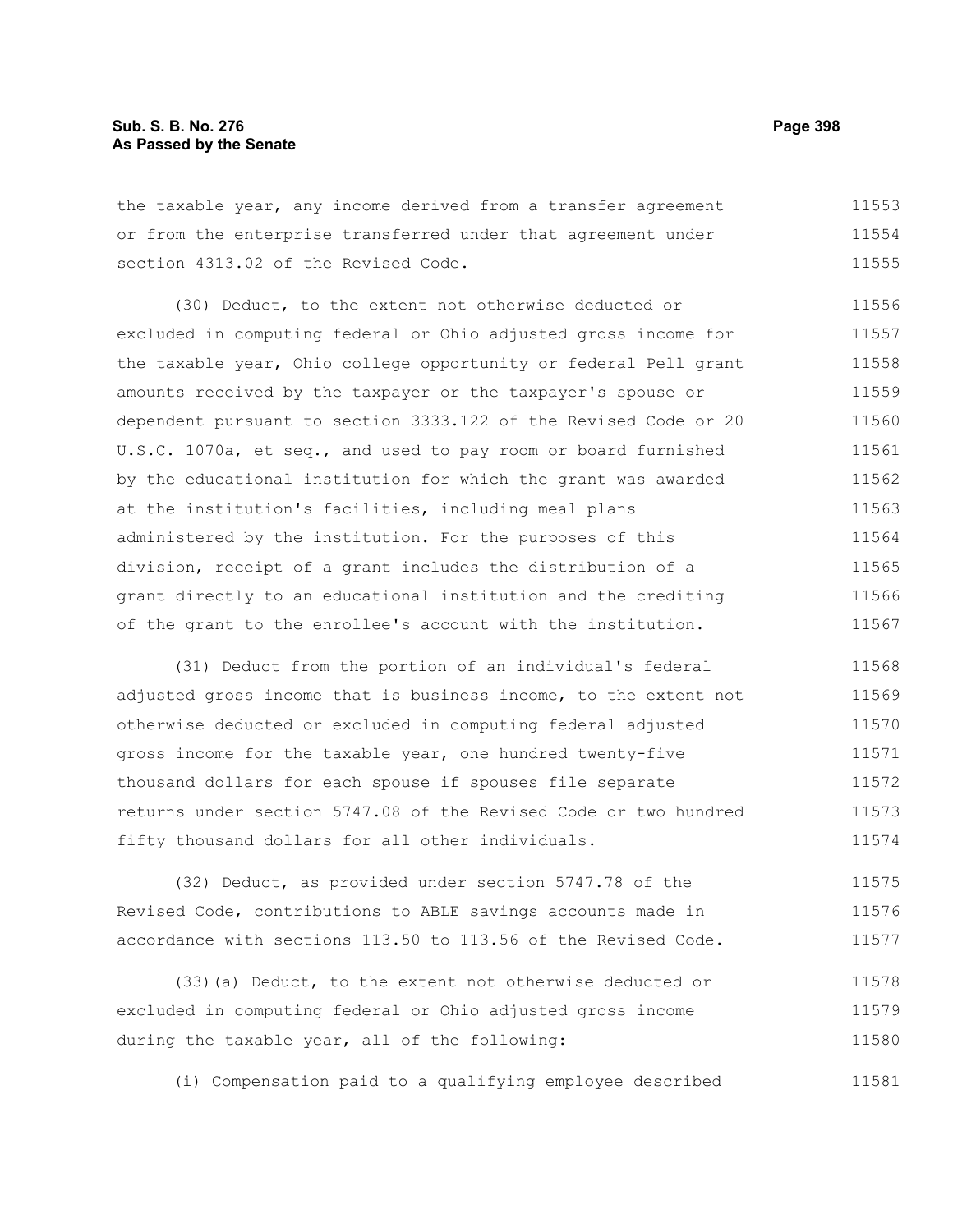#### **Sub. S. B. No. 276 Page 399 As Passed by the Senate**

in division (A)(14)(a) of section 5703.94 of the Revised Code to the extent such compensation is for disaster work conducted in this state during a disaster response period pursuant to a qualifying solicitation received by the employee's employer; 11582 11583 11584 11585

(ii) Compensation paid to a qualifying employee described in division (A)(14)(b) of section 5703.94 of the Revised Code to the extent such compensation is for disaster work conducted in this state by the employee during the disaster response period on critical infrastructure owned or used by the employee's employer; 11586 11587 11588 11589 11590 11591

(iii) Income received by an out-of-state disaster business for disaster work conducted in this state during a disaster response period, or, if the out-of-state disaster business is a pass-through entity, a taxpayer's distributive share of the pass-through entity's income from the business conducting disaster work in this state during a disaster response period, if, in either case, the disaster work is conducted pursuant to a qualifying solicitation received by the business. 11592 11593 11594 11595 11596 11597 11598 11599

(b) All terms used in division (A)(33) of this section have the same meanings as in section 5703.94 of the Revised Code. 11600 11601 11602

(34) For a taxpayer who is a qualifying Ohio educator, deduct, to the extent not otherwise deducted or excluded in computing federal or Ohio adjusted gross income for the taxable year, the lesser of two hundred fifty dollars or the amount of expenses described in subsections (a)(2)(D)(i) and (ii) of section 62 of the Internal Revenue Code paid or incurred by the taxpayer during the taxpayer's taxable year in excess of the amount the taxpayer is authorized to deduct for that taxable year under subsection (a)(2)(D) of that section. 11603 11604 11605 11606 11607 11608 11609 11610 11611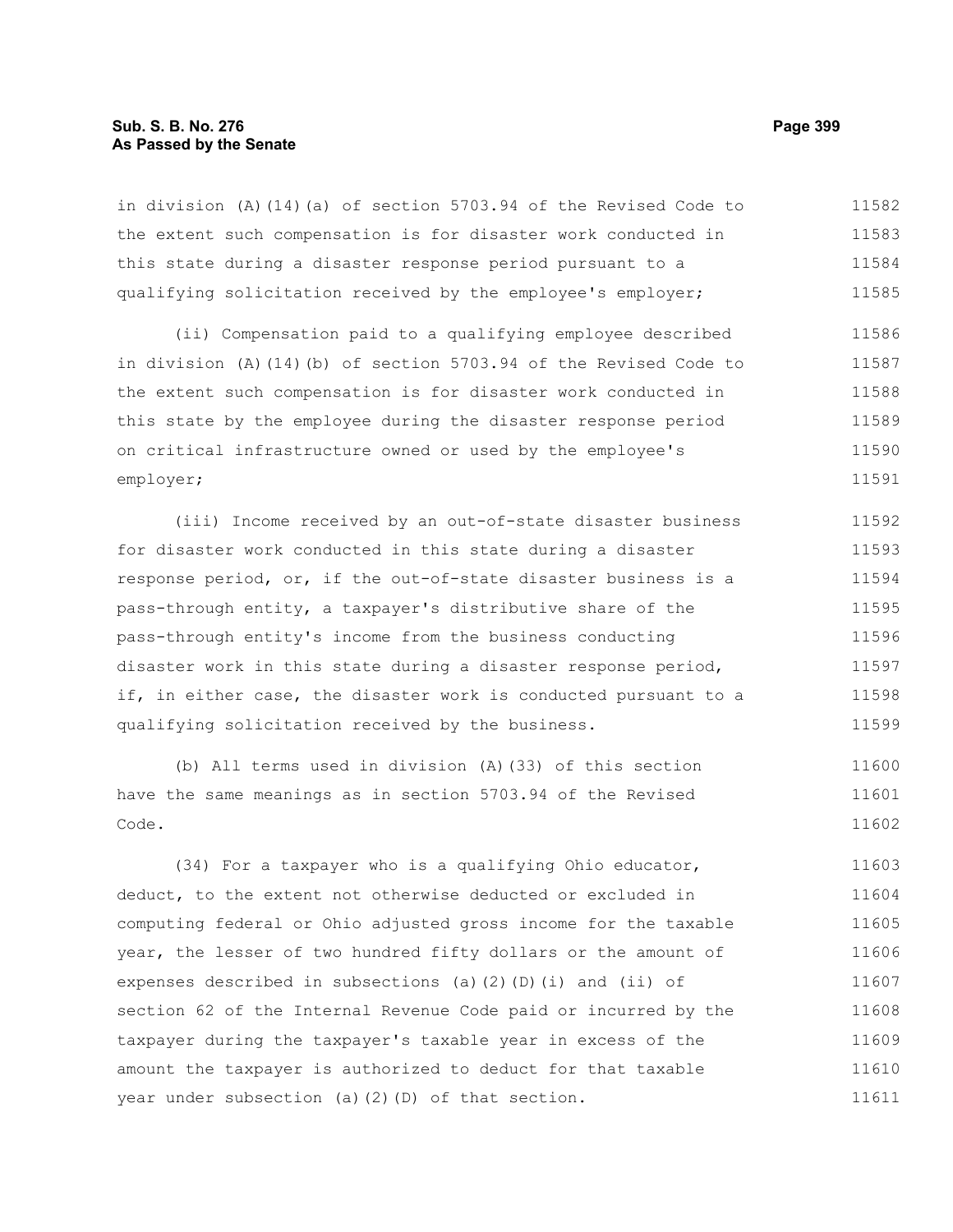# **Sub. S. B. No. 276 Page 400 As Passed by the Senate**

(B) "Business income" means income, including gain or loss, arising from transactions, activities, and sources in the regular course of a trade or business and includes income, gain, or loss from real property, tangible property, and intangible property if the acquisition, rental, management, and disposition of the property constitute integral parts of the regular course of a trade or business operation. "Business income" includes income, including gain or loss, from a partial or complete liquidation of a business, including, but not limited to, gain or loss from the sale or other disposition of goodwill. 11612 11613 11614 11615 11616 11617 11618 11619 11620 11621

(C) "Nonbusiness income" means all income other than business income and may include, but is not limited to, compensation, rents and royalties from real or tangible personal property, capital gains, interest, dividends and distributions, patent or copyright royalties, or lottery winnings, prizes, and awards. 11622 11623 11624 11625 11626 11627

(D) "Compensation" means any form of remuneration paid to an employee for personal services. 11628 11629

(E) "Fiduciary" means a guardian, trustee, executor, administrator, receiver, conservator, or any other person acting in any fiduciary capacity for any individual, trust, or estate. 11630 11631 11632

(F) "Fiscal year" means an accounting period of twelve months ending on the last day of any month other than December. 11633 11634

(G) "Individual" means any natural person. 11635

|  |                                                           |  |  |  |  | (H) "Internal Revenue Code" means the "Internal Revenue | 11636 |
|--|-----------------------------------------------------------|--|--|--|--|---------------------------------------------------------|-------|
|  | Code of 1986," 100 Stat. 2085, 26 U.S.C.A. 1, as amended. |  |  |  |  |                                                         | 11637 |

(I) "Resident" means any of the following, provided that division (I)(3) of this section applies only to taxable years of a trust beginning in 2002 or thereafter: 11638 11639 11640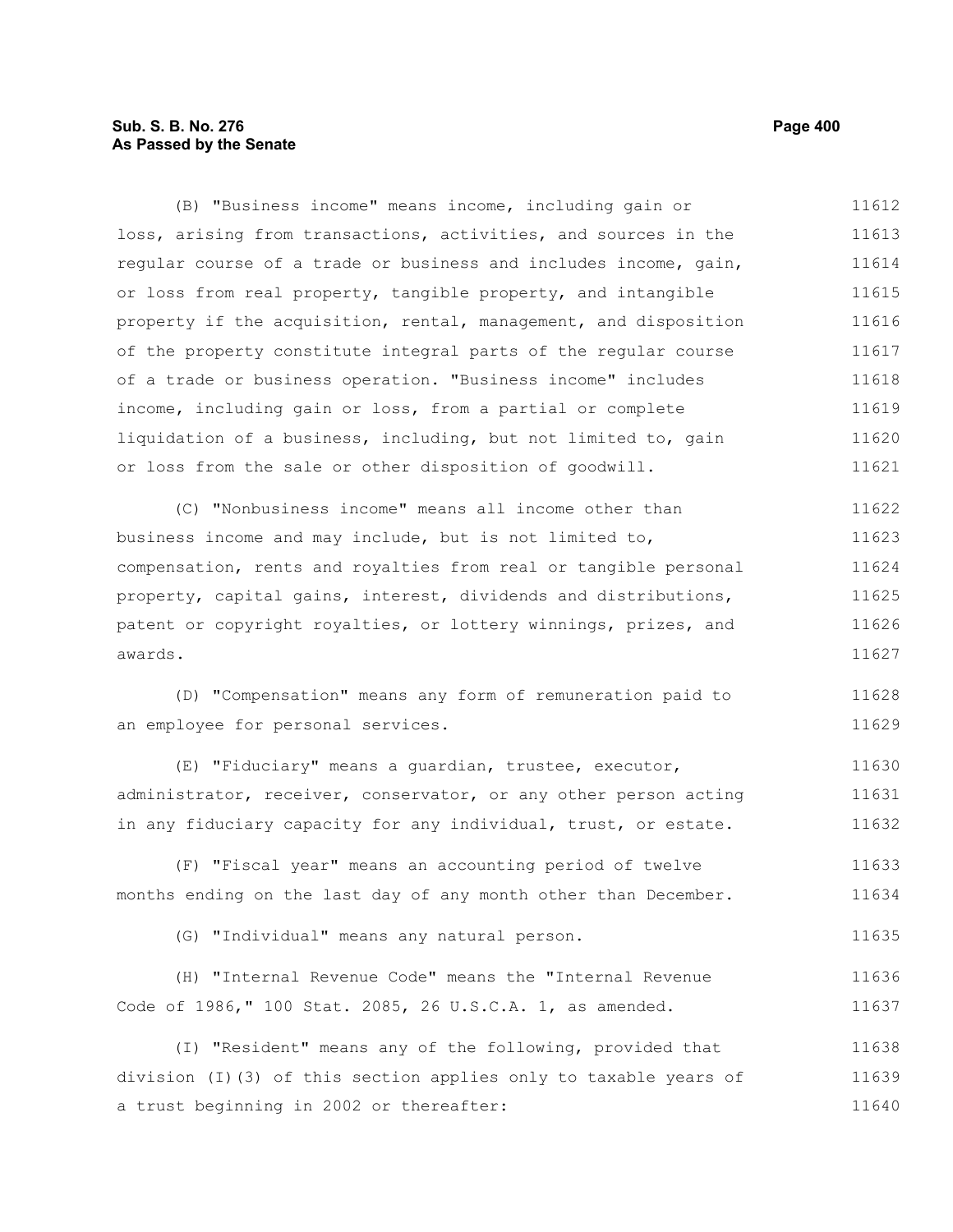(1) An individual who is domiciled in this state, subject to section 5747.24 of the Revised Code; 11641 11642

(2) The estate of a decedent who at the time of death was domiciled in this state. The domicile tests of section 5747.24 of the Revised Code are not controlling for purposes of division (I)(2) of this section. 11643 11644 11645 11646

(3) A trust that, in whole or part, resides in this state. If only part of a trust resides in this state, the trust is a resident only with respect to that part. 11647 11648 11649

For the purposes of division (I)(3) of this section:

(a) A trust resides in this state for the trust's current taxable year to the extent, as described in division (I)(3)(d) of this section, that the trust consists directly or indirectly, in whole or in part, of assets, net of any related liabilities, that were transferred, or caused to be transferred, directly or indirectly, to the trust by any of the following: 11651 11652 11653 11654 11655 11656

(i) A person, a court, or a governmental entity or instrumentality on account of the death of a decedent, but only if the trust is described in division  $(I)$   $(3)$   $(e)$   $(i)$  or  $(ii)$  of this section; 11657 11658 11659 11660

(ii) A person who was domiciled in this state for the purposes of this chapter when the person directly or indirectly transferred assets to an irrevocable trust, but only if at least one of the trust's qualifying beneficiaries is domiciled in this state for the purposes of this chapter during all or some portion of the trust's current taxable year; 11661 11662 11663 11664 11665 11666

(iii) A person who was domiciled in this state for the purposes of this chapter when the trust document or instrument or part of the trust document or instrument became irrevocable, 11667 11668 11669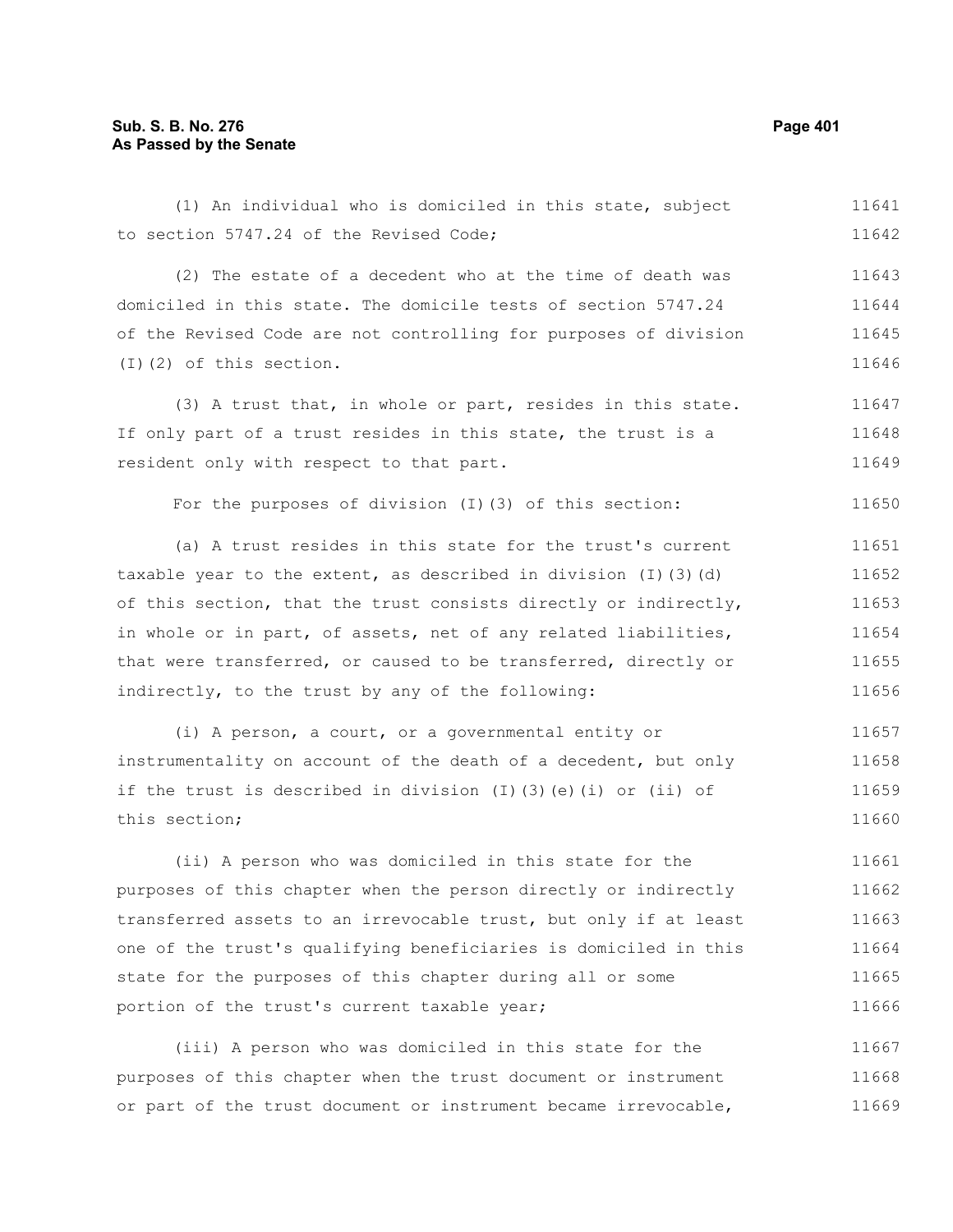## **Sub. S. B. No. 276 Page 402 As Passed by the Senate**

but only if at least one of the trust's qualifying beneficiaries is a resident domiciled in this state for the purposes of this chapter during all or some portion of the trust's current taxable year. If a trust document or instrument became irrevocable upon the death of a person who at the time of death was domiciled in this state for purposes of this chapter, that person is a person described in division  $(I)$  (3)(a)(iii) of this section. 11670 11671 11672 11673 11674 11675 11676 11677

(b) A trust is irrevocable to the extent that the transferor is not considered to be the owner of the net assets of the trust under sections 671 to 678 of the Internal Revenue Code. 11678 11679 11680 11681

(c) With respect to a trust other than a charitable lead trust, "qualifying beneficiary" has the same meaning as "potential current beneficiary" as defined in section 1361(e)(2) of the Internal Revenue Code, and with respect to a charitable lead trust "qualifying beneficiary" is any current, future, or contingent beneficiary, but with respect to any trust "qualifying beneficiary" excludes a person or a governmental entity or instrumentality to any of which a contribution would qualify for the charitable deduction under section 170 of the Internal Revenue Code. 11682 11683 11684 11685 11686 11687 11688 11689 11690 11691

(d) For the purposes of division (I)(3)(a) of this section, the extent to which a trust consists directly or indirectly, in whole or in part, of assets, net of any related liabilities, that were transferred directly or indirectly, in whole or part, to the trust by any of the sources enumerated in that division shall be ascertained by multiplying the fair market value of the trust's assets, net of related liabilities, by the qualifying ratio, which shall be computed as follows: 11692 11693 11694 11695 11696 11697 11698 11699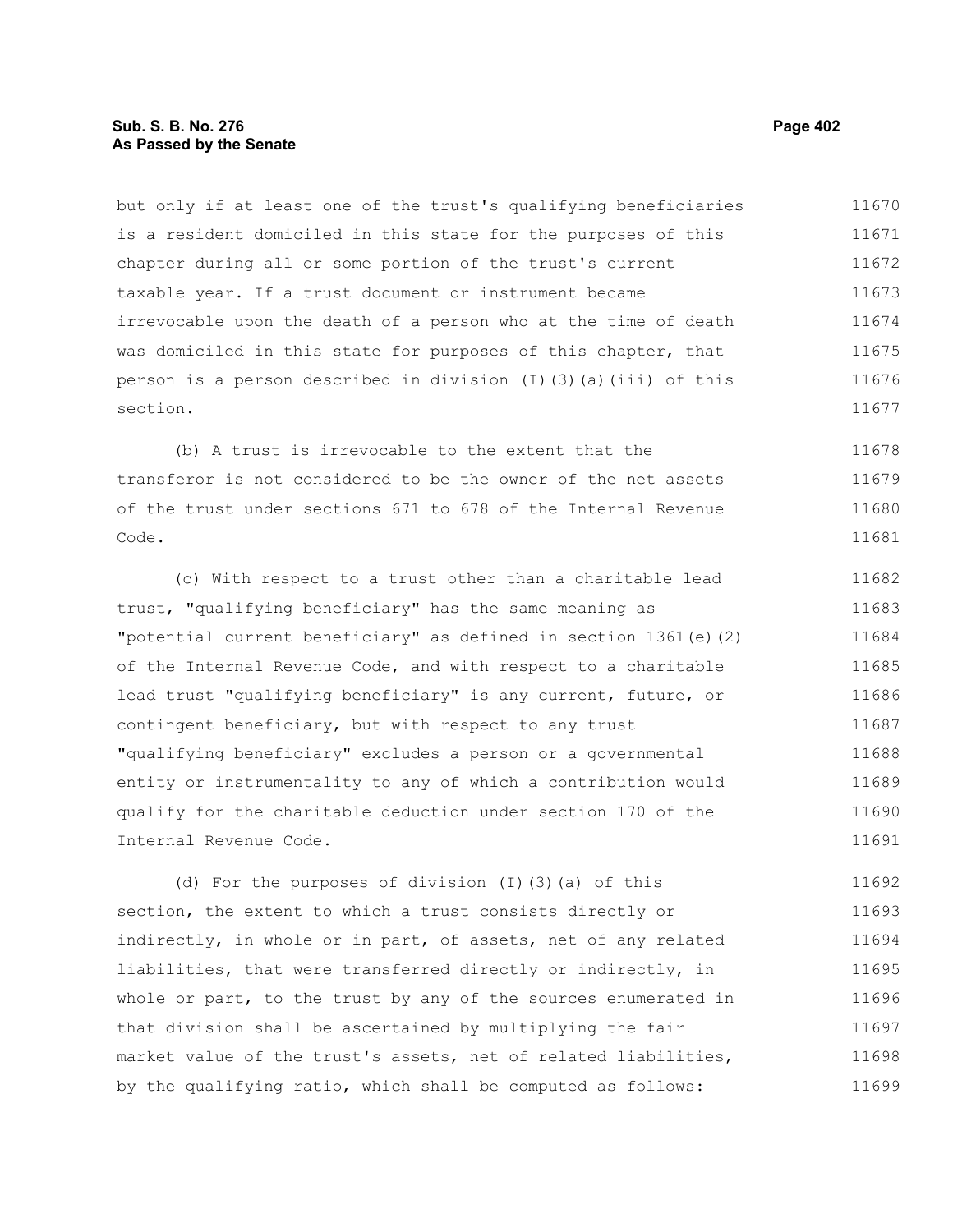# **Sub. S. B. No. 276 Page 403 As Passed by the Senate**

(i) The first time the trust receives assets, the numerator of the qualifying ratio is the fair market value of those assets at that time, net of any related liabilities, from sources enumerated in division (I)(3)(a) of this section. The denominator of the qualifying ratio is the fair market value of all the trust's assets at that time, net of any related liabilities. 11700 11701 11702 11703 11704 11705 11706

(ii) Each subsequent time the trust receives assets, a revised qualifying ratio shall be computed. The numerator of the revised qualifying ratio is the sum of (1) the fair market value of the trust's assets immediately prior to the subsequent transfer, net of any related liabilities, multiplied by the qualifying ratio last computed without regard to the subsequent transfer, and (2) the fair market value of the subsequently transferred assets at the time transferred, net of any related liabilities, from sources enumerated in division (I)(3)(a) of this section. The denominator of the revised qualifying ratio is the fair market value of all the trust's assets immediately after the subsequent transfer, net of any related liabilities. 11707 11708 11709 11710 11711 11712 11713 11714 11715 11716 11717 11718

(iii) Whether a transfer to the trust is by or from any of the sources enumerated in division (I)(3)(a) of this section shall be ascertained without regard to the domicile of the trust's beneficiaries. 11719 11720 11721 11722

(e) For the purposes of division  $(I)(3)(a)(i)$  of this section: 11723 11724

(i) A trust is described in division (I)(3)(e)(i) of this section if the trust is a testamentary trust and the testator of that testamentary trust was domiciled in this state at the time of the testator's death for purposes of the taxes levied under Chapter 5731. of the Revised Code. 11725 11726 11727 11728 11729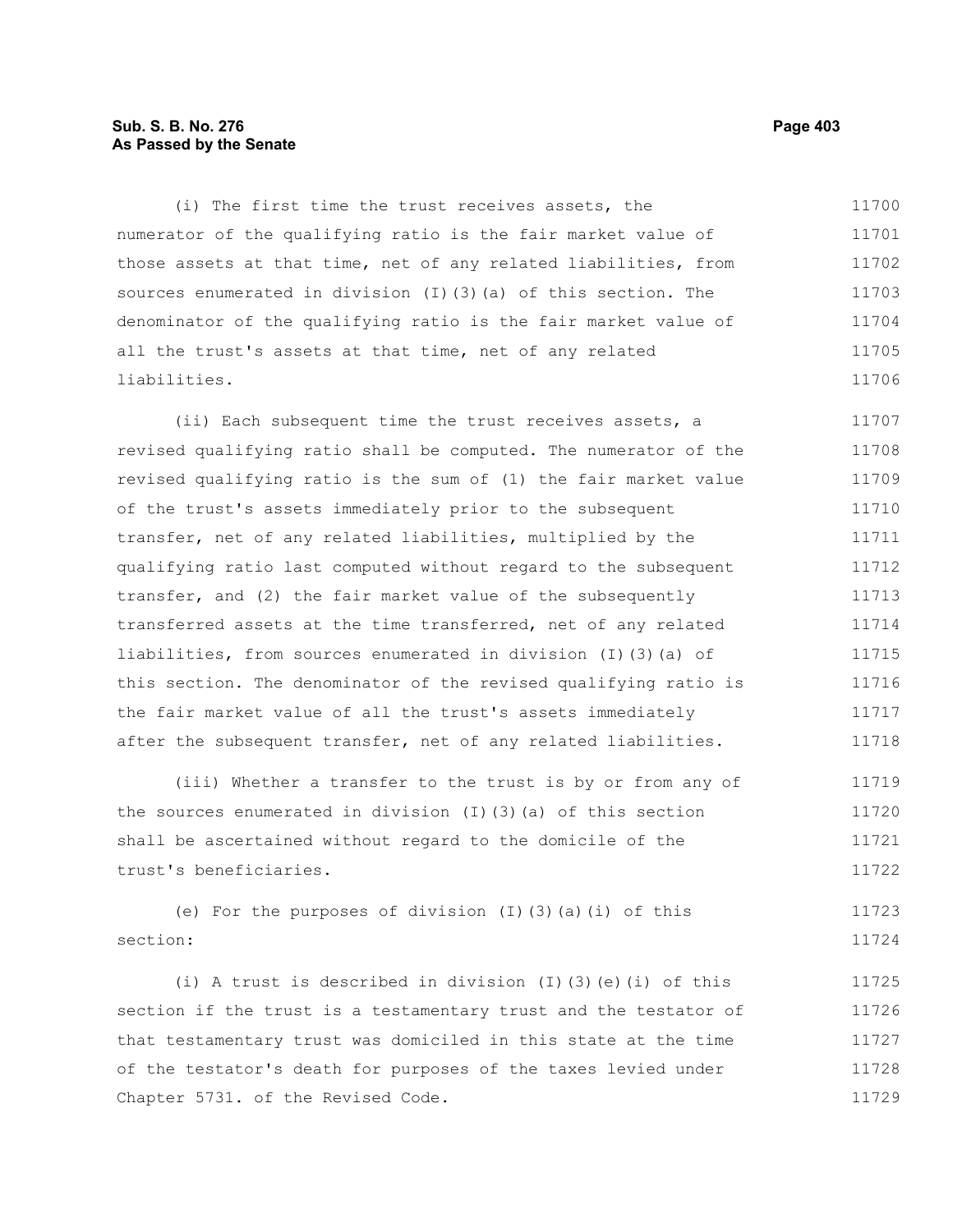# **Sub. S. B. No. 276 Page 404 As Passed by the Senate**

(ii) A trust is described in division (I)(3)(e)(ii) of this section if the transfer is a qualifying transfer described in any of divisions  $(I)$   $(3)$   $(f)$   $(i)$  to  $(vi)$  of this section, the trust is an irrevocable inter vivos trust, and at least one of the trust's qualifying beneficiaries is domiciled in this state for purposes of this chapter during all or some portion of the trust's current taxable year. 11730 11731 11732 11733 11734 11735 11736

(f) For the purposes of division (I)(3)(e)(ii) of this section, a "qualifying transfer" is a transfer of assets, net of any related liabilities, directly or indirectly to a trust, if the transfer is described in any of the following: 11737 11738 11739 11740

(i) The transfer is made to a trust, created by the decedent before the decedent's death and while the decedent was domiciled in this state for the purposes of this chapter, and, prior to the death of the decedent, the trust became irrevocable while the decedent was domiciled in this state for the purposes of this chapter. 11741 11742 11743 11744 11745 11746

(ii) The transfer is made to a trust to which the decedent, prior to the decedent's death, had directly or indirectly transferred assets, net of any related liabilities, while the decedent was domiciled in this state for the purposes of this chapter, and prior to the death of the decedent the trust became irrevocable while the decedent was domiciled in this state for the purposes of this chapter. 11747 11748 11749 11750 11751 11752 11753

(iii) The transfer is made on account of a contractual relationship existing directly or indirectly between the transferor and either the decedent or the estate of the decedent at any time prior to the date of the decedent's death, and the decedent was domiciled in this state at the time of death for purposes of the taxes levied under Chapter 5731. of the Revised 11754 11755 11756 11757 11758 11759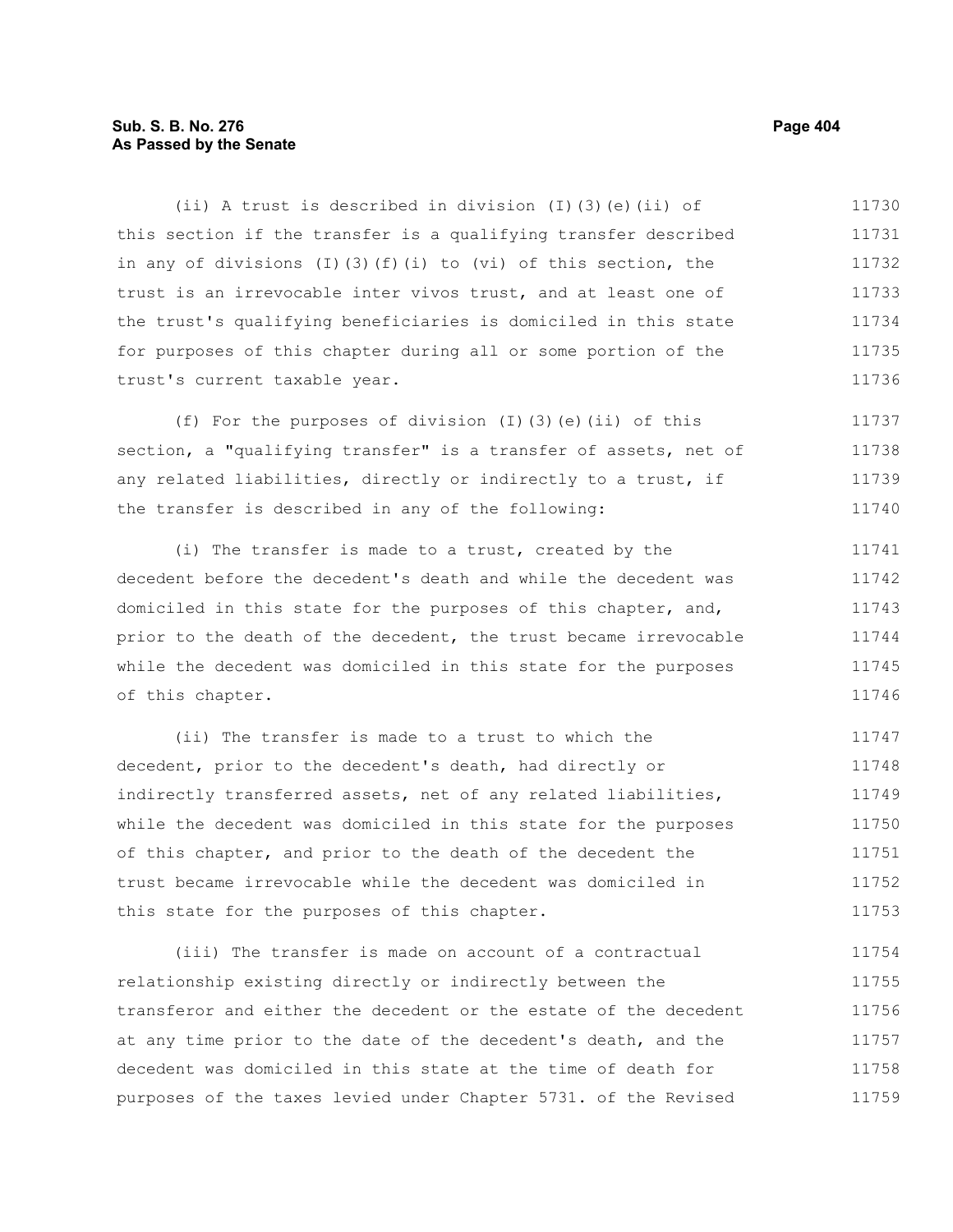#### Code. (iv) The transfer is made to a trust on account of a contractual relationship existing directly or indirectly between 11760 11761 11762

the transferor and another person who at the time of the decedent's death was domiciled in this state for purposes of this chapter. 11763 11764 11765

(v) The transfer is made to a trust on account of the will of a testator who was domiciled in this state at the time of the testator's death for purposes of the taxes levied under Chapter 5731. of the Revised Code. 11766 11767 11768 11769

(vi) The transfer is made to a trust created by or caused to be created by a court, and the trust was directly or indirectly created in connection with or as a result of the death of an individual who, for purposes of the taxes levied under Chapter 5731. of the Revised Code, was domiciled in this state at the time of the individual's death. 11770 11771 11772 11773 11774 11775

(g) The tax commissioner may adopt rules to ascertain the part of a trust residing in this state. 11776 11777

(J) "Nonresident" means an individual or estate that is not a resident. An individual who is a resident for only part of a taxable year is a nonresident for the remainder of that taxable year. 11778 11779 11780 11781

(K) "Pass-through entity" has the same meaning as in section 5733.04 of the Revised Code. 11782 11783

(L) "Return" means the notifications and reports required to be filed pursuant to this chapter for the purpose of reporting the tax due and includes declarations of estimated tax when so required. 11784 11785 11786 11787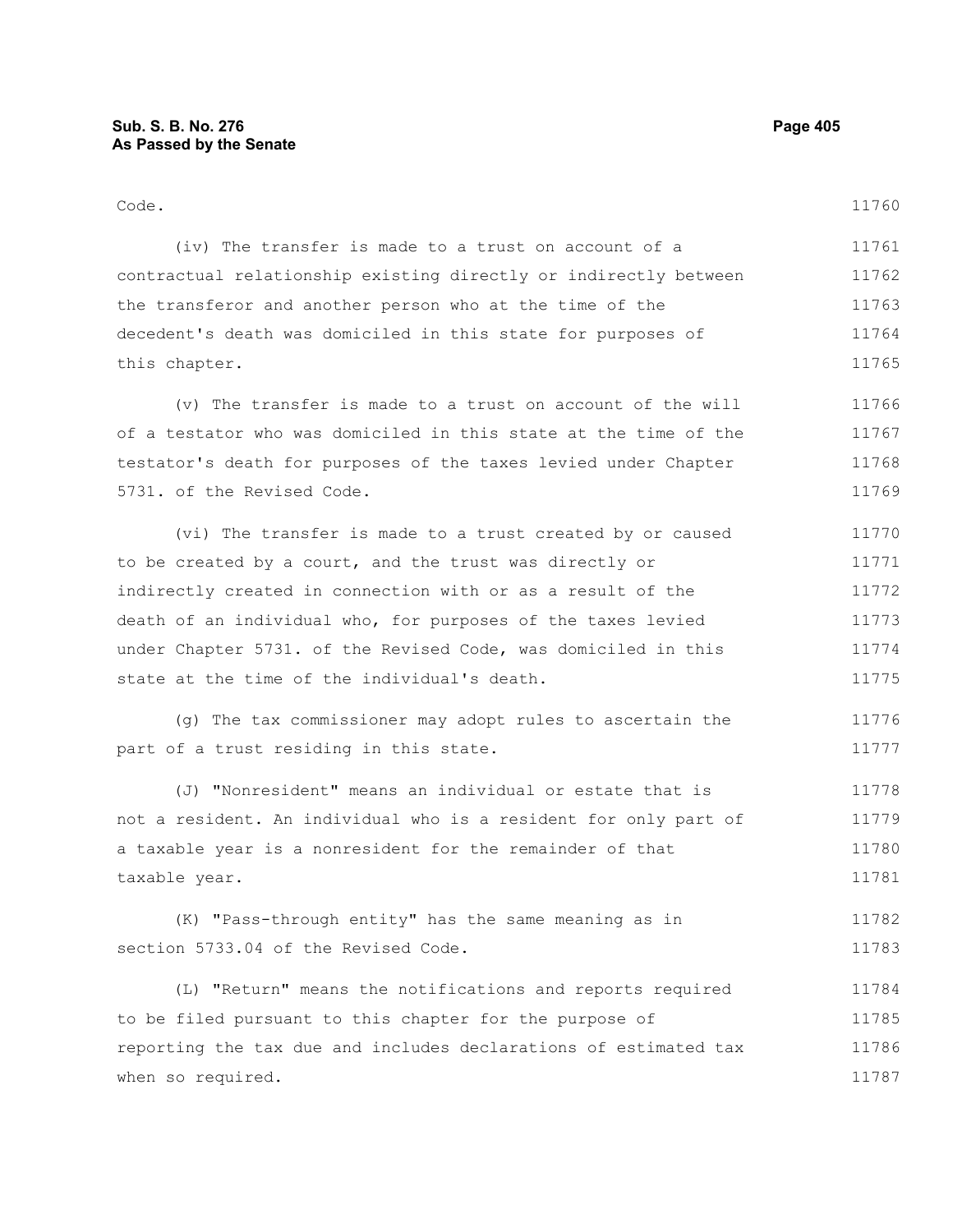## **Sub. S. B. No. 276 Page 406 As Passed by the Senate**

(M) "Taxable year" means the calendar year or the taxpayer's fiscal year ending during the calendar year, or fractional part thereof, upon which the adjusted gross income is calculated pursuant to this chapter. (N) "Taxpayer" means any person subject to the tax imposed by section 5747.02 of the Revised Code or any pass-through entity that makes the election under division (D) of section 5747.08 of the Revised Code. (O) "Dependents" means one of the following: (1) For taxable years beginning on or after January 1, 2018, and before January 1, 2026, dependents as defined in the Internal Revenue Code; (2) For all other taxable years, dependents as defined in the Internal Revenue Code and as claimed in the taxpayer's federal income tax return for the taxable year or which the taxpayer would have been permitted to claim had the taxpayer filed a federal income tax return. (P) "Principal county of employment" means, in the case of a nonresident, the county within the state in which a taxpayer performs services for an employer or, if those services are performed in more than one county, the county in which the major 11789 11790 11791 11792 11793 11794 11795 11796 11797 11798 11799 11800 11801 11802 11803 11804 11805 11806 11807 11808

portion of the services are performed. 11809

(Q) As used in sections 5747.50 to 5747.55 of the Revised Code: 11810 11811

(1) "Subdivision" means any county, municipal corporation, park district, or township. 11812 11813

(2) "Essential local government purposes" includes all functions that any subdivision is required by general law to 11814 11815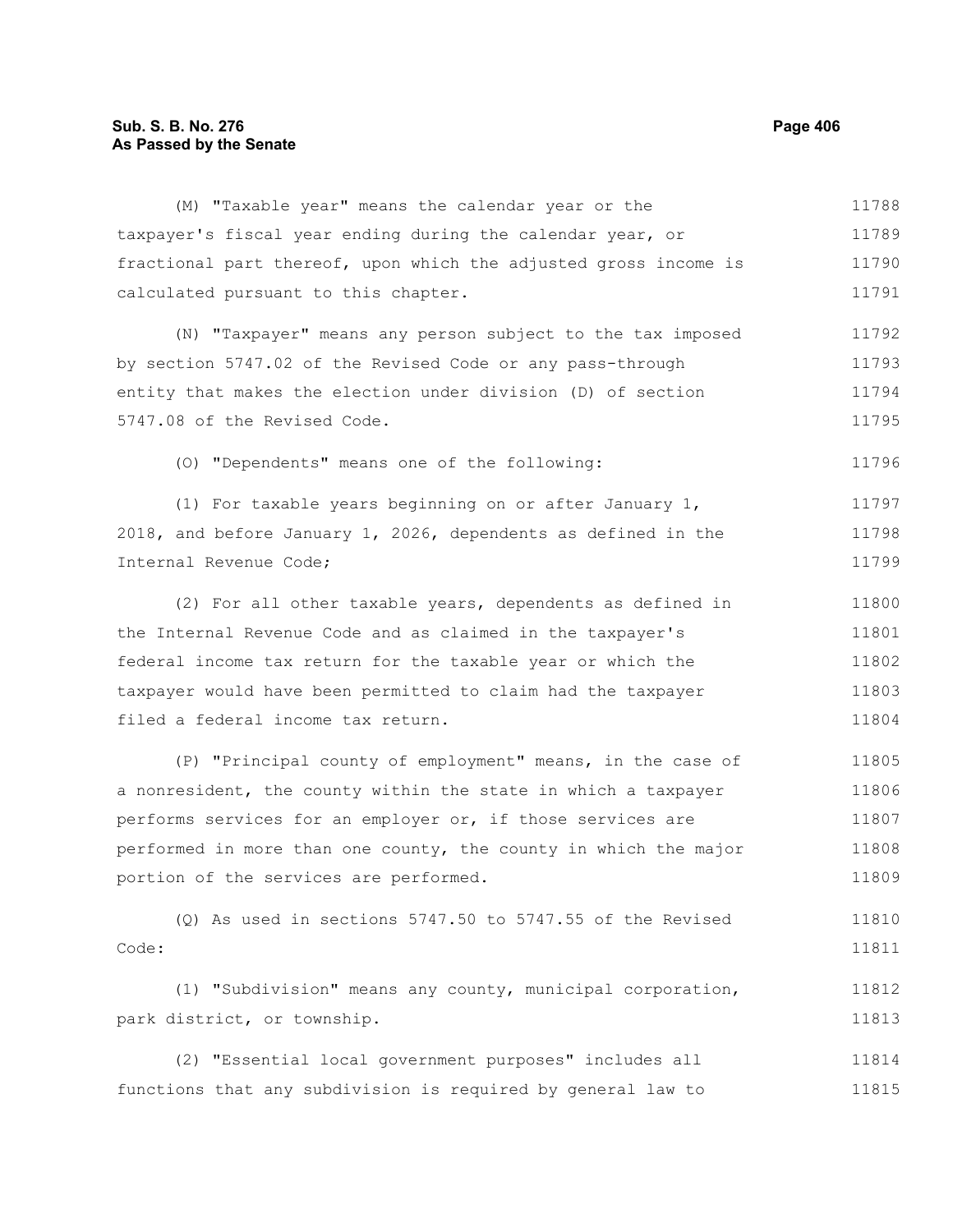#### exercise, including like functions that are exercised under a charter adopted pursuant to the Ohio Constitution. (R) "Overpayment" means any amount already paid that exceeds the figure determined to be the correct amount of the tax. (S) "Taxable income" or "Ohio taxable income" applies only to estates and trusts, and means federal taxable income, as defined and used in the Internal Revenue Code, adjusted as follows: (1) Add interest or dividends, net of ordinary, necessary, and reasonable expenses not deducted in computing federal taxable income, on obligations or securities of any state or of any political subdivision or authority of any state, other than this state and its subdivisions and authorities, but only to the extent that such net amount is not otherwise includible in Ohio taxable income and is described in either division (S)(1)(a) or (b) of this section: (a) The net amount is not attributable to the S portion of an electing small business trust and has not been distributed to beneficiaries for the taxable year; (b) The net amount is attributable to the S portion of an electing small business trust for the taxable year. (2) Add interest or dividends, net of ordinary, necessary, and reasonable expenses not deducted in computing federal taxable income, on obligations of any authority, commission, instrumentality, territory, or possession of the United States to the extent that the interest or dividends are exempt from 11816 11817 11818 11819 11820 11821 11822 11823 11824 11825 11826 11827 11828 11829 11830 11831 11832 11833 11834 11835 11836 11837 11838 11839 11840 11841 11842

federal income taxes but not from state income taxes, but only to the extent that such net amount is not otherwise includible 11843 11844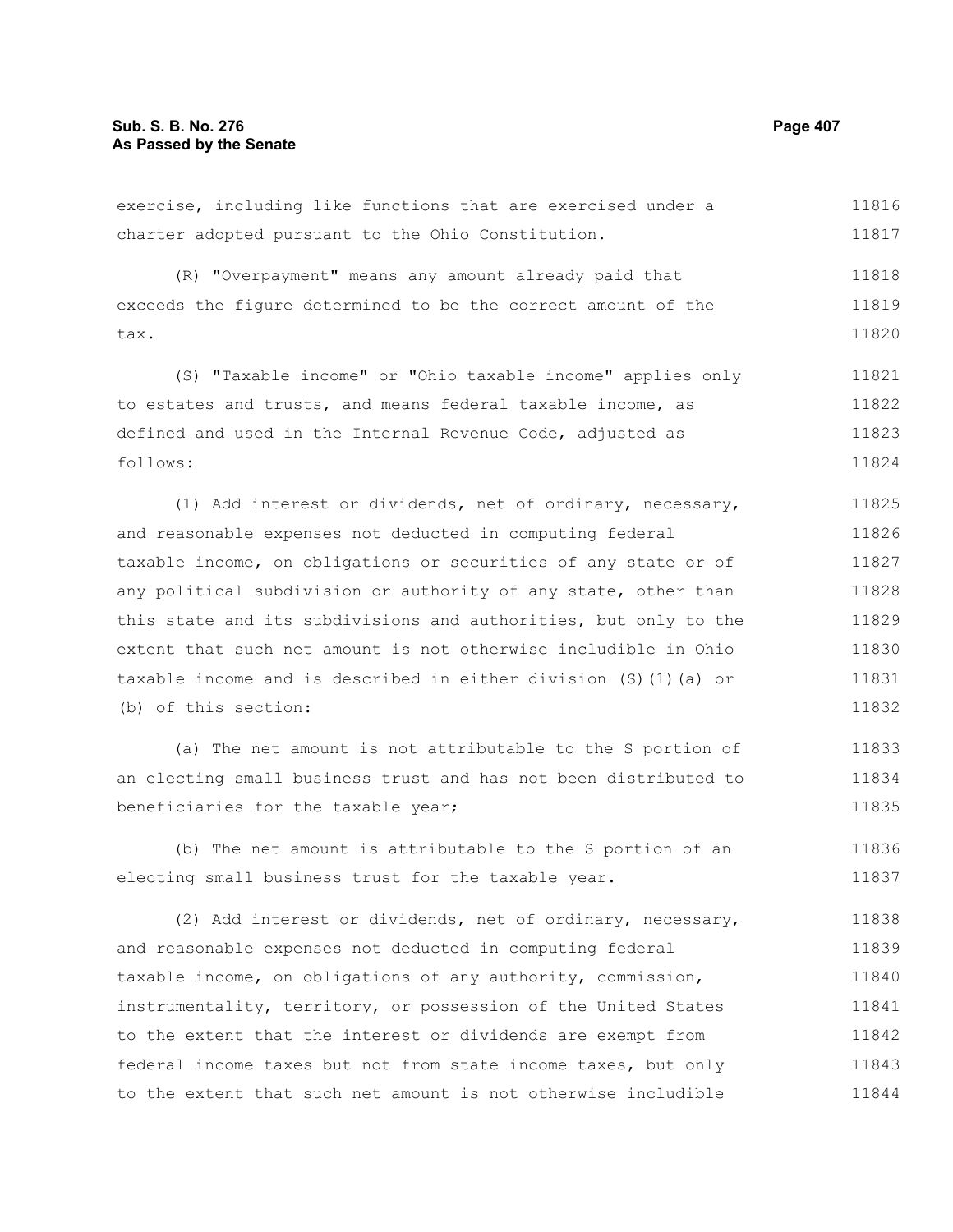### **Sub. S. B. No. 276 Page 408 As Passed by the Senate**

in Ohio taxable income and is described in either division (S) (1)(a) or (b) of this section; 11845 11846

(3) Add the amount of personal exemption allowed to the estate pursuant to section 642(b) of the Internal Revenue Code; 11848

(4) Deduct interest or dividends, net of related expenses deducted in computing federal taxable income, on obligations of the United States and its territories and possessions or of any authority, commission, or instrumentality of the United States to the extent that the interest or dividends are exempt from state taxes under the laws of the United States, but only to the extent that such amount is included in federal taxable income and is described in either division (S)(1)(a) or (b) of this section; 11849 11850 11851 11852 11853 11854 11855 11856 11857

(5) Deduct the amount of wages and salaries, if any, not otherwise allowable as a deduction but that would have been allowable as a deduction in computing federal taxable income for the taxable year, had the targeted jobs credit allowed under sections 38, 51, and 52 of the Internal Revenue Code not been in effect, but only to the extent such amount relates either to income included in federal taxable income for the taxable year or to income of the S portion of an electing small business trust for the taxable year; 11858 11859 11860 11861 11862 11863 11864 11865 11866

(6) Deduct any interest or interest equivalent, net of related expenses deducted in computing federal taxable income, on public obligations and purchase obligations, but only to the extent that such net amount relates either to income included in federal taxable income for the taxable year or to income of the S portion of an electing small business trust for the taxable year; 11867 11868 11869 11870 11871 11872 11873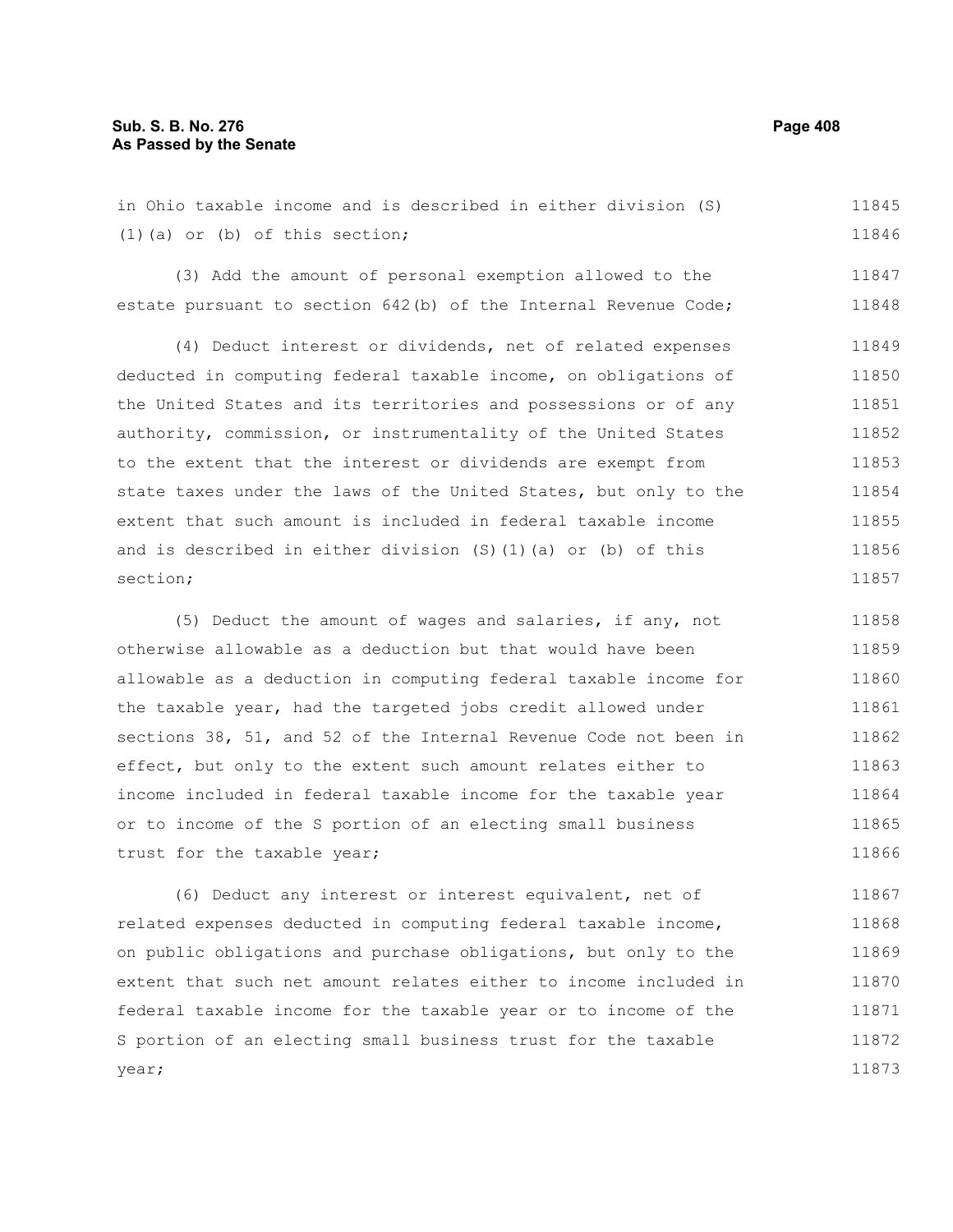# **Sub. S. B. No. 276 Page 409 As Passed by the Senate**

(7) Add any loss or deduct any gain resulting from sale, exchange, or other disposition of public obligations to the extent that such loss has been deducted or such gain has been included in computing either federal taxable income or income of the S portion of an electing small business trust for the taxable year; 11874 11875 11876 11877 11878 11879

(8) Except in the case of the final return of an estate, add any amount deducted by the taxpayer on both its Ohio estate tax return pursuant to section 5731.14 of the Revised Code, and on its federal income tax return in determining federal taxable income; 11880 11881 11882 11883 11884

(9)(a) Deduct any amount included in federal taxable income solely because the amount represents a reimbursement or refund of expenses that in a previous year the decedent had deducted as an itemized deduction pursuant to section 63 of the Internal Revenue Code and applicable treasury regulations. The deduction otherwise allowed under division (S)(9)(a) of this section shall be reduced to the extent the reimbursement is attributable to an amount the taxpayer or decedent deducted under this section in any taxable year. 11885 11886 11887 11888 11889 11890 11891 11892 11893

(b) Add any amount not otherwise included in Ohio taxable income for any taxable year to the extent that the amount is attributable to the recovery during the taxable year of any amount deducted or excluded in computing federal or Ohio taxable income in any taxable year, but only to the extent such amount has not been distributed to beneficiaries for the taxable year. 11894 11895 11896 11897 11898 11899

(10) Deduct any portion of the deduction described in section 1341(a)(2) of the Internal Revenue Code, for repaying previously reported income received under a claim of right, that meets both of the following requirements: 11900 11901 11902 11903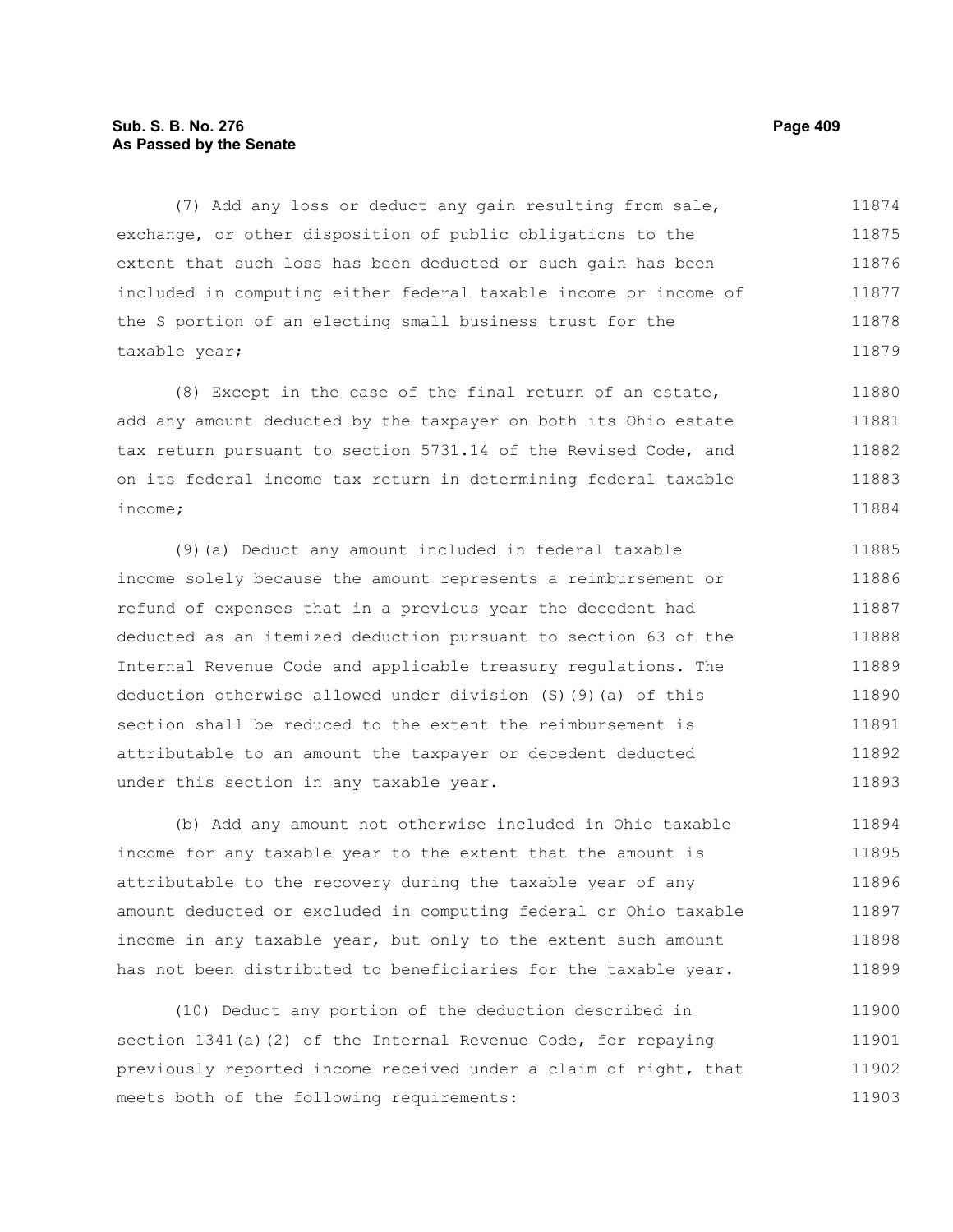#### **Sub. S. B. No. 276 Page 410 As Passed by the Senate**

included in the taxpayer's taxable income or the decedent's adjusted gross income for a prior taxable year and did not qualify for a credit under division (A) or (B) of section 5747.05 of the Revised Code for that year. (b) It does not otherwise reduce the taxpayer's taxable income or the decedent's adjusted gross income for the current or any other taxable year. (11) Add any amount claimed as a credit under section 5747.059 of the Revised Code to the extent that the amount satisfies either of the following: 11905 11906 11907 11908 11909 11910 11911 11912 11913 11914

(a) It is allowable for repayment of an item that was

(a) The amount was deducted or excluded from the computation of the taxpayer's federal taxable income as required to be reported for the taxpayer's taxable year under the Internal Revenue Code; 11915 11916 11917 11918

(b) The amount resulted in a reduction in the taxpayer's federal taxable income as required to be reported for any of the taxpayer's taxable years under the Internal Revenue Code. 11919 11920 11921

(12) Deduct any amount, net of related expenses deducted in computing federal taxable income, that a trust is required to report as farm income on its federal income tax return, but only if the assets of the trust include at least ten acres of land satisfying the definition of "land devoted exclusively to agricultural use" under section 5713.30 of the Revised Code, regardless of whether the land is valued for tax purposes as such land under sections 5713.30 to 5713.38 of the Revised Code. If the trust is a pass-through entity investor, section 5747.231 of the Revised Code applies in ascertaining if the trust is eligible to claim the deduction provided by division (S)(12) of 11922 11923 11924 11925 11926 11927 11928 11929 11930 11931 11932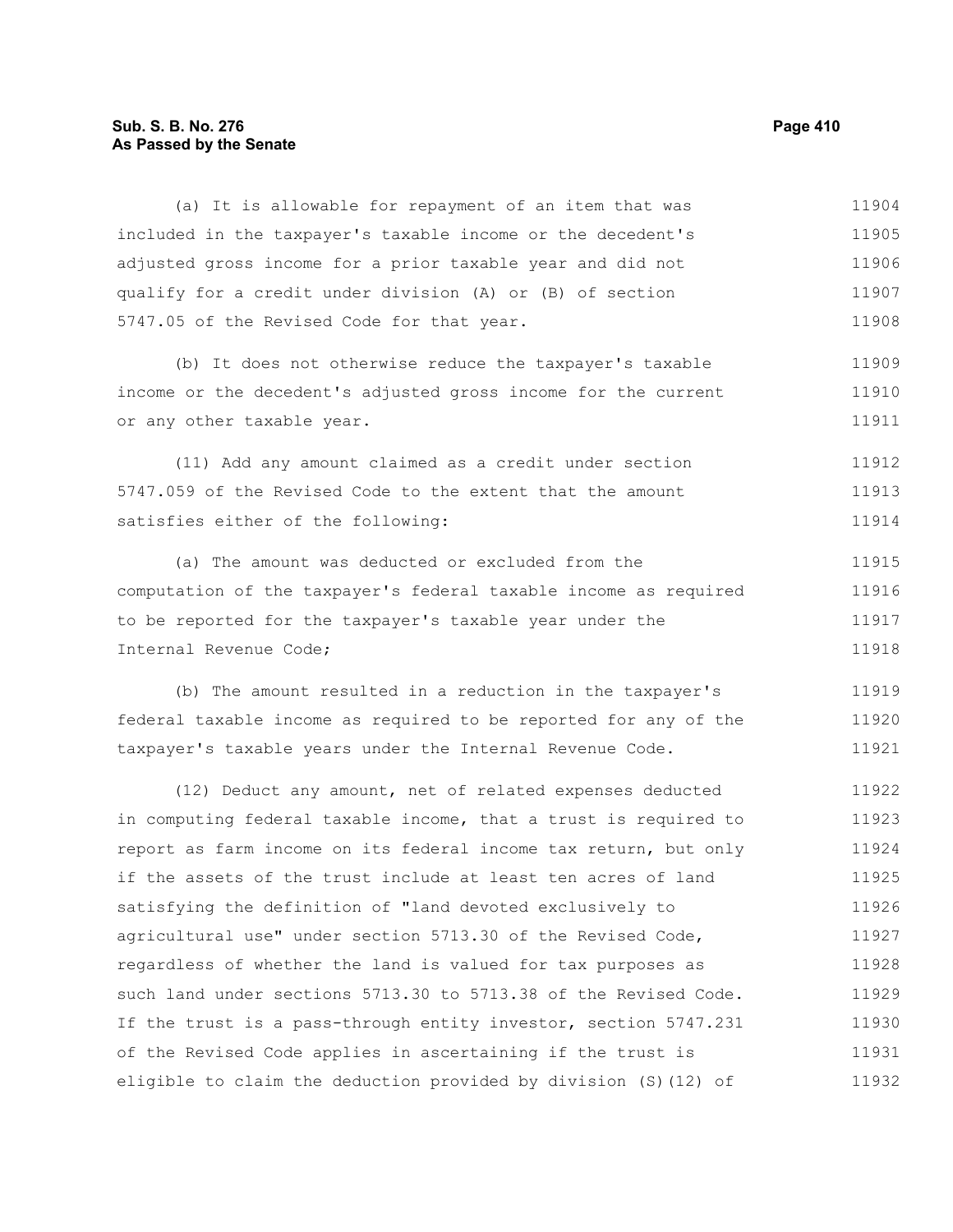this section in connection with the pass-through entity's farm income. Except for farm income attributable to the S portion of an electing small business trust, the deduction provided by division (S)(12) of this section is allowed only to the extent that the trust has not distributed such farm income. Division (S)(12) of this section applies only to taxable years of a trust beginning in 2002 or thereafter. (13) Add the net amount of income described in section 641(c) of the Internal Revenue Code to the extent that amount is not included in federal taxable income. (14) Add or deduct the amount the taxpayer would be required to add or deduct under division (A)(20) or (21) of this section if the taxpayer's Ohio taxable income were computed in the same manner as an individual's Ohio adjusted gross income is computed under this section. In the case of a trust, division (S)(14) of this section applies only to any of the trust's taxable years beginning in 2002 or thereafter. (T) "School district income" and "school district income tax" have the same meanings as in section 5748.01 of the Revised Code. 11933 11934 11935 11936 11937 11938 11939 11940 11941 11942 11943 11944 11945 11946 11947 11948 11949 11950 11951 11952 11953

(U) As used in divisions (A)(8), (A)(9), (S)(6), and (S) (7) of this section, "public obligations," "purchase obligations," and "interest or interest equivalent" have the same meanings as in section 5709.76 of the Revised Code. 11954 11955 11956 11957

(V) "Limited liability company" means any limited liability company formed under Chapter 1705. or 1706. of the Revised Code or under the laws of any other state. 11958 11959 11960

(W) "Pass-through entity investor" means any person who, 11961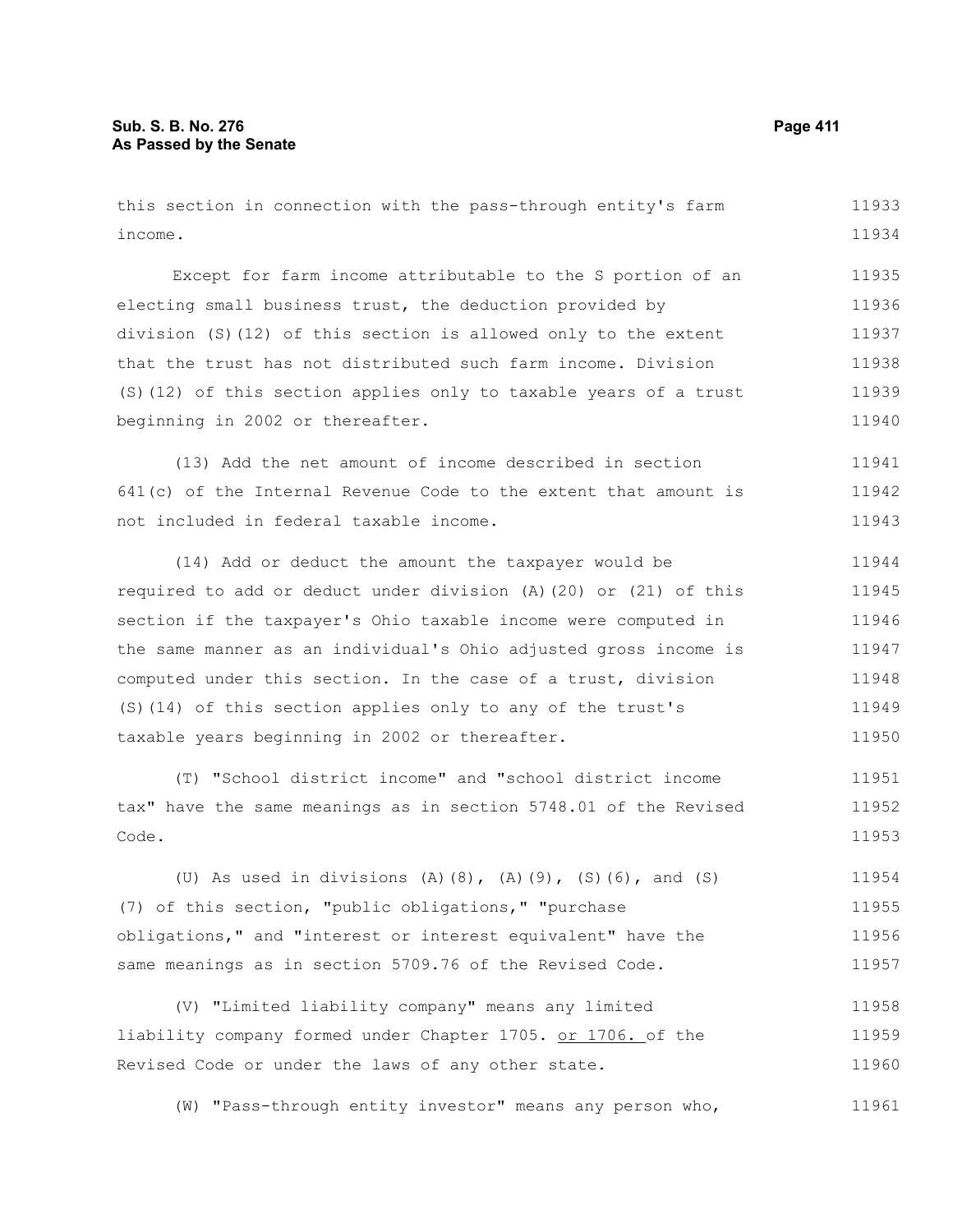of the taxpayer's taxable year.

is a partner, member, shareholder, or equity investor in that pass-through entity. (X) "Banking day" has the same meaning as in section 1304.01 of the Revised Code. (Y) "Month" means a calendar month. (Z) "Quarter" means the first three months, the second three months, the third three months, or the last three months 11963 11964 11965 11966 11967 11968 11969

(AA)(1) "Eligible institution" means a state university or state institution of higher education as defined in section 3345.011 of the Revised Code, or a private, nonprofit college, university, or other post-secondary institution located in this state that possesses a certificate of authorization issued by the chancellor of higher education pursuant to Chapter 1713. of the Revised Code or a certificate of registration issued by the state board of career colleges and schools under Chapter 3332. of the Revised Code. 11971 11972 11973 11974 11975 11976 11977 11978 11979

(2) "Qualified tuition and fees" means tuition and fees imposed by an eligible institution as a condition of enrollment or attendance, not exceeding two thousand five hundred dollars in each of the individual's first two years of post-secondary education. If the individual is a part-time student, "qualified tuition and fees" includes tuition and fees paid for the academic equivalent of the first two years of post-secondary education during a maximum of five taxable years, not exceeding a total of five thousand dollars. "Qualified tuition and fees" does not include: 11980 11981 11982 11983 11984 11985 11986 11987 11988 11989

(a) Expenses for any course or activity involving sports, 11990

11962

11970

during any portion of a taxable year of a pass-through entity,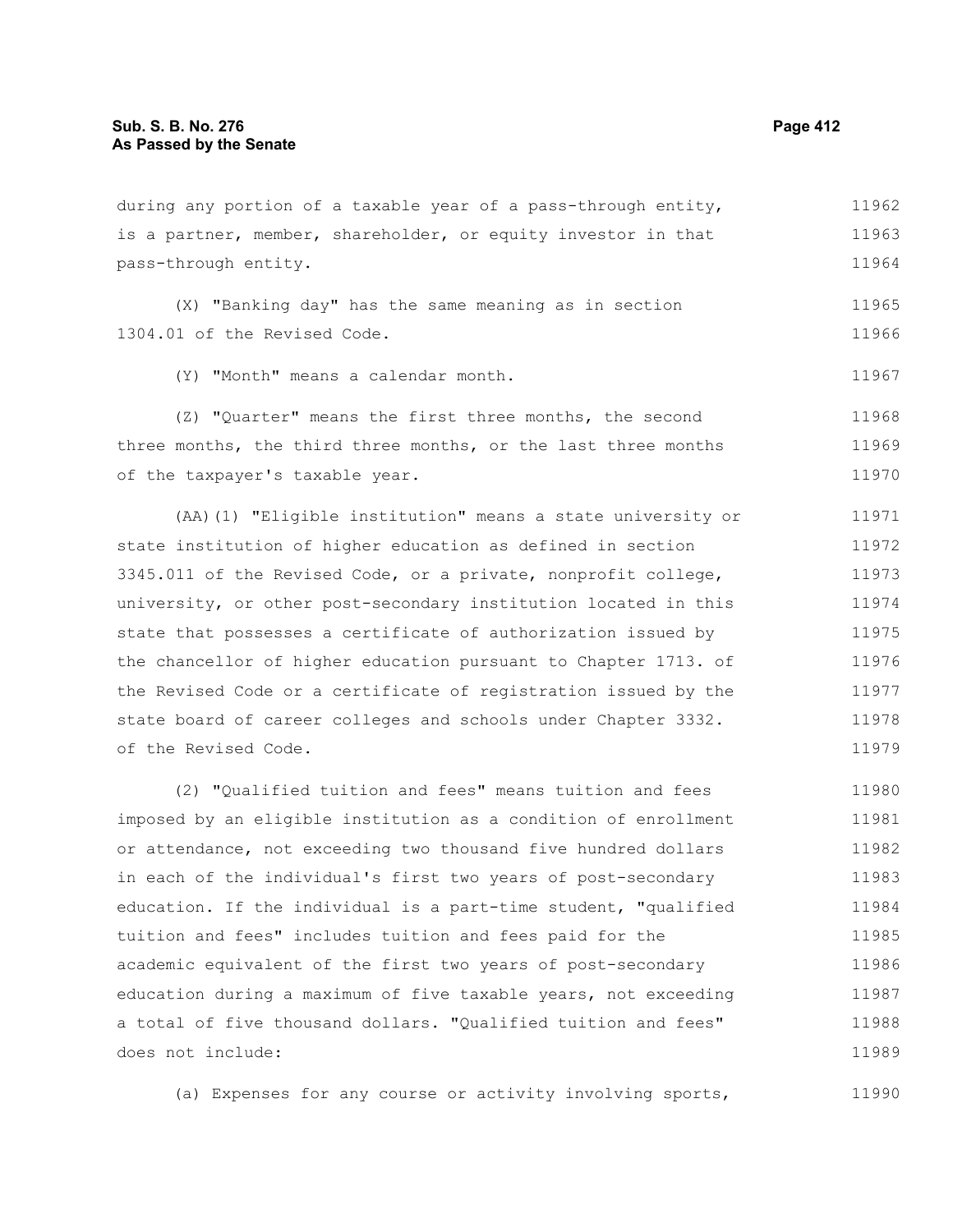games, or hobbies unless the course or activity is part of the individual's degree or diploma program; (b) The cost of books, room and board, student activity fees, athletic fees, insurance expenses, or other expenses unrelated to the individual's academic course of instruction; (c) Tuition, fees, or other expenses paid or reimbursed through an employer, scholarship, grant in aid, or other educational benefit program. (BB)(1) "Modified business income" means the business 11991 11992 11993 11994 11995 11996 11997 11998 11999

income included in a trust's Ohio taxable income after such taxable income is first reduced by the qualifying trust amount, if any. 12000 12001 12002

(2) "Qualifying trust amount" of a trust means capital gains and losses from the sale, exchange, or other disposition of equity or ownership interests in, or debt obligations of, a qualifying investee to the extent included in the trust's Ohio taxable income, but only if the following requirements are satisfied: 12003 12004 12005 12006 12007 12008

(a) The book value of the qualifying investee's physical assets in this state and everywhere, as of the last day of the qualifying investee's fiscal or calendar year ending immediately prior to the date on which the trust recognizes the gain or loss, is available to the trust. 12009 12010 12011 12012 12013

(b) The requirements of section 5747.011 of the Revised Code are satisfied for the trust's taxable year in which the trust recognizes the gain or loss. 12014 12015 12016

Any gain or loss that is not a qualifying trust amount is modified business income, qualifying investment income, or modified nonbusiness income, as the case may be. 12017 12018 12019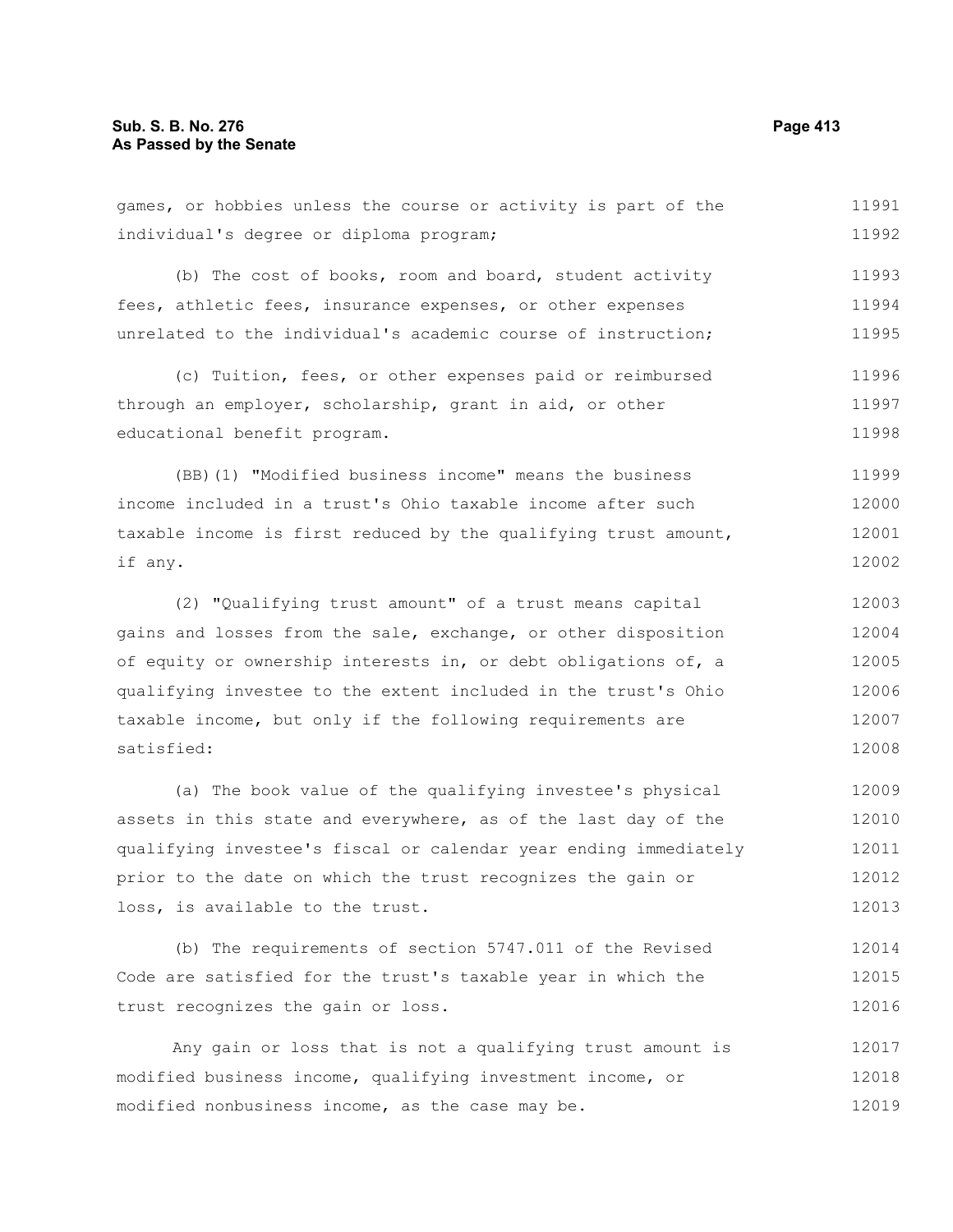#### **Sub. S. B. No. 276 Page 414 As Passed by the Senate**

taxable income other than modified business income, other than the qualifying trust amount, and other than qualifying investment income, as defined in section 5747.012 of the Revised Code, to the extent such qualifying investment income is not otherwise part of modified business income. (4) "Modified Ohio taxable income" applies only to trusts, and means the sum of the amounts described in divisions (BB)(4) (a) to (c) of this section: (a) The fraction, calculated under section 5747.013, and applying section 5747.231 of the Revised Code, multiplied by the sum of the following amounts: (i) The trust's modified business income; (ii) The trust's qualifying investment income, as defined in section 5747.012 of the Revised Code, but only to the extent the qualifying investment income does not otherwise constitute modified business income and does not otherwise constitute a qualifying trust amount. 12021 12022 12023 12024 12025 12026 12027 12028 12029 12030 12031 12032 12033 12034 12035 12036 12037

(3) "Modified nonbusiness income" means a trust's Ohio

(b) The qualifying trust amount multiplied by a fraction, the numerator of which is the sum of the book value of the qualifying investee's physical assets in this state on the last day of the qualifying investee's fiscal or calendar year ending immediately prior to the day on which the trust recognizes the qualifying trust amount, and the denominator of which is the sum of the book value of the qualifying investee's total physical assets everywhere on the last day of the qualifying investee's fiscal or calendar year ending immediately prior to the day on which the trust recognizes the qualifying trust amount. If, for a taxable year, the trust recognizes a qualifying trust amount 12038 12039 12040 12041 12042 12043 12044 12045 12046 12047 12048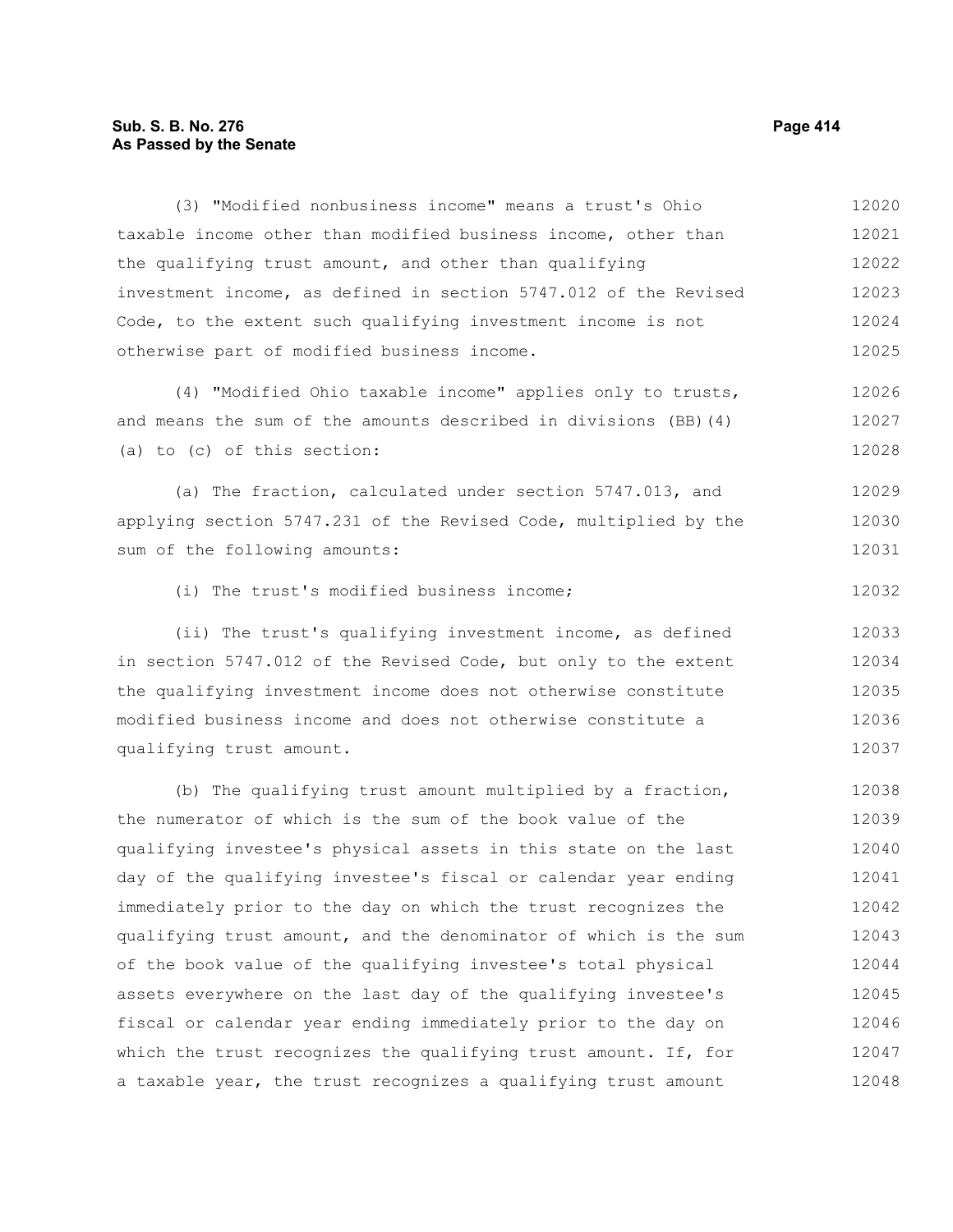with respect to more than one qualifying investee, the amount described in division (BB)(4)(b) of this section shall equal the sum of the products so computed for each such qualifying investee. 12049 12050 12051 12052

(c)(i) With respect to a trust or portion of a trust that is a resident as ascertained in accordance with division (I)(3) (d) of this section, its modified nonbusiness income. 12053 12054 12055

(ii) With respect to a trust or portion of a trust that is not a resident as ascertained in accordance with division (I)(3) (d) of this section, the amount of its modified nonbusiness income satisfying the descriptions in divisions (B)(2) to (5) of section 5747.20 of the Revised Code, except as otherwise provided in division (BB)(4)(c)(ii) of this section. With respect to a trust or portion of a trust that is not a resident as ascertained in accordance with division (I)(3)(d) of this section, the trust's portion of modified nonbusiness income recognized from the sale, exchange, or other disposition of a debt interest in or equity interest in a section 5747.212 entity, as defined in section 5747.212 of the Revised Code, without regard to division (A) of that section, shall not be allocated to this state in accordance with section 5747.20 of the Revised Code but shall be apportioned to this state in accordance with division (B) of section 5747.212 of the Revised Code without regard to division (A) of that section. 12056 12057 12058 12059 12060 12061 12062 12063 12064 12065 12066 12067 12068 12069 12070 12071 12072

If the allocation and apportionment of a trust's income under divisions (BB)(4)(a) and (c) of this section do not fairly represent the modified Ohio taxable income of the trust in this state, the alternative methods described in division (C) of section 5747.21 of the Revised Code may be applied in the manner and to the same extent provided in that section. 12073 12074 12075 12076 12077 12078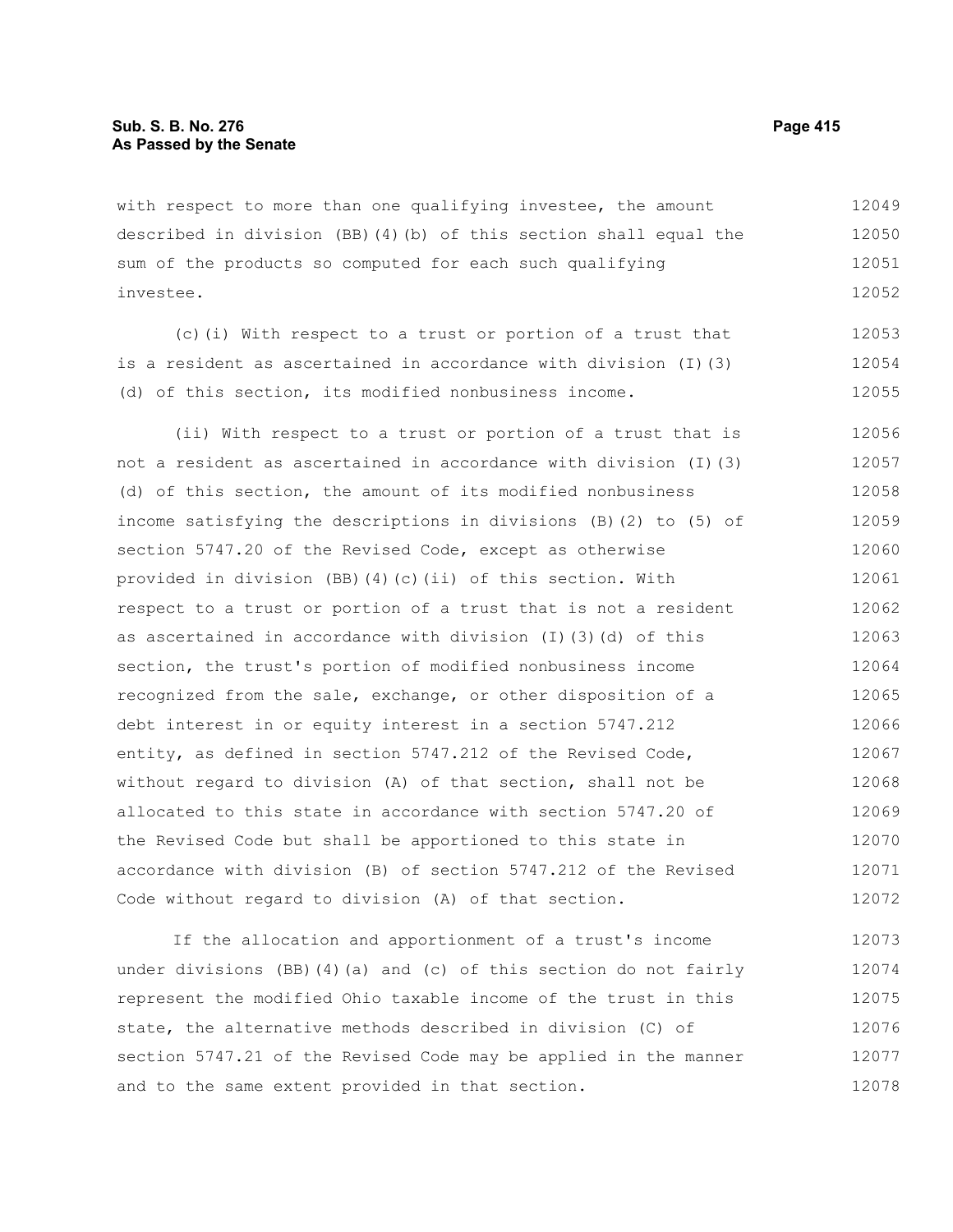# **Sub. S. B. No. 276 Page 416 As Passed by the Senate**

(5)(a) Except as set forth in division (BB)(5)(b) of this section, "qualifying investee" means a person in which a trust has an equity or ownership interest, or a person or unit of government the debt obligations of either of which are owned by a trust. For the purposes of division (BB)(2)(a) of this section and for the purpose of computing the fraction described in division (BB)(4)(b) of this section, all of the following apply: 12079 12080 12081 12082 12083 12084 12085

(i) If the qualifying investee is a member of a qualifying controlled group on the last day of the qualifying investee's fiscal or calendar year ending immediately prior to the date on which the trust recognizes the gain or loss, then "qualifying investee" includes all persons in the qualifying controlled group on such last day. 12086 12087 12088 12089 12090 12091

(ii) If the qualifying investee, or if the qualifying investee and any members of the qualifying controlled group of which the qualifying investee is a member on the last day of the qualifying investee's fiscal or calendar year ending immediately prior to the date on which the trust recognizes the gain or loss, separately or cumulatively own, directly or indirectly, on the last day of the qualifying investee's fiscal or calendar year ending immediately prior to the date on which the trust recognizes the qualifying trust amount, more than fifty per cent of the equity of a pass-through entity, then the qualifying investee and the other members are deemed to own the proportionate share of the pass-through entity's physical assets which the pass-through entity directly or indirectly owns on the last day of the pass-through entity's calendar or fiscal year ending within or with the last day of the qualifying investee's fiscal or calendar year ending immediately prior to the date on which the trust recognizes the qualifying trust amount. 12092 12093 12094 12095 12096 12097 12098 12099 12100 12101 12102 12103 12104 12105 12106 12107 12108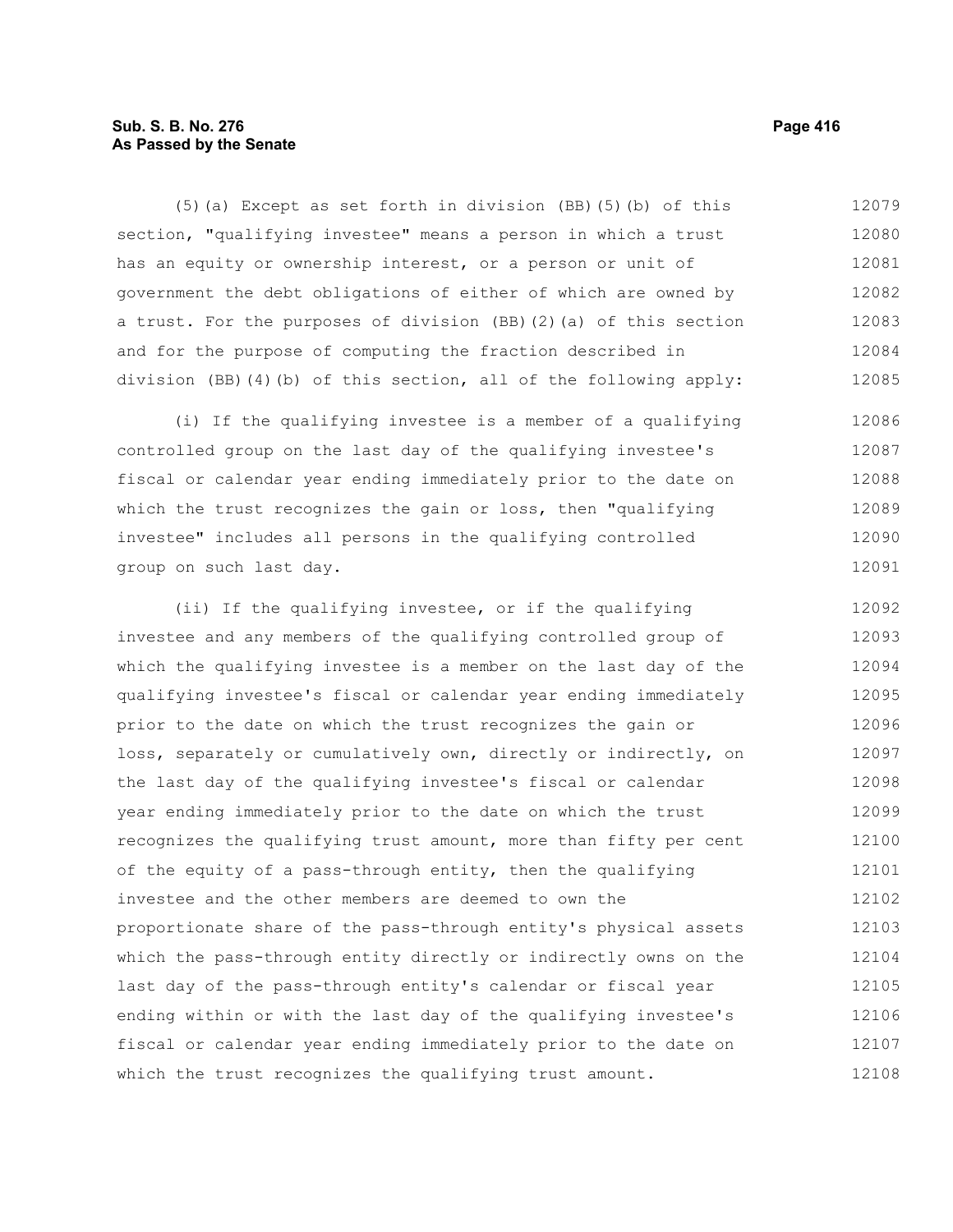## **Sub. S. B. No. 276 Page 417 As Passed by the Senate**

(iii) For the purposes of division (BB)(5)(a)(iii) of this section, "upper level pass-through entity" means a pass-through entity directly or indirectly owning any equity of another passthrough entity, and "lower level pass-through entity" means that other pass-through entity. 12109 12110 12111 12112 12113

An upper level pass-through entity, whether or not it is also a qualifying investee, is deemed to own, on the last day of the upper level pass-through entity's calendar or fiscal year, the proportionate share of the lower level pass-through entity's physical assets that the lower level pass-through entity directly or indirectly owns on the last day of the lower level pass-through entity's calendar or fiscal year ending within or with the last day of the upper level pass-through entity's fiscal or calendar year. If the upper level pass-through entity directly and indirectly owns less than fifty per cent of the equity of the lower level pass-through entity on each day of the upper level pass-through entity's calendar or fiscal year in which or with which ends the calendar or fiscal year of the lower level pass-through entity and if, based upon clear and convincing evidence, complete information about the location and cost of the physical assets of the lower pass-through entity is not available to the upper level pass-through entity, then solely for purposes of ascertaining if a gain or loss constitutes a qualifying trust amount, the upper level passthrough entity shall be deemed as owning no equity of the lower level pass-through entity for each day during the upper level pass-through entity's calendar or fiscal year in which or with which ends the lower level pass-through entity's calendar or fiscal year. Nothing in division (BB)(5)(a)(iii) of this section shall be construed to provide for any deduction or exclusion in computing any trust's Ohio taxable income. 12114 12115 12116 12117 12118 12119 12120 12121 12122 12123 12124 12125 12126 12127 12128 12129 12130 12131 12132 12133 12134 12135 12136 12137 12138 12139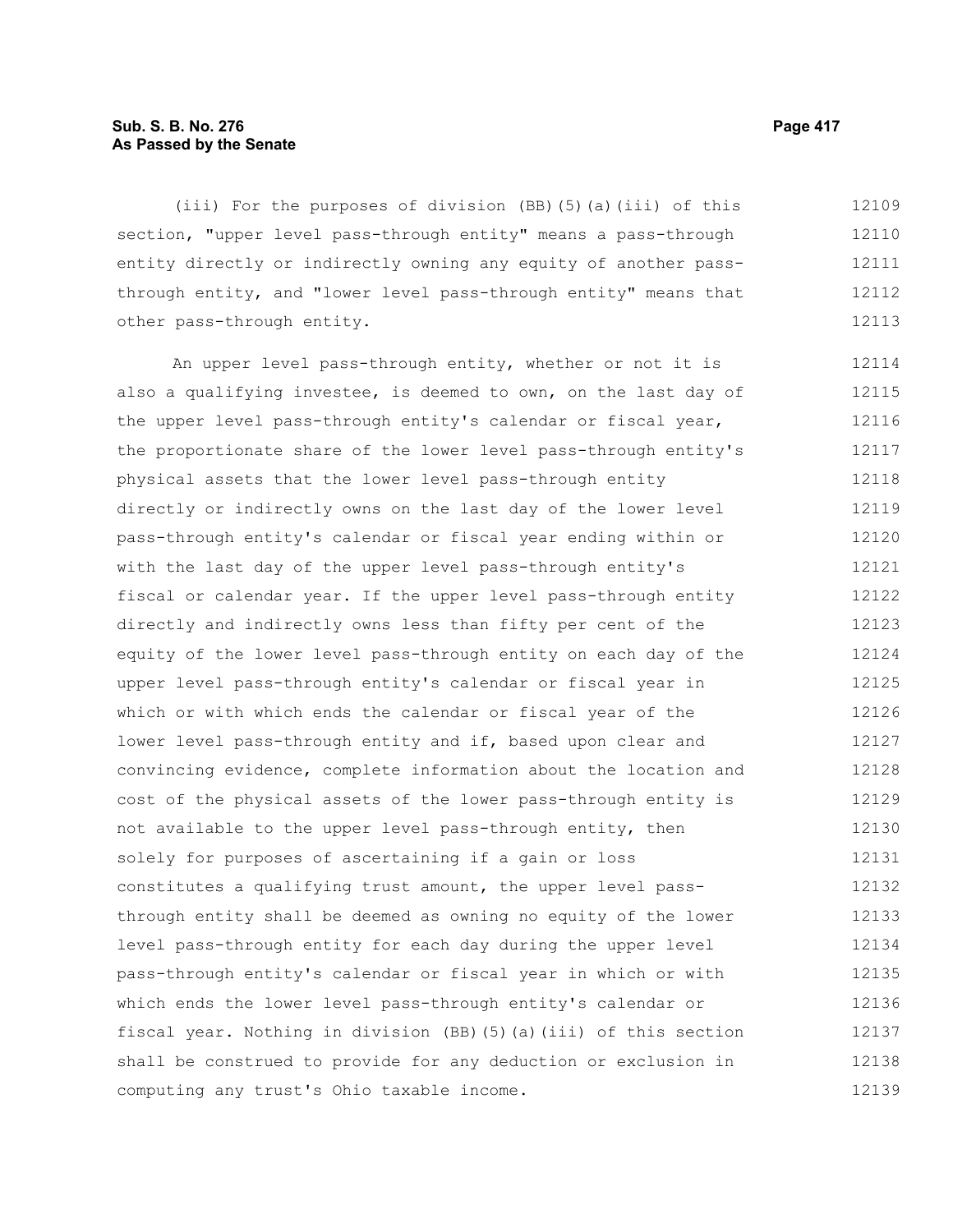## **Sub. S. B. No. 276 Page 418 As Passed by the Senate**

(b) With respect to a trust that is not a resident for the taxable year and with respect to a part of a trust that is not a resident for the taxable year, "qualifying investee" for that taxable year does not include a C corporation if both of the following apply: (i) During the taxable year the trust or part of the trust recognizes a gain or loss from the sale, exchange, or other disposition of equity or ownership interests in, or debt obligations of, the C corporation. (ii) Such gain or loss constitutes nonbusiness income. (6) "Available" means information is such that a person is able to learn of the information by the due date plus extensions, if any, for filing the return for the taxable year in which the trust recognizes the gain or loss. (CC) "Qualifying controlled group" has the same meaning as in section 5733.04 of the Revised Code. (DD) "Related member" has the same meaning as in section 5733.042 of the Revised Code. (EE)(1) For the purposes of division (EE) of this section: (a) "Qualifying person" means any person other than a qualifying corporation. (b) "Qualifying corporation" means any person classified for federal income tax purposes as an association taxable as a corporation, except either of the following: (i) A corporation that has made an election under 12140 12141 12142 12143 12144 12145 12146 12147 12148 12149 12150 12151 12152 12153 12154 12155 12156 12157 12158 12159 12160 12161 12162 12163 12164

subchapter S, chapter one, subtitle A, of the Internal Revenue Code for its taxable year ending within, or on the last day of, the investor's taxable year; 12165 12166 12167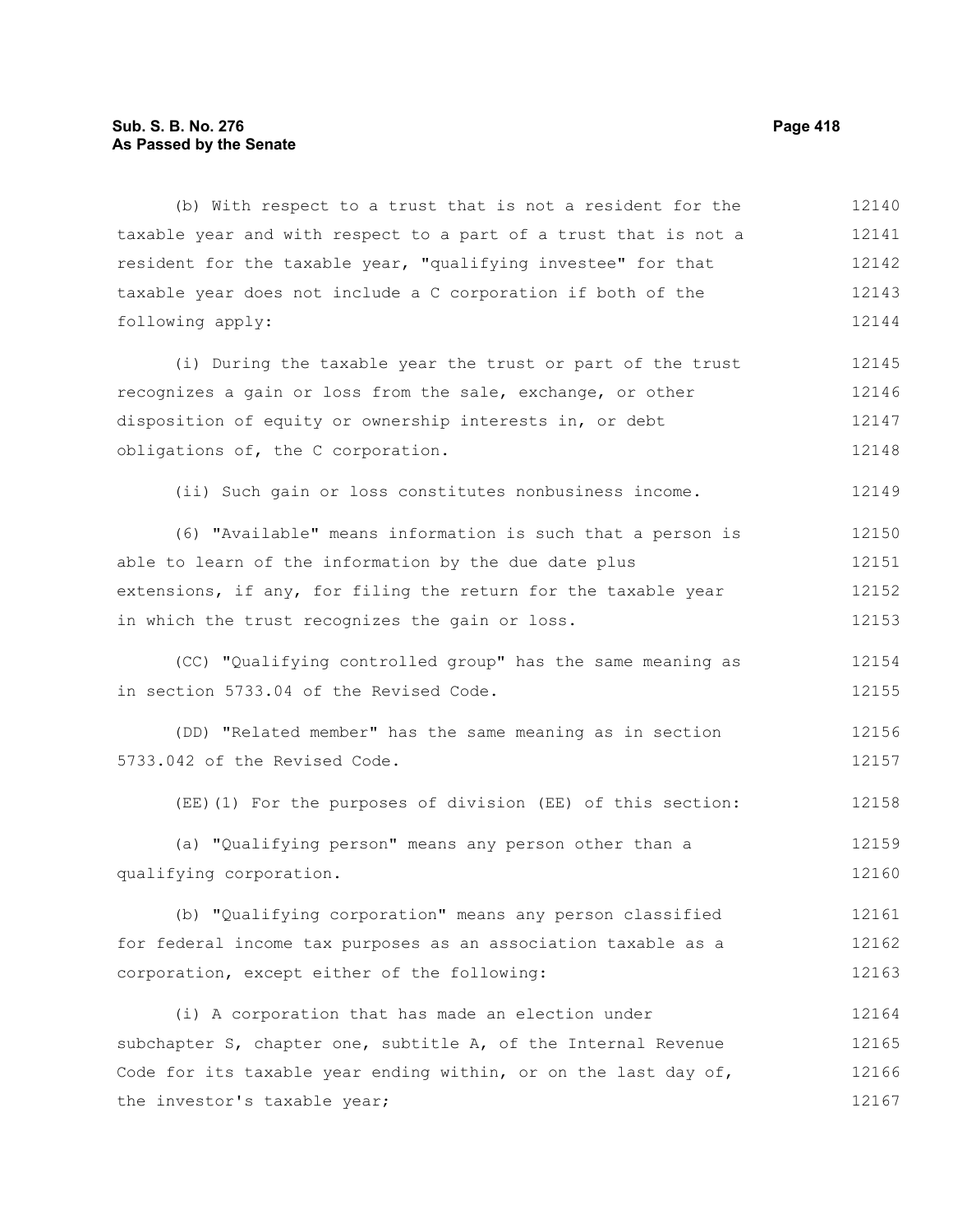#### **Sub. S. B. No. 276 Page 419 As Passed by the Senate**

(ii) A subsidiary that is wholly owned by any corporation that has made an election under subchapter S, chapter one, subtitle A of the Internal Revenue Code for its taxable year ending within, or on the last day of, the investor's taxable year. 12168 12169 12170 12171 12172

(2) For the purposes of this chapter, unless expressly stated otherwise, no qualifying person indirectly owns any asset directly or indirectly owned by any qualifying corporation. 12173 12174 12175

(FF) For purposes of this chapter and Chapter 5751. of the Revised Code: 12176 12177

(1) "Trust" does not include a qualified pre-income tax trust. 12178 12179

(2) A "qualified pre-income tax trust" is any pre-income tax trust that makes a qualifying pre-income tax trust election as described in division (FF)(3) of this section. 12180 12181 12182

(3) A "qualifying pre-income tax trust election" is an election by a pre-income tax trust to subject to the tax imposed by section 5751.02 of the Revised Code the pre-income tax trust and all pass-through entities of which the trust owns or controls, directly, indirectly, or constructively through related interests, five per cent or more of the ownership or equity interests. The trustee shall notify the tax commissioner in writing of the election on or before April 15, 2006. The election, if timely made, shall be effective on and after January 1, 2006, and shall apply for all tax periods and tax years until revoked by the trustee of the trust. 12183 12184 12185 12186 12187 12188 12189 12190 12191 12192 12193

(4) A "pre-income tax trust" is a trust that satisfies all of the following requirements: 12194 12195

(a) The document or instrument creating the trust was 12196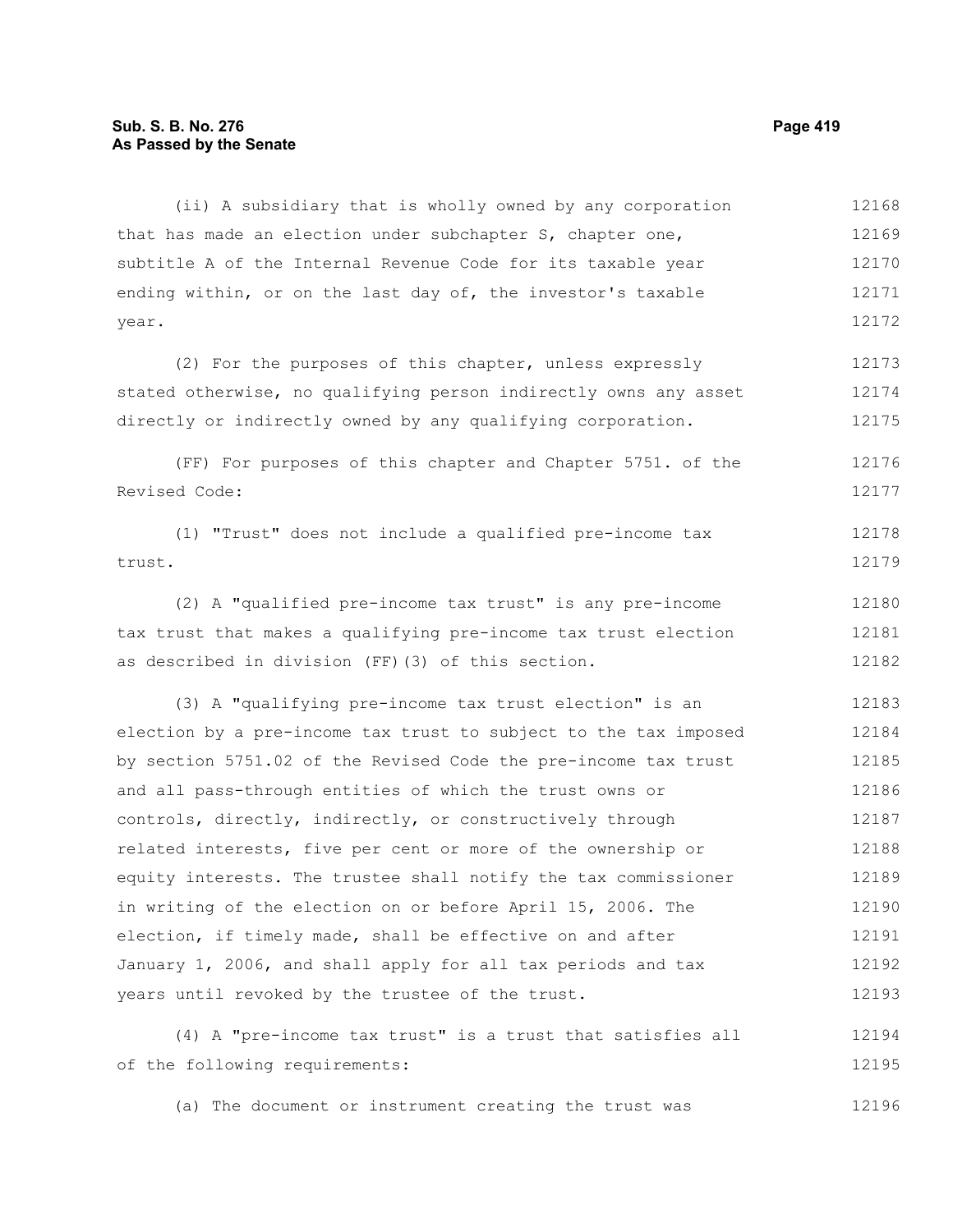executed by the grantor before January 1, 1972; (b) The trust became irrevocable upon the creation of the trust; and (c) The grantor was domiciled in this state at the time the trust was created. (GG) "Uniformed services" has the same meaning as in 10 U.S.C. 101. (HH) "Taxable business income" means the amount by which an individual's business income that is included in federal adjusted gross income exceeds the amount of business income the individual is authorized to deduct under division (A)(31) of this section for the taxable year. (II) "Employer" does not include a franchisor with respect to the franchisor's relationship with a franchisee or an employee of a franchisee, unless the franchisor agrees to assume that role in writing or a court of competent jurisdiction determines that the franchisor exercises a type or degree of control over the franchisee or the franchisee's employees that is not customarily exercised by a franchisor for the purpose of protecting the franchisor's trademark, brand, or both. For purposes of this division, "franchisor" and "franchisee" have the same meanings as in 16 C.F.R. 436.1. (JJ) "Modified adjusted gross income" means Ohio adjusted gross income plus any amount deducted under division (A)(31) of this section for the taxable year. 12197 12198 12199 12200 12201 12202 12203 12204 12205 12206 12207 12208 12209 12210 12211 12212 12213 12214 12215 12216 12217 12218 12219 12220 12221

(KK) "Qualifying Ohio educator" means an individual who, for a taxable year, qualifies as an eligible educator, as that term is defined in section 62 of the Internal Revenue Code, and who holds a certificate, license, or permit described in Chapter 12222 12223 12224 12225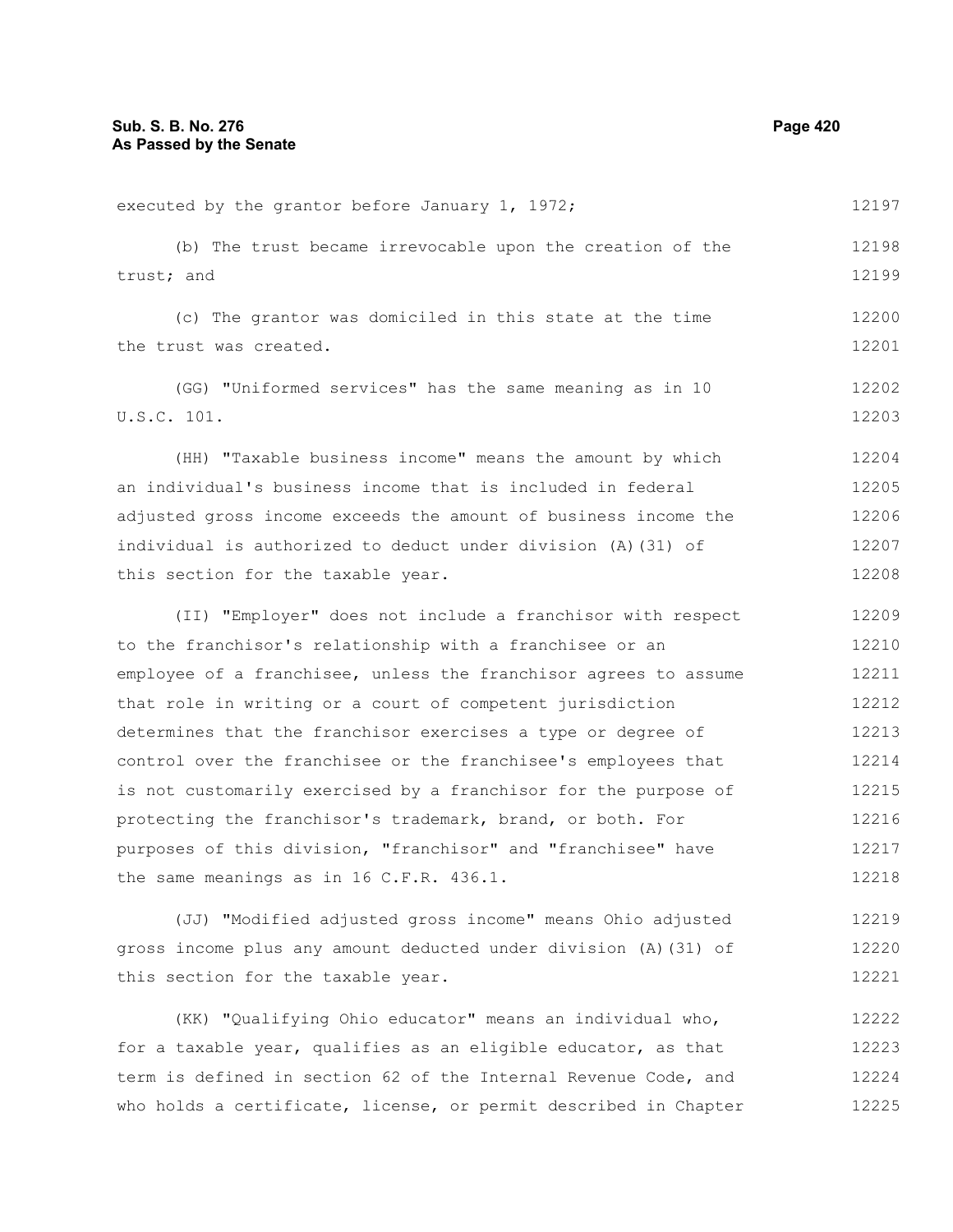3319. or section 3301.071 of the Revised Code. 12226

**Sec. 5751.01.** As used in this chapter:

(A) "Person" means, but is not limited to, individuals, combinations of individuals of any form, receivers, assignees, trustees in bankruptcy, firms, companies, joint-stock companies, business trusts, estates, partnerships, limited liability partnerships, limited liability companies, associations, joint ventures, clubs, societies, for-profit corporations, S corporations, qualified subchapter S subsidiaries, qualified subchapter S trusts, trusts, entities that are disregarded for federal income tax purposes, and any other entities. 12228 12229 12230 12231 12232 12233 12234 12235 12236

(B) "Consolidated elected taxpayer" means a group of two or more persons treated as a single taxpayer for purposes of this chapter as the result of an election made under section 5751.011 of the Revised Code. 12237 12238 12239 12240

(C) "Combined taxpayer" means a group of two or more persons treated as a single taxpayer for purposes of this chapter under section 5751.012 of the Revised Code. 12241 12242 12243

(D) "Taxpayer" means any person, or any group of persons in the case of a consolidated elected taxpayer or combined taxpayer treated as one taxpayer, required to register or pay tax under this chapter. "Taxpayer" does not include excluded persons. 12244 12245 12246 12247 12248

(E) "Excluded person" means any of the following: 12249

(1) Any person with not more than one hundred fifty thousand dollars of taxable gross receipts during the calendar year. Division (E)(1) of this section does not apply to a person that is a member of a consolidated elected taxpayer; 12250 12251 12252 12253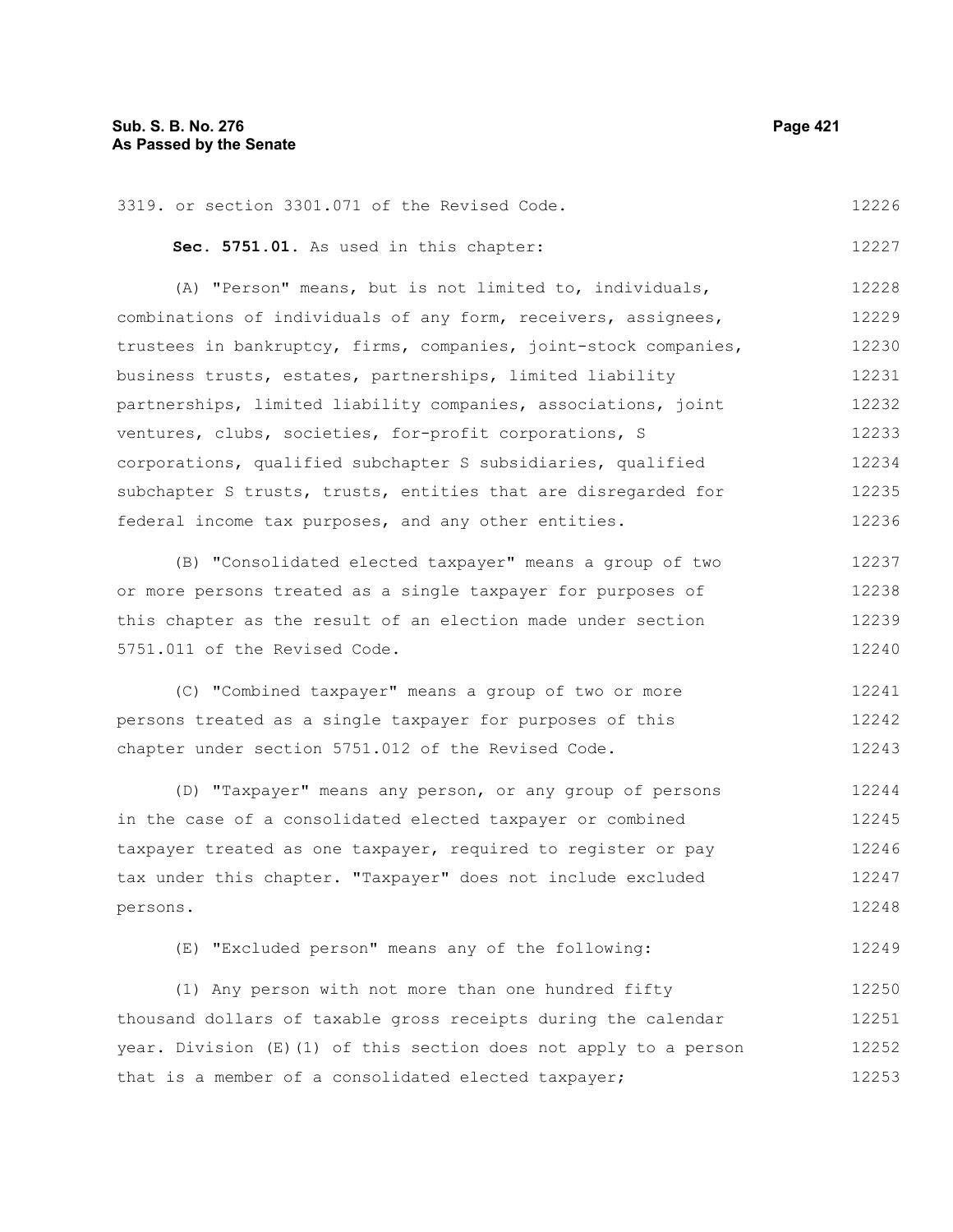# **Sub. S. B. No. 276 Page 422 As Passed by the Senate**

(2) A public utility that paid the excise tax imposed by section 5727.24 or 5727.30 of the Revised Code based on one or more measurement periods that include the entire tax period under this chapter, except that a public utility that is a combined company is a taxpayer with regard to the following gross receipts: 12254 12255 12256 12257 12258 12259

(a) Taxable gross receipts directly attributed to a public utility activity, but not directly attributed to an activity that is subject to the excise tax imposed by section 5727.24 or 5727.30 of the Revised Code; 12260 12261 12262 12263

(b) Taxable gross receipts that cannot be directly attributed to any activity, multiplied by a fraction whose numerator is the taxable gross receipts described in division (E)(2)(a) of this section and whose denominator is the total taxable gross receipts that can be directly attributed to any activity; 12264 12265 12266 12267 12268 12269

(c) Except for any differences resulting from the use of an accrual basis method of accounting for purposes of determining gross receipts under this chapter and the use of the cash basis method of accounting for purposes of determining gross receipts under section 5727.24 of the Revised Code, the gross receipts directly attributed to the activity of a natural gas company shall be determined in a manner consistent with division (D) of section 5727.03 of the Revised Code. 12270 12271 12272 12273 12274 12275 12276 12277

As used in division (E)(2) of this section, "combined company" and "public utility" have the same meanings as in section 5727.01 of the Revised Code. 12278 12279 12280

(3) A financial institution, as defined in section 5726.01 of the Revised Code, that paid the tax imposed by section 12281 12282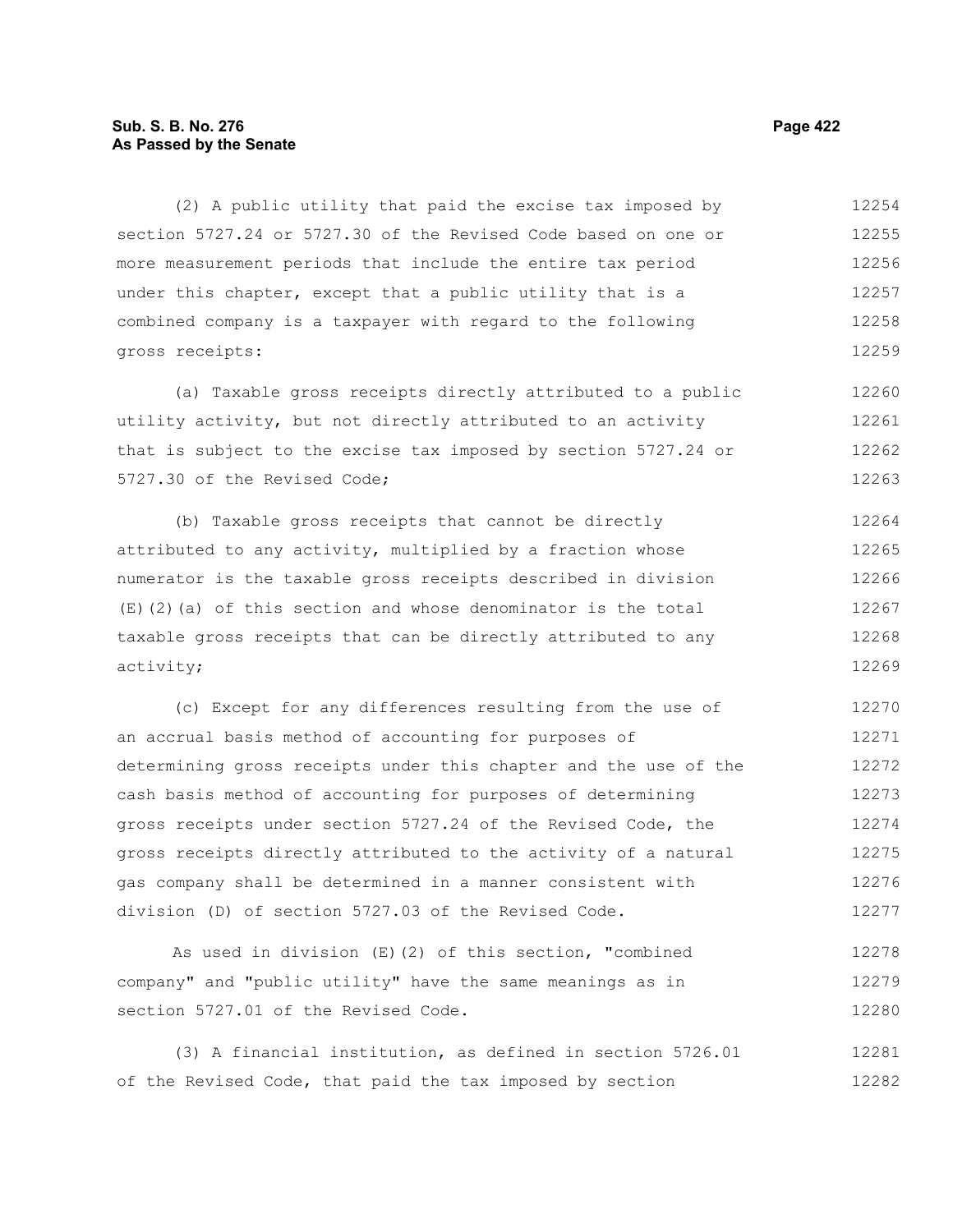5726.02 of the Revised Code based on one or more taxable years that include the entire tax period under this chapter; (4) A person directly or indirectly owned by one or more financial institutions, as defined in section 5726.01 of the Revised Code, that paid the tax imposed by section 5726.02 of the Revised Code based on one or more taxable years that include the entire tax period under this chapter. For the purposes of division  $(E)$  (4) of this section, a person owns another person under the following circumstances: 12283 12284 12285 12286 12287 12288 12289 12290 12291

(a) In the case of corporations issuing capital stock, one corporation owns another corporation if it owns fifty per cent or more of the other corporation's capital stock with current voting rights; 12292 12293 12294 12295

(b) In the case of a limited liability company, one person owns the company if that person's membership interest, as defined in section 1705.01 or 1706.01 of the Revised Code as applicable, is fifty per cent or more of the combined membership interests of all persons owning such interests in the company; 12296 12297 12298 12299 12300

(c) In the case of a partnership, trust, or other unincorporated business organization other than a limited liability company, one person owns the organization if, under the articles of organization or other instrument governing the affairs of the organization, that person has a beneficial interest in the organization's profits, surpluses, losses, or distributions of fifty per cent or more of the combined beneficial interests of all persons having such an interest in the organization. 12301 12302 12303 12304 12305 12306 12307 12308 12309

(5) A domestic insurance company or foreign insurance company, as defined in section 5725.01 of the Revised Code, that 12310 12311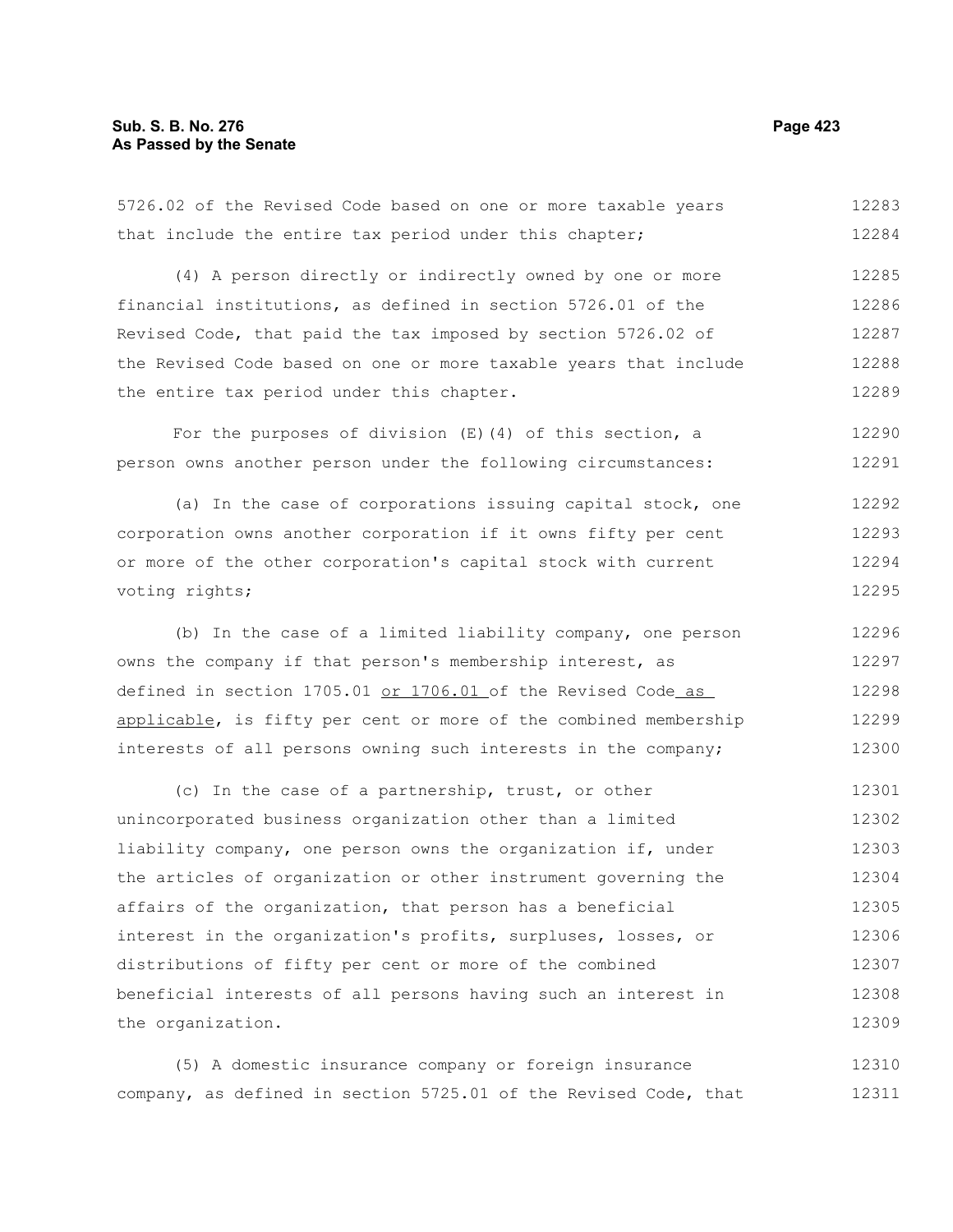#### **Sub. S. B. No. 276 Page 424 As Passed by the Senate**

paid the insurance company premiums tax imposed by section 5725.18 or Chapter 5729. of the Revised Code, or an unauthorized insurance company whose gross premiums are subject to tax under section 3905.36 of the Revised Code based on one or more measurement periods that include the entire tax period under this chapter; 12312 12313 12314 12315 12316 12317

(6) A person that solely facilitates or services one or more securitizations of phase-in-recovery property pursuant to a final financing order as those terms are defined in section 4928.23 of the Revised Code. For purposes of this division, "securitization" means transferring one or more assets to one or more persons and then issuing securities backed by the right to receive payment from the asset or assets so transferred. 12318 12319 12320 12321 12322 12323 12324

(7) Except as otherwise provided in this division, a preincome tax trust as defined in division (FF)(4) of section 5747.01 of the Revised Code and any pass-through entity of which such pre-income tax trust owns or controls, directly, indirectly, or constructively through related interests, more than five per cent of the ownership or equity interests. If the pre-income tax trust has made a qualifying pre-income tax trust election under division (FF)(3) of section 5747.01 of the Revised Code, then the trust and the pass-through entities of which it owns or controls, directly, indirectly, or constructively through related interests, more than five per cent of the ownership or equity interests, shall not be excluded persons for purposes of the tax imposed under section 5751.02 of the Revised Code. 12325 12326 12327 12328 12329 12330 12331 12332 12333 12334 12335 12336 12337 12338

(8) Nonprofit organizations or the state and its agencies, instrumentalities, or political subdivisions. 12339 12340

(F) Except as otherwise provided in divisions  $(F)(2)$ ,  $(3)$ , 12341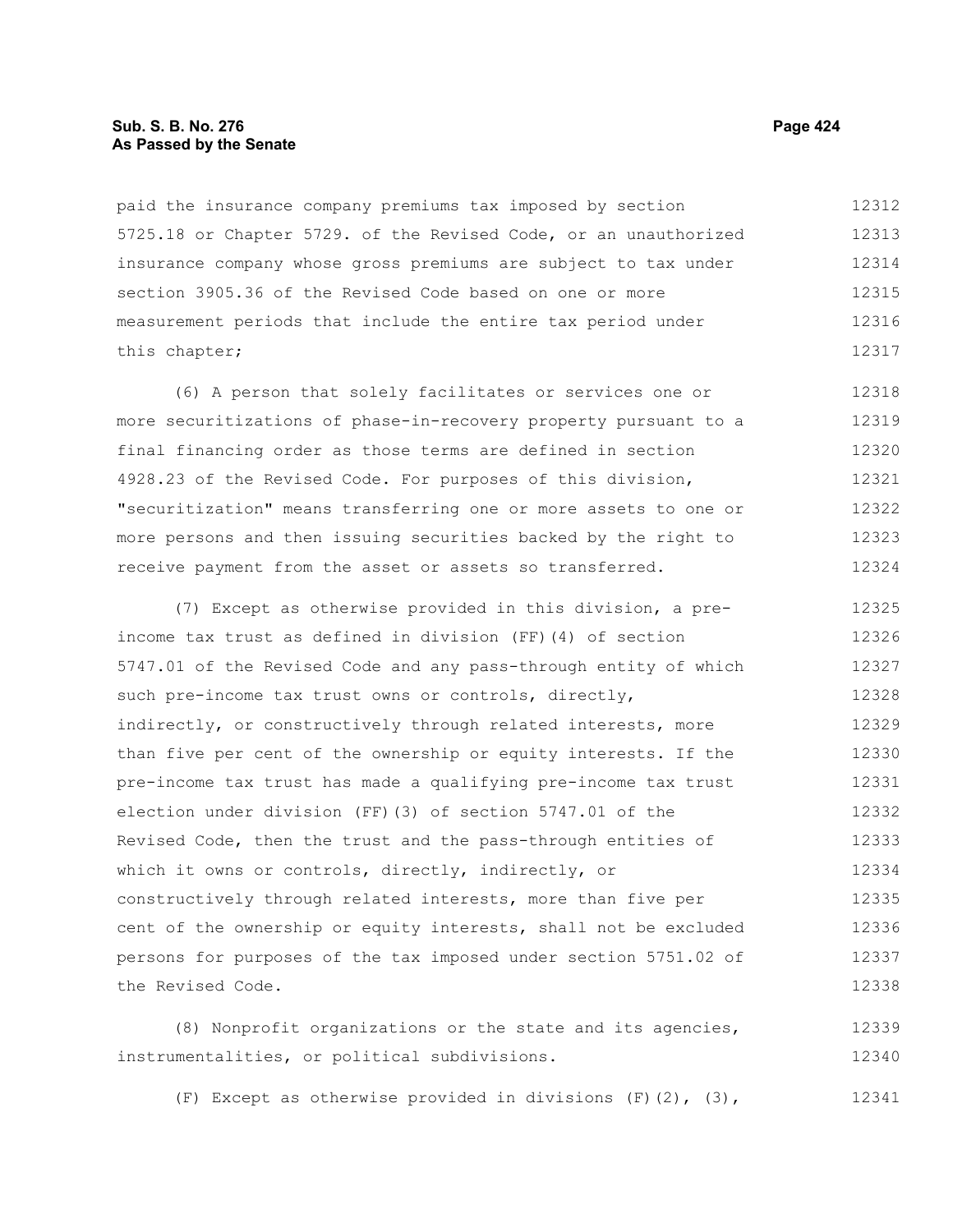#### **Sub. S. B. No. 276 Page 425 As Passed by the Senate**

and (4) of this section, "gross receipts" means the total amount realized by a person, without deduction for the cost of goods sold or other expenses incurred, that contributes to the production of gross income of the person, including the fair market value of any property and any services received, and any debt transferred or forgiven as consideration. (1) The following are examples of gross receipts: (a) Amounts realized from the sale, exchange, or other disposition of the taxpayer's property to or with another; (b) Amounts realized from the taxpayer's performance of services for another; (c) Amounts realized from another's use or possession of the taxpayer's property or capital; (d) Any combination of the foregoing amounts. (2) "Gross receipts" excludes the following amounts: (a) Interest income except interest on credit sales; (b) Dividends and distributions from corporations, and distributive or proportionate shares of receipts and income from a pass-through entity as defined under section 5733.04 of the Revised Code; (c) Receipts from the sale, exchange, or other disposition of an asset described in section 1221 or 1231 of the Internal Revenue Code, without regard to the length of time the person held the asset. Notwithstanding section 1221 of the Internal Revenue Code, receipts from hedging transactions also are excluded to the extent the transactions are entered into primarily to protect a financial position, such as managing the risk of exposure to (i) foreign currency fluctuations that 12342 12343 12344 12345 12346 12347 12348 12349 12350 12351 12352 12353 12354 12355 12356 12357 12358 12359 12360 12361 12362 12363 12364 12365 12366 12367 12368 12369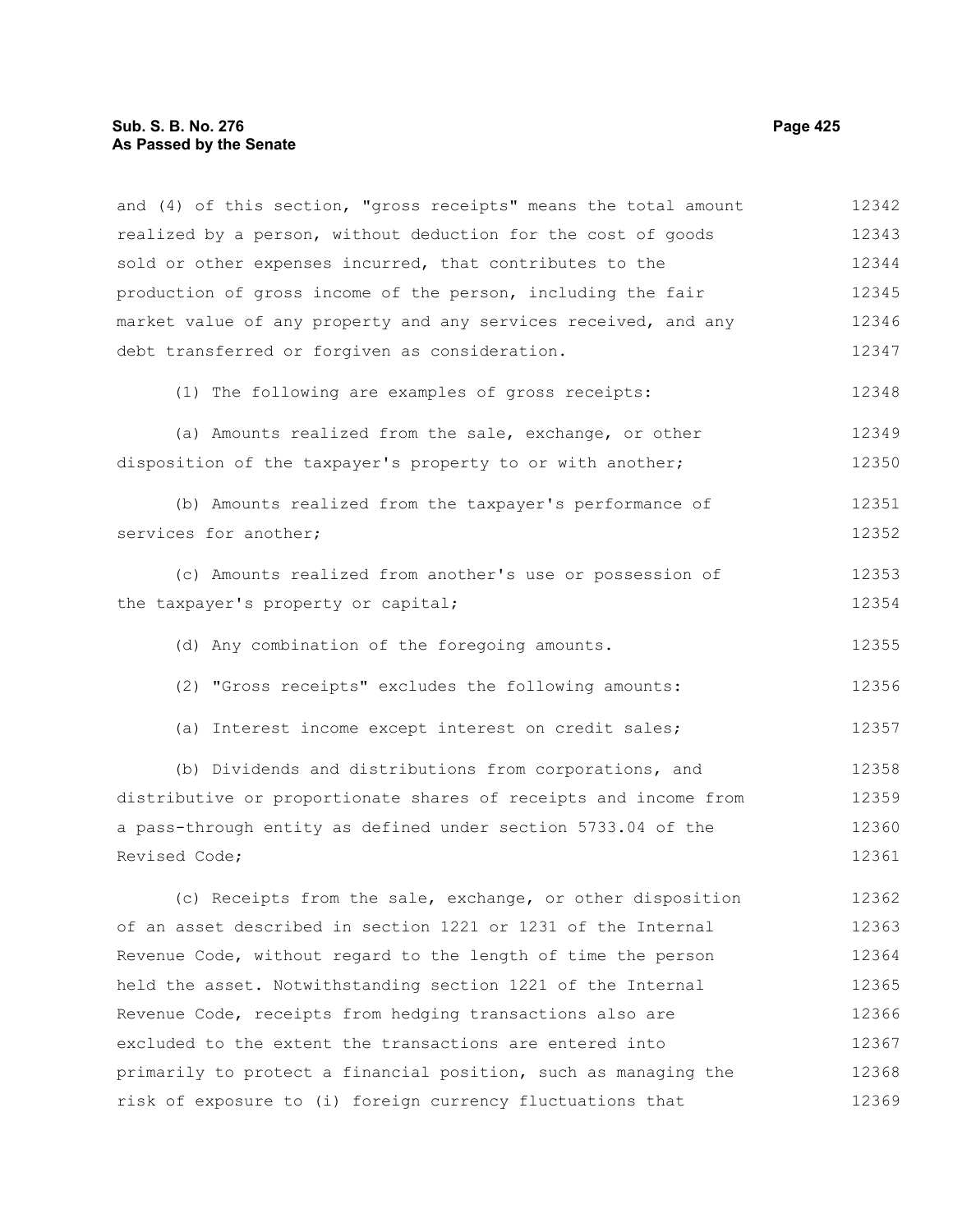#### **Sub. S. B. No. 276 Page 426 As Passed by the Senate**

affect assets, liabilities, profits, losses, equity, or investments in foreign operations; (ii) interest rate fluctuations; or (iii) commodity price fluctuations. As used in division  $(F)(2)(c)$  of this section, "hedging transaction" has the same meaning as used in section 1221 of the Internal Revenue Code and also includes transactions accorded hedge accounting treatment under statement of financial accounting standards number 133 of the financial accounting standards board. For the purposes of division  $(F)(2)(c)$  of this section, the actual transfer of title of real or tangible personal property to another entity is not a hedging transaction. 12370 12371 12372 12373 12374 12375 12376 12377 12378 12379 12380

(d) Proceeds received attributable to the repayment, maturity, or redemption of the principal of a loan, bond, mutual fund, certificate of deposit, or marketable instrument; 12381 12382 12383

(e) The principal amount received under a repurchase agreement or on account of any transaction properly characterized as a loan to the person; 12384 12385 12386

(f) Contributions received by a trust, plan, or other arrangement, any of which is described in section 501(a) of the Internal Revenue Code, or to which Title 26, Subtitle A, Chapter 1, Subchapter (D) of the Internal Revenue Code applies; 12387 12388 12389 12390

(g) Compensation, whether current or deferred, and whether in cash or in kind, received or to be received by an employee, former employee, or the employee's legal successor for services rendered to or for an employer, including reimbursements received by or for an individual for medical or education expenses, health insurance premiums, or employee expenses, or on account of a dependent care spending account, legal services plan, any cafeteria plan described in section 125 of the Internal Revenue Code, or any similar employee reimbursement; 12391 12392 12393 12394 12395 12396 12397 12398 12399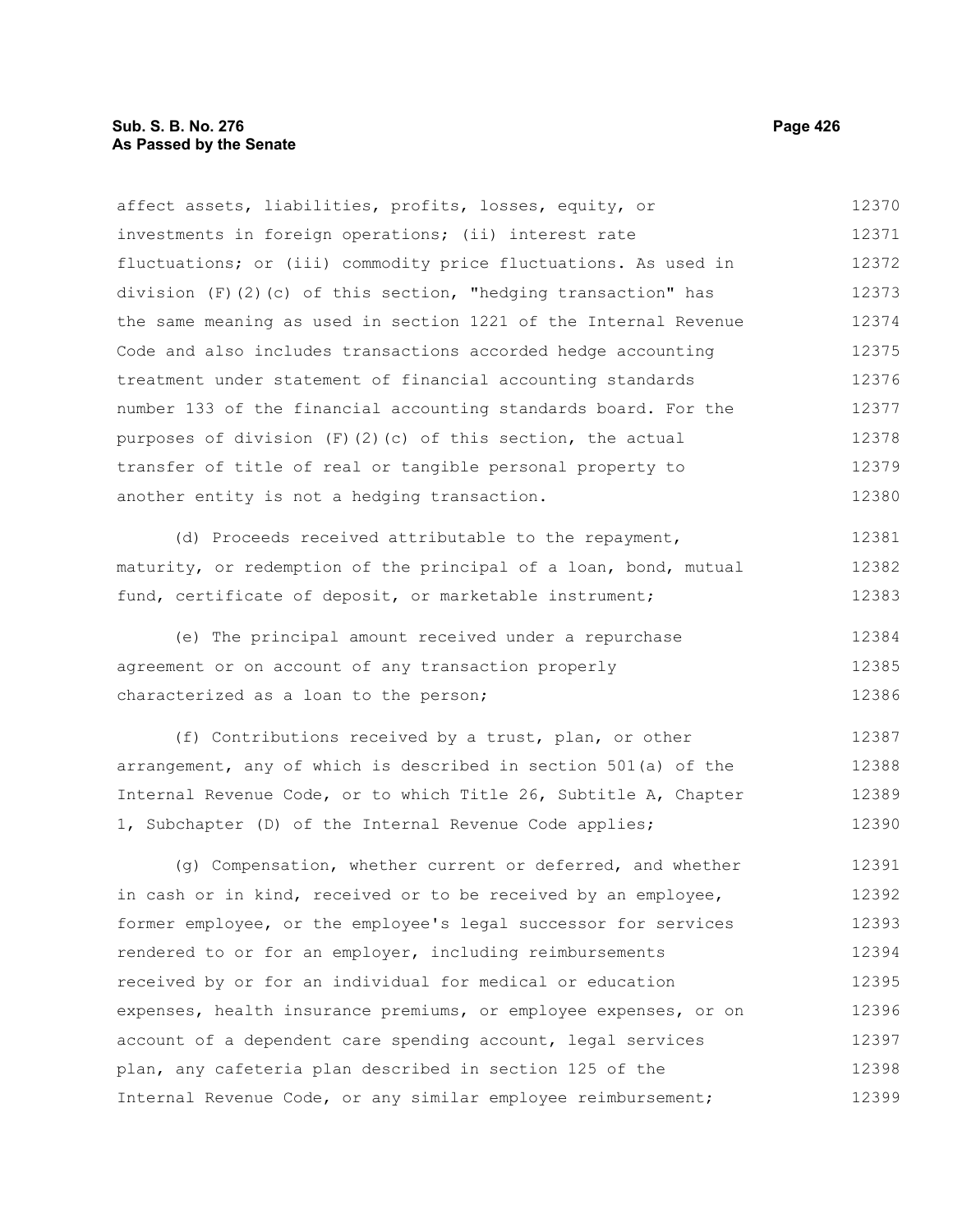(h) Proceeds received from the issuance of the taxpayer's own stock, options, warrants, puts, or calls, or from the sale of the taxpayer's treasury stock; (i) Proceeds received on the account of payments from insurance policies, except those proceeds received for the loss of business revenue; (i) Gifts or charitable contributions received; membership dues received by trade, professional, homeowners', or 12400 12401 12403 12404 12405 12406 12407

condominium associations; and payments received for educational courses, meetings, meals, or similar payments to a trade, professional, or other similar association; and fundraising receipts received by any person when any excess receipts are donated or used exclusively for charitable purposes; 12408 12409 12410 12411 12412

(k) Damages received as the result of litigation in excess of amounts that, if received without litigation, would be gross receipts; 12413 12414 12415

(l) Property, money, and other amounts received or acquired by an agent on behalf of another in excess of the agent's commission, fee, or other remuneration; 12416 12417 12418

(m) Tax refunds, other tax benefit recoveries, and reimbursements for the tax imposed under this chapter made by entities that are part of the same combined taxpayer or consolidated elected taxpayer group, and reimbursements made by entities that are not members of a combined taxpayer or consolidated elected taxpayer group that are required to be made for economic parity among multiple owners of an entity whose tax obligation under this chapter is required to be reported and paid entirely by one owner, pursuant to the requirements of sections 5751.011 and 5751.012 of the Revised Code; 12419 12420 12421 12422 12423 12424 12425 12426 12427 12428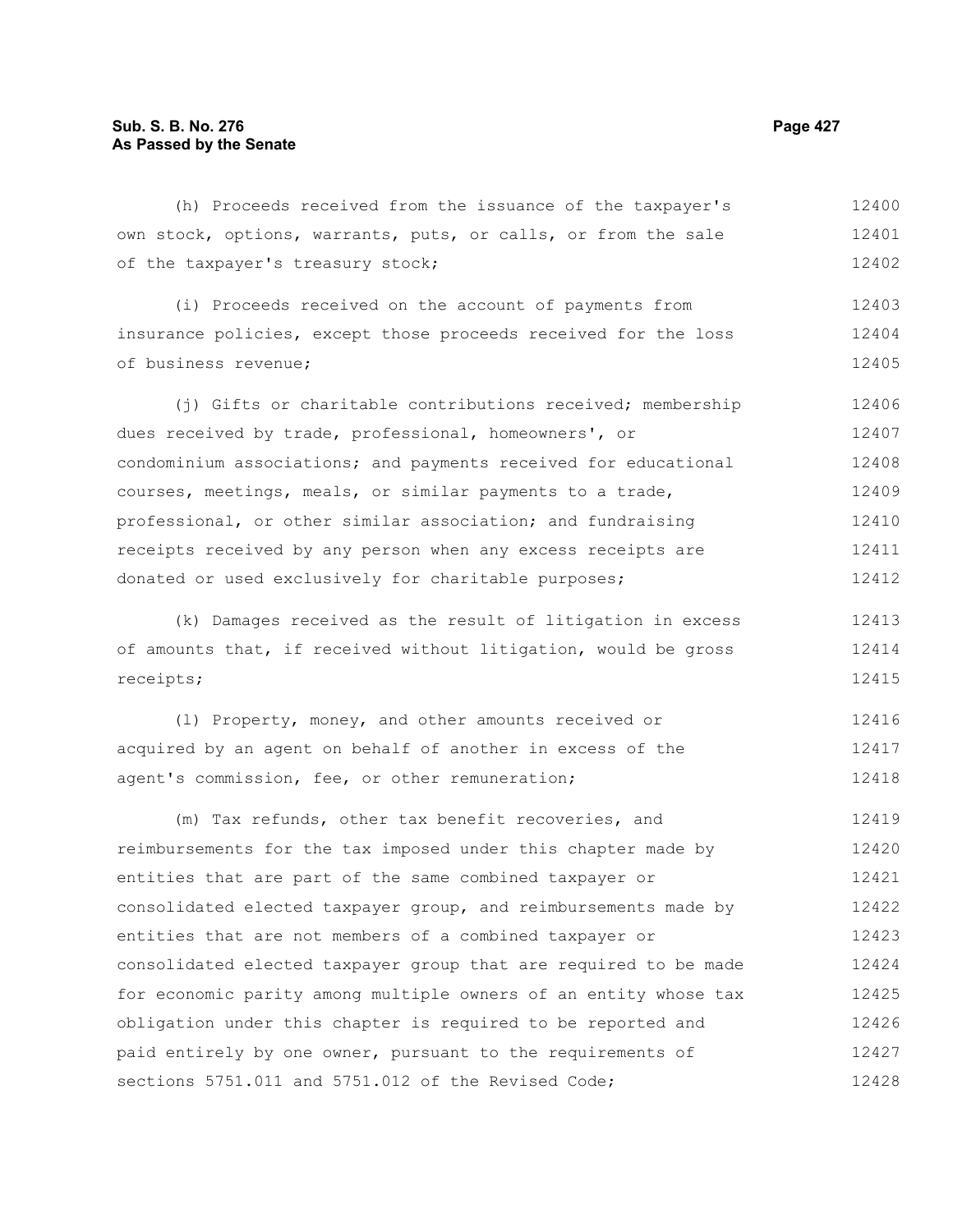another person;

12450

| (n) Pension reversions;                                          | 12429 |  |  |  |  |  |
|------------------------------------------------------------------|-------|--|--|--|--|--|
| (o) Contributions to capital;                                    | 12430 |  |  |  |  |  |
| (p) Sales or use taxes collected as a vendor or an out-of-       | 12431 |  |  |  |  |  |
| state seller on behalf of the taxing jurisdiction from a         | 12432 |  |  |  |  |  |
| consumer or other taxes the taxpayer is required by law to       |       |  |  |  |  |  |
| collect directly from a purchaser and remit to a local, state,   |       |  |  |  |  |  |
| or federal tax authority;                                        |       |  |  |  |  |  |
| (q) In the case of receipts from the sale of cigarettes,         | 12436 |  |  |  |  |  |
| tobacco products, or vapor products by a wholesale dealer,       |       |  |  |  |  |  |
| retail dealer, distributor, manufacturer, vapor distributor, or  |       |  |  |  |  |  |
| seller, all as defined in section 5743.01 of the Revised Code,   | 12439 |  |  |  |  |  |
| an amount equal to the federal and state excise taxes paid by    |       |  |  |  |  |  |
| any person on or for such cigarettes, tobacco products, or vapor |       |  |  |  |  |  |
| products under subtitle E of the Internal Revenue Code or        |       |  |  |  |  |  |
| Chapter 5743. of the Revised Code;                               | 12443 |  |  |  |  |  |
| (r) In the case of receipts from the sale, transfer,             | 12444 |  |  |  |  |  |
| exchange, or other disposition of motor fuel as "motor fuel" is  | 12445 |  |  |  |  |  |
| defined in section 5736.01 of the Revised Code, an amount equal  | 12446 |  |  |  |  |  |
| to the value of the motor fuel, including federal and state      | 12447 |  |  |  |  |  |
| motor fuel excise taxes and receipts from billing or invoicing   |       |  |  |  |  |  |
| the tax imposed under section 5736.02 of the Revised Code to     | 12449 |  |  |  |  |  |

(s) In the case of receipts from the sale of beer or intoxicating liquor, as defined in section 4301.01 of the Revised Code, by a person holding a permit issued under Chapter 4301. or 4303. of the Revised Code, an amount equal to federal and state excise taxes paid by any person on or for such beer or intoxicating liquor under subtitle E of the Internal Revenue Code or Chapter 4301. or 4305. of the Revised Code; 12451 12452 12453 12454 12455 12456 12457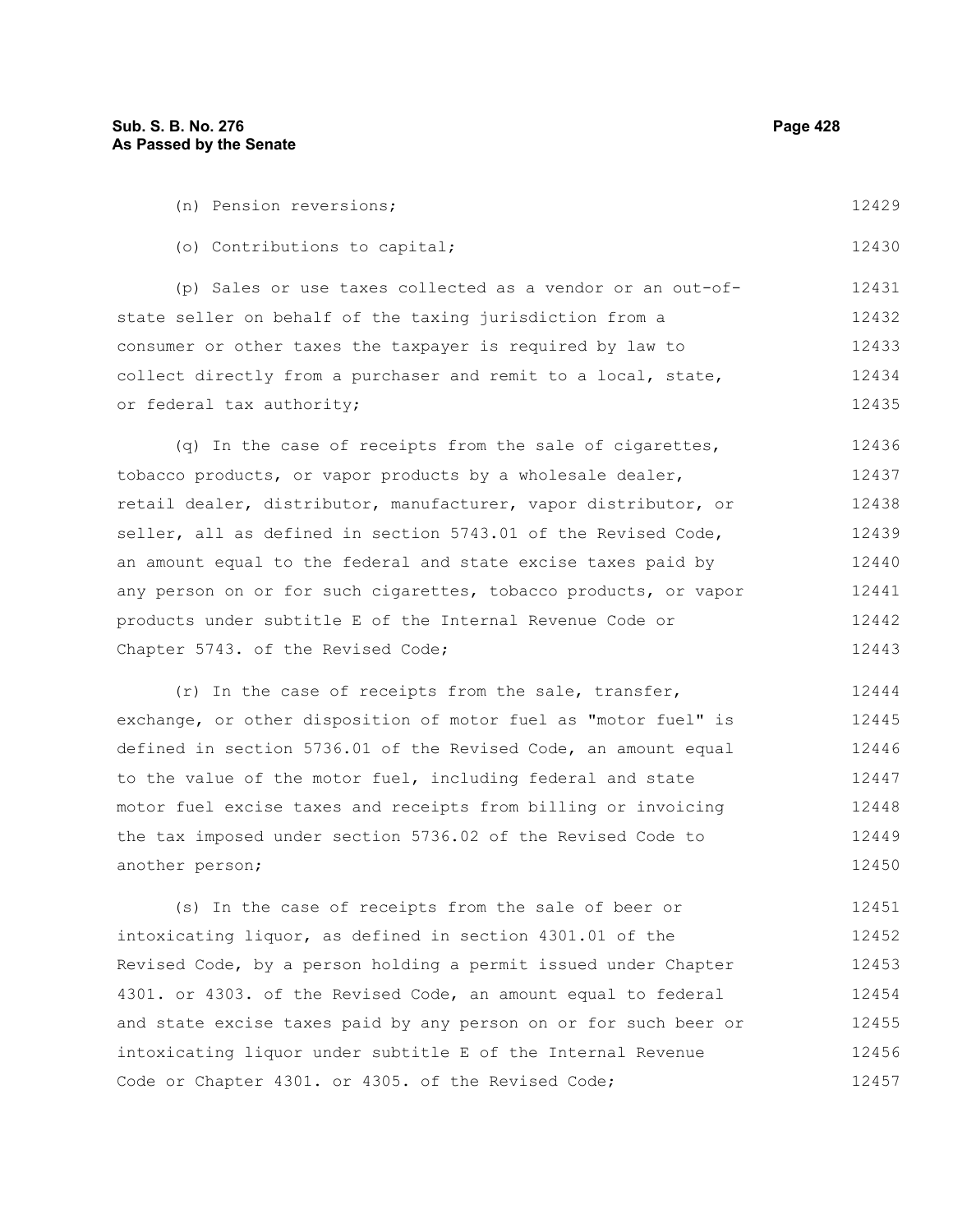# **Sub. S. B. No. 276 Page 429 As Passed by the Senate**

(t) Receipts realized by a new motor vehicle dealer or used motor vehicle dealer, as defined in section 4517.01 of the Revised Code, from the sale or other transfer of a motor vehicle, as defined in that section, to another motor vehicle dealer for the purpose of resale by the transferee motor vehicle dealer, but only if the sale or other transfer was based upon the transferee's need to meet a specific customer's preference for a motor vehicle; 12458 12459 12460 12461 12462 12463 12464 12465

(u) Receipts from a financial institution described in division (E)(3) of this section for services provided to the financial institution in connection with the issuance, processing, servicing, and management of loans or credit accounts, if such financial institution and the recipient of such receipts have at least fifty per cent of their ownership interests owned or controlled, directly or constructively through related interests, by common owners; 12466 12467 12468 12469 12470 12471 12472 12473

(v) Receipts realized from administering anti-neoplastic drugs and other cancer chemotherapy, biologicals, therapeutic agents, and supportive drugs in a physician's office to patients with cancer; 12474 12475 12476 12477

(w) Funds received or used by a mortgage broker that is not a dealer in intangibles, other than fees or other consideration, pursuant to a table-funding mortgage loan or warehouse-lending mortgage loan. Terms used in division (F)(2) (w) of this section have the same meanings as in section 1322.01 of the Revised Code, except "mortgage broker" means a person assisting a buyer in obtaining a mortgage loan for a fee or other consideration paid by the buyer or a lender, or a person engaged in table-funding or warehouse-lending mortgage loans that are first lien mortgage loans. 12478 12479 12480 12481 12482 12483 12484 12485 12486 12487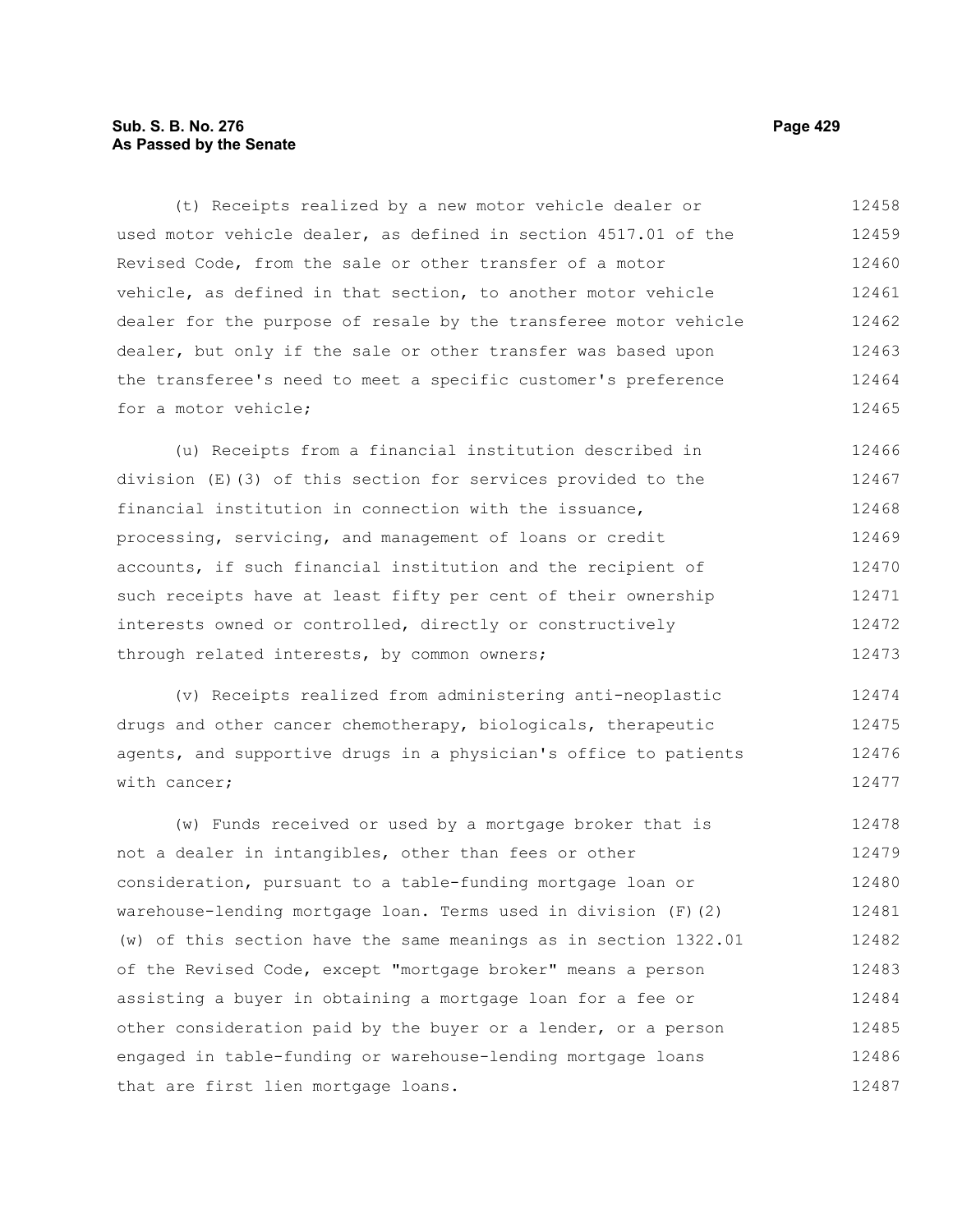# **Sub. S. B. No. 276 Page 430 As Passed by the Senate**

(x) Property, money, and other amounts received by a professional employer organization, as defined in section 4125.01 of the Revised Code, from a client employer, as defined in that section, in excess of the administrative fee charged by the professional employer organization to the client employer; 12488 12489 12490 12491 12492

(y) In the case of amounts retained as commissions by a permit holder under Chapter 3769. of the Revised Code, an amount equal to the amounts specified under that chapter that must be paid to or collected by the tax commissioner as a tax and the amounts specified under that chapter to be used as purse money; 12493 12494 12495 12496 12497

- (z) Qualifying distribution center receipts. 12498
- (i) For purposes of division (F)(2)(z) of this section: 12499

(I) "Qualifying distribution center receipts" means receipts of a supplier from qualified property that is delivered to a qualified distribution center, multiplied by a quantity that equals one minus the Ohio delivery percentage. If the qualified distribution center is a refining facility, "supplier" includes all dealers, brokers, processors, sellers, vendors, cosigners, and distributors of qualified property. 12500 12501 12502 12503 12504 12505 12506

(II) "Qualified property" means tangible personal property delivered to a qualified distribution center that is shipped to that qualified distribution center solely for further shipping by the qualified distribution center to another location in this state or elsewhere or, in the case of gold, silver, platinum, or palladium delivered to a refining facility solely for refining to a grade and fineness acceptable for delivery to a registered commodities exchange. "Further shipping" includes storing and repackaging property into smaller or larger bundles, so long as the property is not subject to further manufacturing or 12507 12508 12509 12510 12511 12512 12513 12514 12515 12516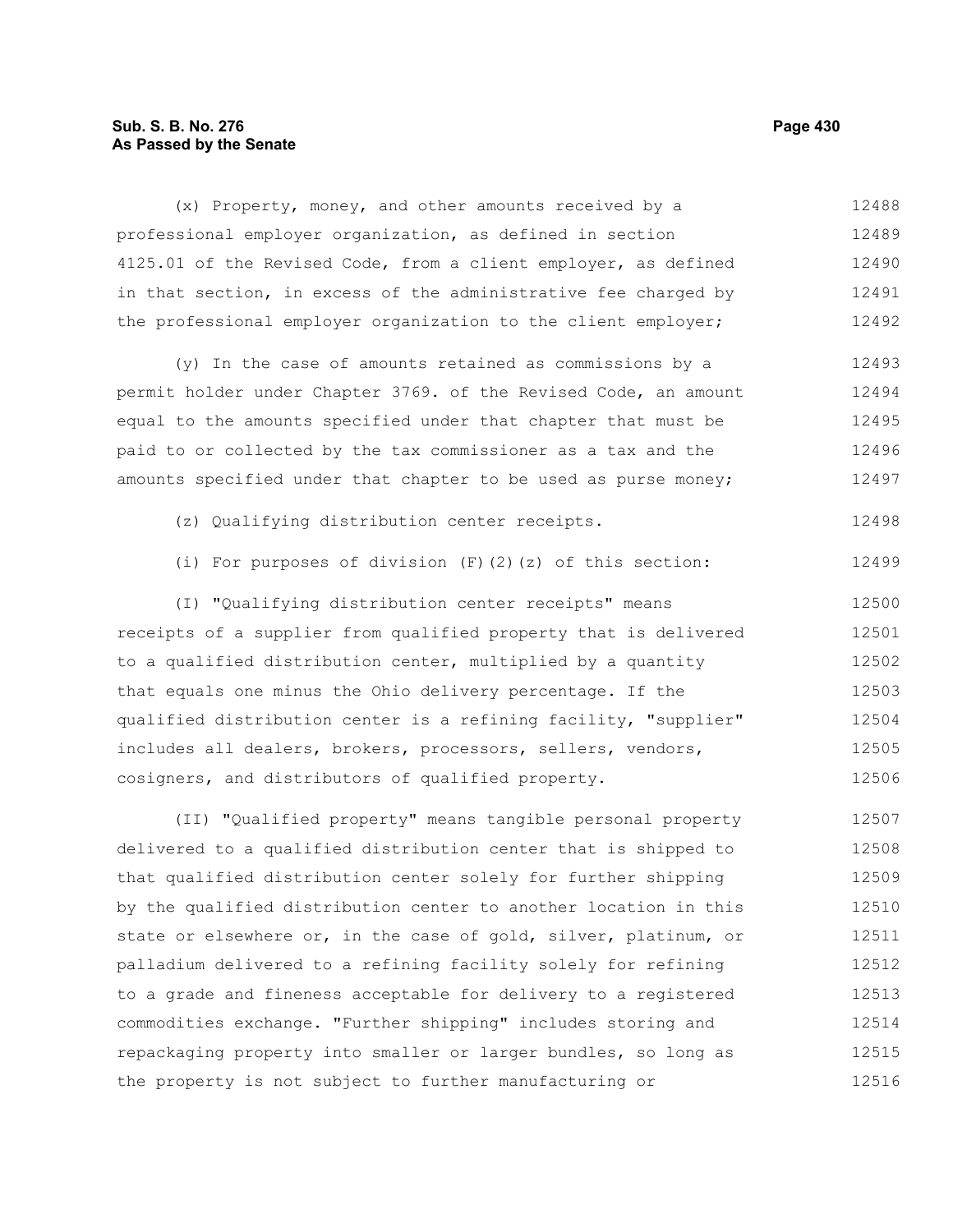processing. "Refining" is limited to extracting impurities from gold, silver, platinum, or palladium through smelting or some other process at a refining facility. 12517 12518 12519

(III) "Qualified distribution center" means a warehouse, a facility similar to a warehouse, or a refining facility in this state that, for the qualifying year, is operated by a person that is not part of a combined taxpayer group and that has a qualifying certificate. All warehouses or facilities similar to warehouses that are operated by persons in the same taxpayer group and that are located within one mile of each other shall be treated as one qualified distribution center. All refining facilities that are operated by persons in the same taxpayer group and that are located in the same or adjacent counties may be treated as one qualified distribution center. 12520 12521 12522 12523 12524 12525 12526 12527 12528 12529 12530

(IV) "Qualifying year" means the calendar year to which the qualifying certificate applies.

(V) "Qualifying period" means the period of the first day of July of the second year preceding the qualifying year through the thirtieth day of June of the year preceding the qualifying year. 12533 12534 12535 12536

(VI) "Qualifying certificate" means the certificate issued by the tax commissioner after the operator of a distribution center files an annual application with the commissioner. The application and annual fee shall be filed and paid for each qualified distribution center on or before the first day of September before the qualifying year or within forty-five days after the distribution center opens, whichever is later. 12537 12538 12539 12540 12541 12542 12543

The applicant must substantiate to the commissioner's satisfaction that, for the qualifying period, all persons 12544 12545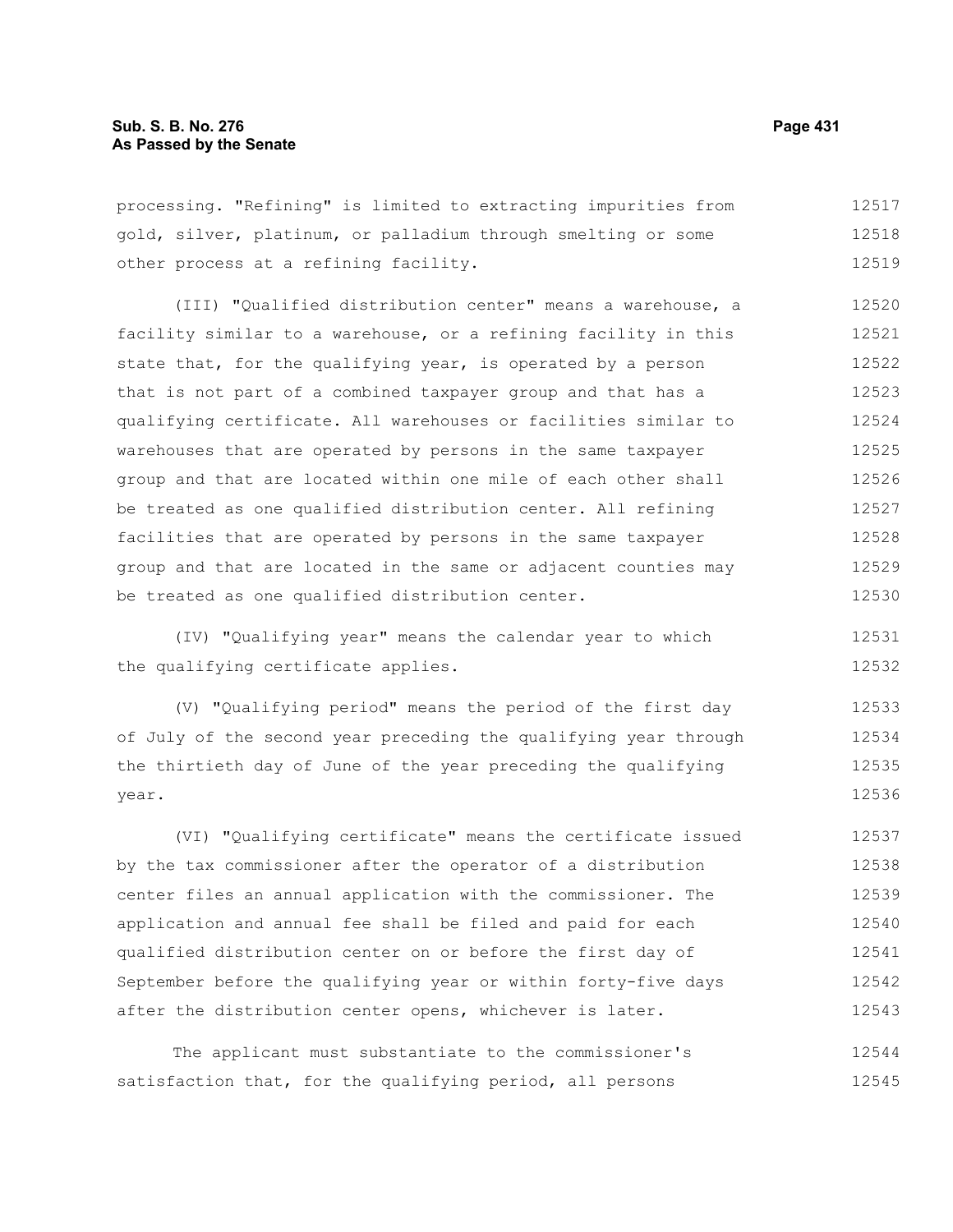### **Sub. S. B. No. 276 Page 432 As Passed by the Senate**

operating the distribution center have more than fifty per cent of the cost of the qualified property shipped to a location such that it would be sitused outside this state under the provisions of division (E) of section 5751.033 of the Revised Code. The applicant must also substantiate that the distribution center cumulatively had costs from its suppliers equal to or exceeding five hundred million dollars during the qualifying period. (For purposes of division (F)(2)(z)(i)(VI) of this section, "supplier" excludes any person that is part of the consolidated elected taxpayer group, if applicable, of the operator of the qualified distribution center.) The commissioner may require the applicant to have an independent certified public accountant certify that the calculation of the minimum thresholds required for a qualified distribution center by the operator of a distribution center has been made in accordance with generally accepted accounting principles. The commissioner shall issue or deny the issuance of a certificate within sixty days after the receipt of the application. A denial is subject to appeal under section 5717.02 of the Revised Code. If the operator files a timely appeal under section 5717.02 of the Revised Code, the operator shall be granted a qualifying certificate effective for the remainder of the qualifying year or until the appeal is finalized, whichever is earlier. If the operator does not prevail in the appeal, the operator shall pay the ineligible operator's supplier tax liability. 12546 12547 12548 12549 12550 12551 12552 12553 12554 12555 12556 12557 12558 12559 12560 12561 12562 12563 12564 12565 12566 12567 12568 12569 12570

(VII) "Ohio delivery percentage" means the proportion of the total property delivered to a destination inside Ohio from the qualified distribution center during the qualifying period compared with total deliveries from such distribution center everywhere during the qualifying period. 12571 12572 12573 12574 12575

(VIII) "Refining facility" means one or more buildings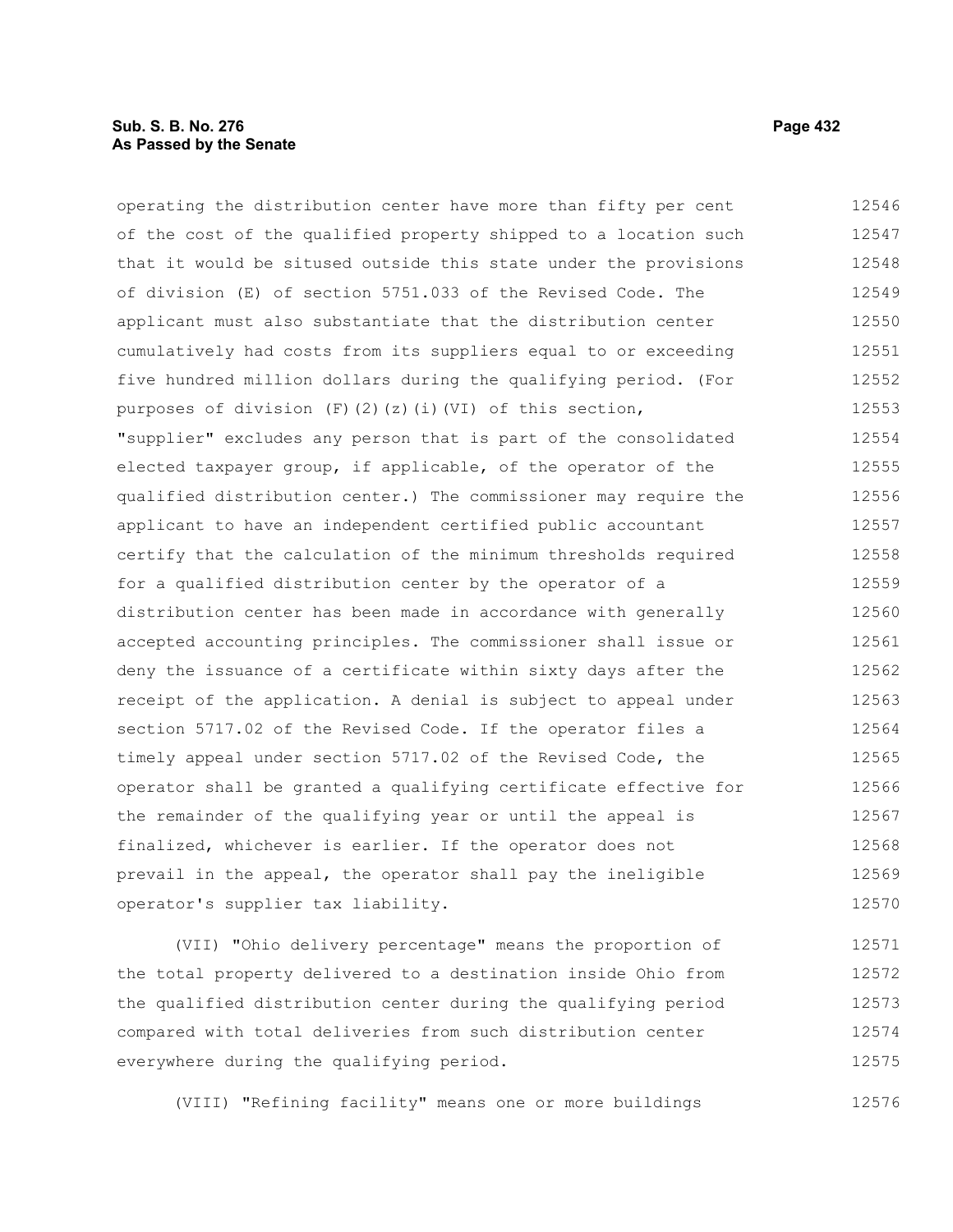### **Sub. S. B. No. 276 Page 433 As Passed by the Senate**

located in a county in the Appalachian region of this state as defined by section 107.21 of the Revised Code and utilized for refining or smelting gold, silver, platinum, or palladium to a grade and fineness acceptable for delivery to a registered commodities exchange. 12577 12578 12579 12580 12581

(IX) "Registered commodities exchange" means a board of trade, such as New York mercantile exchange, inc. or commodity exchange, inc., designated as a contract market by the commodity futures trading commission under the "Commodity Exchange Act," 7 U.S.C. 1 et seq., as amended. 12582 12583 12584 12585 12586

(X) "Ineligible operator's supplier tax liability" means an amount equal to the tax liability of all suppliers of a distribution center had the distribution center not been issued a qualifying certificate for the qualifying year. Ineligible operator's supplier tax liability shall not include interest or penalties. The tax commissioner shall determine an ineligible operator's supplier tax liability based on information that the commissioner may request from the operator of the distribution center. An operator shall provide a list of all suppliers of the distribution center and the corresponding costs of qualified property for the qualifying year at issue within sixty days of a request by the commissioner under this division. 12587 12588 12589 12590 12591 12592 12593 12594 12595 12596 12597 12598

(ii)(I) If the distribution center is new and was not open for the entire qualifying period, the operator of the distribution center may request that the commissioner grant a qualifying certificate. If the certificate is granted and it is later determined that more than fifty per cent of the qualified property during that year was not shipped to a location such that it would be sitused outside of this state under the provisions of division (E) of section 5751.033 of the Revised 12599 12600 12601 12602 12603 12604 12605 12606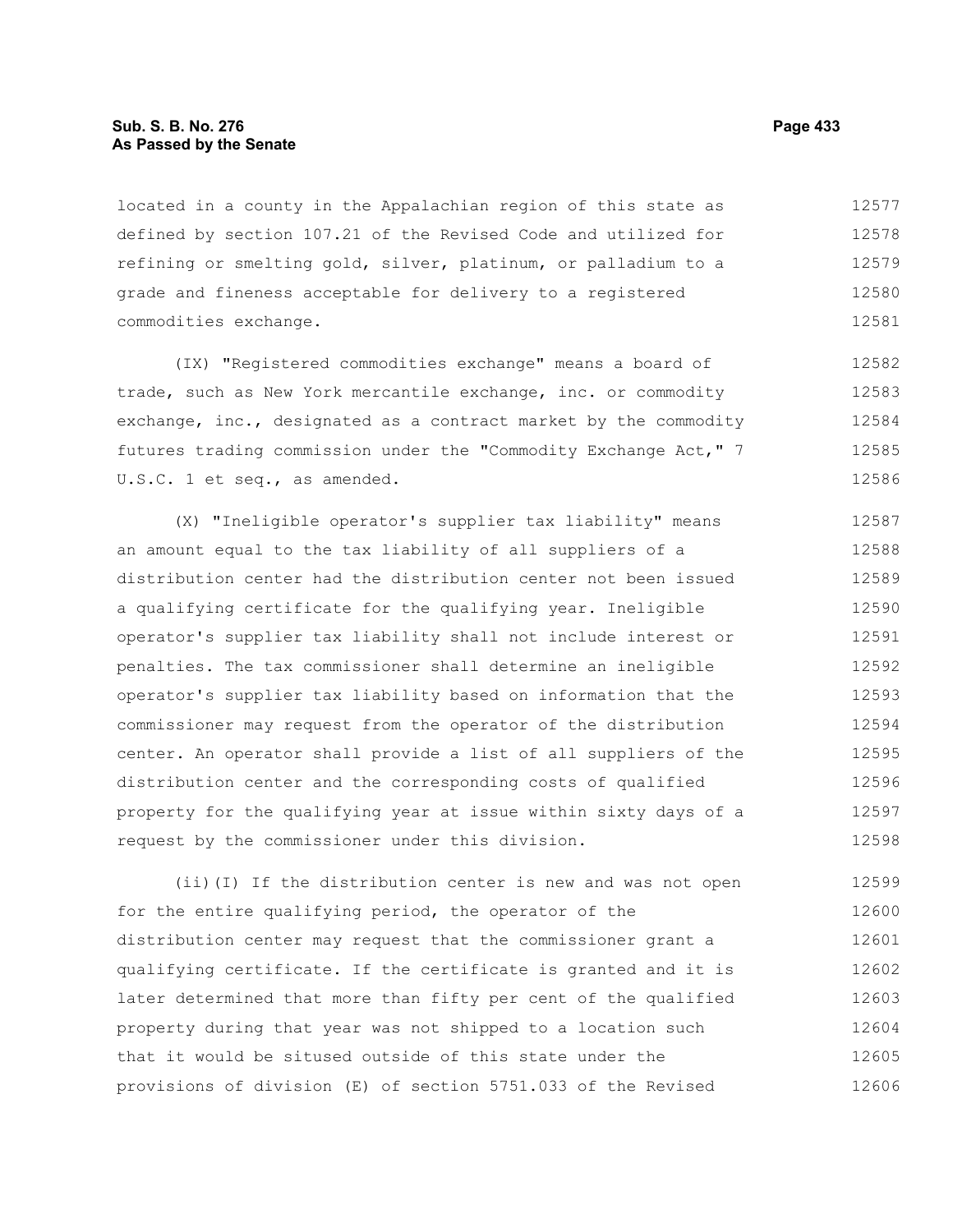### **Sub. S. B. No. 276 Page 434 As Passed by the Senate**

Code or if it is later determined that the person that operates the distribution center had average monthly costs from its suppliers of less than forty million dollars during that year, then the operator of the distribution center shall pay the ineligible operator's supplier tax liability. (For purposes of division (F)(2)(z)(ii) of this section, "supplier" excludes any person that is part of the consolidated elected taxpayer group, if applicable, of the operator of the qualified distribution center.) 12607 12608 12609 12610 12611 12612 12613 12614 12615

(II) The commissioner may grant a qualifying certificate to a distribution center that does not qualify as a qualified distribution center for an entire qualifying period if the operator of the distribution center demonstrates that the business operations of the distribution center have changed or will change such that the distribution center will qualify as a qualified distribution center within thirty-six months after the date the operator first applies for a certificate. If, at the end of that thirty-six-month period, the business operations of the distribution center have not changed such that the distribution center qualifies as a qualified distribution center, the operator of the distribution center shall pay the ineligible operator's supplier tax liability for each year that the distribution center received a certificate but did not qualify as a qualified distribution center. For each year the distribution center receives a certificate under division (F)(2) (z)(ii)(II) of this section, the distribution center shall pay all applicable fees required under division  $(F)$  (2)(z) of this section and shall submit an updated business plan showing the progress the distribution center made toward qualifying as a qualified distribution center during the preceding year. 12616 12617 12618 12619 12620 12621 12622 12623 12624 12625 12626 12627 12628 12629 12630 12631 12632 12633 12634 12635 12636

(III) An operator may appeal a determination under 12637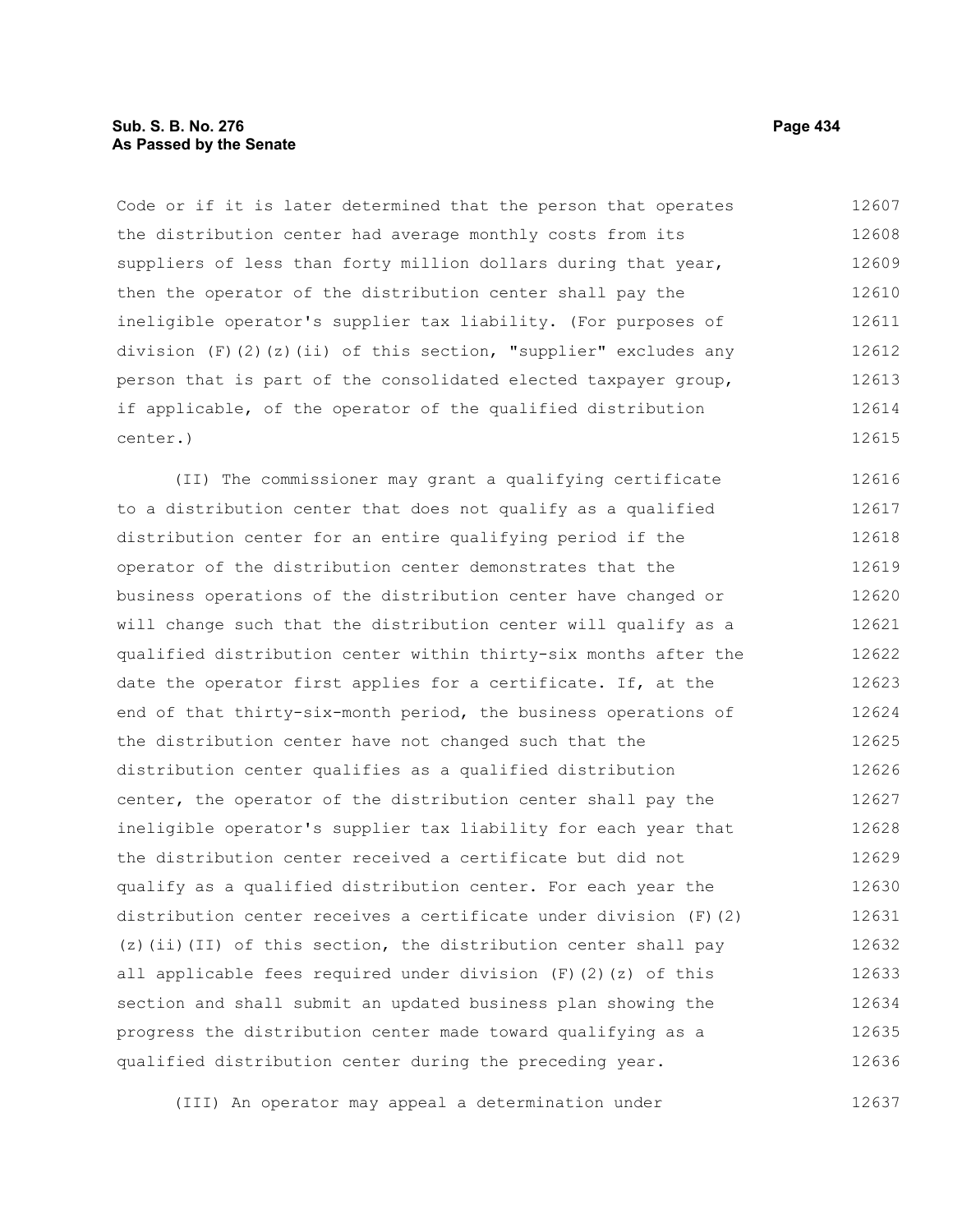#### **Sub. S. B. No. 276 Page 435 As Passed by the Senate**

division  $(F)(2)(z)(ii)(I)$  or  $(II)$  of this section that the ineligible operator is liable for the operator's supplier tax liability as a result of not qualifying as a qualified distribution center, as provided in section 5717.02 of the Revised Code. 12638 12639 12640 12641 12642

(iii) When filing an application for a qualifying certificate under division (F)(2)(z)(i)(VI) of this section, the operator of a qualified distribution center also shall provide documentation, as the commissioner requires, for the commissioner to ascertain the Ohio delivery percentage. The commissioner, upon issuing the qualifying certificate, also shall certify the Ohio delivery percentage. The operator of the qualified distribution center may appeal the commissioner's certification of the Ohio delivery percentage in the same manner as an appeal is taken from the denial of a qualifying certificate under division  $(F)$  (2)(z)(i)(VI) of this section. 12643 12644 12645 12646 12647 12648 12649 12650 12651 12652 12653

(iv)(I) In the case where the distribution center is new and not open for the entire qualifying period, the operator shall make a good faith estimate of an Ohio delivery percentage for use by suppliers in their reports of taxable gross receipts for the remainder of the qualifying period. The operator of the facility shall disclose to the suppliers that such Ohio delivery percentage is an estimate and is subject to recalculation. By the due date of the next application for a qualifying certificate, the operator shall determine the actual Ohio delivery percentage for the estimated qualifying period and proceed as provided in division  $(F)(2)(z)(iii)$  of this section with respect to the calculation and recalculation of the Ohio delivery percentage. The supplier is required to file, within sixty days after receiving notice from the operator of the qualified distribution center, amended reports for the impacted 12654 12655 12656 12657 12658 12659 12660 12661 12662 12663 12664 12665 12666 12667 12668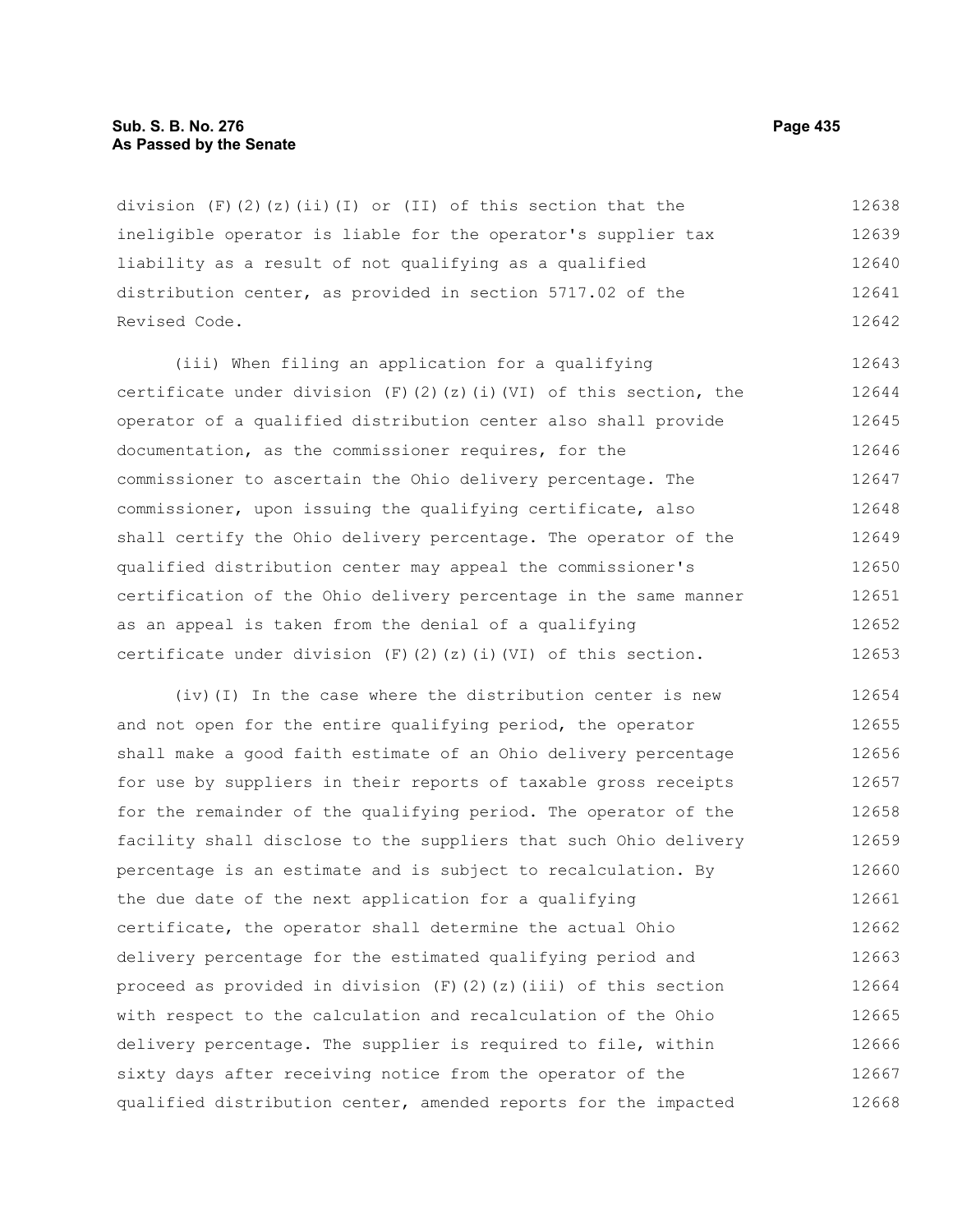### **Sub. S. B. No. 276 Page 436 As Passed by the Senate**

calendar quarter or quarters or calendar year, whichever the case may be. Any additional tax liability or tax overpayment shall be subject to interest but shall not be subject to the imposition of any penalty so long as the amended returns are timely filed. 12669 12670 12671 12672 12673

(II) The operator of a distribution center that receives a qualifying certificate under division  $(F)$  (2)(z)(ii)(II) of this section shall make a good faith estimate of the Ohio delivery percentage that the operator estimates will apply to the distribution center at the end of the thirty-six-month period after the operator first applied for a qualifying certificate under that division. The result of the estimate shall be multiplied by a factor of one and seventy-five one-hundredths. The product of that calculation shall be the Ohio delivery percentage used by suppliers in their reports of taxable gross receipts for each qualifying year that the distribution center receives a qualifying certificate under division  $(F)$  (2)(z)(ii) (II) of this section, except that, if the product is less than five per cent, the Ohio delivery percentage used shall be five per cent and that, if the product exceeds forty-nine per cent, the Ohio delivery percentage used shall be forty-nine per cent. 12674 12675 12676 12677 12678 12679 12680 12681 12682 12683 12684 12685 12686 12687 12688 12689

(v) Qualifying certificates and Ohio delivery percentages issued by the commissioner shall be open to public inspection and shall be timely published by the commissioner. A supplier relying in good faith on a certificate issued under this division shall not be subject to tax on the qualifying distribution center receipts under division  $(F)(2)(z)$  of this section. An operator receiving a qualifying certificate is liable for the ineligible operator's supplier tax liability for each year the operator received a certificate but did not qualify as a qualified distribution center. 12690 12691 12692 12693 12694 12695 12696 12697 12698 12699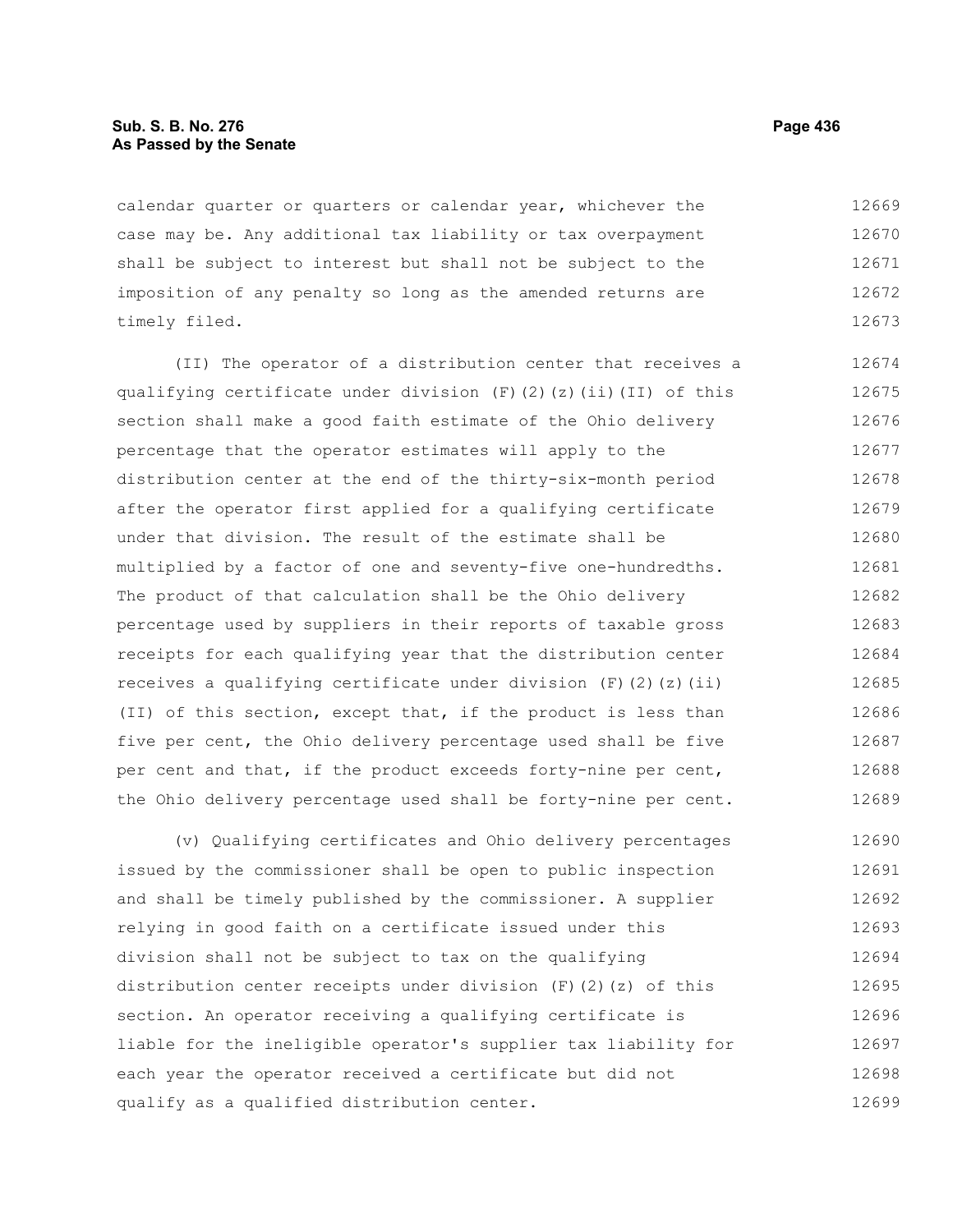# **Sub. S. B. No. 276 Page 437 As Passed by the Senate**

(vi) The annual fee for a qualifying certificate shall be one hundred thousand dollars for each qualified distribution center. If a qualifying certificate is not issued, the annual fee is subject to refund after the exhaustion of all appeals provided for in division  $(F)(2)(z)(i)(VI)$  of this section. The first one hundred thousand dollars of the annual application fees collected each calendar year shall be credited to the revenue enhancement fund. The remainder of the annual application fees collected shall be distributed in the same manner required under section 5751.20 of the Revised Code. (vii) The tax commissioner may require that adequate security be posted by the operator of the distribution center on appeal when the commissioner disagrees that the applicant has met the minimum thresholds for a qualified distribution center as set forth in division  $(F)$   $(2)$   $(z)$  of this section. (aa) Receipts of an employer from payroll deductions relating to the reimbursement of the employer for advancing moneys to an unrelated third party on an employee's behalf; (bb) Cash discounts allowed and taken; (cc) Returns and allowances; (dd) Bad debts from receipts on the basis of which the tax imposed by this chapter was paid in a prior quarterly tax 12700 12701 12702 12703 12704 12705 12706 12707 12708 12709 12710 12711 12712 12713 12714 12715 12716 12717 12718 12719 12720 12721

payment period. For the purpose of this division, "bad debts" means any debts that have become worthless or uncollectible between the preceding and current quarterly tax payment periods, have been uncollected for at least six months, and that may be claimed as a deduction under section 166 of the Internal Revenue Code and the regulations adopted under that section, or that could be claimed as such if the taxpayer kept its accounts on 12722 12723 12724 12725 12726 12727 12728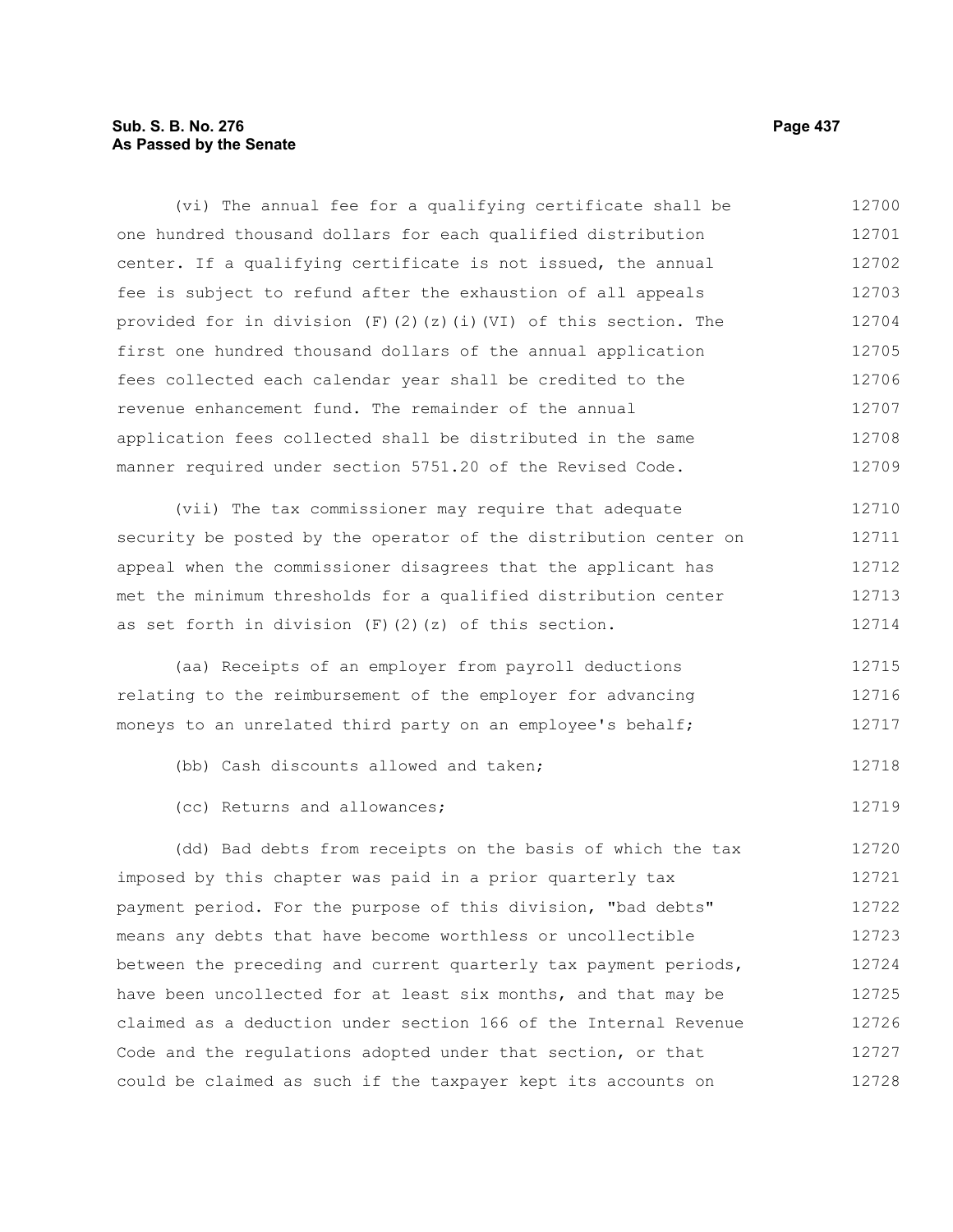### **Sub. S. B. No. 276 Page 438 As Passed by the Senate**

the accrual basis. "Bad debts" does not include repossessed property, uncollectible amounts on property that remains in the possession of the taxpayer until the full purchase price is paid, or expenses in attempting to collect any account receivable or for any portion of the debt recovered; 12729 12730 12731 12732 12733

(ee) Any amount realized from the sale of an account receivable to the extent the receipts from the underlying transaction giving rise to the account receivable were included in the gross receipts of the taxpayer; 12734 12735 12736 12737

(ff) Any receipts directly attributed to a transfer agreement or to the enterprise transferred under that agreement under section 4313.02 of the Revised Code. 12738 12739 12740

(gg)(i) As used in this division:

(I) "Qualified uranium receipts" means receipts from the sale, exchange, lease, loan, production, processing, or other disposition of uranium within a uranium enrichment zone certified by the tax commissioner under division  $(F)$  (2)(qq)(ii) of this section. "Qualified uranium receipts" does not include any receipts with a situs in this state outside a uranium enrichment zone certified by the tax commissioner under division (F)(2)(gg)(ii) of this section. 12742 12743 12744 12745 12746 12747 12748 12749

(II) "Uranium enrichment zone" means all real property that is part of a uranium enrichment facility licensed by the United States nuclear regulatory commission and that was or is owned or controlled by the United States department of energy or its successor. 12750 12751 12752 12753 12754

(ii) Any person that owns, leases, or operates real or tangible personal property constituting or located within a uranium enrichment zone may apply to the tax commissioner to 12755 12756 12757

12741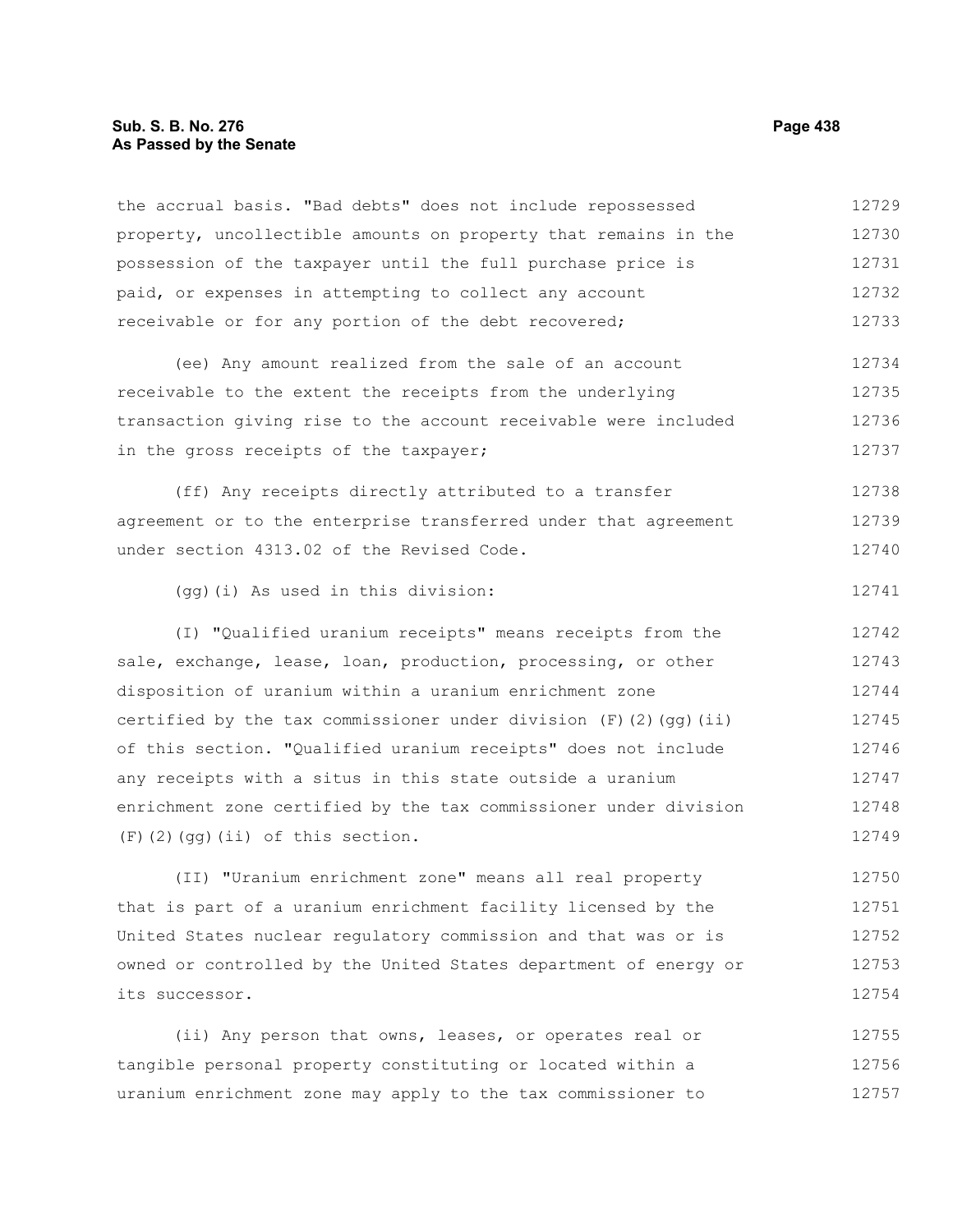### **Sub. S. B. No. 276 Page 439 As Passed by the Senate**

have the uranium enrichment zone certified for the purpose of excluding qualified uranium receipts under division (F)(2)(gg) of this section. The application shall include such information that the tax commissioner prescribes. Within sixty days after receiving the application, the tax commissioner shall certify the zone for that purpose if the commissioner determines that the property qualifies as a uranium enrichment zone as defined in division  $(F)$  (2)(gg) of this section, or, if the tax commissioner determines that the property does not qualify, the commissioner shall deny the application or request additional information from the applicant. If the tax commissioner denies an application, the commissioner shall state the reasons for the denial. The applicant may appeal the denial of an application to the board of tax appeals pursuant to section 5717.02 of the Revised Code. If the applicant files a timely appeal, the tax commissioner shall conditionally certify the applicant's property. The conditional certification shall expire when all of the applicant's appeals are exhausted. Until final resolution of the appeal, the applicant shall retain the applicant's records in accordance with section 5751.12 of the Revised Code, notwithstanding any time limit on the preservation of records under that section. 12758 12759 12760 12761 12762 12763 12764 12765 12766 12767 12768 12769 12770 12771 12772 12773 12774 12775 12776 12777 12778 12779

(hh) In the case of amounts collected by a licensed casino operator from casino gaming, amounts in excess of the casino operator's gross casino revenue. In this division, "casino operator" and "casino gaming" have the meanings defined in section 3772.01 of the Revised Code, and "gross casino revenue" has the meaning defined in section 5753.01 of the Revised Code. 12780 12781 12782 12783 12784 12785

(ii) Receipts realized from the sale of agricultural commodities by an agricultural commodity handler, both as defined in section 926.01 of the Revised Code, that is licensed 12786 12787 12788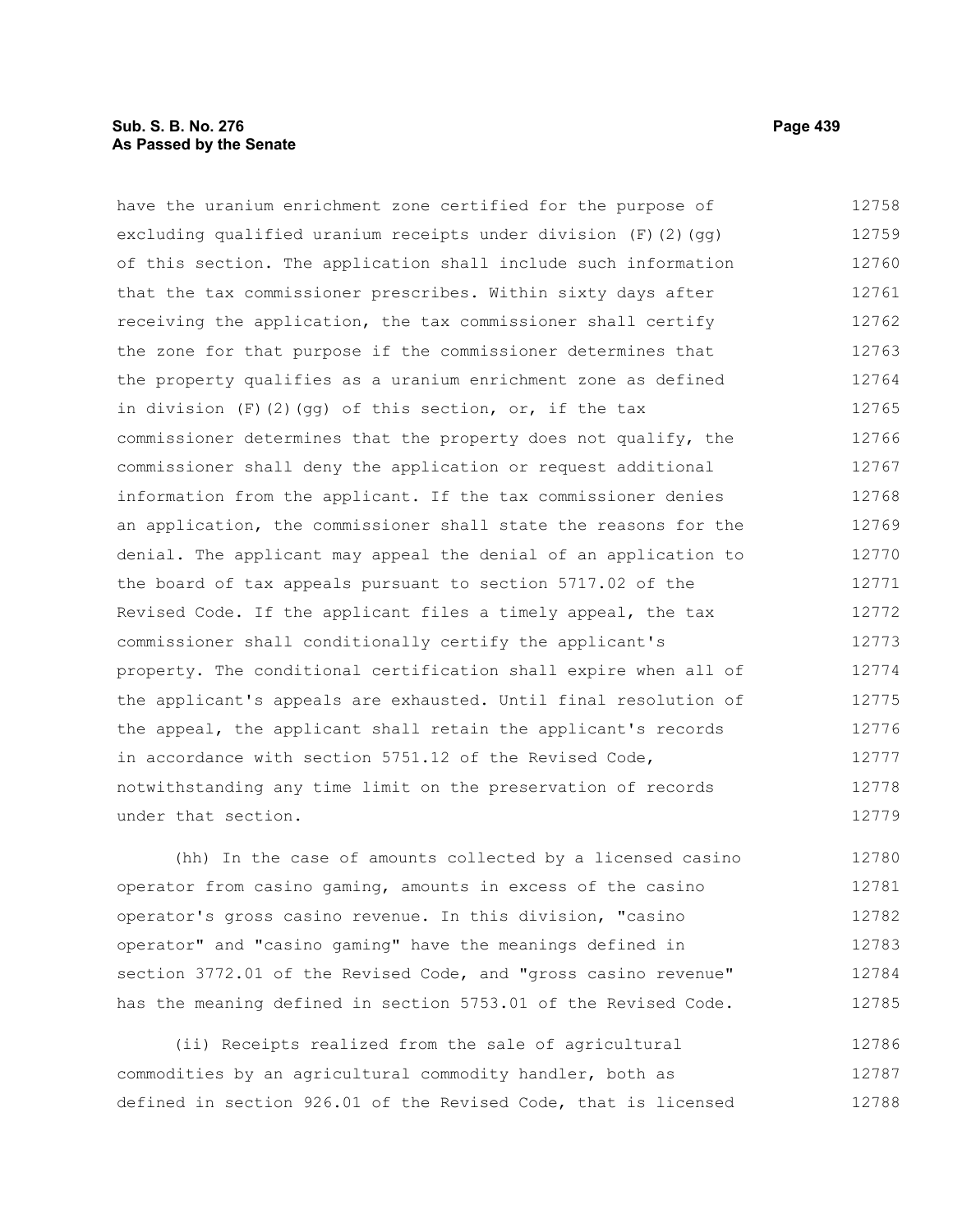by the director of agriculture to handle agricultural commodities in this state. 12789 12790

(ii) Qualifying integrated supply chain receipts. 12791

|  |  |  | As used in division $(F)$ $(2)$ $(jj)$ of this section: |  |  | 12792 |
|--|--|--|---------------------------------------------------------|--|--|-------|
|--|--|--|---------------------------------------------------------|--|--|-------|

(i) "Qualifying integrated supply chain receipts" means receipts of a qualified integrated supply chain vendor from the sale of qualified property delivered to, or integrated supply chain services provided to, another qualified integrated supply chain vendor or to a retailer that is a member of the integrated supply chain. "Qualifying integrated supply chain receipts" does not include receipts of a person that is not a qualified integrated supply chain vendor from the sale of raw materials to a member of an integrated supply chain, or receipts of a member of an integrated supply chain from the sale of qualified property or integrated supply chain services to a person that is not a member of the integrated supply chain. 12793 12794 12795 12796 12797 12798 12799 12800 12801 12802 12803 12804

(ii) "Qualified property" means any of the following: 12805

(I) Component parts used to hold, contain, package, or dispense qualified products, excluding equipment; 12806 12807

(II) Work-in-process inventory that will become, comprise, or form a component part of a qualified product capable of being sold at retail, excluding equipment, machinery, furniture, and fixtures; 12808 12809 12810 12811

(III) Finished goods inventory that is a qualified product capable of being sold at retail in the inventory's present form. 12812 12813

(iii) "Qualified integrated supply chain vendor" means a person that is a member of an integrated supply chain and that provides integrated supply chain services within a qualified 12814 12815 12816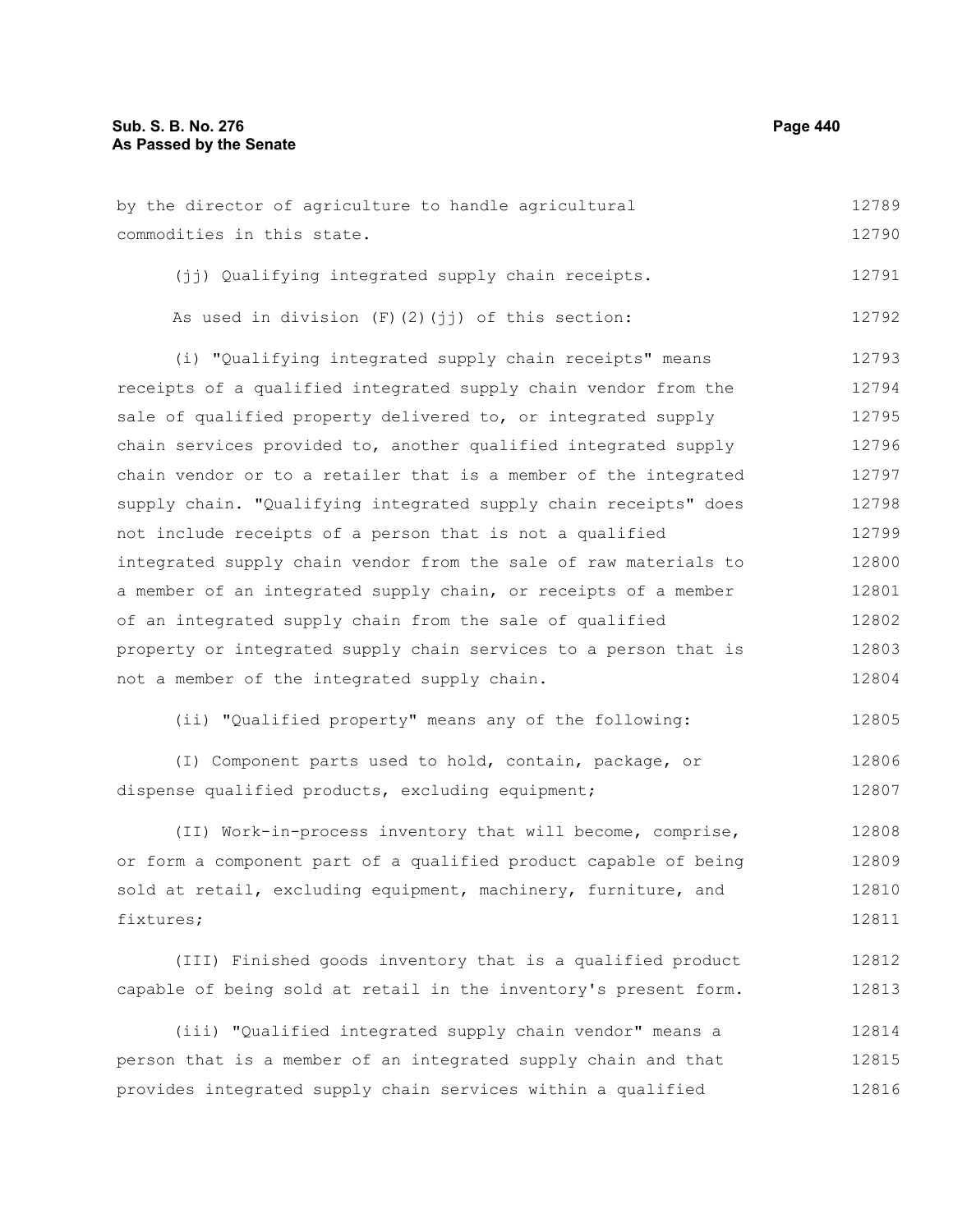### **Sub. S. B. No. 276 Page 441 As Passed by the Senate**

integrated supply chain district to a retailer that is a member of the integrated supply chain or to another qualified integrated supply chain vendor that is located within the same such district as the person but does not share a common owner with that person. 12817 12818 12819 12820 12821

(iv) "Qualified product" means a personal care, health, or beauty product or an aromatic product, including a candle. "Qualified product" does not include a drug that may be dispensed only pursuant to a prescription, durable medical equipment, mobility enhancing equipment, or a prosthetic device, as those terms are defined in section 5739.01 of the Revised Code. 12822 12823 12824 12825 12826 12827 12828

(v) "Integrated supply chain" means two or more qualified integrated supply chain vendors certified on the most recent list certified to the tax commissioner under this division that systematically collaborate and coordinate business operations with a retailer on the flow of tangible personal property from material sourcing through manufacturing, assembly, packaging, and delivery to the retailer to improve long-term financial performance of each vendor and the supply chain that includes the retailer. 12829 12830 12831 12832 12833 12834 12835 12836 12837

For the purpose of the certification required under this division, the reporting person for each retailer, on or before the first day of October of each year, shall certify to the tax commissioner a list of the qualified integrated supply chain vendors providing or receiving integrated supply chain services within a qualified integrated supply chain district for the ensuing calendar year. On or before the following first day of November, the commissioner shall issue a certificate to the retailer and to each vendor certified to the commissioner on 12838 12839 12840 12841 12842 12843 12844 12845 12846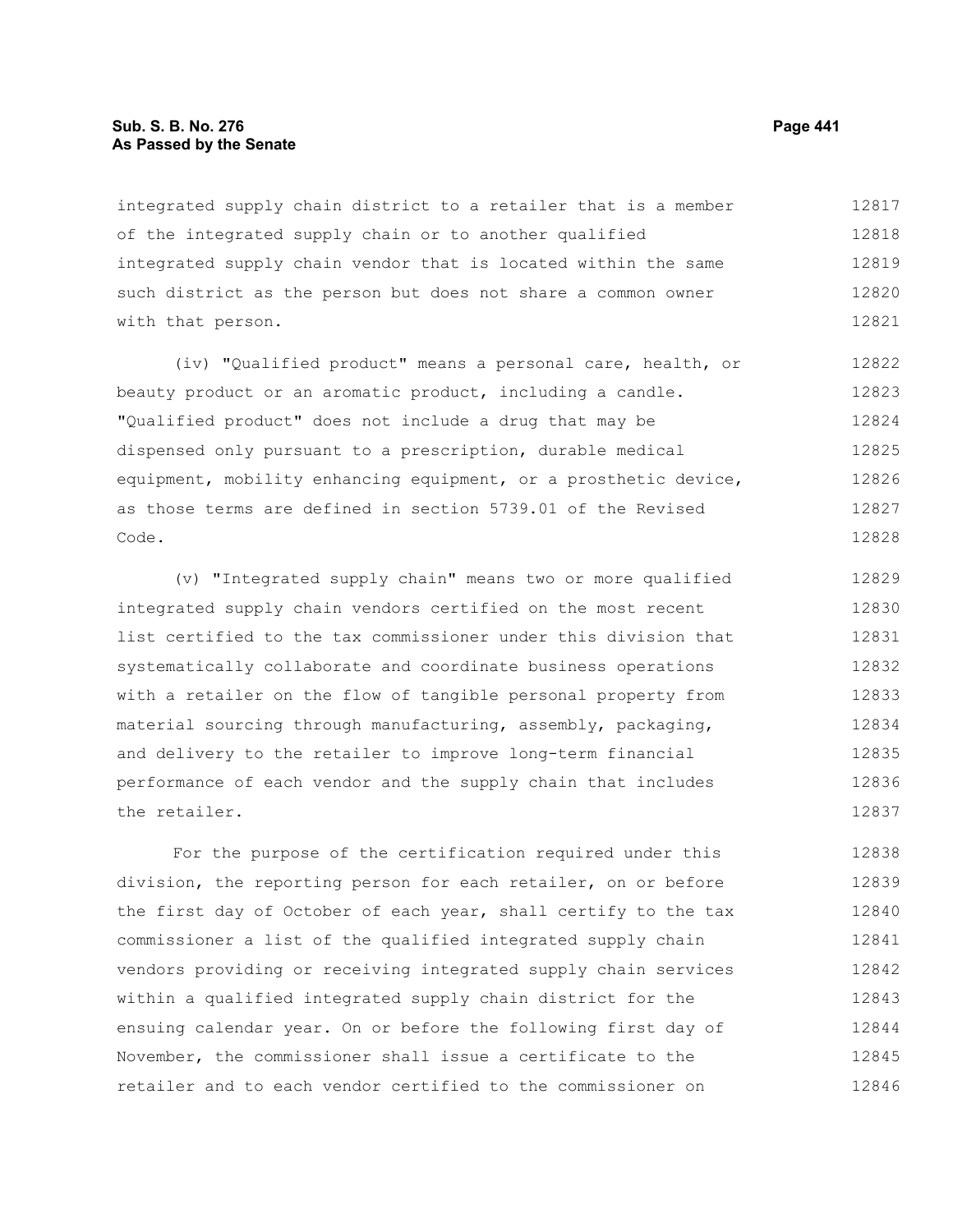# **Sub. S. B. No. 276 Page 442 As Passed by the Senate**

that list. The certificate shall include the names of the retailer and of the qualified integrated supply chain vendors. 12847 12848

The retailer shall notify the commissioner of any changes to the list, including additions to or subtractions from the list or changes in the name or legal entity of vendors certified on the list, within sixty days after the date the retailer becomes aware of the change. Within thirty days after receiving that notification, the commissioner shall issue a revised certificate to the retailer and to each vendor certified on the list. The revised certificate shall include the effective date of the change. 12849 12850 12851 12852 12853 12854 12855 12856 12857

Each recipient of a certificate issued pursuant to this division shall maintain a copy of the certificate for four years from the date the certificate was received. 12858 12859 12860

(vi) "Integrated supply chain services" means procuring raw materials or manufacturing, processing, refining, assembling, packaging, or repackaging tangible personal property that will become finished goods inventory capable of being sold at retail by a retailer that is a member of an integrated supply chain. 12861 12862 12863 12864 12865 12866

(vii) "Retailer" means a person primarily engaged in making retail sales and any member of that person's consolidated elected taxpayer group or combined taxpayer group, whether or not that member is primarily engaged in making retail sales. 12867 12868 12869 12870

(viii) "Qualified integrated supply chain district" means the parcel or parcels of land from which a retailer's integrated supply chain that existed on September 29, 2015, provides or receives integrated supply chain services, and to which all of the following apply: 12871 12872 12873 12874 12875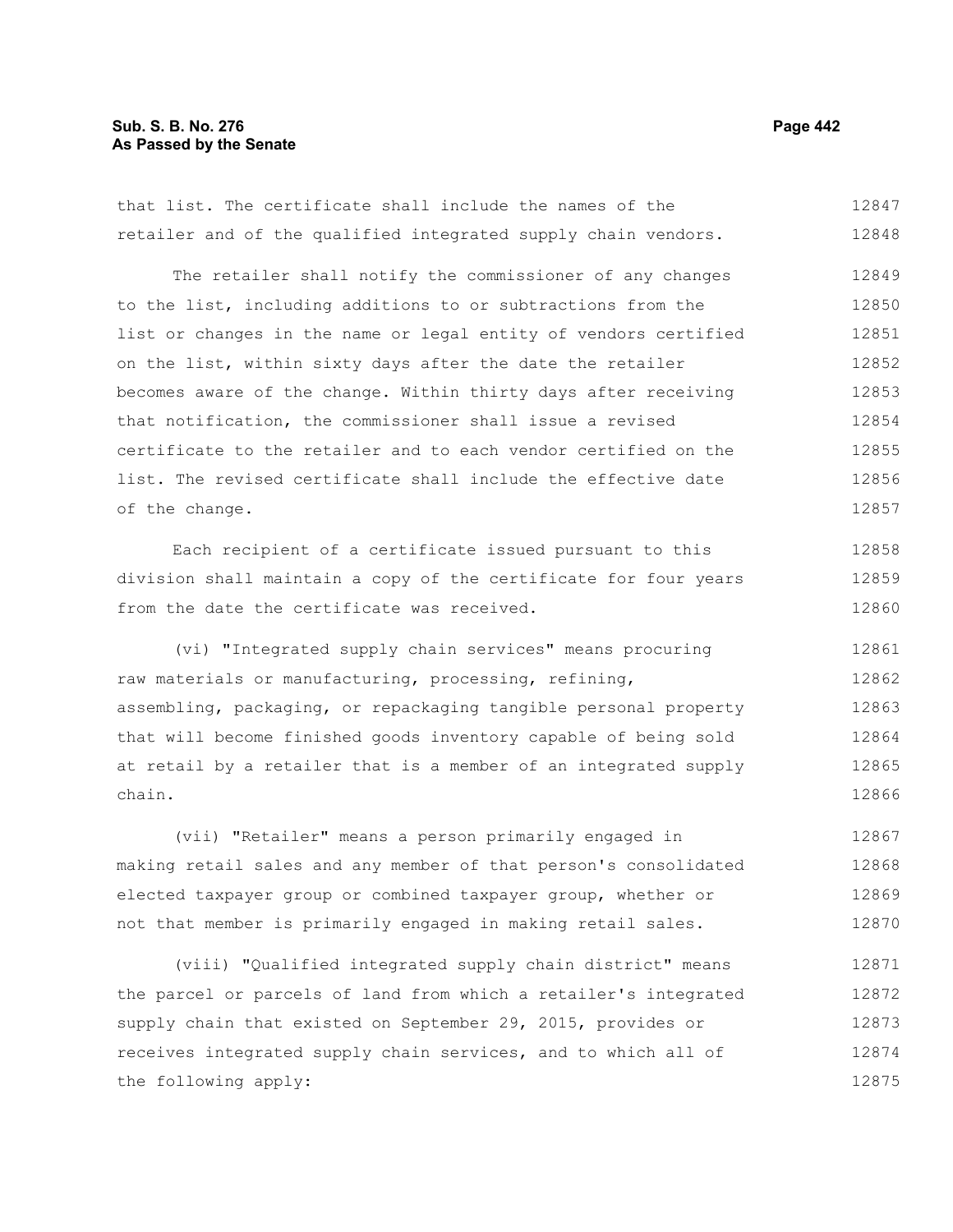# **Sub. S. B. No. 276 Page 443 As Passed by the Senate**

(I) The parcel or parcels are located wholly in a county having a population of greater than one hundred sixty-five thousand but less than one hundred seventy thousand based on the 2010 federal decennial census. 12876 12877 12878 12879

(II) The parcel or parcels are located wholly in the corporate limits of a municipal corporation with a population greater than seven thousand five hundred and less than eight thousand based on the 2010 federal decennial census that is partly located in the county described in division  $(F)(2)(\pi i)$ (viii)(I) of this section, as those corporate limits existed on September 29, 2015. 12880 12881 12882 12883 12884 12885 12886

(III) The aggregate acreage of the parcel or parcels equals or exceeds one hundred acres. 12887 12888

(kk) In the case of a railroad company described in division (D)(9) of section 5727.01 of the Revised Code that purchases dyed diesel fuel directly from a supplier as defined by section 5736.01 of the Revised Code, an amount equal to the product of the number of gallons of dyed diesel fuel purchased directly from such a supplier multiplied by the average wholesale price for a gallon of diesel fuel as determined under section 5736.02 of the Revised Code for the period during which the fuel was purchased multiplied by a fraction, the numerator of which equals the rate of tax levied by section 5736.02 of the Revised Code less the rate of tax computed in section 5751.03 of the Revised Code, and the denominator of which equals the rate of tax computed in section 5751.03 of the Revised Code. 12889 12890 12891 12892 12893 12894 12895 12896 12897 12898 12899 12900 12901

(ll) Receipts realized by an out-of-state disaster business from disaster work conducted in this state during a disaster response period pursuant to a qualifying solicitation received by the business. Terms used in division (F)(2)(ll) of 12902 12903 12904 12905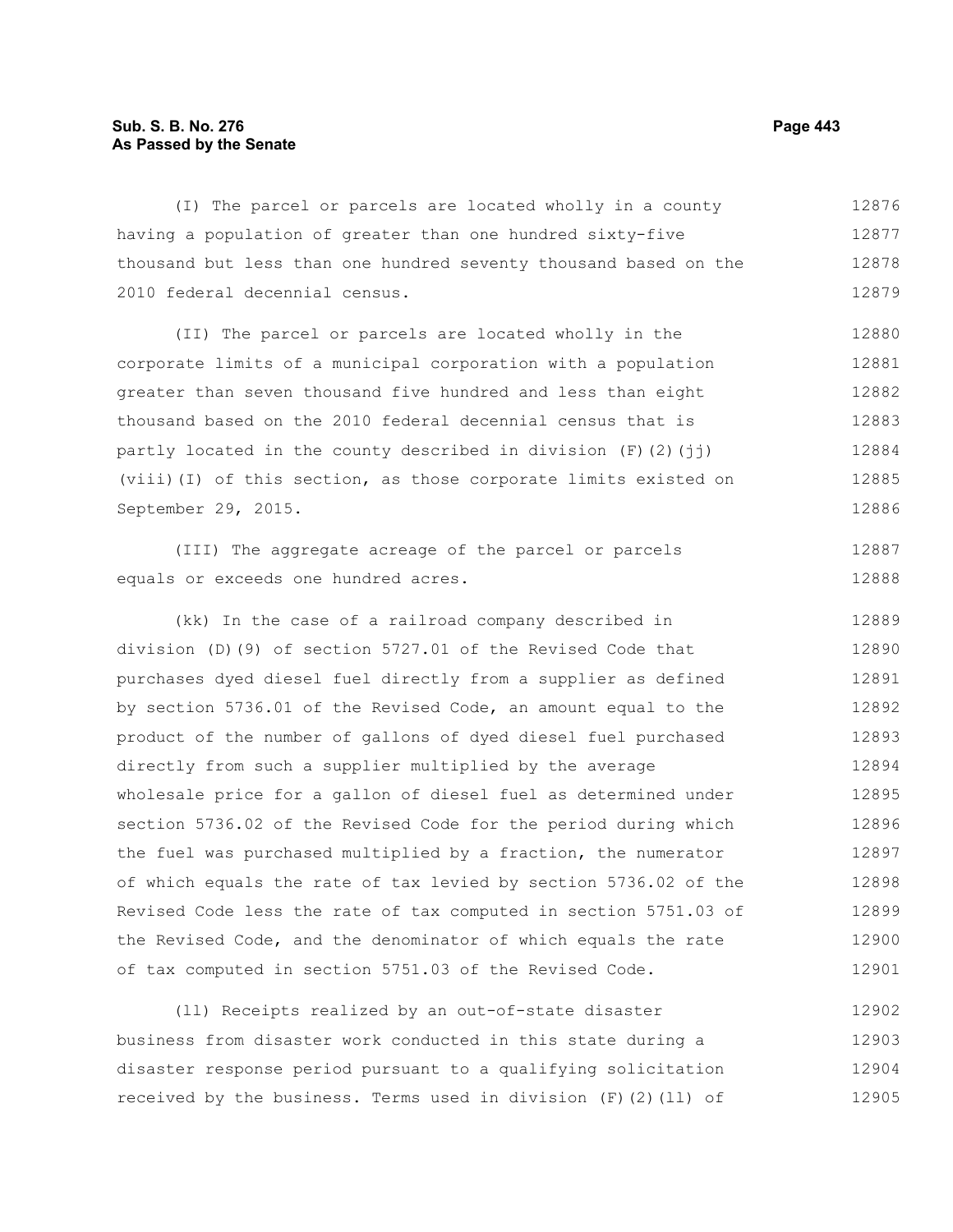Revised Code.

this section have the same meanings as in section 5703.94 of the (mm) Any receipts for which the tax imposed by this 12906 12907 12908

chapter is prohibited by the constitution or laws of the United States or the constitution of this state. 12909 12910

(3) In the case of a taxpayer when acting as a real estate broker, "gross receipts" includes only the portion of any fee for the service of a real estate broker, or service of a real estate salesperson associated with that broker, that is retained by the broker and not paid to an associated real estate salesperson or another real estate broker. For the purposes of this division, "real estate broker" and "real estate salesperson" have the same meanings as in section 4735.01 of the Revised Code. 12911 12912 12913 12914 12915 12916 12917 12918 12919

(4) A taxpayer's method of accounting for gross receipts for a tax period shall be the same as the taxpayer's method of accounting for federal income tax purposes for the taxpayer's federal taxable year that includes the tax period. If a taxpayer's method of accounting for federal income tax purposes changes, its method of accounting for gross receipts under this chapter shall be changed accordingly. 12920 12921 12922 12923 12924 12925 12926

(G) "Taxable gross receipts" means gross receipts sitused to this state under section 5751.033 of the Revised Code. 12927 12928

```
(H) A person has "substantial nexus with this state" if
any of the following applies. The person:
                                                                           12929
                                                                           12930
```
(1) Owns or uses a part or all of its capital in this state; 12931 12932

(2) Holds a certificate of compliance with the laws of this state authorizing the person to do business in this state; 12933 12934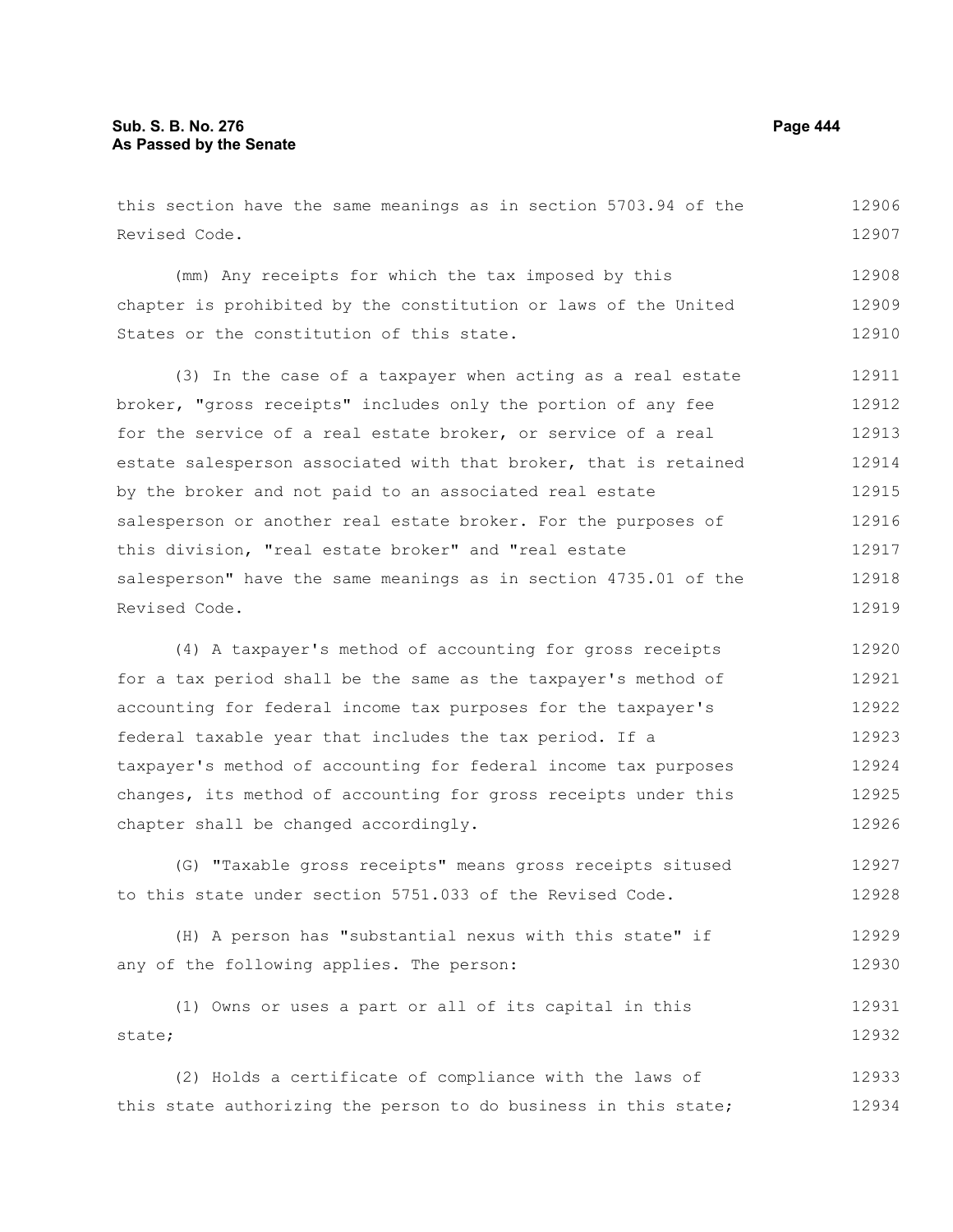(3) Has bright-line presence in this state; 12935

(4) Otherwise has nexus with this state to an extent that the person can be required to remit the tax imposed under this chapter under the Constitution of the United States. 12936 12937 12938

(I) A person has "bright-line presence" in this state for a reporting period and for the remaining portion of the calendar year if any of the following applies. The person: 12939 12940 12941

(1) Has at any time during the calendar year property in this state with an aggregate value of at least fifty thousand dollars. For the purpose of division  $(I)(1)$  of this section, owned property is valued at original cost and rented property is valued at eight times the net annual rental charge. 12942 12943 12944 12945 12946

(2) Has during the calendar year payroll in this state of at least fifty thousand dollars. Payroll in this state includes all of the following: 12947 12948 12949

(a) Any amount subject to withholding by the person under section 5747.06 of the Revised Code; 12950 12951

(b) Any other amount the person pays as compensation to an individual under the supervision or control of the person for work done in this state; and 12952 12953 12954

(c) Any amount the person pays for services performed in this state on its behalf by another. 12955 12956

(3) Has during the calendar year taxable gross receipts of at least five hundred thousand dollars. 12957 12958

(4) Has at any time during the calendar year within this state at least twenty-five per cent of the person's total property, total payroll, or total gross receipts. 12959 12960 12961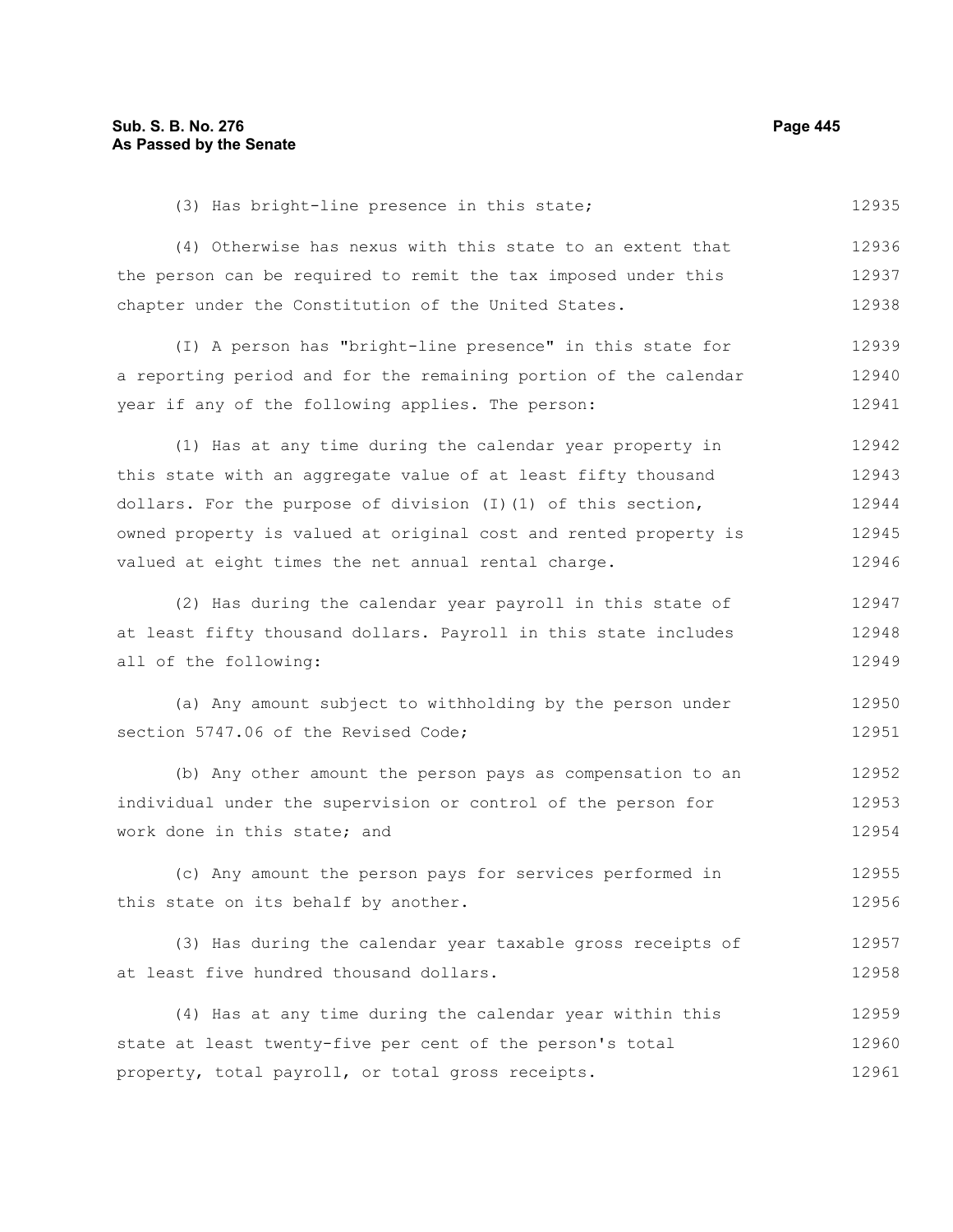## **Sub. S. B. No. 276 Page 446 As Passed by the Senate**

(5) Is domiciled in this state as an individual or for corporate, commercial, or other business purposes. 12962 12963

(J) "Tangible personal property" has the same meaning as in section 5739.01 of the Revised Code. 12964 12965

(K) "Internal Revenue Code" means the Internal Revenue Code of 1986, 100 Stat. 2085, 26 U.S.C. 1, as amended. Any term used in this chapter that is not otherwise defined has the same meaning as when used in a comparable context in the laws of the United States relating to federal income taxes unless a different meaning is clearly required. Any reference in this chapter to the Internal Revenue Code includes other laws of the United States relating to federal income taxes. 12966 12967 12968 12969 12970 12971 12972 12973

(L) "Calendar quarter" means a three-month period ending on the thirty-first day of March, the thirtieth day of June, the thirtieth day of September, or the thirty-first day of December. 12974 12975 12976

(M) "Tax period" means the calendar quarter or calendar year on the basis of which a taxpayer is required to pay the tax imposed under this chapter. 12977 12978 12979

(N) "Calendar year taxpayer" means a taxpayer for which the tax period is a calendar year. 12980 12981

(O) "Calendar quarter taxpayer" means a taxpayer for which the tax period is a calendar quarter. 12982 12983

(P) "Agent" means a person authorized by another person to act on its behalf to undertake a transaction for the other, including any of the following: 12984 12985 12986

(1) A person receiving a fee to sell financial instruments; 12987 12988

(2) A person retaining only a commission from a 12989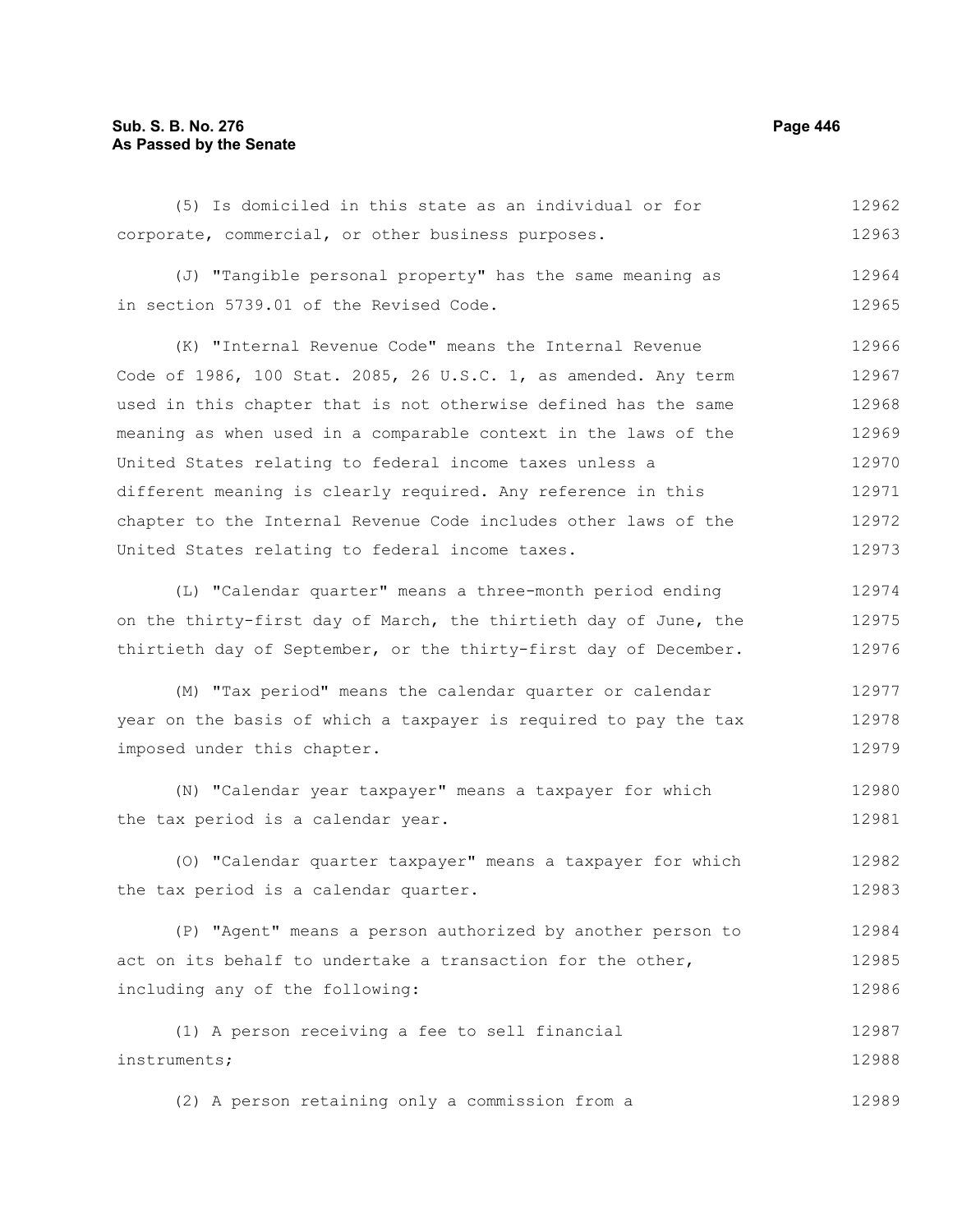| transaction with the other proceeds from the transaction being   | 12990 |  |  |  |
|------------------------------------------------------------------|-------|--|--|--|
| remitted to another person;                                      | 12991 |  |  |  |
| (3) A person issuing licenses and permits under section          | 12992 |  |  |  |
| 1533.13 of the Revised Code;                                     | 12993 |  |  |  |
|                                                                  |       |  |  |  |
| (4) A lottery sales agent holding a valid license issued         | 12994 |  |  |  |
| under section 3770.05 of the Revised Code;                       | 12995 |  |  |  |
| (5) A person acting as an agent of the division of liquor        | 12996 |  |  |  |
| control under section 4301.17 of the Revised Code.               | 12997 |  |  |  |
|                                                                  | 12998 |  |  |  |
| (Q) "Received" includes amounts accrued under the accrual        |       |  |  |  |
| method of accounting.                                            | 12999 |  |  |  |
| (R) "Reporting person" means a person in a consolidated          | 13000 |  |  |  |
| elected taxpayer or combined taxpayer group that is designated   | 13001 |  |  |  |
| by that group to legally bind the group for all filings and tax  | 13002 |  |  |  |
| liabilities and to receive all legal notices with respect to     | 13003 |  |  |  |
| matters under this chapter, or, for the purposes of section      | 13004 |  |  |  |
| 5751.04 of the Revised Code, a separate taxpayer that is not a   | 13005 |  |  |  |
| member of such a group.                                          | 13006 |  |  |  |
| Section 2. That existing sections 111.16, 122.16, 122.173,       | 13007 |  |  |  |
| 135.14, 135.142, 135.35, 150.05, 718.01, 1329.01, 1329.02,       | 13008 |  |  |  |
| 1701.03, 1701.05, 1701.791, 1702.05, 1702.411, 1703.04, 1729.36, | 13009 |  |  |  |
| 1729.38, 1745.461, 1751.01, 1776.69, 1776.82, 1782.02, 1782.432, | 13010 |  |  |  |
| 1785.09, 3345.203, 3964.03, 3964.17, 4701.14, 4703.18, 4703.331, | 13011 |  |  |  |
| 4715.18, 4715.22, 4715.365, 4715.431, 4717.06, 4723.16, 4725.33, | 13012 |  |  |  |
| 4729.161, 4729.541, 4731.226, 4731.228, 4732.28, 4733.16,        | 13013 |  |  |  |
| 4734.17, 4755.111, 4755.471, 4757.37, 5701.14, 5715.19, 5733.04, | 13014 |  |  |  |
| 5733.33, 5733.42, 5747.01, and 5751.01 of the Revised Code are   | 13015 |  |  |  |
| hereby repealed.                                                 |       |  |  |  |
|                                                                  | 13016 |  |  |  |
| Section 3. That sections 1705.01, 1705.02, 1705.03,              | 13017 |  |  |  |

1705.031, 1705.04, 1705.05, 1705.06, 1705.07, 1705.08, 1705.081, 13018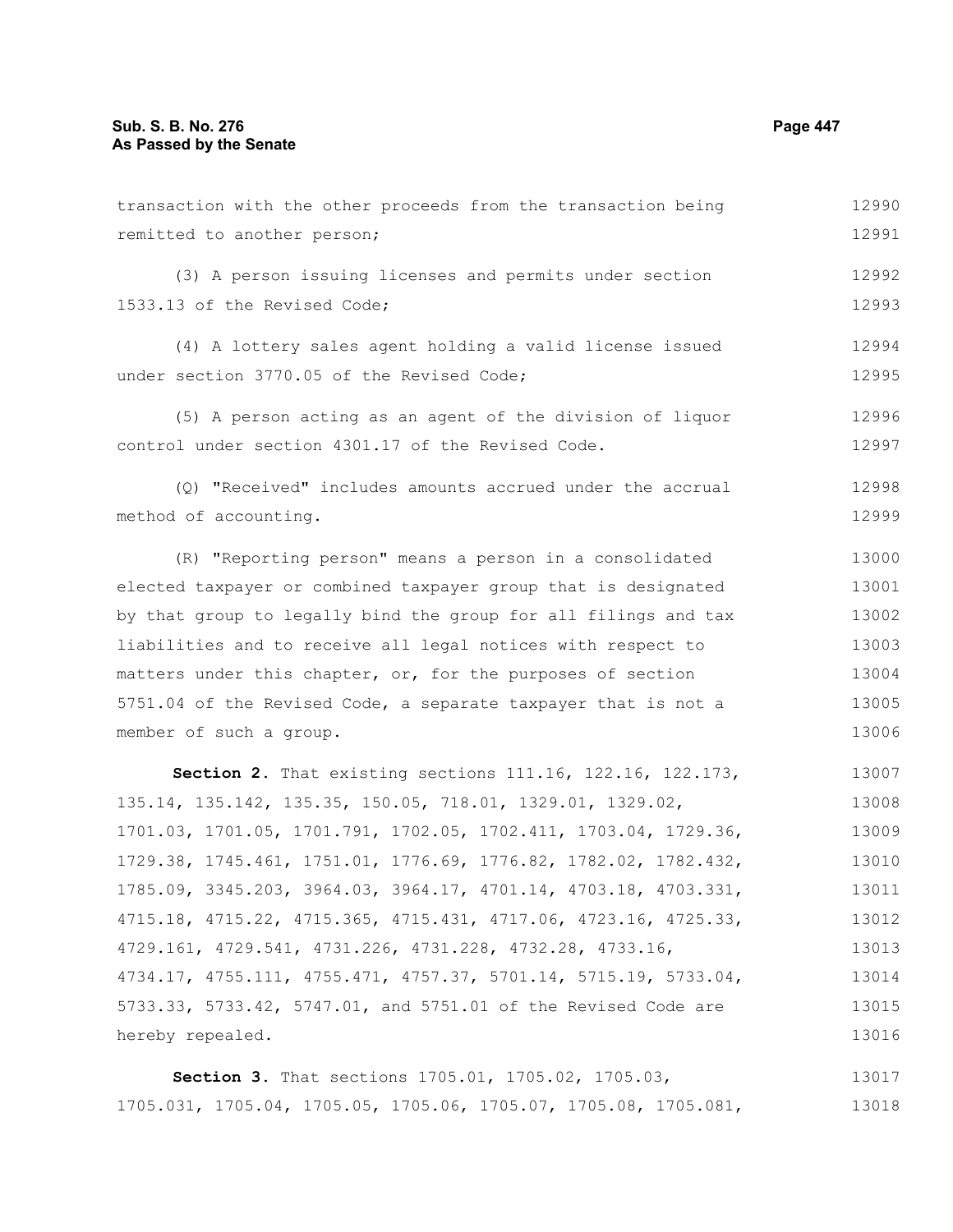1705.09, 1705.10, 1705.11, 1705.12, 1705.13, 1705.14, 1705.15, 1705.16, 1705.161, 1705.17, 1705.18, 1705.19, 1705.20, 1705.21, 1705.22, 1705.23, 1705.24, 1705.25, 1705.26, 1705.27, 1705.28, 1705.281, 1705.282, 1705.29, 1705.291, 1705.292, 1705.30, 1705.31, 1705.32, 1705.33, 1705.34, 1705.35, 1705.36, 1705.361, 1705.37, 1705.371, 1705.38, 1705.381, 1705.39, 1705.391, 1705.40, 1705.41, 1705.42, 1705.43, 1705.44, 1705.45, 1705.46, 1705.47, 1705.48, 1705.49, 1705.50, 1705.51, 1705.52, 1705.53, 1705.54, 1705.55, 1705.56, 1705.57, 1705.58, and 1705.61 of the Revised Code are hereby repealed. 13019 13020 13021 13022 13023 13024 13025 13026 13027 13028

**Section 4.** Section 3 of this act shall take effect on January 1, 2022. 13029 13030

**Section 5.** The repeal of a statute by this act shall not affect an action commenced, proceeding brought, or right accrued prior to January 1, 2022. 13031 13032 13033

**Section 6.** The General Assembly, applying the principle stated in division (B) of section 1.52 of the Revised Code that amendments are to be harmonized if reasonably capable of simultaneous operation, finds that the following sections, presented in this act as composites of the sections as amended by the acts indicated, are the resulting versions of the sections in effect prior to the effective date of the sections as presented in this act: 13034 13035 13036 13037 13038 13039 13040 13041

Section 111.16 of the Revised Code as amended by both Sub. H.B. 31 and Sub. H.B. 133 of the 132nd General Assembly. 13042 13043

Section 135.35 of the Revised Code as amended by Am. Sub. H.B. 49, Sub. H.B. 251, and S.B. 163, all of the 132 General Assembly. 13044 13045 13046

Section 3345.203 of the Revised Code as amended by both 13047